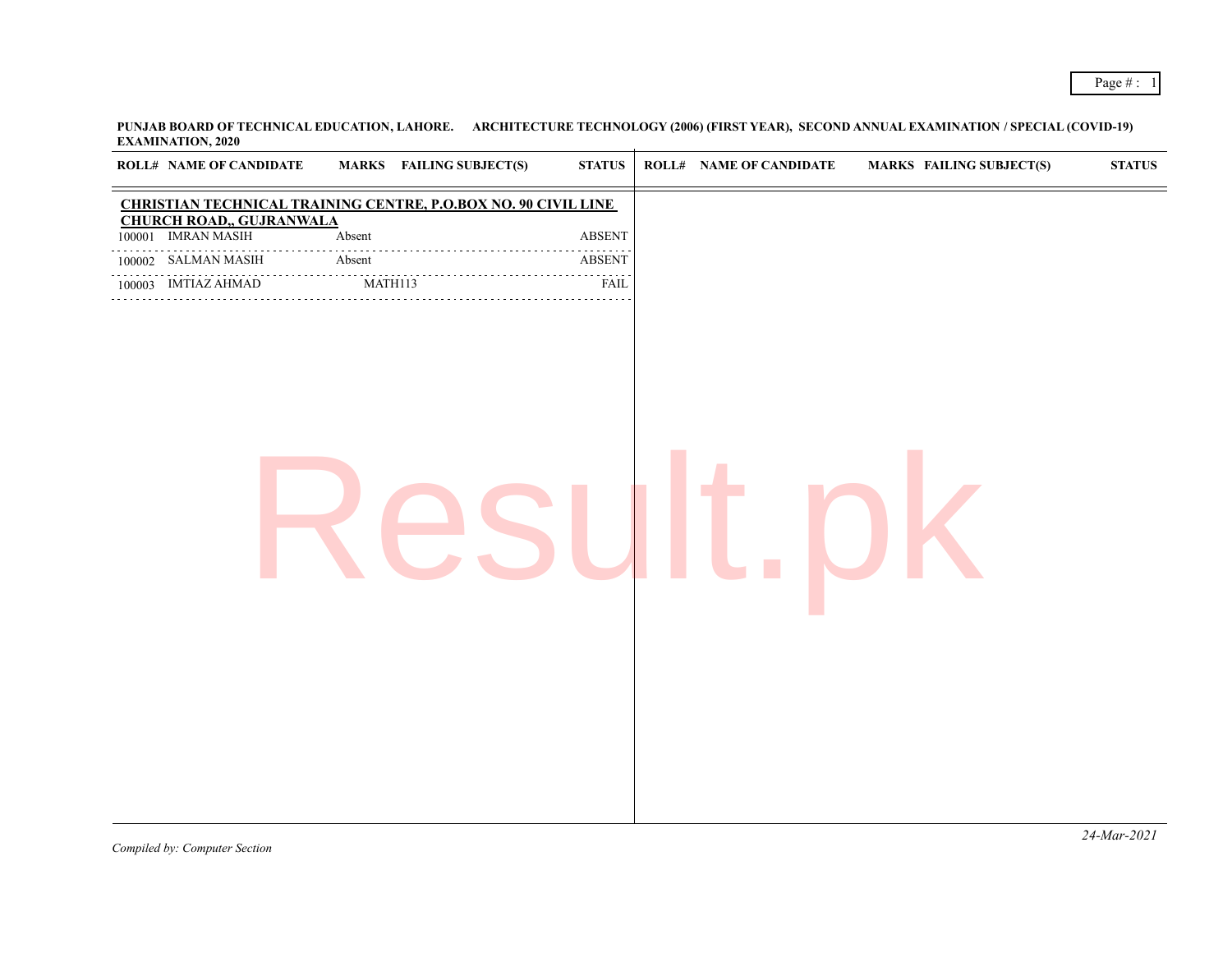**PUNJAB BOARD OF TECHNICAL EDUCATION, LAHORE. ARCHITECTURE TECHNOLOGY (09) (FIRST YEAR), SECOND ANNUAL EXAMINATION / SPECIAL (COVID-19) EXAMINATION, 2020**  $\overline{+}$ 

| <b>ROLL# NAME OF CANDIDATE</b> | <b>MARKS</b> FAILING SUBJECT(S)                               | <b>STATUS</b> | <b>ROLL# NAME OF CANDIDATE</b> | <b>MARKS FAILING SUBJECT(S)</b> | $\boldsymbol{\text{STATUS}}$ |
|--------------------------------|---------------------------------------------------------------|---------------|--------------------------------|---------------------------------|------------------------------|
|                                | AHMAD HASSAN POLYTECHNIC INSTITUTE, DEV SAMAJ ROAD, LAHORE    |               |                                |                                 |                              |
| 100004 HAFIZ GHULLAM MURTAZA   | MATH113                                                       | ${\rm FAIL}$  |                                |                                 |                              |
| 100005 ABID ALI                | MATH113                                                       | <b>FAIL</b>   |                                |                                 |                              |
| 100006 ADNAN WILSON<br>.<br>.  | Absent                                                        | <b>ABSENT</b> |                                |                                 |                              |
| 244876 SANI                    | 569                                                           | <b>PASS</b>   |                                |                                 |                              |
|                                | <b>GOVERNMENT COLLEGE OF TECHNOLOGY, RAILWAY ROAD, LAHORE</b> |               |                                |                                 |                              |
| 100007 NAWAB ALI               | 651                                                           | <b>PASS</b>   |                                |                                 |                              |
|                                |                                                               |               |                                |                                 |                              |
|                                |                                                               |               |                                |                                 |                              |
|                                |                                                               |               |                                |                                 |                              |
|                                |                                                               |               |                                |                                 |                              |
|                                |                                                               |               |                                |                                 |                              |
|                                |                                                               |               |                                |                                 |                              |
|                                |                                                               |               |                                |                                 | $24$ -Mar-2021               |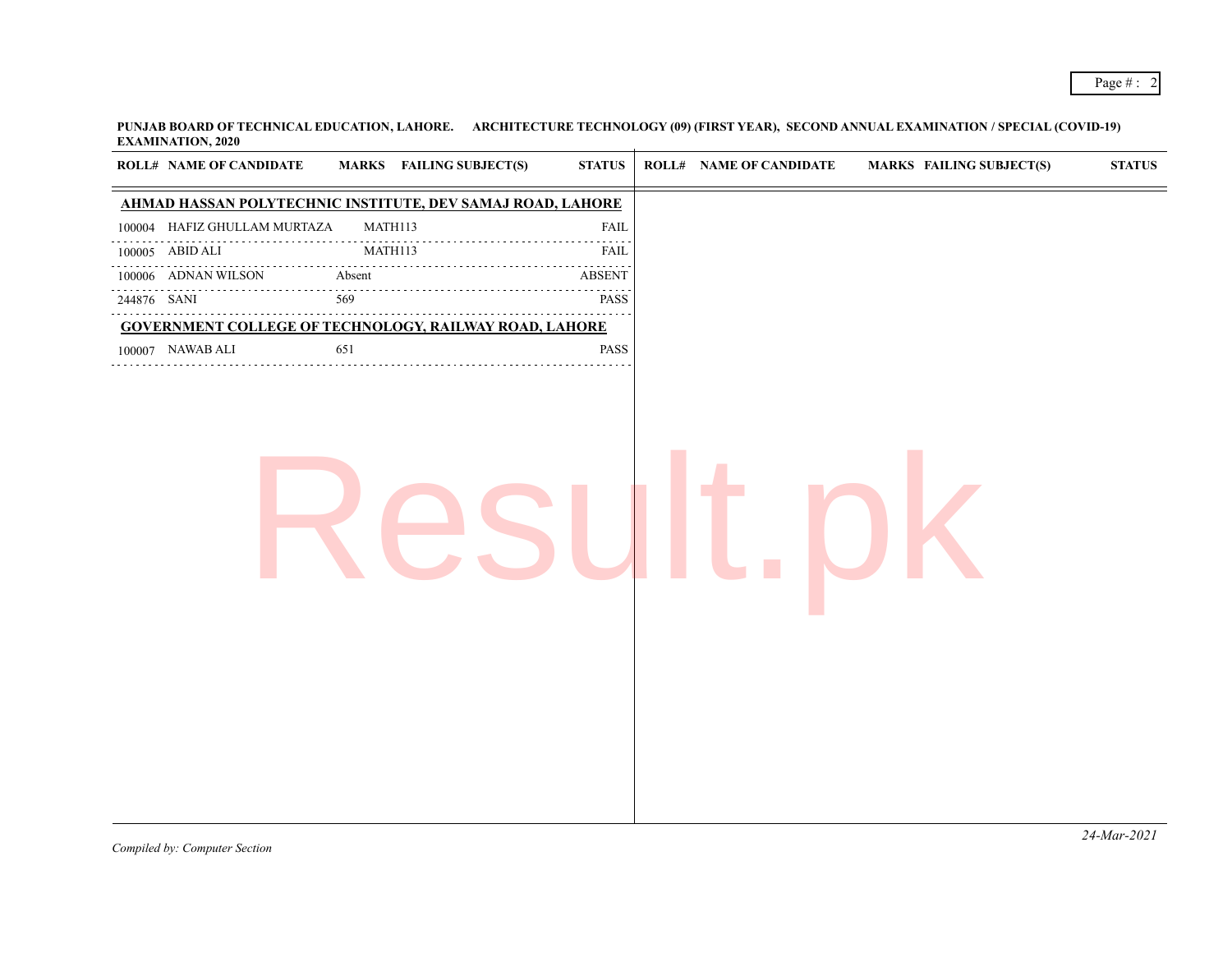| <b>ROLL# NAME OF CANDIDATE</b>                                               | MARKS FAILING SUBJECT(S)                                   | <b>STATUS</b> | <b>ROLL# NAME OF CANDIDATE</b> | <b>MARKS FAILING SUBJECT(S)</b> | <b>STATUS</b> |
|------------------------------------------------------------------------------|------------------------------------------------------------|---------------|--------------------------------|---------------------------------|---------------|
|                                                                              | SITARA INSTITUTE OF MANAGEMENT & TECHNOLOGY (CAMPUS-II),   |               |                                |                                 |               |
| <b>FAISALABAD</b>                                                            | 32-KM SHEIKHUPURA ROAD SITARA CHEMICAL INDUSTRIES,         |               |                                |                                 |               |
| 100008 MUHAMMAD RIAZ                                                         | Absent                                                     | <b>ABSENT</b> |                                |                                 |               |
|                                                                              | SAIFIA POLYTECHNIC INSTITUTE, MOHALLA MUHAMMDIA GOJRA      |               |                                |                                 |               |
| <b>ROAD, JHANG</b><br>100009 TASAWWAR ABBAS                                  | Absent                                                     | <b>ABSENT</b> |                                |                                 |               |
|                                                                              | <b>GOVERNMENT COLLEGE OF TECHNOLOGY, QASIM PUR COLONY,</b> |               |                                |                                 |               |
| <b>MULTAN</b><br>100011 MUZAMMAL AFZAL                                       | ENG112                                                     | <b>FAIL</b>   |                                |                                 |               |
| 100012 MUBASHIR ALI                                                          | ENG112 MATH113                                             | FAIL          |                                |                                 |               |
|                                                                              | MULTAN POLYTECHNIC INSTITUTE, 2656 MASOOM SHAH ROAD,       |               |                                |                                 |               |
| <b>MULTAN</b><br>100010 MUHAMMAD AKRAM SHAH                                  | MATH113                                                    | <b>FAIL</b>   |                                |                                 |               |
|                                                                              | SWEDISH INSTITUTE OF TECHNOLOGY, OPP. GRID STATION, VEHARI |               |                                |                                 |               |
| <b>CHOWK, MULTAN</b><br>100013 MASHHOOD ASIF                                 | <b>ENG112</b>                                              | <b>FAIL</b>   |                                |                                 |               |
|                                                                              | <b>SWEDISH INSTITUTE OF TECHNOLOGY, , RAHIM YAR KHAN</b>   |               |                                |                                 |               |
| 100014 MUHAMMAD ASIM AZHAR                                                   | <b>PHY113(TH)</b>                                          | <b>FAIL</b>   |                                |                                 |               |
|                                                                              | PREMIER COLLEGE OF TECHNOLOGY, NEW HOUSING COLONY, WARD    |               |                                |                                 |               |
| <b>NO. 8, NEAR SPECTRUM COLLEGE, SHUJABAD</b><br>100015 MUHAMMAD ZAHID AFZAL | ENG112 MATH113                                             | <b>FAIL</b>   |                                |                                 |               |
| POF INSTITUTE OF TECHNOLOGY, , WAH CANTT                                     |                                                            |               |                                |                                 |               |
| 100017 WAQAS AHMED                                                           | <b>ENG112</b>                                              | <b>FAIL</b>   |                                |                                 |               |
|                                                                              | WAH SWEDISH INSTITUTE OF TECHNOLOGY, OPP. (RPR) WAH NOBEL  |               |                                |                                 |               |
| <b>G.T.ROAD, WAH CANTT</b><br>100016 MUHAMMAD JAVED                          | 767                                                        | <b>PASS</b>   |                                |                                 |               |
| WAQAS AHMED<br>100018                                                        | MATH113                                                    | <b>FAIL</b>   |                                |                                 |               |
| 100019 ROSHAN AFTAB                                                          | MATH113                                                    | <b>FAIL</b>   |                                |                                 |               |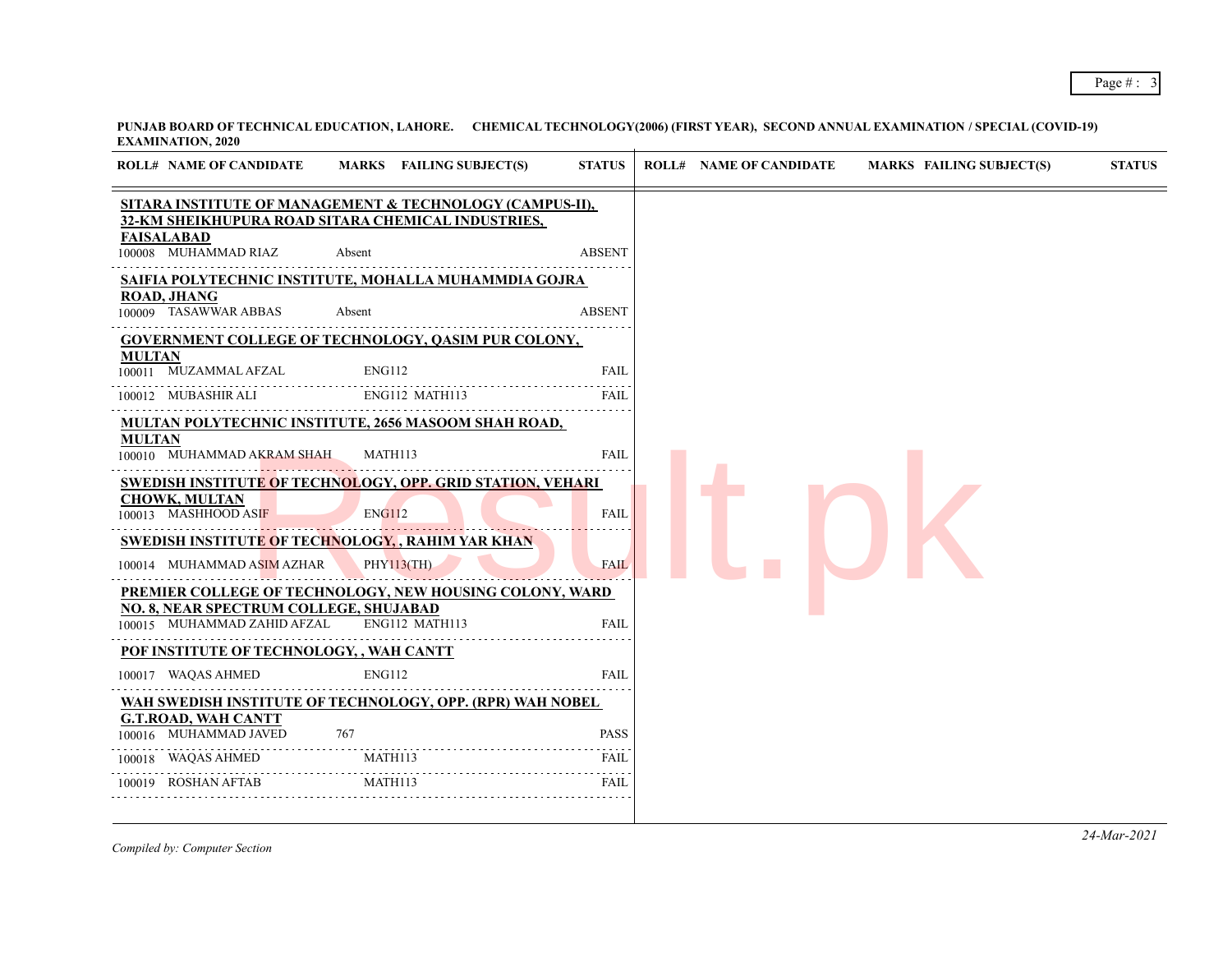**PUNJAB BOARD OF TECHNICAL EDUCATION, LAHORE. CIVIL TECHNOLOGY(2006) (FIRST YEAR), SECOND ANNUAL EXAMINATION / SPECIAL (COVID-19) EXAMINATION, 2020**

| <b>ROLL# NAME OF CANDIDATE</b><br>MARKS FAILING SUBJECT(S)<br><b>STATUS</b>                         | <b>STATUS</b><br><b>MARKS FAILING SUBJECT(S)</b><br><b>ROLL# NAME OF CANDIDATE</b>                 |
|-----------------------------------------------------------------------------------------------------|----------------------------------------------------------------------------------------------------|
| SWEDISH INSTITUTE OF TECHNOLOGY, NEAR SPRING FIELD COLLEGE,                                         | GOVERNMENT COLLEGE OF TECHNOLOGY, SAMANABAD, FAISALABAD                                            |
| BY PASS ROAD, BAGH (AJK)<br>100020 SYED ADNAN AHMED SHAH<br>ENG112 MATH113<br><b>FAIL</b>           | 100031 BILAL ZAFAR<br>653<br><b>PASS</b>                                                           |
| <b>GARDAZI</b>                                                                                      | 100032 KAMRAN AKBAR 705<br><b>PASS</b>                                                             |
| <b>QUAID-E-AZAM COLLEGE OF ENGINEERING &amp; TECHNOLOGY,</b>                                        | JINNAH POLYTECHNIC INSTITUTE, ZUBAIR COLONY JARANWALA                                              |
| HAROONABAD ROAD, NEAR TABLIGHI MARKEZ, MOZA ISLAM PURA,<br><b>BAHAWALNAGAR</b>                      | <b>ROAD, FAISALABAD</b>                                                                            |
| 100021 HAFIZ MUHAMMAD<br><b>FAIL</b><br><b>MATH113</b>                                              | 248441 HAFIZ ASHFAQUE HUSSAIN MATH113<br><b>FAIL</b>                                               |
| <b>MUSHTAQ</b><br>718                                                                               | TOBA TEK SINGH POLYTECHNIC INSTITUTE, II CAMPUS, 448-P MAJOR                                       |
| 100022 MUHAMMAD ADIL<br><b>PASS</b>                                                                 | <b>COLONY, JHANG ROAD, GOJRA</b><br>100033 MUHAMMAD IRSHAD<br><b>ENG112</b><br><b>FAIL</b>         |
| ASIAN COLLEGE OF TECHNOLOGY (CAMPUS - 1), HASILUR ROAD, NEAR                                        |                                                                                                    |
| KHURRAM PETROLEUM,, BAHAWALPUR<br>00023 ALI SADAAM MATH113 FAII<br>100023 ALI SADAAM<br><b>FAIL</b> | <b>GUJRANWALA SWEDISH INSTITUTE OF TECHNOLOGY, OPP. GOLD</b><br>MARRIAGE HALL G.T.ROAD, GUJRANWALA |
| U.K INSTITUTE OF TECHNOLOGY, 26-A NEW SATELLITE TOWN,                                               | 100034 MUHAMMAD IRFAN<br>Absent<br><b>ABSENT</b>                                                   |
| <b>BAHAWLPUR, BAHAWALPUR</b>                                                                        | FARAN INSTITUTE OF TECHNOLOGY, NEAR ZAMINDAR SCIENCE                                               |
| 100024 NIAZ HUSSAIN<br><b>ABSENT</b><br>Absent                                                      | DEGREE COLLEGE, GUJRAT                                                                             |
| RAWALPINDI POLYTECHNIC INSTITUTE, CHAKWAL CAMPUS, CITI                                              | 244878 ASAD AZEEM<br>244878 ASAD AZEEM MATH113 FAIL                                                |
| TRADE CENTRE, TEHSIL CHOWK, CHAKWAL                                                                 | <b>JINNAH COLLEGE OF ENGINEERING &amp; TECHNOLOGY, , JAMPUR</b>                                    |
| 100025 KHURRAM AZIZ<br>00025 KHURRAM AZIZ ENGI12 ENGI12 FAIL                                        | 100035 IRFAN SADIQ MATH113 FAIL<br><b>FAIL</b>                                                     |
| FAIL<br>.                                                                                           | LAHORE POLYTECHNIC INSTITUTE, NEAR DARBAR BABA KAMAL                                               |
| JINNAH COLLEGE OF ENGINEERING & TECHNOLOGY, TOP OF MCB,                                             | <b>CHISHTI FEROZEPUR ROAD, KASUR</b>                                                               |
| <b>NEAR POLICE STATION, CHICHAWATNI</b><br>100027 MUHAMMAD AFFAN YUSUF ENG112<br><b>FAIL</b>        | 244879 AFAQ ARSHAD KHAN<br>MATH113<br><b>FAIL</b>                                                  |
|                                                                                                     | SARGODHA COLLEGE OF TECHNOLOGY, NEAR SATELLITE TOWN,                                               |
| <b>AL-GHAZI INSTITUTE OF TECHNOLOGY, PLOT#42, BLOCK#16, DERA</b><br><b>GHAZI KHAN</b>               | MIANWALI ROAD, KHUSHAB<br>244833 MUHAMMAD TASADDAQ<br>ENG112<br><b>FAIL</b>                        |
| 100028 KAMRAN KHAN<br><b>ABSENT</b><br>Absent                                                       | <b>HUSSAIN</b>                                                                                     |
| MIR CHAKAR KHAN RIND UNIVERSITY OF TECHNOLOGY,, SAKHI                                               | 2ND CAMPUS GOVT. COLLEGE OF TECHNOLOGY,, PLOT NO 214-A, AT                                         |
| SARWAR ROAD, DERA GHAZI KHAN                                                                        | GATTI SUNDER INDUSTRIAL ESTATE, RAIWIND ROAD, LAHORE<br>100036 USMAN NAWAZ Absent<br><b>ABSENT</b> |
| 100029 SAJJAD HUSSAIN<br>ENG112 CT114(TH)<br><b>FAIL</b>                                            |                                                                                                    |
| $\frac{100030}{p \text{ A C C}}$ FAIL<br>100030 MUHAMMAD ISHFAQ 716                                 | AHMAD HASSAN POLYTECHNIC INSTITUTE, DEV SAMAJ ROAD, LAHORE                                         |
| 244877 MUHAMMAD IBRAHIM<br>MATH113<br><b>FAIL</b>                                                   | 100037 ADIL GHAFFAR<br>Absent<br><b>ABSENT</b>                                                     |
|                                                                                                     | 100038 HAFIZ YASIR BHATTI MATH113<br>FAIL                                                          |
|                                                                                                     |                                                                                                    |

*Compiled by: Computer Section*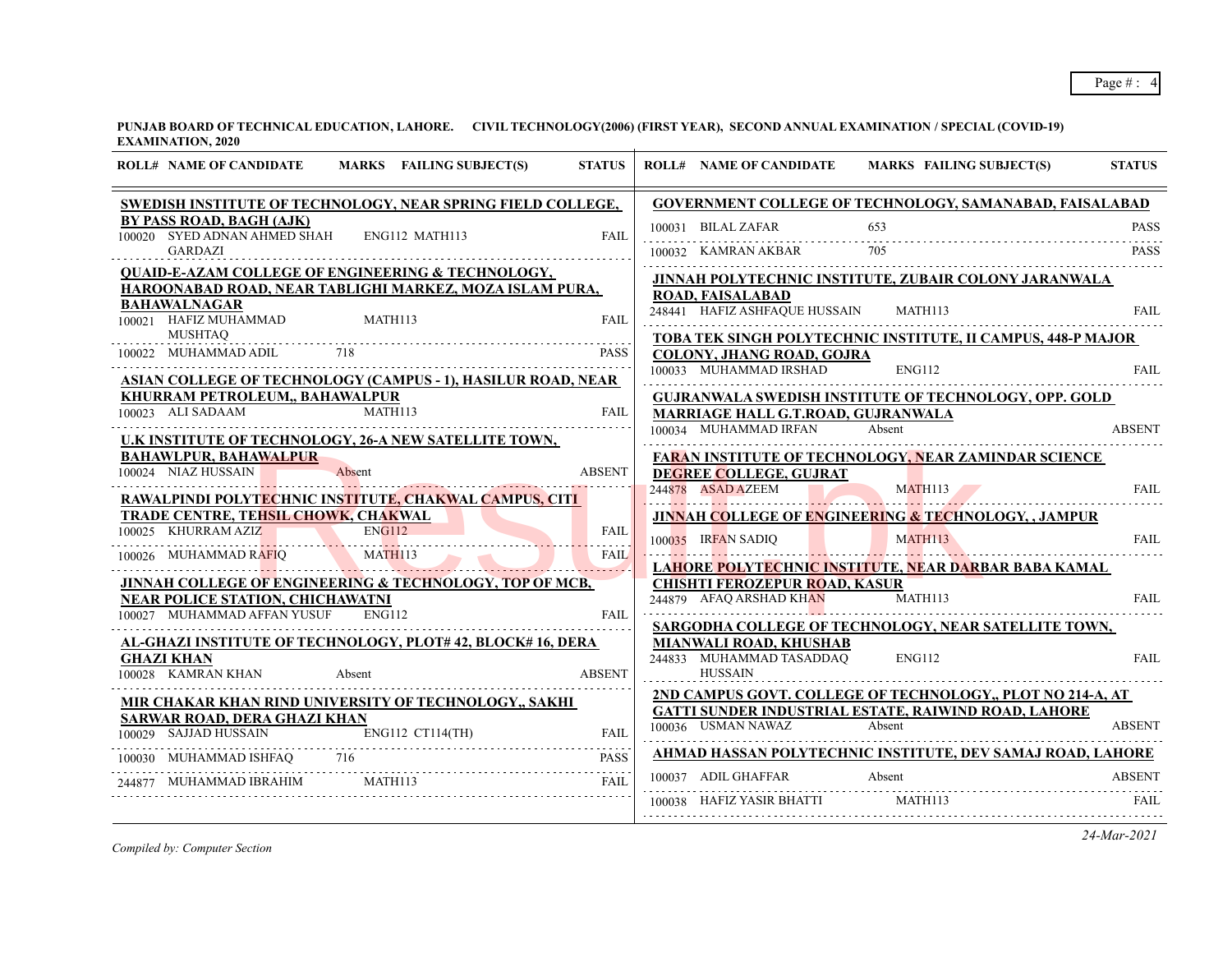**PUNJAB BOARD OF TECHNICAL EDUCATION, LAHORE. CIVIL TECHNOLOGY(2006) (FIRST YEAR), SECOND ANNUAL EXAMINATION / SPECIAL (COVID-19) EXAMINATION, 2020**

|               | <b>ROLL# NAME OF CANDIDATE</b>                                                |               | MARKS FAILING SUBJECT(S)                                      | <b>STATUS</b> | <b>ROLL# NAME OF CANDIDATE</b>                             | MARKS FAILING SUBJECT(S)                                                                                                      | <b>STATUS</b>                |
|---------------|-------------------------------------------------------------------------------|---------------|---------------------------------------------------------------|---------------|------------------------------------------------------------|-------------------------------------------------------------------------------------------------------------------------------|------------------------------|
|               |                                                                               |               | PAK POLYTECHNIC INSTITUTE, 32-CIVIC CENTRE MOON MARKET        |               | 100053 RAHEEL WILLIAM                                      | Absent                                                                                                                        | <b>ABSENT</b>                |
|               | ALLAMA IQBAL TOWN, LAHORE<br>100039 SYED KARRAR ABBAS                         |               | MATH113                                                       | <b>FAIL</b>   |                                                            | <b>GOVERNMENT COLLEGE OF TECHNOLOGY, , RASUL</b>                                                                              |                              |
|               |                                                                               |               |                                                               |               |                                                            | 100054 FAHEEM ASGHAR ENG112 FAIL FAIL                                                                                         |                              |
|               | 100040 WAQAR HUSSAIN                                                          |               | Absent                                                        | <b>ABSENT</b> |                                                            | 100055 ADEEL UR REHMAN ENGI12 FAIL FAIL                                                                                       |                              |
|               |                                                                               |               | PUNJAB INSTITUTE OF ENGINEERING & TECHNOLOGY, ADJACENT        |               | 100056 TAYAB ADNAN TAHIR                                   | <b>ENG112</b>                                                                                                                 |                              |
|               | SHAHZADA MARKET, GHAZI ROAD, LAHORE<br>100041 MUHAMMAD USMAN<br><b>RASHID</b> | Absent        |                                                               | <b>ABSENT</b> | 100057 MUHAMMAD ABRAR UL<br><b>HAO</b>                     |                                                                                                                               | <b>PASS</b>                  |
|               |                                                                               |               | <b>GOVERNMENT COLLEGE OF TECHNOLOGY, COLLEGE ROAD, LAYYAH</b> |               | 100058 HAMMAD HASSAN                                       | ENG112                                                                                                                        | -FAIL                        |
|               | 100042 JALAL UL DIN AKBAR                                                     | <b>ENG112</b> |                                                               | FAIL          | 100059 ASIM RAZA                                           | <b>ENG112</b>                                                                                                                 | FAIL.                        |
|               | 100043 ARSLAN KHALID 751                                                      |               |                                                               | <b>PASS</b>   | 100060 NASIR ALI                                           | ENG112                                                                                                                        |                              |
| <b>MULTAN</b> | 100044 MUHAMMAD ADEEL RANA Absent                                             |               | <b>GOVERNMENT COLLEGE OF TECHNOLOGY, QASIM PUR COLONY,</b>    | <b>ABSENT</b> | 100061 NAZEER AHMAD                                        | <b>INSTITUTE OF ENGINEERING AND TECHNOLOGY, ST# 25, NASEER ABAD,</b><br>NEAR GOLRA MORE, PESHAWAR ROAD, RAWALPINDI<br>MATH113 | <b>FAIL</b>                  |
|               | 100045 SHAHID ANJUM ENG112 MATH113                                            |               |                                                               | FAIL          |                                                            | RAWALPINDI POLYTECHNIC INSTITUTE, NE-273 TEPO ROAD,                                                                           |                              |
|               | 100046 SHAHAN ASLAM MATH113                                                   |               |                                                               | FAII          | <b>RAWALPINDI</b>                                          |                                                                                                                               |                              |
|               |                                                                               |               | KASIB POLYTECHNIC INSTITUTE, 242-B, GULGASHT COLONY, MULTAN   |               | 100062 FARRUKH MAJEED                                      | 687                                                                                                                           | <b>PASS</b>                  |
|               | 100048 KAMRAN MAJEED                                                          | MATH113       |                                                               | <b>FAIL</b>   | 100063 SOHAIB MUHAMMAD<br>100064 MUZAMMAL FARRUKH          | 687<br>Absent                                                                                                                 | <b>PASS</b><br><b>ABSENT</b> |
|               |                                                                               |               | MULTAN POLYTECHNIC INSTITUTE, 2656 MASOOM SHAH ROAD,          |               |                                                            | <b>RAWALPINDI SWEDISH INSTITUTE OF TECHNOLOGY, BAHADUR PLAZA</b>                                                              |                              |
| <b>MULTAN</b> | 100047 MUHAMMAD JAWAD                                                         | MATH113       |                                                               | <b>FAIL</b>   |                                                            | <b>SHAIR PAO COLONY NEAR COMMITTEE CHOWK, RAWALPINDI</b>                                                                      |                              |
|               |                                                                               |               |                                                               |               | 100065 BILAL FAYYAZ ENG112                                 |                                                                                                                               | FAII.                        |
|               | <b>GRID STATION, QASIM PUR COLONY, MULTAN</b>                                 |               | SIR SYED COLLEGE OF TECHNOLOGY, OLD BAHAWALPUR ROAD, NEAR     |               | 100066 TANVEER SADIQ                                       | Absent                                                                                                                        | ABSENT                       |
|               | 100049 MUHAMMAD BILAL QAISAR MATH113                                          |               |                                                               | FAIL          | 248442 MUHAMMAD WASIM<br><b>SAJJAD ABBASI</b>              | Absent                                                                                                                        | <b>ABSENT</b>                |
|               |                                                                               |               | 100050 AMIR MUSHTAQ Absent                                    | <b>ABSENT</b> |                                                            | SWEDISH INSTITUTE OF TECHNOLOGY, D-329 COMMERCIAL MARKET,                                                                     |                              |
|               |                                                                               |               | SWEDISH INSTITUTE OF TECHNOLOGY, OPP. GRID STATION, VEHARI    |               | <b>RAWALPINDI</b>                                          |                                                                                                                               |                              |
|               | <b>CHOWK, MULTAN</b><br>100051 ZAHID MUMTAZ                                   | ENG112        |                                                               | <b>FAIL</b>   | 248443 ISMAIL SHAH                                         | MATH113                                                                                                                       | FAII.                        |
|               |                                                                               |               |                                                               |               |                                                            | <b>OUAID-E-AZAM COLLEGE OF ENGINEERING &amp; TECHNOLOGY, 13-UMAR</b>                                                          |                              |
|               | 100052 MUHAMMAD SALMAN                                                        |               |                                                               | PASS          | <b>BLOCK SHADAB TOWN, SAHIWAL</b><br>100067 MUHAMMAD WAQAS | Absent                                                                                                                        | <b>ABSENT</b>                |

*Compiled by: Computer Section*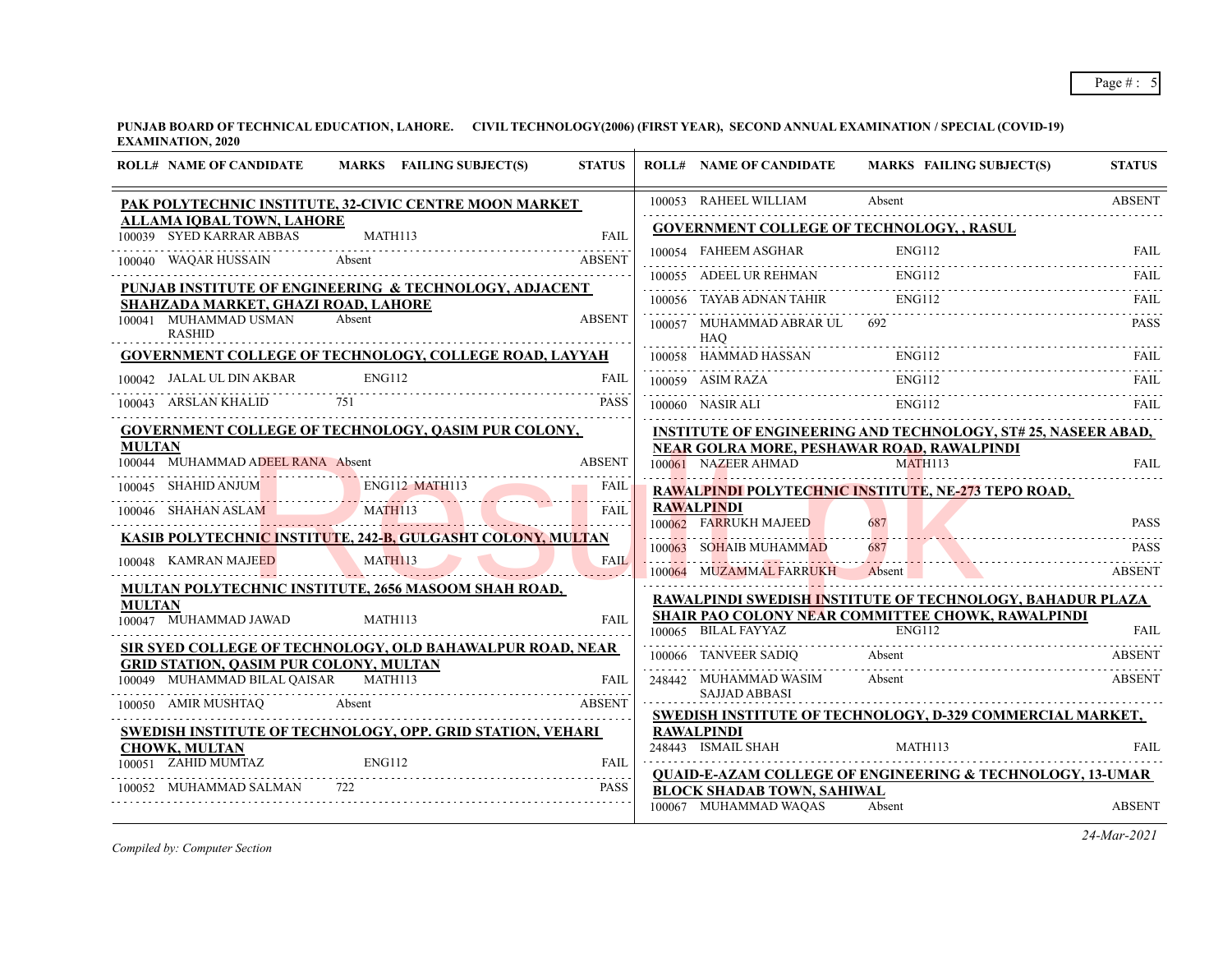**PUNJAB BOARD OF TECHNICAL EDUCATION, LAHORE. CIVIL TECHNOLOGY(2006) (FIRST YEAR), SECOND ANNUAL EXAMINATION / SPECIAL (COVID-19) EXAMINATION, 2020**

| <b>ROLL# NAME OF CANDIDATE</b>                    | MARKS FAILING SUBJECT(S)                                    | <b>STATUS</b> | <b>ROLL# NAME OF CANDIDATE</b> | <b>MARKS FAILING SUBJECT(S)</b> | <b>STATUS</b> |
|---------------------------------------------------|-------------------------------------------------------------|---------------|--------------------------------|---------------------------------|---------------|
| 100068 MOHSIN UL HASSAN                           | MATH113                                                     | <b>FAIL</b>   |                                |                                 |               |
|                                                   | <b>GOVERNMENT COLLEGE OF TECHNOLOGY, PAF ROAD, SARGODHA</b> |               |                                |                                 |               |
| 100070 MUMTAZ AHMAD                               | <b>ENG112</b>                                               | <b>FAIL</b>   |                                |                                 |               |
|                                                   | SARGODHA INSTITUTE OF TECHNOLOGY, 6TH COLLEGE ROAD,         |               |                                |                                 |               |
| <b>SARGODHA</b><br>100069 HAFIZ MALIK WASIF HABIB | <b>ENG112</b>                                               | <b>FAIL</b>   |                                |                                 |               |
|                                                   | PUNJAB INSTITUTE OF TECHNOLOGY, FAISAL TOWN, OPP. GOVT.     |               |                                |                                 |               |
| DEGREE COLLEGE,, VEHARI<br>100072 MUHAMMAD BABAR  | <b>ENG112</b>                                               | <b>FAIL</b>   |                                |                                 |               |
|                                                   | WAH SWEDISH INSTITUTE OF TECHNOLOGY, OPP. (RPR) WAH NOBEL   |               |                                |                                 |               |
| <b>G.T.ROAD, WAH CANTT</b><br>100071 JUMA KHAN    | MATH113                                                     | <b>FAIL</b>   |                                |                                 |               |
| <b>GHULAM MURTAZA</b><br>100073                   | ENG112 MATH113                                              | <b>FAIL</b>   |                                |                                 |               |
| 244880 GHULAM MUHAMMAD                            | ENG112                                                      | FAIL          |                                |                                 |               |
|                                                   |                                                             |               |                                |                                 |               |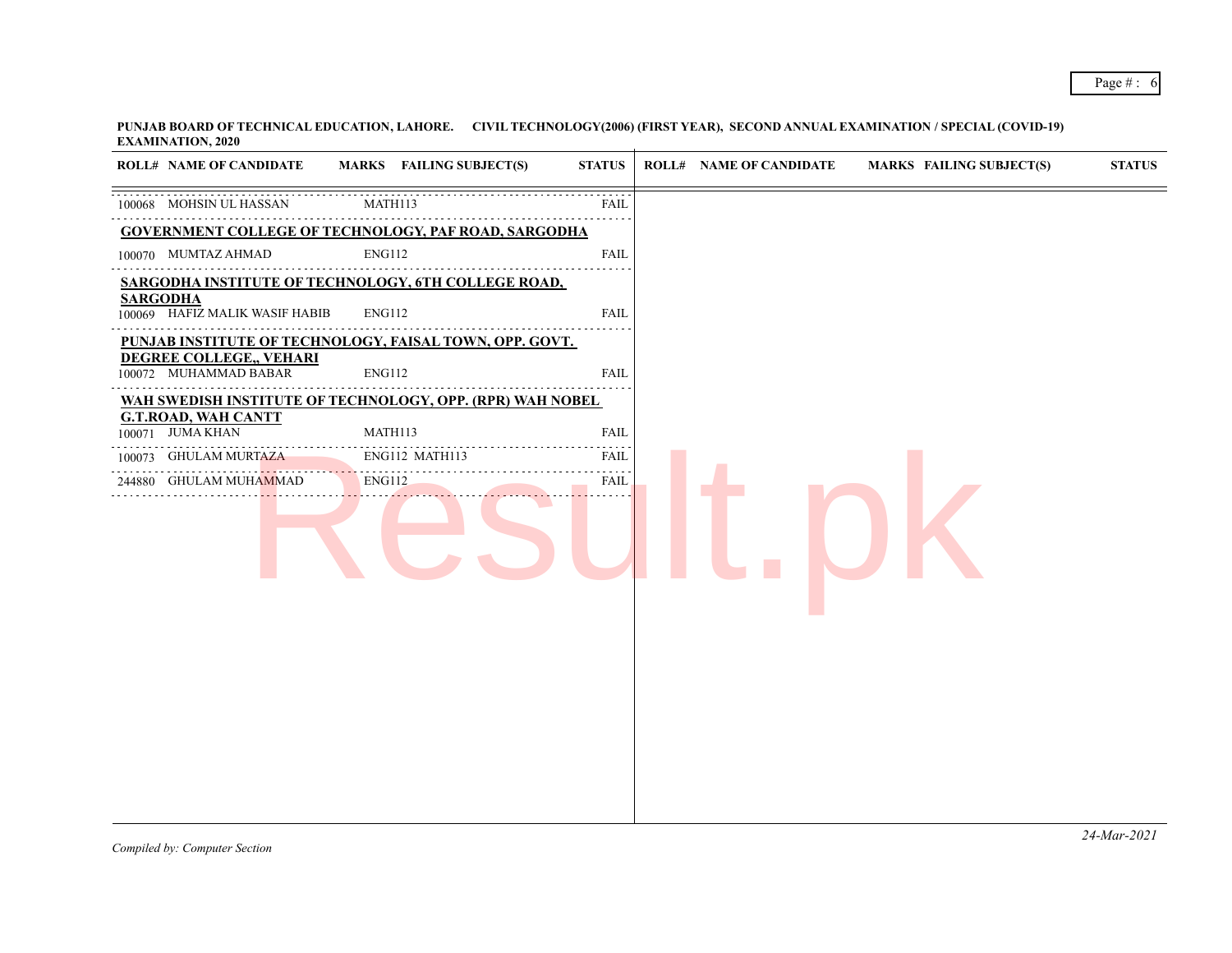| <b>ROLL# NAME OF CANDIDATE</b>                                           | MARKS FAILING SUBJECT(S)                                                                                                                                                                                        | <b>STATUS</b> |                | <b>ROLL# NAME OF CANDIDATE</b>                       | <b>MARKS FAILING SUBJECT(S)</b>                                                                                                                           | <b>STATUS</b> |
|--------------------------------------------------------------------------|-----------------------------------------------------------------------------------------------------------------------------------------------------------------------------------------------------------------|---------------|----------------|------------------------------------------------------|-----------------------------------------------------------------------------------------------------------------------------------------------------------|---------------|
|                                                                          | UNITED COLLEGE OF TECHNOLOGY, AMEER HUMZA TOWN,,                                                                                                                                                                |               |                | 100088 MUHAMMAD MAJID ALI                            | Absent                                                                                                                                                    | <b>ABSENT</b> |
| <b>AHMADPUR EAST</b><br>100074 ADNAN AKBAR                               |                                                                                                                                                                                                                 | PASS          |                | <b>BUREWALA</b>                                      | NATIONAL POLYTECHNIC INSTITUTE, LAHORE ROAD, CANAL BANK,                                                                                                  |               |
| 100075 IMRAN KARIM                                                       | Absent                                                                                                                                                                                                          | <b>ABSENT</b> |                | 100089 SHAHZAD ALI                                   | Absent                                                                                                                                                    | <b>ABSENT</b> |
|                                                                          | ASIAN COLLEGE OF TECHNOLOGY (CAMPUS - 1), HASILUR ROAD, NEAR                                                                                                                                                    |               |                | 100090 MUHAMMAD ADNAN SABIR MATH113                  |                                                                                                                                                           | FAIL          |
| KHURRAM PETROLEUM,, BAHAWALPUR<br>100076 MUHAMMAD SHARIF                 | <b>ENG112</b>                                                                                                                                                                                                   | <b>FAIL</b>   |                | TRADE CENTRE, TEHSIL CHOWK, CHAKWAL                  | RAWALPINDI POLYTECHNIC INSTITUTE, CHAKWAL CAMPUS, CITI                                                                                                    |               |
| 100077 MUHAMMAD AKBAR                                                    | 768                                                                                                                                                                                                             | <b>PASS</b>   |                | 100091 ARSLAN FAHEEM RAUF                            | $\overline{M}$ ATH113                                                                                                                                     | <b>FAIL</b>   |
| 100078 JAVED AKHTAR                                                      | <b>MATH113</b>                                                                                                                                                                                                  | <b>FAIL</b>   |                |                                                      | SWEDISH INSTITUTE OF TECHNOLOGY, OUDHAR WAL CHOWK,                                                                                                        |               |
| <b>MODEL TOWN - A, BAHAWALPUR</b>                                        | <u>U.K COLLEGE OF TECHNOLOGY, 11-B MUHAMMAD HUSSAIN ROAD,</u>                                                                                                                                                   |               | <b>CHAKWAL</b> | 100092 YASRAB MEHMOOD                                | Absent                                                                                                                                                    | <b>ABSENT</b> |
| 100079 JUNAID AHMAD                                                      | ENG112                                                                                                                                                                                                          | <b>FAIL</b>   |                | 244882 MUHAMMAD KAMRAN                               |                                                                                                                                                           | <b>PASS</b>   |
| <b>SHAHAB CENTRE, BASTI MALOOK</b>                                       | <b>AZEEM COLLEGE OF TECHNOLOGY &amp; MANGEMENT, NEAR UBL BANK</b>                                                                                                                                               |               |                | <b>NEAR POLICE STATION, CHICHAWATNI</b>              | <b>JINNAH COLLEGE OF ENGINEERING &amp; TECHNOLOGY, TOP OF MCB,</b>                                                                                        |               |
| 100080 MALIK JUNAID IQBAL                                                | <b>ENG112</b>                                                                                                                                                                                                   | FAIL          |                | 100093 MUHAMMAD ZESHAN<br><b>ASLAM</b>               | Absent                                                                                                                                                    | <b>ABSENT</b> |
| <b>GOVERNMENT COLLEGE OF TECHNOLOGY, , BHAKKAR</b>                       |                                                                                                                                                                                                                 |               |                |                                                      | ASIAN COLLEGE OF TECHNOLOGY, BAHOO CHOWK, SABZI MANDI                                                                                                     |               |
| 00081 RANA KHALID ASAD MATH113<br>100081 RANA KHALID ASAD                |                                                                                                                                                                                                                 | <b>FAIL</b>   |                | <b>ROAD, CHISHTIAN</b>                               |                                                                                                                                                           |               |
| 100082 CHAN ZAIB                                                         |                                                                                                                                                                                                                 | <b>FAIL</b>   |                | 244883 HAFIZ MUHAMMAD QASIM 784                      |                                                                                                                                                           | <b>PASS</b>   |
| 244881 KHALID HABIB                                                      | 686                                                                                                                                                                                                             | <b>PASS</b>   |                | <b>SARWAR ROAD, DERA GHAZI KHAN</b>                  | <u>MIR CHAKAR KHAN RIND UNIVERSITY OF TECHNOLOGY,, SAKHI</u>                                                                                              |               |
|                                                                          | NEW NATIONAL POLYTECHNIC INSTITUTE (CAMPUS II), MAIN DARYA                                                                                                                                                      |               |                | 100094 MUHAMMAD RIZWAN Absent                        |                                                                                                                                                           | <b>ABSENT</b> |
| KHAN ROAD, NEAR RAILWAY CROSSING, BHAKKAR<br>100083 TANVEER HUSSAIN KHAN | MATH113                                                                                                                                                                                                         | <b>FAIL</b>   |                |                                                      | 100095 MUHAMMAD IMRAN ENG112 MATH113                                                                                                                      | <b>FAIL</b>   |
| 100084                                                                   | WASEEM RIAZ KHAN Absent ABSENT ABSENT                                                                                                                                                                           |               |                |                                                      | SCIENCE INSTITUTE OF TECHNOLOGY, MOHSIN TOWN PULL DATT,                                                                                                   |               |
|                                                                          |                                                                                                                                                                                                                 |               |                | <b>DERA GHAZI KHAN</b><br>100096 MUHAMMAD NADIR SHAH | ENG112                                                                                                                                                    | <b>FAIL</b>   |
|                                                                          | $\begin{tabular}{lllllllllllll} \hline 100085 & \text{MUIAHID ABBAS} & \text{ENG112 MATH113} & \text{FAIL} \\ \hline 100086 & \text{AAMIR HAYAT} & \text{ENG112 MATH113} & \text{FAIL} \\ \hline \end{tabular}$ |               |                | 100097 MUHAMMAD TOUQEER MATH113                      |                                                                                                                                                           | FAIL          |
| <b>SHAHDAB ROAD, BUREWALA</b>                                            | <b>JINNAH COLLEGE OF ENGINEERING &amp; TECHNOLOGY, NEAR G.C.C, 505</b>                                                                                                                                          |               |                |                                                      | SADIQ<br>100098 ARSHAD ABBAS ENGI12 FAIL<br>TALL TERM CONTRACT THE CONTRACT FOR THE CONTRACT TERM CONTRACT TERM CONTRACT TERM CONTRACT TERM CONTRACT TERM |               |
| 100087 MUHAMMAD MUBBASHAR<br><b>MUSHTAO</b>                              | ENG112 MATH113                                                                                                                                                                                                  | <b>FAIL</b>   |                | 100099 TAYYAB BASHIR                                 | <b>ENG112</b>                                                                                                                                             | FAIL          |
|                                                                          |                                                                                                                                                                                                                 |               |                |                                                      | <b>JAPAN POLYTECHNIC INSTITUTE, , DHING SHAH ADDA</b>                                                                                                     |               |

*Compiled by: Computer Section*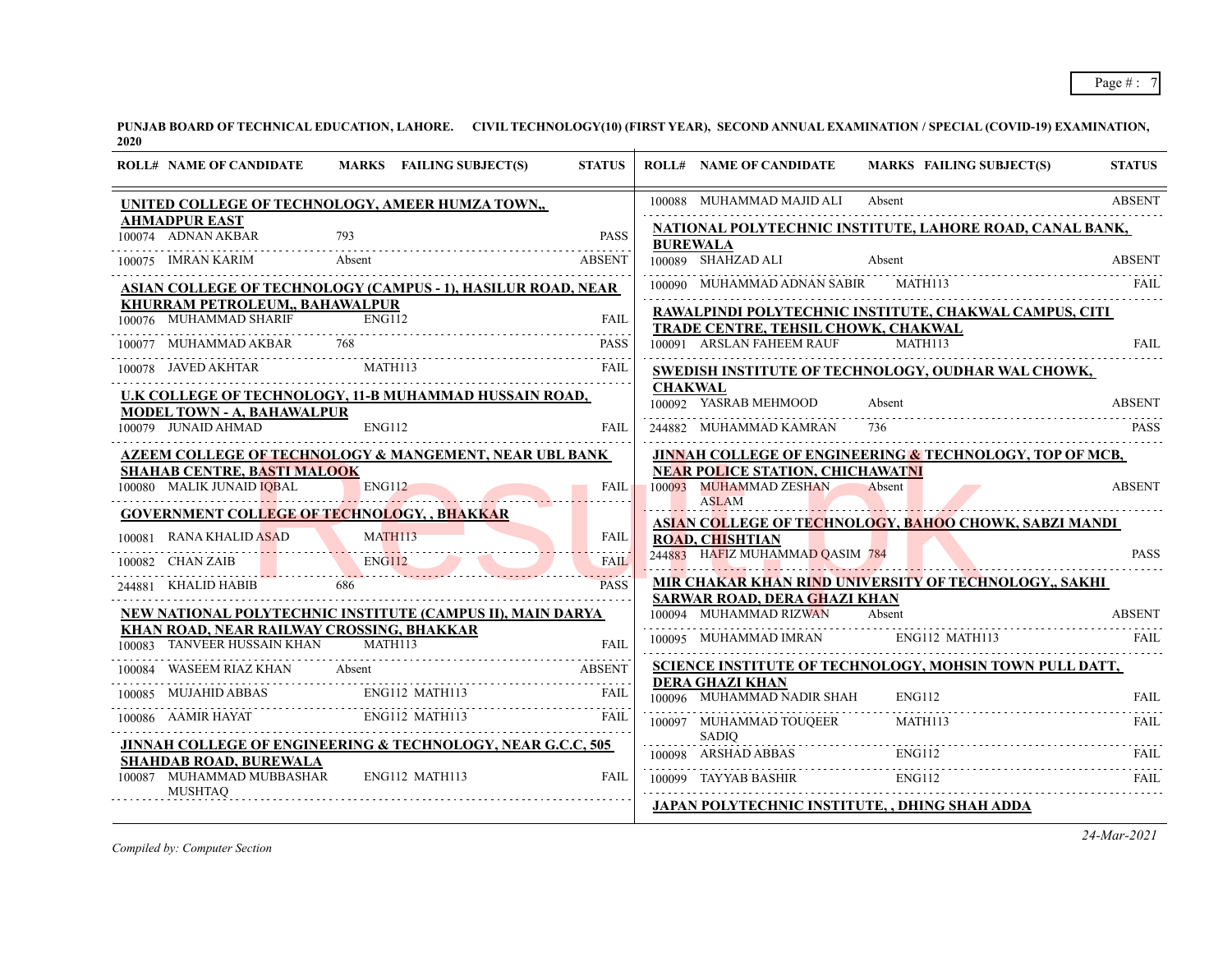| <b>ROLL# NAME OF CANDIDATE</b>                                    |               | MARKS FAILING SUBJECT(S) | <b>STATUS</b> | <b>ROLL# NAME OF CANDIDATE</b>             | MARKS FAILING SUBJECT(S)                                                                                                                                             | <b>STATUS</b> |
|-------------------------------------------------------------------|---------------|--------------------------|---------------|--------------------------------------------|----------------------------------------------------------------------------------------------------------------------------------------------------------------------|---------------|
| 100100 MUHAMMAD ABU BAKAR MATH113                                 |               |                          | <b>FAIL</b>   | 100111 MUHAMMAD SALEEM                     | <b>ENG112</b>                                                                                                                                                        | <b>FAIL</b>   |
| 100101 HAFIZ SYED ARSLAN<br>MUZAFFAR                              | MATH113       |                          | <b>FAIL</b>   | 100112 FARHAN ULLAH                        |                                                                                                                                                                      |               |
| <b>FAISALABAD POLYTECHNIC INSTITUTE, 161-B, GULISTAN COLONY#2</b> |               |                          |               |                                            | AL-REHMAN POLYTECHNIC INSTITUTE, OPP NADRA OFFICE, JHUMRA                                                                                                            |               |
| MILLAT CHOWK, FAISALABAD<br>100102 MUHAMMAD JAWWAD                | 761           |                          | <b>PASS</b>   | <b>ROAD, JARANWALA</b>                     | $\begin{tabular}{llllllll} \hline 100113 & MUHAMMAD OMER & CIVIL114(TH) & CIVIL133(TH) & FAIL \\ \hline 244885 & RANA BILAL & ENG112 & FAIL \\ \hline \end{tabular}$ |               |
| <b>GOVERNMENT COLLEGE OF TECHNOLOGY, SAMANABAD, FAISALABAD</b>    |               |                          |               |                                            |                                                                                                                                                                      |               |
| 100103 FRAAZ PERVEZ                                               | 672           |                          | <b>PASS</b>   | <b>ROAD, JHANG</b>                         | SAIFIA POLYTECHNIC INSTITUTE, MOHALLA MUHAMMDIA GOJRA                                                                                                                |               |
| CHRISTIAN TECHNICAL TRAINING CENTRE, P.O.BOX NO. 90 CIVIL LINE    |               |                          |               | 100114 MUHAMMAD IRFAN                      | Absent                                                                                                                                                               | <b>ABSENT</b> |
| <b>CHURCH ROAD,, GUJRANWALA</b><br>100104 FAHIM ALLAH BUKHSH      |               | CIVIL114(TH)             | <b>FAIL</b>   | (KHUSHAB)                                  | <b>GOVERNMENT COLLEGE OF TECHNOLOGY, OPPOSIT DHQ, JOHARABAD</b>                                                                                                      |               |
| <b>GUJRANWALA SWEDISH INSTITUTE OF TECHNOLOGY, OPP. GOLD</b>      |               |                          |               | 100115 MUHAMMAD NAEEM                      | ENG112                                                                                                                                                               | <b>FAIL</b>   |
| <b>MARRIAGE HALL G.T.ROAD, GUJRANWALA</b><br>100105 TALAT MEHMOOD | Absent        |                          | <b>ABSENT</b> | <b>FATEHPUR ROAD., KAROR LAL ESAN</b>      | <b>ALI COLLEGE OF TECHNOLOGY, ASTATION ROAD, WARD #5, NEAR</b>                                                                                                       |               |
| <b>ARSHAD INSTITUTE OF TECHNOLOGY, GULZAR E MADINA ROAD,</b>      |               |                          |               | 100116 IRFAN KHALID                        | Absent<br>100116 IRFAN KHALID Absent Absent ABSEN 1                                                                                                                  | <b>ABSENT</b> |
| <b>GUJRAT</b><br>100106 MUHAMMAD SHOAIB                           | <b>ENG112</b> |                          | <b>FAIL</b>   | <b>CHISHTI FEROZEPUR ROAD, KASUR</b>       | LAHORE POLYTECHNIC INSTITUTE, NEAR DARBAR BABA KAMAL                                                                                                                 |               |
| <b>FARAN INSTITUTE OF TECHNOLOGY, NEAR ZAMINDAR SCIENCE</b>       |               |                          |               | 100117 SUMAIR AKHTAR                       | <b>ENG112</b>                                                                                                                                                        | <b>FAIL</b>   |
| DEGREE COLLEGE, GUJRAT<br>100107 HUSSNAIN ALI                     | Absent        |                          | <b>ABSENT</b> |                                            | <b>GLOBAL COLLEGE OF TECHNOLOGY, CHOWK NOOR SHAH, KOT ADDU</b>                                                                                                       |               |
| MUSLIM COLLEGE OF TECHNOLOGY, GUJRANWALA ROAD, HAFIZABAD          |               |                          |               | 100118 MUHAMMAD KASHIF                     | <b>ENG112</b>                                                                                                                                                        | FAIL.         |
| 100108 QASIM ALI                                                  | ENG112        |                          | <b>FAIL</b>   |                                            | AHMAD HASSAN POLYTECHNIC INSTITUTE, DEV SAMAJ ROAD, LAHORE                                                                                                           |               |
| 100109 USMAN GHANI                                                | ENG112        |                          |               | 100119 ANAM RIZVI                          | ENG112                                                                                                                                                               | <b>FAIL</b>   |
| 244884 GHALIB HUSSAIN Absent                                      |               |                          | <b>ABSENT</b> | 100120 ADEEL MUJTABAH 632                  |                                                                                                                                                                      | <b>PASS</b>   |
| HASILPUR COLLEGE OF TECHNOLOGY, 9/B REASOOLABAD COLONY,           |               |                          |               | 100121 MEHTAB UR RAHMAN                    | CIVIL114(TH)                                                                                                                                                         | FAIL.         |
| <b>HASILPUR</b><br>100110 USMAN HAMEED                            | 789           |                          | <b>PASS</b>   | 100122 MUHAMMAD IFTIKHAR<br><b>HUSSAIN</b> | <b>ENG112</b>                                                                                                                                                        | FAIL          |
| 244868 HAFIZ MUHAMMAD<br><b>GHUFRAN ALI</b>                       | 784           |                          | <b>PASS</b>   | 100123 MUHAMMAD ZEESHAN<br><b>AKRAM</b>    | 636                                                                                                                                                                  | <b>PASS</b>   |
| <b>JINNAH COLLEGE OF ENGINEERING &amp; TECHNOLOGY, , JAMPUR</b>   |               |                          |               |                                            | <b>IMPERIAL COLLEGE OF TECHNOLOGY, 6-ALLAMA IQBAL ROAD,</b><br><b>BOHARWALA CHOWK NEAR RAILWAY STATION, LAHORE</b>                                                   |               |

*Compiled by: Computer Section*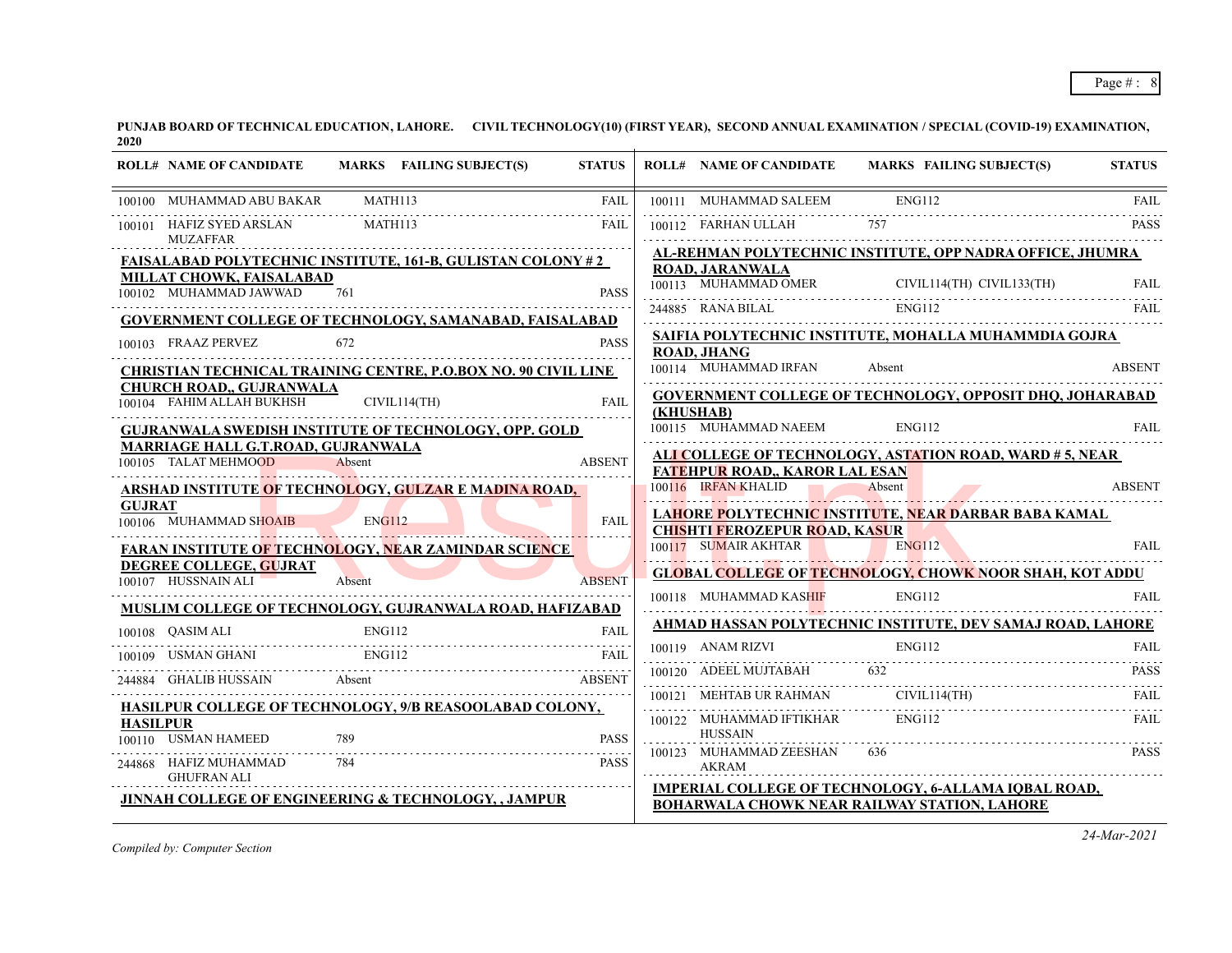| <b>ROLL# NAME OF CANDIDATE</b>                                                    |               | MARKS FAILING SUBJECT(S)                 | <b>STATUS</b>    |               |                                             | ROLL# NAME OF CANDIDATE MARKS FAILING SUBJECT(S)                                                 | <b>STATUS</b> |
|-----------------------------------------------------------------------------------|---------------|------------------------------------------|------------------|---------------|---------------------------------------------|--------------------------------------------------------------------------------------------------|---------------|
| 100124 HAFIZ MUHAMMAD ALI                                                         | <b>ENG112</b> |                                          | <b>FAIL</b>      |               | 100135 AQEEL ABBAS                          | ENG112 MATH113                                                                                   | <b>FAIL</b>   |
| LAHORE POLYTECHNIC INSTITUTE, BAND ROAD NEAR CHOWK YATEEM                         |               |                                          |                  |               |                                             | <b>GOVERNMENT COLLEGE OF TECHNOLOGY, QASIM PUR COLONY,</b>                                       |               |
| <b>KHANA, LAHORE</b>                                                              |               |                                          |                  | <b>MULTAN</b> |                                             |                                                                                                  |               |
| 100125 MUHAMMAD AHMAD                                                             | MATH113       |                                          | <b>FAIL</b>      |               | 100136 MUHAMMAD MOHSIN                      | <b>ENG112</b>                                                                                    | <b>FAIL</b>   |
| 100126 MUHAMMAD ADEEL<br><b>SHOUKAT</b>                                           | Absent        |                                          | <b>ABSENT</b>    |               | <b>HAFEEZ</b>                               | RASOOL COLLEGE OF TECHNOLOGY, CHUNGI # 09 BOSAN ROAD,                                            |               |
| 244886 MUHAMMAD TAYYAB<br><b>ANWER</b>                                            | ENG112        |                                          | <b>FAIL</b>      | <b>MULTAN</b> | 100137 MUHAMMAD NADEEM                      | ENG112                                                                                           | <b>FAIL</b>   |
| PAK POLYTECHNIC INSTITUTE, 32-CIVIC CENTRE MOON MARKET                            |               |                                          |                  |               | <b>KHALID</b>                               |                                                                                                  |               |
| <b>ALLAMA IQBAL TOWN, LAHORE</b>                                                  |               |                                          |                  |               |                                             | <b>SWEDISH INSTITUTE OF TECHNOLOGY, OPP. GRID STATION, VEHARI</b>                                |               |
| 100130 SHAFQAT HUSSAIN                                                            | MATH113       |                                          | <b>FAIL</b>      |               | <b>CHOWK, MULTAN</b>                        |                                                                                                  |               |
| 244887 ABDUL MAJID                                                                |               | ENG112 MATH113                           | <b>FAIL</b>      |               | 100139 MUHAMMAD AMJAD                       | 100138 BILAL HAMEED Absent ABSENT<br><b>ENG112</b>                                               |               |
| 244888 TAHIR MAHNGA                                                               |               |                                          | <b>PASS</b>      |               |                                             | 244889 MUHAMMAD JAFER ENGI12                                                                     |               |
| PUNJAB POLYTECHNIC INSTITUTE, ALLAMA IQBAL ROAD, AL-HAMRA                         |               |                                          |                  |               |                                             | THE CITY COLLEGE OF TECHNOLOGY, WAINS AUTO CENTRE, OPP                                           |               |
| <b>COMPLEX BOHARWALA CHOWK, NEAR RAILWAY STATION, LAHORE</b>                      |               |                                          |                  |               |                                             | <b>FAISAL MOVERS, VEHARI CHOWK, LARRI ADDA, MULTAN</b>                                           |               |
| 100127 AHMAD ALI                                                                  |               | $\frac{1 \text{MAD ALI}}{680}$           | <b>PASS</b><br>. |               |                                             | 100140 ARSLAN IFTIKHAR ENGI12 FAIL FAIL                                                          |               |
| 100128 MALIK GHULAM MURTAZA ENG112                                                |               |                                          | <b>FAIL</b>      |               |                                             |                                                                                                  |               |
| 100129 MUHAMMAD ARSALAN ENGI12 MATH113<br><b>NAEEM</b>                            |               | <u> El Branch Maria (Branch Maria) e</u> | <b>FAIL</b>      |               |                                             | 100141 HAIDER ALI Absent ABSENT ABSENT<br><b>THE NATIONAL COLLEGE, 858-D BOSSAN ROAD, MULTAN</b> |               |
| STANDARD POLYTECHNIC INSTITUTE, 42-1-B1, PECO                                     |               |                                          |                  |               | 100142 GHULAM MUSHTAFA Absent               |                                                                                                  | <b>ABSENT</b> |
| ROAD, OPP, MASJID-E-KHIZRA, LINK ROAD STOP, TOWNSHIP, LAHORE                      |               |                                          |                  |               |                                             |                                                                                                  |               |
| 100131 NABEEL 745                                                                 |               |                                          | <b>PASS</b>      |               |                                             | CHENAB INSTITUTE OF TECHNOLOGY, MANGTANWALA ROAD,                                                |               |
| GOVERNMENT COLLEGE OF TECHNOLOGY, COLLEGE ROAD, LAYYAH                            |               |                                          |                  |               |                                             | <b>OPPOSITE GENERAL BUS STAND, NANKANA SAHIB</b><br>100143 ADEL GHAFFAR ENG112 MATH113           | FAII.         |
| 100132 WAJID UMAR                                                                 | Absent        |                                          | <b>ABSENT</b>    |               |                                             | <b>QUAID-E-AZAM COLLEGE OF ENGINEERING &amp; TECHNOLOGY, G.T</b>                                 |               |
| DR A. O. KHAN INSTITUTE OF TECHNOLOGY, MULTAN ROAD CHAH<br><b>MIANA, MIANWALI</b> |               |                                          |                  |               | ROAD, OPP. MODEL CITY, PATTOKI              | 100144 MOAZAM ALI ENG112                                                                         | FAII.         |
| 100133 KHALID HAMEED KHAN                                                         | ENG112        |                                          | <b>FAIL</b>      |               |                                             | CHENAB POLYTECHNIC INSTITUTE, NEAR NADRA OFFICE, QENCHI                                          |               |
| SAIFIA POLYTECHNIC INSTITUTE, GULSHAN E SAIFIA, PAF ROAD,                         |               |                                          |                  |               | CHOWK, PHALIA<br>100145 AFZAAL AHMAD Absent |                                                                                                  | <b>ABSENT</b> |
| <b>MIANWALI</b><br>100134 MUHAMMAD AWAIS KHAN<br><b>NIAZI</b>                     | MATH113       |                                          | <b>FAIL</b>      | <b>POONCH</b> |                                             | <b>HOPE POLYTECHNIC COLLEGE, NEAR REST HOUSE ROAD, HAJIRA,</b>                                   |               |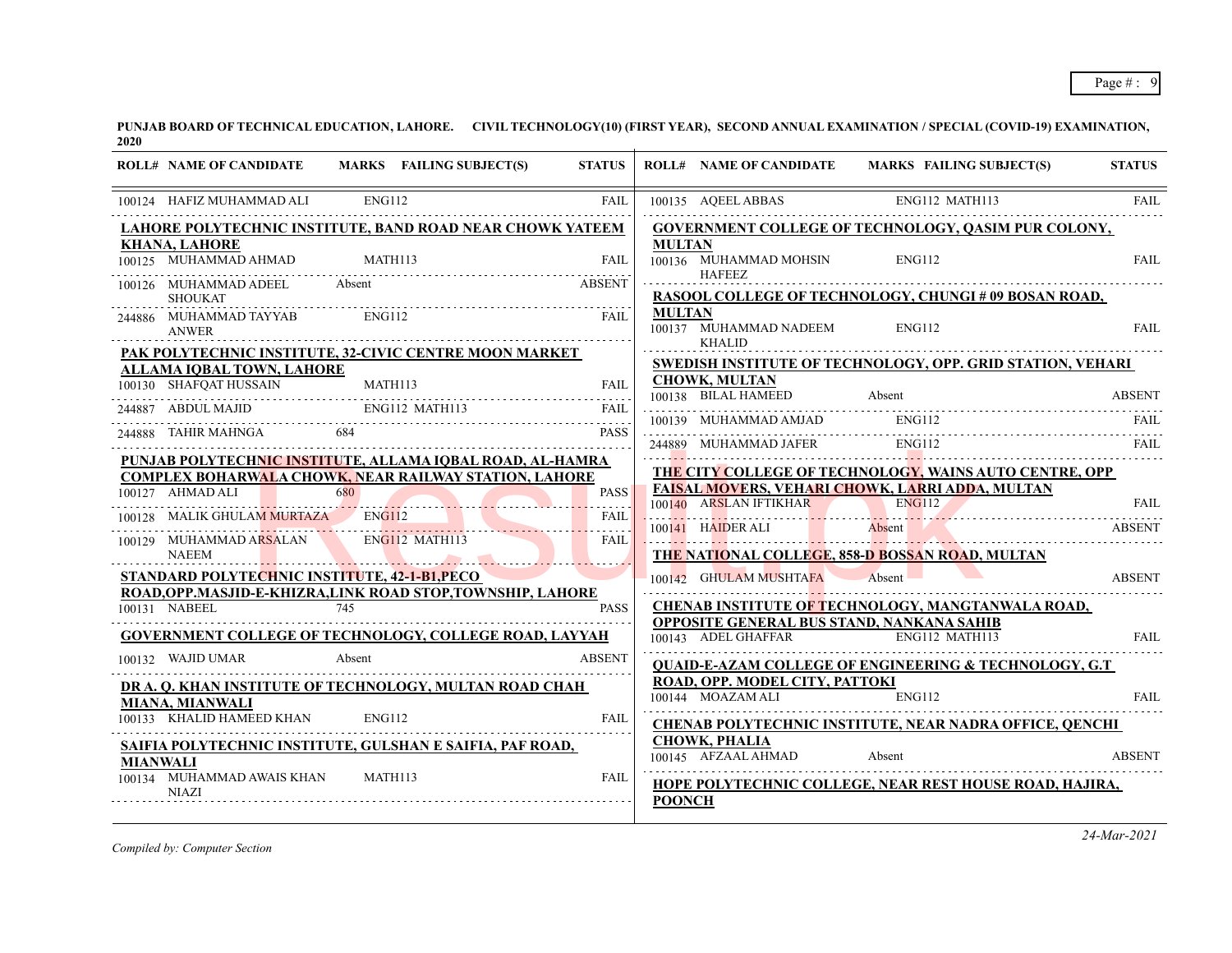| <b>ROLL# NAME OF CANDIDATE</b>                                                                                     |               | MARKS FAILING SUBJECT(S)                                  | <b>STATUS</b> |                 | <b>ROLL# NAME OF CANDIDATE</b>                                                                                                                                                                                                                             | MARKS FAILING SUBJECT(S)                                             | <b>STATUS</b> |
|--------------------------------------------------------------------------------------------------------------------|---------------|-----------------------------------------------------------|---------------|-----------------|------------------------------------------------------------------------------------------------------------------------------------------------------------------------------------------------------------------------------------------------------------|----------------------------------------------------------------------|---------------|
| 100146 WAJID RASHEED                                                                                               | <b>ENG112</b> |                                                           | <b>FAIL</b>   |                 | 100164 SHAYAN ABBASI                                                                                                                                                                                                                                       | CH112(TH) PHY122(TH)<br>MATH113                                      | <b>FAIL</b>   |
| 100147 AZHAR YOUNIS                                                                                                | MATH113       |                                                           | FAIL          |                 | 100165 REHMAN KHAN                                                                                                                                                                                                                                         | ENG112                                                               | FAIL.         |
| <b>GOVERNMENT COLLEGE OF TECHNOLOGY, , RASUL</b>                                                                   |               |                                                           |               |                 | 100166 RIZWAN IJAZ                                                                                                                                                                                                                                         | <b>ENG112</b>                                                        | FAIL          |
| 100148 FAISAL IQBAL                                                                                                | Absent        |                                                           | <b>ABSENT</b> |                 | 100167 ANWAR HUSSAIN                                                                                                                                                                                                                                       | MATH113 CIVIL114(TH)                                                 | FAIL          |
| RAWALPINDI POLYTECHNIC INSTITUTE, NE-273 TEPO ROAD,<br><b>RAWALPINDI</b>                                           |               |                                                           |               |                 | 100168 MUHAMMAD JUNAID<br><b>ABBASI</b>                                                                                                                                                                                                                    | <b>ENG112</b>                                                        | FAIL          |
| 100149 SALMAN USMANI MATH113                                                                                       |               |                                                           | FAIL          |                 | 248445 MALIK MUHAMMAD IMRAN                                                                                                                                                                                                                                | MATH113                                                              | FAIL          |
| 100150 ADNAN AHMED                                                                                                 |               |                                                           | <b>PASS</b>   |                 | <b>IFTIKHAR</b>                                                                                                                                                                                                                                            |                                                                      |               |
| 244890 SAYYAB KHAN                                                                                                 | 753           |                                                           | <b>PASS</b>   |                 | HARRAPA ROAD, SAHIWAL                                                                                                                                                                                                                                      | <b>GOVERNMENT COLLEGE OF TECHNOLOGY, JEHAZ GROUND OLD</b>            |               |
|                                                                                                                    |               | RAWALPINDI SWEDISH INSTITUTE OF TECHNOLOGY, BAHADUR PLAZA |               |                 | 244891 MUHAMMAD UMAIR                                                                                                                                                                                                                                      | 850                                                                  | <b>PASS</b>   |
| 100151 OBAID ULLAH MUSHTAQ                                                                                         | ENG112        | SHAIR PAO COLONY NEAR COMMITTEE CHOWK, RAWALPINDI         | FAIL          |                 |                                                                                                                                                                                                                                                            | <b>QUAID-E-AZAM COLLEGE OF ENGINEERING &amp; TECHNOLOGY, 13-UMAR</b> |               |
| 100152 FAHAD IMTIAZ                                                                                                |               |                                                           | FAIL          |                 | <b>BLOCK SHADAB TOWN, SAHIWAL</b><br>100169 SHAHBAZ IRFAN                                                                                                                                                                                                  |                                                                      | <b>PASS</b>   |
| MATHI13                                                                                                            |               |                                                           |               |                 | 100170 RIAZ AHMAD                                                                                                                                                                                                                                          | Absent                                                               | <b>ABSENT</b> |
|                                                                                                                    |               | 248444 NAEEM GUL ENG112 CIVIL114(TH) FAIL                 |               |                 |                                                                                                                                                                                                                                                            | HIRA POLYTECHNIC INSTITUTE, GREEN TOWN LAHORE ROAD,                  |               |
| <u>RAWALPINDI SWEDISH INSTITUTE OF TECHNOLOGY, D-324, </u><br><b>COMMERCIAL MARKET, SATELLITE TOWN, RAWALPINDI</b> |               |                                                           |               | <b>SARGODHA</b> |                                                                                                                                                                                                                                                            |                                                                      |               |
| 100153 FARMAN ALI Absent                                                                                           |               |                                                           | <b>ABSENT</b> |                 | 244892 AZHAR BILAL<br><u>in the second contract of the second contract of the second contract of the second contract of the second contract of the second contract of the second contract of the second contract of the second contract of the second </u> | MATH113                                                              | <b>FAIL</b>   |
| 100154 RAJA ATTIQ UR REHMAN ENG112                                                                                 |               |                                                           | <b>FAIL</b>   |                 |                                                                                                                                                                                                                                                            | JINNAH COLLEGE OF ENGINEERING & TECHNOLOGY, MAIN ROAD,               |               |
| 100155 TOUSEEF AHMED                                                                                               | Absent        |                                                           | <b>ABSENT</b> |                 | <b>NEAR BUS STAND, SHAH KOT</b><br>100171 ABBAS ALI                                                                                                                                                                                                        | MATH113                                                              | FAIL          |
| 100156 MUHAMMAD SHAHZEB                                                                                            |               |                                                           | <b>PASS</b>   |                 |                                                                                                                                                                                                                                                            | <b>GOVERNMENT COLLEGE OF TECHNOLOGY, HATTAR ROAD, NEAR</b>           |               |
| 100157 SHAHID ZAFAR SATTI ENG112 MATH113                                                                           |               |                                                           | FAIL          |                 | HEAVY MECHANICAL COMPLEX-3, TAXILA                                                                                                                                                                                                                         |                                                                      |               |
| 100158 SHAHZAIB GHAFOOR                                                                                            |               |                                                           |               |                 | 100172 SOHAIL KHALID                                                                                                                                                                                                                                       | MATH113                                                              | <b>FAIL</b>   |
|                                                                                                                    |               | ENG112 MATH113<br>100159 ABDUL MANAN ENG112 MATH113 FAIL  |               |                 |                                                                                                                                                                                                                                                            | PUNJAB INSTITUTE OF TECHNOLOGY, FAISAL TOWN, OPP. GOVT.              |               |
| 100160 QASIM ALI Absent                                                                                            |               |                                                           | <b>ABSENT</b> |                 | DEGREE COLLEGE, VEHARI<br>100173 BASHIR AHMAD                                                                                                                                                                                                              | MATH113                                                              | <b>FAIL</b>   |
|                                                                                                                    |               | 100161 MUBASHAR TUFAIL ENG112                             | FAIL          |                 | 100174 MUHAMMAD NAEEM                                                                                                                                                                                                                                      | Absent                                                               | <b>ABSENT</b> |
| 100162 AAMIR HUSSAIN                                                                                               | <b>ENG112</b> |                                                           | FAIL          |                 | <b>MANSAB</b>                                                                                                                                                                                                                                              |                                                                      |               |
| 100163 MUNEEB UL HASSAN Absent                                                                                     |               | <b>ABSENT</b>                                             |               |                 | <b>G.T.ROAD, WAH CANTT</b>                                                                                                                                                                                                                                 | WAH SWEDISH INSTITUTE OF TECHNOLOGY, OPP. (RPR) WAH NOBEL            |               |
|                                                                                                                    |               |                                                           |               |                 |                                                                                                                                                                                                                                                            |                                                                      |               |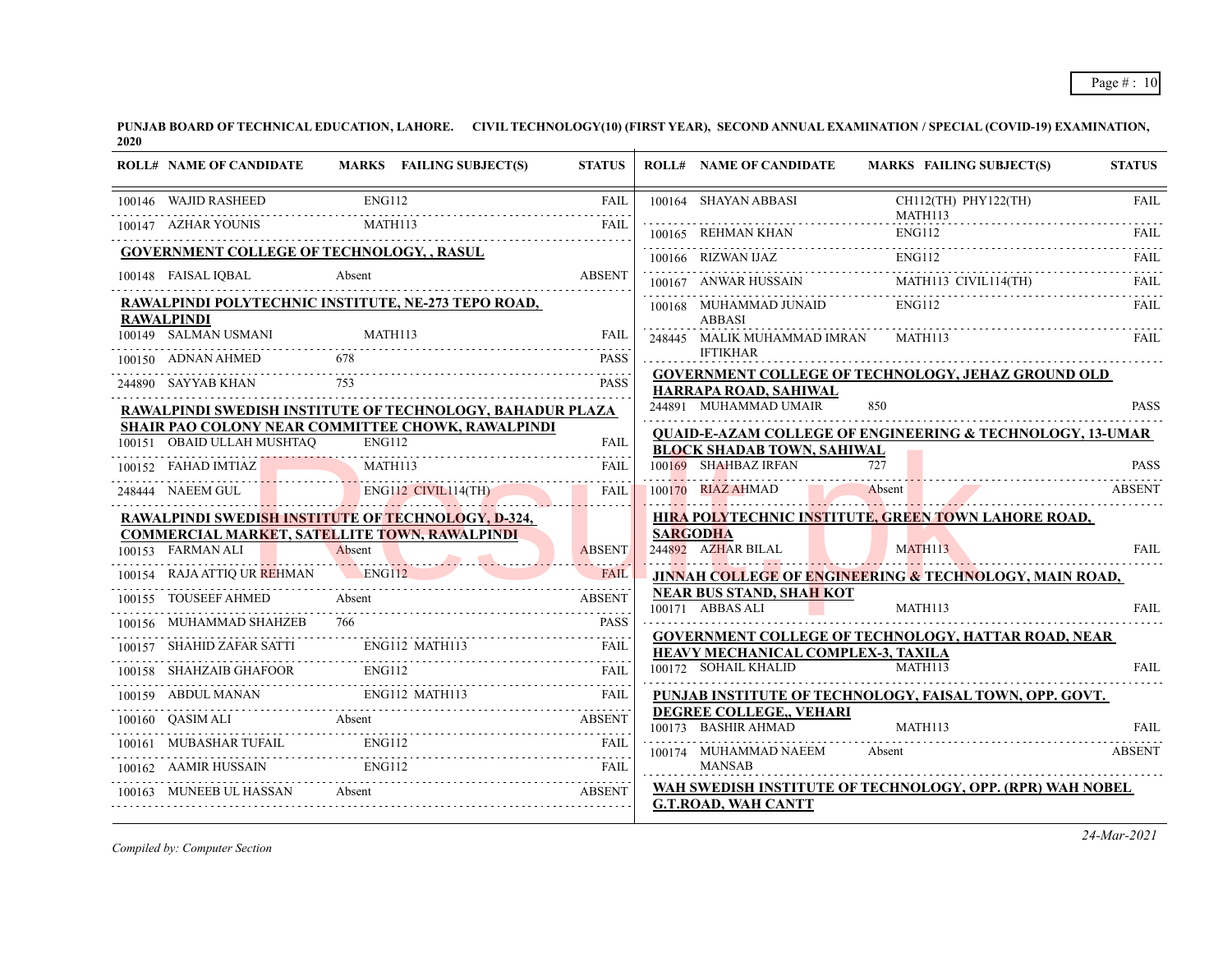| MARKS FAILING SUBJECT(S)<br><b>ROLL# NAME OF CANDIDATE</b><br><b>STATUS</b><br><b>ROLL# NAME OF CANDIDATE</b><br><b>MARKS FAILING SUBJECT(S)</b><br>ENG112 MATH113<br>100175 UBAID ULLAH<br>FAIL<br>100176 ASHIR TASHFEEN<br>709<br><b>PASS</b><br>100177 MUHAMMAD USMAN<br>Absent<br><b>ABSENT</b><br>.<br>244893 MUHAMMAD AZEEM<br>ENG112<br>FAIL<br>.<br>CHENAB INSTITUTE OFTECHNOLOGY, SHADMAN TOWN, WAZIRABAD<br>100178 GHULAM MUSTAFA<br>Absent<br><b>ABSENT</b><br>THE PUNJAB COLLEGE OF TECHNOLOGY, BANGLA ROAD, YAZMAN<br>772<br><b>PASS</b><br>100179 MUHAMMAD ISHFAQ<br><b>ENG112</b><br>100180 MUHAMMAD HAYAT<br>FAIL<br>ENG112 MATH113<br><b>FAIL</b><br>100181 MUHAMMAD AWAIS |  |  |               |
|---------------------------------------------------------------------------------------------------------------------------------------------------------------------------------------------------------------------------------------------------------------------------------------------------------------------------------------------------------------------------------------------------------------------------------------------------------------------------------------------------------------------------------------------------------------------------------------------------------------------------------------------------------------------------------------------|--|--|---------------|
|                                                                                                                                                                                                                                                                                                                                                                                                                                                                                                                                                                                                                                                                                             |  |  | <b>STATUS</b> |
|                                                                                                                                                                                                                                                                                                                                                                                                                                                                                                                                                                                                                                                                                             |  |  |               |
|                                                                                                                                                                                                                                                                                                                                                                                                                                                                                                                                                                                                                                                                                             |  |  |               |
|                                                                                                                                                                                                                                                                                                                                                                                                                                                                                                                                                                                                                                                                                             |  |  |               |
|                                                                                                                                                                                                                                                                                                                                                                                                                                                                                                                                                                                                                                                                                             |  |  |               |
|                                                                                                                                                                                                                                                                                                                                                                                                                                                                                                                                                                                                                                                                                             |  |  |               |
|                                                                                                                                                                                                                                                                                                                                                                                                                                                                                                                                                                                                                                                                                             |  |  |               |
|                                                                                                                                                                                                                                                                                                                                                                                                                                                                                                                                                                                                                                                                                             |  |  |               |
|                                                                                                                                                                                                                                                                                                                                                                                                                                                                                                                                                                                                                                                                                             |  |  |               |
|                                                                                                                                                                                                                                                                                                                                                                                                                                                                                                                                                                                                                                                                                             |  |  |               |
|                                                                                                                                                                                                                                                                                                                                                                                                                                                                                                                                                                                                                                                                                             |  |  |               |
|                                                                                                                                                                                                                                                                                                                                                                                                                                                                                                                                                                                                                                                                                             |  |  |               |
|                                                                                                                                                                                                                                                                                                                                                                                                                                                                                                                                                                                                                                                                                             |  |  |               |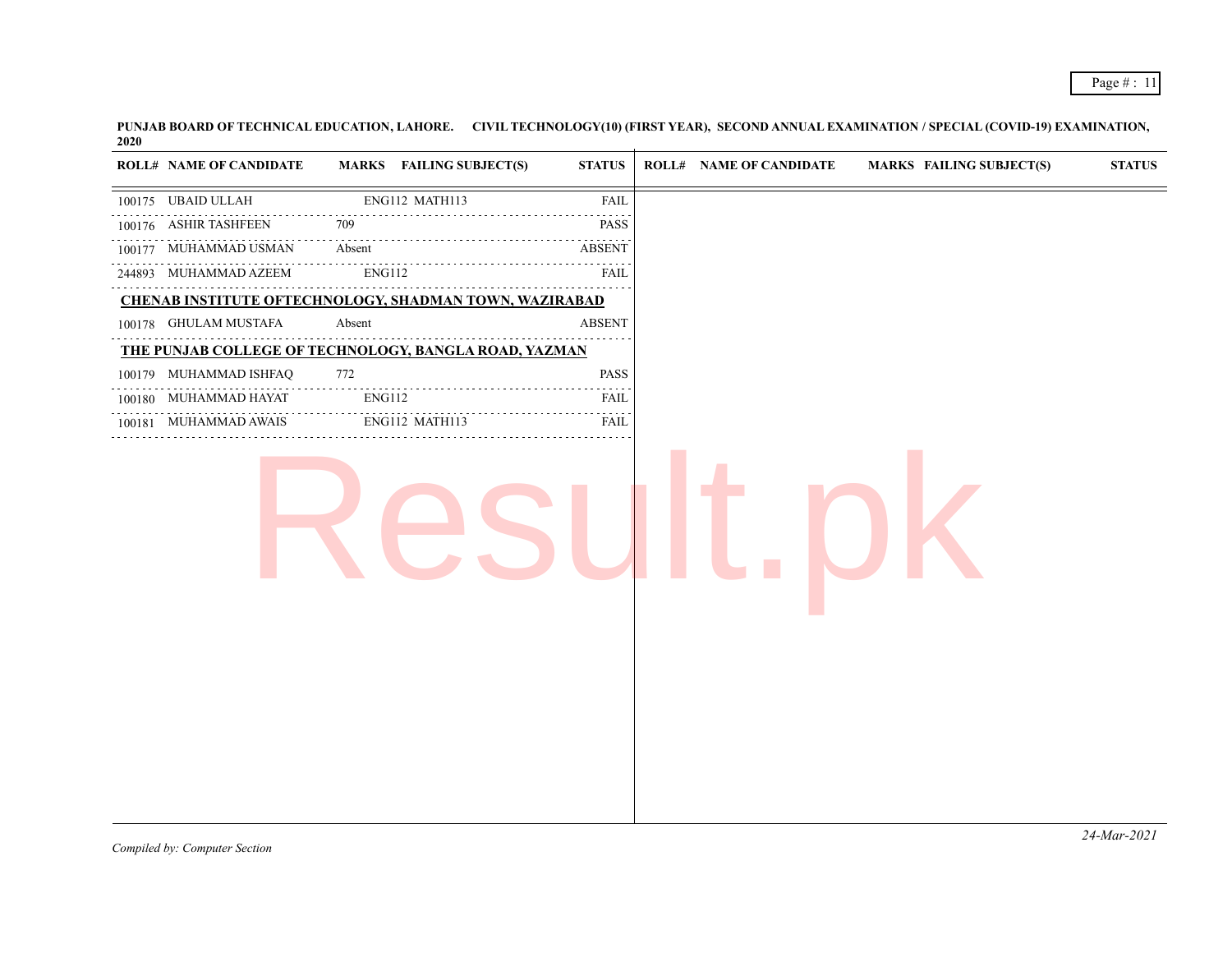**PUNJAB BOARD OF TECHNICAL EDUCATION, LAHORE. COMPUTER INFORMATION TECHNOLOGY(REVISED CODE 2010) (FIRST YEAR), SECOND ANNUAL EXAMINATION / SPECIAL (COVID-19) EXAMINATION, 2020**

| <b>ROLL# NAME OF CANDIDATE</b>                                           | MARKS FAILING SUBJECT(S)                                               | <b>STATUS</b> | <b>ROLL# NAME OF CANDIDATE</b> | <b>MARKS FAILING SUBJECT(S)</b> | <b>STATUS</b> |
|--------------------------------------------------------------------------|------------------------------------------------------------------------|---------------|--------------------------------|---------------------------------|---------------|
| <b>SARWAR ROAD, DERA GHAZI KHAN</b><br>100182 MUHAMMAD SHAHID KHANAbsent | MIR CHAKAR KHAN RIND UNIVERSITY OF TECHNOLOGY,, SAKHI                  | <b>ABSENT</b> |                                |                                 |               |
|                                                                          | PAK POLYTECHNIC INSTITUTE, 32-CIVIC CENTRE MOON MARKET                 |               |                                |                                 |               |
| <b>ALLAMA IQBAL TOWN, LAHORE</b><br>244894 ABUBAKER GULZAR               | 652                                                                    | <b>PASS</b>   |                                |                                 |               |
|                                                                          | <b>GOVERNMENT COLLEGE OF TECHNOLOGY, VILLAGE TARAR,</b>                |               |                                |                                 |               |
| RAWALAKOT(AJK)<br>244550 ANIS QADEER QAZI                                | MATH123                                                                | <b>FAIL</b>   |                                |                                 |               |
|                                                                          | RAWALPINDI SWEDISH INSTITUTE OF TECHNOLOGY, BAHADUR PLAZA              |               |                                |                                 |               |
| 100183 TAMOOR AKBAR                                                      | SHAIR PAO COLONY NEAR COMMITTEE CHOWK, RAWALPINDI<br>MATH123 CH132(TH) | FAIL          |                                |                                 |               |
| 244551 MUHAMMAD ATTA US<br><b>SAMMAD</b>                                 | MATH123                                                                | FAIL          |                                |                                 |               |
|                                                                          |                                                                        |               |                                |                                 |               |
|                                                                          |                                                                        |               |                                |                                 |               |
|                                                                          |                                                                        |               |                                |                                 |               |
|                                                                          |                                                                        |               |                                |                                 |               |
|                                                                          |                                                                        |               |                                |                                 |               |
|                                                                          |                                                                        |               |                                |                                 |               |
|                                                                          |                                                                        |               |                                |                                 |               |
|                                                                          |                                                                        |               |                                |                                 |               |
|                                                                          |                                                                        |               |                                |                                 |               |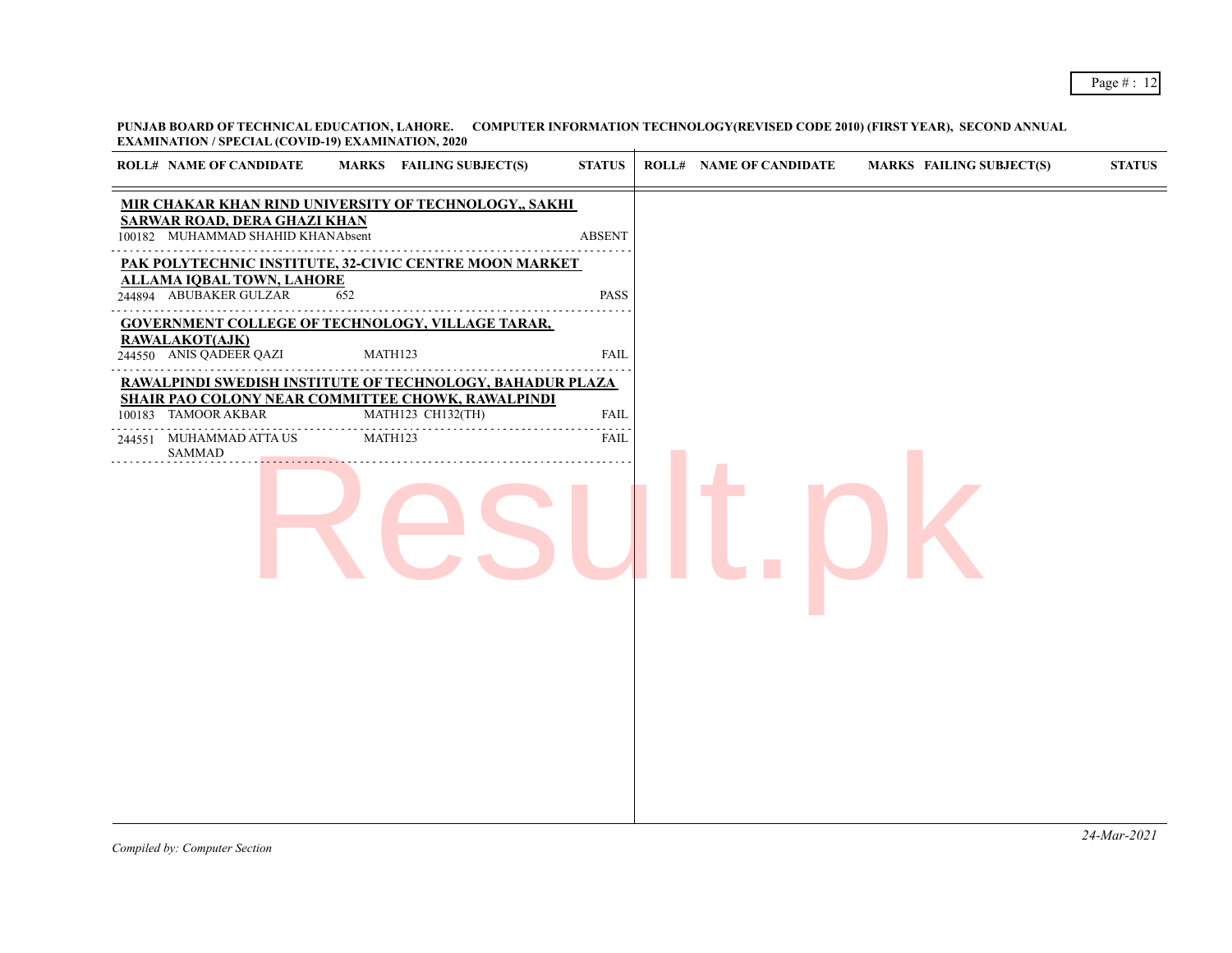**PUNJAB BOARD OF TECHNICAL EDUCATION, LAHORE. DIES AND MOULD TECHNOLOGY WITH SPECIALIZATION IN SPECIAL PURPOSE MACHINES (FIRST YEAR), SECOND ANNUAL EXAMINATION / SPECIAL (COVID-19) EXAMINATION, 2020**

| <b>MARKS</b> FAILING SUBJECT(S)<br><b>ROLL# NAME OF CANDIDATE</b>                                                                                 | <b>STATUS</b> | <b>ROLL# NAME OF CANDIDATE</b><br><b>MARKS FAILING SUBJECT(S)</b> | ${\bf STATUS}$ |
|---------------------------------------------------------------------------------------------------------------------------------------------------|---------------|-------------------------------------------------------------------|----------------|
| PRECISION SYSTEMS TRAINING CENTRE, PCSIR LABORATORIES<br><b>COMPLEX (CAMPUS) FEROZEPUR ROAD, LAHORE</b><br>244895 RIZWAN AHMED SULAHRI<br>MATH113 | <b>FAIL</b>   |                                                                   |                |
| .                                                                                                                                                 |               |                                                                   |                |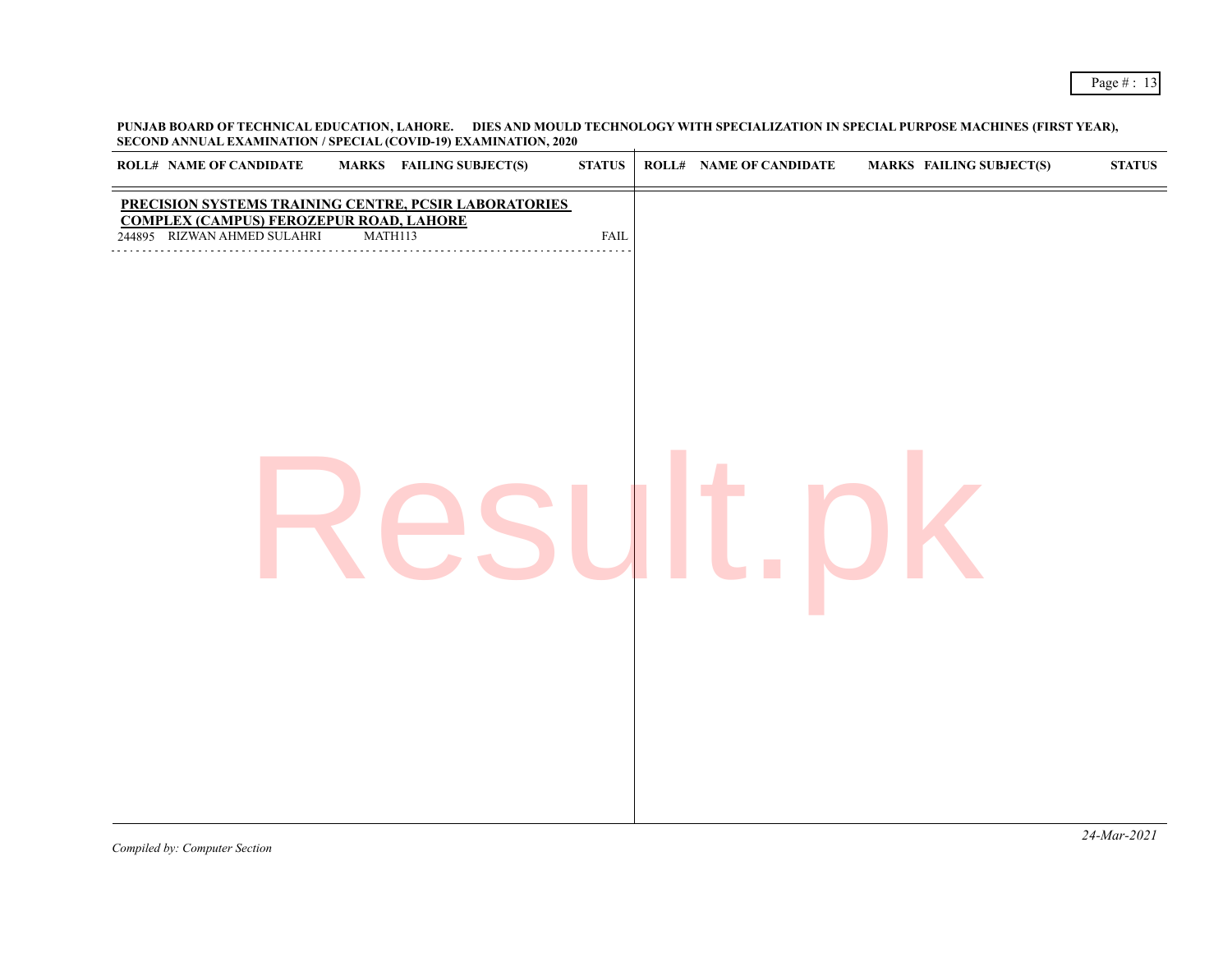| <b>ROLL# NAME OF CANDIDATE</b>                                        | MARKS FAILING SUBJECT(S) | <b>STATUS</b>        |        | <b>ROLL# NAME OF CANDIDATE</b>                                   | <b>MARKS FAILING SUBJECT(S)</b>                                            | <b>STATUS</b> |
|-----------------------------------------------------------------------|--------------------------|----------------------|--------|------------------------------------------------------------------|----------------------------------------------------------------------------|---------------|
| UNITED COLLEGE OF TECHNOLOGY, AMEER HUMZA TOWN,,                      |                          |                      |        | 100195 AMJAD ALI                                                 | 757                                                                        | <b>PASS</b>   |
| <b>AHMADPUR EAST</b><br>100184 MUHAMMAD IRFAN MATH123                 |                          | <b>FAIL</b>          |        |                                                                  | MIR CHAKAR KHAN RIND UNIVERSITY OF TECHNOLOGY,, SAKHI                      |               |
| <b>DAWOD IFTAKHAR</b><br>Absent<br>100185                             |                          | <b>ABSENT</b>        |        | SARWAR ROAD, DERA GHAZI KHAN<br>100196 MUHAMMAD IMRAN            | MATH123                                                                    | <b>FAIL</b>   |
| 100186 MUHAMMAD SAJID                                                 | ENG112 MATH123           | <b>FAIL</b>          |        | 100197 MUHAMMAD JAMEEL                                           | ENG112                                                                     | FAIL          |
| GOVT. COLLEGE OF TECHNOLOGY, FATEH JANG ROAD, ATTOCK                  |                          |                      |        |                                                                  | <b>FAISALABAD POLYTECHNIC INSTITUTE, 161-B, GULISTAN COLONY #2</b>         |               |
| 100187 MUQADDIM HUSSAIN<br>737                                        |                          | PASS                 |        | MILLAT CHOWK, FAISALABAD<br>100198 MUHAMMAD IJAZ                 | 761                                                                        | <b>PASS</b>   |
| 100188 AAFAQ AHMAD                                                    | EXAMPLE MATHI23<br>FAIL  |                      |        | 100199 GHULAM ABBAS                                              | MATH123                                                                    |               |
| SWEDISH INSTITUTE OF TECHNOLOGY, NEAR SPRING FIELD COLLEGE,           |                          |                      |        | 100200 MUHAMMAD BILAL                                            | MATH123                                                                    | FAIL          |
| BY PASS ROAD, BAGH (AJK)<br>100189 SYED IRFAN AHMED SHAH              | ENG112                   | <b>FAIL</b>          |        |                                                                  | 100201 MUHAMMAD QASIM ZIA MATH123                                          | FAIL          |
| <b>GOVERNMENT COLLEGE OF TECHNOLOGY, BAGHDAD ROAD,</b>                |                          |                      |        |                                                                  | <u>JINNAH POLYTECHNIC INSTITUTE, ZUBAIR COLONY JARANWALA</u>               |               |
| <b>BAHAWALPUR</b><br>100190 ARMAN AFZAL                               |                          | FAIL                 |        | <b>ROAD, FAISALABAD</b><br>100202 SHAHBAZ                        | 697                                                                        | <b>PASS</b>   |
| 90 ARMAN AFZAL MATHI23 FAIL<br>100191 TOUSEEF IQBAL Absent            |                          | <b>ABSENT</b>        | 100203 | MUHAMMAD YASEEN                                                  | PASS<br>ENGI12                                                             |               |
| 100192 MUHAMMAD SABEEH                                                | ENG112                   | <b>FAIL</b>          |        | 100204 HAFIZ MUHAMMAD SHAHIDAbsent                               |                                                                            | <b>ABSENT</b> |
| <b>HASSAN</b>                                                         |                          |                      |        |                                                                  |                                                                            |               |
| 244896 MUHAMMAD ANWAR                                                 |                          | <b>PASS</b><br>2222D |        |                                                                  | 100205 SHOAIB BILAL ISHTIAQ ENGI12 CH132(TH) FAIL PARTHICLE CH132(TH) FAIL |               |
| 244897 MUHAMMAD LUQMAN<br>750                                         |                          | <b>PASS</b>          |        |                                                                  |                                                                            |               |
| JINNAH COLLEGE OF ENGINEERING & TECHNOLOGY, NEAR G.C.C, 505           |                          |                      |        | <b>ROAD., FAISALABAD</b>                                         | JINNAH POLYTECHNIC INSTITUTE, NEAR NOVALTY PULL SAMUNDRI                   |               |
| <b>SHAHDAB ROAD, BUREWALA</b><br>100193 FAISAL SALEEM AHMAD<br>Absent |                          | <b>ABSENT</b>        |        | 100206 MUHAMMAD BILAL HYDER ENG112 MATH123                       |                                                                            | <b>FAIL</b>   |
| <b>KHAN</b>                                                           |                          |                      |        | 100207 ASIM SHABBIR                                              | Absent                                                                     | <b>ABSENT</b> |
| NATIONAL POLYTECHNIC INSTITUTE, LAHORE ROAD, CANAL BANK,              |                          |                      |        |                                                                  | <b>GUJRANWALA SWEDISH INSTITUTE OF TECHNOLOGY, OPP. GOLD</b>               |               |
| <b>BUREWALA</b><br>248446 SHERAZ ALI<br>Absent                        |                          | <b>ABSENT</b>        |        | <b>MARRIAGE HALL G.T.ROAD, GUJRANWALA</b><br>100208 ARSLAN AHMAD | <b>ENG112</b>                                                              | FAIL          |
| PAK POLYTECHNIC INSTITUTE, FAISALABAD ROAD, CHINIOT                   |                          |                      |        |                                                                  | 100209 ADEEL AHMED ENG112 FAIL FAIL                                        | .             |
| 100194 OASIM ALI<br>776                                               |                          | <b>PASS</b>          |        |                                                                  | 100210 WAQAR SAJID ENGI12 FAIL                                             |               |
| <b>GREAT JINNAH COLLEGE OF TECHNOLOGY,, OPPOSITE WAPDA</b>            |                          |                      |        | 100211 MUHAMMAD USMAN                                            | Absent                                                                     | <b>ABSENT</b> |
| COLONY, BAHAWALNAGAR ROAD, CHISHTIAN                                  |                          |                      |        |                                                                  |                                                                            |               |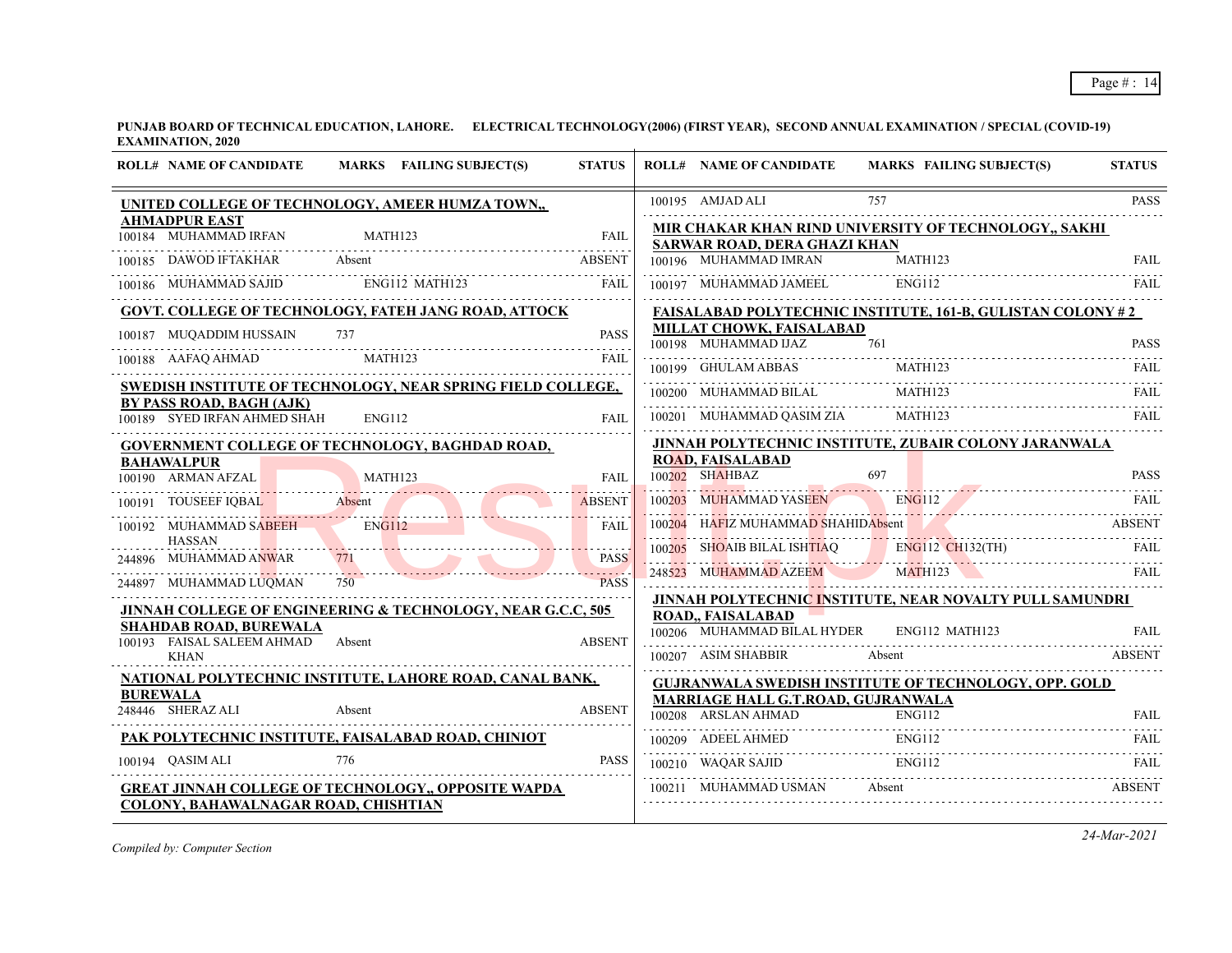| <b>ROLL# NAME OF CANDIDATE</b>                                       | MARKS FAILING SUBJECT(S)                                            | <b>STATUS</b> |               | <b>ROLL# NAME OF CANDIDATE</b>               | MARKS FAILING SUBJECT(S)                                                                                           | <b>STATUS</b>                |
|----------------------------------------------------------------------|---------------------------------------------------------------------|---------------|---------------|----------------------------------------------|--------------------------------------------------------------------------------------------------------------------|------------------------------|
|                                                                      | FARAN INSTITUTE OFTECHNOLOGY, G.T ROAD OPP SERVICE                  |               |               |                                              | ANJUMAN-E-HIMAYAT-E-ISLAM MUHAMMAD AMIN POLY TECHNIC                                                               |                              |
| <b>INDUSTRIES, GUJRAT</b><br>100212 UMAIR ALI                        | <b>ENG112</b>                                                       | <b>FAIL</b>   |               |                                              | INSTITUTE & VOCATIONAL TRAINING CENTRE, NEAR FAWARA CHOWK,<br>SAIDPUR MAIN BOULEVARD, SABZAZAR SCHEME MORE, LAHORE |                              |
|                                                                      | MUSLIM COLLEGE OF TECHNOLOGY, GUJRANWALA ROAD, HAFIZABAD            |               |               | 100221 MUHAMMAD SULEMAN Absent               |                                                                                                                    | Present Exam.<br>Cancelled & |
| 100213 ALI RAZA                                                      | Absent                                                              | <b>ABSENT</b> |               |                                              |                                                                                                                    | Debar upto 2nd<br>A/2021     |
|                                                                      | PUNJAB POLYTECHNIC INSTITUTE, SIDRA LODGE NEAR UNDER PASS           |               |               | 100222 EJAZ AHMED                            | MATH123                                                                                                            | <b>FAIL</b>                  |
| <b>GOJRA ROAD, RAILWAY CROSSING, JHANG</b><br>100214 MUHAMMAD WASEEM | 787                                                                 | <b>PASS</b>   |               |                                              | 100223 ABDUL RAZZAQ ANJUM MATH123 FAIL RAIL (100223 ABDUL RAZZAQ ANJUM MATH123 FAIL                                |                              |
|                                                                      | SAIFIA POLYTECHNIC INSTITUTE, MOHALLA MUHAMMDIA GOJRA               |               |               | 100224 MUHAMMAD NAEEM ENG112<br><b>BABER</b> |                                                                                                                    | FAII.                        |
| <b>ROAD, JHANG</b><br>100215 MUHAMMAD ASIM                           | MATH123                                                             | <b>FAIL</b>   |               | 244901 ALI NAWAZ                             | MATH123                                                                                                            | FAIL                         |
|                                                                      | LAHORE POLYTECHNIC INSTITUTE, NEAR DARBAR BABA KAMAL                |               |               |                                              | <b>GOVERNMENT COLLEGE OF TECHNOLOGY, RAIWIND ROAD CAMPUS-II,</b>                                                   |                              |
| <b>CHISHTI FEROZEPUR ROAD, KASUR</b>                                 |                                                                     |               | <b>LAHORE</b> |                                              |                                                                                                                    |                              |
|                                                                      |                                                                     | <b>ABSENT</b> |               | 100226 MUHAMMAD ZAHID                        | 779                                                                                                                | <b>PASS</b>                  |
|                                                                      | 100216 ATEEQ UR REHMAN Absent 100217 USMAN ALI MATH123              | FAIL          |               |                                              | 100227 NAZAR IQBAL ENGI12 FAIL FAIL                                                                                |                              |
| 100218 MUHAMMAD JAWAD MATH123                                        |                                                                     | FAIL          |               |                                              | <b>INSTITUTE OF ENGINEERING &amp; TECHNOLOGY, NTC BUILDING, PTCL</b>                                               |                              |
|                                                                      |                                                                     |               |               | <b>COLONY. MUGHALPURA, LAHORE</b>            |                                                                                                                    |                              |
|                                                                      | DR. ABDUL QADEER KHAN COLLEGE OF TECHNOLOGY, G.T. ROAD,             |               |               |                                              | 100228 HAMMAD AHMAD MATH123 ET115(TH)                                                                              | <b>FAIL</b>                  |
| <b>CIVIL LINES, KHANEWAL</b><br>244898 MUHAMMAD EJAZ MATH123         |                                                                     | <b>FAII</b>   |               |                                              | 100229 WAQAS AHMAD ENGI12                                                                                          | <b>FAIL</b>                  |
|                                                                      | <b>OUAID-E-AZAM INSTITUTE OF TECHNOLOGY, ISMAIL AND SAOIB PLAZA</b> |               |               |                                              | JAPAN POLYTECHNIC INSTITUTE, MANGA ROAD, RAIWIND, LAHORE                                                           |                              |
| <b>CHOWK SANGLAN WALA, KHANEWAL</b>                                  |                                                                     |               |               | 100230 ZOHAIB SHAHID                         | <b>ENG112</b>                                                                                                      | <b>FAIL</b>                  |
| 100219 MUNEEB ARSHAD                                                 | <b>ENG112</b>                                                       | <b>FAIL</b>   |               |                                              | LAHORE COLLEGE OF TECHNOLOGY & MANAGEMENT, 18-KM                                                                   |                              |
|                                                                      | <b>GLOBAL COLLEGE OF TECHNOLOGY, CHOWK NOOR SHAH, KOT ADDU</b>      |               |               |                                              | FEROZEPURE ROAD OPP. DURA FOAM INDUSTRY, LAHORE                                                                    |                              |
| 100220 ABDUL WAQAR                                                   |                                                                     |               |               | 100225 BILAL HASSAN KAMAL                    | <b>MATH123</b>                                                                                                     | FAII.                        |
|                                                                      | 244899 MUHAMMAD SOHAIL ENG112 FAIL FAIL FAIL                        | <b>FAIL</b>   |               | <b>KHANA, LAHORE</b>                         | <b>LAHORE POLYTECHNIC INSTITUTE, BAND ROAD NEAR CHOWK YATEEM</b>                                                   |                              |
|                                                                      | AHMAD HASSAN POLYTECHNIC INSTITUTE, DEV SAMAJ ROAD, LAHORE          |               |               | 100231 KAMRAN ALI                            | MATH123                                                                                                            | <b>FAIL</b>                  |
| 244900 IMRANULLAH HAYAT                                              | Absent                                                              | <b>ABSENT</b> |               | 244902 SHAKEEL AAMIR                         | Absent                                                                                                             | ABSENT                       |
|                                                                      |                                                                     |               |               | <b>MUSTAFABAD, (DHARAM PURA), LAHORE</b>     | PAK CANADIAN POLYTECHNIC INSTITUTE, 180 ALLAMA IQBAL ROAD                                                          |                              |
|                                                                      |                                                                     |               |               |                                              |                                                                                                                    |                              |

*Compiled by: Computer Section*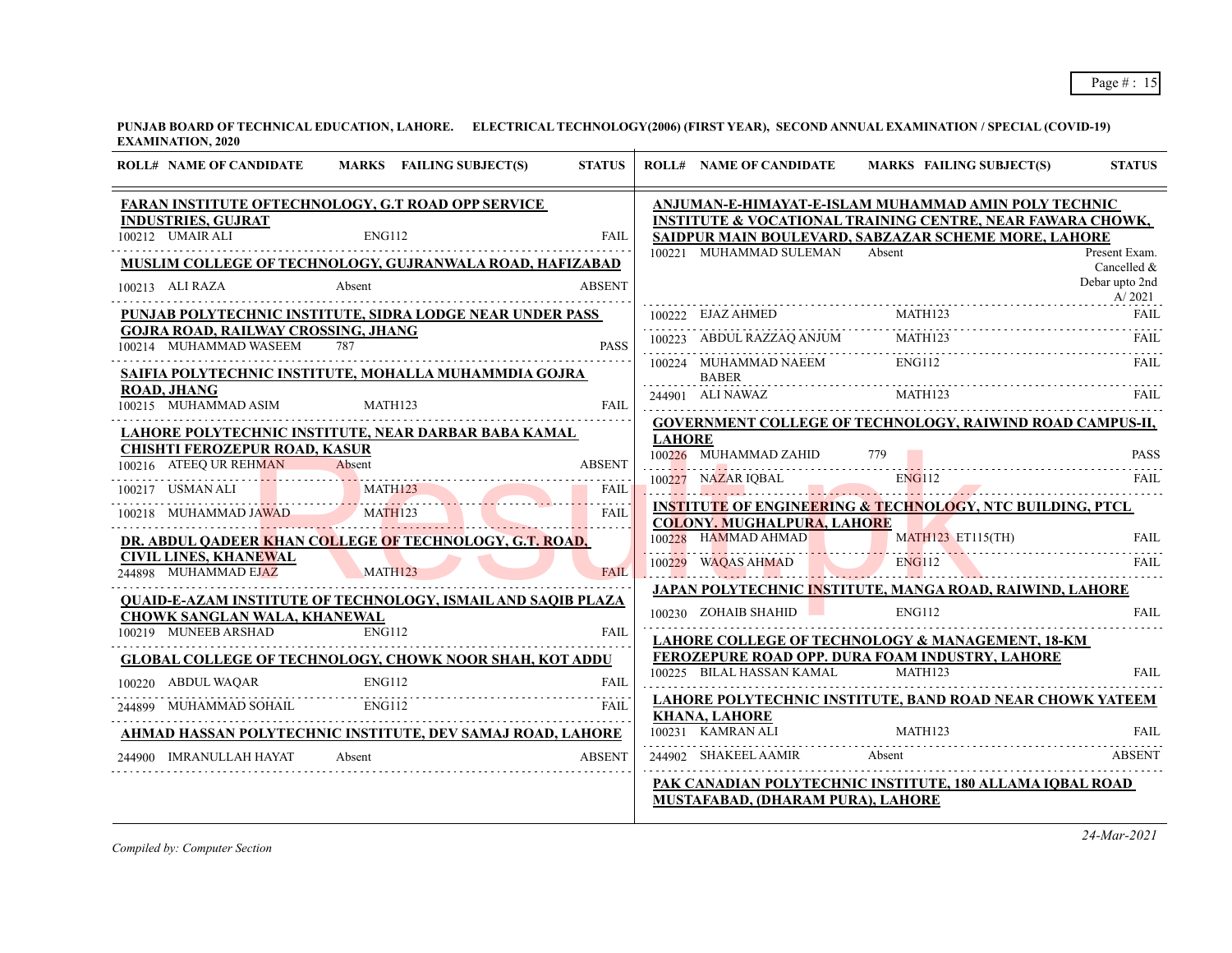| <b>ROLL# NAME OF CANDIDATE</b>                 | MARKS FAILING SUBJECT(S)                                                      | <b>STATUS</b>      |                 | <b>ROLL# NAME OF CANDIDATE</b>                                                  | MARKS FAILING SUBJECT(S)                                    | <b>STATUS</b> |
|------------------------------------------------|-------------------------------------------------------------------------------|--------------------|-----------------|---------------------------------------------------------------------------------|-------------------------------------------------------------|---------------|
| 100232 TAFZEEL ABBAS                           | MATH123                                                                       | <b>FAIL</b>        |                 | 100249 ARSLAN ZAFAR                                                             | MATH123                                                     | <b>FAIL</b>   |
| 100233 MUHAMMAD FAISAL                         | Absent                                                                        | <b>ABSENT</b>      |                 |                                                                                 | DR A. Q. KHAN INSTITUTE OF TECHNOLOGY, MULTAN ROAD CHAH     |               |
| 100234 ARIF ALI                                | Absent                                                                        | <b>ABSENT</b>      |                 | <b>MIANA, MIANWALI</b><br>244904 ABDUL RAZZAO                                   | <b>ENG112</b>                                               | <b>FAIL</b>   |
|                                                | PAK POLYTECHNIC INSTITUTE, 32-CIVIC CENTRE MOON MARKET                        |                    |                 |                                                                                 |                                                             |               |
| ALLAMA IOBAL TOWN, LAHORE<br>100238 IJAZ AHMAD | MATH123                                                                       | FAII.              |                 | <b>BEROWLI RAILWAY STATION, MIANWALI</b>                                        | GOVERNMENT COLLEGE OF TECHNOLOGY, KALA BAGH ROAD, NEAR      |               |
|                                                |                                                                               |                    |                 | 100250 ABID AZIZ                                                                | Absent                                                      | <b>ABSENT</b> |
|                                                | 100239 MUHAMMAD ISHAQ ENGI12 MATH123 FAIL                                     |                    |                 |                                                                                 | SAIFIA POLYTECHNIC INSTITUTE, GULSHAN E SAIFIA, PAF ROAD,   |               |
|                                                | 100240 SHOAIB SAEED MATH123 FAIL RELEVEL AND MATH123                          |                    | <b>MIANWALI</b> | 100251 SANWAL AYAZ KHAN                                                         | ENG112                                                      | <b>FAIL</b>   |
| 100242 MUHAMMAD SALMAN                         | 100241 SAMI ULLAH ENG112 MATH123 FAIL<br>MATH123                              | <b>FAIL</b>        |                 |                                                                                 |                                                             |               |
| <b>SIDDIQUE</b>                                |                                                                               |                    | <b>MULTAN</b>   |                                                                                 | <b>GOVERNMENT COLLEGE OF TECHNOLOGY, QASIM PUR COLONY,</b>  |               |
| 100243 MUHAMMAD AWAIS                          | MATH123                                                                       | FAII.              |                 | 100252 AMIR NADEEM                                                              | <b>ENG112</b>                                               | FAIL          |
|                                                | 100244 AAMER NAWAZ MATH123 FAIL                                               |                    |                 | 100253 HAFIZ MUHAMMAD                                                           | MATH123                                                     | <b>FAIL</b>   |
|                                                | 100245 AJMAL WAQAS Absent ABSENT                                              |                    |                 | <b>ARSLAN</b><br>100254 MUHAMMAD ABBAS ENG112                                   |                                                             | <b>FAIL</b>   |
|                                                | 100246 USMAN SHOAKAT MATH123                                                  | FAIL<br>. <b>.</b> |                 |                                                                                 | KASIB POLYTECHNIC INSTITUTE, 242-B, GULGASHT COLONY, MULTAN |               |
| 244903 RANA MUHAMMAD<br><b>MUJAHID RAFIQUE</b> | MATH123 ET115(TH)                                                             | <b>FAIL</b>        |                 | 100255 MUHAMMAD HASSAN ALI<br><b>SHAH</b>                                       | MATH123                                                     | <b>FAIL</b>   |
|                                                | PUNJAB POLYTECHNIC INSTITUTE, ALLAMA IQBAL ROAD, AL-HAMRA                     |                    |                 | <b>Contract Contract</b><br>100256 MUHAMMAD ARSHAD                              | MATH123                                                     | FAIL          |
| 100235 SHAHRUKH OAYYUM                         | <b>COMPLEX BOHARWALA CHOWK, NEAR RAILWAY STATION, LAHORE</b><br><b>ENG112</b> | <b>FAIL</b>        |                 | the contract of the contract of the contract of the contract of the contract of | SIR SYED COLLEGE OF TECHNOLOGY, OLD BAHAWALPUR ROAD, NEAR   |               |
|                                                | 100236 MUHAMMAD SHAHID ENG112 MATH123 ET115(TH)                               | <b>FAIL</b>        |                 | <b>GRID STATION, QASIM PUR COLONY, MULTAN</b>                                   |                                                             |               |
| <b>SHARIF KHAN</b>                             |                                                                               |                    |                 | 100257 HAFIZ MUHAMMAD<br><b>NAVEED IDREES</b>                                   | <b>ENG112</b>                                               | <b>FAIL</b>   |
| 100237 AWAIS RIAZ                              | Absent<br><b>ABSENT</b>                                                       |                    |                 |                                                                                 | SWEDISH INSTITUTE OF TECHNOLOGY, OPP. GRID STATION, VEHARI  |               |
|                                                | <b>GOVERNMENT COLLEGE OF TECHNOLOGY, COLLEGE ROAD, LAYYAH</b>                 |                    |                 | <b>CHOWK, MULTAN</b>                                                            |                                                             |               |
| 100247 TAMOOR HASSAN                           | 778                                                                           | <b>PASS</b>        |                 | 100258 MUHAMMAD AJMAL                                                           | Absent                                                      | ABSENT        |
|                                                | UNITED COLLEGE OF TECHNOLOGY, HOUSING COLONY, LAYYAH                          |                    |                 | 100259 KHURAM SHEHZAD                                                           | Absent                                                      | ABSENT        |
| 100248 GULFAM ABBAS                            | MATH123                                                                       | FAII.              |                 | 100260 SYED SHAHBAZ HAIDER                                                      | Absent                                                      | <b>ABSENT</b> |
|                                                | NATIONAL POLYTECHNIC INSTITUTE, BODLA WELFARE TRUST GT                        |                    |                 |                                                                                 | 100261 DANIAL SHAFIQ 823 PASS                               |               |
| <b>ROAD, MIAN CHANNU</b>                       |                                                                               |                    |                 | 100262 ANAS WAHEED ENG112 MATH123                                               |                                                             | <b>FAIL</b>   |

*Compiled by: Computer Section*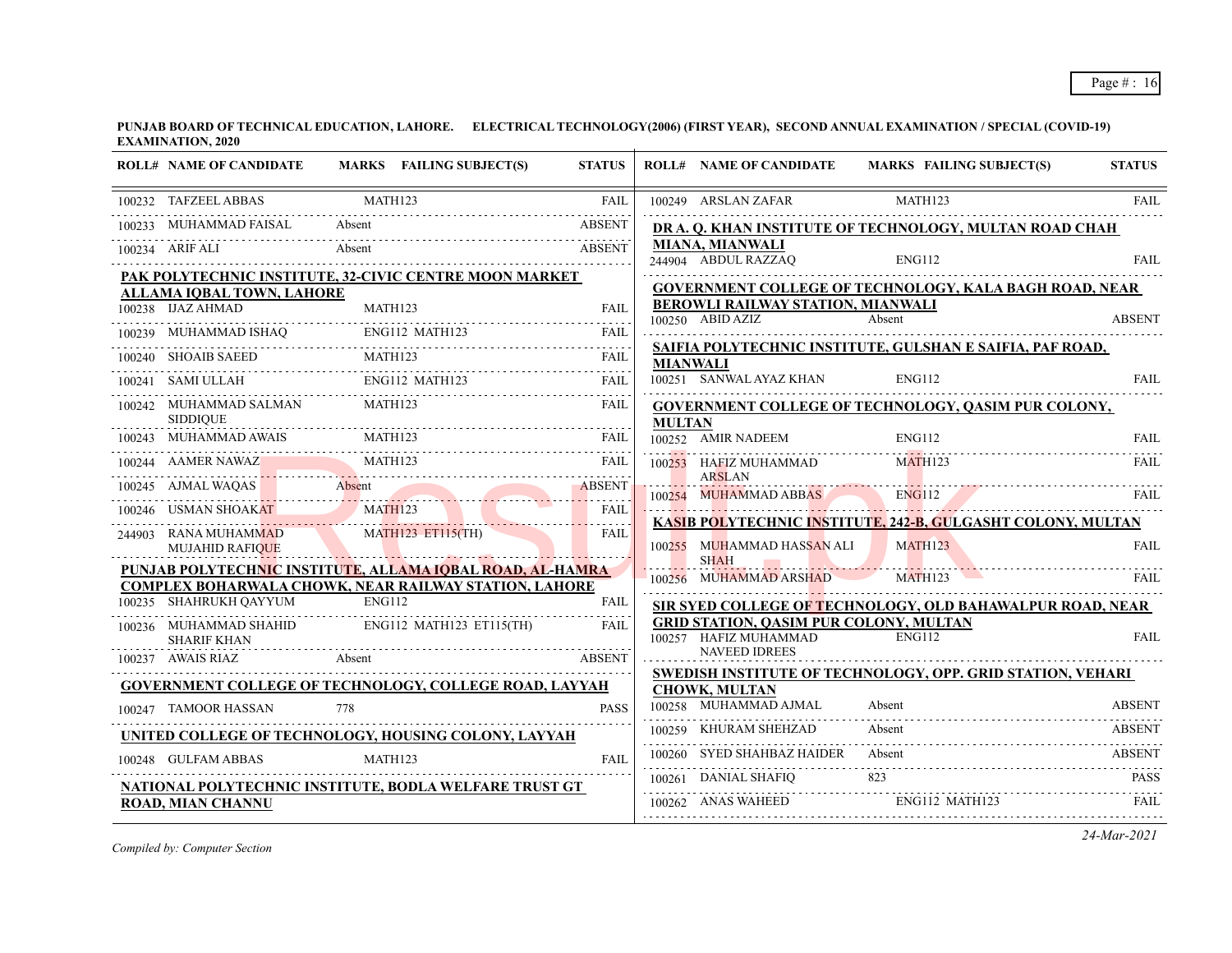| <b>ROLL# NAME OF CANDIDATE</b>         | MARKS FAILING SUBJECT(S)                                          | <b>STATUS</b> |        | <b>ROLL# NAME OF CANDIDATE</b>            | MARKS FAILING SUBJECT(S)                                            | <b>STATUS</b> |
|----------------------------------------|-------------------------------------------------------------------|---------------|--------|-------------------------------------------|---------------------------------------------------------------------|---------------|
| 100263 RIZWAN AHSAN                    | MATH123                                                           | <b>FAIL</b>   |        | 100273 MUHAMMAD ADEEL<br><b>MAOBOOL</b>   | MATH123                                                             | <b>FAIL</b>   |
| 100264 HARIS HAMEED                    | <b>ENG112</b>                                                     | FAII.         |        | 100274 WAQAR ALI                          | Absent                                                              |               |
| 100265 MUHAMMAD WAQAS KHAN 749         |                                                                   | <b>PASS</b>   |        | 100275 AHTISHAM RASHEED                   | Absent                                                              | <b>ABSENT</b> |
| 244748 MUHAMMAD IMRAN                  | ENG112                                                            | FAIL          |        | 100276 MUHAMMAD SHAKIL                    | Absent                                                              | <b>ABSENT</b> |
| 244749 MUHAMMAD ARIF                   | 768                                                               | <b>PASS</b>   |        | <b>SAEED</b>                              |                                                                     |               |
| 244750 NASIR HUSSAIN                   | ENG112                                                            | <b>FAII</b>   |        |                                           | SIR SYED POLYTECHNIC INSTITUTE, DEPALPUR CHOWK, OKARA               |               |
| 244751 MUHAMMAD SALEEM                 | ENG112                                                            | <b>FAIL</b>   |        | 100277 MUHAMMAD USMAN NAZIRAbsent         |                                                                     | <b>ABSENT</b> |
| 244752 NOUMAN HAYDAR                   | <b>ENG112</b>                                                     | <b>FAIL</b>   |        |                                           | RAWALPINDI INSTITUTE OF TECHNOLOGY, MAKKAH SHOPPING                 |               |
| 244905 MUHAMMAD IBRAHIM                | ENG112 MATH123                                                    | <b>FAIL</b>   |        | <b>CENTRE KHANNA ROAD, RAWALPINDI</b>     |                                                                     |               |
| <b>KHAN</b>                            |                                                                   |               |        | 100278 TAYYAB MASOOD                      | 713                                                                 | <b>PASS</b>   |
|                                        | THE CITY COLLEGE OF TECHNOLOGY, WAINS AUTO CENTRE, OPP            |               |        | 100279 ASIM RASHEED                       | MATH123                                                             | FAIL          |
|                                        | FAISAL MOVERS, VEHARI CHOWK, LARRI ADDA, MULTAN                   |               |        |                                           | RAWALPINDI POLYTECHNIC INSTITUTE, NE-273 TEPO ROAD,                 |               |
| 100266 MEZHER HUSSAIN                  | ENG112 MATH123                                                    | <b>FAIL</b>   |        | <b>RAWALPINDI</b>                         |                                                                     |               |
| 244906 HAFIZ ZIA UR REHMAN             | ENG112 MATH123                                                    | <b>FAIL</b>   |        | 100280 MUHAMMAD ILYAS                     | $ENG112$ MATH123                                                    | FAII.         |
| 244907 JAVID AKHTAR                    | MATH123                                                           | <b>FAIL</b>   |        | 100281 SYED MUHAMMAD TAHIR<br><b>SHAH</b> | MATH123                                                             | FAIL          |
|                                        | JINNAH COLLEGE OF TECHNOLOGY, GANISH WAH CANAL ROAD,              |               |        | 100282 JUNAID AKBAR                       | MATH123                                                             | FAIL          |
| MULTAN ROAD,, MUZAFFARGARH             |                                                                   |               | 100283 | KHURRAM SHAHZAD                           | Absent                                                              | <b>ABSENT</b> |
| 100267 MUHAMMAD KHALID AZIZ 819        |                                                                   | <b>PASS</b>   |        | 244908 WASEEM AKHTAR                      | MATH123                                                             | FAIL          |
|                                        | <b>NAROWAL INSTITUTE OF TECHNOLOGY, CIRCULAR ROAD, NEAR SADIO</b> |               |        |                                           |                                                                     |               |
| <b>PURA, NAROWAL</b>                   | MATH123                                                           |               |        |                                           | RAWALPINDI SWEDISH INSTITUTE OF TECHNOLOGY, BAHADUR PLAZA           |               |
| 100268 MUHAMMAD WAQAS<br><b>GHUMAN</b> |                                                                   | <b>FAIL</b>   |        | 100284 MUHAMMAD SAQIB                     | SHAIR PAO COLONY NEAR COMMITTEE CHOWK, RAWALPINDI<br>ENG112 MATH123 | <b>FAIL</b>   |
|                                        | OKARA POLYTECHNIC INSTITUTE, KARMANWALA TOWN, G.T ROAD,,          |               |        | <b>MEHMOOD</b>                            |                                                                     |               |
| <b>OKARA</b>                           |                                                                   |               |        | 100285 NAVEED UL HASSAN                   | Absent                                                              | ABSENT        |
| 100269 MUHAMMAD WASEEM<br><b>ZAFAR</b> | 770                                                               | <b>PASS</b>   |        | 100286 FURQAN ZAFAR                       | 814                                                                 | <b>PASS</b>   |
| 100270 ABDUL RAZZAQ                    | Absent                                                            | <b>ABSENT</b> |        | 100287 MUHAMMAD SAAD                      | Absent                                                              | <b>ABSENT</b> |
| 100271 NABEEL AHMAD                    | Absent                                                            | ABSENT        |        | 100288 MUHAMMAD BILAL                     | MATH123                                                             | -FAIL         |
| 100272 MUSHTAQ HUSSAIN                 | 779                                                               | PASS          |        | 100289 ARBAB ALI                          | Absent                                                              | <b>ABSENT</b> |
|                                        |                                                                   |               |        | 248447 MUHAMMAD YASEEN                    | 761                                                                 | PASS          |
|                                        |                                                                   |               |        |                                           |                                                                     |               |

*Compiled by: Computer Section*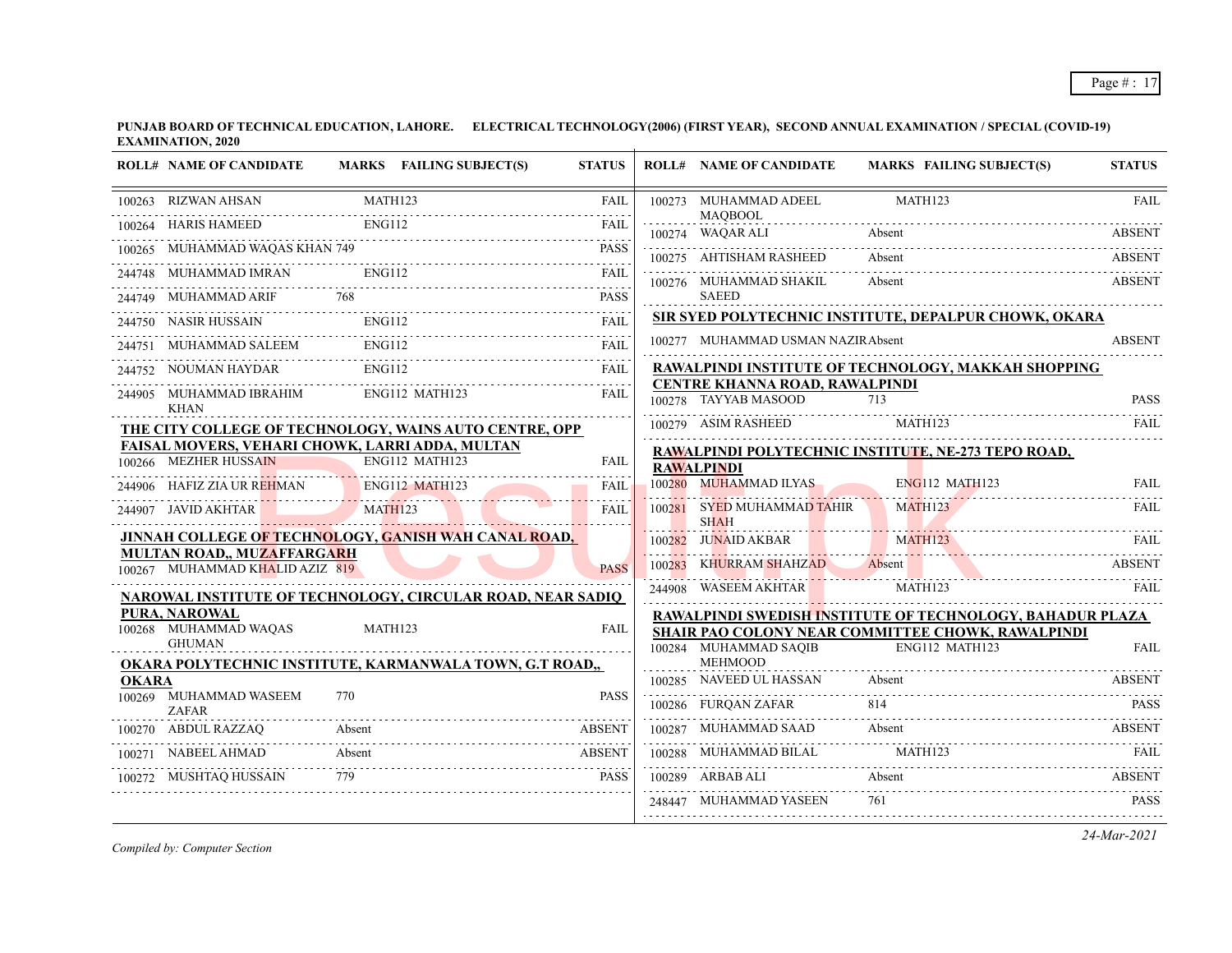| <b>ROLL# NAME OF CANDIDATE</b><br>MARKS FAILING SUBJECT(S)                                        | <b>STATUS</b> | <b>ROLL# NAME OF CANDIDATE</b><br>MARKS FAILING SUBJECT(S)                                                                                                                                                                     | <b>STATUS</b> |
|---------------------------------------------------------------------------------------------------|---------------|--------------------------------------------------------------------------------------------------------------------------------------------------------------------------------------------------------------------------------|---------------|
| SWEDISH INSTITUTE OF TECHNOLOGY, D-329 COMMERCIAL MARKET,<br><b>RAWALPINDI</b>                    |               | <b>AGLOW COLLEGE OF SCIENCE AND TECHNOLOGY, SHEIKHUPURA,</b><br><b>SHEIKHUPURA</b>                                                                                                                                             |               |
| 100290 GOHAR REHMAN<br>MATH123                                                                    | <b>FAIL</b>   | 100305 MIRZA SOHAIL AHMAD<br>ENG112                                                                                                                                                                                            | FAIL.         |
| 100291 MUHAMMAD SALEEM<br>Absent                                                                  | <b>ABSENT</b> | ALI INSTITUTE OF TECHNOLOGY & TEXTILE, 1 KM FAISALABAD ROAD,                                                                                                                                                                   |               |
| 100292 MUHAMMAD ALI AKHTAR Absent                                                                 | <b>ABSENT</b> | OPP. ALI INDUSTRIES, SHEIKHUPURA<br><b>ENG112</b><br>100306 MUHAMMAD ADNAN                                                                                                                                                     | <b>FAIL</b>   |
| 100293 MUHAMMAD UMAIR NASIR Absent<br>0293 MUHAMMAD UMAIR NASIR Absent ABSENT                     |               | <b>HUSSAIN</b>                                                                                                                                                                                                                 |               |
| 100294 MOHSIN ZAFRAN MATH123 FAIL PRIMER PRIMER AND A STRUCK AND A FAIL PRIMER PRIMER AND RATH123 |               | <b>OXFORD POLYTECHNIC INSTITUTE, HIRAN MINAR ROAD,</b>                                                                                                                                                                         |               |
| 100295 MUHAMMAD WAQAS ALI ENG112 FAIL                                                             | FAIL          | <b>SHEIKHUPURA</b><br>100307 MOBASHAR JAVAID<br>MATH123                                                                                                                                                                        | FAIL          |
| <b>GOVERNMENT COLLEGE OF TECHNOLOGY, JEHAZ GROUND OLD</b>                                         |               | MAKKAH COLLEGE OF TECHNOLOGY, TRAFFIC CHOWK, TALAGANG                                                                                                                                                                          |               |
| HARRAPA ROAD, SAHIWAL                                                                             |               | 244767 SHAH ABDUL GHANNI<br>MATH123 ET115(TH)                                                                                                                                                                                  | FAIL          |
| 100296 MUHAMMAD IQBAL MATH123 FAIL<br>100297 TAHIR MAQSOOD ENG112 FAIL                            |               | <b>GOVERNMENT COLLEGE OF TECHNOLOGY, HATTAR ROAD, NEAR</b>                                                                                                                                                                     |               |
| MUHAMMAD ASIF NADEEM MATH123<br>MUHAMMAD ASIF NADEEM MATH123 FAIL                                 |               | <b>HEAVY MECHANICAL COMPLEX-3, TAXILA</b>                                                                                                                                                                                      |               |
| 44909 MUDASSIR RAHMAN Absent ABSENT<br>244909 MUDASSIR RAHMAN                                     |               | 100308 TARIQ ZAMAN ENGILE MATHI23 FAIL<br>100309 SOHAIL AHMAD MATH123 FAIL                                                                                                                                                     |               |
| <b>NATIONAL POLYTECHNIC INSTITUTE, INSIDE MONTGOMERY BISCUIT</b>                                  |               | PUNJAB INSTITUTE OF TECHNOLOGY, FAISAL TOWN, OPP. GOVT.                                                                                                                                                                        |               |
| the control of the con-<br><b>FACTORY, G.T ROAD, SAHIWAL</b><br>100299 GHULAM MURTAZA<br>MATH123  | <b>FAIL</b>   | <b>DEGREE COLLEGE., VEHARI</b><br>100310 MUDASAR ALYAS<br><b>ENG112 MATH123</b>                                                                                                                                                | <b>FAIL</b>   |
| <b>QUAID-E-AZAM COLLEGE OF ENGINEERING &amp; TECHNOLOGY, 13-UMAR</b>                              |               |                                                                                                                                                                                                                                |               |
| <b>BLOCK SHADAB TOWN, SAHIWAL</b><br>100300 SHEHBAZ ALI                                           | <b>PASS</b>   | WAH SWEDISH INSTITUTE OF TECHNOLOGY, OPP. (RPR) WAH NOBEL<br><b>G.T.ROAD, WAH CANTT</b>                                                                                                                                        |               |
| 100301 MUHAMMAD USMAN Absent                                                                      | ABSENT        | 100311 MUHAMMAD ASIM IQBAL Absent                                                                                                                                                                                              | <b>ABSENT</b> |
| 100302 RASHID MAHMOOD ENG112                                                                      | FAIL          | MEER BASHIR Absent ABSENT ABSENT ASSET AND THE MANUSCRIPT OF THE CONTRACT OF THE CONTRACT AND THE CONTRACT AND THE CONTRACT OF THE CONTRACT OF THE CONTRACT OF THE CONTRACT OF THE CONTRACT OF THE CONTRACT OF THE CONTRACT OF |               |
| HIRA POLYTECHNIC INSTITUTE, GREEN TOWN LAHORE ROAD,                                               |               |                                                                                                                                                                                                                                |               |
| <b>SARGODHA</b>                                                                                   |               |                                                                                                                                                                                                                                |               |
| 100303 SYED MUHAMMAD TAQI<br>MATH123<br><b>RAZA</b>                                               | <b>FAIL</b>   |                                                                                                                                                                                                                                |               |
| <b>JINNAH COLLEGE OF ENGINEERING &amp; TECHNOLOGY, MAIN ROAD,</b>                                 |               |                                                                                                                                                                                                                                |               |
| <b>NEAR BUS STAND, SHAH KOT</b><br>100304 MUHAMMAD ASIF<br>746                                    | <b>PASS</b>   |                                                                                                                                                                                                                                |               |
|                                                                                                   |               |                                                                                                                                                                                                                                |               |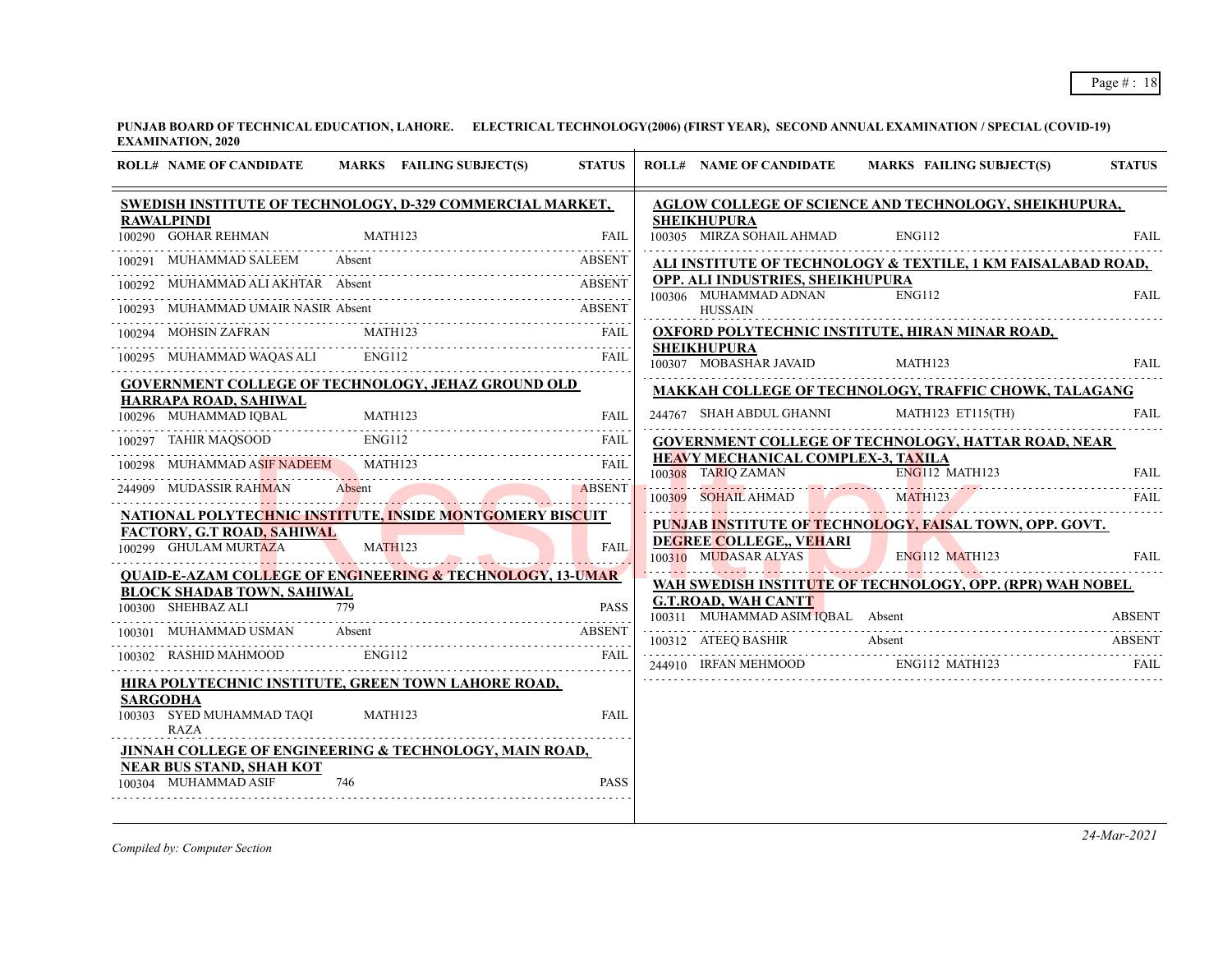| MARKS FAILING SUBJECT(S)<br><b>ROLL# NAME OF CANDIDATE</b><br><b>STATUS</b>                                                                                                                                                                 | <b>MARKS FAILING SUBJECT(S)</b><br><b>ROLL# NAME OF CANDIDATE</b>                                                                                        | <b>STATUS</b> |
|---------------------------------------------------------------------------------------------------------------------------------------------------------------------------------------------------------------------------------------------|----------------------------------------------------------------------------------------------------------------------------------------------------------|---------------|
| NEW NATIONAL POLYTECHNIC INSTITUTE (CAMPUS-1), MAIN DARYA<br><b>KHAN ROAD, BHAKKAR</b>                                                                                                                                                      | 100321 MOHSIN JAVAID<br>ENG112 MATH123<br><b>SWEDISH INSTITUTE OF TECHNOLOGY, OPP. GRID STATION, VEHARI</b>                                              | <b>FAIL</b>   |
| 100313 ADILABBAS<br>684<br><b>PASS</b><br>JINNAH POLYTECHNIC INSTITUTE, ZUBAIR COLONY JARANWALA<br><b>ROAD, FAISALABAD</b>                                                                                                                  | <b>CHOWK, MULTAN</b><br>244740 ZOHAIB NIAZI<br>736                                                                                                       | <b>PASS</b>   |
| 100314 HAFIZ MUHAMMAD JAWAD ENG112<br><b>FAIL</b><br>AKRAM                                                                                                                                                                                  | <b>JINNAH POLYTECHNIC INSTITUTE, BHAWANA JHANG ROAD, PANSERA</b><br>666<br>100315 SHAH FAISAL                                                            | <b>PASS</b>   |
| AL-REHMAN POLYTECHNIC INSTITUTE, OPP NADRA OFFICE, JHUMRA<br><b>ROAD, JARANWALA</b><br>100316 MUHAMMAD WAQAS<br>ENG112<br>FAII.<br>AHMAD                                                                                                    | <b>SWEDISH INSTITUTE OF TECHNOLOGY, , RAHIM YAR KHAN</b><br>100322 MOHAMMAD AHSAN GUL<br>ENG112 MATH123                                                  | <b>FAIL</b>   |
| <b>JHANG POLYTECHNIC INSTITUTE, SAMANABAD GOJRA ROAD, JHANG,</b><br>JHANG<br>100317 NAVEED UR REHMAN<br><b>ABSENT</b><br>Absent                                                                                                             | RAWALPINDI INSTITUTE OF TECHNOLOGY, MAKKAH SHOPPING<br>CENTRE KHANNA ROAD, RAWALPINDI<br>100323 MOHIB UR REHMAN<br><b>ENG112</b>                         | <b>FAIL</b>   |
| 244589 MUHAMMAD TAYYAB 720<br><b>PASS</b>                                                                                                                                                                                                   | ENG112 MATH123<br>MUHAMMAD ABDUL NASIR                                                                                                                   | FAIL.         |
| <b>GOVERNMENT COLLEGE OF TECHNOLOGY, CHAK DAULAT, JHELUM</b><br>MATH123<br>100318 ABDUL JABBAR<br>FAII.                                                                                                                                     | RAWALPINDI POLYTECHNIC INSTITUTE, NE-273 TEPO ROAD,<br><b>RAWALPINDI</b><br>100325 NOUMAN IFTIKHAR<br>MATH123                                            | <b>FAIL</b>   |
| <u>AHMAD HASSAN POLYTECHNIC INSTITUTE, DEV SAMAJ ROAD, LAHORE</u><br>100319 HARIS AYUB<br>MATH123 ELT114(TH)<br><b>FAIL</b>                                                                                                                 | RAWALPINDI SWEDISH INSTITUTE OF TECHNOLOGY, BAHADUR PLAZA<br><b>SHAIR PAO COLONY NEAR COMMITTEE CHOWK, RAWALPINDI</b><br>MATH123<br>100326 WALEED HASSAN | <b>FAIL</b>   |
| ANJUMAN-E-HIMAYAT-E-ISLAM MUHAMMAD AMIN POLY TECHNIC<br><b>INSTITUTE &amp; VOCATIONAL TRAINING CENTRE, NEAR FAWARA CHOWK,</b><br><b>SAIDPUR MAIN BOULEVARD, SABZAZAR SCHEME MORE, LAHORE</b><br>248448 RANA ADNAN WAHEED 693<br><b>PASS</b> | GOVERNMENT COLLEGE OF TECHNOLOGY, JEHAZ GROUND OLD<br>HARRAPA ROAD, SAHIWAL<br>244741 FAISAL RASHEED<br>Absent                                           | <b>ABSENT</b> |
| <b>GOVERNMENT COLLEGE OF TECHNOLOGY FOR WOMEN, NEAR</b><br><b>JAINMANDIR, LAHORE</b><br>100320 SYEDA KANEEZ FATIMA<br>MATH123<br><b>FAIL</b>                                                                                                | SARGODHA INSTITUTE OF TECHNOLOGY, 6TH COLLEGE ROAD,<br><b>SARGODHA</b><br>100327 SOHAIL MASIH<br>Absent                                                  | <b>ABSENT</b> |
| DR A. Q. KHAN INSTITUTE OF TECHNOLOGY, MULTAN ROAD CHAH<br>MIANA, MIANWALI<br>244911 ALLAH NAWAZ<br>678<br><b>PASS</b>                                                                                                                      | WAH POLYTECHNIC COLLEGE, NEAR JAMIA MASJID SIDDIQUIA, LALA<br><b>RUKH, WAH CANTT</b><br>100328 IFTIKHAR AHMAD<br>MATH123                                 | <b>FAIL</b>   |
| <b>MULTAN POLYTECHNIC INSTITUTE, 2656 MASOOM SHAH ROAD,</b><br><b>MULTAN</b>                                                                                                                                                                |                                                                                                                                                          |               |
|                                                                                                                                                                                                                                             |                                                                                                                                                          |               |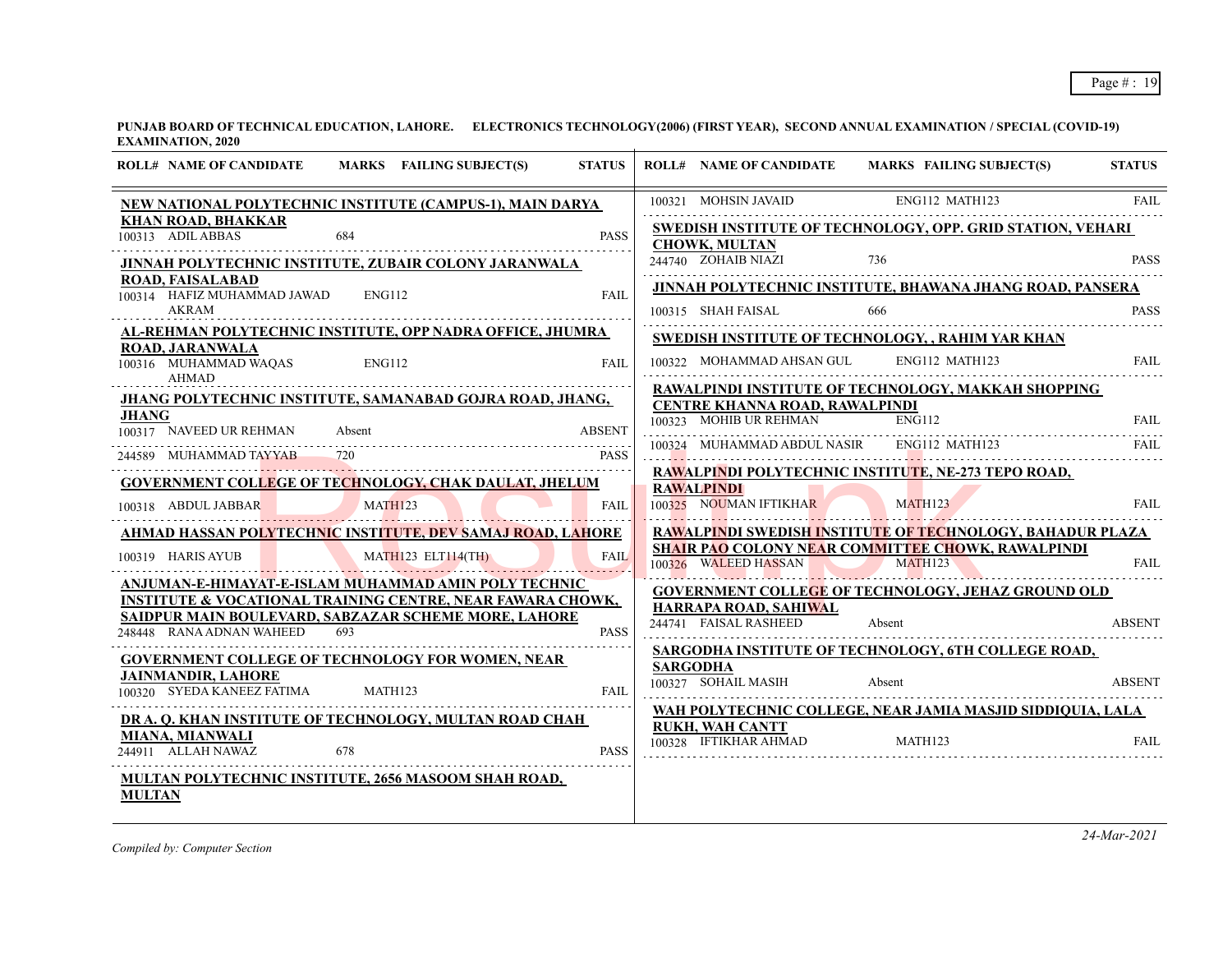| <b>ROLL# NAME OF CANDIDATE</b>                                         | MARKS FAILING SUBJECT(S)                                                                                                                                                                             | <b>STATUS</b>              | <b>ROLL# NAME OF CANDIDATE</b>                          | MARKS FAILING SUBJECT(S)                                   | <b>STATUS</b> |
|------------------------------------------------------------------------|------------------------------------------------------------------------------------------------------------------------------------------------------------------------------------------------------|----------------------------|---------------------------------------------------------|------------------------------------------------------------|---------------|
|                                                                        | U.K COLLEGE OF TECHNOLOGY, 11-B MUHAMMAD HUSSAIN ROAD,                                                                                                                                               |                            | 100343 MUHAMMAD SABIR                                   | Absent                                                     | <b>ABSENT</b> |
| <b>MODEL TOWN - A, BAHAWALPUR</b><br>100329 MUHAMMAD AKASH IQBAL       | ENG112 MATH123                                                                                                                                                                                       | <b>FAIL</b>                | <b>RUKH, WAH CANTT</b>                                  | WAH POLYTECHNIC COLLEGE, NEAR JAMIA MASJID SIDDIQUIA, LALA |               |
| <b>GOVERNMENT COLLEGE OF TECHNOLOGY, , BHAKKAR</b>                     |                                                                                                                                                                                                      |                            | 100344 HAMMAS AMMAR KHAN                                | MATH123                                                    | FAIL          |
| 100330 MUHAMMAD ANEEQ                                                  | MATH123                                                                                                                                                                                              | FAIL                       |                                                         | WAH SWEDISH INSTITUTE OF TECHNOLOGY, OPP. (RPR) WAH NOBEL  |               |
|                                                                        | MIR CHAKAR KHAN RIND UNIVERSITY OF TECHNOLOGY,, SAKHI                                                                                                                                                |                            | <b>G.T.ROAD, WAH CANTT</b><br>100340 HASSAN AKHTAR RAJA | MATH123                                                    | <b>FAIL</b>   |
| SARWAR ROAD, DERA GHAZI KHAN<br>100331 MUHAMMAD JAFAR<br><b>TAYYAR</b> | Absent                                                                                                                                                                                               | <b>ABSENT</b>              | 100341 SHAKEEL IMRAN                                    | Absent                                                     | ABSENT        |
| 100332 MANZOOR HUSSAIN                                                 | <b>ENG112</b>                                                                                                                                                                                        | FAIL                       | 100345 AUN MUHAMMAD                                     | MATH123                                                    | FAIL          |
| TAMOOR AHMAD<br>100333                                                 | <b>ENG112</b>                                                                                                                                                                                        | FAIL                       |                                                         |                                                            |               |
| 100334 SHAHIR KHAN                                                     | ENG112 MATH123                                                                                                                                                                                       | <b>FAIL</b>                |                                                         |                                                            |               |
| <b>JHANG</b><br>244590 ATA UL MUSTAFA                                  | JHANG POLYTECHNIC INSTITUTE, SAMANABAD GOJRA ROAD, JHANG,                                                                                                                                            | <b>PASS</b>                |                                                         |                                                            |               |
|                                                                        | <b>GOVERNMENT COLLEGE OF TECHNOLOGY, CHAK DAULAT, JHELUM</b>                                                                                                                                         |                            |                                                         |                                                            |               |
| 100335 MALIK IMRAN                                                     | <b>MATH123</b>                                                                                                                                                                                       | <b>FAIL</b>                |                                                         |                                                            |               |
|                                                                        | <u>ANJUMAN-E-HIMAYAT-E-ISLAM MUHAMMAD AMIN POLY TECHNIC </u><br><u>INSTITUTE &amp; VOCATIONAL TRAINING CENTRE, NEAR FAWARA CHOWK,</u><br><u>SAIDPUR MAIN BOULEVARD, SABZAZAR SCHEME MORE, LAHORE</u> |                            |                                                         |                                                            |               |
| 100336 KAMRAN MUNEER<br>100337 MUHAMMAD TAUQEER                        | MATH123<br>ENG112 MATH123                                                                                                                                                                            | <b>FAIL</b><br><b>FAIL</b> |                                                         |                                                            |               |
|                                                                        | <b>GOVERNMENT COLLEGE OF TECHNOLOGY, QASIM PUR COLONY,</b>                                                                                                                                           |                            |                                                         |                                                            |               |
| MULTAN<br>100338 MUHAMMAD IMRAN                                        | MATH123                                                                                                                                                                                              | <b>FAIL</b>                |                                                         |                                                            |               |
|                                                                        | <b>GOVERNMENT COLLEGE OF TECHNOLOGY, PAF ROAD, SARGODHA</b>                                                                                                                                          |                            |                                                         |                                                            |               |
| 100339 WASEEM AKRAM                                                    | MATH123                                                                                                                                                                                              | <b>FAIL</b>                |                                                         |                                                            |               |
| POF INSTITUTE OF TECHNOLOGY, , WAH CANTT                               |                                                                                                                                                                                                      |                            |                                                         |                                                            |               |
| 100342 ARSLAN SHAFOAT                                                  | Absent                                                                                                                                                                                               | <b>ABSENT</b>              |                                                         |                                                            |               |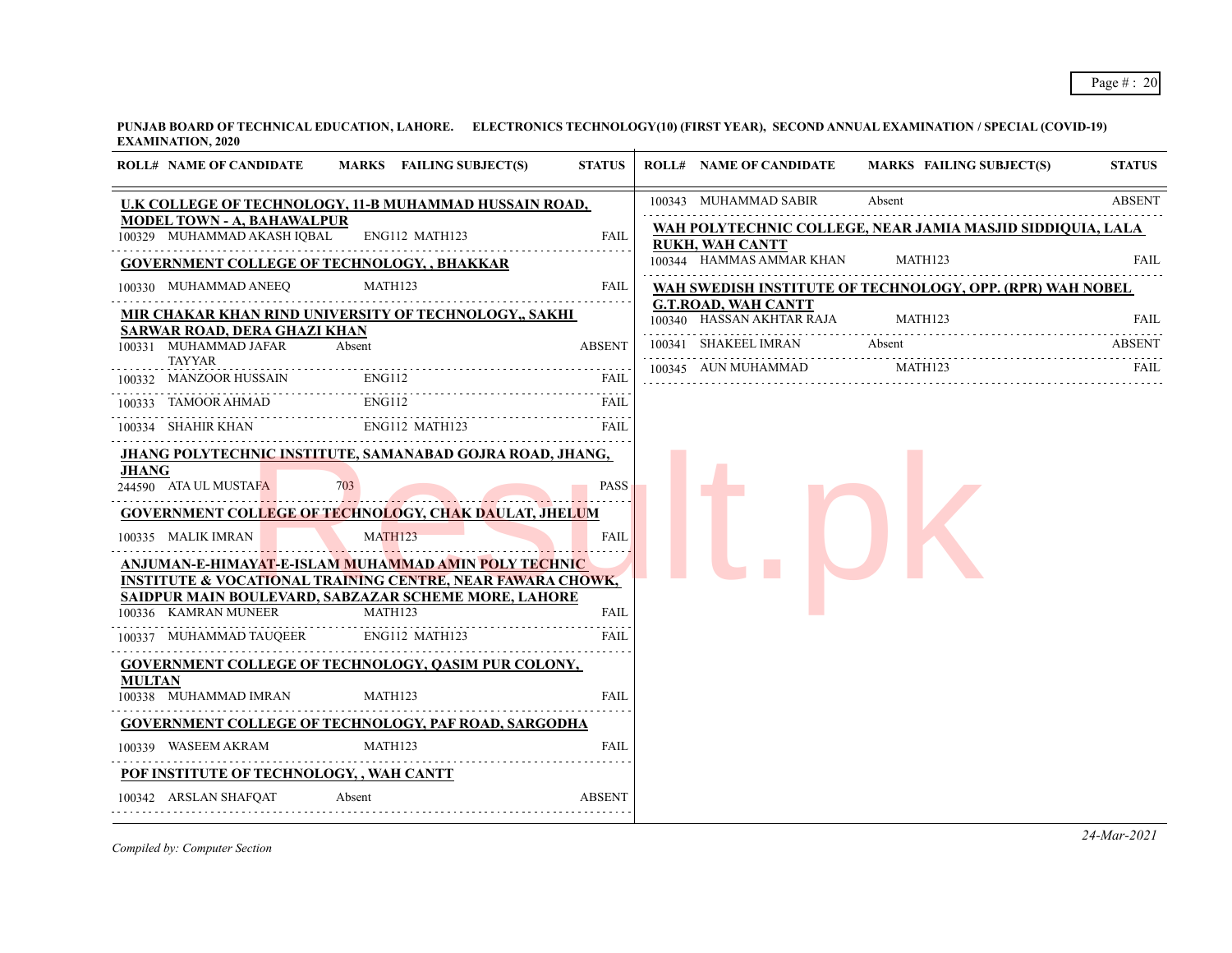**PUNJAB BOARD OF TECHNICAL EDUCATION, LAHORE. FOOD PROCESSING AND PRESERVATION TECHNOLOGY (2007) (FIRST YEAR), SECOND ANNUAL EXAMINATION / SPECIAL (COVID-19) EXAMINATION, 2020**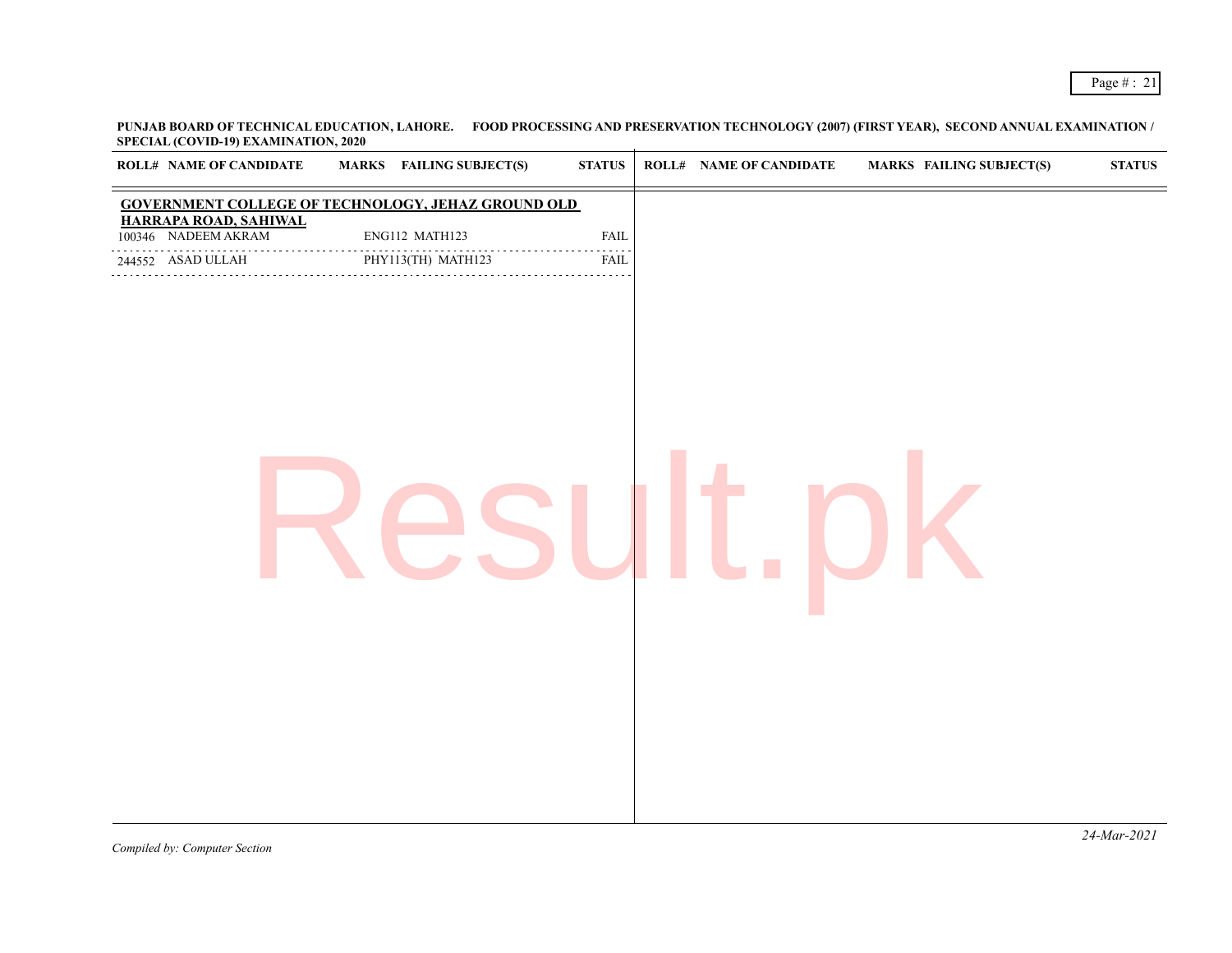| ROLL# NAME OF CANDIDATE |               | <b>MARKS</b> FAILING SUBJECT(S)                         | $\bold{STATUS}$ | ROLL# NAME OF CANDIDATE | <b>MARKS FAILING SUBJECT(S)</b> | $\bold{STATUS}$ |
|-------------------------|---------------|---------------------------------------------------------|-----------------|-------------------------|---------------------------------|-----------------|
|                         |               | GOVERNMENT COLLEGE OF TECHNOLOGY, SAMANABAD, FAISALABAD |                 |                         |                                 |                 |
| 100347 MUHAMMAD FURQAN  | <b>ENG112</b> |                                                         | FAIL            |                         |                                 |                 |
|                         |               |                                                         |                 |                         |                                 |                 |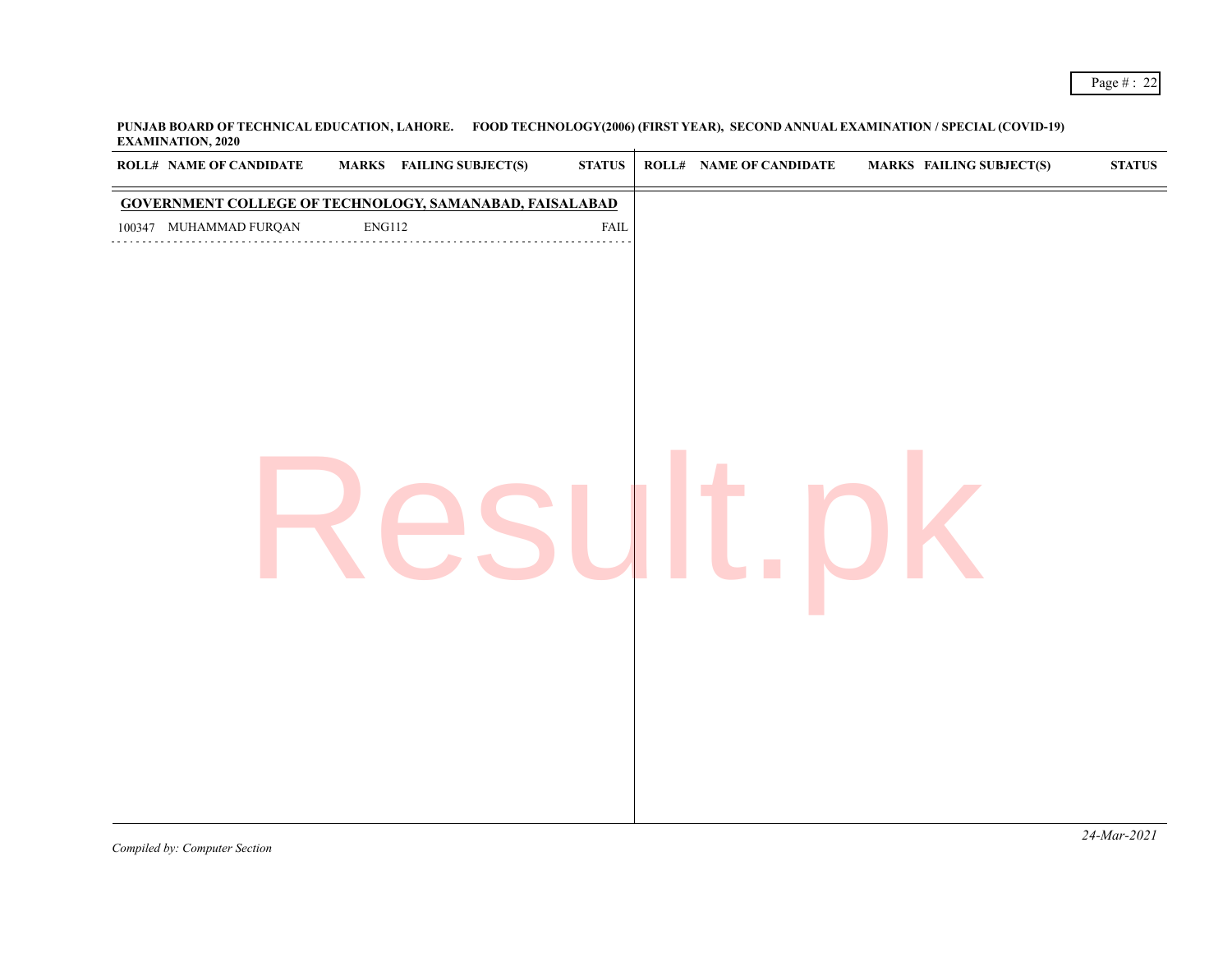| <b>GOVERNMENT COLLEGE OF TECHNOLOGY, SAMANABAD, FAISALABAD</b><br><b>ENG112</b><br>100348 ZEESHAN ALI<br><b>FAIL</b><br>ENG112 PHY113(TH)<br>FAIL<br><b>ABSENT</b><br>Absent<br><b>KHOKHAR</b><br>MATH123<br>FAIL<br><b>ENG112</b><br>FAIL<br>MATH123<br>FAIL<br>$-1 - 1 - 1 - 1$<br>MATH123<br>FAIL<br>.<br>Absent<br><b>ABSENT</b><br>ENG112<br><b>FAIL</b><br>FERHAN ATTA<br>Absent<br><b>ABSENT</b><br><b>ASHRAF</b><br><b>ENG112</b><br>FAIL | <b>ROLL# NAME OF CANDIDATE</b> | MARKS FAILING SUBJECT(S) | <b>STATUS</b> | <b>ROLL# NAME OF CANDIDATE</b> | <b>MARKS FAILING SUBJECT(S)</b> | <b>STATUS</b> |
|---------------------------------------------------------------------------------------------------------------------------------------------------------------------------------------------------------------------------------------------------------------------------------------------------------------------------------------------------------------------------------------------------------------------------------------------------|--------------------------------|--------------------------|---------------|--------------------------------|---------------------------------|---------------|
|                                                                                                                                                                                                                                                                                                                                                                                                                                                   |                                |                          |               |                                |                                 |               |
| 100349 ABU BAKAR<br>REHMAN SHAHEED ROAD, GUJRAT<br>HIRA POLYTECHNIC INSTITUTE, GREEN TOWN LAHORE ROAD,<br><b>SARGODHA</b>                                                                                                                                                                                                                                                                                                                         |                                |                          |               |                                |                                 |               |
| GOVERNMENT SWEDISH PAKISTANI COLLEGE OF TECHNOLOGY,<br><b>GOVERNMENT COLLEGE OF TECHNOLOGY, PAF ROAD, SARGODHA</b>                                                                                                                                                                                                                                                                                                                                |                                |                          |               |                                |                                 |               |
| 244553 WASEEM SHAHZAD<br>244554 AMIR SHAHZAD<br>244559<br>244561 IMRAN KHAN                                                                                                                                                                                                                                                                                                                                                                       |                                |                          |               |                                |                                 |               |
|                                                                                                                                                                                                                                                                                                                                                                                                                                                   |                                |                          |               |                                |                                 |               |
| 244555 YASIR ABBAS<br>244556 INZIMAM AKHTAR SHAH<br>244557 HAIDER ALI<br>244558 ASIF NAWAZ<br>244560 MUHAMMAD AFTAB                                                                                                                                                                                                                                                                                                                               |                                |                          |               |                                |                                 |               |
|                                                                                                                                                                                                                                                                                                                                                                                                                                                   |                                |                          |               |                                |                                 |               |
|                                                                                                                                                                                                                                                                                                                                                                                                                                                   |                                |                          |               |                                |                                 |               |
|                                                                                                                                                                                                                                                                                                                                                                                                                                                   |                                |                          |               |                                |                                 |               |
|                                                                                                                                                                                                                                                                                                                                                                                                                                                   |                                |                          |               |                                |                                 |               |
|                                                                                                                                                                                                                                                                                                                                                                                                                                                   |                                |                          |               |                                |                                 |               |
|                                                                                                                                                                                                                                                                                                                                                                                                                                                   |                                |                          |               |                                |                                 |               |
|                                                                                                                                                                                                                                                                                                                                                                                                                                                   |                                |                          |               |                                |                                 |               |
|                                                                                                                                                                                                                                                                                                                                                                                                                                                   |                                |                          |               |                                |                                 |               |
|                                                                                                                                                                                                                                                                                                                                                                                                                                                   |                                |                          |               |                                |                                 |               |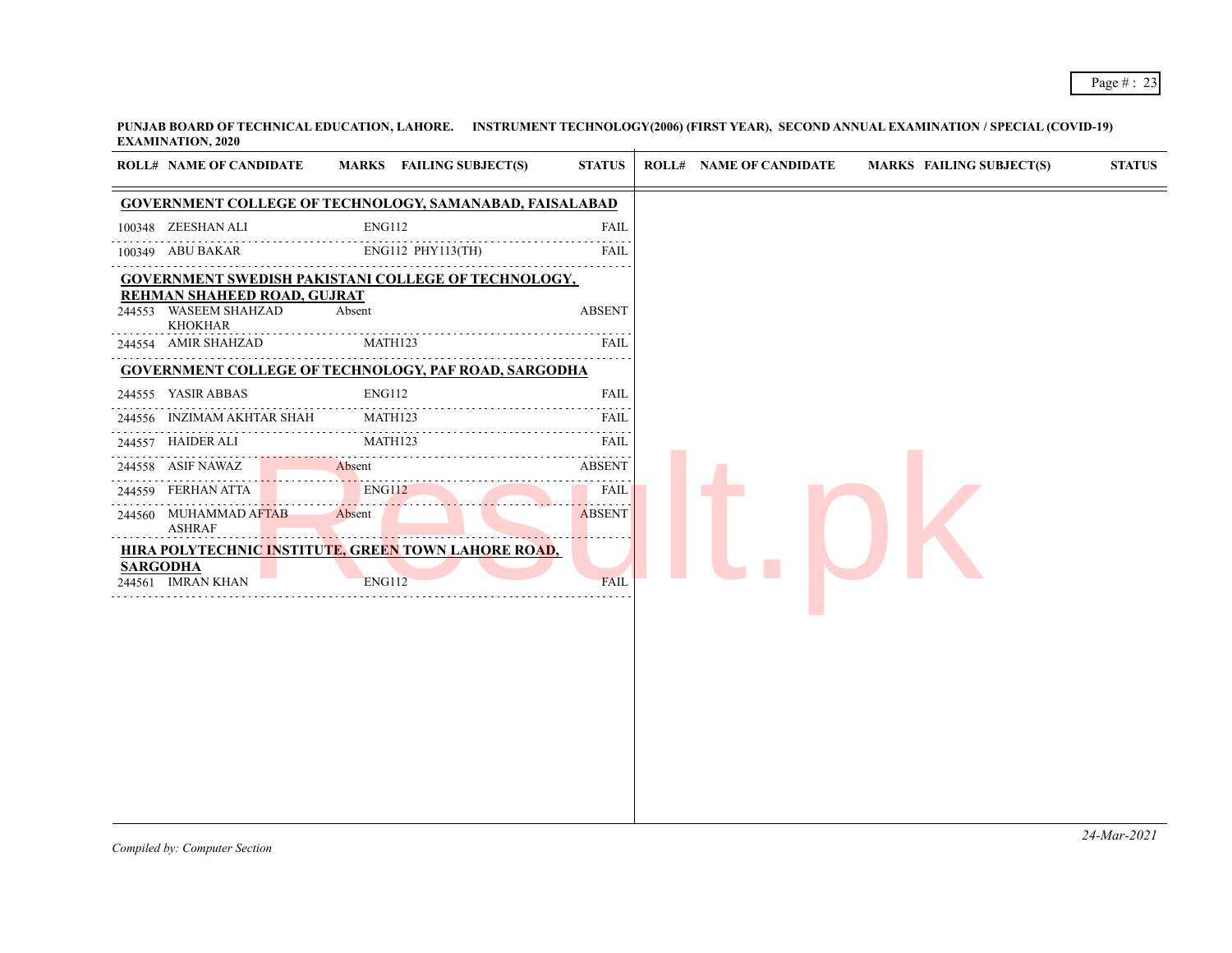| <b>ROLL# NAME OF CANDIDATE</b>                                         | MARKS FAILING SUBJECT(S)<br><b>STATUS</b> | <b>ROLL# NAME OF CANDIDATE</b>                          |        | <b>MARKS FAILING SUBJECT(S)</b>                                  | <b>STATUS</b> |
|------------------------------------------------------------------------|-------------------------------------------|---------------------------------------------------------|--------|------------------------------------------------------------------|---------------|
| <b>GOVT. COLLEGE OF TECHNOLOGY, FATEH JANG ROAD, ATTOCK</b>            |                                           | 100362 MUHAMMAD ZAMAN                                   | 713    |                                                                  | <b>PASS</b>   |
| 673<br>100350 SHOAIB ASHRAF                                            | <b>PASS</b>                               | 100363 MUHAMMAD AKMAL                                   |        |                                                                  | <b>PASS</b>   |
| FAISAL MAJEED MATH113 FAIL                                             |                                           |                                                         |        | <b>QUAID-E-AZAM COLLEGE OF ENGINEERING &amp; TECHNOLOGY, G.T</b> |               |
| MATH113<br>HIKMAT ULLAH<br>100352                                      | <b>FAIL</b>                               | ROAD, OPP. MODEL CITY, PATTOKI<br>244916 MUDASAR ASGHAR | ENG112 |                                                                  | <b>FAIL</b>   |
| 100353 MUHAMMAD KAMRAN ENG112 MATH113                                  | <b>FAIL</b>                               | 244917 IMTIAZ HUSSAIN MATH113                           |        |                                                                  | FAIL          |
| <b>GOVERNMENT COLLEGE OF TECHNOLOGY, NIGAR PHATTAK, NEAR</b>           |                                           | SWEDISH INSTITUTE OF TECHNOLOGY, , RAHIM YAR KHAN       |        |                                                                  |               |
| LEATHER COLLEGE, G.T. ROAD, GUJRANWALA<br>100354 MUHAMMAD AWAIS<br>709 | <b>PASS</b>                               | 100364 MUDASSIR MEHMOOD                                 |        | MATH113                                                          | <b>FAIL</b>   |
| SAIFIA POLYTECHNIC INSTITUTE, MOHALLA MUHAMMDIA GOJRA                  |                                           |                                                         |        | RAWALPINDI SWEDISH INSTITUTE OF TECHNOLOGY, BAHADUR PLAZA        |               |
| <b>ROAD, JHANG</b><br>100355 MUHAMMAD ABBAS<br>722                     | <b>PASS</b>                               | 100365 WAJID HAMEED                                     |        | SHAIR PAO COLONY NEAR COMMITTEE CHOWK, RAWALPINDI<br>MATH113     | FAIL          |
| GOVERNMENT COLLEGE OF TECHNOLOGY, COLLEGE ROAD, LAYYAH                 |                                           | 100366 NADEEM AHMED Absent                              |        |                                                                  | ABSENT        |
| 100356 MUDDASIR RASUL                                                  | <b>PASS</b>                               |                                                         |        | 100367 AMIR HAMEED Absent ABSENT ABSENT                          |               |
| 100357 MUHAMMAD SHEHZAD<br>656                                         | .<br><b>PASS</b>                          |                                                         |        | 100368 ABDUL SATTAR 734 734                                      | <b>PASS</b>   |
| 100358 IMDAD HUSSAIN<br>757                                            | <b>PASS</b>                               | 100369 HUSNAIN ZAHID ENG112 MATH113                     |        |                                                                  |               |
| DR A. Q. KHAN INSTITUTE OF TECHNOLOGY, MULTAN ROAD CHAH                |                                           | 248449 MUHAMMAD SAOIB                                   | 735    |                                                                  | <b>PASS</b>   |
| <b>MIANA, MIANWALI</b><br>100359 ABDUL MALIK ENG112                    | <b>FAIL</b>                               | HARRAPA ROAD, SAHIWAL                                   |        | <b>GOVERNMENT COLLEGE OF TECHNOLOGY, JEHAZ GROUND OLD</b>        |               |
| <b>ENG112</b><br>100360 SHAHID NADEEM                                  | <b>FAIL</b>                               | 100370 HASAN RAZA                                       | 669    |                                                                  | <b>PASS</b>   |
| ENG112 MATH113<br>244912 SOHAIL ABDULLAH                               | <b>FAIL</b>                               | 100371 MUHAMMAD REHAN                                   |        | MATH113                                                          | FAIL          |
| ENG112<br>244913 M JAMAL DIN                                           | <b>FAIL</b>                               | 100372 MUHAMMAD FAISAL AZEEM MATH113                    |        |                                                                  | FAIL.         |
| SWEDISH INSTITUTE OF TECHNOLOGY, OPP. GRID STATION, VEHARI             |                                           |                                                         |        | 100373 SAQIB ALI Absent ABSENT                                   |               |
| <b>CHOWK, MULTAN</b><br>100361 SHAHBAZ ANSAR                           | <b>PASS</b>                               |                                                         |        | GOVERNMENT COLLEGE OF TECHNOLOGY, PAF ROAD, SARGODHA             |               |
| 244914 QAISER AKRAM 746                                                | <b>PASS</b>                               | 100374 UMAIR ALAM SHAH                                  | Absent |                                                                  | <b>ABSENT</b> |
| 244915 SAKHAWAT ALI SHAH ENG112 MATH113                                | FAIL                                      |                                                         |        | WAH SWEDISH INSTITUTE OF TECHNOLOGY, OPP. (RPR) WAH NOBEL        |               |
| OKARA POLYTECHNIC INSTITUTE, KARMANWALA TOWN, G.T ROAD,,               |                                           | <b>G.T.ROAD, WAH CANTT</b><br>100375 MUHAMMAD IMRAN     |        | MATH113                                                          | FAIL          |
| <b>OKARA</b>                                                           |                                           | 100376 SAEED AHMAD                                      |        | MATH113                                                          | FAIL          |

*Compiled by: Computer Section*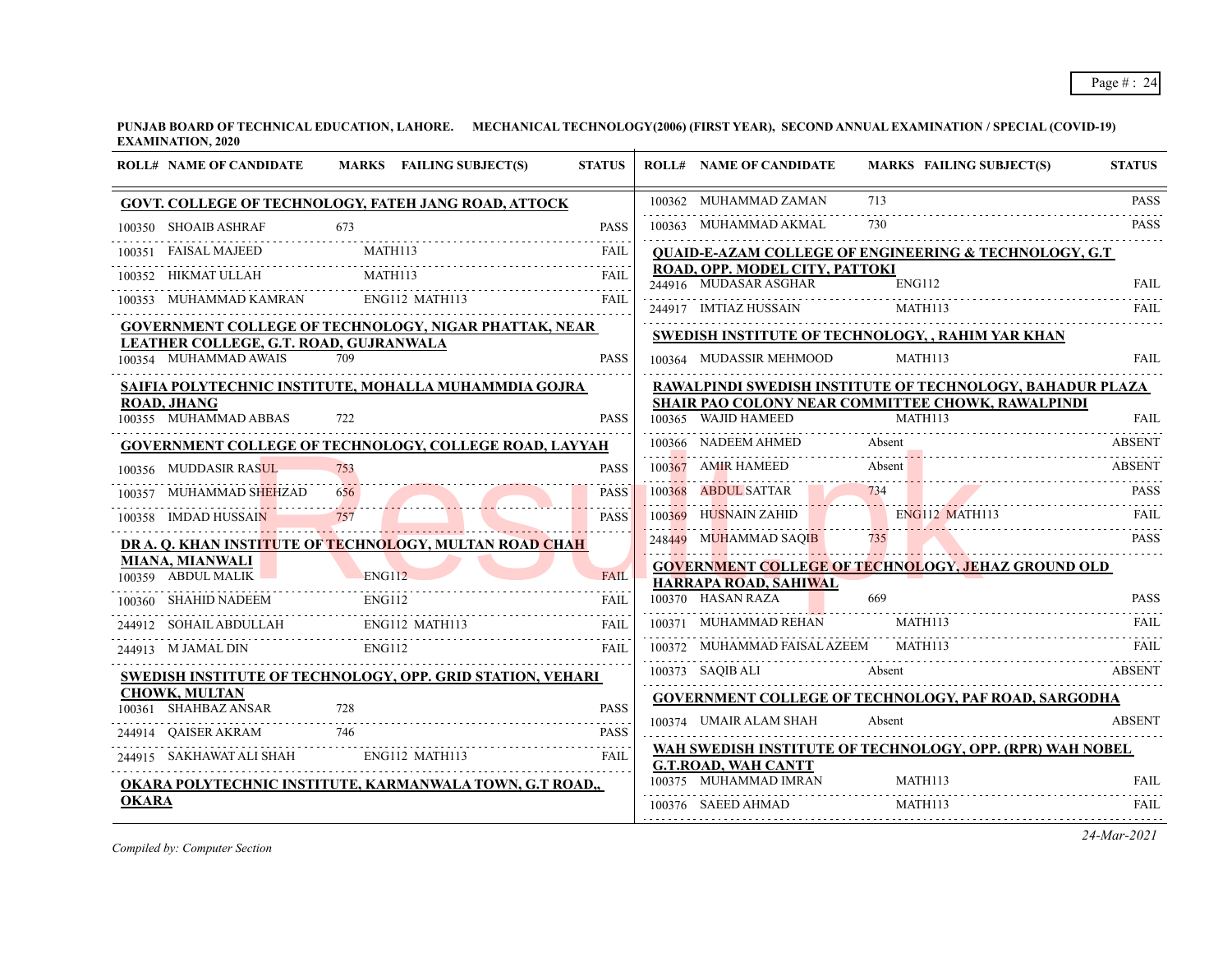|   | <b>ROLL# NAME OF CANDIDATE</b>      | <b>MARKS</b> FAILING SUBJECT(S) | <b>STATUS</b>     | <b>ROLL# NAME OF CANDIDATE</b> | <b>MARKS FAILING SUBJECT(S)</b> | <b>STATUS</b> |
|---|-------------------------------------|---------------------------------|-------------------|--------------------------------|---------------------------------|---------------|
|   | 100377 MUHAMMAD BILAL AFZAL<br>QAZI | MATH113                         | FAIL              |                                |                                 |               |
|   | 100378 AFAQ RIAZ                    | Absent                          | <b>ABSENT</b>     |                                |                                 |               |
|   | 100379 NOUMAN KHAN                  | ENG112                          | المتمامين<br>FAIL |                                |                                 |               |
| . | 100380 SYED WAQAS HAIDER            | ENG112 MATH113                  | FAIL              |                                |                                 |               |
|   | 100381 MUHAMMAD QAISER              | ENG112 MATH113                  | <b>FAIL</b>       |                                |                                 |               |
|   | 100382 TAHIR IRFAN QURESHI          | .<br>MATH113                    | .<br>FAIL         |                                |                                 |               |
|   | 100383 MOHSIN AMIN                  | 714                             | المتمالين<br>PASS |                                |                                 |               |
|   |                                     |                                 |                   |                                |                                 |               |
|   |                                     |                                 |                   |                                |                                 |               |
|   |                                     |                                 |                   |                                |                                 |               |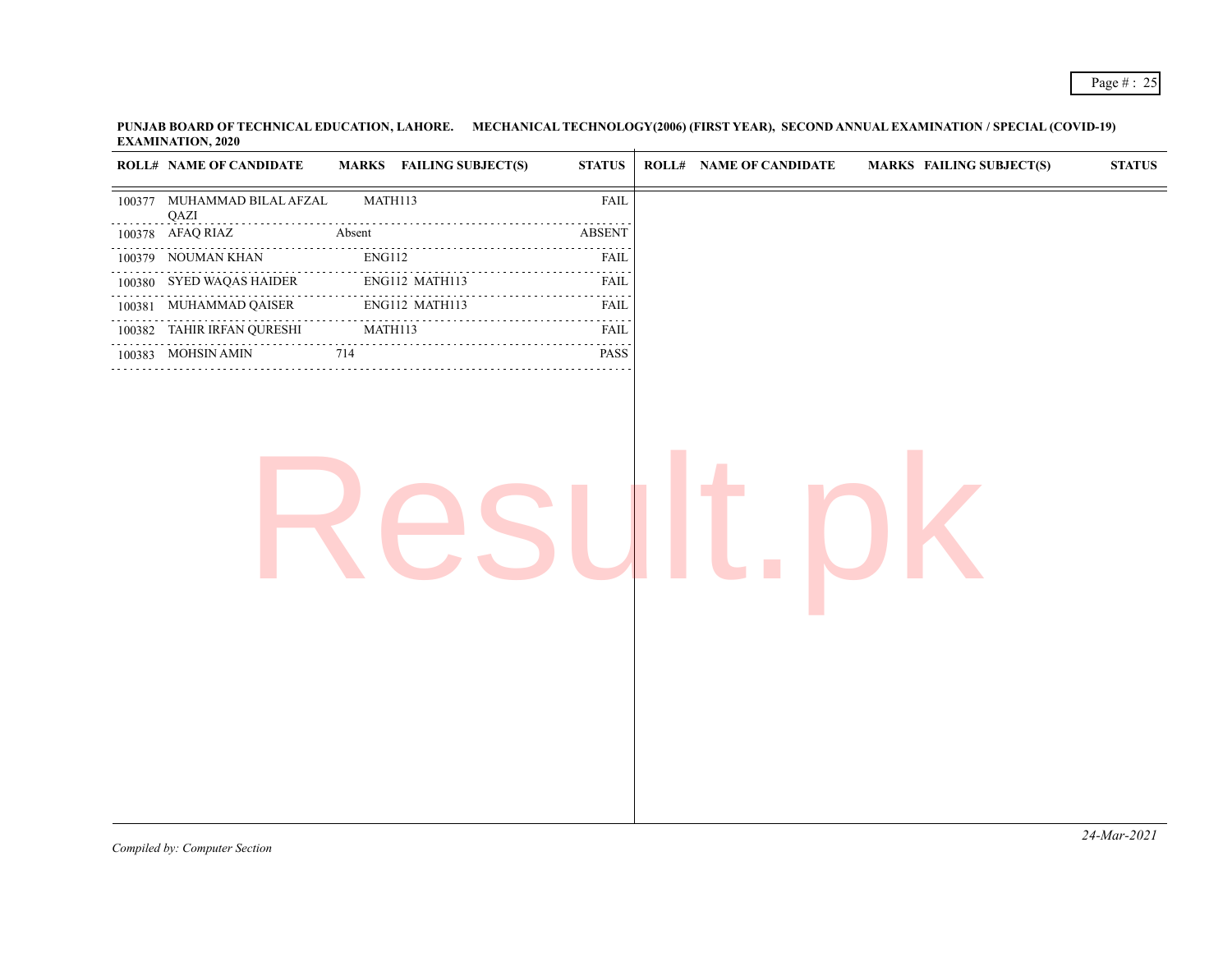| <b>ROLL# NAME OF CANDIDATE</b>                            |         | MARKS FAILING SUBJECT(S)                                                         | <b>STATUS</b> |              | <b>ROLL# NAME OF CANDIDATE</b>                      | MARKS FAILING SUBJECT(S)                                             | <b>STATUS</b> |
|-----------------------------------------------------------|---------|----------------------------------------------------------------------------------|---------------|--------------|-----------------------------------------------------|----------------------------------------------------------------------|---------------|
|                                                           |         | <b>GOVT. COLLEGE OF TECHNOLOGY, FATEH JANG ROAD, ATTOCK</b>                      |               |              | 100395 MUHAMMAD AFFAN<br><b>MANZOOR</b>             | MATH113                                                              | <b>FAIL</b>   |
| 100384 MUHAMMAD ALI                                       | MATH113 |                                                                                  | FAIL          |              | 100396 HAFIZ MUHAMMAD                               | ENG112 MATH113                                                       | <b>FAIL</b>   |
| <b>GOVERNMENT COLLEGE OF TECHNOLOGY, , BHAKKAR</b>        |         |                                                                                  |               |              | <b>NADEEM</b>                                       |                                                                      |               |
| 100385 FAISAL BILAL                                       | 778     |                                                                                  | <b>PASS</b>   | <b>OKARA</b> |                                                     | OKARA POLYTECHNIC INSTITUTE, KARMANWALA TOWN, G.T ROAD,,             |               |
|                                                           |         | CHRISTIAN TECHNICAL TRAINING CENTRE, P.O.BOX NO. 90 CIVIL LINE                   |               |              | 100397 KHURAM RAFIQUE                               | 782                                                                  | <b>PASS</b>   |
| <b>CHURCH ROAD,, GUJRANWALA</b><br>100386 FALMOON ARIF    |         | ENG112 MATH113<br>PHY122(TH)                                                     | FAIL          |              | ROAD, OPP. MODEL CITY, PATTOKI                      | <b>QUAID-E-AZAM COLLEGE OF ENGINEERING &amp; TECHNOLOGY, G.T.</b>    |               |
|                                                           |         | <b>LAHORE POLYTECHNIC INSTITUTE, BAND ROAD NEAR CHOWK YATEEM</b>                 |               |              | 100398 USMAN JAVED                                  | ENG112 CH112(TH)                                                     | <b>FAIL</b>   |
| <b>KHANA, LAHORE</b><br>100387 SARMAD YAQUB               | MATH113 |                                                                                  | <b>FAIL</b>   |              | <b>BRIDGE BYPASS ROAD, RAHIM YAR KHAN</b>           | RAHIM YAR KHAN COLLEGE OF TECHNOLOGY, NEAR GHARIB SHAH               |               |
|                                                           |         |                                                                                  |               |              | 244919 ABDUL RAHMAN                                 | MATH113                                                              | <b>FAIL</b>   |
|                                                           |         | <b>GOVERNMENT COLLEGE OF TECHNOLOGY, COLLEGE ROAD, LAYYAH</b>                    |               |              |                                                     | <b>SWEDISH INSTITUTE OF TECHNOLOGY, , RAHIM YAR KHAN</b>             |               |
| 248532 SHAHID AZIZ                                        | Absent  |                                                                                  | <b>ABSENT</b> |              | 100399 MIRZA MUHAMMAD AWAIS                         | ENG112 MATH113                                                       | FAIL          |
|                                                           |         | <b>FAIZUL ISLAM INSTITUTE OF TECHNOLOGY, GT ROAD, MANDRA</b>                     |               |              |                                                     | RAWALPINDI SWEDISH INSTITUTE OF TECHNOLOGY, BAHADUR PLAZA            |               |
| 100388 RASHID IQBAL                                       | 726     |                                                                                  | <b>PASS</b>   |              |                                                     | <b>SHAIR PAO COLONY NEAR COMMITTEE CHOWK, RAWALPINDI</b>             |               |
|                                                           |         | <u>ALLAMA IQBAL COLLEGE OF TECHNOLOGY, EID GAH ROAD NEAR-</u>                    |               |              | 100400 BILAL KHAN                                   | 840                                                                  | <b>PASS</b>   |
| <b>SHAH SHAMAS PARK, MULTAN</b><br>100389 MUHAMMAD FARHAN | Absent  |                                                                                  | <b>ABSENT</b> |              | 100401 MUHAMMAD BILAL<br><b>MASOOD</b>              | MATH113                                                              | FAIL          |
| 100390 SHAN AKRAM                                         |         | MATH113                                                                          | FAII.         |              | 100402 NASIR MEHMOOD                                | ENG112 MATH113                                                       | <b>FAIL</b>   |
|                                                           |         | 100391 MUHAMMAD KASHIF ENG112 MATH113                                            | FAIL          |              |                                                     | SADIQABAD POLYTECHNIC INSTITUTE (CAMPUS II), BY PASS CHOWK           |               |
|                                                           |         | <b>SWEDISH INSTITUTE OF TECHNOLOGY, OPP. GRID STATION, VEHARI</b>                |               |              | <b>KLP ROAD, SADIQABAD</b><br>100403 MUHAMMAD IRFAN | MATH113                                                              | FAII.         |
| <b>CHOWK, MULTAN</b><br>100392 MUHAMMAD KASHIF            | MATH113 |                                                                                  | FAIL          |              | 100404 ABDUL SATTAR                                 | Absent                                                               | <b>ABSENT</b> |
| <b>NAZEER</b>                                             |         |                                                                                  |               |              | 100405 SAMI ULLAH                                   | 765                                                                  | <b>PASS</b>   |
| 100393 AOWN MUHAMMAD Absent                               |         |                                                                                  | ABSENT        |              |                                                     |                                                                      |               |
|                                                           |         | MATH113<br>100394 MUHAMMAD SHAHID MATH113 FAIL 244918 KHALID HUSSAIN ENG112 FAIL |               |              | HARRAPA ROAD, SAHIWAL                               | <b>GOVERNMENT COLLEGE OF TECHNOLOGY, JEHAZ GROUND OLD</b>            |               |
|                                                           |         |                                                                                  |               |              | 244920 MUHAMMAD HASSAN RIAZ 790                     |                                                                      | <b>PASS</b>   |
|                                                           |         | THE CITY COLLEGE OF TECHNOLOGY, WAINS AUTO CENTRE, OPP                           |               |              |                                                     | <b>QUAID-E-AZAM COLLEGE OF ENGINEERING &amp; TECHNOLOGY, 13-UMAR</b> |               |
| FAISAL MOVERS, VEHARI CHOWK, LARRI ADDA, MULTAN           |         |                                                                                  |               |              | <b>BLOCK SHADAB TOWN, SAHIWAL</b>                   |                                                                      |               |

*Compiled by: Computer Section*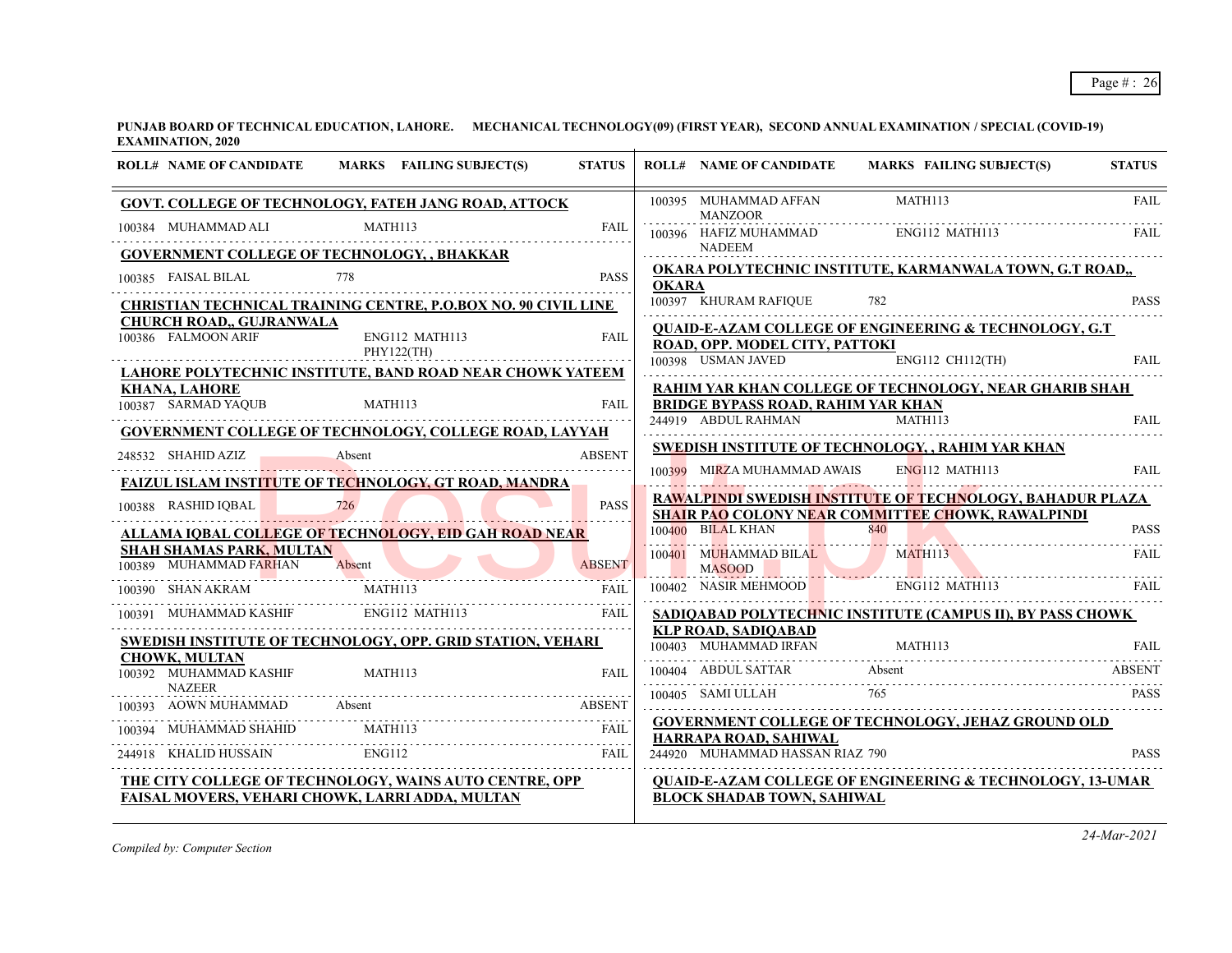|        | <b>ROLL# NAME OF CANDIDATE</b>                        | MARKS FAILING SUBJECT(S)                                   | <b>STATUS</b>                                                                                                                                                       | <b>ROLL# NAME OF CANDIDATE</b> | <b>MARKS FAILING SUBJECT(S)</b> | <b>STATUS</b> |
|--------|-------------------------------------------------------|------------------------------------------------------------|---------------------------------------------------------------------------------------------------------------------------------------------------------------------|--------------------------------|---------------------------------|---------------|
|        | 100406 RANA MUKHDOM MAJEED                            | MATH113                                                    | <b>FAIL</b>                                                                                                                                                         |                                |                                 |               |
|        | POF INSTITUTE OF TECHNOLOGY, , WAH CANTT              |                                                            |                                                                                                                                                                     |                                |                                 |               |
|        | 100412 NOMAN HUSSAIN                                  | MATH113                                                    | <b>FAIL</b>                                                                                                                                                         |                                |                                 |               |
|        | 100413 MUDASSAR HUSSAIN                               | Absent                                                     | <b>ABSENT</b>                                                                                                                                                       |                                |                                 |               |
|        |                                                       | WAH POLYTECHNIC COLLEGE, NEAR JAMIA MASJID SIDDIQUIA, LALA |                                                                                                                                                                     |                                |                                 |               |
|        | <b>RUKH, WAH CANTT</b><br>100414 ABDUL ROUF           | Absent                                                     | <b>ABSENT</b>                                                                                                                                                       |                                |                                 |               |
|        |                                                       | WAH SWEDISH INSTITUTE OF TECHNOLOGY, OPP. (RPR) WAH NOBEL  |                                                                                                                                                                     |                                |                                 |               |
|        | <b>G.T.ROAD, WAH CANTT</b><br>100407 NISAR AHMAD JAMI | MATH113                                                    | <b>FAIL</b>                                                                                                                                                         |                                |                                 |               |
|        | 100408 NOMAN ABBASI                                   | MATH113                                                    | FAIL                                                                                                                                                                |                                |                                 |               |
|        | 100409 LIAQAT ALI                                     | 824                                                        | <b>PASS</b>                                                                                                                                                         |                                |                                 |               |
|        | .<br>100410 WAQAR AHMED                               | 836                                                        | $\sim$ $\sim$ $\sim$<br><b>PASS</b>                                                                                                                                 |                                |                                 |               |
|        | 100411 STASSAWAR HUSSAIN SHAH                         | MATH113                                                    | .<br><b>FAIL</b>                                                                                                                                                    |                                |                                 |               |
|        | 100415 BABAR MEHMOOD                                  | 828                                                        | <b>PASS</b>                                                                                                                                                         |                                |                                 |               |
|        | 100416 MUHAMMAD BILAL                                 | 796                                                        | <b>PASS</b><br>.                                                                                                                                                    |                                |                                 |               |
|        | 100417 IMRAN MUHAMMAD                                 | MATH113                                                    | <b>FAIL</b><br>$\frac{1}{2} \left( \frac{1}{2} \right) \left( \frac{1}{2} \right) \left( \frac{1}{2} \right) \left( \frac{1}{2} \right) \left( \frac{1}{2} \right)$ |                                |                                 |               |
| 244921 | FAIZAN AZIZ                                           | 834                                                        | <b>PASS</b>                                                                                                                                                         |                                |                                 |               |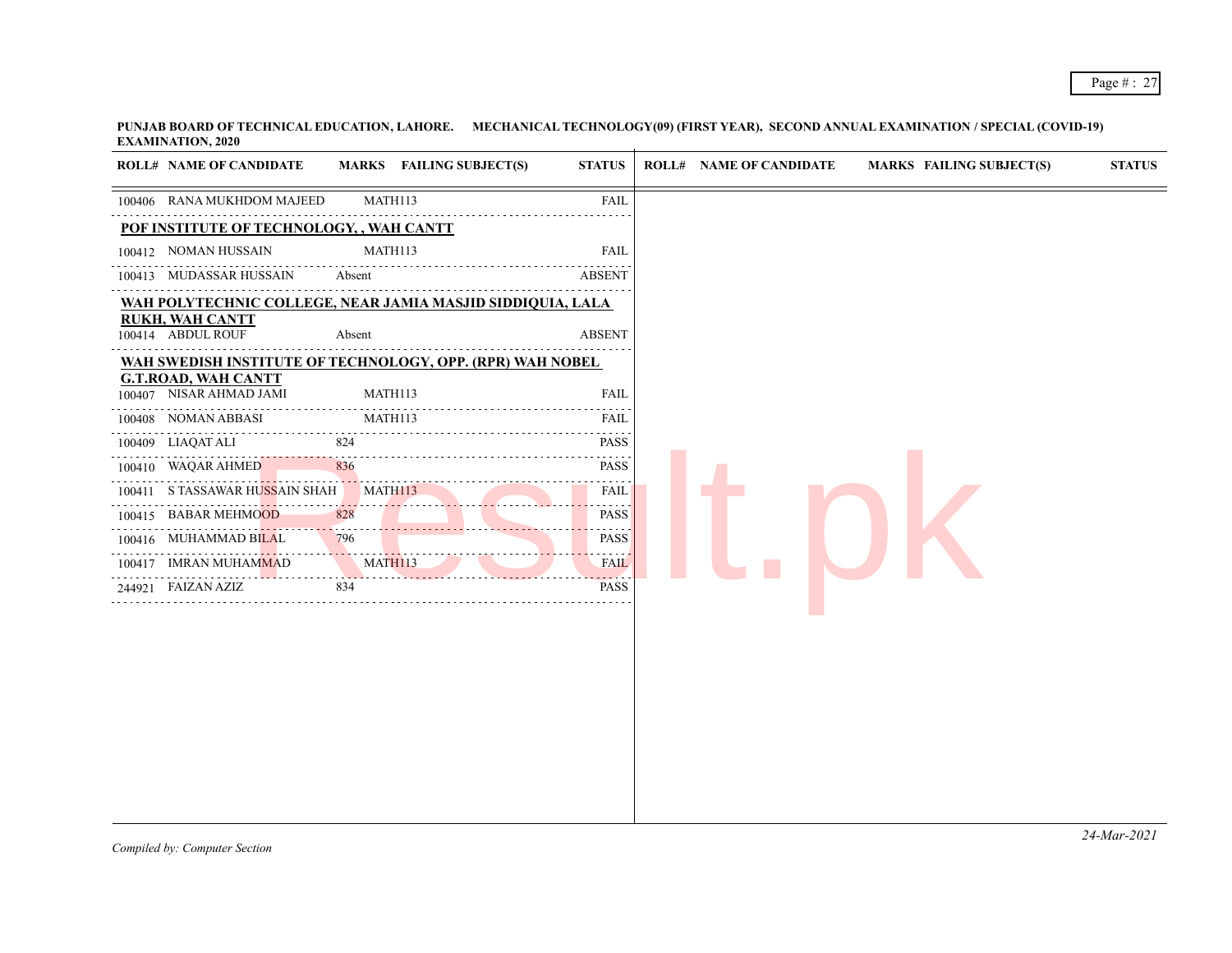| <b>ROLL# NAME OF CANDIDATE</b>                    | <b>MARKS</b> FAILING SUBJECT(S)                         | ${\bf STATUS}$               | <b>ROLL# NAME OF CANDIDATE</b> | <b>MARKS FAILING SUBJECT(S)</b> | <b>STATUS</b> |
|---------------------------------------------------|---------------------------------------------------------|------------------------------|--------------------------------|---------------------------------|---------------|
|                                                   | GOVERNMENT COLLEGE OF TECHNOLOGY, SAMANABAD, FAISALABAD |                              |                                |                                 |               |
| 100418 MUHAMMAD FAISAL<br>$\operatorname{ANSARI}$ | MATH113                                                 | <b>FAIL</b>                  |                                |                                 |               |
| 100419 FAISAL JAVED                               | .<br>ENG112 MATH113                                     | المتمامية<br>FAIL            |                                |                                 |               |
| 244922 RANA ANVISH BILAL KHAN 601                 |                                                         | $\omega$ is a set of<br>PASS |                                |                                 |               |
|                                                   |                                                         |                              |                                |                                 |               |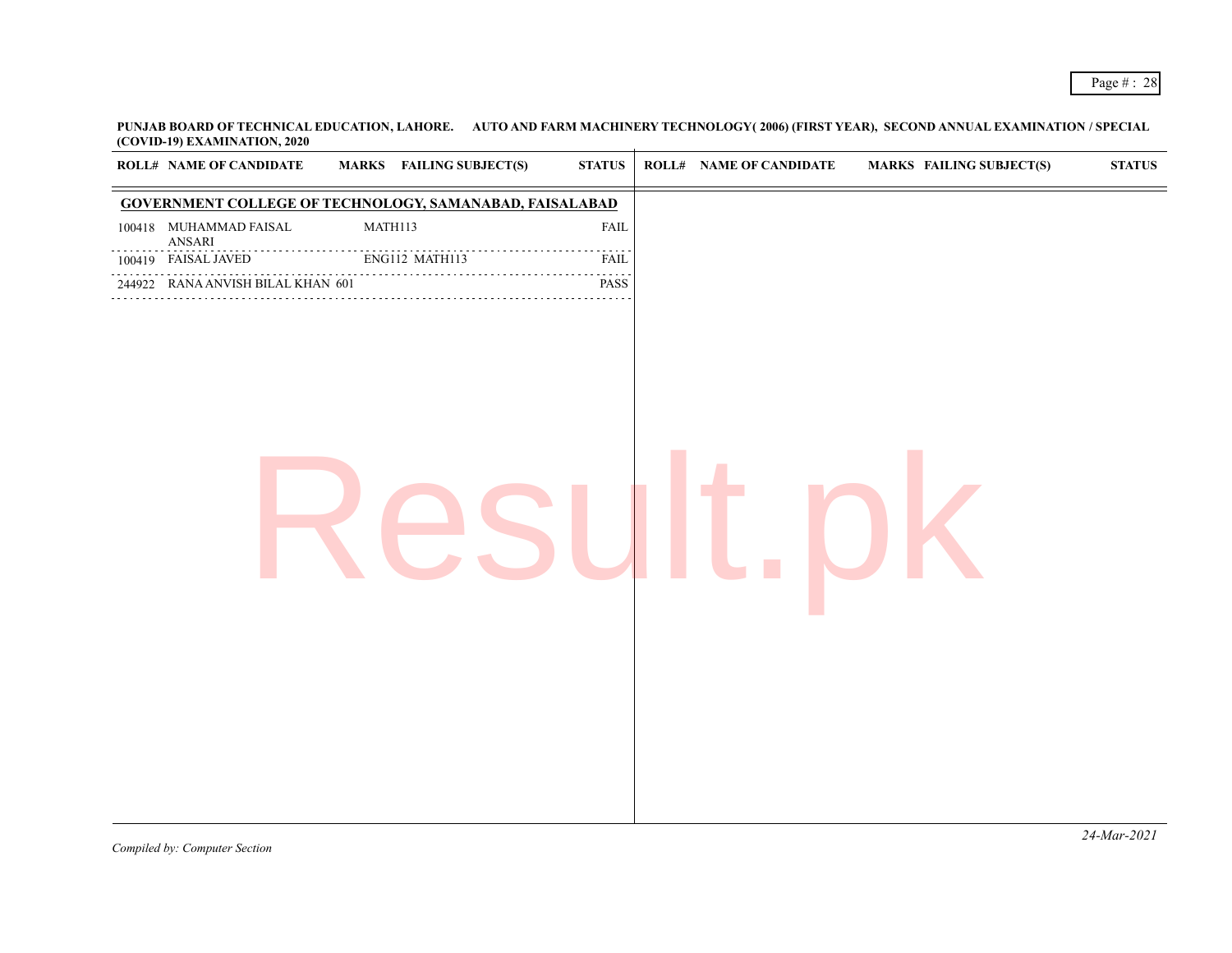**PUNJAB BOARD OF TECHNICAL EDUCATION, LAHORE. AUTO MOBILE AND DIESEL TECHNOLOGY(2006) (FIRST YEAR), SECOND ANNUAL EXAMINATION / SPECIAL (COVID-19) EXAMINATION, 2020**  $\mathcal{L}$ 

| <b>ROLL# NAME OF CANDIDATE</b>                      | <b>MARKS</b> FAILING SUBJECT(S)                             | <b>STATUS</b> | <b>ROLL# NAME OF CANDIDATE</b> | <b>MARKS FAILING SUBJECT(S)</b> | $\boldsymbol{\text{STATUS}}$ |
|-----------------------------------------------------|-------------------------------------------------------------|---------------|--------------------------------|---------------------------------|------------------------------|
|                                                     | <b>GOVT. COLLEGE OF TECHNOLOGY, FATEH JANG ROAD, ATTOCK</b> |               |                                |                                 |                              |
| 100420 ASIF NAWAZ                                   | MATH113                                                     | <b>FAIL</b>   |                                |                                 |                              |
| 100421 FAHAD ALI                                    | Absent                                                      | <b>ABSENT</b> |                                |                                 |                              |
| .<br>100422 MUHAMMAD HARIS                          | MATH113                                                     | FAIL          |                                |                                 |                              |
| 100423 MUHAMMAD ATIF                                | .<br>ENG112 MATH113                                         | FAIL          |                                |                                 |                              |
|                                                     | <b>GOVERNMENT SWEDISH PAKISTANI COLLEGE OF TECHNOLOGY,</b>  | 2.2.2.2.2.2   |                                |                                 |                              |
| REHMAN SHAHEED ROAD, GUJRAT<br>100424 AHSAN MUJADAD | MATH113                                                     | <b>FAIL</b>   |                                |                                 |                              |
| .<br>244562 ARSLAN RAFI                             | Absent                                                      | <b>ABSENT</b> |                                |                                 |                              |
|                                                     |                                                             |               |                                |                                 |                              |
|                                                     |                                                             |               |                                |                                 |                              |
|                                                     |                                                             |               |                                |                                 | 24-Mar-2021                  |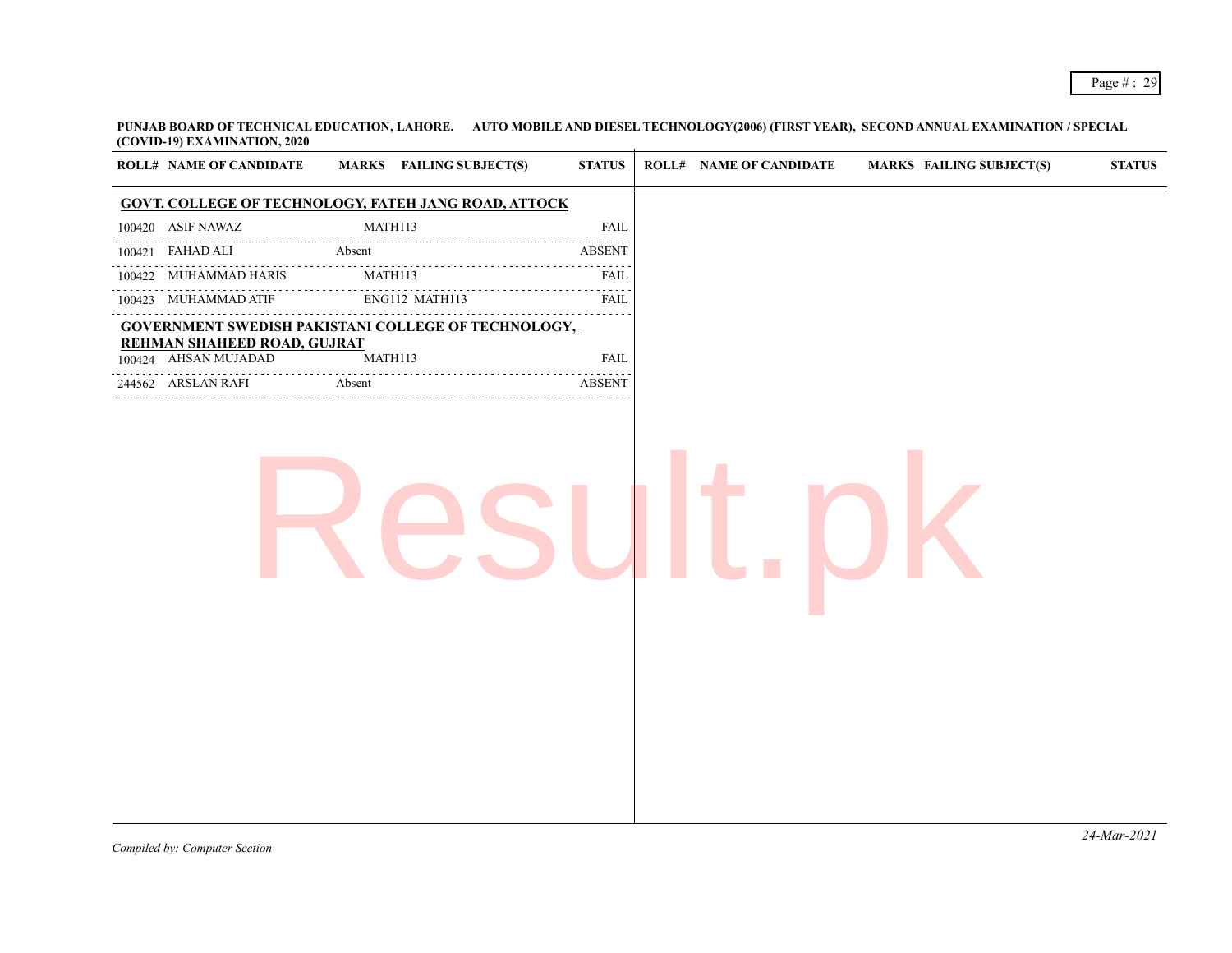**PUNJAB BOARD OF TECHNICAL EDUCATION, LAHORE. REFRIGERATION AND AIR CONDITIONING TECHNOLOGY(2006) (FIRST YEAR), SECOND ANNUAL EXAMINATION / SPECIAL (COVID-19) EXAMINATION, 2020**

| <b>ROLL# NAME OF CANDIDATE</b> | <b>MARKS</b> FAILING SUBJECT(S)                              | <b>STATUS</b>           | <b>ROLL# NAME OF CANDIDATE</b> | <b>MARKS FAILING SUBJECT(S)</b> | <b>STATUS</b> |
|--------------------------------|--------------------------------------------------------------|-------------------------|--------------------------------|---------------------------------|---------------|
|                                | <b>GOVERNMENT COLLEGE OF TECHNOLOGY, CHAK DAULAT, JHELUM</b> |                         |                                |                                 |               |
| 100425 AZAZ AHMED              | MATH113                                                      | FAIL                    |                                |                                 |               |
| 100426 FAHEEM UL HASSAN        | MATH113                                                      | FAIL                    |                                |                                 |               |
| 100427 HAMID SAEED JAVED       | Absent                                                       | $\operatorname{ABSENT}$ |                                |                                 |               |
|                                |                                                              |                         |                                |                                 | .             |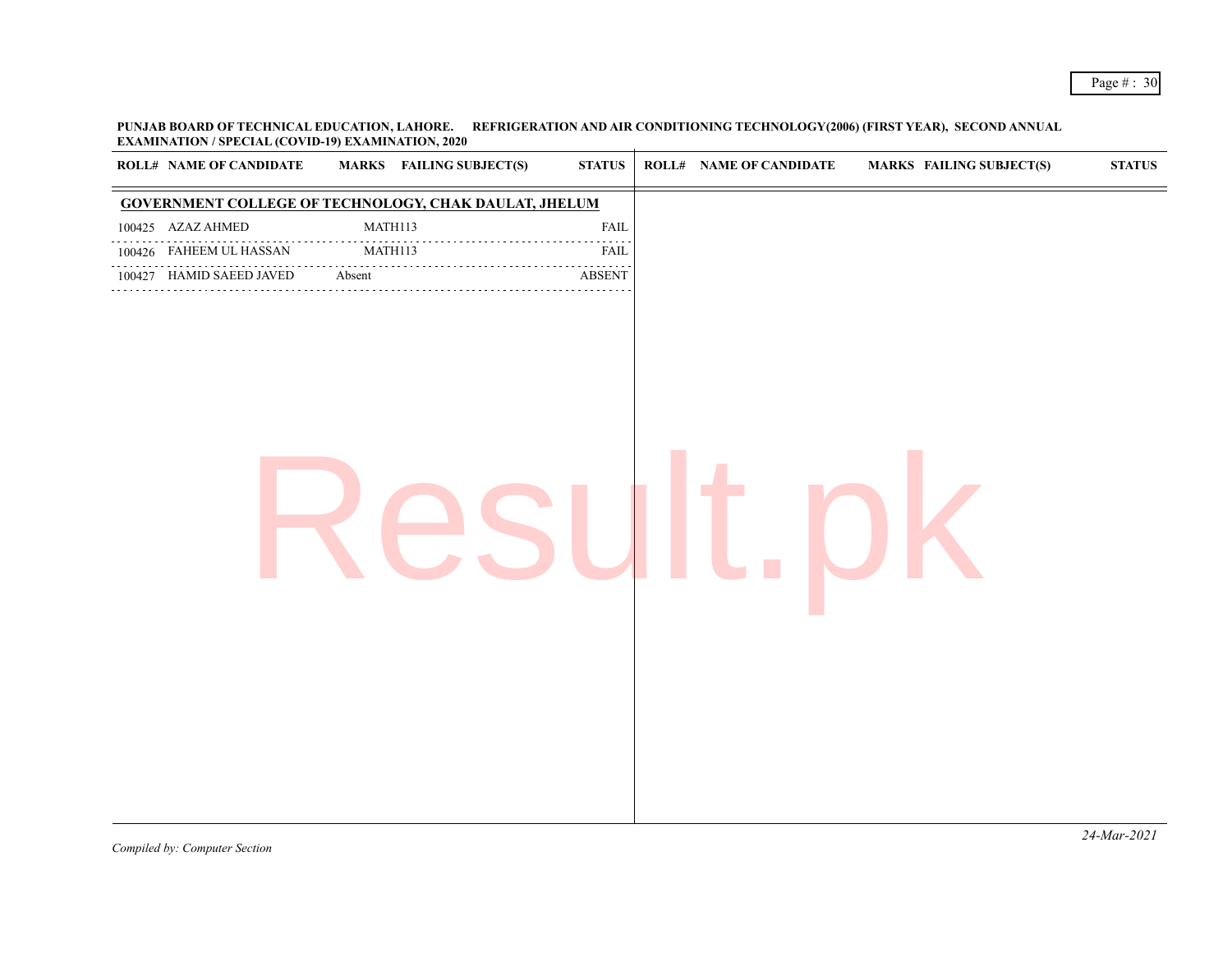**PUNJAB BOARD OF TECHNICAL EDUCATION, LAHORE. MECHATRONICS TECHNOLOGY (FIRST YEAR), SECOND ANNUAL EXAMINATION / SPECIAL (COVID-19) EXAMINATION, 2020**  $\mathcal{L}$ 

| <b>GOVT. COLLEGE OF TECHNOLOGY, FATEH JANG ROAD, ATTOCK</b><br>MATH123<br>100428 SHUJAAT IQBAL<br><b>FAIL</b><br><b>GOVERNMENT COLLEGE OF TECHNOLOGY, HATTAR ROAD, NEAR</b><br><b>HEAVY MECHANICAL COMPLEX-3, TAXILA</b><br>100429 MUHAMMAD ALI<br>662<br>PASS<br>100430 IKRAM HAIDER<br>Absent<br><b>ABSENT</b><br>.<br>100431 TAUSEEF SHAFIQUE<br>ENG112 MATH123<br><b>FAIL</b><br>$\omega$ is a second set of $\omega$<br>ENG112<br>FAIL<br>244742 MUHAMMAD IMRAN<br>. | <b>ROLL# NAME OF CANDIDATE</b> | MARKS FAILING SUBJECT(S) | <b>STATUS</b> | <b>ROLL# NAME OF CANDIDATE</b> | <b>MARKS FAILING SUBJECT(S)</b> | $\boldsymbol{\text{STATUS}}$ |
|---------------------------------------------------------------------------------------------------------------------------------------------------------------------------------------------------------------------------------------------------------------------------------------------------------------------------------------------------------------------------------------------------------------------------------------------------------------------------|--------------------------------|--------------------------|---------------|--------------------------------|---------------------------------|------------------------------|
|                                                                                                                                                                                                                                                                                                                                                                                                                                                                           |                                |                          |               |                                |                                 |                              |
|                                                                                                                                                                                                                                                                                                                                                                                                                                                                           |                                |                          |               |                                |                                 |                              |
|                                                                                                                                                                                                                                                                                                                                                                                                                                                                           |                                |                          |               |                                |                                 |                              |
|                                                                                                                                                                                                                                                                                                                                                                                                                                                                           |                                |                          |               |                                |                                 |                              |
|                                                                                                                                                                                                                                                                                                                                                                                                                                                                           |                                |                          |               |                                |                                 |                              |
|                                                                                                                                                                                                                                                                                                                                                                                                                                                                           |                                |                          |               |                                |                                 |                              |
|                                                                                                                                                                                                                                                                                                                                                                                                                                                                           |                                |                          |               |                                |                                 |                              |
|                                                                                                                                                                                                                                                                                                                                                                                                                                                                           |                                |                          |               |                                |                                 |                              |
|                                                                                                                                                                                                                                                                                                                                                                                                                                                                           |                                |                          |               |                                |                                 |                              |
|                                                                                                                                                                                                                                                                                                                                                                                                                                                                           |                                |                          |               |                                |                                 |                              |
|                                                                                                                                                                                                                                                                                                                                                                                                                                                                           |                                |                          |               |                                |                                 | $24$ -Mar-2021               |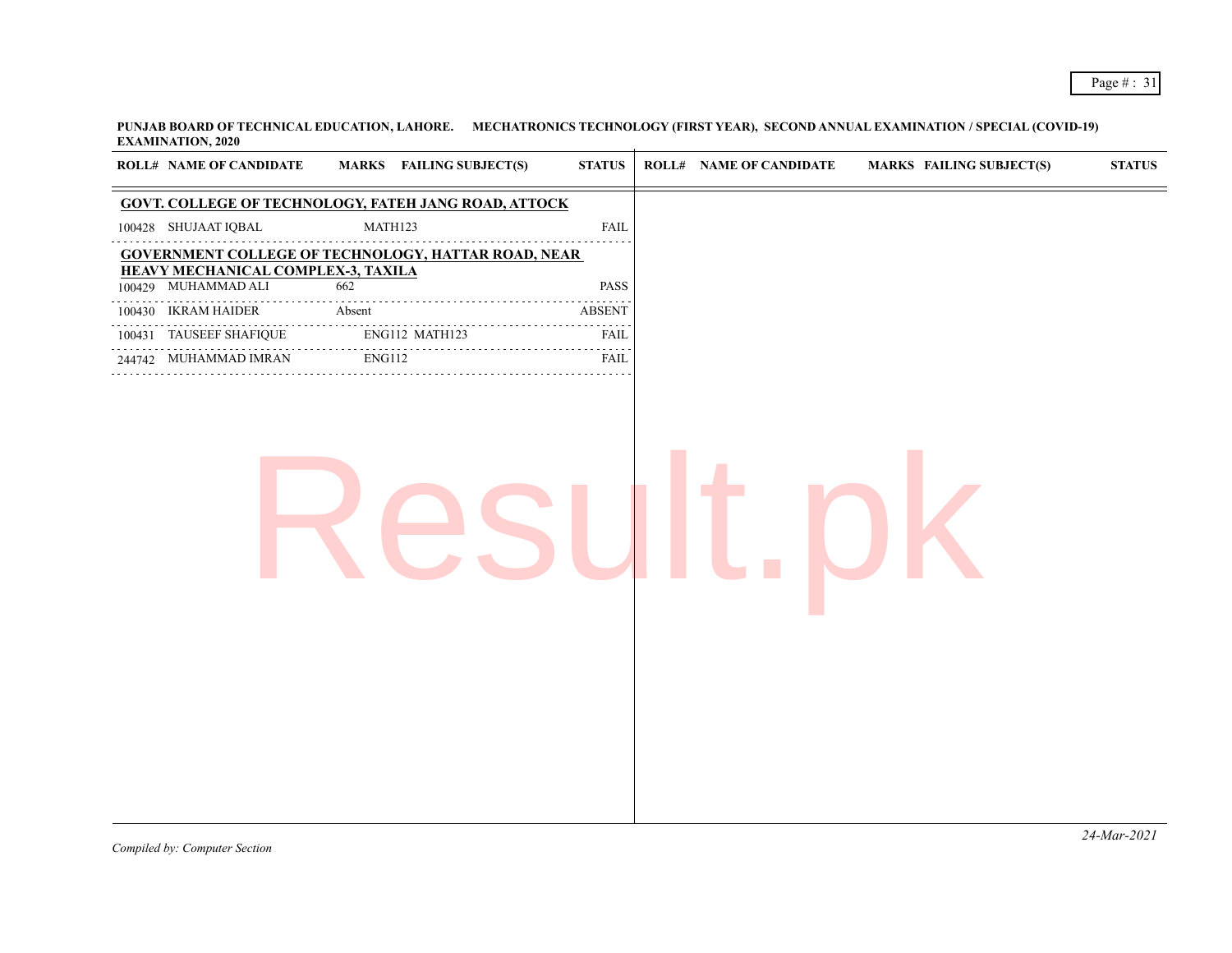| <b>EARLYMENT LOTS</b> , 2020                          |               |                                 |                  |                         |                                 |               |
|-------------------------------------------------------|---------------|---------------------------------|------------------|-------------------------|---------------------------------|---------------|
| <b>ROLL# NAME OF CANDIDATE</b>                        |               | <b>MARKS</b> FAILING SUBJECT(S) | <b>STATUS</b>    | ROLL# NAME OF CANDIDATE | <b>MARKS FAILING SUBJECT(S)</b> | <b>STATUS</b> |
| MIR CHAKAR KHAN RIND UNIVERSITY OF TECHNOLOGY,, SAKHI |               |                                 |                  |                         |                                 |               |
| <b>SARWAR ROAD, DERA GHAZI KHAN</b>                   |               |                                 |                  |                         |                                 |               |
| 100432 MUHAMMAD NADEEM                                | ENG112        |                                 | <b>FAIL</b>      |                         |                                 |               |
| 100433 MUHAMMAD ZAHID<br>FAROOQ                       |               | MATH113                         | FAIL             |                         |                                 |               |
| 244923 MUHAMMAD BILAL KHAN Absent                     |               |                                 | <b>ABSENT</b>    |                         |                                 |               |
| 244924 MUBASHIR HASSAN                                | <b>ENG112</b> |                                 | .<br><b>FAIL</b> |                         |                                 |               |
|                                                       |               |                                 |                  |                         |                                 |               |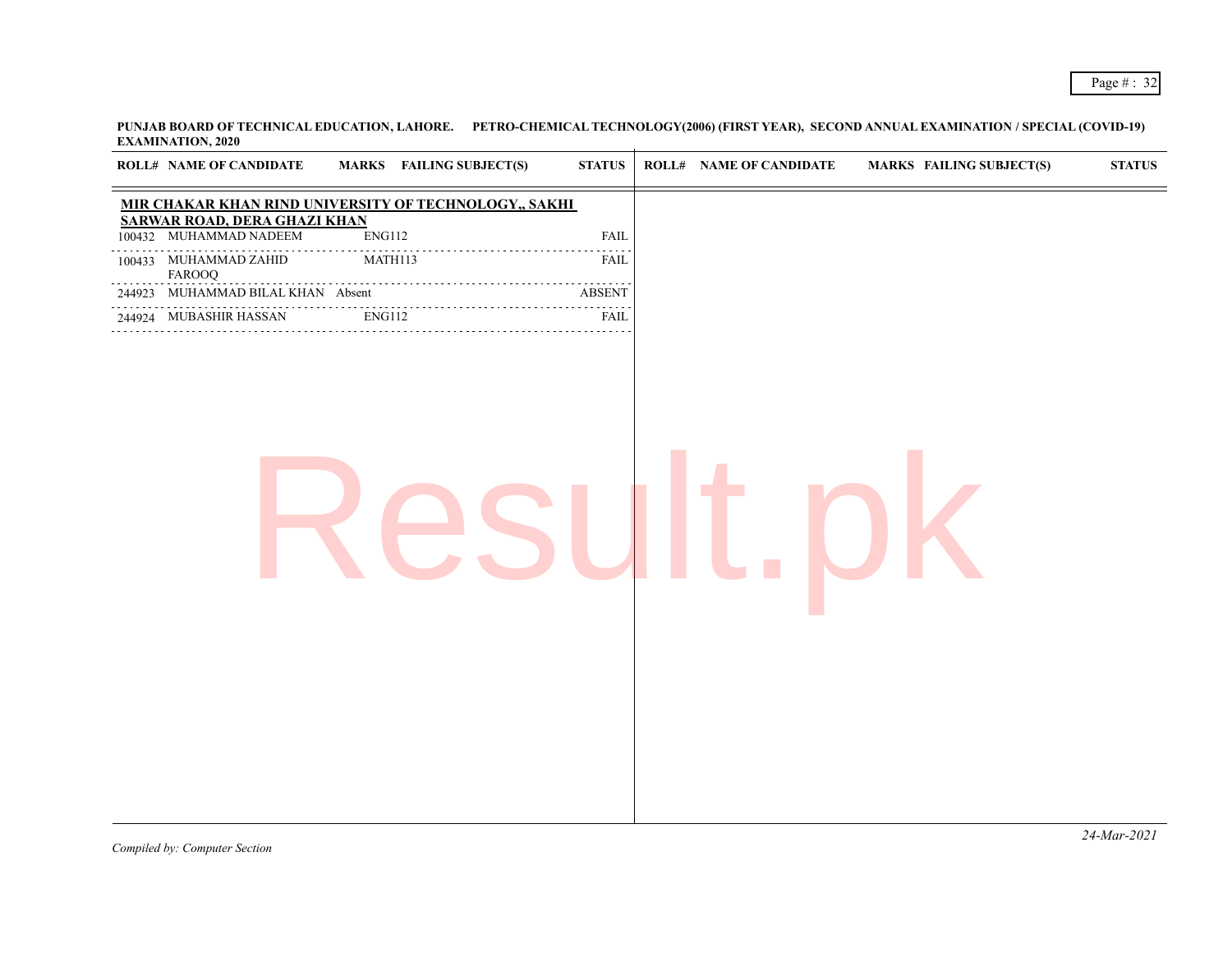| <b>EXECUTE:</b> WAA TOT 19 WARD<br><b>ROLL# NAME OF CANDIDATE</b> | <b>MARKS</b> FAILING SUBJECT(S)                       | $\bold{STATUS}$ | <b>ROLL# NAME OF CANDIDATE</b> | <b>MARKS FAILING SUBJECT(S)</b> | <b>STATUS</b> |
|-------------------------------------------------------------------|-------------------------------------------------------|-----------------|--------------------------------|---------------------------------|---------------|
| <b>SARWAR ROAD, DERA GHAZI KHAN</b>                               | MIR CHAKAR KHAN RIND UNIVERSITY OF TECHNOLOGY,, SAKHI |                 |                                |                                 |               |
| 100434 SHOAIB HUSSAIN                                             | ENG112                                                | ${\rm FAIL}$    |                                |                                 |               |
|                                                                   |                                                       |                 |                                |                                 |               |
|                                                                   |                                                       |                 |                                |                                 |               |
|                                                                   |                                                       |                 |                                |                                 |               |
|                                                                   |                                                       |                 |                                |                                 |               |
|                                                                   |                                                       |                 |                                |                                 |               |
|                                                                   |                                                       |                 |                                |                                 |               |
|                                                                   |                                                       |                 |                                |                                 |               |
|                                                                   |                                                       |                 |                                |                                 |               |
|                                                                   |                                                       |                 |                                |                                 |               |
|                                                                   |                                                       |                 |                                |                                 |               |
|                                                                   |                                                       |                 |                                |                                 |               |
|                                                                   |                                                       |                 |                                |                                 |               |
|                                                                   |                                                       |                 |                                |                                 |               |
|                                                                   |                                                       |                 |                                |                                 |               |
|                                                                   |                                                       |                 |                                |                                 |               |
|                                                                   |                                                       |                 |                                |                                 |               |
|                                                                   |                                                       |                 |                                |                                 |               |
|                                                                   |                                                       |                 |                                |                                 |               |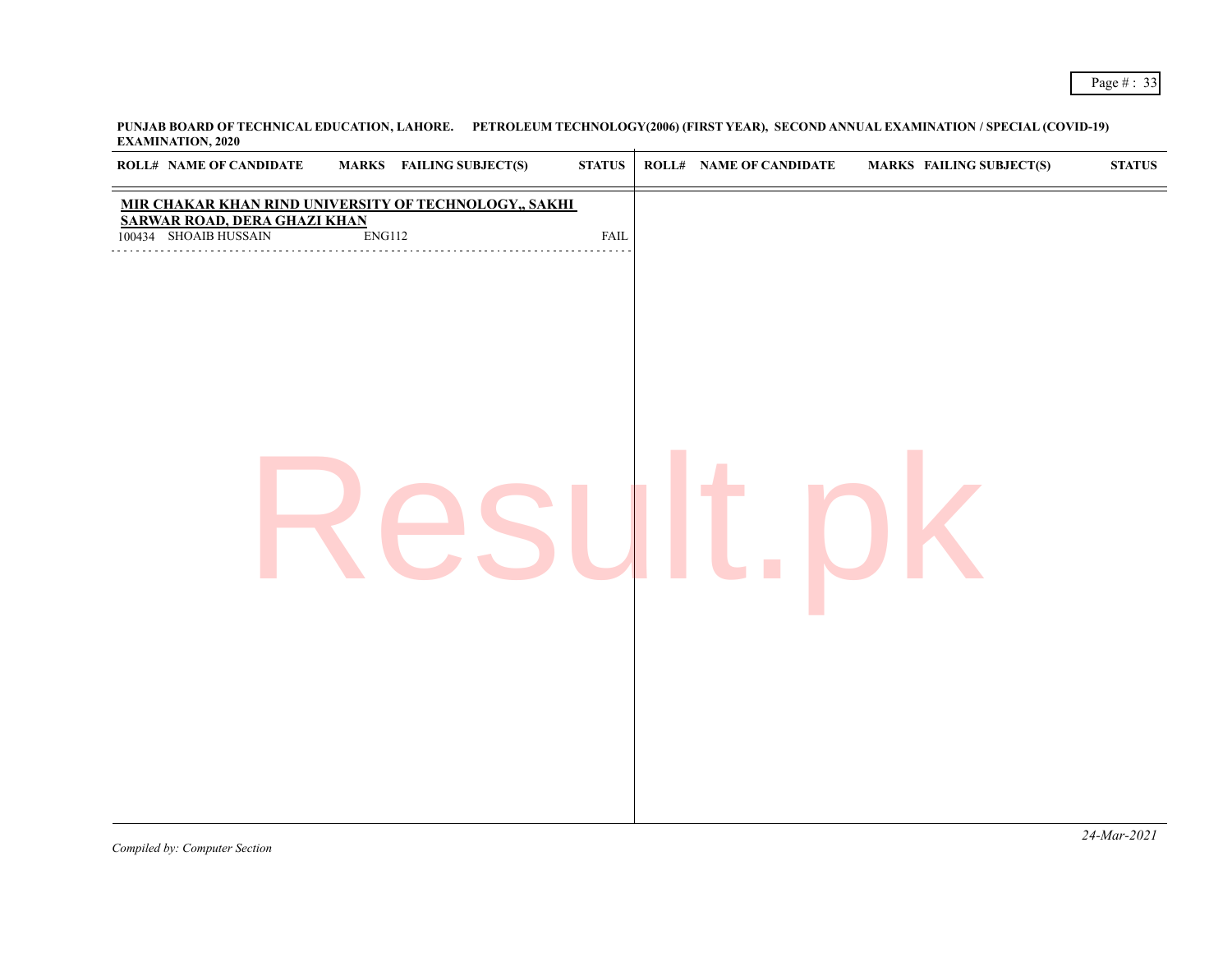**PUNJAB BOARD OF TECHNICAL EDUCATION, LAHORE. PRECISION MECHANICAL AND INSTRUMENT TECHNOLOGY (FIRST YEAR), SECOND ANNUAL EXAMINATION / SPECIAL (COVID-19) EXAMINATION, 2020**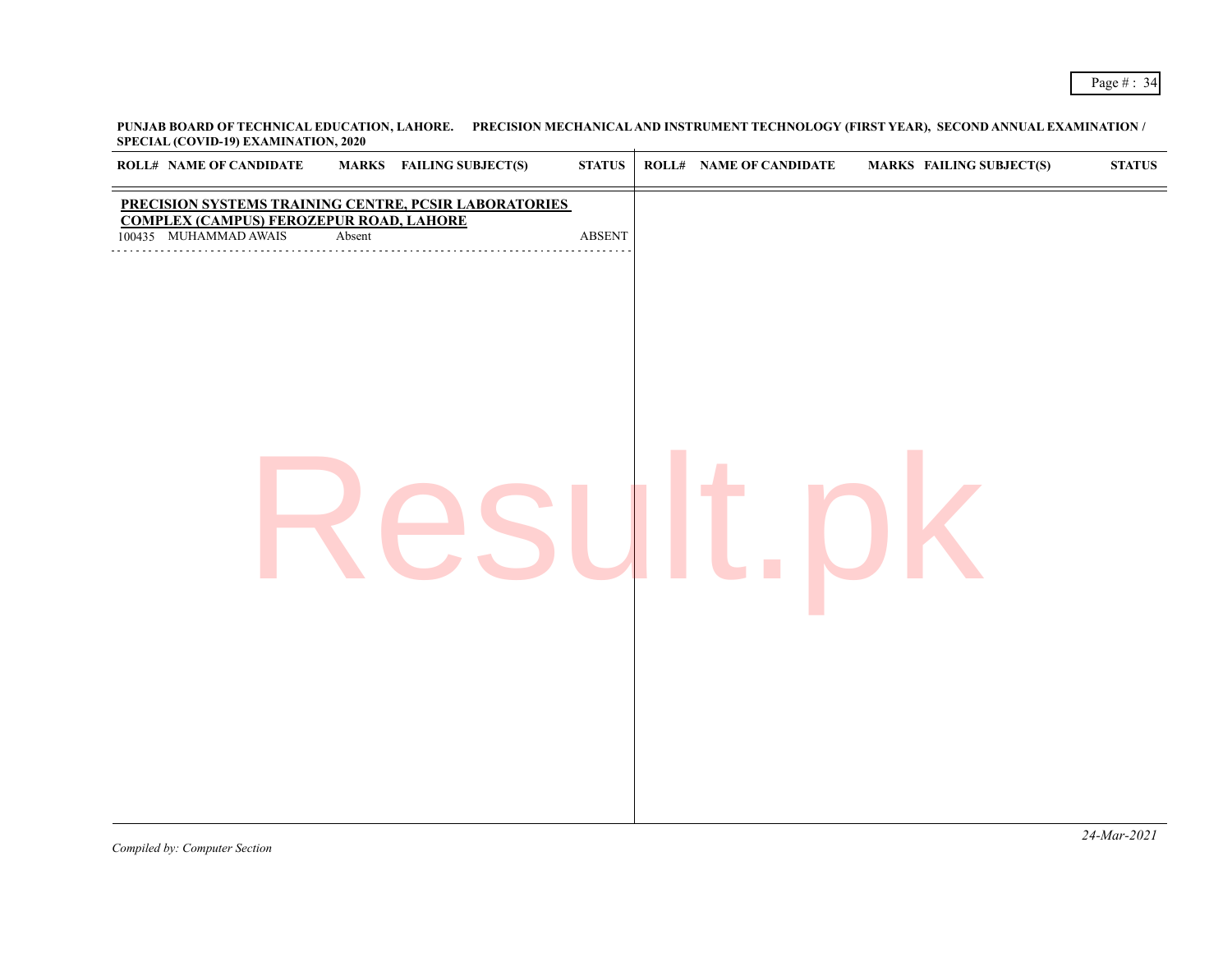| <b>ROLL# NAME OF CANDIDATE</b>                                        | <b>MARKS</b> FAILING SUBJECT(S)                          | <b>STATUS</b> | <b>ROLL# NAME OF CANDIDATE</b> | <b>MARKS FAILING SUBJECT(S)</b> | <b>STATUS</b> |
|-----------------------------------------------------------------------|----------------------------------------------------------|---------------|--------------------------------|---------------------------------|---------------|
|                                                                       | <b>GOVERNMENT COLLEGE OF TECHNOLOGY FOR PRINTING AND</b> |               |                                |                                 |               |
| <b>GRAPHIC ARTS, ALLAMA IQBAL TOWN, LAHORE</b><br>100436 ASIF RASHEED | ENG112 MATH113                                           | FAIL          |                                |                                 |               |
| 100437 MUHAMMAD ALI UMAIR                                             | MATH113                                                  | FAIL          |                                |                                 |               |
|                                                                       |                                                          |               |                                |                                 |               |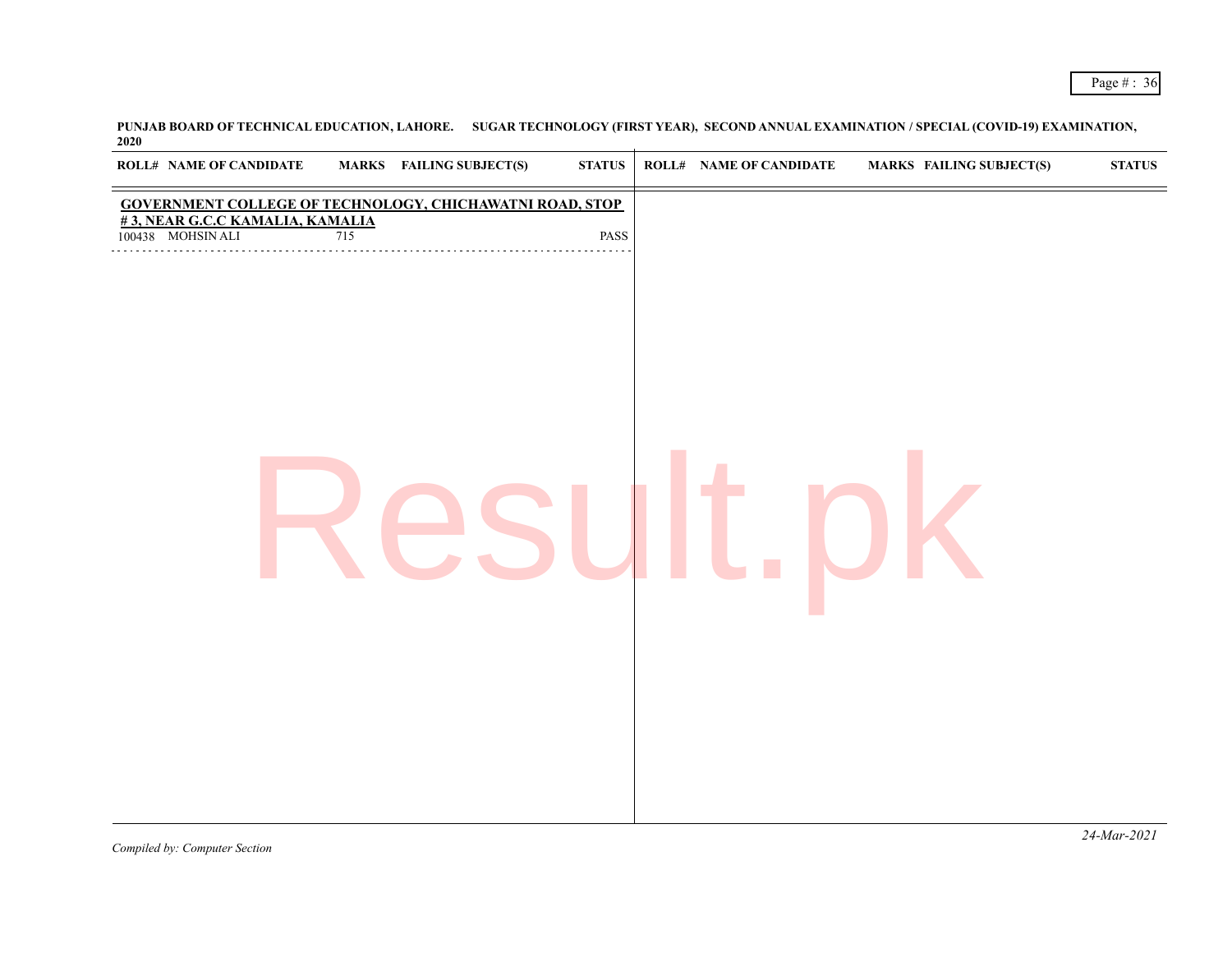| <b>ROLL# NAME OF CANDIDATE</b>                                        |               | <b>MARKS</b> FAILING SUBJECT(S) | <b>STATUS</b> | <b>ROLL# NAME OF CANDIDATE</b> | <b>MARKS FAILING SUBJECT(S)</b> | <b>STATUS</b> |
|-----------------------------------------------------------------------|---------------|---------------------------------|---------------|--------------------------------|---------------------------------|---------------|
| FARAN INSTITUTE OFTECHNOLOGY, G.T ROAD OPP SERVICE                    |               |                                 |               |                                |                                 |               |
| <b>INDUSTRIES, GUJRAT</b><br>100439 MUHAMMAD AHTIZAZ<br><b>KHALID</b> | <b>ENG112</b> |                                 | <b>FAIL</b>   |                                |                                 |               |
| <b>GOVERNMENT COLLEGE OF TECHNOLOGY, COLLEGE ROAD, LAYYAH</b>         |               |                                 |               |                                |                                 |               |
| 100440 MUHAMMAD HASSAN                                                | MATH123       |                                 | <b>FAIL</b>   |                                |                                 |               |
| <b>GOVERNMENT COLLEGE OF TECHNOLOGY, PAF ROAD, SARGODHA</b>           |               |                                 |               |                                |                                 |               |
| 100441 WAJAHAT ALI                                                    | 677           |                                 | PASS          |                                |                                 |               |
| <b>GOVERNMENT COLLEGE OF TECHNOLOGY, HATTAR ROAD, NEAR</b>            |               |                                 |               |                                |                                 |               |
| <b>HEAVY MECHANICAL COMPLEX-3, TAXILA</b><br>100442 IKRAM ALI         | Absent        |                                 | <b>ABSENT</b> |                                |                                 |               |
|                                                                       |               |                                 |               |                                |                                 |               |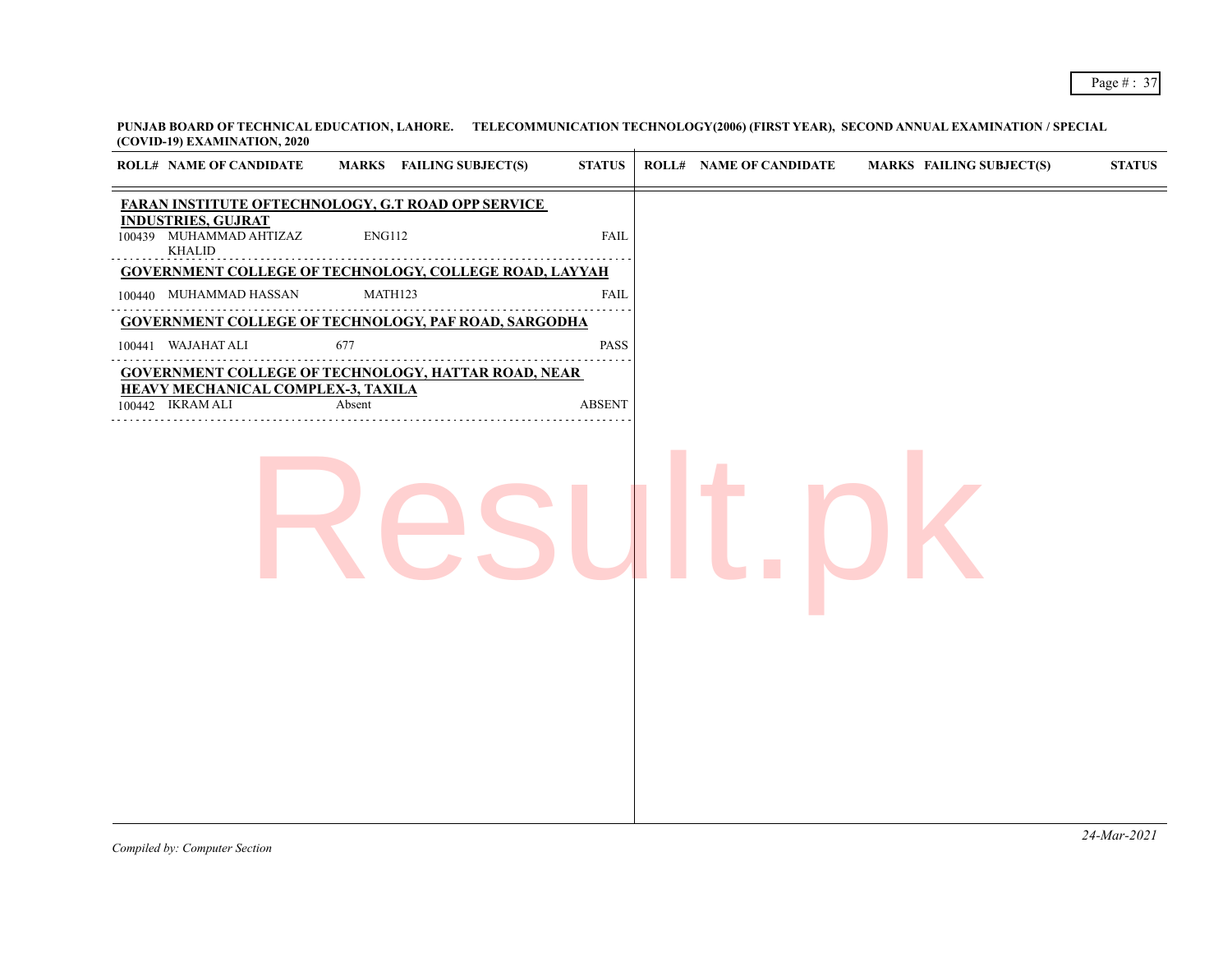|               | <b>ROLL# NAME OF CANDIDATE</b>                                        | MARKS FAILING SUBJECT(S)                                                       | <b>STATUS</b>                                     | <b>ROLL# NAME OF CANDIDATE</b> | <b>MARKS FAILING SUBJECT(S)</b> | <b>STATUS</b> |
|---------------|-----------------------------------------------------------------------|--------------------------------------------------------------------------------|---------------------------------------------------|--------------------------------|---------------------------------|---------------|
|               |                                                                       | JINNAH POLYTECHNIC INSTITUTE, NEAR NOVALTY PULL SAMUNDRI                       |                                                   |                                |                                 |               |
|               | ROAD,, FAISALABAD<br>100443 HABIB ILYAS                               | MATH113                                                                        | <b>FAIL</b>                                       |                                |                                 |               |
|               | 244563 NISAR ALI                                                      | MATH113                                                                        | <b>FAIL</b>                                       |                                |                                 |               |
|               |                                                                       | CHRISTIAN TECHNICAL TRAINING CENTRE, P.O.BOX NO. 90 CIVIL LINE                 |                                                   |                                |                                 |               |
|               | <b>CHURCH ROAD,, GUJRANWALA</b><br>100444 SAQIB BHATTI                | ENG112 MATH113                                                                 | <b>FAIL</b>                                       |                                |                                 |               |
| 100445        | ABDUL HANNAN                                                          | MATH113                                                                        | FAIL                                              |                                |                                 |               |
|               | 100446 MUHAMMAD RIZWAN<br>TABASSUM                                    | ENG112 MATH113                                                                 | <b>FAIL</b>                                       |                                |                                 |               |
|               | 244925 ZAIN ABBAS                                                     | MATH113                                                                        | $\omega$ , $\omega$ , $\omega$ , $\omega$<br>FAIL |                                |                                 |               |
|               | SMALL INDUSTRIAL ESTATE G.T ROAD, GUJRAT<br>100447 SYED NABEEL HASSAN | <b>SHADABIA INSTITUTE OF TECHNOLOGY, OPP. S.A FAN BUILDING, NEAR</b><br>ENG112 | <b>FAIL</b>                                       |                                |                                 |               |
| <b>LAHORE</b> | 100448 ABDUL WAHAB                                                    | <b>ABBAS COLLEGE OF TECHNOLOGY, 13-B, LAKE ROAD, LAHORE,</b><br><b>MATH113</b> | <b>FAIL</b>                                       |                                |                                 |               |
|               |                                                                       | <u>AHMAD HASSAN POLYTECHNIC INSTITUTE, DEV SAMAJ ROAD, LAHORE</u>              |                                                   |                                |                                 |               |
|               | 100449 SHAHZAIB                                                       | <b>PHY122(TH)</b>                                                              | <b>FAIL</b>                                       |                                |                                 |               |
|               | 248450 NAVEED RASHEED                                                 | Absent                                                                         | <b>ABSENT</b>                                     |                                |                                 |               |
|               | NEAR KARMAWALA G.T ROAD, OKARA                                        | THE UNI-TECH COLLEGE OF MANAGEMENT & TECHNOLOGY, 56/2-L                        |                                                   |                                |                                 |               |
|               | 100450 MUHAMMAD SAGHIR<br><b>MUNEER</b>                               | 726                                                                            | <b>PASS</b>                                       |                                |                                 |               |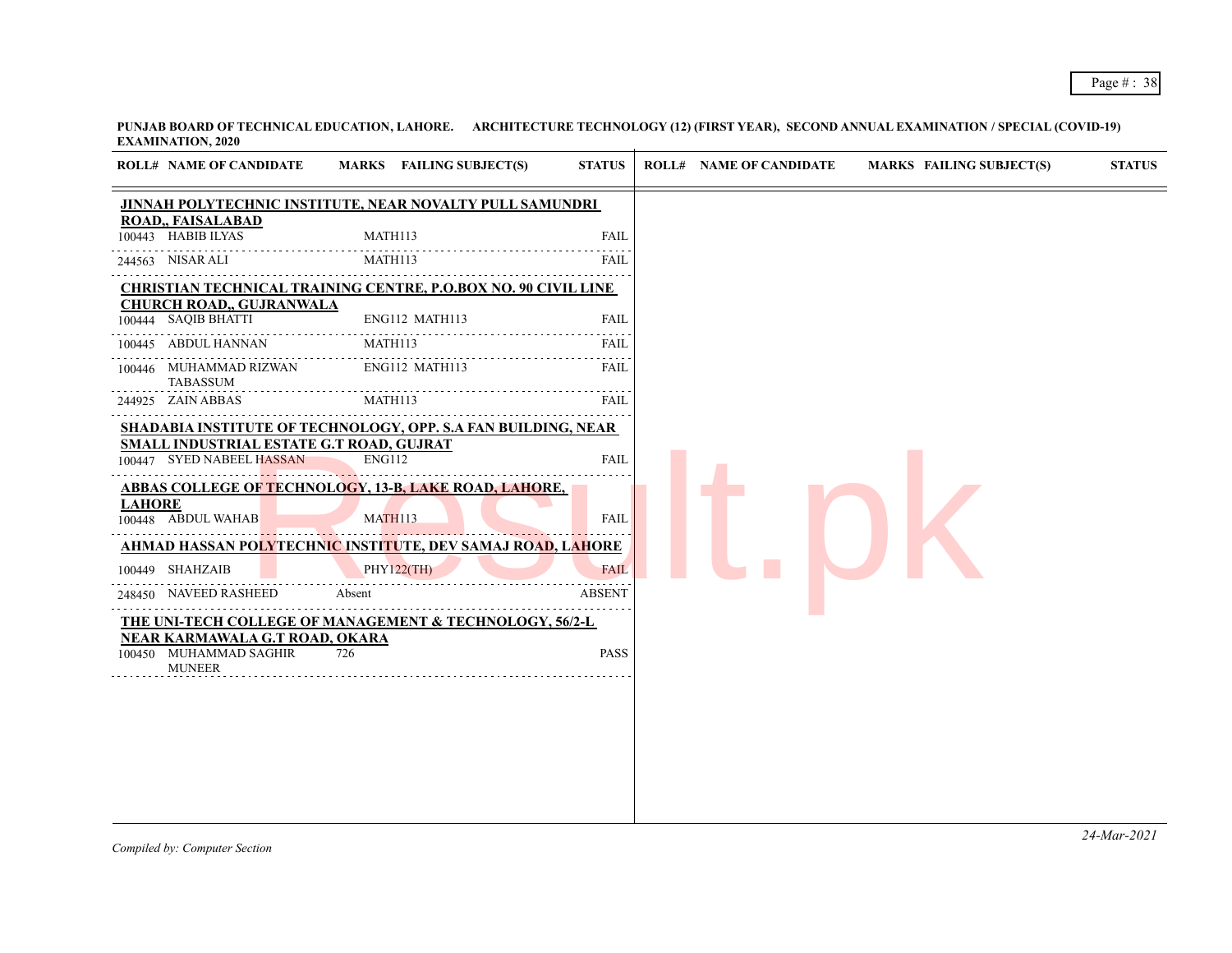**PUNJAB BOARD OF TECHNICAL EDUCATION, LAHORE. ARCHITECTURE TECHNOLOGY (2014) (FIRST YEAR), SECOND ANNUAL EXAMINATION / SPECIAL (COVID-19) EXAMINATION, 2020**  $\overline{1}$ 

|        | <b>ROLL# NAME OF CANDIDATE</b>                         | MARKS FAILING SUBJECT(S)                                              | <b>STATUS</b>              | <b>ROLL# NAME OF CANDIDATE</b>            | <b>MARKS FAILING SUBJECT(S)</b>                                 | <b>STATUS</b>      |
|--------|--------------------------------------------------------|-----------------------------------------------------------------------|----------------------------|-------------------------------------------|-----------------------------------------------------------------|--------------------|
|        |                                                        | GOVERNMENT COLLEGE OF TECHNOLOGY FOR WOMEN, NEAR FAREED               |                            | 100591 MUHAMMAD AHMAD                     | Absent                                                          | <b>ABSENT</b>      |
|        | <b>GATE OPP. GPO, BAHAWALPUR</b><br>100489 MARIA IMAM  | MATH113                                                               | FAIL                       | 100594 EHSAN JAVED                        | Absent                                                          | .<br><b>ABSENT</b> |
|        |                                                        |                                                                       |                            | 100595 MUHAMMAD SHAFI                     | Absent                                                          | ABSENT             |
|        | ROAD,, FAISALABAD                                      | JINNAH POLYTECHNIC INSTITUTE, NEAR NOVALTY PULL SAMUNDRI              |                            | 100597 REHAN AKRAM                        | Absent                                                          | <b>ABSENT</b>      |
|        | 100504 ALI HASAN                                       | ENG112 MATH113                                                        | FAIL                       | 100598 MUHAMMAD ALI                       | Absent                                                          | <b>ABSENT</b>      |
| 100509 | MUHAMMAD UMAR IQBAL                                    | PHY122(TH)<br>ENG112 PHY122(TH)                                       | <b>FAIL</b>                | 100599 HAMZA SHAMS                        | Absent                                                          | <b>ABSENT</b>      |
| 100512 | MUHAMMAD ASAM SAFDARAbsent                             |                                                                       | <b>ABSENT</b>              | 100600 MUHAMMAD ABDULLAH<br><b>GHOURI</b> | MATH113 CH112(TH)                                               | <b>FAIL</b>        |
|        | 100513 FAISAL AYYAZ                                    | Absent                                                                | <b>ABSENT</b>              | 100601 ALI HAIDER                         | Absent                                                          | <b>ABSENT</b>      |
|        | 100515 ALI SHAFQAT                                     | Absent                                                                | <b>ABSENT</b>              | 100602 ABDUL QADEER                       | Absent                                                          | <b>ABSENT</b>      |
| 100518 | MUHAMMAD FARHAN                                        | Absent                                                                | <b>ABSENT</b>              | 100603 HAFIZ HAMZA SAFDAR                 | Absent                                                          | <b>ABSENT</b>      |
|        | 100519 MUHAMMAD ZEESHAN                                | Absent                                                                | <b>ABSENT</b>              | 100604 YOUSAF YOUHANA                     | Absent                                                          | <b>ABSENT</b>      |
|        |                                                        | <b>CHRISTIAN TECHNICAL TRAINING CENTRE, P.O.BOX NO. 90 CIVIL LINE</b> |                            | 100608 ALI AHMAD                          | Absent                                                          | <b>ABSENT</b>      |
| 100571 | <b>CHURCH ROAD,, GUJRANWALA</b><br><b>INZMAM JAVED</b> | Absent                                                                | <b>ABSENT</b>              | 100610 HAIDER ALI                         | Absent                                                          | ABSENT             |
|        | 100573 ROHAN                                           | Absent                                                                | <b>ABSENT</b>              | 100611 SAMAMA ZULFIQAR                    | Absent                                                          | <b>ABSENT</b>      |
|        | 100574 ASAD ABDUL JABBAR                               | ENG112 MATH113                                                        | <u>.</u><br><b>FAIL</b>    | 100613 ZUNAIR ALI ZULFIQAR                | Absent                                                          | <b>ABSENT</b>      |
|        | 100576 HANZALA ILYAS                                   | Absent                                                                | 1.1.1.1.1<br><b>ABSENT</b> | 100616 ABU BAKAR                          | Absent                                                          | <b>ABSENT</b>      |
|        | MUHAMMAD LUOMAN                                        | Absent                                                                | <b>ABSENT</b>              | 100625 YOUNIS SHEROZ                      | Absent                                                          | <b>ABSENT</b>      |
|        | 100581 NAUMAN BUTT                                     | Absent                                                                | <b>ABSENT</b>              | 244926 SHERAZ AHMED                       | <b>ENG112</b>                                                   | FAIL               |
|        | MUZAMIL HUSSAIN                                        | ENG112 MATH113                                                        | <b>FAIL</b>                | 244927 MUHAMMAD AFAAQ                     | 712                                                             | <b>PASS</b>        |
| 100582 | AMEER HAMZA ALI                                        | Absent                                                                | <b>ABSENT</b>              | 244928 MUHAMMAD BILAL RAZA                | ENG112 MATH113                                                  | <b>FAIL</b>        |
|        |                                                        | Absent                                                                |                            | 244929 DANIAL AHMED                       | ENG112 MATH113                                                  | FAIL               |
|        | 100584 ABU BAKAR                                       |                                                                       | <b>ABSENT</b>              |                                           | PHY122(TH) CH112(TH)                                            |                    |
|        | 100586 AHMAD RAZA                                      | Absent                                                                | <b>ABSENT</b>              | SMALL INDUSTRIAL ESTATE G.T ROAD, GUJRAT  | SHADABIA INSTITUTE OF TECHNOLOGY, OPP. S.A FAN BUILDING, NEAR   |                    |
|        | 100587 SHAFAYAT ALI                                    | Absent                                                                | <b>ABSENT</b>              | 244930 MUHAMMAD JUNAID                    | MATH113                                                         | <b>FAIL</b>        |
| 100588 | MUHAMMAD KHIZAR<br>100589 ABUBAKAR IDREES              | ENG112 MATH113<br>MATH113                                             | FAIL<br>FAIL               |                                           | <b>GOVERNMENT POLYTECHNIC INSTITUTE FOR WOMEN, SECTOR H8-1,</b> |                    |
|        |                                                        |                                                                       |                            | <b>ISLAMABAD</b>                          |                                                                 |                    |

*Compiled by: Computer Section*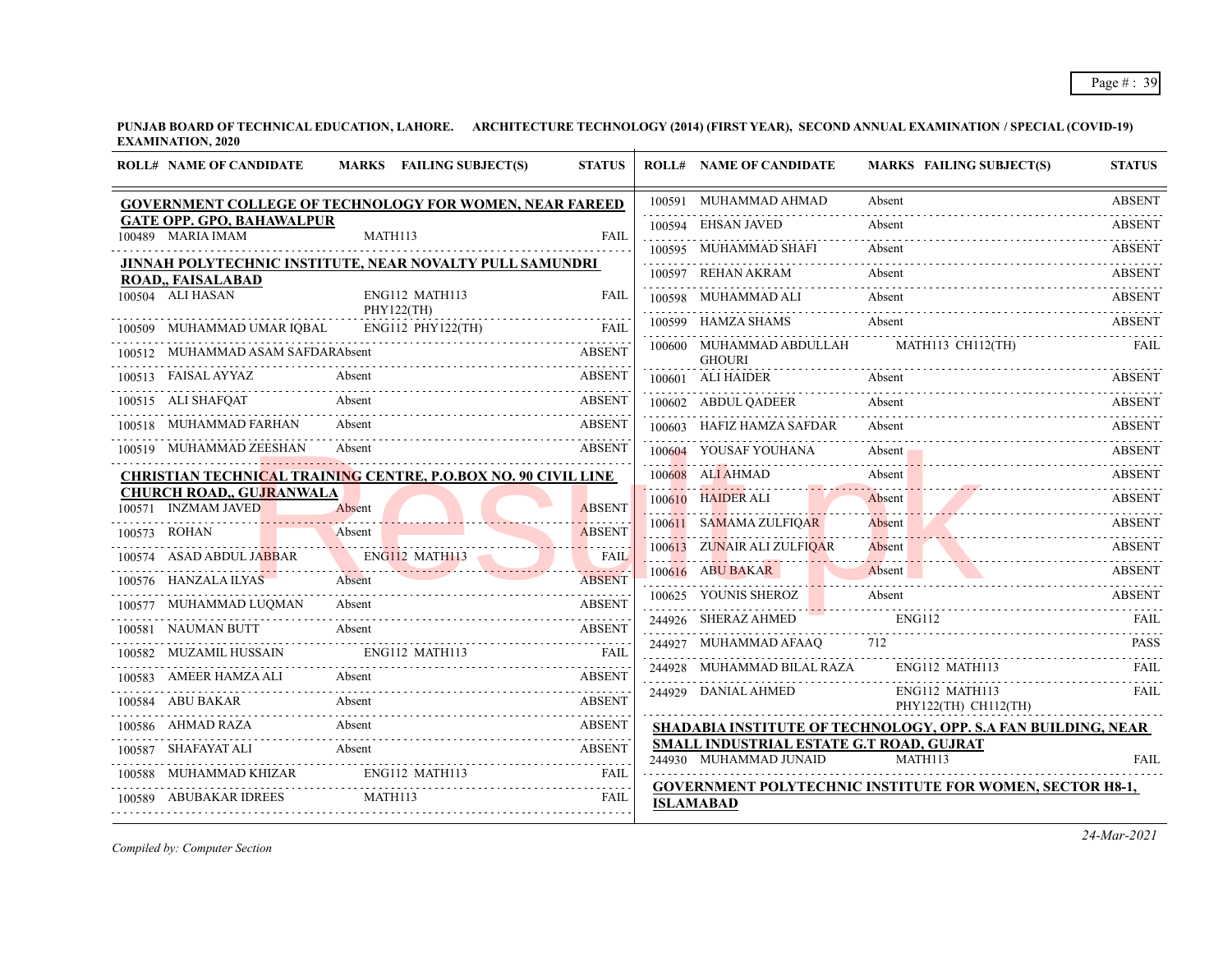|               | <b>ROLL# NAME OF CANDIDATE</b>             | MARKS FAILING SUBJECT(S)                                                                                                               | <b>STATUS</b> | <b>ROLL# NAME OF CANDIDATE</b>                         | <b>MARKS FAILING SUBJECT(S)</b>                               | <b>STATUS</b> |
|---------------|--------------------------------------------|----------------------------------------------------------------------------------------------------------------------------------------|---------------|--------------------------------------------------------|---------------------------------------------------------------|---------------|
|               | 100645 SYEDA LARAIB SHAH                   | MATH113                                                                                                                                | <b>FAIL</b>   | 100720 GHUFRAN ABBAS                                   | Absent                                                        | <b>ABSENT</b> |
|               |                                            | ABBAS COLLEGE OF TECHNOLOGY, 13-B, LAKE ROAD, LAHORE,                                                                                  |               | 244931 HAMZA SHABBIR                                   | MATH113                                                       | FAII.         |
| <b>LAHORE</b> | 100654 MUHAMMAD NUMAN                      | Absent                                                                                                                                 | <b>ABSENT</b> | 244932 ASAD RAZA                                       | MATH113                                                       | FAIL          |
|               | 100655 ALI HAIDER                          | Absent                                                                                                                                 | <b>ABSENT</b> | 244933 MUHAMMAD IOBAL<br><b>MAZHAR</b>                 | Absent                                                        | <b>ABSENT</b> |
|               |                                            | AHMAD HASSAN POLYTECHNIC INSTITUTE, DEV SAMAJ ROAD, LAHORE                                                                             |               |                                                        | <b>GOVERNMENT COLLEGE OF TECHNOLOGY, RAILWAY ROAD, LAHORE</b> |               |
|               | 100688 IRFAN TABISH                        | ENG112 MATH113                                                                                                                         | <b>FAIL</b>   | 100868 FARMAISH MASIH                                  | ENG112 MATH113<br>PHY122(TH) CH112(TH)                        | <b>FAIL</b>   |
|               | 100689 MUHAMMAD USMAN                      | MATH113                                                                                                                                | FAIL          | 100869 AMEER HAMZA                                     | ENG112 MATH113 CH112(TH)                                      | <b>FAIL</b>   |
| 100690        | MUHAMMAD HAMZA                             | MATH113                                                                                                                                | FAII.         |                                                        | ARCH112(SE) ARCH133(TH)<br>ARCH143(PR)                        |               |
|               |                                            | 100692 MUHAMMAD QASIM 789<br>AMAN DAZA ENGIL2 FAIL                                                                                     |               | 100870 SYED MUHAMMAD MAAZ                              | ENG112 MATH113 CH112(TH)                                      | FAII.         |
|               |                                            |                                                                                                                                        |               | <b>SHAH</b><br>.<br>100874 ABRAR AHMAD                 | $ENG112$ MATH113 CH112(TH)                                    | <b>FAIL</b>   |
|               | 100696 ABU ZAR                             | FAIL<br>ENG112 MATH113<br>0696 ABU ZAR ENGI12 MATH113 FAIL                                                                             |               |                                                        | ARCH112(PR, SE)                                               |               |
|               | 100697 HARIS ALI                           | ENG112 MATH113<br>PHY122(TH)                                                                                                           | <b>FAIL</b>   |                                                        | ARCH123(SE) ARCH133(TH,<br>PR, SE) ARCH143(TH)                |               |
|               | 100699 MUHAMMAD HAMZA<br><b>SIDDIOUI</b>   | ENG112 MATH113<br><u> 1988 - Johann Barn, Amerikaansk politik fan it fjort fan it fjilde fan it fjilde fan it fjilde fan it fjilde</u> | <b>FAIL</b>   | 100885 MUHAMMAD AHTISHAM                               | ENG112 MATH113 CH112(TH)<br>$ARCH133(TH)$ $ARCH143(PR)$       | <b>FAIL</b>   |
|               | 100701 CH MUHAMMAD HASHIM<br>ALI           | $CH112$ (TH)<br><u> Estados de la propincia de la propincia de la propincia de la propincia de la propincia de la propincia de la </u> | <b>FAIL</b>   | 100892 MUHAMMAD SAAD<br><b>RAHEEEM</b>                 | $MATH113$ $PHY122(PR)$<br>$COMS111(PR)$ ARCH112(SE)           | <b>FAIL</b>   |
|               |                                            | 100702 HUSSNAIN AKHTAR MATH113 CH112(TH)                                                                                               | <b>FAIL</b>   | <u> 1988 - John Barnett, p</u><br>100905 TAHIR MEHMOOD | $ARCH123(PR)$ $ARCH133(TH)$<br>Absent                         | <b>ABSENT</b> |
|               | 100703 HUSSNAIN MUNIR                      | MATH113                                                                                                                                | FAII.         | 100907 MUNEEB<br>the contract of the contract of       | ENG112 MATH113 CH112(TH)                                      |               |
|               | 100705 MUHAMMAD AMMAR Absent               | 100705 MUHAMMAD AMMAR Absent ABSENT ABSENT                                                                                             | <b>ABSENT</b> | 100908 MUHAMMAD FAROOQ                                 | ENG112 MATH113                                                | FAIL          |
|               | 100706 ABU TALHA                           | MATH113 CH112(TH)                                                                                                                      | <b>FAIL</b>   |                                                        | PHY122(TH)                                                    |               |
|               | 100707 MUHAMMAD TALHA                      | MATH113 PHY122(TH)                                                                                                                     | <b>FAIL</b>   | 100910 IBRAR AHMED Absent                              |                                                               | <b>ABSENT</b> |
|               | <b>RAFIOUE</b><br>100708 SYED MUHAMMAD ALI | ISL ENG112 MATH113                                                                                                                     | FAII.         | 100925 MUZAMMIL RABBANI                                | <b>MATH113</b>                                                |               |
|               | <b>HUSSAIN NAQVI</b>                       | CH112(TH) ARCH133(TH)                                                                                                                  |               |                                                        | 100927 ALI JASIM Absent ABSENT ABSENT                         |               |
| 100714        | HUSSAMUDDIN RIAZ                           | <b>ABSENT</b><br>Absent                                                                                                                |               | 100928 MUHAMMAD AJWAD MATH113<br><b>NAEEM</b>          |                                                               | <b>FAIL</b>   |
|               | HAFIZ MUHAMMAD RIZWANAbsent                | E MUHAMMAD RIZWANAbsent<br>ER ALI CHAND MATH113                                                                                        |               | 100931 MUHAMMAD ALI                                    | Absent                                                        | <b>ABSENT</b> |
|               | 100716 HAIDER ALI CHAND                    | 00716 HAIDER ALI CHAND MATHI13 FAIL                                                                                                    |               |                                                        | 100932 MUHAMMAD BILAL HAIDER MATH113 ARCH123(SE)              |               |

*Compiled by: Computer Section*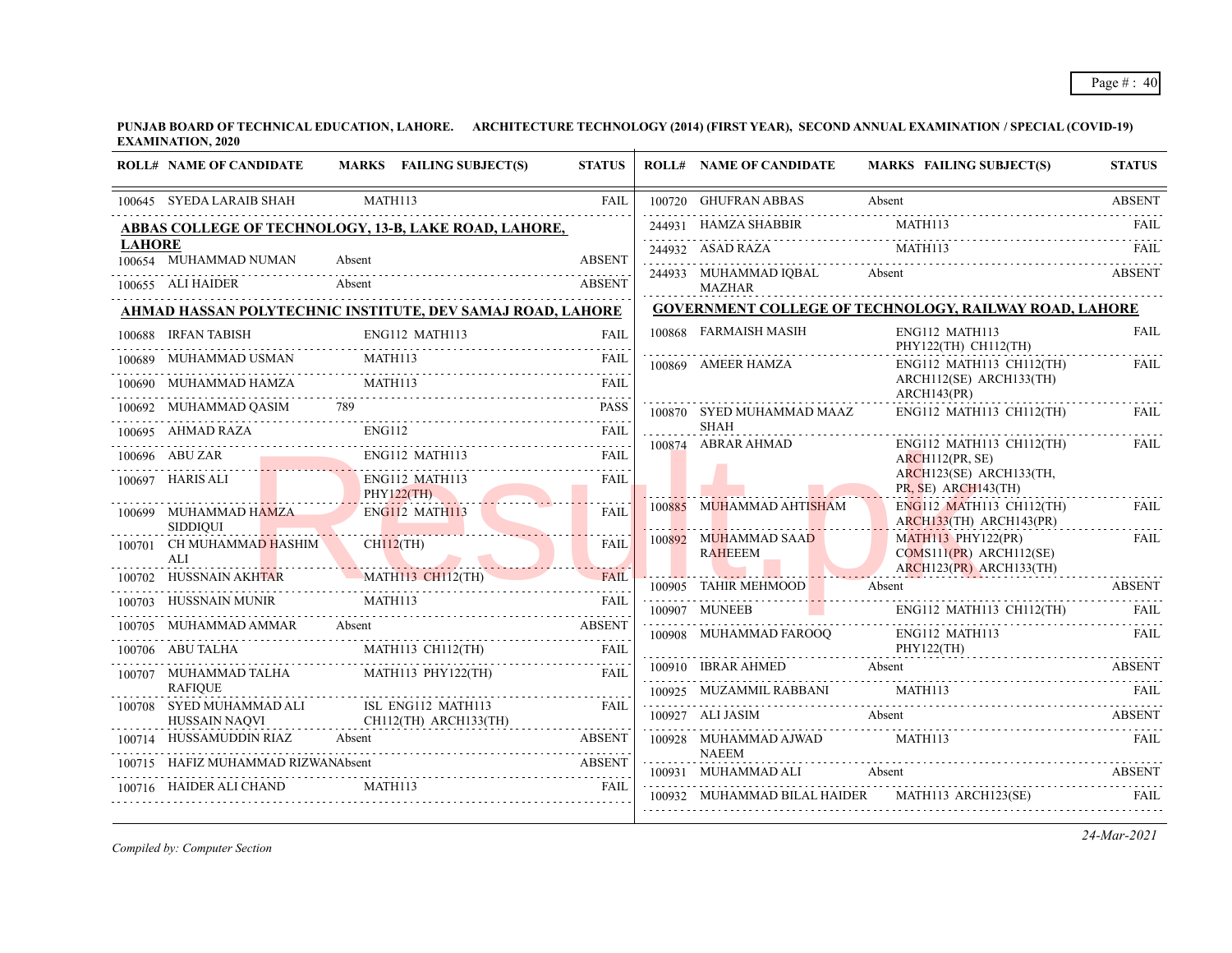**PUNJAB BOARD OF TECHNICAL EDUCATION, LAHORE. ARCHITECTURE TECHNOLOGY (2014) (FIRST YEAR), SECOND ANNUAL EXAMINATION / SPECIAL (COVID-19) EXAMINATION, 2020**  $\overline{1}$ 

|        | <b>ROLL# NAME OF CANDIDATE</b>                                                                                                                                                                                                                                                                                                                                      | MARKS FAILING SUBJECT(S)               | <b>STATUS</b>                    | <b>ROLL# NAME OF CANDIDATE</b>                      | <b>MARKS FAILING SUBJECT(S)</b>                                                                                                                       | <b>STATUS</b> |
|--------|---------------------------------------------------------------------------------------------------------------------------------------------------------------------------------------------------------------------------------------------------------------------------------------------------------------------------------------------------------------------|----------------------------------------|----------------------------------|-----------------------------------------------------|-------------------------------------------------------------------------------------------------------------------------------------------------------|---------------|
|        | 100935 HASNAIN HABIB                                                                                                                                                                                                                                                                                                                                                | MATH113 PHY122(TH)                     | FAIL                             | 100981 MUHAMMAD AHMED                               | 685                                                                                                                                                   | <b>PASS</b>   |
|        | 100943 MUHAMMAD HAROON UR<br><b>RASHEED</b>                                                                                                                                                                                                                                                                                                                         | ENG112 MATH113<br>PHY122(TH) CH112(TH) | FAIL                             | 244934 UMAR KHAN                                    | MATH113 ARCH112(SE)<br>ARCH133(SE)                                                                                                                    | FAIL          |
|        | 100944 AHMAD RASAAM                                                                                                                                                                                                                                                                                                                                                 | ARCH133(TH)<br>ENG112 MATH113          | FAIL                             | 244935 MUHAMMAD HAIDER ALI                          | ENG112 ARCH112(SE)<br>ARCH133(SE)                                                                                                                     | <b>FAIL</b>   |
|        |                                                                                                                                                                                                                                                                                                                                                                     | PHY122(TH)                             |                                  | 244936 MUHAMMAD WALEED                              | ENG112 MATH113                                                                                                                                        | FAIL          |
|        | 100945 MUHAMMAD AZEEM                                                                                                                                                                                                                                                                                                                                               | ENG112 MATH113<br>PHY122(TH)           | FAIL                             | <b>AHMAD</b>                                        | PHY122(TH) CH112(TH)<br>ARCH112(SE) ARCH133(TH,<br>PR, SE)                                                                                            |               |
|        | 100946 MUHAMMAD UBAID                                                                                                                                                                                                                                                                                                                                               |                                        |                                  | 244937 SAMEER MASOOD                                | MATH113                                                                                                                                               | FAIL          |
|        | Absent<br>100947 AOSA MINAB<br>00947 AQSA MINAB Absent ABSENT                                                                                                                                                                                                                                                                                                       |                                        |                                  |                                                     | MATH113                                                                                                                                               | <b>FAIL</b>   |
| 100949 | MUHAMMAD USMAN                                                                                                                                                                                                                                                                                                                                                      |                                        | MAD USMAN ENGILE CHILE (TH) FAIL | 244939 ZAMAN YASIN                                  | 244938 HAMZA ALAM KHAN MATHI13<br><b>ENG112</b>                                                                                                       | FAII.         |
|        | WUHAMMAD MUDASSAR MATHI13 CHI12(TH) FAIL                                                                                                                                                                                                                                                                                                                            |                                        |                                  |                                                     |                                                                                                                                                       |               |
|        | 100951 MUBASHER AHMED                                                                                                                                                                                                                                                                                                                                               |                                        | <b>FAIL</b>                      |                                                     | ENG112 MATH113<br>244940 AHMED SULTAN ENG112 MATH113<br>TAND TIP REHMAN MATH113                                                                       |               |
|        | 100952 SYED MUHAMMAD KUMAIL MATH113 CH112(TH)<br><b>RAZA KAZMI</b>                                                                                                                                                                                                                                                                                                  |                                        | FAIL                             | 244942 MUHAMMAD HASEEB                              | 244941 HABIB UR REHMAN MATHI13 FAIL<br>MATH113                                                                                                        | FAIL          |
| 100953 | USAMA SHIFA                                                                                                                                                                                                                                                                                                                                                         |                                        | SHIFA Absent ABSENT              | <b>BHATTI</b>                                       |                                                                                                                                                       |               |
| 100954 | MUHAMMAD KASHIR                                                                                                                                                                                                                                                                                                                                                     | 668                                    | <b>PASS</b>                      | 244943 SAMI ULLAH KHAN                              | Absent                                                                                                                                                | <b>ABSENT</b> |
| 100955 | RAOIB HUSSAIN                                                                                                                                                                                                                                                                                                                                                       | ENG112 MATH113 CH112(TH)               | <b>FAIL</b>                      |                                                     | THE UNI-TECH COLLEGE OF MANAGEMENT & TECHNOLOGY, 56/2-L                                                                                               |               |
|        | 100959 MARYUM NADEEM<br>ENG112 MATH113                                                                                                                                                                                                                                                                                                                              |                                        | <b>ABSENT</b>                    | NEAR KARMAWALA G.T ROAD, OKARA<br>100984 AOIB JAVED | 758                                                                                                                                                   | PASS          |
|        |                                                                                                                                                                                                                                                                                                                                                                     |                                        | FAIL                             |                                                     | ASKARI INSTITUTE OF TECHNOLOGY, G.T ROAD RAWAT, RAWALPINDI                                                                                            |               |
|        | $\fbox{\parbox{0.968\hboxwidth{}}\centering\hspace*{1.2in} NABEEL AHMAD\hspace*{1.2in} \rule{0.2in}{0.2in} \rule{0.2in}{0.2in} \rule{0.2in}{0.2in} \rule{0.2in}{0.2in} \rule{0.2in}{0.2in} \rule{0.2in}{0.2in} \rule{0.2in}{0.2in} \rule{0.2in}{0.2in} \rule{0.2in}{0.2in} \rule{0.2in}{0.2in} \rule{0.2in}{0.2in} \rule{0.2in}{0.2in} \rule{0.2in} \rule{0.2in}{0$ | MATH113                                | FAIL                             | 101002 HASSAN JEHANGIR AWAN Absent                  |                                                                                                                                                       | <b>ABSENT</b> |
|        | 100969 MOHAMMAD AHMED                                                                                                                                                                                                                                                                                                                                               | MATH113                                | FAIL                             | 101004 TAIMOOR REHMAN                               |                                                                                                                                                       |               |
|        | 100971 SHAHZAIB                                                                                                                                                                                                                                                                                                                                                     | ENG112 MATH113                         |                                  |                                                     | ADSENT ABSENT<br>1005 AMMAR HASSAN ALI PHY122(TH)<br>$101005 \quad \text{AMMAR HASSAN ALI} \qquad \qquad \text{PHY122(TH)} \qquad \qquad \text{FAIL}$ |               |
|        | 100972 SHERAZ KHAN Absent ABSENT ABSENT                                                                                                                                                                                                                                                                                                                             |                                        |                                  |                                                     |                                                                                                                                                       |               |
|        | 100973 GULZAIB KHAN                                                                                                                                                                                                                                                                                                                                                 | 668                                    | <b>PASS</b>                      |                                                     |                                                                                                                                                       |               |
|        | 100974 HAMZA REHMAN BUTT ENG112 MATH113 FAIL                                                                                                                                                                                                                                                                                                                        |                                        |                                  |                                                     |                                                                                                                                                       |               |
|        | 100976 HAFIZ MUHAMMAD FAHAD Absent                                                                                                                                                                                                                                                                                                                                  |                                        |                                  |                                                     |                                                                                                                                                       |               |
|        | $100977 \quad \text{IHTASHAM UL HAQ} \qquad \qquad \text{MATH113 PHY122(TH)}$                                                                                                                                                                                                                                                                                       |                                        |                                  |                                                     |                                                                                                                                                       |               |
|        | 100979 ALI HAIDER                                                                                                                                                                                                                                                                                                                                                   | MATH113                                | <b>FAIL</b>                      |                                                     |                                                                                                                                                       |               |
|        |                                                                                                                                                                                                                                                                                                                                                                     |                                        |                                  |                                                     |                                                                                                                                                       |               |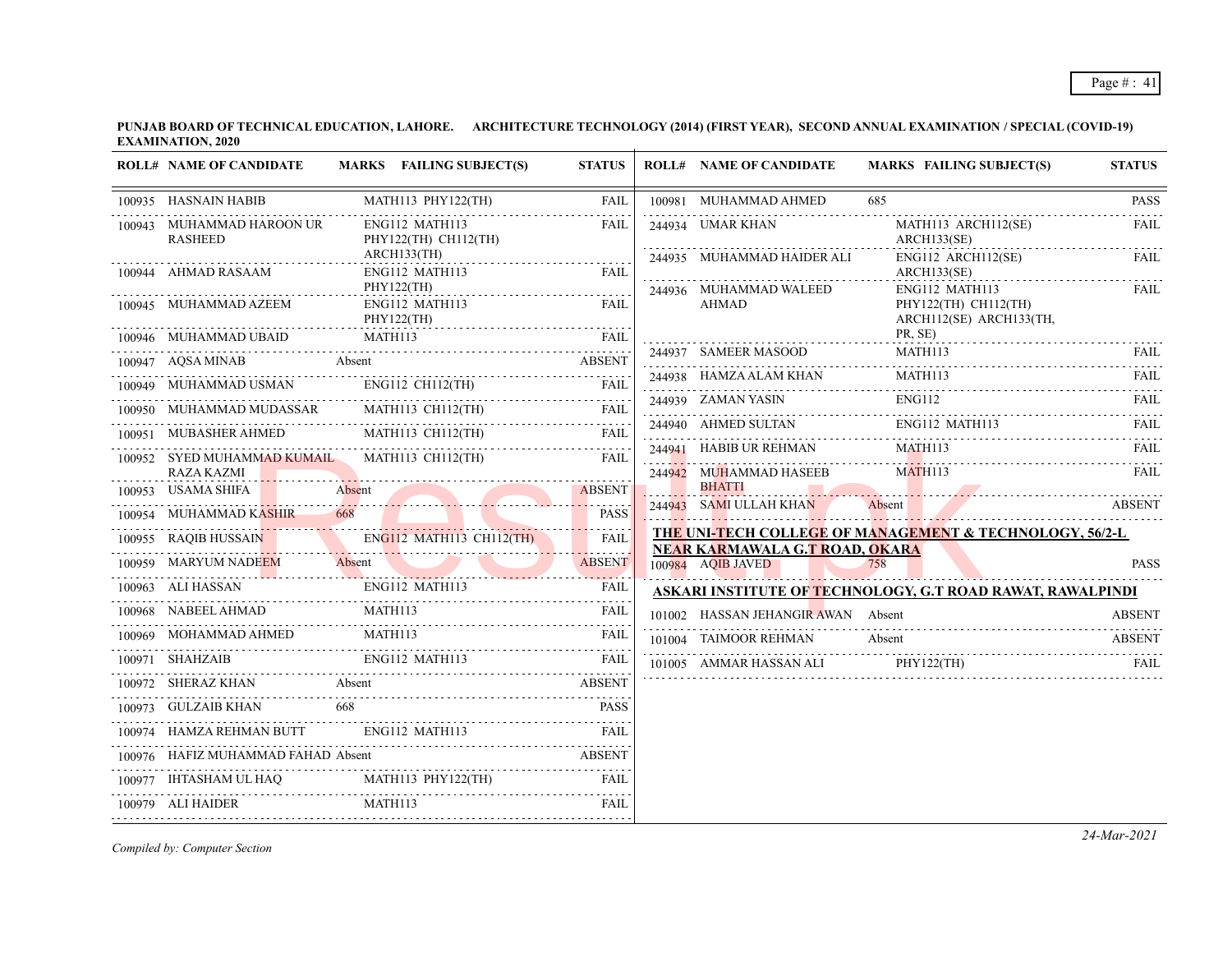| GOVERNMENT SWEDISH PAKISTANI COLLEGE OF TECHNOLOGY,<br>REHMAN SHAHEED ROAD, GUJRAT<br>101151 ABDUL RAHMAN DAR<br>ENG112 MATH113<br><b>FAIL</b><br>PHY122(TH) AT131 CH112(TH)<br>101161 AWAIS AZHAR<br>ENG112 MATH113<br><b>FAIL</b><br>PHY122(TH) CH112(TH)<br>$\alpha$ is a $\alpha$<br>101177 ABDUL JALIL<br>MATH113 CH112(TH)<br><b>FAIL</b><br>.<br>101181 MUHAMMAD ARSAL NAWAZ<br>ENG112 MATH113<br><b>FAIL</b><br>PHY122(TH) AT131<br>ELT114(TH)<br>$\alpha$ is a set<br>MATH113<br>101183 HASSAN MASOOD<br>FAIL<br>.<br>244944 IHTSHAM ALI<br>MATH113 PHY122(TH) AT121<br><b>FAIL</b><br>AT131 CH112(TH) ELT114(TH)<br>244945 UMAIR LATIF<br>ENG112 MATH113<br><b>FAIL</b><br>PHY122(TH) AT131<br>ELT114(TH)<br>.<br>MATH113<br><b>FAIL</b><br>244946 SHAHZAIB HASSAN |  | <b>ROLL# NAME OF CANDIDATE</b> | MARKS FAILING SUBJECT(S) | <b>STATUS</b> | <b>ROLL# NAME OF CANDIDATE</b> | <b>MARKS FAILING SUBJECT(S)</b> | <b>STATUS</b> |
|------------------------------------------------------------------------------------------------------------------------------------------------------------------------------------------------------------------------------------------------------------------------------------------------------------------------------------------------------------------------------------------------------------------------------------------------------------------------------------------------------------------------------------------------------------------------------------------------------------------------------------------------------------------------------------------------------------------------------------------------------------------------------|--|--------------------------------|--------------------------|---------------|--------------------------------|---------------------------------|---------------|
|                                                                                                                                                                                                                                                                                                                                                                                                                                                                                                                                                                                                                                                                                                                                                                              |  |                                |                          |               |                                |                                 |               |
|                                                                                                                                                                                                                                                                                                                                                                                                                                                                                                                                                                                                                                                                                                                                                                              |  |                                |                          |               |                                |                                 |               |
|                                                                                                                                                                                                                                                                                                                                                                                                                                                                                                                                                                                                                                                                                                                                                                              |  |                                |                          |               |                                |                                 |               |
|                                                                                                                                                                                                                                                                                                                                                                                                                                                                                                                                                                                                                                                                                                                                                                              |  |                                |                          |               |                                |                                 |               |
|                                                                                                                                                                                                                                                                                                                                                                                                                                                                                                                                                                                                                                                                                                                                                                              |  |                                |                          |               |                                |                                 |               |
|                                                                                                                                                                                                                                                                                                                                                                                                                                                                                                                                                                                                                                                                                                                                                                              |  |                                |                          |               |                                |                                 |               |
|                                                                                                                                                                                                                                                                                                                                                                                                                                                                                                                                                                                                                                                                                                                                                                              |  |                                |                          |               |                                |                                 |               |
|                                                                                                                                                                                                                                                                                                                                                                                                                                                                                                                                                                                                                                                                                                                                                                              |  |                                |                          |               |                                |                                 |               |
|                                                                                                                                                                                                                                                                                                                                                                                                                                                                                                                                                                                                                                                                                                                                                                              |  |                                |                          |               |                                |                                 |               |
|                                                                                                                                                                                                                                                                                                                                                                                                                                                                                                                                                                                                                                                                                                                                                                              |  |                                |                          |               |                                |                                 |               |
|                                                                                                                                                                                                                                                                                                                                                                                                                                                                                                                                                                                                                                                                                                                                                                              |  |                                |                          |               |                                |                                 |               |
|                                                                                                                                                                                                                                                                                                                                                                                                                                                                                                                                                                                                                                                                                                                                                                              |  |                                |                          |               |                                |                                 |               |
|                                                                                                                                                                                                                                                                                                                                                                                                                                                                                                                                                                                                                                                                                                                                                                              |  |                                |                          |               |                                |                                 |               |
|                                                                                                                                                                                                                                                                                                                                                                                                                                                                                                                                                                                                                                                                                                                                                                              |  |                                |                          |               |                                |                                 |               |
|                                                                                                                                                                                                                                                                                                                                                                                                                                                                                                                                                                                                                                                                                                                                                                              |  |                                |                          |               |                                |                                 |               |
|                                                                                                                                                                                                                                                                                                                                                                                                                                                                                                                                                                                                                                                                                                                                                                              |  |                                |                          |               |                                |                                 |               |
|                                                                                                                                                                                                                                                                                                                                                                                                                                                                                                                                                                                                                                                                                                                                                                              |  |                                |                          |               |                                |                                 |               |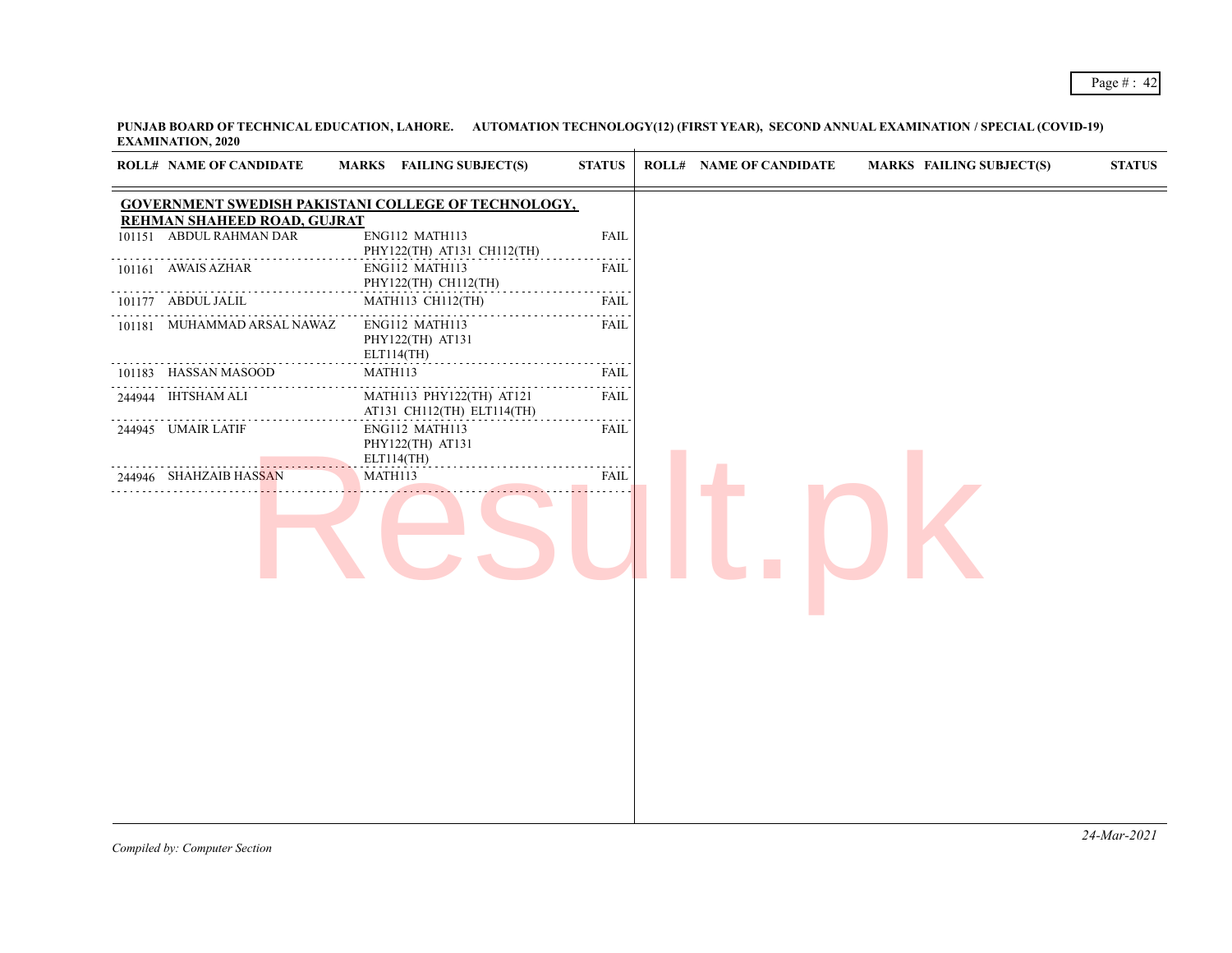| <b>ROLL# NAME OF CANDIDATE</b>                                        | MARKS FAILING SUBJECT(S)                                                                                                                            | <b>STATUS</b>                                                                                                                                | <b>ROLL# NAME OF CANDIDATE</b> | <b>MARKS FAILING SUBJECT(S)</b> | <b>STATUS</b> |
|-----------------------------------------------------------------------|-----------------------------------------------------------------------------------------------------------------------------------------------------|----------------------------------------------------------------------------------------------------------------------------------------------|--------------------------------|---------------------------------|---------------|
| <b>GRAPHIC ARTS, ALLAMA IQBAL TOWN, LAHORE</b><br>101274 MUBASHAR ALI | <b>GOVERNMENT COLLEGE OF TECHNOLOGY FOR PRINTING AND</b><br>ENG112 MATH123<br>PHY122(TH) COMP122(TH)<br>ELT114(TH) BMI122(TH)                       | <b>FAIL</b>                                                                                                                                  |                                |                                 |               |
| 101302 MUHAMMAD ASAD<br><b>SHABBIR</b>                                | ENG112 MATH123<br>PHY122(TH) ELT114(TH)                                                                                                             | FAIL<br>$\mathcal{L}^{\mathcal{A}}\left( \mathcal{A}^{\mathcal{A}}\right) =\mathcal{L}^{\mathcal{A}}\left( \mathcal{A}^{\mathcal{A}}\right)$ |                                |                                 |               |
| 101311 ALI RAZA                                                       | 665                                                                                                                                                 | <b>PASS</b>                                                                                                                                  |                                |                                 |               |
| 101312 ASAD ALI                                                       | ENG112 MATH123                                                                                                                                      | FAIL                                                                                                                                         |                                |                                 |               |
| 101313 MUHAMMAD USAMA<br><b>AJMAL</b>                                 | ENG112 MATH123                                                                                                                                      | <b>FAIL</b>                                                                                                                                  |                                |                                 |               |
| 101315 GHULAM RAZA                                                    | Absent                                                                                                                                              | <b>ABSENT</b>                                                                                                                                |                                |                                 |               |
| 101318 ASIF HALEEM                                                    | Absent                                                                                                                                              | <b>ABSENT</b>                                                                                                                                |                                |                                 |               |
| 244947 MUHAMMAD FARAZ<br>244948 TURAB MUHAMMAD                        | ENG112 MATH123 PHY122(PR,<br>SE) CH132(TH, PR)<br>COMP122(TH, PR) ELT114(TH,<br>PR) BMI11(PR) BMI122(PR)<br><b>BMI123(PR)</b><br>ISL ENG112 MATH123 | Registration<br>cancelled due to<br>not passing<br>minimum<br>subjects<br><b>FAIL</b>                                                        |                                |                                 |               |
|                                                                       | PHY122(TH) CH132(TH)<br>COMP122(TH) ELT114(TH)<br><b>BMI122(TH)</b>                                                                                 |                                                                                                                                              |                                |                                 |               |
| 244949 MUHAMMAD AQEEL                                                 | ENG112 MATH123 ELT114(TH)                                                                                                                           | <b>FAIL</b>                                                                                                                                  |                                |                                 |               |
| 244950 MUHAMMAD TAHIR                                                 | MATH123 ELT114(TH)                                                                                                                                  | <b>FAIL</b>                                                                                                                                  |                                |                                 |               |
|                                                                       |                                                                                                                                                     |                                                                                                                                              |                                |                                 |               |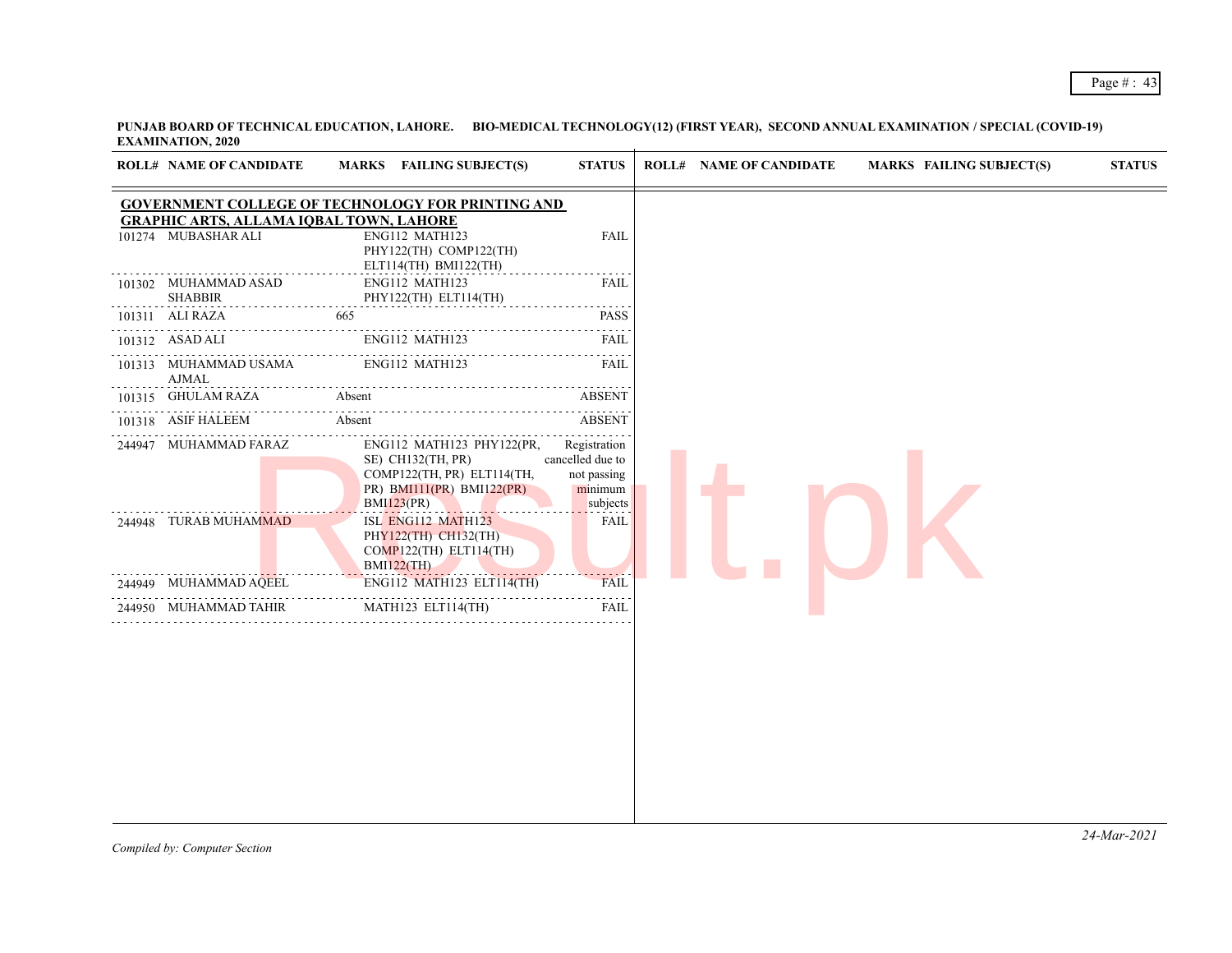| <b>ROLL# NAME OF CANDIDATE</b><br>MARKS FAILING SUBJECT(S)                                                                                       | <b>STATUS</b> | <b>ROLL# NAME OF CANDIDATE</b>                       |                                                 | <b>MARKS FAILING SUBJECT(S)</b>                                                                   | <b>STATUS</b>                |
|--------------------------------------------------------------------------------------------------------------------------------------------------|---------------|------------------------------------------------------|-------------------------------------------------|---------------------------------------------------------------------------------------------------|------------------------------|
| <b>ASIAN COLLEGE OF TECHNOLOGY (CAMPUS - 1), HASILUR ROAD, NEAR</b><br>KHURRAM PETROLEUM,, BAHAWALPUR                                            |               | 101343 MUHAMMAD SALEEM<br><b>YOUSAF</b>              |                                                 | Absent                                                                                            | <b>ABSENT</b>                |
| 101333 MUHAMMAD NOMAN<br><b>MATH113</b><br>ASLAM                                                                                                 | FAIL          | 248434 MUHAMMAD YOUSIF                               |                                                 | Absent                                                                                            | <b>ABSENT</b>                |
| 244951 SANWAL SHERAZ QUADRI<br>MATH113                                                                                                           | FAIL          | <b>CHOWK, MULTAN</b>                                 |                                                 | SWEDISH INSTITUTE OF TECHNOLOGY, OPP. GRID STATION, VEHARI                                        |                              |
| SWEDISH INSTITUTE OF TECHNOLOGY, OUDHAR WAL CHOWK,<br><b>CHAKWAL</b>                                                                             |               |                                                      | 101344 MUHAMMAD ATAIF UL<br><b>IMRAN YOUSUF</b> | Absent                                                                                            | <b>ABSENT</b>                |
| 101334 MUHAMMAD BILAL<br>Absent                                                                                                                  | <b>ABSENT</b> |                                                      |                                                 | PREMIER COLLEGE OF TECHNOLOGY, NEW HOUSING COLONY, WARD<br>NO. 8, NEAR SPECTRUM COLLEGE, SHUJABAD |                              |
| MIR CHAKAR KHAN RIND UNIVERSITY OF TECHNOLOGY,, SAKHI<br>SARWAR ROAD, DERA GHAZI KHAN                                                            |               |                                                      | 101345 MUHAMMAD NAUMAN                          | ENG112 MATH113                                                                                    | FAIL.                        |
| 244952 MUHAMMAD MUAVIYA<br>MATH113<br><b>TAYYAB</b>                                                                                              | FAIL          |                                                      | HEAVY MECHANICAL COMPLEX-3, TAXILA              | <b>GOVERNMENT COLLEGE OF TECHNOLOGY, HATTAR ROAD, NEAR</b>                                        |                              |
| SCIENCE INSTITUTE OF TECHNOLOGY, MOHSIN TOWN PULL DATT,                                                                                          |               | 101346 HAMZA MEHMOOD                                 |                                                 | 605                                                                                               | <b>PASS</b>                  |
| <b>DERA GHAZI KHAN</b><br>101335 MUHAMMAD ASAD ULLAH ENG112 MATH113                                                                              | FAIL          |                                                      |                                                 | POF INSTITUTE OF TECHNOLOGY, , WAH CANTT                                                          |                              |
| MATH113<br>101336 MOHSIN ABBAS                                                                                                                   | FAIL          | 101347 KASHIF HUSSAIN                                | 101348 SYED ABD UL ZAHRA                        | ENG112<br>Absent                                                                                  | <b>FAIL</b><br><b>ABSENT</b> |
| SITARA INSTITUTE OF MANAGEMENT & TECHNOLOGY (CAMPUS-II),<br>32-KM SHEIKHUPURA ROAD SITARA CHEMICAL INDUSTRIES,                                   |               | BUKHARI                                              |                                                 |                                                                                                   |                              |
| <b>FAISALABAD</b><br>101337 MUHAMMAD ASAD ABBAS Absent                                                                                           | <b>ABSENT</b> | <b>G.T.ROAD, WAH CANTT</b><br>101349 M. ZIA-UL-BADAR |                                                 | WAH SWEDISH INSTITUTE OF TECHNOLOGY, OPP. (RPR) WAH NOBEL<br>Absent                               | <b>ABSENT</b>                |
| $784-$<br>101338 MUHAMMAD TAYYAB                                                                                                                 | <b>PASS</b>   | 101350 EHTISHAM KHIZAR                               |                                                 | Absent                                                                                            | <b>ABSENT</b>                |
| 101339 NAZAR HUSSAIN<br>680                                                                                                                      | PASS          | 101351 IRFAN KHAN                                    |                                                 | 652                                                                                               | <b>PASS</b>                  |
| <b>GOVERNMENT COLLEGE OF TECHNOLOGY, RAILWAY ROAD, LAHORE</b><br>101340 AHSSAN ALI                                                               | <b>PASS</b>   |                                                      | 244953 MOHSIN NISAR                             | MATH113                                                                                           | FAIL                         |
| 674                                                                                                                                              |               |                                                      |                                                 |                                                                                                   |                              |
| DR A. Q. KHAN INSTITUTE OF TECHNOLOGY, MULTAN ROAD CHAH<br><b>MIANA, MIANWALI</b><br>101341 MUHAMMAD TAHIR FARAZ<br>MATH113<br><b>ULLAH KHAN</b> | <b>FAIL</b>   |                                                      |                                                 |                                                                                                   |                              |
| <b>GOVERNMENT COLLEGE OF TECHNOLOGY, QASIM PUR COLONY,</b><br><b>MULTAN</b><br>101342 BABAR RASHEED<br>694                                       | <b>PASS</b>   |                                                      |                                                 |                                                                                                   |                              |
|                                                                                                                                                  |               |                                                      |                                                 |                                                                                                   |                              |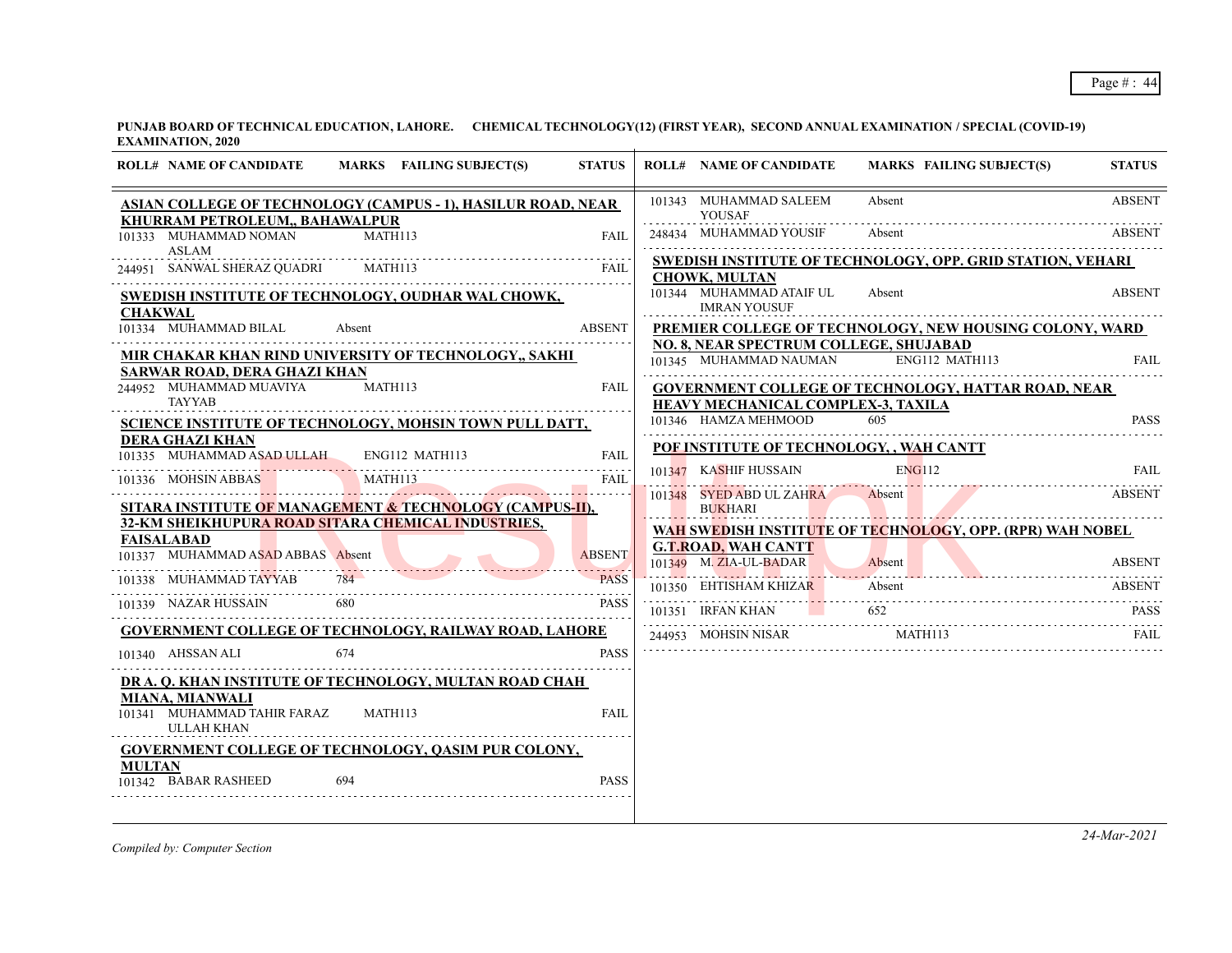| <b>ROLL# NAME OF CANDIDATE</b>                                     | MARKS FAILING SUBJECT(S)                                                                                       | <b>STATUS</b>                  |           | <b>ROLL# NAME OF CANDIDATE</b>         | <b>MARKS FAILING SUBJECT(S)</b>                                                                                                                                                                                                                                                                                                                                                                                                                                                                                                            | <b>STATUS</b> |
|--------------------------------------------------------------------|----------------------------------------------------------------------------------------------------------------|--------------------------------|-----------|----------------------------------------|--------------------------------------------------------------------------------------------------------------------------------------------------------------------------------------------------------------------------------------------------------------------------------------------------------------------------------------------------------------------------------------------------------------------------------------------------------------------------------------------------------------------------------------------|---------------|
|                                                                    | MIR CHAKAR KHAN RIND UNIVERSITY OF TECHNOLOGY,, SAKHI                                                          |                                |           | 101504 SHAFQAT ALI                     | Absent                                                                                                                                                                                                                                                                                                                                                                                                                                                                                                                                     | <b>ABSENT</b> |
| <b>SARWAR ROAD, DERA GHAZI KHAN</b><br>101358 MUHAMMAD USAMA       | Absent                                                                                                         | <b>ABSENT</b>                  |           | 101505 MUDDASIR SALEEM                 | ENG112 MATH113<br>PHY113(TH) CHT153(REV.)<br>$(TH)$ $CHT164(TH)$ $MT143(TH)$                                                                                                                                                                                                                                                                                                                                                                                                                                                               | <b>FAIL</b>   |
|                                                                    |                                                                                                                |                                |           |                                        | $\begin{tabular}{lllllllllll} \bf 101512 & \textbf{AZHAR ALI} & \textbf{ENG112 MATH113} & \textbf{FAIL} \\ \hline \end{tabular}$                                                                                                                                                                                                                                                                                                                                                                                                           |               |
|                                                                    | 101404 TOUQIR ABBAS ENG112 FAIL TOUQIR ABBAS ENG112 FAIL TOUQIR ABBAS ENG112 FAIL                              |                                |           |                                        |                                                                                                                                                                                                                                                                                                                                                                                                                                                                                                                                            |               |
|                                                                    | 101408 SAEED ALI ENGI12 MATH113 FAIL FAIL FAIL                                                                 |                                |           |                                        | 101515 TALHA ARIF ENG112 MATH113 FAIL PHY113(TH)                                                                                                                                                                                                                                                                                                                                                                                                                                                                                           |               |
|                                                                    | 101414 KUMAIL HAIDER ENG112 PHY113(TH) FAIL                                                                    |                                |           |                                        | $\begin{tabular}{c} 101516 & ASF ALL \\ \hline \end{tabular} \begin{tabular}{c} ASET \\ \hline \end{tabular} \begin{tabular}{c} ASET \\ \hline \end{tabular} \begin{tabular}{c} ASET \\ \hline \end{tabular} \begin{tabular}{c} ASET \\ \hline \end{tabular} \begin{tabular}{c} ASET \\ \hline \end{tabular} \end{tabular} \begin{tabular}{c} ASET \\ \hline \end{tabular} \begin{tabular}{c} ASET \\ \hline \end{tabular} \end{tabular} \begin{tabular}{c} ASET \\ \hline \end{tabular} \begin{tabular}{c} A test \\ \hline \end{tabular$ |               |
|                                                                    | 244954 MUHAMMAD RAHEEL ENG112 MATH113 FAIL                                                                     |                                |           | 101523 MUHAMMAD UMAIR<br><b>CHATHA</b> | Absent                                                                                                                                                                                                                                                                                                                                                                                                                                                                                                                                     | <b>ABSENT</b> |
|                                                                    | SCIENCE INSTITUTE OF TECHNOLOGY, MOHSIN TOWN PULL DATT,                                                        |                                |           |                                        | 244956 NOMAN FAREED Absent ABSENT                                                                                                                                                                                                                                                                                                                                                                                                                                                                                                          |               |
| <b>DERA GHAZI KHAN</b><br>101426 MUHAMMAD MIQDAD<br><b>HUSSAIN</b> | ENG112 MATH113<br>PHY113(TH) CHT164(TH)                                                                        | <b>FAIL</b>                    |           | <b>SATTAR</b>                          | 244957 MUHAMMAD USMAN MATH113 PHY113(TH) FAIL                                                                                                                                                                                                                                                                                                                                                                                                                                                                                              |               |
|                                                                    | PHY113(TH)<br>101430 MOAZAM ALI MEHDI PHY113(TH) FAIL                                                          |                                |           |                                        |                                                                                                                                                                                                                                                                                                                                                                                                                                                                                                                                            |               |
| 101431 MUZAMIL TASSADUQ                                            |                                                                                                                | present exam.<br>cancelled and |           | <b>JHANG</b>                           | <b>GOVERNMENT COLLEGE OF TECHNOLOGY, 15KM CHINIOT ROAD,</b>                                                                                                                                                                                                                                                                                                                                                                                                                                                                                |               |
|                                                                    |                                                                                                                | debar upto 1st A<br>2021       |           | 101623 ASAD ALI<br>CHT164(TH)          | $MATH113$ $PHY113(TH)$                                                                                                                                                                                                                                                                                                                                                                                                                                                                                                                     | <b>FAIL</b>   |
| 101433 SAJJAD UR RAHMAN<br><b>MUHAMMADI</b>                        | MATH113                                                                                                        | FAIL                           |           | $101629$ NOUMAN ALI                    | ENG112 MATH113<br>PHY113(TH)                                                                                                                                                                                                                                                                                                                                                                                                                                                                                                               | FAIL.         |
| 244955 SADAM HUSSAIN                                               | MATH113                                                                                                        | <b>FAIL</b>                    |           | 101643 HASNAIN BASHIR                  | $ENG112$ PHY 113(TH)<br>COMP122(TH)                                                                                                                                                                                                                                                                                                                                                                                                                                                                                                        | <b>FAIL</b>   |
|                                                                    | SITARA INSTITUTE OF MANAGEMENT & TECHNOLOGY (CAMPUS-II),<br>32-KM SHEIKHUPURA ROAD SITARA CHEMICAL INDUSTRIES, |                                |           |                                        | 101646 UMAR FAROOQ Absent ABSENT                                                                                                                                                                                                                                                                                                                                                                                                                                                                                                           |               |
| <b>FAISALABAD</b>                                                  |                                                                                                                |                                |           |                                        | $\fbox{\parbox{0.9\linewidth}{\textwidth} \begin{minipage}{0.9\linewidth} \begin{minipage}{0.9\linewidth} \textbf{101648} & \textbf{MUHAMMAD NIAZ} & \textbf{MATH113 PHY113(TH)} & \textbf{FAIL} \end{minipage} \end{minipage} }$                                                                                                                                                                                                                                                                                                          |               |
| 101480 MUHAMMAD SUFYAN                                             | ENG112 MATH113<br>PHY113(TH) CHT164(TH)                                                                        | <b>FAIL</b>                    |           |                                        | $\begin{tabular}{c c c c} \hline 101659 & SALAR HAIDER & MATH113 & COMP122(TH) & FAIL \\ \hline \multicolumn{3}{c }{244959}&MUHAMMAD IRFAN & ENG112 & FAIL \\ \hline \end{tabular}$                                                                                                                                                                                                                                                                                                                                                        |               |
|                                                                    | $MT143$ (TH)                                                                                                   |                                |           |                                        |                                                                                                                                                                                                                                                                                                                                                                                                                                                                                                                                            |               |
| 101497 KAMRAN SAFDAR Absent                                        | 7 KAMRAN SAFDAR Absent ABSENT                                                                                  |                                |           |                                        | <b>GOVERNMENT COLLEGE OF TECHNOLOGY, OPPOSIT DHQ, JOHARABAD</b>                                                                                                                                                                                                                                                                                                                                                                                                                                                                            |               |
| 101499 ABUBAKAR RAZZAQ<br>CHT153(REV)(TH)                          | MATH113 PHY113(TH)                                                                                             | <b>FAIL</b>                    | (KHUSHAB) |                                        | 101719 AHMAD IQBAL Absent ABSENT                                                                                                                                                                                                                                                                                                                                                                                                                                                                                                           |               |
| 101500 MAJID ALI                                                   | ENG112 MATH113<br>PHY113(TH) CHT153(REV.)                                                                      | FAIL                           |           |                                        | $101722 \quad \text{MUHAMMAD ATT} \quad \text{MATH113 PHY113(TH)} \quad \text{FAIL} \quad \text{MATH113 PHY113(TH)}$                                                                                                                                                                                                                                                                                                                                                                                                                       |               |
|                                                                    | $(TH)$ MT143 $(TH)$<br>101503 KHALID MEHMOOD Absent ABSENT                                                     |                                |           | 101726 FAISAL UMER                     | ENG112 MATH113<br>PHY113(TH)                                                                                                                                                                                                                                                                                                                                                                                                                                                                                                               | <b>FAIL</b>   |

*Compiled by: Computer Section*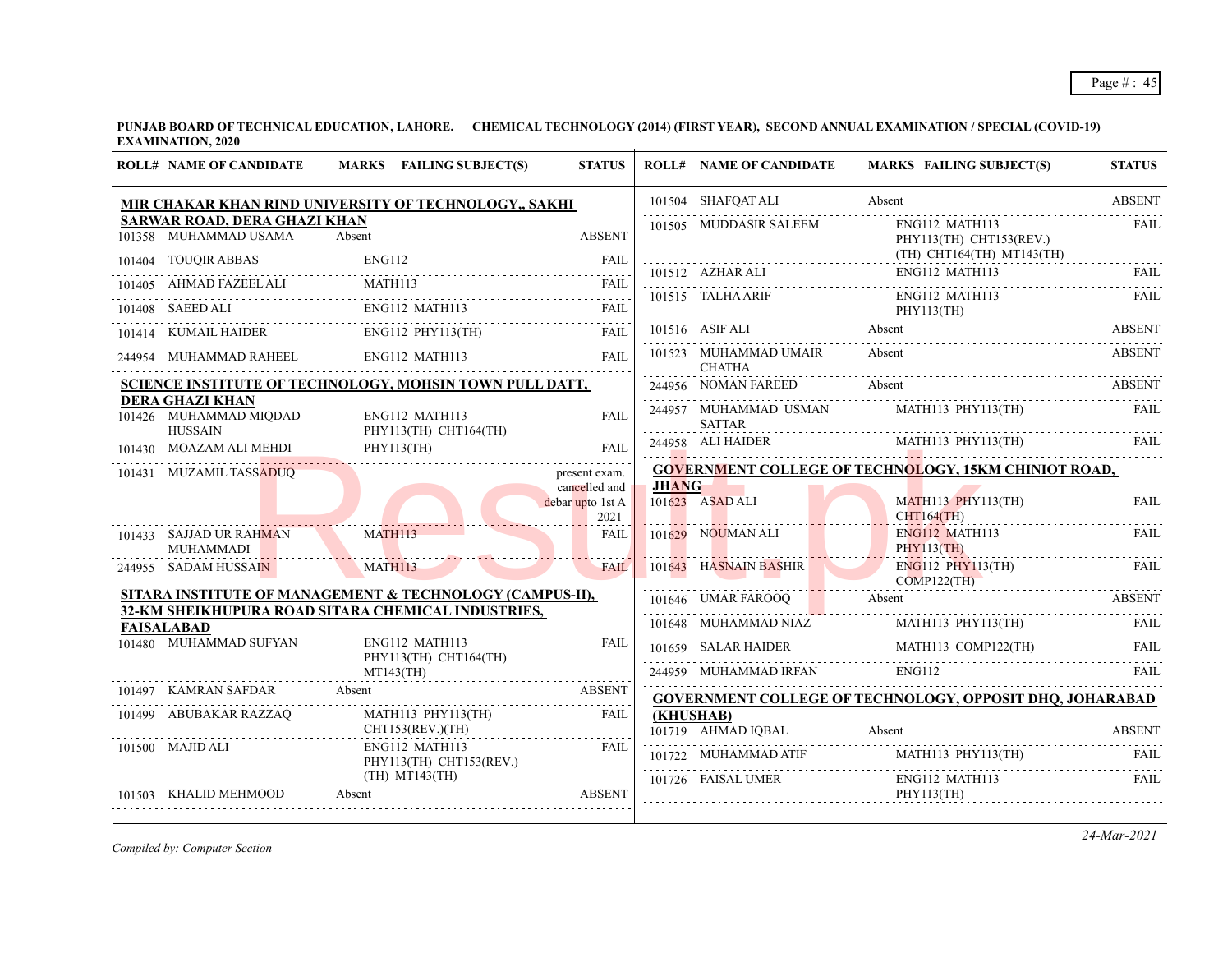|               | <b>ROLL# NAME OF CANDIDATE</b>         | MARKS FAILING SUBJECT(S)                                                                                                                                                                                                                                                                                                                                                            | <b>STATUS</b> | <b>ROLL# NAME OF CANDIDATE</b>        | <b>MARKS FAILING SUBJECT(S)</b>                                                                 | <b>STATUS</b>    |
|---------------|----------------------------------------|-------------------------------------------------------------------------------------------------------------------------------------------------------------------------------------------------------------------------------------------------------------------------------------------------------------------------------------------------------------------------------------|---------------|---------------------------------------|-------------------------------------------------------------------------------------------------|------------------|
|               | NAUGRAN, KAHUTA                        | KAHUTA INSTITUTE OF TECHNOLOGY, 6 KM KALAR SYDEN ROAD                                                                                                                                                                                                                                                                                                                               |               | 102294 OURBAN ALI                     | ENG112 MATH113<br>PHY113(TH)                                                                    | <b>FAIL</b>      |
|               | 101791 RAJA SHARIQ SAYYAM              | PHY113(TH)                                                                                                                                                                                                                                                                                                                                                                          |               | 102296 ZAHEER ABBAS                   | $ENG112$ PHY113(TH)                                                                             | <b>FAIL</b>      |
|               |                                        | 244960 RAYYAN YAQOOB 705 PASS                                                                                                                                                                                                                                                                                                                                                       |               | 102298 MUHAMMAD AMIR                  | ENG112 MATH113<br>PHY113(TH) CHT153(REV.)                                                       | <b>FAIL</b>      |
|               |                                        |                                                                                                                                                                                                                                                                                                                                                                                     |               |                                       | (TH)<br>MATH113 PHY113(TH)                                                                      | <b>FAIL</b>      |
|               |                                        | 244961 SAAD UL HASSAN PHY113(TH) FAIL 244962 WAJID ALI Absent ABSENT                                                                                                                                                                                                                                                                                                                |               | 102301 MUHAMMAD IRFAN                 | COMP122(TH) CHT153(REV.)                                                                        |                  |
|               |                                        |                                                                                                                                                                                                                                                                                                                                                                                     |               |                                       | $(TH)$ MT143 $(TH)$                                                                             |                  |
|               |                                        | $\begin{tabular}{llllllll} \multicolumn{2}{c l}{{\small 244963}} & {\small 144963} & {\small 144963} & {\small 144964} & {\small 144964} & {\small 144964} & {\small 144964} & {\small 144964} & {\small 144964} & {\small 144964} & {\small 144965} & {\small 144965} & {\small 1449665} & {\small 1449665} & {\small 1449665} & {\small 1449665} & {\small 1449665} & {\small 14$ |               | 102302 MUHAMMAD USAMA<br>ASLAM        | ENG112 MATH113<br>PHY113(TH) MT143(TH)                                                          | FAIL.            |
|               |                                        |                                                                                                                                                                                                                                                                                                                                                                                     |               | 102308 MUHAMMAD TALHA<br><b>AHMAD</b> | Absent                                                                                          | <b>ABSENT</b>    |
|               |                                        | LAHORE COLLEGE OF TECHNOLOGY & MANAGEMENT, 18-KM<br>FEROZEPURE ROAD OPP. DURA FOAM INDUSTRY, LAHORE                                                                                                                                                                                                                                                                                 |               | 102309 JAWAD KAREEM                   | Absent                                                                                          | <b>ABSENT</b>    |
|               | 101795 MUHAMMAD RAZA ABID              | <b>MATH113</b>                                                                                                                                                                                                                                                                                                                                                                      | FAIL          | 102314 USAMA JABAR                    | Absent                                                                                          | <b>ABSENT</b>    |
|               | 101798 SHAHID MAHMOOD                  | ENG112 MATH113                                                                                                                                                                                                                                                                                                                                                                      | <b>FAIL</b>   | 102315 KAMIL MUKHTIAR                 | <b>MATH113 PHY113(TH)</b><br>COMP122(TH) MT143(TH)                                              | <b>FAIL</b>      |
|               | <b>MIANA, MIANWALI</b>                 | DR A. Q. KHAN INSTITUTE OF TECHNOLOGY, MULTAN ROAD CHAH                                                                                                                                                                                                                                                                                                                             |               | 102321 AZAD MUSTAFA                   | <b>MATH113 PHY113(TH)</b><br>$CHT153(REV.)$ (TH)                                                | FAIL             |
|               | 101799 MUHAMMAD IRFAN                  | ENG112 MATH113                                                                                                                                                                                                                                                                                                                                                                      | <b>FAIL</b>   | 102323 MUHAMMAD QASIM                 | Absent                                                                                          | <b>ABSENT</b>    |
|               | 101800 MUHAMMAD ZESHAN<br><b>ASLAM</b> | ENG112 MATH113<br>$COMP122(TH)$ CHT164(TH)                                                                                                                                                                                                                                                                                                                                          | <b>FAIL</b>   | 102326 SYED HASSAN RAZA               | ENG112 MATH113<br>PHY113(TH) CHT153(REV.)                                                       | FAIL             |
| 101801        | MUHAMMAD FARAN ASLAM                   | <b>ENG112 MATH113</b>                                                                                                                                                                                                                                                                                                                                                               | <b>FAIL</b>   |                                       | $(TH)$ CHT164 $(TH)$ MT143 $(TH)$                                                               |                  |
|               | 101802 MUHAMMAD ZEESHAN Absent         |                                                                                                                                                                                                                                                                                                                                                                                     |               | 102332 SAAD HASSAN                    | 649                                                                                             | <b>PASS</b><br>. |
|               | 101803 ASHAN PIRZADA                   | ENG112 MATH113<br>PHY113(TH) COMP122(TH)                                                                                                                                                                                                                                                                                                                                            | FAIL          | 102337 MUHAMMAD UMAIR                 | MATH113 PHY113(TH)<br>$COMP122(TH)$ $MT143(TH)$                                                 | <b>FAIL</b>      |
|               |                                        | CHT164(TH) MT143(TH)<br><b>GOVERNMENT COLLEGE OF TECHNOLOGY, QASIM PUR COLONY,</b>                                                                                                                                                                                                                                                                                                  |               | 102350 MUBASHIR TUFAIL                | MATH113 PHY113(TH)<br>MT143(SE)                                                                 | FAII.            |
| <b>MULTAN</b> |                                        |                                                                                                                                                                                                                                                                                                                                                                                     |               |                                       | $102354 \quad \text{MUHAMMAD SHOAIB} \qquad \qquad \text{PHY113(TH)} \qquad \qquad \text{FAIL}$ |                  |
|               | 102269 MUHAMMAD HAMID RAZA             | ENG112 MATH113<br>PHY113(TH) CHT153(REV.)                                                                                                                                                                                                                                                                                                                                           | <b>FAIL</b>   |                                       | 102365 NOMAN JAMEEL Absent ABSENT ABSENT                                                        |                  |
|               |                                        | $(TH)$ MT143 $(TH)$                                                                                                                                                                                                                                                                                                                                                                 |               |                                       | 102367 ZEESHAN WAHEED Absent ABSENT                                                             |                  |
|               | 102279 MUSHARAF KHAN                   | MATH113 PHY113(TH)<br>CHT153(REV.)(TH)                                                                                                                                                                                                                                                                                                                                              | FAIL          | 102372 MUHAMMAD AWAIS                 | ENG112 MATH113<br>PHY113(TH)                                                                    | FAIL             |
|               | 102284 GHULAM ABBAS                    | Absent                                                                                                                                                                                                                                                                                                                                                                              | <b>ABSENT</b> | 102373 MUDASSAR ABID                  | MATH113 CHT153(REV.)(TH)                                                                        | FAII.            |
|               |                                        |                                                                                                                                                                                                                                                                                                                                                                                     |               |                                       |                                                                                                 |                  |

*Compiled by: Computer Section*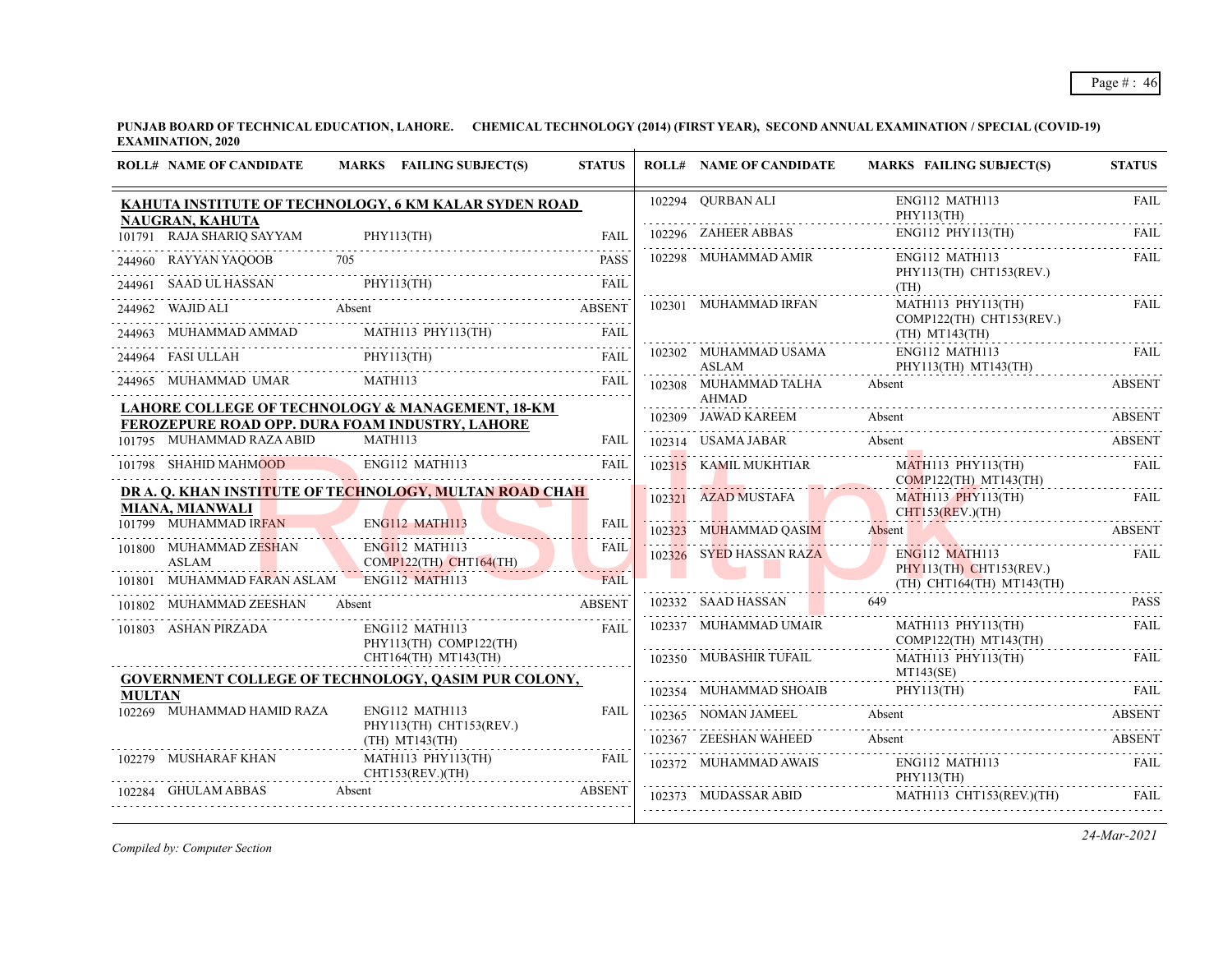|        | <b>ROLL# NAME OF CANDIDATE</b> | MARKS FAILING SUBJECT(S)                       | <b>STATUS</b> | <b>ROLL# NAME OF CANDIDATE</b>             | <b>MARKS FAILING SUBJECT(S)</b>                                                                                                | <b>STATUS</b>    |
|--------|--------------------------------|------------------------------------------------|---------------|--------------------------------------------|--------------------------------------------------------------------------------------------------------------------------------|------------------|
|        | 102375 HAMZA IRFAN             | MATH113 COMP122(TH)<br>CHT153(REV.)(TH)        | <b>FAIL</b>   | 102428 MUHAMMAD WAQAS                      | MATH113 PHY113(TH)                                                                                                             | FAIL             |
|        | 102376 UMAR FAROOQ             | ENG112 MATH113                                 | <b>FAIL</b>   | 102429 MUHAMMAD YOUSAF                     | ENG112 MATH113                                                                                                                 | <b>FAIL</b>      |
|        |                                | PHY113(TH)                                     |               | 102430 MUHAMMAD NOMAN                      | <b>MATH113</b>                                                                                                                 | FAIL             |
|        | 102377 SHAMS-UR-REHMAN         | Absent                                         | <b>ABSENT</b> | 102433 ZAMEER                              | MATH113 PHY113(TH)                                                                                                             | .<br><b>FAIL</b> |
|        | 102380 DILAWER HUSSAIN         | Absent                                         | <b>ABSENT</b> |                                            | $CHT164$ (TH)                                                                                                                  |                  |
|        | 102383 NADIR SHABIR            | Absent                                         | <b>ABSENT</b> | 102434 MUHAMMAD RAMZAN                     | PHY113(TH)                                                                                                                     | FAIL             |
|        | 102386 MUHAMMAD RASHID         | Absent                                         | <b>ABSENT</b> | 102435 MUHAMMAD JUNAID                     | MATH113 PHY113(TH)                                                                                                             | FAIL             |
|        | 102387 MUHAMMAD ZEESHAN        | ENG112 MATH113                                 | <b>FAIL</b>   | 102436 RAO MUHAMMAD ATHAR<br><b>HAFEEZ</b> | MATH113                                                                                                                        | FAIL             |
|        | 102391 UMER BINYAMEEN          | Absent                                         | <b>ABSENT</b> | 102437 AYAZ MEHMOOD                        | MATH113 PHY113(TH)                                                                                                             | FAIL             |
| 102395 | MUHAMMAD BINYAMIN              | MATH113 PHY113(TH)<br>CHT164(TH)               | <b>FAIL</b>   | 102438 MUHAMMAD KHAWAR                     | CHT164(TH) MT143(PR)<br>MATH113 PHY113(TH)                                                                                     | FAIL             |
|        | 102398 MUHAMMAD MUZAMIL        | MATH113                                        | <b>FAIL</b>   | <b>SHAKEEL</b>                             |                                                                                                                                |                  |
|        |                                | .                                              |               | 102439 MUHAMMAD AWAIS KHALID               | MATH113 PHY113(TH)                                                                                                             | <b>FAIL</b>      |
|        | 102401 MUHAMMAD UMAN SHIEK     | MATH113 PHY113(TH)                             | <b>FAIL</b>   | 102440 WAQAS AHMAD                         | MATH113                                                                                                                        | FAII.            |
|        | 102402 HAFIZ MUHAMMAD JAMAL    | <b>MATH113 PHY113(TH)</b><br><b>CHT164(TH)</b> | <b>FAIL</b>   | 102443 MUHAMMAD SAEED                      | <b>MATH113</b>                                                                                                                 | <b>FAIL</b>      |
|        | 102403 ZUBAIR HUSSAIN          | Absent                                         | <b>ABSENT</b> | 102444 RAZA SALEEM                         | <b>MATH113</b>                                                                                                                 | <b>FAIL</b>      |
|        | 102404 MUHAMMAD BILAL          | Absent                                         | <b>ABSENT</b> | 102445 ABDUL MANNAN                        | Absent<br><u> 11 million - Francisco III, et al. 11 million - Anno 11 million - Anno 11 million - Anno 11 million - Anno 1</u> | <b>ABSENT</b>    |
|        | 102406 UMAR FAROOQ             | Absent                                         | <b>ABSENT</b> | $102451$ SOHAIL ALI                        | <b>MATH113 CHT164(TH)</b>                                                                                                      | FAIL             |
|        | 102408 MUHAMMAD TALHA IBRAR    | MATH113 CHT153(REV.)(TH)<br>CHT164(TH)         | <b>FAIL</b>   | 102452 BABAR ALI                           | Absent                                                                                                                         | <b>ABSENT</b>    |
|        | 102410 QASIM ARSAL             | 688                                            | <b>PASS</b>   | 102453 MEHROZ ALI                          | Absent                                                                                                                         | <b>ABSENT</b>    |
|        | 102411 MUHAMMAD KASHIF         | Absent                                         | <b>ABSENT</b> | 102454 MUHAMMAD SHAKIR ALI Absent          |                                                                                                                                | <b>ABSENT</b>    |
|        | 102412 SABAHAT SIDDIOUE        | MATH113 PHY113(TH)                             | <b>FAIL</b>   | 102455 MUHAMMAD REHAN<br><b>ASHRAF</b>     | Absent                                                                                                                         | <b>ABSENT</b>    |
|        | 102420 MUHAMMAD ASIF           | Absent                                         | <b>ABSENT</b> | 102456 TOUQEER EJAZ                        | MATH113 CHT164(TH)                                                                                                             | <b>FAIL</b>      |
| 102421 | MUHAMMAD ARSLAN                | MATH113 CHT153(REV.)(TH)                       | <b>FAIL</b>   | 102457 MUHAMMAD NADEEM                     | MATH113 PHY113(TH)                                                                                                             | <b>FAIL</b>      |
| 102423 | MUHAMMAD IJAZ                  | Absent                                         | <b>ABSENT</b> |                                            | CHT164(TH)                                                                                                                     |                  |
|        | 102424 MUHAMMAD WAQAS          | <b>MATH113 MT143(TH)</b>                       | <b>FAIL</b>   | 102458 ALI ABDULLAH                        | MATH113 COMP122(TH)                                                                                                            | <b>FAIL</b>      |
|        | <b>ARSHAD</b>                  |                                                |               | 102461 SHEHROZ YOUSAF                      | PHY113(TH)                                                                                                                     | FAIL             |
|        | 102427 MUHAMMAD USMAN          | Absent                                         | <b>ABSENT</b> |                                            |                                                                                                                                |                  |

*Compiled by: Computer Section*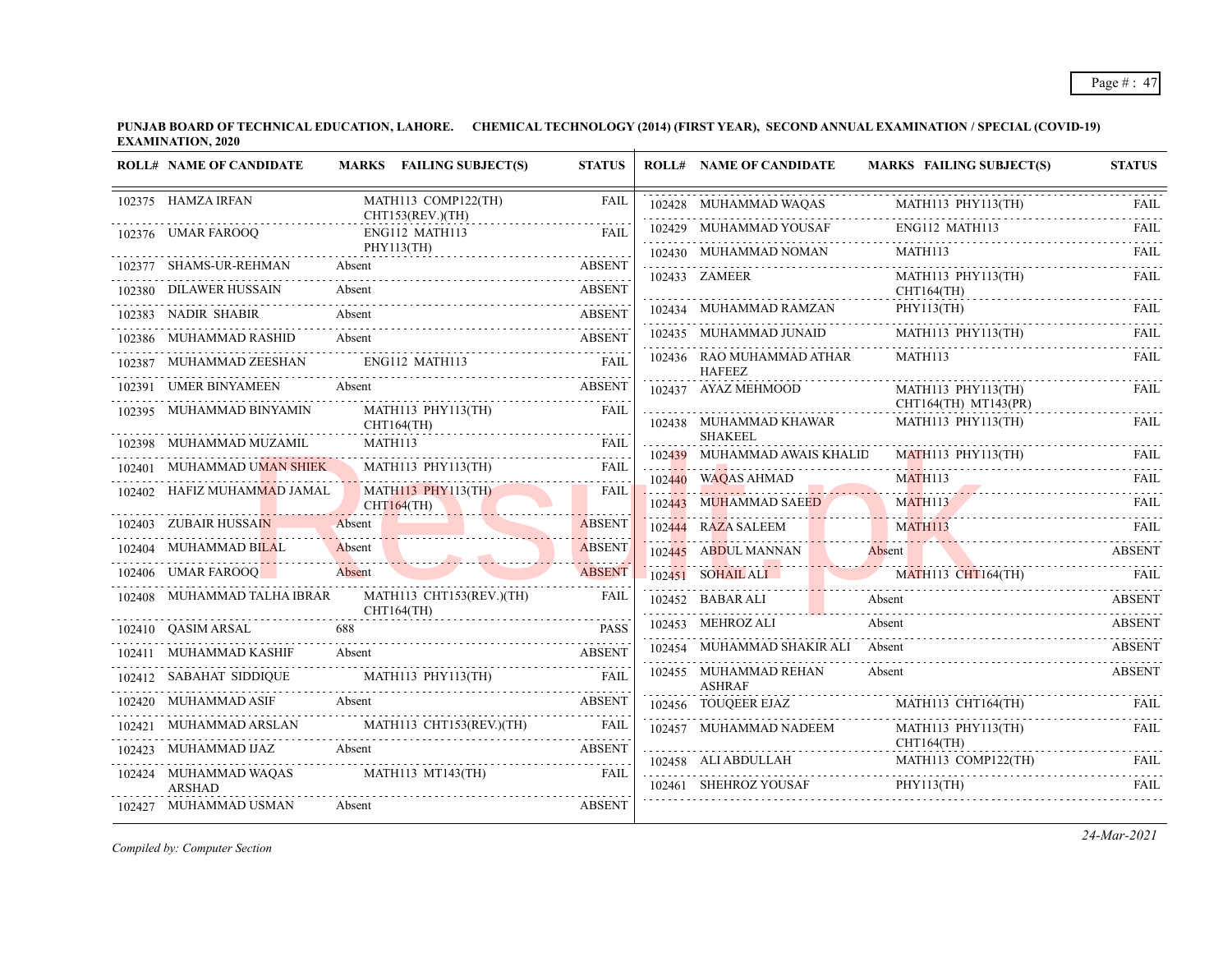| <b>ROLL# NAME OF CANDIDATE</b>            | MARKS FAILING SUBJECT(S)                   | <b>STATUS</b>      |               | <b>ROLL# NAME OF CANDIDATE</b>                    | <b>MARKS FAILING SUBJECT(S)</b>                                   | <b>STATUS</b>          |
|-------------------------------------------|--------------------------------------------|--------------------|---------------|---------------------------------------------------|-------------------------------------------------------------------|------------------------|
| 102462 AMIR TASLEEM                       | ENG112 MATH113<br>CHT153(REV.)(TH)         | <b>FAIL</b>        | <b>MULTAN</b> |                                                   | MULTAN POLYTECHNIC INSTITUTE, 2656 MASOOM SHAH ROAD,              |                        |
| 102463 MUHAMMAD REHAN                     | CHT164(TH)<br>MATH113                      | <b>FAIL</b>        |               | 102534 MUZAMMIL AHMAD                             | ENG112 MATH113<br>PHY113(TH) CHT164(TH)                           | <b>FAIL</b>            |
| 102464 GHAZANFAR ALI                      | ENG112 MATH113                             | <b>FAIL</b>        |               | 102539 MUHAMMAD KASHIF                            | Absent                                                            | <b>ABSENT</b>          |
|                                           | CHT153(REV.)(TH)<br><b>CHT164(TH)</b>      |                    |               | 102540 MOHAMMAD HAMZA                             | MATH113 PHY113(TH)<br>COMP122(TH)                                 | FAIL                   |
| 102473 MUHAMMAD NADEEM                    | 685                                        | <b>PASS</b>        |               | 102541 MUHAMMAD ASAD ABBAS Absent                 |                                                                   | <b>ABSENT</b>          |
| 102477 USAMA TARIQ                        | Absent                                     | <b>ABSENT</b>      |               | <b>KHAN</b><br>102542 MUHAMMAD SAQIB              | Absent                                                            | ABSENT                 |
| 102479 JUNAID JAMSHED                     | ENG112 MATH113                             | <b>FAIL</b>        |               | 102543 SAYYAD ARSLAN ZAFAR Absent                 |                                                                   |                        |
| 102481 SOHAIB AHMAD                       | Absent                                     | ABSENT             |               |                                                   |                                                                   | <b>ABSENT</b>          |
| 102483 SHAKEEL MAZHAR Absent              |                                            | <b>ABSENT</b>      |               | 244971 AMEER HAMZA KHAN                           | ISL ENG112 MATH113<br>PHY113(TH, PR) COMP122(TH, cancelled due to | Registration           |
| 102485 MUHAMMAD ZAKRIA                    | Absent                                     | <b>ABSENT</b>      |               |                                                   | $PR)$ CHT153(REV.)(TH, PR)<br>CHT164(TH, PR) MT143(TH,            | not passing<br>minimum |
| 102486 MUHAMMAD TALHA                     |                                            | <b>PASS</b>        |               |                                                   | PR)                                                               | subjects               |
| 102494 MUHAMMAD FAHEEM NAZ ENG112 MATH113 |                                            | <b>FAIL</b>        |               | 244972 WASIF ALI AWAN                             | PHY113(TH)                                                        | <b>FAIL</b>            |
| 102495 ASAD ALI                           | 495 ASAD ALI MATHI13                       | <b>FAIL</b>        |               | 244973 WAQAR AKRAM                                | <b>PHY113(TH)</b>                                                 | FAIL                   |
|                                           | 102497 HASSAN ASKARI MATHI13               | .<br><b>FAII</b>   |               |                                                   | SWEDISH INSTITUTE OF TECHNOLOGY, OPP. GRID STATION, VEHARI        |                        |
| 102501 ALI HASSAN                         | Absent                                     | .<br><b>ABSENT</b> |               | <b>CHOWK, MULTAN</b><br>102548 ABDUL RAHMAN ASLAM | <b>ENG112 MATH113</b>                                             | <b>FAIL</b>            |
| MUHAMMAD ALAM SHAH Absent                 |                                            | <b>ABSENT</b>      |               |                                                   | $COMP122$ (TH)                                                    |                        |
|                                           | 102504 MUHAMMAD ISHAQ Absent ABSENT ABSENT |                    |               | 102552 MUHAMMAD HAMMAD<br><b>HAMZA</b>            | $MATH113$ $PHY113(TH)$<br>CHT164(TH)                              | <b>FAIL</b>            |
| 102515 BILAL WAZIR                        | Absent                                     | <b>ABSENT</b>      |               | 102553 USMAN AZHAR                                | ENG112 MATH113                                                    | FAIL                   |
| 244966 MUHAMMAD ALI                       | PHY113(TH) COMP122(TH)<br>CHT164(SE)       | FAII.              |               | 102554 ANEES RAFIQ                                | ENG112 MATH113<br>PHY113(TH) CHT164(TH)                           | dia a dia a<br>FAIL    |
| 244967 SAIF UR REHMAN TANVEER             | PHY113(TH)                                 | FAII.              |               | 102556 ALI HAIDER                                 | MATH113 PHY113(TH)                                                | FAII.                  |
| 244968 MUHAMMAD ISHFAQ                    | <b>MATH113 PHY113(TH)</b>                  | FAIL               |               | 102560 FAISAL HAFEEZ<br>                          | ENG112 MATH113                                                    | <b>FAIL</b>            |
| 244969 MUHAMMAD HASSAN                    | <b>ENG112</b>                              | FAIL               |               | 102561 NAJAF ALI                                  | MATH113                                                           | FAIL                   |
| <b>ZAFAR</b><br>244970 MUHAMMAD KASHIF    | MATH113                                    | <b>FAIL</b>        |               | 244974 ALI SHAN                                   | PHY113(TH)                                                        | <b>FAIL</b>            |
|                                           |                                            |                    |               | PIND DADAN KHAN                                   | GOVERNMENT (CMYB) COLLEGE OF TECHNOLOGY, JHELUM ROAD,             |                        |

*Compiled by: Computer Section*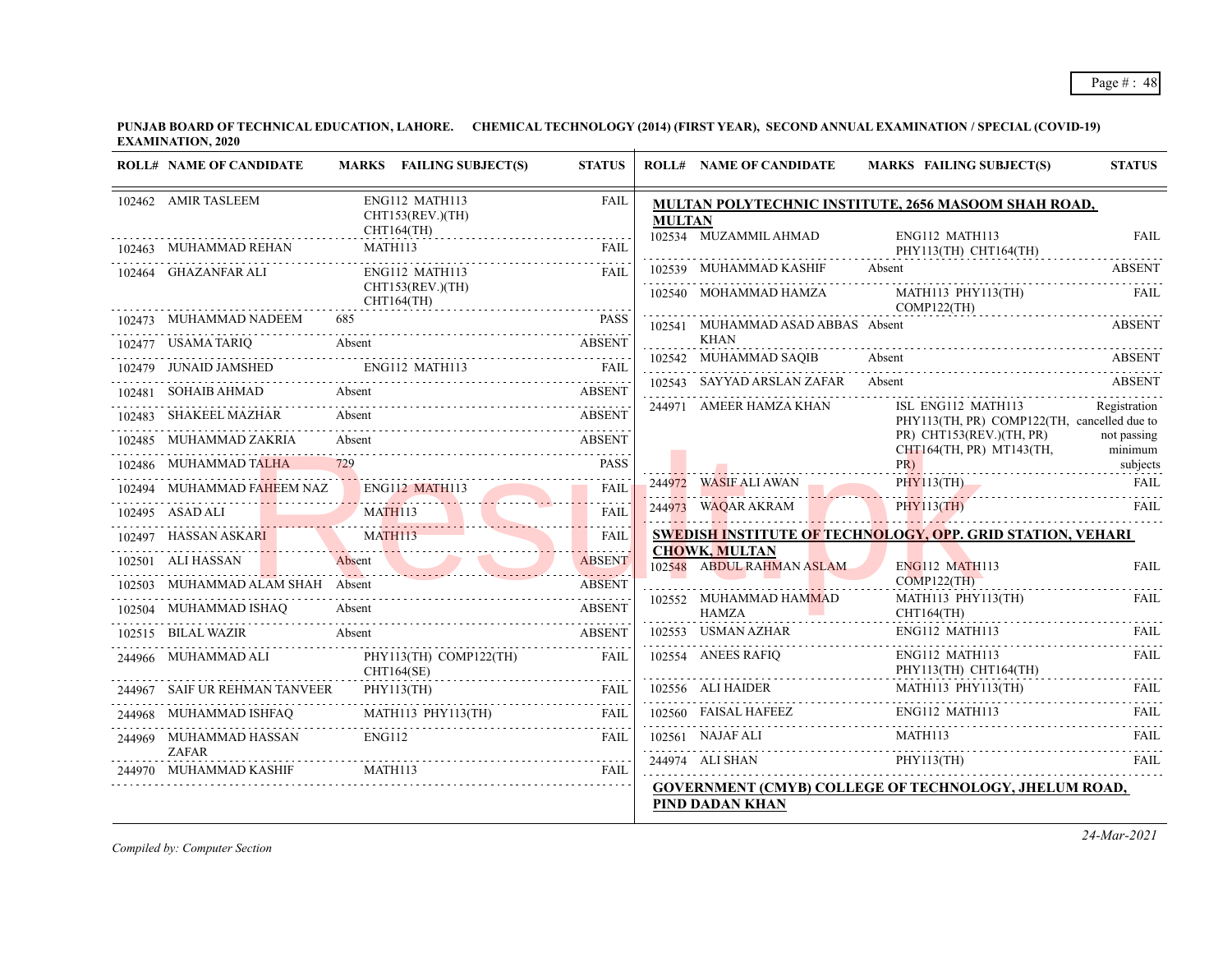| <b>ROLL# NAME OF CANDIDATE</b>             |                               | MARKS FAILING SUBJECT(S)                         | <b>STATUS</b> | <b>ROLL# NAME OF CANDIDATE</b>                                                                          |                | MARKS FAILING SUBJECT(S)                       | <b>STATUS</b>                    |
|--------------------------------------------|-------------------------------|--------------------------------------------------|---------------|---------------------------------------------------------------------------------------------------------|----------------|------------------------------------------------|----------------------------------|
| 102635 JHANZAIB KHAN                       |                               | MATH113 PHY113(TH)                               | <b>FAIL</b>   | 102688 USMAN IZHAR                                                                                      |                | MATH113 COMP122(TH)                            | <b>FAIL</b>                      |
| 102636 SAKHAWAT ALI                        |                               | ENG112 MATH113 FAIL                              |               | $CHT164(TH)$<br>102680 MITHAMAAR ASSESSED TO CHILIGA(TH)<br>102689 MUHAMMAD ASAD ALI                    |                | <b>MATH113</b>                                 |                                  |
| 102640 KAMRAN SAOIB                        |                               | MATH113 PHY113(TH)<br>$COMP122(TH)$ CHT153(REV.) | FAII.         | 102690 ABDUL MAJID Absent                                                                               |                |                                                | <b>EXAMPLE ABSENT</b>            |
|                                            | (TH)                          |                                                  |               | 102691 CH MUHAMMAD ANAS                                                                                 | MATH113        |                                                |                                  |
| 102649 AWAIS AFZAL                         |                               | ENG112 MATH113<br>PHY113(TH) CHT164(TH)          | FAII.         | 102692 RAHUL BADI                                                                                       | MATH113        |                                                | FAII.                            |
| 102653 MUHAMMAD LUQMAN                     | Absent                        |                                                  | <b>ABSENT</b> | 102693 MUHAMMAD MUBSHAR ALI MATH113                                                                     |                |                                                | FAII.                            |
| <b>ANWAR</b><br>102654 MOHSIN ALI          |                               | $ENG112$ MATH $113$                              | <b>FAIL</b>   | 102695 MUDASSAR BILAL                                                                                   | <b>MATH113</b> |                                                | FAIL                             |
|                                            |                               | PHY113(TH) CHT153(REV.)                          |               | 102696 GHULAM ABBAS Absent ABSENT                                                                       |                |                                                |                                  |
| 102659 JUNAID IJAZ Absent ABSENT           |                               | (TH)                                             |               | SWEDISH INSTITUTE OF TECHNOLOGY, , RAHIM YAR KHAN                                                       |                |                                                |                                  |
| 102663 ALI HASSAN 629                      |                               |                                                  | <b>PASS</b>   | 102700 ABDUL REHMAN PHY113(TH) FAIL                                                                     | PHY113(TH)     |                                                |                                  |
| 102664 HARIS ALI HASSAN MATH113 CHT164(TH) |                               |                                                  | FAIL          | 102702 SHAH ZAIB Absent                                                                                 |                |                                                | <b>ABSENT</b>                    |
|                                            |                               | ENG112 MATH113                                   | <b>FAIL</b>   | 244975 ARSLAN HUSSAIN                                                                                   | Absent         |                                                | Registration<br>cancelled due to |
| 102666 QASIM ALI 649                       |                               |                                                  | <b>PASS</b>   |                                                                                                         |                |                                                | No Chance                        |
| 102667 SUNAWAR HUSSAIN                     | <b>The Contract of Street</b> | ENG112 MATH113                                   | <b>FAIL</b>   | PREMIER COLLEGE OF TECHNOLOGY, NEW HOUSING COLONY, WARD                                                 |                |                                                |                                  |
| 102668 AHSAN NASEER                        |                               | <b>MATH113 PHY113(TH)</b><br>CHT164(TH)          | <b>FAIL</b>   | NO. 8, NEAR SPECTRUM COLLEGE, SHUJABAD<br>102780 ABDUR REHMAN                                           |                | <b>ENG112 MATH113</b><br>PHY113(TH) CHT164(TH) | <b>FAIL</b>                      |
| 102671 MUHAMMD AWAIS TAHIR Absent ABSENT   |                               |                                                  | <b>ABSENT</b> | 102788 HASSAN SARFRAZ                                                                                   |                | ENG112 MATH113                                 | <b>FAIL</b>                      |
| 102674 ALI RAZA ENG112 MATH113             |                               |                                                  | FAIL          |                                                                                                         | CHT164(TH)     |                                                |                                  |
| 102676 MUHAMMAD ALI                        |                               |                                                  | <b>PASS</b>   | 102789 MUHAMMAD AKHTAR                                                                                  |                | ENG112 MATH113<br>PHY113(TH) CHT153(REV.)      | FAIL                             |
| 102677 NOUMAN HUSSAIN Absent ABSENT        |                               |                                                  |               | 102799 MUHAMMAD SHAHEER                                                                                 | MATH113        | (TH)                                           | FAIL                             |
| 102681 JAHANGIR AHMAD ENG112 MATH113       |                               |                                                  | FAIL          | 244976 MUHAMMAD TAHSEEN                                                                                 | <b>ENG112</b>  |                                                |                                  |
| 102683 HAMZA RAFIQ 620                     |                               |                                                  | <b>PASS</b>   | 244977 MUHAMMAD QASIM PHY113(TH) FAIL                                                                   |                |                                                | FAIL                             |
| 102685 AHSAN MEHRAJ Absent                 |                               |                                                  | <b>ABSENT</b> | $244977$ MUHAMMAD QASIM PHY113(TH) FAIL PHY113(TH)                                                      |                |                                                |                                  |
| 102686 MUHAMMAD JAMAL KHAN MATH113         |                               |                                                  | <b>FAIL</b>   | <b>GOVERNMENT COLLEGE OF TECHNOLOGY, HATTAR ROAD, NEAR</b><br><b>HEAVY MECHANICAL COMPLEX-3, TAXILA</b> |                |                                                |                                  |
| 102687 MUHAMMAD BILAL                      | Absent                        |                                                  | <b>ABSENT</b> | 102888 MALIK DANIAL                                                                                     | PHY113(TH)     | ENG112 MATH113                                 | <b>FAIL</b>                      |

*Compiled by: Computer Section*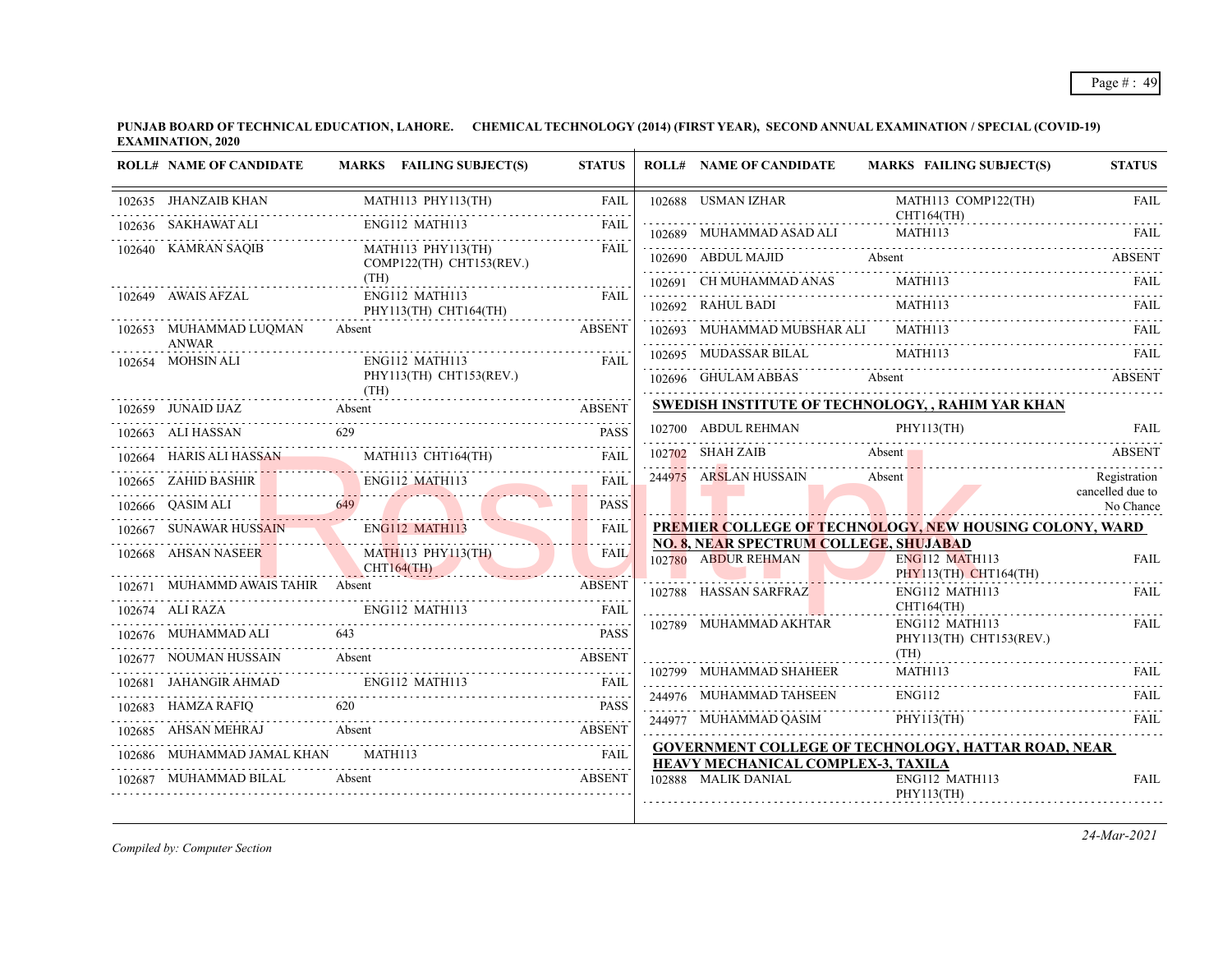|        | <b>ROLL# NAME OF CANDIDATE</b>                            |                | MARKS FAILING SUBJECT(S)                                        | <b>STATUS</b>                    | <b>ROLL# NAME OF CANDIDATE</b>                                                                          |               | <b>MARKS FAILING SUBJECT(S)</b>  | <b>STATUS</b> |
|--------|-----------------------------------------------------------|----------------|-----------------------------------------------------------------|----------------------------------|---------------------------------------------------------------------------------------------------------|---------------|----------------------------------|---------------|
|        | 102895 MUHAMMAD ARSLAN                                    | Absent         |                                                                 | <b>ABSENT</b>                    | 103043 ZAIN ALI KHAN                                                                                    |               | ENG112 MATH113<br>PHY113(TH)     | FAIL          |
|        | 244978 ABDUL MATEEN                                       |                | MATH113 PHY113(TH)                                              | FAIL                             | $103048 \quad \text{ADNAN HABEEB} \qquad \qquad \text{PHY113(TH) CHT164(TH)} \qquad \qquad \text{FAIL}$ |               |                                  |               |
|        | 244979 WAJAHAT ALI JAFFARI                                |                | <b>MATH113</b>                                                  | Registration<br>cancelled due to | 103050 AHSAN HAFEEZ                                                                                     |               | ENG112 MATH113                   | <b>FAIL</b>   |
|        |                                                           |                |                                                                 | No Chance                        | 103051 YASIR ALI                                                                                        | Absent        |                                  | <b>ABSENT</b> |
|        | POF INSTITUTE OF TECHNOLOGY, , WAH CANTT                  |                |                                                                 |                                  |                                                                                                         |               |                                  |               |
|        | 102977 HAMZA JAMEEL                                       | Absent         |                                                                 | <b>ABSENT</b>                    | 103052 AASHIR IQBAL Absent ABSENT<br>103053 AMMAR HANIF                                                 | Absent        |                                  | <b>ABSENT</b> |
|        | 102986 MUHAMMAD USMAN                                     | Absent         |                                                                 | ABSENT                           | 103054 MUAHMMAD USAMA BIN                                                                               |               | MATH113 PHY113(TH)               | <b>FAIL</b>   |
|        | 102989 SHAMIR ZAFAR                                       | Absent         |                                                                 | <b>ABSENT</b>                    | <b>SHERAZ</b>                                                                                           |               |                                  |               |
|        | 102990 SHAHBAZ AHMED KHAN                                 |                | $MATH113$ $PHY113(TH)$                                          | <b>FAIL</b>                      | 103057 HAMAYYOUN AHMED KHANAbsent                                                                       |               |                                  | ABSENT        |
|        | 102994 QAZI FAIZAN AHMED                                  | Absent         |                                                                 | <b>ABSENT</b>                    | 103059 MUHAMMAD ZOHAIB MATH113 PHY113(TH)                                                               |               |                                  | FAIL          |
| 102996 | MUHAMMAD USMAN                                            | Absent         |                                                                 | <b>ABSENT</b>                    | 103060 REHAN ALI PHY113(TH)                                                                             |               |                                  | FAIL          |
|        | EHTASHAM AZAM                                             | Absent         |                                                                 | <b>ABSENT</b>                    | 103061 ARSLAN YAQOOB                                                                                    | Absent        |                                  | <b>ABSENT</b> |
|        | 102999 SAOIB HUSSAIN                                      |                | MATH113                                                         | FAIL<br>.                        | 103062 MUHAMAMD SHAZEEL Absent<br><b>MUNIER</b>                                                         |               |                                  | <b>ABSENT</b> |
|        | 103005 SYED MUHAMMAD FAIZ<br><b>ZAIDI</b>                 | <b>MATH113</b> |                                                                 | FAIL                             | 103063 MUHAMMAD HARIS                                                                                   |               | PHY113(TH)                       | -FAIL         |
|        | 244980 MUHAMMAD ZAIN AWAIZ                                |                | MATH113 PHY113(TH, PR)                                          | <b>FAIL</b>                      | 103066 SHAHEER UL ISLAM Absent                                                                          |               |                                  | ABSENT        |
|        | <b>KHAN</b>                                               |                | $COMP122(PR)$ CHT153(REV.)<br>$(PR)$ CHT164 $(PR)$ MT143 $(PR)$ |                                  | 103067 MOHSIN EHSAN                                                                                     |               | <b>MATH113</b><br>N MATH113 FAIL |               |
|        | 244981 SYED SHEHARYAR HUSSAIN Absent                      |                |                                                                 | <b>ABSENT</b>                    | 103068 MUHAMMAD HUSNAIN ENG112 PHY113(TH) FAIL                                                          |               | ENG112 PHY113(TH)                |               |
|        | 244982 SAQIB HUSSAIN                                      | Absent         |                                                                 | <b>ABSENT</b>                    | 103069 KASHIF IMAM                                                                                      |               | <b>MATH113</b>                   | FAII.         |
|        | WAH SWEDISH INSTITUTE OF TECHNOLOGY, OPP. (RPR) WAH NOBEL |                |                                                                 |                                  | 103070 RASHID ALI                                                                                       | Absent        |                                  | <b>ABSENT</b> |
|        | <b>G.T.ROAD, WAH CANTT</b>                                |                |                                                                 |                                  | 103071 ADNAN JAFFAR                                                                                     |               | MATH113                          | <b>FAIL</b>   |
|        | 102913 ISRAR HUSSAIN SHAH                                 |                | MATH113 PHY113(TH)<br>.<br>COMP122(TH)                          | FAII.                            | 103072 GHULAM AHMED KHAN                                                                                |               | MATH113                          | <b>FAIL</b>   |
|        | 102916 NADEEM EJAZ                                        |                | ENG112 MATH113                                                  | FAIL                             | 103073 SARDAR USMAN ALI                                                                                 |               | MATH113 CHT164(TH)               | FAIL          |
|        | 102917 TOUQEER MUHAMMAD                                   | MATH113        |                                                                 | <b>FAIL</b>                      | 103078 UZAIR ASLAM                                                                                      |               | MATH113                          |               |
|        | 103030 ALI UMAIR                                          | 665            |                                                                 | <b>PASS</b>                      | 103083 AWAIS AZHAR                                                                                      |               | MATH113                          | <b>FAIL</b>   |
|        | 103036 AQIB HABIB                                         |                | MATH113 PHY113(TH)<br>CHT153(REV.)(TH)<br>CHT164(TH)            | FAIL                             | 103085 USAMA AOEEL                                                                                      | <b>ENG112</b> |                                  | FAIL          |

*Compiled by: Computer Section*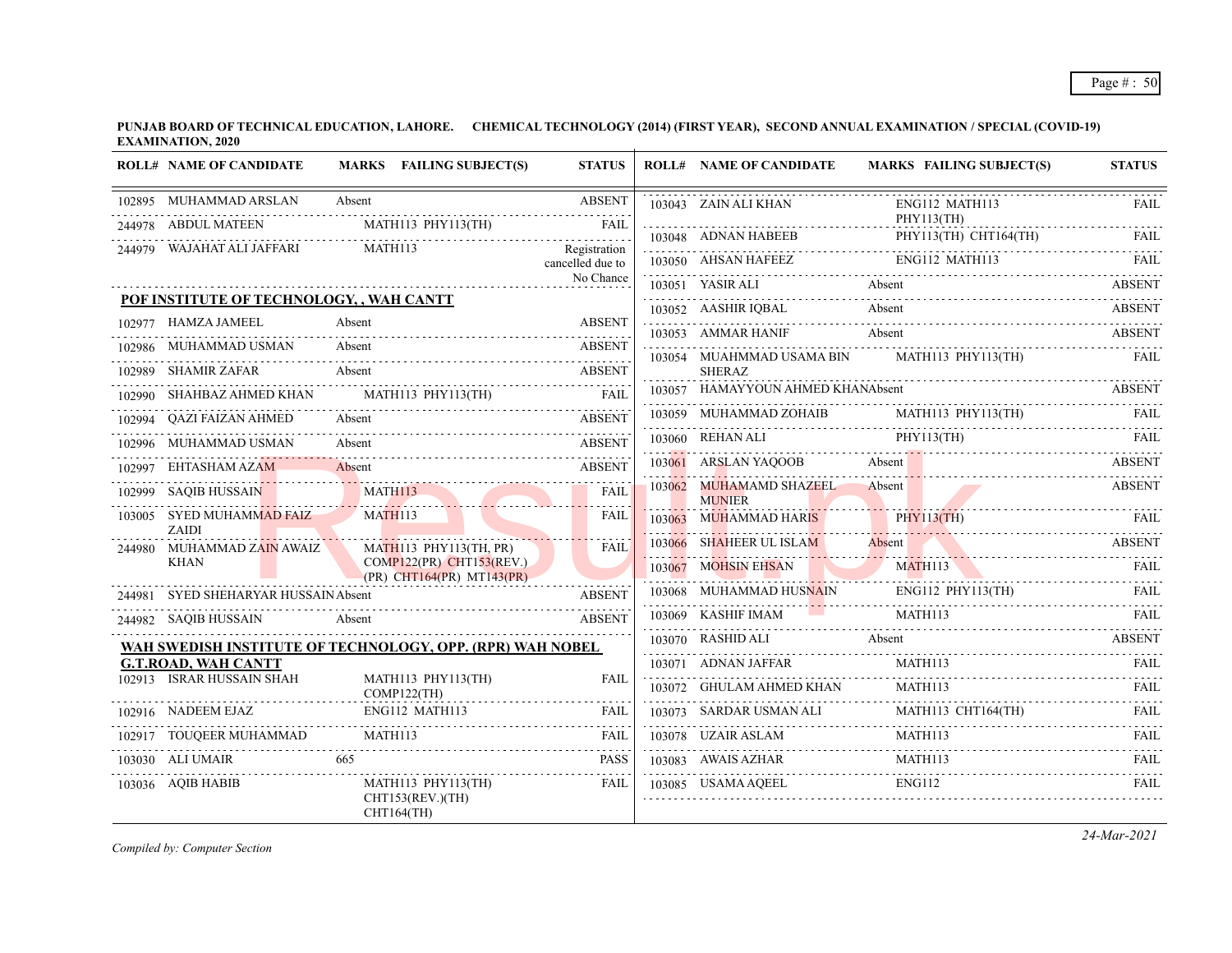| <b>ROLL# NAME OF CANDIDATE</b>                    |        | <b>MARKS</b> FAILING SUBJECT(S) | <b>STATUS</b>           | ROLL# NAME OF CANDIDATE | <b>MARKS FAILING SUBJECT(S)</b> | <b>STATUS</b> |
|---------------------------------------------------|--------|---------------------------------|-------------------------|-------------------------|---------------------------------|---------------|
| 103086 MUHAMMAD FAHEEM<br>$\operatorname{SALEEM}$ | Absent |                                 | $\operatorname{ABSENT}$ |                         |                                 |               |
|                                                   |        |                                 |                         |                         |                                 |               |
|                                                   |        |                                 |                         |                         |                                 |               |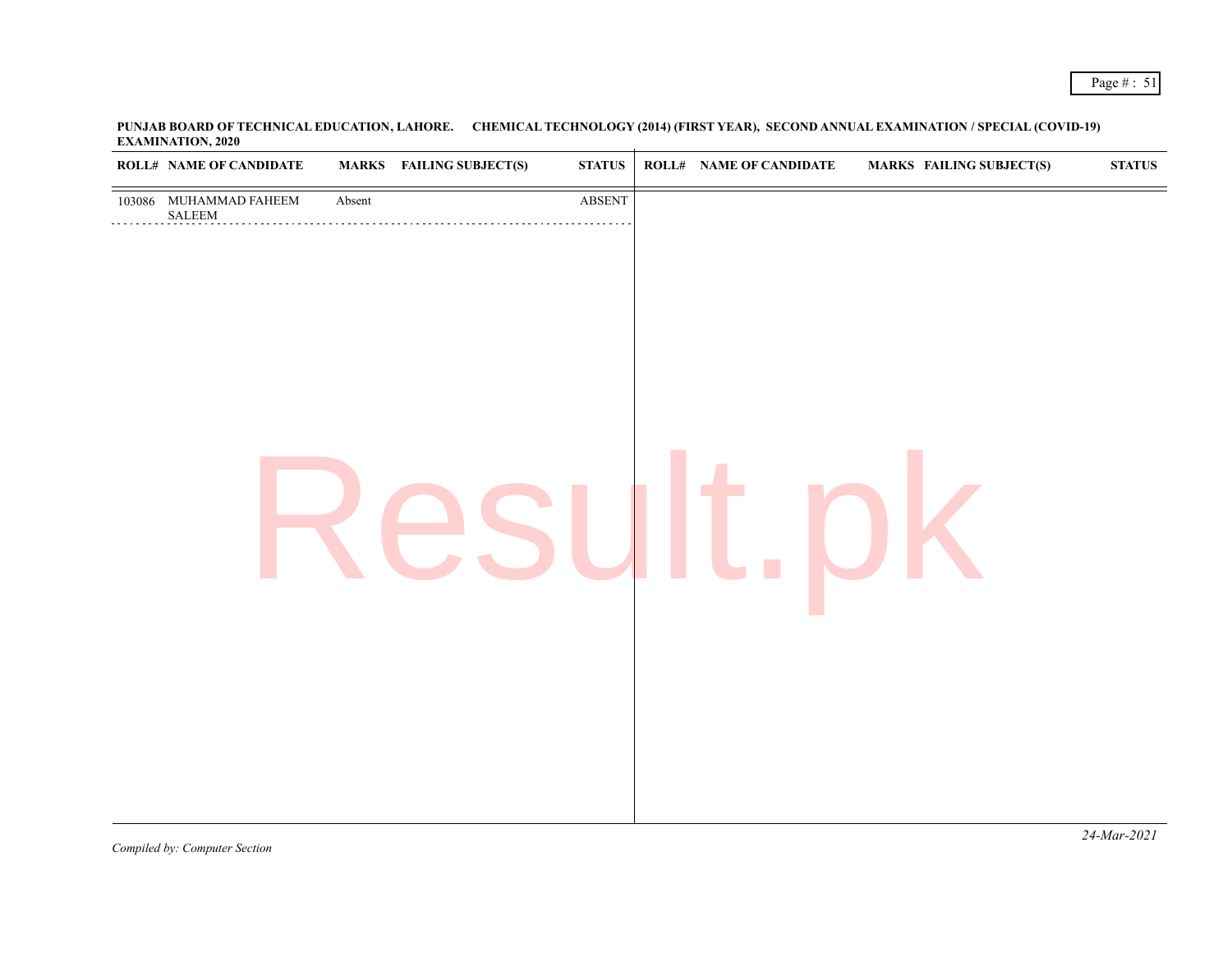## Page # : 52

**PUNJAB BOARD OF TECHNICAL EDUCATION, LAHORE. CHEMICAL TECHNOLOGY WITH SPECIALIZATION IN SUGAR (13) (FIRST YEAR), SECOND ANNUAL EXAMINATION / SPECIAL (COVID-19) EXAMINATION, 2020**

|        | <b>ROLL# NAME OF CANDIDATE</b>                            | MARKS FAILING SUBJECT(S)                                                                                                                                                  | <b>STATUS</b>                                                          | <b>ROLL# NAME OF CANDIDATE</b><br><b>MARKS FAILING SUBJECT(S)</b> | <b>STATUS</b> |
|--------|-----------------------------------------------------------|---------------------------------------------------------------------------------------------------------------------------------------------------------------------------|------------------------------------------------------------------------|-------------------------------------------------------------------|---------------|
|        |                                                           | <b>GOVERNMENT COLLEGE OF TECHNOLOGY, CHICHAWATNI ROAD, STOP</b>                                                                                                           |                                                                        |                                                                   |               |
|        | #3, NEAR G.C.C KAMALIA, KAMALIA<br>103191 MUHAMMAD WASEEF | ENG112 MATH113<br>PHY113(TH) COMP122(TH)<br>CHT153(REV.)(TH)                                                                                                              | <b>FAIL</b>                                                            |                                                                   |               |
| 103198 | MUHAMMAD FAISAL ASLAM                                     | <b>ENG112</b>                                                                                                                                                             | FAIL                                                                   |                                                                   |               |
|        | 103199 MUHAMMAD HAMZA                                     | 768                                                                                                                                                                       | <b>PASS</b>                                                            |                                                                   |               |
|        | 103205 MUHAMMAD FAIZAN<br><b>MUSTAFA</b>                  | 786                                                                                                                                                                       | <b>PASS</b>                                                            |                                                                   |               |
|        | 103209 SYED SADIQ IMAM                                    | ENG112 MATH113<br>COMP122(TH) CHT164(REV.)<br>(TH)                                                                                                                        | FAIL                                                                   |                                                                   |               |
|        | 103210 ABDUL RAUF                                         | ENG112 MATH113<br>PHY113(TH) COMP122(TH)                                                                                                                                  | FAIL                                                                   |                                                                   |               |
|        | 103212 USAMA MAJEED                                       | ENG112 MATH113<br>PHY113(TH)                                                                                                                                              | FAIL                                                                   |                                                                   |               |
|        | 103213 ALI AKBAR                                          | PHY113(TH)                                                                                                                                                                | <b>FAIL</b>                                                            |                                                                   |               |
|        | 103215 MUHAMMAD M <del>AS</del> HALLAH_                   | <b>ENG112</b>                                                                                                                                                             | FAIL                                                                   |                                                                   |               |
|        | 103216 MUHAMMAD ARHAM<br><b>SOHAIL</b>                    | <u>.</u><br><b>PHY113(TH)</b>                                                                                                                                             | $\sim$ $\sim$ $\sim$ $\sim$<br>FAIL                                    |                                                                   |               |
|        | 103218 MUHAMMAD ADNAN                                     | Absent                                                                                                                                                                    | <b>ABSENT</b>                                                          |                                                                   |               |
|        | 103220 ZAFAR IQBAL                                        | <b>ENG112</b>                                                                                                                                                             | .<br><b>FAIL</b>                                                       |                                                                   |               |
| 103221 | MUHAMMAD AHSAN                                            | Absent                                                                                                                                                                    | <b>ABSENT</b>                                                          |                                                                   |               |
|        | 248451 ABDUL QADEER                                       | ISL ENG112 MATH113<br>PHY113(TH, PR, SE)<br>COMP122(TH, PR, SE)<br>CHT153(REV.)(TH, PR, SE)<br>CHT164(REV.)(TH, PR, SE)<br>MT143(REV.)(TH, PR, SE)<br>ST113(REV.)(PR, SE) | Registration<br>cancelled due to<br>not passing<br>minimum<br>subjects |                                                                   |               |
|        | 248452 AMIR SHABAN                                        | ISL ENG112 MATH113<br>PHY113(TH) COMP122(TH)<br>CHT153(REV.)(TH)                                                                                                          | FAIL                                                                   |                                                                   |               |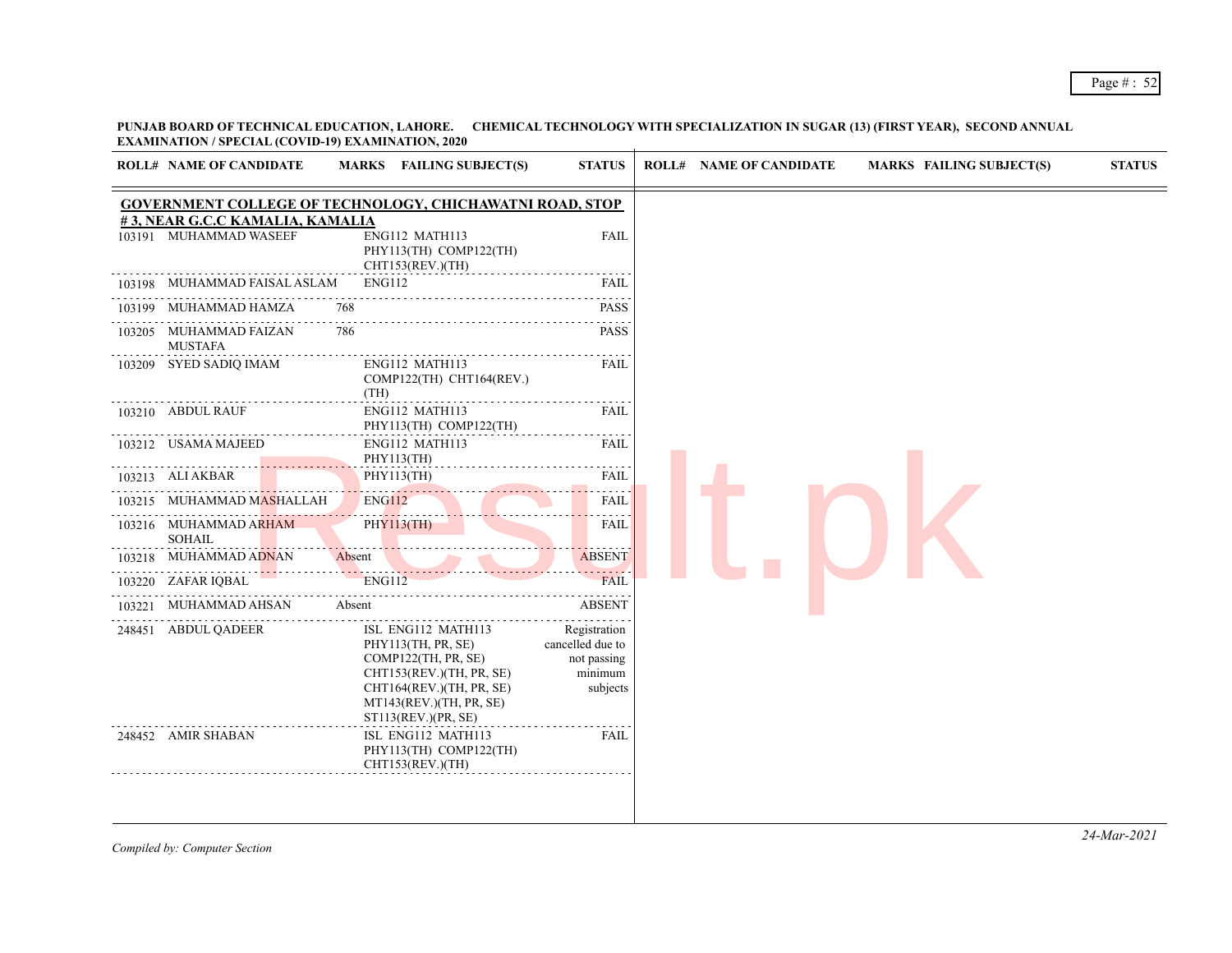| <b>ROLL# NAME OF CANDIDATE</b>                                | MARKS FAILING SUBJECT(S)                                           | <b>STATUS</b>                 | <b>ROLL# NAME OF CANDIDATE</b>                     | <b>MARKS FAILING SUBJECT(S)</b>                                            | <b>STATUS</b> |
|---------------------------------------------------------------|--------------------------------------------------------------------|-------------------------------|----------------------------------------------------|----------------------------------------------------------------------------|---------------|
|                                                               | UNITED COLLEGE OF TECHNOLOGY, AMEER HUMZA TOWN,,                   |                               | 103272 FAHEEM AFZAL                                | Absent                                                                     | <b>ABSENT</b> |
| <b>AHMADPUR EAST</b><br>103228 MUHAMMAD WASEEM                | MATH113 CIVIL114(TH)                                               | FAIL                          |                                                    | 103273 MUHAMMAD IRFAN Absent Absent MATH113 FAIL PRESS, AND ARSHAD         |               |
| 103229 SHAHZAIB                                               | ENG112 CH112(TH)                                                   | FAIL                          |                                                    | $103276 \quad \text{SADD ARSHAD} \qquad \text{MATH113} \qquad \text{FAIL}$ |               |
|                                                               | PHY122(TH) MATH113<br>SHOP112(TH)                                  |                               | 103291 M KASHIF NOOR 717                           |                                                                            | <b>PASS</b>   |
| 103231 SALMAN IQBAL Absent                                    |                                                                    | ABSENT                        | 244984 MUHAMMAD FAISAL ENG112 MATH113              |                                                                            | FAIL          |
| 103233 MUHAMMAD ZESHAN Absent                                 |                                                                    | <b>ABSENT</b>                 |                                                    | NEW NATIONAL POLYTECHNIC INSTITUTE (CAMPUS II), MAIN DARYA                 |               |
|                                                               | JINNAH COLLEGE OF ENGINEERING & TECHNOLOGY, JATOEE BY PASS,        |                               | KHAN ROAD, NEAR RAILWAY CROSSING, BHAKKAR          | 103296 MUHAMMAD ISHFAQ MATH113                                             | <b>FAIL</b>   |
|                                                               | BAHAWAL NALA, OPP. GOVT. BOYS DEGREE COLLEGE, ALIPUR               |                               |                                                    |                                                                            |               |
| 103236 USAMA KHALID                                           | 799                                                                | <b>PASS</b>                   | <b>SECONDARY SCHOOL, BHERA</b>                     | <b>IDEAL POLYTECHNIC INSTITUTE, NEAR GOVT. GIRLS HIGHER</b>                |               |
| 244983 MUHAMMAD SAJID                                         | MATH113                                                            | Registration                  | 103298 MUHAMMAD KASHIF HAYAT                       | ENG112 MATH113                                                             | <b>FAIL</b>   |
|                                                               |                                                                    | cancelled due to<br>No Chance | 103299 MUKHTAR AHMED                               | 103299 MUKHTAR AHMED Absent ABSENT                                         |               |
|                                                               | AL-FALLAH TECHNICAL COLLEGE, CHOWK ARRAIAN BUTTA CHOWK,            |                               |                                                    | KHAN MUHAMMAD KHAN COLLEGE OF EDUCATION & TECHNOLOGY,                      |               |
| <b>ALIPUR CHATHA</b>                                          |                                                                    |                               | <b>NEAR GOVT. GIRLS HIGH SCHOOL, BHIMBER (AJK)</b> |                                                                            |               |
| 103242 SHAZIB ALI                                             | Absent                                                             | <b>ABSENT</b>                 | 103309 USMAN ARSHAD                                | Absent                                                                     | <b>ABSENT</b> |
| 103243 LUQMAN ASHRAF                                          | Absent                                                             | <b>ABSENT</b>                 |                                                    | ALLAMA IQBAL COLLEGE, NEAR MODEL TOWN CHICHAWATNI ROAD,                    |               |
|                                                               | <b>SWEDISH INSTITUTE OF TECHNOLOGY, NEAR SPRING FIELD COLLEGE,</b> |                               | <b>BUREWALA</b>                                    |                                                                            |               |
| BY PASS ROAD, BAGH (AJK)                                      |                                                                    |                               | 103313 MUHAMMAD ADEEL                              | MATH113                                                                    | FAII.         |
| 103244 AMMAR JAVAID                                           | Absent                                                             | <b>ABSENT</b>                 |                                                    | GAGGOO COLLEGE OF ENGINEERING & TECHNOLOGY, SHAIKH FAZAL                   |               |
|                                                               | <b>QUAID-E-AZAM COLLEGE OF ENGINEERING &amp; TECHNOLOGY,</b>       |                               | ROAD, 187/E-B GAGGOO MANDI, BUREWALA               |                                                                            |               |
|                                                               | HAROONABAD ROAD, NEAR TABLIGHI MARKEZ, MOZA ISLAM PURA,            |                               | 103320 MUHAMMAD SHAH ZAIB Absent                   |                                                                            | <b>ABSENT</b> |
| <b>BAHAWALNAGAR</b><br>103252 TARIO MAHMOOD                   | 836                                                                | <b>PASS</b>                   | 244764 MUHAMMAD UMAIR                              | 755                                                                        | <b>PASS</b>   |
|                                                               |                                                                    |                               |                                                    | JINNAH COLLEGE OF ENGINEERING & TECHNOLOGY, NEAR G.C.C, 505                |               |
|                                                               | ASIAN COLLEGE OF TECHNOLOGY (CAMPUS - 1), HASILUR ROAD, NEAR       |                               | <b>SHAHDAB ROAD, BUREWALA</b>                      |                                                                            |               |
| <b>KHURRAM PETROLEUM,, BAHAWALPUR</b><br>103259 JUNAID ASLAM  | <b>ENG112</b>                                                      | <b>FAIL</b>                   | 103325 FARRUKH MUKHTAR                             | MATH113                                                                    | <b>FAIL</b>   |
|                                                               | 103260 ZEESHAN QASIM MATHI13 CIVIL114(TH)                          | <b>FAIL</b>                   |                                                    | NATIONAL POLYTECHNIC INSTITUTE, LAHORE ROAD, CANAL BANK,                   |               |
|                                                               | <b>GOVERNMENT COLLEGE OF TECHNOLOGY, BAGHDAD ROAD,</b>             |                               | <b>BUREWALA</b>                                    | T03328 MANZOOR AHMAD ENG112 MATH113 FAIL                                   |               |
| <b>BAHAWALPUR</b><br>103264 MUHAMMAD KHALID<br><b>MEHMOOD</b> | Absent                                                             | <b>ABSENT</b>                 | 244985 MUHAMMAD RIZWAN<br><b>HASHMAT</b>           | ENG112 MATH113                                                             | <b>FAIL</b>   |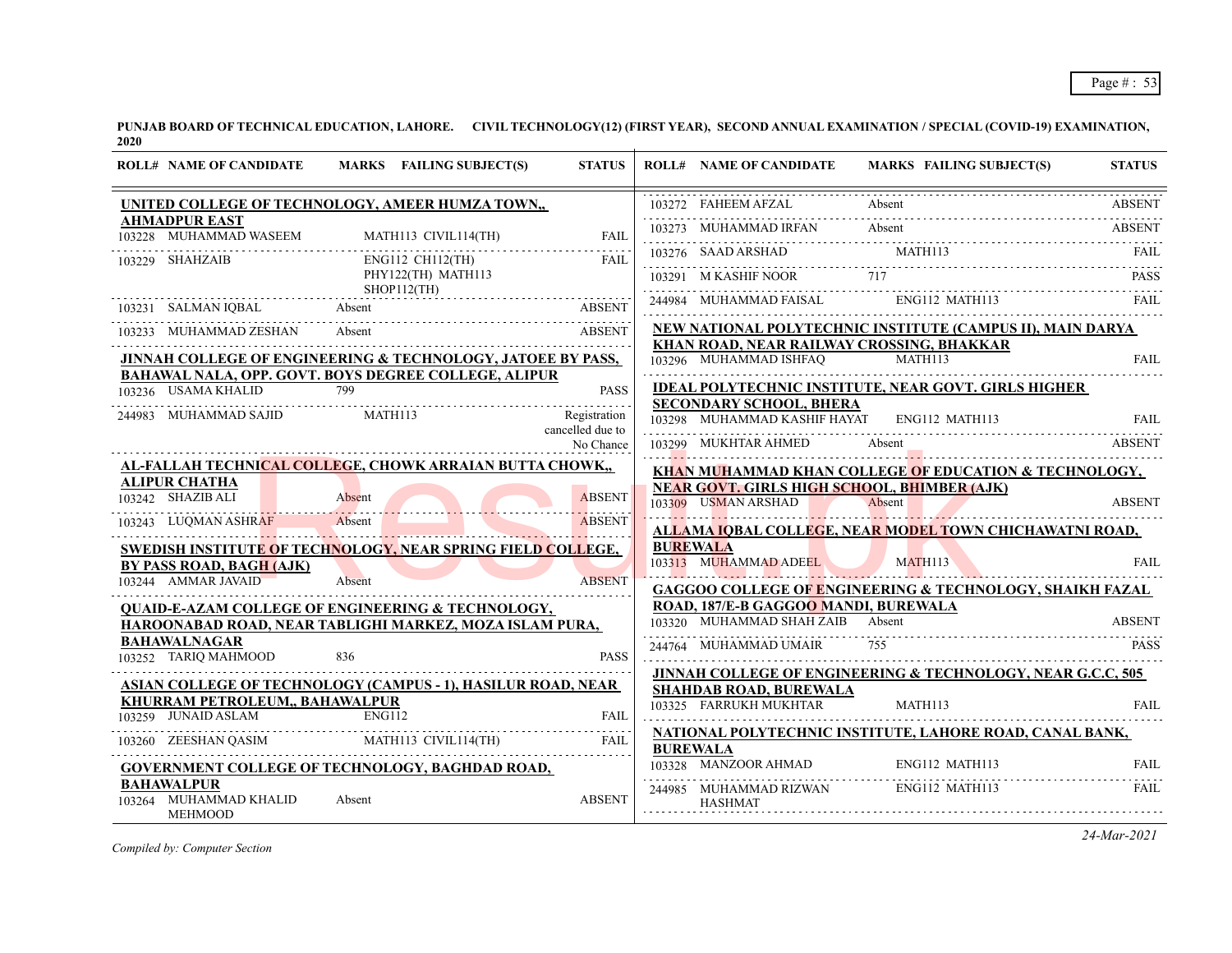|                | <b>ROLL# NAME OF CANDIDATE</b>                                            | MARKS FAILING SUBJECT(S)                                                                                                         | <b>STATUS</b>                                 | <b>ROLL# NAME OF CANDIDATE</b>                                   | <b>MARKS FAILING SUBJECT(S)</b>                                      | <b>STATUS</b> |
|----------------|---------------------------------------------------------------------------|----------------------------------------------------------------------------------------------------------------------------------|-----------------------------------------------|------------------------------------------------------------------|----------------------------------------------------------------------|---------------|
|                |                                                                           | <b>GOVERNMENT COLLEGE OF TECHNOLOGY, THOA BAHADER,</b>                                                                           |                                               | 103354 ALI AHSAN                                                 | Absent                                                               | <b>ABSENT</b> |
|                | TALAGANG ROAD, CHAKWAL<br>103329 MUHAMMAD FARHAN                          | CH112(TH) CIVIL114(TH)                                                                                                           | <b>FAIL</b>                                   | 103355 HAMZA GHULAM<br><b>MUHAMMAD</b>                           | Absent                                                               | <b>ABSENT</b> |
|                |                                                                           | SWEDISH INSTITUTE OF TECHNOLOGY, OUDHAR WAL CHOWK,                                                                               |                                               | 103358 MUHAMMAD JUNAID IOBAL MATH113                             |                                                                      | FAIL          |
| <b>CHAKWAL</b> | 103334 KUMAIL HASSAN                                                      | Absent                                                                                                                           | <b>ABSENT</b>                                 | 103359 FAIZAN JAVED                                              |                                                                      | <b>PASS</b>   |
|                |                                                                           |                                                                                                                                  |                                               | 103360 MUHAMMAD FAISAL JAVED MATH113                             |                                                                      | FAII.         |
|                |                                                                           | 103336 MUHAMMAD AHSAN EHSAN ENG112 MATH113 FAIL                                                                                  |                                               | 103361 HASNAIN SHARIF                                            | MATH113                                                              | FAIL.         |
|                | 103337 SYED ZAIN ALI RAZA KAZMI670                                        |                                                                                                                                  |                                               |                                                                  | PAK POLYTECHNIC INSTITUTE, FAISALABAD ROAD, CHINIOT                  |               |
|                | 103340 MAHTAB HUSSAIN Absent                                              | <b>ABSENT</b>                                                                                                                    |                                               | 103368 SAJID ALI                                                 | 782                                                                  | <b>PASS</b>   |
|                |                                                                           |                                                                                                                                  |                                               | 103369 AHMAD ALI                                                 | 778                                                                  | <b>PASS</b>   |
|                | ZAFAR                                                                     | 103342 MUHAMMAD KHUBAIB Absent                                                                                                   | <b>ABSENT</b>                                 |                                                                  | 103370 AWAIS QARNI ENG112 MATH113 FAIL                               |               |
|                | 103343 KHAWAR RASHEED                                                     | 103343 KHAWAR RASHEED MATHII3 FAIL                                                                                               |                                               |                                                                  | ASIAN COLLEGE OF TECHNOLOGY, BAHOO CHOWK, SABZI MANDI                |               |
|                | 244986 MUBASHAR REHMAN                                                    | Absent                                                                                                                           | Registration<br>cancelled due to<br>No Chance | <b>ROAD, CHISHTIAN</b><br>103374 MUHAMMAD TALHA<br><b>NADEEM</b> | 830                                                                  | <b>PASS</b>   |
|                |                                                                           | <b>CHICHAWATNI COLLEGE OF TECHNOLOGY, BUREWALA ROAD, OPP. ST #</b>                                                               |                                               | 244988 ABDUL GHAFAR                                              | <b>MATH113</b>                                                       |               |
|                | <b>4 HAYATABAD, CHICHAWATNI</b><br>103345 MUHAMMAD ASAD<br><b>MEHBOOB</b> | MATH113<br><u> Maria Maria Maria Maria Maria Maria Maria Maria Maria Maria Maria Maria Maria Maria Maria Maria Maria Maria M</u> | <b>FAIL</b>                                   | <b>COLONY, BAHAWALNAGAR ROAD, CHISHTIAN</b>                      | <b>GREAT JINNAH COLLEGE OF TECHNOLOGY,, OPPOSITE WAPDA</b><br>Absent | <b>ABSENT</b> |
|                | 103346 BABER ALI<br>Absent                                                |                                                                                                                                  | ABSENT                                        | 103379 MUHAMMAD TAHIR<br><b>MEHMOOD</b>                          |                                                                      |               |
|                | 103348 SANABAL GULZAR Absent                                              |                                                                                                                                  | <b>ABSENT</b>                                 | 103380 ABID RAZA<br>and the control of the con-                  |                                                                      |               |
|                | 244987 USAMA REHMAN                                                       | MATH113                                                                                                                          | Registration<br>cancelled due to<br>No Chance | 103383 MUHAMMAD AMIR SHAHID 761                                  | LAYYAH INSTITUTE OF TECHNOLOGY, LAYYAH ROAD,, CHOWK AZAM             | <b>PASS</b>   |
|                |                                                                           | <b>JINNAH COLLEGE OF ENGINEERING &amp; TECHNOLOGY, TOP OF MCB,</b>                                                               |                                               |                                                                  | KASIB POLYTECHNIC INSTITUTE, NEAR AL-REHMAN CNG STATION,             |               |
|                | <b>NEAR POLICE STATION, CHICHAWATNI</b><br>103350 JUNAID ARSHAD           | ENG112 PHY122(TH)                                                                                                                | <b>FAIL</b>                                   | <b>JINNAH CHOWK, DASKA</b>                                       | TO3384 ATEEB AHMED ENG112 MATH113 FAIL FAIL                          |               |
|                |                                                                           | MATH113 CIVIL114(TH)<br>CIVIL133(TH)                                                                                             |                                               | 103386 MUHAMMAD USMAN                                            |                                                                      | <b>PASS</b>   |
|                | 103352 ABDUL MUQEET Absent                                                |                                                                                                                                  | ABSENT                                        | 103387 MUHAMMAD ZUHAIR                                           | Absent                                                               | ABSENT        |
|                | 103353 MUHAMMAD ZEESHAN<br>YOUSUF                                         | MATH113                                                                                                                          | <b>FAIL</b>                                   |                                                                  |                                                                      |               |

*Compiled by: Computer Section*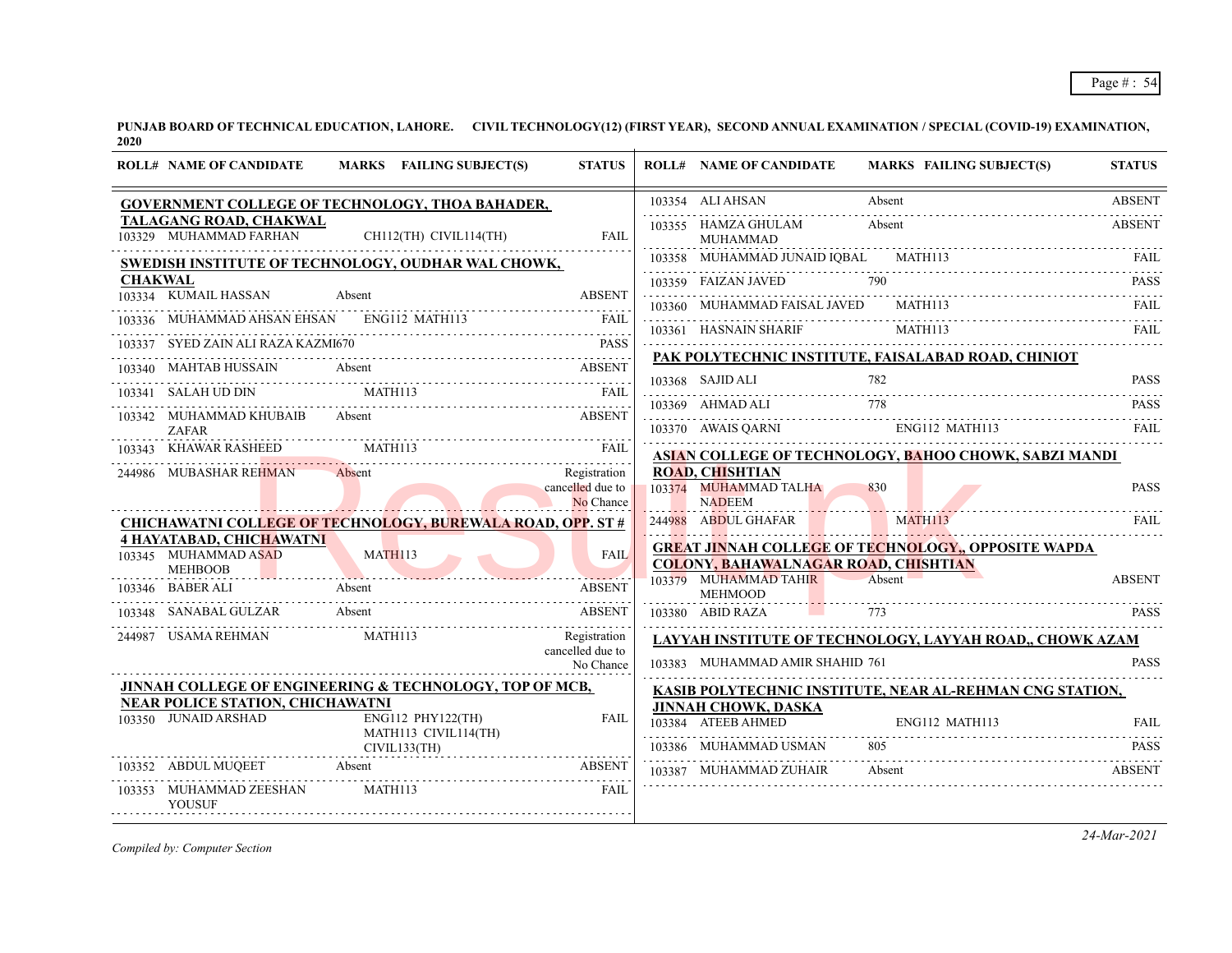|                 | <b>ROLL# NAME OF CANDIDATE</b>          | MARKS FAILING SUBJECT(S)                                   | <b>STATUS</b>                 |          | <b>ROLL# NAME OF CANDIDATE</b>             | MARKS FAILING SUBJECT(S)                                                                                                                                                                                                                                                                                                                                                                                                       | <b>STATUS</b> |
|-----------------|-----------------------------------------|------------------------------------------------------------|-------------------------------|----------|--------------------------------------------|--------------------------------------------------------------------------------------------------------------------------------------------------------------------------------------------------------------------------------------------------------------------------------------------------------------------------------------------------------------------------------------------------------------------------------|---------------|
|                 |                                         | DEPALPUR POLYTECHNIC INSTITUTE, OKARA ROAD DEPALPUR,       |                               |          |                                            |                                                                                                                                                                                                                                                                                                                                                                                                                                |               |
| <b>DEPALPUR</b> | 103388 ABDUL QADEER                     |                                                            |                               |          |                                            | 103425 AZAZ RASHEED MATH113 FAIL 103426 MUAZIM ALI 824 PASS                                                                                                                                                                                                                                                                                                                                                                    |               |
|                 |                                         | 03388 ABDUL QADEER MATH113 FAIL FAIL                       |                               |          |                                            | 244992 NAVEED HASSAN MATHI13 FAIL FAIL                                                                                                                                                                                                                                                                                                                                                                                         |               |
|                 |                                         | 103389 MUHAMMAD SHAHBAZ 734 PASS                           |                               |          |                                            | JAPAN POLYTECHNIC INSTITUTE, , DHING SHAH ADDA                                                                                                                                                                                                                                                                                                                                                                                 |               |
|                 | 103391 MUHAMMAD KASHIF                  | 103390 MOHAMMAD UMAR DRAZ MATH113 FAIL FAIL<br>Absent      | ABSENT                        |          | 103437 JAWAD AHMAD                         | Absent                                                                                                                                                                                                                                                                                                                                                                                                                         | <b>ABSENT</b> |
|                 | <b>HUSSAIN</b>                          |                                                            |                               |          |                                            | 103438 SARAM RAZA Absent ABSENT ABSENT                                                                                                                                                                                                                                                                                                                                                                                         |               |
|                 |                                         |                                                            |                               |          |                                            | 103440 MUHAMMAD RAMAZAN Absent ABSENT                                                                                                                                                                                                                                                                                                                                                                                          |               |
|                 |                                         | 103397 ABD-UR-RAOOF Absent ABSENT                          |                               |          |                                            |                                                                                                                                                                                                                                                                                                                                                                                                                                |               |
|                 | 103398 MUHAMMAD ASIM HANIF ENG112       | 03398 MUHAMMAD ASIM HANIF ENGI12 FAIL MATH113 FAIL MATH113 |                               |          |                                            | $\begin{tabular}{lllllllllll} \hline 103441 & \text{MUHAMMAD WARIS} & \text{ENG112 MATH113} & \text{FAIL} \\ \hline 244993 & \text{ARSHAD ALI} & \text{ENG112} & \text{HATH113} & \text{FAIL} \\ \hline \end{tabular}$<br>244993 ARSHAD ALI ENG112 FAIL FAIL                                                                                                                                                                   |               |
|                 | 103399 SAJJAD ALI                       |                                                            |                               |          |                                            | <b>QUAID-E-AZAM COLLEGE OF SCIENCE &amp; TECHNOLOGY, SUPER ROAD,</b>                                                                                                                                                                                                                                                                                                                                                           |               |
|                 | <b>SARWAR ROAD, DERA GHAZI KHAN</b>     | MIR CHAKAR KHAN RIND UNIVERSITY OF TECHNOLOGY,, SAKHI      |                               | DUNYAPUR | 244994 MUHAMMAD FAHAD IQBAL 838            |                                                                                                                                                                                                                                                                                                                                                                                                                                | <b>PASS</b>   |
|                 |                                         | 103404 DILAWAR KHAN ENG112 CH112(TH) MATH113               | FAIL                          |          |                                            | <b>FAISALABAD POLYTECHNIC INSTITUTE, 161-B, GULISTAN COLONY#2</b>                                                                                                                                                                                                                                                                                                                                                              |               |
|                 | 103409 MIUHAMMAD SHEHZAD Absent<br>ABID | HAMMAD SHEHZAD Absent                                      | <b>ABSENT</b>                 |          | <b>MILLAT CHOWK, FAISALABAD</b>            | 103446 MASROOR AHMAD TAYYAB MATH113 CIVIL114(TH)                                                                                                                                                                                                                                                                                                                                                                               | <b>FAIL</b>   |
|                 |                                         | 103412 SHAMS UR REHMAN Absent                              | <b>ABSENT</b>                 |          |                                            |                                                                                                                                                                                                                                                                                                                                                                                                                                |               |
|                 |                                         | 103413 MUHAMMAD SHAHBAZ MATHI13 FAIL                       |                               |          |                                            | 103452 USMAN NASEER 785 PASS<br>244995 IRFAN ARSHAD ENGI12 FAIL                                                                                                                                                                                                                                                                                                                                                                |               |
|                 |                                         | 244989 JAMAL NASIR MATH113 FAIL FAIL                       |                               |          |                                            | <b>GOVERNMENT COLLEGE OF TECHNOLOGY, SAMANABAD, FAISALABAD</b>                                                                                                                                                                                                                                                                                                                                                                 |               |
|                 |                                         | 244990 MUHAMMAD ASAD ULLAH Absent ABSENT                   |                               |          | 103457 FAISAL EJAZ                         | 768                                                                                                                                                                                                                                                                                                                                                                                                                            | <b>PASS</b>   |
|                 |                                         | 244991 MUHAMMAD KHALID MATH113                             | Registration                  |          |                                            |                                                                                                                                                                                                                                                                                                                                                                                                                                |               |
|                 |                                         |                                                            | cancelled due to<br>No Chance |          |                                            | $\begin{tabular}{lllllllll} \multicolumn{2}{l}{{\bf C}}{\bf H112} & \multicolumn{2}{l}{{\bf T}}{\bf H113} & \multicolumn{2}{l}{{\bf FAL}}\\ & \multicolumn{2}{l}{\bf C}}{\bf H112} & \multicolumn{2}{l}{{\bf T}}{\bf H113} & \multicolumn{2}{l}{{\bf FAL}}\\ & \multicolumn{2}{l}{\bf T}}{\bf H113} & \multicolumn{2}{l}{{\bf T}}{\bf H114} & \multicolumn{2}{l}{{\bf T}}{\bf H115} & \multicolumn{2}{l}{{\bf T}}{\bf H116} &$ |               |
|                 |                                         | SCIENCE INSTITUTE OF TECHNOLOGY, MOHSIN TOWN PULL DATT,    |                               |          |                                            | 244996 FAHAD ALI AMJAD Absent ABSENT                                                                                                                                                                                                                                                                                                                                                                                           |               |
|                 | <b>DERA GHAZI KHAN</b>                  |                                                            |                               |          | 244997 MUHAMMAD AZHAR JAVID<br><b>MANJ</b> | MATH113                                                                                                                                                                                                                                                                                                                                                                                                                        | <b>FAIL</b>   |
|                 | 103417 MUHAMMAD NASIR YASIN             | MATH113<br>03417 MUHAMMAD NASIR YASIN MATH113 FAIL FAIL    | <b>FAIL</b>                   |          |                                            | 244999 ROHAIL TARIQ 820 PASS                                                                                                                                                                                                                                                                                                                                                                                                   |               |
|                 | 103421 MUHAMMAD IMRAN ENG112            |                                                            |                               |          |                                            | <b>GOVERNMENT STAFF TRAINING COLLEGE, PEOPLES COLONY NEAR D</b>                                                                                                                                                                                                                                                                                                                                                                |               |
|                 |                                         | 103422 MUHAMMAD IMRAN MATH113 FAIL FAIL                    |                               |          | <b>GROUND, FAISALABAD</b>                  |                                                                                                                                                                                                                                                                                                                                                                                                                                |               |
|                 |                                         | 103423 MUHAMMAD QASIM ENG112 MATH113 FAIL                  |                               |          | 103464 MUHAMMAD USMAN ALI Absent           |                                                                                                                                                                                                                                                                                                                                                                                                                                | <b>ABSENT</b> |
|                 | 103424 MUSTAHSAN RAZA ENG112            | 03424 MUSTAHSAN RAZA ENG112 FAIL FAIL                      |                               |          | 103465 HASSAN MEHMOOD MATH113              |                                                                                                                                                                                                                                                                                                                                                                                                                                |               |

*Compiled by: Computer Section*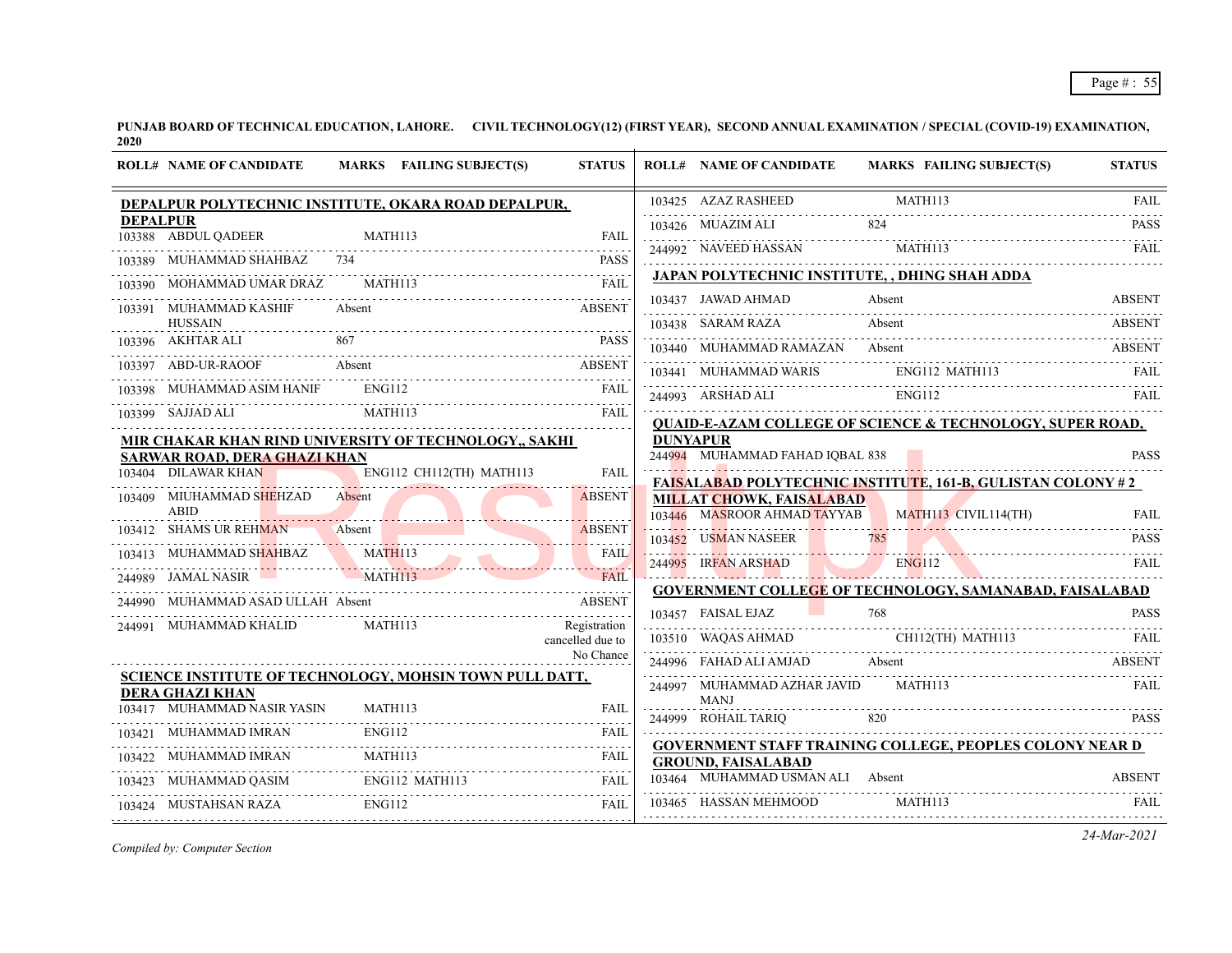|             | <b>ROLL# NAME OF CANDIDATE</b>                  | MARKS FAILING SUBJECT(S)                                         | <b>STATUS</b> |                                                           | ROLL# NAME OF CANDIDATE MARKS FAILING SUBJECT(S)                                                                                                                                                                                                                                                                                                                                                                                                                                   | <b>STATUS</b> |
|-------------|-------------------------------------------------|------------------------------------------------------------------|---------------|-----------------------------------------------------------|------------------------------------------------------------------------------------------------------------------------------------------------------------------------------------------------------------------------------------------------------------------------------------------------------------------------------------------------------------------------------------------------------------------------------------------------------------------------------------|---------------|
|             | 103467 ALI HAIDER                               | 750                                                              | <b>PASS</b>   |                                                           | JINNAH COLLEGE OF ENGINEERING & TECHNOLOGY, KAROR ROAD,                                                                                                                                                                                                                                                                                                                                                                                                                            |               |
|             | 103468 MUHAMMAD HASEEB<br>QAMAR                 | <b>MATH113</b>                                                   | FAII.         | <b>FATEH PUR</b><br>103536 TAHIR BASHIR                   | 835                                                                                                                                                                                                                                                                                                                                                                                                                                                                                | <b>PASS</b>   |
|             | 244998 ABAIDULLAH Absent                        |                                                                  | <b>ABSENT</b> |                                                           | TOBA TEK SINGH POLYTECHNIC INSTITUTE, II CAMPUS, 448-P MAJOR                                                                                                                                                                                                                                                                                                                                                                                                                       |               |
|             | <b>FAISALABAD</b>                               | IMIT, COLLEGE OF TECHNOLOGY, 108/2-A, PEOPLES COLONY,            |               | COLONY, JHANG ROAD, GOJRA<br>245000 MUHAMMAD ANDEEL       | CIVIL114(TH)                                                                                                                                                                                                                                                                                                                                                                                                                                                                       | <b>FAIL</b>   |
|             | 103469 ALI SHAHID                               | IID MATH113 FAIL                                                 |               | <b>MURTAZA</b>                                            |                                                                                                                                                                                                                                                                                                                                                                                                                                                                                    |               |
|             |                                                 | 103470 HAMZA KHAN 773 PASS                                       |               | <b>CHURCH ROAD,, GUJRANWALA</b>                           | <b>CHRISTIAN TECHNICAL TRAINING CENTRE, P.O.BOX NO. 90 CIVIL LINE</b>                                                                                                                                                                                                                                                                                                                                                                                                              |               |
|             |                                                 | <b>IMPERIAL INSTITUTE OF TECHNOLOGY, 84-C PEOPLES COLONY #1,</b> |               |                                                           | $\begin{tabular}{llllll} \hline\hline\multicolumn{3}{l}{} & \multicolumn{3}{l}{} & \multicolumn{3}{l}{} & \multicolumn{3}{l}{} & \multicolumn{3}{l}{} & \multicolumn{3}{l}{} & \multicolumn{3}{l}{} & \multicolumn{3}{l}{} & \multicolumn{3}{l}{} & \multicolumn{3}{l}{} & \multicolumn{3}{l}{} & \multicolumn{3}{l}{} & \multicolumn{3}{l}{} & \multicolumn{3}{l}{} & \multicolumn{3}{l}{} & \multicolumn{3}{l}{} & \multicolumn{3}{l}{} & \multicolumn{3}{l}{} & \multicolumn{3$ |               |
|             | <b>FAISALABAD</b>                               |                                                                  |               | 103553 HAMZA BASHIR Absent                                |                                                                                                                                                                                                                                                                                                                                                                                                                                                                                    | <b>ABSENT</b> |
|             | 103479 SHAHROZE MAQSOOD                         | Absent                                                           | <b>ABSENT</b> |                                                           | 103558 AZAM MASIH ENG112 FAIL FAIL                                                                                                                                                                                                                                                                                                                                                                                                                                                 |               |
|             | ROAD,, FAISALABAD                               | JINNAH POLYTECHNIC INSTITUTE, NEAR NOVALTY PULL SAMUNDRI         |               |                                                           | 245001 ASAD ARSHAD MATH113                                                                                                                                                                                                                                                                                                                                                                                                                                                         | FAIL          |
|             | <b>Exercía de Absent</b><br>103491 WALEED IQBAL |                                                                  | <b>ABSENT</b> |                                                           | <b>FARAN INSTITUTE OF TECHNOLOGY, AHMAD PLAZA NEAR KHIALI BY</b>                                                                                                                                                                                                                                                                                                                                                                                                                   |               |
|             | 103500 MUHAMMAD UMAR SAJJAD Absent              |                                                                  | <b>ABSENT</b> | PASS G.T.ROAD, GUJRANWALA                                 |                                                                                                                                                                                                                                                                                                                                                                                                                                                                                    |               |
|             |                                                 | 103501 MUHAMMAD HUSSNAIN MATH113                                 | FAII.         | 103560 HUSSNAIN ZULFIQAR                                  | MATH113                                                                                                                                                                                                                                                                                                                                                                                                                                                                            | <b>FAIL</b>   |
|             | <b>ZAHID</b>                                    | <u> 1958 - Januar Barnett, fransk politik for de formannsne</u>  |               |                                                           | 103568 NAVEED AHMAD ENGLI2 FAIL FAIL                                                                                                                                                                                                                                                                                                                                                                                                                                               |               |
|             | 103504 MUAMMAD HAROON KHAN Absent               |                                                                  | <b>ABSENT</b> | 245002 HAMZA SAIF Absent                                  |                                                                                                                                                                                                                                                                                                                                                                                                                                                                                    | <b>ABSENT</b> |
|             | 103506 NADEEM SHAHZAD                           | DEEM SHAHZAD MATHI13                                             |               |                                                           | <b>GUJRANWALA SWEDISH INSTITUTE OF TECHNOLOGY, OPP. GOLD</b>                                                                                                                                                                                                                                                                                                                                                                                                                       |               |
|             |                                                 | SITARA INSTITUTE OF MANAGEMENT & TECHNOLOGY, JARANWALA           |               | MARRIAGE HALL G.T.ROAD, GUJRANWALA<br>103573 HUSNAIN RAZA | MATH113 CIVIL114(TH)                                                                                                                                                                                                                                                                                                                                                                                                                                                               | FAIL          |
|             | 103516 MUHAMMAD ANWAR UL Absent<br><b>HAO</b>   | ROAD, KOH-E-NOOR CHOWK, AZIZ FATIMA TRUST, FAISALABAD            | <b>ABSENT</b> |                                                           | 103580 HANAN ANJUM Absent ABS                                                                                                                                                                                                                                                                                                                                                                                                                                                      | <b>ABSENT</b> |
|             | 103520 MUHAMMAD HASHAR                          | MATH113                                                          | FAII          | 103581 MUHAMMAD BALAL Absent                              | 103581 MUHAMMAD BALAL Absent ABSENT                                                                                                                                                                                                                                                                                                                                                                                                                                                |               |
|             | <b>RASHEED</b>                                  |                                                                  |               |                                                           | 103589 NISAR AHMED CH112(TH) MATH113                                                                                                                                                                                                                                                                                                                                                                                                                                               |               |
| 103521      | WASIF AHTISHAM Absent                           |                                                                  | <b>ABSENT</b> |                                                           | CIVIL123(TH)                                                                                                                                                                                                                                                                                                                                                                                                                                                                       |               |
|             |                                                 | 103522 SALMAN NAEEM Absent                                       | <b>ABSENT</b> | 103590 ADEEL NASIR Absent                                 |                                                                                                                                                                                                                                                                                                                                                                                                                                                                                    | <b>ABSENT</b> |
|             | 103529 MUHAMMAD TAYYAB<br><b>FAROOO</b>         | MATH113                                                          | <b>FAIL</b>   | 103600 RANA MUZAMMAL<br><b>HUSSAIN</b>                    | Absent                                                                                                                                                                                                                                                                                                                                                                                                                                                                             | ABSENT        |
|             |                                                 | TAMEER-E- MILLAT INSTITUTE OF TECHNOLOGY, RATWAL, FATEH          |               | 103604 ASIM ALI                                           | Absent                                                                                                                                                                                                                                                                                                                                                                                                                                                                             | <b>ABSENT</b> |
| <b>JANG</b> | 103534 UMER AHMAD                               | ENG112 MATH113                                                   | FAII.         | 103607 ABDUL REHMAN                                       | Absent                                                                                                                                                                                                                                                                                                                                                                                                                                                                             | <b>ABSENT</b> |
|             |                                                 |                                                                  |               |                                                           |                                                                                                                                                                                                                                                                                                                                                                                                                                                                                    |               |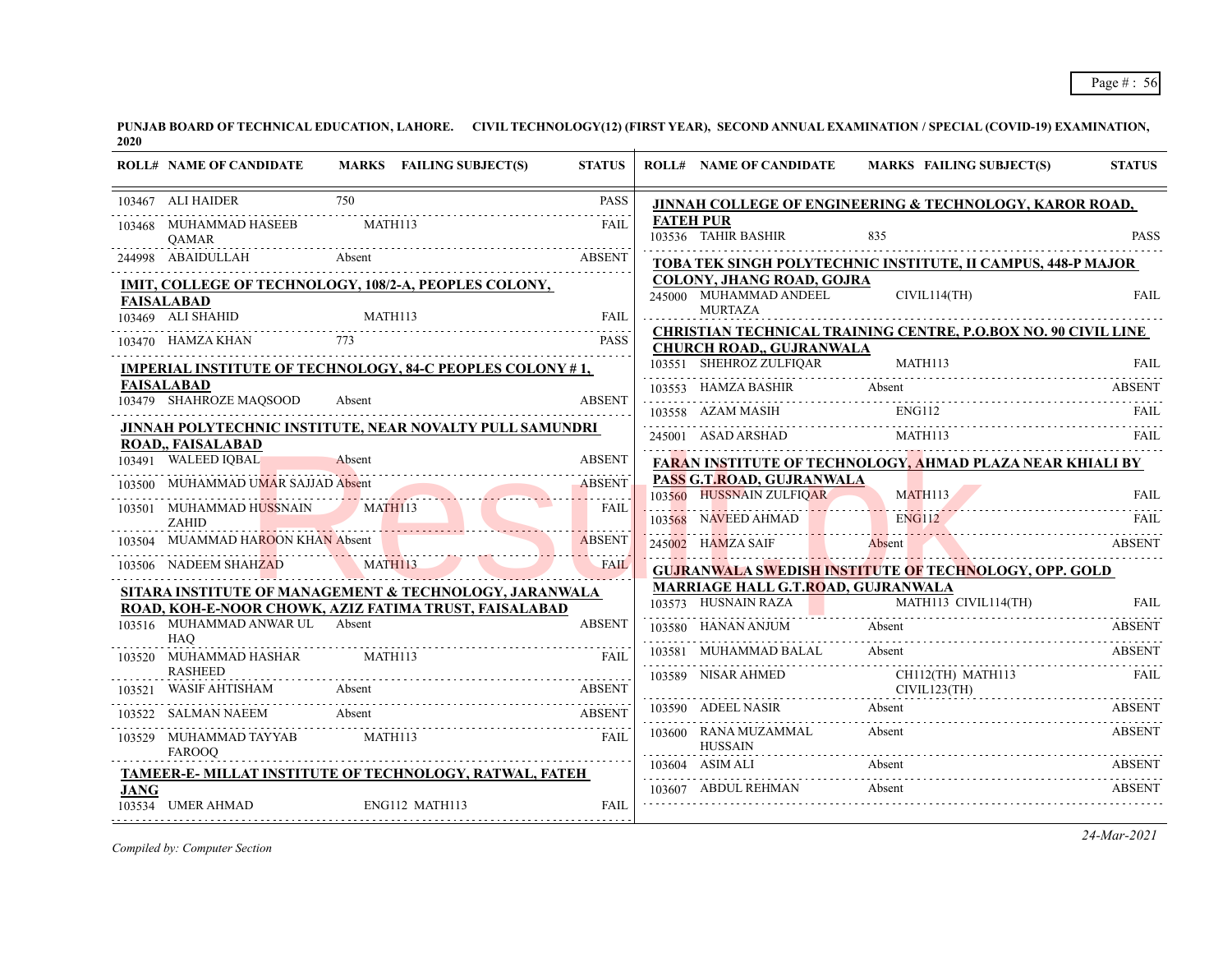|               | <b>ROLL# NAME OF CANDIDATE</b>              | MARKS FAILING SUBJECT(S)                                     | <b>STATUS</b>                                 | <b>ROLL# NAME OF CANDIDATE</b>             | <b>MARKS FAILING SUBJECT(S)</b>                                                                        | <b>STATUS</b>                    |
|---------------|---------------------------------------------|--------------------------------------------------------------|-----------------------------------------------|--------------------------------------------|--------------------------------------------------------------------------------------------------------|----------------------------------|
|               | 103610 MUHAMMAD YASIR                       | Absent                                                       | <b>ABSENT</b>                                 | 103664 ASAD LATIF                          | <b>ENG112</b>                                                                                          | <b>FAIL</b>                      |
|               | 103614 HAMZA SABOOR                         | Absent                                                       | <b>ABSENT</b>                                 | 103668 ADNAN HASSAN                        | <b>MATH113</b>                                                                                         | FAIL                             |
|               | 103615 SAOIB MUSHTAO                        | SAQIB MUSHTAQ 808 PASS                                       | <b>PASS</b>                                   | 103669 AWAIS AHMAD                         | 03669 AWAIS AHMAD Absent ABSENT                                                                        |                                  |
|               | 103616 HUMZA TOUFAIL                        | <b>MATH113</b>                                               | FAIL                                          | 103670 ZAHID ABBAS                         | <b>ENG112</b>                                                                                          | FAIL                             |
|               | 103617 ARSLAN ASIF                          | Absent                                                       | <b>ABSENT</b>                                 | 103671 GULFAM ASHRAF                       | 743                                                                                                    | PASS                             |
|               | 103618 SHARAYYAL                            | 03618 SHARAYYAL 787 PASS                                     |                                               | 103672 OAISAR SHABIR                       | ENG112                                                                                                 | <b>FAIL</b>                      |
|               | 103619 ALI NASEER Absent                    |                                                              | <b>ABSENT</b>                                 | 245007 GULFAM AHMAD                        | 786                                                                                                    | <b>PASS</b>                      |
|               | 245003 AHMAD EJAZ                           | MATH113                                                      | <b>FAIL</b>                                   |                                            | ALLAMA IQBAL POLYTECHNIC INSTITUTE, 108-109 MODEL TOWN,                                                |                                  |
|               | 245004 ADIL SOHAIL                          | MATH113                                                      |                                               | <b>HAROONABAD</b><br>103674 MUHAMMAD IRFAN | ENG112 MATH113                                                                                         | <b>FAIL</b>                      |
|               | 245005 SHAH NAWAZ                           | MATH113                                                      | Registration<br>cancelled due to<br>No Chance |                                            | ITTEFAQ COLLEGE OF ENGINEERING & TECHNOLOGY (CAMPUS II),<br>4-KM FORTABBAS ROAD HAROONABAD, HAROONABAD |                                  |
|               |                                             | ARSHAD INSTITUTE OF TECHNOLOGY, GULZAR E MADINA ROAD,        |                                               | 103676 ALLAH RAKHA                         | Absent                                                                                                 | <b>ABSENT</b>                    |
| <b>GUJRAT</b> | 103625 ALI RAZA                             | Absent                                                       | <b>ABSENT</b><br><u>.</u>                     | 245008 NAEEM ABBAS                         | <b>MATH113</b>                                                                                         | Registration<br>cancelled due to |
|               | 103630 ABDULLAH MUDUSSAR                    | Absent                                                       | <b>ABSENT</b>                                 |                                            |                                                                                                        | No Chance                        |
|               | 103631 MUHAMMAD NASIR                       | Absent                                                       | <b>ABSENT</b>                                 | <b>SECTOR 1/12, ISLAMABAD</b>              | <b>CONSTRUCTION TECHNOLOGY TRAINING INSTITUTE, P.O. BOX #145,</b>                                      |                                  |
|               | 245006 MUHAMMAD ADEEL                       | Absent                                                       | <b>ABSENT</b><br>and a strategies             | 103688 MUHAMMAD SACHAL                     | Absent                                                                                                 | <b>ABSENT</b>                    |
|               |                                             | <b>CHENAB INSTITUTE OF TECHNOLOGY, JALALPUR JATTAN ROAD,</b> |                                               | 103690 YASIR NAWAZ                         | Absent                                                                                                 | <b>ABSENT</b>                    |
| <b>GUJRAT</b> | 103634 BILWAL SHAHZAD                       | Absent                                                       | <b>ABSENT</b>                                 | 103691 WAQAS AHMED                         | Absent                                                                                                 | <b>ABSENT</b>                    |
|               | 103642 FARHAN ALI                           | 738                                                          | <b>PASS</b>                                   | 103692 SAEED UR REHMAN                     | Absent                                                                                                 | <b>ABSENT</b>                    |
|               | 103643 SAJID ALI                            |                                                              | <b>PASS</b>                                   | 103696 SYED MUAZZAM ABBAS<br><b>SHAH</b>   | MATH113                                                                                                | FAIL                             |
|               |                                             | <b>FARAN INSTITUTE OF TECHNOLOGY, NEAR ZAMINDAR SCIENCE</b>  |                                               | 245009 RAJA ZAIN ALI SAFDAR                | Absent                                                                                                 | <b>ABSENT</b>                    |
|               | DEGREE COLLEGE, GUJRAT<br>103645 UMAR NAZIR | Absent                                                       | <b>ABSENT</b>                                 | ROAD, JARANWALA                            | AL-REHMAN POLYTECHNIC INSTITUTE, OPP NADRA OFFICE, JHUMRA                                              |                                  |
|               |                                             | MUSLIM COLLEGE OF TECHNOLOGY, GUJRANWALA ROAD, HAFIZABAD     |                                               | 103700 WAQAR AHMAD                         | $CH112$ (TH)                                                                                           | <b>FAIL</b>                      |
|               | 103659 TAMAR-UL-HUSSAN                      | <b>ENG112</b>                                                | <b>FAIL</b>                                   | <b>ROAD,, JARANWALA</b>                    | LAHORE POLYTECHNIC INSTITUTE, FARHAN PUBLIC HIGH SCHOOL                                                |                                  |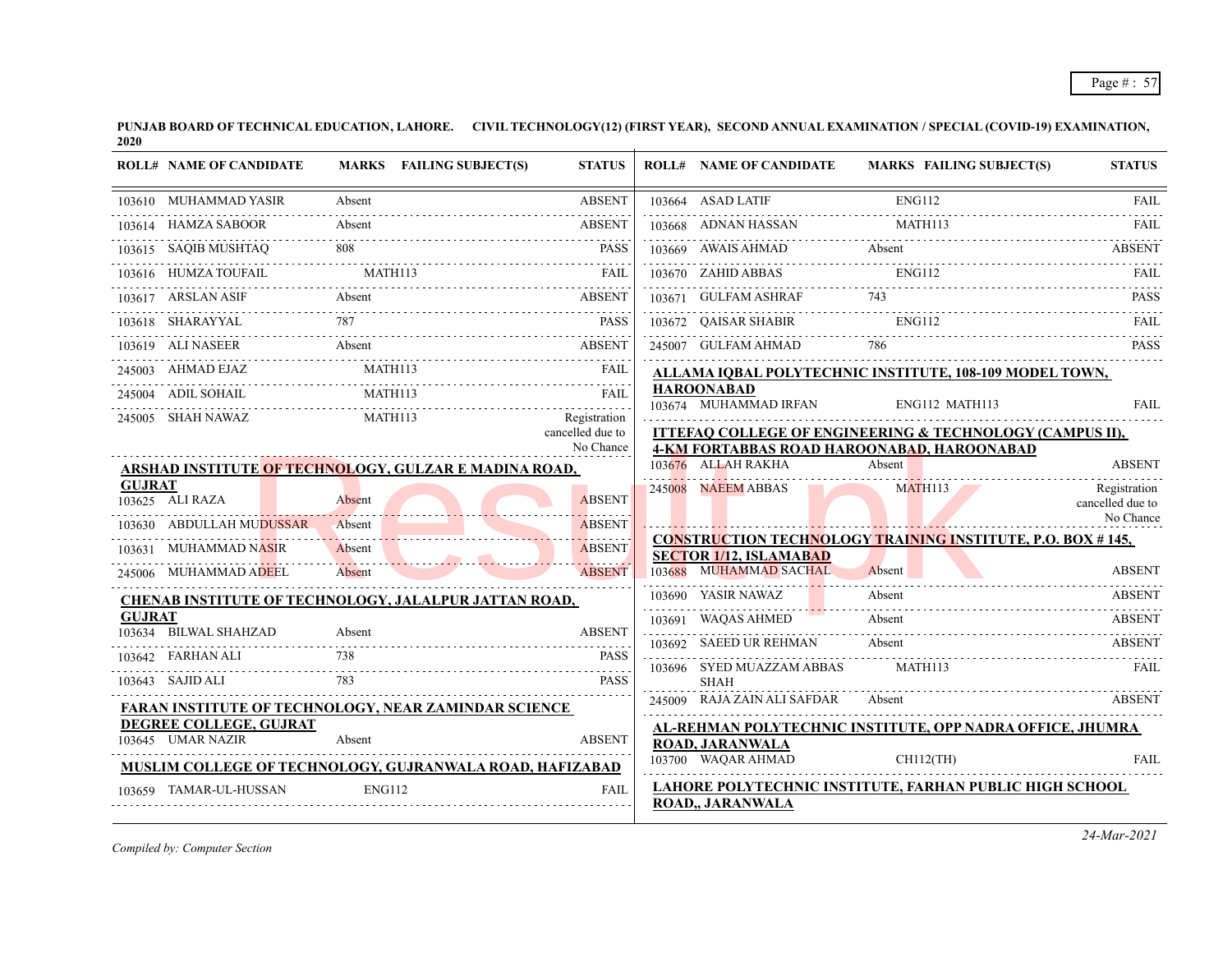|              | <b>ROLL# NAME OF CANDIDATE</b>                                                    | MARKS FAILING SUBJECT(S)                                                                                                                                                                                                                                                                                                                         | <b>STATUS</b>                                 |                | <b>ROLL# NAME OF CANDIDATE</b>      | MARKS FAILING SUBJECT(S)                                            | <b>STATUS</b>                                 |
|--------------|-----------------------------------------------------------------------------------|--------------------------------------------------------------------------------------------------------------------------------------------------------------------------------------------------------------------------------------------------------------------------------------------------------------------------------------------------|-----------------------------------------------|----------------|-------------------------------------|---------------------------------------------------------------------|-----------------------------------------------|
|              | 103705 MUHAMMAD SUFYAN                                                            | 807                                                                                                                                                                                                                                                                                                                                              | <b>PASS</b>                                   |                | 103767 MUHAMMAD MAJID               | Absent                                                              | <b>ABSENT</b>                                 |
|              | 103707 ABDUL REHMAN                                                               | ENG112                                                                                                                                                                                                                                                                                                                                           | FAII.                                         |                | 103768 TALHA FAIZAN SAQI            | MATH113                                                             |                                               |
|              |                                                                                   | <b>GOVERNMENT COLLEGE OF TECHNOLOGY, 15KM CHINIOT ROAD,</b>                                                                                                                                                                                                                                                                                      |                                               |                |                                     | 245013 MUHAMMAD MOHSAN MATH113 FAIL                                 |                                               |
| <b>JHANG</b> | 103708 ALI ADNAN                                                                  | VAN Absent ABSENT                                                                                                                                                                                                                                                                                                                                | <b>ABSENT</b>                                 |                | 245014 ZAHEER AHMAD                 | MATH113                                                             | Registration<br>cancelled due to<br>No Chance |
|              |                                                                                   | 103711 ZESHAN ABBAS KHAN ENGI12 MATH113 FAIL FAIL                                                                                                                                                                                                                                                                                                |                                               |                |                                     | 245015 USAMA MADNI MATHI13 FAIL                                     |                                               |
|              | 245010 MUHAMMAD ASADULLAH                                                         | ENG112                                                                                                                                                                                                                                                                                                                                           | Registration<br>cancelled due to<br>No Chance |                |                                     | DR. ABDUL QADEER KHAN COLLEGE OF TECHNOLOGY, G.T. ROAD,             |                                               |
|              | 245011 NOMAN ALI CHADUARY                                                         | MATH113                                                                                                                                                                                                                                                                                                                                          | Registration                                  |                | <b>CIVIL LINES, KHANEWAL</b>        | 103769 WASEEM ABBAS Absent ABSENT                                   |                                               |
|              |                                                                                   |                                                                                                                                                                                                                                                                                                                                                  | cancelled due to<br>No Chance                 |                |                                     | 103772 SHAHZAD ALI ENG112 MATH113<br>CIVIL114(TH)                   | FAIL.                                         |
| (KHUSHAB)    |                                                                                   | <b>GOVERNMENT COLLEGE OF TECHNOLOGY, OPPOSIT DHQ, JOHARABAD</b>                                                                                                                                                                                                                                                                                  |                                               |                | 103780 UMAIR AHMAD JAVED            | 759                                                                 | <b>PASS</b>                                   |
|              | 103733 ATTIQ UR RAHMAN KHAN 765                                                   |                                                                                                                                                                                                                                                                                                                                                  | <b>PASS</b>                                   |                | 245016 ZEESHAN ALI                  | Absent                                                              | ABSENT                                        |
|              | <b>MIANWALI ROAD,, JOHARABAD (KHUSHAB)</b><br>103744 AZFAR HUSSAIN LUGHARI Absent | PAKISTAN COLLEGE OF TECHNOLOGY, INFRONT OF D.C OFFICE,                                                                                                                                                                                                                                                                                           | <b>ABSENT</b>                                 |                | 245017 SABTAIN HAIDER Absent        |                                                                     | Registration<br>cancelled due to<br>No Chance |
|              |                                                                                   | <u>KAMRA POLYTECHNIC INSTITUTE, AYAZ ARCADE G.T. ROAD, KAMRA</u>                                                                                                                                                                                                                                                                                 |                                               |                | <b>CHOWK SANGLAN WALA, KHANEWAL</b> | <b>QUAID-E-AZAM INSTITUTE OF TECHNOLOGY, ISMAIL AND SAQIB PLAZA</b> |                                               |
|              | <b>CANTT, KAMRA</b><br>103745 MUHAMMAD MUSAB                                      | Absent                                                                                                                                                                                                                                                                                                                                           | <b>ABSENT</b>                                 |                | 103784 AKHLAQ AHMAD                 | 801<br>ALI COLLEGE OF ENGINEERING & TECHNOLOGY, MODEL TOWN,         | <b>PASS</b>                                   |
|              | SOHAIL                                                                            | SHERAZ REHMAN ENGI12 MATH113 FAIL                                                                                                                                                                                                                                                                                                                |                                               | <b>KHANPUR</b> |                                     |                                                                     |                                               |
|              |                                                                                   | 103748 HAMZA SHAZAIB Absent and the contract of the contract of the ABSENT                                                                                                                                                                                                                                                                       |                                               |                | 103790 MOHAMMAD NOUMAN              | Absent                                                              | <b>ABSENT</b>                                 |
|              |                                                                                   |                                                                                                                                                                                                                                                                                                                                                  |                                               |                | 103791 AMIR SHAHAB                  | 832                                                                 | <b>PASS</b>                                   |
|              |                                                                                   | $\begin{tabular}{c c c c} \hline 103751 & BASIT AKBAR & \multicolumn{3}{ c }{MATH113} & CIVIL114(TH) & FAIL \\ \hline \multicolumn{3}{ c }{245012} & AAMIR KHAN & \multicolumn{3}{ c }{MATH113} & FAIL \\ \hline \multicolumn{3}{ c }{245012} & AAMIR KHAN & \multicolumn{3}{ c }{MATH113} & \multicolumn{3}{ c }{FAIL} \\ \hline \end{tabular}$ |                                               |                | 248453 MUHAMMAD RASHID              | ENG112                                                              | <b>FAIL</b>                                   |
|              |                                                                                   | LAHORE POLYTECHNIC INSTITUTE, NEAR DARBAR BABA KAMAL                                                                                                                                                                                                                                                                                             |                                               |                |                                     | KHANPUR COLLEGE OF TECHNOLOGY, MANZOOR COLONY, OPP.                 |                                               |
|              | <b>CHISHTI FEROZEPUR ROAD, KASUR</b>                                              |                                                                                                                                                                                                                                                                                                                                                  |                                               |                | 103796 AZIZ AHMED                   | MADNI MASJID, NEAR WAPDA OFFICE, AIRPORT ROAD, KHANPUR<br>MATH113   | <b>FAIL</b>                                   |
|              | 103760 WASEEM AHSAN JUNEED<br>IQBAL                                               | ENG112 MATH113<br>CIVIL114(TH) CIVIL123(TH)<br>CIVIL133(TH)                                                                                                                                                                                                                                                                                      | <b>FAIL</b>                                   |                | AKBAR                               | 245018 MUHAMMAD SHERAZ MATH113 CIVIL114(TH)                         | .<br>FAIL                                     |
|              | 103762 MUHAMMAD FAISAL                                                            | ENG112 MATH113<br>CIVIL114(TH)                                                                                                                                                                                                                                                                                                                   | <b>FAIL</b>                                   |                |                                     |                                                                     |                                               |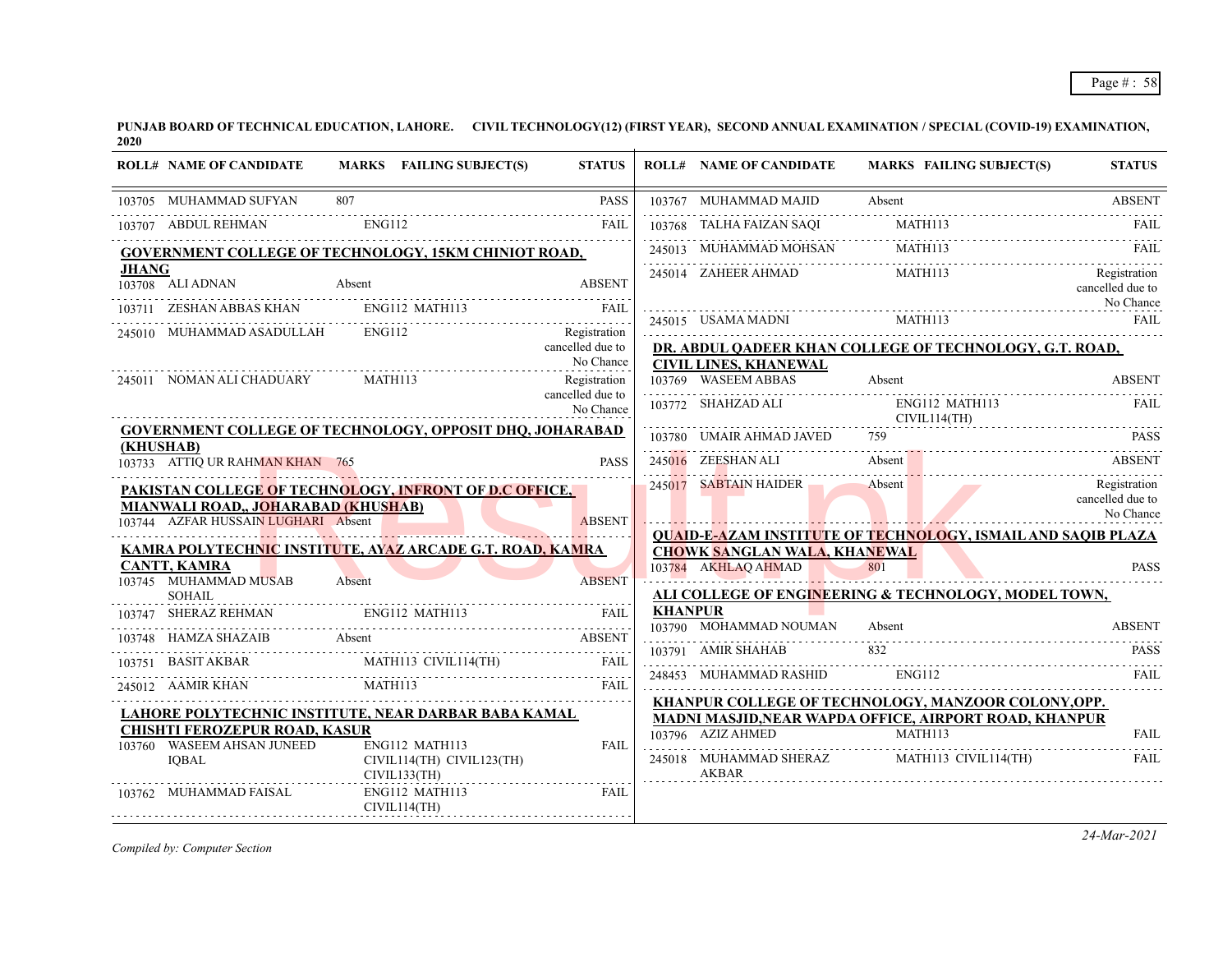| <b>ROLL# NAME OF CANDIDATE</b>                 | MARKS FAILING SUBJECT(S)                                                                                           | <b>STATUS</b>                                 |               | <b>ROLL# NAME OF CANDIDATE</b>         | MARKS FAILING SUBJECT(S)                                                                                                                                                                                                                                                                                                                                                                                                                                                                    | <b>STATUS</b> |
|------------------------------------------------|--------------------------------------------------------------------------------------------------------------------|-----------------------------------------------|---------------|----------------------------------------|---------------------------------------------------------------------------------------------------------------------------------------------------------------------------------------------------------------------------------------------------------------------------------------------------------------------------------------------------------------------------------------------------------------------------------------------------------------------------------------------|---------------|
| 245019 HAFIZ YASIR MEHMOOD                     | Absent                                                                                                             | Registration<br>cancelled due to              |               |                                        | $\begin{tabular}{c} 103942 & HAMAD UR REHMAN\\ \hline \end{tabular} \begin{tabular}{lcccc} \hline \multicolumn{3}{c}{\textbf{AAMAD UR REHMAN}}\\ \hline \multicolumn{3}{c}{\textbf{AAMAD UR REHMAN}}\\ \hline \multicolumn{3}{c}{\textbf{AAHAADUR REHMAN}}\\ \hline \multicolumn{3}{c}{\textbf{AAHADUR REHMAN}}\\ \hline \multicolumn{3}{c}{\textbf{AAHAADUR REHMAN}}\\ \hline \multicolumn{3}{c}{\textbf{AAHAADUR REHMAN}}\\ \hline \multicolumn{3}{c}{\textbf{AAHAADUR REHMAN}}\\ \hline$ |               |
|                                                |                                                                                                                    | No Chance                                     |               | 103944 MUHAMMAD ALEEM                  | ENG112 MATH113                                                                                                                                                                                                                                                                                                                                                                                                                                                                              | FAIL          |
|                                                | ARSHAD INSTITUTE OF TECHNOLOGY, MANGOWAL LINK ROAD,                                                                |                                               |               | <b>SHAHZAD</b><br>245023 TYIAB HUSSAIN | CIVIL114(TH)<br>825                                                                                                                                                                                                                                                                                                                                                                                                                                                                         | <b>PASS</b>   |
| <b>DHINGA, KHARIAN</b><br>245020 MOBEEN ARSHAD |                                                                                                                    |                                               |               |                                        |                                                                                                                                                                                                                                                                                                                                                                                                                                                                                             |               |
|                                                | ENG112                                                                                                             | <b>FAIL</b>                                   |               |                                        | 245024 SYED SABTAIN ALI Absent ABSENT                                                                                                                                                                                                                                                                                                                                                                                                                                                       |               |
|                                                | <b>ORIENTAL INSTITUTE OF TECHNOLOGY, AKRAM TOWER G.T ROAD,</b>                                                     |                                               |               |                                        | 245025 MUHAMMAD TAYYAB ENG112 MATH113                                                                                                                                                                                                                                                                                                                                                                                                                                                       | FAIL          |
| <b>KHARIAN</b><br>103807 ADNAN SAMI            | 03807 ADNAN SAMI ENG112 CH112(TH) MATH113 FAIL                                                                     |                                               |               |                                        | ABBAS COLLEGE OF TECHNOLOGY, 13-B, LAKE ROAD, LAHORE,                                                                                                                                                                                                                                                                                                                                                                                                                                       |               |
|                                                |                                                                                                                    | <b>ABSENT</b>                                 | <b>LAHORE</b> | 103866 SHERAZ KHAN                     | Absent                                                                                                                                                                                                                                                                                                                                                                                                                                                                                      | <b>ABSENT</b> |
|                                                | ALLAMA IQBAL POLYTECHNIC INSTITUTE, MAKKAH TOWN,, KHIDIAN                                                          |                                               |               |                                        | 103867 SAJID ALI ENG112 MATH113 FAIL FAIL                                                                                                                                                                                                                                                                                                                                                                                                                                                   | FAIL          |
| <b>KHAS</b><br>245022 MUHAMMAD ASIF            | MATH113                                                                                                            | Registration                                  |               |                                        | AHMAD HASSAN POLYTECHNIC INSTITUTE, DEV SAMAJ ROAD, LAHORE                                                                                                                                                                                                                                                                                                                                                                                                                                  |               |
|                                                |                                                                                                                    | cancelled due to                              |               | 103872 ZAIN AHMAD                      | ZAIN AHMAD MATHI13 CIVIL114(TH) FAIL                                                                                                                                                                                                                                                                                                                                                                                                                                                        |               |
|                                                |                                                                                                                    | No Chance                                     |               |                                        |                                                                                                                                                                                                                                                                                                                                                                                                                                                                                             |               |
| MIANWALI ROAD, KHUSHAB                         | <b>SARGODHA COLLEGE OF TECHNOLOGY, NEAR SATELLITE TOWN,</b>                                                        |                                               |               |                                        | 103878 MUHAMMAD USMAN ENG112 MATH113 FAIL                                                                                                                                                                                                                                                                                                                                                                                                                                                   |               |
| 103818 MUHAMMAD FARHAN E                       | ENG112 MATH113                                                                                                     | FAIL                                          |               |                                        | 103879 FURQAN YOUSAF MATHII3 FAIL                                                                                                                                                                                                                                                                                                                                                                                                                                                           | <b>FAIL</b>   |
|                                                | AL-REHMAN COLLEGE OF TECHNOLOGY, MINI BYPASS ROAD NEAR                                                             |                                               |               |                                        | 103880 ARSLAN AHMAD MATHI13                                                                                                                                                                                                                                                                                                                                                                                                                                                                 | <b>ABSENT</b> |
| NOORAY WALA PHATAK, KOT ADDU                   |                                                                                                                    |                                               |               | 245026 ASIF KHAN Absent                |                                                                                                                                                                                                                                                                                                                                                                                                                                                                                             |               |
| 103823 MOHAMMAD ASIF                           | MATH113<br><u> 1771 - Januar Jacques II, francuski filozof (d. 1874)</u>                                           | <b>FAIL</b><br><b><i><u>Provident</u></i></b> |               |                                        | 245027 MUHAMMAD ISLAM MATH113                                                                                                                                                                                                                                                                                                                                                                                                                                                               | FAIL          |
| 103825 MUHAMMAD ALI                            | ENG112 MATH113                                                                                                     | FAIL                                          |               |                                        | ANJUMAN-E-HIMAYAT-E-ISLAM MUHAMMAD AMIN POLY TECHNIC                                                                                                                                                                                                                                                                                                                                                                                                                                        |               |
| 103828 SHAFEEQ U RAHMAN MATH113                |                                                                                                                    | <b>FAIL</b>                                   |               |                                        | <b>INSTITUTE &amp; VOCATIONAL TRAINING CENTRE, NEAR FAWARA CHOWK,</b><br>SAIDPUR MAIN BOULEVARD, SABZAZAR SCHEME MORE, LAHORE                                                                                                                                                                                                                                                                                                                                                               |               |
|                                                | <b>SHAN COLLEGE OF COMMERCE &amp; TECHNOLOGY, CHOWK SARWAR</b>                                                     |                                               |               | 103884 MUGHEES YOUNAS                  | Absent                                                                                                                                                                                                                                                                                                                                                                                                                                                                                      | <b>ABSENT</b> |
| <b>SHAHEED, KOT ADDU</b>                       |                                                                                                                    |                                               |               |                                        | 103885 MOHSIN MAZHAR Absent ABSENT ABSENT                                                                                                                                                                                                                                                                                                                                                                                                                                                   |               |
| 103839 FAYYAZ HUSSAIN                          | 821                                                                                                                | <b>PASS</b>                                   |               | 103887 FARAZ SHAHID                    |                                                                                                                                                                                                                                                                                                                                                                                                                                                                                             |               |
|                                                | 2ND CAMPUS GOVT. COLLEGE OF TECHNOLOGY,, PLOT NO 214-A, AT<br>GATTI SUNDER INDUSTRIAL ESTATE, RAIWIND ROAD, LAHORE |                                               |               |                                        | ARAZ SHAHID Absent ABSENT<br>103889 ISHTIAQ MUNAWAR ENG112 PHY122(TH)                                                                                                                                                                                                                                                                                                                                                                                                                       | FAIL          |
| 103842 MUHAMMAD IKRAM                          | Absent                                                                                                             | <b>ABSENT</b>                                 |               | 103890 MUHAMMAD YUSHA BIN Absent       | MATH113                                                                                                                                                                                                                                                                                                                                                                                                                                                                                     | ABSENT        |
| 103843 AWAIS RAZA                              | Absent                                                                                                             | ABSENT                                        |               | <b>MASOUD</b>                          |                                                                                                                                                                                                                                                                                                                                                                                                                                                                                             |               |
| 103852 HAMAD NAZAR                             | 709                                                                                                                | <b>PASS</b>                                   |               | 103893 TAYYAB HANEEF ENG112 MATH113    |                                                                                                                                                                                                                                                                                                                                                                                                                                                                                             | FAIL          |
| 103941 ALIABBAS                                | Absent                                                                                                             | <b>ABSENT</b>                                 |               | 103894 AMIR KHAN                       | 767                                                                                                                                                                                                                                                                                                                                                                                                                                                                                         | <b>PASS</b>   |
|                                                |                                                                                                                    |                                               |               |                                        |                                                                                                                                                                                                                                                                                                                                                                                                                                                                                             |               |

*Compiled by: Computer Section*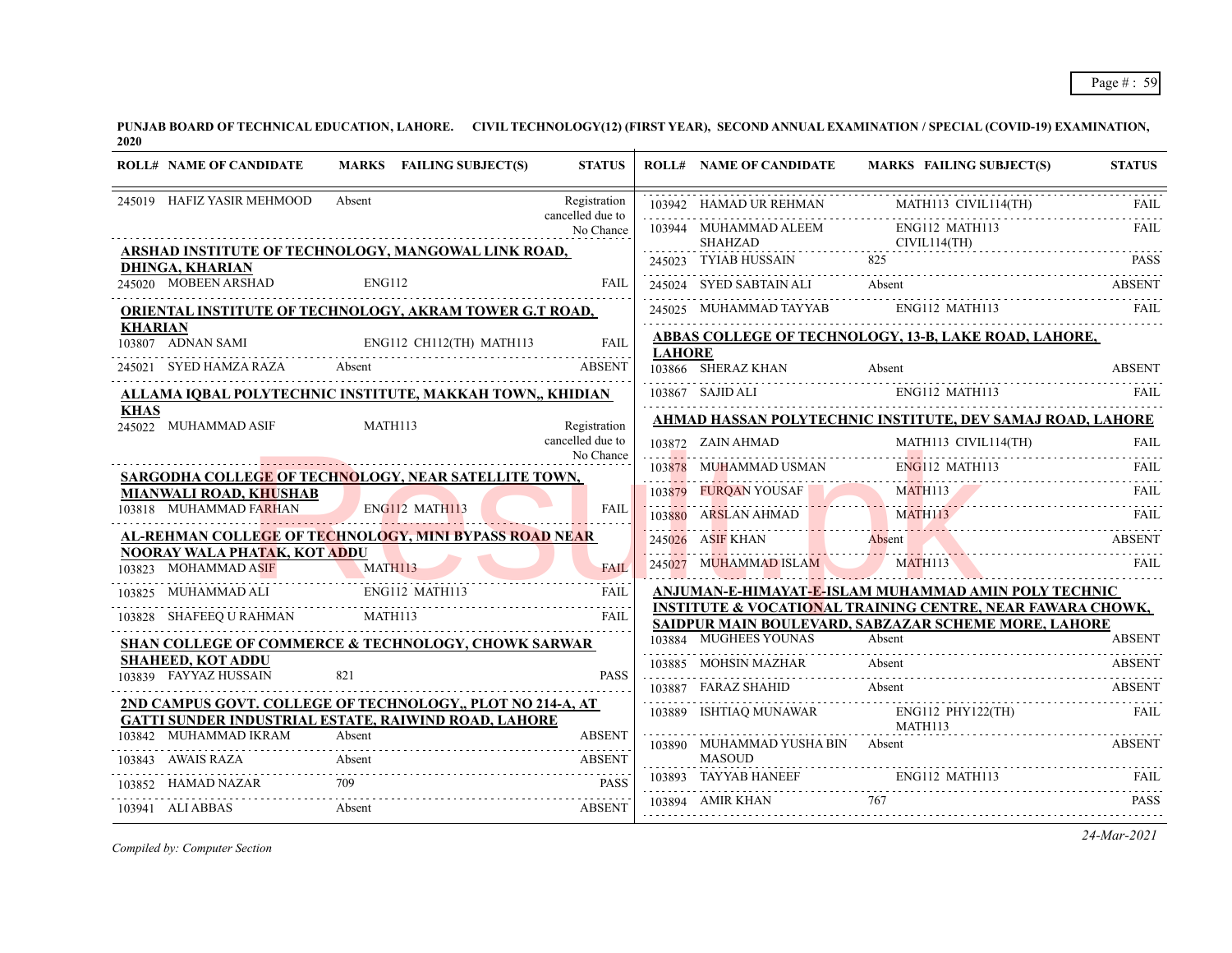|               | <b>ROLL# NAME OF CANDIDATE</b>                                                                                                                                                                                                       |        | MARKS FAILING SUBJECT(S)                                                                                             | <b>STATUS</b>                                 | <b>ROLL# NAME OF CANDIDATE</b>                            | <b>MARKS FAILING SUBJECT(S)</b>                                                                  | <b>STATUS</b>                                 |
|---------------|--------------------------------------------------------------------------------------------------------------------------------------------------------------------------------------------------------------------------------------|--------|----------------------------------------------------------------------------------------------------------------------|-----------------------------------------------|-----------------------------------------------------------|--------------------------------------------------------------------------------------------------|-----------------------------------------------|
|               | 103895 ASAD ALI Absent                                                                                                                                                                                                               |        |                                                                                                                      | <b>ABSENT</b>                                 | 103912 SYED MUHAMMAD EHSAN<br><b>HAIDER</b>               | MATH113                                                                                          | <b>FAIL</b>                                   |
|               | 103896 ZEESHAN TARIQ CIVIL114(TH) FAIL FILL                                                                                                                                                                                          |        |                                                                                                                      |                                               | 103920 MUHAMMAD BILAL KHAN                                |                                                                                                  |                                               |
|               | 103897 MUHAMMAD SALMAN Absent ABSENT                                                                                                                                                                                                 |        |                                                                                                                      |                                               |                                                           | 103920 MUHAMMAD BILAL KHAN MATH113 FAIL FAIL<br>245034 NORAIZ KHAN MATH113                       | Registration                                  |
|               | $\begin{tabular}{llllllll} \hline 103898 & QAISER RAFIQUE & \text{MATH113} & FAIL \\ \hline 103899 & MUHAMMAD AZEEM & \text{MATH113} & \text{FAIL} \\ \hline \end{tabular}$                                                          |        |                                                                                                                      |                                               |                                                           |                                                                                                  | cancelled due to                              |
|               | THAMMAD AZEEM MATH113 FAIL RESERVE THAMMAD AZEEM MATH113                                                                                                                                                                             |        |                                                                                                                      |                                               |                                                           | 245035 HAFIZ MUHAMMAD MATH113                                                                    | No Chance<br>Registration                     |
|               | 245028 RAHAJ SHAHID Absent                                                                                                                                                                                                           |        |                                                                                                                      | Registration<br>cancelled due to              | <b>RAVEEM</b>                                             |                                                                                                  | cancelled due to<br>No Chance                 |
|               |                                                                                                                                                                                                                                      |        |                                                                                                                      | No Chance                                     |                                                           | JAPAN POLYTECHNIC INSTITUTE, MANGA ROAD, RAIWIND, LAHORE                                         |                                               |
|               | 245029 MUHAMMAD JAMIL                                                                                                                                                                                                                | Absent |                                                                                                                      | Registration<br>cancelled due to              | 103922 USMAN GHANI                                        |                                                                                                  |                                               |
|               |                                                                                                                                                                                                                                      |        |                                                                                                                      | No Chance                                     |                                                           | 103923 AHTISHAM KHALID ENGI12 FAIL FAIL FAIL                                                     |                                               |
|               | 245030 BABAR ALI Absent                                                                                                                                                                                                              |        |                                                                                                                      | Registration<br>cancelled due to              |                                                           | 103925 ADEEL SAFDAR Absent ABSENT                                                                |                                               |
|               | .<br>245031 MUHAMMAD RASHID MATH113                                                                                                                                                                                                  |        |                                                                                                                      | No Chance                                     |                                                           |                                                                                                  |                                               |
|               | <u> Estados de San Antonio de San Antonio de San Antonio de San Antonio de San Antonio de San Antonio de San Antonio de San Antonio de San Antonio de San Antonio de San Antonio de San Antonio de San Antonio de San Antonio de</u> |        |                                                                                                                      | Registration<br>cancelled due to<br>No Chance |                                                           |                                                                                                  |                                               |
|               | 245032 FAIZAN ALI MATHI13 CIVILI14(TH) FAIL                                                                                                                                                                                          |        |                                                                                                                      |                                               |                                                           | <b>LAHORE COLLEGE OF TECHNOLOGY &amp; MANAGEMENT, 18-KM</b>                                      |                                               |
|               | 245033 HAFIZ MUHAMMAD ENG112<br>SALMAN                                                                                                                                                                                               |        | <u> 1988 - Jan James James James James James James James James James James James James James James James James J</u> | FAIL                                          |                                                           | <b>FEROZEPURE ROAD OPP. DURA FOAM INDUSTRY, LAHORE</b><br>103903 NOUMAN MAJEED CIVIL114(TH) FAIL |                                               |
|               | CITY POLYTECHNIC INSTITUTE, JALAL CENTRE, G.T ROAD, SHAHDARA,                                                                                                                                                                        |        |                                                                                                                      |                                               |                                                           | 103930 TAUSEEF AHMAD Absent ABSENT                                                               |                                               |
| <b>LAHORE</b> | 103901 MUHAMMAD ABDULLAH Absent                                                                                                                                                                                                      |        |                                                                                                                      | <b>ABSENT</b>                                 | 103932 TAYYAB HAIDAR KHAN Absent                          |                                                                                                  | ABSENT                                        |
|               | <b>TARIO</b>                                                                                                                                                                                                                         |        |                                                                                                                      |                                               | 103934 HASSAN MUJTABA Absent                              |                                                                                                  | <b>ABSENT</b>                                 |
|               | <b>IMPERIAL COLLEGE OF TECHNOLOGY, 6-ALLAMA IQBAL ROAD,</b>                                                                                                                                                                          |        |                                                                                                                      |                                               |                                                           | 248454 JAMAL BAHA UD DIN SHAH MATHI13 FAIL FAIL                                                  |                                               |
|               | <b>BOHARWALA CHOWK NEAR RAILWAY STATION, LAHORE</b><br>103904 MUHAMMAD ARMAGHAN Absent                                                                                                                                               |        |                                                                                                                      | <b>ABSENT</b>                                 |                                                           | <b>LAHORE POLYTECHNIC INSTITUTE, BAND ROAD NEAR CHOWK YATEEM</b>                                 |                                               |
|               | 103905 MUHAMMAD MUZAMMIL MATH113<br><b>KASHIF</b>                                                                                                                                                                                    |        |                                                                                                                      | <b>FAIL</b>                                   | <b>KHANA, LAHORE</b><br>103936 MUHAMMAD ANSAR RIAZ Absent |                                                                                                  | <b>ABSENT</b>                                 |
|               | 103908 ZEESHAN HAIDER 762                                                                                                                                                                                                            |        |                                                                                                                      | <b>PASS</b>                                   | 103937 RANA ZAHID MAHMOOD MATH113                         |                                                                                                  |                                               |
|               | 103909 SOHAIL MUSHTAQ Absent ABSENT                                                                                                                                                                                                  |        |                                                                                                                      |                                               |                                                           | LAHORE POLYTECHNIC INSTITUTE, MANZOOR TRADE CENTRE,                                              |                                               |
|               | <b>INSTITUTE OF ENGINEERING &amp; TECHNOLOGY, NTC BUILDING, PTCL</b><br>COLONY. MUGHALPURA, LAHORE                                                                                                                                   |        |                                                                                                                      |                                               | <b>37-MAIN RAVI ROAD, LAHORE</b><br>245036 ALI HUSSAIN    | MATH113 CIVIL114(TH)                                                                             | Registration<br>cancelled due to<br>No Chance |

*Compiled by: Computer Section*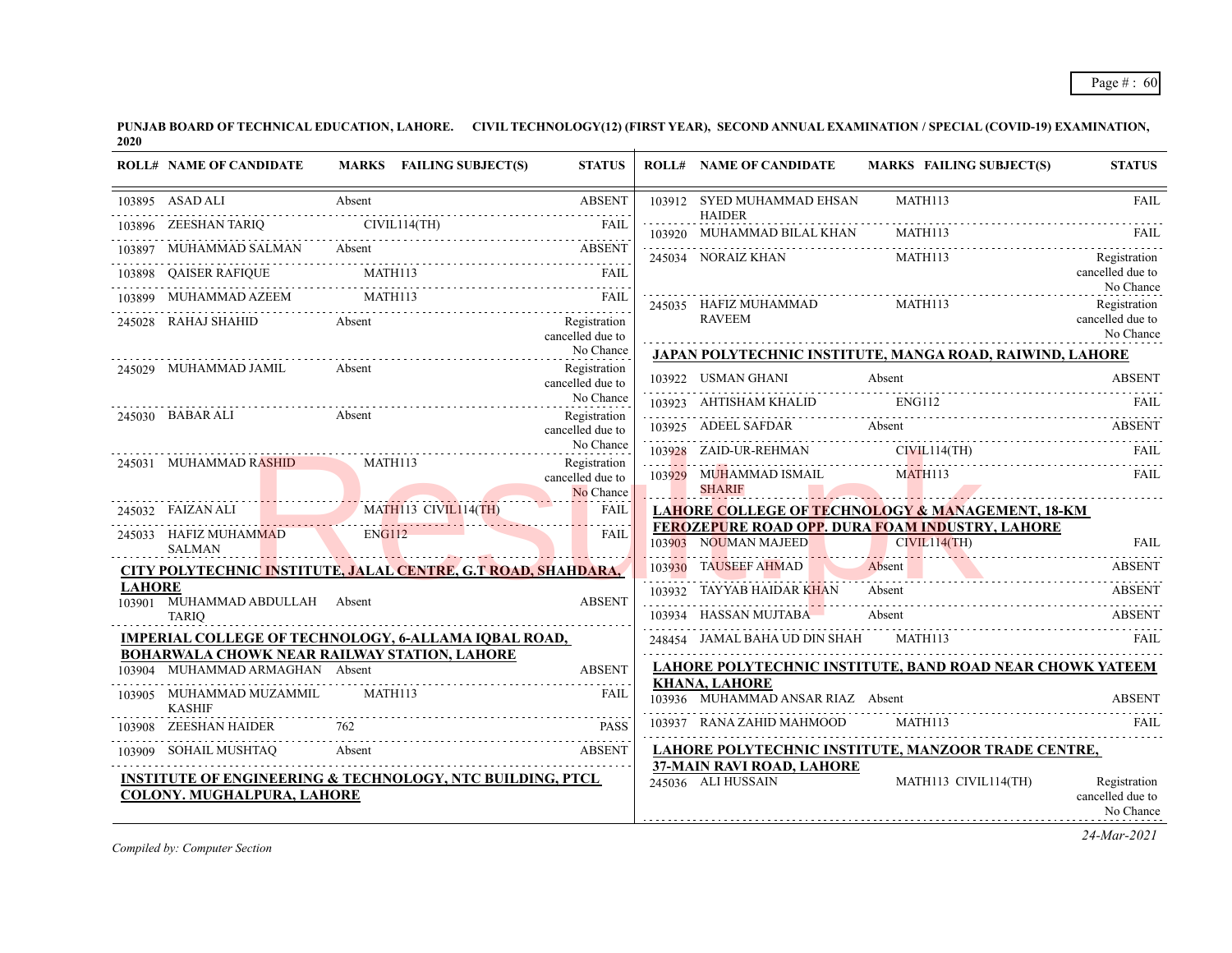| <b>ROLL# NAME OF CANDIDATE</b>                                | MARKS FAILING SUBJECT(S)                                               | <b>STATUS</b>                   |               | <b>ROLL# NAME OF CANDIDATE</b>                               | <b>MARKS FAILING SUBJECT(S)</b>                                   | <b>STATUS</b>                                 |
|---------------------------------------------------------------|------------------------------------------------------------------------|---------------------------------|---------------|--------------------------------------------------------------|-------------------------------------------------------------------|-----------------------------------------------|
|                                                               | PAK POLYTECHNIC INSTITUTE, 32-CIVIC CENTRE MOON MARKET                 |                                 |               | 103979 M IRFAN AZIZ                                          |                                                                   | <b>PASS</b>                                   |
| <b>ALLAMA IQBAL TOWN, LAHORE</b>                              | 103948 ABDUL MOEEZ RAMAY MATH113 CIVIL114(TH) FAIL                     |                                 |               | 245039 MUHAMMAD FAISAL<br><b>IBRAHIM</b>                     | Absent                                                            | <b>ABSENT</b>                                 |
| 103950 AWAIS LIAQAT ALI Absent                                |                                                                        | <b>ABSENT</b>                   |               |                                                              | <b>GOVERNMENT COLLEGE OF TECHNOLOGY, COLLEGE ROAD, LAYYAH</b>     |                                               |
|                                                               | 103956 ADEEL AHMAD Absent ABSENT ABSENT                                |                                 |               |                                                              | 103981 NISAR HAIDER Absent ABSENT                                 |                                               |
|                                                               | 103957 KAMRAN GILL Absent ABSENT                                       |                                 |               | 103983 MUHAMMAD ABID                                         | Absent                                                            | <b>ABSENT</b>                                 |
|                                                               | 103958 MUHAMMAD FAIZAN NAZIR MATH113 FAIL FAIL                         |                                 |               | 103984 SIKANDAR HUSSAIN                                      | Absent                                                            | <b>ABSENT</b>                                 |
|                                                               | PAK PUNJAB COLLEGE OF TECHNOLOGY, OPP. TAJ BAGH PULL CANAL             |                                 |               |                                                              | Absent<br>103985 PERVAZ AKHTAR Absent ABSENT ABSENT               |                                               |
| <b>BANK ROAD, HARBANCEPURA, LAHORE</b><br>103959 HAMZA SHAFIQ | CH112(TH) PHY122(TH)                                                   | <b>FAIL</b>                     |               |                                                              | 103988 AZHAR SULTAN Absent ABSENT                                 |                                               |
| 103963 DANISH KHOKHAR                                         | MATH113<br>Absent                                                      | ABSENT                          |               | <b>COLLEGE R0AD, LAYYAH</b>                                  | LICCS INSTITUTE OF MODERN TECHNOLOGY, HOUSING COLONY              |                                               |
| SHAHZADA MARKET, GHAZI ROAD, LAHORE                           | PUNJAB INSTITUTE OF ENGINEERING & TECHNOLOGY, ADJACENT                 |                                 |               | 245040 MUHAMMAD IMRAN                                        | Absent                                                            | Registration<br>cancelled due to<br>No Chance |
| 245037 AWAIS ASLAM                                            | Absent                                                                 | <b>ABSENT</b><br><u>.</u>       |               |                                                              | UNITED COLLEGE OF TECHNOLOGY, HOUSING COLONY, LAYYAH              |                                               |
|                                                               | PUNJAB PO <u>LYTECHNIC INSTITUTE, ALLAMA IQBAL ROAD, AL-HAMRA</u>      |                                 |               |                                                              |                                                                   |                                               |
|                                                               | <b>COMPLEX BOHARWALA CHOWK, NEAR RAILWAY STATION, LAHORE</b>           | <b>FAIL</b>                     |               |                                                              | 103998 TAYUB SAJJAD Absent ABSENT<br>245041 AQEEL SHAFQAT MATH113 | FAIL                                          |
| 103947 ARSLAN SHAFEEQ                                         | 103946 IMRAN MAJEED ENGI12 MATH113                                     | .                               |               |                                                              | <b>GOVERNMENT COLLEGE OF TECHNOLOGY, TRANDA MUHAMMAD</b>          |                                               |
| 103967 MUHAMMAD ARSLAN                                        | 947 ARSLAN SHAFEEQ 714 PASS<br>Absent                                  | <b>ABSENT</b>                   |               | PANNAH, LIAQATPUR<br>104001 ALI RAZA                         |                                                                   | <b>ABSENT</b>                                 |
| 103968 ADNAN KARAMAT                                          | Absent                                                                 | ABSENT                          |               |                                                              | Absent                                                            |                                               |
| 103970 MUHAMMAD FAZEEL<br><b>AHMAD</b>                        | Absent<br><b>Example 2018</b> ABSENT                                   |                                 |               | ROAD, LODHRAN, LODHRAN<br>104007 MUHAMMAD ABDUL BASIT Absent | MILLAT COLLEGE OF TECHNOLOGY, SUPER CHOWK, KHANEWAL               | <b>ABSENT</b>                                 |
| 103972 TALHA SHAH HASHMI MATH113                              |                                                                        | FAII                            |               |                                                              | 04007 MUHAMMAD ABDUL BASIT Absent ABSENT                          |                                               |
| 245038 JAWAD KHAN                                             | Absent                                                                 | Registration                    |               | 104008 SYED SAQIB ALI SHAH MATH113                           |                                                                   | FAIL.                                         |
|                                                               |                                                                        | cancelled due to<br>not passing |               | 104009 MUHAMMAD KAMRAN<br><b>ISMAIL</b>                      | <b>MATH113</b>                                                    | FAIL.                                         |
|                                                               |                                                                        | minimum<br>subjects             |               |                                                              | PUNJAB COLLEGE OF TECHNOLOGY, NEAR TOOL TAX, VEHARI ROAD,,        |                                               |
| STANDARD POLYTECHNIC INSTITUTE, 42-1-B1, PECO                 |                                                                        |                                 | <b>MAILSI</b> | 104014 MUHAMMAD SOHAIL<br><b>MURTAZA</b>                     | 818                                                               | <b>PASS</b>                                   |
| 103978 MESAM RAZA                                             | ROAD, OPP. MASJID-E-KHIZRA, LINK ROAD STOP, TOWNSHIP, LAHORE<br>Absent | <b>ABSENT</b>                   |               |                                                              |                                                                   |                                               |

*Compiled by: Computer Section*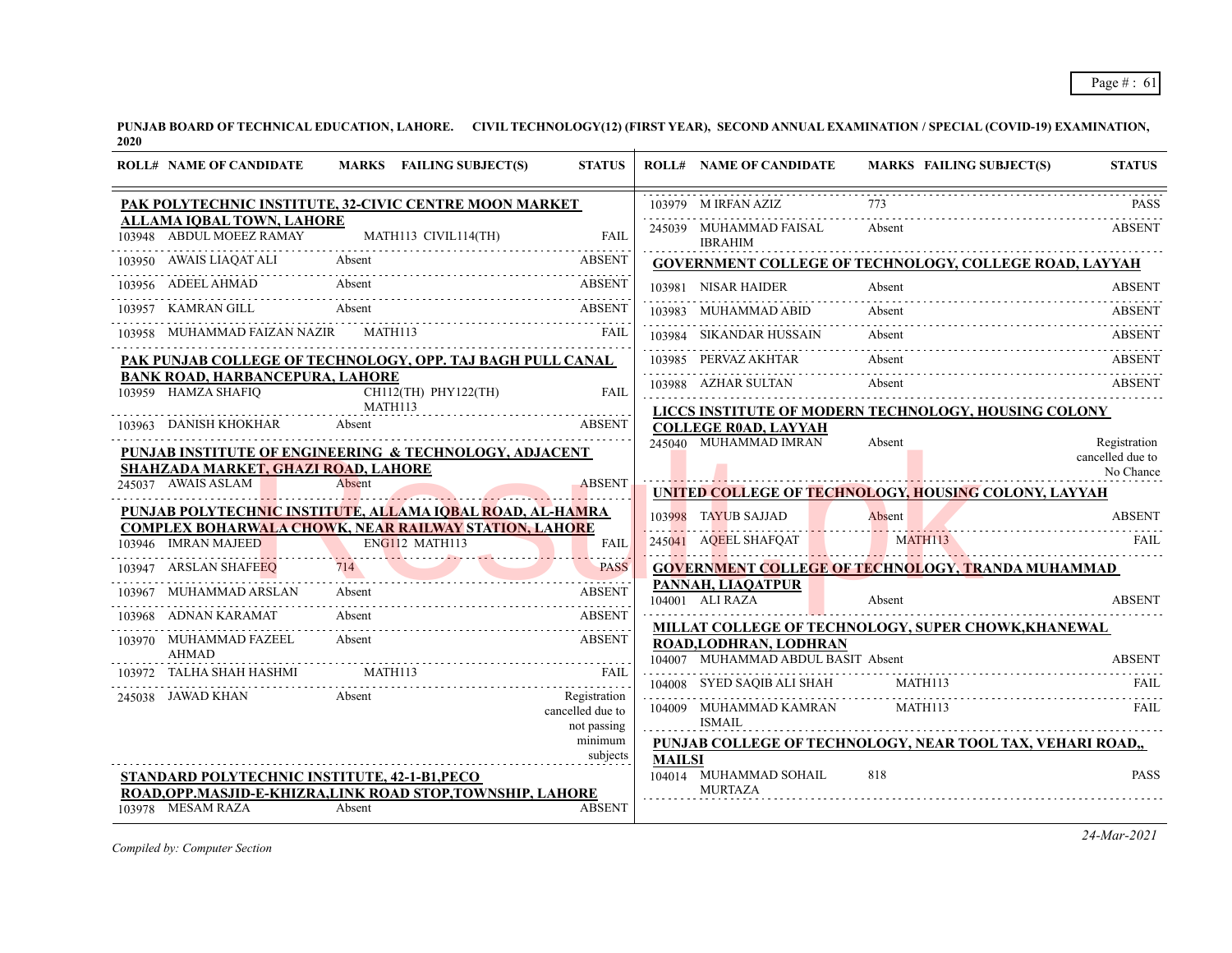| 104067 MUHAMMAD SHAHZAD<br><b>ABSENT</b><br>Absent<br>ORIENTAL INSTITUTE OF TECHNOLOGY, HOUSE #2, GALI<br><b>MUNAWAR</b><br>QALANDARANWALI, MOH. SHAFQATABAD, PHALIA ROAD,, MANDI<br>104068 MUHAMMAD ALI<br>Absent<br><b>ABSENT</b><br><b>BAHAUDDIN</b><br>$104015$ JUNIAD ALI<br>Absent<br><b>ABSENT</b><br>ENG112<br>104069 MUHAMMAD TANVEER<br><b>FAIL</b><br>ENG112 MATH113<br><b>FAIL</b><br>245042 MUHAMMAD UMER<br>MATH113<br>248435 MUHAMMAD IRFAN<br>FAIL<br><b>FAROOQ</b><br>KASIB POLYTECHNIC INSTITUTE, 242-B, GULGASHT COLONY, MULTAN<br>PAKISTAN COLLEGE OF TECHNOLOGY, NEAR RAILWAY STATION,<br><b>MANDI BAHAUDDIN</b><br><b>ENG112</b><br>104072 MUHAMMAD KHALIL:<br><b>FAIL</b><br>104017 ZAIN UL ABIDEEN<br><b>ABSENT</b><br>Absent<br>MATH113<br>104076 MUHAMMAD<br>FAIL<br>104018 NAVEED AKHTAR<br>Absent<br><b>ABSENT</b><br>MUTTI-UR-REHMAN<br>104077 MUHAMMAD BILAL<br>Absent<br><b>ABSENT</b><br>Absent<br><b>ABSENT</b><br>104019 SIKANDAR BAIG<br>MATH113<br>Registration<br>245044 MANSOOR ABDULLAH<br>ENG112 MATH113<br>104022 WAQAS AHMED<br>FAII.<br>cancelled due to<br>AJMERILAL<br>No Chance<br><b>QURESHI COLLEGE OF TECHNOLOGY, QANCHI ROAD, RASUL ROAD,,</b><br>245045 SAJID ALI<br>Absent<br><b>ABSENT</b><br><b>MANDI BAHAUDDIN</b><br>MATH113 CIVIL133(TH)<br>104025 AZHAR ALI<br>FAIL<br><b>MULTAN POLYTECHNIC INSTITUTE, 2656 MASOOM SHAH ROAD,</b><br>DR A. Q. KHAN INSTITUTE OF TECHNOLOGY, MULTAN ROAD CHAH<br><b>MULTAN</b><br>104079 MUHAMMAD USAMA BILAL<br>MATH113<br><b>FAIL</b><br><b>MIANA, MIANWALI</b><br>104037 MUHAMMAD HAROON<br><b>ENG112</b><br><b>FAIL</b><br>245046 ZUBAIR AHMAD<br><b>ENG112</b><br>Registration<br><b>KHAN</b><br>cancelled due to<br><b>PASS</b><br>104043 MUHAMMAD UMAR<br>736<br>No Chance<br><b>ABDULLAH SALIK</b><br>SIR SYED COLLEGE OF TECHNOLOGY, OLD BAHAWALPUR ROAD, NEAR<br><b>PASS</b><br>245043 MALIK MUHAMMAD<br>805<br><b>GRID STATION, QASIM PUR COLONY, MULTAN</b><br><b>MUMTAZ</b><br>104053 AMMAR NAEEM HAIDER<br>MATH113 CIVIL114(TH)<br>FAII.<br>GOVERNMENT COLLEGE OF TECHNOLOGY, QASIM PUR COLONY,<br>104088 ABDUL MAJID AMEEN<br>Absent<br><b>ABSENT</b><br><b>MULTAN</b><br>104057 TANVEER AHMED<br>MATH113 SHOP112(TH)<br><b>FAIL</b><br>104090 MUHAMMAD HAMZA<br>Absent<br><b>ABSENT</b><br>$CIVIL114(TH)$ $CIVIL1123(TH)$<br>ENG112 MATH113<br>104092 MUHAMMAD HASNAIN<br>FAIL.<br>TAYYAB JAVED MATH113<br>FAII.<br>104061<br>.<br>MATH113<br>245047 ROHAIL ANJUM<br>FAII.<br>104062 MUHAMMAD NOMAN<br><b>ABSENT</b><br>Absent<br><b>AHMAD</b><br>SWEDISH INSTITUTE OF TECHNOLOGY, OPP. GRID STATION, VEHARI<br>104065 MUHAMMAD TOQEER<br><b>FAIL</b><br>ENG112 MATH113<br><b>CHOWK, MULTAN</b><br><b>NASIR</b><br>104094 MUHAMMAD SAIF ULLAH Absent<br><b>ABSENT</b> | <b>ROLL# NAME OF CANDIDATE</b> | MARKS FAILING SUBJECT(S) | <b>STATUS</b> | <b>ROLL# NAME OF CANDIDATE</b> | <b>MARKS FAILING SUBJECT(S)</b> | <b>STATUS</b> |
|---------------------------------------------------------------------------------------------------------------------------------------------------------------------------------------------------------------------------------------------------------------------------------------------------------------------------------------------------------------------------------------------------------------------------------------------------------------------------------------------------------------------------------------------------------------------------------------------------------------------------------------------------------------------------------------------------------------------------------------------------------------------------------------------------------------------------------------------------------------------------------------------------------------------------------------------------------------------------------------------------------------------------------------------------------------------------------------------------------------------------------------------------------------------------------------------------------------------------------------------------------------------------------------------------------------------------------------------------------------------------------------------------------------------------------------------------------------------------------------------------------------------------------------------------------------------------------------------------------------------------------------------------------------------------------------------------------------------------------------------------------------------------------------------------------------------------------------------------------------------------------------------------------------------------------------------------------------------------------------------------------------------------------------------------------------------------------------------------------------------------------------------------------------------------------------------------------------------------------------------------------------------------------------------------------------------------------------------------------------------------------------------------------------------------------------------------------------------------------------------------------------------------------------------------------------------------------------------------------------------------------------------------------------------------------------------------------------------------------------------------------------------------------|--------------------------------|--------------------------|---------------|--------------------------------|---------------------------------|---------------|
|                                                                                                                                                                                                                                                                                                                                                                                                                                                                                                                                                                                                                                                                                                                                                                                                                                                                                                                                                                                                                                                                                                                                                                                                                                                                                                                                                                                                                                                                                                                                                                                                                                                                                                                                                                                                                                                                                                                                                                                                                                                                                                                                                                                                                                                                                                                                                                                                                                                                                                                                                                                                                                                                                                                                                                                 |                                |                          |               |                                |                                 |               |
|                                                                                                                                                                                                                                                                                                                                                                                                                                                                                                                                                                                                                                                                                                                                                                                                                                                                                                                                                                                                                                                                                                                                                                                                                                                                                                                                                                                                                                                                                                                                                                                                                                                                                                                                                                                                                                                                                                                                                                                                                                                                                                                                                                                                                                                                                                                                                                                                                                                                                                                                                                                                                                                                                                                                                                                 |                                |                          |               |                                |                                 |               |
|                                                                                                                                                                                                                                                                                                                                                                                                                                                                                                                                                                                                                                                                                                                                                                                                                                                                                                                                                                                                                                                                                                                                                                                                                                                                                                                                                                                                                                                                                                                                                                                                                                                                                                                                                                                                                                                                                                                                                                                                                                                                                                                                                                                                                                                                                                                                                                                                                                                                                                                                                                                                                                                                                                                                                                                 |                                |                          |               |                                |                                 |               |
|                                                                                                                                                                                                                                                                                                                                                                                                                                                                                                                                                                                                                                                                                                                                                                                                                                                                                                                                                                                                                                                                                                                                                                                                                                                                                                                                                                                                                                                                                                                                                                                                                                                                                                                                                                                                                                                                                                                                                                                                                                                                                                                                                                                                                                                                                                                                                                                                                                                                                                                                                                                                                                                                                                                                                                                 |                                |                          |               |                                |                                 |               |
|                                                                                                                                                                                                                                                                                                                                                                                                                                                                                                                                                                                                                                                                                                                                                                                                                                                                                                                                                                                                                                                                                                                                                                                                                                                                                                                                                                                                                                                                                                                                                                                                                                                                                                                                                                                                                                                                                                                                                                                                                                                                                                                                                                                                                                                                                                                                                                                                                                                                                                                                                                                                                                                                                                                                                                                 |                                |                          |               |                                |                                 |               |
|                                                                                                                                                                                                                                                                                                                                                                                                                                                                                                                                                                                                                                                                                                                                                                                                                                                                                                                                                                                                                                                                                                                                                                                                                                                                                                                                                                                                                                                                                                                                                                                                                                                                                                                                                                                                                                                                                                                                                                                                                                                                                                                                                                                                                                                                                                                                                                                                                                                                                                                                                                                                                                                                                                                                                                                 |                                |                          |               |                                |                                 |               |
|                                                                                                                                                                                                                                                                                                                                                                                                                                                                                                                                                                                                                                                                                                                                                                                                                                                                                                                                                                                                                                                                                                                                                                                                                                                                                                                                                                                                                                                                                                                                                                                                                                                                                                                                                                                                                                                                                                                                                                                                                                                                                                                                                                                                                                                                                                                                                                                                                                                                                                                                                                                                                                                                                                                                                                                 |                                |                          |               |                                |                                 |               |
|                                                                                                                                                                                                                                                                                                                                                                                                                                                                                                                                                                                                                                                                                                                                                                                                                                                                                                                                                                                                                                                                                                                                                                                                                                                                                                                                                                                                                                                                                                                                                                                                                                                                                                                                                                                                                                                                                                                                                                                                                                                                                                                                                                                                                                                                                                                                                                                                                                                                                                                                                                                                                                                                                                                                                                                 |                                |                          |               |                                |                                 |               |
|                                                                                                                                                                                                                                                                                                                                                                                                                                                                                                                                                                                                                                                                                                                                                                                                                                                                                                                                                                                                                                                                                                                                                                                                                                                                                                                                                                                                                                                                                                                                                                                                                                                                                                                                                                                                                                                                                                                                                                                                                                                                                                                                                                                                                                                                                                                                                                                                                                                                                                                                                                                                                                                                                                                                                                                 |                                |                          |               |                                |                                 |               |
|                                                                                                                                                                                                                                                                                                                                                                                                                                                                                                                                                                                                                                                                                                                                                                                                                                                                                                                                                                                                                                                                                                                                                                                                                                                                                                                                                                                                                                                                                                                                                                                                                                                                                                                                                                                                                                                                                                                                                                                                                                                                                                                                                                                                                                                                                                                                                                                                                                                                                                                                                                                                                                                                                                                                                                                 |                                |                          |               |                                |                                 |               |
|                                                                                                                                                                                                                                                                                                                                                                                                                                                                                                                                                                                                                                                                                                                                                                                                                                                                                                                                                                                                                                                                                                                                                                                                                                                                                                                                                                                                                                                                                                                                                                                                                                                                                                                                                                                                                                                                                                                                                                                                                                                                                                                                                                                                                                                                                                                                                                                                                                                                                                                                                                                                                                                                                                                                                                                 |                                |                          |               |                                |                                 |               |
|                                                                                                                                                                                                                                                                                                                                                                                                                                                                                                                                                                                                                                                                                                                                                                                                                                                                                                                                                                                                                                                                                                                                                                                                                                                                                                                                                                                                                                                                                                                                                                                                                                                                                                                                                                                                                                                                                                                                                                                                                                                                                                                                                                                                                                                                                                                                                                                                                                                                                                                                                                                                                                                                                                                                                                                 |                                |                          |               |                                |                                 |               |
|                                                                                                                                                                                                                                                                                                                                                                                                                                                                                                                                                                                                                                                                                                                                                                                                                                                                                                                                                                                                                                                                                                                                                                                                                                                                                                                                                                                                                                                                                                                                                                                                                                                                                                                                                                                                                                                                                                                                                                                                                                                                                                                                                                                                                                                                                                                                                                                                                                                                                                                                                                                                                                                                                                                                                                                 |                                |                          |               |                                |                                 |               |
|                                                                                                                                                                                                                                                                                                                                                                                                                                                                                                                                                                                                                                                                                                                                                                                                                                                                                                                                                                                                                                                                                                                                                                                                                                                                                                                                                                                                                                                                                                                                                                                                                                                                                                                                                                                                                                                                                                                                                                                                                                                                                                                                                                                                                                                                                                                                                                                                                                                                                                                                                                                                                                                                                                                                                                                 |                                |                          |               |                                |                                 |               |
|                                                                                                                                                                                                                                                                                                                                                                                                                                                                                                                                                                                                                                                                                                                                                                                                                                                                                                                                                                                                                                                                                                                                                                                                                                                                                                                                                                                                                                                                                                                                                                                                                                                                                                                                                                                                                                                                                                                                                                                                                                                                                                                                                                                                                                                                                                                                                                                                                                                                                                                                                                                                                                                                                                                                                                                 |                                |                          |               |                                |                                 |               |
|                                                                                                                                                                                                                                                                                                                                                                                                                                                                                                                                                                                                                                                                                                                                                                                                                                                                                                                                                                                                                                                                                                                                                                                                                                                                                                                                                                                                                                                                                                                                                                                                                                                                                                                                                                                                                                                                                                                                                                                                                                                                                                                                                                                                                                                                                                                                                                                                                                                                                                                                                                                                                                                                                                                                                                                 |                                |                          |               |                                |                                 |               |
|                                                                                                                                                                                                                                                                                                                                                                                                                                                                                                                                                                                                                                                                                                                                                                                                                                                                                                                                                                                                                                                                                                                                                                                                                                                                                                                                                                                                                                                                                                                                                                                                                                                                                                                                                                                                                                                                                                                                                                                                                                                                                                                                                                                                                                                                                                                                                                                                                                                                                                                                                                                                                                                                                                                                                                                 |                                |                          |               |                                |                                 |               |
|                                                                                                                                                                                                                                                                                                                                                                                                                                                                                                                                                                                                                                                                                                                                                                                                                                                                                                                                                                                                                                                                                                                                                                                                                                                                                                                                                                                                                                                                                                                                                                                                                                                                                                                                                                                                                                                                                                                                                                                                                                                                                                                                                                                                                                                                                                                                                                                                                                                                                                                                                                                                                                                                                                                                                                                 |                                |                          |               |                                |                                 |               |
|                                                                                                                                                                                                                                                                                                                                                                                                                                                                                                                                                                                                                                                                                                                                                                                                                                                                                                                                                                                                                                                                                                                                                                                                                                                                                                                                                                                                                                                                                                                                                                                                                                                                                                                                                                                                                                                                                                                                                                                                                                                                                                                                                                                                                                                                                                                                                                                                                                                                                                                                                                                                                                                                                                                                                                                 |                                |                          |               |                                |                                 |               |
|                                                                                                                                                                                                                                                                                                                                                                                                                                                                                                                                                                                                                                                                                                                                                                                                                                                                                                                                                                                                                                                                                                                                                                                                                                                                                                                                                                                                                                                                                                                                                                                                                                                                                                                                                                                                                                                                                                                                                                                                                                                                                                                                                                                                                                                                                                                                                                                                                                                                                                                                                                                                                                                                                                                                                                                 |                                |                          |               |                                |                                 |               |
|                                                                                                                                                                                                                                                                                                                                                                                                                                                                                                                                                                                                                                                                                                                                                                                                                                                                                                                                                                                                                                                                                                                                                                                                                                                                                                                                                                                                                                                                                                                                                                                                                                                                                                                                                                                                                                                                                                                                                                                                                                                                                                                                                                                                                                                                                                                                                                                                                                                                                                                                                                                                                                                                                                                                                                                 |                                |                          |               |                                |                                 |               |
|                                                                                                                                                                                                                                                                                                                                                                                                                                                                                                                                                                                                                                                                                                                                                                                                                                                                                                                                                                                                                                                                                                                                                                                                                                                                                                                                                                                                                                                                                                                                                                                                                                                                                                                                                                                                                                                                                                                                                                                                                                                                                                                                                                                                                                                                                                                                                                                                                                                                                                                                                                                                                                                                                                                                                                                 |                                |                          |               |                                |                                 |               |
|                                                                                                                                                                                                                                                                                                                                                                                                                                                                                                                                                                                                                                                                                                                                                                                                                                                                                                                                                                                                                                                                                                                                                                                                                                                                                                                                                                                                                                                                                                                                                                                                                                                                                                                                                                                                                                                                                                                                                                                                                                                                                                                                                                                                                                                                                                                                                                                                                                                                                                                                                                                                                                                                                                                                                                                 |                                |                          |               |                                |                                 |               |
|                                                                                                                                                                                                                                                                                                                                                                                                                                                                                                                                                                                                                                                                                                                                                                                                                                                                                                                                                                                                                                                                                                                                                                                                                                                                                                                                                                                                                                                                                                                                                                                                                                                                                                                                                                                                                                                                                                                                                                                                                                                                                                                                                                                                                                                                                                                                                                                                                                                                                                                                                                                                                                                                                                                                                                                 | 104066 SOHAIL AHMAD            | MATH113                  | <b>FAIL</b>   |                                |                                 |               |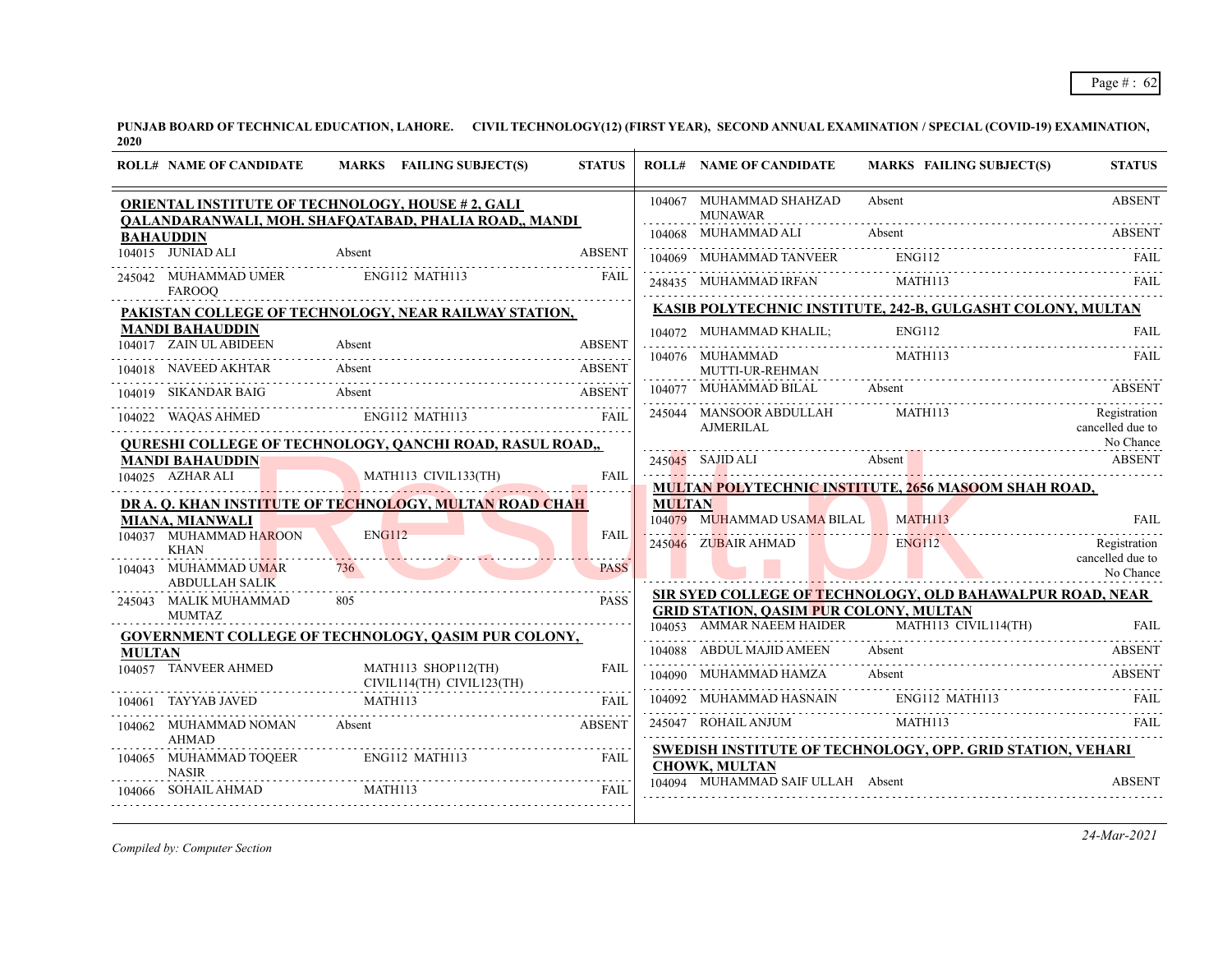| 104097 SYED MASOOM RAZA<br>Absent<br><b>ABSENT</b><br><b>GOVERNMENT COLLEGE OF TECHNOLOGY (BOYS), DERA GHAZI KHAN</b><br>HUSSAIN GARDEZI<br>ROAD, ALIPUR BYPASS, MUZAFFARGARH |                               |
|-------------------------------------------------------------------------------------------------------------------------------------------------------------------------------|-------------------------------|
| Absent<br>MAZHAR MAQSOOD<br><b>ABSENT</b><br>245053 MUHAMMAD SAJJAD                                                                                                           | MATH113<br>Registration       |
| MUHAMMAD AJMAL KHAN Absent<br><b>ABSENT</b><br>104099                                                                                                                         | cancelled due to<br>No Chance |
| MATH113<br>104100 INZAMAM UL HAQ<br>FAIL<br>JINNAH COLLEGE OF TECHNOLOGY, GANISH WAH CANAL ROAD,                                                                              |                               |
| MULTAN ROAD,, MUZAFFARGARH<br>245048 HASAN IZHAR<br><b>PASS</b><br>104137 MUHAMMAD BILAL                                                                                      | <b>ENG112</b><br><b>FAIL</b>  |
| THE CITY COLLEGE OF TECHNOLOGY, WAINS AUTO CENTRE, OPP                                                                                                                        |                               |
| 104138 AWAIS SAJAD<br>FAISAL MOVERS, VEHARI CHOWK, LARRI ADDA, MULTAN                                                                                                         | ENG112<br>FAIL.               |
| 104102 MUHAMMAD SHEHBAZ<br><b>ABSENT</b><br>Absent<br>104140 MUHAMMAD AMIR ILYAS 798                                                                                          | <b>PASS</b>                   |
| 104103 MUHAMMAD YOUSAF<br>Absent<br><b>ABSENT</b><br>104141 MUHAMMAD SHAHZAD MATH113 CIVIL114(TH)<br><b>VAINS</b>                                                             | <b>FAIL</b>                   |
| 104115 MUHAMMAD SAOLAIN<br>Absent<br><b>ABSENT</b><br>245054 NAIMAT ULLAH SHAH                                                                                                | <b>ENG112</b><br>FAIL         |
| 104122 MEHMOOD UL HASSAN Absent ABSENT<br>CHENAB INSTITUTE OF TECHNOLOGY, MANGTANWALA ROAD,                                                                                   |                               |
| ENG112 MATH113<br>104123 MUHAMMAD IMRAN<br>FAIL<br><b>OPPOSITE GENERAL BUS STAND, NANKANA SAHIB</b>                                                                           |                               |
| 104147 SHAHZAD AHMAD<br>753<br><b>FAIL</b>                                                                                                                                    | <b>PASS</b>                   |
| 104124 NASEEM ABBAS ENG112<br>245049 IJAZ AHMAD MATH113<br>104148 MUDASAR HUSSAIN<br>FAIL                                                                                     | MATH113<br>FAIL               |
| 104149 HAMMAD HUSSAIN<br>245050 MUZAMMIL MAZHAR<br><b>MATH113</b><br><b>FAIL</b>                                                                                              | MATH113<br>FAII.              |
| Absent<br>245051 MOHI UD DIN ABID<br>Registration<br><b>ABDUL WAHAB TARKAIT COLLEGE OF TECHNOLOGY AND SCIENCES,</b>                                                           |                               |
| cancelled due to<br>2-KM MURIDKE ROAD, NAROWAL, NAROWAL<br>No Chance<br>245055 TUQEER AHMAD                                                                                   | MATH113<br>Registration       |
| THE NATIONAL COLLEGE, 858-D BOSSAN ROAD, MULTAN                                                                                                                               | cancelled due to<br>No Chance |
| 245052 KASHIF JAWWAD<br>MATH113 CIVIL114(TH)<br>Registration<br>OKARA POLYTECHNIC INSTITUTE, KARMANWALA TOWN, G.T ROAD,,                                                      |                               |
| cancelled due to<br><b>OKARA</b><br>No Chance                                                                                                                                 |                               |
| 104158 RAO ABDUL MATEEN KHAN Absent<br><u>LAHORE POLYTECHNIC INSTITUTE, OPP. TEHSIL HEAD QUARTER</u>                                                                          | <b>ABSENT</b>                 |
| 104159 ALI HAMZA<br><b>HOSPITAL, QAISER PARK, G.T ROAD, MURIDKE</b>                                                                                                           | ENG112<br>FAIL                |
| 104126 MAHBOOB ALI<br>Absent<br><b>ABSENT</b><br>104160 MUHAMMAD USMAN                                                                                                        | MATH113<br><b>FAIL</b>        |
| <b>SHARIF</b><br>104128 MUHAMMAD AQEEL Absent<br><b>ABSENT</b><br><b>SIDDIQUE</b><br>104161 MUHAMMAD NADEEM                                                                   | <b>PASS</b>                   |
| MATH113<br>104129 KASHIF ALI<br><b>FAIL</b>                                                                                                                                   |                               |
| <b>THE UNI-TECH COLLEGE OF MANAGEMENT &amp; TECHNOLOGY, 56/2-L</b><br><b>NEAR KARMAWALA G.T ROAD, OKARA</b>                                                                   |                               |
|                                                                                                                                                                               |                               |

*Compiled by: Computer Section*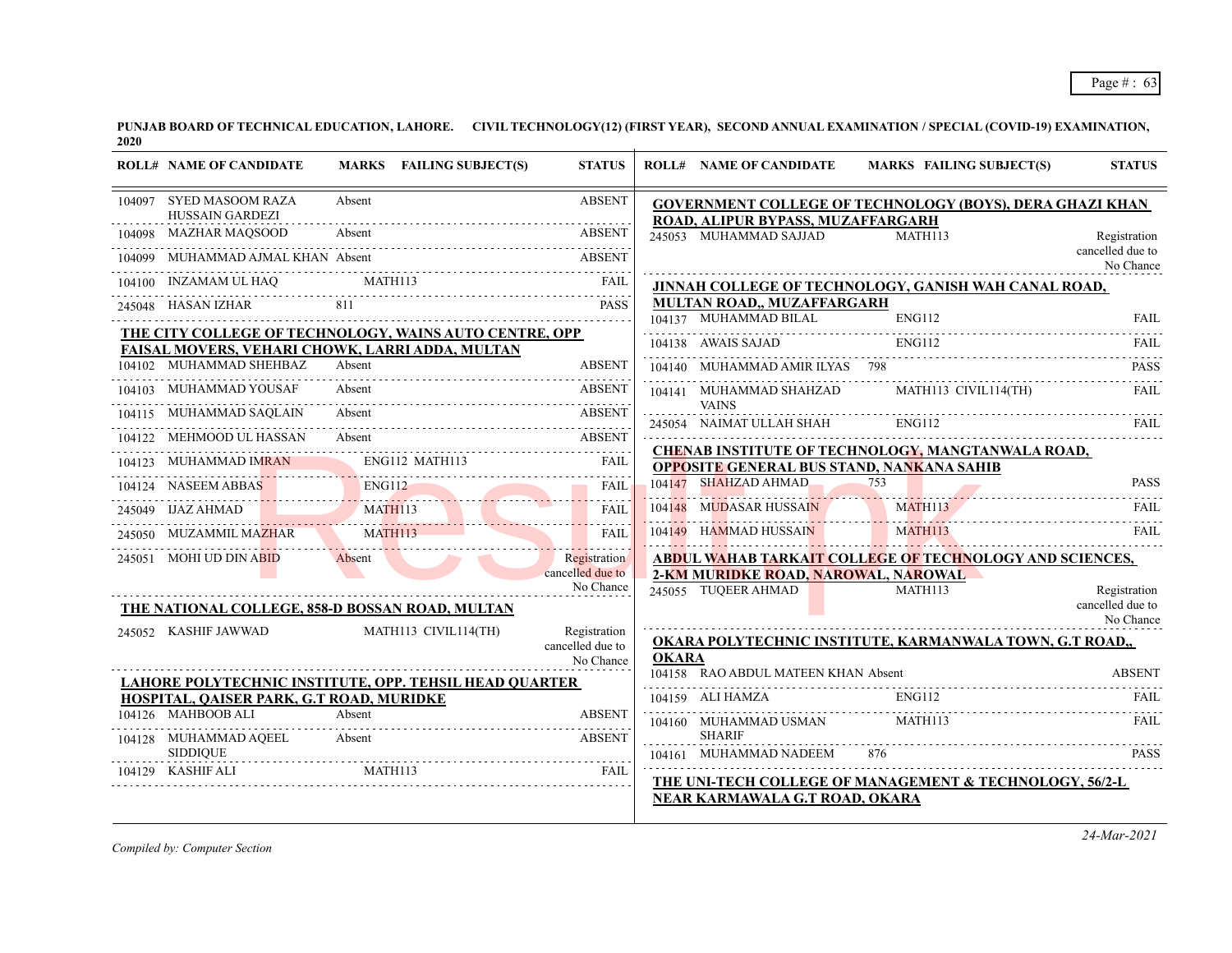| <b>ROLL# NAME OF CANDIDATE</b>                                                                                                                                                            | MARKS FAILING SUBJECT(S)                                           | <b>STATUS</b>                    |               | <b>ROLL# NAME OF CANDIDATE</b>                      | <b>MARKS FAILING SUBJECT(S)</b>                                                                                                                                                                                                                                                                                                                                                                                                                                             | <b>STATUS</b>                 |
|-------------------------------------------------------------------------------------------------------------------------------------------------------------------------------------------|--------------------------------------------------------------------|----------------------------------|---------------|-----------------------------------------------------|-----------------------------------------------------------------------------------------------------------------------------------------------------------------------------------------------------------------------------------------------------------------------------------------------------------------------------------------------------------------------------------------------------------------------------------------------------------------------------|-------------------------------|
| 104171 AMJAD SIDDIQ Absent ABSENT                                                                                                                                                         |                                                                    | <b>ABSENT</b>                    |               |                                                     | 104199 MUHAMMAD AQIB ENG112 MATH113                                                                                                                                                                                                                                                                                                                                                                                                                                         | FAII.                         |
| 104174 IRFAN KHADIM                                                                                                                                                                       | 848<br>74 IRFAN KHADIM 848 PASS                                    | <b>PASS</b>                      |               | 104200 MUHAMMAD HASNAIN Absent                      |                                                                                                                                                                                                                                                                                                                                                                                                                                                                             | <b>ABSENT</b>                 |
|                                                                                                                                                                                           | 245056 HAMZA ALI GHAFFAR MATH113 CIVIL114(TH)                      | Registration<br>cancelled due to | <u>.</u>      | <b>ASHRIF</b><br>104201 USMAN ALI                   | ENG112                                                                                                                                                                                                                                                                                                                                                                                                                                                                      | -FAIL                         |
|                                                                                                                                                                                           |                                                                    | No Chance                        |               |                                                     | <b>HOPE POLYTECHNIC COLLEGE, NEAR REST HOUSE ROAD, HAJIRA,</b>                                                                                                                                                                                                                                                                                                                                                                                                              |                               |
| 245057 MUHAMMAD SULTAN<br><b>FAREED</b>                                                                                                                                                   | Absent                                                             | <b>ABSENT</b>                    | <b>POONCH</b> | 104203 MUHAMMAD DANISH KHANAbsent                   |                                                                                                                                                                                                                                                                                                                                                                                                                                                                             | <b>ABSENT</b>                 |
|                                                                                                                                                                                           | <b>JINNAH COLLEGE OF TECHNOLOGY, NEAR LARI ADDA FAISAL COLONY,</b> |                                  |               | 104209 MUHAMMAD KAMRAN                              | ENG112                                                                                                                                                                                                                                                                                                                                                                                                                                                                      | FAIL                          |
| <b>PASRUR</b><br>104175 ALI HUSNAIN                                                                                                                                                       | Absent                                                             | <b>ABSENT</b>                    |               | KHAN                                                |                                                                                                                                                                                                                                                                                                                                                                                                                                                                             |                               |
|                                                                                                                                                                                           |                                                                    |                                  |               |                                                     | $\begin{tabular}{c c c} \hline 104210 & HAMZA MANSHA & \multicolumn{2}{c}{MATHII3} & \multicolumn{2}{c}{FAIL} \\ \hline 104211 & YASIR MEHMOOD & \multicolumn{2}{c}{MATHII3} & \multicolumn{2}{c}{FAIL} \\ \hline \end{tabular}$                                                                                                                                                                                                                                            |                               |
| HALLAH CHOWK BYPASS, PATTOKI                                                                                                                                                              | ALLAMA IQBAL COLLEGE OF TECHNOLOGY, OPP. SORENTO CNG NEAR          |                                  |               |                                                     |                                                                                                                                                                                                                                                                                                                                                                                                                                                                             |                               |
| 245058 MUHAMMAD NADEEM                                                                                                                                                                    |                                                                    | Registration                     |               | 248455 AAQIB GILLANI                                | MATH <sub>113</sub>                                                                                                                                                                                                                                                                                                                                                                                                                                                         |                               |
|                                                                                                                                                                                           |                                                                    | cancelled due to<br>No Chance    |               |                                                     | RAHIM YAR KHAN COLLEGE OF TECHNOLOGY, NEAR GHARIB SHAH                                                                                                                                                                                                                                                                                                                                                                                                                      |                               |
|                                                                                                                                                                                           | <b>QUAID-E-AZAM COLLEGE OF ENGINEERING &amp; TECHNOLOGY, G.T</b>   |                                  |               | <b>BRIDGE BYPASS ROAD, RAHIM YAR KHAN</b>           |                                                                                                                                                                                                                                                                                                                                                                                                                                                                             |                               |
| ROAD, OPP. MODEL CITY, PATTOKI                                                                                                                                                            |                                                                    |                                  |               | 104214 SHAHZAIB<br>104214 SHAHZAIB                  | $ENG112$ MATH113                                                                                                                                                                                                                                                                                                                                                                                                                                                            | FAIL                          |
| 104179 IBRAR RUBANI Absent                                                                                                                                                                |                                                                    | <b>ABSENT</b>                    |               | 104217 MUHAMMAD ALYAS                               | ENG112 CH112(TH)                                                                                                                                                                                                                                                                                                                                                                                                                                                            | FAIL                          |
| 245059 SAQIB ALI                                                                                                                                                                          | MATH113                                                            | <b>FAIL</b>                      |               |                                                     | $PHY122(TH)$ MATH113<br>CIVIL114(TH) CIVIL133(TH)                                                                                                                                                                                                                                                                                                                                                                                                                           |                               |
| 245060 MOHSIN SADDIQ                                                                                                                                                                      | ENG112 MATH113                                                     | Registration                     |               | 104218 MUHAMMAD MUSAHARAF MATH113<br><b>HUSSAIN</b> |                                                                                                                                                                                                                                                                                                                                                                                                                                                                             | FAIL                          |
|                                                                                                                                                                                           |                                                                    | cancelled due to<br>No Chance    |               | 245061 AHMAD YAR KHAN                               | <u> 1. In the Community of Band Street, and the Band Street and Street and Street and Street and Street and Street and Street and Street and Street and Street and Street and Street and Street and Street and Street and Street</u><br>MATH113                                                                                                                                                                                                                             | Registration                  |
| <b>ROAD,, PEER MAHAL</b>                                                                                                                                                                  | <b>CITY COLLEGE OF TECHNOLOGY, GHOUSIA CHOWK, SHOOR KOT</b>        |                                  |               |                                                     |                                                                                                                                                                                                                                                                                                                                                                                                                                                                             | cancelled due to<br>No Chance |
| 104189 MUHAMMAD YASIR MUNIR MATH113                                                                                                                                                       |                                                                    | FAIL                             |               |                                                     | <b>SWEDISH INSTITUTE OF TECHNOLOGY, , RAHIM YAR KHAN</b>                                                                                                                                                                                                                                                                                                                                                                                                                    |                               |
| 104190 UMAIR IHSAN                                                                                                                                                                        | ENG112<br>R IHSAN ENG112 FAIL                                      | <b>FAIL</b>                      |               | 104225 ROZI KHAN                                    | Absent                                                                                                                                                                                                                                                                                                                                                                                                                                                                      | <b>ABSENT</b>                 |
| 104191 ALI FRAZ ENG112 CIVIL114(TH)                                                                                                                                                       |                                                                    | <b>FAIL</b>                      |               |                                                     | $245062 \quad \text{EHTISHAM UL HAQ} \qquad \qquad \text{MATHI13} \qquad \qquad \text{FAIL}$                                                                                                                                                                                                                                                                                                                                                                                |                               |
|                                                                                                                                                                                           | <b>CHENAB POLYTECHNIC INSTITUTE, NEAR NADRA OFFICE, QENCHI</b>     |                                  |               | <b>GOVERNMENT COLLEGE OF TECHNOLOGY, , RASUL</b>    |                                                                                                                                                                                                                                                                                                                                                                                                                                                                             |                               |
| <b>CHOWK, PHALIA</b>                                                                                                                                                                      |                                                                    |                                  |               |                                                     | 104230 TAHA ALI Absent ABSENT                                                                                                                                                                                                                                                                                                                                                                                                                                               |                               |
| 104193 HAMZA RAZZAQ<br>Absent                                                                                                                                                             |                                                                    | <b>ABSENT</b>                    |               |                                                     | $\begin{tabular}{ll} \hline 104235 & USAMA IMRAN \\ \hline \end{tabular} \begin{tabular}{ll} \multicolumn{2}{l}{{\bf CH112(TH) MATH113}}} & \multicolumn{2}{c}{\bf FAIL} \\ \hline \end{tabular} \begin{tabular}{ll} \multicolumn{2}{l}{\bf CH112(TH) MATH113}} \\ \hline \end{tabular} \begin{tabular}{ll} \multicolumn{2}{l}{\bf T112(TH) MATH113}} \\ \hline \end{tabular} \begin{tabular}{ll} \multicolumn{2}{l}{\bf T113(TH) MATH113}} \\ \hline \end{tabular} \begin$ |                               |
| $\begin{tabular}{llllll} \bf 104197 & \textbf{MUHAMMAD SULMAN} & & \textbf{ENG112 CH112(TH) MATH113} & \textbf{FAIL} \\ & & & \textbf{AKHTAR} & & \textbf{CIVIL133(TH)} \\ \end{tabular}$ |                                                                    |                                  |               | 104238 MUHAMMAD BILAL Absent                        |                                                                                                                                                                                                                                                                                                                                                                                                                                                                             | <b>ABSENT</b>                 |
| 104198 MUSTANIR-UL-HASSAN Absent                                                                                                                                                          | <b>ABSENT</b>                                                      |                                  |               |                                                     |                                                                                                                                                                                                                                                                                                                                                                                                                                                                             |                               |
|                                                                                                                                                                                           |                                                                    |                                  |               |                                                     |                                                                                                                                                                                                                                                                                                                                                                                                                                                                             |                               |

*Compiled by: Computer Section*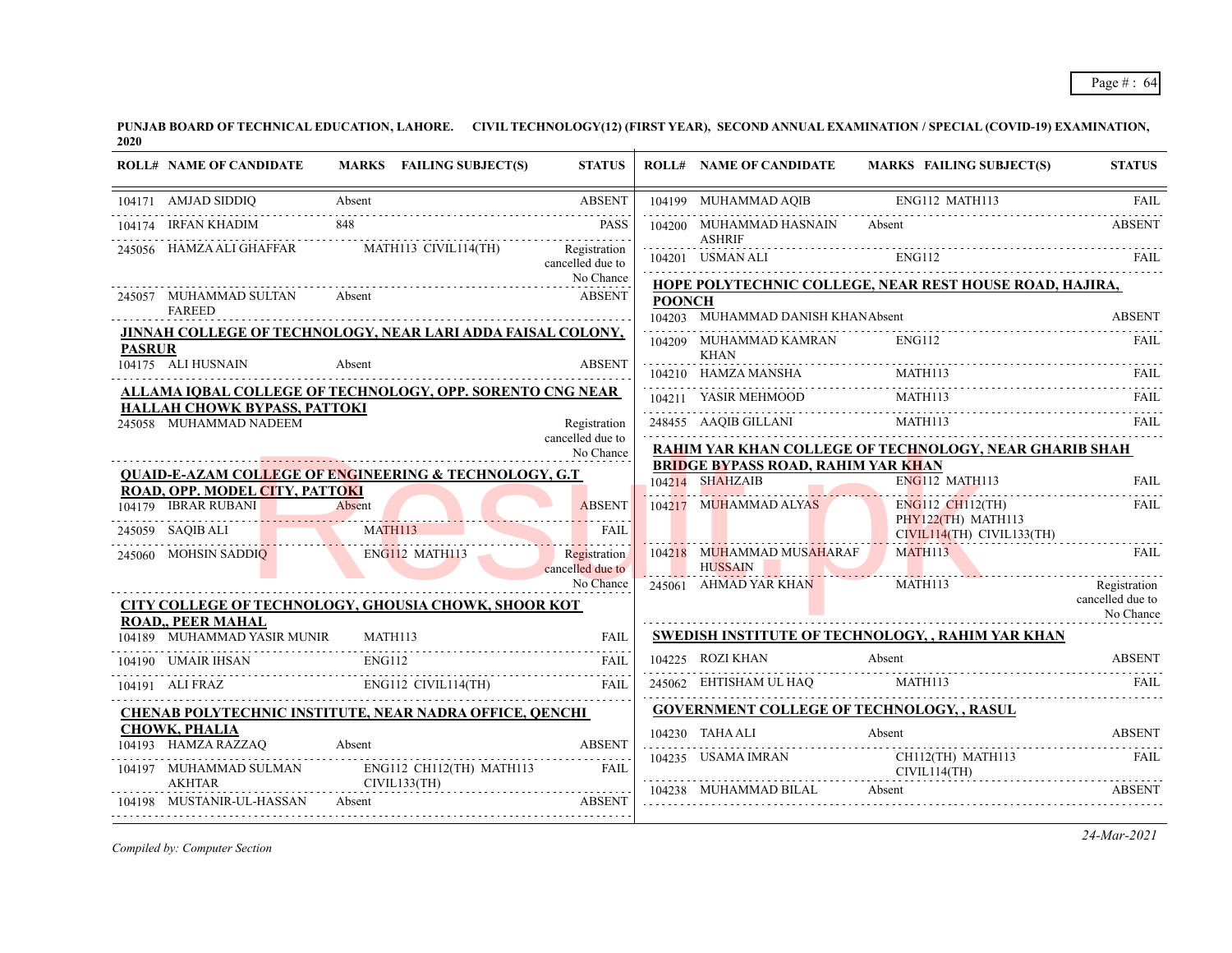| <b>ROLL# NAME OF CANDIDATE</b>               | MARKS FAILING SUBJECT(S)                                                  | <b>STATUS</b>                    | <b>ROLL# NAME OF CANDIDATE</b>                       | <b>MARKS FAILING SUBJECT(S)</b>                                                                                                                                                                                                                                                                                                                                                                                                       | <b>STATUS</b>                 |
|----------------------------------------------|---------------------------------------------------------------------------|----------------------------------|------------------------------------------------------|---------------------------------------------------------------------------------------------------------------------------------------------------------------------------------------------------------------------------------------------------------------------------------------------------------------------------------------------------------------------------------------------------------------------------------------|-------------------------------|
| 104242 ADIL SADHEER                          | Absent                                                                    | <b>ABSENT</b>                    |                                                      | $\begin{tabular}{c c c c} \hline 245066 &ANAS AKBAR & CH112(TH) PHY122(TH) & FAIL \\ \hline \multicolumn{3}{c }{MATH113} & CIVIL114(TH) & FAIL \\ \hline \multicolumn{3}{c }{245067} & FAHIM UD DIN & Absent \\ \hline \multicolumn{3}{c }{Absent} & ABSENT \\ \hline \multicolumn{3}{c }{1222221} & ABSENT \\ \hline \multicolumn{3}{c }{1222221} & ABSENT \\ \hline \multicolumn{3}{c }{1222221} & ABSENT \\ \hline \multicolumn{3$ |                               |
|                                              | 104244 ABDUL WAHAB ENGI12 FAIL FAIL                                       |                                  |                                                      |                                                                                                                                                                                                                                                                                                                                                                                                                                       |                               |
|                                              | 104246 MUHAMMAD USMAN Absent ABSENT ABSENT                                |                                  |                                                      | 245068 MUHAMMAD IKRAM ENG112 MATH113                                                                                                                                                                                                                                                                                                                                                                                                  | Registration                  |
|                                              | 104252 AKASH WARIS Absent ABSENT                                          |                                  | <b>ELLAHI</b>                                        |                                                                                                                                                                                                                                                                                                                                                                                                                                       | cancelled due to<br>No Chance |
|                                              | 104253 ZOHAIB ARSHAD CIVIL114(TH) FAIL FAIL                               |                                  |                                                      | <b>INSTITUTE OF ENGINEERING AND TECHNOLOGY, ST# 25, NASEER ABAD,</b>                                                                                                                                                                                                                                                                                                                                                                  |                               |
| 104254 MUHAMMAD TOSEEF<br>AMJAD              | ENG112                                                                    | FAII.                            |                                                      | <b>NEAR GOLRA MORE, PESHAWAR ROAD, RAWALPINDI</b>                                                                                                                                                                                                                                                                                                                                                                                     |                               |
|                                              | 104255 MOHSIN RAZA MATH113 FAIL PRIMER PRODUCED A THE PRIMER RAZA MATH113 |                                  |                                                      |                                                                                                                                                                                                                                                                                                                                                                                                                                       |                               |
|                                              |                                                                           |                                  |                                                      | NEAR GOLRA MUKE, I ESILAMAN ENGLI2 MATHII3<br>104295 AHSAN NAVEED ENGLI2 MATHII3<br>104295 AHSAN NAVEED ENGLI2 MATHII3 FAIL FAIL                                                                                                                                                                                                                                                                                                      |                               |
|                                              | <b>ENG112</b><br>245063 ZESHAN AKHTAR ENG112 FAIL FAIL                    |                                  |                                                      | 245069 MUHAMMAD TARIQ 748 PASS                                                                                                                                                                                                                                                                                                                                                                                                        |                               |
|                                              | 245064 HAROON RASHEED MATH113                                             | Registration                     |                                                      | RAWALPINDI INSTITUTE OF TECHNOLOGY, MAKKAH SHOPPING                                                                                                                                                                                                                                                                                                                                                                                   |                               |
|                                              |                                                                           | cancelled due to<br>No Chance    | CENTRE KHANNA ROAD, RAWALPINDI<br>104297 ISRAR AHMAD | MATH113                                                                                                                                                                                                                                                                                                                                                                                                                               | <b>FAIL</b>                   |
| 245065 FAISAL MEHMOOD                        | ENG112 MATH113                                                            | Registration                     |                                                      | RAWALPINDI POLYTECHNIC INSTITUTE, NE-273 TEPO ROAD,                                                                                                                                                                                                                                                                                                                                                                                   |                               |
|                                              |                                                                           | cancelled due to<br>No Chance    | <b>RAWALPINDI</b>                                    |                                                                                                                                                                                                                                                                                                                                                                                                                                       |                               |
|                                              | <b>FARAN INSTITUTE OF TECHNOLOGY, NEAR CHINAR REST HOUSE</b>              |                                  |                                                      | 104298 MUHAMMAD AMMAR CHIL2(TH) FAIL                                                                                                                                                                                                                                                                                                                                                                                                  |                               |
| <b>GILYAT ROAD, RAWALAKOT(AJK)</b>           |                                                                           |                                  |                                                      | 104303 AQIB KHAN FAIL CIVIL114(TH) FAIL FAIL                                                                                                                                                                                                                                                                                                                                                                                          |                               |
| 104262 BILAL ISHAQ Absent                    |                                                                           | <b>ABSENT</b><br><b>Aussissi</b> |                                                      | 104309 ZOHAIB AZIZ MATH113                                                                                                                                                                                                                                                                                                                                                                                                            | FAIL                          |
|                                              | <b>GOVERNMENT COLLEGE OF TECHNOLOGY, VILLAGE TARAR,</b>                   |                                  | 104311 MUHAMMAD UMAR ALTAF Absent                    |                                                                                                                                                                                                                                                                                                                                                                                                                                       | <b>ABSENT</b>                 |
| <b>RAWALAKOT(AJK)</b><br>104268 DANISH HANIF | EXAMPLE Absent ABSENT                                                     |                                  |                                                      | 104321 ARSLAN BASHIR Absent ABSENT ABSENT                                                                                                                                                                                                                                                                                                                                                                                             |                               |
| 104273 RAGHIB ALI                            | ENG112                                                                    | FAIL                             |                                                      | 104324 ASAWER ALI ASGHER CIVIL114(TH)                                                                                                                                                                                                                                                                                                                                                                                                 | - FAIL                        |
| 104274 SARDAR SARMAD KHALID                  | MATH113                                                                   | FAIL                             | 104325 ZEESHAN ALI MATH113                           |                                                                                                                                                                                                                                                                                                                                                                                                                                       |                               |
| <b>SADIO</b>                                 |                                                                           |                                  |                                                      | RAWALPINDI SWEDISH INSTITUTE OF TECHNOLOGY, B-84 SATTELLITE                                                                                                                                                                                                                                                                                                                                                                           |                               |
|                                              | 104275 OWAIS AMIR MATH113 FAIL MATH113                                    | FAIL                             | TOWN COMMERCIAL MARKET, RAWALPINDI                   |                                                                                                                                                                                                                                                                                                                                                                                                                                       |                               |
|                                              | <u>ASKARI INSTITUTE OF TECHNOLOGY, G.T ROAD RAWAT, RAWALPINDI</u>         |                                  |                                                      | 104327 HASEEB AHSAN MATHII3 FAIL FAIL                                                                                                                                                                                                                                                                                                                                                                                                 |                               |
| 104283 SHARJEEL AAMIR                        | 660                                                                       | <b>PASS</b>                      | 104328 BABER JAVED Absent                            |                                                                                                                                                                                                                                                                                                                                                                                                                                       | <b>ABSENT</b>                 |
|                                              | <b>BURAQ INSTITUTE OF SCIENCE AND TECHNOLOGY, 11-D, 6TH ROAD,</b>         |                                  | 104332 SAAD HASEEB MATH113                           |                                                                                                                                                                                                                                                                                                                                                                                                                                       |                               |
| SATELLITE TOWN, RAWALPINDI                   |                                                                           |                                  |                                                      | RAWALPINDI SWEDISH INSTITUTE OF TECHNOLOGY, BAHADUR PLAZA                                                                                                                                                                                                                                                                                                                                                                             |                               |
| 104286 SHEHR YAR                             | ENG112 MATH113                                                            | FAIL                             |                                                      | <b>SHAIR PAO COLONY NEAR COMMITTEE CHOWK, RAWALPINDI</b>                                                                                                                                                                                                                                                                                                                                                                              |                               |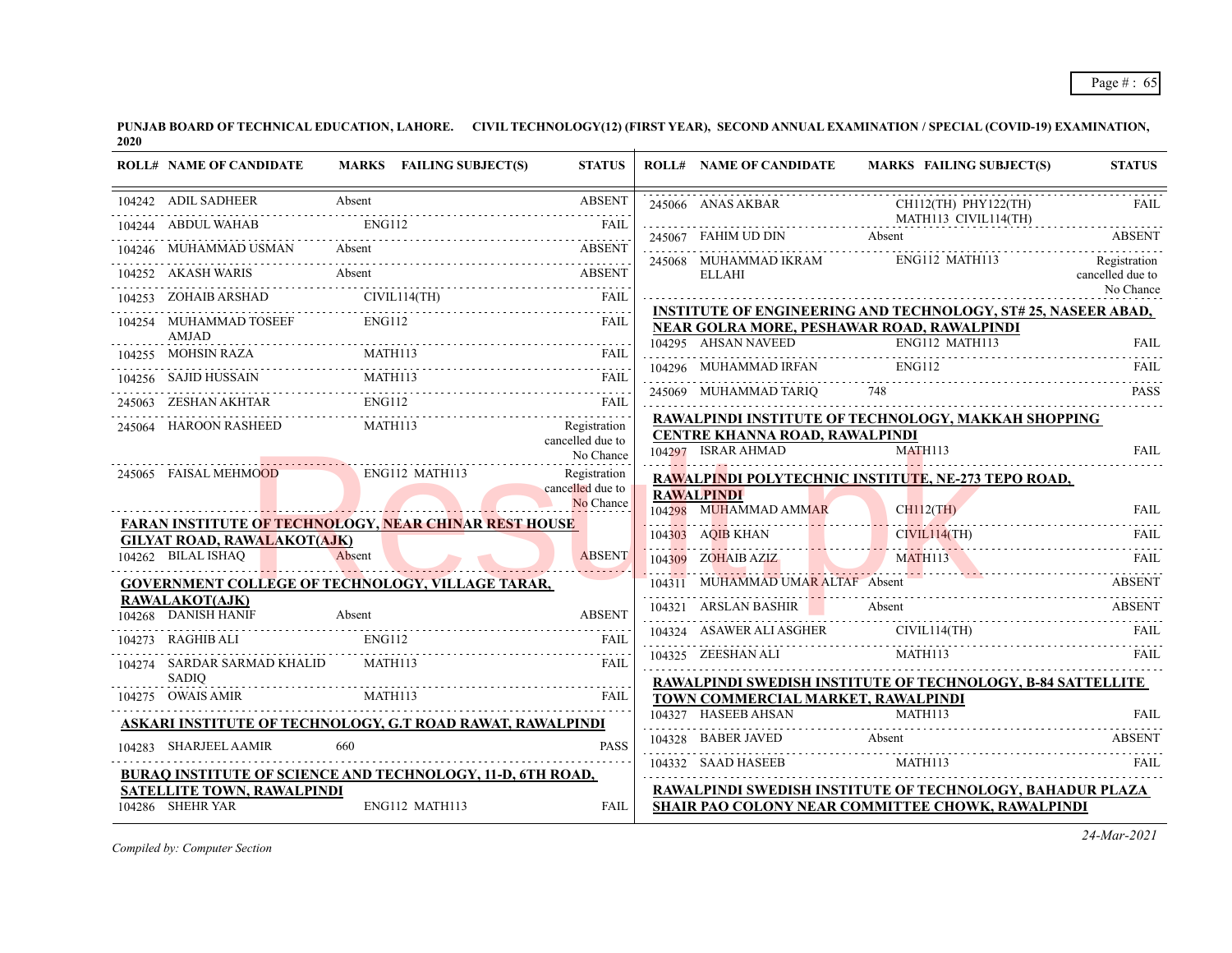|        | <b>ROLL# NAME OF CANDIDATE</b>         | MARKS FAILING SUBJECT(S)                                          | <b>STATUS</b> | <b>ROLL# NAME OF CANDIDATE</b>     | <b>MARKS FAILING SUBJECT(S)</b>                                                       | <b>STATUS</b> |
|--------|----------------------------------------|-------------------------------------------------------------------|---------------|------------------------------------|---------------------------------------------------------------------------------------|---------------|
|        | 104292 SHAHRYAR                        | PHY122(TH) MATH113                                                | FAIL          | 104388 WAQAS JANNAT                | MATH113                                                                               | <b>FAIL</b>   |
|        | 104340 ATTA-UR-REHMAN                  | 714                                                               | <b>PASS</b>   | 104389 SHARYAR KHAN                | MATH113                                                                               | <b>FAIL</b>   |
|        | 104341 DAIM HABIB QURASHI              | Absent                                                            | ABSENT        | 245070 JUNAID UL HASSAN RIAZ       | MATH113                                                                               | <b>FAIL</b>   |
|        |                                        | 104343 BALAWAL KHUSHAL MATH113 CIVIL114(TH) FAIL                  |               | 245071 ARSLAN                      | Absent                                                                                | <b>ABSENT</b> |
|        | 104344 UBAID-UR-REHMAN                 | Absent                                                            | <b>ABSENT</b> | 248456 MUHAMMAD AAMIR              | Absent                                                                                | <b>ABSENT</b> |
|        |                                        | 104346 BASSAT RAZZAQ Absent ABSENT                                |               | 248457 HUSNAIN ABBAS               | Absent                                                                                | <b>ABSENT</b> |
|        | 104350 FAHEEM WAZIR Absent             |                                                                   | <b>ABSENT</b> |                                    | RAWALPINDI SWEDISH INSTITUTE OF TECHNOLOGY, D-324,                                    |               |
|        | 104351 RAJA ZAMMAN FAREED              | ENG112 CH112(TH)<br>CIVIL114(TH)<br>.                             | <b>FAIL</b>   | 104391 USAMA KABIR                 | COMMERCIAL MARKET, SATELLITE TOWN, RAWALPINDI<br>CH112(TH) PHY122(TH)<br>CIVIL123(TH) | <b>FAIL</b>   |
|        | 104354 MUBASHIR SHAHZAD<br>HASHMI      | ENG112 CIVIL114(TH)                                               | FAIL          | 104392 AHSAN MAHBOOB Absent        |                                                                                       | <b>ABSENT</b> |
|        | 104360 MUHAMMAD ADEEL                  | ENG112 PHY122(TH)                                                 | FAIL          | 104393 FASEEH BIN SAMIE            | Absent                                                                                | <b>ABSENT</b> |
|        |                                        | MATH113 CIVIL114(TH)<br>CIVIL123(TH) CIVIL133(TH)                 |               | 104394 DANISH KAZIM                | Absent                                                                                | ABSENT        |
|        | 104367 HAFIZ NOMAN SHAUKAT             | ENG112 MATH113                                                    | <b>FAIL</b>   | 104399 MUHAMMAD JAWAD RAHIMAbsent  |                                                                                       | ABSENT        |
|        | 104369 RAKESH KUMAR                    | Absent                                                            | <b>ABSENT</b> | 104401 AHSAN ARSHAD MEHMOOD Absent |                                                                                       | <b>ABSENT</b> |
|        | 104375 AHSAN KHAN                      | Absent                                                            | <b>ABSENT</b> |                                    | 104406 MUHAMMAD BILAL KHAN CH112(TH) CIVIL123(TH)<br><u>Energin</u> , Crymas, (111)   |               |
|        | 104378 SHAHAB KHALID SATTI             | Absent                                                            | <b>ABSENT</b> |                                    | 104407 AMMAD ALI KHAN Absent ABSENT                                                   |               |
|        | 104379 ZAIN ULABDIN                    | MATH113 CIVIL114(TH)                                              | <b>FAIL</b>   | 104408 NOMAN AJAZ                  | 104408 NOMAN AJAZ CHI12(TH) FAIL                                                      |               |
|        | 104380 JUNAID ASAD                     | TUNAID ASAD MATHI13 CIVILI14(TH) FAIL                             |               |                                    | 104411 SHARYAR IFRAHIM CHII2(TH) MATHII3 FAIL                                         |               |
|        | 104381 FARHAN MUSHTAQ GILL Absent      |                                                                   | ABSENT        |                                    | 104412 USAMA BIN IFTIKHAR Absent ABSENT                                               |               |
|        | 104382 MUHAMMAD SOHAIL                 | MATH113                                                           | <b>FAIL</b>   | 104414 MUHAMMAD HAMMAD             | ENG112 CH112(TH) MATH113                                                              | FAIL          |
|        | 104383 MUHAMMAD SULTAN 724             |                                                                   | <b>PASS</b>   | <b>JAVED</b><br>104420 USAMA ALI   | Absent                                                                                | ABSENT        |
|        | 104384 MUHAMMAD AWAIS<br><b>ARSHAD</b> | MATH113                                                           | FAIL          |                                    |                                                                                       |               |
|        | 104385 MUHAMMAD WAQAR                  | MATH113                                                           | <b>FAIL</b>   | 104422 HASAN                       | 104421 ADIL MEHMOOD Absent ABSENT<br>CH112(TH)<br><b>EXAMPLE 2018 THE STATE STATE</b> |               |
|        | <b>AHMED</b>                           |                                                                   | FAIL          | 104423 NAQEEB MEHMOOD Absent       |                                                                                       | <b>ABSENT</b> |
| 104387 | <b>TAIMOOR KHAN</b>                    | 104386 MUHAMMAD FAROOQ ENG112 MATH113 FAIL<br>MATH <sub>113</sub> | FAIL          | 104424 JUNAID ALI KHAN             | MATH113                                                                               | FAIL          |
|        |                                        |                                                                   |               | 104431 SHAFIQ IQBAL AWAN           | Absent                                                                                | <b>ABSENT</b> |

*Compiled by: Computer Section*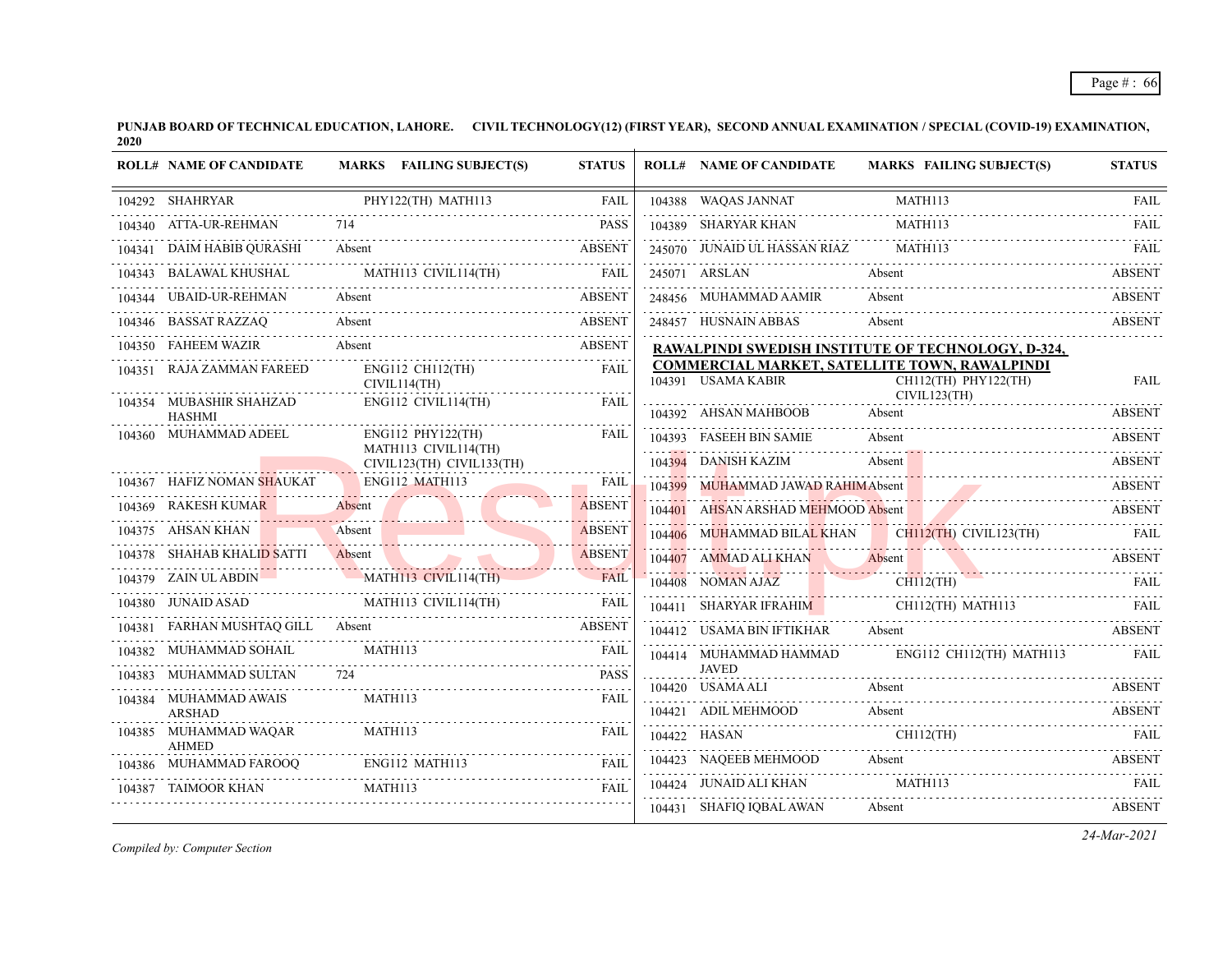| <b>ROLL# NAME OF CANDIDATE</b> | <b>MARKS</b> FAILING SUBJECT(S)                                                                                                                                                                                                                                                                                                                                                                                                                                                  | <b>STATUS</b>    | <b>ROLL# NAME OF CANDIDATE</b>                               | <b>MARKS FAILING SUBJECT(S)</b>                                      | <b>STATUS</b>                 |
|--------------------------------|----------------------------------------------------------------------------------------------------------------------------------------------------------------------------------------------------------------------------------------------------------------------------------------------------------------------------------------------------------------------------------------------------------------------------------------------------------------------------------|------------------|--------------------------------------------------------------|----------------------------------------------------------------------|-------------------------------|
| 104432 SAUD HASSAN             | MATH113                                                                                                                                                                                                                                                                                                                                                                                                                                                                          | <b>FAIL</b>      | 248458 MUHAMMAD DAWOOD ALI                                   | MATH113                                                              | <b>FAIL</b>                   |
|                                | ENG112                                                                                                                                                                                                                                                                                                                                                                                                                                                                           | FAII.            | 248524 ASHRAF HUSSAIN                                        | MATH113 CIVIL114(TH)                                                 | .<br>Registration             |
|                                | $\begin{tabular}{llllll} \multicolumn{2}{l}{} & \multicolumn{2}{l}{} & \multicolumn{2}{l}{} & \multicolumn{2}{l}{} & \multicolumn{2}{l}{} & \multicolumn{2}{l}{} & \multicolumn{2}{l}{} & \multicolumn{2}{l}{} & \multicolumn{2}{l}{} & \multicolumn{2}{l}{} & \multicolumn{2}{l}{} & \multicolumn{2}{l}{} & \multicolumn{2}{l}{} & \multicolumn{2}{l}{} & \multicolumn{2}{l}{} & \multicolumn{2}{l}{} & \multicolumn{2}{l}{} & \multicolumn{2}{l}{} & \multicolumn{2}{l}{} & \$ |                  |                                                              |                                                                      | cancelled due to<br>No Chance |
|                                |                                                                                                                                                                                                                                                                                                                                                                                                                                                                                  |                  |                                                              | SADIQABAD POLYTECHNIC INSTITUTE (CAMPUS II), BY PASS CHOWK           |                               |
|                                |                                                                                                                                                                                                                                                                                                                                                                                                                                                                                  |                  | <b>KLP ROAD, SADIQABAD</b>                                   |                                                                      |                               |
| 104448 AMIR SOHAIL             | <b>Absent</b>                                                                                                                                                                                                                                                                                                                                                                                                                                                                    | <b>ABSENT</b>    | 245074 UBAID AFZAL MATH113                                   | 104472 JAHANGIR FAIZ 828 PASS                                        | FAIL                          |
| 104452 HAMZA BILAL             | Absent                                                                                                                                                                                                                                                                                                                                                                                                                                                                           | <b>ABSENT</b>    |                                                              | <b>GOVERNMENT COLLEGE OF TECHNOLOGY, JEHAZ GROUND OLD</b>            |                               |
|                                | 104457    RAJA ASAD ALI    Absent    A    A    A    A    C    A    C    A    C    C    C    C    C    C    C                                                                                                                                                                                                                                                                                                                                                                     | ABSENT           | HARRAPA ROAD, SAHIWAL                                        |                                                                      |                               |
| 104458 TASAWAR HUSSAIN         | 743                                                                                                                                                                                                                                                                                                                                                                                                                                                                              | <b>PASS</b>      | 104475 ALI GOHAR                                             | Absent                                                               | <b>ABSENT</b>                 |
| 104459 MUHAMMAD ANEES          | 4459 MUHAMMAD ANEES Absent ABSENT ABSENT                                                                                                                                                                                                                                                                                                                                                                                                                                         |                  | 104477 RANA FAHAD KHALID MATH113                             |                                                                      | <b>FAIL</b>                   |
| 104460 NAJEEB AHMAD            | ENG112<br>04460 NAJEEB AHMAD ENG112 FAIL FAIL                                                                                                                                                                                                                                                                                                                                                                                                                                    | <b>FAIL</b>      | 104478 RIZWAN KHALID                                         | Absent                                                               | <b>ABSENT</b>                 |
| 104461 MUHAMMAD ARSLAN ENGI12  |                                                                                                                                                                                                                                                                                                                                                                                                                                                                                  | <b>FAIL</b>      | 104485 MUHAMMAD AZEEM<br><b>SARWAR</b>                       | MATH113                                                              | FAIL                          |
| CIVIL133(TH)                   | 104462 FURQAN ALI BUTT ENG112 MATH113                                                                                                                                                                                                                                                                                                                                                                                                                                            | FAIL             | 104486 MUHAMMAD ZAMAN Absent<br><b>ZUBAIR</b>                |                                                                      | <b>ABSENT</b>                 |
|                                | 104463 JUNAID IBRAR 824                                                                                                                                                                                                                                                                                                                                                                                                                                                          | <b>PASS</b>      |                                                              | 245075 ABDUL SALAM ENG112 MATH113                                    | Registration                  |
|                                | 104464 EHTISHAM AMJAD MATHI13                                                                                                                                                                                                                                                                                                                                                                                                                                                    | <b>FAIL</b><br>. |                                                              |                                                                      | cancelled due to<br>No Chance |
| 104465 DAUOOD RIAZ Absent      |                                                                                                                                                                                                                                                                                                                                                                                                                                                                                  | <b>ABSENT</b>    |                                                              | <b>QUAID-E-AZAM COLLEGE OF ENGINEERING &amp; TECHNOLOGY, 13-UMAR</b> |                               |
|                                | 104466 FAHAD HASSAN MATH113 FAIL                                                                                                                                                                                                                                                                                                                                                                                                                                                 |                  | <b>BLOCK SHADAB TOWN, SAHIWAL</b><br>104493 MUHAMMAD SHAFQAT | MATH113 CIVIL114(TH)                                                 | <b>FAIL</b>                   |
|                                | 104467 SHAHID IQBAL ENG112 FAIL FAIL                                                                                                                                                                                                                                                                                                                                                                                                                                             |                  | <b>RASOOL</b>                                                |                                                                      |                               |
| 104468 MANZAR ABBAS MATH113    |                                                                                                                                                                                                                                                                                                                                                                                                                                                                                  | FAIL             |                                                              | 104496 BILAL ASHRAF Absent ABSENT ABSENT                             |                               |
| 104469 BASIT ALI Absent        |                                                                                                                                                                                                                                                                                                                                                                                                                                                                                  | <b>ABSENT</b>    | 104498 M AKMAL Absent                                        |                                                                      | <b>ABSENT</b>                 |
|                                | 104470 SADAT ALI SHAH Absent ABSENT ABSENT                                                                                                                                                                                                                                                                                                                                                                                                                                       |                  | 104499 MUHAMMAD MUBASHAR MATH113<br><b>MAHMOOD</b>           |                                                                      | FAIL                          |
|                                | 244765 ARSLAN EJAZ MATH113 FAIL                                                                                                                                                                                                                                                                                                                                                                                                                                                  | FAIL             |                                                              | 104500 JAWAD HUSSAIN MATH113 FAIL PRIME                              |                               |
|                                | 244798 FAIZAN KHAN CHII2(TH) MATHI13 FAIL                                                                                                                                                                                                                                                                                                                                                                                                                                        |                  |                                                              | 104501 ALI HASSAN Absent ABSENT ABSENT                               |                               |
| 245072 SHAHZAIB ASGHAR Absent  | 45072 SHAHZAIB ASGHAR Absent ABSENT ABSENT                                                                                                                                                                                                                                                                                                                                                                                                                                       |                  | 104502 HAMZA WASEEM MATH113                                  |                                                                      | <b>EAIL</b>                   |
| 245073 MEHMOOD NASEEM          | 45073 MEHMOOD NASEEM Absent ABSENT                                                                                                                                                                                                                                                                                                                                                                                                                                               |                  |                                                              | 104503 MUHAMMAD WAQAS RAFIQ Absent ABSENT                            |                               |

*Compiled by: Computer Section*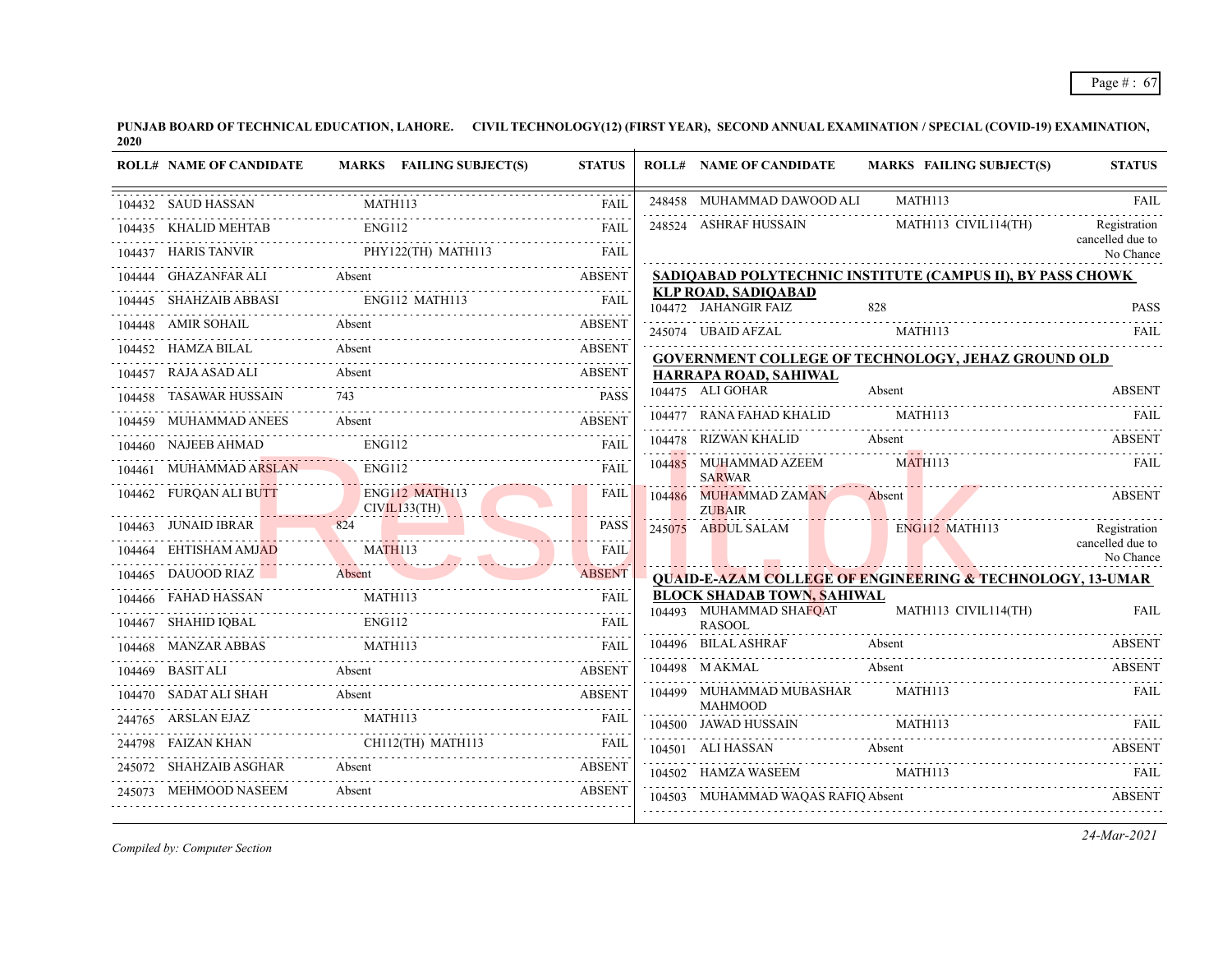| <b>ROLL# NAME OF CANDIDATE</b>                                                 | MARKS FAILING SUBJECT(S)                                              | <b>STATUS</b>                  | <b>ROLL# NAME OF CANDIDATE</b>                                     | <b>MARKS FAILING SUBJECT(S)</b>                                                                            | <b>STATUS</b> |
|--------------------------------------------------------------------------------|-----------------------------------------------------------------------|--------------------------------|--------------------------------------------------------------------|------------------------------------------------------------------------------------------------------------|---------------|
| STADIUM ROAD, SAHIWAL, SAHIWAL                                                 | THE LIMIT COLLEGE OF ENGINEERING & TECHNOLOGY, 4-CIVIL LINE           |                                | 248459 MUHAMMAD FARHAN<br><b>JAVED</b>                             | Absent                                                                                                     | <b>ABSENT</b> |
| 104506 ALI RAZA                                                                | Absent                                                                | <b>ABSENT</b>                  |                                                                    | JINNAH COLLEGE OF ENGINEERING & TECHNOLOGY, MAIN ROAD,                                                     |               |
| <b>SAMMUNDRI</b>                                                               | PUNJAB POLYTECHNIC INSTITUTE, BISMILLAH TOWN, GOJRA ROAD,             |                                | <b>NEAR BUS STAND, SHAH KOT</b><br>104560 MUHAMMAD MUZAMMAL Absent |                                                                                                            | <b>ABSENT</b> |
| 104509 MUHAMMAD MUBASHIR<br><b>SALEEM</b>                                      | 801                                                                   | <b>PASS</b>                    | KHALIL<br>104563 MUHAMMAD USMAAN                                   | Absent                                                                                                     | ABSENT        |
| 104510 MUHAMMAD ARSLAN                                                         | Absent                                                                | <b>ABSENT</b>                  | 104564 ARHUM AFZAL                                                 | MATH113                                                                                                    | <b>FAIL</b>   |
|                                                                                | LAHORE POLYTECHNIC INSTITUTE, SAFDAR ABAD ROAD, NEAR HUDA             |                                | 245095 MUHAMMAD HUSNAIN<br><b>SHAH NAWAZ</b>                       | MATH113                                                                                                    | <b>FAIL</b>   |
| <b>SUGAR MILLS,, SANGLA HILLS</b><br>245076 MUHAMMAD SHARJEEL<br><b>WASEEM</b> | MATH113 CIVIL123(TH)                                                  | FAII.                          |                                                                    | LAHORE POLYTECHNIC INSTITUTE, SHAH MUHAMMAD PLAZA,<br>LAHORE-SARGODHA ROAD, NEAR BHATTI CHOWK, SHEIKHUPURA |               |
|                                                                                | <b>COMPREHENSIVE POLYTECHNIC INSTITUTE, 1ST FLOOR, KHABAN E</b>       |                                | 104572 ARSLAN TABBSAM                                              | Absent                                                                                                     | <b>ABSENT</b> |
| <b>NAWAB NEAR BUS STAND, SARGODHA</b><br>245077 MUHAMMAD WAOAS                 | MATH113                                                               | FAIL                           | 104582 NOMAN AMJAD                                                 | Absent                                                                                                     | ABSENT        |
|                                                                                |                                                                       |                                | 104583 ABDUL REHMAN BHATTI                                         | MATH113                                                                                                    | FAIL          |
| 104517 MUHAMMAD KUMAIL                                                         | <b>GOVERNMENT COLLEGE OF TECHNOLOGY, PAF ROAD, SARGODHA</b><br>Absent | <b>ABSENT</b>                  | 245096 MIRZA MUHAMMAD<br><b>HAMOOD</b>                             | <b>ENG112 MATH113</b>                                                                                      | <b>FAIL</b>   |
| <b>SAFDAR</b>                                                                  |                                                                       | .                              |                                                                    | JINNAH POLYTECHNIC INSTITUTE, BEHIND HOUSING COLONY, JHANG                                                 |               |
| 104521 MUBASHAR RIAZ<br>104528 RIZWAN LATIF                                    | Absent<br>Absent                                                      | <b>ABSENT</b><br><b>ABSENT</b> | <b>ROAD, SHORKOT</b><br>104590 HUZAIFA AMMAR                       | <b>MATH113</b>                                                                                             | FAII.         |
| 104529 SUMAR HAYAT                                                             | Absent                                                                | <b>ABSENT</b>                  |                                                                    | PREMIER COLLEGE OF TECHNOLOGY, NEW HOUSING COLONY, WARD                                                    |               |
| 104533 HAROON GHOURI                                                           | <b>MATH113</b>                                                        | FAIL                           | NO. 8, NEAR SPECTRUM COLLEGE, SHUJABAD<br>104603 MUHAMMAD ABID     | Absent                                                                                                     | <b>ABSENT</b> |
| 104534 MUJAHID ABBAS                                                           | Absent                                                                | <b>ABSENT</b>                  | 104604 HASSAN NAZEER                                               | ENG112 MATH113                                                                                             | FAIL          |
|                                                                                | HIRA POLYTECHNIC INSTITUTE, GREEN TOWN LAHORE ROAD,                   |                                | 245097 FARHAN SHAHZAD                                              | MATH113                                                                                                    | <b>FAIL</b>   |
| <b>SARGODHA</b><br>104538 ZARYAB KHAN AGHA                                     | Absent                                                                | <b>ABSENT</b>                  |                                                                    | <b>GOVERNMENT COLLEGE OF TECHNOLOGY, PARIS ROAD, SIALKOT</b>                                               |               |
| 104542 ALI RAZA AWAN                                                           | Absent                                                                | <b>ABSENT</b>                  | 245098 SAIF BASHIR                                                 | Absent                                                                                                     | <b>ABSENT</b> |
| 104545 INAYAT ALI                                                              | Absent                                                                | ABSENT                         |                                                                    | SIALKOT COLLEGE OF TECHNOLOGY, CHOWK KOTLI BEHRAM, NAZIR                                                   |               |
| 104546 OAISAR NADEEM DANISH 755                                                |                                                                       | <b>PASS</b>                    | CENTRE, KHADAM ALI ROAD., SIALKOT                                  |                                                                                                            |               |
| 245078 AAMER SHEHZAD                                                           | Absent<br><b>Example 2018</b> ABSENT                                  |                                | 245099 RANA INAM ULLAH                                             | 761                                                                                                        | <b>PASS</b>   |

*Compiled by: Computer Section*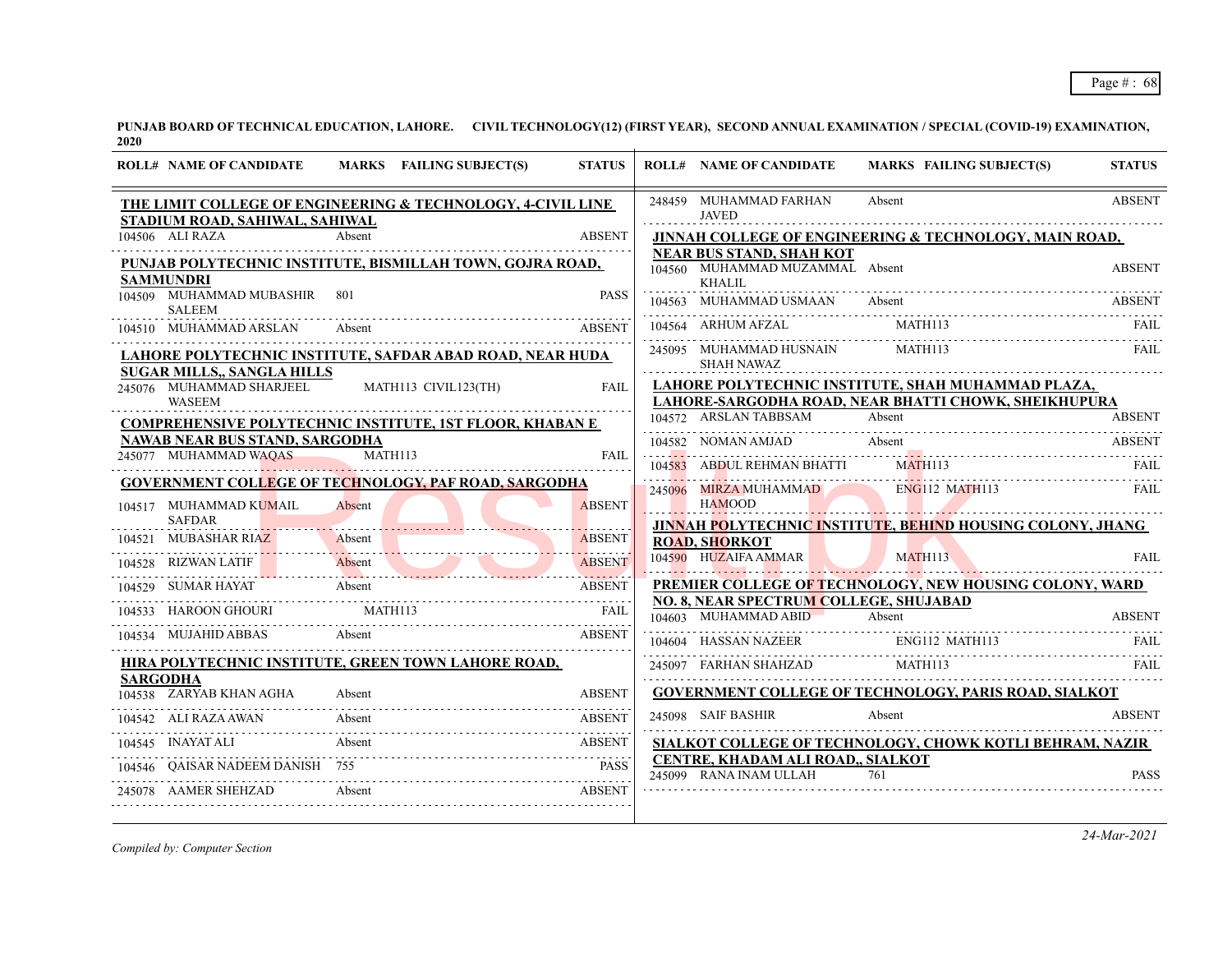|               | <b>ROLL# NAME OF CANDIDATE</b>                                                                                                                                                                                                                        | MARKS FAILING SUBJECT(S) | <b>STATUS</b>                 | <b>ROLL# NAME OF CANDIDATE</b>                 | <b>MARKS FAILING SUBJECT(S)</b>                                      | <b>STATUS</b>                    |
|---------------|-------------------------------------------------------------------------------------------------------------------------------------------------------------------------------------------------------------------------------------------------------|--------------------------|-------------------------------|------------------------------------------------|----------------------------------------------------------------------|----------------------------------|
|               | TRIGON COLLEGE OF TECHNOLOGY, KATCHERY ROAD NEAR 1122                                                                                                                                                                                                 |                          |                               |                                                | TOBA TEK SINGH POLYTECHNIC INSTITUTE, OPP. NEW FOREST PARK,          |                                  |
|               | OFFICE, SIALKOT, SIALKOT                                                                                                                                                                                                                              |                          |                               | 104659 SABEEH UL NASAR                         | NEAR MADINA MILLS JHANG ROAD, TOBA TEK SINGH                         |                                  |
|               | 104615 MAROOF SALEEM                                                                                                                                                                                                                                  | 754                      | <b>PASS</b>                   |                                                | Absent                                                               | <b>ABSENT</b>                    |
|               | MAKKAH COLLEGE OF TECHNOLOGY, TRAFFIC CHOWK, TALAGANG                                                                                                                                                                                                 |                          |                               | 104660 BILAL IQBAL                             | ENG112 MATH113<br>CIVIL114(TH)                                       | FAIL                             |
|               | 104617 MUHAMMAD ABUBAKER Absent<br><b>AZIZ</b>                                                                                                                                                                                                        |                          | <b>ABSENT</b>                 | 104662 MUHAMMAD ZUBAIR<br><b>SALEEM</b>        | Absent                                                               | <b>ABSENT</b>                    |
|               | PAKISTAN COLLEGE OF COMMERCE, SCIENCE & TECHNOLOGY, CANAL                                                                                                                                                                                             |                          |                               |                                                | PUNJAB INSTITUTE OF TECHNOLOGY, FAISAL TOWN, OPP. GOVT.              |                                  |
|               | <b>VIEW ROAD, NAZIR TOWN, TANDLIANWALA</b>                                                                                                                                                                                                            |                          |                               | DEGREE COLLEGE., VEHARI                        |                                                                      |                                  |
|               | 104628 MUHAMMAD USMAN                                                                                                                                                                                                                                 | 824                      | PASS                          | 104671 SOLAIN SHABIR                           | Absent                                                               | <b>ABSENT</b>                    |
|               | 104629 SYED MUHAMMAD HASAN<br><b>TUFAIL</b>                                                                                                                                                                                                           | MATH113                  | FAII.                         | 104676 MUHAMMAD UMAR SULTANAbsent              |                                                                      | ABSENT                           |
|               | 104630 MUHAMMAD IHSAN                                                                                                                                                                                                                                 | ENG112                   | <b>FAIL</b>                   | 104677 RIZWAN AKBAR                            | MATH113                                                              |                                  |
|               | 104631 MUHAMMAD ADNAN AFZALAbsent                                                                                                                                                                                                                     |                          | <b>ABSENT</b>                 |                                                | ARSALAN SAQIB MATH113 FAIL<br>104678 ARSALAN SAQIB MATHI13 FAIL FAIL |                                  |
|               | 104632 ABDUL QAYYUM                                                                                                                                                                                                                                   | 765                      | <b>PASS</b>                   | 104679 MIUHAMMAD BILAL Absent<br><b>SHAHID</b> |                                                                      | <b>ABSENT</b>                    |
|               | LEADS COLLEGE OF TECHNOLOGY, NEAR TOWN COMMITTEE, TAUNSA                                                                                                                                                                                              |                          |                               | 104680 FAISAL NAEEM                            | MATH113<br>MATH113 FAIL                                              |                                  |
| <b>SHARIF</b> | 104636 SABEEH ULLAH                                                                                                                                                                                                                                   | Absent                   | <b>ABSENT</b>                 | 245103 MUHAMMAD ALI FARAZ                      | Absent                                                               | Registration<br>cancelled due to |
|               | 245100 ABDUL WAHAB                                                                                                                                                                                                                                    |                          | .<br>Registration             |                                                |                                                                      | No Chance                        |
|               |                                                                                                                                                                                                                                                       |                          | cancelled due to<br>No Chance | POF INSTITUTE OF TECHNOLOGY, , WAH CANTT       |                                                                      |                                  |
|               | GOVERNMENT COLLEGE OF TECHNOLOGY, HATTAR ROAD, NEAR                                                                                                                                                                                                   |                          |                               | 104681 FAIZAN HASSAN                           | Absent                                                               | <b>ABSENT</b>                    |
|               | HEAVY MECHANICAL COMPLEX-3, TAXILA                                                                                                                                                                                                                    |                          |                               | 104683 DANISH ALI                              | Absent                                                               | ABSENT                           |
|               | 104637 MUHAMMAD NOUMAN                                                                                                                                                                                                                                | ENG112 MATH113           | <b>FAIL</b>                   | 104687 HASNAIN KHAN                            | Absent                                                               | ABSENT                           |
|               | 104640 HAMMAD SALEEM                                                                                                                                                                                                                                  | ENG112 MATH113           | <b>FAIL</b>                   |                                                |                                                                      |                                  |
| 104641        | AHSAN ATIZAZ SULTAN                                                                                                                                                                                                                                   | Absent                   | <b>ABSENT</b>                 | <b>G.T.ROAD, WAH CANTT</b>                     | WAH SWEDISH INSTITUTE OF TECHNOLOGY, OPP. (RPR) WAH NOBEL            |                                  |
|               | 104643 MUHAMMAD OSAMA<br><b>KHURSHID</b>                                                                                                                                                                                                              | Absent                   | <b>ABSENT</b>                 | 104691 ZEESHAN                                 | CH112(TH) MATH113                                                    | <b>FAIL</b>                      |
| 104649        | MUHAMMAD AMJID                                                                                                                                                                                                                                        | <b>ENG112</b>            | <b>FAIL</b>                   | 104694 MUHAMMAD AWAIS AHMED Absent             |                                                                      | ABSENT                           |
|               |                                                                                                                                                                                                                                                       |                          |                               |                                                | 104696 MUHAMMAD SHEHZAD MATH113 CIVIL114(TH)                         |                                  |
|               | $\begin{tabular}{lllllllllll} \multicolumn{2}{l}{{\bf 245101}} & {\bf MUHAMMAD SHOAIB} & \textbf{Absent} & \textbf{ABSENT} \\ \multicolumn{2}{l}{\bf 245102} & {\bf ZULQARNAIN KHALID} & \textbf{CH112(TH) MATH113} & \textbf{FAIL} \\ \end{tabular}$ |                          |                               | 104703 HAFIZ MUHAMMAD ATIF<br><b>JAVED</b>     | MATH113 CIVIL114(TH)                                                 | FAIL                             |
|               |                                                                                                                                                                                                                                                       |                          |                               | 104711 JAWAD ALI                               | CH112(TH) MATH113                                                    | FAII.                            |

*Compiled by: Computer Section*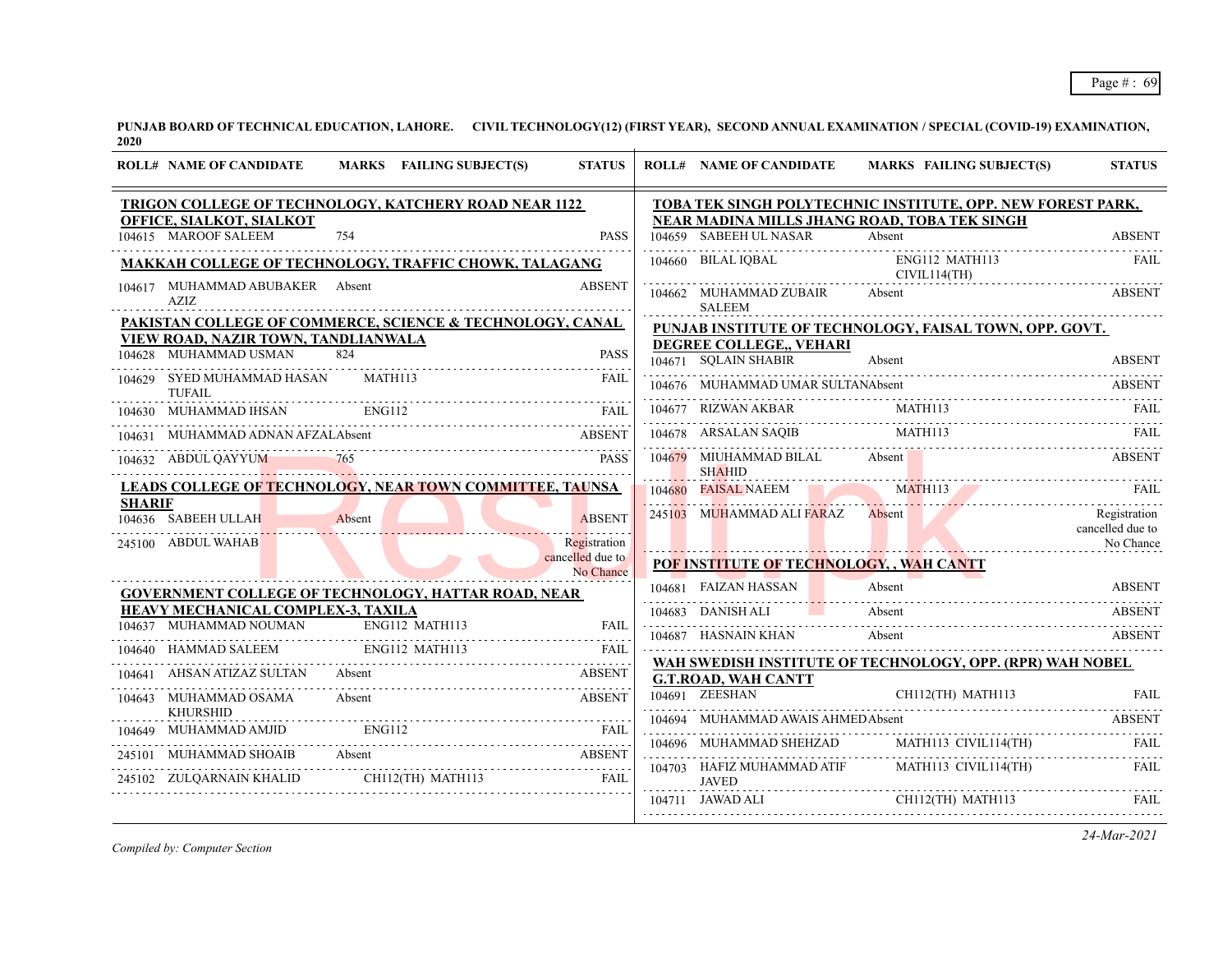| 104722<br>104723<br>104726 IZAZ ALI | <b>ROLL# NAME OF CANDIDATE</b><br>104716 HAIDER RAZA<br>104721 SYED MUHAMMAD TABISH 780<br><b>RAZA</b><br><b>JUNAID AKRAM</b><br>MUDASSIR SHAHZAD KHAN<br>104724 SHAMS UR REHMAN<br>104725 SOHAIL FAROOQ | MARKS FAILING SUBJECT(S)<br>Absent<br>ENG112 MATH113<br>MATH113<br>ENG112<br>Absent | <b>STATUS</b><br><b>ABSENT</b><br><b>PASS</b><br>FAIL<br>FAIL<br><b>FAIL</b> | <b>ROLL# NAME OF CANDIDATE</b> | <b>MARKS FAILING SUBJECT(S)</b> | <b>STATUS</b> |
|-------------------------------------|----------------------------------------------------------------------------------------------------------------------------------------------------------------------------------------------------------|-------------------------------------------------------------------------------------|------------------------------------------------------------------------------|--------------------------------|---------------------------------|---------------|
|                                     |                                                                                                                                                                                                          |                                                                                     |                                                                              |                                |                                 |               |
|                                     |                                                                                                                                                                                                          |                                                                                     |                                                                              |                                |                                 |               |
|                                     |                                                                                                                                                                                                          |                                                                                     |                                                                              |                                |                                 |               |
|                                     |                                                                                                                                                                                                          |                                                                                     |                                                                              |                                |                                 |               |
|                                     |                                                                                                                                                                                                          |                                                                                     |                                                                              |                                |                                 |               |
|                                     |                                                                                                                                                                                                          |                                                                                     |                                                                              |                                |                                 |               |
|                                     |                                                                                                                                                                                                          |                                                                                     | <b>ABSENT</b>                                                                |                                |                                 |               |
|                                     |                                                                                                                                                                                                          | ENG112 MATH113                                                                      | FAIL                                                                         |                                |                                 |               |
|                                     |                                                                                                                                                                                                          | <b>CHENAB INSTITUTE OFTECHNOLOGY, SHADMAN TOWN, WAZIRABAD</b>                       |                                                                              |                                |                                 |               |
|                                     | 245104 SHERAZ AHMAD                                                                                                                                                                                      | Absent                                                                              | Registration<br>cancelled due to<br>No Chance                                |                                |                                 |               |
|                                     | 245105 MUHAMMAD SAAD ULLAH Absent                                                                                                                                                                        |                                                                                     | <b>ABSENT</b>                                                                |                                |                                 |               |
|                                     |                                                                                                                                                                                                          | <u>THE PUNJAB COLLEGE OF TECHNOLOGY, BANGLA ROAD, YAZMAN</u>                        |                                                                              |                                |                                 |               |
|                                     | 104728 MUHAMMAD AHMAD                                                                                                                                                                                    | Absent                                                                              | <b>ABSENT</b>                                                                |                                |                                 |               |
|                                     | 104730 NUMAN AKRAM                                                                                                                                                                                       | MATH113 CIVIL114(TH)                                                                | FAIL                                                                         |                                |                                 |               |
|                                     | .<br>the contract of the contract of the contract of the contract of<br>104734 AZHAR SARFRAZ                                                                                                             | <b>ENG112</b>                                                                       | FAIL                                                                         |                                |                                 |               |
|                                     | 245106 HASEEB KAMRAN                                                                                                                                                                                     | Advanced and A<br>ENG112                                                            | Registration<br>cancelled due to                                             |                                |                                 |               |
|                                     |                                                                                                                                                                                                          |                                                                                     | No Chance                                                                    |                                |                                 |               |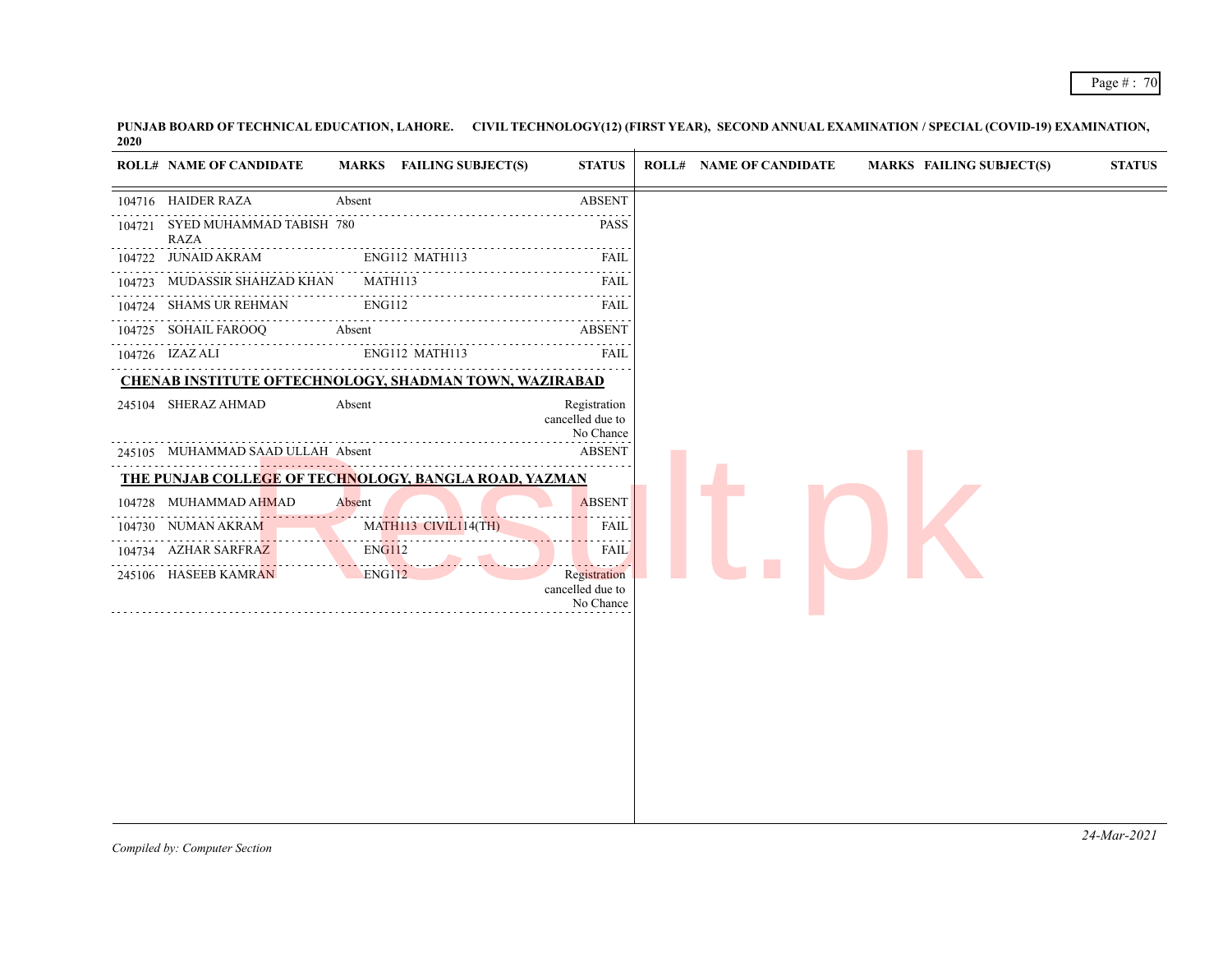|               |                                          | ROSHAN COLLEGE OF TECHNOLOGY, TULAMBA ROAD,, ABDUL                                                                                                                                                                                              |               |        |                                         | JINNAH COLLEGE OF ENGINEERING & TECHNOLOGY, JATOEE BY PASS, |               |
|---------------|------------------------------------------|-------------------------------------------------------------------------------------------------------------------------------------------------------------------------------------------------------------------------------------------------|---------------|--------|-----------------------------------------|-------------------------------------------------------------|---------------|
| <b>HAKEEM</b> |                                          |                                                                                                                                                                                                                                                 |               |        |                                         | BAHAWAL NALA, OPP. GOVT. BOYS DEGREE COLLEGE, ALIPUR        |               |
|               | 104805 MUHAMMAD NAEEM                    | ENG112 MATH113 CH112(TH)<br>CIVIL113(TH)                                                                                                                                                                                                        | <b>FAIL</b>   |        | 104866 MUHAMMAD SHAHBAZ                 | 825                                                         | <b>PASS</b>   |
|               | 104807 MUZAFFAR AKRAM                    | ENG112 MATH113 CH112(TH)                                                                                                                                                                                                                        | <b>FAIL</b>   |        | MUHAMMAD WASEEM                         | 813                                                         | <b>PASS</b>   |
|               |                                          | PHY122(TH) CIVIL113(TH)                                                                                                                                                                                                                         |               |        | 104868 MUHAMMAD AMIR                    |                                                             | <b>PASS</b>   |
|               | 104810 SAQLAIN SAIF                      | Absent                                                                                                                                                                                                                                          | <b>ABSENT</b> |        | 104869 ABDUL AZIZ                       |                                                             | <b>PASS</b>   |
|               | 104814 MUHAMMAD DAWOOD<br><b>HAIDAR</b>  | MATH113 CH112(TH)                                                                                                                                                                                                                               | <b>FAIL</b>   |        | 104871 SHAHER YAR KHAN                  | 891                                                         | <b>PASS</b>   |
|               |                                          | MATH113 CH112(TH)                                                                                                                                                                                                                               |               |        | 245108 MUHAMMAD ANAS                    |                                                             | <b>PASS</b>   |
|               |                                          | $\begin{tabular}{llllllll} \hline 104816 & USAMA TAHIR & \multicolumn{2}{c}{MATH113 CH112 (TH)} & \multicolumn{2}{c}{FAIL} \\ \hline 104817 & HAMZA ZIA RAJA & \multicolumn{2}{c}{Absent} & \multicolumn{2}{c}{ABSENT} \\ \hline \end{tabular}$ |               |        | 245109 MUHAMMAD SAMRAN                  | Absent                                                      | ABSENT        |
|               | 104820 ABU BAKAR                         | $ENG112$ CH112(TH)                                                                                                                                                                                                                              | FAIL          |        | 245110 MUHAMMAD AMIR                    | 908                                                         | PASS          |
|               |                                          | UNITED COLLEGE OF TECHNOLOGY, AMEER HUMZA TOWN,,                                                                                                                                                                                                |               |        | 245111 SAMIULLAH                        |                                                             | <b>PASS</b>   |
|               | <b>AHMADPUR EAST</b>                     |                                                                                                                                                                                                                                                 |               |        |                                         |                                                             |               |
|               | 104835 MUHAMMAD USAMA JAMIL              | CIVIL104(TH) CIVIL113(TH)                                                                                                                                                                                                                       | <b>FAIL</b>   |        | <b>SHELL PETROL PUMP, ALIPUR CHATHA</b> | AL-FALAH COLLEGE OF TECHNOLOGY, GUJRANWALA ROAD NEAR        |               |
|               | 104836 MUHAMMAD FURQAN<br><b>SHABBIR</b> | <b>MATH113 CH112(TH)</b><br>CIVIL113(TH)                                                                                                                                                                                                        | <b>FAIL</b>   |        | 104882 SHAHMEER ASIF                    | MATH113 CIVIL113(TH)<br>CIVIL143(TH)                        | <b>FAIL</b>   |
|               | 104837 MUHAMMAD SHERAZ                   | <b>MATH113</b>                                                                                                                                                                                                                                  | <b>FAIL</b>   | 104883 | <b>MUSTJAB HUSSAIN</b>                  | MATH113                                                     | <b>FAIL</b>   |
|               | 104838 MUHAMMAD RAMZAN UL<br><b>HAO</b>  | <b>MATH113 CH112(TH)</b><br>CIVIL113(TH)                                                                                                                                                                                                        | <b>FAIL</b>   |        | 104884 MUHAMMAD AHMAD<br><b>ARSHID</b>  | MATH113                                                     | <b>FAIL</b>   |
| 104840        | MUHAMMAD AWAIS                           | Absent                                                                                                                                                                                                                                          | <b>ABSENT</b> |        | 104885 MUHAMMAD OASIM Absent            |                                                             | ABSENT        |
| 104841        | MUHAMMAD FAHAD ZAFAR                     | MATH113 CIVIL104(TH)                                                                                                                                                                                                                            |               |        | 104886 SYED WAHAAB UL HASSAN Absent     |                                                             | ABSENT        |
|               | 104842 MUHAMMAD SALEEM                   | ABSENT<br>Absent                                                                                                                                                                                                                                |               |        | 104887 SAQIB JAVEED                     | Absent                                                      | <b>ABSENT</b> |
|               | 104843 MUHAMMAD MOHSIN                   | MATH113 CH112(TH, PR)<br>CIVIL104(TH) CIVIL113(TH)                                                                                                                                                                                              | <b>FAIL</b>   |        | 104888 ASAD ALI                         | Absent                                                      | <b>ABSENT</b> |
|               | 104845 MUHAMMAD MUNEEB                   | MATH113                                                                                                                                                                                                                                         | FAIL          |        |                                         | 104889 ALI SHER ENG112 FAIL                                 |               |
|               | 104846 MUHAMMAD YASIR                    | Absent                                                                                                                                                                                                                                          | <b>ABSENT</b> |        | 104890 TEHZEEB UL HASSAN Absent         |                                                             | ABSENT        |
|               | 104847 YOUNIS AMEEN                      | ENG112 MATH113 CH112(TH)                                                                                                                                                                                                                        | FAIL          | 104891 | MUNEEB UL REHMAN                        | ENG112                                                      |               |
| 104849        |                                          | MUHAMMAD SHEHZAD ENG112 MATH113 CH112(TH)                                                                                                                                                                                                       | FAIL          |        | 104893 MUHAMMAD MURSALEEN Absent        |                                                             | ABSENT        |
|               | 245107 ARSLAN AMJAD                      | Absent                                                                                                                                                                                                                                          | <b>ABSENT</b> |        | 104894 MUJAHID BASHIR BUTT              | Absent<br><b>ABSENT</b>                                     |               |
|               |                                          |                                                                                                                                                                                                                                                 |               |        |                                         | GOVT. COLLEGE OF TECHNOLOGY, FATEH JANG ROAD, ATTOCK        |               |

*Compiled by: Computer Section*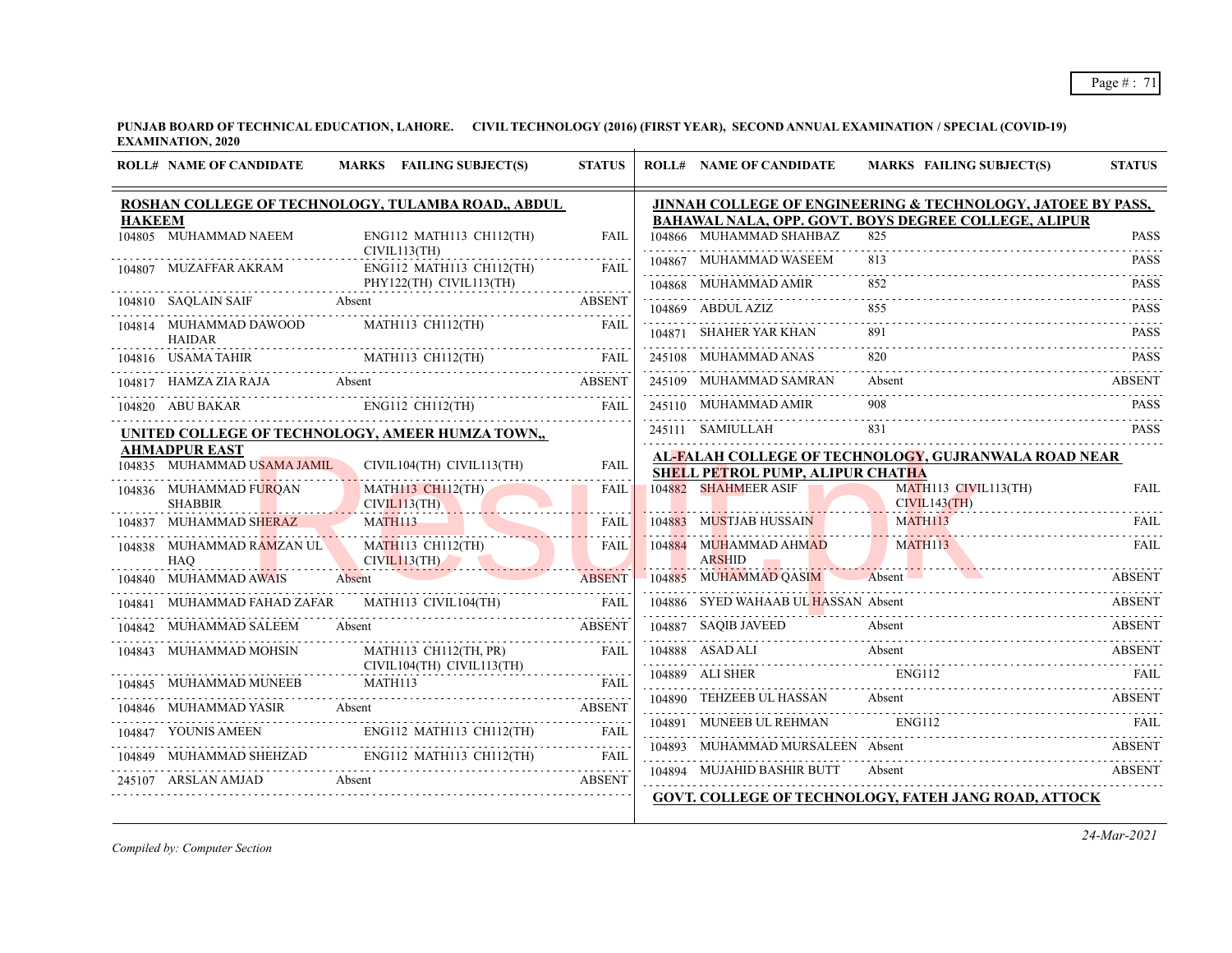## Page # : 72

**PUNJAB BOARD OF TECHNICAL EDUCATION, LAHORE. CIVIL TECHNOLOGY (2016) (FIRST YEAR), SECOND ANNUAL EXAMINATION / SPECIAL (COVID-19) EXAMINATION, 2020**  $\overline{1}$ 

| <b>ROLL# NAME OF CANDIDATE</b>          | MARKS FAILING SUBJECT(S)                                                                                                                                                                                                                   | <b>STATUS</b> | <b>ROLL# NAME OF CANDIDATE</b>                   | <b>MARKS FAILING SUBJECT(S)</b>                                                   | <b>STATUS</b>                                   |
|-----------------------------------------|--------------------------------------------------------------------------------------------------------------------------------------------------------------------------------------------------------------------------------------------|---------------|--------------------------------------------------|-----------------------------------------------------------------------------------|-------------------------------------------------|
| 104994 SHAHZEB                          | Absent                                                                                                                                                                                                                                     | <b>ABSENT</b> | 105053 HAMMAD KHAN                               | Absent                                                                            | <b>ABSENT</b>                                   |
| 105003 SHARIQ IJAZ                      | ENG112 MATH113 CH112(TH)                                                                                                                                                                                                                   | <b>FAIL</b>   | 105054 MUHAMMAD ARSALAN                          | MATH113                                                                           | <b>FAIL</b>                                     |
| 105004 ZAIN IJAZ                        | PHY122(TH) CIVIL104(TH)<br>ENG112 MATH113 CH112(TH)<br>CIVIL104(TH) CIVIL113(TH)                                                                                                                                                           | <b>FAIL</b>   | 245112 ZIA UR REHMAN                             | ISL ENG112 MATH113<br>$CH112$ (TH, PR) $PHY122$ (TH)<br>CIVIL104(TH) CIVIL113(TH, | Registration<br>cancelled due to<br>not passing |
| 105006 HASSAN JAVED                     | ENG112 MATH113 CH112(TH)<br>PHY122(TH) CIVIL104(TH)<br>CIVIL113(TH)                                                                                                                                                                        | FAIL          |                                                  | PR, SE) CIVIL143(TH, PR, SE)<br>$SHOP102$ (TH, PR)<br>COMP111(PR)                 | minimum<br>subjects                             |
| 105013 HABIB-UR-REHMAN                  | $ENG112$ MATH113 CH112(TH)<br>PHY122(TH) CIVIL104(TH)                                                                                                                                                                                      | FAIL          | 245113 FARHAN ABBAS                              | MATH113 CH112(TH)<br>PHY122(TH)                                                   | <b>FAIL</b>                                     |
| 105024 MUHAMMAD ARSALAN                 | CIVIL113(TH)                                                                                                                                                                                                                               |               |                                                  | SWEDISH INSTITUTE OF TECHNOLOGY, NEAR SPRING FIELD COLLEGE,                       |                                                 |
| 105026 INAAM KHAN                       | 5024 MUHAMMAD ARSALAN Absent ABSENT<br>$ENG112$ MATH113 CH112(TH)                                                                                                                                                                          | <b>FAIL</b>   | BY PASS ROAD, BAGH (AJK)<br>105057 KHURRAM ISHAQ | MATH113                                                                           | <b>FAIL</b>                                     |
|                                         | PHY122(TH) CIVIL104(TH)<br>$CIVIL113(TH)$ SHOP102(TH)                                                                                                                                                                                      |               | 105059 SAVEED AHMED KHAN MATH113                 |                                                                                   | FAII.                                           |
| 105029 MUHAMMAD WALEED RIAZ             | ENG112 MATH113 CH112(TH)                                                                                                                                                                                                                   | FAIL          | 105060 USAMA SHAH                                | MATH113 CIVIL104(TH)                                                              | FAII.                                           |
|                                         | PHY122(TH) CIVIL104(TH)                                                                                                                                                                                                                    |               |                                                  | 245114 HAMMAD KHALIL MATHII3 FAIL FAIL                                            |                                                 |
|                                         | CIVIL113(TH)<br>105030 MUHAMMAD TAYYAB Absent                                                                                                                                                                                              | <b>ABSENT</b> | 245115 SYED DANISH ALI KAZMI ENG112              |                                                                                   | FAII.                                           |
| 105032 KHAWAR ABBAS                     | MATH113 CIVIL104(TH)                                                                                                                                                                                                                       | FAIL          |                                                  | <b>LAHORE COLLEGE OF TECHNOLOGY, HOUSE #100, MADINA TOWN</b>                      |                                                 |
| 105033 HASNAIN NAZAKAT                  | $ENG112$ MATH113                                                                                                                                                                                                                           | <b>FAIL</b>   | <b>CHISHTIAN ROAD, BAHAWALNAGAR</b>              |                                                                                   |                                                 |
| PHY122(TH)                              |                                                                                                                                                                                                                                            |               | 105084 SYED AFTAB ALI                            | <b>MATH113 CH112(TH)</b><br>CIVIL113(TH) CIVIL143(TH)                             | <b>FAIL</b>                                     |
|                                         | ENG112 CIVIL113(TH)<br>105035 SAMI ULLAH ENG112 CIVIL113(TH)                                                                                                                                                                               | FAII.         |                                                  | $SHOP102$ (TH)                                                                    |                                                 |
|                                         | $\begin{tabular}{llllllll} \hline 105037 & EHTISHAM HABIB & \multicolumn{2}{c}{MATH113} & \multicolumn{2}{c}{FAIL} \\ \hline 105039 & \multicolumn{2}{c}{ROOH ULLAH KHAN} & CH112 (TH) & \multicolumn{2}{c}{FAIL} \\ \hline \end{tabular}$ |               | 105087 MUHAMMAD KHAN                             | ENG112 MATH113                                                                    | FAII.                                           |
|                                         |                                                                                                                                                                                                                                            | .             |                                                  | <b>QUAID-E-AZAM COLLEGE OF ENGINEERING &amp; TECHNOLOGY,</b>                      |                                                 |
| 105041 MUHAMMAD DANIAL<br><b>DANISH</b> | MATH113                                                                                                                                                                                                                                    | FAIL          | <b>BAHAWALNAGAR</b>                              | HAROONABAD ROAD, NEAR TABLIGHI MARKEZ, MOZA ISLAM PURA,                           |                                                 |
|                                         |                                                                                                                                                                                                                                            |               | 105093 HAIDER ALI                                | Absent                                                                            | <b>ABSENT</b>                                   |
|                                         | $\begin{tabular}{c c c} \hline 105047 & DANIAL MEHMOOD & MATH113 CIVIL104(TH) & FAIL \\ \hline 105048 & MUHAMMAD HARIS & MATH113 & & FAIL \\ \hline \end{tabular}$                                                                         |               | 105096 SAJID RAJAN                               | MATH113                                                                           |                                                 |
|                                         |                                                                                                                                                                                                                                            |               |                                                  | 105098 SAJJAD RAFIQ ENGI12 FAIL FAIL                                              |                                                 |
|                                         | MEESAM ALI MATHI13 FAIL MATHI13                                                                                                                                                                                                            |               |                                                  | 105099 MUHAMMAD NUMAN Absent ABSENT ABSENT                                        |                                                 |
| 105051 IRFAN ULLAH ENG112 MATH113       |                                                                                                                                                                                                                                            | FAIL          | 105100 WAQAS HAMEED MATH113                      |                                                                                   | <b>FAIL</b>                                     |

*Compiled by: Computer Section*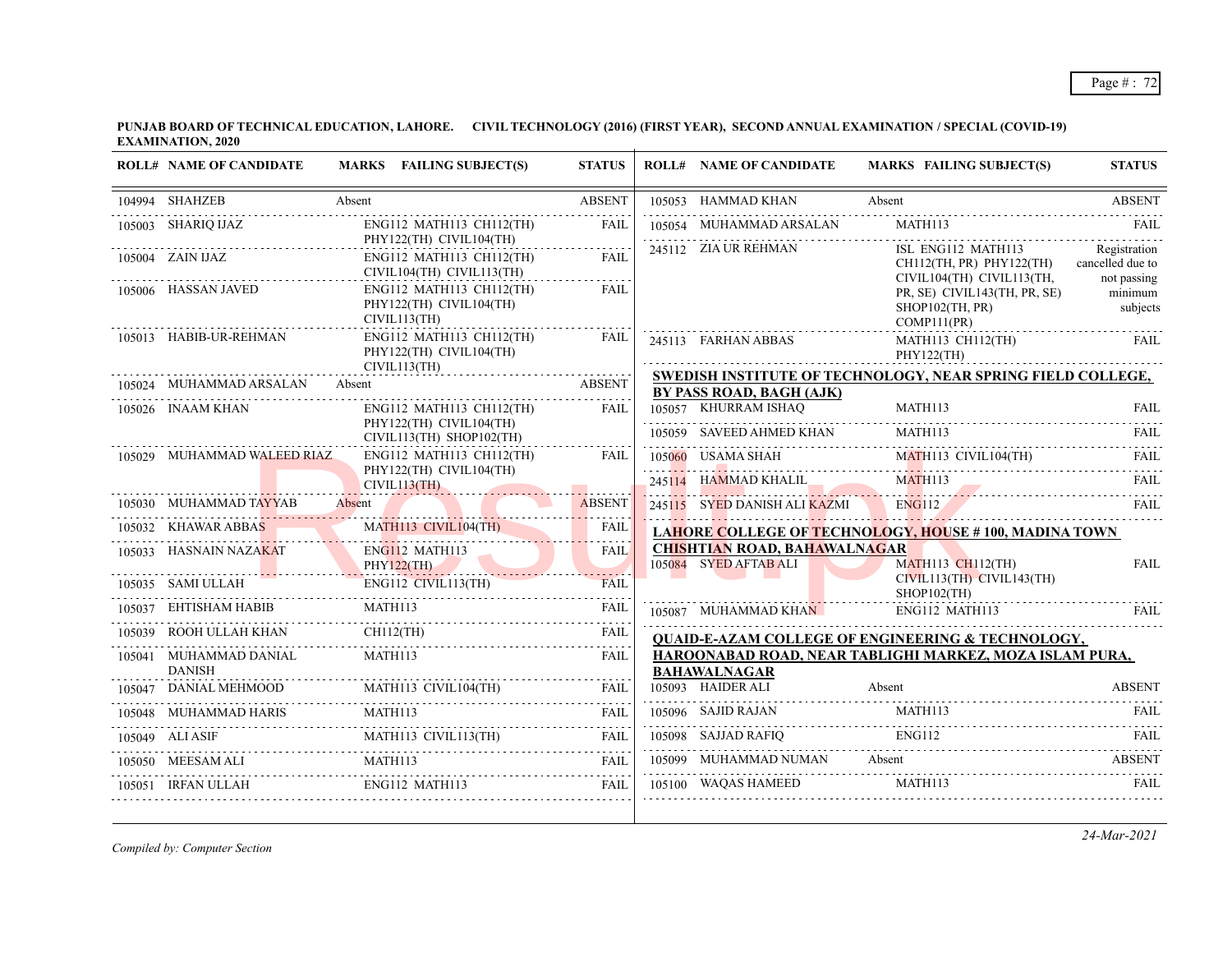**PUNJAB BOARD OF TECHNICAL EDUCATION, LAHORE. CIVIL TECHNOLOGY (2016) (FIRST YEAR), SECOND ANNUAL EXAMINATION / SPECIAL (COVID-19) EXAMINATION, 2020**

|        | <b>ROLL# NAME OF CANDIDATE</b>                          | MARKS FAILING SUBJECT(S)                                     | <b>STATUS</b>                                                                                                                                                       | <b>ROLL# NAME OF CANDIDATE</b>                         | <b>MARKS FAILING SUBJECT(S)</b>                                                                                                          | <b>STATUS</b> |
|--------|---------------------------------------------------------|--------------------------------------------------------------|---------------------------------------------------------------------------------------------------------------------------------------------------------------------|--------------------------------------------------------|------------------------------------------------------------------------------------------------------------------------------------------|---------------|
|        |                                                         | ASIAN COLLEGE OF TECHNOLOGY (CAMPUS - 1), HASILUR ROAD, NEAR |                                                                                                                                                                     | 105351 MUHAMMAD SHAN IRSHAD                            | <b>MATH113</b>                                                                                                                           | FAII.         |
|        | KHURRAM PETROLEUM,, BAHAWALPUR<br>105102 MUHAMMAD USAMA | Absent                                                       | <b>ABSENT</b>                                                                                                                                                       | 105353 SHAHROZ AJMAL                                   | ENG112 MATH113<br>CIVIL104(TH)                                                                                                           | <b>FAIL</b>   |
|        | 105103 JUNAID AZHAR                                     | MATH113                                                      | <b>FAIL</b>                                                                                                                                                         |                                                        | $\begin{tabular}{lllllllll} \textbf{105356} & \textbf{TANVEER HASSAN} & \textbf{ENG112 MATH113} & \textbf{FAIL} \\ \hline \end{tabular}$ |               |
|        | 105104 MUHAMMAD HAMZA<br><b>MUNIR</b>                   | MATH113                                                      | <b>FAIL</b>                                                                                                                                                         | 105361 WASEEM MUSHTAQ                                  | Absent                                                                                                                                   | <b>ABSENT</b> |
|        | 105106 SYED ALI HASSNAIN NAQVI                          |                                                              | <b>FAIL</b>                                                                                                                                                         |                                                        | 105367 MUDASSIR AHMED ENG112 FAIL FAIL                                                                                                   |               |
|        | 105107 UBAID-U-REHMAN                                   | Absent                                                       | <b>ABSENT</b>                                                                                                                                                       | 105371 SHAFIQ AHMAD Absent                             |                                                                                                                                          | ABSENT        |
|        |                                                         | GOVERNMENT COLLEGE OF TECHNOLOGY, BAGHDAD ROAD,              |                                                                                                                                                                     | 105372 SYED MUDDASSIR HUSSAIN<br><b>SHAH</b>           | ENG112 MATH113                                                                                                                           | <b>FAIL</b>   |
|        | <b>BAHAWALPUR</b>                                       |                                                              |                                                                                                                                                                     | 105373 MUHAMMAD USMAN ENG112 MATH113                   |                                                                                                                                          | FAIL.         |
|        | 105277 SYED EHSAN BASIT GILLANI813                      |                                                              | <b>PASS</b>                                                                                                                                                         | 105374 MUHAMMAD ABBAS ENG112 MATH113                   |                                                                                                                                          | - FAIL.       |
|        | 105306 MUHAMMAD USAMA<br><b>DANISH</b>                  | Absent                                                       | <b>ABSENT</b>                                                                                                                                                       | 105375 MUHAMMAD MUBASHIR Absent                        |                                                                                                                                          | <b>ABSENT</b> |
|        | 105318 DANISH ALI                                       | Absent                                                       | <b>ABSENT</b>                                                                                                                                                       | <b>IOBAL</b><br>105377 MUHAMMAD RAJAB                  | <b>ENG112 MATH113</b>                                                                                                                    | <b>FAIL</b>   |
| 105327 | MOHEEB IMRAN                                            | Absent                                                       | <b>ABSENT</b>                                                                                                                                                       |                                                        | CIVIL104(TH)<br>.                                                                                                                        |               |
|        | 105328 HAMZA AMIN                                       | HAMZA AMIN Absent Absent                                     | <b>ABSENT</b>                                                                                                                                                       | 105378 MUHAMMAD USAMA<br><b>HUSSAIN</b>                | $MATH113$ $PHY122(TH)$                                                                                                                   | FAIL.         |
| 105329 | MOHAMMAD ABDULLAH Absent                                |                                                              | <b>ABSENT</b>                                                                                                                                                       | 105380 USMAN NABI<br><b>Contract Contract Contract</b> | ENG112 MATH113                                                                                                                           | <b>FAIL</b>   |
|        | 105330 MUZAMMIL GHAFOOR<br>ZAHID                        | MATH113                                                      | FAIL                                                                                                                                                                | 105381 MUHAMMAD FAHAD ULLAH MATH113                    |                                                                                                                                          | <b>FAIL</b>   |
|        | 105333 HAFIZ HAMZA MAQSOOD Absent                       | the contract of the contract of the contract of              | <b>ABSENT</b>                                                                                                                                                       | 105382 MUHAMMAD SOHAIL<br>ANJUM                        | MATH113 CIVIL104(TH)                                                                                                                     | <b>FAIL</b>   |
|        | 105334 UMAR HAYYAT                                      | ENG112 MATH113<br>CIVIL104(TH)                               | <b>FAIL</b>                                                                                                                                                         | 105383 ATIF AZIZ                                       |                                                                                                                                          |               |
|        | 105335 M. HAMMAD NASIR                                  | MATH113 CIVIL104(TH)                                         | <b>FAIL</b>                                                                                                                                                         | 105384 MOHAMMAD IMRAN                                  | MATH113<br>$\begin{tabular}{c} \bf{HAL} \bf{HALI} \bf{1113} \\ \bf{121} \end{tabular}$                                                   | <b>FAIL</b>   |
|        | 105336 MUHAMMAD AQEEL TAHIR                             | MATH113                                                      | <b>FAIL</b>                                                                                                                                                         | 105386 MUHAMMAD IRFAN                                  |                                                                                                                                          |               |
|        | 105337 HASNAIN ALI                                      | MATH113                                                      | $\frac{1}{2} \left( \frac{1}{2} \right) \left( \frac{1}{2} \right) \left( \frac{1}{2} \right) \left( \frac{1}{2} \right) \left( \frac{1}{2} \right)$<br><b>FAIL</b> | 105387 UMAR JAVID                                      | MATH113                                                                                                                                  | <b>FAIL</b>   |
|        | 105345 MUHAMMAD JAHANZAIB<br><b>ASHIO</b>               | MATH113 CH112(TH)<br>CIVIL104(TH)                            | <b>FAIL</b>                                                                                                                                                         | 105388 MUHAMMAD RAMZAN<br>AHMAD                        | ENG112 MATH113<br>CIVIL104(TH)                                                                                                           | <b>FAIL</b>   |
|        | 105346 MUHAMMAD TANVEER                                 | MATH113                                                      | <b>FAIL</b>                                                                                                                                                         | 105389 MUEEZ SHAHZAD                                   | CIVIL104(TH)<br>D CIVIL104(TH) FAIL                                                                                                      |               |
| 105347 | <b>BASHIR</b><br><b>GOHAR ZEESHAN</b>                   | Absent                                                       | <b>ABSENT</b>                                                                                                                                                       |                                                        | 105390 MUHAMMAD WAQAS MATH113 FAIL PRESENT PRESENT AND RESENT A MATH113                                                                  |               |
|        |                                                         |                                                              |                                                                                                                                                                     | 105391 MUHAMMAD HAMZA                                  | MATH113 CIVIL104(TH)                                                                                                                     | <b>FAIL</b>   |
|        | 105350 ZEESHAN AHMED                                    | MATH113                                                      | <b>FAIL</b>                                                                                                                                                         |                                                        |                                                                                                                                          |               |

*Compiled by: Computer Section*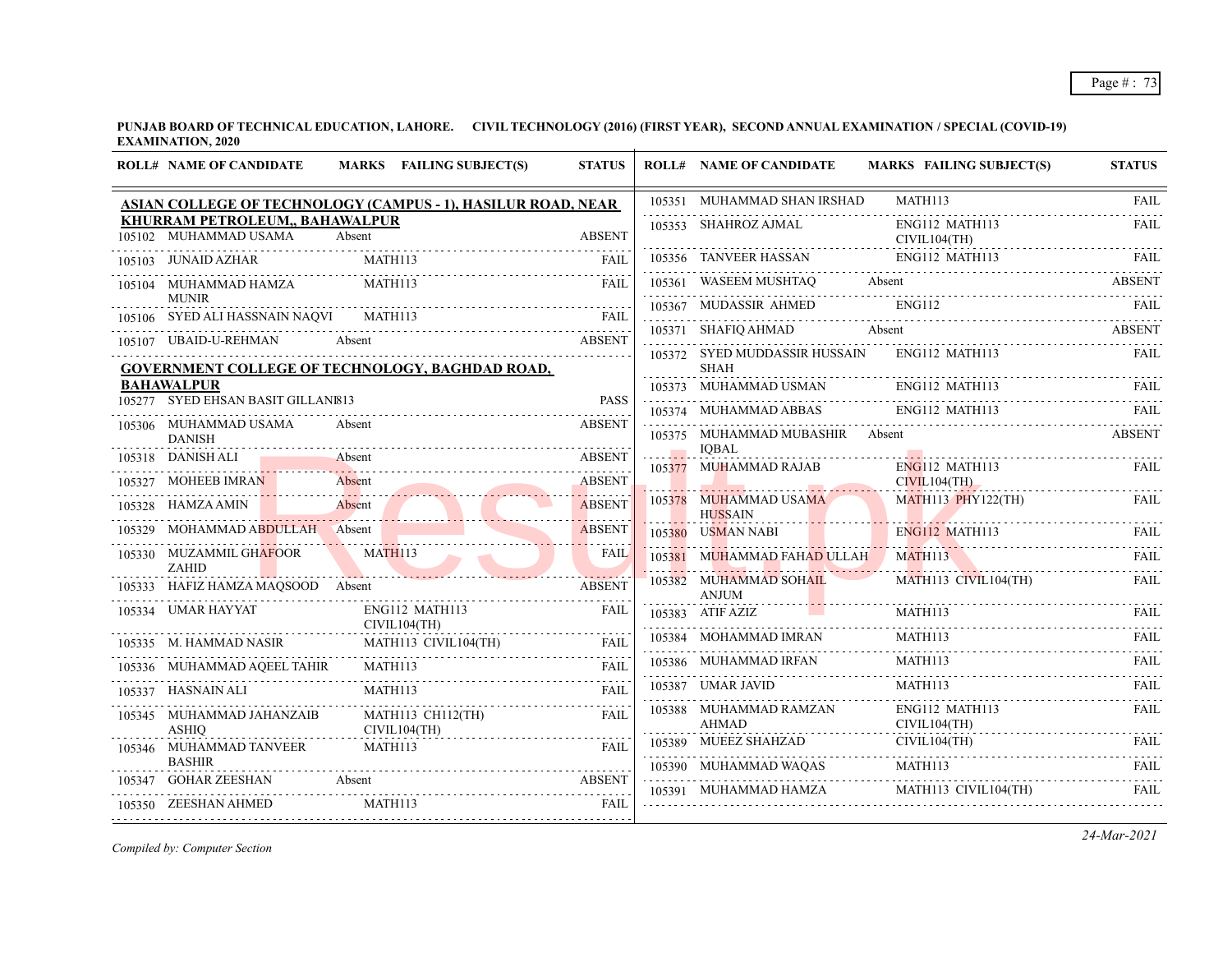|        | <b>ROLL# NAME OF CANDIDATE</b>                                                                                                                                                                                                                                                                                                                                 |               | MARKS FAILING SUBJECT(S)                                                                                                                                                                                                                       | <b>STATUS</b> | <b>ROLL# NAME OF CANDIDATE</b>                                                                                                                                                                                                                                                                                                                                                                                                                                                                               |                   | <b>MARKS FAILING SUBJECT(S)</b>                                     | <b>STATUS</b>           |
|--------|----------------------------------------------------------------------------------------------------------------------------------------------------------------------------------------------------------------------------------------------------------------------------------------------------------------------------------------------------------------|---------------|------------------------------------------------------------------------------------------------------------------------------------------------------------------------------------------------------------------------------------------------|---------------|--------------------------------------------------------------------------------------------------------------------------------------------------------------------------------------------------------------------------------------------------------------------------------------------------------------------------------------------------------------------------------------------------------------------------------------------------------------------------------------------------------------|-------------------|---------------------------------------------------------------------|-------------------------|
|        | 105392 MUHAMMAD USMAN                                                                                                                                                                                                                                                                                                                                          | MATH113       |                                                                                                                                                                                                                                                | <b>FAIL</b>   | 105434 MUHAMMAD FASEH KHAN Absent                                                                                                                                                                                                                                                                                                                                                                                                                                                                            |                   |                                                                     | ABSENT                  |
|        | 105393 RANA USAMA SATTAR                                                                                                                                                                                                                                                                                                                                       | MATH113       |                                                                                                                                                                                                                                                | <b>FAIL</b>   |                                                                                                                                                                                                                                                                                                                                                                                                                                                                                                              | MATH113           |                                                                     |                         |
|        | MUHAMMAD ZEESHAN MATH113 CIVIL104(TH)                                                                                                                                                                                                                                                                                                                          |               |                                                                                                                                                                                                                                                | <b>FAIL</b>   | 105435 MUHAMMAD ADEEL MATH113 FAIL TALL 105436 KHAWAR ALI KHAN MATH113 PHY122(TH) FAIL                                                                                                                                                                                                                                                                                                                                                                                                                       |                   |                                                                     |                         |
|        | 105395 SHERAZ HUSSAIN                                                                                                                                                                                                                                                                                                                                          |               | MATH113 PHY122(TH)<br>CIVIL104(TH) CIVIL113(TH)                                                                                                                                                                                                | FAIL          | 105437 MUHAMMAD ARSAM MATH113<br><b>MUBEEN</b>                                                                                                                                                                                                                                                                                                                                                                                                                                                               |                   |                                                                     | <b>FAIL</b>             |
|        | $\begin{tabular}{ll} \bf 105396 & SHEHZAD HUSSAIN & CIVIL113(TH) \\ \hline 105398 & SAMEER MUSHTAQ & MATH113 \\ \end{tabular}$                                                                                                                                                                                                                                 |               |                                                                                                                                                                                                                                                | FAIL          | 105439 AWAIS AKBAR Absent                                                                                                                                                                                                                                                                                                                                                                                                                                                                                    |                   |                                                                     | ABSENT                  |
|        | 105398 SAMEER MUSHTAQ                                                                                                                                                                                                                                                                                                                                          |               |                                                                                                                                                                                                                                                | FAIL          | 105440 ABDUL BASIT<br>440 ABDUL BASIT MATH113 FAIL                                                                                                                                                                                                                                                                                                                                                                                                                                                           |                   | MATH113                                                             |                         |
|        | 105400 MUHAMMAD MOHSIN<br><b>MUKHTAR</b>                                                                                                                                                                                                                                                                                                                       | MATH113       |                                                                                                                                                                                                                                                | <b>FAIL</b>   | $\begin{tabular}{c} 245116 \quad AWAIS NABI \\ \hline \end{tabular} \begin{tabular}{c} \hline \textbf{CIVIL143(TH) SHDP102(TH) } \end{tabular} \begin{tabular}{c} \hline \textbf{FAIL} \\ \hline \end{tabular} \begin{tabular}{c} \hline \end{tabular} \begin{tabular}{c} \hline \end{tabular} \end{tabular} \begin{tabular}{c} \hline \end{tabular} \begin{tabular}{c} \hline \end{tabular} \end{tabular} \begin{tabular}{c} \hline \end{tabular} \begin{tabular}{c} \hline \end{tabular} \begin{tabular}{$ |                   |                                                                     |                         |
|        | $\begin{tabular}{lllllllll} \hline \textbf{105403} & \textbf{MULTM} & \textbf{106403} & \textbf{1074} & \textbf{108404} & \textbf{108405} & \textbf{108406} & \textbf{108407} & \textbf{108408} & \textbf{108408} & \textbf{108409} & \textbf{108409} & \textbf{108409} & \textbf{108409} & \textbf{108409} & \textbf{108409} & \textbf{108409} & \textbf{108$ |               |                                                                                                                                                                                                                                                | FAIL          | 245117 ABDUL WAHAB BHATTI                                                                                                                                                                                                                                                                                                                                                                                                                                                                                    |                   | ISL ENG112 MATH113<br>CH112(TH, PR, SE) PHY122(TH, cancelled due to | Registration            |
|        | MUHAMMAD SAIF ULLAH                                                                                                                                                                                                                                                                                                                                            |               |                                                                                                                                                                                                                                                |               |                                                                                                                                                                                                                                                                                                                                                                                                                                                                                                              |                   | PR, SE) CIVIL104(TH, PR, SE)                                        | not passing             |
|        | 105405 MUHAMMAD NOMAN<br><b>NAWAZ</b>                                                                                                                                                                                                                                                                                                                          |               | MATH113                                                                                                                                                                                                                                        | <b>FAIL</b>   |                                                                                                                                                                                                                                                                                                                                                                                                                                                                                                              |                   | CIVIL113(TH, PR, SE)<br>CIVIL143(TH, PR, SE)<br>SHOP102(TH, PR)     | minimum<br>subjects     |
|        | 105406 MUHAMMAD MAHMOOD<br>AKBAR                                                                                                                                                                                                                                                                                                                               | MATH113       |                                                                                                                                                                                                                                                | <b>FAIL</b>   |                                                                                                                                                                                                                                                                                                                                                                                                                                                                                                              |                   | COMP111(PR, SE)<br>.                                                |                         |
|        | 105410 MUHAMMAD SHAHZAIB<br><b>GHAFOOR</b>                                                                                                                                                                                                                                                                                                                     |               | . <i>.</i><br>MATH113 CIVIL104(TH)<br>CIVIL113(TH)                                                                                                                                                                                             | FAIL          | 245118 HASNAIN ALI Absent<br>245119 MUHAMMAD KAZIM<br>245119 MUHAMMAD KAZIM Absent ABSENT                                                                                                                                                                                                                                                                                                                                                                                                                    | Absent            |                                                                     | ABSENT<br><b>ABSENT</b> |
|        | 105412 SYED ASIM                                                                                                                                                                                                                                                                                                                                               | MATH113       |                                                                                                                                                                                                                                                | FAIL          | 245120 MUHAMMAD TALHA                                                                                                                                                                                                                                                                                                                                                                                                                                                                                        |                   |                                                                     |                         |
|        | 105413 ALI MEHMOOD                                                                                                                                                                                                                                                                                                                                             |               | MATH113 CH112(TH)                                                                                                                                                                                                                              | <b>FAIL</b>   | <b>MASHKOOR</b><br>245121 MUHAMMAD ISMAIL MATH113 FAIL FAIL                                                                                                                                                                                                                                                                                                                                                                                                                                                  |                   |                                                                     |                         |
|        | 105416 USMAN IMTIAZ                                                                                                                                                                                                                                                                                                                                            |               | CIVIL113(TH)<br>N IMTIAZ Absent All Albert Albert Albert Albert Albert Albert Albert Albert Albert Albert Albert Albert Albert Albert Albert Albert Albert Albert Albert Albert Albert Albert Albert Albert Albert Albert Albert Albert Albert | <b>ABSENT</b> | 245122 MUHAMMAD UMAR                                                                                                                                                                                                                                                                                                                                                                                                                                                                                         |                   | MATH113 CIVIL104(TH)                                                | <b>FAIL</b>             |
|        | 105417 MUHAMMAD KHIZAR<br><b>SULTAN</b>                                                                                                                                                                                                                                                                                                                        | MATH113       |                                                                                                                                                                                                                                                | <b>FAIL</b>   | FAROOQ<br>245123 USMAN ALI Absent ABSENT                                                                                                                                                                                                                                                                                                                                                                                                                                                                     |                   |                                                                     |                         |
|        | 105422 M. ZAHID<br>\HID<br>----------------------------                                                                                                                                                                                                                                                                                                        | MATH113       |                                                                                                                                                                                                                                                | FAIL          | U.K INSTITUTE OF TECHNOLOGY, 26-A NEW SATELLITE TOWN,                                                                                                                                                                                                                                                                                                                                                                                                                                                        |                   |                                                                     |                         |
|        | 105425 MUHAMMAD KHALID<br><b>SARDAR</b>                                                                                                                                                                                                                                                                                                                        |               | ENG112 MATH113                                                                                                                                                                                                                                 | <b>FAIL</b>   | <b>BAHAWLPUR, BAHAWALPUR</b><br>245124 MUHAMMAD RASHID                                                                                                                                                                                                                                                                                                                                                                                                                                                       |                   | ENG112 MATH113                                                      | <b>FAIL</b>             |
|        | 105426 MUHAMMAD UMAR                                                                                                                                                                                                                                                                                                                                           | <b>ENG112</b> |                                                                                                                                                                                                                                                | FAIL          | <b>AZEEM COLLEGE OF TECHNOLOGY &amp; MANGEMENT, NEAR UBL BANK</b>                                                                                                                                                                                                                                                                                                                                                                                                                                            |                   |                                                                     |                         |
| 105427 | MUHAMMAD SALMAN                                                                                                                                                                                                                                                                                                                                                | Absent        |                                                                                                                                                                                                                                                | <b>ABSENT</b> | <b>SHAHAB CENTRE, BASTI MALOOK</b>                                                                                                                                                                                                                                                                                                                                                                                                                                                                           |                   |                                                                     |                         |
|        | 105428 SYED MUHAMMAD AWAIS<br><b>BUKHARI</b>                                                                                                                                                                                                                                                                                                                   | MATH113       |                                                                                                                                                                                                                                                | <b>FAIL</b>   | 105453 MUHAMMAD REHAN<br>105455 MUHAMMAD ALI IQBAL                                                                                                                                                                                                                                                                                                                                                                                                                                                           | MATH113<br>Absent |                                                                     | FAII.<br><b>ABSENT</b>  |
|        | ZESHAN IQBAL ENGI12 MATHI13 FAIL FAIL                                                                                                                                                                                                                                                                                                                          |               |                                                                                                                                                                                                                                                |               | <b>GOVERNMENT COLLEGE OF TECHNOLOGY, , BHAKKAR</b>                                                                                                                                                                                                                                                                                                                                                                                                                                                           |                   |                                                                     |                         |
|        | 105433 HAFIZ MUHAMMAD HAMID                                                                                                                                                                                                                                                                                                                                    | MATH113       |                                                                                                                                                                                                                                                | FAIL          |                                                                                                                                                                                                                                                                                                                                                                                                                                                                                                              |                   |                                                                     |                         |

*Compiled by: Computer Section*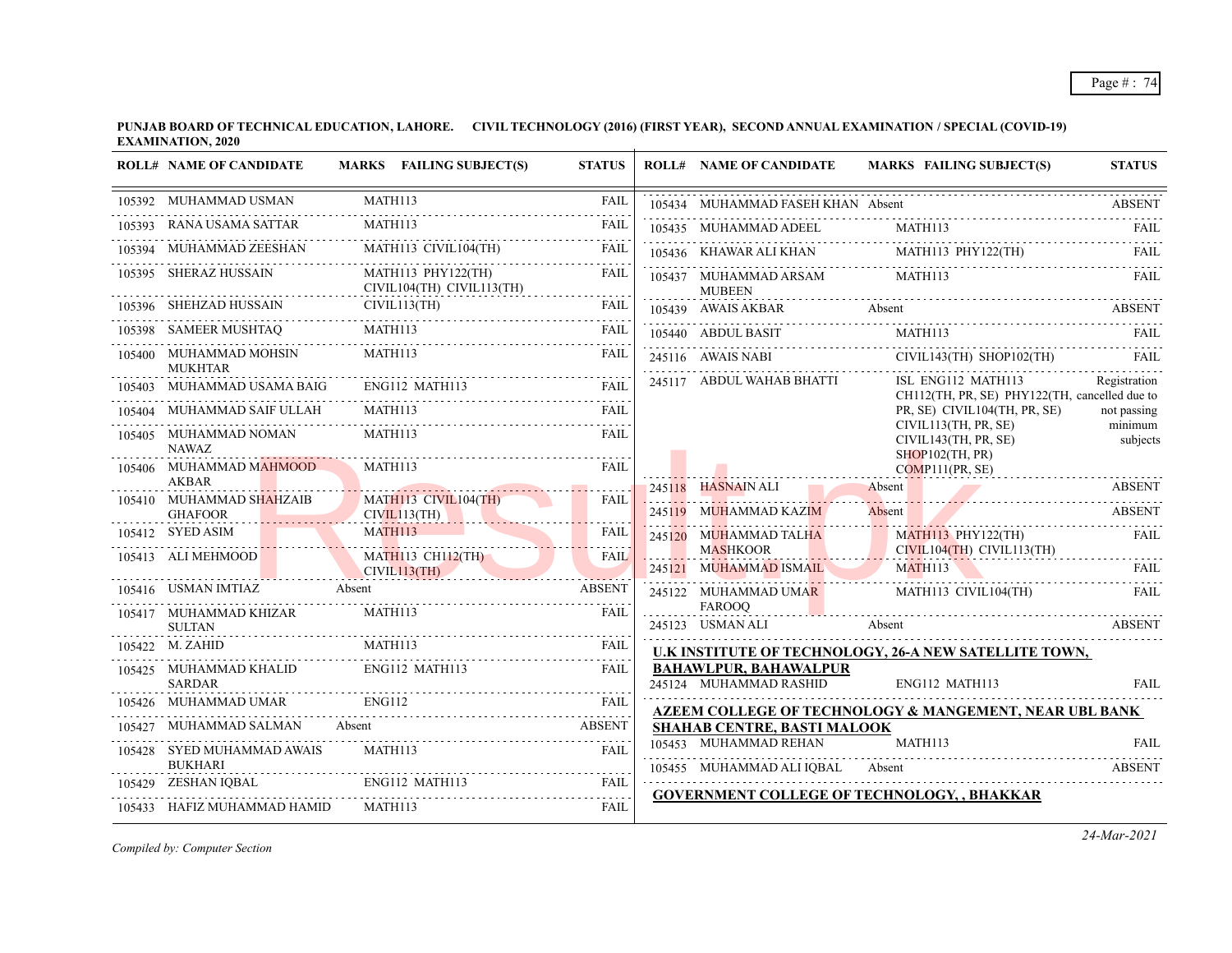|        | <b>ROLL# NAME OF CANDIDATE</b>                                      | MARKS FAILING SUBJECT(S)                                          | <b>STATUS</b> | <b>ROLL# NAME OF CANDIDATE</b>              | <b>MARKS FAILING SUBJECT(S)</b>                                   | <b>STATUS</b> |
|--------|---------------------------------------------------------------------|-------------------------------------------------------------------|---------------|---------------------------------------------|-------------------------------------------------------------------|---------------|
|        | 105537 MUZAMMIL ABBAS                                               | MATH113                                                           | <b>FAIL</b>   | 245126 ADEEL ARSHAD                         | Absent                                                            | <b>ABSENT</b> |
|        | 105542 MUHAMMAD MUZAMMIL Absent<br><b>MUSHTAO</b>                   |                                                                   | <b>ABSENT</b> |                                             | <b>FARAN INSTITUTE OF TECHNOLOGY, MIRPUR CHOWK, BHIMBER (AJK)</b> |               |
|        | 105550 NAVEED HASSAN Absent                                         |                                                                   | <b>ABSENT</b> | 105664 ALI HAMZA                            | ENG112 MATH113                                                    | FAIL          |
|        | 105561 YASIR SUHAIL KHAN                                            | MATH113                                                           | <b>FAIL</b>   | 105665 MUHAMMAD HUSNAIN FIDA                | MATH113                                                           | FAIL          |
|        | 105562 SHAFQAT ISLAM                                                | Absent                                                            | <b>ABSENT</b> | 105666 MUHAMMAD UMAIR<br><b>YOUNIS</b>      | MATH113 CH112(TH)                                                 | <b>FAIL</b>   |
|        |                                                                     | NEW NATIONAL POLYTECHNIC INSTITUTE (CAMPUS II), MAIN DARYA        |               | 105667 SHEHARYAR                            | Absent                                                            | <b>ABSENT</b> |
|        | KHAN ROAD, NEAR RAILWAY CROSSING, BHAKKAR<br>105564 MUHAMMAD KAMRAN | ENG112 MATH113                                                    | <b>FAIL</b>   | 105668 SHERYAR TARIQ                        | Absent                                                            | <b>ABSENT</b> |
|        | 105565 RIZWAN ALI                                                   | ENG112 MATH113 CH112(TH)                                          | <b>FAIL</b>   | 105669 MUHAMMAD ABDULLAH                    | ENG112 MATH113                                                    | FAII.         |
|        | 105566 ALI SHER                                                     | Absent                                                            | <b>ABSENT</b> | 105670 MUHAMMAD HUSSNAIN                    | MATH113 CH112(TH)<br>CIVIL143(TH)                                 | FAIL          |
|        | 105567 MAZHAR IQBAL                                                 | Absent                                                            | <b>ABSENT</b> | 105671 MUHAMMAD USAMA                       | MATH113                                                           | FAIL          |
|        |                                                                     | <b>IDEAL POLYTECHNIC INSTITUTE, NEAR GOVT. GIRLS HIGHER</b>       |               | <b>NADEEM</b><br>105672 ZAIN MUNIR          | <b>ENG112 MATH113</b>                                             | <b>FAIL</b>   |
|        | <b>SECONDARY SCHOOL, BHERA</b><br>105615 USMAN BIN MUZAFAR          | Absent                                                            | <b>ABSENT</b> | 105673 HASAN IQBAL                          | MATH113                                                           | <b>FAIL</b>   |
|        | 105618 KHALID MAHMOOD                                               | $CH112$ (TH)                                                      | <b>FAIL</b>   | 105674 MOHSAN MUSHTAQ                       |                                                                   |               |
|        | 105621 SYED ALI TURAB HUSSAIN Absent<br><b>KAZMI</b>                |                                                                   | <b>ABSENT</b> | 105678 MUHAMMAD USMAN                       | ENGLI2 MATHI13 CH112(TH)<br>CH112(TH) FAIL                        |               |
|        | 105624 SYED ABU ZAR                                                 | ENG112 MATH113                                                    | <b>FAIL</b>   | 105679 MUHAMMAD ADEEL<br><b>OAYYUM</b>      | $CH112$ (TH)                                                      | FAIL          |
|        | 105625 MUHAMMAD AWAIS<br><b>ASHRAF</b>                              | ENG112 MATH113                                                    | <b>FAIL</b>   | 245127 FARRUKH ALI RAJA                     | ENG112 CH112(TH)                                                  |               |
| 105628 | MUHAMMAD SHEROZ ENG112 MA                                           | ENG112 MATH113 CH112(TH)                                          | FAIL          | NEAR GOVT. GIRLS HIGH SCHOOL, BHIMBER (AJK) | KHAN MUHAMMAD KHAN COLLEGE OF EDUCATION & TECHNOLOGY,             |               |
|        | 105630 ISHTIAQ AHMAD ENG112 MATH113                                 |                                                                   |               | 105699 FAIZAN QAYYUM                        | Absent                                                            | <b>ABSENT</b> |
|        | Absent<br>105634 FAHAD ALI                                          |                                                                   | <b>ABSENT</b> | 105702 MUHAMMAD FAIZAN                      | Absent                                                            | <b>ABSENT</b> |
|        |                                                                     | 105636 MAAZ AHMED MALIK ENG112 MATH113 CH112(TH)                  | <b>FAIL</b>   | 105704 MUHAMMAD FAHAD HAMID                 | MATH113                                                           |               |
|        | <b>BUGVIA, BHERA</b>                                                | <b>IDEAL POLYTECHNIC INSTITUTE (CAMPUS-II), NEAR JAMIA MASJID</b> |               | 105705 MUHAMMAD SULEMAN<br>RAZZAQ           | $CH112$ (TH)                                                      | FAIL          |
|        | 105637 MUJAHID ALI ASHRAF                                           | ENG112 MATH113                                                    | FAII.         |                                             | 105706 DANISH ALI CHII2(TH) FAIL FAIL CHII2(TH) FAIL              |               |
|        | 245125 MUHAMMAD IRFAN                                               | PHY122(TH)<br>MATH113 CH112(TH)<br>CIVIL113(TH) CIVIL143(TH)      | FAIL          | 245128 WAQAR ZAFAR                          | $CH112$ (TH)                                                      | <b>FAIL</b>   |

*Compiled by: Computer Section*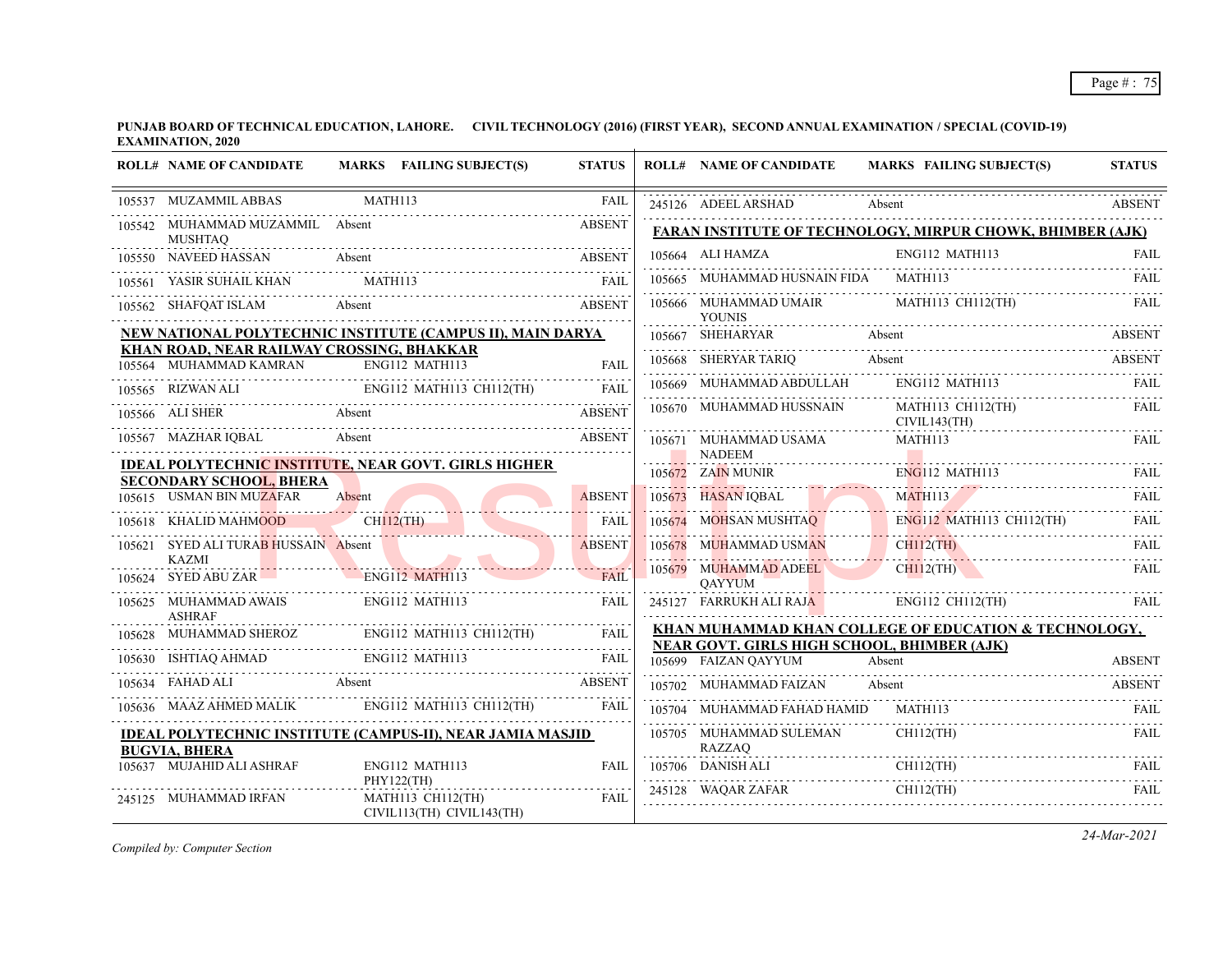**PUNJAB BOARD OF TECHNICAL EDUCATION, LAHORE. CIVIL TECHNOLOGY (2016) (FIRST YEAR), SECOND ANNUAL EXAMINATION / SPECIAL (COVID-19) EXAMINATION, 2020**  $\overline{+}$ 

|                 | <b>ROLL# NAME OF CANDIDATE</b>                       | MARKS FAILING SUBJECT(S)                                                                                                                             | <b>STATUS</b> | <b>ROLL# NAME OF CANDIDATE</b>          | MARKS FAILING SUBJECT(S)                                                                                                                                                                                                       | <b>STATUS</b> |
|-----------------|------------------------------------------------------|------------------------------------------------------------------------------------------------------------------------------------------------------|---------------|-----------------------------------------|--------------------------------------------------------------------------------------------------------------------------------------------------------------------------------------------------------------------------------|---------------|
|                 |                                                      | ALLAMA IQBAL COLLEGE, NEAR MODEL TOWN CHICHAWATNI ROAD,                                                                                              |               | $105807$ SHAHID IQBAL E                 | ENG112 MATH113                                                                                                                                                                                                                 | FAII.         |
| <b>BUREWALA</b> | 105710 ALI AKBAR                                     | ENG112 MATH113                                                                                                                                       | FAII.         | 245129 ARSLAN ALTAF                     | MATH113 PHY122(TH)<br>CIVIL113(TH) CIVIL143(TH)                                                                                                                                                                                | <b>FAIL</b>   |
|                 | 105713 USAMA NAVEED Absent                           |                                                                                                                                                      | <b>ABSENT</b> | 245130 UMAR HAMMAD                      | ENG112                                                                                                                                                                                                                         | FAII.         |
|                 |                                                      | GAGGOO COLLEGE OF ENGINEERING & TECHNOLOGY, SHAIKH FAZAL                                                                                             |               |                                         | <b>GOVERNMENT COLLEGE OF TECHNOLOGY, THOA BAHADER,</b>                                                                                                                                                                         |               |
|                 | ROAD, 187/E-B GAGGOO MANDI, BUREWALA                 |                                                                                                                                                      |               | TALAGANG ROAD, CHAKWAL                  |                                                                                                                                                                                                                                |               |
|                 | 105722 KASHIF ALI                                    | ENG112                                                                                                                                               | <b>FAIL</b>   | 105879 SOHAIB HAIDER                    | ISL ENG112 MATH113<br>CH112(TH) PHY122(TH)                                                                                                                                                                                     | FAIL          |
|                 | 105723 NASIR HABIB                                   | TABIB ENGI12 MATH113 FAIL                                                                                                                            |               |                                         | CIVIL143(TH)                                                                                                                                                                                                                   |               |
|                 | 105724 MUHAMMAD FAHAD Absent                         | <b>ABSENT</b>                                                                                                                                        |               |                                         | 105895 ABDUL REHMAN Absent ABSENT ABSENT                                                                                                                                                                                       |               |
|                 | <b>KAREEM</b>                                        | ENG112 MATH113                                                                                                                                       | <b>EAIL</b>   | 105897 MUHAMMAD HASNAIN                 | Absent                                                                                                                                                                                                                         | <b>ABSENT</b> |
|                 | 105725 MUHAMMAD SAIF                                 | CIVIL104(TH)                                                                                                                                         |               |                                         | 105902 MUHAMMAD ALI HAIDER MATH113 PHY122(TH) FAIL FAIL                                                                                                                                                                        |               |
|                 | 105731 MUHAMMAD ZAHID<br>RAZZAQ                      | Absent                                                                                                                                               | <b>ABSENT</b> | 105904 MUHAMMAD MOHSIN ALI Absent       |                                                                                                                                                                                                                                | ABSENT        |
|                 |                                                      | 105738 AAMIR SALEEM Absent ABSENT                                                                                                                    |               |                                         | 105906 SHARIQ AHMED Absent ABSENT ABSENT ABSENT ABSENT THE MATHEMATIC MATHEMATIC MATHEMATIC MATHEMATIC MATHEMATIC MATHEMATIC MATHEMATIC MATHEMATIC MATHEMATIC MATHEMATIC MATHEMATIC MATHEMATIC MATHEMATIC MATHEMATIC MATHEMATI |               |
|                 |                                                      |                                                                                                                                                      |               |                                         |                                                                                                                                                                                                                                |               |
|                 |                                                      | 105739 MUHAMMAD UMAR ENG112 CH112(TH) FAIL 105741 USMAN AKRAM Absent                                                                                 |               | 105908 MOHAMMAD FAIZAN<br><b>RAHEEM</b> | Absent                                                                                                                                                                                                                         | <b>ABSENT</b> |
|                 |                                                      | <b>JINNAH COLLEGE OF ENGINEERING &amp; TECHNOLOGY, NEAR G.C.C, 505</b>                                                                               |               |                                         | 105909 MUHAMMAD ARSLAN ENGI12 FAIL FAIL                                                                                                                                                                                        |               |
|                 | <b>SHAHDAB ROAD, BUREWALA</b><br>105758 FAHAD ASHFAQ | MATH113 CIVIL113(TH)                                                                                                                                 | <b>FAIL</b>   |                                         | 105910 UMAR QAYYUM MATHII3 PHY122(TH) FAIL                                                                                                                                                                                     |               |
|                 |                                                      | CIVIL143(TH)                                                                                                                                         |               |                                         | 105912 FAISAL HASNIAN 635 PASS PASS                                                                                                                                                                                            |               |
|                 | 105762 MUHAMMAD KASHIF ALI Absent                    |                                                                                                                                                      | <b>ABSENT</b> |                                         | 105913 RAJA BILAL SAEED CH112(TH) FAIL FAIL                                                                                                                                                                                    |               |
|                 | 105763 ARSLAN SHAH                                   | ENG112 MATH113 CH112(TH)<br>CIVIL113(TH)                                                                                                             | FAIL          |                                         | $105914\quad\text{ASHAD MINHAS}\qquad\text{Absent}\qquad\text{ABSENT}$                                                                                                                                                         |               |
|                 |                                                      | $\begin{tabular}{c c c c} \hline 105769 & SHEHROZ BASHARAT & MATH113 CH112(TH) & FAIL \\ \hline 105780 & USAMAAYUB & Absent \\ \hline \end{tabular}$ |               |                                         | 105916 ABDUL NASIR ENGI12 FAIL FAIL                                                                                                                                                                                            |               |
|                 |                                                      |                                                                                                                                                      |               |                                         | $[105917 \quad \text{MUHAMMAD BILAL} \qquad \qquad \text{MATH113 CH112(TH)} \qquad \qquad \text{FAIL} \qquad \qquad \text{FAIL}$                                                                                               |               |
|                 |                                                      | NATIONAL POLYTECHNIC INSTITUTE, LAHORE ROAD, CANAL BANK,                                                                                             |               |                                         | 105918 MUHAMMAD FARHAN ENGI12 MATH113 FAIL FAIL                                                                                                                                                                                |               |
| <b>BUREWALA</b> | 105793 MUHAMMAD USMAN                                | ENG112 MATH113 CH112(TH)                                                                                                                             | <b>FAIL</b>   |                                         | 105919 SYED JAHANZAIB ALI MATH113 CIVIL104(TH) FAIL<br>CIVIL143(TH)                                                                                                                                                            |               |
|                 | 105800 MUHAMMAD JUNAID                               | CIVIL113(TH)<br><b>ENG112</b>                                                                                                                        | FAIL          | 105920 MUHAMMAD JAWAD ALI Absent        |                                                                                                                                                                                                                                | <b>ABSENT</b> |
|                 | 105802 MUHAMMAD AYUB                                 | Absent                                                                                                                                               | <b>ABSENT</b> | 105922 ABDUL WAHAB                      | Absent                                                                                                                                                                                                                         | <b>ABSENT</b> |
|                 |                                                      |                                                                                                                                                      |               |                                         |                                                                                                                                                                                                                                |               |

*Compiled by: Computer Section*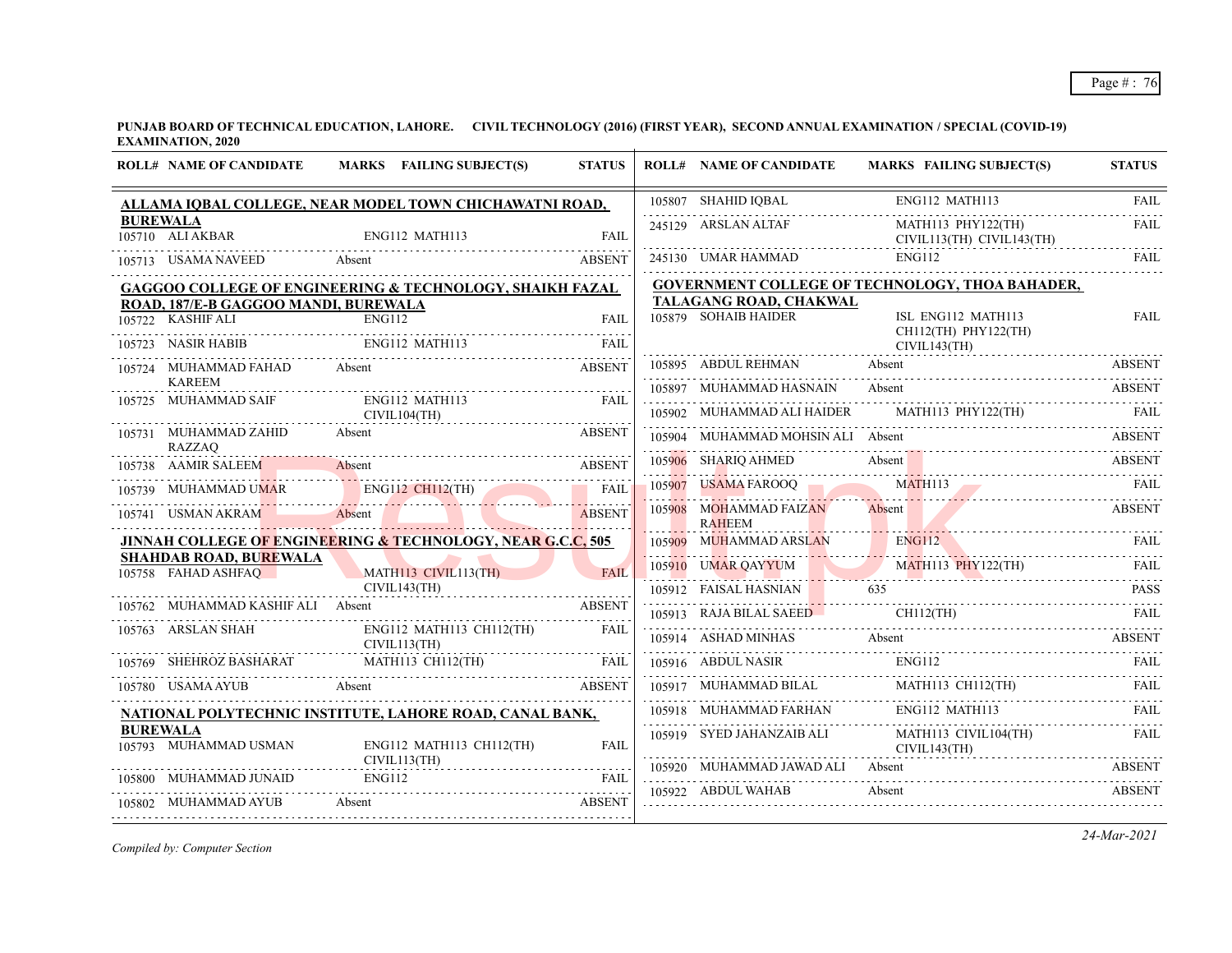**PUNJAB BOARD OF TECHNICAL EDUCATION, LAHORE. CIVIL TECHNOLOGY (2016) (FIRST YEAR), SECOND ANNUAL EXAMINATION / SPECIAL (COVID-19) EXAMINATION, 2020**

| <b>ROLL# NAME OF CANDIDATE</b>      | MARKS FAILING SUBJECT(S)                                                      | <b>STATUS</b>                              |                | <b>ROLL# NAME OF CANDIDATE</b>          | MARKS FAILING SUBJECT(S)                                                                                                                                                                                                                                                                                                                                                                                                                                        | <b>STATUS</b> |
|-------------------------------------|-------------------------------------------------------------------------------|--------------------------------------------|----------------|-----------------------------------------|-----------------------------------------------------------------------------------------------------------------------------------------------------------------------------------------------------------------------------------------------------------------------------------------------------------------------------------------------------------------------------------------------------------------------------------------------------------------|---------------|
| 245131 HAFEEZ AHMED                 | ENG112 MATH113 CH112(TH)                                                      | FAIL                                       |                |                                         | ENG112 MATH113<br>TANGER AHMED KHAN MATH113 FAIL TANGER AHMED KHAN MATH113                                                                                                                                                                                                                                                                                                                                                                                      |               |
|                                     | PHY122(TH) CIVIL104(TH)<br>CIVIL143(TH) SHOP102(TH)                           | .                                          |                |                                         |                                                                                                                                                                                                                                                                                                                                                                                                                                                                 |               |
| 245132 USMAN AHMED                  | ISL ENG112 MATH113                                                            | Registration                               |                |                                         | 105942 WAQAS ABID Absent ABSENT                                                                                                                                                                                                                                                                                                                                                                                                                                 |               |
|                                     | CH112(TH) PHY122(TH)<br>CIVIL104(TH) CIVIL113(TH)<br>CIVIL143(TH) SHOP102(TH) | cancelled due to<br>not passing<br>minimum | <b>CHAKWAL</b> |                                         | SWEDISH INSTITUTE OF TECHNOLOGY, OUDHAR WAL CHOWK,                                                                                                                                                                                                                                                                                                                                                                                                              |               |
| 245133 SYED ZEESHAN HAIDER          | ISL ENG112 MATH113                                                            | subjects<br>Registration                   |                | 105969 MUHAMMAD ANEEB                   | Absent                                                                                                                                                                                                                                                                                                                                                                                                                                                          | <b>ABSENT</b> |
| <b>KAZMI</b>                        | CH112(TH, PR) PHY122(TH,<br>PR) CIVIL104(TH, PR)                              | cancelled due to<br>not passing            |                | PHY122(TH)                              | 105973 SYED IMRAN HAIDER ENG112 MATH113 CH112(TH) FAIL                                                                                                                                                                                                                                                                                                                                                                                                          |               |
|                                     | CIVIL113(TH, PR)                                                              | minimum                                    |                |                                         | <b>CHICHAWATNI COLLEGE OF TECHNOLOGY, BUREWALA ROAD, OPP. ST #</b>                                                                                                                                                                                                                                                                                                                                                                                              |               |
|                                     | CIVIL143(TH, PR)                                                              | subjects                                   |                | <b>4 HAYATABAD, CHICHAWATNI</b>         |                                                                                                                                                                                                                                                                                                                                                                                                                                                                 |               |
|                                     | $SHOP102$ (TH, PR)<br>COMP111(PR, SE)                                         |                                            |                | 106010 ADNAN AMIN                       | ENG112 MATH113<br>CIVIL104(TH)                                                                                                                                                                                                                                                                                                                                                                                                                                  | FAIL          |
| 245134 UMAR FAROOQ                  | ISL ENG112 MATH113<br>CH112(TH) PHY122(TH)                                    | Registration<br>cancelled due to           |                | 106011 MUHAMMAD NAEEM Absent            |                                                                                                                                                                                                                                                                                                                                                                                                                                                                 | ABSENT        |
|                                     | CIVIL104(TH) CIVIL113(TH)                                                     | not passing                                |                |                                         | 106012 FARAZ AHMAD Absent ABSENT ABSENT                                                                                                                                                                                                                                                                                                                                                                                                                         |               |
|                                     | CIVIL143(TH) SHOP102(TH)                                                      | minimum<br>subjects                        |                |                                         | 106013 MUHAMMAD BILAL ENG112 MATH113 FAIL                                                                                                                                                                                                                                                                                                                                                                                                                       |               |
| 245135 MUHAMMAD AQEEL               | ISL ENG112 MATH113                                                            | Registration                               |                |                                         | 106014 MUHAMMAD AHMAD Absent ABSENT ABSENT                                                                                                                                                                                                                                                                                                                                                                                                                      |               |
|                                     | CH112(TH, PR) PHY122(TH,<br>PR) CIVIL104(TH, PR)                              | cancelled due to<br>not passing            |                |                                         | 106015 MUHAMMAD BILAL MATH113 FAIL RAIL                                                                                                                                                                                                                                                                                                                                                                                                                         |               |
|                                     | CIVIL113(TH, PR)<br>CIVIL143(TH, PR)                                          | minimum<br>subjects                        |                |                                         | 106016 ABDUL GHAFOOR Absent ABSENT                                                                                                                                                                                                                                                                                                                                                                                                                              |               |
|                                     | $SHOP102$ (TH, PR)                                                            |                                            |                |                                         | 106017 MUHAMMAD SULEMAN 777                                                                                                                                                                                                                                                                                                                                                                                                                                     | <b>PASS</b>   |
| 245136 MUHAMMAD RAMZAN AZIZ         | COMP111(PR, SE)<br>ISL ENG112 MATH113                                         | Registration                               |                |                                         | 106018 WARIS HUSSAIN SHAH MATH113 CIVIL104(TH) FAIL CIVIL143(TH)                                                                                                                                                                                                                                                                                                                                                                                                |               |
|                                     | CH112(TH) PHY122(TH)<br>CIVIL104(TH) CIVIL113(TH)                             | cancelled due to<br>not passing            |                |                                         | 106020 FAHAD ALI Absent ABSENT                                                                                                                                                                                                                                                                                                                                                                                                                                  |               |
|                                     | CIVIL143(TH) SHOP102(TH)                                                      | minimum<br>subjects                        |                | 106026 YASIR NAEEM CIVIL113(TH)         | 106026 YASIR NAEEM CIVIL113(TH) FAIL                                                                                                                                                                                                                                                                                                                                                                                                                            |               |
| 245137 MUHAMMAD SIDDIQUE ENG112     |                                                                               | <b>FAIL</b>                                |                |                                         | 106027 HAFIZ INAM UR REHMAN Absent ABSENT                                                                                                                                                                                                                                                                                                                                                                                                                       |               |
| 245138 MUHAMMAD ALI RAZA MATH113    |                                                                               | - FAIL                                     |                | <b>KHALID</b>                           | 245139 MUHAMMAD HASEEB MATH113 CH112(TH) FAIL                                                                                                                                                                                                                                                                                                                                                                                                                   |               |
|                                     | RAWALPINDI POLYTECHNIC INSTITUTE, CHAKWAL CAMPUS, CITI                        |                                            |                |                                         | ${\bf 245140} \quad {\bf MUHAMMAD}\text{ BILAL}\\ \quad {\bf MATH113}\text{ CH112(TH)} \qquad {\bf FAIL}\\ \quad {\bf FAIL}\\ \quad {\bf LFLI} \qquad {\bf LFLI} \qquad {\bf LFLI} \qquad {\bf LFLI} \qquad {\bf LFLI} \qquad {\bf LFLI} \qquad {\bf LFLI} \qquad {\bf LFLI} \qquad {\bf LFLI} \qquad {\bf LFLI} \qquad {\bf LFLI} \qquad {\bf LFLI} \qquad {\bf LFLI} \qquad {\bf LFLI} \qquad {\bf LFLI} \qquad {\bf LFLI} \qquad {\bf LFLI} \qquad {\bf LFL$ |               |
| TRADE CENTRE, TEHSIL CHOWK, CHAKWAL |                                                                               |                                            |                |                                         | JINNAH COLLEGE OF ENGINEERING & TECHNOLOGY, TOP OF MCB,                                                                                                                                                                                                                                                                                                                                                                                                         |               |
|                                     | 105936 AZHER MINHAS Absent ABSENT                                             |                                            |                | <b>NEAR POLICE STATION, CHICHAWATNI</b> |                                                                                                                                                                                                                                                                                                                                                                                                                                                                 |               |
| 105938 MUHAMMAD HAMZA MATH113       |                                                                               | <b>EAIL</b>                                |                | 106040 MUHAMMAD REHMAN<br><b>YOUNAS</b> | MATH113 CIVIL104(TH)<br>$SHOP102$ (TH)                                                                                                                                                                                                                                                                                                                                                                                                                          | <b>FAIL</b>   |

*Compiled by: Computer Section*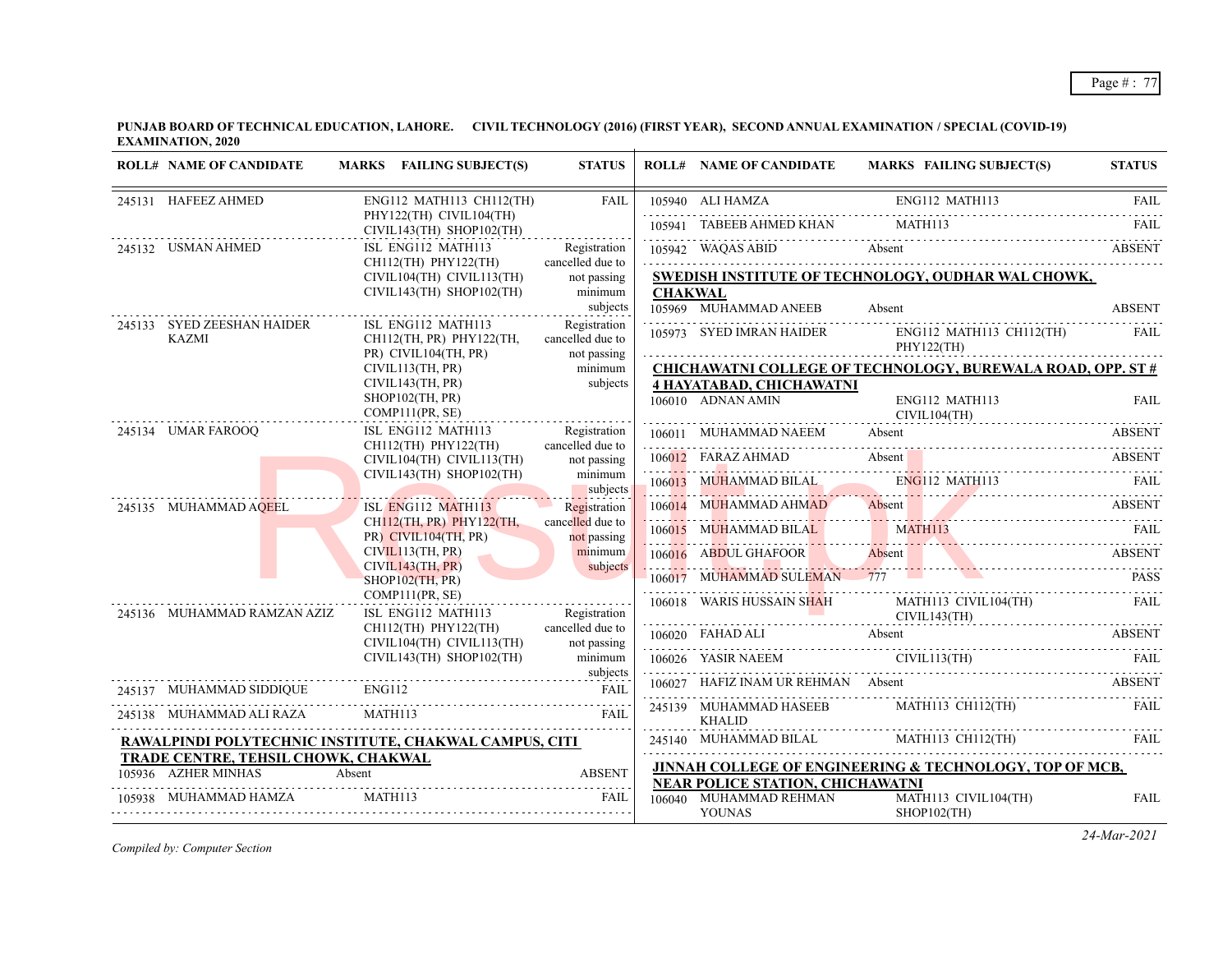|        | <b>ROLL# NAME OF CANDIDATE</b>                       | MARKS FAILING SUBJECT(S)                            | <b>STATUS</b> | <b>ROLL# NAME OF CANDIDATE</b>                               | <b>MARKS FAILING SUBJECT(S)</b>                            | <b>STATUS</b>  |
|--------|------------------------------------------------------|-----------------------------------------------------|---------------|--------------------------------------------------------------|------------------------------------------------------------|----------------|
|        | 106051 HAMZA SARWAR                                  | MATH113 CIVIL104(TH)                                | <b>FAIL</b>   | 106114 MUHAMMAD TALHA IMTIAZAbsent                           |                                                            | <b>ABSENT</b>  |
|        | 106054 MUHAMMAD WAQAR                                | <b>ENG112</b>                                       | <b>FAIL</b>   | 245141 AURANG ZAIB                                           | MATH113                                                    | FAIL           |
|        | 106056 MUHAMMAD WASIF                                | ENG112 MATH113<br>CIVIL113(TH) CIVIL143(TH)         | <b>FAIL</b>   | 245142 ALI HASSAN                                            | ENG112 MATH113 CH112(TH)                                   | FAIL           |
|        | 106057 MUHAMMAD TAHIR<br><b>FAROOO</b>               | ISL MATH113 CH112(TH)<br>CIVIL143(TH)               | .<br>FAIL     | COLONY, BAHAWALNAGAR ROAD, CHISHTIAN<br>106134 SHOAIB IRSHAD | GREAT JINNAH COLLEGE OF TECHNOLOGY,, OPPOSITE WAPDA<br>858 | <b>PASS</b>    |
|        | 106059 MUHAMMAD BILAL LIAQAT                         | CIVIL104(TH)                                        | FAIL          |                                                              |                                                            | .              |
|        | 106060 MUHAMMAD ZUBAIR                               | Absent                                              | <b>ABSENT</b> | 106135 ABDUL MATEEN TARIO                                    | Absent                                                     | <b>ABSENT</b>  |
|        | 106062 JAWAD ALI HAIDER                              | MATH113 CIVIL104(TH)                                | <b>FAIL</b>   | 106138 MUHAMMAD SUFYAN                                       | Absent                                                     | <b>ABSENT</b>  |
|        | 106063 MUDASSAR MOHI UD DIN                          | ENG112 MATH113<br>CIVIL143(TH)                      | FAIL          | 106139 MUHAMMAD SHAMMAS<br>106158 MIRZA WASEEM BAIG          | Absent<br><b>MATH113</b>                                   | ABSENT<br>FAIL |
|        | 106065 MUHAMMAD AFZAL<br><b>MEHMOOD</b>              | MATH113                                             | FAIL          | 106164 USMAN TARIO                                           | MATH113                                                    | FAIL           |
|        | 106066 MUHAMMAD HAMMAD                               | $CH112$ (TH)                                        | <b>FAIL</b>   | 106165 MUHAMMAD IBRAHIM                                      | ENG112 MATH113                                             | FAIL           |
|        | <b>SARFRAZ</b><br>106067 MUHAMMAD AMMAR YASIR Absent |                                                     | <b>ABSENT</b> | 106167 TALHA ASLAM                                           | <b>MATH113 CH112(TH)</b><br>CIVIL104(TH)                   | <b>FAIL</b>    |
|        | 106068 RANA ZOHAIB ALI                               | <b>MATH113</b>                                      | <b>FAIL</b>   | 106168 FIAZ AHMAD ANWAR                                      | Absent                                                     | <b>ABSENT</b>  |
|        | 106070 HARIS MAQBOOL                                 | MATH113<br>$M\Lambda11113$<br>$M\Lambda11113$       | <b>FAIL</b>   | 106171 ABDUL-WAHAB                                           | MATH113                                                    | <b>FAIL</b>    |
|        | 106072 MUHAMMAD SALEEM                               | Absent                                              | <b>ABSENT</b> | 245143 AHMAD HASSAN                                          | ENG112                                                     | <b>FAIL</b>    |
|        | 106073 MIRZA SALMAN                                  | LMAN MATHI13 CH112(TH) FAIL                         | <b>FAIL</b>   | 245144 FAIZAN ALI                                            | ENG112 MATH113                                             |                |
|        | 106074 MUHAMMAD WASEEM                               | Absent                                              | <b>ABSEN</b>  | 245145 ABDULLAH SADDIQUE                                     | Absent                                                     | <b>ABSENT</b>  |
|        |                                                      | PAK POLYTECHNIC INSTITUTE, FAISALABAD ROAD, CHINIOT |               | 245146 MUHAMMAD MUBASHER                                     | MATH113                                                    | <b>FAIL</b>    |
|        | 106099 BASIT ALI                                     | Absent                                              | <b>ABSENT</b> | 245147 AKASH NAEEM                                           |                                                            | <b>PASS</b>    |
|        | 106101 AMMAR YASIR                                   | Absent                                              | <b>ABSENT</b> | 245148 MUHAMMAD USAMA<br><b>SATTAR</b>                       | Absent                                                     | <b>ABSENT</b>  |
| 106102 | MUHAMMAD RIZWAN                                      | ENG112 MATH113                                      | FAIL          | 245149 HAJI WALEED                                           |                                                            | <b>PASS</b>    |
|        | 106104 KASHIF ALI                                    | MATH113                                             | <b>FAIL</b>   |                                                              | LAYYAH INSTITUTE OF TECHNOLOGY, LAYYAH ROAD,, CHOWK AZAM   |                |
|        | 106105 TARIQ SOHAIL                                  | MATH113                                             | FAIL          | 106197 BASIT AZIZ AHMAD                                      | Absent                                                     | <b>ABSENT</b>  |
|        | 106109 ALI HAMZA                                     | Absent                                              | <b>ABSENT</b> | 106198 UMAIR-UL-HASSAN                                       | 923                                                        | <b>PASS</b>    |
|        | 106113 JAWAD PEER BUKHSH                             | MATH113                                             | FAIL          |                                                              |                                                            |                |

*Compiled by: Computer Section*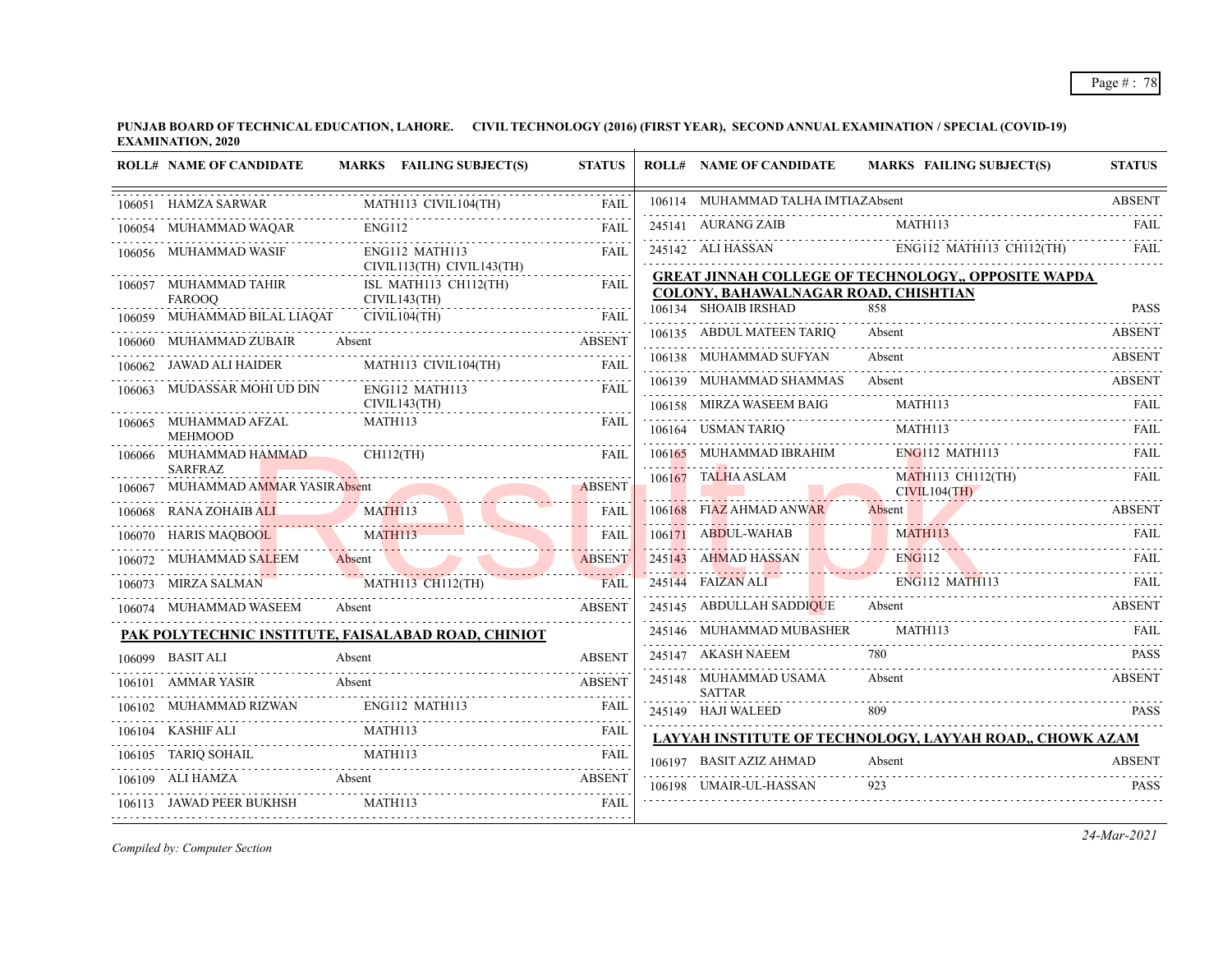**PUNJAB BOARD OF TECHNICAL EDUCATION, LAHORE. CIVIL TECHNOLOGY (2016) (FIRST YEAR), SECOND ANNUAL EXAMINATION / SPECIAL (COVID-19) EXAMINATION, 2020**

|                 | <b>ROLL# NAME OF CANDIDATE</b>                                  | MARKS FAILING SUBJECT(S)                                 | <b>STATUS</b>                |        | <b>ROLL# NAME OF CANDIDATE</b>          | <b>MARKS FAILING SUBJECT(S)</b>                       | <b>STATUS</b> |
|-----------------|-----------------------------------------------------------------|----------------------------------------------------------|------------------------------|--------|-----------------------------------------|-------------------------------------------------------|---------------|
|                 | 106199 ZIA UL HAQ                                               | ENG112 MATH113                                           | <b>FAIL</b>                  |        | 106366 AMEER UMAR                       | ENG112 MATH113 CH112(TH)<br>CIVIL104(TH) CIVIL113(TH) | <b>FAIL</b>   |
|                 | 106204 MUHAMMAD TALHA<br>245150 ASAD UR REHMAN                  | MATH113<br>Absent                                        | <b>FAIL</b><br><b>ABSENT</b> |        | 106367 MUHAMMAD AQEEL                   | ENG112 MATH113 CH112(TH)<br>CIVIL143(TH)              | <b>FAIL</b>   |
|                 | 245151 MUHAMMAD ABU BAKAR                                       | MATH113                                                  | <b>FAIL</b>                  |        | 106377 HABIB UR REHMAN                  | MATH113                                               | FAIL          |
|                 | 245152 MUHAMMAD FAISAL                                          | Absent                                                   | <b>ABSENT</b>                |        | 106378 MUHAMMAD HASSAN<br><b>WALIKA</b> | <b>ENG112</b>                                         | <b>FAIL</b>   |
|                 | 245153 MUHAMMAD USMAN                                           | MATH113 PHY122(TH)                                       | FAIL                         |        | 106379 KHALIL FAREED                    | Absent                                                | <b>ABSENT</b> |
|                 |                                                                 | KASIB POLYTECHNIC INSTITUTE, NEAR AL-REHMAN CNG STATION, |                              |        | 106381 TEHSEEN AKHTER                   | MATH113 CIVIL104(TH)                                  | FAII.         |
|                 | <b>JINNAH CHOWK, DASKA</b><br>106227 KAMRAN SAJID               | MATH113                                                  | FAIL                         |        | 106382 MUHAMMAD TUFAIL                  | 726                                                   | <b>PASS</b>   |
|                 | 106228 DANISH ZAHID                                             | ENG112 MATH113                                           | FAII.                        |        | 106383 IRFAN HUSSAIN                    | Absent                                                | ABSENT        |
|                 |                                                                 | DEPALPUR POLYTECHNIC INSTITUTE, OKARA ROAD DEPALPUR,     |                              |        | 106384 MUHAMMAD SAIM KHAN               | MATH113                                               | <b>FAIL</b>   |
| <b>DEPALPUR</b> |                                                                 |                                                          |                              |        | 106385 TAYYAB SULTAN                    | MATH113 CIVIL104(TH)                                  | FAII.         |
|                 | 106289 MUHAMMAD UMER<br><b>FAROOO</b>                           | 763                                                      | <b>PASS</b>                  |        | 106387 IRTISAM HAIDER                   | CIVIL104(TH)                                          | <b>FAIL</b>   |
|                 | 106292 MUHAMMAD SHAHID                                          | Absent                                                   | <b>ABSENT</b>                | 106389 | FAKHAR-E-ALAM KHAN                      | <b>MATH113</b>                                        | FAIL          |
|                 | <b>IFTIKHAR</b>                                                 |                                                          |                              |        |                                         | 106390 SHAHZAIB RAZA Absent ABSENT                    |               |
|                 | 106293 ZAIN IJAZ                                                | <b>ENG112 MATH113</b>                                    | <b>FAIL</b>                  |        |                                         | 106392 MUHAMMAD YASIR MATH113 CIVIL104(TH)            | FAIL          |
|                 | 106294 RANA MUHAMMAD<br><b>SHAHBAZ</b>                          | <b>ENG112</b>                                            | <b>FAIL</b>                  |        |                                         | 106394 MUHAMMAD AQIL Absent ABSENT                    |               |
|                 | 106296 SAJJAD ANWAR                                             | Absent                                                   | <b>ABSENT</b>                |        | 106395 ALI HAMZA                        | MATH113                                               | <b>FAIL</b>   |
| 106297          | AHTSHAM JAHANGIR                                                | ENG112 MATH113                                           | <b>FAIL</b>                  |        | 106397 ALI HASHIM                       | Absent                                                | <b>ABSENT</b> |
| 106298          | KHURRAM SHAHZAD                                                 | MATH113                                                  | <b>FAIL</b>                  |        | 106399 MUHAMMAD UBAID                   | $ENG112$ MATH113 CH112(TH)                            | <b>FAIL</b>   |
|                 | MUHAMMAD KASHIF                                                 | MATH113                                                  | <b>FAIL</b>                  |        | 106400 AHMED FARAZ                      | CIVIL104(TH)<br>Absent                                | <b>ABSENT</b> |
|                 | 245154 MUHAMMAD ALI CH112(TH)                                   |                                                          | <b>FAIL</b><br>1.1.1.1.1     |        | 106401 BEHZAD AHMAD                     | Absent                                                | <b>ABSENT</b> |
|                 |                                                                 | MIR CHAKAR KHAN RIND UNIVERSITY OF TECHNOLOGY., SAKHI    |                              |        | 106403 MUHAMMAD AHSAN                   | ENG112 MATH113                                        | FAIL          |
|                 | <b>SARWAR ROAD, DERA GHAZI KHAN</b><br>106364 MUHAMMAD ZAIN ZIA | MATH113 CIVIL104(TH)<br>CIVIL113(TH)                     | <b>FAIL</b>                  |        | <b>SAJJAD</b><br>106404 MEER QASIM      |                                                       | <b>PASS</b>   |
|                 | 106365 SAMIULLAH                                                | ENG112 MATH113 CH112(TH)<br>CIVIL104(TH) CIVIL113(TH)    | <b>FAIL</b>                  |        | 106410 MUHAMMAD SHAUKAT                 | Absent                                                | <b>ABSENT</b> |
|                 |                                                                 | CIVIL143(TH)                                             |                              |        | 106411 USMAN FAROOQ                     | Absent                                                | <b>ABSENT</b> |

*Compiled by: Computer Section*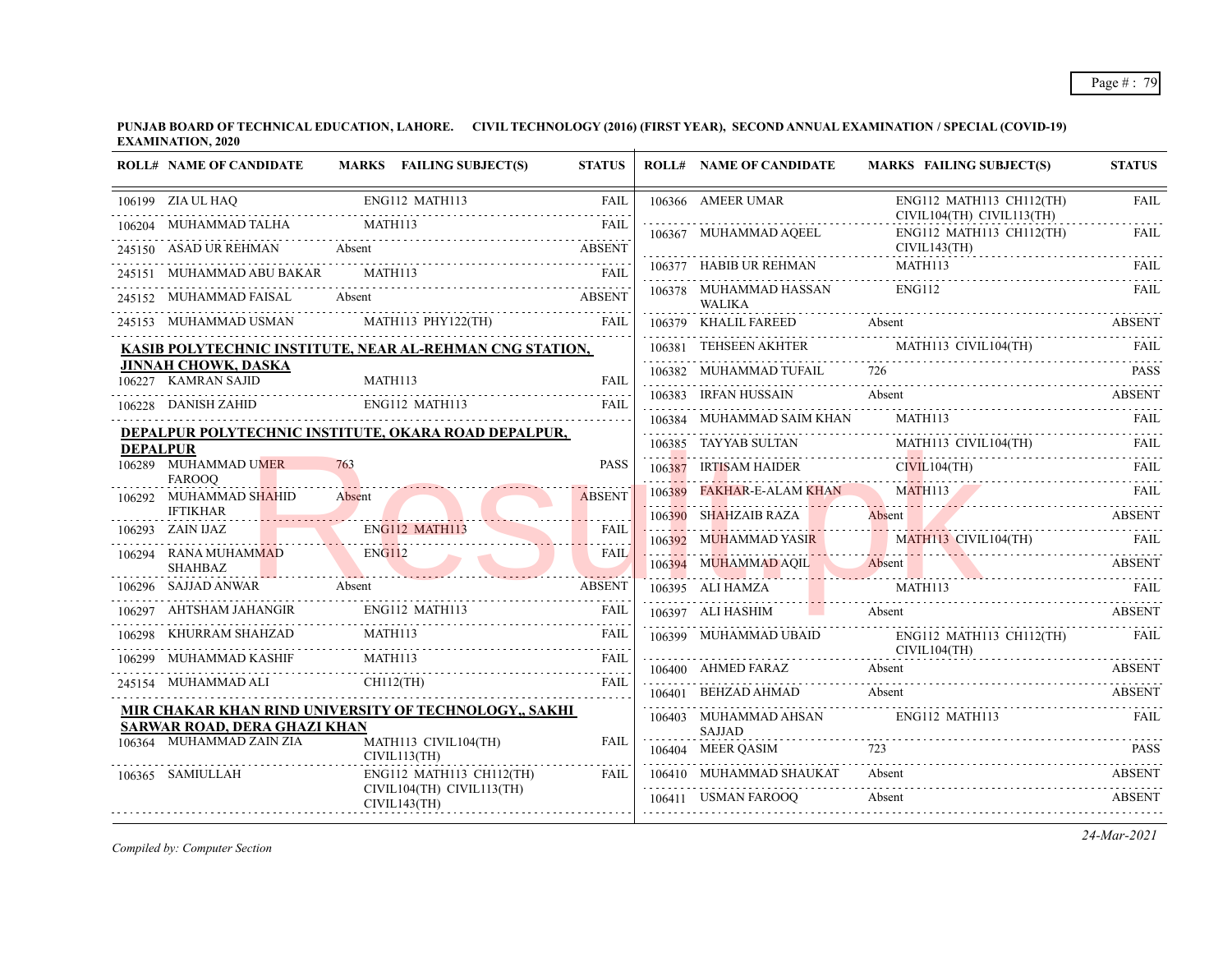| <b>ROLL# NAME OF CANDIDATE</b>                                      | MARKS FAILING SUBJECT(S)                                       | <b>STATUS</b>                    |                 | <b>ROLL# NAME OF CANDIDATE</b>                | MARKS FAILING SUBJECT(S)                                          | <b>STATUS</b> |
|---------------------------------------------------------------------|----------------------------------------------------------------|----------------------------------|-----------------|-----------------------------------------------|-------------------------------------------------------------------|---------------|
| 106413 MUHAMMAD RIZWAN                                              | MATH113                                                        | <b>FAIL</b>                      |                 | 106524 MUHAMMAD JAVEED IQBALAbsent            |                                                                   | <b>ABSENT</b> |
| <b>MAZHAR</b><br>106414 UMAIR AHMAD                                 | <b>MATH113</b>                                                 | FAIL                             |                 | 106526 MUHAMMAD UMAR USMAN                    | ENG112 MATH113                                                    |               |
| 106416 OWAIS JAMEEL BHUTTA Absent                                   |                                                                | <b>ABSENT</b>                    |                 |                                               | 245158 NABEEL SHAHZAD MATHI13 CH112(TH) FAIL                      |               |
| 245155 AMEER UMAR                                                   | ISL MATH113 CH112(TH)                                          | FAII.                            |                 |                                               | QUAID-E-AZAM COLLEGE OF SCIENCE & TECHNOLOGY, SUPER ROAD,         |               |
| 245156 MUHAMMAD NAEEM                                               | CIVIL104(TH) SHOP102(TH)                                       | Registration<br>cancelled due to | <b>DUNYAPUR</b> | 106530 NADEEM HASSAN                          | ENG112 MATH113<br>CIVIL104(TH)                                    | <b>FAIL</b>   |
|                                                                     |                                                                | not passing                      |                 |                                               | <b>FAISALABAD POLYTECHNIC INSTITUTE, 161-B, GULISTAN COLONY#2</b> |               |
|                                                                     |                                                                | minimum<br>subjects              |                 | MILLAT CHOWK, FAISALABAD<br>106534 AHMAD RAZA | MATH113                                                           | <b>FAIL</b>   |
|                                                                     | <b>SCIENCE INSTITUTE OF TECHNOLOGY, MOHSIN TOWN PULL DATT,</b> |                                  |                 | 106535 MUHAMMAD YASIR NAZIR                   | MATH113                                                           | .<br>FAIL     |
| <b>DERA GHAZI KHAN</b><br>106450 SAJID HUSSAIN                      | ENG112 MATH113 CH112(TH)                                       | <b>FAIL</b>                      |                 | 106536 MATEE UR REHMAN                        | <b>MATH113</b>                                                    | FAIL.         |
|                                                                     | CIVIL104(TH) CIVIL113(TH)                                      | .                                |                 | 106537 MUHAMMAD BILAL NABI Absent             |                                                                   | ABSENT        |
| 106454 SYED ABDUL MUGHEES<br><b>SHAH</b>                            | Absent                                                         | <b>ABSENT</b>                    |                 | 106538 ZEESHAN ALI                            | MATH113                                                           |               |
| 106472 MOHAMMAD TAHIR                                               | <b>ENG112 MATH113</b>                                          | <b>FAIL</b>                      |                 |                                               | <b>FORTUNE INSTITUTE OF ADVANCE STUDIES, GULSHAN IQBAL MADINA</b> |               |
|                                                                     | 106475 ZOHAIB ASGHAR Absent                                    | ABSENT                           |                 | <b>TOWN, FAISALABAD</b>                       |                                                                   |               |
| 106476 MAHTAB HUSSAIN<br><b>Contract Contract Contract Contract</b> | ENG112                                                         | .<br><b>FAIL</b>                 |                 | 106540 SAOLAIN                                | <b>ENG112</b>                                                     | <b>FAIL</b>   |
| 106477 MUHAMMAD IZHAR ASLAM                                         | MATH113<br>06477 MUHAMMAD IZHAR ASLAM MATHI13                  | <b>FAIL</b>                      |                 | 106541 TAYYAB HAYAT                           | 751                                                               | <b>PASS</b>   |
| 106480 MUHAMMAD USAMA                                               | MATH113 CIVIL104(TH)                                           | وأعادته والمناور<br>FAIL         |                 | 106542 ZEESHAN ALI                            | <b>ENG112 MATH113</b>                                             | FAII.         |
| 106483 MUHAMMAD TAHIR ENG112 MATH113                                |                                                                | <b>FAIL</b>                      |                 | 106543 MUHAMMAD AFNAN<br><b>BASHIR</b>        | Absent                                                            | <b>ABSENT</b> |
| 106493 SAFARISH ALI                                                 | MATH113                                                        | FAIL                             |                 | 106547 MUHAMMAD WAQAS                         | MATH113                                                           | FAIL          |
| 245157 ISMAIL                                                       | MATH113                                                        |                                  |                 | 106548 SYED MUHAMMAD ADIL                     | MATH113                                                           | <b>FAIL</b>   |
|                                                                     | <b>JAPAN POLYTECHNIC INSTITUTE, , DHING SHAH ADDA</b>          |                                  |                 | <b>BUKHARI</b>                                | <b>GOVERNMENT COLLEGE OF TECHNOLOGY, SAMANABAD, FAISALABAD</b>    |               |
| 106513 MAHMOOD RAHMAT                                               | Absent                                                         | <b>ABSENT</b>                    |                 |                                               | CIVIL104(TH) CIVIL113(TH)                                         | <b>FAIL</b>   |
| 106521 MUBSHAR SHAHID                                               | Absent                                                         | <b>ABSENT</b>                    |                 | 106764 BASIT RIAZ                             | MATH113 CH112(TH)                                                 | FAIL          |
| 106522 MUHAMMAD AZHAR<br><b>FAREED</b>                              | Absent                                                         | <b>ABSENT</b>                    |                 |                                               | CIVIL104(TH)                                                      | .             |
| 106523 MUHAMMAD SOHAIL<br><b>SHAKEEL</b>                            | ENG112                                                         | FAIL                             |                 | 106781 MUHAMMAD SHAFIQUE                      | MATH113 CH112(TH)                                                 | FAIL          |

*Compiled by: Computer Section*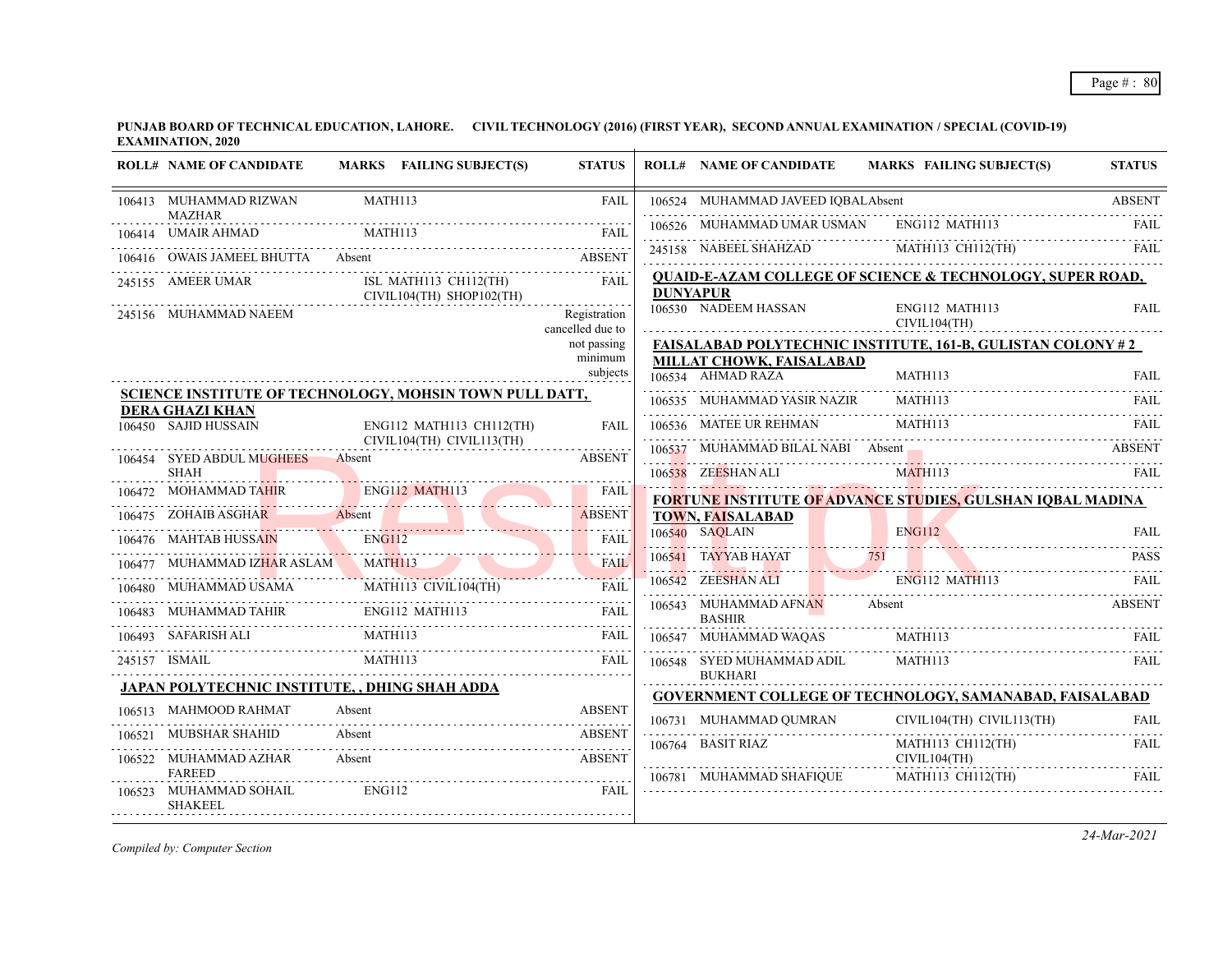**PUNJAB BOARD OF TECHNICAL EDUCATION, LAHORE. CIVIL TECHNOLOGY (2016) (FIRST YEAR), SECOND ANNUAL EXAMINATION / SPECIAL (COVID-19) EXAMINATION, 2020**

| <b>ROLL# NAME OF CANDIDATE</b>                | MARKS FAILING SUBJECT(S)                                                                                                                                 | <b>STATUS</b> | <b>ROLL# NAME OF CANDIDATE</b>                       | <b>MARKS FAILING SUBJECT(S)</b>            | <b>STATUS</b> |
|-----------------------------------------------|----------------------------------------------------------------------------------------------------------------------------------------------------------|---------------|------------------------------------------------------|--------------------------------------------|---------------|
| 106784 MUHAMMAD MOHYUDDIN<br><b>FIAZ</b><br>. | MATH113 CH112(TH)<br>CIVIL104(TH) CIVIL113(TH)                                                                                                           | <b>FAIL</b>   | 106873 MUHAMMAD AWAIS<br><b>NADEEM</b>               | MATH113 CIVIL104(TH)                       | <b>FAIL</b>   |
| 106794 SAEED ALI                              | ENG112 MATH113 CH112(TH)                                                                                                                                 | <b>FAIL</b>   | 106875 TAYYAB RAZA                                   | MATH113 CIVIL104(TH)                       | <b>FAIL</b>   |
| 106808 RAHEEL AHMAD Absent                    | CIVIL104(TH) CIVIL113(TH)                                                                                                                                | <b>ABSENT</b> | 106878 MALIK MUHAMMAD ABID 753<br><b>ZAHID</b>       |                                            | <b>PASS</b>   |
| 106814 MUKHTAR AHMAD                          | MATH113 CH112(TH)                                                                                                                                        | FAIL          |                                                      | 106881 KAMRAN LIAQUAT Absent ABSENT ABSENT |               |
|                                               | PHY122(TH) CIVIL104(TH)<br>CIVIL113(TH)                                                                                                                  |               | 106882 MUHAMMAD LUQMAN                               | MATH113 CH112(TH)                          | FAIL          |
| 106825 MUHAMMAD ANSAR IQBAL 789               |                                                                                                                                                          | PASS          | 106883 AHTSHAM ALI Absent                            | CIVIL104(TH)                               | ABSENT        |
| 106826 MUHAMMAD NOMAN                         | Absent                                                                                                                                                   | <b>ABSENT</b> | 106884 MUHAMMAD ZOHAIB                               | Absent                                     | <b>ABSENT</b> |
| <b>RASHEED</b><br>106828 ZUBAIR AKHTAR        | Absent                                                                                                                                                   | <b>ABSENT</b> | 106885 MUHAMMAD SAQLAIN                              | MATH113 CH112(TH)                          | FAIL          |
| 106835 MUHAMMAD TAYYAB                        | MATH113                                                                                                                                                  | <b>FAIL</b>   | <b>IFTIKHAR</b><br>.                                 | CIVIL104(TH)                               |               |
| <b>YOUNAS</b>                                 |                                                                                                                                                          |               |                                                      | 106886 MUHAMMAD AWAIS MATH113              | <b>FAIL</b>   |
| 106842 MUHAMMAD FINAN QAMARAbsent             |                                                                                                                                                          | <b>ABSENT</b> | 106888 MUHAMMAD SALMAN                               | 728                                        | <b>PASS</b>   |
| 106844 MUHAMMAD YASEEN<br><b>IBRAHIM</b>      | MATH113                                                                                                                                                  | <b>FAIL</b>   | 106889 MUHAMMAD ABAIDULLAH                           | MATH113                                    | FAII.         |
| 106850 NUMAN AHMAD                            | <u> 2000 - Januar Stein, francuski filozof (</u><br>MATH113                                                                                              | FAIL          | 106890 GHULAM YOUSAF                                 | 106890 GHULAM YOUSAF 772 PASS              | <b>PASS</b>   |
| 106853 USAMA TARIQ                            | ENG112 MATH113 CH112(TH)                                                                                                                                 | <b>FAIL</b>   | 106892 MUHAMMAD NAWAZ MATH113                        |                                            | FAII.         |
|                                               | CIVIL104(TH)                                                                                                                                             |               |                                                      | 106893 RAMIZ MASIH Absent ABSENT ABSENT    |               |
| 106854 MUHAMMAD USMAN<br><b>SALEEM</b>        | Absent                                                                                                                                                   | <b>ABSENT</b> | 106897 UMER MOAZAM                                   | MATH113                                    |               |
| 106855 MUHAMMAD RASHID                        | $R_{\text{S55}}$ MUHAMMAD RASHID ENG112 MATH113 CH112(111)<br>$R_{\text{S56}}$ MUHAMMAD RASHID MATH113 CH112(111)<br>$R_{\text{S66}}$ FEM WHADIM MATH113 |               | 106899 HIDAYAT ULLAH                                 | MATH113 CH112(TH, PR)                      | FAIL          |
| 106856 NAEEM KHADIM                           |                                                                                                                                                          |               | $\frac{CIVIL113(TH)}{106900}$<br>106900 ABID HUSSAIN | MATH113 CH112(TH)                          | <b>FAIL</b>   |
| 106858 MUHAMMAD RAHEEL<br><b>NAWAZ</b>        | MATH113                                                                                                                                                  | FAIL          | 106901 MUDASSAR HUSSAIN                              | MATH113 CH112(TH)                          | FAII.         |
| 106859 MUHAMMAD ADEEL<br><b>SAFDAR</b>        | MATH113                                                                                                                                                  | <b>FAIL</b>   | 106903 MUHAMMAD AHMAD ABID CIVIL143(TH)              |                                            | <b>FAIL</b>   |
|                                               | 106864 ABDUL WAHAB Absent ABSENT                                                                                                                         | <b>ABSENT</b> |                                                      | 106904 AREEB SHAHID MATH113 CIVIL104(TH)   | FAII.         |
| 106868 ALI RAZA 704                           |                                                                                                                                                          | <b>PASS</b>   |                                                      | 106907 MUHAMMAD ZUBAIR Absent              | <b>ABSENT</b> |
| 106869 AHMAD ABDULLAH                         | MATH113                                                                                                                                                  |               | 106909 MUHAMMAD ZEESHAN<br><b>TARIQ</b>              | MATH113 CIVIL104(TH)                       | <b>FAIL</b>   |
| 106870 ALI HASSAN                             | MATH113                                                                                                                                                  | <b>FAIL</b>   | 106912 MUHAMMAD ASIM                                 | 751                                        | <b>PASS</b>   |

*Compiled by: Computer Section*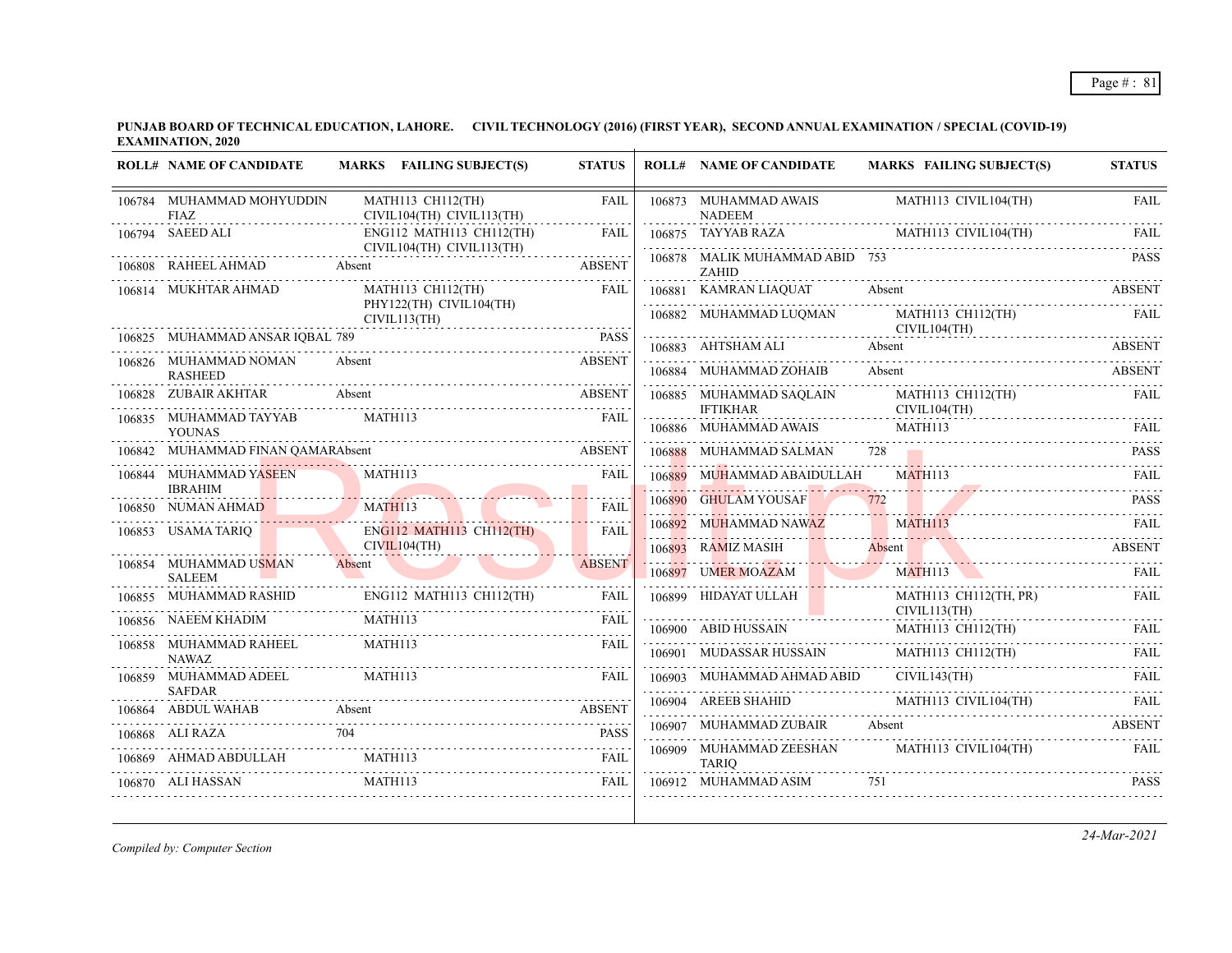|        | <b>ROLL# NAME OF CANDIDATE</b>                         | MARKS FAILING SUBJECT(S)                                         | <b>STATUS</b> | <b>ROLL# NAME OF CANDIDATE</b>                     | <b>MARKS FAILING SUBJECT(S)</b>                          | <b>STATUS</b> |
|--------|--------------------------------------------------------|------------------------------------------------------------------|---------------|----------------------------------------------------|----------------------------------------------------------|---------------|
|        | 106914 MUHAMMAD HASEEB BIN<br><b>TARIO</b><br><u>.</u> | MATH113                                                          | <b>FAIL</b>   | 107143 MUHAMMAD ABUBAKER Absent<br><b>SADDIOUE</b> |                                                          | <b>ABSENT</b> |
|        | 106916 ALI HASNAIN                                     | MATH113 CH112(TH)<br>CIVIL104(TH)                                | <b>FAIL</b>   | 107144 MUHAMMAD AHMAD                              |                                                          |               |
|        | 106920 HAFIZ MUHAMMAD ADIL<br><b>AFZAL WAINS</b>       | MATH113                                                          | <b>FAIL</b>   | 107145 MUHAMMAD WAQAR<br>CIVIL104(TH)              | ENG112 MATH113 CH112(TH)                                 | FAIL          |
| 106921 | <b>SAAD ASHRAF</b>                                     | $\begin{minipage}{.4\linewidth} \textbf{MATH113} \end{minipage}$ | <b>FAIL</b>   |                                                    | 107146 SAAD BASHIR MATH113 CIVIL104(TH)                  | - FAIL        |
|        | MUHAMMAD ADNAN                                         | Absent                                                           | <b>ABSENT</b> | 107147 MUHAMMAD HUZAIFA                            | Absent                                                   | <b>ABSENT</b> |
|        | 106924 MUHAMMAD AMMAR<br><b>TARIO</b>                  | Absent                                                           | <b>ABSENT</b> | 107148 MAZHAR ABBAS<br>CIVIL104(TH)                | ENG112 MATH113                                           | <b>FAIL</b>   |
|        | .                                                      | 106925 KHAWAR ABBAS MATHI13 FAIL                                 |               |                                                    | 107149 ABDUL QADEER MATH113 CIVIL143(TH) FAIL            |               |
|        | 106927 MAZHAR ALI                                      | <b>MATH113</b>                                                   | <b>FAIL</b>   | 107150 SHEHZADA<br>SHABAN-UL-MUAZAM                | 727                                                      | <b>PASS</b>   |
|        | 107322 UMAR IOBAL                                      | MATH113                                                          |               | 107152 AHSAN TALIB                                 | 822                                                      | <b>PASS</b>   |
|        | 107325 SAIF-UR-REHMAN                                  |                                                                  | <b>PASS</b>   | 107153 USAMA KHAN                                  | MATH113                                                  | FAII.         |
|        | 245159 ADNAN HAIDER                                    |                                                                  | <b>PASS</b>   | 107154 MUHAMMAD REHAN                              | MATH113 CIVIL104(TH)                                     | FAIL.         |
|        |                                                        | 245160 DANISH IQBAL Absent Absent ABSENT                         |               | <b>TANVEER</b><br>107155 MUHAMMAD AHSAN FIAZ       | <u> Maria Maria Anglica (m. 1918).</u><br><b>MATH113</b> | <b>FAIL</b>   |
|        |                                                        | 245161 MUHAMMAD USAMA AQEELAbsent                                | <b>ABSENT</b> |                                                    | 107156 ABDUL REHMAN MATH113                              |               |
|        |                                                        | 245162 HAMMAD MUJAHID MATH113 CH112(TH)                          | <b>FAIL</b>   |                                                    |                                                          |               |
|        | 245163 TALHA SAAD                                      | Absent ABSENT                                                    |               | 107158 INAM-UL-HAQ                                 | 107157 GHULAM FAREED MATH113 FAIL<br>Absent              | <b>ABSENT</b> |
|        | 245164 MUHAMMAD ABU HURERA Absent                      |                                                                  | <b>ABSENT</b> | 107159 MUHAMMAD QASIM                              | CH112(TH)                                                | FAIL.         |
|        |                                                        | <b>GOVERNMENT STAFF TRAINING COLLEGE, PEOPLES COLONY NEAR D</b>  |               | ASHFAQ                                             |                                                          |               |
|        | <b>GROUND, FAISALABAD</b><br>107071 SOBAN ASIF RAI     |                                                                  |               | 107160 ALI USAMA                                   |                                                          |               |
|        |                                                        | MATH113 CIVIL104(TH)                                             | FAII.         |                                                    | MATH113                                                  |               |
|        | 107092 MUHAMMAD FAIZ RASOOL                            | <b>MATH113 CH112(TH)</b><br>PHY122(TH) CIVIL104(TH, PR)          | FAII.         | 107162 ARBAB ZAHOOR                                | MATH113                                                  | <b>FAIL</b>   |
|        | 107126 MUHAMMAD JUNAID                                 | CIVIL143(TH)<br>MATH113 CH112(TH)                                | <b>FAIL</b>   | 107163 JAMSHAID AHMAD                              | ENG112 MATH113<br>CIVIL104(TH) CIVIL143(TH)              | FAIL          |
|        |                                                        | CIVIL104(TH) CIVIL113(TH)<br>CIVIL143(TH)                        |               | 107164 MUHAMMAD SHOAIB<br><b>ASHRAF</b>            | ENG112 MATH113                                           | FAIL.         |
|        | 107141 USAMA ANWAR                                     | MATH113 CIVIL104(TH)                                             | FAIL          | 107165 ALI HAMZA                                   | Absent                                                   | <b>ABSENT</b> |
|        | 107142 MUHAMMAD ABDULLAH                               | ENG112 MATH113<br>CIVIL104(TH)                                   | <b>FAIL</b>   |                                                    |                                                          |               |

*Compiled by: Computer Section*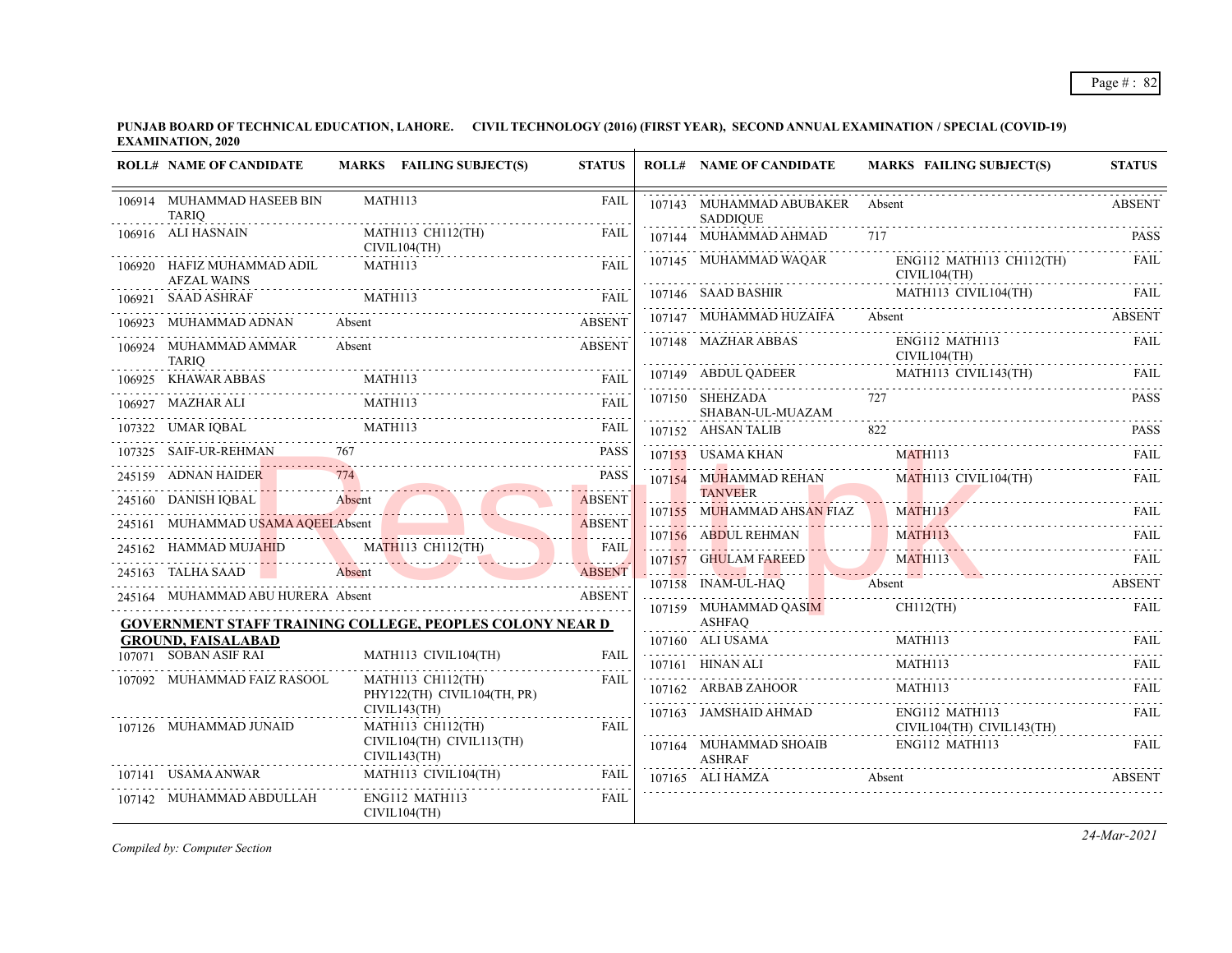|        | <b>ROLL# NAME OF CANDIDATE</b>               | MARKS FAILING SUBJECT(S)                              | <b>STATUS</b>                       |        | <b>ROLL# NAME OF CANDIDATE</b>                          | <b>MARKS FAILING SUBJECT(S)</b>                                  | <b>STATUS</b>    |
|--------|----------------------------------------------|-------------------------------------------------------|-------------------------------------|--------|---------------------------------------------------------|------------------------------------------------------------------|------------------|
|        | 107166 MOHSIN FIROZ KHAN                     | ENG112 MATH113 CH112(TH)                              | FAIL                                |        | 245165 MUNAWAR HUSSAIN                                  | 815                                                              | <b>PASS</b>      |
|        | 107167 MUHAMMAD HASSAAN                      | CIVIL104(TH) CIVIL143(TH)<br>MATH113                  | FAIL                                |        | 245166 AWAIS RAZZAQ                                     | 809                                                              | <b>PASS</b>      |
|        | <b>AHMAD</b>                                 |                                                       |                                     |        | 245167 MUHAMMAD HAMZA<br><b>SULTAN</b>                  | Absent                                                           | <b>ABSENT</b>    |
|        | 107168 UMAIR ASLAM                           | Absent                                                | <b>ABSENT</b><br>$- - - - -$        |        | 245168 ZAIN GULZAR                                      | 738                                                              | <b>PASS</b>      |
|        | 107169 MUHAMMAD HASSAN<br><b>AKHTAR KHAN</b> | MATH113                                               | <b>FAIL</b>                         |        | 245169 FARHAN JAVED                                     | MATH113                                                          | <b>FAIL</b>      |
|        | 107170 ABDUL HANAN                           | ENG112 CH112(TH)<br>CIVIL104(TH)                      | FAIL                                |        | 245170 MUHAMMAD ABDULLAH                                | MATH113                                                          | <b>FAIL</b>      |
|        | 107171 MUHAMMAD REHAN                        | MATH113 CH112(TH)                                     | <b>FAIL</b>                         |        | 245171 SULAIMAN MURTAZA                                 | MATH113                                                          | <b>FAIL</b>      |
|        | 107172 ISRAR HUSSAIN                         | ENG112 MATH113                                        | <b>FAIL</b>                         |        | 245172 RUBEEL                                           |                                                                  | <b>PASS</b><br>. |
|        | 107173 ABDULLAH WAHEED                       | CIVIL104(TH) CIVIL143(TH)<br>MATH113                  | FAIL                                |        | 245173 SADI AHMAD                                       | 781                                                              | <b>PASS</b>      |
|        | 107175 MUHAMMAD ABDULLAH                     | MATH113                                               | FAIL                                |        | 245174 HURAIRA WALEED                                   | 772<br>.                                                         | <b>PASS</b>      |
|        | 107176 SAKHAWAT ALI                          |                                                       | $\omega$ is a set of<br><b>PASS</b> |        | 245175 MOHAMMAD HASSAN<br><b>TARIQ</b>                  | 788                                                              | <b>PASS</b>      |
|        | 107177 ALI AKBAR                             | Absent                                                | <b>ABSENT</b>                       |        | 245176 CHAND SHAHZADAH                                  | 748                                                              | <b>PASS</b>      |
|        | 107178 TANZEEL ISHAQ                         | MATH113                                               | <b>FAIL</b>                         |        | 245177 MUHAMMAD UMER                                    | Absent                                                           | <b>ABSENT</b>    |
|        | 107180 SHEHARYAR                             | Absent                                                | <b>ABSENT</b>                       |        | <b>GULZAR</b><br>245178 UMAR AMEEN                      | <b>MATH113</b>                                                   | FAIL             |
|        | 107181 HASSAN SAJID                          | MATH113 CIVIL104(TH)                                  | <b>FAIL</b><br>1.1.1                | 245179 | ASIM ALI AKBAR                                          | 729                                                              | <b>PASS</b>      |
|        | 107182 ZEESHAN AHMAD                         | MATH113                                               | FA <sub>II</sub>                    |        | 245180 MUHAMMAD ABDUL                                   | MATH113                                                          | FAIL             |
|        | 107184 MUHAMMAD QASIM Absent                 |                                                       | <b>ABSENT</b>                       |        | <b>REHMAN</b>                                           |                                                                  |                  |
|        | 107187 MUHAMMAD REHMAN                       | ENG112 MATH113                                        | <b>FAIL</b>                         |        | 245181 MUHAMMAD USMAN<br><b>MAQSOOD</b>                 | MATH113                                                          | FAIL             |
|        | 107189 AHMAD RAZA                            | Absent                                                | <b>ABSENT</b>                       |        | 245182 WAHEED ALI                                       | <b>ENG112</b>                                                    | FAIL             |
|        | 107190 MUHAMMAD FAIZAN<br><b>SHAFIO</b>      | <b>MATH113</b>                                        | <b>FAIL</b>                         |        | 245183 MUHAMMAD SHAHBAZ<br><b>AHMAD</b>                 | ENG112 MATH113                                                   | FAII.            |
|        | 107192 HAMMAD ALI                            | <b>MATH113</b>                                        | FAIL                                |        | 245184 SAAD UR REHMAN                                   | MATH113                                                          | FAIL             |
|        | KHUBAYB RASOOL                               | ENG112 MATH113 CH112(TH)                              | FAIL                                |        | 245185 MUHAMMAD TALHA                                   | Absent                                                           | <b>ABSENT</b>    |
| 107194 | HAMAYON MAHMOOD                              | Absent                                                | <b>ABSENT</b>                       |        |                                                         | <b>IMPERIAL INSTITUTE OF TECHNOLOGY, 84-C PEOPLES COLONY #1,</b> |                  |
|        | 107196 SYED MUHAMMAD BILAL<br><b>SHERAZI</b> | <b>MATH113 CH112(TH)</b><br>CIVIL104(TH) CIVIL143(TH) | <b>FAIL</b>                         |        | <b>FAISALABAD</b><br>107207 MUHAMMAD AAMISH RAZA Absent |                                                                  | <b>ABSENT</b>    |

*Compiled by: Computer Section*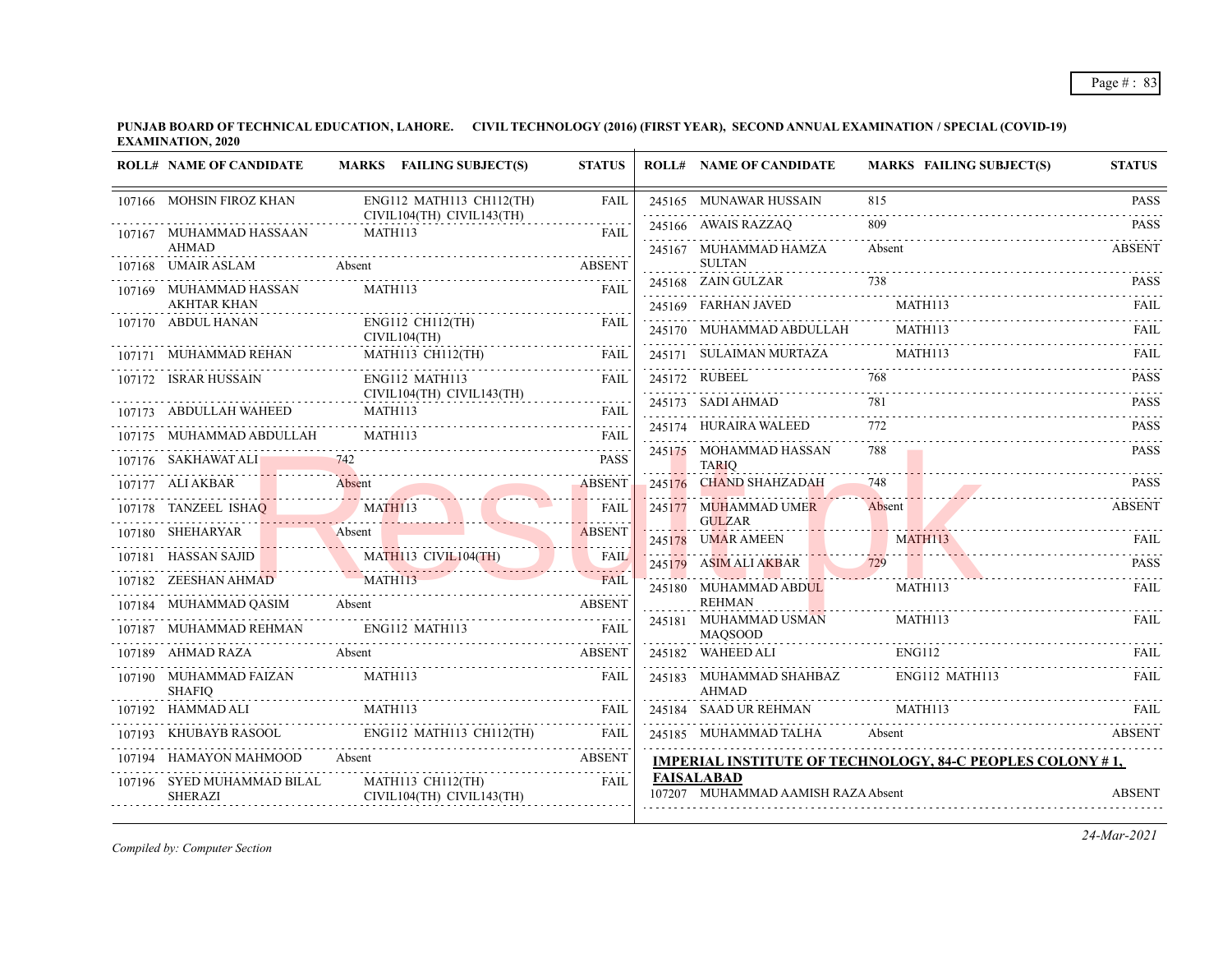| <b>ROLL# NAME OF CANDIDATE</b>   | MARKS FAILING SUBJECT(S)                                                                                                                                                                                                                                                                                                                                                                                                 | <b>STATUS</b> | <b>ROLL# NAME OF CANDIDATE</b>          | MARKS FAILING SUBJECT(S)                                                                                                                                                                                                                                                                                                                                                                                                                                     | <b>STATUS</b>                       |
|----------------------------------|--------------------------------------------------------------------------------------------------------------------------------------------------------------------------------------------------------------------------------------------------------------------------------------------------------------------------------------------------------------------------------------------------------------------------|---------------|-----------------------------------------|--------------------------------------------------------------------------------------------------------------------------------------------------------------------------------------------------------------------------------------------------------------------------------------------------------------------------------------------------------------------------------------------------------------------------------------------------------------|-------------------------------------|
| 107208 MUHAMMAD IMTIAZ           | ENG112 MATH113 CH112(TH)                                                                                                                                                                                                                                                                                                                                                                                                 | <b>FAIL</b>   | 245188 ADNAN SAMI                       | MATH113 CH112(TH)                                                                                                                                                                                                                                                                                                                                                                                                                                            | <b>FAIL</b><br>$\omega$ is a second |
|                                  | CIVIL143(TH)<br>107209 MEHBOOB YASEEN MATH113 FAIL FAIL                                                                                                                                                                                                                                                                                                                                                                  |               | 245189 MUHAMMAD ADEEL                   | ENG112 MATH113 CH112(TH)<br>CIVIL104(TH) CIVIL143(TH)                                                                                                                                                                                                                                                                                                                                                                                                        | FAIL                                |
| 107210 ALI AKBAR                 | MATH113                                                                                                                                                                                                                                                                                                                                                                                                                  | <b>FAIL</b>   | 245190 USAMA WASEEM                     | MATH113 CH112(TH)<br>PHY122(TH) CIVIL143(TH)                                                                                                                                                                                                                                                                                                                                                                                                                 | <b>FAIL</b>                         |
|                                  | 107214 GHULAM ABBAS Absent ABSENT                                                                                                                                                                                                                                                                                                                                                                                        |               | 245191 IFTKHAR HASAN                    | ENG112 MATH113 CH112(TH)                                                                                                                                                                                                                                                                                                                                                                                                                                     | <b>FAIL</b>                         |
| 107217 MUHAMMAD ABDULLAH MATH113 |                                                                                                                                                                                                                                                                                                                                                                                                                          |               |                                         | PHY122(TH) CIVIL104(TH)                                                                                                                                                                                                                                                                                                                                                                                                                                      | .<br><b>PASS</b>                    |
| 107225 URWA OBAID                | MATH113 CIVIL104(TH)<br>CIVIL143(TH)                                                                                                                                                                                                                                                                                                                                                                                     | FAIL          | 245193 UMER FAROOO                      | 245192 EHSAN ALI 765<br>MATH113 CH112(TH)                                                                                                                                                                                                                                                                                                                                                                                                                    | <b>FAIL</b>                         |
| 107226 MUHAMMAD FARAZ IQBAL 800  |                                                                                                                                                                                                                                                                                                                                                                                                                          |               |                                         | PHY122(TH) CIVIL104(TH)<br>CIVIL143(TH)                                                                                                                                                                                                                                                                                                                                                                                                                      |                                     |
| 107227 ZAIN ABBAS Absent         | 227 ZAIN ABBAS Absent ABSENT                                                                                                                                                                                                                                                                                                                                                                                             |               | 245194 MUHAMMAD ABDULLAH                | $ENG112$ MATH113 CH112(TH)                                                                                                                                                                                                                                                                                                                                                                                                                                   | FAIL                                |
|                                  | $\begin{tabular}{lllllllllll} \hline 107228 & \multicolumn{3}{l}{{\bf M}{\bf U}}{\bf H}{\bf AM}{\bf D}{\bf Z}{\bf O}{\bf H}{\bf A}{\bf B}{\bf A}{\bf Z}{\bf AM} & \multicolumn{3}{l}{{\bf M}{\bf T}{\bf H}{\bf 1}{\bf 1}{\bf 2}{\bf (TH)} & \multicolumn{3}{l}{{\bf F}{\bf A}{\bf I}}\\ \hline \end{tabular} \begin{tabular}{lllllllllllllllllll} \hline {\bf N}{\bf A}{\bf T}{\bf H}{\bf 1}{\bf 1}{\bf 2}{\bf H}{\bf A$ |               |                                         | CIVIL104(TH) CIVIL143(TH)<br>$SHOP102$ (TH)                                                                                                                                                                                                                                                                                                                                                                                                                  |                                     |
|                                  |                                                                                                                                                                                                                                                                                                                                                                                                                          |               |                                         | 245195 MUHAMMAD FARAZ SADIQ MATH113 FAIL                                                                                                                                                                                                                                                                                                                                                                                                                     |                                     |
| 107230 ASIF NADEEM               | Absent                                                                                                                                                                                                                                                                                                                                                                                                                   | ABSENT        |                                         | <b>JINNAH POLYTECHNIC INSTITUTE, ZUBAIR COLONY JARANWALA</b>                                                                                                                                                                                                                                                                                                                                                                                                 |                                     |
| 107233 ADIL PERVEEZ              | 233 ADIL PERVEEZ Absent                                                                                                                                                                                                                                                                                                                                                                                                  | <b>ABSENT</b> | <b>ROAD, FAISALABAD</b>                 |                                                                                                                                                                                                                                                                                                                                                                                                                                                              |                                     |
|                                  | 107235 MUHAMMAD REHMAN ENG112 MATH113<br>CIVIL143(TH)                                                                                                                                                                                                                                                                                                                                                                    | <b>FAIL</b>   | 107245 MUHAMMAD HAIDER<br><b>SULTAN</b> | MATH113                                                                                                                                                                                                                                                                                                                                                                                                                                                      | <b>FAIL</b>                         |
|                                  | 107236 MUHAMMAD TAYYAB MATHII3 CIVILI04(TH) FAIL                                                                                                                                                                                                                                                                                                                                                                         |               | 107248 MUHAMMAD SHAHZAIB                | $ENG112$ MATH113<br><u> 1998 - Jan Villa, Amerikaansk filosof en filosof en filosof en filosof en filosof en filosof en filosof en fi</u>                                                                                                                                                                                                                                                                                                                    | FAIL.                               |
|                                  | 107237 HARIS ASHFAQ Absent ABSENT                                                                                                                                                                                                                                                                                                                                                                                        |               | 107249 HASSAN NAWAZ                     | MATH113 CIVIL104(TH)                                                                                                                                                                                                                                                                                                                                                                                                                                         | <b>FAIL</b>                         |
|                                  | 107238 BILAL RIAZ MATH113 CH112(TH) FAII                                                                                                                                                                                                                                                                                                                                                                                 | FAII.         |                                         | 107250 MUHAMMAD USMAN MATHI13 CHI12(TH) FAIL 107251 MUHAMMAD BILAL ASLAM MATHI13 THI                                                                                                                                                                                                                                                                                                                                                                         |                                     |
| 107240 SAJAWAL HUSSAIN           | ENG112 MATH113 CH112(TH)                                                                                                                                                                                                                                                                                                                                                                                                 | <b>FAIL</b>   |                                         |                                                                                                                                                                                                                                                                                                                                                                                                                                                              |                                     |
| 107242 ALI HUSNAIN               | CIVIL104(TH)<br>MATH113                                                                                                                                                                                                                                                                                                                                                                                                  | FAII.         |                                         | $107252 \quad \text{RAJA ISMAIL} \qquad \qquad \text{MATH113 CH112(TH)} \qquad \qquad \text{FAIL}$                                                                                                                                                                                                                                                                                                                                                           |                                     |
|                                  |                                                                                                                                                                                                                                                                                                                                                                                                                          |               |                                         | $107253 \quad \text{AFRASYYAB} \qquad \qquad \text{ENG112 MATH113} \qquad \qquad \text{FAIL} \qquad \qquad \text{FAIL}$                                                                                                                                                                                                                                                                                                                                      |                                     |
| 107243 MUHAMMAD UMAR JAVED       | ENG112 MATH113 CH112(TH)<br>CIVIL104(TH) CIVIL143(TH)                                                                                                                                                                                                                                                                                                                                                                    | <b>FAIL</b>   |                                         | $\begin{tabular}{c} 107254 \end{tabular} \begin{tabular}{l} \hline \textbf{107254} \end{tabular} \begin{tabular}{l} \hline \textbf{107254} \end{tabular} \begin{tabular}{l} \hline \textbf{107254} \end{tabular} \begin{tabular}{l} \hline \textbf{107254} \end{tabular} \end{tabular} \begin{tabular}{l} \hline \textbf{107254} \end{tabular} \begin{tabular}{l} \hline \textbf{107254} \end{tabular} \end{tabular} \begin{tabular}{l} \hline \textbf{1072$ |                                     |
| 245186 HAMZA SHAHBAZ             | $SHOP102$ (TH)                                                                                                                                                                                                                                                                                                                                                                                                           | FAIL          |                                         | 107255 ASGHAR RAZA IMRANI MATH113 CH112(TH) FAIL                                                                                                                                                                                                                                                                                                                                                                                                             |                                     |
|                                  | MATH113 CH112(TH)<br>PHY122(TH) CIVIL104(TH)<br>CIVIL143(TH) SHOP102(TH)                                                                                                                                                                                                                                                                                                                                                 |               | 107256 SOHAIB SALEEM Absent             |                                                                                                                                                                                                                                                                                                                                                                                                                                                              | ABSENT                              |
| 245187 MUHAMMAD SIYYAM           | $ENG112$ MATH113 CH112(TH)                                                                                                                                                                                                                                                                                                                                                                                               | FAIL          | 107257 MUHAMMAD NOMAN<br><b>SHAHID</b>  | MATH113                                                                                                                                                                                                                                                                                                                                                                                                                                                      | <b>FAIL</b>                         |
|                                  | PHY122(TH) CIVIL104(TH)<br>CIVIL113(TH) CIVIL143(TH)<br>$SHOP102$ (TH)                                                                                                                                                                                                                                                                                                                                                   |               | 107259 MUHAMMAD FAIZ<br><b>MUSHTAQ</b>  | MATH113                                                                                                                                                                                                                                                                                                                                                                                                                                                      | FAIL                                |

*Compiled by: Computer Section*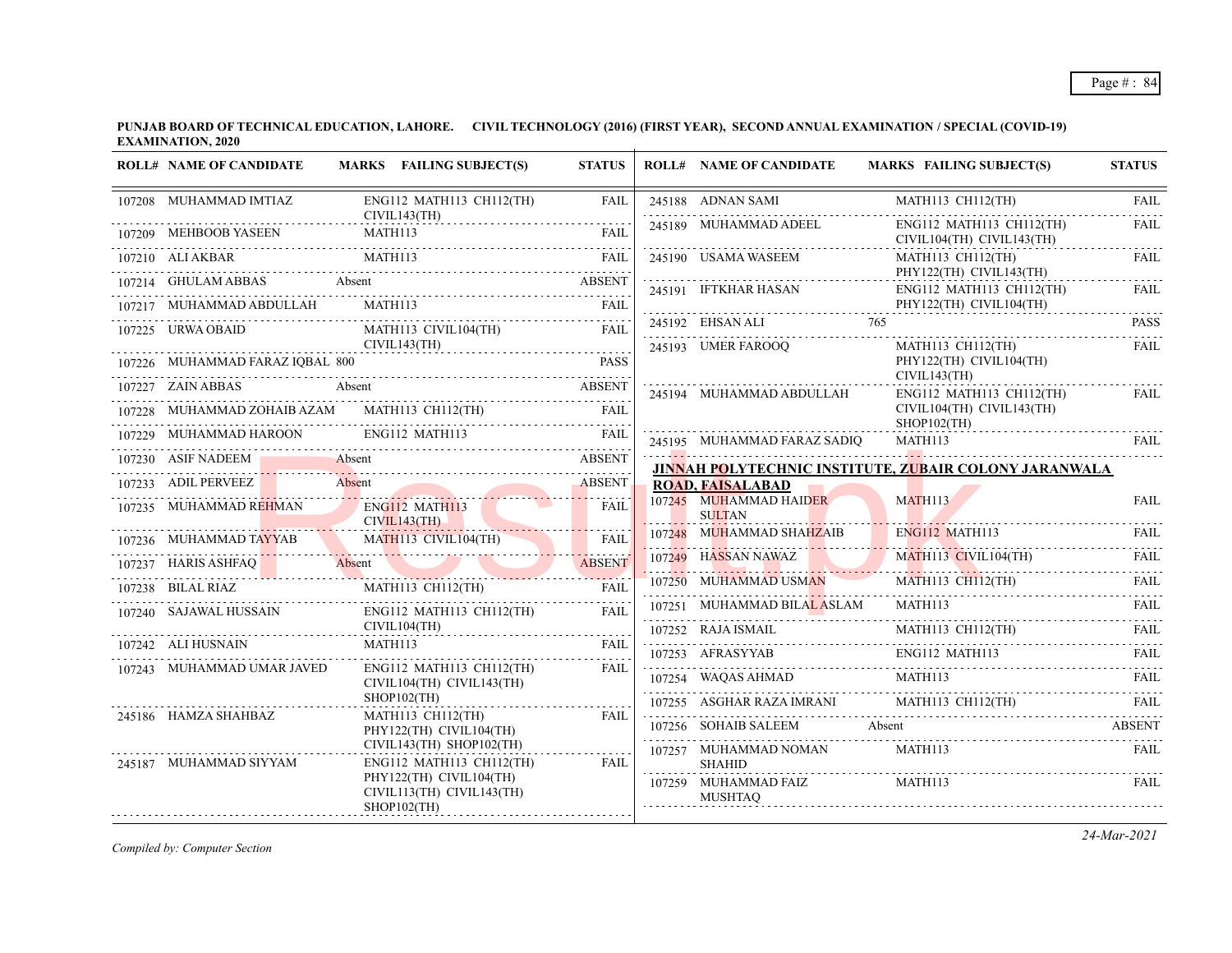**PUNJAB BOARD OF TECHNICAL EDUCATION, LAHORE. CIVIL TECHNOLOGY (2016) (FIRST YEAR), SECOND ANNUAL EXAMINATION / SPECIAL (COVID-19) EXAMINATION, 2020**

|        | <b>ROLL# NAME OF CANDIDATE</b>                                                                                  |               | MARKS FAILING SUBJECT(S) | <b>STATUS</b>                            | <b>ROLL# NAME OF CANDIDATE</b>         |        | <b>MARKS FAILING SUBJECT(S)</b>                                      | <b>STATUS</b>    |
|--------|-----------------------------------------------------------------------------------------------------------------|---------------|--------------------------|------------------------------------------|----------------------------------------|--------|----------------------------------------------------------------------|------------------|
|        | 107260 MUHAMMAD AFNAN                                                                                           |               | ENG112 MATH113           | <b>FAIL</b>                              | 107360 MUHAMMAD SALMAN<br><b>TAHIR</b> |        | MATH113                                                              | <b>FAIL</b>      |
|        | 245196 TOSIQUE ALI                                                                                              | MATH113       |                          | FAIL                                     | 107362 MUHAMMAD RAHEEL                 | 752    |                                                                      | <b>PASS</b>      |
|        | 245197 MUHAMMAD NAVEED<br><b>ARSHAD</b>                                                                         | MATH113       |                          | <b>FAIL</b>                              | 107365 ABDUL REHMAN                    |        | MATH113 CH112(TH)                                                    | FAIL             |
|        | JINNAH POLYTECHNIC INSTITUTE, NEAR NOVALTY PULL SAMUNDRI                                                        |               |                          |                                          | 107366 ALI HASSAN ASIF                 | Absent |                                                                      | <b>ABSENT</b>    |
|        | <b>ROAD., FAISALABAD</b>                                                                                        |               |                          |                                          | 107367 TAIMOOR SARFRAZ                 | 735    |                                                                      | <b>PASS</b>      |
|        | 107282 MUHAMMAD TAIMOOR<br><b>ALTAF</b>                                                                         | Absent        |                          | <b>ABSENT</b>                            | 107369 ANISH GREWAL                    | Absent |                                                                      | ABSENT           |
|        | 107284 MUHAMMAD NAYYER AMIN                                                                                     |               | ENG112 MATH113           | <b>FAIL</b>                              | 107373 USMAN SHAFAAT                   | Absent |                                                                      | ABSENT           |
|        | 107285 ZOHAIB IHSAN                                                                                             | Absent        |                          | <b>ABSENT</b>                            | 107374 USMAN JAMEEL                    | Absent | 107374 USMAN JAMEEL Absent ABSENT ABSENT                             |                  |
|        | 107286 SYED MUHAMMAD FAHAD<br><b>BIN KHALID</b>                                                                 |               | ENG112 MATH113           | FAIL                                     | 107376 SYED MOHSIN ALI ZAIDI           |        | MATH113                                                              | <b>FAIL</b>      |
|        | MUHAMMAD YAMEEN                                                                                                 |               | ENG112 MATH113           | <b>FAII</b>                              | 107377 EHSAN ABDULLAH                  |        | $ENG112 \tCH112(TH)$                                                 | FAIL             |
|        | 107288 MUHAMMAD UMAIR ASLAMAbsent                                                                               |               |                          | <b>ABSENT</b>                            | 107378 HAFIZ DANISH SHAKEEL 776        |        |                                                                      | <b>PASS</b><br>. |
| 107289 | <b>UMAR FAROOQ</b>                                                                                              |               | ENG112 MATH113           | FAIL                                     | 107379 ARSLAN JEELANI                  |        | $ENG112$ MATH113                                                     | FAIL             |
|        | 107290 IRFAN YASEEN<br>7290 IRFAN YASEEN ENGIL2                                                                 | <b>ENG112</b> |                          | <b>FAIL</b>                              |                                        |        | PHY122(TH) CIVIL104(TH)<br>CIVIL143(TH)                              |                  |
|        | 107291 MUHAMMAD BILAL                                                                                           |               | MATH113 CIVIL104(TH)     | <b>FAIL</b>                              | 107380 MUHAMMAD HASHIM                 | 786    | 786 PASS                                                             | <b>PASS</b>      |
|        | 107300 USAMA FAROOQ                                                                                             | Absent        | $SHOP102$ (TH)           | in de la característica<br><b>ABSENT</b> | 107381 MUHAMMAD SHAHZAIB               | Absent |                                                                      | <b>ABSENT</b>    |
|        | 245198 ALI HAIDER                                                                                               | 770           |                          | <b>PASS</b>                              | FAROOQ –<br>107382 MUHAMMAD HAMZA      |        | <b>Contract Contract Contract Contract Contract</b><br><b>ENG112</b> | FAIL             |
|        | 245199 AHMAD MUMTAZ                                                                                             |               | MATH113 PHY122(TH)       | <b>FAIL</b>                              | 107383 MUHAMMAD MAIB BASIT 758         |        |                                                                      | <b>PASS</b>      |
|        | 245200 MUHAMMAD RIZWAN                                                                                          |               | ENG112 MATH113           | <b>FAIL</b>                              | 245203 HUSNAIN NAWAZ                   |        | ENG112 MATH113                                                       | FAIL             |
| 245201 | MUHAMMAD SHOAIB                                                                                                 |               | MATH113 CIVIL104(TH)     | FAIL                                     |                                        |        | CIVIL104(TH) CIVIL143(TH)<br>$SHOP102$ (TH)                          |                  |
|        |                                                                                                                 | MATH113       |                          | <b>FAIL</b>                              | 245204 MUHAMMAD RAMZAN                 | 743    |                                                                      | <b>PASS</b>      |
|        | 245202 SHAHID ALI ADIL                                                                                          |               |                          |                                          | 245205 MUHAMMAD AHMAR                  |        | MATH113                                                              | <b>FAIL</b>      |
|        | SITARA INSTITUTE OF MANAGEMENT & TECHNOLOGY, JARANWALA<br>ROAD, KOH-E-NOOR CHOWK, AZIZ FATIMA TRUST, FAISALABAD |               |                          |                                          | <b>MANZOOR</b>                         |        |                                                                      |                  |
|        | 107341 RANA RAHEEL BAKHTAWAR Absent                                                                             |               |                          | <b>ABSENT</b>                            | 245206 MUHAMMAD BILAL KHAN 794         |        |                                                                      | <b>PASS</b>      |
|        | 107357 ALI SHAHZAIB                                                                                             | 775           |                          | <b>PASS</b>                              | 245207 SAAD HUSSAIN                    |        | <b>MATH113</b><br>245207 SAAD HUSSAIN MATH113 FAIL FAIL              |                  |
|        | 107358 ABD UL MOEEZ                                                                                             | MATH113       |                          | FAIL                                     | 245208 ABDUR REHMAN                    |        | MATH113                                                              | <b>FAIL</b>      |
|        |                                                                                                                 |               |                          |                                          | 245209 USAMA TARIO                     |        | 814 — 100                                                            | <b>PASS</b>      |

*Compiled by: Computer Section*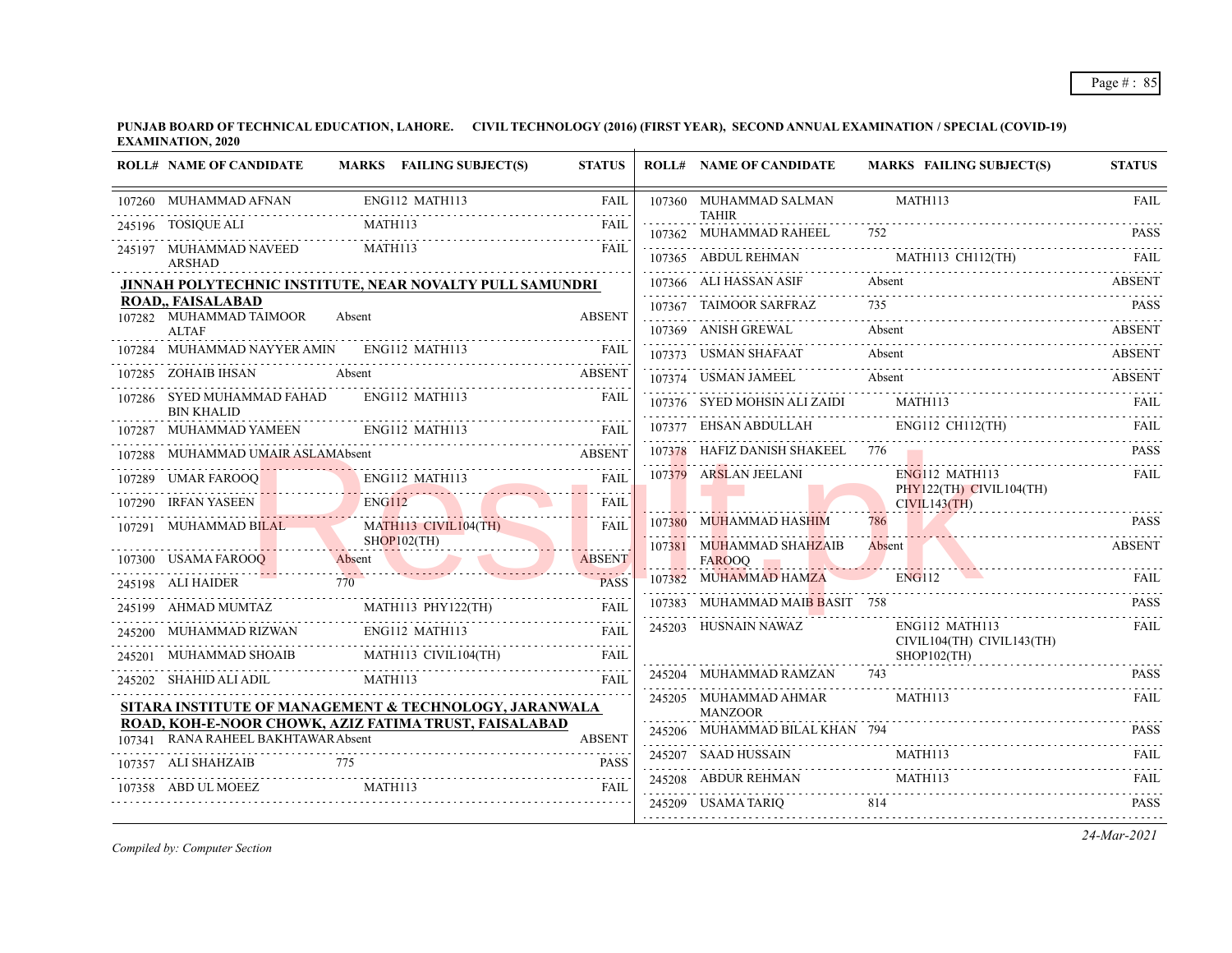|               | <b>ROLL# NAME OF CANDIDATE</b>               | MARKS FAILING SUBJECT(S)                                 | <b>STATUS</b> | <b>ROLL# NAME OF CANDIDATE</b>          | <b>MARKS FAILING SUBJECT(S)</b>                                                  | <b>STATUS</b> |
|---------------|----------------------------------------------|----------------------------------------------------------|---------------|-----------------------------------------|----------------------------------------------------------------------------------|---------------|
| <b>JANG</b>   |                                              | TAMEER-E- MILLAT INSTITUTE OF TECHNOLOGY, RATWAL, FATEH  |               | <b>COLONY, JHANG ROAD, GOJRA</b>        | TOBA TEK SINGH POLYTECHNIC INSTITUTE, II CAMPUS, 448-P MAJOR                     |               |
|               | 107392 MUHAMMAD SHAIR                        | ENG112 MATH113 CH112(TH)                                 | <b>FAIL</b>   | 107514 MUHAMMAD USAMA<br><b>TANVEER</b> | Absent                                                                           | <b>ABSENT</b> |
|               |                                              | JINNAH COLLEGE OF ENGINEERING & TECHNOLOGY, KAROR ROAD,  |               |                                         |                                                                                  |               |
|               | <b>FATEH PUR</b><br>107417 MUHAMMAD SUMAIR   | $CH112$ $(H)$                                            | <b>FAIL</b>   |                                         | ENGI12 MATHI13<br>THE MAGNET WAS CONSULTED MATHI13<br>THE MATHI13<br>THE MATHI13 |               |
|               | 107419 HUZAIFA IKRAM                         | MATH113                                                  | FAII.         | 245216 ABRAR SALEEM                     | <b>MATH113</b>                                                                   | FAIL          |
|               |                                              | RISE COLLEGE OF MANAGEMENT & TECHNOLOGY, SHAHEED         |               | 245217 AWAIS BILAL                      | ENG112 MATH113                                                                   | FAIL          |
|               |                                              | BAINAZEER CHOWK, OPP RANGERS HEAD QUARTERS KHAZANA ROAD, |               | 245218 ALI RAZA                         | Absent                                                                           | <b>ABSENT</b> |
| <b>GILGIT</b> | 107440 INTIKHAB MALIK                        | 767                                                      | <b>PASS</b>   |                                         | <b>ARSHAD INSTITUTE OF TECHNOLOGY, OPP. RESCUE 1122 PINDI BYPASS,</b>            |               |
|               |                                              |                                                          |               | <b>GUJRANWALA</b>                       |                                                                                  |               |
|               | PETROLEUM PANSERA ROAD, GOJRA                | KNOWLEDGE HOUSE INSTITUE OF TECHNOLOGY, NEAR SHELL       |               | 107536 MUHAMMAD MOBEEN                  | Absent                                                                           | <b>ABSENT</b> |
|               | 107457 MUHAMMAD AHTSHAM UL                   | MATH113 CH112(TH)                                        | <b>FAIL</b>   | 107539 JAWAD ALI                        | ENG112 MATH113                                                                   |               |
|               | HAQ                                          | CIVIL104(TH)                                             |               | 107540 AWAIS EHSAN                      | $ENG112$ MATH113 CH112(TH)                                                       | <b>FAIL</b>   |
|               | 107459 MUHAMMAD AHMAD                        | <b>MATH113</b>                                           | FAIL<br>.     |                                         | $CIVIL104(TH)$ $CIVIL113(TH)$<br>CIVIL143(TH)                                    |               |
|               | 107462 MUHAMMAD FAISAL<br><b>IBRAHIM</b>     | MATH113                                                  | <b>FAIL</b>   | 107541 MUHAMMAD ZOHAIB                  | MATH113 CIVIL104(TH) FAIL                                                        |               |
| 107463        | MUHAMMAD AMIR MUNIR Absent                   |                                                          | <b>ABSENT</b> | 107542 GULFAM ALI                       | <b>ENG112 MATH113</b>                                                            | <b>FAIL</b>   |
|               | 107467 RAO MUHAMMAD<br><b>MUDASSAR BABAR</b> | Absent                                                   | <b>ABSENT</b> |                                         | 107544 RAHEEL HUSSAIN Absent Absent ABSENT                                       |               |
|               | 107468 ADIL SULTAN                           | Absent                                                   | <b>ABSENT</b> |                                         | 107545 AMIR YAQUB Absent ABSENT                                                  |               |
|               | 245210 AMIR ALI                              | 7468 ADIL SULTAN Absent ABSENT<br>774                    | <b>PASS</b>   | 107546 USAMA ARSHAD                     | <b>MATH113</b>                                                                   | FAIL          |
|               | 245211 HASSAN RAZA                           | 795                                                      | <b>PASS</b>   | 107547 SAIF NIAMAT                      | <b>ENG112</b>                                                                    | -FAIL         |
| 245212        | YASIR MUMTAZ                                 | 813                                                      | <b>PASS</b>   | 107549 MUHAMMAD AWAIS                   | Absent                                                                           | <b>ABSENT</b> |
|               | 245213 HASAN RAZA                            | MATH113                                                  | FAIL          | 107554 JUNAID ZAMAN                     | Absent                                                                           | <b>ABSENT</b> |
|               |                                              | PAKTECH COLLEGE OF TECHNOLOGY, CHOWK RAILWAY STATION,,   |               | 107555 MUEEZ KAMRAN                     | MATH113                                                                          | FAIL          |
| <b>GOJRA</b>  |                                              |                                                          |               |                                         | CHRISTIAN TECHNICAL TRAINING CENTRE, P.O.BOX NO. 90 CIVIL LINE                   |               |
|               | 245214 MUHAMMAD SHADAB                       | ENG112 MATH113                                           | <b>FAIL</b>   | <b>CHURCH ROAD,, GUJRANWALA</b>         |                                                                                  |               |
|               | <b>MAJEED</b>                                | CIVIL113(TH)                                             |               | 107666 FAHAD ALI BUKHARI                | MATH113 CH112(TH)                                                                | <b>FAIL</b>   |
|               | 245215 MUHAMMAD MOAZAM                       | MATH113 CIVIL104(TH)                                     | <b>FAIL</b>   |                                         | CIVIL104(TH) CIVIL113(TH)<br>CIVIL143(TH)                                        |               |
|               |                                              |                                                          |               |                                         |                                                                                  |               |

*Compiled by: Computer Section*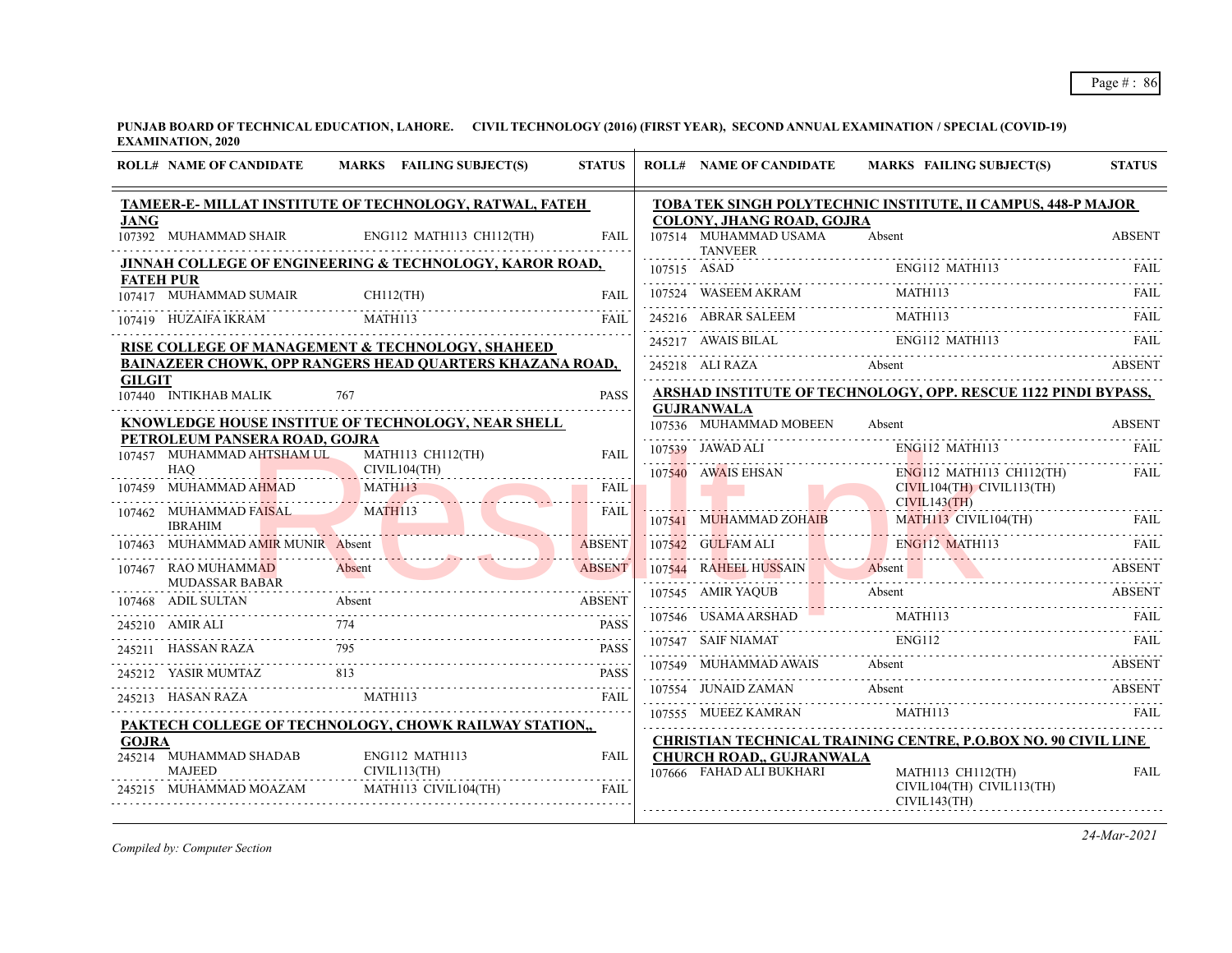**PUNJAB BOARD OF TECHNICAL EDUCATION, LAHORE. CIVIL TECHNOLOGY (2016) (FIRST YEAR), SECOND ANNUAL EXAMINATION / SPECIAL (COVID-19) EXAMINATION, 2020**  $\overline{1}$ 

| <b>ROLL# NAME OF CANDIDATE</b> | MARKS FAILING SUBJECT(S)                         | <b>STATUS</b>         | <b>ROLL# NAME OF CANDIDATE</b>                            | <b>MARKS FAILING SUBJECT(S)</b>                                  | <b>STATUS</b>    |
|--------------------------------|--------------------------------------------------|-----------------------|-----------------------------------------------------------|------------------------------------------------------------------|------------------|
| 107680 KALASH MASIH            | ENG112 MATH113                                   | <b>FAIL</b>           | 107737 MUHAMMAD ALTAF BHATTI                              | <b>ENG112</b>                                                    | <b>FAIL</b>      |
| 107689 ROSHAN EJAZ             | CIVIL143(TH)                                     |                       | 245219 MUHAMMAD SHAHROZ                                   | 801                                                              | .<br><b>PASS</b> |
| 107692 RANA ZOHAIB MAHMOOD     | Z MATH113 CH112(TH) FAIL<br>ENG112 MATH113       | <b>FAIL</b>           | 245220 ADEEL SALEEM SADIQ                                 | MATH113 CIVIL104(TH)<br>CIVIL143(TH)                             | <b>FAIL</b>      |
| 107696 ALI WASSAM              | MATH113                                          | FAIL                  | 245221 SALMAN                                             | 799                                                              | <b>PASS</b>      |
| 107706 PARAS RIAZ SAROYA       | 17706 PARAS RIAZ SAROYA ENGI12 MATH113 FAIL FAIL |                       | 245222 TALHA                                              | 245222 TALHA 795 PASS                                            |                  |
| 107709 RASIF ASIF              | Absent                                           | <b>ABSENT</b>         | 245223 AZEEM MASEEH                                       | Absent                                                           | ABSENT           |
| 107710 NOOFAL MUNIR            | Absent                                           | <b>ABSENT</b>         | 245224 UMAR DRAZ ENG112                                   |                                                                  | FAIL             |
|                                | 107711 MUHAMMAD USAMA ENG112 MATH113 FAIL        |                       | 245225 MALIK SHAHZAIB                                     | 831                                                              | <b>PASS</b>      |
| 107712 HAROON BABAR            | Absent                                           | <b>ABSENT</b>         | 245226 MUHAMMAD BIN ASIM                                  | ENG112 MATH113                                                   | <b>FAIL</b>      |
| 107713 ARBAB UL HASSAN         | Absent                                           | <b>ABSENT</b>         |                                                           | FARAN INSTITUTE OF TECHNOLOGY, AHMAD PLAZA NEAR KHIALI BY        |                  |
| 107714 BILAWAL                 | Absent<br>Absent ABSENT                          | <b>ABSENT</b>         | PASS G.T.ROAD, GUJRANWALA<br>107742 ABDULLAH ABDULLAH 784 |                                                                  | <b>PASS</b>      |
| 107717 ALI JABIR               | Absent                                           | <b>ABSENT</b>         | 107743 FAIZAN KAREEM                                      | <b>MATH113</b>                                                   |                  |
| 107719 AAKASH JUNAID           | Absent<br>17719 AAKASH JUNAID Absent ABSENT      |                       | 107746 ALIRAZA                                            | MATH113                                                          | FAII.            |
| 107720 BABAR MASIH             | MATH113                                          | FAIL<br><b>TELLIN</b> |                                                           |                                                                  |                  |
| 107721 SUNNY JAVED             | 7721 SUNNY JAVED Absent                          | <b>ABSENT</b>         |                                                           | 107749 AMEER IHTISHAM 774 PASS                                   |                  |
|                                | 107722 AWAIS NAZIR MATH113 CIVIL104(TH)          | <b>FAIL</b>           | 107752 ALI HASSAN SALEEM                                  | 107750 HASEEB ULLAH Absent ABSENT ABSENT<br>MATH113 CIVIL104(TH) |                  |
| 107724 ABUBAKAR                | CH112(TH) CIVIL143(TH) FAIL                      |                       | 107753 MUHAMMAD ISHTIAQ AWAN MATH113                      |                                                                  | FAII.            |
| 107725 RANA HAMZA SAEED        | MATH113 CH112(TH)<br>CIVIL113(TH)                | FAIL                  | <b>OADRI</b>                                              |                                                                  |                  |
| 107726 ALI HASSAN              | SAN Absent ABSENT                                |                       | 107754 AMMAD ALI MATH113                                  |                                                                  |                  |
|                                |                                                  |                       |                                                           | 107756 MUHAMMAD MUBASHER Absent ABSENT ABSENT                    |                  |
| 107728 RAJA AASHAR SHAHZAD     | Absent                                           |                       | 107758 ABDULLAH NASIR                                     | ENG112 MATH113                                                   | FAIL             |
| 107730 MUSHARAF PERVAIZ        | Absent                                           | <b>ABSENT</b>         |                                                           | 107759 GHULAM MURTAZA ENG112 CIVIL104(TH) FAIL                   |                  |
| 107731 SAFAM IQBAL             | ENG112 MATH113 CH112(TH)                         | FAIL                  | <b>MARRIAGE HALL G.T.ROAD, GUJRANWALA</b>                 | GUJRANWALA SWEDISH INSTITUTE OF TECHNOLOGY, OPP. GOLD            |                  |
|                                | CIVIL104(TH) CIVIL113(TH)<br>CIVIL143(TH)        |                       | 107775 WAJEEH UL HASSAN                                   | Absent                                                           | <b>ABSENT</b>    |
| 107736 ZOHAIB                  | 7736 ZOHAIB Absent ABSENT                        |                       | 107780 UMAIR SARWAR MATH113                               |                                                                  | <b>FAIL</b>      |

*Compiled by: Computer Section*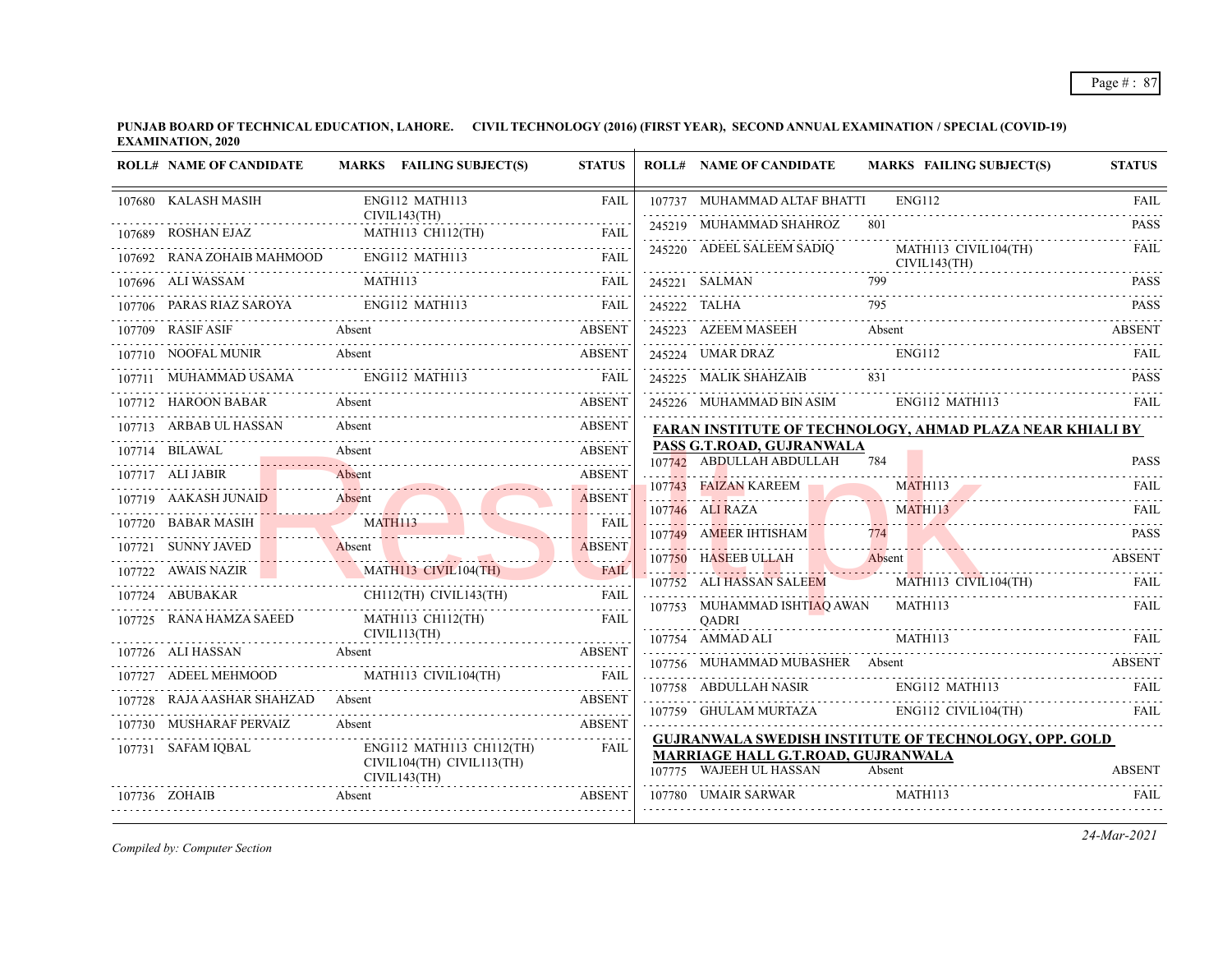| <b>ROLL# NAME OF CANDIDATE</b>                                                                                                                                                                     |               | MARKS FAILING SUBJECT(S)                      | <b>STATUS</b> |               | <b>ROLL# NAME OF CANDIDATE</b>                         | <b>MARKS FAILING SUBJECT(S)</b>                                             | <b>STATUS</b>          |
|----------------------------------------------------------------------------------------------------------------------------------------------------------------------------------------------------|---------------|-----------------------------------------------|---------------|---------------|--------------------------------------------------------|-----------------------------------------------------------------------------|------------------------|
| 107782 MUHAMMAD FARHAN                                                                                                                                                                             | 755           |                                               | <b>PASS</b>   |               | 107821 TALHA BIN ZUBAIR                                | Absent                                                                      | <b>ABSENT</b>          |
| 107784 NAEEM ASIM                                                                                                                                                                                  |               |                                               |               |               | 107822 SHAHID NADEEM                                   | Absent                                                                      | .<br><b>ABSENT</b>     |
| FARHAN AKHTAR MATHI13 FARHAN AKHTAR MATHI13 FAIL                                                                                                                                                   |               |                                               |               |               | 107826 HASSAN ALI                                      | Absent                                                                      | <b>ABSENT</b>          |
| $\begin{tabular}{c c c c} \hline 107786 & FARHAN AKHTAR & MATH113 & FAIL \\ \hline 107787 & SAAD AMIN & PHY122(TH) & FAIL \\ \hline 107788 & ALI HURRARA & MATH113 & FAIL \\ \hline \end{tabular}$ |               |                                               |               |               | 107827 MUHAMMAD USAMA ARIF Absent                      |                                                                             | <b>ABSENT</b>          |
| 107788 ALI HURRARA MATH113 FAIL                                                                                                                                                                    |               |                                               |               |               | 107829 RAO AHMAD HASEEB UR Absent                      |                                                                             | <b>ABSENT</b>          |
| 107789 HAMZA REHMAN MATH113 FAIL                                                                                                                                                                   |               |                                               |               |               | <b>REHMAN</b><br>107830 HUZAIFA BASHARAT               | Absent                                                                      | <b>ABSENT</b>          |
| 107790 MUHAMMAD ALEEM Absent<br><b>CHUGHTAI</b>                                                                                                                                                    |               |                                               | <b>ABSENT</b> |               | 107831 AHMAD ALI                                       | Absent                                                                      | <b>ABSENT</b>          |
| CHUGHIAI<br>107795 KASHIF SHAHZAD MATHII3 FAIL                                                                                                                                                     |               |                                               |               |               | 245227 AHMER RAZA                                      | Absent                                                                      | <b>ABSENT</b>          |
| 107798 ALI ZAIN UL ABDAIN                                                                                                                                                                          | MATH113       |                                               | <b>FAIL</b>   |               |                                                        | <b>QUAID-E-AZAM COLLEGE OF TECHNOLOGY, OPP. GOVERNMENT HIGH.</b>            |                        |
| 107799 RANA MUHAMMAD JUNAID<br>ALI                                                                                                                                                                 |               | ENG112 MATH113<br>CIVIL104(TH)                | <b>FAIL</b>   |               | 107842 ABU BAKAR                                       | SCHOOL # 1, MAIN BAZAR ROAD, QILA DIDAR SINGH, GUJRANWALA<br>ENG112 MATH113 |                        |
| 107800 UZAIR AHMAD                                                                                                                                                                                 |               | MATH113 CIVIL104(TH)                          | FAIL          |               | 107845 MUHAMMAD ABDULLAH Absent                        |                                                                             | <b>ABSENT</b>          |
| 107801 BILAL NADEEM SIDDIQUE ENGI12 MATH113<br>107802 SYED ZAIN ALI SHAH MATH113                                                                                                                   |               |                                               | <b>FAIL</b>   |               | 107853 SAFYAN ARIF                                     | SAFYAN ARIF MATHII3 FAIL                                                    |                        |
|                                                                                                                                                                                                    |               |                                               | FAIL          |               | 107854 MUHAMMAD ARSLAN                                 | Absent                                                                      | <b>ABSENT</b>          |
| 107803 MUHAMMAD DANYAL<br><b>IOBAL</b>                                                                                                                                                             |               | ENG112 MATH113                                | <b>FAIL</b>   |               | <b>ATHAR</b><br>107856 ZARAR AHMED ENG112              |                                                                             | FAIL.                  |
| 107804 USAMA SHAHZEB                                                                                                                                                                               |               | HAHZEB Absent ABSENT                          |               |               | 245228 AMMAR HASSAN                                    | Absent                                                                      | ABSENT                 |
| 107805 MUHAMMAD ARSLAN<br><b>TARIO</b>                                                                                                                                                             |               |                                               | <b>PASS</b>   |               |                                                        | SWEDISH INSTITUTE OF TECHNOLOGY (CAMPUS III), OPP BISE NEAR                 |                        |
| 107806 ZULQARNAIN                                                                                                                                                                                  |               | Absent<br>ABSENT<br>SAGHEER SHOUKAT<br>ENG112 |               |               | PINDI BYPASS, GUJRANWALA<br>245229 WALEED ANSAR CHEEMA |                                                                             | Registration           |
| 107807 SAGHEER SHOUKAT                                                                                                                                                                             |               |                                               |               |               |                                                        |                                                                             | cancelled due to       |
| 107811 ALI SUFYAN SHAFIQUE                                                                                                                                                                         |               | Absent                                        | <b>ABSENT</b> |               |                                                        |                                                                             | not passing<br>minimum |
| 107813 MUZAMIL                                                                                                                                                                                     |               | XAMIL Absent ABSENT                           |               |               |                                                        |                                                                             | subjects               |
| 107814 MUHAMMAD FAISAL                                                                                                                                                                             |               |                                               | <b>PASS</b>   | <b>GUJRAT</b> |                                                        | ARSHAD INSTITUTE OF TECHNOLOGY, GULZAR E MADINA ROAD,                       |                        |
| 107817 CH. MUHAMMAD TARIQ BIN<br><b>WAQAR</b>                                                                                                                                                      | MATH113       |                                               | <b>FAIL</b>   |               | 107908 HUSNAIN ALI                                     | ENG112 MATH113 CH112(TH)<br>PHY122(TH) CIVIL104(TH)                         | <b>FAIL</b>            |
| 107818 MUHAMMAD HUSSNAIN                                                                                                                                                                           | <b>ENG112</b> | <b>EAIL</b>                                   |               |               | 107909 MUHAMMAD HAMZA QADRI                            | $ENG112$ MATH113 CH112(TH)<br>CIVIL104(TH) CIVIL113(TH)                     | FAIL                   |
| MUHAMMAD SAQLAIN Absent ABSENT<br>107820 MUHAMMAD SAQLAIN                                                                                                                                          |               |                                               |               |               |                                                        | CIVIL143(TH)                                                                |                        |
|                                                                                                                                                                                                    |               |                                               |               |               |                                                        |                                                                             |                        |

*Compiled by: Computer Section*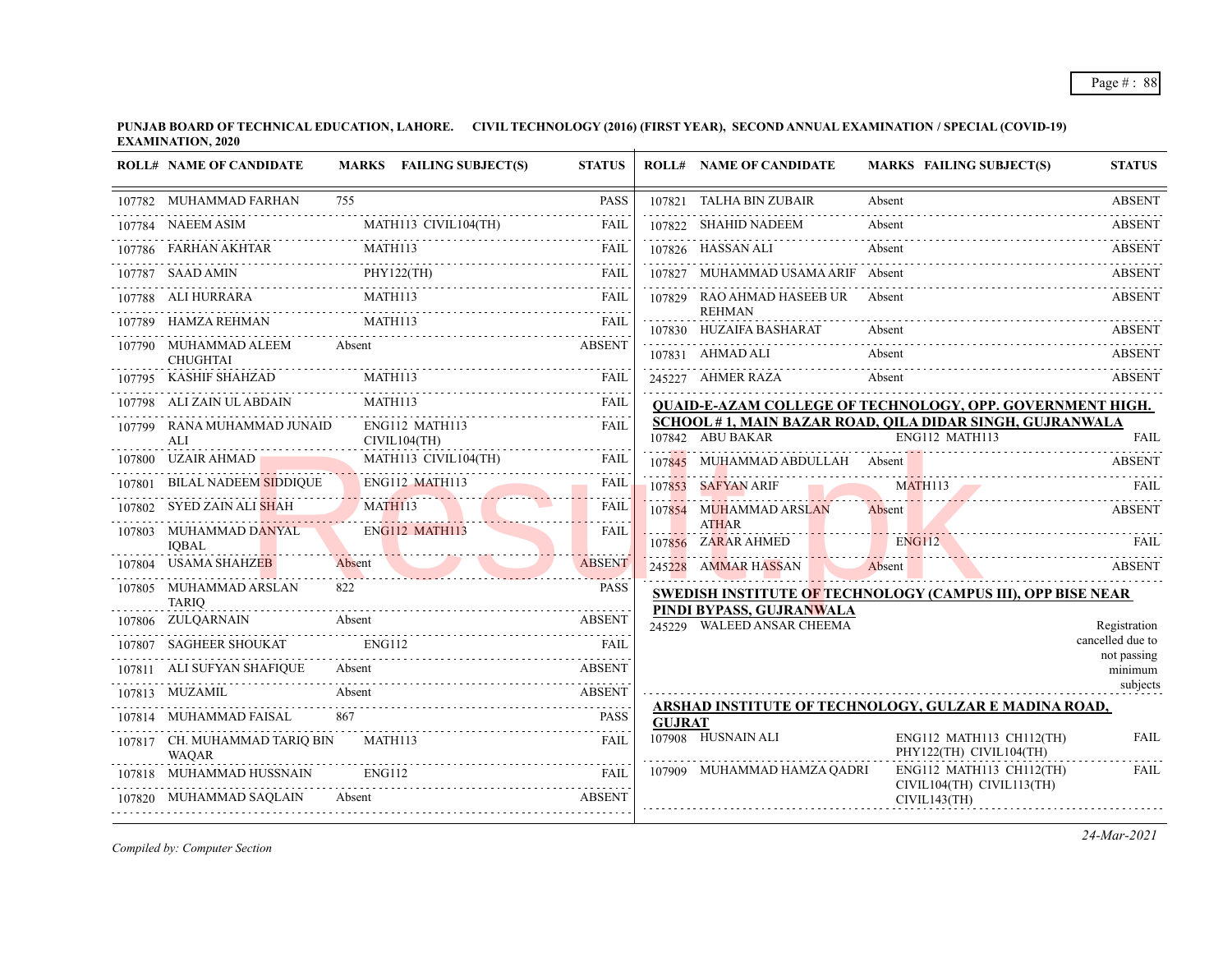|               | <b>ROLL# NAME OF CANDIDATE</b>                                                                                                                      |        | MARKS FAILING SUBJECT(S)                  | <b>STATUS</b> |               | <b>ROLL# NAME OF CANDIDATE</b>                | <b>MARKS FAILING SUBJECT(S)</b>                               | <b>STATUS</b>                    |
|---------------|-----------------------------------------------------------------------------------------------------------------------------------------------------|--------|-------------------------------------------|---------------|---------------|-----------------------------------------------|---------------------------------------------------------------|----------------------------------|
|               | 107919 DANISH MUNIR                                                                                                                                 | Absent |                                           | <b>ABSENT</b> |               | 108005 FAISAL HAYAT                           | Absent                                                        | <b>ABSENT</b>                    |
|               | 107922 MUHAMMAD HAROON<br><b>NASIR</b>                                                                                                              |        | CH112(TH) PHY122(TH)<br>CIVIL143(TH)      | <b>FAIL</b>   |               | 108007 SYED KAMRAN ALI GILLANIAbsent          |                                                               | <b>ABSENT</b>                    |
|               | 107929 MALIK MUHAMMAD                                                                                                                               | Absent |                                           | <b>ABSENT</b> |               | 108009 ALI HAIDER KHALID                      | Absent                                                        | <b>ABSENT</b>                    |
|               | HAMZA IJAZ                                                                                                                                          |        |                                           |               |               | 108012 SUFYAN ANJUM                           | Absent                                                        | ABSENT                           |
|               | 107934 TAHIR SULTAN<br>Absent                                                                                                                       |        |                                           | ABSENT        |               | 108013 USAMA SHAKEEL                          | <b>ENG112</b>                                                 |                                  |
|               | 107937 USMAN ASIF                                                                                                                                   |        | MATH113 FAIL                              |               |               |                                               | 108014 SAMEER KHALID Absent ABSENT                            |                                  |
|               | <b>CHENAB INSTITUTE OF TECHNOLOGY, JALALPUR JATTAN ROAD,</b>                                                                                        |        |                                           |               |               | 108015 SULMAN ARIF                            | Absent                                                        | ABSENT                           |
| <b>GUJRAT</b> | $107946$ SHAHZAIB IJAZ                                                                                                                              |        | ENG112 MATH113 CH112(TH)                  | <b>FAIL</b>   |               | 108017 HAMZA NAEEM                            | Absent                                                        | <b>ABSENT</b>                    |
|               |                                                                                                                                                     |        | CIVIL104(TH) CIVIL143(TH)                 | .             |               |                                               | 108018 HASSAN IQBAL Absent ABSENT                             |                                  |
|               | ${\bf \begin{tabular}{ll} \bf 107952 & AFTAB AHMAD & ENG112 MATH113 CH112(TH) & FAIL \\ \hline \end{tabular}}$<br>107953 JAWAD HASSAN Absent ABSENT |        |                                           |               |               | 245230 HASNAT SARWAR                          | ENG112 MATH113 CH112(TH,<br>$PR)$ PHY122(TH, PR)              | Registration<br>cancelled due to |
|               | 107954 UZAIR AHMED Absent                                                                                                                           |        |                                           | <b>ABSENT</b> |               |                                               | CIVIL104(TH, PR)                                              | not passing                      |
|               | 107955 ZAIN UL ABADEEN                                                                                                                              |        |                                           | <b>ABSENT</b> |               |                                               | CIVIL113(TH, PR)<br>CIVIL143(TH, PR)                          | minimum<br>subjects              |
|               | 107956 FAYYAZ AHMAD Absent Absent ABSENT<br>107956 FAYYAZ AHMAD                                                                                     |        | Absent                                    | .             |               |                                               | $SHOP102$ (TH, PR)<br>COMP111(PR)                             |                                  |
|               | 107960 SYED ALI HAIDER SHAH Absent Absent                                                                                                           |        |                                           |               |               |                                               | <b>QURESHI COLLEGE OF TECHNOLOGY, SERVICE MORE, G.T ROAD,</b> |                                  |
|               | 107961 MUHAMMAD MOIED KHAN MATH113 CIVIL143(TH) FAIL                                                                                                |        |                                           |               | <b>GUJRAT</b> | 108019 FARRUKH SHEHZAD                        | 705                                                           | <b>PASS</b>                      |
|               | 107962 ZEESHAN BASHIR Absent                                                                                                                        |        | <b>Contract Contract</b>                  | <b>ABSENT</b> |               | 108020 AFTAB AHMAD                            | Absent                                                        | <b>ABSENT</b>                    |
|               | 248460 ADNAN JAVAID ENG112                                                                                                                          |        |                                           | <b>FAIL</b>   |               |                                               | SHADABIA INSTITUTE OF TECHNOLOGY, OPP. S.A FAN BUILDING, NEAR |                                  |
|               | 248461 FALAK SHER Absent                                                                                                                            |        |                                           | ABSENT        |               |                                               | SMALL INDUSTRIAL ESTATE G.T ROAD, GUJRAT                      |                                  |
|               | FARAN INSTITUTE OF TECHNOLOGY, NEAR ZAMINDAR SCIENCE                                                                                                |        |                                           |               |               | 108022 JABRAN INAYAT                          | $ENG112$ MATH113 CH112(TH)                                    | <b>FAIL</b>                      |
|               | DEGREE COLLEGE, GUJRAT<br>107990 YOUSAF ALI                                                                                                         |        | ENG112 MATH113 CH112(TH)                  | <b>FAIL</b>   |               | 108023 MEHAR MUHAMMAD<br><b>WALEED YAQOOB</b> | ENG112 MATH113                                                | FAIL                             |
|               |                                                                                                                                                     |        | CIVIL104(TH) CIVIL113(TH)<br>CIVIL143(TH) |               |               | 108024 MUHAMMAD AJMAL Absent                  |                                                               | <b>ABSENT</b>                    |
|               | 107995 HUZAIFA AHMED                                                                                                                                | Absent |                                           | ABSENT        |               |                                               | 108026 ZAIN ALI MATH113 FAIL MATH113                          |                                  |
|               | Absent<br>107999 ADEEL AMJAD                                                                                                                        |        |                                           | <b>ABSENT</b> |               | 245231 MUHAMMAD HAMZA                         | MATH113                                                       | FAIL.                            |
| 108001        | <b>TAHIR IDREES</b>                                                                                                                                 |        | <b>Absent</b>                             | <b>ABSENT</b> |               |                                               | MUSLIM COLLEGE OF TECHNOLOGY, GUJRANWALA ROAD, HAFIZABAD      |                                  |
|               | 108004 TOUQEER TANVEER ENG112 MATH113                                                                                                               |        |                                           | FAIL          |               | 108050 BADAR MUNIR                            | <b>ENG112</b>                                                 | <b>FAIL</b>                      |
|               |                                                                                                                                                     |        |                                           |               |               |                                               |                                                               |                                  |

*Compiled by: Computer Section*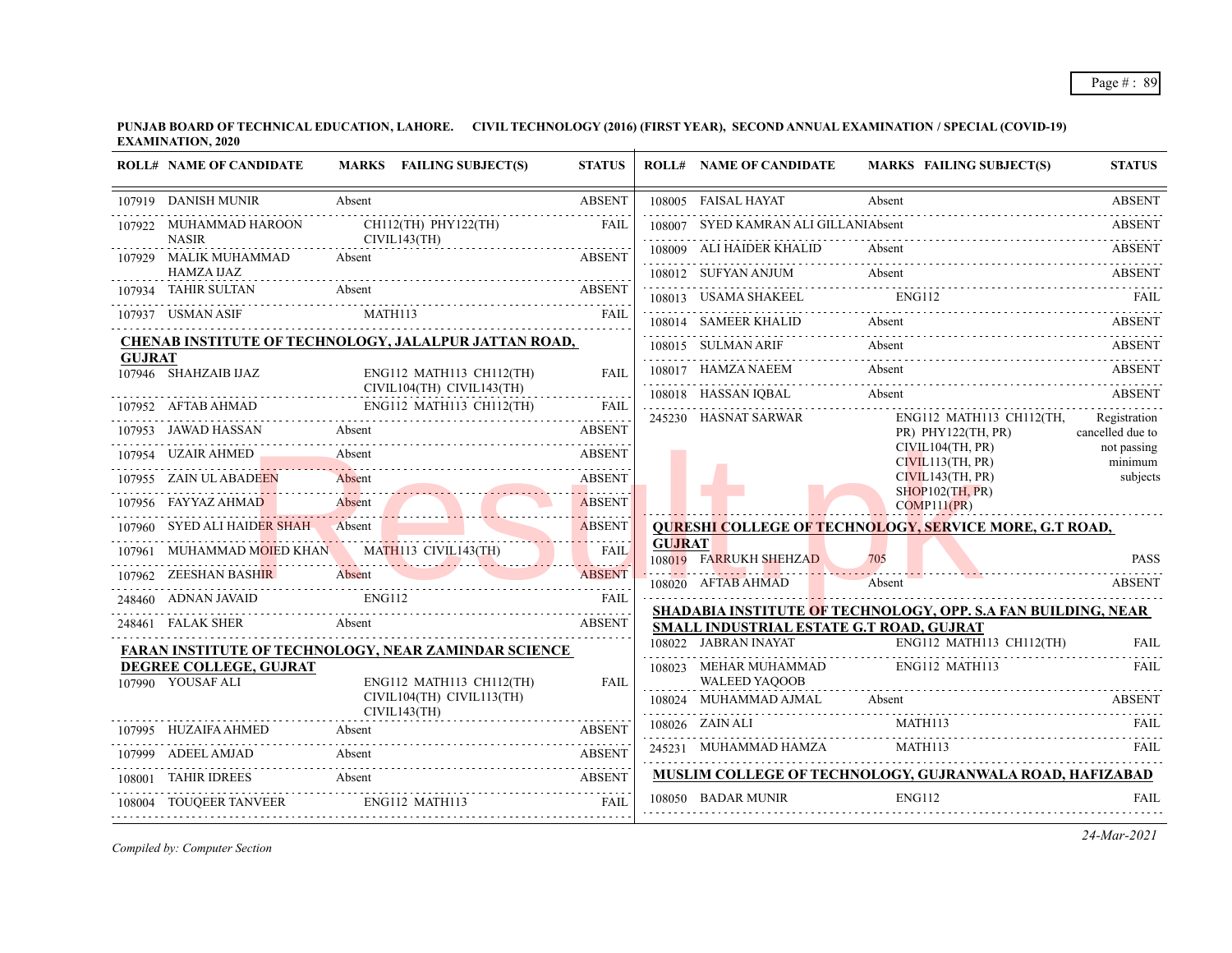| <b>ROLL# NAME OF CANDIDATE</b>                           | MARKS FAILING SUBJECT(S)                                                                                                                                                                                                       | <b>STATUS</b> |   | <b>ROLL# NAME OF CANDIDATE</b>                | <b>MARKS FAILING SUBJECT(S)</b>                                                                                                                                                                                                  | <b>STATUS</b> |
|----------------------------------------------------------|--------------------------------------------------------------------------------------------------------------------------------------------------------------------------------------------------------------------------------|---------------|---|-----------------------------------------------|----------------------------------------------------------------------------------------------------------------------------------------------------------------------------------------------------------------------------------|---------------|
| 108051 MOHSIN ALI<br>CIVIL143(TH)                        | ENG112 MATH113                                                                                                                                                                                                                 | <b>FAIL</b>   |   | <b>HAROONABAD</b>                             | ALI COLLEGE OF TECHNOLOGY, BYPASS ROAD NEAR ZARI BANK,                                                                                                                                                                           |               |
|                                                          | 108055 MUHAMMAD ALI ENG112 MATH113 FAIL EAL                                                                                                                                                                                    |               |   |                                               |                                                                                                                                                                                                                                  |               |
|                                                          | 108057 ADNAN ZAHEER MATH113                                                                                                                                                                                                    | <b>FAIL</b>   |   |                                               | TO8190 MUHAMMAD SOHAIB ENG112 CIVIL104(TH) FAIL<br>108192 FAIZAN IFTIKHAR Absent ABSENT                                                                                                                                          |               |
| 108061 USAMA WAHEED                                      | ENG112 MATH113                                                                                                                                                                                                                 | FAIL          |   |                                               |                                                                                                                                                                                                                                  |               |
|                                                          | 108069 WASEEM KHALID CHII2(TH) FAIL                                                                                                                                                                                            |               |   |                                               | 108194 MUHAMMAD BILAL ENG112 MATH113 FAIL FAIL 108195 UMAIR AMJAD ENG112 FAIL PROJECT PAIL                                                                                                                                       |               |
|                                                          |                                                                                                                                                                                                                                |               |   | 108196 RANA MUHAMMAD ZESHANAbsent             | <b>ABSENT</b>                                                                                                                                                                                                                    |               |
|                                                          |                                                                                                                                                                                                                                |               | . | <b>KHAN</b><br>108197 MUHAMMAD WASEEM MATH113 |                                                                                                                                                                                                                                  | FAIL          |
| 108136 AMAAR AHMED MATH113 CH112(TH)                     | PHY122(TH)                                                                                                                                                                                                                     | FAIL          |   | <b>ASHRAF</b>                                 |                                                                                                                                                                                                                                  |               |
| 108138 ABDULLAH QAMAR                                    | 813                                                                                                                                                                                                                            | <b>PASS</b>   |   | 108199 MUHAMMAD HUSNAIN<br><b>UMER</b>        | Absent                                                                                                                                                                                                                           | ABSENT        |
| 108146 MUHAMMAD DAWOOD                                   | Absent<br><b>ABSENT</b>                                                                                                                                                                                                        |               |   |                                               | 108200 ZAIN MUNEER MATH113 FAIL FAIL                                                                                                                                                                                             |               |
| <b>AFZAL</b>                                             |                                                                                                                                                                                                                                |               |   |                                               | 108201 HASEEB AHMAD ENGI12 MATH113 FAIL                                                                                                                                                                                          |               |
| 108153 MUHAMMAD USMAN                                    | 108149 ASAD RAZA MATH113 CH112(TH) FAIL<br>Absent                                                                                                                                                                              | ABSENT        |   |                                               | 108202 ALI HAIDER Absent and a series and a series of the series and a series and a series of the series of th<br>Prince and a series and a series of the series and a series of the series of the series of the series of the s |               |
| <b>KHALID</b>                                            |                                                                                                                                                                                                                                |               |   |                                               | 108205 SAJJAD NAEEM Absent ABSENT                                                                                                                                                                                                |               |
|                                                          | 108156 HAMZA AHMAD CIVIL104(TH)                                                                                                                                                                                                | <b>FAIL</b>   |   |                                               | ALLAMA IQBAL POLYTECHNIC INSTITUTE, 108-109 MODEL TOWN,                                                                                                                                                                          |               |
|                                                          | 108158 TALHA Absent Absent Absent Absent Absent Absent Absent Absent Absent Absent Absent Absent Absent Absent Absent Absent Absent Absent Absent Absent Absent Absent Absent Absent Absent Absent Absent Absent Absent Absent |               |   | <b>HAROONABAD</b>                             |                                                                                                                                                                                                                                  |               |
|                                                          |                                                                                                                                                                                                                                |               |   |                                               | 108220 MUHAMMAD IHTSHAM ENG112 MATH113 FAIL                                                                                                                                                                                      |               |
| 108162 MUHAMMAD RIZWAN MATH113 CH112(TH)<br><b>ULLAH</b> |                                                                                                                                                                                                                                | <b>FAIL</b>   |   | 108221 KHIZAR HAYAT ENG112 MATH113            |                                                                                                                                                                                                                                  | FAIL          |
| 108163 ALI ZAIN                                          | $\frac{740}{740}$ PASS                                                                                                                                                                                                         | <b>PASS</b>   |   | 108222 MUHAMMAD KASHIF AMIN MATH113           |                                                                                                                                                                                                                                  |               |
|                                                          | 245232 ABU HURAIRA MATH113 CH112(TH)                                                                                                                                                                                           | FAIL          |   |                                               | 108222 MUHAMMAD KASHI AWIN MATHITS TALE                                                                                                                                                                                          |               |
|                                                          | PHY122(TH)                                                                                                                                                                                                                     |               |   | 108226 ABU BAKAR NASEER MATH113               |                                                                                                                                                                                                                                  | FAIL          |
| 245234 MUHAMMAD AHMAD                                    | 245233 AHSAN SABER Absent ABSENT ABSENT<br>MATH113                                                                                                                                                                             | <b>FAIL</b>   |   | 244565 MUHAMMAD ZAHID ASLAM 791               |                                                                                                                                                                                                                                  | <b>PASS</b>   |
| MUBARAK                                                  |                                                                                                                                                                                                                                |               |   |                                               | ITTEFAQ COLLEGE OF ENGINEERING & TECHNOLOGY (CAMPUS II),<br>4-KM FORTABBAS ROAD HAROONABAD, HAROONABAD                                                                                                                           |               |
| 245235 MUHAMMAD SHEROZ                                   | 790                                                                                                                                                                                                                            |               |   |                                               | 108260 ABDUL REHMAN MATH113 CIVIL104(TH) FAIL                                                                                                                                                                                    |               |
| 245236 TALHA TARIQ                                       | $\begin{tabular}{ll} \bf{MATH113 PHY122(TH)} & \color{red}{\bf{FAIL}} \\ \bf{CIVIL113(TH)} & \color{red}{\bf{---}} \\ \end{tabular}$                                                                                           |               |   |                                               | 108261 MOHAMMAD AHMED Absent ABSENT                                                                                                                                                                                              |               |
| 245237 MUHAMMAD USAMA                                    | MUHAMMAD USAMA ENG112 FAIL                                                                                                                                                                                                     |               |   | 108263 MUHAMMAD SAJJAD ENG112 MATH113         |                                                                                                                                                                                                                                  | <b>FAIL</b>   |
|                                                          |                                                                                                                                                                                                                                |               |   |                                               |                                                                                                                                                                                                                                  |               |

*Compiled by: Computer Section*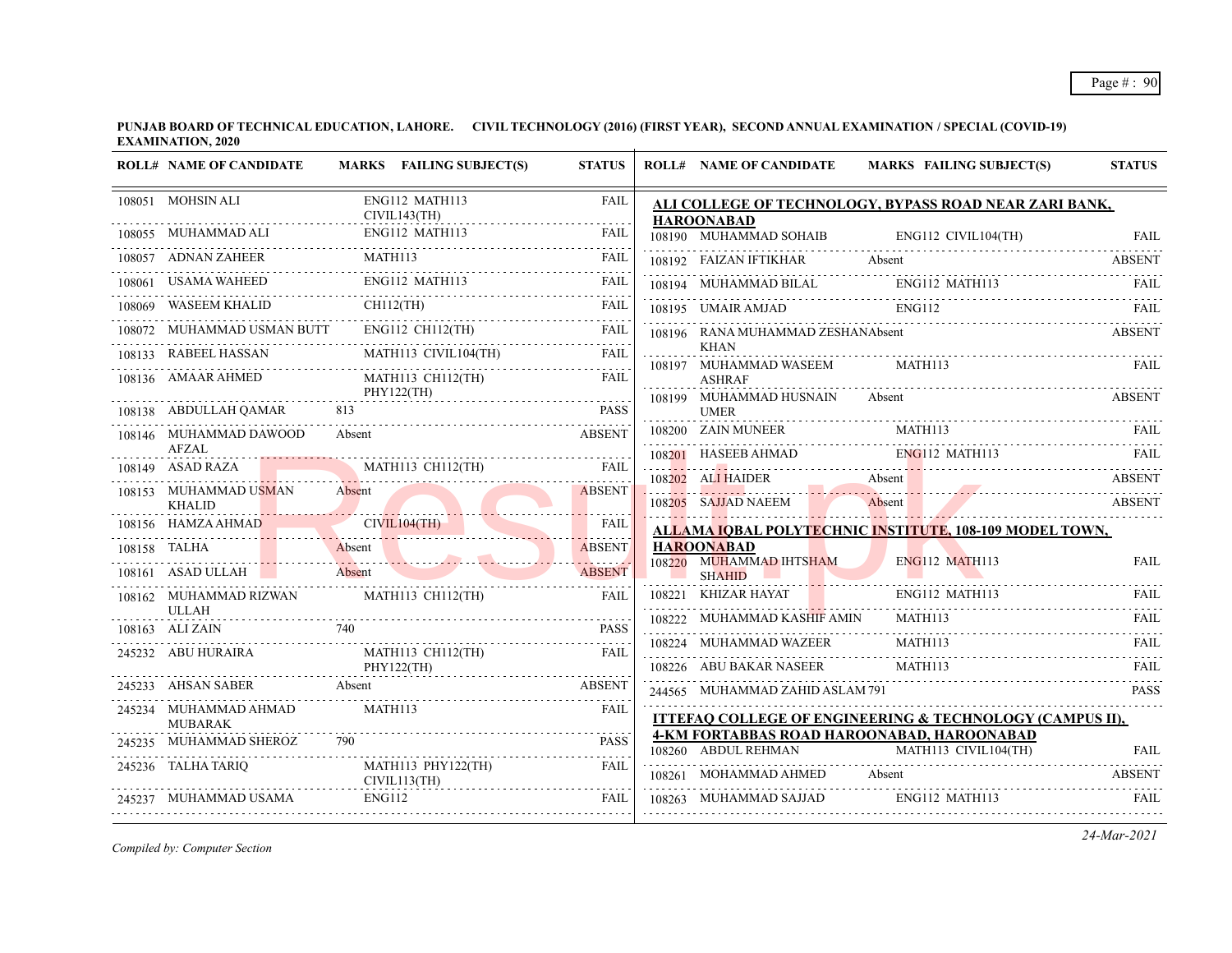| <b>ENG112</b><br>108267 SHEHRAM KHAN<br>108470 HASSEEB HASSAN<br>FAIL<br>Absent                                                                           | <b>ABSENT</b>                                                 |
|-----------------------------------------------------------------------------------------------------------------------------------------------------------|---------------------------------------------------------------|
| .<br>MATH113<br>108269 AMIR RAZA<br><b>FAIL</b><br>108472 SHAMSHAD ALI                                                                                    | ENG112 MATH113 CH112(TH)<br>FAIL                              |
| 108270 MUHAMMAD AHMAD ALI ENG112 MATH113<br><b>FAIL</b><br>CIVIL143(TH)                                                                                   | CIVIL104(TH) CIVIL113(TH)                                     |
| 108475 ABDUL AZEEM ALIAS<br>108271 FAISAL FAROOQ<br>Absent<br><b>ABSENT</b><br>Absent<br><b>MEHMOOD</b>                                                   | <b>ABSENT</b>                                                 |
| 108272 MIRZA ASIF RIAZ<br>ENG112 MATH113<br><b>FAIL</b><br>108488 ZAHEER SAFDAR<br>CIVIL104(TH)<br>CIVIL143(TH)                                           | ENG112 MATH113 CH112(TH)<br>FAIL                              |
| 108274 RIASAT ALI Absent<br><b>ABSENT</b><br>108489 ABDUL MOIZ                                                                                            | ENG112 MATH113 CH112(TH)<br>FAIL                              |
| 108276 HUSNAIN AKRAM Absent<br><b>ABSENT</b><br>CIVIL143(TH)                                                                                              | CIVIL104(TH) CIVIL113(TH)                                     |
| 245238 MAJID SUBHANI MATHI13 CIVILI13(TH) FAIL<br>108491 MUHAMMAD DAUD                                                                                    | ENG112 MATH113 CH112(TH)<br>FAIL                              |
| HASILPUR COLLEGE OF TECHNOLOGY, 9/B REASOOLABAD COLONY,<br>CIVIL143(TH)                                                                                   | CIVIL104(TH) CIVIL113(TH)                                     |
| <b>HASILPUR</b><br>108506 USAMA LIAQAT<br>108285 AHMAR ALI<br>MATH113<br><b>FAIL</b>                                                                      | ENG112 MATH113 CH112(TH)<br>FAIL<br>CIVIL104(TH) CIVIL113(TH) |
| 108286 MUHAMMAD ABDULLAH MATH113<br>FAIL<br>108524 GUL NOOR DIN<br>S24 GUL NOOR DIN ENGILE MATHILE CHILIZ(TH) FAIL                                        |                                                               |
| MATH113<br>108287 ABDUL KHALIQ<br>108525 MUHAMMAD USAMA MATH113 CH112(TH)<br>FAIL                                                                         | <b>EAIL</b>                                                   |
| <b>MATH113</b><br>108288 QAMAR LATIF MATH113<br><b>FAIL</b><br>108526 MUHAMMAD JEHANGIR<br>Absent<br>دعاعا عاما                                           | Absent ABSENT                                                 |
| 108289 ASAM BIN SAEED<br><b>FAIL</b><br>3289 ASAM BIN SAEED MATH113<br>108530 ABDUL MANNAN<br>Absent<br>108530 ABDULMANNAN Absent Assent ABSENT           | <b>ABSENT</b>                                                 |
| 108290 NAVEED AHMAD CIVIL104(TH)<br>FAIL<br>788<br>108531 NASEEB ULLAH<br>NASEEB ULLAH 788 PASS                                                           |                                                               |
| <b>ENG112</b><br>108291 ANEEB SULMAN<br><b>FAIL</b><br>MATH113<br>108541 NOOR REHMAN                                                                      | FAIL                                                          |
| MATH113<br>108293 MUHAMMAD HAQ NAWAZ<br><b>FAIL</b><br>MATH113<br>108549 MUHAMMAD RIZWAN                                                                  |                                                               |
| 108294 MUHAMMAD SAQIB ALI Absent<br><b>ABSENT</b><br>108550 SHAHZAIB<br>Absent                                                                            | <b>ABSENT</b>                                                 |
| 108551 SUDAIS AHMAD<br>Absent<br>THE QUAID-E-AZAM COLLEGE OF TECHNOLOGY, QUAID-E-AZAM                                                                     | <b>ABSENT</b>                                                 |
| PLAZA, RASOOLABAD COLOY, HASILPUR<br>108554 MUHAMMAD HUSNAIN<br>Absent<br>108297 MUHAMMAD ZUBAIR<br>MATH113<br><b>FAIL</b><br><b>KHAN</b><br><b>AHMAD</b> | <b>ABSENT</b>                                                 |
| 108555 MUHAMMAD ADNAN SAQIB Absent<br>Absent<br><b>ABSENT</b><br>108298 UMAIR FAROOO                                                                      | ABSENT                                                        |
| 108558 MOHTASIM BILLAH Absent<br><b>CONSTRUCTION TECHNOLOGY TRAINING INSTITUTE, P.O. BOX #145,</b>                                                        | ABSENT                                                        |
| 108560 MUHAMMAD LUQMAN CH112(TH)<br><b>SECTOR 1/12, ISLAMABAD</b>                                                                                         | FAIL                                                          |
| 108459 YASIR NABEEL<br><b>ENG112 CH112(TH)</b><br>FAIL<br>ENG112 MATH113<br>108563 MUHAMMAD WAHEED<br>CIVIL104(TH) CIVIL113(TH)<br><b>AFZAL</b>           | <b>FAIL</b>                                                   |

*Compiled by: Computer Section*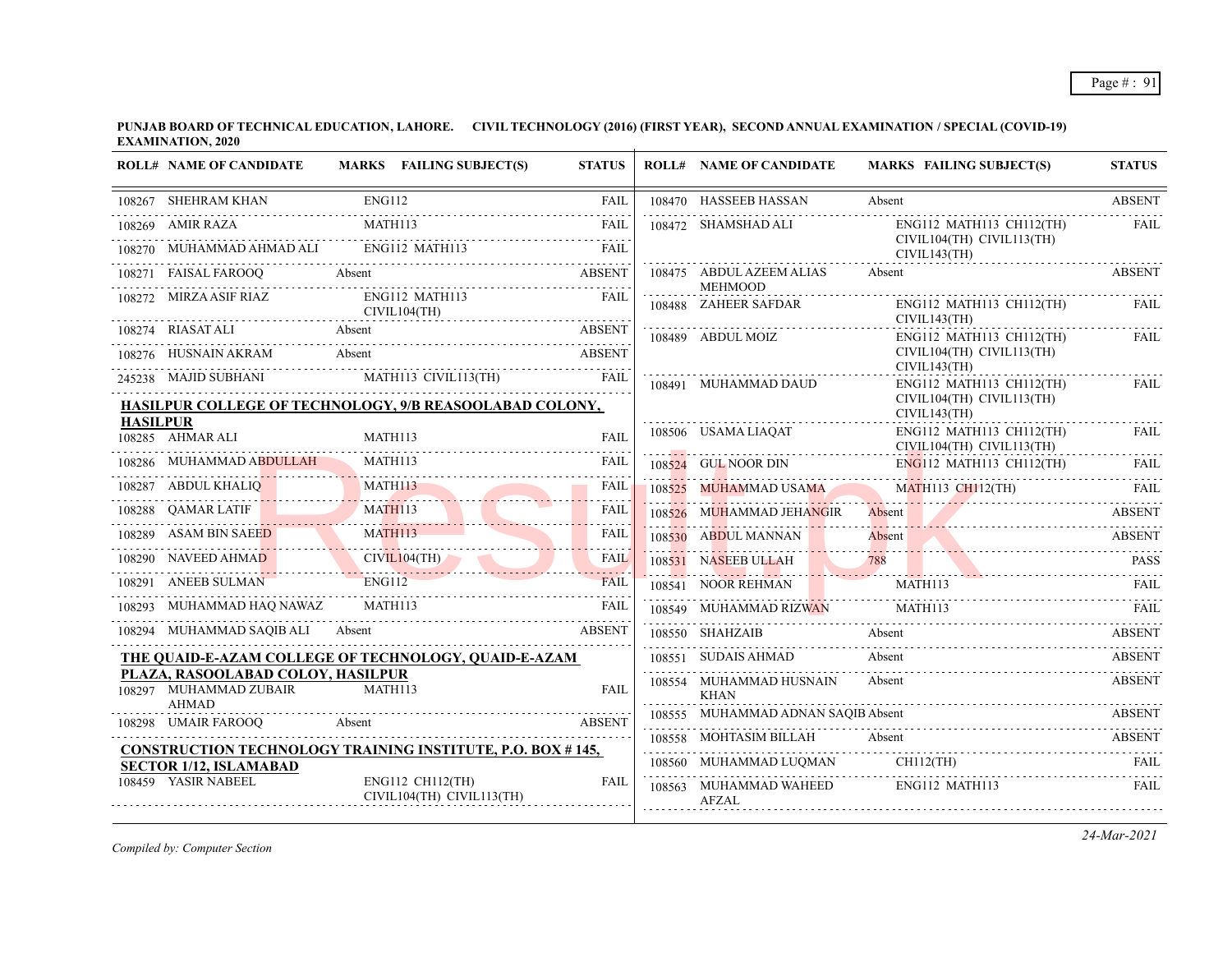| <b>ROLL# NAME OF CANDIDATE</b>                  |               | MARKS FAILING SUBJECT(S)                                                            | <b>STATUS</b>            |       | <b>ROLL# NAME OF CANDIDATE</b>               | MARKS FAILING SUBJECT(S)                                                                                                                                                                                                                                                                                                                                                                                                                              | <b>STATUS</b> |
|-------------------------------------------------|---------------|-------------------------------------------------------------------------------------|--------------------------|-------|----------------------------------------------|-------------------------------------------------------------------------------------------------------------------------------------------------------------------------------------------------------------------------------------------------------------------------------------------------------------------------------------------------------------------------------------------------------------------------------------------------------|---------------|
| 108564 ATIF ALI                                 | <b>ENG112</b> |                                                                                     | <b>FAIL</b>              |       |                                              | LAHORE POLYTECHNIC INSTITUTE, FARHAN PUBLIC HIGH SCHOOL                                                                                                                                                                                                                                                                                                                                                                                               |               |
| 108565 MUHAMMAD AFAQ                            |               | MATH <sub>113</sub>                                                                 | 1.1.1.1.1<br><b>FAIL</b> |       | <b>ROAD., JARANWALA</b>                      |                                                                                                                                                                                                                                                                                                                                                                                                                                                       |               |
|                                                 |               | MUHAMMAD ZUBAIR MATHI13 FAIL                                                        |                          |       | 108597 USMAN BIN NAEEM                       | 108596 MUHAMMAD YOUSAF MATH113 FAIL                                                                                                                                                                                                                                                                                                                                                                                                                   |               |
| 245240 MUHAMMAD HAMZA                           | Absent        |                                                                                     | ABSENT                   |       |                                              | 108597 USMAN BIN NAEEM Absent ABSENT ABSENT                                                                                                                                                                                                                                                                                                                                                                                                           |               |
| <b>MALLICK</b>                                  |               |                                                                                     | <b>PASS</b>              |       |                                              | $\begin{tabular}{llllllll} \multicolumn{2}{c}{\textbf{245245} \quad \textbf{MAJID SHAKEEL} & \multicolumn{2}{c}{\textbf{MATH113} \quad \textbf{CVIL143(TH)} & \multicolumn{2}{c}{\textbf{FAIL}} \\ \multicolumn{2}{c}{\textbf{245246} \quad \textbf{MUHAMMAD SOHAL} & \multicolumn{2}{c}{\textbf{MATH113} \quad \textbf{FAIL} & \multicolumn{2}{c}{\textbf{FAIL} } \\ \multicolumn{2}{c}{\textbf{13.0} \quad \textbf{14.0} \quad \textbf{15.0} \quad$ |               |
|                                                 |               | 245241 AHSAN ULLAH 835 PASS<br>JINNAH COLLEGE OF ENGINEERING & TECHNOLOGY, , JAMPUR |                          |       |                                              |                                                                                                                                                                                                                                                                                                                                                                                                                                                       |               |
|                                                 |               |                                                                                     | <b>ABSENT</b>            |       |                                              | 245247 MOHSIN ALI Absent ABSENT                                                                                                                                                                                                                                                                                                                                                                                                                       |               |
| 245242 ARSLAN SHAHID                            | Absent        |                                                                                     |                          |       |                                              | GOVERNMENT COLLEGE OF TECHNOLOGY, 15KM CHINIOT ROAD,                                                                                                                                                                                                                                                                                                                                                                                                  |               |
|                                                 |               | AL-REHMAN POLYTECHNIC INSTITUTE, OPP NADRA OFFICE, JHUMRA                           |                          | JHANG | 108709 MUHAMMAD BILAL                        | <b>ENG112 CH112(TH)</b>                                                                                                                                                                                                                                                                                                                                                                                                                               | <b>FAIL</b>   |
| <b>ROAD, JARANWALA</b><br>108574 MUHAMMAD AFAAQ | Absent        |                                                                                     | <b>ABSENT</b>            |       |                                              | PHY122(TH) CIVIL104(TH)<br>CIVIL113(TH) CIVIL143(TH)                                                                                                                                                                                                                                                                                                                                                                                                  |               |
| 108576 SAQLAIN RIAZ                             |               | ENG112 MATH113 CH112(TH)<br>CIVIL113(TH)                                            | FAIL                     |       | 108728 MUHAMMAD JUNAID ENG112 MATH           | ENG112 MATH113 CH112(TH)                                                                                                                                                                                                                                                                                                                                                                                                                              | FAIL          |
| 108577 IJAZ ALI                                 |               | ENG112 MATH113 CH112(TH)                                                            | <b>FAIL</b>              |       |                                              | 108731 GHULAM HAMDANI ENGI12 FAIL                                                                                                                                                                                                                                                                                                                                                                                                                     |               |
|                                                 |               | CIVIL113(TH)                                                                        |                          |       | 108740 ALIZAR Absent                         |                                                                                                                                                                                                                                                                                                                                                                                                                                                       | ABSENT        |
|                                                 |               | 108579 HUSNAIN FEROZ ENGI12 MATH113 CH112(TH) FAIL                                  |                          |       |                                              | 108748 SHAHID IMRAN MATH113 CIVIL104(TH) FAIL                                                                                                                                                                                                                                                                                                                                                                                                         |               |
|                                                 |               | 108580 GULFRAZ Absent                                                               | <b>FAIL</b>              |       |                                              | 108749 MAQBOOL JILANI MATHI13 CH112(TH) FAIL                                                                                                                                                                                                                                                                                                                                                                                                          |               |
| 108582 DANISH ANWAR ENG112 MATH113              |               | 108581 AMEER HAMZA MATH113                                                          | <b>FAIL</b>              |       |                                              | 108751 ALI ABBAS MATHII3 CIVILI43(TH) FAIL                                                                                                                                                                                                                                                                                                                                                                                                            |               |
|                                                 | <b>ENG112</b> |                                                                                     |                          |       |                                              | 108753 MUHAMMAD KHALID Absent ABSENT                                                                                                                                                                                                                                                                                                                                                                                                                  |               |
|                                                 |               | 108583 ALI HASSAN ENG112 FAIL                                                       |                          |       |                                              | 245248 MUHAMMAD HUSSAIN MATHII3 PHY122(TH) FAIL                                                                                                                                                                                                                                                                                                                                                                                                       |               |
|                                                 |               | 108584 KAFEEL AHMAD MATH113 FAIL RESERVE ARE A MATH113                              |                          |       | 245249 ASAD ALI                              | MATH113                                                                                                                                                                                                                                                                                                                                                                                                                                               | FAIL          |
|                                                 |               | 108586 ARSLAN TARIQ 777 PASS                                                        |                          |       |                                              | SAIFIA POLYTECHNIC INSTITUTE, MOHALLA MUHAMMDIA GOJRA                                                                                                                                                                                                                                                                                                                                                                                                 |               |
| 108587 SAEED UL HASAN                           |               |                                                                                     | <b>PASS</b>              |       | <b>ROAD, JHANG</b>                           |                                                                                                                                                                                                                                                                                                                                                                                                                                                       |               |
|                                                 |               | 108588 ADNAN RAZA 787 PASS                                                          |                          |       | 108783 MUHAMMAD HAMZA<br>HASHMI              | ENG112 MATH113 CH112(TH)<br>CIVIL104(TH) CIVIL113(TH)                                                                                                                                                                                                                                                                                                                                                                                                 | <b>FAIL</b>   |
| 108589 MUHAMMAD NAEEM<br><b>AKBAR</b>           | ENG112        |                                                                                     | FAII.                    |       |                                              | CIVIL143(TH)                                                                                                                                                                                                                                                                                                                                                                                                                                          |               |
| 245243 SADDAM HUSSAIN                           |               | MATH113 CH112(TH)<br>PHY122(TH)                                                     | FAIL                     |       | 245250 IMRAN AKBAR                           | 823                                                                                                                                                                                                                                                                                                                                                                                                                                                   | <b>PASS</b>   |
| 245244 MUHAMMAD AKAASH<br><b>ARSHED</b>         |               | MATH113                                                                             | FAIL                     |       | ROHTAS ROAD, JHELUM<br>108814 SAIF UR REHMAN | FARAN INSTITUTE OF TECHNOLOGY, KAHKASHAN MARRIAGE HALL,<br>MATH113                                                                                                                                                                                                                                                                                                                                                                                    | <b>FAIL</b>   |

*Compiled by: Computer Section*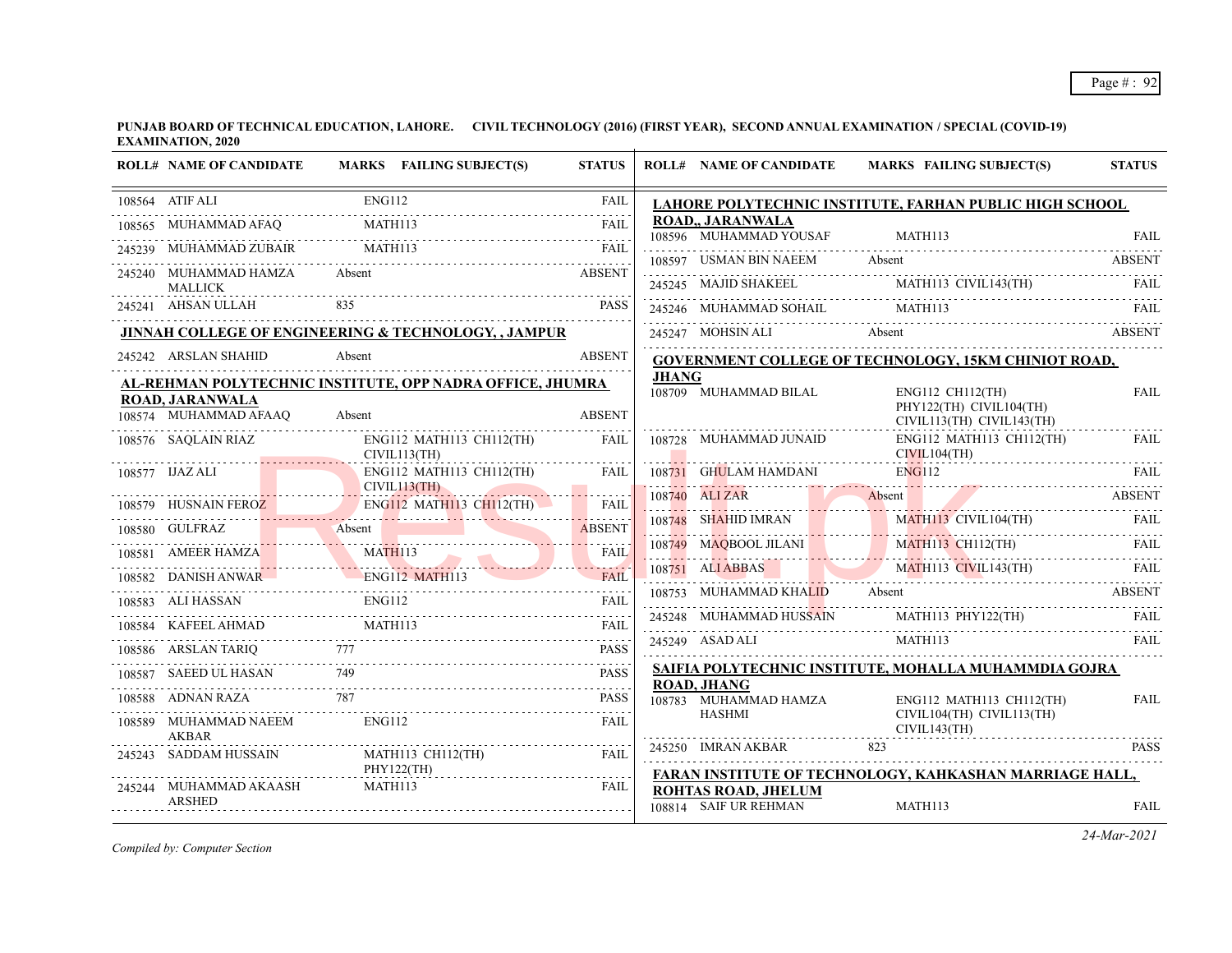| <b>ROLL# NAME OF CANDIDATE</b>          | MARKS FAILING SUBJECT(S)                                     | <b>STATUS</b>       | <b>ROLL# NAME OF CANDIDATE</b>          | <b>MARKS FAILING SUBJECT(S)</b>                                                                                                                                                                                                | <b>STATUS</b>    |
|-----------------------------------------|--------------------------------------------------------------|---------------------|-----------------------------------------|--------------------------------------------------------------------------------------------------------------------------------------------------------------------------------------------------------------------------------|------------------|
| 108815 KASHIR JAMIL                     | MATH113                                                      | FAIL                | 108946 MOHSIN ALI                       | ENG112 MATH113 CH112(TH)                                                                                                                                                                                                       |                  |
| 108817 MUBASHAR AHMED                   | MATH113 CH112(TH)                                            | FAIL                | 108947 HARIS IMRAN                      | MATH113 CIVIL104(TH)                                                                                                                                                                                                           | <b>FAIL</b>      |
|                                         | 108818 MUHAMMAD ALI ENGI12 MATH113 FAIL FAIL                 |                     | 108949 MUHAMMAD SHAMIR AZIZ             | ENG112 MATH113 CH112(PR)                                                                                                                                                                                                       | FAIL             |
| 108821 MUHAMMAD QASIM BAIG MATH113      |                                                              |                     | 108950 MUHAMMAD KHAWAR                  | CIVIL104(TH)<br>ENG112 MATH113 CH112(TH)                                                                                                                                                                                       | <b>FAIL</b>      |
| 108822 AQEEL ZAFAR ENG112 MATH113       |                                                              | <b>FAIL</b>         |                                         | CIVIL104(TH)                                                                                                                                                                                                                   |                  |
| 108823 MUHAMMAD AYAZ                    | ENG112                                                       | <b>FAIL</b>         | 108951 ADNAN TARIQ                      | ENG112 MATH113                                                                                                                                                                                                                 | FAIL             |
| 108824 MUHAMMAD UBAID UR Absent         |                                                              | <b>ABSENT</b>       |                                         | 108952 ZAIN TOUQEER ENG112 MATH113 FAIL                                                                                                                                                                                        |                  |
| <b>REHMAN</b>                           | 108825 SHAHROZ SHEZAD ENG112 MATH113                         | FAII.               |                                         | ENG112 MATH113                                                                                                                                                                                                                 | <b>FAIL</b>      |
|                                         |                                                              |                     | 108954 ATHAR INAAM Absent               |                                                                                                                                                                                                                                | ABSENT           |
|                                         | <b>GOVERNMENT COLLEGE OF TECHNOLOGY, CHAK DAULAT, JHELUM</b> |                     | 108955 SYED MOIN HAIDER                 | Absent                                                                                                                                                                                                                         | <b>ABSENT</b>    |
| 108905 SHAHAB UD DIN                    | $CH112$ (TH)                                                 | FAIL<br>a dia a dia |                                         | 108958 ZAIN ULABIDEEN ENGI12 FAIL PRIME PRIME PRIME PRIME PRIME PRIME PRIME PRIME PRIME PRIME PRIME PRIME PRIME PRIME PRIME PRIME PRIME PRIME PRIME PRIME PRIME PRIME PRIME PRIME PRIME PRIME PRIME PRIME PRIME PRIME PRIME PR |                  |
| 108914 MIRZA AHMED BAIG                 | $CH112(PR)$ PHY122(PR)<br>CIVIL104(PR, SE) CIVIL113(PR,      | FAIL                |                                         | 108959 MUHAMMAD MEHRAJ ENGI12 MATH113 FAIL                                                                                                                                                                                     |                  |
|                                         | SE) CIVIL143(PR, SE)<br>SHOP102(PR, SE)                      |                     | 108962 MUHAMMAD HAMZA Absent            | ABSENT                                                                                                                                                                                                                         |                  |
|                                         | COMP111(PR)                                                  |                     | 108964 MUHAMMAD NAUMAN                  | ENG112 MATH113 CH112(TH)                                                                                                                                                                                                       | <b>FAIL</b>      |
| 108929 MUHAMMAD BILAL                   | MATH113                                                      | <b>FAIL</b>         | <b>KHAN</b><br>the contract of the con- | <b>PHY122(TH)</b>                                                                                                                                                                                                              |                  |
|                                         | 108930 JAMAL AHMED Absent ABSENT                             |                     | 108965 HUSNAIN KHAN                     | 765                                                                                                                                                                                                                            | <b>PASS</b>      |
| 108936 MUHAMMAD SAAD MATH113            |                                                              | <b>FAII</b>         | 108966 MUHAMMAD ALI                     | ENG112 MATH113 CH112(TH)<br>PHY122(TH) CIVIL104(TH)                                                                                                                                                                            | <b>FAIL</b><br>. |
| 108937 MUHAMMAD SAIM 724                |                                                              | <b>PASS</b>         |                                         | 245251 AWAIS ALI HASSAN MATHII3 FAIL                                                                                                                                                                                           |                  |
| 108938 MUHAMMAD IDREES<br><b>ZAHOOR</b> | ENG112 MATH113 CH112(TH)                                     | <b>FAIL</b>         | 245252 HAMZA KHALID Absent              | <b>ABSENT</b>                                                                                                                                                                                                                  |                  |
| .<br>108939 MUHAMMAD SOHAIB             | CIVIL104(TH)<br>692                                          | <b>PASS</b>         | 245253 ALI RAZA                         | ISL ENG112 MATH113<br>PHY122(TH) CIVIL104(TH)                                                                                                                                                                                  | FAIL             |
|                                         | 108940 YOUSAF RAZA CIVIL104(TH)                              | FAII.               |                                         | CIVIL113(TH) CIVIL143(TH,                                                                                                                                                                                                      |                  |
|                                         | 108941 HANAN WALEED Absent ABSENT                            |                     |                                         | PR, SE) SHOP102(TH)                                                                                                                                                                                                            |                  |
| 108942 NADEEM ASLAM                     | 730                                                          | <b>PASS</b>         | HOSPITAL, JHELUM                        | PUNJAB COLLEGE OF TECHNOLOGY, OLD G.T ROAD, OPPOSIT D.H.Q                                                                                                                                                                      |                  |
| 108943 MUHAMMAD ARMAN ALI Absent        | MMAD ARMAN ALI Absent ABSENT                                 |                     | 108981 SYED MUHAMMAD<br>ABDULLAH HASSAN | Absent                                                                                                                                                                                                                         | <b>ABSENT</b>    |
| 108944 MUHAMMAD SHAHZAIB                |                                                              | FAIL                | 108987 ARHAM KASHIF                     | ENG112 MATH113                                                                                                                                                                                                                 | <b>FAIL</b>      |
| 108945 MUHAMMAD HAMZA AFTAB             | MATH113                                                      | FAIL                |                                         |                                                                                                                                                                                                                                |                  |

*Compiled by: Computer Section*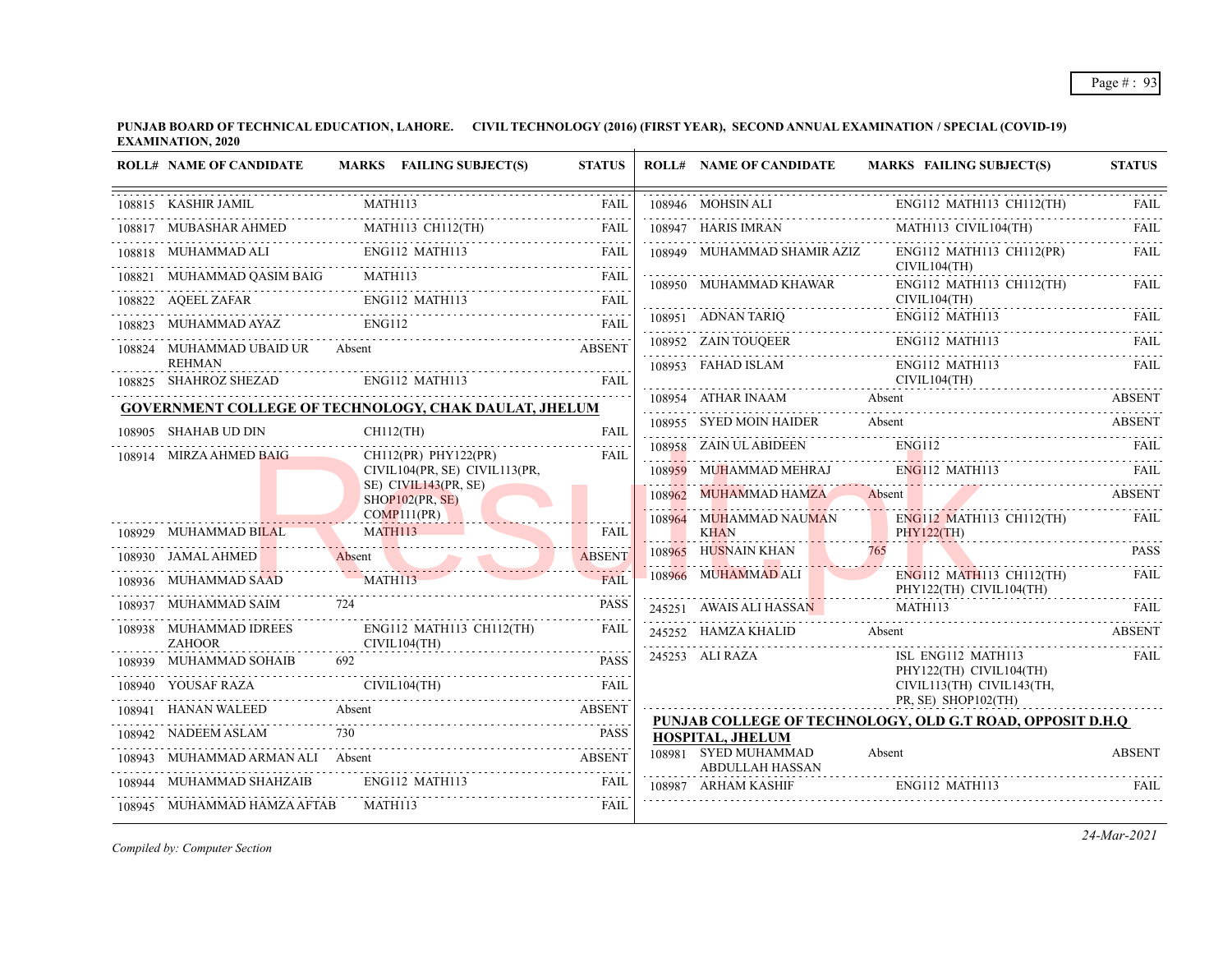|           | <b>ROLL# NAME OF CANDIDATE</b>                | MARKS FAILING SUBJECT(S)                                        | <b>STATUS</b> | <b>ROLL# NAME OF CANDIDATE</b>            | <b>MARKS FAILING SUBJECT(S)</b>                        | <b>STATUS</b>                    |
|-----------|-----------------------------------------------|-----------------------------------------------------------------|---------------|-------------------------------------------|--------------------------------------------------------|----------------------------------|
|           | 108989 MUHAMMAD MOHSAN                        | Absent                                                          | <b>ABSENT</b> | 109101 MUHAMMAD ZAHEER                    | MATH113                                                | <b>FAIL</b>                      |
|           | <b>RAUF</b><br>108990 ABDUL MATEEN            | $ENG112$ PHY122(TH)                                             | FAIL          | 109104 MUHAMMAD KAMRAN Absent             |                                                        | <b>ABSENT</b>                    |
|           |                                               | CIVIL104(TH)                                                    |               | 109107 MUHAMMAD IRFAN ENG112              |                                                        | FAII.                            |
|           | 108992 UMER NOOR                              | 3992 UMER NOOR MATH113 FAIL FAIL                                |               |                                           | 109108 MUHAMMAD MAJID KHAN 840                         | <b>PASS</b>                      |
|           | 108993 USAMA AHMED                            | ENG112 MATH113<br>PHY122(TH)                                    | FAIL          |                                           | 109110 MUHAMMAD QAMRAAN MATH113 CIVIL104(TH)           | - FAIL                           |
|           | 108995 MUHAMMAD AHTESHAM 753<br>AIJ           |                                                                 | <b>PASS</b>   | 245255 ALI AWAIS                          |                                                        | Registration<br>cancelled due to |
|           |                                               | 108996 SYED HASAN RAZA ENG112 MATH113 CH112(TH)                 | FAIL          |                                           |                                                        | not passing<br>minimum           |
|           |                                               | ENG112 MATH113<br>108997 MOHIB UL HASSAN ENG112 MATH113 FAIL    |               |                                           |                                                        | subjects                         |
|           | HAMMAD ARSHAD KAYANI ENG112                   |                                                                 | <b>FAIL</b>   | 245256 UMAR HAYAT                         | MATH113 CH112(TH)<br>PHY122(TH) CIVIL104(TH)           | <b>FAIL</b>                      |
|           | 108999 SAIFULLAH MATH113                      |                                                                 | FAIL          | 245257 MUHAMMAD HAMZA AFZAL               | ISL ENG112 MATH113                                     | .<br>Registration                |
|           |                                               | 109000 UMAIR ANJUM MATH113 FAIL                                 |               |                                           | CH112(TH) PHY122(TH)<br>$CIVIL104(TH)$ $CIVIL113(TH)$  | cancelled due to<br>not passing  |
|           | 109001 MUHAMMAD KASHIF                        | HAMMAD KASHIF ENGIL2 FAIL FAIL                                  |               |                                           | $CIVIL143(TH)$ SHOP102(TH)                             | minimum                          |
|           | 109003 MIRZA USMAN NAWAZ Absent               | 9903 MIRZA USMAN NAWAZ Absent ABSENT                            |               | 245258 MUHAMMAD FAREED                    |                                                        | subjects<br>Registration         |
|           | 245254 MUHAMMAD SAMEER<br><b>TAHIR MINHAS</b> | CIVIL104(TH)                                                    | FAIL          |                                           |                                                        | cancelled due to<br>not passing  |
|           |                                               | <b>GOVERNMENT COLLEGE OF TECHNOLOGY, OPPOSIT DHQ, JOHARABAD</b> |               |                                           |                                                        | minimum                          |
| (KHUSHAB) | 109061 AFAQ AHMAD                             | ENG112 MATH113 CH112(TH)                                        | <b>FAIL</b>   | 245259 MUHAMMAD HAMZA                     | subjects<br>MATH113                                    | FAIL                             |
|           | 109077 AHMED ALI Absent                       | PHY122(TH) CIVIL104(TH)                                         | ABSENT        | 245260 MUHAMMAD TAIMUR ABID               | ENG112 MATH113 CH112(TH)<br>PHY122(TH)                 | - FAIL                           |
|           | 109088 MUHAMMAD SHAHARYAR<br>AI               | ENG112 MATH113<br>PHY122(TH)                                    | FAIL          | MIANWALI ROAD,, JOHARABAD (KHUSHAB)       | PAKISTAN COLLEGE OF TECHNOLOGY, INFRONT OF D.C OFFICE, |                                  |
|           | 109093 MUHAMMAD KHALID<br><b>MASOOD</b>       | Absent                                                          | <b>ABSENT</b> | 109119 ARMAGHAN UL HASSAN<br><b>MUNIR</b> | <b>MATH113</b>                                         | <b>FAIL</b>                      |
|           | 109094 MUHAMMAD ABU BAKAR<br><b>HASNAIN</b>   | MATH113                                                         | FAIL          |                                           | 109122 AMJAD MEHMOOD Absent                            | ABSENT                           |
|           | 109095 MUHAMMAD UMER<br><b>FAROOO</b>         | MATH113                                                         | FAIL          | <b>NAUGRAN, KAHUTA</b>                    | KAHUTA INSTITUTE OF TECHNOLOGY, 6 KM KALAR SYDEN ROAD  |                                  |
|           |                                               | 109096 SOHAIB ARSHAD MATH113                                    | FAIL          | 109206 MUHAMMAD EHTISAM<br><b>ZUBAIR</b>  | Absent                                                 | <b>ABSENT</b>                    |
|           | 109100 AAMIR ABBAS                            | <b>ENG112 MATH113</b>                                           | FAIL          | 109209 MUHAMMAD MONEEB<br>MIRZA           | ENG112 MATH113<br>CIVIL143(TH)                         | <b>FAIL</b>                      |

*Compiled by: Computer Section*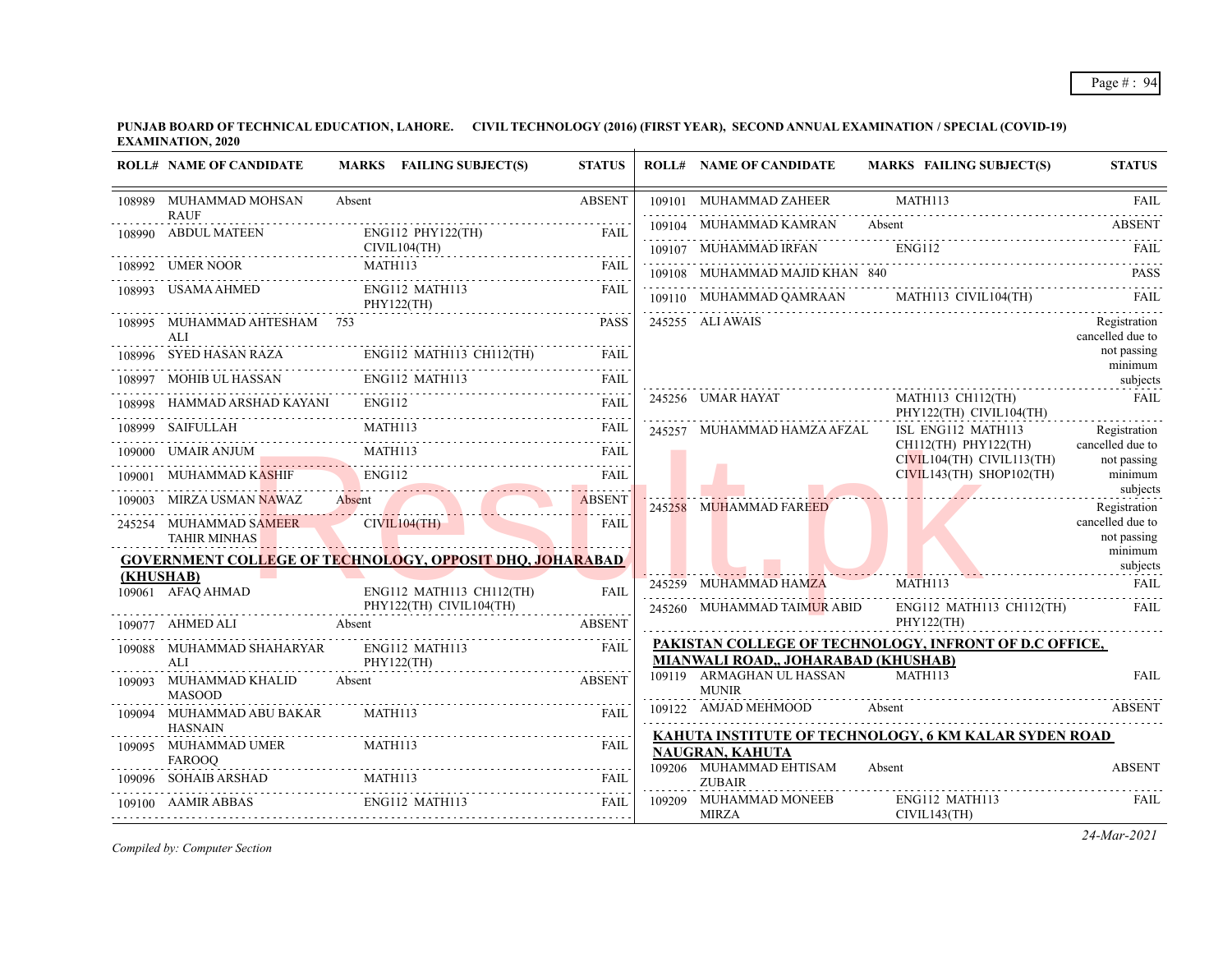|        | <b>ROLL# NAME OF CANDIDATE</b>                                                                                                                                                                                                                                                                                                                                                                                                                 |         | MARKS FAILING SUBJECT(S)                    | <b>STATUS</b> | <b>ROLL# NAME OF CANDIDATE</b>       | <b>MARKS FAILING SUBJECT(S)</b>                                                                                                                                                                                                | <b>STATUS</b> |
|--------|------------------------------------------------------------------------------------------------------------------------------------------------------------------------------------------------------------------------------------------------------------------------------------------------------------------------------------------------------------------------------------------------------------------------------------------------|---------|---------------------------------------------|---------------|--------------------------------------|--------------------------------------------------------------------------------------------------------------------------------------------------------------------------------------------------------------------------------|---------------|
|        | 109213 SOBAN AHSAN                                                                                                                                                                                                                                                                                                                                                                                                                             |         | ENG112 MATH113<br>CIVIL104(TH) CIVIL143(TH) | FAIL          | 109259 WAQAS AHMAD                   | ENG112 MATH113 CH112(TH)<br>PHY122(TH) CIVIL104(TH)                                                                                                                                                                            | <b>FAIL</b>   |
|        | 109214 MUHAMMAD<br><b>Absent</b><br>HASEEB-UZ-ZAMAN                                                                                                                                                                                                                                                                                                                                                                                            |         |                                             | <b>ABSENT</b> | 109260 AFZAAL KHAN                   | Absent                                                                                                                                                                                                                         | ABSENT        |
|        | 109215 ZEESHAN RAUF                                                                                                                                                                                                                                                                                                                                                                                                                            |         |                                             | PASS          |                                      | HAMZA POLYTECHNIC INSTITUTE, COLLEGE CHOWK, GAMAN SHAH                                                                                                                                                                         |               |
|        |                                                                                                                                                                                                                                                                                                                                                                                                                                                |         |                                             |               | <b>ROAD,, KASUR</b>                  |                                                                                                                                                                                                                                |               |
|        | 109217 MUBASHAR RAZA Absent                                                                                                                                                                                                                                                                                                                                                                                                                    |         |                                             | ABSENT        | 109284 REHAN HAROON                  | Absent                                                                                                                                                                                                                         | <b>ABSENT</b> |
|        | MUJTABA BIN MURTAZA                                                                                                                                                                                                                                                                                                                                                                                                                            |         | MATH113                                     | FAIL          |                                      | 109285 AWAIS SAEED ENG112 MATH113<br>CIVIL104(TH) CIVIL143(TH)                                                                                                                                                                 | <b>FAIL</b>   |
|        | 245262 USMAN MAHMOOD                                                                                                                                                                                                                                                                                                                                                                                                                           |         | ENG112 MATH113<br>PHY122(TH)                | <b>FAIL</b>   | 109286 USAMA SARDAR 794              |                                                                                                                                                                                                                                | <b>PASS</b>   |
|        | 245263 USAMA MUNIR                                                                                                                                                                                                                                                                                                                                                                                                                             | MATH113 |                                             | FAIL          | 109287 MUHAMMAD MOAZZAM ALI MATH113  |                                                                                                                                                                                                                                | FAIL          |
|        | IBN-E-SEENA COLLEGE OF TECHNOLOGY, BANNU MIANWALI ROAD,                                                                                                                                                                                                                                                                                                                                                                                        |         |                                             |               | 109288 MUHAMMAD WAQAR                | Absent                                                                                                                                                                                                                         | <b>ABSENT</b> |
|        | KAMAR MUSHANI, KAMAR MUSHANI                                                                                                                                                                                                                                                                                                                                                                                                                   |         |                                             |               | 109289 MUHAMMAD HAMZA                | Absent                                                                                                                                                                                                                         | <b>ABSENT</b> |
|        | 109228 SYED AMIR BADSHAH                                                                                                                                                                                                                                                                                                                                                                                                                       |         | ENG112 MATH113<br>PHY122(TH) CIVIL104(TH)   | FAIL          | <b>MANSHA</b>                        |                                                                                                                                                                                                                                |               |
|        | 109230 SIKANDAR KHAN Absent                                                                                                                                                                                                                                                                                                                                                                                                                    |         |                                             | <b>ABSENT</b> | 109290 SHAHID FARMAN                 | Absent and the state of the state of the state of the state of the state of the state of the state of the state of the state of the state of the state of the state of the state of the state of the state of the state of the | ABSENT        |
|        | 109233 AAMIR NAWAZ KHAN MATHI13 CHI12(TH) FAIL                                                                                                                                                                                                                                                                                                                                                                                                 |         |                                             |               | 109291 ALI HAIDAR                    | MATH113                                                                                                                                                                                                                        | <b>FAIL</b>   |
|        |                                                                                                                                                                                                                                                                                                                                                                                                                                                |         |                                             |               |                                      | 109292 ALI RAZA MATH113 FAIL                                                                                                                                                                                                   |               |
|        | 109234 MUHAMMAD BILAL MEHDI MATH113 PHY122(TH)                                                                                                                                                                                                                                                                                                                                                                                                 |         | CIVIL104(TH)                                | FAIL          |                                      | LAHORE POLYTECHNIC INSTITUTE, NEAR DARBAR BABA KAMAL                                                                                                                                                                           |               |
|        | 109235 NAIMAT ULLAH<br>NAIMAT ULLAH 903                                                                                                                                                                                                                                                                                                                                                                                                        |         |                                             | <b>PASS</b>   | <b>CHISHTI FEROZEPUR ROAD, KASUR</b> |                                                                                                                                                                                                                                |               |
|        |                                                                                                                                                                                                                                                                                                                                                                                                                                                |         |                                             | . <i>. .</i>  | 109317 RANA MUHAMMAD SAIM 757        |                                                                                                                                                                                                                                | <b>PASS</b>   |
|        | 109236 BILAL AHMED KHAN Absent ABSENT                                                                                                                                                                                                                                                                                                                                                                                                          |         |                                             |               | 109318 HAMEED ULLAH                  | ENG112 MATH113                                                                                                                                                                                                                 | FAIL          |
|        | 109237 MUHAMMAD SHOAIB KHAN Absent                                                                                                                                                                                                                                                                                                                                                                                                             |         |                                             | <b>ABSENT</b> |                                      | CIVIL104(TH)                                                                                                                                                                                                                   |               |
| 109238 | MUDASSAR ALI PHY122(TH)                                                                                                                                                                                                                                                                                                                                                                                                                        |         | MUDASSAR ALI PHY122(TH) FAIL                |               |                                      | 109319 MUHAMMAD WASIM ENG112 MATH113 FAIL                                                                                                                                                                                      |               |
|        | 109240 TESWAR HAYAT KHAN Absent                                                                                                                                                                                                                                                                                                                                                                                                                |         |                                             | <b>ABSENT</b> | 109320 ABDUL RAHIM                   | MATH113                                                                                                                                                                                                                        | FAIL          |
|        | 109241 SHAUQEED HASSAN Absent                                                                                                                                                                                                                                                                                                                                                                                                                  |         |                                             | <b>ABSENT</b> | 109321 MUHAMMAD MUSAWER              | ENG112 MATH113<br>CIVIL104(TH)                                                                                                                                                                                                 | FAIL          |
|        | $\begin{tabular}{lllllllllll} \multicolumn{2}{l}{{\textbf{0.023}}}\quad\quad & \multicolumn{2}{l}{\textbf{0.0243}}\quad\quad & \multicolumn{2}{l}{\textbf{0.0243}}\quad\quad & \multicolumn{2}{l}{\textbf{0.0243}}\quad\quad & \multicolumn{2}{l}{\textbf{0.0243}}\quad\quad & \multicolumn{2}{l}{\textbf{0.0243}}\quad\quad & \multicolumn{2}{l}{\textbf{0.0243}}\quad\quad & \multicolumn{2}{l}{\textbf{0.0243}}\quad & \multicolumn{2}{l}{$ |         |                                             | FAIL          |                                      | 109323 MUHAMMAD BILAL ENGI12 MATH113 FAIL FAIL                                                                                                                                                                                 |               |
|        | 109244 MUHAMMAD ARSHAD MATH113 PHY122(TH)                                                                                                                                                                                                                                                                                                                                                                                                      |         |                                             | FAIL          | 109324 MUHAMMAD WASEEM               | ENG112 MATH113                                                                                                                                                                                                                 | <b>FAIL</b>   |
|        | <b>KHAN</b><br>245264 MUHAMMAD SHEHZAD                                                                                                                                                                                                                                                                                                                                                                                                         |         | ENG112 MATH113 CH112(TH)                    | FAIL          |                                      | CIVIL104(TH)                                                                                                                                                                                                                   |               |
|        |                                                                                                                                                                                                                                                                                                                                                                                                                                                |         | CIVIL104(TH) CIVIL143(TH)                   |               | 109325 GHULAM NABI                   | ENG112 CIVIL104(TH)<br>CIVIL113(TH) CIVIL143(TH)                                                                                                                                                                               | FAIL          |
|        | KAMRA POLYTECHNIC INSTITUTE, AYAZ ARCADE G.T. ROAD, KAMRA<br><b>CANTT, KAMRA</b>                                                                                                                                                                                                                                                                                                                                                               |         |                                             |               | 109326 MUHAMMAD SHAHZAIB             | ENG112 MATH113                                                                                                                                                                                                                 | FAIL          |
|        |                                                                                                                                                                                                                                                                                                                                                                                                                                                |         |                                             |               | <b>KHAN</b>                          |                                                                                                                                                                                                                                |               |

*Compiled by: Computer Section*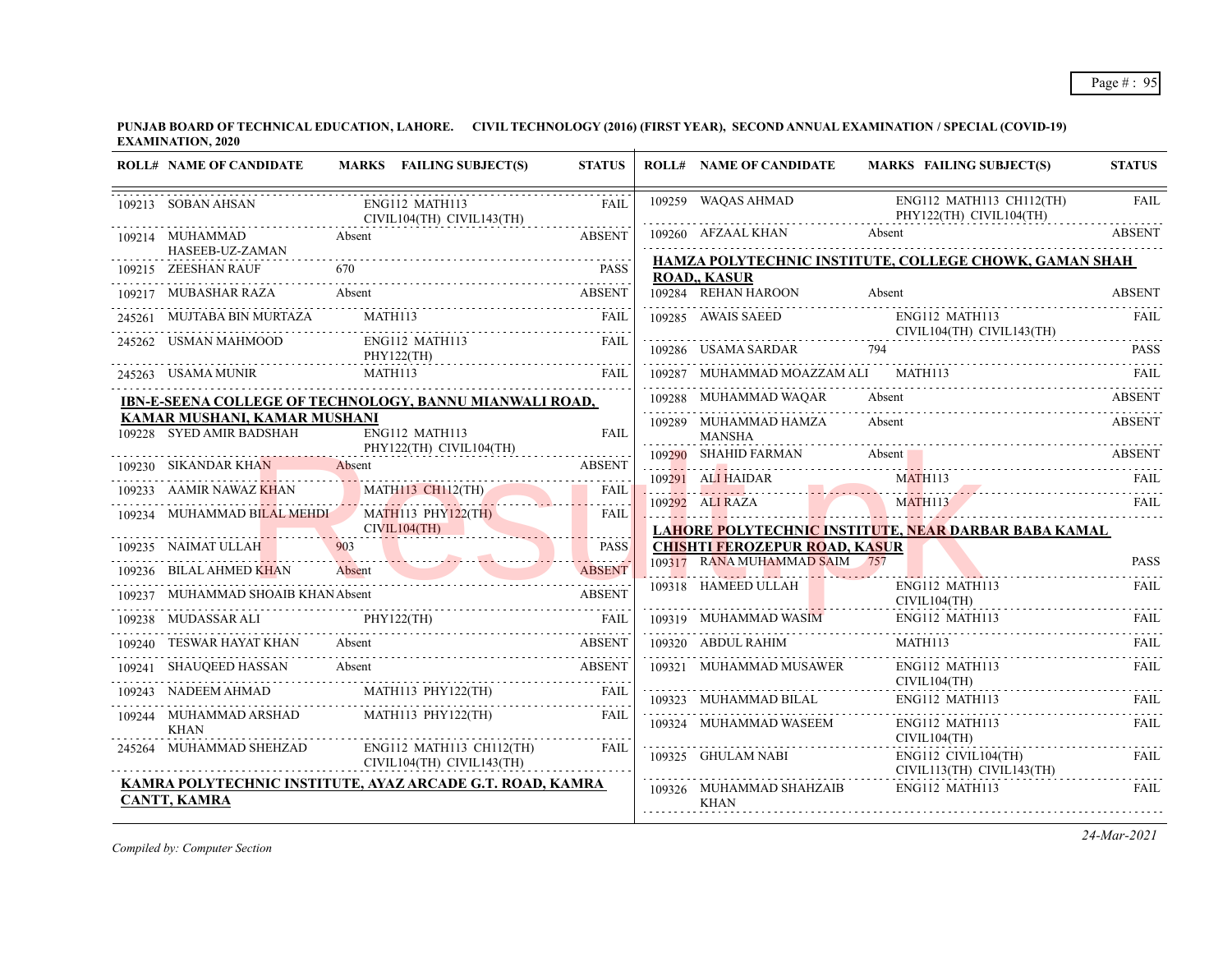**PUNJAB BOARD OF TECHNICAL EDUCATION, LAHORE. CIVIL TECHNOLOGY (2016) (FIRST YEAR), SECOND ANNUAL EXAMINATION / SPECIAL (COVID-19) EXAMINATION, 2020**  $\mathbf{r}$ 

|        | <b>ROLL# NAME OF CANDIDATE</b>           | MARKS FAILING SUBJECT(S)                                                           | <b>STATUS</b> |                | <b>ROLL# NAME OF CANDIDATE</b>                      | <b>MARKS FAILING SUBJECT(S)</b>                                                     | <b>STATUS</b> |
|--------|------------------------------------------|------------------------------------------------------------------------------------|---------------|----------------|-----------------------------------------------------|-------------------------------------------------------------------------------------|---------------|
|        | 109327 MUHAMAD ARAIB                     | ENG112 MATH113<br>CIVIL104(TH)                                                     | <b>FAIL</b>   |                | 109404 MARAJ OAISER                                 | ENG112 MATH113<br>CIVIL104(TH)                                                      | <b>FAIL</b>   |
|        | 109328 MUHAMMAD AFAQ                     | Absent<br>IMAD AFAQ Absent ABSENT                                                  | <b>ABSENT</b> |                |                                                     | 109405 MUBEENUL HAQ ENG112 MATH113 FAIL                                             |               |
|        |                                          | 109329 MUHAMMAD BASIT RAFI Absent 2008 2009 2012 109329 MUHAMMAD BASIT RAFI Absent |               |                | 109406 MUHAMMAD IKRAM 820                           |                                                                                     | <b>PASS</b>   |
|        | 109331 ARSLAN MEHMOOD                    | MATH113                                                                            | FAIL          |                | 109407 MUHAMMAD HANNAN MATH113                      |                                                                                     | <b>FAIL</b>   |
|        |                                          | MATH113<br>109332 AHMAD ARSHAD MATH113 FAIL                                        |               |                | 109408 MUHAMMAD SAEED                               | MATH113                                                                             | FAIL          |
|        |                                          | 109334 SHAN ALI ENGI12 MATH113 CH112(TH) FAIL                                      |               |                |                                                     | 245266 MUBASHAR HUSSAIN Absent                                                      | <b>ABSENT</b> |
|        | 109337 SUFYAN ALI                        | MATH113 CH112(TH)                                                                  | FAIL          |                |                                                     | <b>HAWK COLLEGE OF TECHNOLOGY, STREET #1 BLOCK X, PEOPLES</b>                       |               |
|        | 109338 ZEESHAN                           | ENG112 MATH113<br>CIVIL143(TH)                                                     | <b>FAIL</b>   |                | <b>COLONY, KHANEWAL</b><br>109409 SHERAZ MAJEED     | Absent                                                                              | <b>ABSENT</b> |
|        | 109339 MUHAMMAD<br><b>FAZAL-E-SUBHAN</b> | MATH113 CH112(TH)                                                                  | <b>FAIL</b>   |                |                                                     | <b>QUAID-E-AZAM INSTITUTE OF TECHNOLOGY, ISMAIL AND SAQIB PLAZA</b>                 |               |
|        |                                          | $\overline{O}$ MATH113                                                             |               |                | CHOWK SANGLAN WALA, KHANEWAL<br>109421 SHERAZ OASIM | ENG112 MATH113 CH112(TH)                                                            | <b>FAIL</b>   |
|        |                                          | 109340 HAFIZ HAMZA FAROOQ MATHI13<br>WATHI13<br>WATHI13<br>WATHI13                 | <b>FAIL</b>   |                |                                                     | PHY122(TH) CIVIL104(TH)<br>CIVIL143(TH)                                             |               |
|        |                                          | 109342 SHAHER YAR MATH113 CIVIL104(TH)                                             | <b>FAIL</b>   |                |                                                     | 109426 MUHAMMAD TAHIR JAVED Absent ABSENT                                           |               |
|        | 245265 MUHAMMAD FAIZ                     | ENG112 MATH113<br>CIVIL104(TH)                                                     | <b>FAIL</b>   |                |                                                     |                                                                                     |               |
|        |                                          | DR. ABDUL QADEER KHAN COLLEGE OF TECHNOLOGY, G.T. ROAD,                            |               |                |                                                     | 109427 MUHAMMAD NADEEM ENGLI2 MATH113 FAIL 109428 SHOAIB NADEEM ENGLI2 MATH113 FAIL |               |
|        | <b>CIVIL LINES, KHANEWAL</b>             |                                                                                    |               |                | 109429 MOHSIN GHAFFAR 825                           |                                                                                     |               |
|        | 109390 RIZWAN YASEEN                     | PHY122(TH) CIVIL104(TH)                                                            | <b>FAIL</b>   |                | 109431 MUHAMMAD SHAHBAZ<br>EJAZ                     | ENG112 MATH113                                                                      | <b>FAIL</b>   |
|        | 109391 ZEESHAN ALI                       | MATH113                                                                            | <b>FAIL</b>   |                | 109434 NADER ALI                                    | CIVIL104(TH)<br>Absent                                                              | <b>ABSENT</b> |
|        | 109393 ABRAR ALI<br>ABRAR ALI            | ENG112 MATH113<br>CIVIL104(TH) CIVIL143(TH)                                        | <b>FAIL</b>   |                | 109437 ARSLAN MUSTAFA GILANI Absent                 |                                                                                     | <b>ABSENT</b> |
|        |                                          | 109394 FAISAL IQBAL Absent ABSENT                                                  |               |                |                                                     | 245267 MUHAMMAD DANISH MATH113 PHY122(TH) FAIL                                      |               |
|        | 109396 ALI JAHANZAIB MATH113             |                                                                                    | FAIL          |                |                                                     |                                                                                     |               |
| 109397 |                                          | MUJAHID IQBAL ENGI12 FAIL                                                          |               | <b>KHANPUR</b> |                                                     | ALI COLLEGE OF ENGINEERING & TECHNOLOGY, MODEL TOWN,                                |               |
|        | 109399 MUHAMMAD RASHID 779               |                                                                                    | <b>PASS</b>   |                |                                                     | 109447 ZEESHAN SABAR ENGI12 MATH113 FAIL                                            |               |
|        | NAWAZ<br>109401 UZAIR UL HASSAN          | ENG112 MATH113                                                                     | FAIL          |                |                                                     | 109453 ATTIQUE-UR-RAHMAN ENGI12 MATH113 FAIL                                        |               |
|        | 109402 MUHAMMAD MAZHAR                   | ENG112 MATH113                                                                     | FAIL          |                | 109455 RAO AHMED ALI                                | Absent                                                                              | ABSENT        |
|        | <b>FAREED</b>                            |                                                                                    |               |                | 109458 MUHAMMAD ASAD JAVED Absent                   |                                                                                     | <b>ABSENT</b> |

*Compiled by: Computer Section*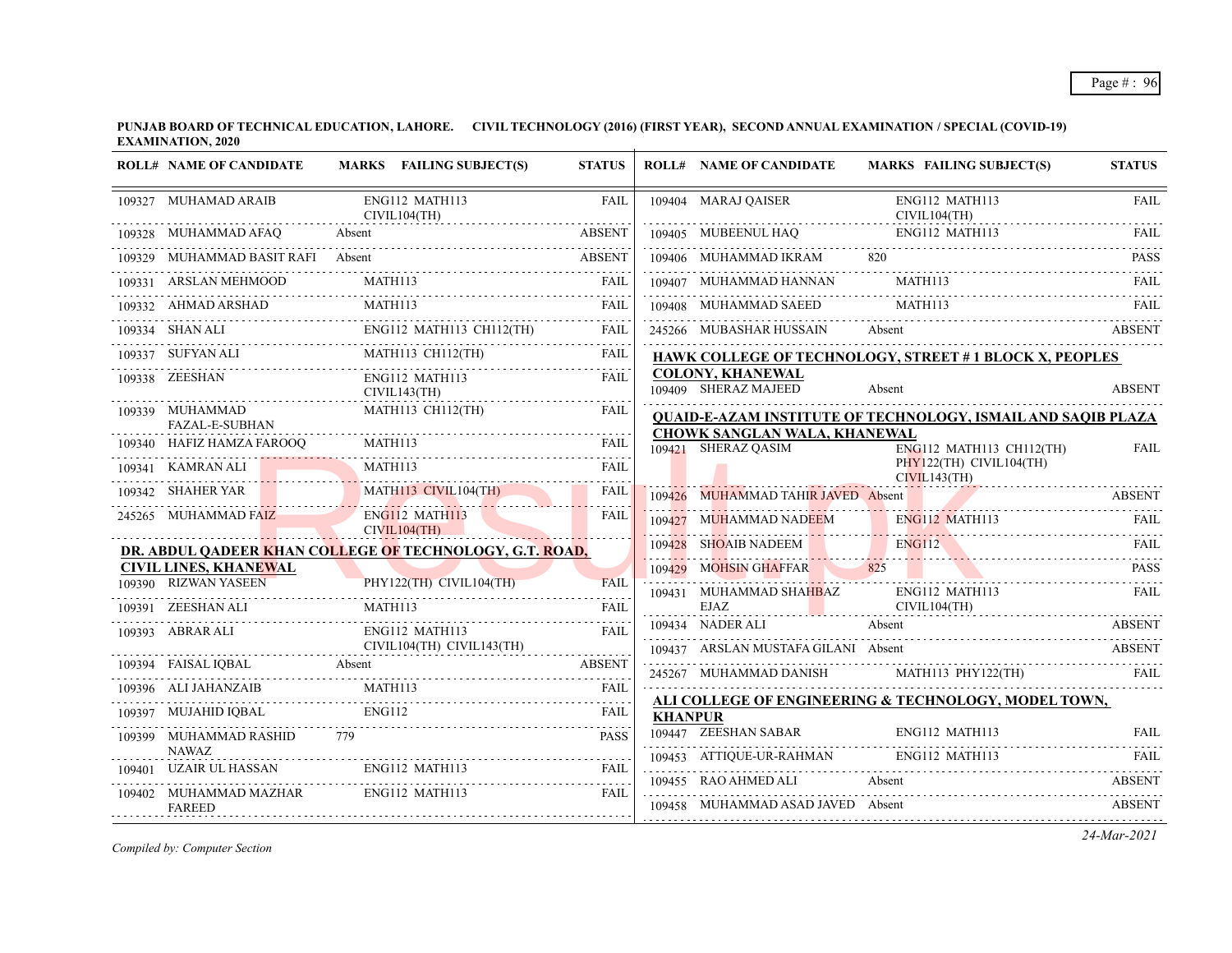**PUNJAB BOARD OF TECHNICAL EDUCATION, LAHORE. CIVIL TECHNOLOGY (2016) (FIRST YEAR), SECOND ANNUAL EXAMINATION / SPECIAL (COVID-19) EXAMINATION, 2020**

|                | <b>ROLL# NAME OF CANDIDATE</b>               | MARKS FAILING SUBJECT(S)                                | <b>STATUS</b> | <b>ROLL# NAME OF CANDIDATE</b>          | <b>MARKS FAILING SUBJECT(S)</b>                              | <b>STATUS</b> |
|----------------|----------------------------------------------|---------------------------------------------------------|---------------|-----------------------------------------|--------------------------------------------------------------|---------------|
|                | 109461 MUHAMMAD AWAIS                        | $CH112$ (TH)                                            | <b>FAIL</b>   | 109583 NAQASH ARIF                      | MATH113 CH112(TH)                                            | <b>FAIL</b>   |
|                | 245268 MUHAMMAD USMAN ALI                    | ENG112 MATH113 CH112(TH)<br>CIVIL104(TH) CIVIL113(TH)   | <b>FAIL</b>   | 109585 AAFAQ JAVED                      | ENG112 MATH113<br>CIVIL104(TH)                               | FAIL          |
|                | 245269 USAMA AKRAM                           | MATH113                                                 | FAIL          | 109587 MUHAMMAD WAQAS Absent            |                                                              | ABSENT        |
|                | 245270 HARIS SHAUKAT HASHMI                  | MATH113                                                 | <b>FAIL</b>   |                                         | 109590 UMAR FAROOQ MATHII3 FAIL                              |               |
|                |                                              | KHANPUR COLLEGE OF TECHNOLOGY, MANZOOR COLONY, OPP.     |               |                                         | 109591 ADNAN FAZAL Absent ABSENT                             |               |
|                |                                              | MADNI MASJID, NEAR WAPDA OFFICE, AIRPORT ROAD, KHANPUR  |               | 109597 DANYAL RAFAQAT E                 | ENG112 MATH113                                               | <b>FAIL</b>   |
|                | 109486 SOHAIL AHMAD                          | MATH113                                                 | FAIL<br>.     |                                         | MATH113                                                      |               |
|                | 109487 HAMZA SAEED                           | MATH113                                                 | <b>FAIL</b>   |                                         |                                                              |               |
|                | 109490 MUHAMMAD SHAN                         | ENG112 MATH113<br>CIVIL104(TH)                          | FAII.         | 109610 USAMA ANIES                      | $CH112$ (TH)                                                 | FAII.         |
|                |                                              | ARSHAD INSTITUTE OF TECHNOLOGY, MANGOWAL LINK ROAD,     |               |                                         | 245271 ALI RAZA Absent ABSENT                                |               |
|                | <b>DHINGA, KHARIAN</b><br>109532 UMAIR AHMED | ENG112 MATH113                                          | <b>FAIL</b>   | 245272 TARIQ NAVEED                     | ENG112 MATH113                                               | -FAIL         |
|                | 109533 JUNAID RAZA                           | <b>MATH113 CH112(TH)</b><br>CIVIL104(TH)                | <b>FAIL</b>   | <b>CROSSING, KHIDIAN KHAS</b>           | ALLAMA IQBAL POLYTECHNIC INSTITUTE (CAMPUS-II), NEAR RAILWAY |               |
|                | 109535 TOHEED AMJAD                          | ENG112 MATH113 CH112(TH)                                | <b>FAIL</b>   | 109630 ABU BAKAR YASEEN                 | Absent                                                       | <b>ABSENT</b> |
|                | 109537 MUHAMMAD AMEEN                        | PHY122(TH) CIVIL104(TH)<br>ENG112 MATH113               | <b>FAIL</b>   | 109631 HAMID ALI                        | <b>MATH113</b> CH112(TH)                                     | FAIL          |
|                |                                              | PHY122(TH)                                              |               | 109632 AQIB ADREES                      | $ENG112$ MATH113                                             | <b>FAIL</b>   |
|                | 109546 WALEED AHMED                          | Absent                                                  | <b>ABSENT</b> | 109636 SHAHZAIB                         | MATH113                                                      |               |
|                | 109547 MUHAMMAD NAVEED<br><b>ZAFAR KHAN</b>  | Absent                                                  | <b>ABSENT</b> | 109637 MUHAMMAD QAISAR<br><b>YOUSAF</b> | Absent                                                       | <b>ABSENT</b> |
|                | 109548 SAMI ULLAH                            | Absent                                                  | <b>ABSENT</b> | 245273 MUHAMMAD AHMAD                   | ENG112                                                       | FAIL          |
|                |                                              | ORIENTAL INSTITUTE OF TECHNOLOGY, AKRAM TOWER G.T ROAD, |               | 245274 MOHSIN RAZA                      | MATH113                                                      | <b>FAIL</b>   |
| <b>KHARIAN</b> | 109572 FAHAD MALIK                           | Absent                                                  | <b>ABSENT</b> | 245275 MUHAMMAD NADEEM                  | 796                                                          | <b>PASS</b>   |
|                | 109579 MUHAMMAD USMAN                        | ENG112 MATH113                                          | FAIL          | 245276 MUHAMMAD RIZWAN                  | ENG112 MATH113                                               | .<br>FAII.    |
|                |                                              | CIVIL104(TH)                                            |               | 245277 HAFIZ ABDUL WAHEED               | MATH113                                                      | FAII.         |
|                | 109580 MUHAMMAD ABUBAKAR<br><b>SHAHZAD</b>   | ENG112 MATH113<br>CIVIL104(TH)                          | FAIL          | 245278 MUHAMMAD TARIQ                   | 851                                                          | <b>PASS</b>   |
|                | 109581 SYED MUHAMMAD ASIF<br><b>SHAH</b>     | ENG112                                                  | FAIL          |                                         | 245279 HAMZA SARDAR PHY122(TH) FAIL                          |               |

*Compiled by: Computer Section*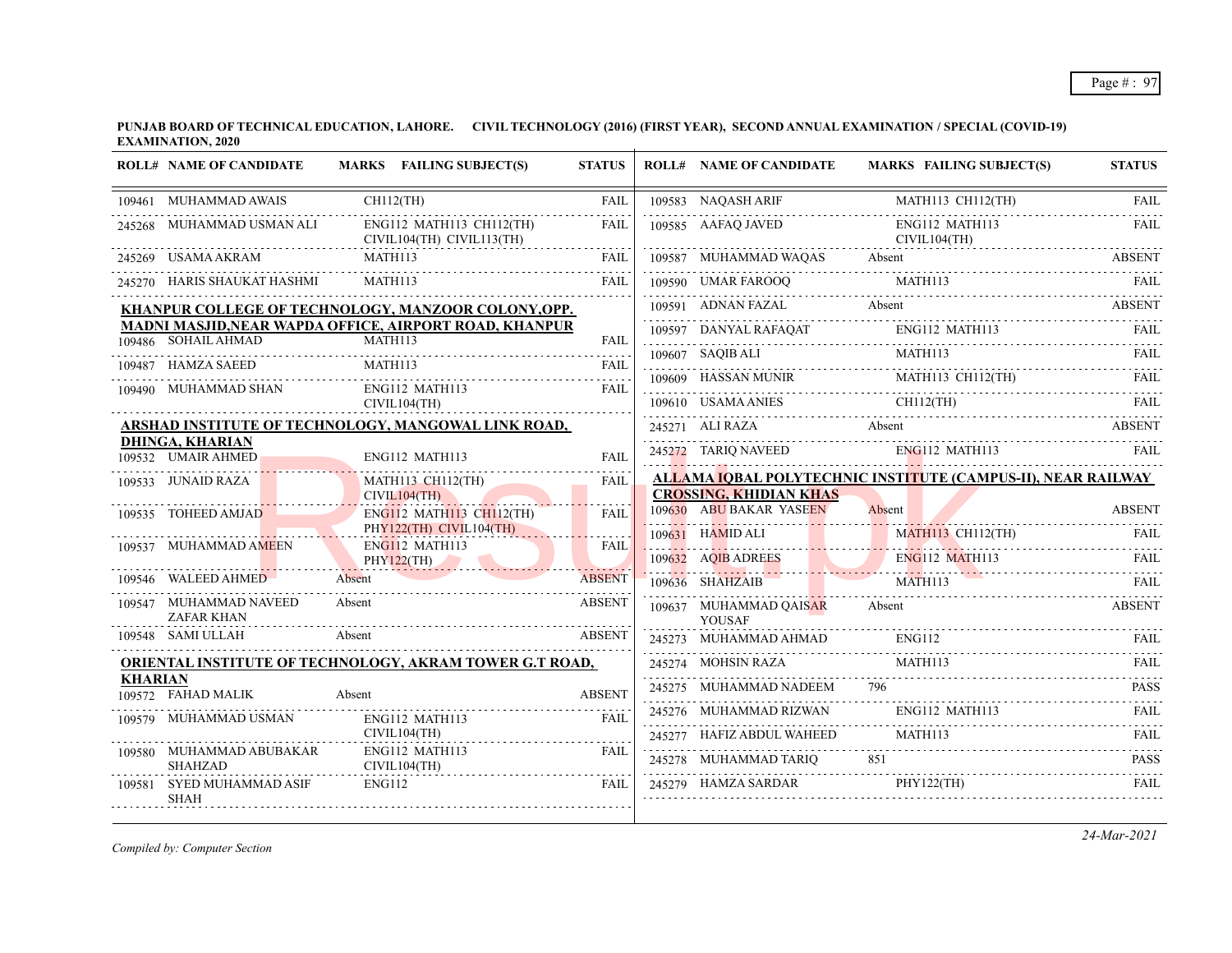**PUNJAB BOARD OF TECHNICAL EDUCATION, LAHORE. CIVIL TECHNOLOGY (2016) (FIRST YEAR), SECOND ANNUAL EXAMINATION / SPECIAL (COVID-19) EXAMINATION, 2020**  $\overline{1}$ 

| <b>ROLL# NAME OF CANDIDATE</b>                         | MARKS FAILING SUBJECT(S)                               | <b>STATUS</b>                         | <b>ROLL# NAME OF CANDIDATE</b>                 | MARKS FAILING SUBJECT(S)                                           | <b>STATUS</b> |
|--------------------------------------------------------|--------------------------------------------------------|---------------------------------------|------------------------------------------------|--------------------------------------------------------------------|---------------|
|                                                        | SARGODHA COLLEGE OF TECHNOLOGY, NEAR SATELLITE TOWN,   |                                       |                                                | <b>GLOBAL COLLEGE OF TECHNOLOGY, CHOWK NOOR SHAH, KOT ADDU</b>     |               |
| <b>MIANWALI ROAD, KHUSHAB</b><br>109652 FAKHAR EJAZ    | Absent                                                 | <b>ABSENT</b>                         | 109718 MUHAMMAD JUNAID                         | ENG112 MATH113 CH112(TH)<br>CIVIL104(TH)                           | <b>FAIL</b>   |
| 109653 SHAHID ALI                                      | Absent                                                 | <b>ABSENT</b>                         | 109719 NAEEM HUSSAIN                           | ENG112 MATH113 CH112(TH)<br>CIVIL104(TH)                           | FAIL          |
| 109654 MUHAMMAD ARSLAN<br><b>NAZIR</b>                 | MATH113                                                | FAII.                                 | 109721 MUHAMMAD ASAD ULLAH                     | $ENG112$ MATH113 CH112(TH)                                         | FAIL          |
| 109655 SUFYAN IDREES                                   | MATH113                                                | FAIL                                  | 109722 FAISAL EJAZ                             | MATH113                                                            | FAIL          |
|                                                        | 109656 MUHAMMAD ROHAN ENG112 MATH113 FAIL              |                                       | 109725 SAYYAD SHAHZAIN                         | MATH113                                                            | <b>FAIL</b>   |
|                                                        | AL-REHMAN COLLEGE OF TECHNOLOGY, MINI BYPASS ROAD NEAR |                                       | 109726 SAYYAD SHAHZAIB                         | MATH113                                                            | <b>FAIL</b>   |
| NOORAY WALA PHATAK, KOT ADDU<br>109690 MUHAMMAD IDREES | MATH113                                                | FAIL                                  | 109728 MUHAMMAD NASIR JAMAL                    | MATH113                                                            | FAII.         |
| 109692 MUHAMMAD ZAHEER                                 | MATH113                                                | FAIL                                  | 109729 MUHAMMAD ZAREEF                         |                                                                    | <b>PASS</b>   |
| 109693 MUHAMMAD ANWAAR                                 | MATH113                                                | FAIL                                  | 109730 MUHAMMAD SHAHMEER                       | ENG112 MATH113                                                     | FAIL.         |
| <b>RAZA</b><br>109694 MUHAMMAD SHAHID                  |                                                        | <b>PASS</b>                           | 109731 GHULAM JILLANI                          | ENG112 MATH113 CH112(TH)<br>CIVIL104(TH)                           | <b>FAIL</b>   |
| 109695 MUHAMMAD SHAHZAIB                               | 776                                                    | $\omega$ is a second .<br><b>PASS</b> |                                                | 109732 MUHAMMAD SHOAIB MATHII3 FAIL FAIL                           |               |
| 109696 UBAIDULLAH                                      | MATH113                                                | 1.1.1.1.1<br><b>FAIL</b>              | 109735 GHULAM MURTZA MATH113                   | MATH113 FAIL                                                       |               |
| 109697 MUHAMMAD USMAN                                  | Absent                                                 | 111111111<br><b>ABSENT</b>            | 109736 MUHAMMAD SAFDAR Absent<br><b>IOBAL</b>  |                                                                    | <b>ABSENT</b> |
| 109698 MUHAMMAD ASIF ENG112                            |                                                        | FAII                                  | 245282 KHALIL AHMAD                            | ENG112                                                             | FAIL.         |
| 109699 MUHAMMAD SHOAIB<br><b>AKHTAR</b>                | <b>ENG112</b>                                          | <b>FAIL</b>                           | MILLS, LAL MEER G.T ROAD,, KOT ADDU            | <b>GOVERNMENT COLLEGE OF TECHNOLOGY (B), OPP. ARIF AFZAL FLOOR</b> |               |
| <b>SAFDAR</b>                                          | 109700 MUHAMMAD ADEEL ENG112 MATH113<br>CIVIL104(TH)   | <b>FAIL</b>                           | 109796 MUHAMMAD TAHIR<br><b>FAROOO</b>         | <b>MATH113</b>                                                     | <b>FAIL</b>   |
| 109701 MUHAMMAD AFZAL KHAN Absent                      |                                                        |                                       |                                                | <b>SHAN COLLEGE OF COMMERCE &amp; TECHNOLOGY, CHOWK SARWAR</b>     |               |
| 109703 MUHAMMAD SHAHID Absent                          |                                                        |                                       | <b>SHAHEED, KOT ADDU</b><br>109811 UMAR FAROOO | Absent                                                             | <b>ABSENT</b> |
|                                                        | 109705 ASIM RAZA Absent ABSENT                         |                                       |                                                |                                                                    |               |
|                                                        | 109708 MUHAMMAD AHSAN MATH113 CH112(TH) FAIL           |                                       |                                                | 109818 ZABEEH ULLAH ENGI12 MATH113 FAIL                            |               |
| 245280 MUHAMMAD TALHA FIAZ Absent                      | ABSENT<br>ABSENT<br>ABSENT                             |                                       | 109827 MUHAMMAD NAEEM ENG112 MATH113           | 109823 MUHAMMAD NADEEM PHY122(TH) FAIL                             | FAIL          |
| 245281 SHEHRYAR YOUSAF                                 | MATH113                                                | <b>EXAMPLE AND STATE</b>              |                                                |                                                                    |               |

*Compiled by: Computer Section*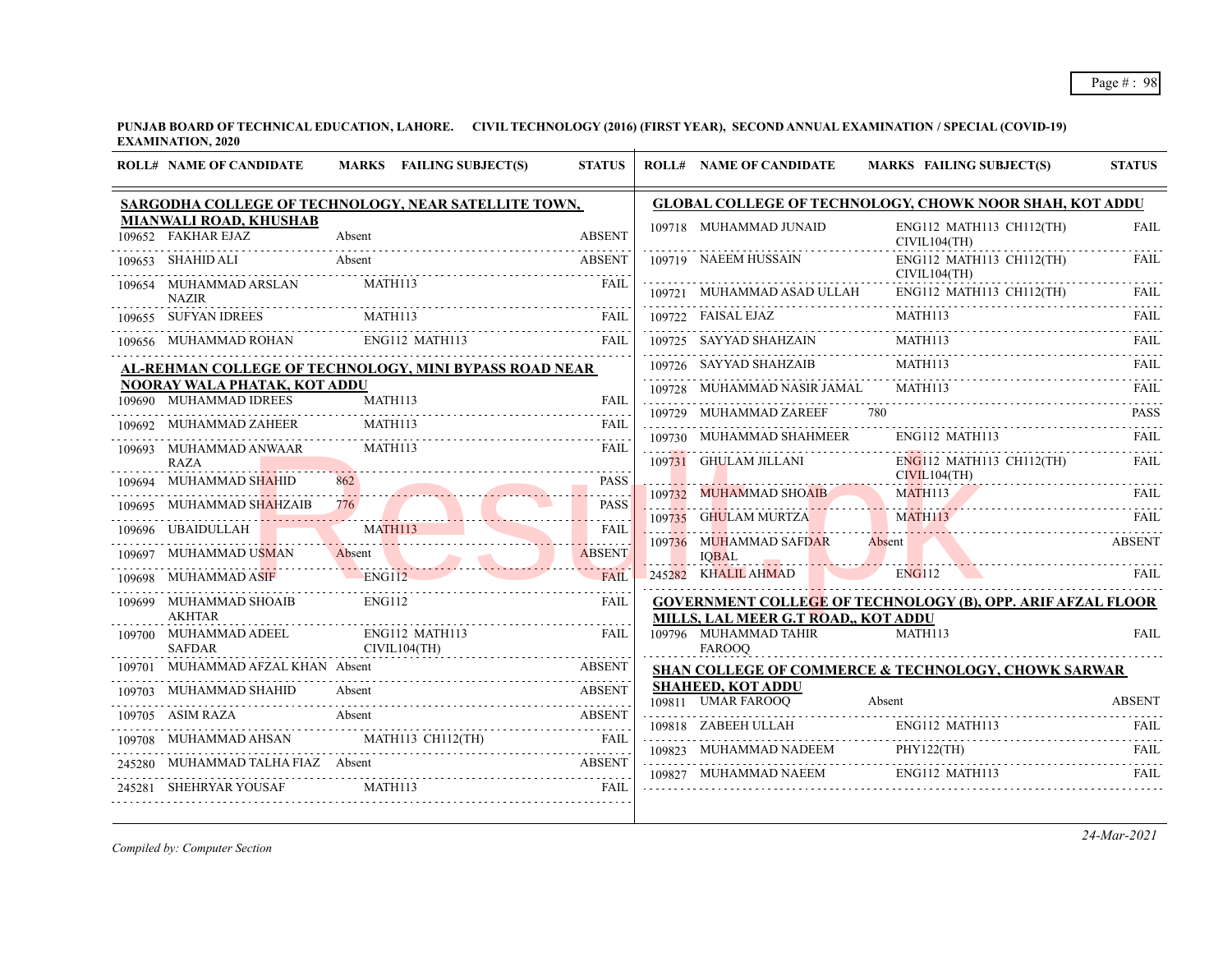**PUNJAB BOARD OF TECHNICAL EDUCATION, LAHORE. CIVIL TECHNOLOGY (2016) (FIRST YEAR), SECOND ANNUAL EXAMINATION / SPECIAL (COVID-19) EXAMINATION, 2020**  $\overline{1}$ 

|              | <b>ROLL# NAME OF CANDIDATE</b>                          | MARKS FAILING SUBJECT(S)                                                                                                                                                 | <b>STATUS</b>                |   | <b>ROLL# NAME OF CANDIDATE</b>                 | MARKS FAILING SUBJECT(S)                                                               | <b>STATUS</b>       |
|--------------|---------------------------------------------------------|--------------------------------------------------------------------------------------------------------------------------------------------------------------------------|------------------------------|---|------------------------------------------------|----------------------------------------------------------------------------------------|---------------------|
| <b>KOTLY</b> |                                                         | FARAN INSTITUTE OF TECHNOLOGY, G&A PLAZA NEW KATCHERY,                                                                                                                   |                              |   | 110031 HAFIZ MOAZZAM ALI                       | MATH113 CH112(TH)<br>PHY122(TH) CIVIL143(TH)                                           | <b>FAIL</b>         |
|              | 109836 USMAN KALEEM ABBASI                              | MATH113 CH112(TH)<br>PHY122(TH) CIVIL104(TH)                                                                                                                             | <b>FAIL</b><br>.             |   | 110043 AFAQ AHMAD SHAH                         | $ENG112$ MATH113 CH112(TH)<br>PHY122(TH) CIVIL104(TH, PR)<br>CIVIL113(TH) CIVIL143(TH) | <b>FAIL</b>         |
|              |                                                         | 109840 YASIR KABIR MATH113 CH112(TH) FAIL                                                                                                                                |                              |   | 110047 MUHAMMAD AHSAN RAZA                     | $ENG112$ MATH113 CH112(TH)                                                             | <b>FAIL</b>         |
|              | 109843 WAQAR MAHMOOD 765<br>109844 MUHAMMAD HARIS MALIK | MATH113                                                                                                                                                                  | <b>PASS</b><br>FAII.         |   | 110048 SHAHAB ASLAM                            | ENG112 MATH113 CH112(TH)<br>PHY122(TH) CIVIL104(TH)<br>CIVIL113(TH) CIVIL143(TH)       | dia dia dia<br>FAIL |
|              | <b>ABSHAR CHOWK, KOTLY</b>                              | NEW KASHMIR POLYTECHNIC INSTITUTE, NEAR ARMY GROUND                                                                                                                      |                              |   | 110049 AHMAD ALI                               | Absent                                                                                 | <b>ABSENT</b>       |
|              | 109850 TAHIR MATLOOB                                    | $\begin{tabular}{llllllll} \hline 109850 & TAHIR MATLOOB & MATH113 & FAIL \\ \hline 109854 & AQARAB ALI NAQVI & ENG112 MATH113 CH112(TH) & FAIL \\ \hline \end{tabular}$ |                              |   | 110051 ADEEL YOUSAF                            | $ENG112$ MATH113 CH112(TH)<br>PHY122(TH) CIVIL104(TH)<br>CIVIL113(TH) CIVIL143(TH)     | FAIL                |
|              | 109858 KAMRAN ASGHAR                                    | MATH113 CH112(TH)<br>PHY122(TH)                                                                                                                                          | FAIL                         |   | 110053 MUHAMMAD UMAR                           | MATH113 CIVIL104(TH)<br>CIVIL143(TH)                                                   | <b>FAIL</b>         |
| 109861       | 109860 MUHAMMAD FAHIM NASIM<br><b>HAROON RAJOOF</b>     | MATH113<br>MATH113                                                                                                                                                       | <b>FAIL</b><br>FAIL          |   | 110054 OAMAR ISHTIAQ                           | $ENG112$ MATH113 CH112(TH)<br>PHY122(TH) CIVIL104(TH)<br>CIVIL113(TH) CIVIL143(TH)     | FAIL                |
|              | $110004$ $\overline{\text{UAZ}}$ ALI                    | 2ND CAMPUS GOVT. COLLEGE OF TECHNOLOGY,, PLOT NO 214-A, AT<br><b>GATTI SUNDER INDUSTRIAL ESTATE, RAIWIND ROAD, LAHORE</b><br>ENG112 MATH113 CH112(TH)                    |                              |   | 110055 SHERAZ YOUNAS                           | $MATH113$ $CH112$ (TH)<br>PHY122(TH) CIVIL104(TH)<br>CIVIL143(TH)                      | <b>FAIL</b>         |
|              |                                                         | PHY122(TH) CIVIL104(TH)                                                                                                                                                  | <b>FAIL</b>                  |   | 110057 MUHAMMAD SAROSH<br><b>MEHBOOB</b>       | $ENG112$ MATH113 CH112(TH)<br>PHY122(TH) CIVIL143(TH)                                  | <b>FAIL</b>         |
|              | 110005 HUSHAM AMIR<br>110009 KHURRAM SHAHZAD            | <b>MATH113 CH112(TH)</b><br>CIVIL113(TH)<br>Absent                                                                                                                       | <b>FAIL</b><br><b>ABSENT</b> |   | 110058 MAZHAR IQBAL                            | MATH113 CH112(TH)<br>PHY122(TH) CIVIL104(TH)<br>CIVIL113(TH)                           | FAIL                |
|              | 110012 MALIK MUAAZ RAFIQUE                              | ENG112 MATH113 CH112(TH)<br>PHY122(TH) CIVIL143(TH)                                                                                                                      | FAIL                         |   | 110061 MUHAMMAD ABDULLAH Absent<br>ASLAM       |                                                                                        | <b>ABSENT</b>       |
|              | 110020 SUFYAN MUMTAZ                                    | MATH113 CH112(TH)<br>CIVIL104(TH) CIVIL113(TH)                                                                                                                           | FAIL                         | . | 110063 MUHAMMAD FAREED<br><b>IFTIKHAR</b><br>. | MATH113                                                                                | FAIL                |
|              | 110025 MUHAMMAD AODAS IJAZ                              | CIVIL143(TH)<br>MATH113 CH112(TH)                                                                                                                                        | FAIL                         |   | 110064 MUHAMMAD ZARAR<br>RAZZAQ                | MATH113                                                                                | FAII.               |
|              |                                                         | PHY122(TH) CIVIL113(TH)<br>$SHOP102$ (TH)                                                                                                                                |                              |   | 110067 HANAN IJAZ                              | $CH112$ (TH)                                                                           | FAIL                |
|              | 110027 HAFEEZ UL REHMAN                                 | ENG112 MATH113 CH112(TH) FAIL<br>PHY122(TH) CIVIL104(PR)                                                                                                                 |                              |   | 110068 FAISAL HAYAT                            | ENG112 MATH113 CH112(TH)<br>CIVIL143(TH)                                               | <b>FAIL</b>         |
|              |                                                         | CIVIL113(TH) CIVIL143(TH)                                                                                                                                                |                              |   | $110071$ ZIA AHMAD                             | MATH113 PHY122(TH)<br>CIVIL143(TH)                                                     | FAIL                |

*Compiled by: Computer Section*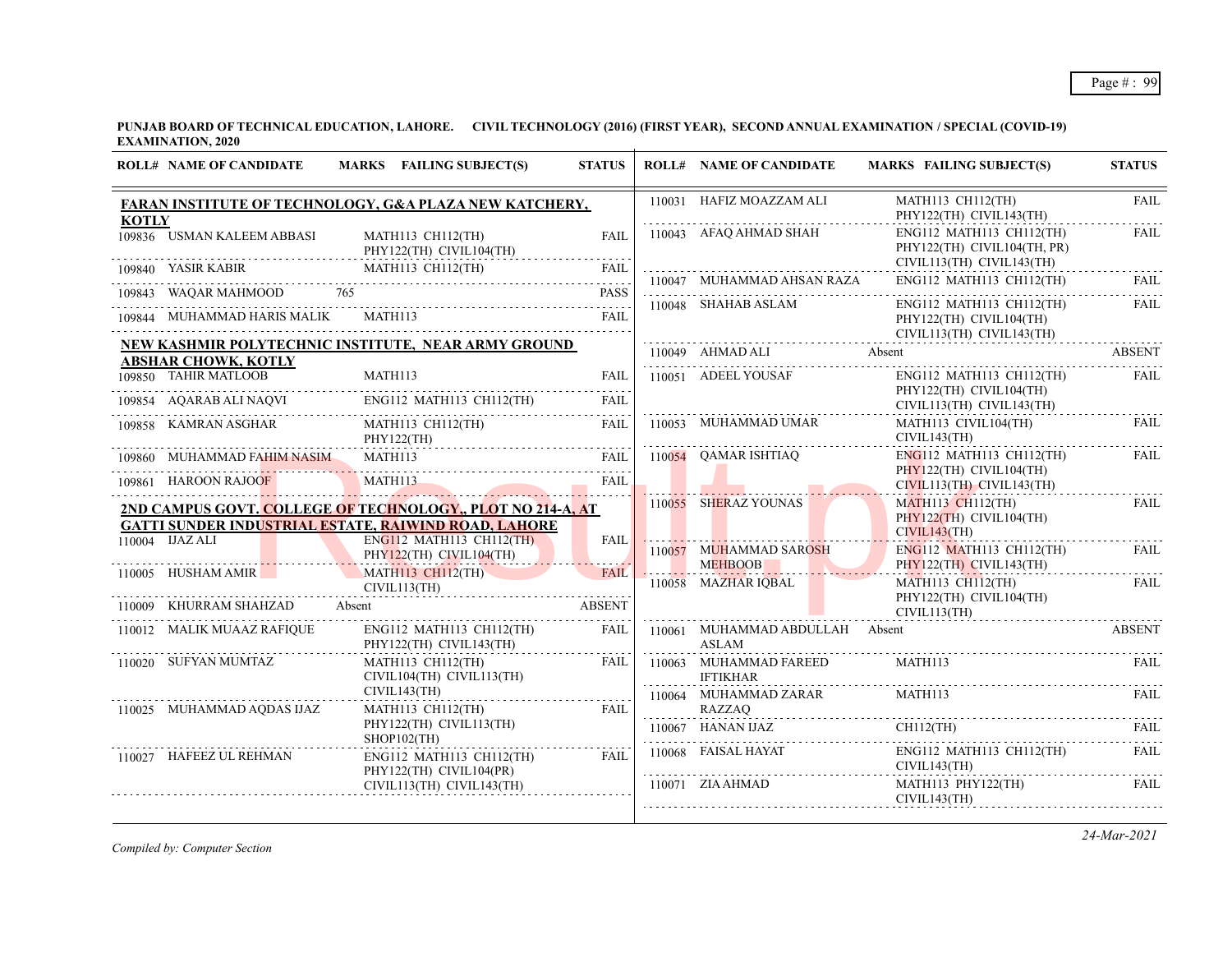**PUNJAB BOARD OF TECHNICAL EDUCATION, LAHORE. CIVIL TECHNOLOGY (2016) (FIRST YEAR), SECOND ANNUAL EXAMINATION / SPECIAL (COVID-19) EXAMINATION, 2020**  $\overline{1}$ 

|        | <b>ROLL# NAME OF CANDIDATE</b>         | MARKS FAILING SUBJECT(S)                              | <b>STATUS</b> | <b>ROLL# NAME OF CANDIDATE</b>           | <b>MARKS FAILING SUBJECT(S)</b>   | <b>STATUS</b> |
|--------|----------------------------------------|-------------------------------------------------------|---------------|------------------------------------------|-----------------------------------|---------------|
|        | 110072 SAMAR ABBAS                     | MATH113                                               | <b>FAIL</b>   | 110109 MUHAMMAD AHMED                    | MATH113 CH112(TH)                 | FAIL          |
|        | 110074 SHAHZAD SAFDAR                  | CIVIL104(TH)                                          | <b>FAIL</b>   | 110110 ZEESHAN ALI                       | MATH113 CIVIL143(TH)              | .<br>FAIL     |
|        | 110075 SYED IBRAR HUSSAIN              | MATH113 CH112(TH)                                     | <b>FAIL</b>   | 110113 ALI HAIDER TAHIR                  | MATH113                           | <b>FAIL</b>   |
|        | <b>KAZMI</b><br>110081 MUHAMMAD AAKASH | PHY122(TH)<br>ENG112 MATH113 CH112(TH)                | FAIL          | 110114 MUHAMMAD SULTAN                   | MATH113 CH112(TH)                 | <b>FAIL</b>   |
|        |                                        | PHY122(TH) CIVIL143(TH)                               |               | 110115 MUHAMMAD BABAR                    | MATH113 CIVIL104(TH)              | FAIL.         |
|        | 110084 MUHAMMAD TANVEER                | MATH113 CH112(TH)                                     | <b>FAIL</b>   | <b>SHERBAZ</b><br>110116 MUHAMMAD SUFYAN | 734                               | <b>PASS</b>   |
| 110087 | <b>SHAHUM MEHMOOD</b>                  | <b>MATH113 CH112(TH)</b><br>CIVIL104(TH) CIVIL113(TH, | <b>FAIL</b>   | 110119 ALI RAZA                          | <b>MATH113</b>                    | FAII.         |
|        |                                        | SE)                                                   |               |                                          |                                   |               |
|        | 110088 MUHAMMAD MUZAMMAL Absent        |                                                       | <b>ABSENT</b> | 110122 MUHAMMAD SAMI-ULLAH 730           |                                   | <b>PASS</b>   |
| 110089 | <b>HUSSAIN</b><br>QADEER ASGHAR        | Absent                                                | <b>ABSENT</b> | 110123 MUHAMMAD WALEED                   | <b>MATH113</b>                    | FAIL          |
|        | MUHAMMAD SHAKEEL                       | MATH113 PHY122(TH)                                    | <b>FAIL</b>   | 110124 WALEED ABDULLAH                   | MATH113 CH112(TH)<br>PHY122(TH)   | <b>FAIL</b>   |
|        | 110091 MUHAMMAD FAHAD                  | MATH113                                               | <b>FAIL</b>   | 110126 NOMAN SAAD                        | Absent                            | <b>ABSENT</b> |
|        | 110092 MUHAMMAD SHAHZAD                | MATH113 CH112(TH)                                     | <b>FAIL</b>   | 110127 MUHAMMAD AFTAB                    | MATH113                           | FAIL          |
|        | <b>ALAM</b>                            | CIVIL113(TH)                                          |               | <b>AHMAD</b><br>110128 MUHAMMAD UMAR     | MATH113 PHY122(TH)                | <b>FAIL</b>   |
|        | 110094 MUHAMMAD FAIZAN IRFAN           | <b>MATH113 CH112(TH)</b>                              | <b>FAIL</b>   | 110129 MUHAMMAD AHSAN                    | <b>MATH113 CH112(TH)</b>          | <b>FAIL</b>   |
|        | 110095 MUHAMMAD FAHAD ALI              | MATH113 CH112(TH)<br><b>PHY122(TH)</b>                | <b>FAIL</b>   | <b>RAFIOUE</b>                           | PHY122(TH) CIVIL143(TH)           |               |
|        | 110099 ZOHAIB ALI                      | ENG112 MATH113 CH112(TH)                              | FAII          | 110130 MUHAMMAD RIZWAN                   | Absent                            | <b>ABSENT</b> |
|        | 110100 YASIR ALI                       | ENG112 MATH113 CH112(TH)                              | FAIL          | 110131 HAMZA ALAM                        | MATH113                           | FAIL          |
|        |                                        | PHY122(TH)                                            |               | 110132 ALI HASSAN                        | MATH113                           | <b>FAIL</b>   |
|        | 110102 MUHAMMAD SHAKEEL                | MATH113 CH112(TH)                                     | <b>FAIL</b>   | 110133 MUHAMMAD HARIS                    | MATH113 CH112(TH)                 | FAIL          |
|        | 110103 MUHAMMAD ZAMAN                  | Absent                                                | <b>ABSENT</b> | 110134 ALTAF RAZA                        | CIVIL143(TH)<br>MATH113 CH112(TH) | FAIL          |
|        | 110104 MUHAMMAD ZAIN KHALID            | MATH113                                               | FAIL          |                                          | PHY122(TH)<br>.                   |               |
|        | 110105 BABAR ALI                       | $CH112$ (TH)                                          | <b>FAIL</b>   | 110135 JAHANGIR ALAM                     | ENG112 MATH113 CH112(TH)          | FAIL          |
|        | 110106 MUHAMMAD UMER                   |                                                       | <b>PASS</b>   | 110136 MUNEEB JAVAID                     | MATH113                           | FAIL          |
|        | 110107 MALIK MUHAMMAD<br><b>SALEEM</b> | 740                                                   | <b>PASS</b>   | 110137 MUHAMMAD ABRAR<br><b>HUSSAIN</b>  | ENG112 MATH113<br>PHY122(TH)      | FAIL          |
|        | 110108 AHMAD ALI                       | $ENG112$ MATH113 CH112(TH)                            | FAIL          | 110138 MUHAMMAD HAMZA                    | MATH113 CH112(TH)                 | <b>FAIL</b>   |

*Compiled by: Computer Section*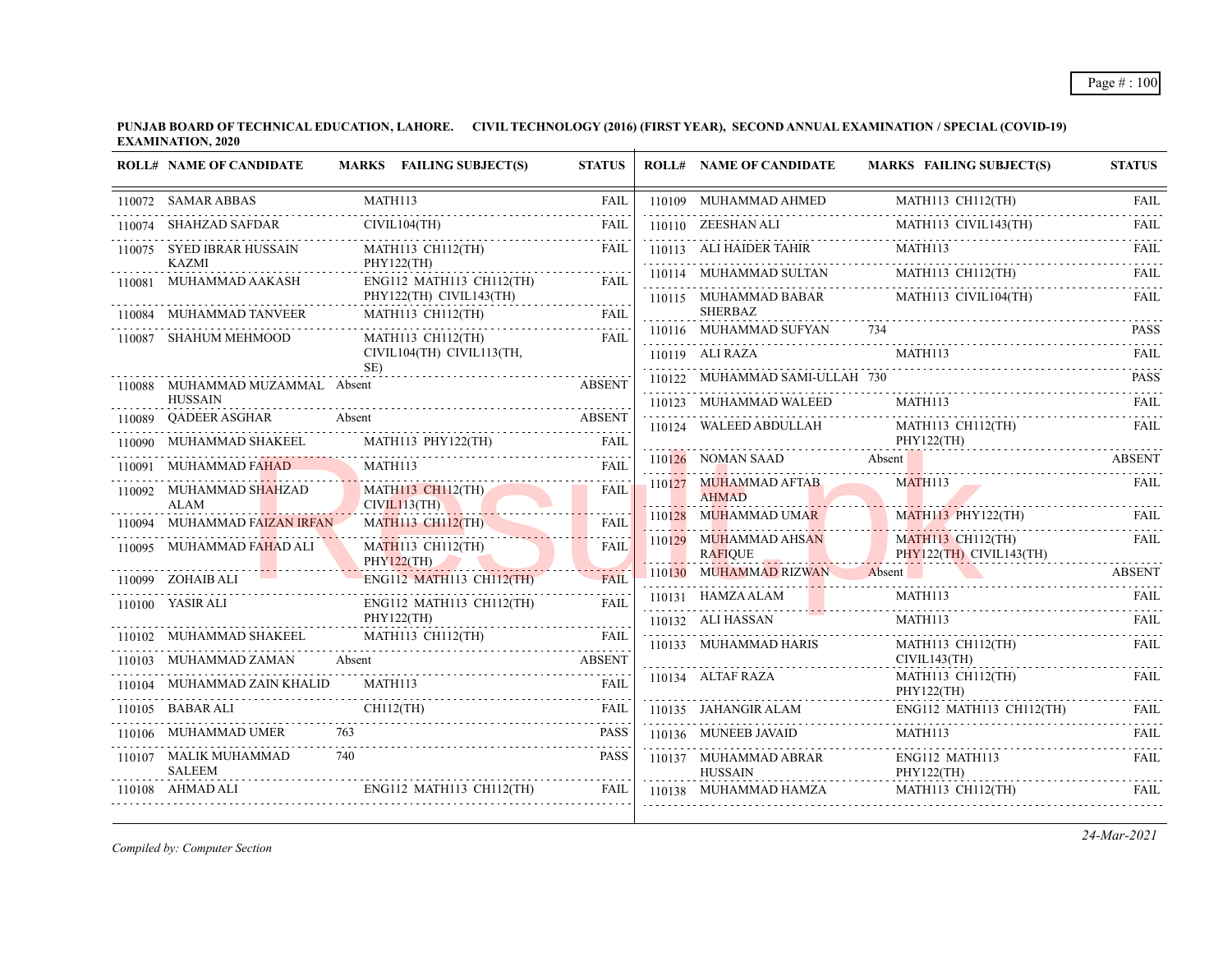| <b>ROLL# NAME OF CANDIDATE</b>   | MARKS FAILING SUBJECT(S)                                                                                                                                                                                                                                                                                                                                                                                                                                                                                                                                    | <b>STATUS</b> |               | <b>ROLL# NAME OF CANDIDATE</b> | MARKS FAILING SUBJECT(S)                                                                                                                                                                                                                                                                                                                                                                                                                              | <b>STATUS</b>                    |
|----------------------------------|-------------------------------------------------------------------------------------------------------------------------------------------------------------------------------------------------------------------------------------------------------------------------------------------------------------------------------------------------------------------------------------------------------------------------------------------------------------------------------------------------------------------------------------------------------------|---------------|---------------|--------------------------------|-------------------------------------------------------------------------------------------------------------------------------------------------------------------------------------------------------------------------------------------------------------------------------------------------------------------------------------------------------------------------------------------------------------------------------------------------------|----------------------------------|
| 110139 MUBEEN KHALID             | ENG112 MATH113 CH112(TH)<br>CIVIL104(TH)                                                                                                                                                                                                                                                                                                                                                                                                                                                                                                                    | FAIL          |               | 110510 JALAL IQBAL             | MATH113 CH112(TH)<br>PHY122(TH) CIVIL104(TH)                                                                                                                                                                                                                                                                                                                                                                                                          | <b>FAIL</b>                      |
| 110140 RANA ALEEM SARWAR         | MATH113 CH112(TH)<br>PHY122(TH) CIVIL104(TH)<br>CIVIL113(TH) CIVIL143(TH)                                                                                                                                                                                                                                                                                                                                                                                                                                                                                   | FAIL          |               | 245283 IFTIKHAR AHMAD          | CIVIL143(TH)<br>ENG112 MATH113 CH112(TH)<br>PHY122(TH, PR, SE)                                                                                                                                                                                                                                                                                                                                                                                        | FAIL                             |
| 110141 ZEESHAN KHOKHAR           | MATH113 CH112(TH)<br>PHY122(TH) CIVIL104(TH)                                                                                                                                                                                                                                                                                                                                                                                                                                                                                                                | FAII.<br>.    |               |                                | CIVIL104(TH) CIVIL113(TH)<br>CIVIL143(TH) SHOP102(TH)                                                                                                                                                                                                                                                                                                                                                                                                 |                                  |
| 110143 ASIF JAMIL                | MATH113 CH112(TH)<br>PHY122(TH) CIVIL104(TH)<br>CIVIL143(TH, PR, SE)<br>COMP111(PR, SE)                                                                                                                                                                                                                                                                                                                                                                                                                                                                     | FAIL          |               | 245284 REHAN RASHID            | ENG112 MATH113 CH112(TH)<br>PHY122(TH, PR, SE)<br>CIVIL113(TH) CIVIL143(TH)<br>$SHOP102$ (TH)                                                                                                                                                                                                                                                                                                                                                         | FAIL                             |
|                                  | $ENG112$ MATH113 CH112(TH) FAIL                                                                                                                                                                                                                                                                                                                                                                                                                                                                                                                             |               |               | 245285 ABID ALI                |                                                                                                                                                                                                                                                                                                                                                                                                                                                       | Registration<br>cancelled due to |
|                                  | $\begin{tabular}{c c c c c} \hline 110144 & HAFIZ ALI HASSAN & ENG112 MATHI13 CH112(TH) & FAIL \\ \hline 110147 & MUHAMMAD NAWAZ & MATHI13 & \textbf{MATH113} & FAIL \\ \hline \end{tabular}$                                                                                                                                                                                                                                                                                                                                                               |               |               |                                |                                                                                                                                                                                                                                                                                                                                                                                                                                                       | not passing                      |
|                                  | $\begin{tabular}{lllllllllll} \hline 110149 & \multicolumn{3}{l} \textbf{AQIB} \textbf{ALI} & \multicolumn{3}{l} \textbf{MATH113} & \multicolumn{3}{l} \textbf{FAIL} & \multicolumn{3}{l} \textbf{FAIL} & \multicolumn{3}{l} \textbf{FAIL} & \multicolumn{3}{l} \textbf{FAIL} & \multicolumn{3}{l} \textbf{FAIL} & \multicolumn{3}{l} \textbf{FAIL} & \multicolumn{3}{l} \textbf{FAIL} & \multicolumn{3}{l} \textbf{FAIL} & \multicolumn{3}{l} \textbf{FAIL}$                                                                                               |               |               |                                |                                                                                                                                                                                                                                                                                                                                                                                                                                                       | minimum<br>subjects              |
|                                  | 110153 MUHAMMAD MUSANNIF ALIAbsent<br>110155 ABDUL REHMAN MADNI Absent ABSENT                                                                                                                                                                                                                                                                                                                                                                                                                                                                               |               |               | 245286 MUHAMMAD HAMZA          | ISL ENG112 MATH113                                                                                                                                                                                                                                                                                                                                                                                                                                    | FAIL                             |
|                                  |                                                                                                                                                                                                                                                                                                                                                                                                                                                                                                                                                             |               |               |                                | CH112(TH) PHY122(TH, PR,<br>SE) CIVIL113(TH)                                                                                                                                                                                                                                                                                                                                                                                                          |                                  |
|                                  |                                                                                                                                                                                                                                                                                                                                                                                                                                                                                                                                                             |               |               |                                | $CIVIL143(TH)$ SHOP102(TH)                                                                                                                                                                                                                                                                                                                                                                                                                            |                                  |
|                                  |                                                                                                                                                                                                                                                                                                                                                                                                                                                                                                                                                             |               | <b>LAHORE</b> |                                | ABBAS COLLEGE OF TECHNOLOGY, 13-B, LAKE ROAD, LAHORE,                                                                                                                                                                                                                                                                                                                                                                                                 |                                  |
|                                  | ABSENT ABOUL REHMAN MADNI<br>110156 EJAZALI ENGILI MATHI13 FAIL<br>110158 AWAIS SADIQ MATHI13 FAIL<br>110161 BASHART ALI ENGILI FAIL<br>110161 BASHART ALI ENGILI FAIL                                                                                                                                                                                                                                                                                                                                                                                      |               |               |                                | 110172 WAQAS ENG112 MATH113 FAIL CIVIL104(TH) CIVIL113(TH)                                                                                                                                                                                                                                                                                                                                                                                            |                                  |
|                                  |                                                                                                                                                                                                                                                                                                                                                                                                                                                                                                                                                             |               |               |                                | 245287 SAAD AHMAD SHAHBAZ 904                                                                                                                                                                                                                                                                                                                                                                                                                         | <b>PASS</b>                      |
|                                  | 110163 AHSAN ZAHIR Absent ABSENT ABSENT 110164 WASEEM ABBAS CIVIL113(TH) FAIL                                                                                                                                                                                                                                                                                                                                                                                                                                                                               |               |               |                                | $\begin{tabular}{lllllllllll} \multicolumn{2}{c}{\textbf{245288} & IBRAR ANAYAT} & \multicolumn{2}{c}{\textbf{MATH113} & CH112(TH)} & \multicolumn{2}{c}{\textbf{FAIL}}\\ \multicolumn{2}{c}{\textbf{143.2}} & \multicolumn{2}{c}{\textbf{144.2}} & \multicolumn{2}{c}{\textbf{FAIL}} & \multicolumn{2}{c}{\textbf{145.2}} & \multicolumn{2}{c}{\textbf{146.2}} & \multicolumn{2}{c}{\textbf{147.2}} & \multicolumn{2}{c}{\textbf{147$                |                                  |
|                                  | 110501 BILAL AHMAD Absent ABSENT                                                                                                                                                                                                                                                                                                                                                                                                                                                                                                                            |               |               |                                |                                                                                                                                                                                                                                                                                                                                                                                                                                                       |                                  |
|                                  | $\begin{tabular}{lllllllll} \hline 110502 & BADAR MAQSOOD & MATH113 PHY122(TH) \\ \hline & CIVIL104(TH) & & & & \\\hline \end{tabular}$                                                                                                                                                                                                                                                                                                                                                                                                                     | FAIL          |               | 245290 FAHAD ALI               | ${\tt 245289}\quad {\tt MEHRAN\;KHAN} \qquad \qquad {\tt ENG112\; MATH113} \qquad \qquad {\tt FAIL} \qquad \qquad {\tt PLT13} \qquad \qquad {\tt PLT22} \qquad {\tt L143} \qquad {\tt L143} \qquad \qquad {\tt PLT143} \qquad \qquad {\tt PLT23} \qquad \qquad {\tt PLT143} \qquad \qquad {\tt PLT23} \qquad \qquad {\tt PLT143} \qquad \qquad {\tt PLT23} \qquad \qquad {\tt PLT143} \qquad \qquad {\tt PLT23} \qquad \qquad {\tt PLT23}$<br>MATH113 | FAIL                             |
| 110503 MUHAMMAD ZEESHAN<br>AFZAL | CIVIL104(TH)                                                                                                                                                                                                                                                                                                                                                                                                                                                                                                                                                | FAIL          |               |                                | AHMAD HASSAN POLYTECHNIC INSTITUTE, DEV SAMAJ ROAD, LAHORE                                                                                                                                                                                                                                                                                                                                                                                            |                                  |
| 110505 MUHAMMAD FAIZAN           | ENG112 MATH113<br>CIVIL104(TH)                                                                                                                                                                                                                                                                                                                                                                                                                                                                                                                              | FAIL          |               | 110218 FARHAN ABID ALI         | ENG112 MATH113 CH112(TH)<br>$CIVIL113(TH)$ $CIVIL143(TH)$                                                                                                                                                                                                                                                                                                                                                                                             | <b>FAIL</b>                      |
|                                  | 110506 QASIM ALI CIVIL104(TH) FAIL                                                                                                                                                                                                                                                                                                                                                                                                                                                                                                                          | FAIL          |               | $110235$ SHEHARYAR             | ENG112 MATH113 CH112(TH)                                                                                                                                                                                                                                                                                                                                                                                                                              | .<br>FAIL                        |
| 110507 ALI NOOR 1                | $\begin{tabular}{ll} \bf{ENG112} \,\, MATH113 & \bf{FAIL} \\ \bf{CIVIL104(TH)} & \textcolor{red}{\bf \textcolor{blue}{\bf \textcolor{blue}{\bf \textcolor{blue}{\bf \textcolor{blue}{\bf \textcolor{blue}{\bf \textcolor{blue}{\bf \textcolor{blue}{\bf \textcolor{blue}{\bf \textcolor{blue}{\bf \textcolor{blue}{\bf \textcolor{blue}{\bf \textcolor{blue}{\bf \textcolor{blue}{\bf \textcolor{blue}{\bf \textcolor{blue}{\bf \textcolor{blue}{\bf \textcolor{blue}{\bf \textcolor{blue}{\bf \textcolor{blue}{\bf \textcolor{blue}{\bf \textcolor{blue}{$ | FAIL          |               | 110239 AHMAD HASSAN            | CIVIL104(TH) CIVIL113(TH)<br>ENG112 MATH113 CH112(TH)                                                                                                                                                                                                                                                                                                                                                                                                 | <b>FAIL</b>                      |
| 110508 MUHAMMAD HASSAN<br>BILAL  | MATH113 PHY122(TH)<br>CIVIL104(TH)                                                                                                                                                                                                                                                                                                                                                                                                                                                                                                                          | FAIL          |               |                                | PHY122(TH) CIVIL104(TH)<br>CIVIL113(TH)                                                                                                                                                                                                                                                                                                                                                                                                               |                                  |
|                                  |                                                                                                                                                                                                                                                                                                                                                                                                                                                                                                                                                             |               |               |                                |                                                                                                                                                                                                                                                                                                                                                                                                                                                       |                                  |

*Compiled by: Computer Section*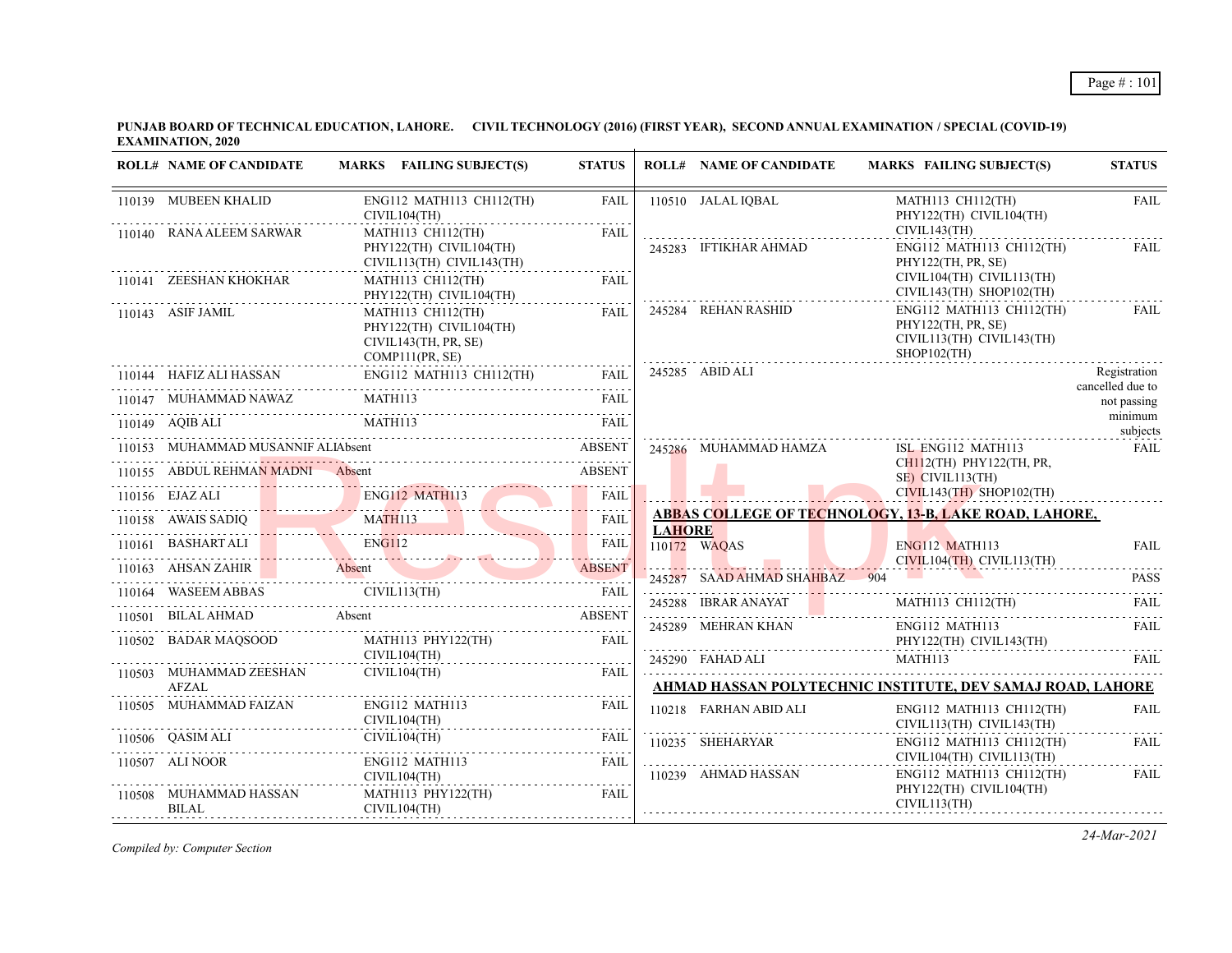|        | <b>ROLL# NAME OF CANDIDATE</b>            | MARKS FAILING SUBJECT(S)                                                                                                                                                                                                                                                                                                                                                                                                                                                | <b>STATUS</b> | <b>ROLL# NAME OF CANDIDATE</b>          | <b>MARKS FAILING SUBJECT(S)</b>                                                                                                                | <b>STATUS</b>                   |
|--------|-------------------------------------------|-------------------------------------------------------------------------------------------------------------------------------------------------------------------------------------------------------------------------------------------------------------------------------------------------------------------------------------------------------------------------------------------------------------------------------------------------------------------------|---------------|-----------------------------------------|------------------------------------------------------------------------------------------------------------------------------------------------|---------------------------------|
|        | 110242 MUHAMMAD MUDASSAR<br><b>AKHTAR</b> | CH112(TH)                                                                                                                                                                                                                                                                                                                                                                                                                                                               | <b>FAIL</b>   | 110272 MUHAMMAD UMER                    | MATH113 CH112(TH)<br>PHY122(TH) CIVIL104(TH)                                                                                                   | <b>FAIL</b><br>.                |
|        | 110243 MUHAMMAD ZAIN SOHAIL               | MATH113                                                                                                                                                                                                                                                                                                                                                                                                                                                                 | FAIL          | 110273 MUHAMMAD WAQAS                   | MATH113 CIVIL113(TH)                                                                                                                           | FAIL                            |
|        | 110244 USAMA AFZAAL                       | MATH113 CH112(TH)<br>PHY122(TH) CIVIL104(TH)                                                                                                                                                                                                                                                                                                                                                                                                                            | <b>FAIL</b>   | <b>HASHMI</b>                           | 110275 SAQIB JAVAID Absent ABSENT                                                                                                              |                                 |
|        | 110245 UNEEB NADEEM                       | CIVIL113(TH) CIVIL143(TH)<br>MATH113 CH112(TH)                                                                                                                                                                                                                                                                                                                                                                                                                          | <b>FAIL</b>   |                                         | $110276 \quad \text{ABDUL REHMAN} \qquad \text{MATHI13 CIVIL143(TH)} \qquad \text{FAIL} \qquad \text{FAIL}$                                    |                                 |
|        |                                           | CIVIL104(TH) CIVIL113(TH)                                                                                                                                                                                                                                                                                                                                                                                                                                               |               |                                         | 110278 DANISH MAQSOOD Absent ABSENT ABSENT                                                                                                     |                                 |
|        | 110247 MUHAMMAD NAUMAN Absent             |                                                                                                                                                                                                                                                                                                                                                                                                                                                                         | <b>ABSENT</b> |                                         | 110279 MUHAMMAD NABEEL MATH113 FAIL FAIL                                                                                                       |                                 |
|        |                                           | $110248 \quad {\rm HAMZA\ JAWAD\ HASSAN} \qquad {\rm MATH113\ CIVIL113(TH)} \qquad {\rm FAIL} \qquad {\rm FAIL} \qquad {\rm TAL} \qquad {\rm TAL} \qquad {\rm TAL} \qquad {\rm TAL} \qquad {\rm TAL} \qquad {\rm TAL} \qquad {\rm TAL} \qquad {\rm TAL} \qquad {\rm TAL} \qquad {\rm TAL} \qquad {\rm TAL} \qquad {\rm TAL} \qquad {\rm TAL} \qquad {\rm TAL} \qquad {\rm TAL} \qquad {\rm TAL} \qquad {\rm TAL} \qquad {\rm TAL} \qquad {\rm TAL} \qquad {\rm TAL} \q$ |               | 110282 MUHAMMAD ATTA UL HAQ Absent      | $\begin{tabular}{lllllllll} 110282 & MUHAMMAD ATTA UL HAQ & Absent & ABSENT \\ \hline 110283 & MANAN ASGHAR & MATH113 & FAIL \\ \end{tabular}$ |                                 |
|        | 110249 MUHAMMAD JAWAD                     | Absent                                                                                                                                                                                                                                                                                                                                                                                                                                                                  | ABSENT        |                                         |                                                                                                                                                |                                 |
|        | <b>ASHRAF</b>                             |                                                                                                                                                                                                                                                                                                                                                                                                                                                                         |               | 110285 MUHAMMAD FAHAD AWAN              | MATH113 PHY122(TH)<br>CIVIL104(TH) CIVIL113(TH)                                                                                                | <b>FAIL</b>                     |
|        | 110252 SAJAWAL ALI                        | 736 736                                                                                                                                                                                                                                                                                                                                                                                                                                                                 | <b>PASS</b>   | 245291 USAMA                            | ISL ENG112 MATH113                                                                                                                             | Registration                    |
|        |                                           | 110253 AQEELAHMED Absent ABSENT                                                                                                                                                                                                                                                                                                                                                                                                                                         |               |                                         | CH112(TH) PHY122(TH)<br>$CIVIL104(TH)$ $CIVIL113(TH)$                                                                                          | cancelled due to<br>not passing |
|        | 110256 AHSAN ABBAS                        | MATHI13                                                                                                                                                                                                                                                                                                                                                                                                                                                                 | <b>FAIL</b>   |                                         | $CIVIL143(TH)$ SHOP102(TH)                                                                                                                     | minimum<br>subjects             |
|        | 110257 MUHAMMAD EHSAN EI                  | <b>ENG112 MATH113 CH112(TH)</b><br>CIVIL104(TH) CIVIL143(TH)                                                                                                                                                                                                                                                                                                                                                                                                            | FAIL          | 245292 HASSAN JAVIAD                    | ENG112 PHY122(TH)<br>CIVIL104(TH)                                                                                                              | <b>FAIL</b>                     |
|        |                                           | SHOP102(TH)<br>110258 USAMA SARWAR MATH113 FAIL FAIL                                                                                                                                                                                                                                                                                                                                                                                                                    |               | 245293 MUHAMMAD USAMA NIAZI             | PHY122(TH)                                                                                                                                     | FAIL                            |
|        |                                           | MATH113 CH112(TH)                                                                                                                                                                                                                                                                                                                                                                                                                                                       | FAIL          | 245294 ALI KHAN LASHARI                 | MATH113 PHY122(TH)                                                                                                                             | <b>FAIL</b>                     |
|        | 110259 M. ZAIN                            | PHY122(TH)                                                                                                                                                                                                                                                                                                                                                                                                                                                              |               |                                         | ANJUMAN-E-HIMAYAT-E-ISLAM MUHAMMAD AMIN POLY TECHNIC                                                                                           |                                 |
|        |                                           | 110260 UMAIR FAISAL Absent Absent ABSENT                                                                                                                                                                                                                                                                                                                                                                                                                                |               |                                         | INSTITUTE & VOCATIONAL TRAINING CENTRE, NEAR FAWARA CHOWK,                                                                                     |                                 |
|        | 110261 USAMA FAREED Absent                | 0261 USAMA FAREED Absent ABSENT                                                                                                                                                                                                                                                                                                                                                                                                                                         |               | 110303 MUHAMMAD FAIZAN ALI              | SAIDPUR MAIN BOULEVARD, SABZAZAR SCHEME MORE, LAHORE<br>ENG112 MATH113 CH112(TH)                                                               | <b>FAIL</b>                     |
|        |                                           |                                                                                                                                                                                                                                                                                                                                                                                                                                                                         |               |                                         | PHY122(TH) CIVIL104(TH)                                                                                                                        |                                 |
|        |                                           | $\begin{tabular}{lllllllllll} \hline 110262 & \text{MUHAMMAD AHSAN} & \text{MATHI13 CIVIL104(TH)} & \text{FAIL} \\ \hline 110266 & \text{DANISH MANSOOR} & \text{MATHI13} & \text{FAIL} \\ \hline \end{tabular}$                                                                                                                                                                                                                                                        |               | 110304 MUHAMMAD FAISAL                  | CIVIL113(TH)<br>ENG112 MATH113 CH112(TH)                                                                                                       | FAIL                            |
| 110267 | MUHAMMAD NABEEL ENG112 MATH113            |                                                                                                                                                                                                                                                                                                                                                                                                                                                                         |               | <b>BHATTI</b>                           |                                                                                                                                                |                                 |
| 110268 |                                           | MUHAMMAD HAMZA BILAL Absent ABSENT                                                                                                                                                                                                                                                                                                                                                                                                                                      |               |                                         | $110305 \quad \text{MUZAMML HUSSAN} \qquad \text{MATH113 PHY122(TH)} \qquad \text{FAIL} \qquad \text{FAIL}$                                    |                                 |
|        | 110270 MUJEEB ALI                         | MATH113 PHY122(TH) FAIL<br>CIVIL104(TH)                                                                                                                                                                                                                                                                                                                                                                                                                                 |               | 110307 MUHAMMAD SHAWAL<br>ARSHAD ARSHAD | ENG112 MATH113<br>CIVIL104(TH)                                                                                                                 | <b>FAIL</b>                     |
|        | 110271 MUHAMMAD WAQAS                     | 271 MUHAMMAD WAQAS Absent ABSENT                                                                                                                                                                                                                                                                                                                                                                                                                                        |               | 110308 BILAL                            | Absent                                                                                                                                         | <b>ABSENT</b>                   |
|        |                                           |                                                                                                                                                                                                                                                                                                                                                                                                                                                                         |               |                                         |                                                                                                                                                |                                 |

*Compiled by: Computer Section*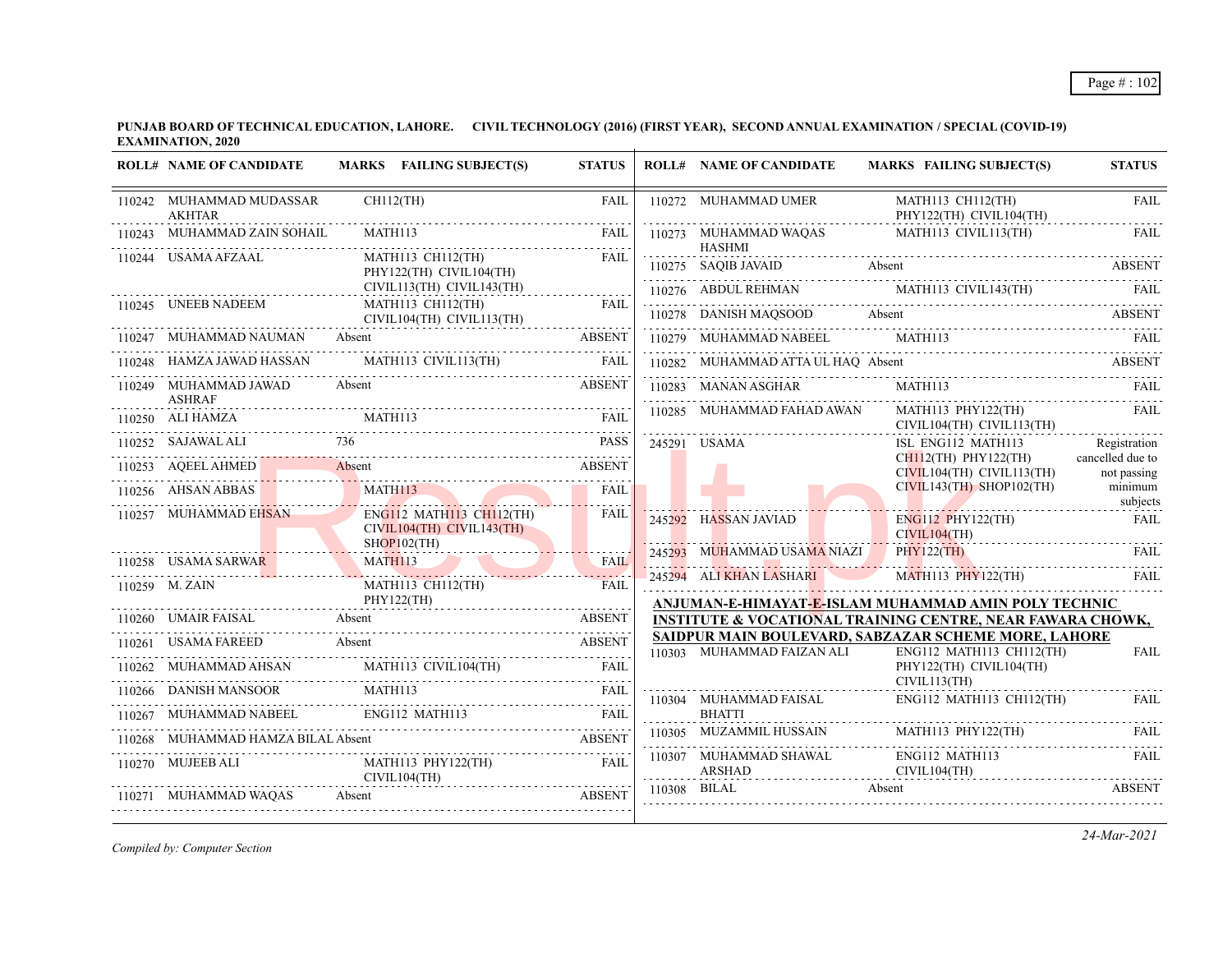|               | <b>ROLL# NAME OF CANDIDATE</b>                                                             |         | MARKS FAILING SUBJECT(S)                                         | <b>STATUS</b> | <b>ROLL# NAME OF CANDIDATE</b>          |        | <b>MARKS FAILING SUBJECT(S)</b>                                           | <b>STATUS</b> |
|---------------|--------------------------------------------------------------------------------------------|---------|------------------------------------------------------------------|---------------|-----------------------------------------|--------|---------------------------------------------------------------------------|---------------|
|               | 110309 UMER FAROOQ                                                                         |         | ENG112 MATH113 CH112(TH)                                         | <b>FAIL</b>   | 110371 MUHAMMAD ASAD KHAN               |        | ENG112 MATH113 CH112(TH)<br>CIVIL113(TH) CIVIL143(TH)                     | <b>FAIL</b>   |
|               | 110310 MUHAMMAD WAQAS                                                                      |         | CH112(TH) PHY122(TH)                                             | FAII          | 110372 MUHAMMAD AZEEM                   |        | ENG112 MATH113                                                            |               |
|               | 110312 MUDDASIR ABBAS CIVIL104(TH) FAIL                                                    |         | CIVIL104(TH)                                                     |               | 110373 MUHAMMAD BILAL BUTT Absent       |        |                                                                           | <b>ABSENT</b> |
|               | $\underbrace{\text{TAISAL SADDIQ}}{\text{MATH113}} \underbrace{\text{FAIL}}_{\text{TAIL}}$ |         |                                                                  |               | 110374 MOAZ BENYAMEEN                   |        | MATH113 CIVIL104(TH)                                                      | FAIL          |
|               | 110316 ZAEEM IBRAR                                                                         | Absent  |                                                                  | <b>ABSENT</b> |                                         |        | $CIVIL113(TH)$ $CIVIL143(TH)$                                             |               |
|               | 110317 BILAL 738                                                                           |         |                                                                  | <b>PASS</b>   | 110375 MOHIU-UD-DIN                     | 787    |                                                                           | <b>PASS</b>   |
|               | 110318 HAIDER ALI                                                                          |         | ENG112 MATH113                                                   | FAIL          | 110378 MUHAMMAD ARSLAN                  | Absent |                                                                           | <b>ABSENT</b> |
|               |                                                                                            |         | CIVIL104(TH)                                                     |               |                                         |        | 245297 SAMEER SHAHID MATH113 CIVIL143(TH)                                 | FAIL          |
|               | 110320 TALHA AHMAD Absent ABSENT                                                           |         |                                                                  |               | 245298 MUHAMMAD SAJID                   | Absent |                                                                           | <b>ABSENT</b> |
| 110322        | RANA ABDULLAH CIVIL104(TH)                                                                 |         |                                                                  | <b>FAIL</b>   |                                         |        | <b>INSTITUTE OF ENGINEERING &amp; TECHNOLOGY, NTC BUILDING, PTCL</b>      |               |
|               | 110324 MUHAMMAD                                                                            | MATH113 |                                                                  | <b>FAIL</b>   | <b>COLONY. MUGHALPURA, LAHORE</b>       |        |                                                                           |               |
|               | ZAIN-UL-ABIDIN OADRI<br>110494 MUHAMMAD AHSAN                                              | Absent  |                                                                  | <b>ABSENT</b> | 110403 SHAHMIR BALOCH                   | 835    |                                                                           | <b>PASS</b>   |
|               | ASLAM                                                                                      |         |                                                                  |               | 110404 MUHAMMAD JAMIL                   | Absent |                                                                           | <b>ABSENT</b> |
|               | CITY POLYTECHNIC INSTITUTE, JALAL CENTRE, G.T ROAD, SHAHDARA,                              |         |                                                                  |               | 110405 IRTAZA HASSAN                    |        | <b>MATH113</b>                                                            | FAII.         |
| <b>LAHORE</b> | 110334 HAMZA SAEED                                                                         |         | <b>ENG112 MATH113</b>                                            | <b>FAIL</b>   | 110406 HAMZA RASHID                     | 811    |                                                                           | <b>PASS</b>   |
|               |                                                                                            |         | PHY122(TH) CIVIL104(TH)                                          |               | 110408 SAIF ULLAH                       |        | 110408 SAIF ULLAH 792 PASS                                                |               |
|               | 110338 RASHID AKBAR                                                                        |         | $CIVIL113(TH)$ $CIVIL143(TH)$<br><b>ENG112 MATH113 CH112(TH)</b> | <b>FAIL</b>   | 110409 SADAM HUSSAIN MATH113 CH112(TH)  |        |                                                                           | <b>FAIL</b>   |
|               |                                                                                            |         | PHY122(TH) CIVIL104(TH)                                          |               | 245299 RANA HAREEM                      |        |                                                                           | <b>PASS</b>   |
|               | 110339 HAMZA ABID                                                                          |         | CIVIL113(TH)<br>ENG112 MATH113 CH112(TH)                         | <b>FAIL</b>   | MUHAMMAD                                |        |                                                                           |               |
|               |                                                                                            |         | PHY122(TH) CIVIL104(TH)                                          |               | 245300 ALI RAZA                         | Absent |                                                                           | <b>ABSENT</b> |
|               | 110340 SYED MUHAMMAD ALI                                                                   | MATH113 |                                                                  | FAIL          | 245301 ASAD ALI                         | 798    |                                                                           | <b>PASS</b>   |
|               | <b>AHMAD</b><br>245295 MUHAMMAD WAQAR                                                      | MATH113 |                                                                  | <b>FAIL</b>   | 245302 ZAIN JOHNSON MATH113             |        |                                                                           |               |
|               |                                                                                            |         |                                                                  |               | 245303 MUHAMMAD FURQAN                  | Absent |                                                                           | <b>ABSENT</b> |
|               | 245296 UMAIR ABBAS                                                                         | MATH113 |                                                                  | <b>FAIL</b>   | <b>GHOUSS AKHTAR</b>                    |        |                                                                           |               |
|               | IMPERIAL COLLEGE OF TECHNOLOGY, 6-ALLAMA IQBAL ROAD,                                       |         |                                                                  |               |                                         |        | <b>JAPAN POLYTECHNIC INSTITUTE, MANGA ROAD, RAIWIND, LAHORE</b>           |               |
|               | BOHARWALA CHOWK NEAR RAILWAY STATION, LAHORE<br>110367 MUHAMMAD ZOHAIB                     | Absent  |                                                                  | <b>ABSENT</b> | 110414 EJAZ AHMAD                       |        | PHY122(TH) CIVIL104(TH)<br>110414 EJAZ AHMAD PHY122(TH) CIVIL104(TH) FAIL | FAIL          |
|               | <b>ASHRAF</b>                                                                              |         |                                                                  |               | 110417 MUHAMMAD FARMAN<br><b>KHUSHI</b> |        | <b>ENG112</b>                                                             | FAII.         |
|               | 110369 SHEIKH UBAID ULLAH                                                                  | Absent  |                                                                  | <b>ABSENT</b> |                                         |        |                                                                           |               |

*Compiled by: Computer Section*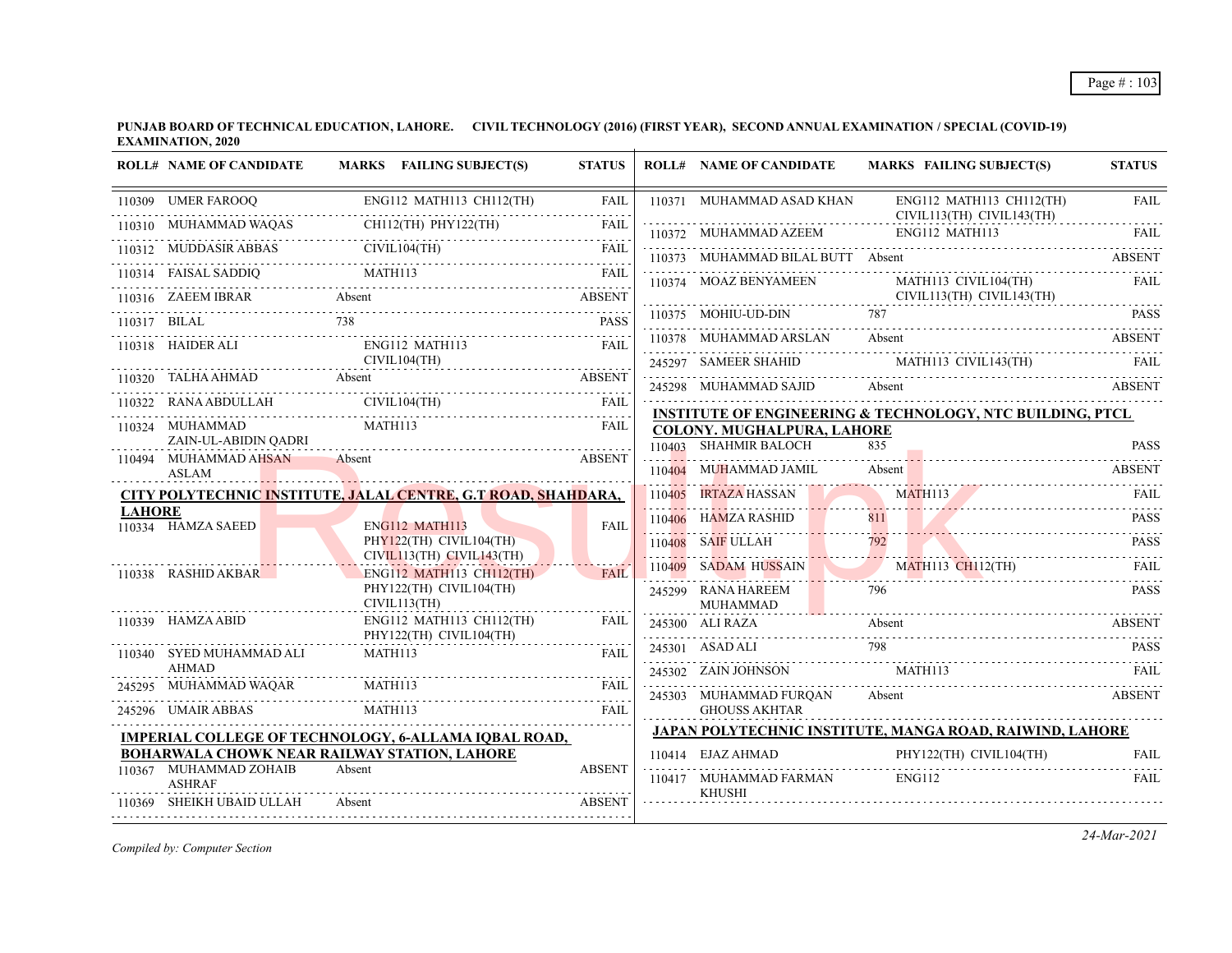|        | <b>ROLL# NAME OF CANDIDATE</b>                   | MARKS FAILING SUBJECT(S)                                                                           | <b>STATUS</b> | <b>ROLL# NAME OF CANDIDATE</b>       | <b>MARKS FAILING SUBJECT(S)</b>                                                                                                                                         | <b>STATUS</b>      |
|--------|--------------------------------------------------|----------------------------------------------------------------------------------------------------|---------------|--------------------------------------|-------------------------------------------------------------------------------------------------------------------------------------------------------------------------|--------------------|
|        | 110421 HAMZA HASSAN                              | CIVIL104(TH)                                                                                       | <b>FAIL</b>   | 110491 GHULAM ABBAS                  | Absent                                                                                                                                                                  | <b>ABSENT</b>      |
|        | 700<br>110422 ALI RAZA                           |                                                                                                    | <b>PASS</b>   |                                      | PAK CANADIAN POLYTECHNIC INSTITUTE, 180 ALLAMA IQBAL ROAD                                                                                                               |                    |
|        |                                                  | 110426 IZHAR UL HAQ MATH113 PHY122(TH) FAIL                                                        |               | MUSTAFABAD, (DHARAM PURA), LAHORE    |                                                                                                                                                                         |                    |
|        |                                                  |                                                                                                    |               | 110514 UMAIR SHAHID                  | MATH113                                                                                                                                                                 | <b>FAIL</b>        |
|        |                                                  | HAFIZ MUHAMMAD IRFAN Absent ABSENT                                                                 |               | 110515 HASEEB UR REHMAN              | 810                                                                                                                                                                     | <b>PASS</b>        |
|        | 110430 MUHAMMAD WALEED<br><b>ARSHAD BHATTI</b>   | ENG112 MATH113                                                                                     | FAII.         | 110516 MUHAMMAD USAMA                | ENG112 MATH113<br>CIVIL104(TH)                                                                                                                                          | FAII.              |
|        | 110431 MUHAMMAD KHURAM                           | MATH113                                                                                            | FAIL          |                                      |                                                                                                                                                                         | <b>FAIL</b>        |
|        |                                                  | 110432 MUHAMMAD MUNAZAM ENGI12 MATH113 CH112(TH) FAIL                                              |               |                                      | $\begin{tabular}{ll} 110517 & ALI ARSLAN & ENG112 MATH113 CH112(TH) \\ & PHY122(TH) CVIL104(TH) \\ \end{tabular}$                                                       | .                  |
|        |                                                  | 110433 ABU BAKAR KHAN ENG112 MATH113 FAIL                                                          |               |                                      | $\fbox{110518} \begin{tabular}{lcccccc} \textbf{110518} & \textbf{MUHAMMAD USMAN} & \textbf{MATH113} & \textbf{CIVIL104(TH)} & & \textbf{FAIL} \\ \hline \end{tabular}$ |                    |
|        | 110435 HAFIZ MUHAMMAD ASIF                       | ENG112 MATH113                                                                                     | FAIL          |                                      | 110519 MUHAMMAD NAEEM Absent ABSENT                                                                                                                                     |                    |
|        |                                                  | 245304 MUZAMMIL HUSSAIN MATH113 FAI                                                                | FAII.         | 110520 MUHAMMAD AHSAN                | $CH112$ (TH)                                                                                                                                                            | FAIL               |
|        |                                                  | LAHORE COLLEGE OF TECHNOLOGY & MANAGEMENT, 18-KM                                                   |               | 110521 MUHAMMAD EJAZ<br>CIVIL104(TH) | CH112(TH) PHY122(TH)                                                                                                                                                    | <b>FAIL</b>        |
|        | 110462 IMRAN ALI                                 | <b>FEROZEPURE ROAD OPP. DURA FOAM INDUSTRY, LAHORE</b><br>Absent                                   | <b>ABSENT</b> |                                      | 110522 WAQAR UL HASSAN ALVI MATH113 FAIL                                                                                                                                |                    |
|        |                                                  |                                                                                                    |               | 110523 UMER GHOUS                    | 110523 UMER GHOUS Absent<br><b>EXAMPLE SERVICE SERVICE SERVICE SERVICE SERVICE SERVICE SERVICE SERVICE SERVICE SERVICE SERVICE SERVICE SERVICE</b>                      |                    |
|        | <b>KHANA, LAHORE</b>                             | LAHORE PO <u>LYTECH<mark>NIC INSTITU</mark>TE, B<mark>AN</mark>D ROA<b>D</b> NEAR CHOWK YATEEM</u> |               |                                      | PAK POLYTECHNIC INSTITUTE, 32-CIVIC CENTRE MOON MARKET                                                                                                                  |                    |
|        | 110478 FARHAN IOBAL                              | <b>MATH113 CH112(TH)</b>                                                                           | <b>FAIL</b>   | ALLAMA IQBAL TOWN, LAHORE            |                                                                                                                                                                         |                    |
|        |                                                  | PHY122(TH) CIVIL104(TH)                                                                            |               | 110601 TOSEEQUE HAIDER               | Absent                                                                                                                                                                  | <b>ABSENT</b>      |
|        | 110480 NASEEB GHAFFAR                            | CIVIL113(TH) CIVIL143(TH)<br>ENG112                                                                | FAIL          | 110609 ZAKI ABDULLAH                 | MATH113 CH112(TH)                                                                                                                                                       | FAIL               |
|        | 110481 AHSAN HUSSAIN                             | ENG112 MATH113                                                                                     | FAIL          |                                      | PHY122(TH) CIVIL104(TH)<br>CIVIL113(TH) CIVIL143(TH)                                                                                                                    |                    |
|        | .<br>110482 MUHAMMAD ADNAN                       | ENG112 MATH113                                                                                     | <b>FAIL</b>   | 110612 MUHAMMAD AZEEM NOOR Absent    |                                                                                                                                                                         | <b>ABSENT</b>      |
|        |                                                  | PHY122(TH) CIVIL104(TH)                                                                            |               | 110617 MUHAMMAD ASAD                 | MATH113 CH112(TH)                                                                                                                                                       | <b>FAIL</b>        |
|        |                                                  | LAHORE POLYTECHNIC INSTITUTE, MANZOOR TRADE CENTRE,                                                |               | <b>MANZOOR</b>                       | CIVIL104(TH) CIVIL113(TH)                                                                                                                                               |                    |
|        | 37-MAIN RAVI ROAD, LAHORE<br>110483 ABUZAR HAMZA | MATH113 CIVIL104(TH)                                                                               |               | 110623 MUHAMMAD YOUSAF<br>YAOOOB     | $ENG112$ MATH113 CH112(TH)<br>PHY122(TH) CIVIL104(TH)<br>CIVIL113(TH) CIVIL143(TH)                                                                                      | FAIL               |
| 110486 | MUHAMMAD SHARJEEL Absent                         |                                                                                                    | <b>ABSENT</b> | 110629 MOHAMMAD AMAN ABBAS Absent    |                                                                                                                                                                         | .<br><b>ABSENT</b> |
|        | 110487 MUHAMMAD IQBAL<br><b>SIDDIOUE</b>         | MATH113 PHY122(TH)                                                                                 | FAIL          | 110646 FAREED AHMAD                  | Absent                                                                                                                                                                  | <b>ABSENT</b>      |
|        | 110489 RANA MUZAMMIL                             | MATH113                                                                                            | FAII.         | 110647 HAMZA ALI ASAD                | Absent                                                                                                                                                                  | <b>ABSENT</b>      |

*Compiled by: Computer Section*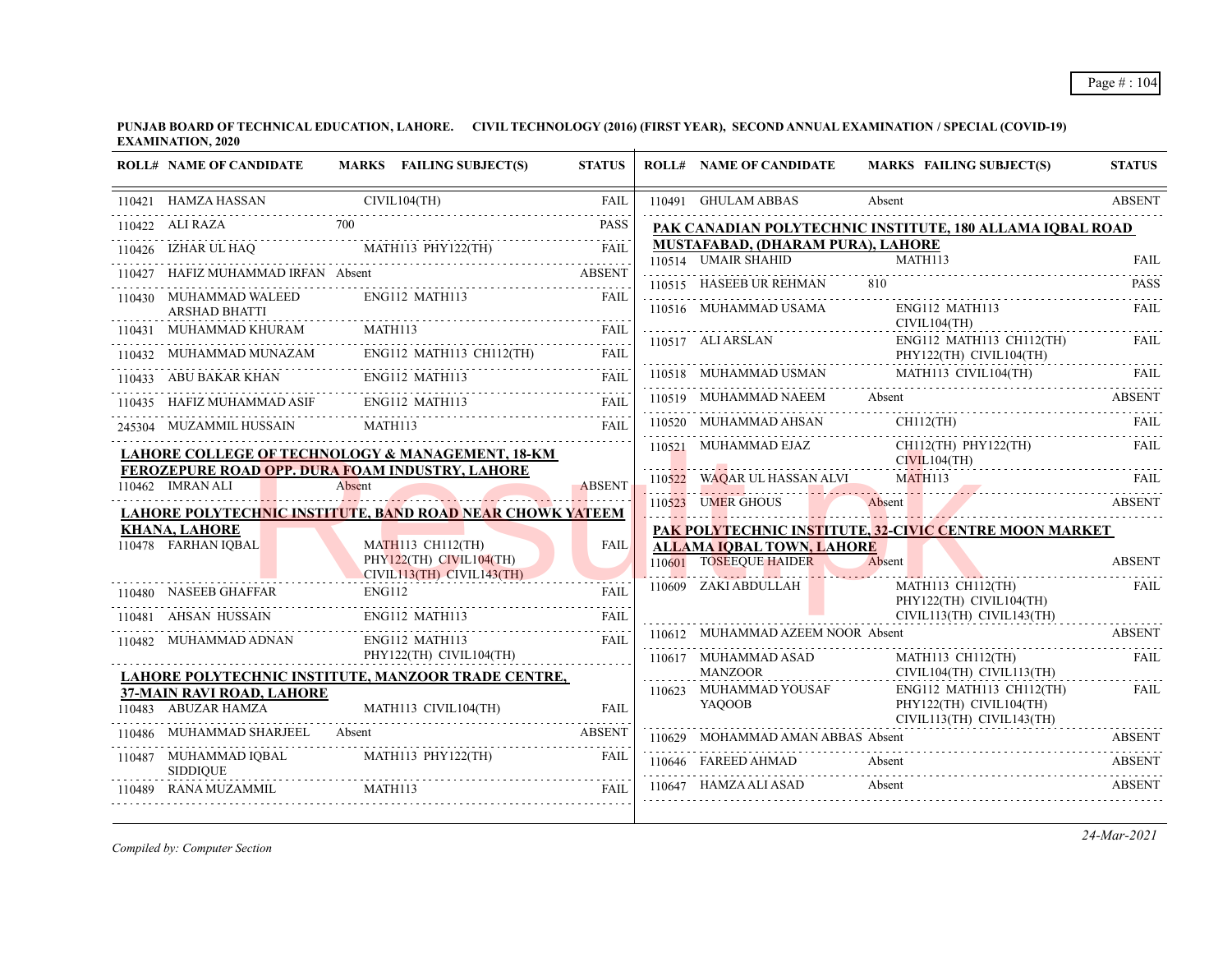**PUNJAB BOARD OF TECHNICAL EDUCATION, LAHORE. CIVIL TECHNOLOGY (2016) (FIRST YEAR), SECOND ANNUAL EXAMINATION / SPECIAL (COVID-19) EXAMINATION, 2020**

| <b>ROLL# NAME OF CANDIDATE</b>                                                                                                                                                                                                                                                                                                                                                                                                                                               |        | MARKS FAILING SUBJECT(S)          | <b>STATUS</b> | <b>ROLL# NAME OF CANDIDATE</b>         | MARKS FAILING SUBJECT(S)                                   | <b>STATUS</b>                   |
|------------------------------------------------------------------------------------------------------------------------------------------------------------------------------------------------------------------------------------------------------------------------------------------------------------------------------------------------------------------------------------------------------------------------------------------------------------------------------|--------|-----------------------------------|---------------|----------------------------------------|------------------------------------------------------------|---------------------------------|
| 110650 MUHAMMAD MOTSIM MATH113                                                                                                                                                                                                                                                                                                                                                                                                                                               |        |                                   | <b>FAIL</b>   | 110688 RIZWAN ULLAH                    | Absent<br>110688 RIZWAN ULLAH Absent Absent ABSENT         | <b>ABSENT</b>                   |
| 10651 AHMAD RAZA ENG112 FAIL<br>110651 AHMAD RAZA                                                                                                                                                                                                                                                                                                                                                                                                                            |        |                                   |               | 245305 ABDUL REHMAN                    | ISL ENG112 MATH113                                         | Registration                    |
| 110654 SHAHZAD AHMAD Absent ABSENT ABSENT                                                                                                                                                                                                                                                                                                                                                                                                                                    |        |                                   |               |                                        | CH112(TH, PR) PHY122(TH,<br>PR) CIVIL104(TH, PR)           | cancelled due to<br>not passing |
| 110655 FAROOQ KHAN Absent                                                                                                                                                                                                                                                                                                                                                                                                                                                    |        | Absent ABSENT                     | <b>ABSENT</b> |                                        | CIVIL113(TH, PR)                                           | minimum                         |
| 110656 MUHAMMAD SHAHZAIB<br><b>KHAN</b>                                                                                                                                                                                                                                                                                                                                                                                                                                      | Absent |                                   | <b>ABSENT</b> |                                        | CIVIL143(TH, PR)<br>$SHOP102$ (TH, PR)<br>COMP111(PR)      | subjects                        |
| $110657 \quad \text{MUHAMMAD ZAIN WAKEEL} \qquad \qquad \text{MATH113 CIVIL104(TH)} \qquad \qquad \text{FAIL} \\ \qquad \qquad \text{CIVIL113(TH)} \\ \qquad \qquad \text{CIVIL113(TH)} \\ \qquad \qquad \text{LIVIL142(TH)} \\ \qquad \qquad \text{LIVIL152(TH)} \\ \qquad \qquad \text{LIVIL164(TH)} \\ \qquad \qquad \text{LIVIL164(TH)} \\ \qquad \qquad \text{LIVIL164(TH)} \\ \qquad \qquad \text{LIVIL164(TH)} \\ \qquad \qquad \text{L$                              |        |                                   |               | 245306 MUHAMMAD MOHSIN<br>ZAHEER       | MATH113                                                    | FAIL                            |
| 110659 MUHAMMAD KAMRAN 776                                                                                                                                                                                                                                                                                                                                                                                                                                                   |        |                                   | <b>PASS</b>   |                                        | PAK PUNJAB COLLEGE OF TECHNOLOGY, OPP. TAJ BAGH PULL CANAL |                                 |
| 110660 IBRAHIM GULZAR                                                                                                                                                                                                                                                                                                                                                                                                                                                        |        |                                   |               | <b>BANK ROAD, HARBANCEPURA, LAHORE</b> |                                                            |                                 |
| 110661 AHMAD NADEEM                                                                                                                                                                                                                                                                                                                                                                                                                                                          |        | MATH113 CH112(TH)                 | <b>FAIL</b>   | 110693 ALI BIN JAMIL SIDDIQUI          | ENG112 MATH113                                             |                                 |
|                                                                                                                                                                                                                                                                                                                                                                                                                                                                              |        | CIVIL143(TH)                      |               |                                        | 110696 ALI GULZAR Absent ABSENT                            |                                 |
| 110663 MUHAMMAD AWAIS OARNI Absent                                                                                                                                                                                                                                                                                                                                                                                                                                           |        | UHAMMAD AWAIS QARNI Absent ABSENT |               |                                        | 110697 FARHAN TAHIR Absent ABSENT ABSENT                   |                                 |
| 110664 MUHAMMAD MUBEEN Absent<br><b>JAMSHAID</b>                                                                                                                                                                                                                                                                                                                                                                                                                             |        |                                   | <b>ABSENT</b> |                                        | 110702 MEHRAN IQBAL ENG112 MATH113 CH112(TH) FAIL          |                                 |
| 110665 SYED TURAB ALI SHERAZI MATHI13 FAIL                                                                                                                                                                                                                                                                                                                                                                                                                                   |        |                                   | <b>FAIL</b>   |                                        | PHY122(TH) CIVIL104(TH)<br>CIVIL113(TH) CIVIL143(TH)       |                                 |
| 110667 HUMZA Absent Absent Absent Absent Absent Absent Absent Absent Absent Absent Absent Absent Absent Absent Absent Absent Absent Absent Absent Absent Absent Absent Absent Absent Absent Absent Absent Absent Absent Absent                                                                                                                                                                                                                                               |        |                                   |               |                                        | 110703 AHSAN MUSHTAQ Absent ABSENT                         |                                 |
|                                                                                                                                                                                                                                                                                                                                                                                                                                                                              |        |                                   |               | 110706 ASAD YOUSAF                     | 110706 ASAD YOUSAF Absent ABSENT ABSENT                    |                                 |
|                                                                                                                                                                                                                                                                                                                                                                                                                                                                              |        |                                   |               | <b>KHALID</b>                          | 110708 MUHAMMAD ARSLAN ENG112 MATH113<br>CIVIL104(TH)      | <b>FAIL</b>                     |
|                                                                                                                                                                                                                                                                                                                                                                                                                                                                              |        |                                   |               | 110709 MUHAMMAD IRFAN                  | Absent                                                     | <b>ABSENT</b>                   |
| $\begin{tabular}{lllllll} \multicolumn{2}{c c} \multicolumn{2}{c }{\textbf{MATH113}} & \multicolumn{2}{c} \multicolumn{2}{c}{} & \multicolumn{2}{c} \multicolumn{2}{c}{} & \multicolumn{2}{c} \multicolumn{2}{c}{} & \multicolumn{2}{c} \multicolumn{2}{c}{} & \multicolumn{2}{c} \multicolumn{2}{c}{} & \multicolumn{2}{c} \multicolumn{2}{c}{} & \multicolumn{2}{c} \multicolumn{2}{c}{} & \multicolumn{2}{c} \multicolumn{2}{c}{} & \multicolumn{2}{c} \multicolumn{2}{c$ |        |                                   |               | 110710 MUHAMMAD UMAR ARIF Absent       |                                                            | <b>ABSENT</b>                   |
| 10674 SHAKEEB AHMAD Absent ABSENT                                                                                                                                                                                                                                                                                                                                                                                                                                            |        |                                   |               | 110712 MUHAMMAD ASAD                   | Absent                                                     | ABSENT                          |
| 110675 MUHAMMAD ZAKI JAMIL ENG112 MATH113                                                                                                                                                                                                                                                                                                                                                                                                                                    |        |                                   | <b>FAIL</b>   |                                        | 110713 MUHAMMAD FAHEEM CIVIL104(TH) CIVIL143(TH) FAIL      |                                 |
| 110677 MUHAMMAD BILAL MATH113 CIVIL104(TH)<br>$CIVIL113(TH)$ $CIVIL143(TH)$                                                                                                                                                                                                                                                                                                                                                                                                  |        |                                   | <b>FAIL</b>   | <b>UMAR</b>                            | 110714 HASEEB TARIQ Absent ABSENT                          |                                 |
| 110678 SAIF ALI Absent ABSENT                                                                                                                                                                                                                                                                                                                                                                                                                                                |        |                                   |               |                                        | PUNJAB INSTITUTE OF ENGINEERING & TECHNOLOGY, ADJACENT     |                                 |
| RANA MUHAMMAD SHOAIB Absent                                                                                                                                                                                                                                                                                                                                                                                                                                                  |        |                                   | <b>ABSENT</b> | SHAHZADA MARKET, GHAZI ROAD, LAHORE    |                                                            |                                 |
| 110684 MUHAMMAD ARSLAN<br><b>TARIQ</b>                                                                                                                                                                                                                                                                                                                                                                                                                                       | Absent |                                   | <b>ABSENT</b> | 110726 ABINOYAM PETER                  | MATH113 CH112(TH)<br>PHY122(TH) CIVIL104(TH)               | <b>FAIL</b>                     |
| 110686 MUHAMMAD RAHAT                                                                                                                                                                                                                                                                                                                                                                                                                                                        | Absent |                                   | <b>ABSENT</b> |                                        | CIVIL113(TH) CIVIL143(TH)                                  |                                 |

*Compiled by: Computer Section*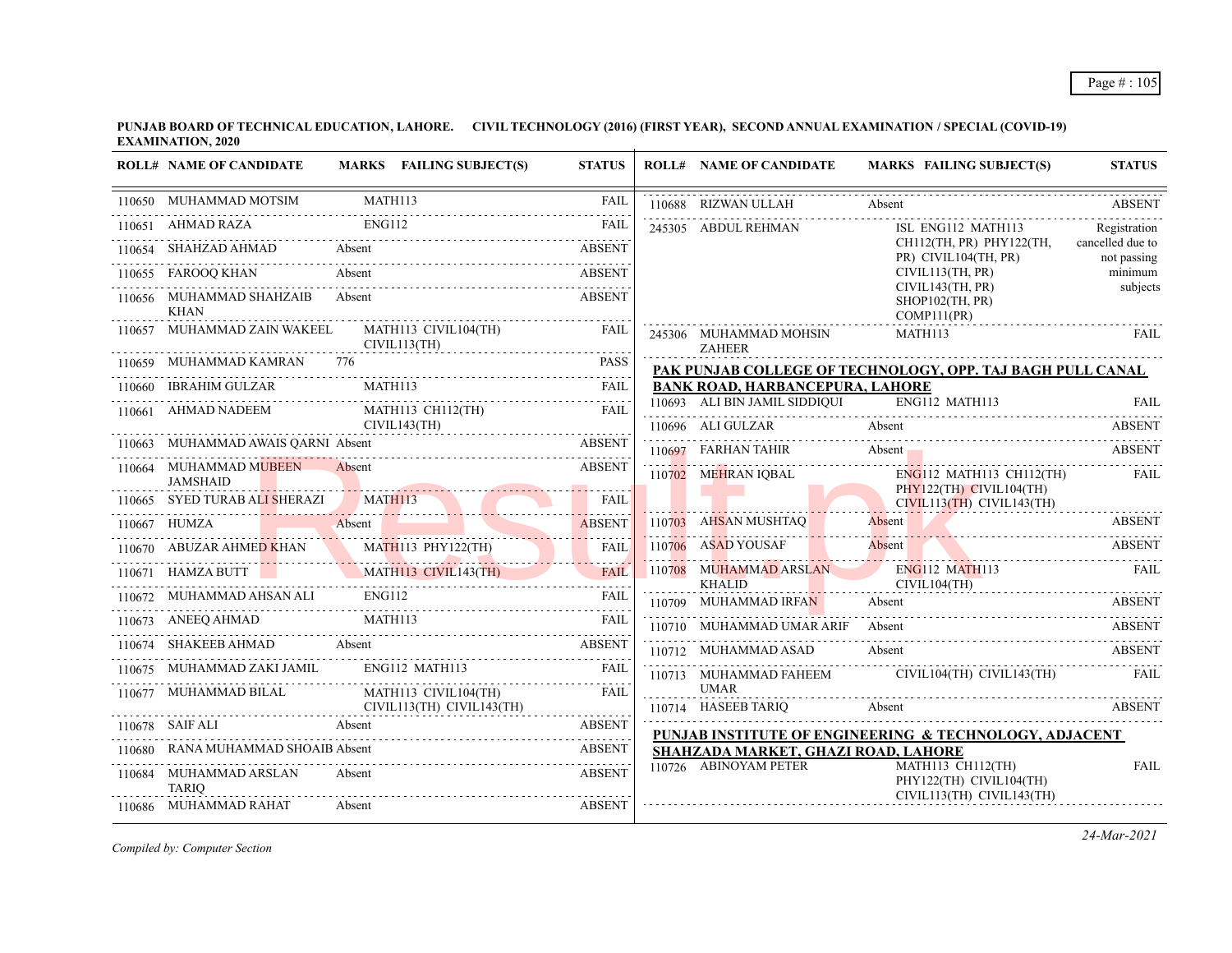**PUNJAB BOARD OF TECHNICAL EDUCATION, LAHORE. CIVIL TECHNOLOGY (2016) (FIRST YEAR), SECOND ANNUAL EXAMINATION / SPECIAL (COVID-19) EXAMINATION, 2020**

|        | <b>ROLL# NAME OF CANDIDATE</b>                                                                                                                                                              |         | MARKS FAILING SUBJECT(S)                 | <b>STATUS</b>               |   | <b>ROLL# NAME OF CANDIDATE</b>                                   | <b>MARKS FAILING SUBJECT(S)</b>                              | <b>STATUS</b> |
|--------|---------------------------------------------------------------------------------------------------------------------------------------------------------------------------------------------|---------|------------------------------------------|-----------------------------|---|------------------------------------------------------------------|--------------------------------------------------------------|---------------|
|        | 110730 MUHAMMAD AQIB                                                                                                                                                                        | Absent  |                                          | <b>ABSENT</b>               |   | 110815 MUHAB MASOOD                                              | ENG112 MATH113<br>CIVIL113(TH)                               | <b>FAIL</b>   |
|        | 110733 TAHIR ALI                                                                                                                                                                            | MATH113 |                                          | <b>FAIL</b>                 |   | 110816 HAMZA SAEED                                               | Absent                                                       | <b>ABSENT</b> |
|        | 110734 ABUBAKAR AJAZ CIVIL104(TH) FAIL                                                                                                                                                      |         |                                          |                             |   | 110817 MUHAMMAD DILAWAR                                          | 773                                                          | <b>PASS</b>   |
|        | 110735 MIRZA AHMAR BAIG                                                                                                                                                                     |         | ENG112 MATH113                           | FAIL                        |   | <b>ZUBAIR</b>                                                    |                                                              |               |
|        | 110737 FAHAD MUZAFFAR                                                                                                                                                                       |         | CIVIL143(TH)                             |                             |   | 110818 MUHAMMAD UMAIR<br><b>SHABBIR</b>                          | 745                                                          | <b>PASS</b>   |
|        | $\begin{tabular}{lllllllll} \bf{110738} & HARIS ALL & \bf{MATH113} & CIVIL143(TH) & \bf{FAIL} \\ \hline \bf{110738} & HARIS ALL & \bf{MATH113} & CIVIL143(TH) & \bf{FAIL} \\ \end{tabular}$ |         |                                          |                             |   | 110822 MUHAMMAD FAHAD                                            |                                                              | <b>PASS</b>   |
|        | 110745 RIZWAN MUSHTAQ                                                                                                                                                                       |         | MATH113 CIVIL104(TH)<br>CIVIL143(TH)     | <b>FAIL</b>                 |   | 110828 MUHAMMAD AWAIS                                            | Absent                                                       | ABSENT        |
|        | 110746 TAHSEEN HAIDER MATH113 FAIL FAIL                                                                                                                                                     |         |                                          |                             |   | 110829 MALIK ARSLAN MUSHTAQ 773                                  |                                                              | <b>PASS</b>   |
|        | 110747 ALI RAZA                                                                                                                                                                             |         | MATH113 CIVIL104(TH)                     | <b>FAIL</b>                 |   | 245307 NAYYER ALI                                                |                                                              |               |
|        |                                                                                                                                                                                             |         | CIVIL113(TH) CIVIL143(TH)<br>SHOP102(TH) |                             |   | 245308 UMAIR SOHAIL                                              | Absent                                                       | <b>ABSENT</b> |
|        | PUNJAB POLYTECHNIC INSTITUTE, ALLAMA IQBAL ROAD, AL-HAMRA                                                                                                                                   |         |                                          |                             |   | 245309 AHMAD MUSTAFA                                             | Absent                                                       | <b>ABSENT</b> |
|        | <b>COMPLEX BOHARWALA CHOWK, NEAR RAILWAY STATION, LAHORE</b>                                                                                                                                |         |                                          |                             |   | 245310 SYED HASEEB ALI SHAH                                      | Absent                                                       | <b>ABSENT</b> |
|        | 110775 HAMZA JABBAR<br>10775 HAMZA JABBAR Absent                                                                                                                                            | Absent  |                                          | <b>ABSENT</b><br>. <b>.</b> |   | STANDARD POLYTECHNIC INSTITUTE, 42-1-B1, PECO                    |                                                              |               |
|        | 110783 MUHAMMAD SHEMIR                                                                                                                                                                      |         | <b>ENG112 MATH113 CH112(TH)</b>          | <b>FAIL</b>                 |   |                                                                  | ROAD, OPP. MASJID-E-KHIZRA, LINK ROAD STOP, TOWNSHIP, LAHORE |               |
|        | 110798 MUHAMMAD FAIZAN                                                                                                                                                                      | Absent  | CIVIL113(TH)                             | <u>.</u><br><b>ABSENT</b>   |   | 110843 MUHAMMAD HASEEB<br><b>HASSAN</b>                          | 730                                                          | <b>PASS</b>   |
|        | JAMEEL                                                                                                                                                                                      |         |                                          |                             |   | <u> 19. martin yn Sy</u><br>110844 FAIZAN HAFEEZ                 | MATH113 PHY122(TH)                                           |               |
| 110802 | TAYYAB BUTT ENG112 MATH113                                                                                                                                                                  |         |                                          | <b>FAIL</b>                 |   |                                                                  | THE CONTRACT OF CHILD CHILD CHILD CHILD CHILD FAIL           |               |
| 110803 | Absent<br>FAHAD IQBAL                                                                                                                                                                       |         | QBAL Absent ABSENT                       |                             |   | <b>MUHAMMAD</b>                                                  |                                                              |               |
|        | MUHAMMAD AMMAD KHAN MATHI13 CIVIL104(TH) FAIL                                                                                                                                               |         |                                          |                             | . | 110846 SHEERAZ HANIF 727                                         |                                                              | <b>PASS</b>   |
|        | MUHAMMAD RIZWAN                                                                                                                                                                             | Absent  |                                          | <b>ABSENT</b>               |   | 110848 MUHAMMAD ABDUL<br><b>HASEEB</b>                           | $CH112$ (TH)                                                 | FAIL          |
|        | 110806 MUHAMMAD HAROON<br><b>RASHEED SIDDIQUI</b>                                                                                                                                           |         | ENG112 MATH113<br>PHY122(TH)             | <b>FAIL</b>                 |   | 110849 HAFIZ ABDULLAH SOHAIL                                     | MATH113                                                      | <b>FAIL</b>   |
| 110809 | MUHAMMAD TAYYAB                                                                                                                                                                             | 748     |                                          | <b>PASS</b>                 |   | 110850 ZAIN RAMZAN                                               | MATH113 CH112(TH)                                            | FAIL.         |
|        | 110810 ABDUL WAHAB                                                                                                                                                                          | Absent  |                                          | <b>ABSENT</b>               |   |                                                                  | 110851 ATIF SHAHZAD ENG112 MATH113                           | FAII.         |
|        | 110812 MUHAMMAD TALHA                                                                                                                                                                       | 794     |                                          | <b>PASS</b>                 |   |                                                                  | THE GRACE COLLEGE OF TECHNOLOGY & COMPUTER SCIENCES, H#      |               |
|        | <b>ZAHEER</b><br>110814 SAMI-ULLAH YAMEEN                                                                                                                                                   |         | ENG112 MATH113                           | FAII.                       |   | S-27 QUAID-E-MILLAT COLONY,, LAHORE<br>110867 HAFIZ SUFYAN JAVED | Absent                                                       | <b>ABSENT</b> |
|        |                                                                                                                                                                                             |         | PHY122(TH)                               |                             |   | 110868 HAIDER ALI                                                | MATH113 CIVIL104(TH)                                         | <b>FAIL</b>   |
|        |                                                                                                                                                                                             |         |                                          |                             |   |                                                                  |                                                              |               |

*Compiled by: Computer Section*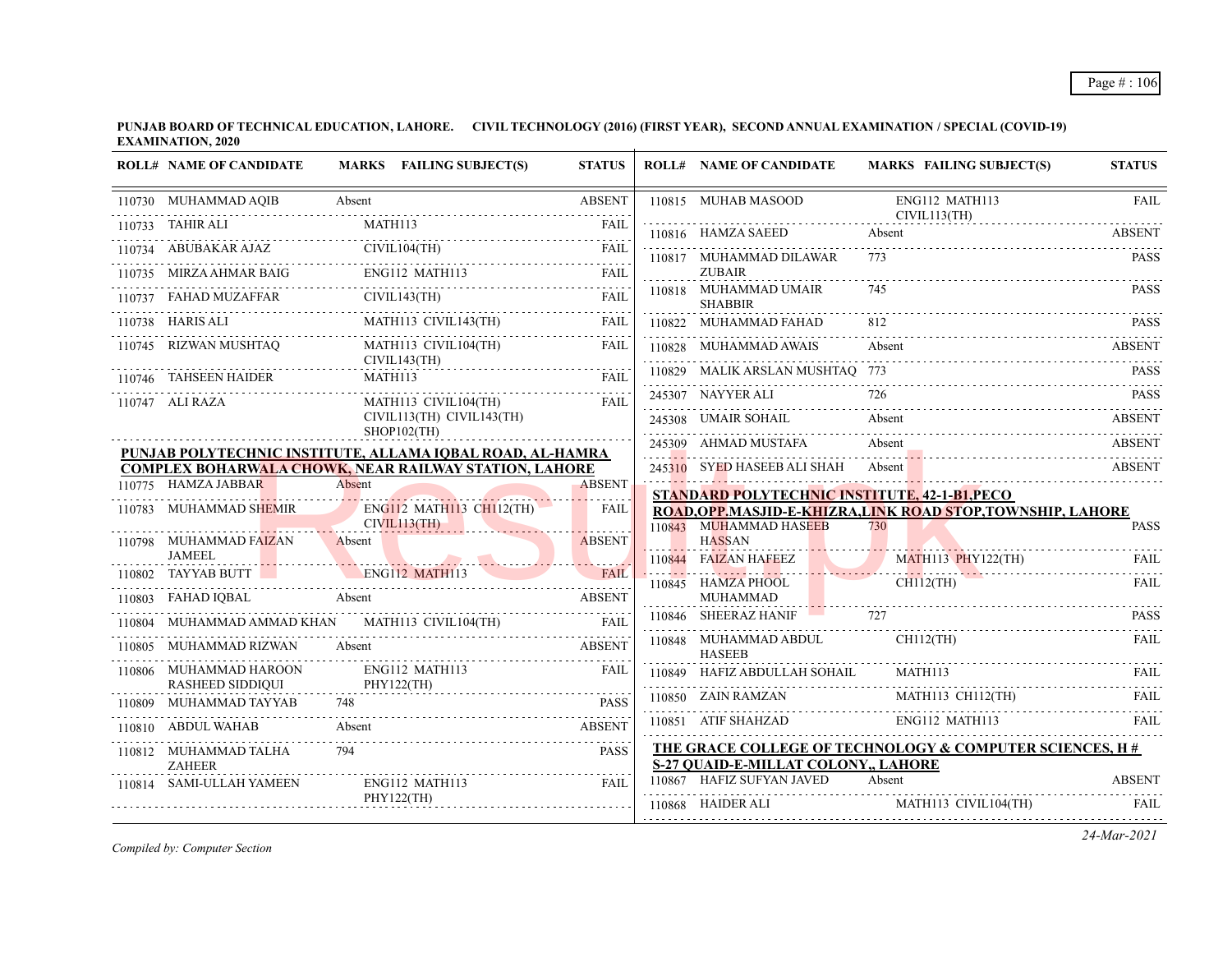|        | <b>ROLL# NAME OF CANDIDATE</b> | MARKS FAILING SUBJECT(S)                               | <b>STATUS</b>             | <b>ROLL# NAME OF CANDIDATE</b>        | <b>MARKS FAILING SUBJECT(S)</b>                     | <b>STATUS</b> |
|--------|--------------------------------|--------------------------------------------------------|---------------------------|---------------------------------------|-----------------------------------------------------|---------------|
|        | 110869 MUHAMMAD KASHIF LATIF   | MATH113<br>.                                           | FAIL<br>.                 | 111049 SAIF ALI                       | Absent                                              | <b>ABSENT</b> |
|        | 110870 ADEEL REHMAN            | ENG112 MATH113                                         | FAIL                      | 111051 MUHAMMAD SULEMAN               | <b>MATH113</b>                                      | FAIL          |
|        | BAHROZ SHOUKAT                 | Absent                                                 | <b>ABSENT</b>             | 111053 SAYYED AHMAD REHMAN            | MATH113 CIVIL113(TH)                                | FAIL          |
|        | 110875 ZAIN UL HASSAN ABIDEEN  | <b>ENG112</b>                                          | <b>FAIL</b>               |                                       | 111054 MUHAMMAD HASSAN IJAZ PHY122(TH) CIVIL113(TH) | - FAIL        |
| 110877 | HUMAIR ALI                     | Absent                                                 | <b>ABSENT</b>             | 111056 WAJID KHALIL                   | Absent                                              | <b>ABSENT</b> |
|        | MUHAMMAD YASIR                 | $ENG112$ MATH113 CH112(TH)                             | <b>FAIL</b>               | 111057 MUHAMMAD AYAZ                  | MATH113                                             |               |
|        | 110880 MUDASSAR AHMAD          | <b>ENG112 MATH113</b>                                  | FAIL                      | 111059 MUHAMMAD SAQLAIN               | Absent                                              | <b>ABSENT</b> |
|        | MUZAMMAL HUSSAIN               | ENG112 MATH113 CH112(TH)                               | FAIL                      | 111061 KAMRAN ASHRAF                  | MATH113                                             | <b>FAIL</b>   |
|        | 245311 UMER FAROOO             | MATH113                                                | FAIL                      | 111062 AZADAR HUSSAIN                 | MATH113                                             | <b>FAIL</b>   |
|        | 245312 ZAIN SHAHZAD            | $CH112$ (TH)                                           | FAIL                      | 111063 AZHAR RIAZ                     | ENG112 MATH113 CH112(TH,                            | FAIL          |
|        |                                | GOVERNMENT COLLEGE OF TECHNOLOGY, COLLEGE ROAD, LAYYAH |                           |                                       | PR, SE) PHY122(TH)<br>CIVIL104(TH) CIVIL113(TH)     |               |
|        | 110977 MUHAMMAD AWAIS          | MATH113 CIVIL104(TH)                                   | <b>FAIL</b>               |                                       | $CIVIL143(TH)$ SHOP102(TH)                          |               |
|        | 110982 MUHAMMAD IRFAN          | CIVIL143(TH)<br>Absent                                 | <b>ABSENT</b>             | 111064 MUBARAK ALI                    | 728                                                 | <b>PASS</b>   |
|        | 110987 USMAN ALI               | CIVIL143(TH)                                           | .<br>FAIL                 | 111065 SHAKIR ABBAS                   | ENG112 MATH113                                      | FAII.         |
|        | 110996 MUHAMMAD MUBASHIR       | Absent                                                 | <u>.</u><br><b>ABSENT</b> | 111066 ZULFIQAR ALI                   | ENG112 MATH113<br>CIVIL143(TH)                      | FAIL          |
|        | 111007 MUNTAZIR MEHDI          | Absent                                                 | <b>ABSENT</b>             | 111067 AAOIB NIAZ                     | Absent                                              | <b>ABSENT</b> |
| 111015 | MUHAMMAD AHMAR                 | Absent                                                 | <b>ABSENT</b>             | 111069 MUHAMMAD AWAIS FARID           | MATH113                                             | FAIL          |
| 111024 | SYED MUHAMMAD BAOIR Absent     |                                                        | <b>ABSENT</b>             | 111072 MUHAMMAD ALI HASSNAIN          | ENG112 MATH113                                      | FAIL          |
|        | <b>RAZA</b>                    |                                                        |                           | 111073 SHAN KHAN                      | ENG112 MATH113                                      | FAIL          |
|        | 111025 TAHIR ZAMAN             | Absent                                                 | <b>ABSENT</b>             | 111080 MUHAMMAD USMAN AFZAL           | <b>ENG112</b>                                       | FAIL          |
| 111031 | TASAWAR ABBAS                  | Absent                                                 | <b>ABSENT</b>             | 111081 MUHAMMAD AYAZ                  | 775                                                 | <b>PASS</b>   |
|        | 111032 ZEESHAN MEHDI           | Absent                                                 | <b>ABSENT</b>             | <b>HUSSAIN</b><br>111082 WASEEM ABBAS | ENG112 MATH113                                      |               |
|        | 111033 JAMSHAID IQBAL          | Absent                                                 | <b>ABSENT</b>             |                                       |                                                     |               |
|        | 111034 NAVEED ABBAS            | ENG112 MATH113 CH112(TH)<br>CIVIL104(TH) CIVIL113(TH)  | <b>FAIL</b>               | 111084 MUHAMMAD SAMEE                 | Absent                                              | <b>ABSENT</b> |
|        | 111040 NASEER AHMAD            | 743                                                    | <b>PASS</b>               |                                       |                                                     |               |
|        | 111045 NAEEM AKHTAR            | Absent                                                 | <b>ABSENT</b>             |                                       |                                                     |               |

*Compiled by: Computer Section*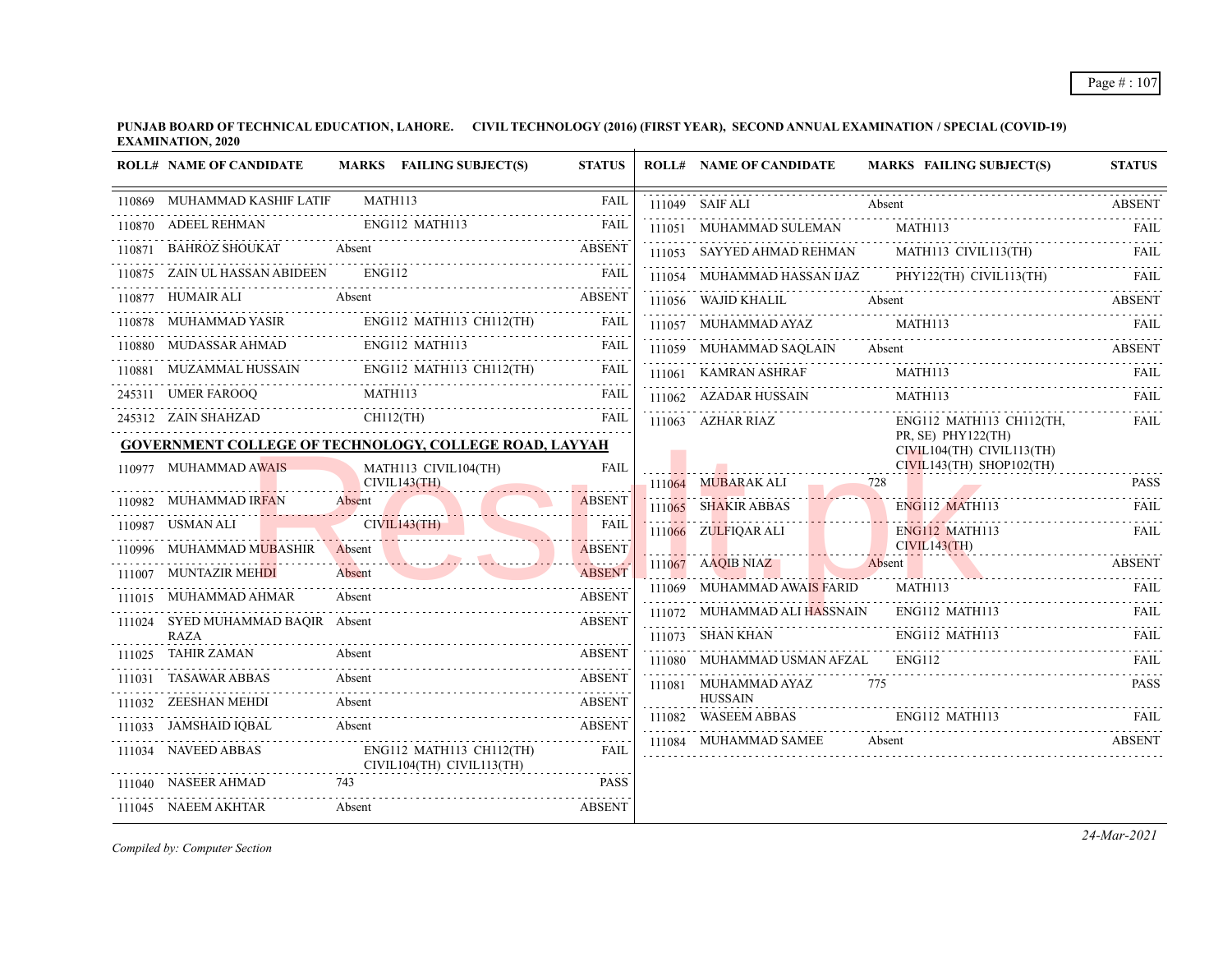**PUNJAB BOARD OF TECHNICAL EDUCATION, LAHORE. CIVIL TECHNOLOGY (2016) (FIRST YEAR), SECOND ANNUAL EXAMINATION / SPECIAL (COVID-19) EXAMINATION, 2020**  $\overline{1}$ 

| <b>ROLL# NAME OF CANDIDATE</b>  | MARKS FAILING SUBJECT(S)                                                                                                                                                                                                                                           | <b>STATUS</b>                    |               | <b>ROLL# NAME OF CANDIDATE</b>                           | <b>MARKS FAILING SUBJECT(S)</b>                                                                                                                          | <b>STATUS</b>           |
|---------------------------------|--------------------------------------------------------------------------------------------------------------------------------------------------------------------------------------------------------------------------------------------------------------------|----------------------------------|---------------|----------------------------------------------------------|----------------------------------------------------------------------------------------------------------------------------------------------------------|-------------------------|
| 245313 SYED MUHAMMAD TAQI       | ISL ENG112 MATH113                                                                                                                                                                                                                                                 | Registration                     |               |                                                          | $\begin{tabular}{c c c} \hline 111107 & NADEEM IQBAL & ENG112 MATH113 & FAIL \\ \hline 111108 & SAJID HUSSAIN & MATH113 & FAIL \\ \hline \end{tabular}$  |                         |
| <b>RAZA SHAH</b>                | CH112(TH, PR, SE) PHY122(TH, cancelled due to<br>PR, SE) CIVIL104(TH, PR, SE)                                                                                                                                                                                      | not passing                      |               |                                                          |                                                                                                                                                          |                         |
|                                 | CIVIL113(TH, PR, SE)<br>CIVIL143(TH, PR)                                                                                                                                                                                                                           | minimum<br>subjects              |               |                                                          |                                                                                                                                                          |                         |
|                                 | SHOP102(TH, PR, SE)                                                                                                                                                                                                                                                |                                  |               |                                                          | $\begin{tabular}{c c c c} \hline 111109 & MOBERN ALI & MATH113 & FAIL \\ \hline 111110 & HASSAN MUJTABA & ENG112 MATH113 & FAIL \\ \hline \end{tabular}$ |                         |
| 245314 MUHAMMAD FAISAL          | COMP111(PR, SE)<br>ISL ENG112 MATH113                                                                                                                                                                                                                              | Registration                     |               | 111111 MUHAMMAD HAMZA SHAN CIVIL104(TH)                  |                                                                                                                                                          | FAII.                   |
|                                 | CH112(TH, PR, SE) PHY122(TH, cancelled due to                                                                                                                                                                                                                      |                                  |               |                                                          | 245321 ZUBAIR ALLAH DITTA 806 PASS                                                                                                                       |                         |
|                                 | PR, SE) CIVIL104(TH, PR, SE)<br>CIVIL113(TH, PR, SE)                                                                                                                                                                                                               | not passing<br>minimum           |               |                                                          | UNITED COLLEGE OF TECHNOLOGY, HOUSING COLONY, LAYYAH                                                                                                     |                         |
|                                 | CIVIL143(TH, PR)<br>SHOP102(TH, PR, SE)                                                                                                                                                                                                                            | subjects                         |               | 111117 HASSAN RAZA                                       | Absent                                                                                                                                                   | <b>ABSENT</b>           |
|                                 | COMP111(PR, SE)                                                                                                                                                                                                                                                    |                                  |               | 111118 MUHAMMAD JUNAID BILAL Absent                      |                                                                                                                                                          |                         |
| 245315 SHAHBAZ HUSSAIN          |                                                                                                                                                                                                                                                                    | Registration<br>cancelled due to |               |                                                          | <b>GOVERNMENT COLLEGE OF TECHNOLOGY, TRANDA MUHAMMAD</b>                                                                                                 |                         |
|                                 |                                                                                                                                                                                                                                                                    | not passing<br>minimum           |               | PANNAH, LIAQATPUR<br>111153 GHULAM MUSTAFA               | ENG112 MATH113                                                                                                                                           | <b>FAIL</b>             |
|                                 |                                                                                                                                                                                                                                                                    | subjects                         |               | 111163 MUHAMMAD USMAN Absent                             |                                                                                                                                                          |                         |
| 245316 MUHAMMAD ZUBAIR          | ENG112 MATH113 CH112(TH,<br>$PR, SE$ ) $PHY122(TH, PR, SE)$                                                                                                                                                                                                        | Registration<br>cancelled due to |               | 111175 SYED AMMAD UL DIN                                 | 111163 MUHAMMAD USMAN Absent ABSENT                                                                                                                      | <b>PASS</b>             |
|                                 | $CIVIL104(TH)$ $CIVIL113(TH)$                                                                                                                                                                                                                                      | not passing                      |               |                                                          |                                                                                                                                                          | <u>.</u>                |
|                                 | CIVIL143(TH, SE)<br>$SHOP102$ (TH) $COMP111$ (PR,                                                                                                                                                                                                                  | minimum<br>subjects              |               | <b>ROAD,LODHRAN, LODHRAN</b>                             | MILLAT COLLEGE OF TECHNOLOGY, SUPER CHOWK, KHANEWAL                                                                                                      |                         |
|                                 | SE)                                                                                                                                                                                                                                                                | <b>FAIL</b>                      |               | 111183 KHIZAR HAYAT<br>1111 <mark>83 KHIZAR HAYAT</mark> | <b>MATH113 CH112(TH)</b><br>$CIVIL104(TH)$ $CIVIL113(TH)$                                                                                                | <b>FAIL</b>             |
| 245317 ARIF ABBAS MATH113       |                                                                                                                                                                                                                                                                    |                                  |               | 111186 SHAHZEEB SAJJAD                                   | ENG112 MATH113                                                                                                                                           | <u>.</u><br><b>FAIL</b> |
|                                 | 245318 MUHAMMAD FAISAL ZAFAR Absent ABSENT<br>Absent ABSENT                                                                                                                                                                                                        |                                  |               |                                                          | CIVIL104(TH)<br>ENG112 MATH113                                                                                                                           | <b>FAIL</b>             |
| 245319 ABDULLAH JAVED           | 752                                                                                                                                                                                                                                                                |                                  |               |                                                          |                                                                                                                                                          |                         |
| 245320 HASSAN DIN               |                                                                                                                                                                                                                                                                    | <b>PASS</b>                      |               | <b>COLONY, LODHRAN</b>                                   | U.K POLYTECHNIC INSTITUTE, NEAR JALALJPUR MORE, YOUNIS                                                                                                   |                         |
| <b>COLLEGE R0AD, LAYYAH</b>     | LICCS INSTITUTE OF MODERN TECHNOLOGY, HOUSING COLONY                                                                                                                                                                                                               |                                  |               | 111189 MUHAMMAD MUDASSIR Absent                          |                                                                                                                                                          | <b>ABSENT</b>           |
|                                 | $111098 \quad \text{MOHAMMAD AHTASHAM} \qquad \qquad \text{MATH113 CIVIL104(TH)}$                                                                                                                                                                                  | <b>FAIL</b>                      |               |                                                          | PAKISTAN COLLEGE OF TECHNOLOGY, GOVT. BOYS DEGREE COLLEGE                                                                                                |                         |
| 111099 MUHAMMAD ISMAIL KHAN 768 |                                                                                                                                                                                                                                                                    | <b>PASS</b>                      |               | <b>ROAD, MAILSI</b><br>111215 SHAHID IRSHAD              | Absent                                                                                                                                                   | <b>ABSENT</b>           |
| 111104 MURTAZA HAIDAR MATH113   |                                                                                                                                                                                                                                                                    | <b>FAIL</b>                      |               |                                                          |                                                                                                                                                          |                         |
|                                 | TAIL THE MANUSIS ENGLISH ENGLISH THE TAIL THAT THE TRACK THE TRACK THE TRACK THE TRACK THE TRACK THE TRACK THE TRACK THE TRACK THE TRACK THE TRACK THE TRACK THE TRACK THE TRACK THE TRACK THE TRACK THE TRACK THE TRACK THE T<br>111106 FAHEEM MANSIB ENG112 FAIL |                                  | <b>MAILSI</b> |                                                          | PUNJAB COLLEGE OF TECHNOLOGY, NEAR TOOL TAX, VEHARI ROAD,,                                                                                               |                         |
|                                 |                                                                                                                                                                                                                                                                    |                                  |               | 245322 WASEEM ABBAS                                      | MATH113                                                                                                                                                  | <b>FAIL</b>             |

*Compiled by: Computer Section*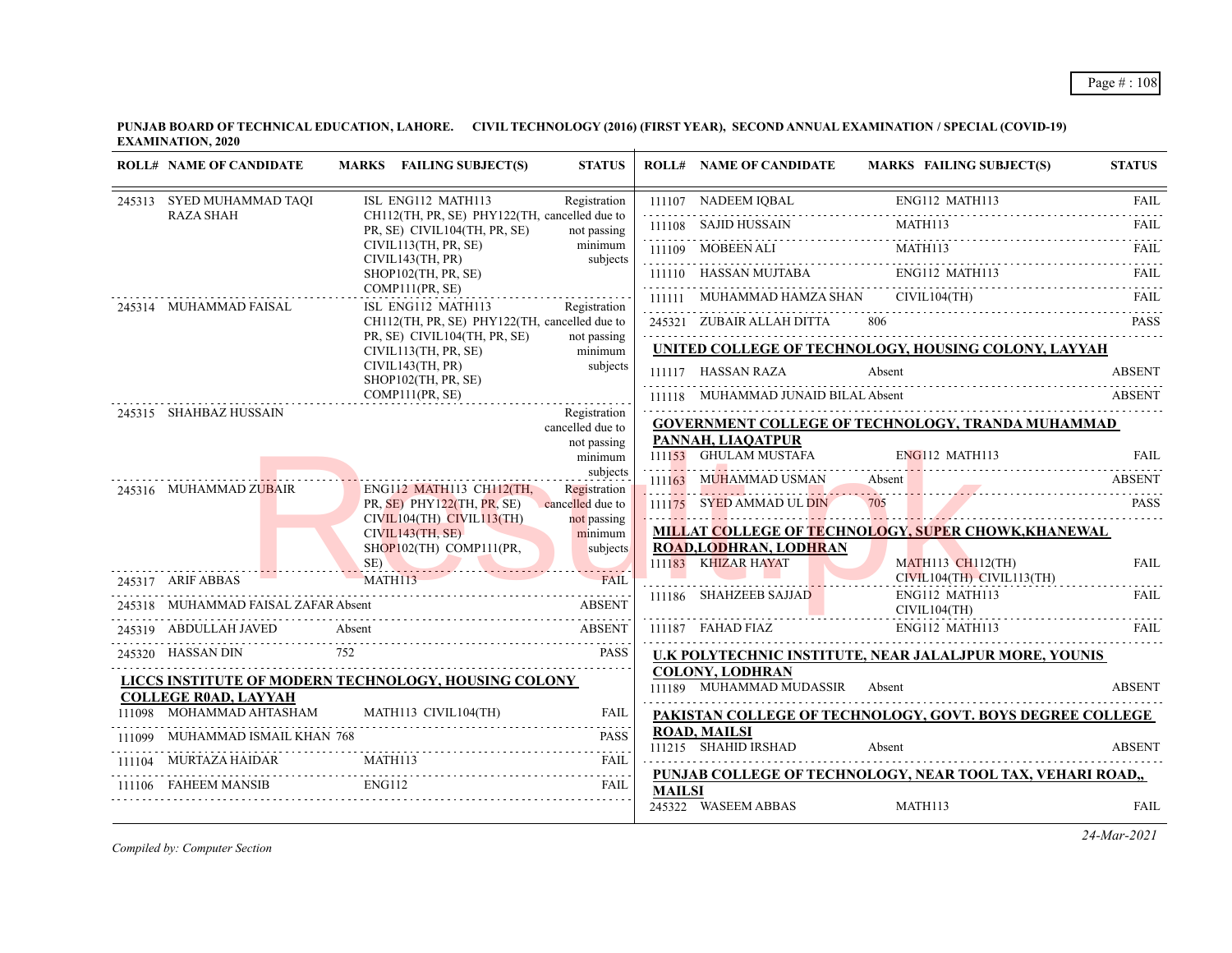**PUNJAB BOARD OF TECHNICAL EDUCATION, LAHORE. CIVIL TECHNOLOGY (2016) (FIRST YEAR), SECOND ANNUAL EXAMINATION / SPECIAL (COVID-19) EXAMINATION, 2020**  $\overline{1}$ 

| <b>ROLL# NAME OF CANDIDATE</b>                       | MARKS FAILING SUBJECT(S)                                                                                                                                                    | <b>STATUS</b> | <b>ROLL# NAME OF CANDIDATE</b>                | <b>MARKS FAILING SUBJECT(S)</b>                                                                                                                                                                                                                                                                                                                                                                                                                                               | <b>STATUS</b> |
|------------------------------------------------------|-----------------------------------------------------------------------------------------------------------------------------------------------------------------------------|---------------|-----------------------------------------------|-------------------------------------------------------------------------------------------------------------------------------------------------------------------------------------------------------------------------------------------------------------------------------------------------------------------------------------------------------------------------------------------------------------------------------------------------------------------------------|---------------|
| CITY TECH, RUKAN ROAD, MALAKWAL                      |                                                                                                                                                                             |               | 244766 HAMMAD JAVED                           | ENG112 MATH113 CH112(TH)<br>CIVIL104(TH) CIVIL113(TH)                                                                                                                                                                                                                                                                                                                                                                                                                         | <b>FAIL</b>   |
| 111263 ALI HASNAIN ATA                               | Absent                                                                                                                                                                      | <b>ABSENT</b> |                                               | 245323 AFZAAL RIAZ ENG112 CH112(TH) FAIL                                                                                                                                                                                                                                                                                                                                                                                                                                      |               |
| MUHAMMAD HASSAN                                      | Absent                                                                                                                                                                      | <b>ABSENT</b> | 245324 USAMA BIN NASIR 770                    |                                                                                                                                                                                                                                                                                                                                                                                                                                                                               | <b>PASS</b>   |
| 111274 ARFAN AHMAD                                   | ENG112 MATH113<br><b>EAH</b>                                                                                                                                                |               | 245325 TAIMOOR HASSAN                         | MATH113                                                                                                                                                                                                                                                                                                                                                                                                                                                                       | <b>FAIL</b>   |
|                                                      | AL-MUSTAFA COLLEGE OF TECHNOLOGY, NEAR RAILWAY CROSSING,                                                                                                                    |               | 245326 TAHIR MAHMOOD                          | Absent                                                                                                                                                                                                                                                                                                                                                                                                                                                                        | <b>ABSENT</b> |
| ROSHANPURA, MANDI BAHAUDDIN<br>111279 MUHAMMAD AMJAD | Absent                                                                                                                                                                      | <b>ABSENT</b> |                                               | PAKISTAN COLLEGE OF TECHNOLOGY, NEAR RAILWAY STATION,                                                                                                                                                                                                                                                                                                                                                                                                                         |               |
| 111280 WASEEM HAIDER                                 | ENG112 MATH113                                                                                                                                                              | FAIL          | <b>MANDI BAHAUDDIN</b>                        |                                                                                                                                                                                                                                                                                                                                                                                                                                                                               |               |
|                                                      | CIVIL104(TH)                                                                                                                                                                |               |                                               | $\fbox{111334} \quad \text{RAZA HASSAN ASADI} \qquad \qquad \text{ENG112 MATH113} \qquad \qquad \text{FAIL} \qquad \qquad$<br>MATH113                                                                                                                                                                                                                                                                                                                                         |               |
| 111281 ZAIN UL ABIDEIN Absent                        | 1281 ZAIN ULABIDEIN Absent ABSEN ABSEN                                                                                                                                      | <b>ABSENT</b> | 111335 MUHAMMAD HAMZA                         |                                                                                                                                                                                                                                                                                                                                                                                                                                                                               | <b>FAIL</b>   |
| 111283 ARSLAN ALI Absent                             |                                                                                                                                                                             | <b>ABSENT</b> | 111336 SAMEER ALI                             | MATH113<br>111336 SAMEER ALI MATH113 FAIL RELEASED MATH113                                                                                                                                                                                                                                                                                                                                                                                                                    |               |
| 111284 SHAHBAZ SHARIF GONDAL Absent                  |                                                                                                                                                                             | ABSENT        |                                               | $\begin{tabular}{lllllllllll} \hline 111337 & SAJID MAHMOOD & \multicolumn{2}{l} \multicolumn{2}{l} \multicolumn{2}{l} \multicolumn{2}{l} \multicolumn{2}{l} \multicolumn{2}{l} \multicolumn{2}{l} \multicolumn{2}{l} \multicolumn{2}{l} \multicolumn{2}{l} \multicolumn{2}{l} \multicolumn{2}{l} \multicolumn{2}{l} \multicolumn{2}{l} \multicolumn{2}{l} \multicolumn{2}{l} \multicolumn{2}{l} \multicolumn{2}{l} \multicolumn{2}{l} \multicolumn{2}{l} \multicolumn{2}{l}$ |               |
|                                                      | <b>ORIENTAL INSTITUTE OF TECHNOLOGY, HOUSE #2, GALI</b>                                                                                                                     |               |                                               | 111341 MEESAM ABBAS ENG112 FAIL FAIL                                                                                                                                                                                                                                                                                                                                                                                                                                          |               |
| <b>BAHAUDDIN</b>                                     | <b>QALANDARANWALI, MOH. SHAFQATABAD, PHALIA ROAD,, MANDI</b>                                                                                                                |               | 111345 MUHAMMAD HAMAD Absent<br><b>FAROOQ</b> |                                                                                                                                                                                                                                                                                                                                                                                                                                                                               | <b>ABSENT</b> |
| 111306 GHAZI HUSNAIN BAKHSH 809                      |                                                                                                                                                                             | <b>PASS</b>   | 111348 KHURAM SHAHZAD                         | <b>Absent</b>                                                                                                                                                                                                                                                                                                                                                                                                                                                                 | <b>ABSENT</b> |
| 111308 MUHAMMAD NOUMAN ENG112 CIVIL104(TH)           |                                                                                                                                                                             | <b>FAIL</b>   |                                               | ENGI12 MATH113 CH112(TH)<br>PHY122(TH) CIVIL104(TH)<br>111350 SAAD SALMAN AHMED MATH113 CH112(TH)                                                                                                                                                                                                                                                                                                                                                                             | FAIL          |
| 111311 MUHAMMAD HASSAN                               | JHAMMAD HASSAN Absent ABSENT                                                                                                                                                |               |                                               | PHY122(TH) CIVIL104(TH)                                                                                                                                                                                                                                                                                                                                                                                                                                                       | FAIL          |
| 111312 TAIMOOR HASSAN                                | Absent                                                                                                                                                                      | <b>ABSENT</b> |                                               | <b>QURESHI COLLEGE OF TECHNOLOGY, QANCHI ROAD, RASUL ROAD,,</b>                                                                                                                                                                                                                                                                                                                                                                                                               |               |
| 111316 MUHAMMAD UZAIR ALI                            | MATH113                                                                                                                                                                     | <b>FAIL</b>   | <b>MANDI BAHAUDDIN</b>                        |                                                                                                                                                                                                                                                                                                                                                                                                                                                                               |               |
| 111318 SHAKEEL HAIDER MATH113                        |                                                                                                                                                                             | FAIL          | 111361 ZAIN UL ABADIN                         | ENG112                                                                                                                                                                                                                                                                                                                                                                                                                                                                        | <b>FAIL</b>   |
| 111319 NOUMAN HASHMI Absent                          |                                                                                                                                                                             | <b>ABSENT</b> | 111362 SHAHZAIB MAZHAR MATH113                |                                                                                                                                                                                                                                                                                                                                                                                                                                                                               |               |
|                                                      |                                                                                                                                                                             |               | 111363 ARSLAN HASSAN Absent                   |                                                                                                                                                                                                                                                                                                                                                                                                                                                                               | ABSENT        |
|                                                      | $\begin{tabular}{lllllllll} \hline 111320 & GULFAM ABBAS & & ENG112 CH112(TH) & FAIL \\ \hline 111321 & UMAIR SARWAR & & & ENG112 MATHI13 & & FAIL \\ \hline \end{tabular}$ |               | 111365 BILAL AHSAN CH112(TH)                  |                                                                                                                                                                                                                                                                                                                                                                                                                                                                               |               |
| 111323 MUHAMMAD IJAZ CH112(TH)                       |                                                                                                                                                                             | FAIL          | <b>GONDAL</b>                                 | 111368 MOHAMMAD TAYAB Absent                                                                                                                                                                                                                                                                                                                                                                                                                                                  | <b>ABSENT</b> |
| 244759 RANA TASEER ABBAS                             | ENG112 MATH113 CH112(TH)                                                                                                                                                    | FAIL          |                                               | FAIZUL ISLAM INSTITUTE OF TECHNOLOGY, GT ROAD, MANDRA                                                                                                                                                                                                                                                                                                                                                                                                                         |               |
|                                                      | CIVIL104(TH) CIVIL113(TH)<br>$CIVIL143(TH)$ SHOP102(TH)                                                                                                                     |               | 111411 MUHAMMAD ANEES                         | Absent                                                                                                                                                                                                                                                                                                                                                                                                                                                                        | <b>ABSENT</b> |

*Compiled by: Computer Section*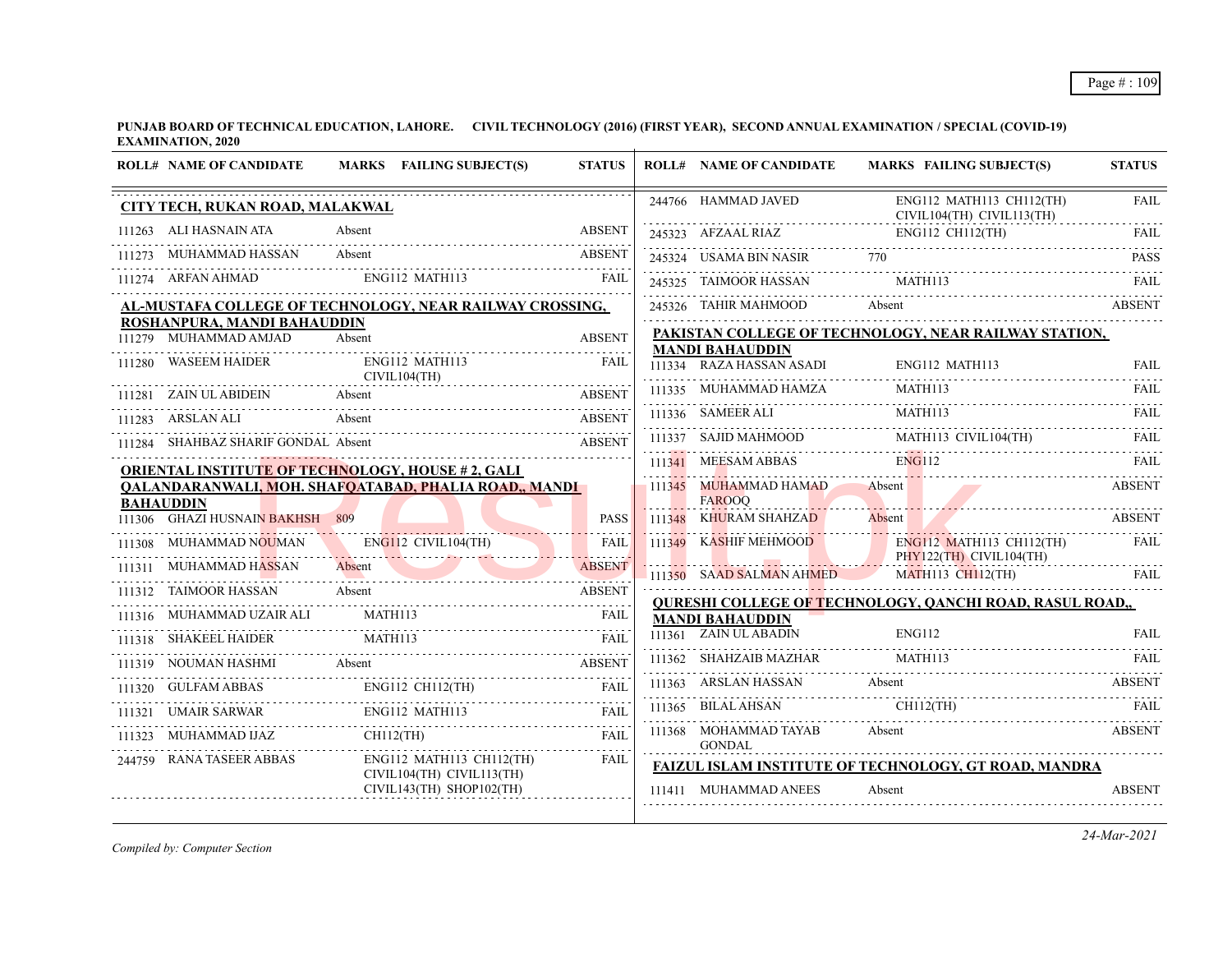|        | <b>ROLL# NAME OF CANDIDATE</b>                          | MARKS FAILING SUBJECT(S)                                                                                                                                                                                                                                                                                                                                                                                                                                                                                                                             | <b>STATUS</b>           | <b>ROLL# NAME OF CANDIDATE</b>                | <b>MARKS FAILING SUBJECT(S)</b>                                                                                                                                                                                                                                                                                                                                                                                                                                                                                      | <b>STATUS</b> |
|--------|---------------------------------------------------------|------------------------------------------------------------------------------------------------------------------------------------------------------------------------------------------------------------------------------------------------------------------------------------------------------------------------------------------------------------------------------------------------------------------------------------------------------------------------------------------------------------------------------------------------------|-------------------------|-----------------------------------------------|----------------------------------------------------------------------------------------------------------------------------------------------------------------------------------------------------------------------------------------------------------------------------------------------------------------------------------------------------------------------------------------------------------------------------------------------------------------------------------------------------------------------|---------------|
|        | 111422 SHAFQAAT AHMED                                   | MATH113 CIVIL113(TH)                                                                                                                                                                                                                                                                                                                                                                                                                                                                                                                                 | FAIL                    | 111483 TALHA ALI                              | 785                                                                                                                                                                                                                                                                                                                                                                                                                                                                                                                  | <b>PASS</b>   |
|        | 111426 MUHAMMAD NASIR                                   | Absent                                                                                                                                                                                                                                                                                                                                                                                                                                                                                                                                               | <b>ABSENT</b>           |                                               | 111486 MUHAMMAD FARHAN CIVIL104(TH) CIVIL113(TH)                                                                                                                                                                                                                                                                                                                                                                                                                                                                     | .<br>FAIL     |
|        | <b>SALEEM</b><br>111428 AJMAL MANZOOR                   | MATH113                                                                                                                                                                                                                                                                                                                                                                                                                                                                                                                                              | <b>FAIL</b>             |                                               | $111488 \quad \text{MUHAMMAD NASIR} \qquad \text{MATH113} \qquad \text{FAIL} \qquad \text{FAIL}$                                                                                                                                                                                                                                                                                                                                                                                                                     |               |
|        | 111432 MUHAMMAD HAROON                                  | MATH113<br>$\begin{tabular}{ll} MUHAMMAD HAROON & MATH113 & FAIL \\ \hline \end{tabular} \begin{tabular}{ll} \hline \end{tabular} \begin{tabular}{ll} \hline \end{tabular} \begin{tabular}{ll} \hline \end{tabular} \end{tabular} \begin{tabular}{ll} \hline \end{tabular} \begin{tabular}{ll} \hline \end{tabular} \begin{tabular}{ll} \hline \end{tabular} \end{tabular} \begin{tabular}{ll} \hline \end{tabular} \begin{tabular}{ll} \hline \end{tabular} \begin{tabular}{ll} \hline \end{tabular} \end{tabular} \begin{tabular}{ll} \hline \end$ |                         |                                               | $\begin{tabular}{c} 111494 & HURAIRA ASHRAF \\ \hline \end{tabular} \begin{tabular}{l} \hline \textbf{111494} & HURAIRA ASHRAF \\ \hline \end{tabular} \begin{tabular}{l} \hline \end{tabular} \begin{tabular}{l} \hline \end{tabular} \begin{tabular}{l} \hline \end{tabular} \begin{tabular}{l} \hline \end{tabular} \begin{tabular}{l} \hline \end{tabular} \end{tabular} \begin{tabular}{l} \hline \end{tabular} \begin{tabular}{l} \hline \end{tabular} \begin{tabular}{l} \hline \end{tabular} \begin{tabular$ |               |
|        |                                                         |                                                                                                                                                                                                                                                                                                                                                                                                                                                                                                                                                      |                         | 111497 SHAHID NADEEM 725                      |                                                                                                                                                                                                                                                                                                                                                                                                                                                                                                                      | <b>PASS</b>   |
|        | 111436 MUNTAZIR ALI MATH113                             |                                                                                                                                                                                                                                                                                                                                                                                                                                                                                                                                                      | FAIL                    |                                               | 111503 MUHAMMAD KHAN Absent ABSENT ABSENT                                                                                                                                                                                                                                                                                                                                                                                                                                                                            |               |
|        | MUBASHER MEHMOOD                                        | Absent                                                                                                                                                                                                                                                                                                                                                                                                                                                                                                                                               | <b>ABSENT</b>           | 245330 MOAZZAM ALI CH112(TH)                  |                                                                                                                                                                                                                                                                                                                                                                                                                                                                                                                      | FAIL          |
|        | 111438 CHAUDARY MUHAMMAD Absent                         |                                                                                                                                                                                                                                                                                                                                                                                                                                                                                                                                                      | <b>ABSENT</b>           |                                               | 245331 ABDULLAH ILYAS 790 PASS PASS 790                                                                                                                                                                                                                                                                                                                                                                                                                                                                              |               |
|        | <b>SHAMS SHEHZAD</b>                                    |                                                                                                                                                                                                                                                                                                                                                                                                                                                                                                                                                      |                         |                                               | DR A. Q. KHAN INSTITUTE OF TECHNOLOGY, MULTAN ROAD CHAH                                                                                                                                                                                                                                                                                                                                                                                                                                                              |               |
|        | 111443 HAMZA EJAZ                                       | 111439 MUHAMMAD AZAM Absent ABSENT ABSENT<br><b>Absent</b>                                                                                                                                                                                                                                                                                                                                                                                                                                                                                           | ABSENT<br><b>ABSENT</b> | <b>MIANA, MIANWALI</b><br>111516 MEESAM ABBAS | ENG112 MATH113 CH112(TH)                                                                                                                                                                                                                                                                                                                                                                                                                                                                                             | <b>FAIL</b>   |
| 111444 | <b>BABAR ZAHEER AHMED</b>                               | ENG112 MATH113                                                                                                                                                                                                                                                                                                                                                                                                                                                                                                                                       | FAII.                   |                                               | PHY122(TH) CIVIL113(TH)<br>CIVIL143(TH)                                                                                                                                                                                                                                                                                                                                                                                                                                                                              |               |
|        | 111445 MUHAMMAD TALMEEZ                                 | Absent                                                                                                                                                                                                                                                                                                                                                                                                                                                                                                                                               | <b>ABSENT</b>           | 111521 HASHIR MASHOOD AHMED                   | ENG112 MATH113 CH112(TH)                                                                                                                                                                                                                                                                                                                                                                                                                                                                                             | FAIL          |
|        | <b>HAIDER</b>                                           |                                                                                                                                                                                                                                                                                                                                                                                                                                                                                                                                                      |                         | <b>KHAN</b>                                   | PHY122(TH) CIVIL113(TH)<br>$CIVIL143(TH)$ SHOP102(TH)                                                                                                                                                                                                                                                                                                                                                                                                                                                                |               |
|        | 111449 MUHAMMAD TAYYAB                                  | Absent /                                                                                                                                                                                                                                                                                                                                                                                                                                                                                                                                             | <b>ABSENT</b>           | 111527 SALEHEEN SARDAR                        | ENG112 MATH113 CH112(TH)                                                                                                                                                                                                                                                                                                                                                                                                                                                                                             | <b>FAIL</b>   |
|        | 111450 NOMAN ISHFAQ                                     | 11450 NOMAN ISHFAQ Absent ABSENT                                                                                                                                                                                                                                                                                                                                                                                                                                                                                                                     | <b>ABSENT</b>           | 111528 ARSHAD MEHMOOD                         | Absent                                                                                                                                                                                                                                                                                                                                                                                                                                                                                                               | <b>ABSENT</b> |
|        | 111453 MAAZ IMDAD ABBASI                                | AZ IMDAD ABBASI Absent ABSENT                                                                                                                                                                                                                                                                                                                                                                                                                                                                                                                        |                         | 111529 MUHAMMAD RIZWAN                        | ENG112 MATH113                                                                                                                                                                                                                                                                                                                                                                                                                                                                                                       | FAII.         |
|        | 111454 ASJAD ALI                                        | MATH113                                                                                                                                                                                                                                                                                                                                                                                                                                                                                                                                              | FAII.                   | 111531 UMAR FAROOQ KHAN                       | ENG112 MATH113                                                                                                                                                                                                                                                                                                                                                                                                                                                                                                       | FAIL          |
|        |                                                         | 245327 KASHIF ALTAAF ENGI12 MATH113 CH112(TH) FAIL                                                                                                                                                                                                                                                                                                                                                                                                                                                                                                   |                         | 111532 MUHAMMAD AWAIS                         | PHY122(TH)<br>MATH113                                                                                                                                                                                                                                                                                                                                                                                                                                                                                                | FAIL          |
|        | 245328 MUBEEN                                           | MATH113                                                                                                                                                                                                                                                                                                                                                                                                                                                                                                                                              | FAIL                    |                                               | 111533 MUHAMMAD AOIB HAYAT ENG112 MATH113                                                                                                                                                                                                                                                                                                                                                                                                                                                                            | FAII.         |
|        |                                                         | MUEEN-UL-ISLAM POLYTECHNIC INSTITUTE, ALLAMA IQBAL ROAD,                                                                                                                                                                                                                                                                                                                                                                                                                                                                                             |                         | 111534 RAFI ULLAH KHAN                        | ENG112 MATH113 CH112(TH)                                                                                                                                                                                                                                                                                                                                                                                                                                                                                             | FAIL          |
|        | <b>MUSLIM LEAGUE CHOWK, MIAN CHANNU</b><br>111461 WAQAR | CIVIL113(TH)                                                                                                                                                                                                                                                                                                                                                                                                                                                                                                                                         | FAIL                    |                                               | PHY122(TH)                                                                                                                                                                                                                                                                                                                                                                                                                                                                                                           |               |
|        | 111465 MUHAMMAD ADEEL                                   | <b>ENG112</b>                                                                                                                                                                                                                                                                                                                                                                                                                                                                                                                                        | <b>FAIL</b>             | 111535 HASAN MEHMOOD                          | ENG112 MATH113<br>PHY122(TH)                                                                                                                                                                                                                                                                                                                                                                                                                                                                                         | FAIL          |
|        | <b>MUBASHAR</b><br>245329 AHMAD BAKHSH                  | MATH113 CIVIL104(TH)                                                                                                                                                                                                                                                                                                                                                                                                                                                                                                                                 | FAIL.                   | 111537 USAMA IQBAL                            | MATH113                                                                                                                                                                                                                                                                                                                                                                                                                                                                                                              | FAII.         |
|        | CIVIL143(TH)                                            |                                                                                                                                                                                                                                                                                                                                                                                                                                                                                                                                                      |                         | 111543 MUHAMMAD ARSLAN<br><b>ASLAM</b>        | Absent                                                                                                                                                                                                                                                                                                                                                                                                                                                                                                               | <b>ABSENT</b> |
|        | <b>ROAD, MIAN CHANNU</b>                                | <b>NATIONAL POLYTECHNIC INSTITUTE, BODLA WELFARE TRUST GT</b>                                                                                                                                                                                                                                                                                                                                                                                                                                                                                        |                         |                                               | 111544 MUHAMMAD ZAMIN ABBAS Absent ABSENT                                                                                                                                                                                                                                                                                                                                                                                                                                                                            |               |
|        |                                                         |                                                                                                                                                                                                                                                                                                                                                                                                                                                                                                                                                      |                         |                                               |                                                                                                                                                                                                                                                                                                                                                                                                                                                                                                                      |               |

*Compiled by: Computer Section*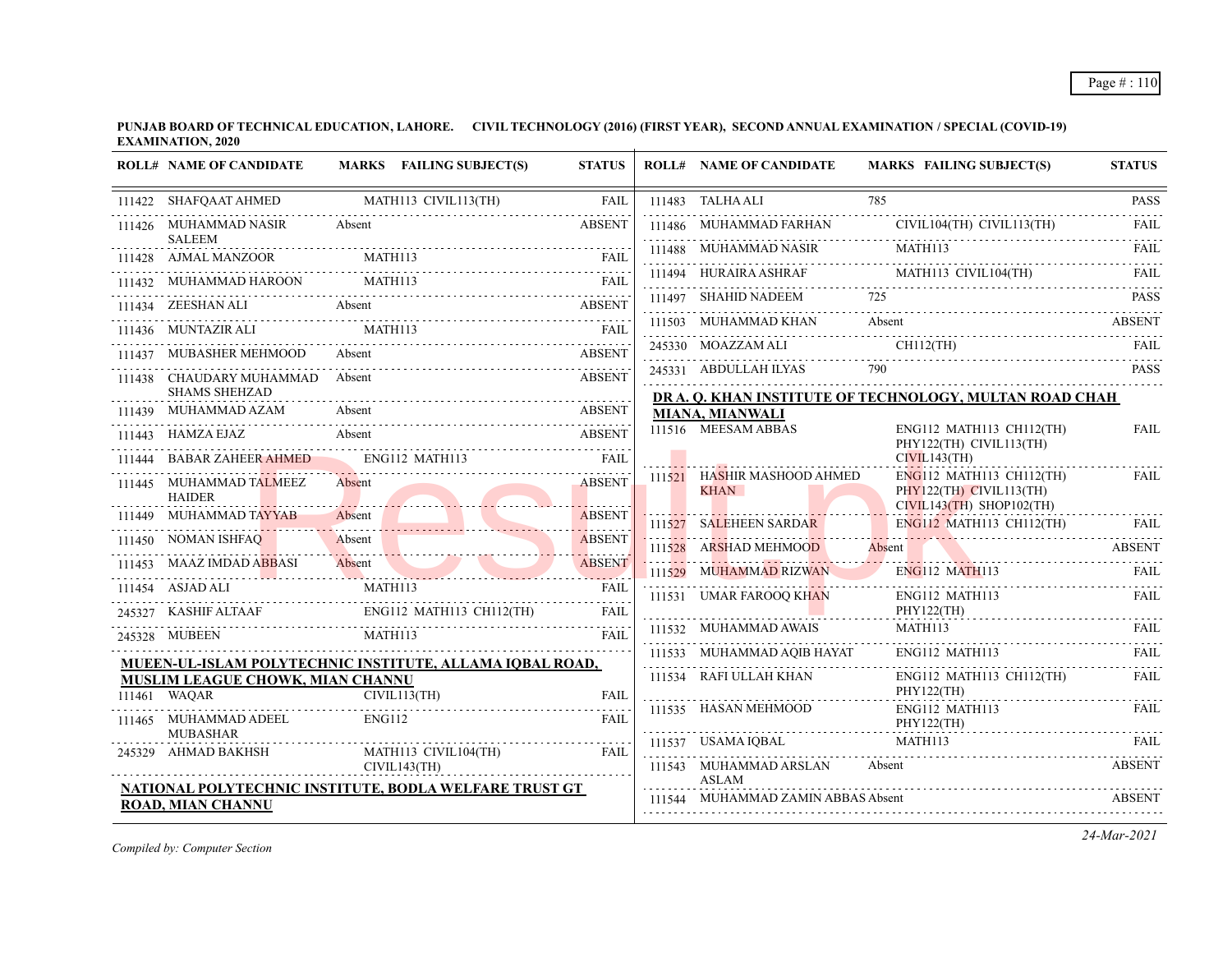**PUNJAB BOARD OF TECHNICAL EDUCATION, LAHORE. CIVIL TECHNOLOGY (2016) (FIRST YEAR), SECOND ANNUAL EXAMINATION / SPECIAL (COVID-19) EXAMINATION, 2020**

|        | <b>ROLL# NAME OF CANDIDATE</b>                          | MARKS FAILING SUBJECT(S)                                   | <b>STATUS</b> | <b>ROLL# NAME OF CANDIDATE</b>        | <b>MARKS FAILING SUBJECT(S)</b>                                                                                                                                                                                                       | <b>STATUS</b>                    |
|--------|---------------------------------------------------------|------------------------------------------------------------|---------------|---------------------------------------|---------------------------------------------------------------------------------------------------------------------------------------------------------------------------------------------------------------------------------------|----------------------------------|
|        | 111545 SAJAWAL KHAN                                     | <b>ENG112</b>                                              | <b>FAIL</b>   | 111666 ABDUL WAHID                    | MATH113                                                                                                                                                                                                                               | <b>FAIL</b>                      |
| 111549 | IMRAN ULLAH KHAN                                        | Absent                                                     | <b>ABSENT</b> | 111668 OAYYUM ATTA                    | Absent                                                                                                                                                                                                                                | <b>ABSENT</b>                    |
|        | UMAR KHITAB                                             | ENG112 MATH113                                             | FAIL          | 111670 MUHAMMAD NASIR ENG112 MATH113  |                                                                                                                                                                                                                                       | FAIL                             |
| 111551 | RANA MOHAMMAD<br>ZEESHAN AKHTAR                         | ENG112 MATH113                                             | <b>EAIL</b>   | 111676 MUHAMMAD FAROOQ<br>KHAN        | Absent                                                                                                                                                                                                                                | <b>ABSENT</b>                    |
|        | 111552 MUHAMMAD IRFAN                                   | <b>ABSENT</b><br>Absent                                    |               | 111677 TANVEER SULTAN KHAN Absent     |                                                                                                                                                                                                                                       | <b>ABSENT</b>                    |
|        |                                                         | GOVERNMENT COLLEGE OF TECHNOLOGY, KALA BAGH ROAD, NEAR     |               | 111679 GHULAM MUSTAFA SHAH Absent     |                                                                                                                                                                                                                                       | ABSENT                           |
|        | BEROWLI RAILWAY STATION, MIANWALI<br>108035 ALI HUZAIFA | ENG112 MATH113                                             | <b>FAIL</b>   | 111681 MUHAMMAD ZARYAB AYUB           | ENG112 MATH113                                                                                                                                                                                                                        | FAIL                             |
|        |                                                         | CIVIL113(TH) CIVIL143(TH)                                  |               | 111683 FAZAL UR REHMAN KHAN           | ENG112 MATH113                                                                                                                                                                                                                        | FAIL                             |
|        | 111616 SAMMAR GUL KHAN                                  | Absent                                                     | <b>ABSENT</b> | 111684 MUHAMMAD SAJID KHAN            | ENG112                                                                                                                                                                                                                                | - FAIL                           |
|        | 111617 MEHROZ ARBAB KHAN<br><b>SUMBAL</b>               | MATH113 CH112(TH)<br>PHY122(TH) CIVIL113(TH)               | FAIL          | 111685 SHEHZAD JALIL JAWAD            | Absent                                                                                                                                                                                                                                | ABSENT                           |
|        |                                                         | CIVIL143(TH)                                               |               | 111688 MIAN FAISAL SHAHZAD            | MATH113                                                                                                                                                                                                                               | <b>FAIL</b>                      |
|        | 111618 TARIQ ABBAS                                      | ENG112 MATH113<br>PHY122(TH) CIVIL143(TH)                  | FAII.         | <b>SHAH</b><br>111689 MUHAMMAD OZAIR  | Absent                                                                                                                                                                                                                                | <b>ABSENT</b>                    |
|        | 111627 SHAHAR YAR KHAN Absent                           |                                                            | <b>ABSENT</b> | 111691 MUHAMMAD ASHRAF                | 111082 MONTH MAND CENTRE ADSCRIPTION OF THE CONTRACTOR OF THE CONTRACTOR OF THE CONTRACTOR OF THE CONTRACTOR OF THE CONTRACTOR OF THE CONTRACTOR OF THE CONTRACTOR OF THE CONTRACTOR OF THE CONTRACTOR OF THE CONTRACTOR OF TH<br>784 | <b>PASS</b>                      |
|        | 111628 NASSR UR REHMAN                                  | <b>ENG112 MATH113 CH112(TH)</b><br>PHY122(TH) CIVIL143(TH) | <b>FAIL</b>   | 111692 LAAREB                         | Absent                                                                                                                                                                                                                                | <b>ABSENT</b>                    |
|        | 111640 BILAL AHMED                                      | <b>ENG112 MATH113 CH112(TH)</b><br>PHY122(TH) CIVIL143(TH) | <b>FAIL</b>   | 111694 MUHAMMAD SHAWAL<br><b>KHAN</b> | 789                                                                                                                                                                                                                                   | <b>PASS</b>                      |
|        | 111644 RASHID LATEEF                                    | $ENG112$ MATH113 CH112(TH)                                 | FAII.         | 111695 IHTASHAM SARDAR                | Absent                                                                                                                                                                                                                                | ABSENT                           |
|        | 111645 MUHAMMAD FARHAN                                  | PHY122(TH) CIVIL143(TH)<br>ENG112 MATH113                  | <b>FAIL</b>   | 111697 KAMRAN IQBAL                   | Absent                                                                                                                                                                                                                                | <b>ABSENT</b>                    |
|        |                                                         | PHY122(TH) CIVIL143(TH)                                    |               | 111698 MUHAMMAD SALEEM                | ENG112                                                                                                                                                                                                                                | <b>FAIL</b>                      |
|        | 111653 SAIF UR REHMAN                                   | ENG112 MATH113 CH112(TH)<br>PHY122(TH) CIVIL113(TH)        | FAIL          | 245332 ASIF ABDULLAH                  | ISL ENG112 MATH113<br>CH112(TH, PR) PHY122(TH,                                                                                                                                                                                        | Registration<br>cancelled due to |
|        | 111657 MUHAMMAD UMAIS                                   | ENG112 MATH113 CH112(TH)<br>PHY122(TH) CIVIL104(TH)        | <b>FAIL</b>   |                                       | PR, SE) CIVIL104(TH, PR)<br>CIVIL113(TH, PR)                                                                                                                                                                                          | not passing<br>minimum           |
|        | 111658 MUHAMMAD FAIZAN                                  | CIVIL113(TH) CIVIL143(TH)<br>ENG112 CIVIL104(TH)           | FAIL          |                                       | CIVIL143(TH, PR)<br>SHOP102(TH, PR)                                                                                                                                                                                                   | subjects                         |
|        | 111659 UZAIR AHMED KHAN                                 | ENG112 MATH113<br>PHY122(TH) CIVIL104(TH)                  | FAIL          | 245333 IBRAR AHMED KHAN               | COMP111(PR)<br>$ENG112$ MATH113 CH112(TH)                                                                                                                                                                                             | <b>FAIL</b>                      |
|        | 111665 MUHAMMAD ARIF                                    | Absent                                                     | <b>ABSENT</b> |                                       | PHY122(TH) CIVIL104(TH)<br>CIVIL113(TH) CIVIL143(TH)<br>$SHOP102$ (TH)                                                                                                                                                                |                                  |

*Compiled by: Computer Section*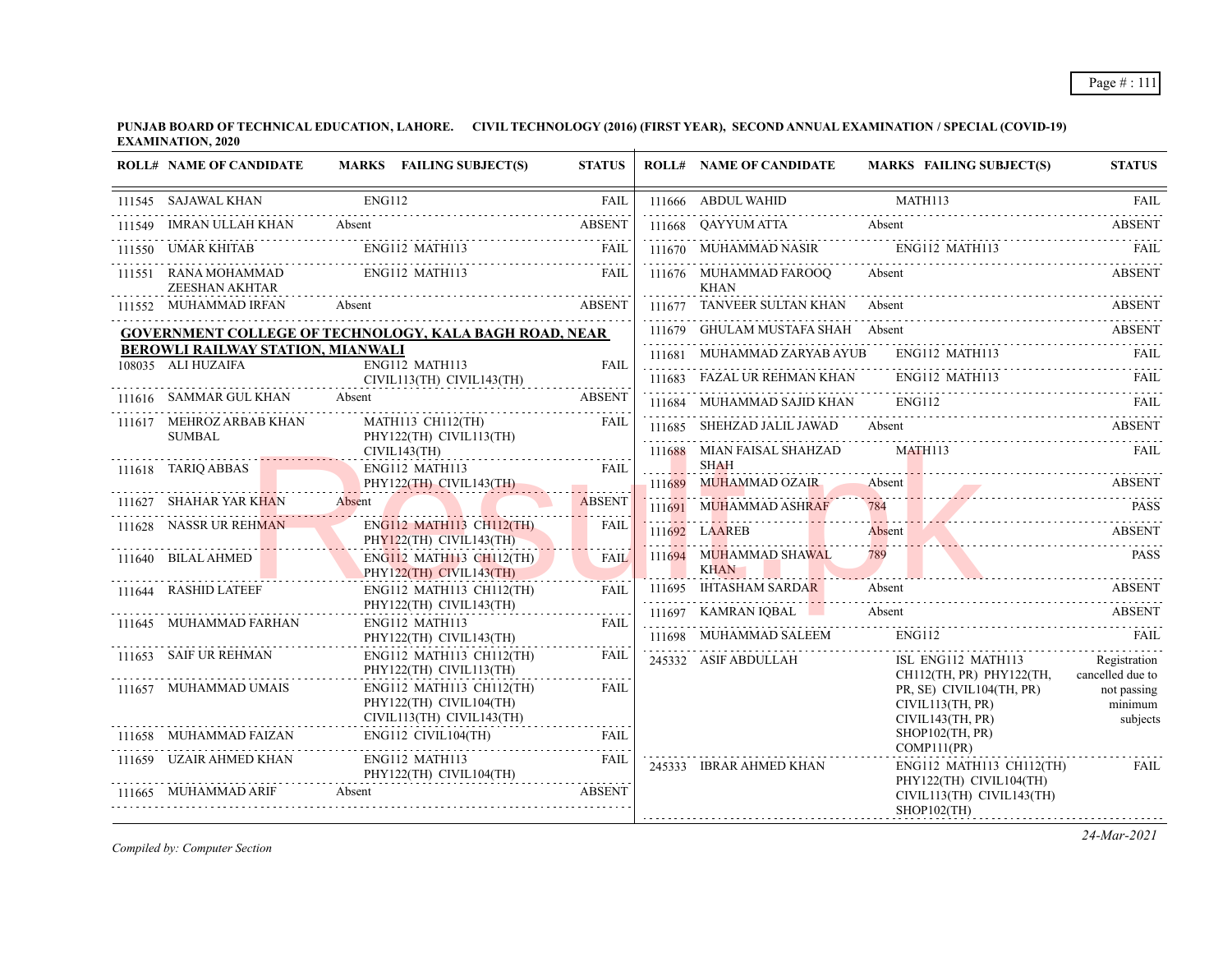**PUNJAB BOARD OF TECHNICAL EDUCATION, LAHORE. CIVIL TECHNOLOGY (2016) (FIRST YEAR), SECOND ANNUAL EXAMINATION / SPECIAL (COVID-19) EXAMINATION, 2020**  $\overline{+}$ 

| <b>ROLL# NAME OF CANDIDATE</b>                                 |               | MARKS FAILING SUBJECT(S)                                                 | <b>STATUS</b>                              |               | <b>ROLL# NAME OF CANDIDATE</b>              | <b>MARKS FAILING SUBJECT(S)</b>                            | <b>STATUS</b> |
|----------------------------------------------------------------|---------------|--------------------------------------------------------------------------|--------------------------------------------|---------------|---------------------------------------------|------------------------------------------------------------|---------------|
| 245334 SHER YAR                                                |               | MATH113 CH112(TH)                                                        | FAIL                                       |               | 111754 MUHAMMAD JUNAID                      | Absent                                                     | <b>ABSENT</b> |
|                                                                |               | PHY122(TH) CIVIL104(TH)<br>CIVIL143(TH)                                  |                                            |               | 111756 TALAT HUSSAIN                        | Absent                                                     | <b>ABSENT</b> |
| 245335 UMAR IQBAL                                              |               | ISL ENG112 MATH113                                                       | Registration                               |               | 111757 MUHAMMAD AHTISHAM Absent             |                                                            | <b>ABSENT</b> |
|                                                                |               | CH112(TH, PR) PHY122(TH,<br>PR, SE) CIVIL104(TH, PR)<br>CIVIL113(TH, PR) | cancelled due to<br>not passing<br>minimum |               | 111758 RAJA HASSAN TAHIR<br><b>KAYANI</b>   | MATH113                                                    | FAIL          |
|                                                                |               | CIVIL143(TH, PR)                                                         | subjects                                   |               | 111760 ARSLAN YASIN                         | Absent                                                     | ABSENT        |
|                                                                |               | SHOP102(TH, PR)<br>COMP111(PR)                                           |                                            |               | 111763 TALLHA ZUBAIR                        | Absent                                                     | <b>ABSENT</b> |
| 245336 AHMED FAWAD SHAH                                        | 958           |                                                                          | <b>PASS</b>                                |               | 111764 AAMIR SOHAIL                         | MATH113                                                    |               |
| 245337 IMTIAZ ULLAH                                            |               |                                                                          | <b>PASS</b>                                |               | 111765 AHSAN SAEED                          | Absent                                                     | <b>ABSENT</b> |
| 245338 USMAN GUL                                               |               | ISL ENG112 MATH113<br>CH112(TH, PR) PHY122(TH,                           | Registration<br>cancelled due to           |               | 111766 MUHAMMAD FAIZAN<br><b>RUKHSAR</b>    | 697                                                        | <b>PASS</b>   |
|                                                                |               | PR, SE) CIVIL104(TH, PR)<br>CIVIL113(TH, PR)                             | not passing<br>minimum                     |               | 111767 MUHAMMAD SALIM                       | Absent                                                     | <b>ABSENT</b> |
|                                                                |               | CIVIL143(TH, PR)<br>SHOP102(TH, PR)<br>COMP111(PR)                       | subjects                                   |               | <b>MIRPUR(AJK)</b>                          | MIRPUR INSTITUTE OF TECHNOLOGY, 383-HALL ROAD, SECTOR F-3, |               |
| 245339 MUHAMMAD YASIR KHAN                                     | <b>ENG112</b> |                                                                          | <b>FAIL</b>                                |               | 111786 MUHAMMAD TAYYAB                      | Absent                                                     | <b>ABSENT</b> |
| <b>GOVERNMENT COLLEGE OF TECHNOLOGY, NEW CITY, MIRPUR(AJK)</b> |               |                                                                          |                                            |               | 111787 MUHAMMAD BILAL RIAZ<br><b>JARRAL</b> | MATH113                                                    | FAIL.         |
| 111722 ABDUL REHMAN                                            | Absent        |                                                                          | <b>ABSENT</b>                              |               | 111788 LUOMAN JAVED                         | MATH113                                                    | FAIL          |
| 111728 GUL SHER                                                |               | MATH113                                                                  | FAIL                                       |               | 111790 ADNAN ASHRAF<br><b>CONTRACTOR</b>    | MATH113                                                    | FAIL          |
| 111729 ARSALAN ARSHAD                                          |               | MATH113                                                                  | <b>FAIL</b>                                |               |                                             | <b>GOVERNMENT COLLEGE OF TECHNOLOGY, QASIM PUR COLONY,</b> |               |
| 111730 MUHAMMAD QASIM 771                                      |               |                                                                          | <b>PASS</b>                                | <b>MULTAN</b> | 112000 MUHAMMAD IBRAHIM<br><b>AZAM</b>      | Absent                                                     | <b>ABSENT</b> |
| 111731 ANEEQ AHMED                                             |               | MATH113                                                                  | <b>FAIL</b>                                |               | 112027 MUHAMMAD ALIYAN                      | Absent                                                     | <b>ABSENT</b> |
| KASHMIR ENGINEERING COLLEGE, AL-NOOR PLAZA SECTOR F3 PART2,    |               |                                                                          |                                            |               | 112065 MUHAMMAD FUZAIL                      | 755                                                        | <b>PASS</b>   |
| <b>NEAR PURANI CHUNGI, MIRPUR(AJK)</b><br>111750 SHAHAB AKHTAR |               | ENG112 MATH113 CH112(TH,                                                 | FAIL                                       |               | <b>ASGHAR</b>                               |                                                            |               |
|                                                                |               | PR) PHY122(TH) CIVIL104(TH)                                              |                                            |               | 112068 MUHAMMAD ASIF                        | Absent                                                     | <b>ABSENT</b> |
| 111751 AHTISHAM NASIR                                          | Absent        | CIVIL113(TH) SHOP102(TH)                                                 | .<br><b>ABSENT</b>                         |               | 112070 MUHAMMAD SHAHID KHAN ENG112 MATH113  | PHY122(TH)                                                 | FAIL          |
| 111753 ABU BAKR SULTAN MIRZA 760                               |               |                                                                          | <b>PASS</b>                                |               | 112073 SAQIB                                | ENG112 MATH113                                             | FAIL.         |
|                                                                |               |                                                                          |                                            |               | 112076 MUHAMMAD USMAN                       | MATH113                                                    | FAII.         |
|                                                                |               |                                                                          |                                            |               |                                             |                                                            |               |

*Compiled by: Computer Section*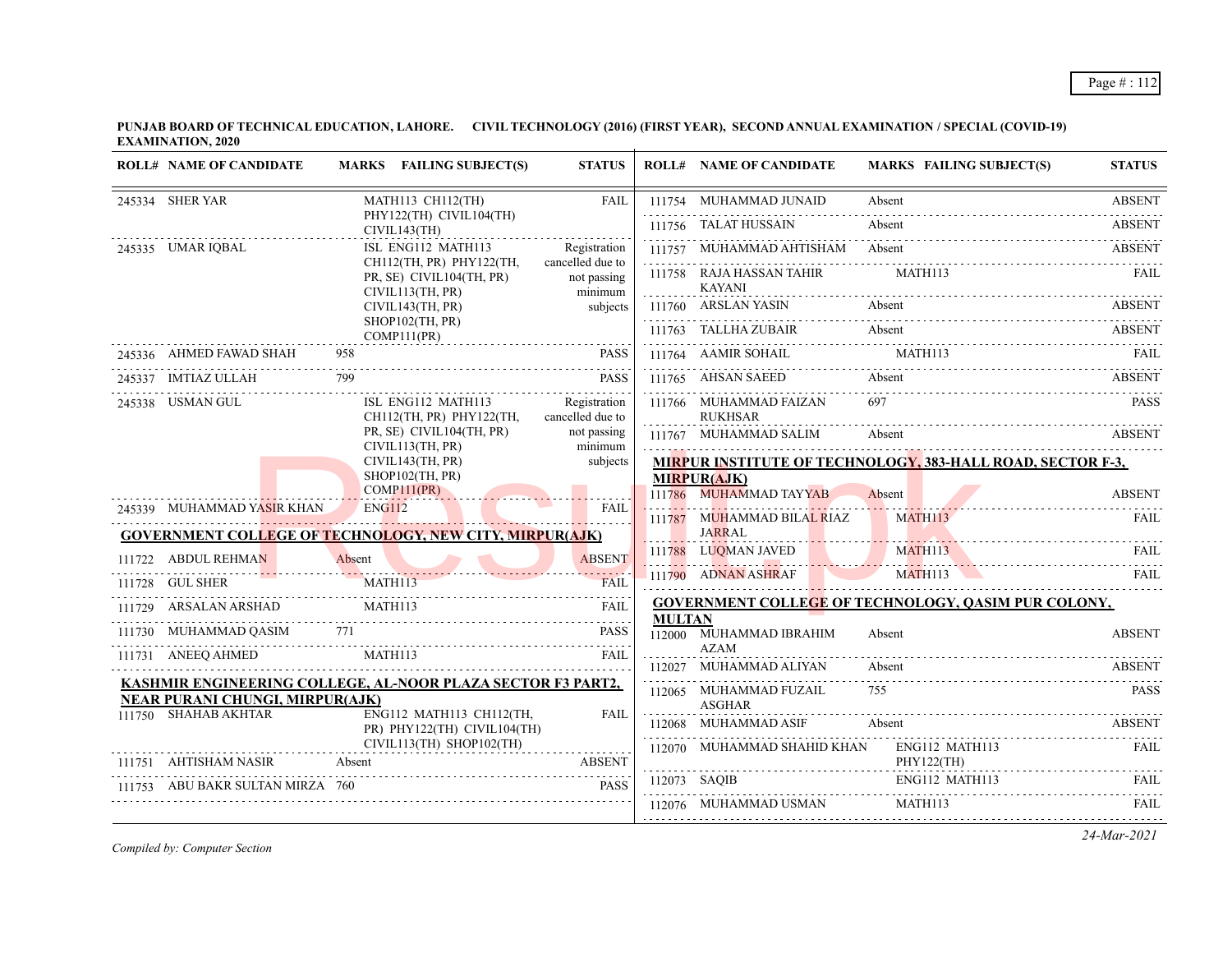**PUNJAB BOARD OF TECHNICAL EDUCATION, LAHORE. CIVIL TECHNOLOGY (2016) (FIRST YEAR), SECOND ANNUAL EXAMINATION / SPECIAL (COVID-19) EXAMINATION, 2020**

| <b>ROLL# NAME OF CANDIDATE</b>               | MARKS FAILING SUBJECT(S)                                                                                                                                                                                                                                                                                                                                                                                                                           | <b>STATUS</b>    |               | <b>ROLL# NAME OF CANDIDATE</b> | MARKS FAILING SUBJECT(S)                                                                                                                                   | <b>STATUS</b> |
|----------------------------------------------|----------------------------------------------------------------------------------------------------------------------------------------------------------------------------------------------------------------------------------------------------------------------------------------------------------------------------------------------------------------------------------------------------------------------------------------------------|------------------|---------------|--------------------------------|------------------------------------------------------------------------------------------------------------------------------------------------------------|---------------|
| 112077 MUHAMMAD SURKHAIL<br><b>RASOOL</b>    | Absent                                                                                                                                                                                                                                                                                                                                                                                                                                             | <b>ABSENT</b>    |               | 112119 MUHAMMAD BILAL Absent   |                                                                                                                                                            | <b>ABSENT</b> |
| .<br>112078 MUHAMMAD USAMA                   | MUHAMMAD USAMA Absent ABSENT                                                                                                                                                                                                                                                                                                                                                                                                                       |                  |               | 112120 AHSAN SAJJAD MATH113    |                                                                                                                                                            |               |
| 112079 MUBASHIR MAJID                        | Absent<br><b>ABSENT</b>                                                                                                                                                                                                                                                                                                                                                                                                                            |                  |               | 245340 MUHAMMAD MUJAHID 896    |                                                                                                                                                            | <b>PASS</b>   |
|                                              | 112080 JUNAID NASIR MATH113 PHY122(TH)                                                                                                                                                                                                                                                                                                                                                                                                             | <b>FAIL</b>      |               |                                | $245341 \quad \text{AHMAD KH} \quad \text{CH112(TH)} \quad \text{CIVIL104(TH)} \quad \text{FAIL}$                                                          |               |
| CIVIL113(TH)                                 | $\begin{tabular}{lllllllllll} \bf 112081 & AFAQ ABID & \tt MATH113 & CIVIL104(TH) & \tt FAIL \\ \hline \end{tabular}$                                                                                                                                                                                                                                                                                                                              |                  |               | 245342 HANZLA SHAHZAD          | MATH113 CH112(TH)<br>CIVIL104(TH)                                                                                                                          | <b>FAIL</b>   |
|                                              | 112084 MUHAMMAD AFZAL Absent ABSENT ABSENT                                                                                                                                                                                                                                                                                                                                                                                                         |                  |               | 245343 MUDASIR HASSAN          | ISL MATH113 CH112(TH)<br>PHY122(TH) CIVIL104(TH)                                                                                                           | <b>FAIL</b>   |
|                                              |                                                                                                                                                                                                                                                                                                                                                                                                                                                    |                  |               |                                | CIVIL113(TH)                                                                                                                                               |               |
|                                              |                                                                                                                                                                                                                                                                                                                                                                                                                                                    |                  |               | 245344 ABDUL GHAFOOR           | MATH113 CIVIL113(TH) FAIL<br><b>ENG112</b>                                                                                                                 |               |
|                                              |                                                                                                                                                                                                                                                                                                                                                                                                                                                    |                  |               |                                | 245345 MUHAMMAD UMAR ENGI12 FAIL FAIL                                                                                                                      |               |
|                                              | $\begin{tabular}{c c c c} \hline 112088 & MUHAMMAD ASAD & MATHI13 CVIL113(TH) & FAIL \\ & CIVIL143(TH) & MATH113 CIVIL104(TH) & FAIL \\ \hline \end{tabular} \hline \begin{tabular}{c} \multicolumn{2}{c c c} \multicolumn{2}{c c} \multicolumn{2}{c} \multicolumn{2}{c} \multicolumn{2}{c} \multicolumn{2}{c} \multicolumn{2}{c} \multicolumn{2}{c} \multicolumn{2}{c} \multicolumn{2}{c} \multicolumn{2}{c} \multicolumn{2}{c} \multicolumn{2}{$ |                  |               |                                | ${\bf 245346} \quad {\bf MUHAMMAD AQEEL} \qquad {\bf MATH113} \qquad {\bf FAIL} \qquad {\bf TAL}$<br>245347 MUHAMMAD MEHDI ENG112 MATH113 CH112(TH)        |               |
| 112096 MUHAMMAD SABIR                        | ENG112 MATH113                                                                                                                                                                                                                                                                                                                                                                                                                                     | <b>FAIL</b>      |               |                                | PHY122(TH)                                                                                                                                                 | FAIL          |
| 112098 MUHAMMAD KAMRAN                       | CIVIL104(TH) CIVIL113(TH)<br>ENG112 MATH113                                                                                                                                                                                                                                                                                                                                                                                                        | <b>FAIL</b>      |               |                                | KASIB POLYTECHNIC INSTITUTE, 242-B, GULGASHT COLONY, MULTAN                                                                                                |               |
| <b>ARSHAD</b><br>112102 MAHAR MUHAMMAD WAJID | CIVIL104(TH)<br>ENG112 MATH113                                                                                                                                                                                                                                                                                                                                                                                                                     | FAIL             |               | 112135 MUHAMMAD MUZAMIL        | ISL ENG112 MATH113<br>PHY122(TH) CIVIL104(TH)                                                                                                              | <b>FAIL</b>   |
| <b>VANCE</b>                                 | PHY122(TH)                                                                                                                                                                                                                                                                                                                                                                                                                                         | <b>FAIL</b>      |               | 112139 MUHAMMAD AQIB           | CIVIL113(TH)<br>$MATH113$ $PHY122(TH)$                                                                                                                     | <b>FAIL</b>   |
| 112107 AMEER HANZLA                          | 112106 ARBAB HUSNAIN MATH113<br>MATH113                                                                                                                                                                                                                                                                                                                                                                                                            | .<br><b>FAIL</b> |               | <b>MUKHTIAR</b>                | CIVIL104(TH) CIVIL113(TH)                                                                                                                                  |               |
| 112109 MUHAMMAD AHSAN BILAL                  | ENG112 MATH113 CH112(TH)                                                                                                                                                                                                                                                                                                                                                                                                                           | <b>FAIL</b>      |               |                                | CIVIL143(TH)<br>$112141$ SAJJAD AHMAD $791$ PASS                                                                                                           |               |
|                                              | PHY122(TH) CIVIL104(TH)<br>CIVIL113(TH)                                                                                                                                                                                                                                                                                                                                                                                                            |                  |               | 112142 SHEHZAD RASOOL MATH113  |                                                                                                                                                            | FAIL          |
| 112111 MUHAMMAD GHAZALI                      | $CH112$ (TH)                                                                                                                                                                                                                                                                                                                                                                                                                                       | FAII.            |               |                                | MATHI13<br>FAIL<br>112148 SAJID MEHMOOD Absent                                                                                                             |               |
| <b>USMAN</b>                                 |                                                                                                                                                                                                                                                                                                                                                                                                                                                    |                  |               |                                |                                                                                                                                                            |               |
| 112115 MUHAMMAD TAUQEER                      | 112112 NASIR SHABIR Absent ABSENT<br>ENG112 MATH113 CH112(TH)                                                                                                                                                                                                                                                                                                                                                                                      | FAIL             |               |                                | <b>MULTAN POLYTECHNIC INSTITUTE, 2656 MASOOM SHAH ROAD,</b>                                                                                                |               |
| RIAZ                                         | PHY122(TH)                                                                                                                                                                                                                                                                                                                                                                                                                                         |                  | <b>MULTAN</b> | 112186 MUHAMMAD KHALID         | Absent                                                                                                                                                     | <b>ABSENT</b> |
|                                              | 112116 UMAIR ISHFAQ Absent ABSENT ABSENT                                                                                                                                                                                                                                                                                                                                                                                                           |                  |               | 112191 MUHAMMAD JAWAD AZIZ     | MATH113 PHY122(TH)                                                                                                                                         | FAIL.         |
|                                              | 112117 MUHAMMAD USMAN TAHIR ENG112 MATH113 FAIL<br>PHY122(TH)                                                                                                                                                                                                                                                                                                                                                                                      |                  |               |                                | CIVIL113(TH)                                                                                                                                               |               |
| 112118 AHMAD ALI                             | Absent                                                                                                                                                                                                                                                                                                                                                                                                                                             | <b>ABSENT</b>    |               |                                | $\begin{tabular}{lllllllllll} \bf 112195 & MUZAMMAL ALI & \multicolumn{3}{l} {ENG112} \text{ MATH113} & \multicolumn{3}{l} {FAIL} \\ \hline \end{tabular}$ |               |

*Compiled by: Computer Section*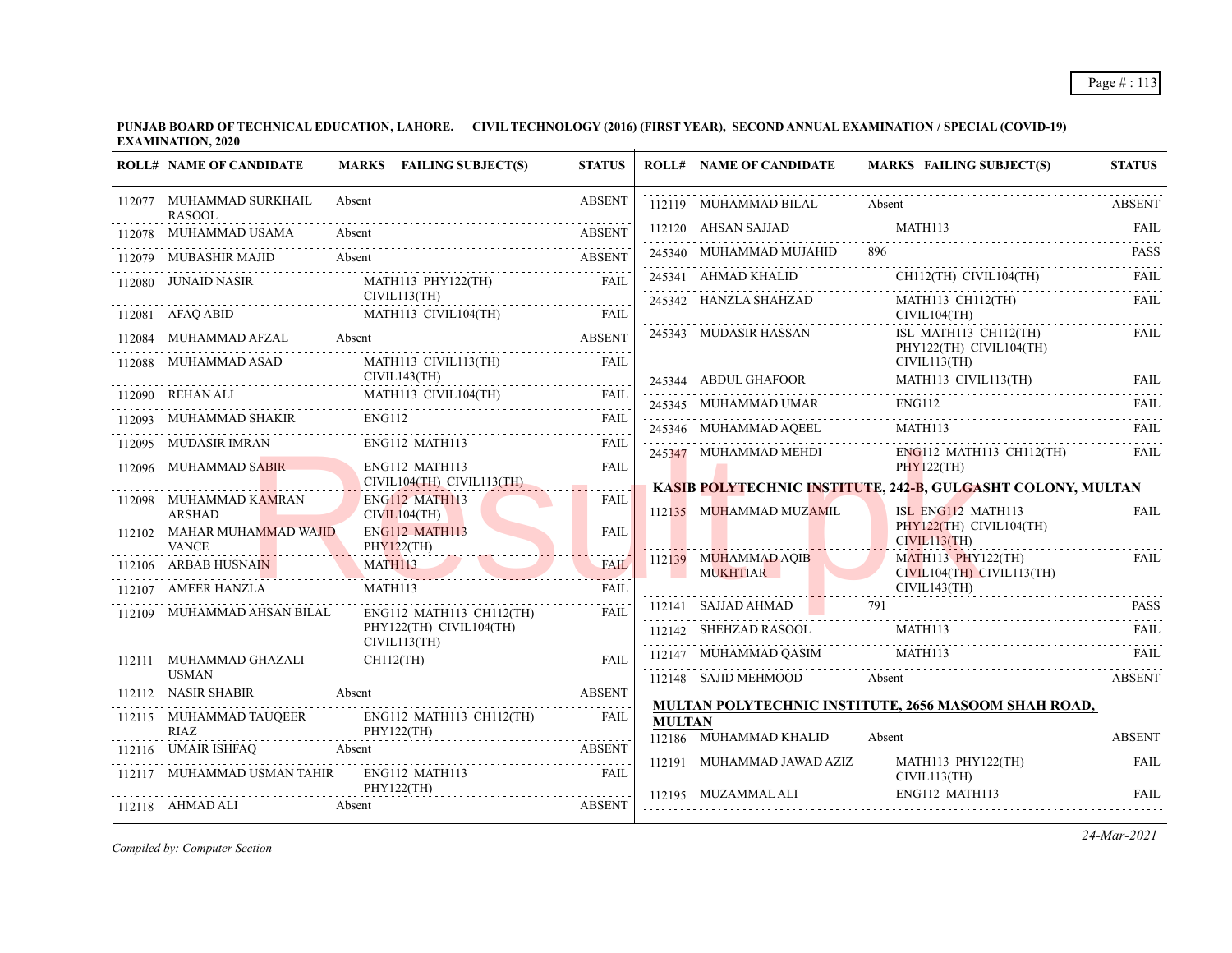| <b>ROLL# NAME OF CANDIDATE</b>                                                                                                                                                                                                                                                                                                                                                                                                    |         | MARKS FAILING SUBJECT(S)                  | <b>STATUS</b> | <b>ROLL# NAME OF CANDIDATE</b>                                          |   |         | <b>MARKS FAILING SUBJECT(S)</b>                                                                                                        | <b>STATUS</b> |
|-----------------------------------------------------------------------------------------------------------------------------------------------------------------------------------------------------------------------------------------------------------------------------------------------------------------------------------------------------------------------------------------------------------------------------------|---------|-------------------------------------------|---------------|-------------------------------------------------------------------------|---|---------|----------------------------------------------------------------------------------------------------------------------------------------|---------------|
| 112201 MUHAMMAD SAJJAD<br><b>THIRAJ</b>                                                                                                                                                                                                                                                                                                                                                                                           | ENG112  |                                           | FAIL          | 112266 MUHAMMAD IMRAN<br><b>MANZOOR</b>                                 | . |         | MATH113 PHY122(TH)<br>CIVIL143(TH)                                                                                                     | <b>FAIL</b>   |
| 112204 MUHAMMAD AKHTAR                                                                                                                                                                                                                                                                                                                                                                                                            |         | MATH113 CIVIL104(TH)<br>CIVIL113(TH)      | FAIL          | 112268 RANA KALEEM ADNAN                                                |   |         | MATH113 PHY122(TH)<br>CIVIL104(TH)                                                                                                     | <b>FAIL</b>   |
| 112206 NAEEM ASLAM                                                                                                                                                                                                                                                                                                                                                                                                                | MATH113 | EEM ASLAM MATHI13 FAIL                    |               | 112269 IRFAN HAIDER                                                     |   | Absent  | 112269 IRFAN HAIDER Absent ABSENT                                                                                                      | <b>ABSENT</b> |
| $112208 \quad \text{MUHAMMAD ABUBAKAR} \qquad \qquad \text{MATH113 PHY122(TH)} \qquad \qquad \text{FAIL} \qquad \qquad \text{FAIL}$                                                                                                                                                                                                                                                                                               |         |                                           |               |                                                                         |   |         | 112270 TOUQEER ABBAS Absent ABSENT                                                                                                     |               |
| 112219 NOOR ULAMIN ENGI12 MATH113 FAIL                                                                                                                                                                                                                                                                                                                                                                                            |         |                                           |               |                                                                         |   |         |                                                                                                                                        |               |
| 112223 MUHAMMAD HAMZA 812                                                                                                                                                                                                                                                                                                                                                                                                         |         |                                           | PASS          |                                                                         |   |         |                                                                                                                                        |               |
| 245348 MUHAMMAD ABDUL<br><b>WAHAB</b>                                                                                                                                                                                                                                                                                                                                                                                             | 812     |                                           | <b>PASS</b>   |                                                                         |   |         | 112277 USMAN JAVED ENG112 PHY122(TH)<br>CIVIL104(TH)                                                                                   | FAII.         |
| WAHAB<br>245349 ALI HUSSAIN MATH113 FAIL<br>2000 MATH113                                                                                                                                                                                                                                                                                                                                                                          |         |                                           |               |                                                                         |   |         | THE CITY COLLEGE OF TECHNOLOGY, WAINS AUTO CENTRE, OPP                                                                                 |               |
| 245350 AHMAD KHALIL 815                                                                                                                                                                                                                                                                                                                                                                                                           |         |                                           | <b>PASS</b>   | FAISAL MOVERS, VEHARI CHOWK, LARRI ADDA, MULTAN<br>112330 TAYYAB RASOOL |   |         | ISL ENG112 MATH113                                                                                                                     | <b>FAIL</b>   |
| SIR SYED COLLEGE OF TECHNOLOGY, OLD BAHAWALPUR ROAD, NEAR                                                                                                                                                                                                                                                                                                                                                                         |         |                                           |               |                                                                         |   |         | 112330 TAYYAB RASOOL ISL ENG112 MATH113 FAIL<br>PHY122(TH) PHY122(TH) PHY122(TH) FAIL<br>112336 MUSTAFA SHAH MATH113 CIVIL104(TH) FAIL |               |
| <b>GRID STATION, QASIM PUR COLONY, MULTAN</b>                                                                                                                                                                                                                                                                                                                                                                                     |         |                                           |               |                                                                         |   |         |                                                                                                                                        |               |
| 111795 MUHAMMAD SHAHRYAR Absent                                                                                                                                                                                                                                                                                                                                                                                                   |         |                                           | <b>ABSENT</b> |                                                                         |   |         | 112340 SHAHVEZ Absent ABSENT                                                                                                           |               |
| 111795 MUHAMMAD SHAHRYAR Absent ABSENT ABSENT 111796 MUHAMMAD QAISER PHY122(TH) FAIL FAIL THE RESERVE ARE RESERVED ASSETT A LITTER AND RESERVED ASSETT A LITTER OF THE RESERVED OF THE RESERVED OF THE RESERVED OF THE RESERVE                                                                                                                                                                                                    |         |                                           |               |                                                                         |   |         |                                                                                                                                        |               |
|                                                                                                                                                                                                                                                                                                                                                                                                                                   |         |                                           |               |                                                                         |   |         | 112341 WASEEM KHAN ENGL12 MATH113 FAIL                                                                                                 |               |
| 112226 ARSLAN RIAZ Absent ABSENT                                                                                                                                                                                                                                                                                                                                                                                                  |         |                                           |               | 112343 ALI HASSAN Absent                                                |   |         |                                                                                                                                        | <b>ABSENT</b> |
| 112227 ADEEL AHMED MATH113                                                                                                                                                                                                                                                                                                                                                                                                        |         |                                           | <b>FAIL</b>   | <b>SHAH</b>                                                             |   |         | 112344 MUHAMMAD BASIR ULLAH MATH113 PHY122(TH)                                                                                         | <b>FAIL</b>   |
| <b>SWEDISH INSTITUTE OF TECHNOLOGY, OPP. GRID STATION, VEHARI</b>                                                                                                                                                                                                                                                                                                                                                                 |         |                                           |               |                                                                         |   | MATH113 | 112345 ANEES KHALID MATHI13 FAIL RATE                                                                                                  |               |
| <b>CHOWK, MULTAN</b><br>112254 KALEEM ULLAH                                                                                                                                                                                                                                                                                                                                                                                       |         | MATH113 PHY122(TH)                        | FAIL          |                                                                         |   |         | $\begin{array}{c}\n 112347 \quad \text{UMAR RAZA} \\  \text{MATH113}\n \end{array}$                                                    |               |
|                                                                                                                                                                                                                                                                                                                                                                                                                                   |         | CIVIL113(TH)                              |               |                                                                         |   |         | $\begin{tabular}{c} \bf 112348 & KASHIF RAZA & \textbf{MATH113} & \textbf{FAIL} \\ \hline \end{tabular}$                               |               |
| 112255 MUHAMMAD FAIZAN KHAN                                                                                                                                                                                                                                                                                                                                                                                                       |         | MATH113                                   | <b>FAIL</b>   |                                                                         |   |         | 112349 KAMRAN ALLAH DITTA Absent ABSENT ABSENT                                                                                         |               |
| 112258 HASSAN RAZA                                                                                                                                                                                                                                                                                                                                                                                                                |         | MATH113 PHY122(TH)                        | <b>FAIL</b>   |                                                                         |   |         |                                                                                                                                        |               |
| 112260 USMAN AHMAD                                                                                                                                                                                                                                                                                                                                                                                                                |         | ENG112 MATH113<br>PHY122(TH) CIVIL143(TH) | <b>FAIL</b>   | 112355 RAO MUHAMMAD IQRAR Absent<br><b>KHAN</b>                         |   |         | ABSENT                                                                                                                                 |               |
|                                                                                                                                                                                                                                                                                                                                                                                                                                   |         |                                           |               |                                                                         |   |         | $112356 \quad \text{GHULAM MURTAZA} \qquad \text{MATH113} \qquad \text{FAIL}$                                                          |               |
| $\begin{tabular}{lllllll} \multicolumn{2}{c}{\textbf{MAIH113}} & \multicolumn{2}{c}{\textbf{FAIL}}\\ \multicolumn{2}{c}{\textbf{112262}} & \textbf{HASSAN KHAIRAT} & \textbf{MATH113} & \textbf{FAIL}\\ \multicolumn{2}{c}{\textbf{112262}} & \textbf{HASSAN KHAIRAT} & \textbf{MATH113} & \textbf{AAIH113} & \textbf{FAIL}\\ \multicolumn{2}{c}{\textbf{112262}} & \textbf{HASSAN KHAIRAT} & \textbf{MATH113} & \textbf{AAIH113$ |         |                                           |               |                                                                         |   |         | $\text{ING112 MATH113 CH112(TH)} \quad \text{FAIL} \quad \text{FAIL}$                                                                  |               |
| 112265 USAMA ARSHAD Absent                                                                                                                                                                                                                                                                                                                                                                                                        |         | SHAD Absent ABSENT                        |               | 112360 M.SAGHEER Absent                                                 |   |         | <b>ABSENT</b>                                                                                                                          |               |
|                                                                                                                                                                                                                                                                                                                                                                                                                                   |         |                                           |               |                                                                         |   |         |                                                                                                                                        |               |

*Compiled by: Computer Section*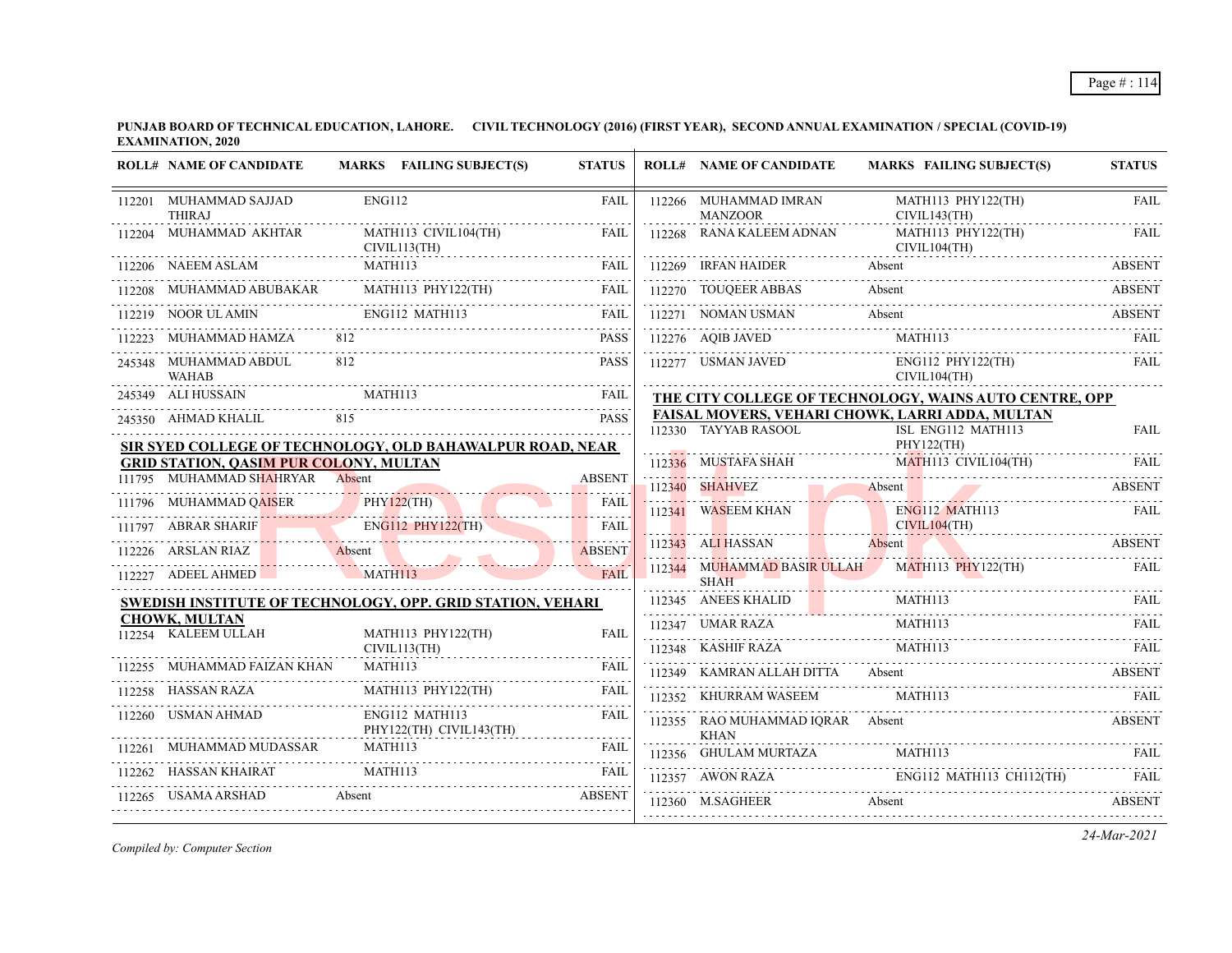|        | <b>ROLL# NAME OF CANDIDATE</b>                                                              | MARKS FAILING SUBJECT(S)                                      | <b>STATUS</b>                                                | <b>ROLL# NAME OF CANDIDATE</b>                  | <b>MARKS FAILING SUBJECT(S)</b>                                                                                                                                        | <b>STATUS</b> |
|--------|---------------------------------------------------------------------------------------------|---------------------------------------------------------------|--------------------------------------------------------------|-------------------------------------------------|------------------------------------------------------------------------------------------------------------------------------------------------------------------------|---------------|
|        | 112361 FARHAN ALI                                                                           | Absent                                                        | <b>ABSENT</b>                                                |                                                 | UJALA TECHNICAL INSTITUTE, 3-KM DOMAIL BRIDGE SRINAGAR ROAD                                                                                                            |               |
| 112362 | USAMA ZULFIQAR                                                                              | MATH113 CH112(TH)                                             | <b>FAIL</b>                                                  | RAWANI, MUZAFFARABAD(AJK)<br>112412 WASIQ SAEED | MATH113                                                                                                                                                                | <b>FAIL</b>   |
|        | 112363 MOHAMMAD ARSHAD<br><b>IOBAL</b>                                                      | ENG112 MATH113                                                | FAIL                                                         | 112415 KHURRAM ZAMAN AIWAN                      | ENG112 MATH113                                                                                                                                                         | FAIL          |
|        | 112365 MUHAMMAD RAMZAN                                                                      | MATH113                                                       | FAIL                                                         | 112418 ABDUL JABBAR HUSSAIN                     | ENG112 MATH113                                                                                                                                                         | <b>FAIL</b>   |
|        | 112370 SOHAIL ARSHAD                                                                        | Absent                                                        | <b>ABSENT</b>                                                | <b>SHAH</b>                                     |                                                                                                                                                                        |               |
|        | 112371 MUHAMMAD ATIQ                                                                        | MATH113                                                       | FAIL                                                         | ROAD, ALIPUR BYPASS, MUZAFFARGARH               | <b>GOVERNMENT COLLEGE OF TECHNOLOGY (BOYS), DERA GHAZI KHAN</b>                                                                                                        |               |
|        | 112376 MUHAMMAD SHAHBAZ                                                                     | Absent                                                        | <b>ABSENT</b>                                                | 112515 ALI HAMZA LIAQAT                         | MATH113 CH112(TH)<br>PHY122(TH) CIVIL104(TH)                                                                                                                           | <b>FAIL</b>   |
| 112381 | MUHAMMAD SALMAN<br><b>SHAHID</b>                                                            | 796                                                           | <b>PASS</b>                                                  |                                                 | CIVIL113(TH)                                                                                                                                                           |               |
| 112382 | RANA ABDULLAH                                                                               | MATH113                                                       | <b>FAIL</b>                                                  |                                                 | CIVIL104(TH) CIVIL113(TH)<br>$112517 \quad \text{MUHAMMAD SHERAZ} \quad \quad \quad \text{CIVIL104(TH)} \quad \quad \text{CIVIL113(TH)} \quad \quad \quad \text{FAIL}$ |               |
|        | 112383 MUHAMMAD SHOAIB                                                                      | Absent<br>AMMAD SHOAIB Absent ABSENT                          |                                                              | 112538 MUHAMMAD KASHIF                          | CH112(TH) CIVIL104(TH)                                                                                                                                                 | FAIL          |
|        | 245351 ALI MUAWIYA                                                                          | ENG112 MATH113 CH112(TH)                                      | FAIL                                                         | 112547 MUHAMMAD HAMZA<br><b>FAROOO</b>          | 761                                                                                                                                                                    | <b>PASS</b>   |
|        | 245352 MUHAMMAD ZAIN UL                                                                     | 843                                                           | <b>PASS</b>                                                  | 112548 AUON RAZA ABBAS                          | CIVIL104(TH)<br><u> 1999 - John Alemander, martin a</u>                                                                                                                | -FAIL         |
|        | <b>ABIDEEN</b><br>245353 JAVAID RAZA<br><b>Contract Contract Contract Contract Contract</b> | ENG112 MATH113                                                | <b>FAIL</b>                                                  | 112551 MUHAMMAD USMAN                           | Absent                                                                                                                                                                 | ABSENT        |
|        | 245354 NOUMAN                                                                               | $15354$ NOUMAN MATHI13                                        | .<br><b>FAIL</b>                                             | 112554 ALI HAIDER ABBAS                         | 749                                                                                                                                                                    | <b>PASS</b>   |
|        | 245355 MUHAMMAD ZEESHAN                                                                     | Absent                                                        | <b>ABSENT</b>                                                | 112555 MUHAMMAD KHALIL                          | CIVIL104(TH)<br><u> 2000 : 1000 : 2000 : 2000 : 2000 : 2000 : 2000 : 2000 : 2000 : 2000 : 2000 : 2000 : 2000 : 2000 : 2000 : 200</u>                                   | <b>FAIL</b>   |
|        | 245356 MUHAMMAD RASHID                                                                      | ENG112 MATH113                                                |                                                              | 112558 MUHAMMAD AHSAN AYAZ 734                  | a sa ta                                                                                                                                                                | <b>PASS</b>   |
|        | 245357 ASAD ALTAF                                                                           | MATH113                                                       | <b>FAIL</b><br><b>FAIL</b>                                   | 112562 MUHAMMAD KHALID<br><b>ABBAS</b>          | 699                                                                                                                                                                    | PASS          |
|        | 245358 MUZAMIL HUSSAIN                                                                      | MATH113                                                       | FAII.                                                        | 112563 MOHSIN ALI                               | CH112(TH) CIVIL104(TH)                                                                                                                                                 | FAII.         |
|        | 245359 MUHAMMAD ZEESHAN                                                                     | <b>ENG112</b>                                                 | FAII.                                                        | 112564 USAMA IFTAKHAR                           | MATH113                                                                                                                                                                | -FAIL         |
|        |                                                                                             | <b>LAHORE POLYTECHNIC INSTITUTE, OPP. TEHSIL HEAD OUARTER</b> |                                                              | 112565 SOHAIL NAWAZ                             | Absent                                                                                                                                                                 | ABSENT        |
|        | HOSPITAL, QAISER PARK, G.T ROAD, MURIDKE                                                    |                                                               |                                                              | 112568 HANAN MAHMOOD                            | Absent                                                                                                                                                                 | <b>ABSENT</b> |
|        | 112391 MUHAMMAD JUNAID                                                                      | MATH113 PHY122(TH)                                            | <b>FAIL</b>                                                  | 112573 ABDUL WAHAB                              |                                                                                                                                                                        | <b>PASS</b>   |
|        | 245360 FIZAN ALI                                                                            | <b>MATH113</b>                                                | FAIL<br>.                                                    | 112585 MUHAMMAD ZAEEM                           | Absent                                                                                                                                                                 | <b>ABSENT</b> |
|        | 245361 ALI HASSAN                                                                           | <b>ISL</b>                                                    | <b>FAIL</b><br>$\mathbb{Z}^2$ . In the set of $\mathbb{Z}^2$ | <b>MUSHTAO</b><br>112588 MUHAMMAD SHOAIB        |                                                                                                                                                                        |               |
|        | 245362 HABEEL                                                                               | MATH113                                                       | FAIL                                                         |                                                 | Absent                                                                                                                                                                 | <b>ABSENT</b> |
|        |                                                                                             |                                                               |                                                              |                                                 |                                                                                                                                                                        |               |

*Compiled by: Computer Section*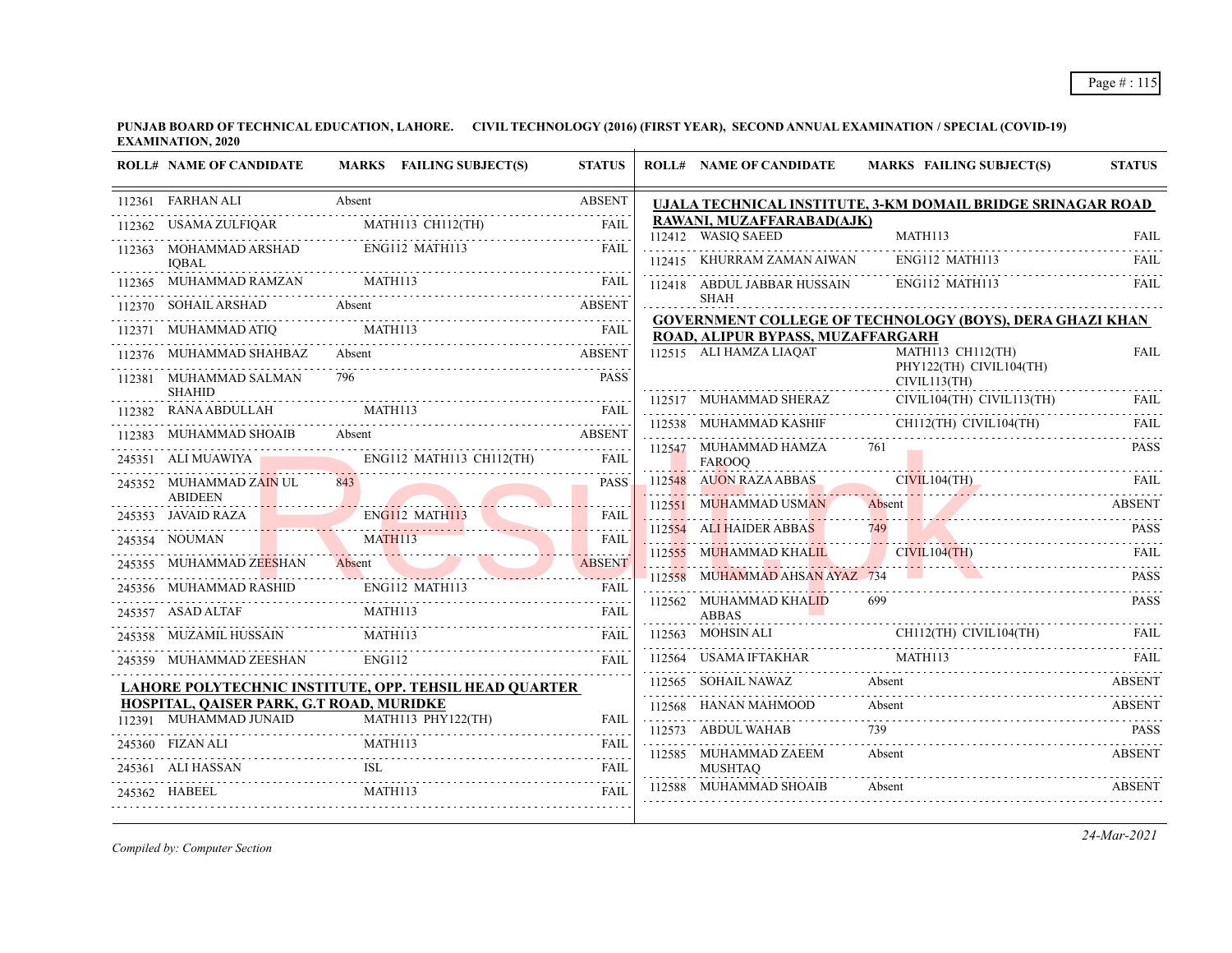**PUNJAB BOARD OF TECHNICAL EDUCATION, LAHORE. CIVIL TECHNOLOGY (2016) (FIRST YEAR), SECOND ANNUAL EXAMINATION / SPECIAL (COVID-19) EXAMINATION, 2020**

| ENG112 MATH113<br>832<br><b>PASS</b><br>245363 MUHAMMAD ZESHAN<br>112682 MUHAMMAD IJAZ<br>245364 SYED WALEED AHSAN<br><b>ABSENT</b><br>112683 MUHAMMAD SHEHROZ<br>Absent<br>Absent<br>ASGHAR<br><u>JINNAH COLLEGE OF TECHNOLOGY, GANISH WAH CANAL ROAD, </u><br>112684 HAMAD KASHIF<br>Absent<br>245366 HASEEB MUHAMMAD MATHI13 CIVIL104(TH) FAIL<br>MULTAN ROAD., MUZAFFARGARH<br>112611 MUHAMMAD RIZWAN<br>768<br><b>PASS</b><br>CITY COLLEGE OF TECHNOLOGY, PASRUR ROAD,, NAROWAL<br>Absent<br><b>ABSENT</b><br>112612 MUHAMMAD MUAZAM<br><b>SAGHIR</b><br>112703 MUHAMMAD AHMAD<br>Absent | <b>FAIL</b><br><b>ABSENT</b><br><b>ABSENT</b><br><b>ABSENT</b> |
|-----------------------------------------------------------------------------------------------------------------------------------------------------------------------------------------------------------------------------------------------------------------------------------------------------------------------------------------------------------------------------------------------------------------------------------------------------------------------------------------------------------------------------------------------------------------------------------------------|----------------------------------------------------------------|
|                                                                                                                                                                                                                                                                                                                                                                                                                                                                                                                                                                                               |                                                                |
|                                                                                                                                                                                                                                                                                                                                                                                                                                                                                                                                                                                               |                                                                |
|                                                                                                                                                                                                                                                                                                                                                                                                                                                                                                                                                                                               |                                                                |
|                                                                                                                                                                                                                                                                                                                                                                                                                                                                                                                                                                                               |                                                                |
|                                                                                                                                                                                                                                                                                                                                                                                                                                                                                                                                                                                               |                                                                |
|                                                                                                                                                                                                                                                                                                                                                                                                                                                                                                                                                                                               |                                                                |
| 112613 ANEES UR REHMAN<br><b>PASS</b>                                                                                                                                                                                                                                                                                                                                                                                                                                                                                                                                                         |                                                                |
| 112707 ABASS ALI<br>Absent<br>112616 MUHAMMAD ABDULLAH 858<br><b>PASS</b>                                                                                                                                                                                                                                                                                                                                                                                                                                                                                                                     | <b>ABSENT</b>                                                  |
| 112708 ATIQ UR REHMAN<br>828                                                                                                                                                                                                                                                                                                                                                                                                                                                                                                                                                                  | <b>PASS</b>                                                    |
| <b>MULTAN COLLEGE OF MANAGEMENT &amp; INFORMATION TECHNOLOGY,</b><br>245367 YASAR MHBOOB<br>754<br>DERA GHAZI KHAN ROAD, MUZAFFARGARH                                                                                                                                                                                                                                                                                                                                                                                                                                                         | <b>PASS</b>                                                    |
| 112620 ADNAN FAREED<br>Absent<br><b>ABSENT</b><br>MEHMOOD KHAN GOVERNMENT COLLEGE OF TECHNOLOGY FOR                                                                                                                                                                                                                                                                                                                                                                                                                                                                                           |                                                                |
| ENG112 MATH113 CH112(TH) FAIL<br><b>BOYS, MEHR SHARIF ROAD, NAROWAL</b><br>112622 KHAWAR ABBAS<br>112622 KHAWAR ABBAS ENG112 MATH113 CH112(TH) FAIL                                                                                                                                                                                                                                                                                                                                                                                                                                           |                                                                |
| 112837 MUHAMMAD FAHAD JAVED<br>MATH113 CIVIL104(TH)<br>CHENAB INSTITUTE OF TECHNOLOGY, MANGTANWALA ROAD,<br>CIVIL113(TH)                                                                                                                                                                                                                                                                                                                                                                                                                                                                      | <b>FAIL</b>                                                    |
| <b>OPPOSITE GENERAL BUS STAND, NANKANA SAHIB</b><br>MATH113 CIVIL113(TH)<br>112839 MUHAMMAD HAMMAD                                                                                                                                                                                                                                                                                                                                                                                                                                                                                            | FAIL                                                           |
| Absent<br>112640 MUDASSAR ALI<br><b>ABSENT</b><br><b>KHAWAR</b>                                                                                                                                                                                                                                                                                                                                                                                                                                                                                                                               |                                                                |
| MATH113<br>112857 RAHAT ALI<br><b>Contract Contract Contract</b><br>112641 FAISAL MANZOOR<br>Absent<br><b>ABSENT</b>                                                                                                                                                                                                                                                                                                                                                                                                                                                                          | FAII.                                                          |
| 112642 ALI ZAIN ZAFAR<br>Absent<br><b>ABSENT</b><br><b>NAROWAL INSTITUTE OF TECHNOLOGY, CIRCULAR ROAD, NEAR SADIO</b>                                                                                                                                                                                                                                                                                                                                                                                                                                                                         |                                                                |
| .<br><b>PURA, NAROWAL</b><br>112643 NEHAL AHMAD ZAFAR<br>MATH113<br><b>FAIL</b><br>and the con-<br>112874 IHTISHAM ALI<br>Absent                                                                                                                                                                                                                                                                                                                                                                                                                                                              | <b>ABSENT</b>                                                  |
| ENG112 MATH113 CH112(TH)<br>245365 MUHAMMAD ARSLAN<br>FAIL<br>112882 HAMZA RIAZ MATH113 CIVIL113(TH)<br><b>HAIDER</b><br>CIVIL104(TH)                                                                                                                                                                                                                                                                                                                                                                                                                                                         | FAIL                                                           |
| <b>QUAID-E-AZAM COLLEGE OF TECHNOLOGY, JAGOWALA ROAD NEAR</b><br><b>ABDUL WAHAB TARKAIT COLLEGE OF TECHNOLOGY AND SCIENCES,</b>                                                                                                                                                                                                                                                                                                                                                                                                                                                               |                                                                |
| 2-KM MURIDKE ROAD, NAROWAL, NAROWAL<br>CHAND COLONY, NAUSHERA VIRKAN                                                                                                                                                                                                                                                                                                                                                                                                                                                                                                                          |                                                                |
| 112897 RAJA GOHAR TARIQ<br>MATH113<br>112662 ZARYAB ALI<br>MATH113 PHY122(TH)<br><b>FAIL</b><br>CIVIL104(TH) CIVIL113(TH)<br>112898 ZAHID ABBAS<br>Absent                                                                                                                                                                                                                                                                                                                                                                                                                                     | <b>FAIL</b><br><b>ABSENT</b>                                   |
| CIVIL143(TH) SHOP102(TH)<br>MATH113<br>112668 HUZAIFA<br>FAIL                                                                                                                                                                                                                                                                                                                                                                                                                                                                                                                                 |                                                                |
| OKARA POLYTECHNIC INSTITUTE, KARMANWALA TOWN, G.T ROAD,,<br><b>OKARA</b>                                                                                                                                                                                                                                                                                                                                                                                                                                                                                                                      |                                                                |
| 799<br>112670 SAIF UR REHMAN<br><b>PASS</b><br>$112900$ AZEEM RIAZ<br>MATH113 CIVIL104(TH)                                                                                                                                                                                                                                                                                                                                                                                                                                                                                                    | <b>FAIL</b>                                                    |
| MATH113 CIVIL104(TH)<br>SOHAIB ARSALAN<br><b>FAIL</b>                                                                                                                                                                                                                                                                                                                                                                                                                                                                                                                                         | CIVIL113(TH)                                                   |
| 112901 MUHAMMAD IRFAN<br>MATH113<br>112681 MUHAMMAD ABRAR<br>MATH113 PHY122(TH)<br>FAII.<br>CIVIL104(TH) CIVIL113(TH)                                                                                                                                                                                                                                                                                                                                                                                                                                                                         | FAIL                                                           |

*Compiled by: Computer Section*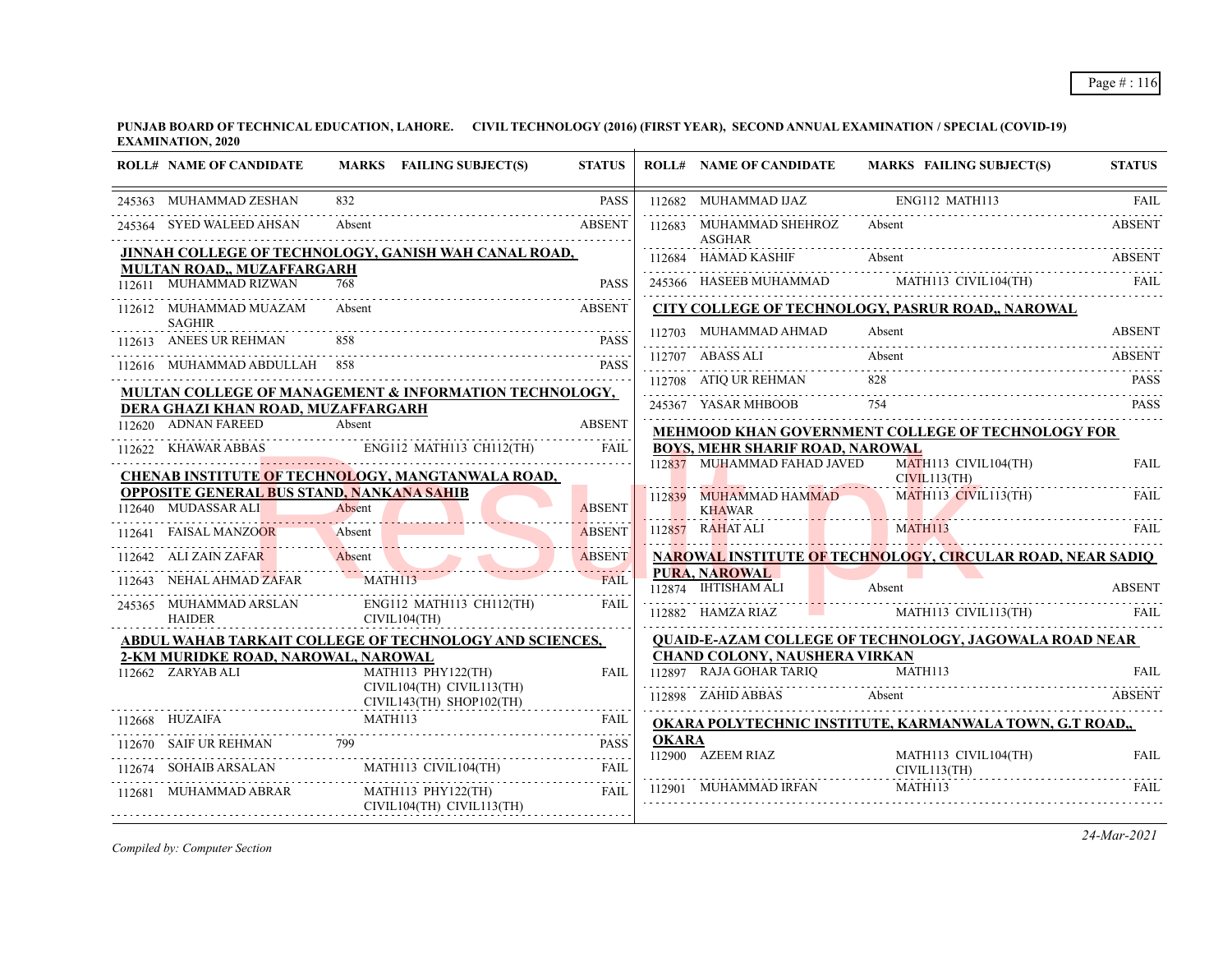**PUNJAB BOARD OF TECHNICAL EDUCATION, LAHORE. CIVIL TECHNOLOGY (2016) (FIRST YEAR), SECOND ANNUAL EXAMINATION / SPECIAL (COVID-19) EXAMINATION, 2020**

| <b>ROLL# NAME OF CANDIDATE</b> | MARKS FAILING SUBJECT(S)                                                                                                                                                  | <b>STATUS</b>    |               | <b>ROLL# NAME OF CANDIDATE</b>   | <b>MARKS FAILING SUBJECT(S)</b>                                                                                                | <b>STATUS</b> |
|--------------------------------|---------------------------------------------------------------------------------------------------------------------------------------------------------------------------|------------------|---------------|----------------------------------|--------------------------------------------------------------------------------------------------------------------------------|---------------|
| 112907 FAIZAN NADEEM           | <b>ENG112</b>                                                                                                                                                             | <b>FAIL</b>      |               | 112999 UMAR HAMZA                | ENG112 MATH113<br>PHY122(TH)                                                                                                   | <b>FAIL</b>   |
| NEAR KARMAWALA G.T ROAD, OKARA | THE UNI-TECH COLLEGE OF MANAGEMENT & TECHNOLOGY, 56/2-L                                                                                                                   |                  |               | 113002 SAIF ULLAH                | $ENG112$ MATH113 CH112(TH)<br>PHY122(TH)                                                                                       | <b>FAIL</b>   |
| 112951 MURTAZA NADEEM          | MATH113 CH112(TH)<br>PHY122(TH) CIVIL143(TH)                                                                                                                              | <b>FAIL</b><br>. |               | 245368 MUHAMMAD MUTAHAR<br>ABBAS | MATH113 PHY122(TH)                                                                                                             | FAIL          |
| $112965$ ISHTIAQ               | ISHTIAQ ENG112 FAIL                                                                                                                                                       | <b>FAIL</b>      |               | 245369 FAROOQ AHMAD              | 757                                                                                                                            | <b>PASS</b>   |
|                                | 112966 IHTISHAM NADEEM Absent ABSENT ABSENT                                                                                                                               |                  |               | 245370 MUHAMMAD TARIQ MATH113    |                                                                                                                                |               |
| 112967 AHSAN JAVED             | <b>MATH113</b>                                                                                                                                                            |                  |               | 245371 MUHAMMAD IMRAN            | Absent                                                                                                                         | <b>ABSENT</b> |
| 112969 MUHAMMAD TAYYAB         | 12969 MUHAMMAD TAYYAB Absent ABSENT ABSENT                                                                                                                                |                  |               | 245372 MUHAMMAD BILAL            | Absent                                                                                                                         | ABSENT        |
| 112970 AHSAN TAHIR             | ENG112 MATH113<br>PHY122(TH) CIVIL113(TH)                                                                                                                                 | FAIL             |               | 245373 ZEESHAN ALI               | MATH113                                                                                                                        | FAII.         |
| 112971 ALI RAZA                |                                                                                                                                                                           | <b>ABSENT</b>    |               | 245374 FAIZAN MEHMOOD            | MATH113                                                                                                                        | <b>FAIL</b>   |
| 112972 AHMAD RASHEED           | Absent                                                                                                                                                                    | <b>ABSENT</b>    |               | 245375 SHEERAZ ASHRAF            | Absent                                                                                                                         | <b>ABSENT</b> |
| 112973 MUHAMMAD ASIF           | ENG112 MATH113                                                                                                                                                            | <b>FAIL</b>      |               |                                  | PAKPATTAN POLYTECHNIC INSTITUTE, AL GHAFOOR MARKET                                                                             |               |
|                                | 112976 USAMA QASIM Absent                                                                                                                                                 | <b>ABSENT</b>    |               | 113010 MUHAMMAD AHMAD            | <b>SAHIWAL ROAD, NEAR SHELL PETROL PUMP, PAKPATTAN SHARIF</b><br>MATH113 CH112(TH)                                             | FAII.         |
| 112977 AHMAD RAZA 824          | 824                                                                                                                                                                       | <b>PASS</b>      |               | 113011 ABDUL REHMAN              |                                                                                                                                |               |
| 112980 MUHAMMAD SALEEM RAZA    | 12980 MUHAMMAD SALEEM RAZA MATHI13 FAIL                                                                                                                                   |                  |               | 113012 TASDDUQ HUSSAIN           | Absent ABSENT<br>Absent                                                                                                        | <b>ABSENT</b> |
|                                | 112981 USMAN ALI ENGILI2 PHY122(TH) FAIL                                                                                                                                  |                  |               | 113013 HAIDER ALI                | <u> 1999 171 - Johann Sterling, Johann Sterling, Amerikaanse en een een een een een een opgevolgde geheeld om de</u><br>Absent | ABSENT        |
| 112982 AHMAD RAZA Absent       |                                                                                                                                                                           |                  |               | 113015 MUHAMMAD USMAN            | Absent                                                                                                                         | ABSENT        |
| 112983 HUSSNAIN JAVED          | $\begin{tabular}{ll} \bf HUSSNAIN\; JAVED & \tt MATH113 & \tt FAIL \\ \hline \end{tabular}$                                                                               |                  |               | 113016 AQIB HUSSAIN              | 761                                                                                                                            | <b>PASS</b>   |
| 112984 MUHAMMAD AHMAD          | MATH113<br>12984 MUHAMMAD AHMAD MATH113 FAIL FAIL                                                                                                                         |                  |               |                                  |                                                                                                                                |               |
| 112985 HAFIZ ARSLAN ASHRAF     | Absent<br><b>ABSENT</b>                                                                                                                                                   |                  |               |                                  | JINNAH POLYTECHNIC INSTITUTE, BHAWANA JHANG ROAD, PANSERA                                                                      |               |
| 112986 SHAHZAD ARSHAD          | Absent                                                                                                                                                                    | ABSENT           |               | 113035 AHMAD RAZA                | ENG112 MATH113 CH112(TH)<br>PHY122(TH) CIVIL104(TH)                                                                            | <b>FAIL</b>   |
|                                | $\begin{tabular}{ll} 112992 & ATF MAQBOOL & ENG112 MATH113 & FAIL \\ \hline \end{tabular} \begin{tabular}{ll} \multicolumn{3}{l}{{\bf{AA}}TH113} & FAIL \\ \end{tabular}$ |                  |               |                                  | CIVIL113(TH) CIVIL143(TH)<br>$SHOP102$ (TH)                                                                                    |               |
|                                | $\begin{tabular}{lllllllll} \bf 112994 & \textbf{AWAIS AKRAM} & \textbf{ENG112 MATH113} & \textbf{FAIL} \\ \hline \end{tabular}$                                          |                  |               | 113037 RANA MOHAMMAD HARIS       | MATH113                                                                                                                        | FAIL          |
|                                | 112995 ASIF ALI Absent ABSENT                                                                                                                                             |                  |               | <b>NASEER</b>                    | JINNAH COLLEGE OF TECHNOLOGY, NEAR LARI ADDA FAISAL COLONY,                                                                    |               |
| 112996 IBRAR IQBAL             | ENG112 MATH113<br>PHY122(TH)                                                                                                                                              | FAIL             | <b>PASRUR</b> |                                  |                                                                                                                                |               |

*Compiled by: Computer Section*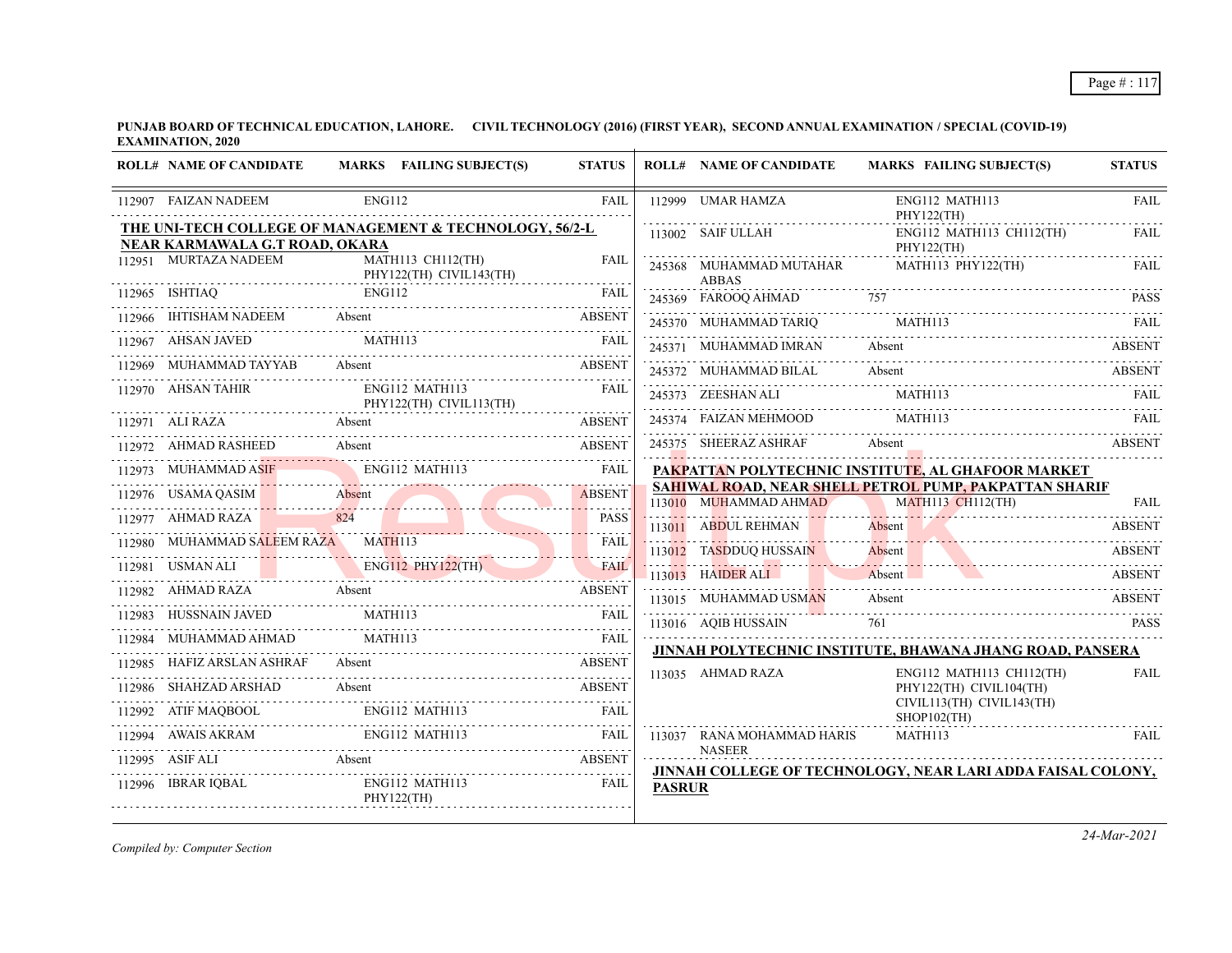|        | <b>ROLL# NAME OF CANDIDATE</b>                         | MARKS FAILING SUBJECT(S)                                         | <b>STATUS</b>       | <b>ROLL# NAME OF CANDIDATE</b>                                     |        | <b>MARKS FAILING SUBJECT(S)</b>                                                                                                                                                                      | <b>STATUS</b> |
|--------|--------------------------------------------------------|------------------------------------------------------------------|---------------------|--------------------------------------------------------------------|--------|------------------------------------------------------------------------------------------------------------------------------------------------------------------------------------------------------|---------------|
|        | 113040 MUHAMMAD USAMA<br><b>ANWAR</b>                  | <b>ENG112</b>                                                    | <b>FAIL</b>         |                                                                    |        | CITY COLLEGE OF TECHNOLOGY, GHOUSIA CHOWK, SHOOR KOT                                                                                                                                                 |               |
|        | 113045 SALMAN MUSHTAQ                                  | MATH113                                                          | FAIL                | <b>ROAD., PEER MAHAL</b><br>113199 MUHAMMAD USMAN<br><b>YOUNAS</b> | Absent |                                                                                                                                                                                                      | <b>ABSENT</b> |
|        |                                                        | <b>PASRUR COLLEGE OF TECHNOLOGY, NAROWAL BYPASS, PASRUR</b>      |                     | 113200 WAJAHAT HUSSAIN ATIF                                        |        |                                                                                                                                                                                                      | <b>PASS</b>   |
|        | 113078 MUHAMMAD AZEEM<br><b>SARWAR</b>                 | Absent                                                           | <b>ABSENT</b>       | 113202 NAQIB UR REHMAN                                             |        | Absent                                                                                                                                                                                               | <b>ABSENT</b> |
|        |                                                        | ALLAMA IQBAL COLLEGE OF TECHNOLOGY, OPP. SORENTO CNG NEAR        |                     | 113208 HASSAN RAZA                                                 |        | ENG112 MATH113                                                                                                                                                                                       |               |
|        | HALLAH CHOWK BYPASS, PATTOKI<br>113091 MUHAMMAD YAMEEN | MATH113 CH112(TH)                                                | <b>FAIL</b>         |                                                                    |        | 113212 ZAIN-UL-ABIDEEN Absent ABSENT RESERT                                                                                                                                                          |               |
|        | 245376 ARSLAN MASHI                                    |                                                                  | RL Fee              |                                                                    |        | 113213 SHAH FAISAL ENGI12 MATH113 FAIL ENGINEERS ENGINEERS AT THE RAIL                                                                                                                               |               |
|        | 245377 MUDASSAR RIAZ BHATTI                            |                                                                  | RL Fee              | 113216 ALI RAZA Absent                                             |        |                                                                                                                                                                                                      | <b>ABSENT</b> |
| 245378 | AHSAN AZHAR                                            |                                                                  | RL Fee              |                                                                    |        | $\begin{tabular}{lllllllllll} \hline 113217 & AFTAB AHMAD & \multicolumn{3}{l} \multicolumn{3}{l}{{\small \bf MATH113} & CH112(TH)} & \multicolumn{3}{l}{{\small \bf FAIL}} \\ \hline \end{tabular}$ |               |
|        | 245379 WAJID NISAR                                     |                                                                  | RL Fee              |                                                                    |        | 113218 SAIM-UR-RAHMAN MATH113 CIVIL104(TH) FAIL                                                                                                                                                      |               |
|        |                                                        |                                                                  |                     | 113219 MUHAMMAD HAMZA                                              |        | $ENG112$ CIVIL104(TH)                                                                                                                                                                                | FAIL          |
|        | <b>ROAD, OPP. MODEL CITY, PATTOKI</b>                  | <b>QUAID-E-AZAM COLLEGE OF ENGINEERING &amp; TECHNOLOGY, G.T</b> |                     | 113228 ZEESHAN YASEEN                                              |        | <b>ENG112 MATH113</b>                                                                                                                                                                                | <b>FAIL</b>   |
|        | 113138 MUZAMMIL DAOUD                                  | ENG112 MATH113                                                   | FAIL<br>a dia a dia | 245381 KHUZAMA                                                     |        | CIVIL104(TH)<br><b>MATH113</b>                                                                                                                                                                       | FAIL          |
|        | 113140 WAQAR ARIF                                      | PHY122(TH)                                                       | <b>FAIL</b>         | 245382 RANA MUHAMMAD                                               | 817    |                                                                                                                                                                                                      | <b>PASS</b>   |
|        | 113141 ALI AKBAR                                       | Absent                                                           | <b>ABSENT</b>       | <b>MUBEEN TARIQ</b><br>E                                           |        |                                                                                                                                                                                                      |               |
|        | 113142 SHAHZADA MUHAMMAD Absent<br><b>AWAIS</b>        |                                                                  | <b>ABSENT</b>       | 245383 ALI HASNAIN                                                 |        | <b>ENG112 MATH113</b>                                                                                                                                                                                | <b>FAIL</b>   |
|        | 113145 ZAIB ANJUM                                      | ENG112 MATH113                                                   | FAIL                |                                                                    |        | <b>CHENAB POLYTECHNIC INSTITUTE, NEAR NADRA OFFICE, OENCHI</b>                                                                                                                                       |               |
|        |                                                        | CIVIL104(TH) CIVIL113(TH)<br>CIVIL143(TH)                        |                     | <b>CHOWK, PHALIA</b><br>113246 SUFYAN ASLAM                        | Absent |                                                                                                                                                                                                      | <b>ABSENT</b> |
|        | 113148 GHULAM MUSTAFA                                  | ENG112 MATH113<br>PHY122(TH) CIVIL104(TH)                        | FAIL                | 113250 MUZAMAL SHAHZAD                                             |        | MATH113 CIVIL113(TH)<br>CIVIL143(TH)                                                                                                                                                                 | <b>FAIL</b>   |
|        | 113157 ALI RAZA                                        | Absent                                                           | <b>ABSENT</b>       | 113259 AJMAIR ASHRAF                                               | Absent |                                                                                                                                                                                                      | <b>ABSENT</b> |
|        | 113159 ABDUL REHMAN                                    | ENG112 MATH113<br>CIVIL104(TH)                                   | <b>FAIL</b>         | 113260 MUHAMMAD HUZAIFA<br><b>HASSAN</b>                           |        | ENG112 MATH113                                                                                                                                                                                       | FAII.         |
|        | 113160 ALI RAZA                                        | Absent                                                           | <b>ABSENT</b>       | 113262 KHALIL HASSAN MATH113 CH112(TH)                             |        |                                                                                                                                                                                                      |               |
|        | 113161 HAMZA MUNIR                                     | MATH113 CH112(TH)                                                | <b>FAIL</b>         |                                                                    |        | 113263 GULTASAB ISMAIL 874 PASS                                                                                                                                                                      |               |
|        | 245380 SALMAN SAEED                                    | CIVIL104(TH)<br>MATH113                                          | FAIL                | 113264 SAQIB ALI SAFDAR                                            |        | ENG112 MATH113                                                                                                                                                                                       | FAII.         |
|        |                                                        |                                                                  |                     |                                                                    |        |                                                                                                                                                                                                      |               |

*Compiled by: Computer Section*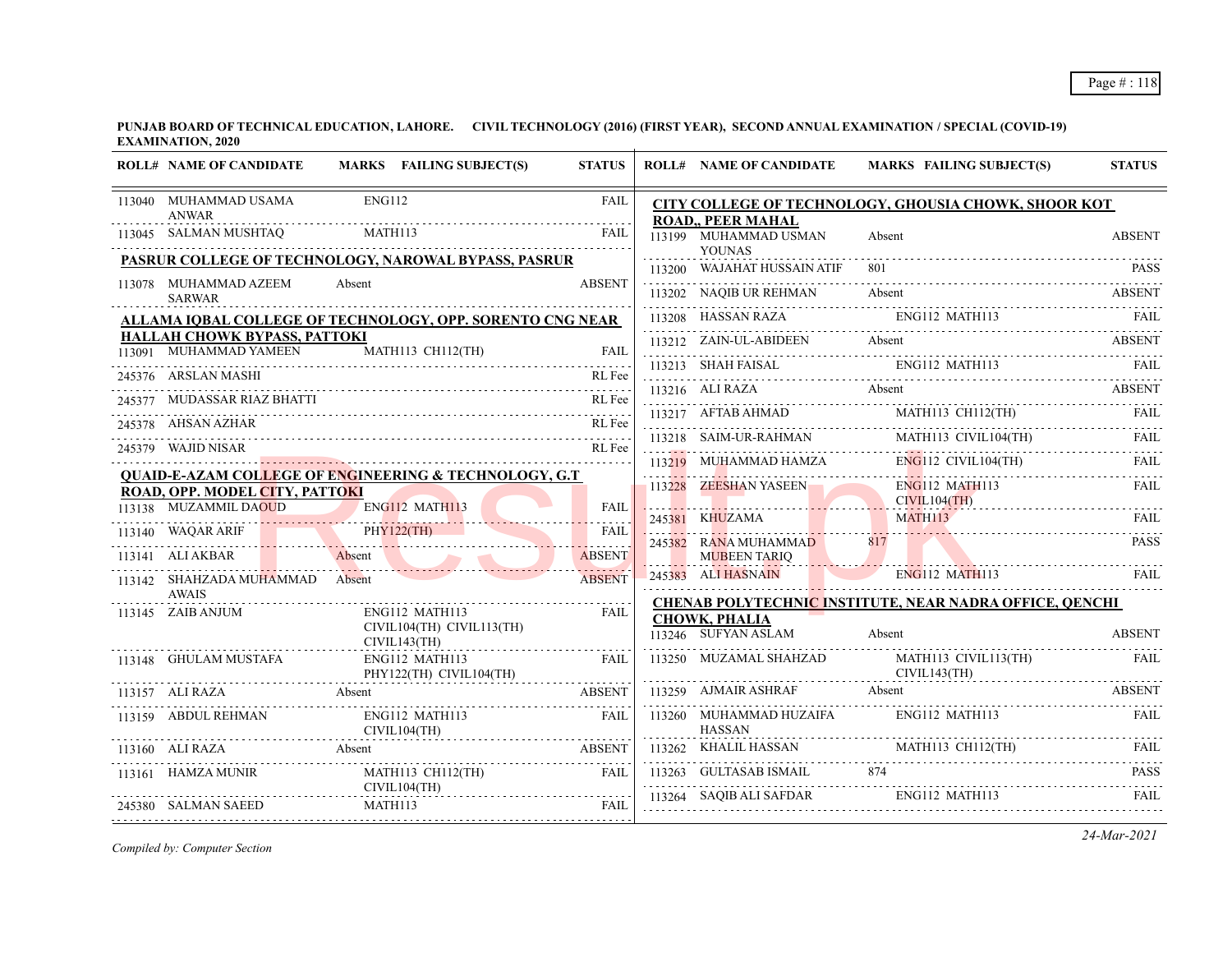**PUNJAB BOARD OF TECHNICAL EDUCATION, LAHORE. CIVIL TECHNOLOGY (2016) (FIRST YEAR), SECOND ANNUAL EXAMINATION / SPECIAL (COVID-19) EXAMINATION, 2020**

| <b>ROLL# NAME OF CANDIDATE</b>                       | MARKS FAILING SUBJECT(S)                                         | <b>STATUS</b> | <b>ROLL# NAME OF CANDIDATE</b>         | <b>MARKS FAILING SUBJECT(S)</b>                                                                                                                                                                                                                | <b>STATUS</b> |
|------------------------------------------------------|------------------------------------------------------------------|---------------|----------------------------------------|------------------------------------------------------------------------------------------------------------------------------------------------------------------------------------------------------------------------------------------------|---------------|
| 113267 REHAN AYUB BHATTI                             | $CH112$ (TH)                                                     | <b>FAIL</b>   | 113409 MUHAMMAD SHEHZAD Absent         |                                                                                                                                                                                                                                                | <b>ABSENT</b> |
|                                                      | <b>ORIENTAL INSTITUTE OF TECHNOLOGY, MOHALLA AMEER OPP LODHI</b> |               | 113412 SHAHEEN HAIDER                  | <b>ENG112</b>                                                                                                                                                                                                                                  | FAIL          |
| CNG MANDI GUJRAT ROAD, PHALIA<br>113278 JUNAID ZAFAR | ENG112 MATH113                                                   | FAIL          | 113413 IRTAZA AHMED                    | Absent                                                                                                                                                                                                                                         | <b>ABSENT</b> |
| 245384 ZONNOORAIN                                    | MATH113 CH112(TH)                                                | <b>FAIL</b>   | 113415 MUHAMMAD SAQIB AWAN MATH113     |                                                                                                                                                                                                                                                | FAIL          |
|                                                      |                                                                  |               | 113416 MUHAMMAD ASHAR IJAZ             | MATH113                                                                                                                                                                                                                                        |               |
| PIND DADAN KHAN                                      | <b>GOVERNMENT (CMYB) COLLEGE OF TECHNOLOGY, JHELUM ROAD,</b>     |               | 113419 HANAN ASHFAQ                    |                                                                                                                                                                                                                                                | <b>PASS</b>   |
| 113377 MUHAMMAD ZEESHAN<br><b>RIAZ</b>               | MATH113 CH112(TH)<br>CIVIL104(TH) CIVIL113(TH)                   | <b>FAIL</b>   | 113420 MUHAMMAD UMAR<br><b>FAROOO</b>  | <b>MATH113</b>                                                                                                                                                                                                                                 | FAII.         |
| 113378 USAMA RAZA                                    | MATH113 CH112(TH)<br>PHY122(TH) CIVIL104(TH)                     | <b>FAIL</b>   |                                        | $113423 \quad \text{ZAIN ULABIDEEN} \qquad \qquad \text{MATH113 CIVIL104(TH)} \qquad \qquad \text{FAIL}$                                                                                                                                       |               |
| 113381 MUHAMMAD HARIS SAEED                          | MATH113 CIVIL113(TH)                                             | FAII.         |                                        | 113425 MUHAMMAD SHEHROZ MATH113 CH112(TH)                                                                                                                                                                                                      | FAIL          |
| 113383 MUHAMMAD AHMED                                | MATH113 CH112(TH)                                                | FAIL          | 113426 MUHAMMAD AMMAD ALI Absent       |                                                                                                                                                                                                                                                | <b>ABSENT</b> |
| . <mark>.</mark>                                     | CIVIL113(TH) CIVIL143(TH)                                        | .             | 113427 SULEMAN ALI KHAN                | MATH <sub>113</sub>                                                                                                                                                                                                                            | FAIL          |
| 113386 ZAHEER AHMAD                                  | ENG112 MATH113<br>CIVIL113(TH) CIVIL143(TH)                      | FAII.         | 113430 ALI HAIDER KHAN                 | 738                                                                                                                                                                                                                                            | <b>PASS</b>   |
| 113388 SHEHRYAR                                      | ENG112 MATH113<br>CIVIL113(TH)                                   | FAIL          | 113431 MUHAMMAD AQEEL                  | Absent<br>UHAMMAD AQEEL Absent ABSENT                                                                                                                                                                                                          |               |
| 113389 NASIR BASHIR                                  | <b>MATH113 CH112(TH)</b><br>CIVIL104(TH) CIVIL113(TH)            | FAIL          |                                        | 113432 HAMZA SHAHZAD ISL ENG112 MATH113<br>PHY122(TH) CIVIL104(TH)                                                                                                                                                                             | FAIL          |
| 113393 ABDUL REHMAN                                  | ENG112 MATH113 CH112(TH)                                         | <b>FAIL</b>   | 113433 AAMIR SOHAIL AHMAD              | 800<br>PASS PASS                                                                                                                                                                                                                               | <b>PASS</b>   |
|                                                      | PHY122(TH) CIVIL104(TH)<br>CIVIL113(TH) CIVIL143(TH)             |               | 113435 MUHAMMAD NAVEED<br><b>AHMAD</b> | 751                                                                                                                                                                                                                                            | <b>PASS</b>   |
| 113399 BILAL AHMED                                   | Absent                                                           | <b>ABSENT</b> | 113436 HAMZA SULTAN                    | Absent<br>13436 HAMZA SULTAN Absent Assent ABSENT                                                                                                                                                                                              | <b>ABSENT</b> |
| 113400 SAAD AHMAD                                    | MATH113 CH112(TH)<br>CIVIL104(TH) CIVIL113(TH)                   | <b>FAIL</b>   |                                        | $\begin{tabular}{lllllllll} \hline 113437 & FAISAL ABBAS & & & ENG112 & CIVIL104(TH) & & & FAIL \\ \hline 113438 & MUHAMMAD ADNAN & & & & ENG112 CH112(TH) & & & FAIL \\ \hline 113439 & EJAZ AHMAD & & & & & & & & & \\ \hline \end{tabular}$ |               |
| 113402 ALI RAZA                                      | ENG112 MATH113 CH112(TH)                                         | <b>FAIL</b>   |                                        |                                                                                                                                                                                                                                                |               |
|                                                      | PHY122(TH) CIVIL104(TH)<br>CIVIL113(TH) CIVIL143(TH)             |               |                                        |                                                                                                                                                                                                                                                |               |
| 113404 MUHAMMAD MOOSA RAZA                           | MATH113 CH112(TH)                                                | FAII.         |                                        | 113437 EXAMPLE ADMAD AZAM<br>113440 HAMMAD AZAM CHI12(TH) FAIL<br>113441 RAJA SHER ALI 699 PASS                                                                                                                                                |               |
|                                                      | PHY122(TH) CIVIL104(TH)<br>CIVIL113(TH)                          |               |                                        |                                                                                                                                                                                                                                                |               |
| 113405 IMRAN SHAHZAD                                 | MATH113 CH112(TH)                                                | FAII.         | 113442 TOQEER HAIDER MATH113           |                                                                                                                                                                                                                                                | FAII.         |
|                                                      | PHY122(TH) CIVIL104(TH)<br>CIVIL113(TH) CIVIL143(TH)             |               | 113443 MUHAMMAD KAMRAN<br><b>BAIG</b>  | $CH112$ (TH)                                                                                                                                                                                                                                   | FAII.         |
| 113407 YASIR ALI                                     | MATH113                                                          | <b>FAIL</b>   |                                        |                                                                                                                                                                                                                                                |               |

*Compiled by: Computer Section*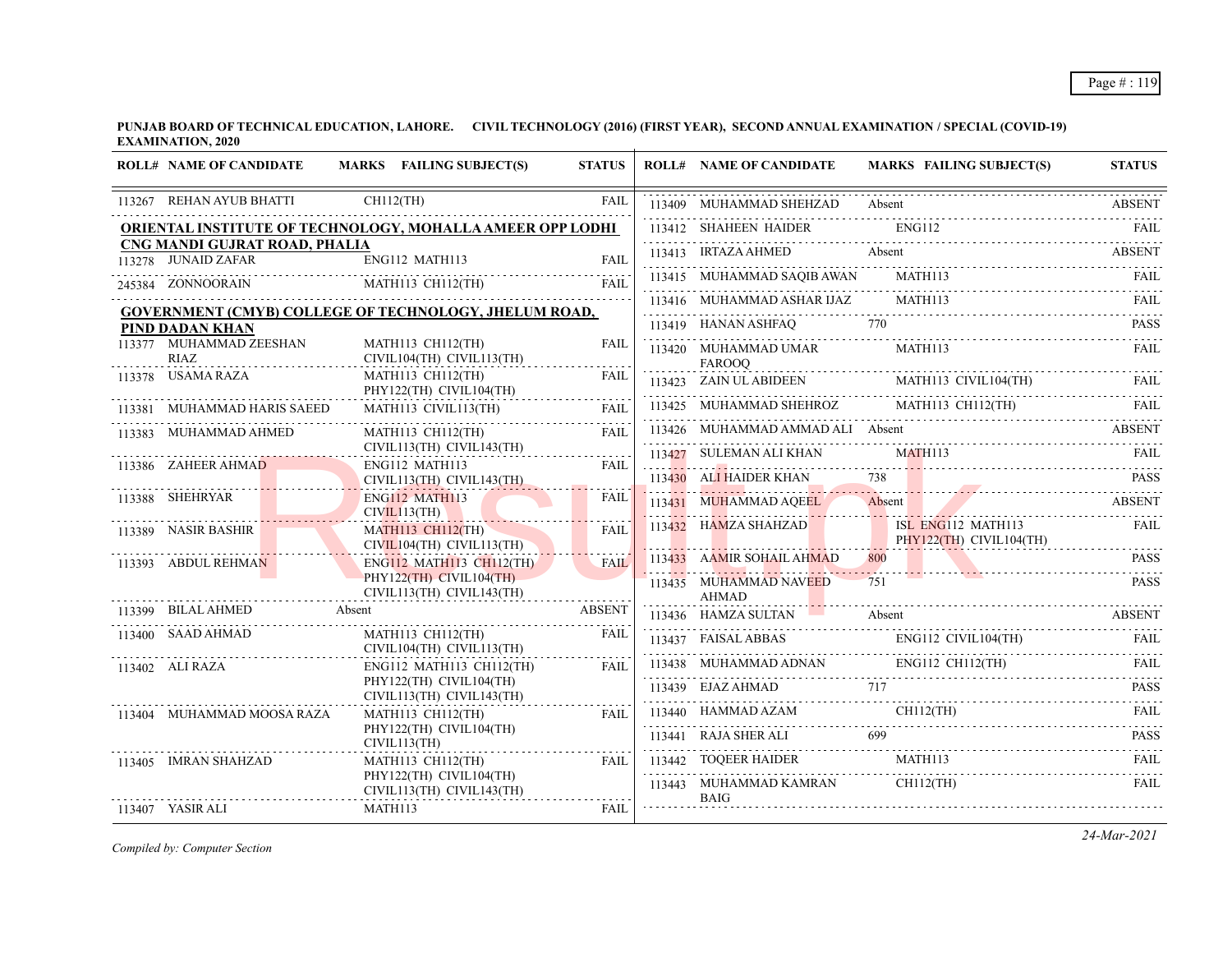|               | <b>ROLL# NAME OF CANDIDATE</b>         |         | MARKS FAILING SUBJECT(S)                                | <b>STATUS</b> | <b>ROLL# NAME OF CANDIDATE</b>                  | MARKS FAILING SUBJECT(S)                                 | <b>STATUS</b>      |
|---------------|----------------------------------------|---------|---------------------------------------------------------|---------------|-------------------------------------------------|----------------------------------------------------------|--------------------|
|               | 113445 MUHAMMAD SULEMAN                |         | ENG112 MATH113 CH112(TH)<br>CIVIL104(TH)                | FAIL          | 113524 KAMRAN NISAR                             | MATH113                                                  | FAII.              |
|               | 113447 TAHIR HASSAN                    | Absent  |                                                         | <b>ABSENT</b> | 113528 MUHAMMAD IKRAM<br><b>RABBANI</b>         | Absent                                                   | <b>ABSENT</b>      |
|               | 113448 DANISH ALI                      | Absent  |                                                         | <b>ABSENT</b> |                                                 | RAHIM YAR KHAN COLLEGE OF TECHNOLOGY, NEAR GHARIB SHAH   |                    |
|               | MUHAMMAD REHAN AZIZ Absent             |         |                                                         | <b>ABSENT</b> | <b>BRIDGE BYPASS ROAD, RAHIM YAR KHAN</b>       |                                                          |                    |
|               | 113451 HAMZA ABBAS                     |         |                                                         | <b>PASS</b>   | 113547 MUHAMMAD BURHAN<br><b>KHALID</b>         | Absent                                                   | <b>ABSENT</b>      |
|               | 113452 MALIK FARAKH NAVEED             | Absent  | <b>ABSENT</b>                                           |               | 113549 WASIM AKHTER                             | Absent                                                   | ABSENT             |
|               | <b>REHAN</b><br>245385 MUHAMMAD FAIZAN | 713     |                                                         | <b>PASS</b>   | 113551 ABDUL MUGHEES                            | Absent                                                   | <b>ABSENT</b>      |
|               | <b>AHMAD</b>                           |         |                                                         |               | 113553 MUHAMMAD SHAHZAD<br><b>RAZA</b>          | Absent                                                   | <b>ABSENT</b>      |
|               |                                        |         | HOPE POLYTECHNIC COLLEGE, NEAR REST HOUSE ROAD, HAJIRA, |               | 113555 MOHAMMAH DANISH                          | Absent                                                   | ABSENT             |
| <b>POONCH</b> | 113506 MAZHAR ABBAS                    |         | ENG112 MATH113 CH112(TH)                                | FAIL          | 113556 HURAIRA YASEEN                           | MATH113                                                  | FAIL               |
|               |                                        |         | PHY122(TH) CIVIL143(TH)                                 |               | 113563 MOHSIN AMEER KHAN                        | MATH113                                                  | FAIL               |
|               | 113508 HASNAIN SHAFIQ                  |         | ENG112 MATH113 CH112(TH)<br>PHY122(TH) CIVIL104(TH)     | <b>FAIL</b>   | 245386 MUHAMMAD SHAHZAD                         | MATH113                                                  | FAIL               |
|               | 113509 MUHAMMAD SOHAIB                 |         | CIVIL113(TH) CIVIL143(TH)<br>ENG112 MATH113 CH112(TH)   | <b>FAIL</b>   | 245387 RIZWAN ALI                               | MATH113<br>MATH113 FAIL                                  |                    |
|               | <b>ASLAM</b>                           |         | CIVIL104(TH)                                            |               | 245388 RAHEEL SHAKEEL                           | 832                                                      | <b>PASS</b>        |
|               | 113510 ZEESHAN JAMIL                   |         | ENG112 MATH113 CH112(TH)<br>PHY122(TH) CIVIL104(TH)     | <b>FAIL</b>   | 245389 MUHAMMAD AZHAR UD                        | Absent                                                   | <b>ABSENT</b>      |
|               | 113513 INTKHAB                         | MATH113 |                                                         | <b>FAIL</b>   | <b>DIN ASIM</b>                                 |                                                          |                    |
|               | 113514 MUHAMMAD UMAIR ZAKAR            |         | MATH113                                                 | FAIL          |                                                 | <b>SWEDISH INSTITUTE OF TECHNOLOGY, , RAHIM YAR KHAN</b> |                    |
|               | 113515 MUHAMMAD AMMAR ARIF             |         | MATH113                                                 | <b>FAIL</b>   | 113570 NIAZ AHMED                               | ENG112 MATH113 CH112(TH)<br>PHY122(TH) CIVIL104(TH)      | <b>FAIL</b>        |
|               | 113516 AHSAN AKHTER                    |         | 13516 AHSAN AKHTER MATH113 FAIL                         |               |                                                 | CIVIL113(TH)<br>ENG112                                   | FAIL               |
|               | 113518 SYED ZOHAIB ALI                 |         | TED ZOHAIB ALI Absent ABSENT                            |               | $113572$ ADNAN RAZA<br>113576 MUHAMMAD JAHANGIR | ENG112 MATH113                                           | <b>FAIL</b>        |
|               | 113519 TOSEEF KHAN                     |         | SEEF KHAN Absent ABSENT                                 |               |                                                 | CIVIL113(TH)                                             |                    |
|               |                                        |         | 113520 KHYAM ALI Absent ABSEN                           | <b>ABSENT</b> |                                                 |                                                          |                    |
|               | SOHAIL PERVAIZ Absent                  |         | 13521 SOHAIL PERVAIZ Absent ABSENT                      | <b>ABSENT</b> | 113579 SARFARAZ AHMED                           | ENG112 MATH113                                           | <b>EXALL STATE</b> |
|               | 113522 UMMAD UL WAHAB                  | MATH113 |                                                         | FAIL          | 113581 MUHAMMAD SAFDAR Absent                   |                                                          | <b>ABSENT</b>      |
|               | 113523 TEMOOR AFTAB                    | MATH113 |                                                         | FAIL          | 113583 MUNEER AHMED                             | 745                                                      | <b>PASS</b>        |
|               |                                        |         |                                                         |               |                                                 |                                                          |                    |

*Compiled by: Computer Section*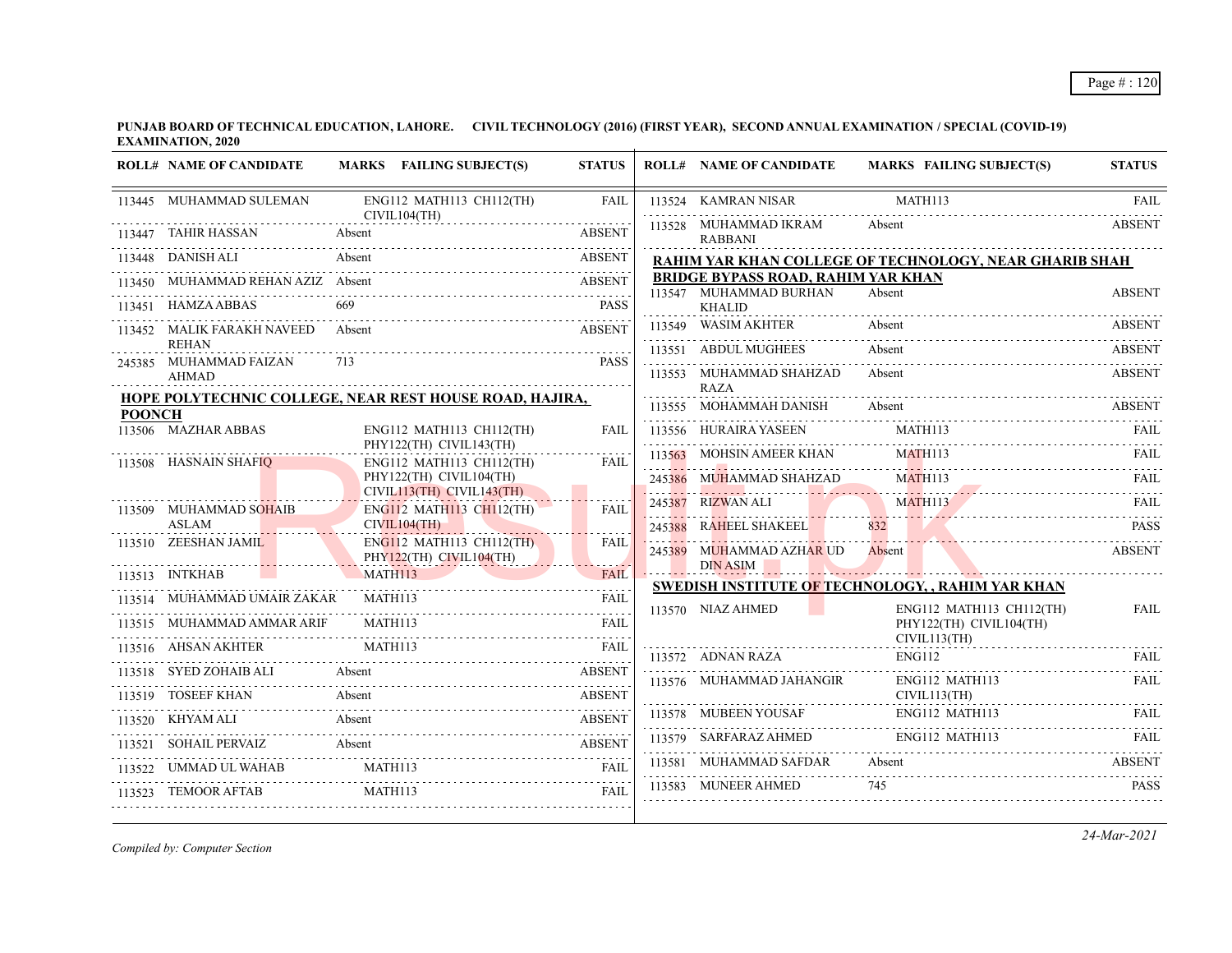**PUNJAB BOARD OF TECHNICAL EDUCATION, LAHORE. CIVIL TECHNOLOGY (2016) (FIRST YEAR), SECOND ANNUAL EXAMINATION / SPECIAL (COVID-19) EXAMINATION, 2020**

| <b>ROLL# NAME OF CANDIDATE</b>                                  | MARKS FAILING SUBJECT(S)                                                                                                                                                                       | <b>STATUS</b> | <b>ROLL# NAME OF CANDIDATE</b>                                                       | <b>MARKS FAILING SUBJECT(S)</b>                                                                          | <b>STATUS</b> |
|-----------------------------------------------------------------|------------------------------------------------------------------------------------------------------------------------------------------------------------------------------------------------|---------------|--------------------------------------------------------------------------------------|----------------------------------------------------------------------------------------------------------|---------------|
| 113584 MUHAMMAD SHAHZAD<br><b>YASEEN</b>                        | ENG112                                                                                                                                                                                         | FAIL          | 113955 SYED JUNAID HASSAN                                                            | ENG112 MATH113<br>PHY122(TH) CIVIL104(PR, SE)                                                            | <b>FAIL</b>   |
|                                                                 |                                                                                                                                                                                                |               |                                                                                      | CIVIL113(TH) CIVIL143(TH)                                                                                | .             |
|                                                                 | 113586 ASAD ABBAS Absent Absent ABSENT                                                                                                                                                         |               |                                                                                      | $\begin{tabular}{lllllllll} \bf 113972 & HASNAIN AHMAD & \tt MATH113 & \tt FAIL \\ \hline \end{tabular}$ |               |
|                                                                 | $\begin{tabular}{lllllllllll} \hline 113587 & WASIMAKRAM & \textbf{MATH113} & \textbf{FAIL} \\ \hline \textbf{113587} & WASIMAKRAM & \textbf{MATH113} & \textbf{FAIL} \\ \hline \end{tabular}$ |               | 113983 AHMAD JAFFAR                                                                  | MATH113 CH112(TH)<br>PHY122(TH) CIVIL104(TH)<br>CIVIL113(TH)                                             | FAIL          |
|                                                                 | 113588 MOHSIN HASSAN Absent ABSENT ABSENT                                                                                                                                                      |               | 113989 MUHAMMAD DILAWAR                                                              | ENG112 MATH113                                                                                           | FAIL          |
|                                                                 |                                                                                                                                                                                                |               |                                                                                      | CIVIL113(TH)                                                                                             |               |
|                                                                 | $\begin{tabular}{lllllllllll} \hline 113591 & EHTSHAM-UL-HAQ & & ENG112 MATH113 & FAIL \\ \hline 113593 & HASNAIN RAZA & & ENG112 MATH113 & & FAIL \\ \hline \end{tabular}$                    |               | 113994 SYED MUSLIM ABBAS                                                             | MATH113 CH112(TH)<br>CIVIL113(TH)                                                                        | FAIL.<br>.    |
|                                                                 |                                                                                                                                                                                                |               | 114001 MUHAMMAD ZAIN RAZA                                                            | ENG112 MATH113 CH112(TH)                                                                                 | <b>FAIL</b>   |
|                                                                 | 245390 MUHAMMAD AFTAB ENGI12 MATH113 FAIL                                                                                                                                                      |               |                                                                                      | PHY122(TH) CIVIL113(TH)                                                                                  |               |
| <b>GOVERNMENT COLLEGE OF TECHNOLOGY, , RASUL</b>                |                                                                                                                                                                                                |               | 114013 MUHAMMAD HAMZA<br>$\begin{array}{cccc}\n\text{MAZHAR} \\ \cdots\n\end{array}$ | ENG112 MATH113<br>PHY122(TH) CIVIL113(TH)<br>CIVIL143(TH)                                                | FAIL          |
| 113912 ADIL RAZZAQ $\blacksquare$                               | 912 ADIL RAZZAQ MATH113 CH112(TH)<br>CIVIL104(TH, SE)                                                                                                                                          | FAIL          | 114014 ADEEL HASSAN                                                                  | <b>MATH113 PHY122(TH)</b>                                                                                | <b>FAIL</b>   |
| 113917 ADNAN KHALIQ                                             | ENG112 MATH113 CH112(TH)<br>PHY122(TH) CIVIL104(TH)                                                                                                                                            | FAIL.         | 114016 YASIR ALI                                                                     | CIVIL113(TH)<br>MATH113 PHY122(TH)                                                                       | <b>FAIL</b>   |
| 113918 IMRAN ASHRAF                                             | <b>ENG112 MATH113 CH112(TH)</b><br>$PHY122(TH)$ CIVIL104(TH)                                                                                                                                   | <b>FAIL</b>   |                                                                                      | $CIVIL113(TH)$ $COMP111(PR,$<br>$SE$ )                                                                   |               |
|                                                                 | CIVIL113(TH)                                                                                                                                                                                   |               | $114024$ HASSAN ALI                                                                  | $ENG112$ MATH113<br>PHY122(TH, PR, SE)                                                                   | FAIL          |
| 113919 SHAMIR ZAFAR                                             | MATHI13 CIVIL104(TH)<br>CIVIL113(TH)                                                                                                                                                           | <b>FAIL</b>   |                                                                                      | $CIVIL113(TH)$ SHOP102(TH,                                                                               |               |
| 113920 ABDULLAH                                                 | ENG112 MATH113 CH112(TH)<br>CIVIL143(TH)                                                                                                                                                       | FAIL          | 114025 MUHAMMAD SHAMRAIZ                                                             | $SE$ )<br>ENG112 MATH113 CH112(TH)<br>PHY122(TH) CIVIL104(TH)                                            | FAIL          |
| 113929 FAHAD ALI                                                | ENG112 MATH113 CH112(TH)                                                                                                                                                                       | FAIL          |                                                                                      | CIVIL113(TH)                                                                                             |               |
| 113930 MUBASHAR ALI ZAHID                                       | ENG112 MATH113 CH112(TH)<br>PHY122(TH, PR, SE)<br>CIVIL104(TH) CIVIL113(TH)                                                                                                                    | FAIL          | 114026 ALI RAZA                                                                      | ENG112 MATH113<br>PHY122(TH) CIVIL113(TH)<br>$SHOP102$ (TH)                                              | <b>FAIL</b>   |
|                                                                 | CIVIL143(TH)                                                                                                                                                                                   |               | 114029 TALHA ZAFAR                                                                   | ENG112 MATH113                                                                                           | FAIL.         |
| 113931 MUHAMMAD TALHA HABIB<br><b>CH</b><br>$CH$ $CIVIL113(TH)$ | MATH113 CH112(TH)                                                                                                                                                                              | FAIL          |                                                                                      | PHY122(TH) CIVIL104(TH)<br>CIVIL113(TH)                                                                  |               |
| 113934 AQEEL HAIDER F                                           | ENG112 MATH113 FAIL 114031 MUHAMMAD ABDUR<br>RAHMAN RAHMAN                                                                                                                                     |               |                                                                                      | ENG112 MATH113                                                                                           | FAIL          |
| 113936 HASEEB UR REHMAN                                         | ENG112 MATH113 CH112(TH)<br>CIVIL104(TH) CIVIL113(TH)                                                                                                                                          | FAIL          | RAHMAN                                                                               | PHY122(TH) CIVIL104(TH)<br>CIVIL113(TH)                                                                  |               |

*Compiled by: Computer Section*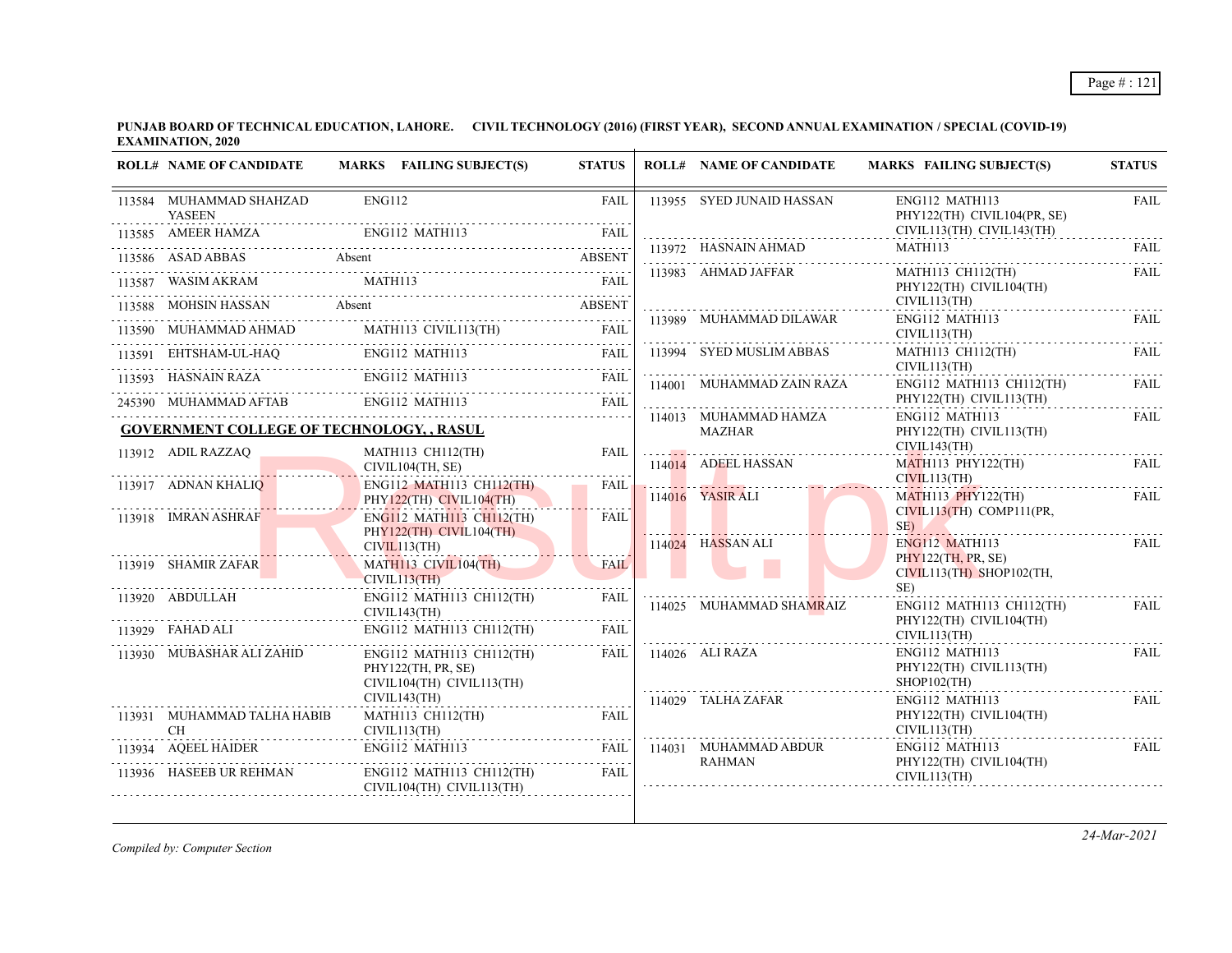| <b>ROLL# NAME OF CANDIDATE</b> | MARKS FAILING SUBJECT(S)                                                   | <b>STATUS</b> |   | <b>ROLL# NAME OF CANDIDATE</b>                      | <b>MARKS FAILING SUBJECT(S)</b>                                                                                            | <b>STATUS</b> |
|--------------------------------|----------------------------------------------------------------------------|---------------|---|-----------------------------------------------------|----------------------------------------------------------------------------------------------------------------------------|---------------|
| 114034 NOMAN AZIZ              | ISL ENG112 MATH113<br>CH112(TH) PHY122(TH, PR,<br>SE) CIVIL104(TH, PR, SE) | FAIL          |   | 114076 SYED MUHAMMAD ZAIN UL<br><b>ABAIDIN SHAH</b> | MATH113 CH112(TH)<br>PHY122(TH, PR, SE)<br>CIVIL104(TH)                                                                    | FAIL          |
|                                | CIVIL113(TH)                                                               |               |   |                                                     | $114078 \quad \text{WALEED HUSSAIN} \qquad \qquad \text{MATH113} \qquad \qquad \text{FAIL}$                                |               |
| 114038 SOHAIL KHAN             | <b>MATH113 CH112(TH)</b><br>CIVIL113(TH)                                   | <b>FAIL</b>   |   | 114079 MUHAMMAD ZEESHAN<br><b>AFZAL</b>             | ENG112 MATH113<br>PHY122(TH) CIVIL104(TH)                                                                                  | <b>FAIL</b>   |
|                                | 114039 AZHAR ABBAS Absent ABSENT                                           |               | . | 114080 AHMAD RAZA SHOUKAT Absent                    |                                                                                                                            |               |
|                                | 114041 ZUBAIR AHMAD Absent ABSENT                                          |               |   | 114081 MUHAMMAD UMAR                                | ENG112 MATH113                                                                                                             | FAIL          |
| 114043 ALI ASAD                | ENG112 MATH113 CH112(TH,<br>PR, SE) PHY122(TH, SE)                         | <b>FAIL</b>   |   |                                                     | PHY122(TH, PR, SE)<br>CIVIL104(TH, PR, SE)                                                                                 |               |
|                                | CIVIL104(TH, PR, SE)<br>CIVIL113(TH) CIVIL143(TH)                          |               |   | 114083 MUHAMMAD AMMAR<br><b>YASEEN</b>              | ENG112 CH112(TH)                                                                                                           | FAIL          |
| 114044 DANISH GULL             | MATH113 CH112(TH)                                                          | FAIL          |   | 114084 MUHAMMAD HASNAIN 747                         |                                                                                                                            | <b>PASS</b>   |
| 114045 ABDULLAH MAHMOOD        | ENG112 MATH113 CH112(TH)<br>PHY122(TH) CIVIL113(TH)<br>$SHOP102$ (TH)      | FAII.         |   | AKRAM<br>114086 MUHAMMAD AHMED KHAN                 | ENG112 MATH113 CH112(TH)<br>CIVIL104(SE)                                                                                   | FAIL.         |
| 114048 ALI RAZA                | MATH113 CH112(TH)                                                          | <b>FAIL</b>   |   | 114089 ZAIN NASAR                                   | MATH113                                                                                                                    | FAIL.         |
|                                | PHY122(TH) CIVIL113(TH)<br>$SHOP102$ (TH)                                  |               |   |                                                     | 114091 MUHAMMAD MOHSIN EJAZ MATH113 CH112(TH)<br>CIVIL104(PR, SE)                                                          | FAIL.         |
| 114051 UMER ZAHID              | <b>ENG112 MATH113 CH112(TH)</b><br>CIVIL104(TH) CIVIL113(TH)               | <b>FAIL</b>   |   |                                                     | 114092 RAFAQATALI MATHI13 CHI12(TH) FAIL                                                                                   |               |
|                                | CIVIL143(TH)                                                               | FAII.         |   |                                                     | 114093 AQIBALI 779 PASS                                                                                                    |               |
| 114055 ZOHAIB ALI              | ENG112 MATH113 CH112(TH)<br>$CIVIL104(TH)$ $CIVIL113(TH)$<br>CIVIL143(TH)  |               |   | 114094 SYED ADEEL ABBAS                             | ENG112 MATH113 CH112(TH)<br>CIVIL104(SE)                                                                                   | FAIL          |
| 114059 ALI HASSAN              | ENG112 MATH113 CH112(TH)                                                   | <b>FAIL</b>   |   |                                                     | 114095 WAQAR HUSSAIN Absent ABSENT                                                                                         |               |
|                                | PHY122(TH) CIVIL104(TH)<br>CIVIL113(TH)                                    |               |   |                                                     | 114096 QASIM RAZA CIVIL143(PR, SE) FAIL                                                                                    |               |
| 114062 SANAN ALI               | MATH113 CH112(TH)                                                          | FAII.         |   |                                                     | $\begin{tabular}{lllllllllll} \hline 114098 & \text{GHULAM HASSAN} & \text{MATH113} & \text{FAIL} \\ \hline \end{tabular}$ |               |
|                                | PHY122(TH, PR, SE)<br>CIVIL104(TH) CIVIL113(TH)                            | .             |   | 114101 MUHAMMAD UMAIR MATH113 CH112(TH)<br>AKRAM    |                                                                                                                            | FAIL          |
| 114070 ALI HASSAN              | ENG112 MATH113 CH112(TH)                                                   | FAIL          |   |                                                     | $114105 \quad \text{MUHAMMAD ABDULLAH} \quad \text{MATH113} \quad \text{FAIL} \quad \text{FAIL}$                           |               |
|                                | PHY122(TH, PR, SE)<br>CIVIL104(TH) CIVIL113(TH)                            |               |   |                                                     | 114106 ALI HASAN MATHI13 FAIL                                                                                              |               |
|                                | CIVIL143(TH)                                                               |               |   |                                                     | $114107 \quad \text{IBNE HASSAN} \quad \text{CH112(TH)} \quad \text{FAIL}$                                                 |               |
|                                | 114071 HAMMAD UL HASSAN CH112(TH)                                          | FAIL          |   | 114108 AMIR ZULIFQAR 699                            |                                                                                                                            | <b>PASS</b>   |

*Compiled by: Computer Section*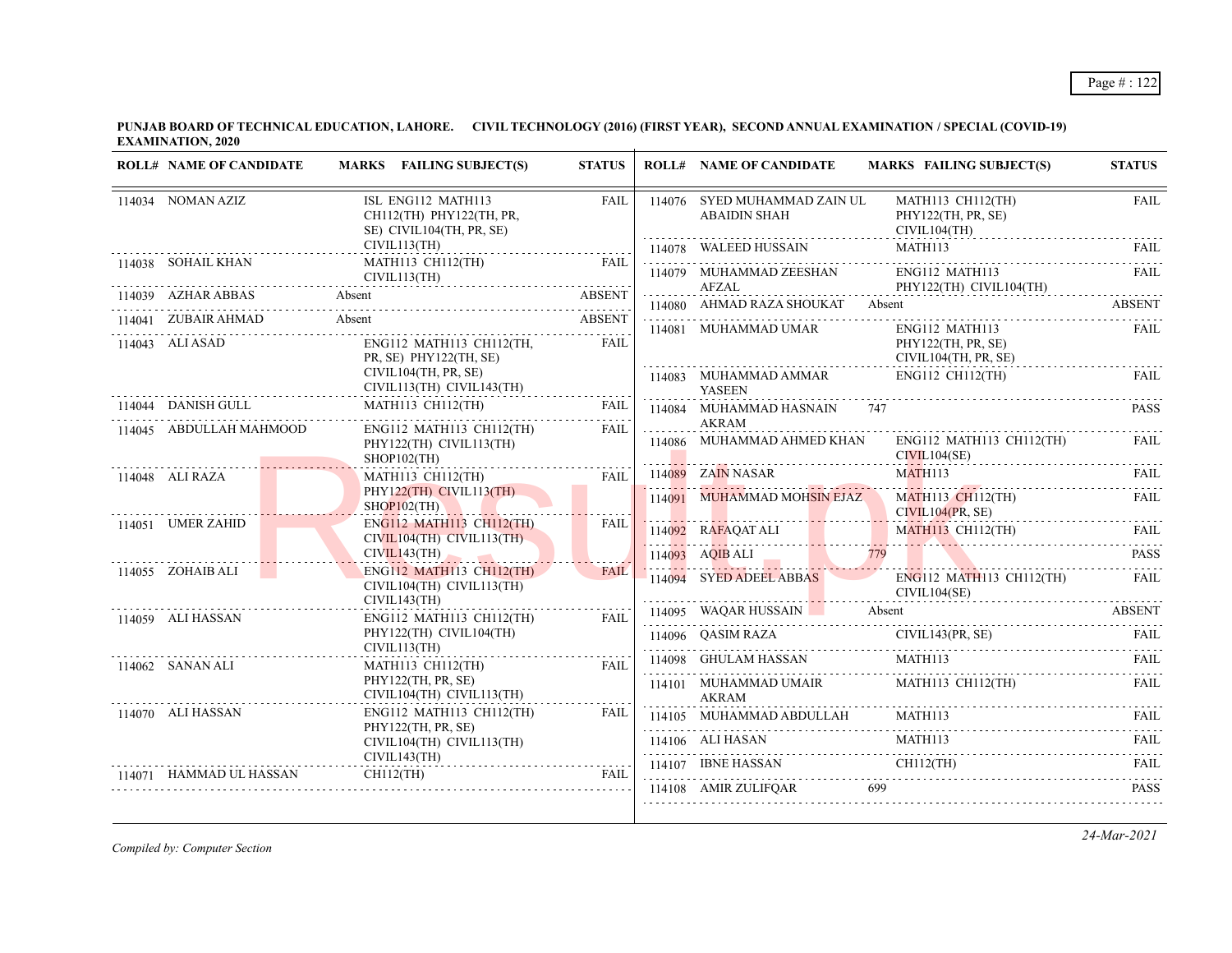| <b>ROLL# NAME OF CANDIDATE</b>           |                         | MARKS FAILING SUBJECT(S)   | <b>STATUS</b> | <b>ROLL# NAME OF CANDIDATE</b>           |        | <b>MARKS FAILING SUBJECT(S)</b>                       | <b>STATUS</b>    |
|------------------------------------------|-------------------------|----------------------------|---------------|------------------------------------------|--------|-------------------------------------------------------|------------------|
| 114110 MUHAMMAD SHERAZ                   | MATH113                 |                            | <b>FAIL</b>   | 114145 SAHAIL YOUSAF                     |        | MATH113                                               | <b>FAIL</b>      |
| 114113 ZAIN-UL-ABAIDIN                   | MATH113                 |                            | <b>FAIL</b>   | 114146 USMAN ALI                         |        | MATH113 CH112(TH)                                     | <b>FAIL</b>      |
| 114114 MUHAMMAD ISMAIL                   | Absent                  |                            | <b>ABSENT</b> | 114147 AAMIR SHAHZAD                     | Absent | CIVIL104(TH)                                          | <b>ABSENT</b>    |
| 114115 USAMA IMTIAZ                      |                         | MATH113                    | <b>FAIL</b>   | 114150 RANA MUHAMMAD SOBAN Absent        |        |                                                       | <b>ABSENT</b>    |
| 114117 MUHAMMAD SHEHROOZ                 |                         | ENG112 CIVIL113(TH)        | <b>FAIL</b>   | <b>SHAFIQUE</b>                          |        |                                                       |                  |
| 114118 MUHAMMAD AITZAZ<br><b>AHMED</b>   |                         | $ENG112$ CIVIL113(TH)      | FAII.         | 114152 GHULAM ALI                        | 675    |                                                       | <b>PASS</b>      |
| 114119 AWAIS ALI                         |                         |                            | <b>FAIL</b>   | 114153 MUHAMMAD FAIZAN<br><b>SHARIF</b>  |        | ENG112 MATH113 CH112(TH)<br>SHOP102(PR)               | <b>FAIL</b><br>. |
| 114120 MUHAMMAD FAIZAN                   | 688                     |                            | <b>PASS</b>   | 114157 WASEEM ABBAS                      |        | ENG112 MATH113 CH112(TH)<br>CIVIL104(SE) CIVIL113(TH) | <b>FAIL</b>      |
| ARSHAD<br>RAJA HAIDER MANSOOR            |                         | ENG112 MATH113             | FAII.         | 114158 ZEESHAN ALI                       |        | MATH113                                               | <b>FAIL</b>      |
| 114122 MUHAMMAD BILAL                    | MATH113                 |                            | FAIL          | 114159 HAMZA SALEEM MATH113 CIVIL113(TH) |        |                                                       | - FAIL           |
| 114125 RIZWAN AHMED ZAI                  | Absent                  |                            | <b>ABSENT</b> | 114160 QANDEEL HAFEEZ                    | Absent |                                                       | ABSENT           |
| 114126 KANZAM KANWAL                     | <b>ENG112</b>           |                            | FAIL          | 114163 USAMA IFTIKHAR                    | Absent |                                                       | <b>ABSENT</b>    |
| 114127 UMER SADHEER                      |                         | ENG112 MATH113             | <b>FAIL</b>   | 114165 MUHAMMAD ISHFAQ                   | Absent | Absent ABSENT                                         | <b>ABSENT</b>    |
| 114128 HAMMAD HAIDER                     | 693                     |                            | <b>PASS</b>   | 114168 HAMID NAWAZ                       | 717    |                                                       | <b>PASS</b>      |
| 114129 WAJAHAT ALI                       | MATH113<br><b>TABLE</b> |                            | <b>FAIL</b>   | 114169 ANAAM ULLAH                       |        | MATH113                                               | FAIL             |
| 114130 BILAL AHMAD                       | Absent                  |                            | <b>ABSENT</b> | 114172 AFNAN AHMAD                       |        | <b>ENG112 MATH113</b>                                 | FAIL             |
| <b>ENG112 MATH113</b><br>114131 ASAD ALI |                         |                            | <b>FAIL</b>   | 114174 MUHAMMAD RAMZAN                   | Absent |                                                       | <b>ABSENT</b>    |
| 114132 MUHAMMAD SHAZIB NIAZ 742          |                         |                            | <b>PASS</b>   | 114175 HASNAT ASHRAF AHMAD 713           |        |                                                       | <b>PASS</b>      |
| 114134 MUHAMMAD USMAN                    | <b>MATH113</b>          |                            | <b>FAII</b>   | 114177 SARFRAZ AHMAD                     |        | ENG112 MATH113<br>CIVIL104(SE)                        | FAIL             |
| 114137 SARMAD ALI                        | Absent                  |                            | <b>ABSENT</b> | 114178 ATIF UR REHMAN                    |        | MATH113                                               | <b>FAIL</b>      |
| 114138 SAEED UR REHMAN<br>.              |                         | ENG112 CH112(TH)           | FAIL          | 114179 MUHAMMAD UMER RIAZ                |        | MATH113                                               | <b>FAIL</b>      |
| 114139 FARHAN MALIK                      | <b>ENG112</b>           |                            | FAIL          | 114180 MUHAMMAD HASSAN<br>.              |        | MATH113                                               | <b>FAIL</b>      |
| UMAIR AMAN ULLAH                         | <b>ENG112</b>           |                            | <b>FAIL</b>   | 114183 GULZAR AHMED                      |        | $CH112$ (TH)                                          | FAIL<br>.        |
| 114141 JUNAID AHMAD                      | MATH113                 |                            | FAIL          | 114184 FAISAL IQBAL                      |        | MATH113                                               | FAII.            |
| 114143 MUHAMMAD USMAN                    |                         | FAMMAD USMAN Absent ABSENT | ABSENT        | 114186 MUHAMMAD ZEESHAN                  |        | ENG112 CH112(TH)                                      | FAIL             |
|                                          |                         |                            |               |                                          |        |                                                       |                  |

*Compiled by: Computer Section*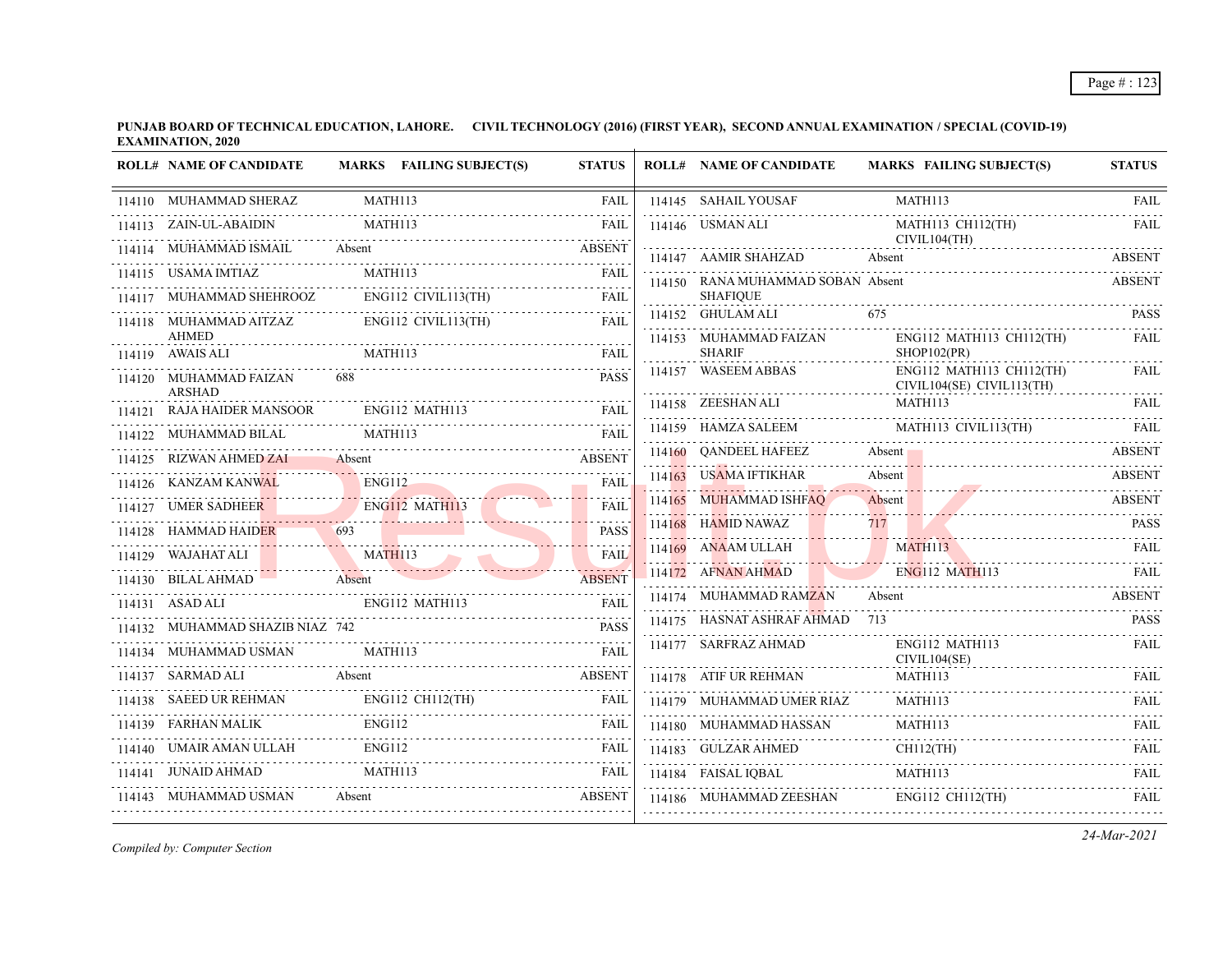|        | <b>ROLL# NAME OF CANDIDATE</b>        | <b>MARKS</b> FAILING SUBJECT(S)                                                   | <b>STATUS</b>    | <b>ROLL# NAME OF CANDIDATE</b>          | <b>MARKS FAILING SUBJECT(S)</b>                                             | <b>STATUS</b> |
|--------|---------------------------------------|-----------------------------------------------------------------------------------|------------------|-----------------------------------------|-----------------------------------------------------------------------------|---------------|
|        | 114187 MUNIB UR REHMAN                | 673                                                                               | <b>PASS</b>      | 114218 RAO MUHAMMAD                     | <b>ENG112</b>                                                               | <b>FAIL</b>   |
|        | 114188 MUHAMMAD MONEEB                | ENG112                                                                            | FAII.            | <b>ABDULLAH</b><br>114219 AJMAL HASSAN  | ENG112 MATH113 CH112(TH)                                                    |               |
|        | 114189 SYED ALI HAIDER                | MATH113                                                                           | FAII.            | 114221 ZEESHAN AFTAB                    | Absent                                                                      | ABSENT        |
|        | <b>Absent</b><br>114190 WAQAS RIAZ    |                                                                                   | <b>ABSENT</b>    | 114223 AHMAR ALI                        | Absent                                                                      | <b>ABSENT</b> |
|        | 114192 RAI KHURAM EHSAN               |                                                                                   |                  | 114225 MUHAMMAD UMAIR                   | ENG112 MATH113 CH112(TH)                                                    | FAIL          |
|        | 114194 MUHAMMAD RIZWAN                | MATH113                                                                           | <b>FAIL</b>      |                                         | CIVIL104(TH)                                                                |               |
|        | <b>NAWAZ</b><br>114195 SUFWAN AHMAD   | Absent                                                                            | <b>ABSENT</b>    | 114226 MUHAMMAD ATIF                    | ENG112 MATH113 CH112(TH)<br>PHY122(TH, PR, SE)                              | FAIL          |
|        | 114196 WASEEM SAJJAD                  | MATH113                                                                           | <b>FAIL</b>      | 114228 KAMRAN SULTAN                    | CIVIL113(TH) SHOP102(TH)<br>MATH113 CIVIL113(TH)                            | <b>FAIL</b>   |
|        | 114197 ADNAN ARSHAD                   | Absent                                                                            | <b>ABSENT</b>    | 114229 MUHAMMAD FAIZAN                  | ENG112 MATH113                                                              | <b>FAIL</b>   |
|        | 114198 QASIM RAZAQ                    | Absent                                                                            | <b>ABSENT</b>    | <b>AKRAM</b>                            |                                                                             |               |
|        | 114200 MUHAMMAD JAFAR                 | Absent                                                                            | <b>ABSENT</b>    | 114230 ASAD MAJEED                      | Absent                                                                      | <b>ABSENT</b> |
|        | <b>MURTAZA</b><br><b>RAMESH ANWAR</b> |                                                                                   | FAIL             | 114231 ASAD ALI NOSHAHI                 | $ENG112$ MATH113<br>CIVIL104(TH)                                            | <b>FAIL</b>   |
| 114201 |                                       | MATH113 CH112(TH)<br>PHY122(PR, SE) CIVIL104(TH)<br>$CIVIL113(TH)$ $CIVIL143(TH)$ |                  | 114233 ZAHID BASHIR                     | Absent                                                                      | ABSENT        |
|        | 114202 UMAR JAVED                     | ENG112 MATH113 CH112(TH)<br>CIVIL104(TH)                                          | <b>FAIL</b>      | 114235 MUHAMMAD MOBBEN<br><b>ARSHAD</b> | MATH113 CIVIL104(PR, SE)<br>$SHOP102$ (TH)                                  | FAIL          |
|        | 114204 HAFIZ FAZEEL AHMAD             | ENG112 MATH113                                                                    | <b>FAIL</b>      |                                         | 114236 FRAZ MUSHTAQ MATH113 CH112(TH) FAIL 114239 AMEER HAMZA Absent ABSENT |               |
|        | 114205 ARSLAN ABBAS                   | Absent                                                                            | <b>ABSENT</b>    |                                         |                                                                             |               |
|        | 114206 WAQAR SAJJAD                   | MATH113                                                                           | FAIL             | 114241 MUHAMMAD IKRAM                   | MATH113 CH112(TH)                                                           | <b>FAIL</b>   |
|        | 114208 MALIK RAHEEL HASSAN            | ENG112 MATH113                                                                    | <b>FAIL</b>      | 114242 SANAWAR SIKANDAR                 | ENG112 MATH113 CH112(TH,<br>PR, SE) PHY122(PR, SE)                          | FAIL          |
|        | 114209 SYED FARRUKH ABBAS             | $CH112$ (TH)                                                                      | FAIL             |                                         | CIVIL104(TH)                                                                |               |
|        | 114210 SAJAWAL-NASIR-CHEEMA           | $CH112$ (TH)                                                                      | <b>FAIL</b>      | 114244 SYED WASEEM ABBAS                | MATH113                                                                     | FAIL          |
|        | 114212 MUHAMMAD YAMAN                 | CH112(TH) CIVIL104(TH)                                                            | FAIL             | 114245 ALI RAZA                         | MATH113 CH112(TH)<br>PHY122(TH)                                             | FAIL          |
|        |                                       | $CH112$ (TH)                                                                      | FAIL             | 114247 ALI RAZA                         | Absent                                                                      | ABSENT        |
|        | 114215 ALI RAZA                       | MATH113                                                                           | <b>FAIL</b><br>. | 114251 SYED NASEER UL HASSAN            | MATH113 CH112(TH)                                                           | <b>FAIL</b>   |
|        | 114216 ALI HASSAN                     | CH112(TH)                                                                         | FAIL             | <b>SHAH</b><br>114252 AHMAD RAZA        | MATH113                                                                     | FAIL          |
|        | 114217 ALI RAZA                       | ENG112 MATH113                                                                    | FAIL             |                                         |                                                                             |               |
|        |                                       |                                                                                   |                  |                                         |                                                                             |               |

*Compiled by: Computer Section*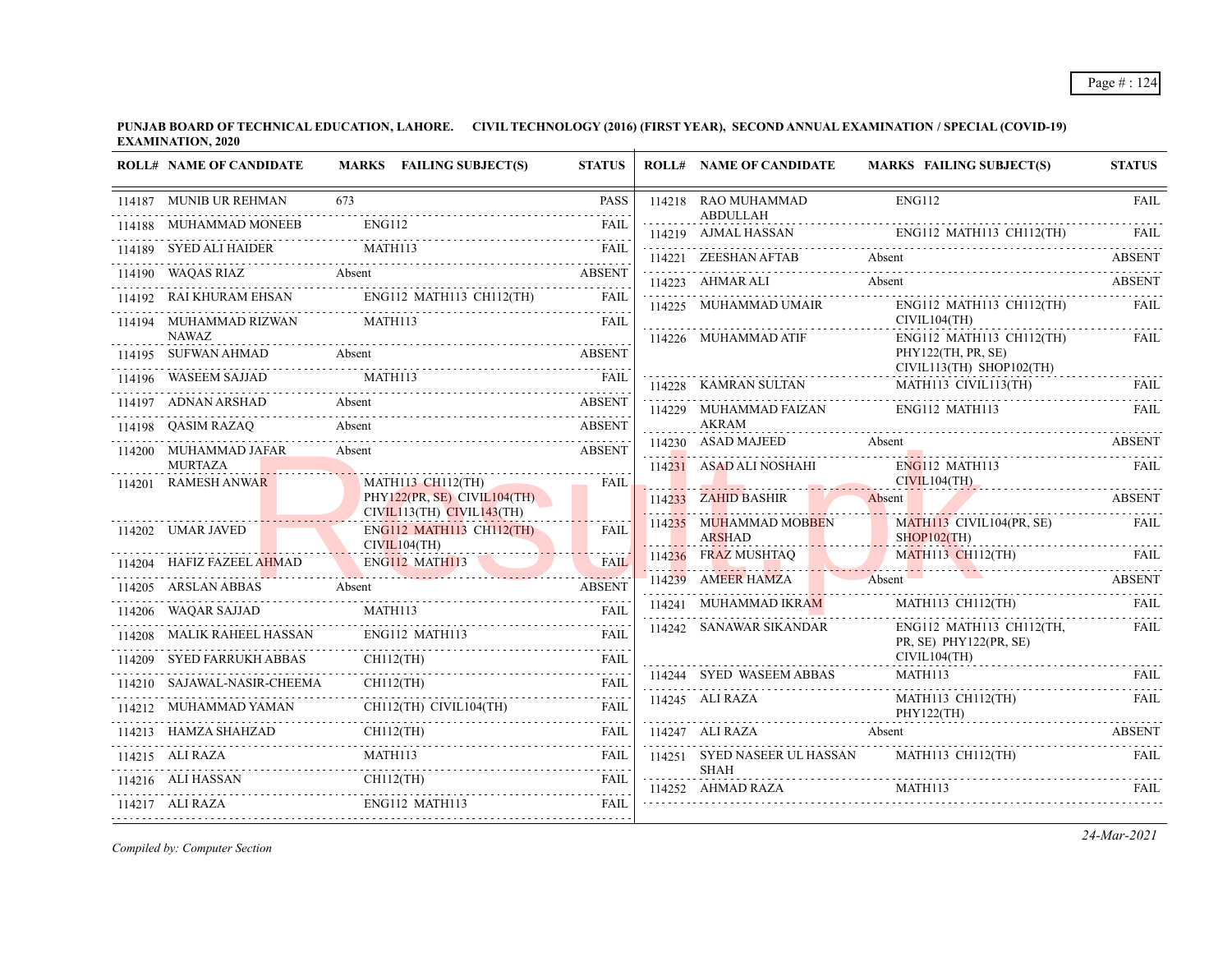| <b>ROLL# NAME OF CANDIDATE</b> | MARKS FAILING SUBJECT(S)                                                                                                                                                                                                      | <b>STATUS</b> | <b>ROLL# NAME OF CANDIDATE</b>                 | <b>MARKS FAILING SUBJECT(S)</b>                                                                                                     | <b>STATUS</b>      |
|--------------------------------|-------------------------------------------------------------------------------------------------------------------------------------------------------------------------------------------------------------------------------|---------------|------------------------------------------------|-------------------------------------------------------------------------------------------------------------------------------------|--------------------|
| 114253 SYED MURATAB ABBAS      | MATH113 CH112(TH)<br>CIVIL113(TH)                                                                                                                                                                                             | <b>FAIL</b>   | 114284 BILAL                                   | ENG112 MATH113 CH112(TH)<br>CIVIL113(TH)                                                                                            | <b>FAIL</b>        |
| 114254 MUHAMMAD SHAHRYAR       | MATH113                                                                                                                                                                                                                       | <b>FAIL</b>   |                                                | $ENG112$ MATH113 CH112(TH)<br>PHY122(TH) CIVIL113(TH)                                                                               | FAII.              |
| 114258 MOAZAM ALI<br>Absent    |                                                                                                                                                                                                                               | ABSENT        | 114286 FAIZAN AMEEN Absent                     |                                                                                                                                     | .<br><b>ABSENT</b> |
| 114259 USMAN PARVAIZ           | <b>MATH113</b>                                                                                                                                                                                                                | FAII.         | 114287 GULFAM AHMAD                            | ENG112 MATH113 CH112(TH)                                                                                                            | <b>FAIL</b>        |
| 114261 MUHAMMAD HAMZA BAIG     | ISL ENG112 MATH113<br>CH112(TH) CIVIL113(TH)                                                                                                                                                                                  | FAIL          |                                                | PHY122(PR) CIVIL104(TH, PR,<br>SE) CIVIL113(TH)<br>CIVIL143(PR)                                                                     |                    |
| 114262 SYED ALI QASIM 762      |                                                                                                                                                                                                                               | <b>PASS</b>   | 114288 BILAL HASSAN                            | ENG112 MATH113 CH112(TH)                                                                                                            | FAII.              |
| 114264 MUZAMMAL AHMED          | $ENG112$ MATH113 CH112(TH)                                                                                                                                                                                                    | <b>FAIL</b>   |                                                | CIVIL104(TH)                                                                                                                        |                    |
|                                | PHY122(TH, PR, SE)<br>CIVIL104(TH) CIVIL113(TH)                                                                                                                                                                               |               | 114289 MUHAMMAD BOOTA                          | ENG112 MATH113                                                                                                                      | FAIL               |
| 114265 KHAWAR MEHMOOD          | CIVIL143(TH)<br>$ENG112$ MATH113 CH112(TH)                                                                                                                                                                                    | <b>FAIL</b>   | 114290 MUHAMMAD HAMOOD UR 696<br><b>REHMAN</b> |                                                                                                                                     | <b>PASS</b>        |
|                                | CIVIL104(TH) SHOP102(TH)                                                                                                                                                                                                      |               | 114291 HAMZA MUHAMMAD AFZAL                    | ENG112 MATH113 CH112(TH)                                                                                                            | <b>FAIL</b>        |
| 114267 MUBASHAR ALI M          | MATH113                                                                                                                                                                                                                       | FAIL          |                                                | CIVIL104(TH)                                                                                                                        |                    |
|                                | 114268 USAMA MALIK MATHI13 CH112(TH) FAIL                                                                                                                                                                                     |               | 114292 SOHAIL AHMAD                            | MATH <sub>113</sub>                                                                                                                 | - FAIL             |
|                                | 114271 ABDUL WAHAB CHIL2(TH) CIVIL104(TH) FAIL                                                                                                                                                                                |               |                                                | 114293 SHAZIB ALI MATHI13 CIVILI04(TH)                                                                                              | - FAIL             |
|                                | THE RESERVE THE CONTRACT ASSEMBLE TO A SERVE THE CONTRACT OF A SERVE THE CONTRACT OF A SERVE THE CONTRACT OF A SERVE THE CONTRACT OF A SERVE THE CONTRACT OF A SERVE THAT A SERVE THE CONTRACT OF A SERVE THAT A SERVE THAT A | <b>ABSENT</b> |                                                | 114294 MANAN AHMED ENGIL2 MATHI13 FAIL                                                                                              |                    |
| 114273 NAUMAN ARSHAD           | 14273 NAUMAN ARSHAD Absent                                                                                                                                                                                                    | <b>ABSENT</b> | 114295 USAMA LIAQAT Absent                     |                                                                                                                                     | <b>ABSENT</b>      |
| 114274 MUHAMMAD IBRAHIME       | Absent                                                                                                                                                                                                                        | <b>ABSENT</b> |                                                | 114295 USAMA LIAQAT Absent ABSENT ABSENT ABSENT ABSENT ABSENT ABSENT ABSENT ABSENT ABSENT ABSENT ABSENT ABSENT                      |                    |
| <b>AHMAD</b>                   |                                                                                                                                                                                                                               |               | $114297$ HASNAIN ASLAM                         | ENG112 MATH113 CH112(TH)                                                                                                            |                    |
| 114275 ALI HAMZA               | 114275 ALI HAMZA MATHI13 CHI12(TH) FAIL                                                                                                                                                                                       |               | 114298 SHAHERYAR SOHAIL                        | MATH113 CH112(TH)                                                                                                                   | FAIL               |
| 114276 MUHAMMAD ARSLAN Absent  |                                                                                                                                                                                                                               | ABSENT        |                                                | CIVIL104(TH) CIVIL113(TH)                                                                                                           |                    |
| 114278 MUHAMMD JAFAR           | Absent                                                                                                                                                                                                                        | ABSENT        | 114299 GHAYOOR AHMED DAAR                      | ENG112 MATH113 CH112(TH)<br>CIVIL104(TH)                                                                                            | FAIL               |
| 114279 SOHAIL MANSHA           | Absent                                                                                                                                                                                                                        | <b>ABSENT</b> |                                                | $\begin{tabular}{ll} 114300 & UMER FAROOQ & CIVIL113(TH) & FAIL \\ & & \multicolumn{2}{l}{0.025\textwidth} & FAIL \\ \end{tabular}$ |                    |
| 114280 ALI HASSAN              | ENG112 MATH113 CH112(TH)<br>PHY122(TH) CIVIL104(TH)                                                                                                                                                                           | <b>FAIL</b>   | 114301 MUBASHAR HUSSAIN                        | <b>ENG112</b>                                                                                                                       | <b>FAIL</b>        |
|                                | CIVIL113(TH) CIVIL143(TH)<br>$SHOP102$ (TH)                                                                                                                                                                                   |               | 114305 WAQAS RAMZAN                            | $ENG112$ MATH113 CH112(TH)<br>CIVIL104(TH) CIVIL113(TH)<br>$SHOP102$ (TH)                                                           | FAIL               |
| 114281 SAQLAIN ABBAS           | SAQLAIN ABBAS Absent ABSEN                                                                                                                                                                                                    | <b>ABSENT</b> | 114307 ABDUL JABBAR                            | ENG112 MATH113                                                                                                                      | FAIL               |
| 114283 ABDUR REHMAN ULLAH      | MATH113 CH112(TH)<br>CIVIL143(TH)                                                                                                                                                                                             | <b>FAIL</b>   |                                                | CIVIL104(TH)                                                                                                                        |                    |

*Compiled by: Computer Section*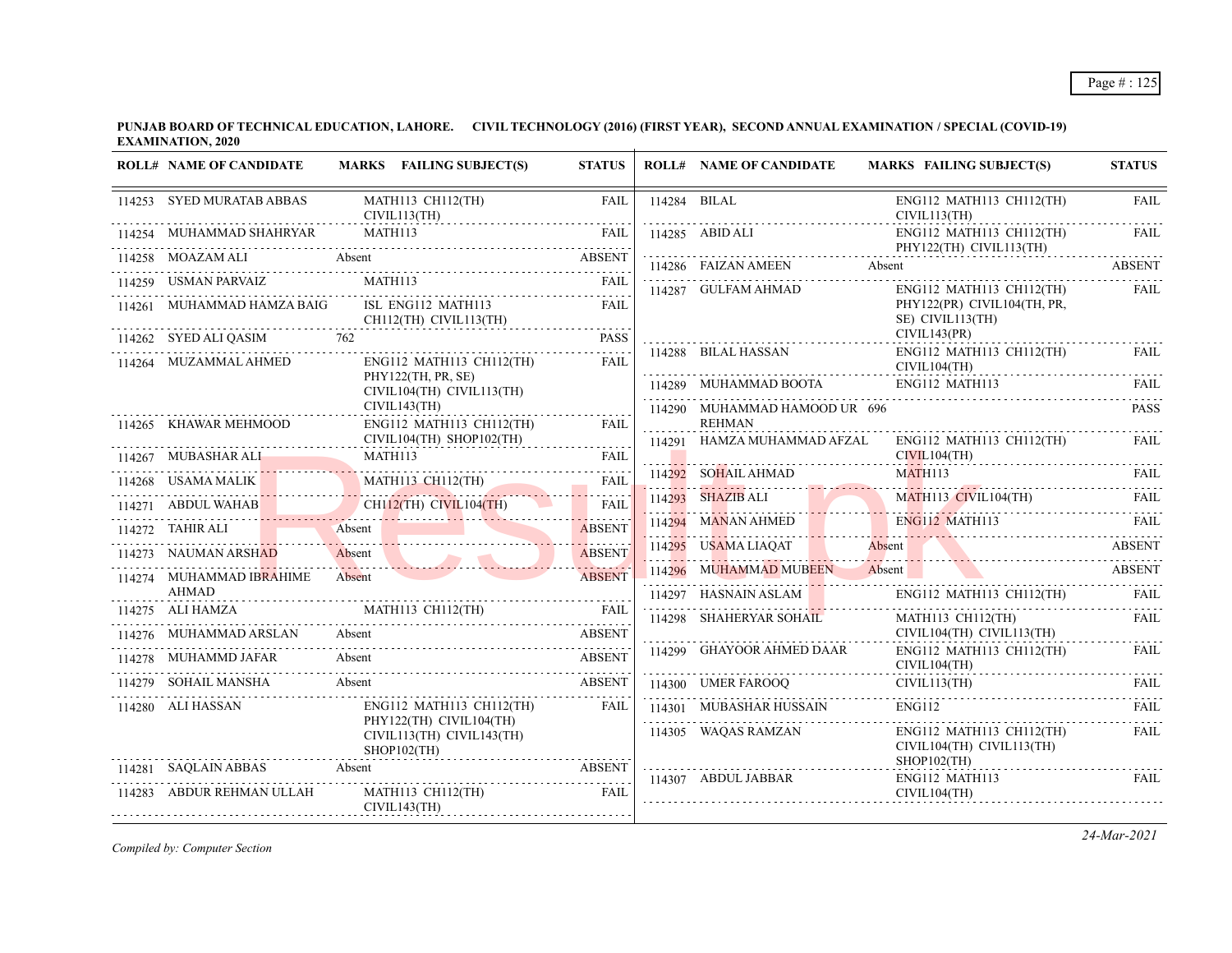**PUNJAB BOARD OF TECHNICAL EDUCATION, LAHORE. CIVIL TECHNOLOGY (2016) (FIRST YEAR), SECOND ANNUAL EXAMINATION / SPECIAL (COVID-19) EXAMINATION, 2020**  $\overline{1}$ 

| <b>ROLL# NAME OF CANDIDATE</b>       | MARKS FAILING SUBJECT(S)                         | <b>STATUS</b> | <b>ROLL# NAME OF CANDIDATE</b>     | <b>MARKS FAILING SUBJECT(S)</b>                                                                             | <b>STATUS</b> |
|--------------------------------------|--------------------------------------------------|---------------|------------------------------------|-------------------------------------------------------------------------------------------------------------|---------------|
| 114309 ABDUL MOIZ                    | MATH113                                          | <b>FAIL</b>   | 114341 HAMZA ASHRAF                | MATH113                                                                                                     | <b>FAIL</b>   |
| 114310 MALIK MEHDI KHAN              | ENG112 MATH113                                   | FAIL          | 114342 ALI RAZA                    | Absent                                                                                                      | <b>ABSENT</b> |
| 114311 HUSNAIN ALI                   | ENG112 MATH113 CH112(TH)                         | <b>FAIL</b>   |                                    | 114343 SAQIB ALI MATH113 FAIL MATH113                                                                       |               |
|                                      | PHY122(TH) CIVIL104(TH)<br>CIVIL113(TH)          |               | 114344 AQEEL AHMAD                 |                                                                                                             | <b>PASS</b>   |
| 114312 SARMAD HASSAN                 | MATH113 CH112(TH)                                | FAIL          | 114345 WAQAS KHALID                | Absent                                                                                                      | <b>ABSENT</b> |
| 114313 SAAD IQBAL                    | CIVIL113(TH)<br>$\mathbf{L}$ Absent $\mathbf{A}$ | <b>ABSENT</b> | 114346 FAKHAR BASHIR               | Absent<br>114346 FAKHAK BASHIK Absent ABSENT                                                                | <b>ABSENT</b> |
| 114314 MUHAMMAD NOUMAN               | ENG112 MATH113                                   | FAIL          | 114348 USAMA BIN TUFAIL            | Absent                                                                                                      |               |
|                                      | CIVIL104(TH)                                     |               | 114350 SYED ALI ZAIN HAIDER        | MATH113                                                                                                     | FAIL          |
| 114315 HAMZA SHARIF                  | 759                                              | <b>PASS</b>   |                                    | $114351 \quad \text{MUHAMMAD ISHFAQ} \quad \quad \text{ENG112 MATH113} \quad \quad \text{FAIL} \quad \quad$ |               |
| 114318 MUHAMMAD ZAKI N               | <b>MATH113</b>                                   | <b>FAIL</b>   | 114352 MUHAMMAD NASIR              | MATH113                                                                                                     | FAIL          |
| 114319 BILAL HASSAN                  | MATH113                                          | <b>FAIL</b>   | 114354 MUHAMMAD RAMZAN             | Absent                                                                                                      | <b>ABSENT</b> |
| 114320 SYED EHSAAN ALI KAZMI MATH113 |                                                  | <b>FAIL</b>   |                                    | 114355 ZUBAIR ALI Absent Absent ABSENT                                                                      |               |
| 114322 FRAZ AHMAD                    | MATH113<br>14322 FRAZ AHMAD MATHI13 FAIL         |               |                                    | 114357 ABDULLAH CHII2(TH) FAIL                                                                              |               |
|                                      | 114325 FAIZAN AHMED Absent ABSENT ABSENT         | <b>ABSENT</b> | 114358 JUNAID WAQAR ARSHAD MATH113 | 114358 JUNAID WAQAR ARSHAD MATHI13 FAIL                                                                     |               |
| 114326 HASSAN MOAVIA                 | 680                                              | <b>PASS</b>   | 114359 SAJAWAL                     | Absent                                                                                                      | ABSENT        |
| 114327 AFTAB MUDASSAR                | ENG112 MATH113 PHY122(PR,<br>SE)                 | <b>FAIL</b>   |                                    | 114361 ALINAWAZ MATHI13 FAIL                                                                                |               |
| 114328 IRFAN ALI<br><b>Absent</b>    |                                                  | ABSENT        | 114362 USMAN ALI                   | Absent                                                                                                      | <b>ABSENT</b> |
| 114330 JAWAD ASHRAF                  |                                                  |               | 114363 ALI RAZA                    | ENG112                                                                                                      | <b>FAIL</b>   |
| 114331 MUHAMMAD IDREES               | Absent                                           | <b>ABSENT</b> | 114364 RANA MUHAMMAD HASSANAbsent  |                                                                                                             | ABSENT        |
| 114332 SYED FASEEH HYDER             | 774                                              | <b>PASS</b>   | 114366 MUHAMMAD WAQAS              | Absent                                                                                                      | ABSENT        |
| 114334 MUHAMMAD FARHAN               | MATH113                                          |               | 114367 MUHAMMAD AZEEM              | Absent                                                                                                      | <b>ABSENT</b> |
| 114336 QASIM ALI                     | 752                                              | <b>PASS</b>   | 114369 ALI HUSSAIN<br>.            | Absent                                                                                                      | <b>ABSENT</b> |
| 114337 ABDUL MUNAF CHEEMA            | Absent ABSENT<br>Absent                          |               | 114371 MEHRAB ALI                  | Absent                                                                                                      | <b>ABSENT</b> |
| 114338 SYED ALI HAIDAR MEHDI Absent  | IDAR MEHDI Absent ABSENT                         | <b>ABSENT</b> |                                    | 114372 SYED SAQIB SAEED ENG112 MATH113 FAIL                                                                 |               |
| 114339 MUHAMMAD ZARYAB               | Absent                                           | <b>ABSENT</b> |                                    | 114373 MUHAMMAD ZAMAN ENG112 MATH113 CH112(TH)                                                              | <b>FAIL</b>   |
| 114340 MUHAMMAD IKHLAQ               | $ENG112 \tCH112(TH)$                             | FAIL          | 114375 MUHAMMAD ANEES ENG112       |                                                                                                             | FAIL          |
|                                      |                                                  |               |                                    |                                                                                                             |               |

*Compiled by: Computer Section*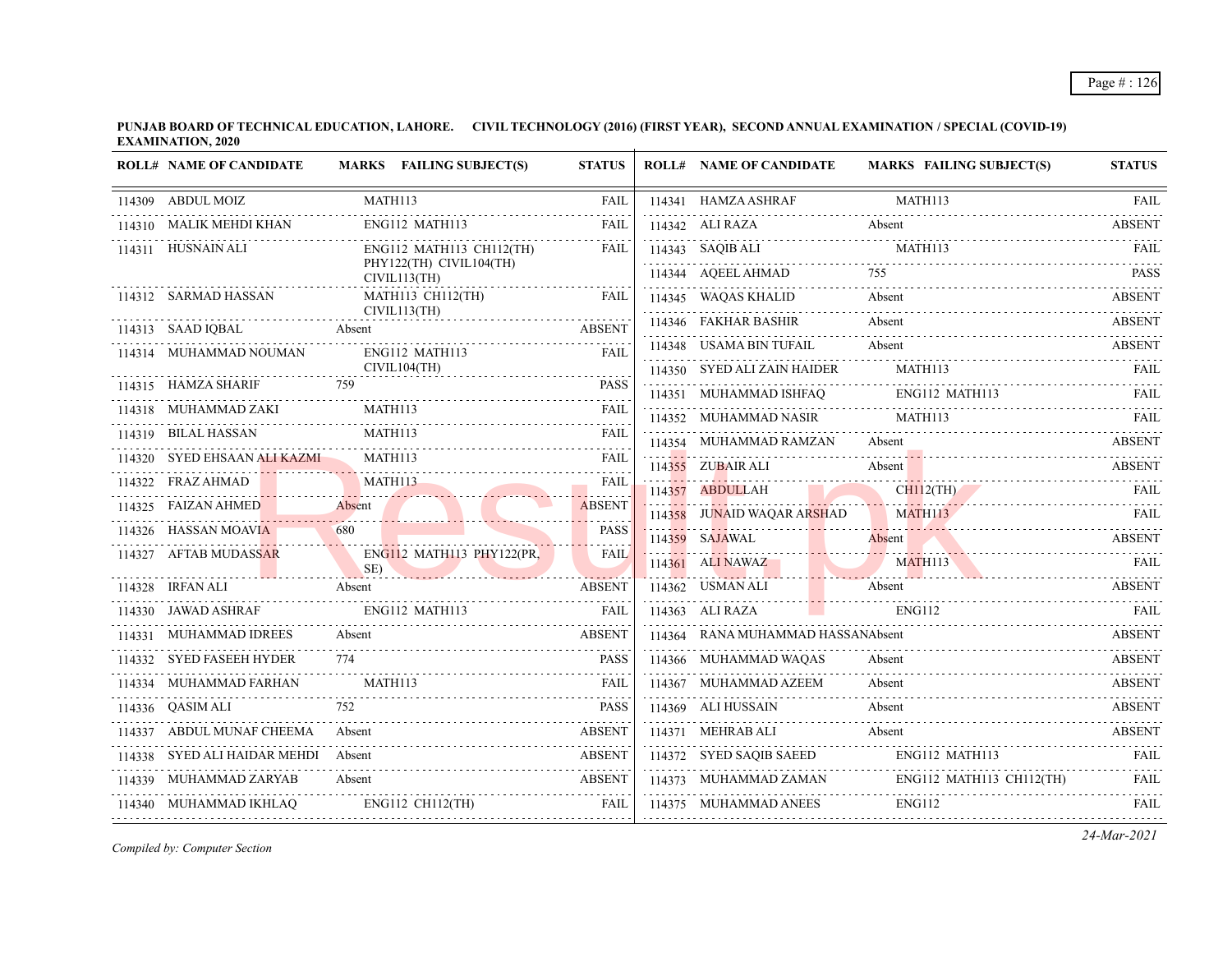| <b>ROLL# NAME OF CANDIDATE</b>                            |        | MARKS FAILING SUBJECT(S)       | <b>STATUS</b> | <b>ROLL# NAME OF CANDIDATE</b>          | <b>MARKS FAILING SUBJECT(S)</b>                      | <b>STATUS</b>                    |
|-----------------------------------------------------------|--------|--------------------------------|---------------|-----------------------------------------|------------------------------------------------------|----------------------------------|
| 114376 NOUMAN AZAM                                        |        | ENG112 MATH113                 | <b>FAIL</b>   | 114416 MUHAMMAD USMAN<br><b>MURTAZA</b> | Absent                                               | <b>ABSENT</b>                    |
| 114381 MANAZAR HUSSAIN                                    | Absent |                                | ABSENT        | 114417 IZAT ULLAH                       | MATH113                                              | - FAIL                           |
| 114384 NAQASH ALI MATH113 FAIL FAIL                       |        |                                |               | 114418 USAMA YUNAS                      |                                                      | <b>PASS</b>                      |
| 114385 ZESHAN ALI ENGI12 MATH113 FAIL                     |        |                                |               | 114419 ABDULLAH FAROOO                  | Absent                                               | <b>ABSENT</b>                    |
| 114387 JUNAID UL HASSAN Absent                            |        | <b>ABSENT</b>                  |               | 114421 MEHMOOD HUSSAIN                  | Absent                                               | ABSENT                           |
| 114388 JUNAID AZAM MATH113                                |        |                                | FAII.         | 245391 IMRAN KHAN NAWAZ                 | ISL ENG112 MATH113                                   | FAIL                             |
| 114391 AMEER HAMZA Absent ABSENT                          |        |                                |               |                                         | CH112(TH) PHY122(TH)                                 |                                  |
| 114392 MUHAMMAD RAMZAN MATH113                            |        |                                | FAII.         |                                         | CIVIL104(TH) CIVIL113(TH)<br>$SHOP102$ (TH)          |                                  |
| 114395 MUHAMMAD WAQAS Absent                              |        |                                |               | 245392 OASIM ALI                        | ISL ENG112 MATH113                                   | FAIL                             |
| 114396 FAIZAN KHALID                                      |        | ENG112 MATH113                 | <b>EAIL</b>   |                                         | $CH112$ (TH) PHY122(TH)<br>CIVIL104(TH) CIVIL113(TH) | <u>.</u>                         |
| 114397 MIRZA ZAIN RASHEED Absent                          |        |                                | <b>ABSENT</b> | 245393 SHAHZAIB ALI                     | ENG112 CH112(TH)                                     | <b>FAIL</b>                      |
| 114398 MUHAMMAD SUFYAN Absent                             |        |                                | <b>ABSENT</b> | 245394 SYED SEEMAB ALI                  | PHY122(TH)<br>MATH113 CH112(TH)                      | FAIL                             |
| 114399 ADNAN ASLAM<br>114399 ADNAN ASLAM Absent ABSENT    |        |                                |               | . <u>.</u><br>245395 HASSAN FAROOQ      | $CH112$ (TH) PHY122(TH)                              | - FAIL                           |
| 114400 AHMED HASSAN MATH113 CIVIL143(TH)                  |        |                                | <b>FAIL</b>   |                                         | $CIVIL104(TH)$ $CIVIL113(TH)$                        | .                                |
| 114402 TAIMOOR ARSHAD 650 PASS                            |        |                                | <b>PASS</b>   | 245396 HASSAN ALI                       |                                                      | Registration<br>cancelled due to |
| 114403 ABDUL MANAF MATH113                                |        | MANAF MATHI13 FAIL             |               |                                         |                                                      | not passing                      |
| 114405 MUBASHAR MEHBOOB ARIF                              |        | ENG112 MATH113                 | FAIL          |                                         |                                                      | minimum<br>subjects              |
| 114407 ALI RAZA                                           |        | ENG112 MATH113<br>CIVIL104(TH) | FAIL          | 245397 MUHAMMAD NOMAN<br><b>ASHRAF</b>  |                                                      | Registration<br>cancelled due to |
| 114408 MUHAMMAD SULEMAN Absent                            |        |                                | ABSENT        |                                         |                                                      | not passing<br>minimum           |
| 114409 HASSAN ABBAS                                       | Absent |                                | <b>ABSENT</b> |                                         |                                                      | subjects                         |
| 14410 MEHBOOB BILAL Absent ABSENT<br>114410 MEHBOOB BILAL |        |                                |               | 245398 ZAIN ALI                         |                                                      | Registration<br>cancelled due to |
| 114411 BAKHTAWAR SHAHZAD                                  |        | WAR SHAHZAD Absent ABSENT      |               |                                         |                                                      | not passing                      |
| 114412 USAMA HUSSNAIN                                     | Absent |                                | <b>ABSENT</b> |                                         |                                                      | minimum<br>subjects              |
| 114413 MUHAMMAD NASIR<br>SAGHEER                          | Absent |                                | <b>ABSENT</b> |                                         |                                                      |                                  |
| 114415 ALI RAZA                                           |        |                                |               |                                         |                                                      |                                  |
|                                                           |        |                                |               |                                         |                                                      |                                  |

*Compiled by: Computer Section*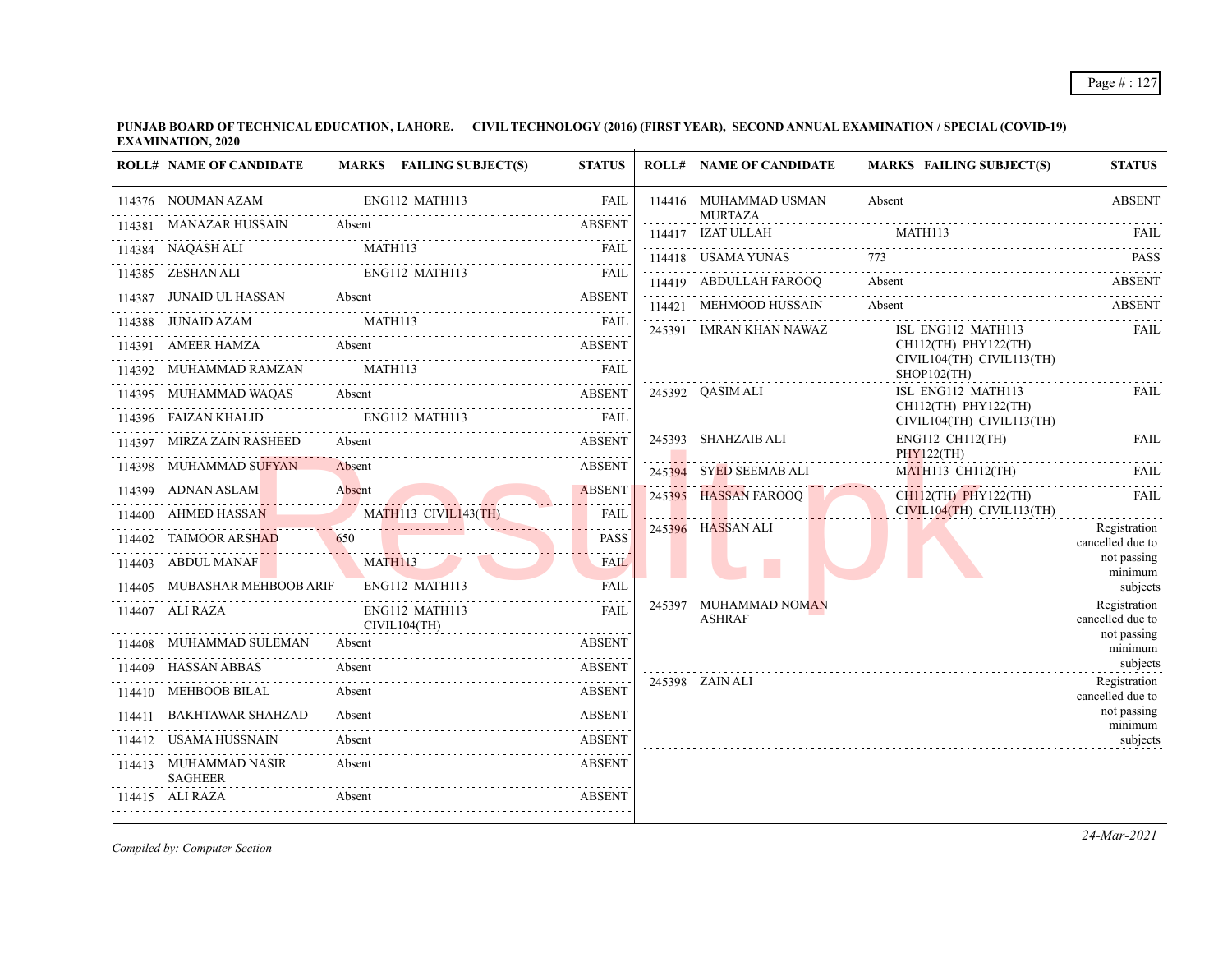| <b>ROLL# NAME OF CANDIDATE</b>                | MARKS FAILING SUBJECT(S)                                                                                                                                                                                                                                                                                                                                                                                                                                           | <b>STATUS</b>               | <b>ROLL# NAME OF CANDIDATE</b>   | <b>MARKS FAILING SUBJECT(S)</b>                                                                                                                                                                                                                                                                                                                                                                                                                                                                | <b>STATUS</b> |
|-----------------------------------------------|--------------------------------------------------------------------------------------------------------------------------------------------------------------------------------------------------------------------------------------------------------------------------------------------------------------------------------------------------------------------------------------------------------------------------------------------------------------------|-----------------------------|----------------------------------|------------------------------------------------------------------------------------------------------------------------------------------------------------------------------------------------------------------------------------------------------------------------------------------------------------------------------------------------------------------------------------------------------------------------------------------------------------------------------------------------|---------------|
| 245399 MEHERBAN ALI                           | ISL ENG112 MATH113<br>CH112(TH, PR, SE) PHY122(TH, cancelled due to<br>PR, SE) CIVIL104(TH, PR, SE)                                                                                                                                                                                                                                                                                                                                                                | Registration<br>not passing | 114491 SODAB HAFEEZ              | MATH113 CH112(TH)<br>PHY122(TH) CIVIL104(TH)<br>CIVIL113(TH) CIVIL143(TH)                                                                                                                                                                                                                                                                                                                                                                                                                      | <b>FAIL</b>   |
|                                               | CIVIL113(TH, PR, SE)<br>CIVIL143(PR, SE) SHOP102(PR,                                                                                                                                                                                                                                                                                                                                                                                                               | minimum<br>subjects         | 114519 SABAHAT MEHMOOD           | ENG112 MATH113                                                                                                                                                                                                                                                                                                                                                                                                                                                                                 | FAIL          |
|                                               | SE) COMP111(PR, SE)                                                                                                                                                                                                                                                                                                                                                                                                                                                |                             |                                  | $CIVIL104(TH)$<br>$114520$ ANSUB SAYYAD PHY122(TH) FAIL<br>$114520$ ANSUB SAYYAD PHY122(TH) FAIL                                                                                                                                                                                                                                                                                                                                                                                               |               |
| 245401 ALI HUSNAIN 751                        | 245400 JAMSHAID ALI ENGI12 MATHI13 CH112(TH) FAIL                                                                                                                                                                                                                                                                                                                                                                                                                  | <b>PASS</b>                 |                                  | $\begin{tabular}{c c c} \hline 114521 & SHAMS UL AARIFEEN & MATH113 CIVIL104(TH) & FAIL \\ \hline 114522 & ALIAN ZAHID & MATH113 & & & TAIL \\ \hline \end{tabular}$                                                                                                                                                                                                                                                                                                                           |               |
|                                               |                                                                                                                                                                                                                                                                                                                                                                                                                                                                    |                             |                                  |                                                                                                                                                                                                                                                                                                                                                                                                                                                                                                |               |
|                                               | $\begin{tabular}{ll} 245402 & NUMAN ALI & ENG112 CIVIL113(TH) & FAIL \\ \hline \end{tabular} \begin{tabular}{ll} \textbf{245402} & NUMAN ALI & & & ENG112 CIVIL113(TH) \\ \end{tabular} \begin{tabular}{ll} \textbf{245403} & MUHAMMAD MAHASSAN & 778 & & & & PASS \\ \end{tabular}$                                                                                                                                                                               |                             |                                  |                                                                                                                                                                                                                                                                                                                                                                                                                                                                                                |               |
|                                               |                                                                                                                                                                                                                                                                                                                                                                                                                                                                    |                             |                                  | $\begin{tabular}{lllllllll} \multicolumn{2}{l}{{\bf114523}} & {\bf HAMZA PARVAL} & {\bf CIVIL104(TH)} & {\bf FAL} \\ \multicolumn{2}{l}{\bf114524} & {\bf USAMA KIFAYAT} & {\bf MATH113} & {\bf FAL} \\ \multicolumn{2}{l}{\bf114524} & {\bf USAMA KIFAYAT} & {\bf MATH113} & {\bf FAL} \\ \end{tabular}$                                                                                                                                                                                      |               |
|                                               | $\begin{tabular}{ll} \multicolumn{2}{c}{\textbf{245404}} & \multicolumn{2}{c}{\textbf{SIRAJ AHMED}} & \multicolumn{2}{c}{\textbf{CH112(TH)}} & \multicolumn{2}{c}{\textbf{FAIL}} \\ \multicolumn{2}{c}{\textbf{245405}} & \multicolumn{2}{c}{\textbf{BALACH KHAMP}} & \multicolumn{2}{c}{\textbf{CH112(TH)}} & \multicolumn{2}{c}{\textbf{FAIL}} \\ \multicolumn{2}{c}{\textbf{245405}} & \multicolumn{2}{c}{\textbf{BALACH KHAMP}} & \multicolumn{2}{c}{\textbf{$ |                             |                                  | $114525 \quad \text{RIZWAN TAJ} \quad \text{ENG112 MATH113 CH112(TH)} \quad \text{FAIL} \quad \text{FAIL} \quad \text{FAIL} \quad \text{FAIL} \quad \text{FAIL} \quad \text{FAIL} \quad \text{FAIL} \quad \text{FAIL} \quad \text{FAIL} \quad \text{FAIL} \quad \text{FAIL} \quad \text{FAIL} \quad \text{FAIL} \quad \text{FAIL} \quad \text{FAIL} \quad \text{FAIL} \quad \text{FAIL} \quad \text{FAIL} \quad \text{FAIL} \quad \text{FAIL} \quad \text{FAIL} \quad \text{FAIL} \quad \text$ |               |
|                                               |                                                                                                                                                                                                                                                                                                                                                                                                                                                                    |                             |                                  |                                                                                                                                                                                                                                                                                                                                                                                                                                                                                                |               |
| 245406 MOHAMMAD WARIS                         | ENG112 MATH113 CH112(TH)<br>CIVIL104(TH) CIVIL113(TH)                                                                                                                                                                                                                                                                                                                                                                                                              | FAII.                       |                                  |                                                                                                                                                                                                                                                                                                                                                                                                                                                                                                |               |
|                                               | CIVIL143(TH) SHOP102(TH)                                                                                                                                                                                                                                                                                                                                                                                                                                           |                             |                                  | 114526 ABDUL MUQEET KHAN Absent ABSENT 114527 KAMRAN GUL ENG112 PHY122(TH) FAIL 114528 BADAR ZAKIR ENG112 PHY122(TH) FAIL 114528 BADAR ZAKIR ENG112 FAIL 114529 AHTISHAM MAZHAR 669 PASS                                                                                                                                                                                                                                                                                                       |               |
|                                               | MATH113 CH112(TH)<br>245407 SHAHRYAR ARSHAD MATH113 CH112(TH) FAIL                                                                                                                                                                                                                                                                                                                                                                                                 |                             |                                  |                                                                                                                                                                                                                                                                                                                                                                                                                                                                                                |               |
| 245408 WAQAS AHMAD                            | ENG112 MATH113 CH112(TH)<br>PHY122(TH) CIVIL104(TH)<br>CIVIL113(TH)                                                                                                                                                                                                                                                                                                                                                                                                | FAIL                        |                                  | 114531 ALI USMAN ENGILE CIVILI13(TH) FAIL (245412 HAMMAD ANWAR FAIL PAIL PAIL PAIL PAIL PAIL                                                                                                                                                                                                                                                                                                                                                                                                   |               |
|                                               | 245409 SAQLAIN ABBAS MATHI13 FAIL                                                                                                                                                                                                                                                                                                                                                                                                                                  |                             |                                  |                                                                                                                                                                                                                                                                                                                                                                                                                                                                                                |               |
|                                               | 245410 ASAD ALI 766 PASS                                                                                                                                                                                                                                                                                                                                                                                                                                           |                             |                                  | ASKARI INSTITUTE OF TECHNOLOGY, G.T ROAD RAWAT, RAWALPINDI                                                                                                                                                                                                                                                                                                                                                                                                                                     |               |
| 245411 ALI MAZHAR Absent                      | <b>Example 2018</b> ABSENT                                                                                                                                                                                                                                                                                                                                                                                                                                         |                             | 114583 MUBSHAR MASOOD            | Absent                                                                                                                                                                                                                                                                                                                                                                                                                                                                                         | <b>ABSENT</b> |
|                                               | FARAN INSTITUTE OF TECHNOLOGY, NEAR CHINAR REST HOUSE                                                                                                                                                                                                                                                                                                                                                                                                              |                             |                                  | 114588 DANIAL ALI NAZ CHI12(TH) FAIL 114589 MUHAMMAD SAQLAIN Absent ABSENT                                                                                                                                                                                                                                                                                                                                                                                                                     |               |
| <b>GILYAT ROAD, RAWALAKOT(AJK)</b>            |                                                                                                                                                                                                                                                                                                                                                                                                                                                                    |                             |                                  |                                                                                                                                                                                                                                                                                                                                                                                                                                                                                                |               |
| 114429 KASHAN SAFEER                          | MATH113 PHY122(TH)<br>CIVIL113(TH)                                                                                                                                                                                                                                                                                                                                                                                                                                 | <b>FAIL</b>                 |                                  | 114590 HAMMAD ALAM CIVIL104(TH) CIVIL113(TH) FAIL                                                                                                                                                                                                                                                                                                                                                                                                                                              |               |
|                                               | 114430 UMER NASEEM ENG112                                                                                                                                                                                                                                                                                                                                                                                                                                          | FAII.                       |                                  | 114591 SHAHZAIB TARIQ Absent ABSENT                                                                                                                                                                                                                                                                                                                                                                                                                                                            |               |
| 114431 SHAZIL BIN MUBARAK                     | ENG112 MATH113<br>PHY122(TH)                                                                                                                                                                                                                                                                                                                                                                                                                                       | FAIL                        | 114595 MUHAMMAD ZEESHAN<br>SAJID | MATH113 CH112(TH)                                                                                                                                                                                                                                                                                                                                                                                                                                                                              | <b>FAIL</b>   |
|                                               | GOVERNMENT COLLEGE OF TECHNOLOGY, VILLAGE TARAR,                                                                                                                                                                                                                                                                                                                                                                                                                   |                             |                                  | 114598 ABDUL WASSAY ASLAM ENGI12 CHI12(TH) FAIL FAIL                                                                                                                                                                                                                                                                                                                                                                                                                                           |               |
| RAWALAKOT(AJK)<br>114490 MUHAMMAD JUNAID KHAN | MATH113 CH112(TH)<br>CIVIL104(TH) CIVIL113(TH)                                                                                                                                                                                                                                                                                                                                                                                                                     | FAIL                        | 245413 SAAD HUSSAIN              | ENG112 CH112(TH)<br>PHY122(TH)                                                                                                                                                                                                                                                                                                                                                                                                                                                                 | <b>FAIL</b>   |

*Compiled by: Computer Section*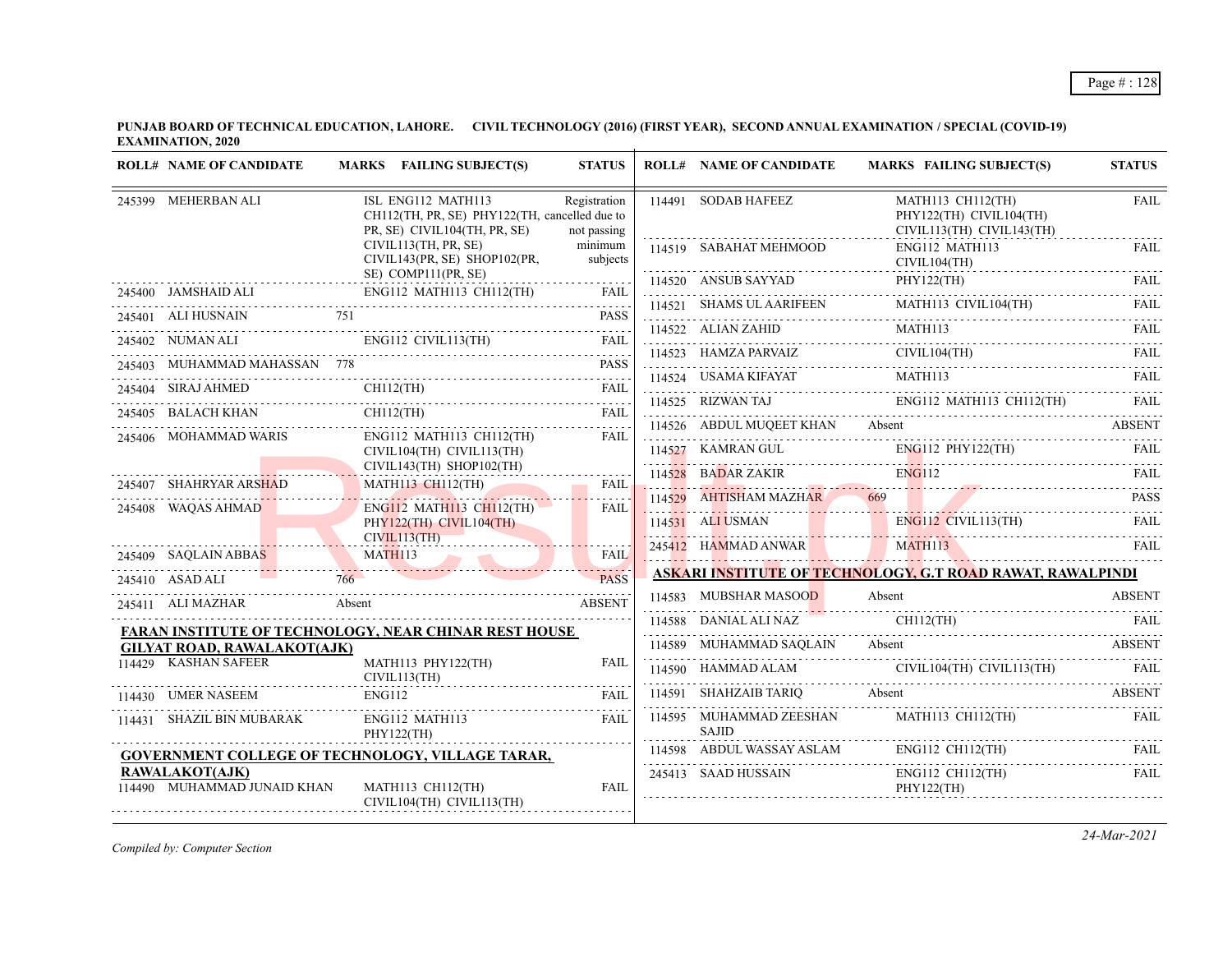**PUNJAB BOARD OF TECHNICAL EDUCATION, LAHORE. CIVIL TECHNOLOGY (2016) (FIRST YEAR), SECOND ANNUAL EXAMINATION / SPECIAL (COVID-19) EXAMINATION, 2020**

|        | <b>ROLL# NAME OF CANDIDATE</b>                                                                  |         | MARKS FAILING SUBJECT(S)                                     | <b>STATUS</b> | <b>ROLL# NAME OF CANDIDATE</b>                                 | <b>MARKS FAILING SUBJECT(S)</b>                                                                                   | <b>STATUS</b> |
|--------|-------------------------------------------------------------------------------------------------|---------|--------------------------------------------------------------|---------------|----------------------------------------------------------------|-------------------------------------------------------------------------------------------------------------------|---------------|
|        | 245414 MOAZZAM NADEEM                                                                           | Absent  |                                                              | <b>ABSENT</b> |                                                                | 114836 MUHAMMAD SADDIQUE MARIELLE MATHI13 CH112(TH)                                                               | FAIL          |
|        | <b>MUGHAL</b>                                                                                   |         |                                                              |               | 114839 UMMAIR ALI                                              |                                                                                                                   | <b>FAIL</b>   |
|        | BURAQ INSTITUTE OF SCIENCE AND TECHNOLOGY, 11-D, 6TH ROAD,<br><b>SATELLITE TOWN, RAWALPINDI</b> |         |                                                              |               | 114841 MUHAMMAD KASHAN                                         | MATH113                                                                                                           | <b>FAIL</b>   |
|        | 114601 MUHAMMAD USMAN                                                                           | MATH113 |                                                              | <b>FAIL</b>   | <b>TARIO</b><br>114842 HARIS MOUGHEES                          | THES CHII2(TH) FAIL                                                                                               |               |
|        | 114602 FAHAD GHAFOOR                                                                            |         | CIVIL104(TH)                                                 | <b>FAIL</b>   |                                                                |                                                                                                                   |               |
|        | 114603 SOHAIB SABBIR                                                                            | MATH113 |                                                              | FAIL          | 114845 TURAB ALI                                               | 114843 MOHSIN ALI MAQBOOL MATHI13 FAIL FAIL<br>Absent                                                             | <b>ABSENT</b> |
|        | <b>GOVERNMENT COLLEGE OF TECHNOLOGY, FAROOQ-E-AZAM ROAD</b>                                     |         |                                                              |               |                                                                | 245415 ZAIN-UL-ABBAS HAIDRY MATH113 CH112(TH)                                                                     | FAIL          |
|        | NEAR SHAMSABAD, RAWALPINDI                                                                      |         |                                                              |               |                                                                |                                                                                                                   |               |
|        | 114767 MUHAMMAD SHAHBAZ                                                                         |         | ENG112 MATH113 CH112(TH)<br>CIVIL143(TH)                     | FAIL          |                                                                | <b>INSTITUTE OF ENGINEERING AND TECHNOLOGY, ST#25, NASEER ABAD,</b><br>NEAR GOLRA MORE, PESHAWAR ROAD, RAWALPINDI |               |
|        | 114778 HUSNAIN ALI                                                                              |         | ENG112 MATH113 CH112(TH)<br>$CIVIL113(TH)$ SHOP102(TH)       | <b>FAIL</b>   | 114865 MUHAMMAD WASEEM                                         | MATH113                                                                                                           | FAIL          |
|        | 114783 FASEEH-U-REHMAN                                                                          |         | ENG112 MATH113 CH112(TH)                                     | FAIL          | 114867 MUHAMMAD SHARJEEL                                       | MATH113                                                                                                           | <b>FAIL</b>   |
|        |                                                                                                 |         | PHY122(TH) CIVIL104(TH)<br>CIVIL113(TH)                      |               | KHALID<br>114868 HAMZA                                         | MATH113 CH112(TH)                                                                                                 | <b>FAIL</b>   |
|        | 114793 MALIK MUHAMMAD UMAIR                                                                     |         | <b>ENG112 MATH113 CH112(TH)</b><br>CIVIL113(TH) CIVIL143(TH) | <b>FAIL</b>   | 114869 FAIZAN ALI                                              | MATH113                                                                                                           | FAII.         |
|        | 114794 MOHSIN MIRZA                                                                             |         | <b>ENG112 MATH113 CH112(TH)</b>                              | <b>FAIL</b>   |                                                                | RAWALPINDI INSTITUTE OF TECHNOLOGY, MAKKAH SHOPPING                                                               |               |
|        |                                                                                                 |         | PHY122(TH) CIVIL113(TH)<br>$CIVIL143(TH)$ SHOP102(TH)        |               | <b>CENTRE KHANNA ROAD, RAWALPINDI</b><br>114881 HASNAT MAOBOOL | MATH113 CH112(TH)                                                                                                 | <b>FAIL</b>   |
|        | 114808 MUHAMMAD UZAIR                                                                           | Absent  |                                                              | <b>ABSENT</b> | 114882 BAHADAR KHAN                                            | MATH113 CH112(TH)                                                                                                 | FAIL          |
| 114814 | <b>WAJHAT HUSSAN</b>                                                                            |         | MATH113 CH112(TH)                                            | <b>FAIL</b>   |                                                                | CIVIL104(TH)                                                                                                      |               |
| 114816 | GULZAIB KHAN MATH113 CIVIL143(TH)<br>GULZAIB KHAN MATHI13 CIVIL143(TH)                          |         |                                                              | <b>FAIL</b>   | 114883 MUHAMMAD ZUB <mark>AIR</mark><br><b>MAZHAR</b>          | Absent                                                                                                            | <b>ABSENT</b> |
| 114821 | MUHAMMAD IQBAL                                                                                  | MATH113 |                                                              | <b>FAIL</b>   | 114884 MUHAMMAD FAISAL                                         | MATH113                                                                                                           | <b>FAIL</b>   |
|        | 114823 SYED HUSNAIN ALI SHAH                                                                    |         | MATH113 CH112(TH)<br>CIVIL143(TH)                            | FAIL          |                                                                | 114886 MUHAMMAD AMJAD MATH113 CIVIL143(TH)                                                                        | <b>FAIL</b>   |
|        | 114824 MUHAMMAD AFAQ KHALID                                                                     |         | MATH113                                                      | <b>FAIL</b>   | <b>RAWALPINDI</b>                                              | RAWALPINDI POLYTECHNIC INSTITUTE, NE-273 TEPO ROAD,                                                               |               |
|        | 114828 MUHAMMAD USAMA ASAD<br><b>ABBASI</b>                                                     |         | MATH113 CIVIL143(TH)                                         | FAIL          | 114981 MUHAMMAD HATIF                                          | ENG112 MATH113 CH112(TH)<br>CIVIL113(TH) CIVIL143(TH)                                                             | <b>FAIL</b>   |
|        | 114830 MUHAMMAD FAIZAN<br><b>FARRUKH</b>                                                        |         | MATH113 CH112(TH)                                            | FAIL          | 114997 USAMA ZAHOOR                                            | ISL ENG112 MATH113<br>CH112(TH) CIVIL104(TH)                                                                      | .<br>FAIL     |
|        | <b>SAMEER AHMED</b>                                                                             |         |                                                              | <b>FAIL</b>   |                                                                | CIVIL143(TH)                                                                                                      |               |
|        |                                                                                                 |         |                                                              |               | 115002 YASIN TAHA                                              | MATH113                                                                                                           | FAIL          |

*Compiled by: Computer Section*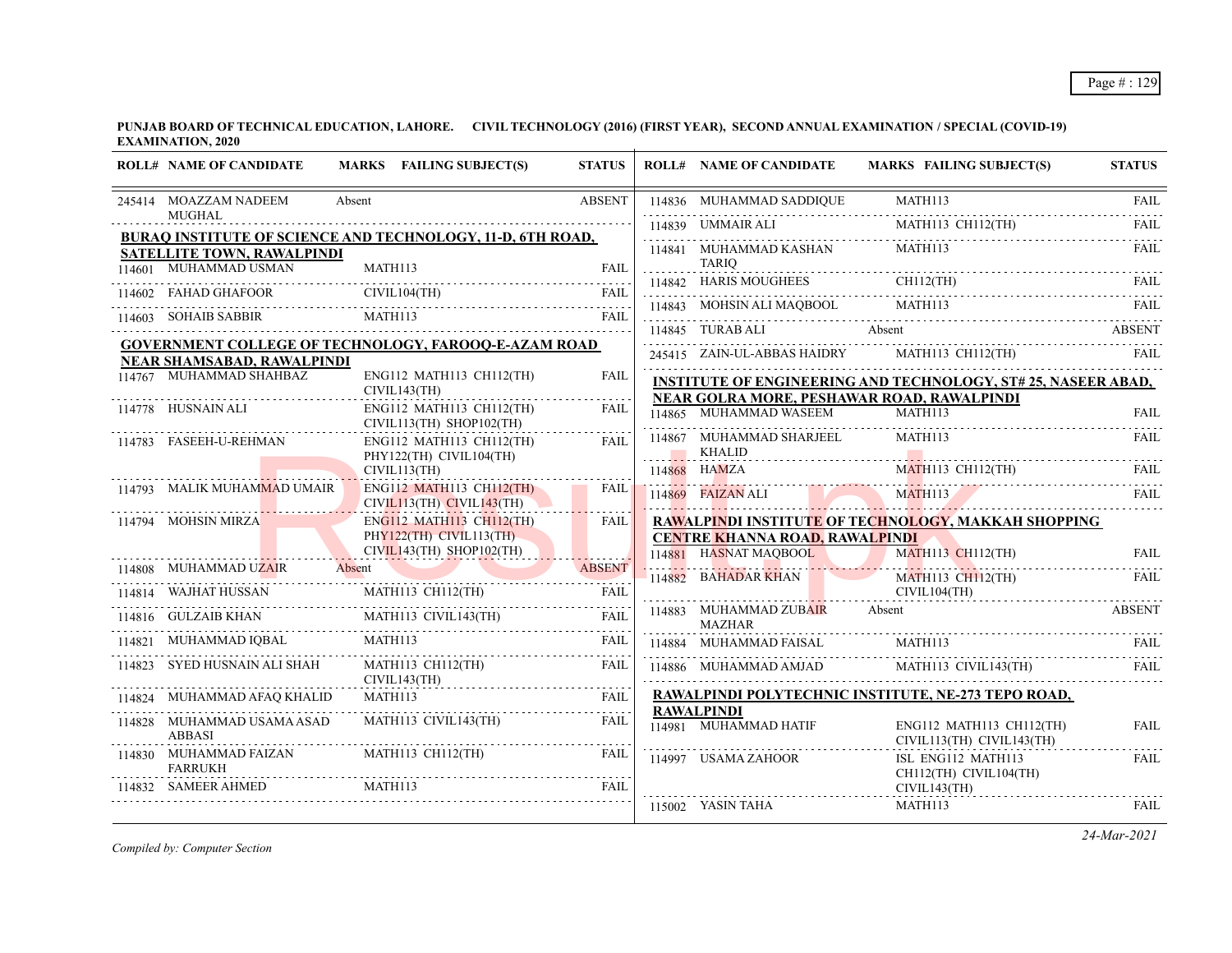| <b>ROLL# NAME OF CANDIDATE</b>                                                                                                                                                                                                 |         | MARKS FAILING SUBJECT(S)               | <b>STATUS</b>       |   | <b>ROLL# NAME OF CANDIDATE</b>                                             | <b>MARKS FAILING SUBJECT(S)</b>                                                                                             | <b>STATUS</b> |
|--------------------------------------------------------------------------------------------------------------------------------------------------------------------------------------------------------------------------------|---------|----------------------------------------|---------------------|---|----------------------------------------------------------------------------|-----------------------------------------------------------------------------------------------------------------------------|---------------|
| 115004 URAIB HAIDER KHAN                                                                                                                                                                                                       |         | <b>MATH113</b>                         | <b>FAIL</b>         |   | 115045 ASHBEEL KHALID                                                      | MATH113 CH112(TH)<br>CIVIL104(TH) CIVIL143(TH)                                                                              | <b>FAIL</b>   |
| 115008 YASIN SHARIF                                                                                                                                                                                                            | MATH113 |                                        | <b>FAIL</b>         |   |                                                                            | RAWALPINDI SWEDISH INSTITUTE OF TECHNOLOGY, BAHADUR PLAZA                                                                   |               |
| 115015 MUHAMMAD FAHEEM<br><b>SULTAN</b>                                                                                                                                                                                        | Absent  |                                        | <b>ABSENT</b>       |   | 114850 SHAHWAAR ALI                                                        | SHAIR PAO COLONY NEAR COMMITTEE CHOWK, RAWALPINDI<br>Absent                                                                 | <b>ABSENT</b> |
| 115017 GHULAM MUSTAFA CIVIL104(TH) FAIL CIVIL CHEMIC CONTRACT CIVIL CHEMIC CIVIL CHEMIC CIVIL CHEMIC CIVIL CHEMIC CIVIL CHEMIC CIVIL CHEMIC CIVIL CHEMIC CHEMIC CHEMIC CHEMIC CHEMIC CHEMIC CHEMIC CHEMIC CHEMIC CHEMIC CHEMIC |         |                                        |                     |   |                                                                            | 114850 SHAHWAAR ALI Absent Absent ABSENT                                                                                    |               |
| 115018 HASNAIN NADEEM Absent<br>15018 HASNAIN NADEEM Absent ABSENT ABSENT                                                                                                                                                      |         |                                        | <b>ABSENT</b>       |   |                                                                            | 114851 ADNAN TARIQ Absent ABSENT<br>115081 ATEEQ UR REHMAN ENG112 MATH113 CH112(TH)                                         | FAIL          |
| 115020 JAWAD HUSSAIN Absent                                                                                                                                                                                                    |         |                                        | <b>ABSENT</b>       |   |                                                                            | CIVIL113(TH)                                                                                                                |               |
| 115022 SHAMEER SHAMAS Absent ABSENT ABSENT                                                                                                                                                                                     |         |                                        |                     |   | 115087 ARSLAN SAGHEER<br>CINCLORED MAN CIN<br>115099 MUHAMMAD USMAN Absent | MATH113 CH112(TH)<br>CIVIL113(TH)                                                                                           | FAIL          |
| 115023 MUHAMMAD TALHA MAJID CIVIL104(TH)                                                                                                                                                                                       |         |                                        | FAIL                |   |                                                                            | 115099 MUHAMMAD USMAN Absent ABSENT                                                                                         |               |
| 115024 JUNAID                                                                                                                                                                                                                  | 754     |                                        | <b>PASS</b>         |   |                                                                            | 115102 SHEROZ ALI SIDDIQUE ISL MATH113 CIVIL113(TH)                                                                         | FAIL          |
| 115025 NAVEED TALIB AWAN Absent ABSENT CIVIL104(TH) FAIL TREES                                                                                                                                                                 |         |                                        |                     |   |                                                                            | CIVIL143(TH)                                                                                                                |               |
|                                                                                                                                                                                                                                |         |                                        |                     |   |                                                                            |                                                                                                                             |               |
| 115027 SAIF ULLAH Absent ABSENT                                                                                                                                                                                                |         |                                        |                     |   |                                                                            |                                                                                                                             |               |
| 115028 UMER HABIB                                                                                                                                                                                                              |         |                                        | <b>ABSENT</b>       |   |                                                                            |                                                                                                                             |               |
| 115032 WASEEM ISHTIAQ Absent ABSENT                                                                                                                                                                                            |         |                                        |                     |   | 1151 <mark>06</mark> MUHAMMAD TALHA<br><b>HAMED</b>                        | 751                                                                                                                         | <b>PASS</b>   |
| 115035 SYED ZAIN ALI HAMDANI Absent                                                                                                                                                                                            |         |                                        | <b>ABSENT</b>       |   |                                                                            | 115107 SAAD HASSAN CHIL2(TH) CIVIL104(TH) FAIL                                                                              |               |
| 115036 USAMA MAJEED MATH113 CIVIL104(TH)                                                                                                                                                                                       |         |                                        | <b>FAIL</b>         |   |                                                                            | TI5108 FAHAD ALI MATHII3 CIVILI04(TH) FAIL                                                                                  |               |
| $\begin{tabular}{lllllllllll} \hline 115037 & MEHTAB ALI AKHTAR & \textbf{MATH113} & \textbf{FAIL} \\ \hline \end{tabular}$                                                                                                    |         |                                        |                     |   | 115109 NOMAN MOBEEN 710                                                    |                                                                                                                             | <b>PASS</b>   |
| 115038 MUHAMMAD USAMA MATH113 CIVIL104(TH)<br><b>MUSAWIR</b>                                                                                                                                                                   |         |                                        | FAIL                |   | 115111 MUHAMMAD MOHSIN<br><b>MIRZA</b>                                     | Absent                                                                                                                      | <b>ABSENT</b> |
| 115040 ALI RAZA RATHORE ENG112 FAIL                                                                                                                                                                                            |         |                                        |                     |   | 115112 MUHAMMAD FARHAN                                                     | <b>CH112(TH)</b>                                                                                                            |               |
| 245416 HASNAT AFSAR                                                                                                                                                                                                            |         | MATH113 CH112(TH)<br>CIVIL143(TH)      | FAIL.               | . | IOBAL<br>115114 MUHAMMAD NOUMAN<br><b>HASSAN</b>                           | Absent                                                                                                                      | <b>ABSENT</b> |
| 245417 MUHAMMAD HASEEB<br><b>MEHFOOZ</b>                                                                                                                                                                                       |         | MATH113                                | FAIL                |   |                                                                            | 115117 MUAZ ZAHID MATHI13 FAIL REAL                                                                                         |               |
| RAWALPINDI SWEDISH INSTITUTE OF TECHNOLOGY, B-84 SATTELLITE                                                                                                                                                                    |         |                                        |                     |   |                                                                            |                                                                                                                             |               |
| TOWN COMMERCIAL MARKET, RAWALPINDI                                                                                                                                                                                             |         |                                        |                     |   |                                                                            | MUHAMMAD MOIZ HASSAN Absent ABSENT (115118 MUHAMMAD MOIZ HASSAN Absent ABSENT (115121 MUHAMMAD USAMA MATH113 CH112(TH) FAIL |               |
| 115041 MUHAMMAD ASFAND<br>115042 NADEEM WAHEED                                                                                                                                                                                 |         | MATH113 CH112(TH)<br>MATH113 CH112(TH) | <b>FAIL</b><br>FAIL |   | 115122 AHSAN IMTIAZ                                                        | ENG112 MATH113 CH112(TH)<br>CIVIL104(TH)                                                                                    | FAIL          |
|                                                                                                                                                                                                                                |         |                                        |                     |   |                                                                            |                                                                                                                             |               |

*Compiled by: Computer Section*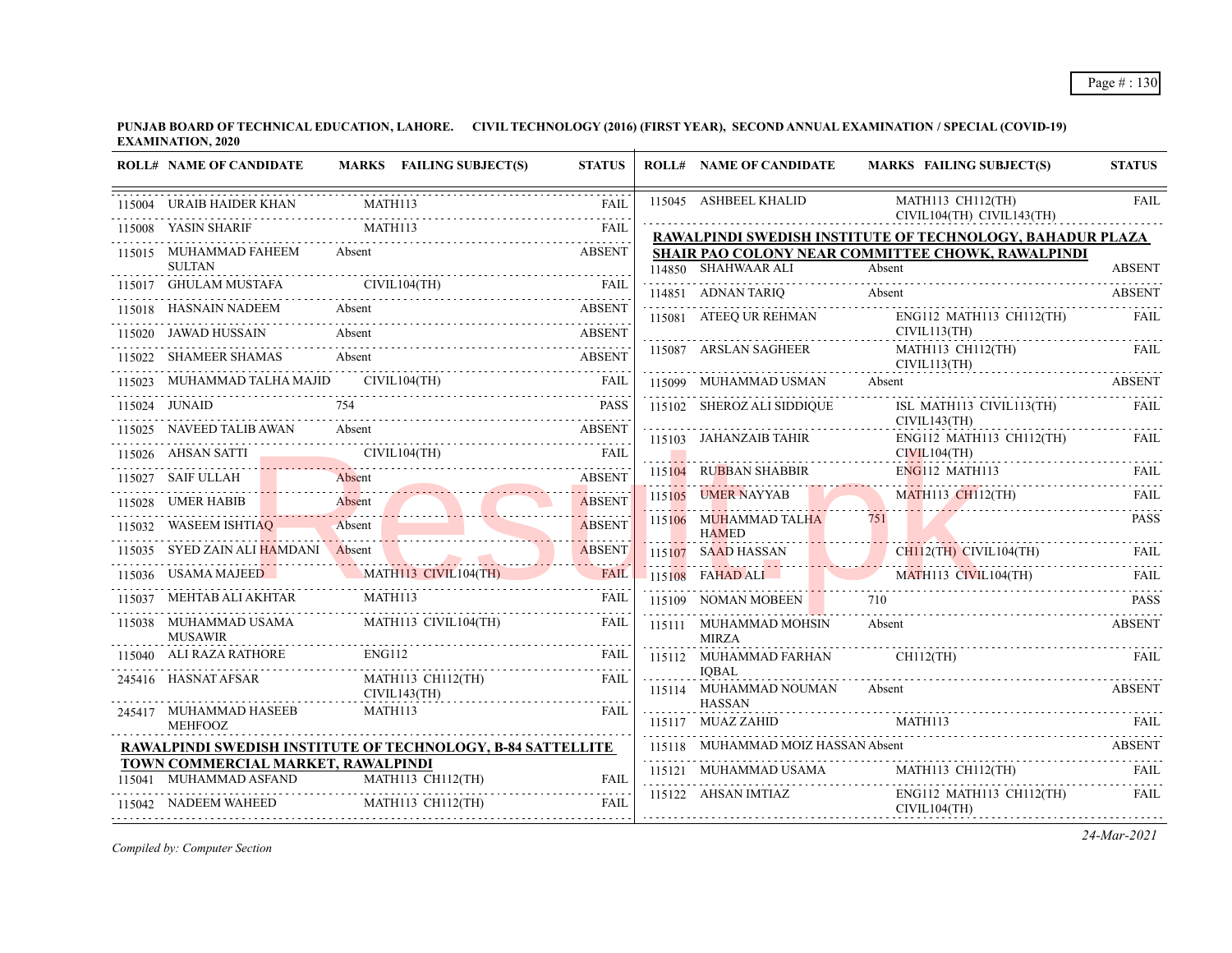|        | <b>ROLL# NAME OF CANDIDATE</b>                                                      |               | MARKS FAILING SUBJECT(S)          | <b>STATUS</b> | <b>ROLL# NAME OF CANDIDATE</b>                       |        | <b>MARKS FAILING SUBJECT(S)</b>                                                                               | <b>STATUS</b> |
|--------|-------------------------------------------------------------------------------------|---------------|-----------------------------------|---------------|------------------------------------------------------|--------|---------------------------------------------------------------------------------------------------------------|---------------|
|        | 115123 HAMID SAEED<br>HAMID SAEED ENG112 MATH113                                    |               |                                   | FAIL          | 115161 MAHTAB MEHBOOB                                | Absent |                                                                                                               | <b>ABSENT</b> |
|        | 115124 ABIDULLAH                                                                    | <b>ENG112</b> |                                   | <b>FAIL</b>   | 115162 RAJA MUHAMMAD                                 |        | MATH113 CH112(TH)                                                                                             | <b>FAIL</b>   |
|        | 115125 MUHAMMAD ETAZAZ<br><b>RAFIQUE ALVI</b>                                       |               | ENG112 MATH113                    | <b>FAIL</b>   | <b>RAFAQAT</b><br>245418 MIRZA AREEB ZAFAR BAIG 709  |        | $\Gamma$ PHY122(TH) CIVIL104(TH)                                                                              | <b>PASS</b>   |
|        | 115126 MUHAMMAD AQIB                                                                |               |                                   |               | RAWALPINDI SWEDISH INSTITUTE OF TECHNOLOGY, D-324,   |        |                                                                                                               |               |
|        | 115128 HAMZA HUSSAIN Absent<br>128 HAMZA HUSSAIN Absent ABSENT                      |               |                                   | <b>ABSENT</b> | <b>COMMERCIAL MARKET, SATELLITE TOWN, RAWALPINDI</b> |        |                                                                                                               |               |
| 115129 | <b>NOUMAN DILDAR</b>                                                                | 772           |                                   | <b>PASS</b>   | 115236 SHARJEEL ANSAR                                |        | ENG112 MATH113 CH112(TH)<br>CIVIL104(TH) CIVIL143(TH)<br>$SHOP102$ (TH)                                       | <b>FAIL</b>   |
|        | 115131 MUHAMMAD ABDULLAH                                                            |               | MATH113                           | FAIL          |                                                      |        |                                                                                                               |               |
|        | 115132 HAMZA ASHIQ                                                                  |               | MATH113 CH112(TH)<br>CIVIL104(TH) | FAIL          |                                                      |        | 115240 SWAIB AHMAD Absent ABSENT<br>115252 MUHAMMAD BILAL ENG112 MATH113 CH112(TH)<br>PHY122(TH) CIVIL104(TH) | FAIL          |
|        | 115133 USAMA MUSHTAQ Absent Absent ABSENT                                           |               |                                   |               | 115267 AHTSHAM JAVAID                                |        | MATH113 CH112(TH)                                                                                             | FAIL          |
|        | 115134 HAMZA ALI KIYANI CH112(TH)                                                   |               |                                   | FAIL          |                                                      |        | CIVIL104(TH) CIVIL113(TH)                                                                                     |               |
|        | 115137 MUHAMMAD FAIZAN Absent ABSENT                                                |               |                                   |               | 115269 MATI UR REHMAN                                |        | MATH113 CH112(TH)<br>PHY122(TH) CIVIL113(TH)                                                                  | <b>FAIL</b>   |
|        | 115138 MUHAMMAD AHMED ALI                                                           |               | MATH113                           | FAIL          | 115270 MUHAMMAD ASAD RAZA 737                        |        |                                                                                                               | <b>PASS</b>   |
|        | 115139 NOMAN LIAQUAT 734                                                            |               |                                   | <b>PASS</b>   | <b>ABBASI</b><br>115271 MUHAMMAD YASRUB              |        |                                                                                                               | <b>ABSENT</b> |
|        | 115142 MUHAMMAD USMAN MATH113 FAIL                                                  |               |                                   |               |                                                      | Absent |                                                                                                               |               |
|        | 115145 ABDULLAH SHAFIQ MATH113 CIVILI04(TH) FAIL                                    |               |                                   |               |                                                      |        | 115272 AHMED SALAH AZIZ Absent ABSENT                                                                         |               |
|        | 115147 MUHAMMAD ADIL MATH113 CH112(TH)<br>5147 MUHAMMAD ADIL MATHI13 CHI12(TH) FAIL |               |                                   |               |                                                      |        | ENGI12 MATHI13 FAIL FAIL FAIL ENGINEERS FAIL FAIL FAIL                                                        |               |
|        | 115148 HAMZA ZAREEF Absent ABSENT ABSENT                                            |               |                                   |               | 115274 HASSAN RAZA                                   |        | MATH113 CH112(TH)<br>PHY122(TH)                                                                               | <b>FAIL</b>   |
|        | 115149 MUHAMMAD SULEMAN 745                                                         |               |                                   | <b>PASS</b>   | 115275 MUHAMMAD FAHAD JAMIL                          |        | MATH113 CH112(TH)<br>PHY122(TH)                                                                               | FAIL          |
|        | 115152 MUHAMMAD SAMEER<br><b>KHALID</b>                                             | MATH113       |                                   | FAIL          | 115276 SYED HASSNAIN ALI SHAH                        |        | $CH112$ (TH)                                                                                                  | <b>FAIL</b>   |
|        | 115155 USAMA AHMED                                                                  | ENG112        |                                   | FAIL          | 115277 BILAL FARMAN                                  |        | $CH112$ (TH)                                                                                                  | <b>FAIL</b>   |
|        | 115156 UMAIR MUNIR 698                                                              |               |                                   | <b>PASS</b>   | 115279 SALMAN UMER                                   |        | MATH113                                                                                                       | <b>FAIL</b>   |
|        | 115158 MUHAMMAD SAQLAIN ZIA                                                         | MATH113       |                                   | <b>FAIL</b>   |                                                      |        | $CH112$ (TH)<br>$115280$ USAMA SHAHID CH112(TH) FAIL                                                          |               |
|        | 115159 SHOAIB ASLAM                                                                 |               | MATH113 CH112(TH)<br>PHY122(TH)   | FAIL          | 115282 ALI HASSAN                                    |        | MATH113 CH112(TH)<br>PHY122(TH)                                                                               | FAIL          |
|        | 115160 WALEED ABDULLAH                                                              |               | $ENG112$ MATH113 CH112(TH)        | FAIL          | 115283 ABDULLAH JAMIL HASHMI                         |        | MATH113 CH112(TH)<br>PHY122(TH)                                                                               | FAIL          |

*Compiled by: Computer Section*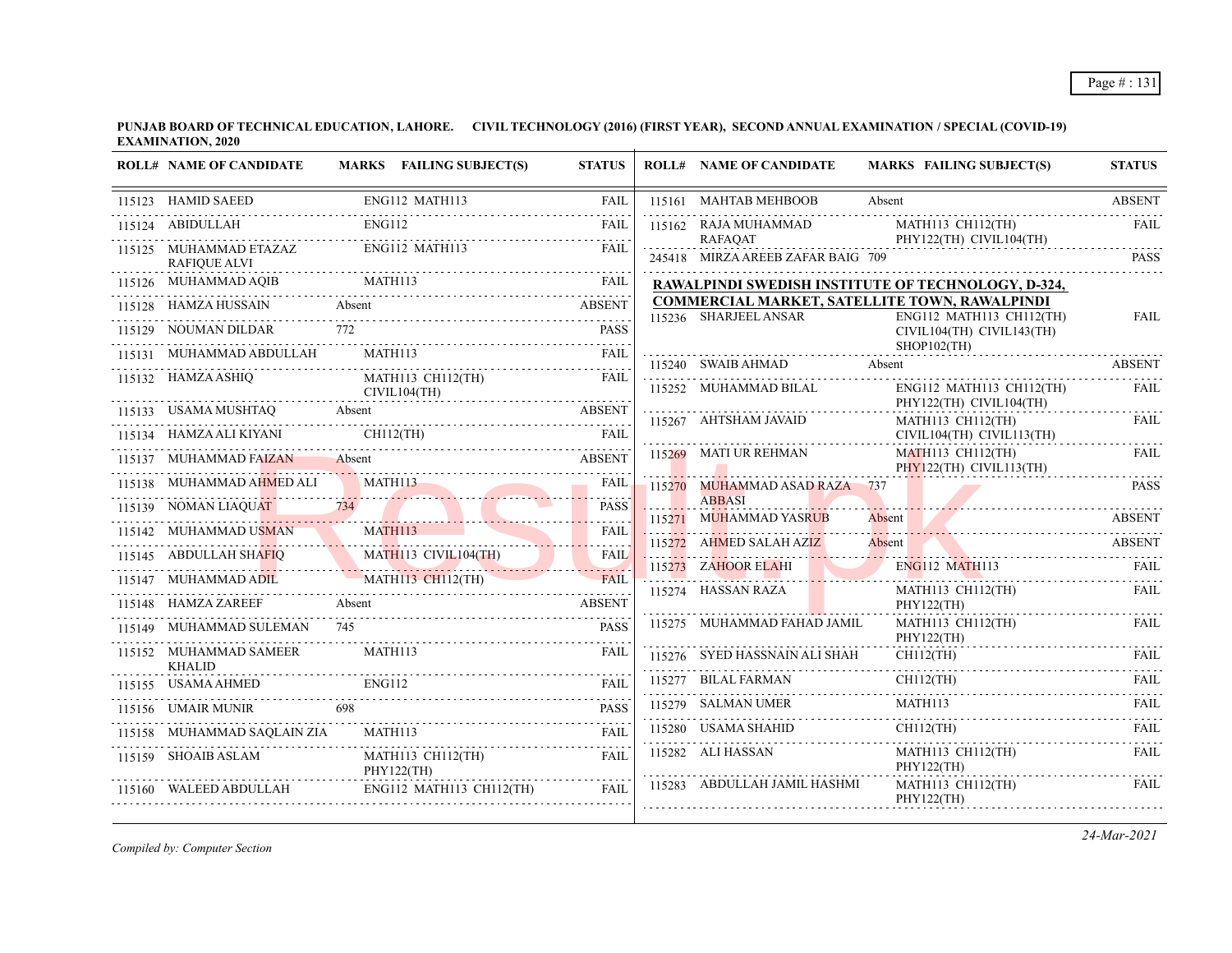**PUNJAB BOARD OF TECHNICAL EDUCATION, LAHORE. CIVIL TECHNOLOGY (2016) (FIRST YEAR), SECOND ANNUAL EXAMINATION / SPECIAL (COVID-19) EXAMINATION, 2020**  $\overline{1}$ 

| <b>ROLL# NAME OF CANDIDATE</b>           | MARKS FAILING SUBJECT(S)                            | <b>STATUS</b> | <b>ROLL# NAME OF CANDIDATE</b>         | <b>MARKS FAILING SUBJECT(S)</b>                                                 | <b>STATUS</b>              |
|------------------------------------------|-----------------------------------------------------|---------------|----------------------------------------|---------------------------------------------------------------------------------|----------------------------|
| 115284 QASIM SHEHZAD                     | MATH113                                             | FAIL          | 115310 MUHAMMAD FAHAD<br><b>NAWAZ</b>  | MATH113 CH112(TH)                                                               | FAIL                       |
| 115285 MUHAMMAD<br><b>MOHIT-UL-KHAIR</b> | $CH112$ (TH)                                        | FAIL          | 115311 MUHAMMAD AHMAD                  | MATH113 PHY122(TH)                                                              | <b>FAIL</b>                |
| 115286 RANA MUHAMMAD<br><b>HUSNAIN</b>   | MATH113 PHY122(TH)                                  | <b>FAIL</b>   | 115313 HAMZA KHAN                      | 761                                                                             | <b>PASS</b>                |
| 115288 FATEH ALI                         | MATH113                                             | FAIL          | 115314 MESSIAM ALI KHAN                | Absent                                                                          | <b>ABSENT</b>              |
| 115289 SHAM RAIZ UR RAHMAN               | ENG112 MATH113 CH112(TH)                            | <b>FAIL</b>   |                                        | 115315 ZUNAIR SAJJAD MATHI13 CHI12(TH) FAIL                                     |                            |
| 115290 AHMED ALI                         | PHY122(TH) CIVIL113(TH)<br>ENG112 MATH113 CH112(TH) | FAIL          | 115318 SYED MOHSIN ABBAS SHAH 751      | 115316 MUHAMMAD ZEESHAN MATHI13 FAIL FAIL                                       | <b>PASS</b>                |
| .<br>115291 ABDUL BASIT                  | ENG112 MATH113 CH112(TH)<br>PHY122(TH) CIVIL113(TH) | <b>FAIL</b>   | 115319 TAIMOOR ARIF                    | $CH112$ (TH)                                                                    | <b>FAIL</b>                |
| 115292 SHAROON SARDAR                    | MATH113 CH112(TH)<br>PHY122(TH)                     | FAIL          | 115320 RAJA HARIS QADEER<br>DHANIAL    | 746                                                                             | <b>PASS</b>                |
| 115293 ARSHAD HUSSAIN                    | MATH113 CH112(TH)                                   | <b>FAIL</b>   | 115321 SAIF ULLAH                      | Absent                                                                          | ABSENT                     |
| 115294 SAAD NOOR                         | PHY122(TH)<br>.<br>MATH113 CH112(TH)                | FAIL          | 115322 RIZWAN AMIN                     | MATH113                                                                         |                            |
| 115295 WAQAS SHAFIQUE                    | $MATH113$ $PHY122(TH)$                              | <b>FAIL</b>   |                                        | 115322 NEWAN AMINT                                                              |                            |
| 115297 HAMZA AZHAR Absent                | CIVIL104(TH)                                        | <b>ABSENT</b> | 115325 USMAN ASLAM ENG112 MATH113      |                                                                                 |                            |
| 115298 MUHAMMAD ALI                      | <b>MATH113 CH112(TH)</b>                            | <b>FAIL</b>   | 115326 NOMAN KHALID                    | <b>MATH113 CH112(TH)</b>                                                        | <b>FAIL</b><br><b>FAIL</b> |
| 115299 SIKANDER ABBAS                    | MATH113 PHY122(TH)                                  | <b>FAIL</b>   | <u> Alban Maria Maria A</u>            | CIVIL104(TH)                                                                    |                            |
|                                          | 115300 MUHAMMAD AMMAR ALI CH112(TH) CIVIL113(TH)    | FAIL          | 115329 JAHANGEER KHAN Absent           | 115328 MUHAMMAD ZEES <mark>H</mark> AN ENG112 FAIL<br><b>EXAMPLE THE ABSENT</b> |                            |
| 115301 FAISAL AZAM SANI                  | ISL ENG112 MATH113<br>CH112(TH) PHY122(TH)          | FAIL          | 115330 HASSAN RAZA                     | <b>ENG112</b>                                                                   |                            |
| 115302 NOMAN EJAZ                        | CIVIL113(TH) SHOP102(TH)<br>MATH113                 | <b>FAIL</b>   | 115331 MUHAMMAD HASSAM                 | ENG112 MATH113                                                                  | FAIL                       |
| 115303 HASNAT SHAUKAT                    | $CH112$ (TH)                                        | <b>FAIL</b>   | <b>ZAFAR</b><br>115333 MOHSIN IMTIAZ   | Absent                                                                          | ABSENT                     |
|                                          | ENG112 MATH113 CH112(TH)                            |               | 115335 HAFIZ MUHAMMAD BILAL 752        |                                                                                 | <b>PASS</b>                |
| 115306 NABEEL AFZAL                      | MATH113                                             | <b>FAIL</b>   | <b>IOBAL</b><br>115337 HAMMAD AFRAZ    | Absent                                                                          | ABSENT                     |
| 115307 MUHAMMAD ASIM<br><b>SIDDIOUE</b>  | ENG112 MATH113 CH112(TH)<br>PHY122(TH)              | FAIL          | 115338 MUHAMMAD JUNAID                 | Absent                                                                          | <b>ABSENT</b>              |
| 115308 KASHIF FAYYAZ                     | ENG112 MATH113 CH112(TH)                            | FAIL          | <b>ABBASI</b><br>115339 SAMI UR REHMAN | $CH112$ (TH)                                                                    | <b>FAIL</b>                |

*Compiled by: Computer Section*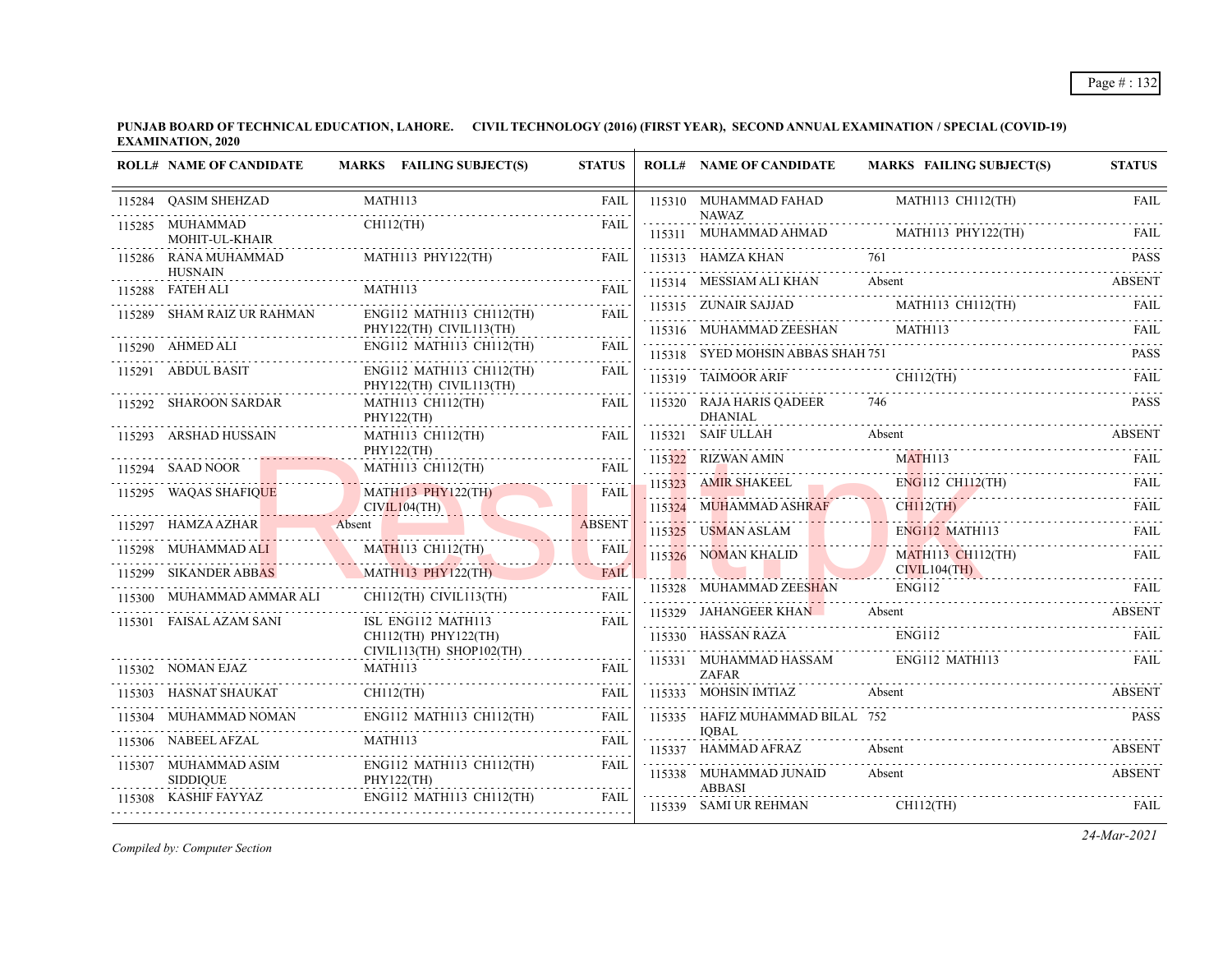**PUNJAB BOARD OF TECHNICAL EDUCATION, LAHORE. CIVIL TECHNOLOGY (2016) (FIRST YEAR), SECOND ANNUAL EXAMINATION / SPECIAL (COVID-19) EXAMINATION, 2020**

| <b>ROLL# NAME OF CANDIDATE</b>                              |                                                                                                       | MARKS FAILING SUBJECT(S)                                                                                       | <b>STATUS</b>    | <b>ROLL# NAME OF CANDIDATE</b>                   | <b>MARKS FAILING SUBJECT(S)</b>                                                                                                                                                                                                      | <b>STATUS</b> |
|-------------------------------------------------------------|-------------------------------------------------------------------------------------------------------|----------------------------------------------------------------------------------------------------------------|------------------|--------------------------------------------------|--------------------------------------------------------------------------------------------------------------------------------------------------------------------------------------------------------------------------------------|---------------|
| 115341 MUHAMMAD BILAL<br><b>SALEEM</b>                      | MATH113                                                                                               |                                                                                                                | <b>FAIL</b>      | 115372 SAAD GHAZANFAR                            | ENG112 MATH113<br>PHY122(TH)                                                                                                                                                                                                         | <b>FAIL</b>   |
| 115342 ANEES AKHTAR                                         |                                                                                                       |                                                                                                                | <b>FAIL</b>      |                                                  | 115373 ADNAN YOUSAF Absent Absent ABSENT                                                                                                                                                                                             |               |
| 115343 ABDUL TAWAB                                          | MATH113                                                                                               |                                                                                                                | <b>FAIL</b>      |                                                  | $\text{ING113374 \quad SHAHROZ SULTAN} \qquad \qquad \text{ENG112 \quad MATH113 \quad CH112 (TH)} \qquad \qquad \text{FAIL}$                                                                                                         |               |
| 115345 HAMMAD SAEED Absent ABSENT                           |                                                                                                       |                                                                                                                |                  |                                                  | $115375 \quad \text{ABDUL HASEEB ISHAQ} \qquad \qquad \text{ENG112 CH112(TH)} \qquad \qquad \text{FAIL} \qquad \qquad \text{FAIL}$                                                                                                   |               |
| 115346 MALIK-ZIA-UL-HAQ MATH113                             |                                                                                                       |                                                                                                                | <b>FAIL</b>      |                                                  | $115377$ SAAD AHMED ENG112 MATH113 CH112(TH) FAIL                                                                                                                                                                                    |               |
| 115349 SHAN ALI<br>.                                        | MATH113                                                                                               |                                                                                                                | <b>FAIL</b>      | 115378 SAQIB HUSSAIN ENG112 MATH113              |                                                                                                                                                                                                                                      | <b>FAIL</b>   |
| 115350 ALI USMAN RAZA MATH113 FAIL                          |                                                                                                       | MATH113                                                                                                        |                  |                                                  |                                                                                                                                                                                                                                      |               |
| 115351 CHAUDHARY ALI NAWAZ MATH113                          |                                                                                                       |                                                                                                                | FAII.            |                                                  | 115379 HASNAIN AHMED Absent ABSENT (115379 HASNAIN AHMED Absent CH112(TH) FAIL                                                                                                                                                       |               |
| 115352 MOHSIN IMTIAZ                                        |                                                                                                       | Absent<br><b>ABSENT</b>                                                                                        |                  |                                                  | 115381 MALIK ABDUL MATEEN Absent ABSENT ABSENT                                                                                                                                                                                       |               |
| 115353 MUHAMMAD ZIA UR                                      |                                                                                                       |                                                                                                                | <b>PASS</b>      |                                                  | 115382 ABDUL MOIZ Absent ABSENT                                                                                                                                                                                                      |               |
| <b>REHMAN</b><br>115354 MOHSIN HANEEF                       |                                                                                                       | Absent                                                                                                         | <b>ABSENT</b>    |                                                  | 115383 AZHAR-UL-ISLAM ENG112 MATH113 CH112(TH) FAIL CIVIL104(TH) CIVIL113(TH)                                                                                                                                                        |               |
| 115355 AFAQ ANJUM                                           |                                                                                                       | Absent                                                                                                         | <b>ABSENT</b>    |                                                  | 115384 MANZAR MASOOD ABBASI Absent ABSENT                                                                                                                                                                                            |               |
| 115356 MUHAMMAD QASIM                                       |                                                                                                       | $742$<br>THAMMAD QASIM $742$                                                                                   | .<br><b>PASS</b> |                                                  | 115385 ASAD MUGHAL MATH113 CIVIL113(TH)                                                                                                                                                                                              |               |
| 115357 ZULQARNAIN HUSSAIN                                   |                                                                                                       | Absent and the same of the same of the same of the same of the same of the same of the same of the same of the | <b>ABSENT</b>    | 115386 SYED INAM BUKHARI                         | AM BUKHARI Absent American Absent Absent Absent Absent Absent Absent Absent Absent Absent Absent Absent Absent<br>Absolute Absent Absent Absent Absent Absent Absent Absent Absent Absent Absent Absent Absolute Absent Absent A     | <b>ABSENT</b> |
| <b>BHATTI</b><br>115358 SYED ALI HASSAN KAZMI Absent ABSENT |                                                                                                       |                                                                                                                |                  | 115387 MUHAMMAD MUDASSAR Absent<br><b>HAFEEZ</b> | <u> 1989 - Johann Barbara, martin a bhann an t-Iomraidh an t-Iomraidh an t-Iomraidh an t-Iomraidh an t-Iomraidh an t-Iomraidh an t-Iomraidh an t-Iomraidh an t-Iomraidh an t-Iomraidh an t-Iomraidh an t-Iomraidh an t-Iomraidh </u> | <b>ABSENT</b> |
| 115359 HAMZA AWAN                                           |                                                                                                       | MATH113                                                                                                        | <b>FAIL</b>      | 115388 ABDUL REHMAN Absent                       |                                                                                                                                                                                                                                      | <b>ABSENT</b> |
| 115360 FAROOQ AHMAD SHAH CH112(TH)                          |                                                                                                       |                                                                                                                | FAIL             | 115389 ANEES-UR-REHMAN                           | ENG112                                                                                                                                                                                                                               | <b>EXALL</b>  |
| 115361 ABAD UL HASSAN ENG112 FAIL PAIL                      |                                                                                                       |                                                                                                                |                  |                                                  | 245419 UBAID RUKHSAR Absent Absent ABSENT                                                                                                                                                                                            |               |
| 115362 SULEMAN SAJID ENG112 CH112(TH) FAIL                  |                                                                                                       |                                                                                                                | <b>FAIL</b>      |                                                  | ${\small \begin{tabular}{ll} \bf 245420 \quad AKRAM ULLAH & \tt MATH113 CH112(TH) & \tt FAIL \\ & \tt PHY122(TH) & \tt \end{tabular}}$                                                                                               |               |
| 115364 MEHMOOD-UL-HASSAN CH112(TH)                          |                                                                                                       |                                                                                                                | FAIL             | 245421 MOHIB KHAN Absent                         |                                                                                                                                                                                                                                      | <b>ABSENT</b> |
| 115365 HAMZA AKBAR                                          |                                                                                                       | ENG112 MATH113 CH112(TH)<br>PHY122(TH)                                                                         | <b>FAIL</b>      |                                                  | $\begin{tabular}{ll} 245422 & MUHAMMAD USMAN & ENG112 CH112(TH) \\ \hline \text{GHANI} & CIVIL104(TH) \\ \end{tabular}$                                                                                                              | FAIL          |
| 115368 WAQAS IQBAL Absent Absent ABSENT                     |                                                                                                       |                                                                                                                |                  | 245423 HAMZA ZAHIR MEHMOOD                       | ENG112 MATH113 CH112(TH)                                                                                                                                                                                                             | <b>FAIL</b>   |
|                                                             | $115369 \quad \textrm{ASMAN ALL} \qquad \qquad \textrm{ENG112 CH112(TH)} \qquad \qquad \textrm{FAIL}$ |                                                                                                                |                  |                                                  | SADIOABAD POLYTECHNIC INSTITUTE (CAMPUS II), BY PASS CHOWK                                                                                                                                                                           |               |
| 115370 MUHAMMAD SHERAZ AZIZ MATH113                         |                                                                                                       |                                                                                                                | FAIL             | <b>KLP ROAD, SADIOABAD</b>                       |                                                                                                                                                                                                                                      |               |

*Compiled by: Computer Section*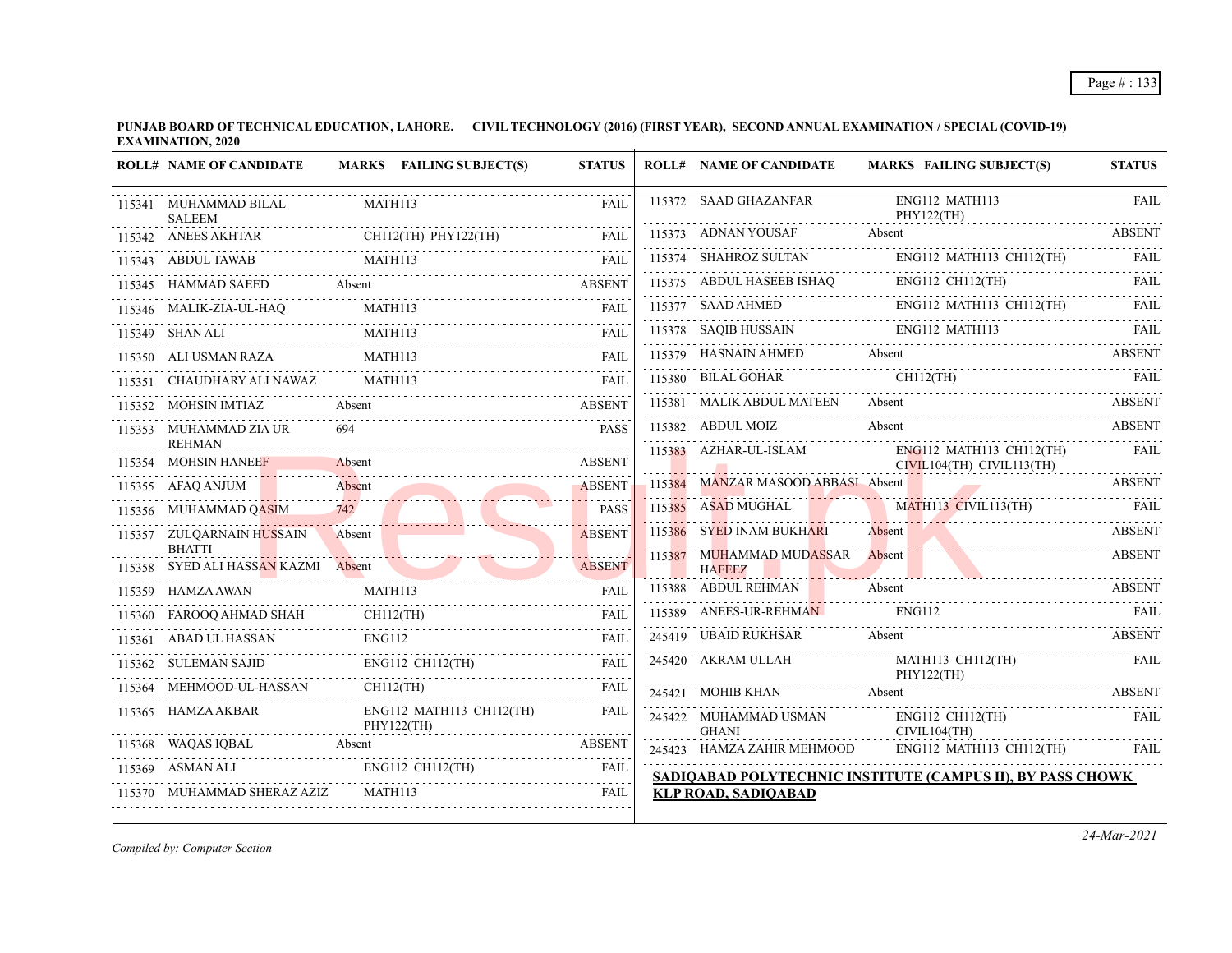**PUNJAB BOARD OF TECHNICAL EDUCATION, LAHORE. CIVIL TECHNOLOGY (2016) (FIRST YEAR), SECOND ANNUAL EXAMINATION / SPECIAL (COVID-19) EXAMINATION, 2020**

| <b>ROLL# NAME OF CANDIDATE</b>                                                                                                                                                                                                |                                | MARKS FAILING SUBJECT(S)                             | <b>STATUS</b> |   | <b>ROLL# NAME OF CANDIDATE</b> | MARKS FAILING SUBJECT(S)                                                     | <b>STATUS</b> |
|-------------------------------------------------------------------------------------------------------------------------------------------------------------------------------------------------------------------------------|--------------------------------|------------------------------------------------------|---------------|---|--------------------------------|------------------------------------------------------------------------------|---------------|
| 115406 MUHAMMAD WAJID                                                                                                                                                                                                         | ENG112 MATH113                 |                                                      | <b>FAIL</b>   |   | 115776 FAIZAN TARIO            | ENG112 MATH113                                                               | <b>FAIL</b>   |
| 115409 MUHAMMAD KASIM                                                                                                                                                                                                         | Absent                         |                                                      | <b>ABSENT</b> |   | 115785 MUDASSAR SALEEM         | CIVIL113(TH) SHOP102(TH)<br>ENG112 MATH113 CH112(TH)                         | <b>FAIL</b>   |
| 10 MUHAMMAD KASHIF Absent ABSENT ABSENT<br>115410 MUHAMMAD KASHIF                                                                                                                                                             |                                |                                                      |               |   |                                | PHY122(TH) CIVIL104(TH)                                                      |               |
| 115413 MUDASSAR HUSSAIN                                                                                                                                                                                                       |                                | Absent ABSENT                                        |               |   | 115799 KASHIF                  | CIVIL113(TH)<br>ENG112 MATH113 CH112(TH)                                     | FAIL          |
| 245424 MIAN ABDUL MANNAN                                                                                                                                                                                                      | 808                            |                                                      | <b>PASS</b>   |   |                                | PHY122(TH) CIVIL113(TH)<br>$SHOP102$ (TH)                                    |               |
| ALLAMA IQBAL POLYTECHNIC INSTITUTE, 841 STREET NO 2 TUFAIL                                                                                                                                                                    |                                |                                                      |               |   | 115803 TOUSEEF SABIR           | ISL ENG112 MATH113                                                           | <b>FAIL</b>   |
| SHAHEED ROADMADINA MARKET NEAR OVER HEAD BRIDGE, SAHIWAL<br>115417 ANSAR UR REHMAN                                                                                                                                            | PHY122(TH)                     | ENG112 MATH113 CH112(TH)                             | FAII.         |   |                                | $CH112(TH)$ PHY122(TH)<br>CIVIL104(TH) CIVIL113(TH)<br>$SHOP102$ (TH)        |               |
| $\begin{tabular}{lllllllllll} \bf 115418 & WAQAS HASSAN & \multicolumn{3}{l} \multicolumn{3}{l} {ENG112 PHY122(TH)} & \multicolumn{3}{l} {\bf FAIL} \\ \hline \end{tabular}$                                                  |                                |                                                      |               |   | 115811 GHULAM HUSSAIN          | Absent                                                                       | <b>ABSENT</b> |
| 115419 NOMAN ALI Absent and the series of the contract of the contract of the contract of the contract of the contract of the contract of the contract of the contract of the contract of the contract of the contract of the |                                |                                                      |               |   | 115812 ZUBAIR ALI              | ENG112 MATH113                                                               | <b>FAIL</b>   |
| 115420 AHSAN IOBAL SABRI                                                                                                                                                                                                      |                                | XI ENG112 FAIL                                       |               |   |                                | CIVIL104(TH)                                                                 |               |
| 115421 MUHAMMAD IKRAM ALI ENGI12 CH112(TH) FAIL                                                                                                                                                                               |                                |                                                      |               |   |                                | 115815 QAMAR SHAHZAD MATH113 FAIL<br>115817 NAURAIZ KHAN ENG112 MATH113 FAIL |               |
| 115423 MATTI UR REHMAN Absent and the contract of the contract of the ABSENT<br>115423 MATTI UR REHMAN                                                                                                                        |                                |                                                      |               |   |                                |                                                                              |               |
| <b>GOVERNMENT COLLEGE OF TECHNOLOGY, JEHAZ GROUND OLD</b>                                                                                                                                                                     |                                |                                                      |               |   | 115825 AKHTAR ALI              | Absent<br>Absent                                                             | <b>ABSENT</b> |
| HARRAPA ROAD, SAHIWAL                                                                                                                                                                                                         |                                |                                                      |               |   | 115829 HANZALA ASHFAQ          | Absent                                                                       | <b>ABSENT</b> |
| 115733 MUHAMMAD BILAL                                                                                                                                                                                                         | ENG112 MATH113<br>CIVIL113(TH) |                                                      | <b>FAIL</b>   |   | 115832 BILAL HUSSAIN           | Absent<br>Absent ABSENT                                                      | <b>ABSENT</b> |
| 115742 MUHAMMAD NAVEED                                                                                                                                                                                                        | <b>ENG112 MATH113</b>          |                                                      | <b>FAIL</b>   |   |                                | TUS833 ISHTIAQ AHMAD Absent ABSENT                                           |               |
| MURTAZA                                                                                                                                                                                                                       | CIVIL113(TH)                   | PHY122(TH) CIVIL104(TH)                              |               |   |                                |                                                                              |               |
| 115748 MUHAMMAD MUZAMMIL                                                                                                                                                                                                      |                                | ENG112 MATH113 CH112(TH)                             | FAII.         |   | 115838 ALI RAZA                | 72.1                                                                         | <b>PASS</b>   |
|                                                                                                                                                                                                                               |                                | PHY122(TH) CIVIL104(TH)                              |               |   | 115840 MUHAMMAD ARSHAD         | Absent<br>115840 MUHAMMAD ARSHAD Absent ABSENT                               |               |
| 115750 ABDUL REHMAN                                                                                                                                                                                                           | ENG112 MATH113                 | PHY122(TH) CIVIL104(TH)                              | FAII.         |   | 115844 HANAN HAIDER            | MATH113                                                                      | FAII.         |
| 115751 TANZEEL HABIB                                                                                                                                                                                                          |                                | $ENG112$ MATH113 CH112(TH)                           | FAIL          |   | 115846 MUHAMMAD RAZA           | MATH113                                                                      | <b>FAIL</b>   |
|                                                                                                                                                                                                                               |                                | PHY122(TH) CIVIL104(TH)<br>CIVIL113(TH) CIVIL143(TH) |               |   |                                |                                                                              |               |
|                                                                                                                                                                                                                               | $SHOP102$ (TH)                 |                                                      |               |   | 115849 ALI IMRAN               | $MATH113$                                                                    | FAIL          |
| 115759 MUHAMMAD RIZWAN                                                                                                                                                                                                        |                                | ENG112 MATH113 CH112(TH)<br>PHY122(TH) CIVIL113(TH)  | FAIL          | . |                                | 115850 MUHAMMAD QAMAR ENGI12 MATH113 FAIL FAIL                               |               |
| 115767 MUHAMMAD HAMZA<br><b>SHAHID</b>                                                                                                                                                                                        | ENG112 MATH113                 | PHY122(TH) CIVIL104(TH)<br>CIVIL113(TH) SHOP102(TH)  | FAIL          |   |                                | 115851 ARSLAN ASHRAF ENG112 MATH113                                          | <b>FAIL</b>   |

*Compiled by: Computer Section*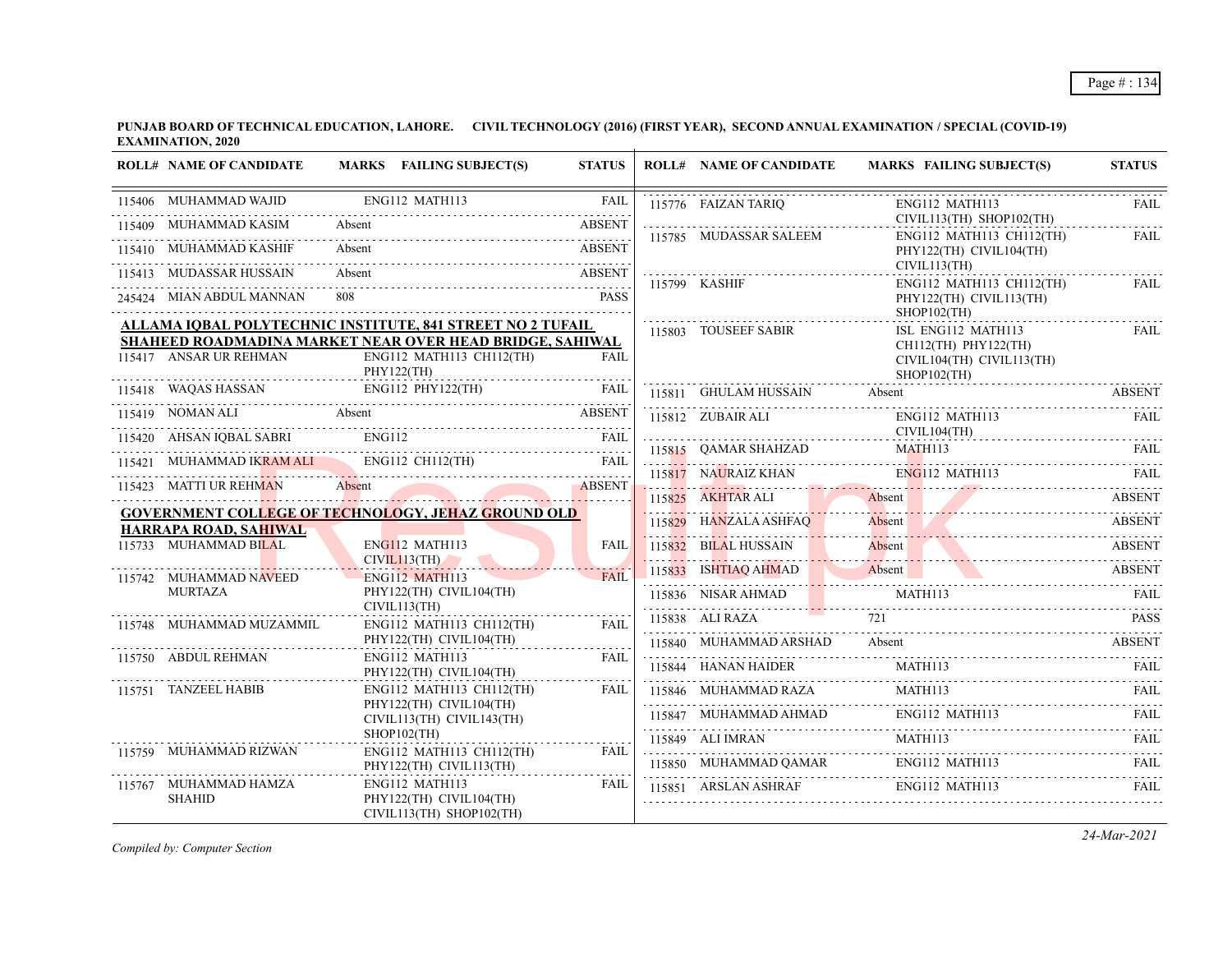|        | <b>ROLL# NAME OF CANDIDATE</b>          | MARKS FAILING SUBJECT(S)                  | <b>STATUS</b> |        | <b>ROLL# NAME OF CANDIDATE</b>             | <b>MARKS FAILING SUBJECT(S)</b> | <b>STATUS</b>                                                                                                                                       |
|--------|-----------------------------------------|-------------------------------------------|---------------|--------|--------------------------------------------|---------------------------------|-----------------------------------------------------------------------------------------------------------------------------------------------------|
|        | 115852 FAHAD ZAMAN                      | ENG112 MATH113                            | <b>FAIL</b>   |        | 115890 FAISAL MALOOK                       | MATH113 CH112(TH)               | FAIL                                                                                                                                                |
|        | 115853 MUBASHAR HUSSAIN                 | <b>ENG112 MATH113</b>                     | <b>FAIL</b>   |        | 115891 USAMA QASIM                         | MATH113                         | FAIL                                                                                                                                                |
|        | KHURRAM JILLANI                         | MATH113                                   | FAIL          |        | 115893 MUHAMMAD KHAWAR                     | MATH113                         | FAIL                                                                                                                                                |
|        | 115855 AMMAR AFZAAL                     | MATH113                                   | <b>FAIL</b>   |        | <b>SHAFIO</b><br>115894 KHIZAR FARID       | ENG112 MATH113                  | FAIL                                                                                                                                                |
|        | 115856 ALI AHMAD                        | Absent                                    | <b>ABSENT</b> |        | 115895 AHSAN ULLAH                         | 701                             | <b>PASS</b>                                                                                                                                         |
|        | 115857 HAMAD ALI                        | MATH113 PHY122(TH)<br>CIVIL113(TH)        | <b>FAIL</b>   |        | 115896 FAHED AHMAD HUSSAIN                 | <b>MATH113</b>                  | FAIL                                                                                                                                                |
|        | 115859 MUHAMMAD USAMA                   | MATH113 PHY122(TH)                        | FAIL          |        | 115897 SHAHZAIB                            | ENG112 MATH113                  | <b>FAIL</b>                                                                                                                                         |
|        | 115860 HASSAN RIAZ                      | MATH113                                   | FAIL          |        | 115898 SHAHID IQBAL                        | ENG112 MATH113 CH112(TH)<br>.   | <b>FAIL</b>                                                                                                                                         |
| 115864 | HAFIZ ANWAAR UL HAO                     | Absent                                    | <b>ABSENT</b> |        | 115899 SUNIL ZAIB                          | ENG112 MATH113                  | FAIL                                                                                                                                                |
|        | 115866 SAYED ZAINUL ABDIN               | MATH113 CH112(TH)<br>CIVIL104(TH)         | FAIL          |        | 115900 MUHAMMAD AFZAL                      | ENG112 MATH113                  | <b>FAIL</b><br>$\mathcal{L}^{\mathcal{A}}\left( \mathcal{A}^{\mathcal{A}}\right) =\mathcal{L}^{\mathcal{A}}\left( \mathcal{A}^{\mathcal{A}}\right)$ |
|        | 115867 MUHAMMAD UZAIR IDREES            | <b>ENG112 CH112(TH)</b><br>$SHOP102$ (TH) | FAIL          |        | 115901 MUHAMMAD USAMA<br><b>AZHAR</b>      | $ENG112$ MATH113                | <b>FAIL</b>                                                                                                                                         |
|        | 115869 MUHAMMAD SALMAN FIAZ             | <b>ENG112 MATH113</b>                     | <b>FAIL</b>   |        | 115902 MUHAMMAD SOHAIL                     | <b>ENG112 MATH113</b>           | FAIL                                                                                                                                                |
|        | MUHAMMAD ALI                            | Absent                                    | <b>ABSENT</b> |        | 115903 RANA WAQAS MEHBOOB                  | <b>ENG112 MATH113</b>           | FAIL                                                                                                                                                |
| 115871 | <b>GULFAM SHEHZAD</b>                   | Absent                                    | <b>ABSENT</b> | 115905 | <b>MUHAMMAD AHMAD</b>                      | Absent                          | <b>ABSENT</b>                                                                                                                                       |
|        | 115873 MUHAMMAD ZEESHAN<br><b>AFZAL</b> | CH112(TH) PHY122(TH)<br>CIVIL143(TH)      | <b>FAIL</b>   |        | 115906 MUHAMMAD UMAR<br><b>RAZZAO</b>      | Absent                          | <b>ABSENT</b>                                                                                                                                       |
| 115875 | MUZAFFAR MUNIR                          | ENG112 MATH113                            | <b>FAIL</b>   |        | 115907 SAAD SHOAIB HASSAN                  | MATH113                         | FAIL<br>.                                                                                                                                           |
|        | 115876 ZAIN ABDULLAH                    | MATH113                                   | <b>FAIL</b>   |        | 115908 ALI RAZA                            | 747                             | <b>PASS</b>                                                                                                                                         |
|        | 115879 MUHAMMAD WAQAS SAEED             | ENG112 MATH113<br>SHOP102(TH)<br>.        | <b>FAIL</b>   |        | 115909 MUHAMMAD MUEEN<br><b>SULTAN</b>     | ENG112 MATH113                  | <b>FAIL</b>                                                                                                                                         |
|        | 115883 MUHAMMAD BILAL                   | ENG112 MATH113 CH112(TH)                  |               |        | 115910 SYED GHULAM ABBAS<br><b>HAMDANI</b> | <b>MATH113</b>                  | FAIL                                                                                                                                                |
| 115884 | MUHAMMAD ADEEL                          | MATH113                                   | <b>FAIL</b>   |        | 115911 SYED GHULAM SHABEER                 | MATH113                         | FAIL.                                                                                                                                               |
|        | 115885 ABDUL WAHEED                     | 728                                       | <b>PASS</b>   |        | HUSSAIN HAMDANI<br>115912 HASNAIN HAIDER   | MATH113                         | FAIL                                                                                                                                                |
|        | 115886 SHAHZAIB                         | ENG112 MATH113                            | <b>FAIL</b>   |        | 115913 AMEER MUAVIA                        | Absent                          | ABSENT                                                                                                                                              |
| 115887 | MUHAMMAD HAROON<br><b>JAVED</b>         | MATH113                                   | FAIL          |        | 115915 ABDUR RAZZAQ                        | ENG112 MATH113                  | FAIL                                                                                                                                                |
|        | 115888 RAI ALI IJAZ                     | ENG112 MATH113                            | FAIL          |        |                                            |                                 |                                                                                                                                                     |

*Compiled by: Computer Section*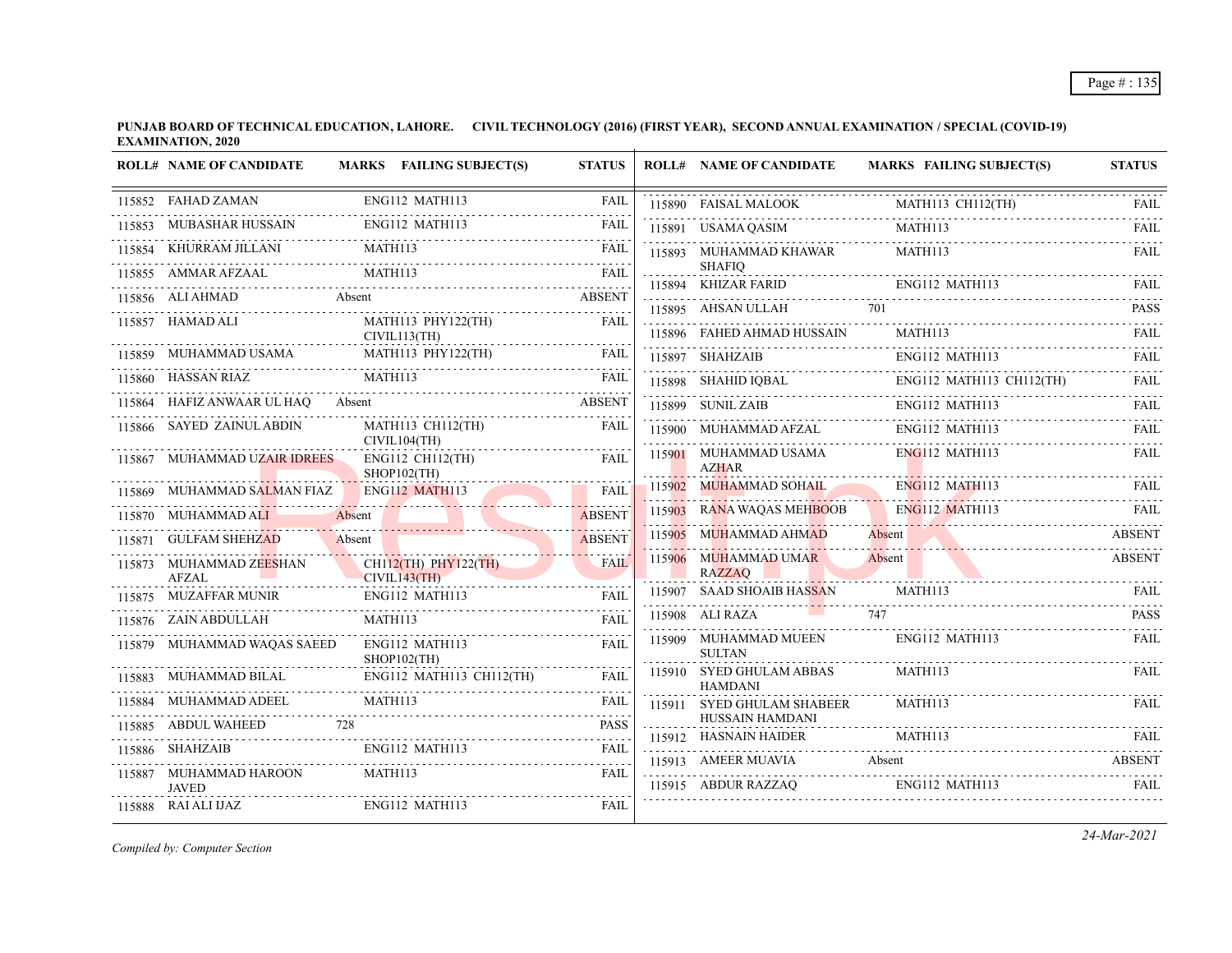| <b>ROLL# NAME OF CANDIDATE</b>                                                         | MARKS FAILING SUBJECT(S) | <b>STATUS</b>                                                 | <b>ROLL# NAME OF CANDIDATE</b>                                  | MARKS FAILING SUBJECT(S)                                                                                                                                                                                                                                                                                                                                                                                                                       | <b>STATUS</b> |
|----------------------------------------------------------------------------------------|--------------------------|---------------------------------------------------------------|-----------------------------------------------------------------|------------------------------------------------------------------------------------------------------------------------------------------------------------------------------------------------------------------------------------------------------------------------------------------------------------------------------------------------------------------------------------------------------------------------------------------------|---------------|
| 115916 MOHSIN RAZA                                                                     | $ENG112$ $PHY122(TH)$    | <b>FAIL</b>                                                   | 115939 BILAL FAROOQ                                             | Absent                                                                                                                                                                                                                                                                                                                                                                                                                                         | <b>ABSENT</b> |
|                                                                                        | CIVIL143(TH)             | <b>FAIL</b>                                                   |                                                                 | $\begin{tabular}{ll} 115941 & ABU BAKAR ASLAM & ENG112 MATH113 CH112(TH) & FAIL \\ \hline \multicolumn{2}{l}{\textbf{CIVIL113(TH)}} & \multicolumn{2}{l}{\textbf{CIVIL113(TH)}} \end{tabular} \quad \begin{tabular}{ll} \multicolumn{2}{l}{\textbf{FAIL}}\\ \multicolumn{2}{l}{\textbf{CIVIL113(TH)}}\\ \multicolumn{2}{l}{\textbf{CIVIL113(TH)}}\\ \multicolumn{2}{l}{\textbf{CIVIL113(TH)}}\\ \multicolumn{2}{l}{\textbf{CIVIL113(TH)}}\\ \$ |               |
| 115924 NOOR-UL-AMIN-JAN                                                                | ENG112 MATH113           | FAIL<br>PHY122(TH)                                            | 115943 MUHAMMAD ARHAM                                           | ENG112 MATH113<br>CIVIL104(TH) CIVIL113(TH)                                                                                                                                                                                                                                                                                                                                                                                                    | FAIL          |
| 115925 SAQLAIN RASOOL Absent ABSENT                                                    |                          |                                                               |                                                                 | CIVIL143(TH)                                                                                                                                                                                                                                                                                                                                                                                                                                   |               |
| 115926 MUHAMMAD AHSAN                                                                  | Absent                   | <b>ABSENT</b>                                                 |                                                                 | TI5947 MUHAMMAD JAHANZAIB 825 PASS PASS                                                                                                                                                                                                                                                                                                                                                                                                        |               |
| 115927 MUHAMMAD ISMAIL Absent ABSENT ABSENT                                            |                          |                                                               | 115948 USMAN ALI Absent                                         | <b>Example 2018</b> ABSENT                                                                                                                                                                                                                                                                                                                                                                                                                     |               |
| 115928 KASHIF NIAZ ENGI12 MATH113 CH112(TH) FAIL                                       |                          |                                                               | 115951 MUAHAMMAD ABU BAKAR MATH113<br>FARID                     |                                                                                                                                                                                                                                                                                                                                                                                                                                                |               |
| 115929 MUHAMMAD ADIL SAJJAD ENG112 MATH113                                             |                          |                                                               |                                                                 | 115953 ALI RAZA Absent ABSENT                                                                                                                                                                                                                                                                                                                                                                                                                  |               |
| 115929 MUHAMMAD ADIL SAJJAD ENG112 MATH113 FAIL 115930 ALI WAJAHAT ENG112 MATH113 FAIL |                          |                                                               |                                                                 | 115956 ALI ABBAS MATH113 FAIL RELEASE MATH113                                                                                                                                                                                                                                                                                                                                                                                                  |               |
| 245425 IMRAN SHAH                                                                      | PHY122(TH)               | ISL MATH113 CH112(TH)<br><b>FAIL</b>                          |                                                                 | THE TRILL ENGLISH STATE STATE STATE STATE THE TRILL TRILL TRILL TRILL TRILL TRILL TRILL TRILL TRILL TRILL TRILL TRILL TRILL TRILL TRILL TRILL TRILL TRILL TRILL TRILL TRILL TRILL TRILL TRILL TRILL TRILL TRILL TRILL TRILL TR                                                                                                                                                                                                                 |               |
| PHY122(TH)<br>245426 HASNAIN HAIDER ENGI12 MATHI13 FAIL                                |                          |                                                               |                                                                 | 115964 HUNAIN ALI MAZHAR Absent Absent ABSENT                                                                                                                                                                                                                                                                                                                                                                                                  |               |
| 245427 MUHAMMAD ALI HAMZA ENG112 CH112(TH) FAIL                                        |                          | <b>FAIL</b>                                                   |                                                                 | 115965 MUHAMMAD ALI Absent ABSENT                                                                                                                                                                                                                                                                                                                                                                                                              |               |
| 245428 NAEEM NOOR Absent                                                               |                          | <b>ABSENT</b>                                                 |                                                                 | 245434 ALI HAIDER Absent ABSENT ABSENT                                                                                                                                                                                                                                                                                                                                                                                                         |               |
|                                                                                        |                          | <u> 1999 - John Miller, Amerikaansk ferfinger om formanne</u> |                                                                 | 245435 SEEMAB QADEEM MATHII3 FAIL                                                                                                                                                                                                                                                                                                                                                                                                              |               |
| 245429 IJAZ AKRAM MATH113                                                              |                          | <b>FAIL</b>                                                   |                                                                 | SAHIWAL POLYTECHNIC INSTITUTE, NEAR GOVT. GIRLS PILOT                                                                                                                                                                                                                                                                                                                                                                                          |               |
| 245430 MUHAMMAD IBRAR Absent<br><b>HUSSAIN</b>                                         |                          | <b>ABSENT</b>                                                 | <b>SCHOOL, GIRLS COLLEGE ROAD,, SAHIWAL</b><br>115966 SHAH ZAIB | $CH112$ (TH)                                                                                                                                                                                                                                                                                                                                                                                                                                   | FAII.         |
| 245431 ARFAN MASIH 751 PASS                                                            |                          |                                                               | and the state                                                   |                                                                                                                                                                                                                                                                                                                                                                                                                                                |               |
| 245432 ATEEQ-UR-REHMAN CIVIL104(TH) FAIL                                               |                          | FAIL                                                          | <b>SAMMUNDRI</b>                                                | PUNJAB POLYTECHNIC INSTITUTE, BISMILLAH TOWN, GOJRA ROAD,                                                                                                                                                                                                                                                                                                                                                                                      |               |
| 245433 ZAID BIN TANVEER Absent ABSENT                                                  |                          |                                                               | 115993 FAKHAR ABBAS                                             | Absent                                                                                                                                                                                                                                                                                                                                                                                                                                         | <b>ABSENT</b> |
| NATIONAL POLYTECHNIC INSTITUTE, INSIDE MONTGOMERY BISCUIT                              |                          |                                                               | 115994 DANISH ALI                                               | Absent                                                                                                                                                                                                                                                                                                                                                                                                                                         | <b>ABSENT</b> |
| FACTORY, G.T ROAD, SAHIWAL                                                             |                          |                                                               | 115995 MUHAMMAD HASNAT                                          | 847<br>$113995$ MUHAMMAD HASINAI 047                                                                                                                                                                                                                                                                                                                                                                                                           |               |
| 115935 IJAZ LATEEF                                                                     | 794                      | <b>PASS</b>                                                   | 115999 MUHAMMAD SHAHBAZ                                         | Absent                                                                                                                                                                                                                                                                                                                                                                                                                                         | ABSENT        |
| <b>Absent</b><br>115936 M USAMA                                                        |                          | <b>ABSENT</b>                                                 | <b>ASLAM</b>                                                    |                                                                                                                                                                                                                                                                                                                                                                                                                                                |               |
| 115937 MUHAMMAD AQDAS ENG112 MATH113 FAIL                                              |                          |                                                               | 116000 ASHFAQ AHMAD                                             | Absent<br><b>ABSENT</b>                                                                                                                                                                                                                                                                                                                                                                                                                        |               |
| <b>QUAID-E-AZAM COLLEGE OF ENGINEERING &amp; TECHNOLOGY, 13-UMAR</b>                   |                          |                                                               | SAMUNDARI FAISALABAD, SAMMUNDRI                                 | QUAID POLYTECHNIC INSTITUTE, RAJBAH ROAD FAREED TOWN                                                                                                                                                                                                                                                                                                                                                                                           |               |
| <b>BLOCK SHADAB TOWN, SAHIWAL</b>                                                      |                          |                                                               |                                                                 |                                                                                                                                                                                                                                                                                                                                                                                                                                                |               |

*Compiled by: Computer Section*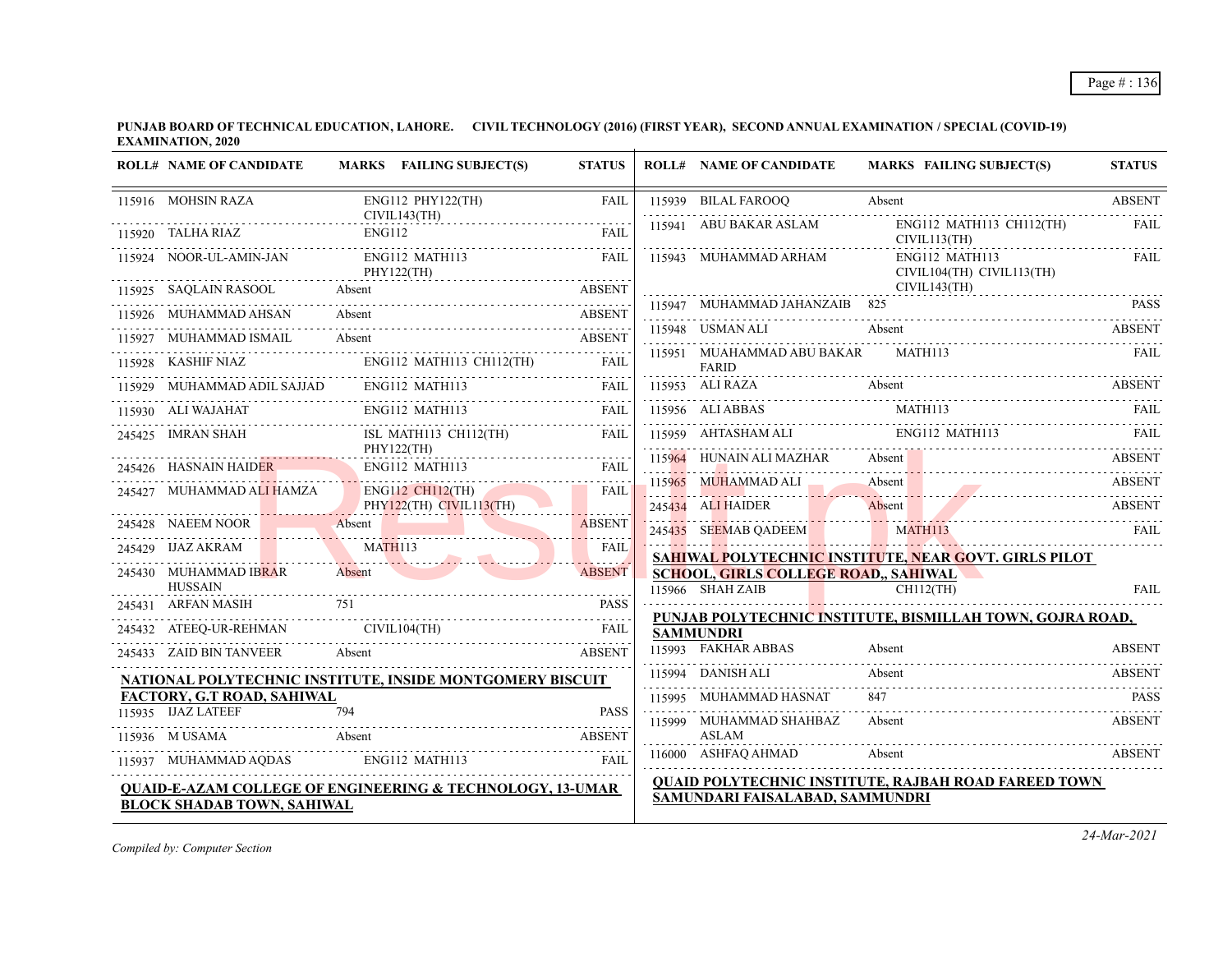|              | <b>ROLL# NAME OF CANDIDATE</b>                 | MARKS FAILING SUBJECT(S)                                                                                               | <b>STATUS</b> | <b>ROLL# NAME OF CANDIDATE</b>                                                                                                                                                                              | <b>MARKS FAILING SUBJECT(S)</b>                                                           | <b>STATUS</b>                   |
|--------------|------------------------------------------------|------------------------------------------------------------------------------------------------------------------------|---------------|-------------------------------------------------------------------------------------------------------------------------------------------------------------------------------------------------------------|-------------------------------------------------------------------------------------------|---------------------------------|
|              | 116010 JAWAD AZIZ                              | 741                                                                                                                    | <b>PASS</b>   | 245437 IRTZA MURTZA                                                                                                                                                                                         | ISL ENG112 MATH113                                                                        | Registration                    |
| 116011       | MUHAMMAD UMAIR ENG112 MATH113                  |                                                                                                                        | FAIL          |                                                                                                                                                                                                             | CH112(TH, PR) PHY122(TH,<br>PR) CIVIL104(TH, PR)                                          | cancelled due to<br>not passing |
|              | 116015 MUHAMMAD UMAR<br><b>FAROOO</b>          | -809                                                                                                                   | <b>PASS</b>   |                                                                                                                                                                                                             | CIVIL113(TH, PR)<br>CIVIL143(TH, PR)<br>$SHOP102$ (TH, PR)                                | minimum<br>subjects             |
|              | 116016 MUHAMMAD SAJID JAVED 776                |                                                                                                                        | <b>PASS</b>   |                                                                                                                                                                                                             | COMP111(PR)                                                                               |                                 |
|              | 116017 MUHAMMAD WALEED<br><b>RAZA</b>          | 841                                                                                                                    | <b>PASS</b>   | 245438 WAOAS ALI                                                                                                                                                                                            | MATH113 CH112(TH)<br>PHY122(TH) CIVIL104(TH)                                              | <b>FAIL</b>                     |
|              | MUHAMMAD AHMAD                                 |                                                                                                                        | <b>PASS</b>   |                                                                                                                                                                                                             | CIVIL113(TH)                                                                              |                                 |
|              | 116020 MUHAMMAD SHOAIB<br><b>MURTAZA</b>       | 815                                                                                                                    | <b>PASS</b>   | <b>NAWAB NEAR BUS STAND, SARGODHA</b>                                                                                                                                                                       | <b>COMPREHENSIVE POLYTECHNIC INSTITUTE, 1ST FLOOR, KHABAN E</b>                           |                                 |
|              | 116023 ARSUM MEHMOOD MATH113                   |                                                                                                                        | <b>FAIL</b>   | 116131 MUHAMMAD ABDULLAH 764                                                                                                                                                                                |                                                                                           | <b>PASS</b>                     |
|              | 116024 ALEEM ULLAH                             |                                                                                                                        | <b>PASS</b>   |                                                                                                                                                                                                             | <b>GOVERNMENT COLLEGE OF TECHNOLOGY, PAF ROAD, SARGODHA</b>                               |                                 |
|              |                                                | 116025 MUZAMMAL HUSSAIN Absent ABSENT                                                                                  |               | 116328 MUHAMMAD HAIDER                                                                                                                                                                                      | ENG112 MATH113                                                                            | <b>FAIL</b>                     |
|              |                                                | 245436 FAHAD TANVEER MATH113 CIVIL104(TH)                                                                              | <b>FAIL</b>   | SHAFIO                                                                                                                                                                                                      | CIVIL104(TH) CIVIL113(TH)<br>$SHOP102$ (TH)                                               |                                 |
|              |                                                | GOVERNMENT COLLEGE OF TECHNOLOGY, SHAHKOT ROAD, SANGLA                                                                 |               |                                                                                                                                                                                                             | 116330 SUFYAN AHMAD Absent ABSENT                                                         |                                 |
| <b>HILLS</b> | 116081 SYED ALI AKBAR                          |                                                                                                                        | FAII.         |                                                                                                                                                                                                             |                                                                                           |                                 |
|              |                                                | ENG112 MATH113<br>$CIVIL104(TH)$ $CIVIL113(TH)$                                                                        |               |                                                                                                                                                                                                             | 116331 SAMI ULLAH MATHI13 CIVILI04(TH) FAIL 116337 NOMAN ARSHAD MATHI13 CIVILI04(TH) FAIL |                                 |
|              |                                                | $CIVIL143(TH)$ SHOP102(TH)                                                                                             |               |                                                                                                                                                                                                             | 116340 SALEEM IQBAL Absent ABSENT                                                         |                                 |
|              | <b>SUGAR MILLS,, SANGLA HILLS</b>              | LAHORE POLYTECHNIC INSTITUTE, SAFDAR ABAD ROAD, NEAR HUDA                                                              |               |                                                                                                                                                                                                             | MAD HAMAN ABSENT ABSENT ABSENT ABSENT ABSENT SERIES ABOUT A RESERT MATHI13                |                                 |
|              | 116097 MUHAMMAD BILAL TARIQ Absent             |                                                                                                                        | <b>ABSENT</b> |                                                                                                                                                                                                             |                                                                                           |                                 |
|              | 116098 SHER ALI ENG112 MATH113                 |                                                                                                                        | FAII.         | <b>AKRAM</b>                                                                                                                                                                                                | 116343 MUHAMMAD MUDASSAR Absent                                                           | <b>ABSENT</b>                   |
|              |                                                | 116103 MUHAMMAD HAMZA AYAZ ENG112 MATH113 FAIL TALL 116111 MUHAMMAD AZAM ENG112 MATH113 CH112(TH) FAIL                 |               | 116344 MUHAMMAD ABDUL                                                                                                                                                                                       | MATH113                                                                                   | FAII.                           |
|              |                                                |                                                                                                                        |               | <b>WAHEED</b>                                                                                                                                                                                               |                                                                                           |                                 |
|              |                                                | 116115 MUHAMMAD USAMA RIAZ Absent ABSENT                                                                               |               | 116347 ASGHAR NASEER                                                                                                                                                                                        | ENG112 CH112(TH)<br>CIVIL104(TH) CIVIL143(TH)                                             | FAII.                           |
|              |                                                | 116116 BILAL SHOUKAT ENGI12 MATH113 FAIL                                                                               |               | $\begin{tabular}{ll} 116348 & AADIL NAZIR & \multicolumn{2}{c}{ENG112} \multicolumn{2}{c}{MATH} \\ \multicolumn{2}{c}{\textbf{CIVIL104(TH)}} \\ \multicolumn{2}{c}{\textbf{CIVIL104(TH)}} \\ \end{tabular}$ | ENG112 MATH113 CH112(TH)                                                                  | FAII.                           |
|              |                                                | KHAWAR SHAHZAD Absent ABSENT                                                                                           |               |                                                                                                                                                                                                             | 116355 FAZAL IQBAL ENGI12 FAIL FAIL                                                       |                                 |
|              | 116120 MUHAMMAD FARHAN MATH113<br><b>ASLAM</b> | <b>EXAMPLE SERVICE SERVICE SERVICE SERVICE SERVICE SERVICE SERVICE SERVICE SERVICE SERVICE SERVICE SERVICE SERVICE</b> |               | 116356 MUHAMMAD FAISAL                                                                                                                                                                                      | Absent                                                                                    | <b>ABSENT</b>                   |

*Compiled by: Computer Section*

*24-Mar-2021*

Page # : 137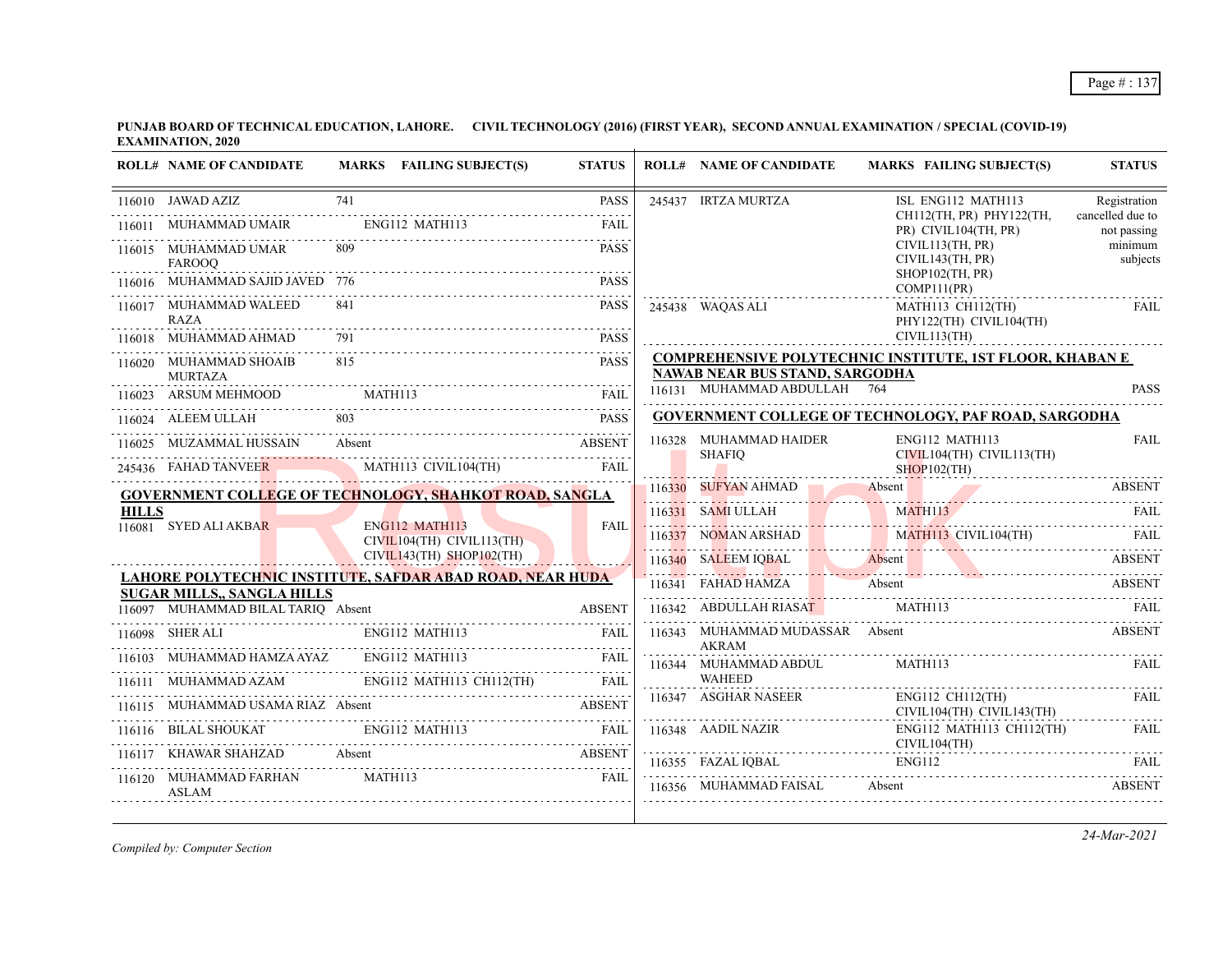|        | <b>ROLL# NAME OF CANDIDATE</b>               |         | MARKS FAILING SUBJECT(S)                              | <b>STATUS</b> | <b>ROLL# NAME OF CANDIDATE</b>                                                                                                                                                                                                   | MARKS FAILING SUBJECT(S)                                                                                                                                                                                                        | <b>STATUS</b> |
|--------|----------------------------------------------|---------|-------------------------------------------------------|---------------|----------------------------------------------------------------------------------------------------------------------------------------------------------------------------------------------------------------------------------|---------------------------------------------------------------------------------------------------------------------------------------------------------------------------------------------------------------------------------|---------------|
|        | 116357 MUHAMMAD SHAKEEL<br><b>ABBAS</b>      |         | ENG112 MATH113<br>CIVIL104(TH)                        | <b>FAIL</b>   | 116390 MUHAMMAD MUNEEB                                                                                                                                                                                                           | <b>MATH113</b>                                                                                                                                                                                                                  | FAIL.         |
|        | .<br>116358 AQIB ALI                         |         | .<br>MATH113 CH112(TH)                                | <b>FAIL</b>   | 116393 TAJAMAL FAROOQ MATH113                                                                                                                                                                                                    |                                                                                                                                                                                                                                 |               |
|        | 116359 ADIL SAJJAD                           |         | CIVIL104(TH)<br>MATH113 CH112(TH)                     | <b>FAIL</b>   |                                                                                                                                                                                                                                  | Absent<br>116394 MUHAMMAD IRFAN Absent ABSENT ABSENT                                                                                                                                                                            |               |
|        |                                              |         |                                                       | <b>PASS</b>   | 116396 USAMA AKRAM                                                                                                                                                                                                               | Absent                                                                                                                                                                                                                          | ABSENT        |
|        | 116360 MARATIB ALI                           | Absent  |                                                       |               | 116397 MUHAMMAD AHSAN                                                                                                                                                                                                            | Absent                                                                                                                                                                                                                          | <b>ABSENT</b> |
| 116361 | MUHAMMAD MUMTAZ                              |         |                                                       | <b>ABSENT</b> | <b>TANVIR</b><br>116398 MUHAMMAD UMER AZIZ                                                                                                                                                                                       | MATH113                                                                                                                                                                                                                         | FAIL          |
|        | 116362 HAIDER                                |         | MATH113                                               | <b>FAIL</b>   |                                                                                                                                                                                                                                  |                                                                                                                                                                                                                                 |               |
|        | 116363 SHAHZAIB ASHRAF                       |         | MATH113 CH112(TH)                                     | <b>FAIL</b>   |                                                                                                                                                                                                                                  | 116399 BILAL AHMAD MATH113 CH112(TH) FAIL                                                                                                                                                                                       |               |
|        | 116365 NADEEM HASSAN                         |         | ENG112 MATH113 CH112(TH)<br>CIVIL104(TH) CIVIL113(TH) | <b>FAIL</b>   | 245439 ALI HAIDER 779                                                                                                                                                                                                            | 245439 ALI HAIDER 779 PASS                                                                                                                                                                                                      |               |
|        | 116366 MUHAMMAD AWAIS                        |         | MATH113 CH112(TH)                                     | FAIL          | - 1000 - 1000 - 1000 - 1000 - 1000 - 1000 - 1000 - 1000 - 1000 - 1000 - 1000 - 1000 - 1000 - 1000 - 1000 - 100<br>- 1000 - 1000 - 1000 - 1000 - 1000 - 1000 - 1000 - 1000 - 1000 - 1000 - 1000 - 1000 - 1000 - 1000 - 1000 - 100 | 245440 SHEHROZ ALI ENG112 MATH113<br>CIVIL104(TH) CIVIL143(TH)                                                                                                                                                                  |               |
|        | <b>MEHMOOD</b>                               |         | CIVIL113(TH)                                          |               | 245441 MUHAMMAD BILAL Absent                                                                                                                                                                                                     |                                                                                                                                                                                                                                 | <b>ABSENT</b> |
|        | 116367 MOHAMMAD MUZAMMIL<br><b>KHURSHEED</b> |         | MATH113 CH112(TH)<br>CIVIL104(TH)                     | <b>FAIL</b>   | <b>HASSAN</b>                                                                                                                                                                                                                    |                                                                                                                                                                                                                                 |               |
|        | 116370 YASRAB SULTAN                         |         | ENG112 MATH113 CH112(TH)                              | FAIL          | <b>SARGODHA</b>                                                                                                                                                                                                                  | HIRA POLYTECHNIC INSTITUTE, GREEN TOWN LAHORE ROAD,                                                                                                                                                                             |               |
|        |                                              |         | CIVIL104(TH)                                          |               | 116443 MUHAMMAD HAMMAD                                                                                                                                                                                                           | ENG112 CH112(TH)                                                                                                                                                                                                                | FAIL          |
|        | 116371 SHOAIB UR REHMAN MATH113              |         |                                                       | <b>FAIL</b>   | <b>ARSHAD</b>                                                                                                                                                                                                                    | CIVIL104(TH) CIVIL113(TH)<br>CIVIL143(TH)                                                                                                                                                                                       |               |
|        | 116372 USAMA ASLAM                           |         | ENG112 MATH113<br>CIVIL104(TH)                        | FAIL          | 116451 TAJAMMUL ABBAS                                                                                                                                                                                                            | Absent                                                                                                                                                                                                                          | ABSENT        |
|        | 116373 MUHAMMAD HAMZA AZIZ                   |         | ENG112 MATH113 CH112(TH)<br>CIVIL113(TH)              | <b>FAIL</b>   | 116453 MUZAMIL HUSSAIN SHAH ENG112 MATH113                                                                                                                                                                                       |                                                                                                                                                                                                                                 | - FAIL        |
|        | 116374     MUHAMMAD SAMI ULLAH               |         | .<br><b>MATH113 CH112(TH)</b>                         | <b>FAIL</b>   | 116458 MOHAMMAD JAMSHED<br><b>SARDAR</b>                                                                                                                                                                                         | Absent                                                                                                                                                                                                                          | ABSENT        |
|        | 116375 ZIA UR REHMAN 758                     |         |                                                       | <b>PASS</b>   | 116461 ABDUL REHMAN                                                                                                                                                                                                              | Absent                                                                                                                                                                                                                          | <b>ABSENT</b> |
|        | 116376 MAKHDOOM DANISH ALI                   | MATH113 |                                                       | FAIL          |                                                                                                                                                                                                                                  | 116467 ARSLAN NAZAR<br>ENG112 FAIL<br>ENG112 FAIL                                                                                                                                                                               |               |
|        | 116377 MUHAMMAD NAEEM                        | 740     |                                                       | <b>PASS</b>   |                                                                                                                                                                                                                                  |                                                                                                                                                                                                                                 |               |
|        |                                              |         | 116378 SHAZIB ALI ENG112 MATH113                      | <b>FAIL</b>   | 245442 AHMED MANSOOR                                                                                                                                                                                                             | 797 — 100 — 100 — 100 — 100 — 100 — 100 — 100 — 100 — 100 — 100 — 100 — 100 — 100 — 100 — 100 — 100 — 100 — 100 — 100 — 100 — 100 — 100 — 100 — 100 — 100 — 100 — 100 — 100 — 100 — 100 — 100 — 100 — 100 — 100 — 100 — 100 — 1 |               |
|        | <b>AHMAD</b>                                 |         | 116380 MUHAMMAD NAWAZ ENG112 MATH113 CH112(TH)        | <b>FAIL</b>   | 245443 SAJID ABBAS                                                                                                                                                                                                               | ENG112                                                                                                                                                                                                                          | FAIL          |
|        | 116382 MUHAMMAD NADEEM                       | 773     |                                                       | <b>PASS</b>   |                                                                                                                                                                                                                                  | PAKISTAN COLLEGE OF TECHNOLOGY, 199-A, CHUNGI NO. 9 SATELLITE                                                                                                                                                                   |               |
|        |                                              |         |                                                       | <b>FAIL</b>   | <b>TOWN, SARGODHA</b><br>116483 MUHAMMAD WASEEM                                                                                                                                                                                  | Absent                                                                                                                                                                                                                          | <b>ABSENT</b> |
|        | 116385 ALI RAZA                              | Absent  |                                                       | <b>ABSENT</b> |                                                                                                                                                                                                                                  |                                                                                                                                                                                                                                 |               |

*Compiled by: Computer Section*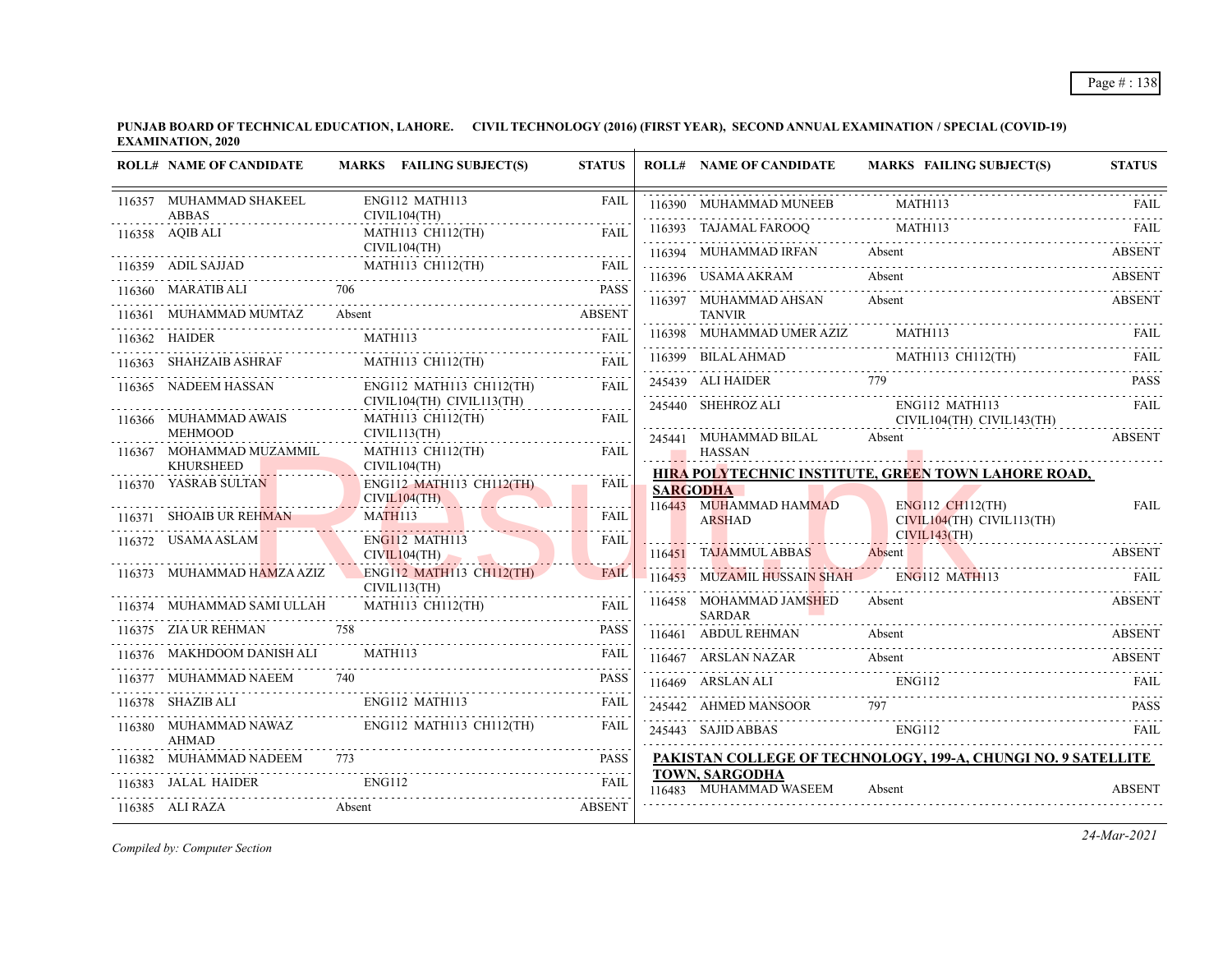| <b>ROLL# NAME OF CANDIDATE</b>                         | MARKS FAILING SUBJECT(S)                                              | <b>STATUS</b>            |        | <b>ROLL# NAME OF CANDIDATE</b>                    | <b>MARKS FAILING SUBJECT(S)</b>                                                   | <b>STATUS</b> |
|--------------------------------------------------------|-----------------------------------------------------------------------|--------------------------|--------|---------------------------------------------------|-----------------------------------------------------------------------------------|---------------|
| 116487 IBRAR ASHRAF                                    | Absent                                                                | <b>ABSENT</b>            |        | 116584 ADIL SIDDIQUE                              | $CH112$ (TH)                                                                      | <b>FAIL</b>   |
|                                                        | JINNAH COLLEGE OF ENGINEERING & TECHNOLOGY, MAIN ROAD,                |                          |        | 245451 ZEESHAN NAWAZ                              | MATH113                                                                           | FAII.         |
| <b>NEAR BUS STAND, SHAH KOT</b>                        |                                                                       |                          |        |                                                   | AGLOW COLLEGE OF SCIENCE AND TECHNOLOGY, SHEIKHUPURA,                             |               |
| 116526 USAMA SALAHUDIN<br>CIVIL104(TH)                 | ENG112 MATH113                                                        | <b>FAIL</b>              |        | <b>SHEIKHUPURA</b>                                |                                                                                   |               |
|                                                        | 116531 MUHAMMAD ANSER ENG112 MATH113 FAIL                             |                          |        | 116590 TALHA TARIQ                                | MATH113 CIVIL104(TH)<br>CIVIL113(TH)                                              | <b>FAIL</b>   |
| 116532 MUHAMMAD BILAL KHALID ENG112 MATH113            |                                                                       | <b>FAIL</b>              |        |                                                   | ALI INSTITUTE OF TECHNOLOGY & TEXTILE, 1 KM FAISALABAD ROAD,                      |               |
| 116533 FAHID MUNIR Absent                              |                                                                       | <b>ABSENT</b>            |        | OPP. ALI INDUSTRIES, SHEIKHUPURA                  |                                                                                   |               |
| 116546 MUHAMMAD BILAL ANWAR                            | MATH113                                                               | <b>FAIL</b>              |        | 116607 WAQAS AZAM                                 | ENG112 MATH113<br>CIVIL104(TH)                                                    | <b>FAIL</b>   |
| 116547 MUHAMMAD ALI RAZA                               | MATH113 CH112(TH)                                                     | <b>FAIL</b>              |        | 116614 MUHAMMAD AYOUB                             | ENG112 MATH113                                                                    | FAIL.         |
|                                                        | MUHAMMAD TAUQEER MATHI13<br>116548 MUHAMMAD TAUQEER MATH113 FAIL FAIL |                          |        |                                                   | LAHORE POLYTECHNIC INSTITUTE, SHAH MUHAMMAD PLAZA,                                |               |
| 116549 MUHAMMAD NASIR<br><b>NADEEM</b>                 | MATH113                                                               | <b>FAIL</b>              |        | 116688 MUBASHAR NAEEM                             | LAHORE-SARGODHA ROAD, NEAR BHATTI CHOWK, SHEIKHUPURA<br>Absent                    | <b>ABSENT</b> |
| 116551 ROHAIL ADALAT                                   | MATH113                                                               | <b>FAIL</b>              |        | 116689 MUHAMMAD ZAIN UL<br><b>ABIDIN</b>          | MATH113 CIVIL104(TH)                                                              | <b>FAIL</b>   |
|                                                        | STANDARD POLYTECHNIC INSTITUTE (S.P.I), ZAFARWAL ROAD, NEAR           |                          |        | .<br>116692 MUHAMMAD QASIM                        | <b>MATH113 CH112(TH)</b>                                                          | FAII.         |
| <b>NEW BUS STAND, SHAKARGARH</b><br>116570 BILAL AHMAD | MATH113 CIVIL113(TH)                                                  | <b>FAIL</b>              |        | <b>RAFIOUE</b>                                    | CIVIL104(TH) CIVIL113(TH)                                                         |               |
|                                                        |                                                                       |                          |        | $116695$ WAQAR ASHRAF                             | ENG112 MATH113 CH112(TH)<br><b>MILLAND AND AN ARTICLE AND ARTICLE AND ARTICLE</b> | FAIL.         |
| 116571 DANIYAL SARFRAZ                                 | DANIYAL SARFRAZ MATHI13                                               | <b>FAIL</b><br>$- - - -$ | 116697 | TAHREEM ALI                                       | $CH112$ (TH)                                                                      | FAIL.         |
| 116572 MUHAMMAD ANAS ABID CH112(TH)                    |                                                                       | <b>FAIL</b>              |        | 116701 MOEED UL HASSAN                            | Absent                                                                            | <b>ABSENT</b> |
|                                                        | 116573 MUHAMMAD AHAD IQBAL MATH113 CIVIL104(TH)                       | <b>FAIL</b>              |        | 116702 RANA IJAZ MUSTAFA ENG112 MATH              | ENG112 MATH113 CH112(TH)                                                          | FAIL.         |
| 116574 HARIS JAVED                                     | MATH113                                                               |                          |        |                                                   |                                                                                   |               |
| 116576 FAISAL JAVID                                    | MATH113 CH112(TH)<br>CIVIL104(TH)                                     | <b>FAIL</b>              |        |                                                   | 116703 ABID HUSSAIN ENGI12 MATH113 CH112(TH) FAIL                                 |               |
|                                                        | 116577 NOUMAN ALI CH112(TH) FAIL                                      |                          |        | 116708 MUHAMMAD ABDULLAH                          | 116704 IHTASHAM ASHRAF Absent ABSENT ABSENT<br>MATH113                            | FAII.         |
| 116578 MUHAMMAD<br><b>Absent</b>                       |                                                                       | <b>ABSENT</b>            |        | <b>AMJAD</b>                                      |                                                                                   |               |
| ATTA-UR-REHMAN                                         |                                                                       |                          |        | 116715 FAHAD MALIK Absent                         |                                                                                   | <b>ABSENT</b> |
| 116579 AWAIS ALI                                       | Absent                                                                | <b>ABSENT</b>            |        | 116726 RANA JUNAID RAZA                           | Absent                                                                            | <b>ABSENT</b> |
| 116580 MUHAMMAD AHSAN IQBAL 760                        | HAMZA HAMEED CHILI2(TH)                                               | <b>PASS</b>              |        | 116727 MUHAMMAD ATIF HUSSAIN Absent               |                                                                                   | <b>ABSENT</b> |
| 116582 HAMZA HAMEED                                    |                                                                       | FAIL                     |        | <b>Example 18</b> Absent<br>245452 ZAIN UL ABIDIN |                                                                                   | <b>ABSENT</b> |
|                                                        |                                                                       |                          |        |                                                   |                                                                                   |               |

*Compiled by: Computer Section*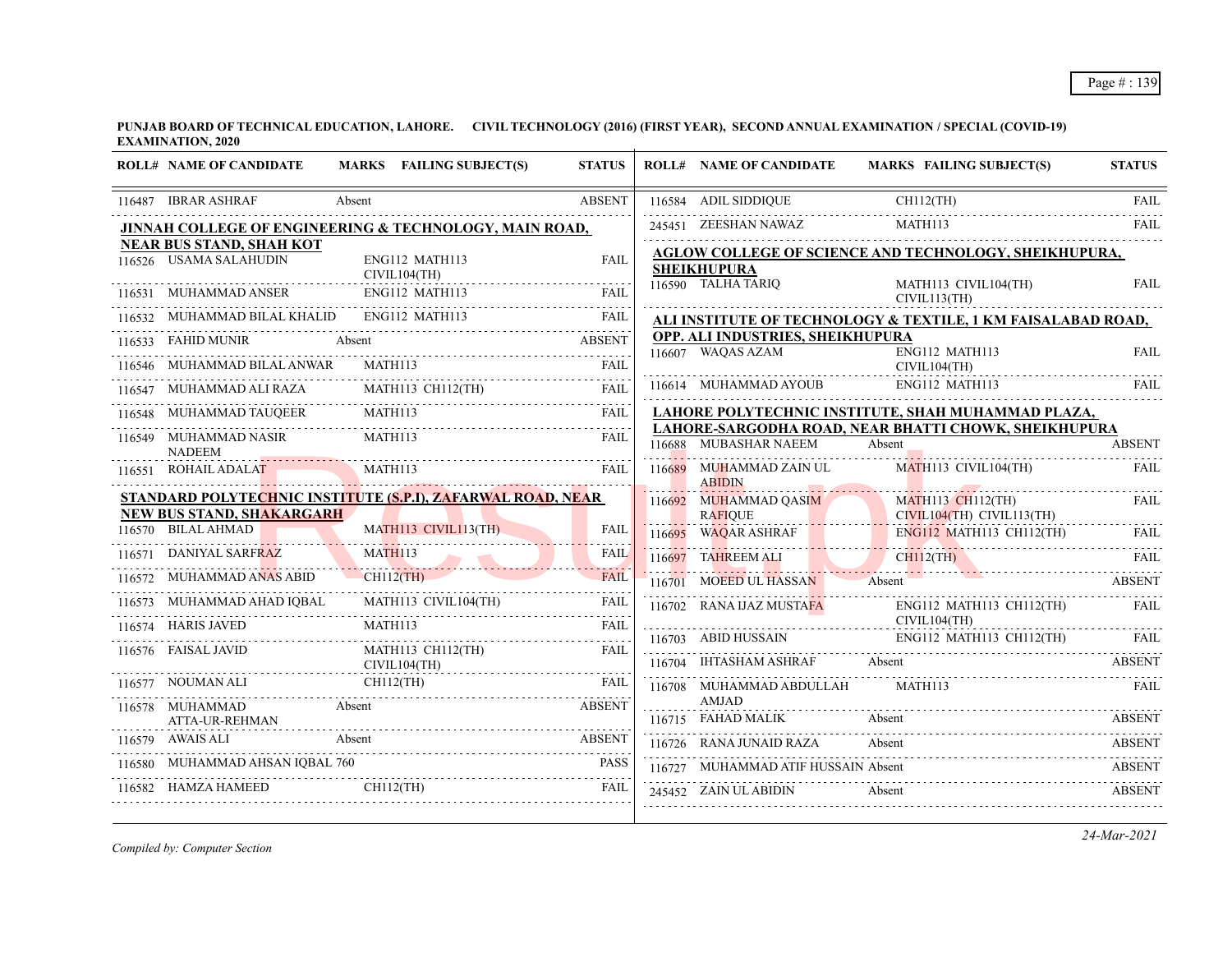**PUNJAB BOARD OF TECHNICAL EDUCATION, LAHORE. CIVIL TECHNOLOGY (2016) (FIRST YEAR), SECOND ANNUAL EXAMINATION / SPECIAL (COVID-19) EXAMINATION, 2020**

| <b>ROLL# NAME OF CANDIDATE</b>                      | MARKS FAILING SUBJECT(S)                                                      | <b>STATUS</b>                | <b>ROLL# NAME OF CANDIDATE</b>         | <b>MARKS FAILING SUBJECT(S)</b>                                                                                              | <b>STATUS</b>                |
|-----------------------------------------------------|-------------------------------------------------------------------------------|------------------------------|----------------------------------------|------------------------------------------------------------------------------------------------------------------------------|------------------------------|
| 245453 ABDUL REHMAN                                 | Absent<br>.                                                                   | <b>ABSENT</b>                |                                        | GOVERNMENT COLLEGE OF TECHNOLOGY, PARIS ROAD, SIALKOT                                                                        |                              |
| 245454 MUHAMMAD ZUBAIR                              | Absent<br><b>OXFORD POLYTECHNIC INSTITUTE (OPI), NEAR NATIONAL FLOOR MILL</b> | <b>ABSENT</b>                | 117015 ZAID AHMED                      | MATH113 CH112(TH)<br>CIVIL104(SE) CIVIL113(TH)<br>CIVIL143(PR, SE)                                                           | <b>FAIL</b>                  |
| ROSHANPURA, SHEIKHUPURA<br>116764 MUHAMMAD SAJAWAL  | Absent                                                                        | <b>ABSENT</b>                | 117027 NABEEL AHMAD                    | ENG112 MATH113<br>CIVIL113(TH) CIVIL143(TH)                                                                                  | <b>FAIL</b>                  |
| 116766 SEERAT MUSTAFA                               | ENG112 MATH113 CH112(TH)<br>CIVIL104(TH)                                      | FAIL                         | 117034 JAMIL AHMAD                     | ENG112 MATH113<br>CIVIL104(TH) CIVIL113(TH,                                                                                  | FAIL                         |
| 116767 MUHAMMAD ABDULLAH                            | $ENG112$ CIVIL113(TH)                                                         | <b>FAIL</b>                  |                                        | PR, SE) CIVIL143(TH)                                                                                                         |                              |
| 116768 SULEMAN KHAN                                 | ENG112 MATH113<br>PHY122(TH) CIVIL104(TH)                                     | FAIL                         | 117038 SOBAN ALI<br>117063 ALI RAZA    | Absent<br>ISL ENG112 MATH113                                                                                                 | <b>ABSENT</b><br><b>FAIL</b> |
| 116770 MUBSHAR HUSSAIN                              | ENG112 CH112(TH)<br>CIVIL104(TH)                                              | FAII.                        |                                        | CIVIL104(TH) CIVIL113(TH)<br>CIVIL143(TH)                                                                                    |                              |
| 245455 MUHAMMAD<br>NAQEEB-UR-REHMAN                 | 828                                                                           | <b>PASS</b>                  | 117073 MUHAMMAD ZUNAIR<br><b>AMEER</b> | ENG112 MATH113 CH112(TH)<br>CIVIL113(TH) SHOP102(PR, SE)                                                                     | <b>FAIL</b>                  |
|                                                     | JINNAH POLYTECHNIC INSTITUTE, BEHIND HOUSING COLONY, JHANG                    |                              | 117083 UMAIR UL HASSAN                 | ENG112 MATH113 CH112(TH)<br>CIVIL104(TH) CIVIL113(TH)                                                                        | <b>FAIL</b><br>.             |
| <b>ROAD, SHORKOT</b><br>116784 ZAKWAN TAHIR         | <b>ENG112 MATH113</b><br>CIVIL104(TH)                                         | <b>FAIL</b>                  | 117085 MUHAMMAD BILAL                  | <b>ENG112 MATH113</b><br>CIVIL104(TH) CIVIL113(TH,<br>PR, SE) SHOP102(TH)                                                    | FAIL                         |
| 116791 ATIF TANVEER                                 | Absent                                                                        | <b>ABSENT</b>                | 117088 JAMSHAID ALI                    | <b>ENG112</b>                                                                                                                | FAII.                        |
| 116792 AHMAD NAWAZ ADIL                             | Absent                                                                        | <b>ABSENT</b>                | 117090 ABDUL REHMAN UMER Absent        |                                                                                                                              | <b>ABSENT</b>                |
| 116796 MUHAMMAD GHANI                               | Absent                                                                        | <b>ABSENT</b>                | 117092 KHURRAM IBRAR                   | Absent                                                                                                                       | <b>ABSENT</b>                |
| 116797 ABDUL QADIR QAMAR<br>245456 MUHAMMAD TAHSEEN | Absent<br>ENG112 MATH113                                                      | <b>ABSENT</b><br><b>FAIL</b> | 117093 AHMAD-ZIA-CHEEMA                | MATH113 PHY122(TH)<br>CIVIL104(TH) CIVIL113(TH)                                                                              | <b>FAIL</b>                  |
|                                                     |                                                                               |                              |                                        | 117098 ABDUL REHMAN Absent ABSENT ABSENT                                                                                     |                              |
| NO. 8. NEAR SPECTRUM COLLEGE, SHUJABAD              | PREMIER COLLEGE OF TECHNOLOGY, NEW HOUSING COLONY, WARD                       |                              |                                        | 117099 ISHFAQ AHMAD Absent                                                                                                   | ABSENT                       |
| 116836 MUHAMMAD NOUMAN                              | Absent                                                                        | <b>ABSENT</b>                | 117101 SIRAAT AFZAAL MATH113           |                                                                                                                              | FAIL                         |
| 116837 MUHAMMAD AMEER<br><b>HAMZA</b>               | ENG112 MATH113                                                                | FAIL                         |                                        | $117103 \quad \text{MUHAMMAD AKMAL} \qquad \qquad \text{ENG112 MATH113} \qquad \qquad \text{FAIL} \qquad \qquad \text{FAIL}$ |                              |
| 116838 HAMZA INTAZAR Absent                         | HAMZA INTAZAR Absent ABSENT                                                   |                              |                                        | 117105 NABEEL ANSIR Absent ABSENT ABSENT                                                                                     |                              |
|                                                     | 116842 MUHAMMAD FIAZ ENG112 FAIL FAIL                                         |                              |                                        |                                                                                                                              |                              |
| 245457 BILAL NAWAZ                                  | $ENG112$ MATH113 CH112(TH)<br>CIVIL104(TH) CIVIL143(TH)                       | FAIL.                        | 117107 USAMA RASHAD                    | <b>ENG112</b>                                                                                                                | <b>FAIL</b>                  |

*Compiled by: Computer Section*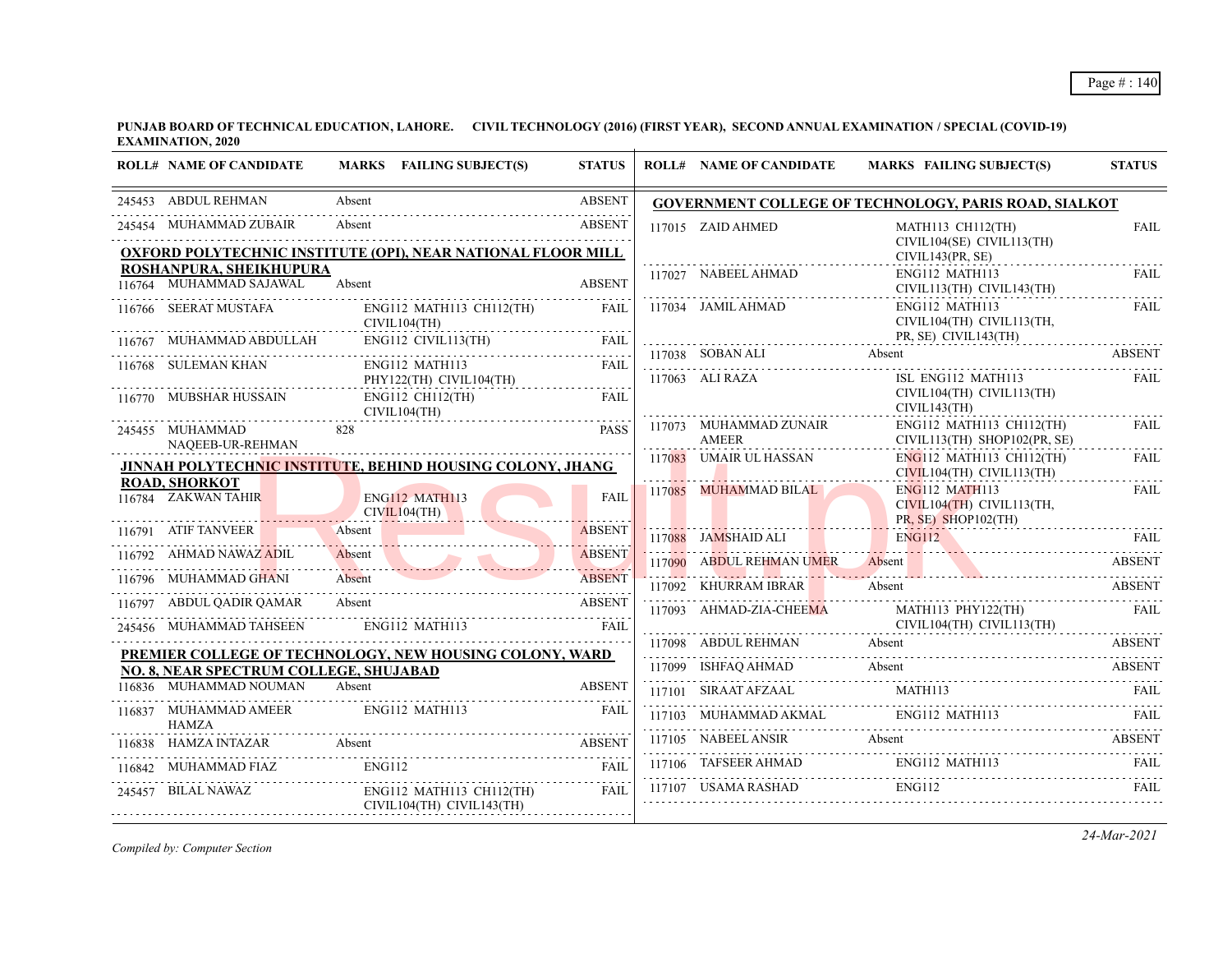**PUNJAB BOARD OF TECHNICAL EDUCATION, LAHORE. CIVIL TECHNOLOGY (2016) (FIRST YEAR), SECOND ANNUAL EXAMINATION / SPECIAL (COVID-19) EXAMINATION, 2020**  $\mathbf{r}$ 

| <b>ROLL# NAME OF CANDIDATE</b> |         | MARKS FAILING SUBJECT(S)                                                                          | <b>STATUS</b>                                                                                                                                                                           | <b>ROLL# NAME OF CANDIDATE</b>               | <b>MARKS FAILING SUBJECT(S)</b>                                                                        | <b>STATUS</b>                    |
|--------------------------------|---------|---------------------------------------------------------------------------------------------------|-----------------------------------------------------------------------------------------------------------------------------------------------------------------------------------------|----------------------------------------------|--------------------------------------------------------------------------------------------------------|----------------------------------|
| 117108 HABIB UR REHMAN         |         | ENG112 MATH113                                                                                    | FAIL                                                                                                                                                                                    | 117136 MAKHTOOM QADIR                        | Absent                                                                                                 | <b>ABSENT</b>                    |
| 117109 ALI RAZA                |         | ENG112 MATH113                                                                                    | <b>FAIL</b>                                                                                                                                                                             | 117138 MUHAMMAD SHAHEEN                      | ENG112 MATH113                                                                                         | FAIL                             |
|                                | MATH113 |                                                                                                   | <b>FAIL</b>                                                                                                                                                                             |                                              | 117139 SUBHAN AJMAL ENG112 MATH113 FAIL                                                                |                                  |
| 117111 MUHAMMAD RAIES          |         | ENG112 MATH113                                                                                    | FAIL                                                                                                                                                                                    | 117141 ALI HASSAN                            | ENG112 MATH113 CH112(TH)                                                                               | FAIL                             |
| 117112 MUHAMMAD ABDULLAH       | MATH113 |                                                                                                   | <b>FAIL</b>                                                                                                                                                                             | CIVIL143(PR, SE)<br>117143 HAIDER ALI Absent |                                                                                                        | ABSENT                           |
| 117113 RANA MUHAMMAD AQEEL     |         | ENG112 MATH113                                                                                    | FAIL                                                                                                                                                                                    | 117152 HAMZA ALI                             | Absent                                                                                                 | <b>ABSENT</b>                    |
| 117114 MUHAMMAD ADEEL          |         | MATH113 CIVIL104(TH)                                                                              | <b>FAIL</b><br>.                                                                                                                                                                        | 117153 HAMZA NAWAZ                           | ENG112 MATH113                                                                                         | FAIL                             |
| 117115 MATI-UR-REHMAN          |         | ENG112 MATH113                                                                                    | <b>FAIL</b>                                                                                                                                                                             |                                              | CIVIL104(TH)                                                                                           |                                  |
| 117116 MUHAMMAD AYAZ TARIO     |         | ENG112 MATH113                                                                                    | FAIL.                                                                                                                                                                                   | 117155 UMAR FAROOQ                           | MATH113                                                                                                | <b>FAIL</b>                      |
| 117119 MUHAMMAD HASNAIN        |         | ENG112 MATH113                                                                                    | <b>FAIL</b>                                                                                                                                                                             | 117168 AHMAD RIZWAN ULLAH Absent             | <b>ABSENT</b>                                                                                          |                                  |
| 117120 AHMED HABIB             |         | CIVIL104(TH)<br>ENG112 MATH113                                                                    | <b>FAIL</b>                                                                                                                                                                             | 117173 JUNAID AHMAD                          | ENG112 MATH113 CH112(TH)<br>CIVIL113(PR, SE)                                                           | FAIL                             |
|                                |         | CIVIL104(TH)                                                                                      |                                                                                                                                                                                         | 245458 FARAZ TAHIR                           | MATH113 CH112(TH)                                                                                      | <b>FAIL</b>                      |
| $117121$ HASEEB ALI            | Absent  |                                                                                                   | <b>ABSENT</b>                                                                                                                                                                           |                                              | PHY122(TH)                                                                                             |                                  |
| 117122 UMAR ALI                |         | ENG112 MATH113<br>CIVIL104(TH)                                                                    | <b>FAIL</b>                                                                                                                                                                             | 245459 MUHAMMAD AFZAL<br><b>HASHMAT</b>      | MATH113                                                                                                | <b>FAIL</b>                      |
| 117123 ALI AHMED               | Absent  |                                                                                                   | <b>ABSENT</b>                                                                                                                                                                           | 245460 SHERAZ CHEEMA                         | ISL ENG112 MATH113<br>$CH112$ (TH) PHY122(TH)                                                          | Registration<br>cancelled due to |
| 117124 MUQEET MUNAWAR          | Absent  |                                                                                                   | <b>ABSENT</b>                                                                                                                                                                           |                                              | $CIVIL104(TH)$ $CIVIL113(TH)$<br>$CIVIL143(TH)$ SHOP102(TH)                                            | not passing                      |
| 117125 SYED ZEESHAN HAIDER     | MATH113 |                                                                                                   | <b>FAIL</b>                                                                                                                                                                             |                                              |                                                                                                        | minimum<br>subjects              |
| 117126 MUHAMMAD MUAAZ AFZAL    |         | ENG112 MATH113<br>PHY122(TH) CIVIL104(TH, PR,<br>SE) CIVIL113(TH, PR, SE)<br>CIVIL143(TH, PR, SE) | <b>FAIL</b>                                                                                                                                                                             | 245461 HUSSNAIN ALI                          | ISL CH112 $(TH, PR)$<br>PHY122(PR, SE) CIVIL104(TH,<br>PR, SE) CIVIL113(TH, PR, SE)<br>SHOP102(PR, SE) | <b>FAIL</b>                      |
| 117127 MUHAMMAD HASSAN         | 767     |                                                                                                   | <b>PASS</b>                                                                                                                                                                             | 245462 ROSHAN MOAZZAM ELAHI                  | COMP111(PR, SE)<br>MATH113 CIVIL113(TH)                                                                | FAIL                             |
| 117130 AHSAN ULLAH             |         | ENG112 MATH113<br>CIVIL104(TH)                                                                    | <b>FAIL</b>                                                                                                                                                                             |                                              | CIVIL143(TH)                                                                                           |                                  |
| 117133 MUHAMMAD ADIL           | 786     |                                                                                                   | <b>PASS</b>                                                                                                                                                                             | 245463 MUHAMMAD SULMAN                       | MATH113                                                                                                | FAIL                             |
| 117134 FAISAL GUFTAR           |         | ENG112 MATH113                                                                                    | FAIL                                                                                                                                                                                    | CENTRE, KHADAM ALI ROAD., SIALKOT            | SIALKOT COLLEGE OF TECHNOLOGY, CHOWK KOTLI BEHRAM, NAZIR                                               |                                  |
| 117135 IMRAN ALI               |         | CIVIL104(TH)<br>ENG112 MATH113                                                                    | $\frac{1}{2} \left( \frac{1}{2} \right) \left( \frac{1}{2} \right) \left( \frac{1}{2} \right) \left( \frac{1}{2} \right) \left( \frac{1}{2} \right) \left( \frac{1}{2} \right)$<br>FAIL | 117213 MUHAMMAD ANEES ARIF                   | MATH113                                                                                                | <b>FAIL</b>                      |
|                                |         |                                                                                                   |                                                                                                                                                                                         | 117214 IBRAHEEM                              | Absent                                                                                                 | <b>ABSENT</b>                    |
|                                |         |                                                                                                   |                                                                                                                                                                                         |                                              |                                                                                                        |                                  |

*Compiled by: Computer Section*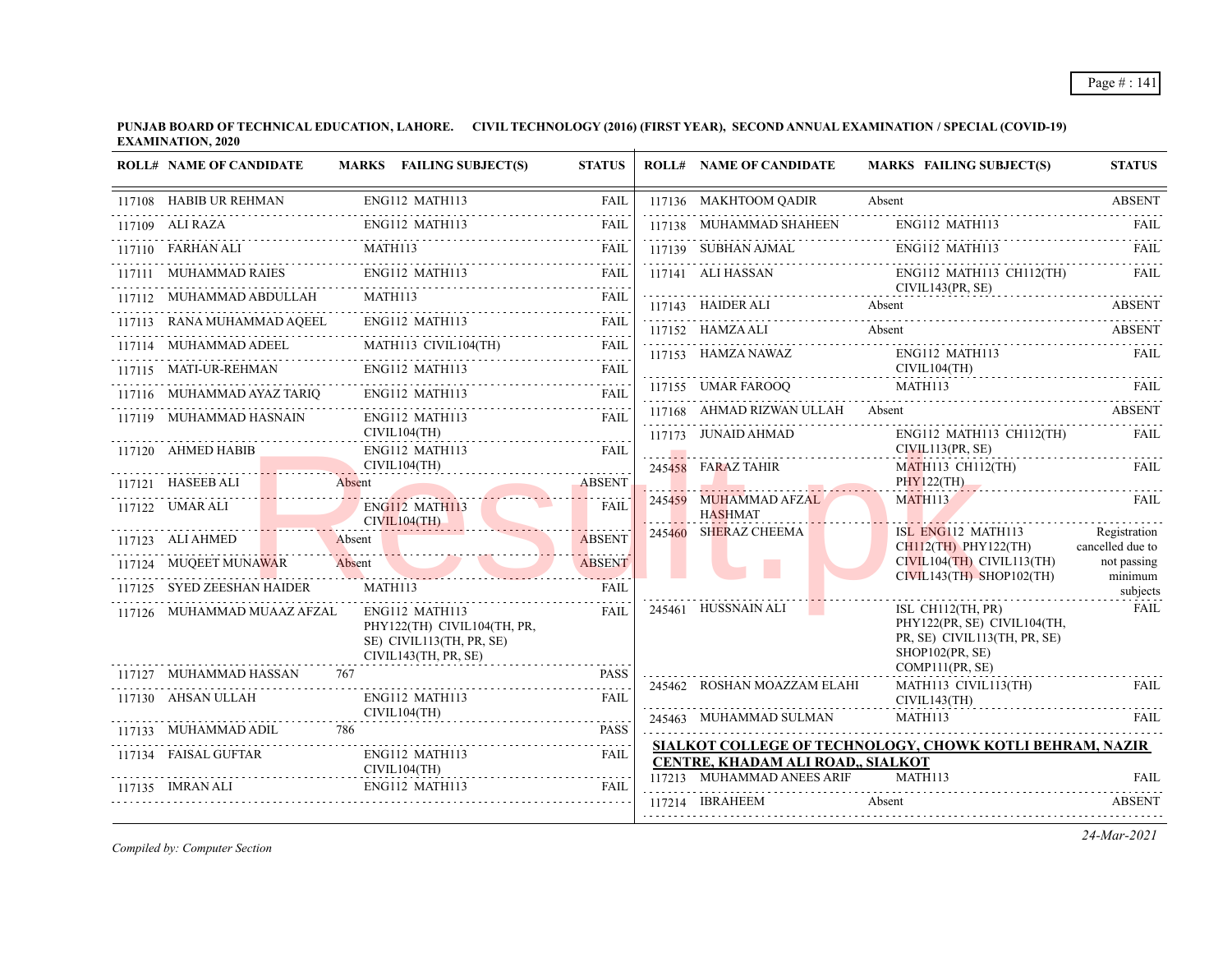| <b>ROLL# NAME OF CANDIDATE</b>                            | MARKS FAILING SUBJECT(S)                                                                                                                                                                                                                                                        | <b>STATUS</b> |               | <b>ROLL# NAME OF CANDIDATE</b>                                                 | MARKS FAILING SUBJECT(S)                                                                                                                                                                                                       | <b>STATUS</b> |
|-----------------------------------------------------------|---------------------------------------------------------------------------------------------------------------------------------------------------------------------------------------------------------------------------------------------------------------------------------|---------------|---------------|--------------------------------------------------------------------------------|--------------------------------------------------------------------------------------------------------------------------------------------------------------------------------------------------------------------------------|---------------|
| 117215 USMAN ALI                                          | Absent                                                                                                                                                                                                                                                                          | <b>ABSENT</b> |               |                                                                                |                                                                                                                                                                                                                                |               |
|                                                           | $117217 \quad \text{AMIR MEHMOOD} \qquad \text{CH112(TH)} \qquad \qquad \text{FAIL}$                                                                                                                                                                                            |               |               | 117294 UMER AZIZ Absent                                                        |                                                                                                                                                                                                                                | <b>ABSENT</b> |
|                                                           | 117224 MUHAMMAD RIZWAN ENGI12 MATH113 CH112(TH) FAIL                                                                                                                                                                                                                            |               |               | 117296 UMER RAFIOUE                                                            | ENG112 MATH113<br>CIVIL104(TH)                                                                                                                                                                                                 | <b>FAIL</b>   |
| 117227 FAIZAN ALI<br>Absent                               |                                                                                                                                                                                                                                                                                 | <b>ABSENT</b> |               | 117297 MIAN MUHAMMAD DANIAL                                                    | CIVIL104(TH)                                                                                                                                                                                                                   |               |
| 117232 MUHAMMAD ZEERAK<br><b>MUSTAFA</b>                  | 765                                                                                                                                                                                                                                                                             | <b>PASS</b>   |               | 117298 HASSAN RAZA                                                             | 794 — 200                                                                                                                                                                                                                      | <b>PASS</b>   |
|                                                           | 117233 REHMAN RASHEED MATH113 FAIL                                                                                                                                                                                                                                              |               |               |                                                                                | KARAKURAM INSTITUTE OF COMMERCE & TECHNOLOGY, STADIUM                                                                                                                                                                          |               |
|                                                           | $\begin{tabular}{c c c c c} \hline 117234 & TALHA MUGHAL & ENG112 CH112(TH) & FAIL \\ \hline 117241 & USMAN ALL & ENG112 & CH112(TH) & FAIL \\ \hline 117241 & USMAN ALL & EMG112 & TAIL \\ \hline 117245 & HAMMAD AHMAD & MATH113 CIVIL104(TH) & FAIL \\ \hline \end{tabular}$ |               |               | ROAD, EID GAH COLONY, SKARDU<br>117328 MUBBASHIR HASSAN                        | Absent                                                                                                                                                                                                                         | <b>ABSENT</b> |
|                                                           |                                                                                                                                                                                                                                                                                 |               |               |                                                                                |                                                                                                                                                                                                                                |               |
|                                                           |                                                                                                                                                                                                                                                                                 |               |               |                                                                                | <b>MAKKAH COLLEGE OF TECHNOLOGY, TRAFFIC CHOWK, TALAGANG</b>                                                                                                                                                                   |               |
|                                                           | 117255 AHMED RAZA Absent ABSENT                                                                                                                                                                                                                                                 |               |               | ENG112 MATH113 CH112(TH)<br>117344 SANAULLAH<br>PHY122(TH) CIVIL104(TH)        |                                                                                                                                                                                                                                | <b>FAIL</b>   |
| 245464 MUHAMMAD AMIR<br><b>SHAHZAD</b>                    | <b>ENG112</b>                                                                                                                                                                                                                                                                   | <b>FAIL</b>   |               |                                                                                | CIVIL113(TH) CIVIL143(TH)<br>$SHOP102$ (TH)                                                                                                                                                                                    |               |
|                                                           | TRIGON COLLEGE OF TECHNOLOGY, KATCHERY ROAD NEAR 1122                                                                                                                                                                                                                           |               |               | 117347 FAWAD AHSAN                                                             | ISL MATH113 CH112(TH)<br>$SHOP102$ (TH)                                                                                                                                                                                        | FAIL          |
| <b>OFFICE, SIALKOT, SIALKOT</b><br>117272 MUHAMMAD TAYYAB | Absent                                                                                                                                                                                                                                                                          | <b>ABSENT</b> |               | 117351 ZAHID HUSSAIN                                                           | <b>MATH113</b><br>MATH113 FAIL                                                                                                                                                                                                 | FAIL.         |
|                                                           | 117275 MUNEEB AHMED ENGI12 MATH113 CH112(TH) FAIL                                                                                                                                                                                                                               |               |               | 117352 MUHAMMAD JUNAID<br><b>SARWAR</b>                                        | <b>MATH113</b>                                                                                                                                                                                                                 | <b>FAIL</b>   |
|                                                           | 117276 LUQMAN Absent ABSENT                                                                                                                                                                                                                                                     |               |               |                                                                                | THE RESERVE THE RESERVE ASSESSED ASSESSED ARREST THAN A RESERVE THAN A RESERVE THAN A RESERVE THAN A RESERVE THAN A RESERVE THAN A RESERVE THAN A RESERVE THAN A RESERVE THAN A RESERVE THAN A RESERVE THAN A RESERVE THAN A R |               |
|                                                           | 117277 AMBER SHAHZAD CIVIL104(TH) FAIL                                                                                                                                                                                                                                          |               |               | 245465 MEHMOOD AHMED                                                           | MATH113                                                                                                                                                                                                                        |               |
|                                                           |                                                                                                                                                                                                                                                                                 |               |               |                                                                                | PAKISTAN COLLEGE OF COMMERCE, SCIENCE & TECHNOLOGY, CANAL                                                                                                                                                                      |               |
|                                                           |                                                                                                                                                                                                                                                                                 |               |               | <b>VIEW ROAD, NAZIR TOWN, TANDLIANWALA</b><br>117369 MUHAMMAD ABU BAKAR Absent |                                                                                                                                                                                                                                | <b>ABSENT</b> |
| 117280 HAMID ZAREEF                                       | $D ZAREEF$ $CH112(TH)$ $FAIL$                                                                                                                                                                                                                                                   |               |               |                                                                                |                                                                                                                                                                                                                                |               |
|                                                           |                                                                                                                                                                                                                                                                                 |               |               | 117386 MOHSIN NASEER 805                                                       |                                                                                                                                                                                                                                | <b>PASS</b>   |
|                                                           | 117283 SULTAN AHMED MATH113 CH112(TH) FAIL                                                                                                                                                                                                                                      |               |               |                                                                                | $\begin{minipage}{0.9\linewidth} \textbf{117391} \quad \textbf{HARIS REHMAN} \quad \textbf{MATH113} \end{minipage}$                                                                                                            |               |
|                                                           | $\begin{tabular}{c} \bf 117284 & \bf TOQEER \textbf{ALI} \\ \bf .117284 & \bf TOQEER \textbf{ALI} \\ \end{tabular}$                                                                                                                                                             |               | <b>SHARIF</b> |                                                                                | LEADS COLLEGE OF TECHNOLOGY, NEAR TOWN COMMITTEE, TAUNSA                                                                                                                                                                       |               |
| <b>MUMTAZ</b>                                             | 117286 MUHAMMAD TALHA ENG112 CIVIL104(TH)                                                                                                                                                                                                                                       | FAIL          |               | 117451 HAFIZ ARSALAN ASIF                                                      | Absent                                                                                                                                                                                                                         | <b>ABSENT</b> |
| 117288 INZMMAM UL HAQ                                     | 7288 INZMMAM UL HAQ Absent ABSENT                                                                                                                                                                                                                                               |               |               | 117452 MUHAMMAD JUNAID LATIF Absent                                            |                                                                                                                                                                                                                                | ABSENT        |

*Compiled by: Computer Section*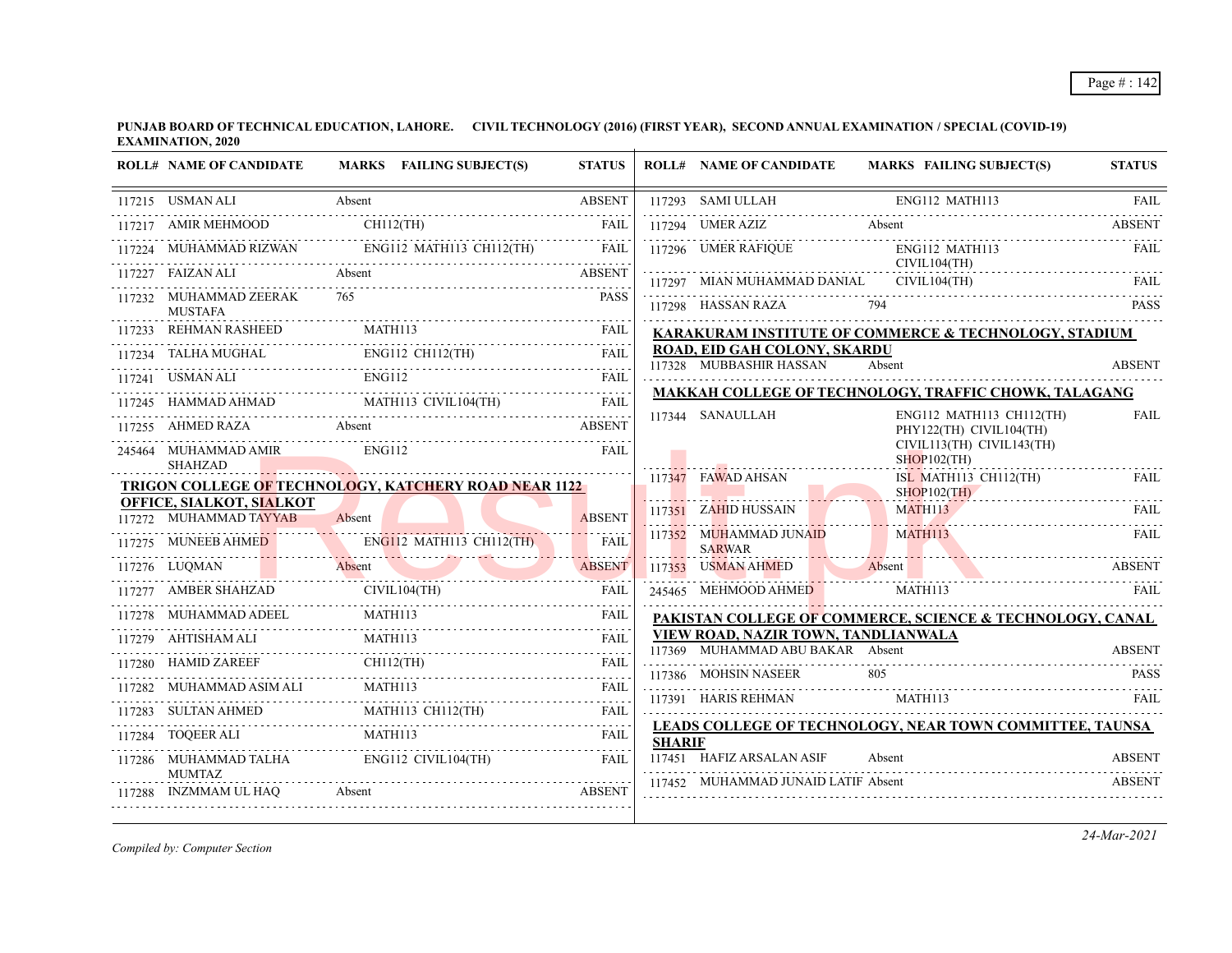**PUNJAB BOARD OF TECHNICAL EDUCATION, LAHORE. CIVIL TECHNOLOGY (2016) (FIRST YEAR), SECOND ANNUAL EXAMINATION / SPECIAL (COVID-19) EXAMINATION, 2020**  $\overline{1}$ 

| <b>ROLL# NAME OF CANDIDATE</b>                                                        |               | MARKS FAILING SUBJECT(S)                            | <b>STATUS</b> | <b>ROLL# NAME OF CANDIDATE</b>                                                                                                                                                                                                                                                                                                                                                                                                                                          |        | <b>MARKS FAILING SUBJECT(S)</b> | <b>STATUS</b> |
|---------------------------------------------------------------------------------------|---------------|-----------------------------------------------------|---------------|-------------------------------------------------------------------------------------------------------------------------------------------------------------------------------------------------------------------------------------------------------------------------------------------------------------------------------------------------------------------------------------------------------------------------------------------------------------------------|--------|---------------------------------|---------------|
| 117454 MUHAMMAD ARSALAN                                                               | Absent        |                                                     | <b>ABSENT</b> | 117640 TAYYAB FAROOQI                                                                                                                                                                                                                                                                                                                                                                                                                                                   | Absent |                                 | <b>ABSENT</b> |
| <b>ILYAS</b><br>117456 MUHAMMAD SULEMAN                                               |               |                                                     |               | 117641 ZAIN AHMED                                                                                                                                                                                                                                                                                                                                                                                                                                                       |        | PHY122(TH)                      | <b>FAIL</b>   |
| 117457 MATLOOB AHMAD                                                                  | ENG112        |                                                     | <b>FAIL</b>   | 117644 NOUMAN KHAN                                                                                                                                                                                                                                                                                                                                                                                                                                                      |        | MATH113                         | FAIL          |
| 117458 MUHAMMAD RASHID                                                                | <b>ENG112</b> | $ENG112$ FAIL                                       |               | 117646 TAYYAB MEHMOOD Absent                                                                                                                                                                                                                                                                                                                                                                                                                                            |        |                                 | <b>ABSENT</b> |
| 117459 ALLAH BAKHSH HUSSAIN Absent<br>17459 ALLAH BAKHSH HUSSAIN Absent ABSENT ABSENT |               |                                                     |               | 117647 MALIK DANYAL MEHBOOB                                                                                                                                                                                                                                                                                                                                                                                                                                             |        | ENG112 MATH113<br>CIVIL104(TH)  | FAIL          |
| 117461 MUHAMMAD UMER KHAN Absent                                                      |               |                                                     | <b>ABSENT</b> |                                                                                                                                                                                                                                                                                                                                                                                                                                                                         |        |                                 |               |
| 117464 MUHAMMAD IMRAN                                                                 | Absent        |                                                     | ABSENT        | 117649 USAMA AYUB MATH113                                                                                                                                                                                                                                                                                                                                                                                                                                               |        |                                 | FAIL          |
| 245466 MUHAMMAD WASEEM                                                                |               | Absent ABSENT                                       |               | 117651 ZEESHAN KHAN Absent                                                                                                                                                                                                                                                                                                                                                                                                                                              |        |                                 | ABSENT        |
| 245467 MUHAMMAD ASIF                                                                  | Absent        |                                                     | <b>ABSENT</b> | 117652 ABDUL HASEEB RAJA                                                                                                                                                                                                                                                                                                                                                                                                                                                | 738    |                                 | <b>PASS</b>   |
| 245468 OAMAR KHAN                                                                     |               |                                                     | <b>PASS</b>   | 117653 RIZWAN                                                                                                                                                                                                                                                                                                                                                                                                                                                           |        | ENG112 MATH113<br>CIVIL104(TH)  | FAIL          |
| 245469 MUHAMMAD SHOAIB                                                                | MATH113       |                                                     | <b>FAIL</b>   | 117654 TAMIR HUSSIAN                                                                                                                                                                                                                                                                                                                                                                                                                                                    | 659    |                                 | <b>PASS</b>   |
| 245470 MUHAMMAD RAFY                                                                  |               | ENG112 MATH113<br>PHY122(TH) CIVIL104(TH)           | <b>FAIL</b>   | 117655 MUHAMMAD UMAIR                                                                                                                                                                                                                                                                                                                                                                                                                                                   | Absent | ABSENT                          |               |
| 245471 MOHSIN AZEEM MATHI13                                                           |               |                                                     | <b>FAIL</b>   | 117657 HASNAIN ALI                                                                                                                                                                                                                                                                                                                                                                                                                                                      | Absent |                                 | <b>ABSENT</b> |
| 245472 MUHAMMAD NADEEM                                                                |               | ENG112 MATH113                                      | <b>FAIL</b>   | 117662 MUHAMMAD YASIR<br>117662 MUHAMMAD YASIR 707 PASS                                                                                                                                                                                                                                                                                                                                                                                                                 | 707    |                                 |               |
| SAJJAD<br><b>GOVERNMENT COLLEGE OF TECHNOLOGY, HATTAR ROAD, NEAR</b>                  |               |                                                     |               | 117663 NADEEM AHMED BHATTI ENG112 MATH113                                                                                                                                                                                                                                                                                                                                                                                                                               |        |                                 |               |
| HEAVY MECHANICAL COMPLEX-3, TAXILA                                                    |               |                                                     |               | 117664 MOHSIN BILAL                                                                                                                                                                                                                                                                                                                                                                                                                                                     |        | MATH113                         | <b>FAIL</b>   |
| 117588 MIR ZUNNORAIN WASEEM                                                           |               | ENG112 MATH113 CH112(TH)<br>PHY122(TH) CIVIL104(TH) | FAIL          | 117667 KHAWAJA MUBASHIR MATH113 CIVIL104(TH)<br><b>HASSAN</b>                                                                                                                                                                                                                                                                                                                                                                                                           |        |                                 | FAIL          |
| 117604 REHMAN ULLAH                                                                   |               | CIVIL113(TH)<br>ENG112 CIVIL104(TH)                 | <b>FAIL</b>   | 117673 MUHAMMAD AWAIS KHAN Absent                                                                                                                                                                                                                                                                                                                                                                                                                                       |        |                                 | <b>ABSENT</b> |
|                                                                                       |               | CIVIL113(TH) SHOP102(TH)                            |               | 117675 SAAD MULAZIM                                                                                                                                                                                                                                                                                                                                                                                                                                                     |        | ENG112 MATH113<br>CIVIL104(TH)  | <b>FAIL</b>   |
| 117621 USAMA SARFRAZ KHAN Absent<br>7621 USAMA SARFRAZ KHAN Absent ABSENT             |               |                                                     |               | $\begin{tabular}{lllllllllll} \bf 117676 & MUIAHID RIAZ & \multicolumn{3}{l} \multicolumn{3}{l} ENG112 & \multicolumn{3}{l} \multicolumn{3}{l} \multicolumn{3}{l} \multicolumn{3}{l} \multicolumn{3}{l} \multicolumn{3}{l} \multicolumn{3}{l} \multicolumn{3}{l} \multicolumn{3}{l} \multicolumn{3}{l} \multicolumn{3}{l} \multicolumn{3}{l} \multicolumn{3}{l} \multicolumn{3}{l} \multicolumn{3}{l} \multicolumn{3}{l} \multicolumn{3}{l} \multicolumn{3}{l} \multic$ |        |                                 |               |
| 117631 MOHAMMAD HANIF                                                                 |               | ENG112 MATH113                                      | FAIL          | 117677 MUHAMMAD TAIF Absent                                                                                                                                                                                                                                                                                                                                                                                                                                             |        |                                 | ABSENT        |
| 117635 SHAHWAIZ ALI<br>17635 SHAHWAIZ ALI ENG112 FAIL                                 |               |                                                     |               | 117678 QAMAR ABBAS MATH113                                                                                                                                                                                                                                                                                                                                                                                                                                              |        |                                 |               |
| Absent<br>117636 HAMZA KHAN<br>HAMZA KHAN Absent ABSENT                               |               |                                                     |               | 117681 MUHAMMAD ASAD FAROOQAbsent ABSENT                                                                                                                                                                                                                                                                                                                                                                                                                                |        |                                 |               |
| 117638 AHTESHAM UL HAQ                                                                | Absent        |                                                     | ABSENT        | 117683 KHAWAR SHAHZAD MATH113 PHY122(TH)                                                                                                                                                                                                                                                                                                                                                                                                                                |        |                                 | <b>FAIL</b>   |
| 117639 NOMAIR MAQSOOD                                                                 |               | ENG112 MATH113                                      | FAIL          |                                                                                                                                                                                                                                                                                                                                                                                                                                                                         |        |                                 |               |

*Compiled by: Computer Section*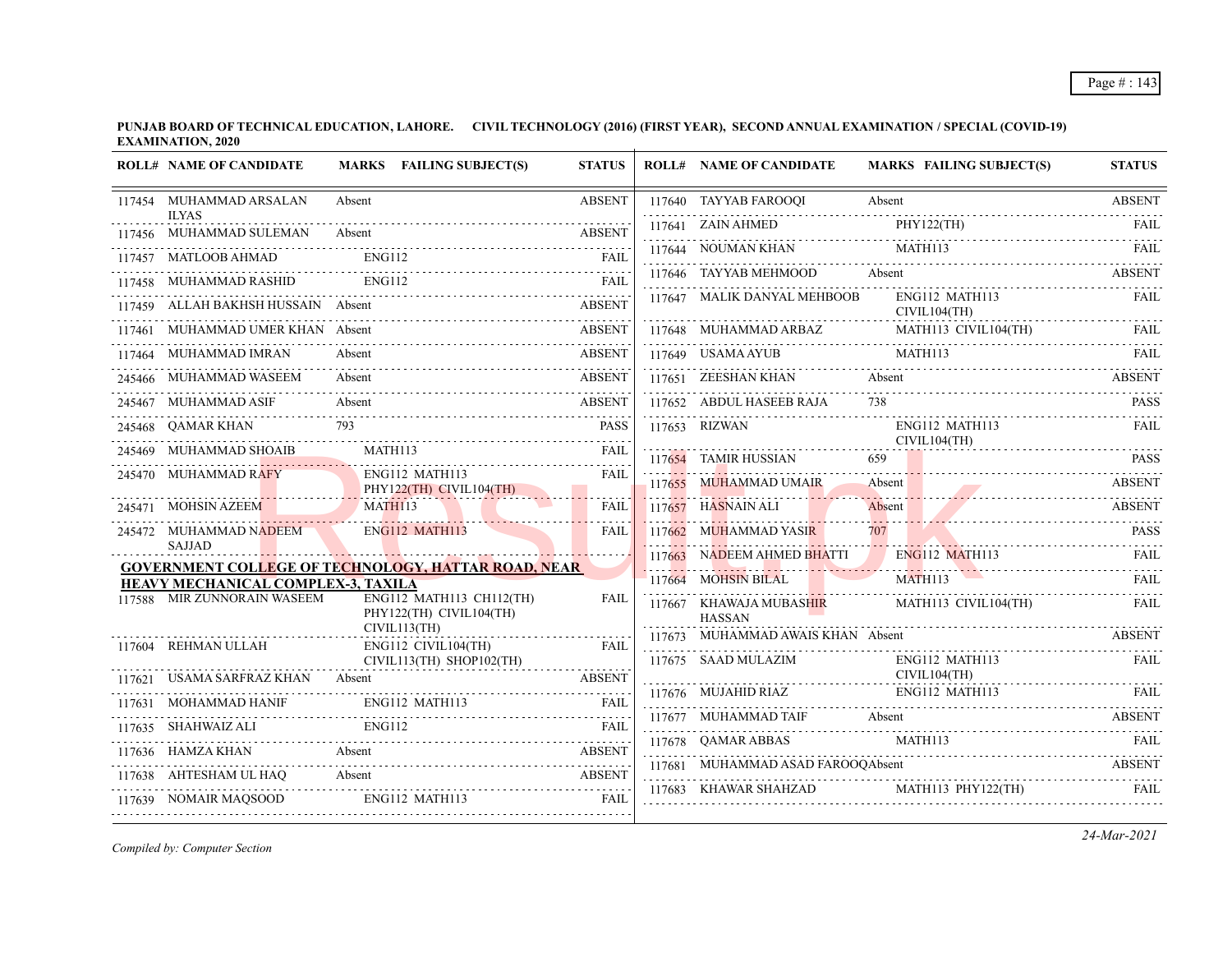**PUNJAB BOARD OF TECHNICAL EDUCATION, LAHORE. CIVIL TECHNOLOGY (2016) (FIRST YEAR), SECOND ANNUAL EXAMINATION / SPECIAL (COVID-19) EXAMINATION, 2020**

| <b>ROLL# NAME OF CANDIDATE</b>                  | MARKS FAILING SUBJECT(S)                                           | <b>STATUS</b> | <b>ROLL# NAME OF CANDIDATE</b>       | <b>MARKS FAILING SUBJECT(S)</b>                                                                                      | <b>STATUS</b> |
|-------------------------------------------------|--------------------------------------------------------------------|---------------|--------------------------------------|----------------------------------------------------------------------------------------------------------------------|---------------|
| 117684 MUHAMMAD UMAIR                           | Absent                                                             | <b>ABSENT</b> | 117766 MUHAMMAD AHMAD ENG112 MATH113 |                                                                                                                      | FAIL          |
| 117686 MUHAMMAD MANSOOR                         | ENG112 MATH113                                                     | FAII.         | 117768 ZAIN UL ABDIN                 | Absent                                                                                                               | <b>ABSENT</b> |
| <b>MALOOK</b><br>117687 GHULAM MHOI UD DIN      | CIVIL104(TH)<br>Absent                                             | <b>ABSENT</b> |                                      |                                                                                                                      |               |
| 117688 MUHAMMAD ZEESHAN                         | CIVIL104(TH) FAIL                                                  |               |                                      | 117770 HAMZA MOHSIN ENG112 CH112(TH)<br>CIVIL104(TH) CIVIL113(TH)                                                    | FAIL          |
| 245473 USAMA HAYAT KHAN                         | ASSENT USAMA HAYAT KHAN Absent ABSENT ABSENT                       |               | 117773 MUAMMAR SIDDIQUE              | 117773 MUAMMAR SIDDIQUE Absent Absent ABSENT                                                                         |               |
|                                                 | RACHNA POLYTECHNIC INSTITUTE, HOUSING COLONY, JHANG ROAD,          |               | 117776 MUHAMMAD BILAL NASIR Absent   | 117776 MUHAMMAD BILAL NASIR Absent ABSENT                                                                            |               |
| <b>TOBA TEK SINGH</b><br>117724 SHAHZAD KHURRAM | Absent                                                             | <b>ABSENT</b> |                                      | 117777 HAMMAD TARIQ ENG112 MATH113<br>PHY122(TH)                                                                     | FAIL          |
| 117725 IBTISAM ALAM                             | MATH113 CH112(TH)                                                  | FAIL          | 117778 ALI ZAIN Absent               | 117778 ALI ZAIN Absent ABSENT                                                                                        |               |
| 117726 AHMED HASSAN                             | PHY122(TH)<br>MATH113 CH112(TH)                                    | <b>FAIL</b>   |                                      | 117779 MUHAMMAD USMAN ENG112 MATH113                                                                                 | - FAIL        |
|                                                 | PHY122(TH) CIVIL104(TH)                                            |               |                                      | 117780 SYED HUSNAIN ALI GILLANI ENG112 MATH113 CH112(TH)                                                             | FAIL          |
| 117727 MUHAMMAD MUJAHID<br><b>NAZIR</b>         | ENG112 MATH113<br>PHY122(TH) CIVIL104(TH)                          | FAIL          |                                      | $PHY122(TH)$ SHOP102(TH)<br>117781 ABID ALI Absent Absent ABSENT ABSENT                                              |               |
| 117728 MUHAMMAD NOUMAN<br><b>SHAHID</b>         | Absent                                                             | <b>ABSENT</b> | 117782 AAMIR MUSHTAQ                 | ENG112 MATH113 FAIL<br>PHY122(TH) CIVIL104(TH)                                                                       |               |
| 117729 UZAIR HASSAN                             | ENGI12 MATH113                                                     | <b>FAIL</b>   |                                      | 117783 ABDULLAH AKBAR Absent ABSENT ABSENT                                                                           |               |
| 117731 MUHAMMAD AWAIS YASIN                     | MATH113                                                            | <b>FAIL</b>   |                                      | 117785 WASEEM ABBAS ENG112 MATH113 FAIL                                                                              |               |
| 117734 MUJAHID ASIF                             | <b>ENG112 MATH113</b><br>PHY122(TH) CIVIL104(TH)                   | <b>FAIL</b>   | 117786 UMAIR AKBAR ENG112 MATH113    | <u>2000 minimum 2000 minimum 2000 minimum 2000 minimum 2000 minimum 2000 minimum 2000 minimum 2000 minimum 2000 </u> | FAII.         |
| 117735 NAIYYER MEHMOOD                          | Absent                                                             | <b>ABSENT</b> | 117789 MUHAMMAD USMAN SAIF Absent    |                                                                                                                      | <b>ABSENT</b> |
|                                                 | ABSENT<br>117737 UMER FAROOQ MATH113                               |               | 117790 MUHAMMAD SARWAR               | Absent<br>117790 MUHAMMAD SARWAR Absent ABSENT                                                                       | <b>ABSENT</b> |
|                                                 |                                                                    |               | 117793 MUHAMMAD USAMA                | Absent                                                                                                               | <b>ABSENT</b> |
| 117738 AHTSHAM PERVEZ                           | Absent<br>17738 AHTSHAM PERVEZ Absent ABSENT                       | <b>ABSENT</b> | 245477 MUHAMMAD ZUBAIR               | MATH113 PHY122(TH)                                                                                                   | FAIL          |
| 117742 AHMAD ASHRAF HANSI Absent                | 7742 AHMAD ASHRAF HANSI Absent ABSENT                              |               | 248525 MUHAMMAD UZAM JABIR           | <b>MATH113 CH112(TH)</b><br>PHY122(TH) CIVIL104(TH)                                                                  | FAIL          |
| 245474 MUHAMMAD USAMA                           | CH112(TH)                                                          | FAIL          |                                      | CIVIL113(TH) CIVIL143(TH)                                                                                            |               |
|                                                 | 245475 AHSAN ULLAH CHII2(TH) FAIL FAIL                             |               |                                      | SHOP102(TH)<br>PUNJAB INSTITUTE OF TECHNOLOGY, FAISAL TOWN, OPP. GOVT.                                               |               |
|                                                 | $245476 \quad \text{MUHAMMAD ZEESHAN} \quad \text{CH112(TH)}$      | <b>FAIL</b>   | DEGREE COLLEGE,, VEHARI              |                                                                                                                      |               |
|                                                 | <b>TOBA TEK SINGH POLYTECHNIC INSTITUTE, OPP. NEW FOREST PARK,</b> |               | 117834 MUZAMMIL ILYAS                | Absent                                                                                                               | <b>ABSENT</b> |
| NEAR MADINA MILLS JHANG ROAD, TOBA TEK SINGH    |                                                                    |               |                                      |                                                                                                                      |               |

*Compiled by: Computer Section*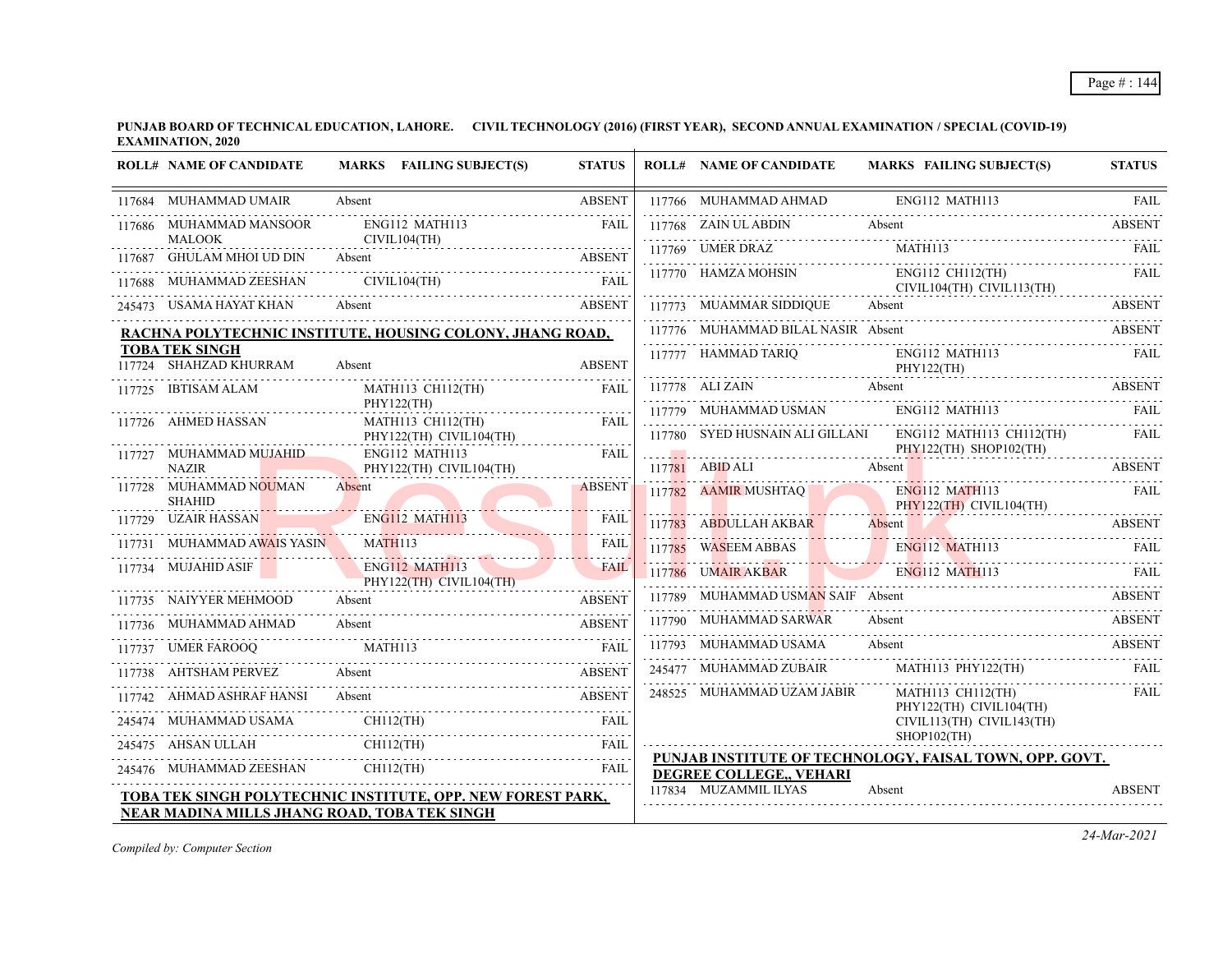| <b>ROLL# NAME OF CANDIDATE</b>                                         | MARKS FAILING SUBJECT(S)                                                                                                                                                                                         | <b>STATUS</b> | <b>ROLL# NAME OF CANDIDATE</b>                | <b>MARKS FAILING SUBJECT(S)</b>                           | <b>STATUS</b> |
|------------------------------------------------------------------------|------------------------------------------------------------------------------------------------------------------------------------------------------------------------------------------------------------------|---------------|-----------------------------------------------|-----------------------------------------------------------|---------------|
| 117840 AMJAD ALI                                                       | MATH113 CH112(TH)                                                                                                                                                                                                | FAIL          | 117915 DANISH ALTAF                           | ENG112 MATH113 CH112(TH)<br>PHY122(TH) SHOP102(TH)        | <b>FAIL</b>   |
| 117842 ATTIQ-UR-RAHMAN                                                 | 117844 MUHAMMAD IRSHAD Absent ABSENT                                                                                                                                                                             |               | 117930 SAID WAHAB                             | ISL ENG112 CH112(TH)<br>CIVIL104(TH) CIVIL113(TH)         | <b>FAIL</b>   |
| 117846 SHOAIB LATIF                                                    | 7846 SHOAIB LATIF Absent ABSENT                                                                                                                                                                                  |               | 117931 ABU HURAIRA KHAN                       | SHOP102(TH)<br>Absent                                     | <b>ABSENT</b> |
| 117852 ZOHAIB RAMZAN                                                   | MATH113 CH112(TH)<br>PHY122(TH) CIVIL104(TH)<br>$SHOP102$ (TH)                                                                                                                                                   | FAIL          | <b>JADOON</b><br>117932 MUHAMMAD ALI          |                                                           | <b>PASS</b>   |
| 117856 MUHAMMAD SARAM<br><b>OAMAR</b>                                  | Absent                                                                                                                                                                                                           | <b>ABSENT</b> | 117935 MEHRAJ AYUB                            | Absent ABSENT                                             |               |
|                                                                        |                                                                                                                                                                                                                  | FAIL          | <b>G.T.ROAD, WAH CANTT</b>                    | WAH SWEDISH INSTITUTE OF TECHNOLOGY, OPP. (RPR) WAH NOBEL |               |
| 117859 MUHAMMAD IJAZ                                                   | ENG112 MATH113<br>PHY122(TH)                                                                                                                                                                                     | <b>FAIL</b>   | 117694 YASIR MUNIR                            | Absent                                                    | <b>ABSENT</b> |
|                                                                        | $\begin{tabular}{llllll} \bf 117861 & \textbf{USAMA ANWAR} & \textbf{MATH113 CIVIL104(TH)} & \textbf{FAIL} \\ \bf 117862 & \textbf{MUHAMMAD TAHIR BASHIR} & \textbf{CH112(TH)} & \textbf{FAIL} \\ \end{tabular}$ |               | 117971 HAMZA SHAHID                           | MATH113 CIVIL104(TH)<br>CIVIL113(TH)                      | <b>FAIL</b>   |
|                                                                        |                                                                                                                                                                                                                  |               | 117972 MUHAMMAD IKRAM UL<br><b>HAQ</b>        | MATH113 CIVIL104(TH)<br>CIVIL113(TH)                      | <b>FAIL</b>   |
| 117863 MUHAMMAD NASIR                                                  | MATH113 CH112(TH)<br>PHY122(TH)                                                                                                                                                                                  | FAIL          | 117973 GHULAM MURTAZA                         | ENG112 MATH113<br>PHY122(TH) SHOP102(TH)                  | <b>FAIL</b>   |
|                                                                        | MATH113<br>117865 ALI RAZA MATH113                                                                                                                                                                               | FAIL<br>.     | 117975 MUHAMMAD WAQAS<br><b>FAROOO</b>        | ENG112 MATH113 CH112(TH)<br>CIVIL113(TH)                  | FAII.         |
| 117867 MUHAMMAD ZOHAIB RAZA 844                                        |                                                                                                                                                                                                                  | <b>PASS</b>   | 117980 MOAZAM MASOOD                          | <b>ENG112 MATH113</b>                                     | FAIL          |
|                                                                        |                                                                                                                                                                                                                  |               |                                               | $CIVIL104(TH)$ $CIVIL113(TH)$                             | .             |
|                                                                        | 117868 MUHAMMAD HUSSAIN Absent ABSENT ABSENT ABSENT 117870 WAQAR HUSSAIN ENGI12 MATH113 CH112(TH) FAIL                                                                                                           |               | 117985 MUHAMMAD HATEEM<br><b>AZHAR BHUTTA</b> | ISL MATH113 CH112(TH)<br>PHY122(TH) CIVIL104(TH)          | FAIL          |
| 117871 SARDAR ALI ZAID                                                 | MATH113                                                                                                                                                                                                          | <b>FAIL</b>   |                                               | CIVIL113(TH) CIVIL143(TH)<br>SHOP102(TH)                  |               |
| 117872 ZUBAIRA AHMAD Absent                                            | <b>ABSENT</b>                                                                                                                                                                                                    |               |                                               | 117991 MUHAMMAD HARIS JAM ENG112 CIVIL104(TH) FAIL        |               |
|                                                                        | MUHAMMAD QASIM Absent Absent ABSENT ABSENT (17874 MUHAMMAD FARHAN MATH113 FAIL                                                                                                                                   |               | 117992 ASIM IQBAL                             | CIVIL104(TH)                                              | FAII.         |
|                                                                        | 17874 MUHAMMAD FARHAN MATH113 FAIL                                                                                                                                                                               |               | 117993 FAYSAL EJAZ                            | MATH113 CH112(TH)                                         | <b>FAIL</b>   |
| 245479 SULEMAN ASHRAF                                                  | 245478 MUHAMMAD ABDULLAH Absent ABSENT<br>MATH113                                                                                                                                                                |               | 117994 ADNAN                                  | ENG112 MATH113 CH112(TH)<br>PHY122(TH) CIVIL104(TH)       | FAIL          |
|                                                                        |                                                                                                                                                                                                                  | FAII.         |                                               | CIVIL113(TH)                                              |               |
| 245480 FAISAL ZAMAN ENG112<br>POF INSTITUTE OF TECHNOLOGY, , WAH CANTT |                                                                                                                                                                                                                  |               | 117995 MUHAMMAD ABID                          | ENG112 MATH113 CH112(TH)<br>CIVIL104(TH)                  | FAIL.         |
|                                                                        |                                                                                                                                                                                                                  |               | 117997 MUHAMMAD USMAN                         | MATH113 CIVIL104(TH)                                      | <b>FAIL</b>   |

*Compiled by: Computer Section*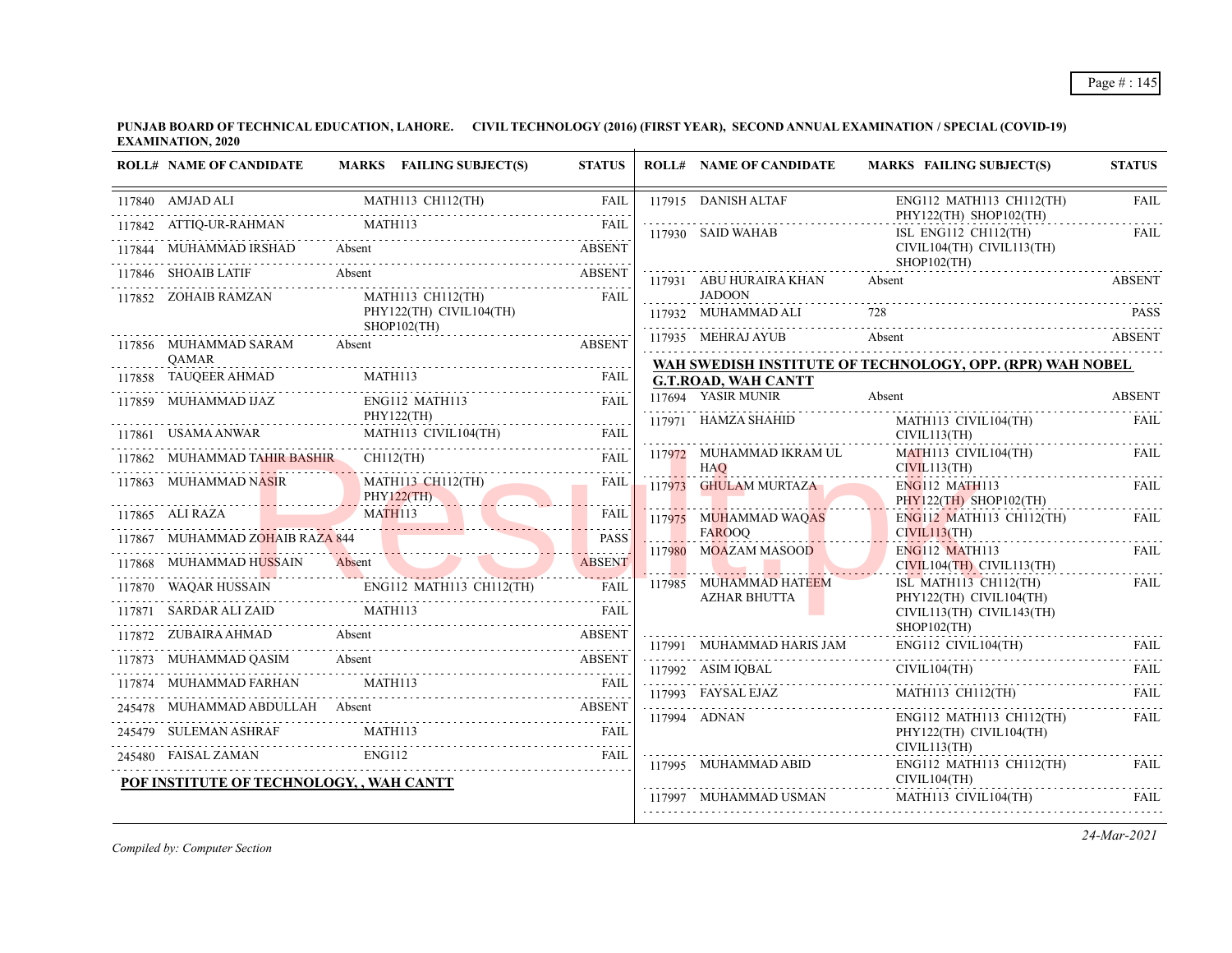## Page # : 146

**PUNJAB BOARD OF TECHNICAL EDUCATION, LAHORE. CIVIL TECHNOLOGY (2016) (FIRST YEAR), SECOND ANNUAL EXAMINATION / SPECIAL (COVID-19) EXAMINATION, 2020**  $\overline{1}$ 

|        | <b>ROLL# NAME OF CANDIDATE</b>                                                  | MARKS FAILING SUBJECT(S)                        | <b>STATUS</b>       |        | <b>ROLL# NAME OF CANDIDATE</b>           | <b>MARKS FAILING SUBJECT(S)</b>                        | <b>STATUS</b>            |
|--------|---------------------------------------------------------------------------------|-------------------------------------------------|---------------------|--------|------------------------------------------|--------------------------------------------------------|--------------------------|
|        | 117998 HAIDER NAZEER                                                            | MATH113 CH112(TH)                               | FAIL                |        | 118041 ABDUL SAMI                        | MATH113 CH112(TH)                                      | <b>FAIL</b>              |
|        | 118001 MUSNA RIZWAN                                                             | MATH113 PHY122(TH)                              | <b>FAIL</b>         | 118042 | SALEEM KHAN                              |                                                        | 1.1.1.1.1<br><b>FAIL</b> |
|        | 118003 MUHAMMAD SHOAIB                                                          | CIVIL104(TH)<br>MATH113                         | <b>FAIL</b>         |        | 118043 MUBEEN ARSHAD                     | MATH113<br>118043 MUBEEN ARSHAD MATH113 FAIL FAIL      |                          |
|        | 118004 MUHAMMAD ISMAIL                                                          | MATH113                                         | <b>FAIL</b>         |        |                                          | Absent<br>118044 UMAR KHATAB Absent ABSENT             |                          |
|        | 118005 ZAHID HUSSAIN                                                            | ENG112 MATH113                                  | 1.1.1.1.1.1<br>FAIL |        | 118046 ALI HAMZA                         | Absent                                                 | <b>ABSENT</b>            |
|        | $\begin{tabular}{ll} 118006 & MUHAMMAD LUQMAN & ENG112 \\ \hline \end{tabular}$ | ENG112 MATH113                                  | <b>FAIL</b>         |        |                                          | 245481 ALI HAMZA MATH113 FAIL                          |                          |
|        | 118007 MUHAMMAD BADAR                                                           | ENG112 MATH113                                  | <b>FAIL</b>         |        |                                          | CHENAB INSTITUTE OFTECHNOLOGY, SHADMAN TOWN, WAZIRABAD |                          |
|        |                                                                                 | 118008 CHANGAIZ KHAN Absent ABSENT              |                     |        | 118056 ABDUL QAYYUM                      | Absent                                                 | <b>ABSENT</b>            |
|        | MUHAMMAD TALHA                                                                  | MATH113                                         | <b>FAIL</b>         |        | 118059 MUHAMMAD USMAN                    | ENG112                                                 | <b>FAIL</b>              |
|        | 118010 UMAIR MALIK                                                              | MATH113                                         | <b>FAIL</b>         |        | 118060 ASIM ZIA                          | Absent                                                 | ABSENT                   |
|        | 118016 ZEESHAN ALI                                                              |                                                 | <b>PASS</b>         |        | 118064 WAQAS MAQBOOL                     | Absent                                                 | ABSENT                   |
|        | 118017 MIAN HAROON RASHEED Absent                                               |                                                 | <b>ABSENT</b>       |        |                                          | THE PUNJAB COLLEGE OF TECHNOLOGY, BANGLA ROAD, YAZMAN  |                          |
|        |                                                                                 | 118018 EHTESHAM UL HAQ ENG112 MATH113 CH112(TH) | <b>FAIL</b>         |        | 118066 ALI RAZA                          | <b>ENG112 MATH113</b>                                  | <b>FAIL</b>              |
|        | 118019 MUHAMMAD<br>SHABIH-UL-HASSNAIN                                           |                                                 | <b>PASS</b>         |        | 118067 ZAHID RASHEED                     | Absent                                                 | <b>ABSENT</b>            |
| 118022 | <b>HASSAN SHEHZAD</b>                                                           | ENG112                                          | <b>FAIL</b>         |        |                                          | STANDARD POLYTECHNIC INSTITUTE, SPI SHAKARGARH ROAD,,  |                          |
| 118023 | ABDUL WAHAB <b>ABDUL</b>                                                        | Absent                                          | <b>ABSENT</b>       |        | <b>ZAFARWAL</b><br>118082 SAJAWAL SATTAR | Absent                                                 | <b>ABSENT</b>            |
| 118024 | NOMAN KHAN                                                                      | Absent                                          | <b>ABSENT</b>       |        | 118084 MUHAMMAD ANEEB                    | ENG112 CIVIL113(TH)                                    | FAIL                     |
|        |                                                                                 | Absent<br>118026 HAMDAN AHMAD Absent ABSENT     |                     |        | 118086 MUHAMMAD ZAEEM                    | ENG112 CH112(TH)                                       | FAIL                     |
| 118027 | ATIF KHAN                                                                       | 722                                             | <b>PASS</b>         |        | <b>HASSAN</b>                            |                                                        |                          |
|        | 118029 SYED ABDULLAH SHAH<br><b>BUKHARI</b>                                     | Absent                                          | <b>ABSENT</b>       |        |                                          |                                                        |                          |
|        | 118030 MUHAMMAD IDREES KHAN Absent                                              |                                                 | <b>ABSENT</b>       |        |                                          |                                                        |                          |
|        | 118033 AQIB ALI                                                                 | 18033 AQIB ALI Absent ABSENT                    | <b>ABSENT</b>       |        |                                          |                                                        |                          |
|        | 118035 MOTEEB AHMED                                                             | Absent                                          | <b>ABSENT</b>       |        |                                          |                                                        |                          |
| 118036 | KHALID MEHMOOD                                                                  | Absent                                          | <b>ABSENT</b>       |        |                                          |                                                        |                          |
|        | 118038 MUHAMMAD FAISAL                                                          | MATH113                                         | <b>FAIL</b>         |        |                                          |                                                        |                          |

*Compiled by: Computer Section*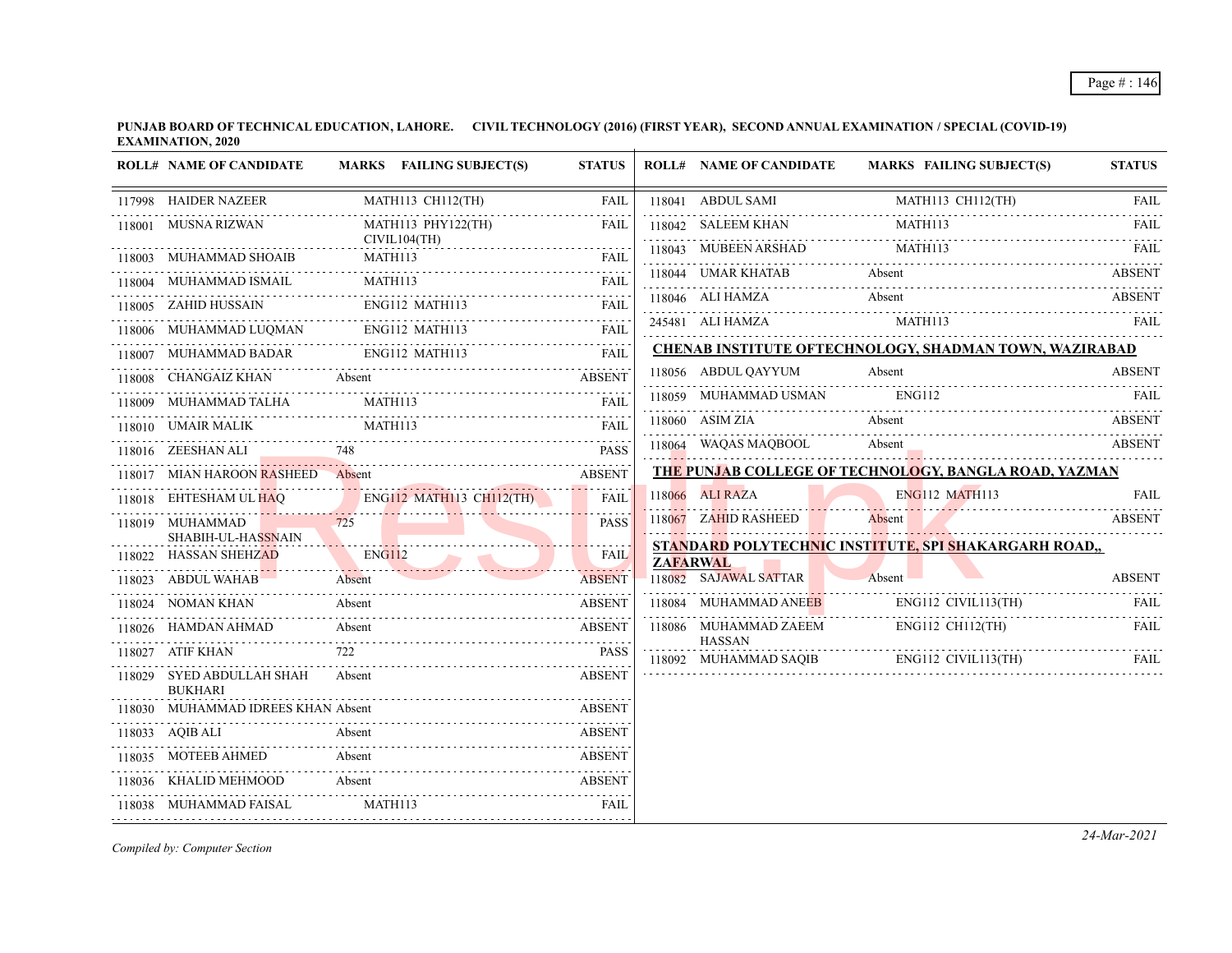**PUNJAB BOARD OF TECHNICAL EDUCATION, LAHORE. CIVIL TECHNOLOGY (WITH SPECIALIZATION IN QUANTITY SURVEY)(12) (FIRST YEAR), SECOND ANNUAL EXAMINATION / SPECIAL (COVID-19) EXAMINATION, 2020**

| <b>ROLL# NAME OF CANDIDATE</b>         | MARKS FAILING SUBJECT(S)                                              | <b>STATUS</b>               | <b>ROLL# NAME OF CANDIDATE</b>   | <b>MARKS FAILING SUBJECT(S)</b>                                       | <b>STATUS</b> |
|----------------------------------------|-----------------------------------------------------------------------|-----------------------------|----------------------------------|-----------------------------------------------------------------------|---------------|
| <b>SECTOR 1/12, ISLAMABAD</b>          | <b>CONSTRUCTION TECHNOLOGY TRAINING INSTITUTE, P.O. BOX #145,</b>     |                             | 245482 MUHAMMAD ZOHAIB<br>ASGHAR | MATH113                                                               | <b>FAIL</b>   |
| 118248 ABDUL WAHAB                     | Absent                                                                | <b>ABSENT</b>               | 245483 SYED NADIR SHAH Absent    |                                                                       | <b>ABSENT</b> |
| 118259 MUHAMMAD ADIL                   | ENG112 MATH113 CH112(TH)<br>PHY122(TH) QS-114(TH)                     | <b>FAIL</b>                 | 245484 ASIM ABBAS                | MATH113                                                               | FAIL          |
| 118260 AIMAL KHAN                      | ISL ENG112 MATH113<br>CH112(TH) PHY122(TH)<br>QS-114(TH) CIVIL133(TH) | <b>FAIL</b>                 | 118366 MURAD SADIQ               | ASKARI INSTITUTE OF TECHNOLOGY, G.T ROAD RAWAT, RAWALPINDI<br>MATH113 | <b>FAIL</b>   |
| 118262 JABBAR KHAN                     | ENG112 MATH113 CH112(TH)<br>PHY122(TH) QS-114(TH)                     | FAIL                        |                                  |                                                                       |               |
| 118268 TANZEEL NAZIR                   | ENG112 MATH113 CH112(TH)<br>PHY122(TH)                                | <b>FAIL</b>                 |                                  |                                                                       |               |
| 118269 MUHAMMAD USMAN ALI              | ENG112 MATH113 CH112(TH)<br>PHY122(TH)                                | <b>FAIL</b>                 |                                  |                                                                       |               |
| 118270 NOMAN AZIZ MALIK                | ENG112 MATH113 QS-114(TH)<br>CIVIL133(TH)                             | FAIL                        |                                  |                                                                       |               |
| 118286 HAMID ALI                       | ENG112 MATH113 CH112(TH)<br>PHY122(TH) QS-114(TH)<br>CIVIL133(TH)     | FAIL                        |                                  |                                                                       |               |
| 118309 HASSAN JAWAD                    | ENG112 MATH113                                                        | <b>FAIL</b>                 |                                  |                                                                       |               |
| 118313 MUHAMMAD ALIZAFAR Absent        |                                                                       | <b>ABSENT</b>               |                                  |                                                                       |               |
| 118315 ALTAMASH KHAN                   | 18315 ALTAMASH KHAN Absent                                            | . <b>.</b><br><b>ABSENT</b> |                                  |                                                                       |               |
| 118316 USMAN ARSHAD                    | Absent                                                                | <b>ABSENT</b>               |                                  |                                                                       |               |
| 118320 SHAHZAIB                        | Absent                                                                | ABSENT                      |                                  |                                                                       |               |
| 118322 TAYYAB HUSSAIN MATH113          |                                                                       | FAIL                        |                                  |                                                                       |               |
| 118327 SHEHRYAR ABBASI Absent          |                                                                       | ABSENT                      |                                  |                                                                       |               |
| 118328 ALI NAWAZ                       | Absent                                                                | <b>ABSENT</b>               |                                  |                                                                       |               |
|                                        | 118333 ATTIQ UR REHMAN Absent ABSENT ABSENT                           | ABSENT                      |                                  |                                                                       |               |
| 118338 MUSTAJAB KHAN MATH113 CH112(TH) |                                                                       | FAIL                        |                                  |                                                                       |               |
| 118342 FAIZAN NAZEER                   | Absent                                                                | <b>ABSENT</b>               |                                  |                                                                       |               |
| 118346 SYED WASI RAZA KAZMI            | MATH113 CH112(TH)                                                     |                             |                                  |                                                                       |               |
| 118349 REHAN AHMED                     | MATH113                                                               | <b>FAIL</b>                 |                                  |                                                                       |               |

*Compiled by: Computer Section*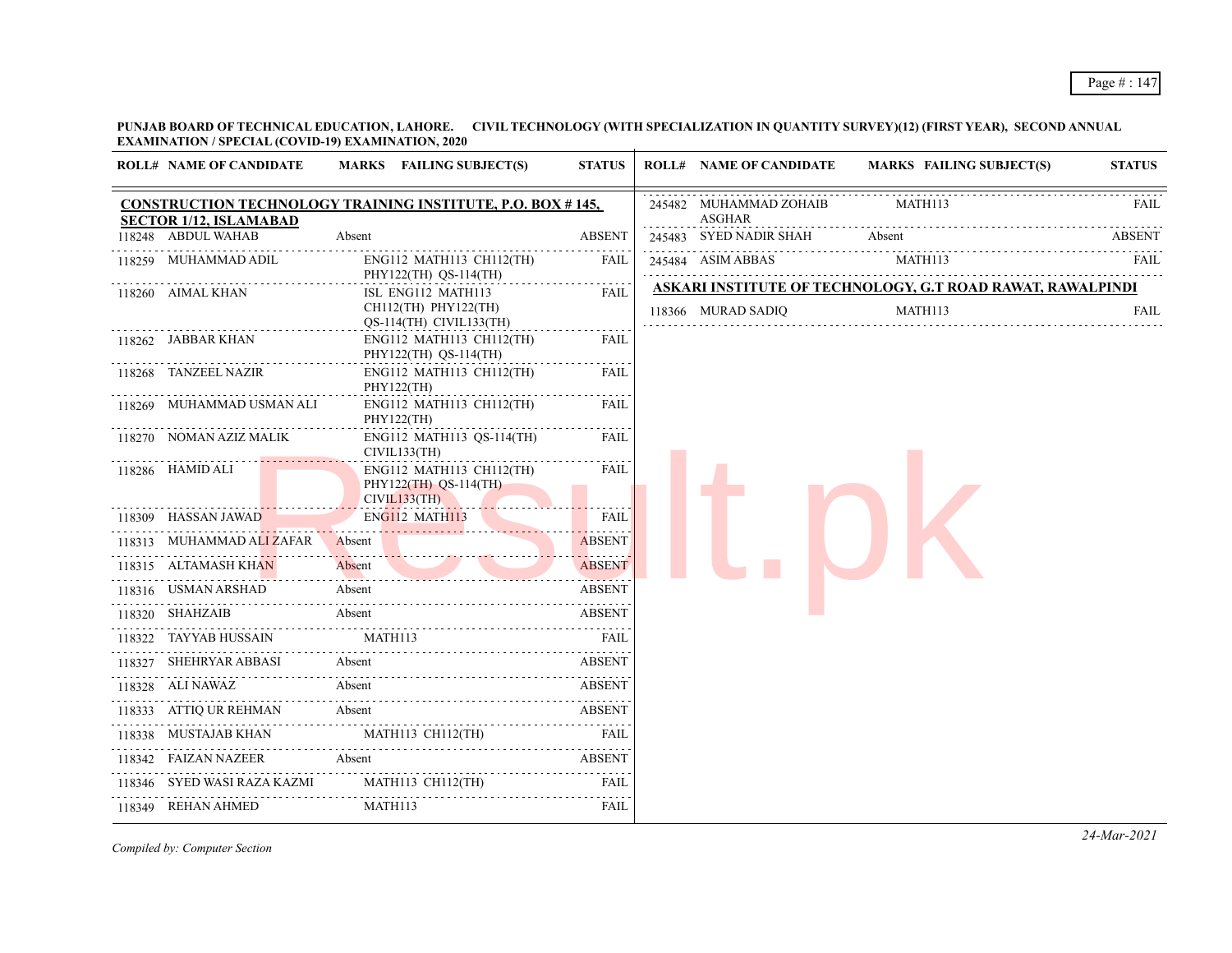|               | <b>ROLL# NAME OF CANDIDATE</b>               | MARKS FAILING SUBJECT(S)                                              | <b>STATUS</b>                    | <b>ROLL# NAME OF CANDIDATE</b>                              | <b>MARKS FAILING SUBJECT(S)</b>                                                                           | <b>STATUS</b>                    |
|---------------|----------------------------------------------|-----------------------------------------------------------------------|----------------------------------|-------------------------------------------------------------|-----------------------------------------------------------------------------------------------------------|----------------------------------|
|               |                                              | GOVT. COLLEGE OF TECHNOLOGY, FATEH JANG ROAD, ATTOCK                  |                                  |                                                             | GOVERNMENT COLLEGE OF TECHNOLOGY FOR PRINTING AND                                                         |                                  |
|               | 118368 CHAUDHARY MUHAMMAD<br>HAMZA           | ENG112 MATH123 CH132(TH)<br>CIT143(TH)                                | <b>FAIL</b>                      | 245489 MUJAHID ALI ENG112                                   | <b>GRAPHIC ARTS, ALLAMA IQBAL TOWN, LAHORE</b>                                                            | Registration                     |
|               | 118371 ARSLAN ILLYAS                         | ENG112 MATH123                                                        | FAII.                            |                                                             |                                                                                                           | cancelled due to<br>No Chance    |
|               |                                              | <b>GOVERNMENT COLLEGE OF TECHNOLOGY, BAGHDAD ROAD,</b>                |                                  |                                                             | <b>GOVERNMENT COLLEGE OF TECHNOLOGY FOR WOMEN, NEAR</b>                                                   |                                  |
|               | <b>BAHAWALPUR</b><br>118375 ZAHID IQBAL      | ENG112 MATH123                                                        | FAIL                             | <b>JAINMANDIR, LAHORE</b><br>118418 SAMREEN MUKHTAR MATH123 |                                                                                                           | <b>FAIL</b>                      |
|               |                                              |                                                                       |                                  |                                                             |                                                                                                           |                                  |
|               | 118380 MUHAMMAD USMAN Absent<br><b>ALEEM</b> |                                                                       | <b>ABSENT</b>                    | 244567 TEHREEM KHAN                                         | MATH <sub>123</sub>                                                                                       | FAIL                             |
|               |                                              | MIR CHAKAR KHAN RIND UNIVERSITY OF TECHNOLOGY,, SAKHI                 |                                  |                                                             | 244568 AROOJ FATIMA MATH123                                                                               | <b>FAIL</b>                      |
|               | SARWAR ROAD, DERA GHAZI KHAN                 |                                                                       |                                  |                                                             | PAK POLYTECHNIC INSTITUTE, 32-CIVIC CENTRE MOON MARKET                                                    |                                  |
|               | 118388 MUHAMMAD NABEEL                       | Absent                                                                | <b>ABSENT</b>                    | ALLAMA IOBAL TOWN, LAHORE                                   |                                                                                                           |                                  |
|               |                                              | SITARA INSTITUTE OF MANAGEMENT & TECHNOLOGY, JARANWALA                |                                  | 245490 SYED SAAD HASSAN                                     | Absent                                                                                                    | <b>ABSENT</b>                    |
|               |                                              | ROAD, KOH-E-NOOR CHOWK, AZIZ FATIMA TRUST, FAISALABAD                 |                                  |                                                             | <b>GOVERNMENT COLLEGE OF TECHNOLOGY, VILLAGE TARAR,</b>                                                   |                                  |
|               | 118396 MUHAMMAD KHALID Absent                |                                                                       | <b>ABSENT</b>                    | <b>RAWALAKOT(AJK)</b>                                       |                                                                                                           |                                  |
|               | <b>WALEED</b>                                |                                                                       |                                  | 244569 AZHAR NIAZ                                           | 600                                                                                                       | <b>PASS</b>                      |
|               | 118398 AMAIR RAMZAAN Absent                  |                                                                       | <b>ABSENT</b>                    |                                                             | RAWALPINDI SWEDISH INSTITUTE OF TECHNOLOGY, B-84 SATTELLITE                                               |                                  |
|               |                                              | <b>CHRISTIAN TECHNICAL TRAINING CENTRE, P.O.BOX NO. 90 CIVIL LINE</b> |                                  | TOWN COMMERCIAL MARKET, RAWALPINDI                          |                                                                                                           |                                  |
|               | <b>CHURCH ROAD,, GUJRANWALA</b>              |                                                                       |                                  |                                                             | 118430 MUHAMMAD HARIS MATH123 CH132(TH) FAIL                                                              |                                  |
|               |                                              | 118403 SABA JAVED ENGIL2 MATH123 FAIL                                 |                                  |                                                             | 118441 KAMILOBAID Absent ABSENT                                                                           |                                  |
|               |                                              | MATH123<br>245485 AAKASH ABLE MATH123 FAIL                            |                                  |                                                             | 118447 FAYYAZ AHMED ISL MATH123 CH132(TH) FAIL                                                            |                                  |
|               | 245486 ALVIS                                 | Absent                                                                | Registration<br>cancelled due to |                                                             | OHSE101<br>MATH123                                                                                        |                                  |
|               |                                              |                                                                       | No Chance                        | 245491 HAMZA HABIB                                          |                                                                                                           | Registration<br>cancelled due to |
|               |                                              | <b>GOVERNMENT COLLEGE OF TECHNOLOGY, CHICHAWATNI ROAD, STOP</b>       |                                  |                                                             |                                                                                                           | No Chance                        |
|               | #3, NEAR G.C.C KAMALIA, KAMALIA              |                                                                       |                                  | 245492 EHTISHAM ZAHOOR                                      | MATH123                                                                                                   | Registration                     |
|               |                                              | 245487 HASAN BILAL Absent ABSENT                                      |                                  |                                                             |                                                                                                           | cancelled due to<br>No Chance    |
|               |                                              |                                                                       |                                  |                                                             |                                                                                                           |                                  |
|               | 245488 HUZAIFA ASLAM                         | 625                                                                   | <b>PASS</b>                      |                                                             |                                                                                                           |                                  |
|               |                                              | <b>ABBAS COLLEGE OF TECHNOLOGY, 13-B, LAKE ROAD, LAHORE,</b>          |                                  |                                                             | 245493 NUSRAT HUSSAIN MATH123 CH132(TH) FAIL<br>RAWALPINDI SWEDISH INSTITUTE OF TECHNOLOGY, BAHADUR PLAZA |                                  |
| <b>LAHORE</b> | 118411 HAFIZ ABUBAKAR ZAHEER Absent          |                                                                       | <b>ABSENT</b>                    |                                                             | SHAIR PAO COLONY NEAR COMMITTEE CHOWK, RAWALPINDI                                                         |                                  |

*Compiled by: Computer Section*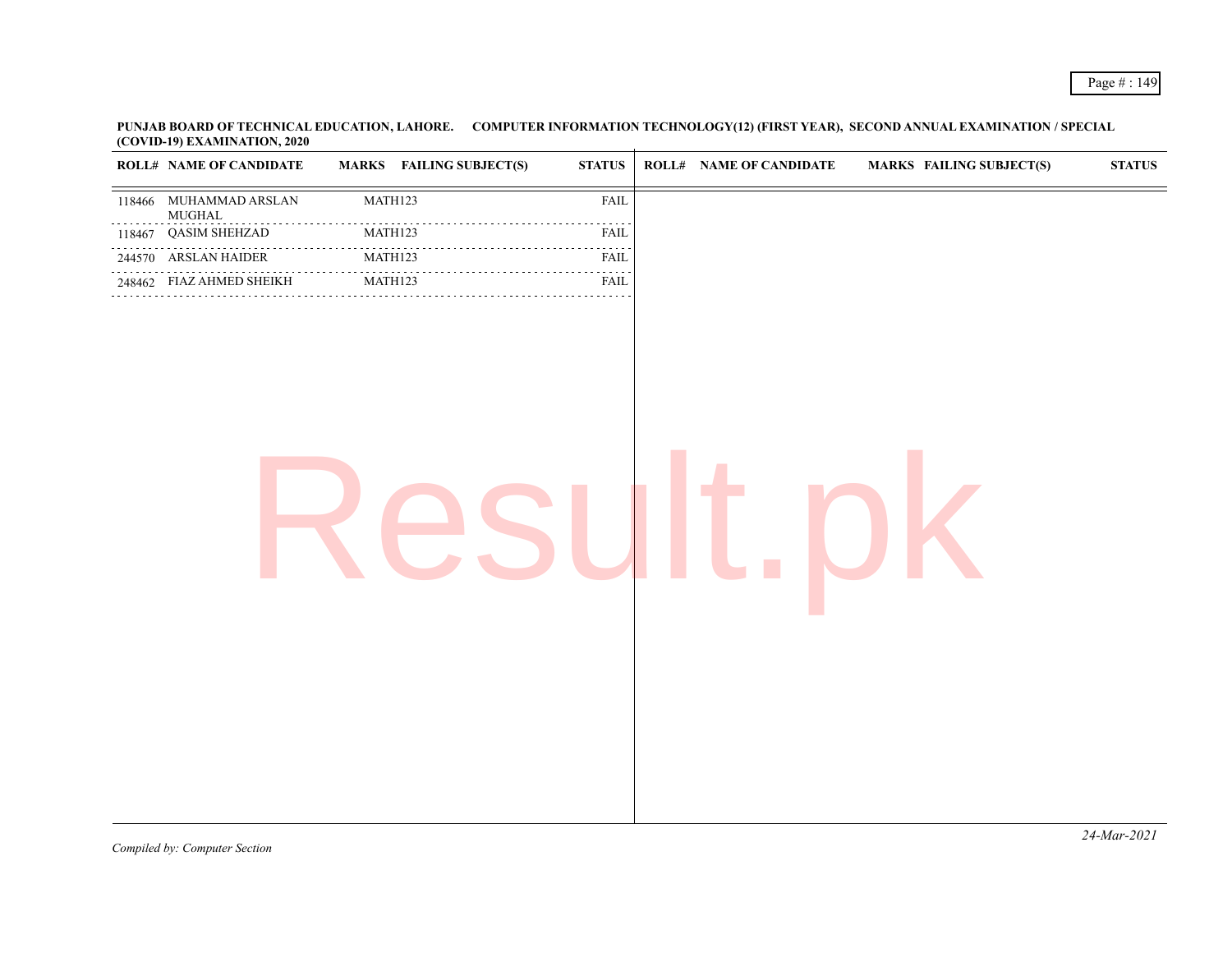| <b>ROLL# NAME OF CANDIDATE</b>       | MARKS FAILING SUBJECT(S)                                                              | <b>STATUS</b> | <b>ROLL# NAME OF CANDIDATE</b>     | <b>MARKS FAILING SUBJECT(S)</b>                                                                                                     | <b>STATUS</b> |
|--------------------------------------|---------------------------------------------------------------------------------------|---------------|------------------------------------|-------------------------------------------------------------------------------------------------------------------------------------|---------------|
|                                      | GOVT. COLLEGE OF TECHNOLOGY, FATEH JANG ROAD, ATTOCK                                  |               | 245495 MUHAMMAD BILAL AHMED Absent |                                                                                                                                     | <b>ABSENT</b> |
| 118508 MUHAMMAD JAWAD ABBAS          | ENG112 MATH123 CIT113(TH)<br>CIT134(TH)                                               | <b>FAIL</b>   | <b>BAHAWALPUR</b>                  | <b>GOVERNMENT COLLEGE OF TECHNOLOGY, BAGHDAD ROAD,</b>                                                                              |               |
| 118510 MUBASSHIR KHAN Absent         |                                                                                       | <b>ABSENT</b> | 118647 MUHAMMAD BILAL RASHID       | ENG112 MATH123                                                                                                                      | <b>FAIL</b>   |
| 118513 MUHAMMAD MUBASHER<br>HAMMAD   | $ENG112$ $CIT134(TH)$                                                                 | <b>FAIL</b>   |                                    | PHY132(TH) CH132(TH)<br>CIT113(TH) CIT134(TH)                                                                                       |               |
| 118515 FARAZ ALI                     |                                                                                       |               | 118652 MUHAMMAD NOMAN              | $\begin{tabular}{lllllllllll} \bf 118652 & \text{MUHAMMAD NOMAN} & \text{MATH123 CIT134(TH)} & \text{FAIL} \\ \hline \end{tabular}$ |               |
| 118516 MUHAMMAD ZEESHAN              | MATH123 CH132(TH)                                                                     | FAIL          | 118655 HAMZA KHALIL Absent         |                                                                                                                                     | <b>ABSENT</b> |
| <b>RIASAT</b><br>118521 ZOHAIB AHMED | $CIT113(TH)$ $CIT134(TH)$<br>MATH123 CH132(TH)                                        | FAIL          | 118656 USAMA                       | ENG112 MATH123 CIT113(TH)<br>CIT134(TH)                                                                                             | FAIL          |
|                                      | $CIT113(TH)$ $CIT134(TH)$                                                             |               | 118662 MALIK USAMA BIN AKRAM       | ENG112 MATH123 CH132(TH)                                                                                                            | FAIL          |
| 118523 HAMZA NAWAZ                   | ENG112 CH132(TH)<br>CIT113(TH) CIT134(TH)                                             | <b>FAIL</b>   | 118664 ADNAN MUSA                  | CIT113(TH) CIT134(TH)<br>$ENG112$ CIT113(TH)                                                                                        | FAIL          |
| 118525 MUHAMMAD MURTAJIZ             | ISL ENG112 CH132(TH)                                                                  | FAIL          | CIT134(TH)                         |                                                                                                                                     |               |
| HUSSAIN SHAH<br>118527 ABDULLAH BUTT | $CIT113(TH)$ $CIT134(TH)$<br>CIT113(TH) CIT134(TH)                                    | FAIL          |                                    | MATH123 CIT113(TH)<br>CITI34(TH)                                                                                                    | FAIL          |
| 118528 YASIR ALI UMAR                | CH132(TH) CIT113(TH)<br>CIT134(TH)                                                    | <b>FAIL</b>   | 118667 UMAR ZUBAIR                 | MATH123 CIT113(TH)<br>CITI34(TH)                                                                                                    | <b>FAIL</b>   |
| 118530 ABDUL REHMAN KHAN             | Millenmann<br>CH <sub>132</sub> (TH) CIT <sub>113</sub> (TH)                          | FAII.         | 118668 ATIF RIAZ                   | ENG112 MATH123 CIT113(TH)<br>CIT134(TH)                                                                                             | FAII.         |
| CIT134(TH)                           |                                                                                       |               | 118670 MUHAMMAD ZUBAIR             | $ENG112$ MATH123 CIT113(TH)                                                                                                         | FAIL          |
|                                      | 118533 MUHAMMAD EHSAN CH132(TH) CIT134(TH)<br>118534 ATIQ AKHTAR CH132(TH) CIT134(TH) | <b>FAIL</b>   | 118671 USAMA KHALID                | ENG112 MATH123 CIT113(TH)<br>CIT134(TH)<br>.                                                                                        | FAIL          |
|                                      | 118535 ASIF RAFIQUE Absent ABSENT                                                     |               | 118674 SALMAN UMAR                 | MATH123 CH132(TH)<br>CIT113(TH) CIT134(TH)                                                                                          | <b>FAIL</b>   |
|                                      | 118536 AQIB JAVED Absent                                                              |               | 118676 MUHAMMAD SHAHBAZ            | $ENG112$ MATH123 CIT113(TH)                                                                                                         | FAII.         |
| 118538 HAMMAD WASEEM                 | MATH123                                                                               | <b>FAIL</b>   |                                    | CIT134(TH)                                                                                                                          |               |
| 118542 FAIZAN ALI                    | $CH132$ (TH)<br>LI CH132(TH) FAIL                                                     |               | 118679 SADAQAT ALI                 | ENG112 MATH123<br>PHY132(TH, PR) CH132(TH)                                                                                          | <b>FAIL</b>   |
| 118545 NOMAN AZIZ                    | MATH <sub>123</sub>                                                                   | <b>FAIL</b>   |                                    | TH CIT113(TH) CIT134(TH, PR)                                                                                                        |               |
| 118547 ABDUL HANAN                   | CH132(TH) CIT113(TH)<br>CIT134(TH)                                                    | <b>FAIL</b>   | 118680 MUHAMMAD FIZAN              | ENG112 MATH123 CH132(TH)<br>CIT134(TH)                                                                                              | FAIL          |
| 118548 MUHAMMAD SHOAIB               | CH132(TH) CIT113(TH)<br>CIT134(TH)                                                    | FAII.         | 118684 SHUJAAT HUSSAIN JAFFRY      | ENG112 MATH123 CIT113(TH)<br>CIT134(TH)                                                                                             | FAIL          |
| 245494 MALIK AHMED RAZA              | 830                                                                                   | <b>PASS</b>   |                                    | 118686 MUHAMMAD ALI SHAHZAD ENG112 MATH123 CIT113(TH)                                                                               | FAIL          |
|                                      |                                                                                       |               |                                    |                                                                                                                                     |               |

*Compiled by: Computer Section*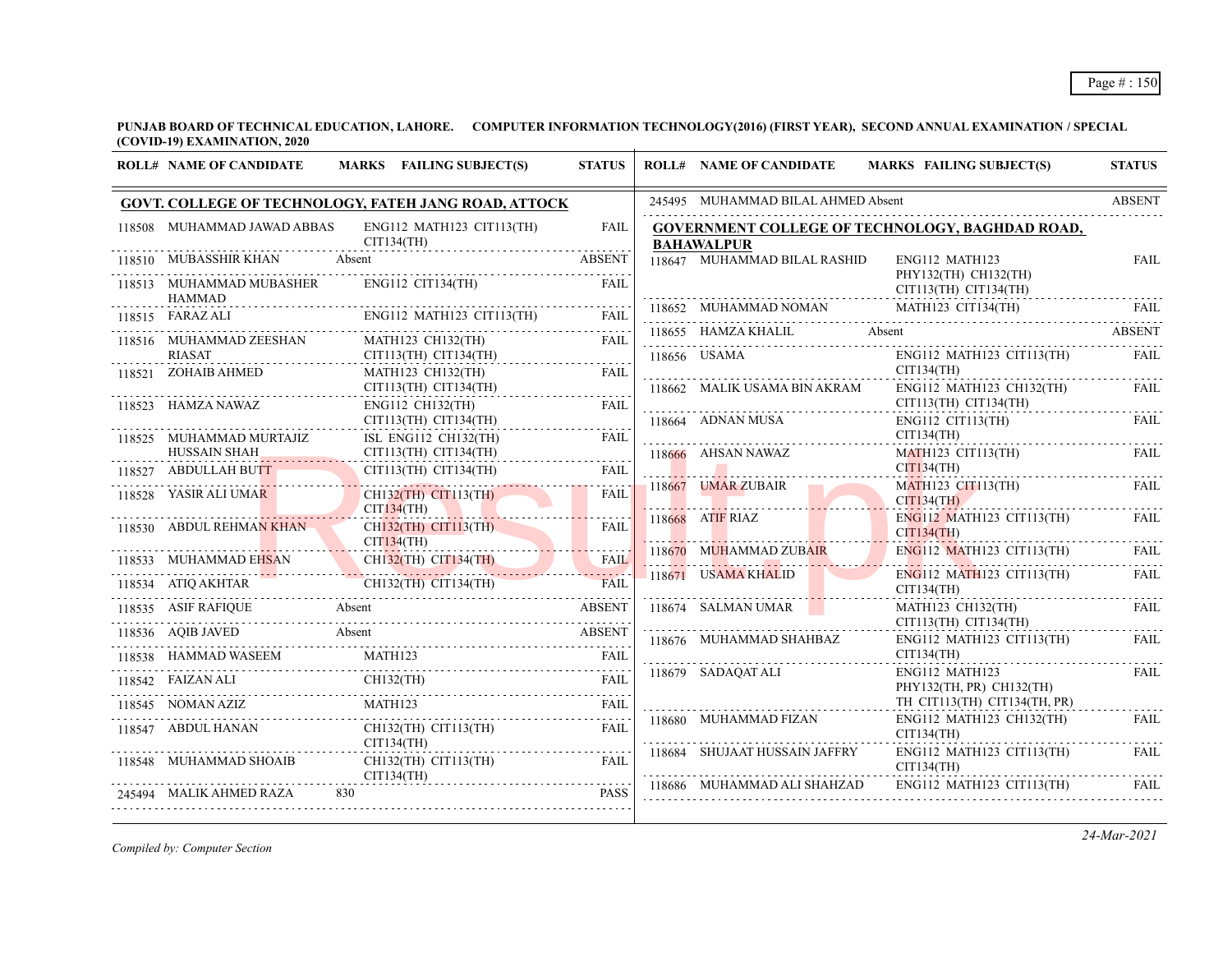**PUNJAB BOARD OF TECHNICAL EDUCATION, LAHORE. COMPUTER INFORMATION TECHNOLOGY(2016) (FIRST YEAR), SECOND ANNUAL EXAMINATION / SPECIAL (COVID-19) EXAMINATION, 2020**  $\overline{1}$ 

| <b>ROLL# NAME OF CANDIDATE</b>                  | MARKS FAILING SUBJECT(S)                                                                                                                                                                                                                                                                                                                                                                                                     | <b>STATUS</b> | <b>ROLL# NAME OF CANDIDATE</b>                           | MARKS FAILING SUBJECT(S)                                                                 | <b>STATUS</b> |
|-------------------------------------------------|------------------------------------------------------------------------------------------------------------------------------------------------------------------------------------------------------------------------------------------------------------------------------------------------------------------------------------------------------------------------------------------------------------------------------|---------------|----------------------------------------------------------|------------------------------------------------------------------------------------------|---------------|
| 118689 SAMI UR REHMAN KHAN                      | ENG112 MATH123 CIT113(TH)<br>CIT134(TH)                                                                                                                                                                                                                                                                                                                                                                                      | FAIL<br>.     |                                                          | <b>GOVERNMENT COLLEGE OF TECHNOLOGY FOR WOMEN, NEAR FAREED</b>                           |               |
| 118690 TAYYAB SALEEM                            | MATH123 CH132(TH)<br>CIT113(TH) CIT134(TH)                                                                                                                                                                                                                                                                                                                                                                                   | <b>FAIL</b>   | <b>GATE OPP. GPO, BAHAWALPUR</b>                         |                                                                                          |               |
| 118691 AHMED UMAIR                              | ENG112 MATH123 CIT113(TH)<br>CIT134(TH)                                                                                                                                                                                                                                                                                                                                                                                      | FAIL          | 245500 MEMOONA AFZAL                                     | ISL ENG112 MATH123<br>CIT113(TH) CIT134(TH)                                              | FAIL          |
| 118692 MUHAMMAD MUZAMMIL                        | ENG112 MATH123 CIT113(TH)<br>CIT134(TH)                                                                                                                                                                                                                                                                                                                                                                                      | FAIL          | ROAD, 187/E-B GAGGOO MANDI, BUREWALA                     | <b>GAGGOO COLLEGE OF ENGINEERING &amp; TECHNOLOGY, SHAIKH FAZAL</b>                      |               |
| 118693 MUHAMMAD RASHID<br>CIT134(TH)            | ENG112 MATH123 CIT113(TH)                                                                                                                                                                                                                                                                                                                                                                                                    | FAIL          | 118775 MUHAMMAD SOHAIL<br>AHMAD                          | ENG112 MATH123 CIT113(TH)                                                                | <b>FAIL</b>   |
|                                                 | 118694 ALI HAMZA MATH123 CIT113(TH) FAIL                                                                                                                                                                                                                                                                                                                                                                                     |               |                                                          | 118777 MUHAMMAD SOHAIL ENG112 MATH123 CH132(TH) FAIL                                     |               |
|                                                 | $\begin{tabular}{lllllllllll} \hline 118698 & AFAQ & DAWOOD & \multicolumn{2}{c }{MATH123 & CIT113(TH)} & \multicolumn{2}{c }{FAIL} & \multicolumn{2}{c }{CIT134(TH)} & \multicolumn{2}{c }{FAIL} & \multicolumn{2}{c }{CIT134(TH)} & \multicolumn{2}{c }{FAIL} & \multicolumn{2}{c }{CIT134(TH)} & \multicolumn{2}{c }{FAIL} & \multicolumn{2}{c }{CIT134(TH)} & \multicolumn{2}{c }{FAIL} & \multicolumn{2}{c }{CIT134(TH$ |               |                                                          | MIR CHAKAR KHAN RIND UNIVERSITY OF TECHNOLOGY,, SAKHI                                    |               |
|                                                 |                                                                                                                                                                                                                                                                                                                                                                                                                              |               | <b>SARWAR ROAD, DERA GHAZI KHAN</b><br>118806 SAMI ULLAH | MATH123 CH132(TH)                                                                        | <b>FAIL</b>   |
|                                                 |                                                                                                                                                                                                                                                                                                                                                                                                                              |               |                                                          | CIT113(TH) CIT134(TH)                                                                    |               |
|                                                 | 118704 MUHAMMAD AFAQ ELLAHI CIT113(TH) CIT134(TH) FAIL THE THE THE THE RESERVE ABSENT                                                                                                                                                                                                                                                                                                                                        |               | 1188 <mark>07</mark> LUQMAN HAIDER                       | ENG112 MATH123 CIT113(TH)<br>CIT134(TH)                                                  | FAIL          |
| 118707 TAYYAB HUSSAIN                           | TAYYAB HUSSAIN Absent ABSENT                                                                                                                                                                                                                                                                                                                                                                                                 | <b>ABSENT</b> | 118809 MUHAMMAD IBRAHEEM                                 | $ENG112$ MATH $123$                                                                      | FAII.         |
| <b>SALEEM</b>                                   | 118708 MOHAMMAD SEEMAB CIT134(TH)                                                                                                                                                                                                                                                                                                                                                                                            | <b>FAIL</b>   | 118814 MUHAMMAD MAAZ                                     | $ENG112$ CH132(TH)<br>CIT113(TH)                                                         | <b>FAIL</b>   |
| <b>MAOBOOL</b>                                  | 118710 MUHAMMAD ADNAN MATH123 CIT134(TH)<br>Maria Maria Maria Maria Maria Maria Maria Maria Maria Maria Maria Maria Maria Maria Maria Maria Maria Maria M                                                                                                                                                                                                                                                                    | <b>FAIL</b>   | 118818 SALMAN AMEER                                      | ENG112 MATH123<br>PHY132(TH) CIT113(TH)                                                  | <b>FAIL</b>   |
|                                                 | 118712 RANA ALI SHAN AYYUB MATH123 CIT113(TH)                                                                                                                                                                                                                                                                                                                                                                                | <b>FAIL</b>   | 118821 MUHAMMAD ADNAN                                    | CIT134(TH)<br>MATH123 CIT113(TH)                                                         | <b>FAIL</b>   |
|                                                 | CIT134(TH)<br>118715 MUHAMMAD NAVEED Absent ABSENT<br>118715 MUHAMMAD NAVEED Absent ABSENT                                                                                                                                                                                                                                                                                                                                   |               |                                                          | CIT134(TH)<br>118822 MUHAMMAD DILSHAD Absent ABSENT                                      |               |
|                                                 | $\begin{tabular}{ c c c c } \hline 118722 & JAHANGEER HASSAN & MATH123 CIT134(TH) & FAIL \\ \hline 118723 & DILSHAD HUSSAIN & MATH123 & & FAIL \\ \hline & & FAIL & & FAIL \\ \hline \end{tabular}$                                                                                                                                                                                                                          |               | 118823 SHER ALI                                          | ENG112 MATH123 CIT113(TH) FAIL                                                           |               |
|                                                 |                                                                                                                                                                                                                                                                                                                                                                                                                              |               |                                                          | CIT134(TH)                                                                               |               |
| 118726 SYED MUHAMMAD Absent<br><b>MOHTASHIM</b> |                                                                                                                                                                                                                                                                                                                                                                                                                              | <b>ABSENT</b> | ROAD,, FAISALABAD                                        | <b>JINNAH POLYTECHNIC INSTITUTE, NEAR NOVALTY PULL SAMUNDRI</b>                          |               |
|                                                 | 245496 MUHAMMAD SAJID ENG112 MATH123 CH132(TH) FAIL                                                                                                                                                                                                                                                                                                                                                                          |               | 118876 JUNAID IFTIKHAR                                   | Absent                                                                                   | <b>ABSENT</b> |
| 245497 MUHAMMAD YOUSAF Absent                   | <b>ABSENT</b>                                                                                                                                                                                                                                                                                                                                                                                                                |               |                                                          | SITARA INSTITUTE OF MANAGEMENT & TECHNOLOGY, JARANWALA                                   |               |
| <b>MAOBOOL</b>                                  | $245498\quad \  {\rm HASHIM\ AKHTAR} \qquad \qquad {\rm ENG112\,\ MATH123\,\ CTI113 (TH)} \qquad \qquad {\rm FAIL}$<br>CIT134(TH)                                                                                                                                                                                                                                                                                            |               | 118905 SAMI ULLAH                                        | ROAD, KOH-E-NOOR CHOWK, AZIZ FATIMA TRUST, FAISALABAD<br>MATH123 CH132(TH)<br>CIT134(TH) | <b>FAIL</b>   |
| 245499 MOHAMMAD ASIF FAROOQ Absent              |                                                                                                                                                                                                                                                                                                                                                                                                                              | <b>ABSENT</b> |                                                          |                                                                                          |               |

*Compiled by: Computer Section*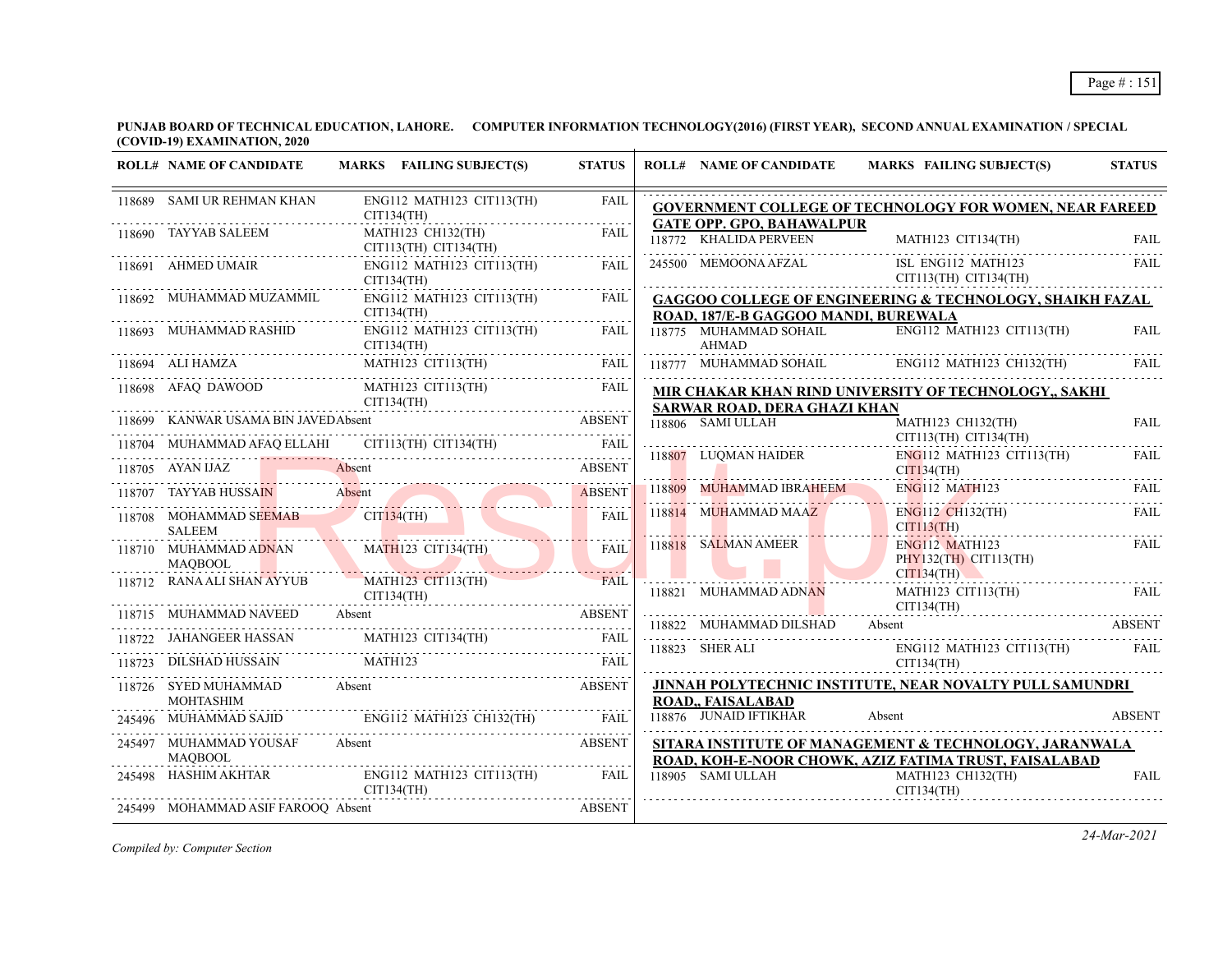| MATH123 CH132(TH)<br>MATH123<br><b>FAIL</b><br>245511 MUHAMMAD MUDASSAR<br>118910 MUHAMMAD MASOOD<br><b>TAHIR CHISHTI</b><br><b>MUSTAFA</b><br>.<br>MATH123 CH132(TH)<br>HAFIZ HAMZA SATTAR<br><b>FAIL</b><br>118911<br>CHRISTIAN TECHNICAL TRAINING CENTRE, P.O.BOX NO. 90 CIVIL LINE<br><b>CHURCH ROAD,, GUJRANWALA</b><br>Absent<br><b>ABSENT</b><br>118912 MASAOOD UL HASSAN<br>119049 MUHAMMAD FARHAN<br>ENG112 MATH123 CH132(TH)<br>118917 MUHAMMAD FAYAZ<br>Absent<br><b>ABSENT</b><br>CIT113(TH) CIT134(TH)<br>119061 IFRAEEM RIAZ<br>ENG112 MATH123 CH132(TH)<br>118918 MUHAMMAD MUQEET<br><b>ABSENT</b><br>Absent<br>CIT113(TH) CIT134(TH)<br>118920 MUJTAB HAIDER<br>ENG112 MATH123<br><b>FAIL</b><br>119066 AMEER HAMZA ENG112 MATH123 CIT134(TH) FAIL<br>ENG112 MATH123 CH132(TH)<br>118921 SYED MOEED AHMAD<br>FAIL<br><b>HASHMI</b><br>CIT134(TH)<br>119071 ASHIR RAZA Absent<br>118923 BABAR HUSSAIN<br>MATH123<br><b>FAIL</b><br>ENG112 MATH123<br>119074 YOUBAB<br><b>ALI HAIDER</b><br>Absent<br><b>ABSENT</b><br>118925<br>ENG112 MATH123 CH132(TH)<br>119076 MUHAMMAD AQEEL AMIR<br>118926 MUHAMMAD WAQAR MATH123 CIT134(TH)<br><b>FAIL</b><br><b>BUTT</b><br>$CIT113(TH)$ $CIT134(TH)$<br>HAROON SHAHZAD MATH123 CIT134(TH)<br>ROON SHAHZAD MATH123 CIT134(TH) FAIL<br>118927<br>119077 ADNAN SAMI ULLAH<br>694<br>ASMATULLAH MUAWIA<br>Absent<br><b>ABSENT</b><br>119081 AYESHA FAIZ<br>Absent<br>245501 MUHAMMAD UMAR<br>Registration<br>119082 SANABAL ASLAM<br>Absent<br>cancelled due to<br>MUHAMMAD SUFYAN<br>$ENG112$ MATH123<br>119083<br>not passing<br>minimum<br>119085 MUHAMMAD ABDULLAH MATH123<br>subjects<br>119087 TALHA ABDUL-RAQEEB<br>ISL ENG112 MATH123<br>Absent<br>245502 HUSSNAIN ZARGHAM<br><b>FAIL</b><br>CH132(TH) CIT113(TH)<br>119089 MUHAMMAD ASIM<br>MATH123 CIT113(TH)<br>CIT134(TH)<br>CIT134(TH)<br>CIT134(TH)<br>245503 USAMA TARIQ<br>119090 MOHSIN AFAQ<br>ISL ENG112 MATH123<br>MATH123<br>245504 ALI SHER<br>$CIT113(TH)$ $CIT134(TH)$<br><b>FAIL</b><br>119092 ZARYAB IFTIKHAR<br>MATH123 CIT113(TH)<br>245505 HAMZA TARIO<br>MATH123 CIT134(1H)<br>245505 HAMZA TARIQ MATH123 CIT134(1H) FAIL FAIL<br>CIT134(TH)<br>245506 UMAR FAROOQ<br>119093 MUHAMMAD HUSSAIN<br>MATH123 CIT113(TH)<br>CIT134(TH)<br><b>ENG112</b><br>245507 GHULAM MUHAYUDIN<br>FAII.<br>662<br>119100 KALEEM ULLAH<br>CIT134(TH)<br>245508 AMAR SHAFIQUE<br>119102 NOUMAN ALI<br>MATH123<br>245509 GHULAM MUJTABA Absent<br><b>ABSENT</b><br>245512 SHAHZAIB YOUSAF<br>Absent<br><b>ABSENT</b> |  | <b>ROLL# NAME OF CANDIDATE</b> | MARKS FAILING SUBJECT(S) | <b>STATUS</b> | <b>ROLL# NAME OF CANDIDATE</b> | <b>MARKS FAILING SUBJECT(S)</b> | <b>STATUS</b> |
|------------------------------------------------------------------------------------------------------------------------------------------------------------------------------------------------------------------------------------------------------------------------------------------------------------------------------------------------------------------------------------------------------------------------------------------------------------------------------------------------------------------------------------------------------------------------------------------------------------------------------------------------------------------------------------------------------------------------------------------------------------------------------------------------------------------------------------------------------------------------------------------------------------------------------------------------------------------------------------------------------------------------------------------------------------------------------------------------------------------------------------------------------------------------------------------------------------------------------------------------------------------------------------------------------------------------------------------------------------------------------------------------------------------------------------------------------------------------------------------------------------------------------------------------------------------------------------------------------------------------------------------------------------------------------------------------------------------------------------------------------------------------------------------------------------------------------------------------------------------------------------------------------------------------------------------------------------------------------------------------------------------------------------------------------------------------------------------------------------------------------------------------------------------------------------------------------------------------------------------------------------------------------------------------------------------------------------------------------------------------------------------------------------------------------------------------------------------------------------------------------------------------------------|--|--------------------------------|--------------------------|---------------|--------------------------------|---------------------------------|---------------|
|                                                                                                                                                                                                                                                                                                                                                                                                                                                                                                                                                                                                                                                                                                                                                                                                                                                                                                                                                                                                                                                                                                                                                                                                                                                                                                                                                                                                                                                                                                                                                                                                                                                                                                                                                                                                                                                                                                                                                                                                                                                                                                                                                                                                                                                                                                                                                                                                                                                                                                                                    |  |                                |                          |               |                                |                                 | <b>FAIL</b>   |
|                                                                                                                                                                                                                                                                                                                                                                                                                                                                                                                                                                                                                                                                                                                                                                                                                                                                                                                                                                                                                                                                                                                                                                                                                                                                                                                                                                                                                                                                                                                                                                                                                                                                                                                                                                                                                                                                                                                                                                                                                                                                                                                                                                                                                                                                                                                                                                                                                                                                                                                                    |  |                                |                          |               |                                |                                 |               |
|                                                                                                                                                                                                                                                                                                                                                                                                                                                                                                                                                                                                                                                                                                                                                                                                                                                                                                                                                                                                                                                                                                                                                                                                                                                                                                                                                                                                                                                                                                                                                                                                                                                                                                                                                                                                                                                                                                                                                                                                                                                                                                                                                                                                                                                                                                                                                                                                                                                                                                                                    |  |                                |                          |               |                                |                                 |               |
|                                                                                                                                                                                                                                                                                                                                                                                                                                                                                                                                                                                                                                                                                                                                                                                                                                                                                                                                                                                                                                                                                                                                                                                                                                                                                                                                                                                                                                                                                                                                                                                                                                                                                                                                                                                                                                                                                                                                                                                                                                                                                                                                                                                                                                                                                                                                                                                                                                                                                                                                    |  |                                |                          |               |                                |                                 | FAIL          |
|                                                                                                                                                                                                                                                                                                                                                                                                                                                                                                                                                                                                                                                                                                                                                                                                                                                                                                                                                                                                                                                                                                                                                                                                                                                                                                                                                                                                                                                                                                                                                                                                                                                                                                                                                                                                                                                                                                                                                                                                                                                                                                                                                                                                                                                                                                                                                                                                                                                                                                                                    |  |                                |                          |               |                                |                                 | <b>FAIL</b>   |
|                                                                                                                                                                                                                                                                                                                                                                                                                                                                                                                                                                                                                                                                                                                                                                                                                                                                                                                                                                                                                                                                                                                                                                                                                                                                                                                                                                                                                                                                                                                                                                                                                                                                                                                                                                                                                                                                                                                                                                                                                                                                                                                                                                                                                                                                                                                                                                                                                                                                                                                                    |  |                                |                          |               |                                |                                 |               |
|                                                                                                                                                                                                                                                                                                                                                                                                                                                                                                                                                                                                                                                                                                                                                                                                                                                                                                                                                                                                                                                                                                                                                                                                                                                                                                                                                                                                                                                                                                                                                                                                                                                                                                                                                                                                                                                                                                                                                                                                                                                                                                                                                                                                                                                                                                                                                                                                                                                                                                                                    |  |                                |                          |               |                                |                                 |               |
|                                                                                                                                                                                                                                                                                                                                                                                                                                                                                                                                                                                                                                                                                                                                                                                                                                                                                                                                                                                                                                                                                                                                                                                                                                                                                                                                                                                                                                                                                                                                                                                                                                                                                                                                                                                                                                                                                                                                                                                                                                                                                                                                                                                                                                                                                                                                                                                                                                                                                                                                    |  |                                |                          |               |                                |                                 | <b>ABSENT</b> |
|                                                                                                                                                                                                                                                                                                                                                                                                                                                                                                                                                                                                                                                                                                                                                                                                                                                                                                                                                                                                                                                                                                                                                                                                                                                                                                                                                                                                                                                                                                                                                                                                                                                                                                                                                                                                                                                                                                                                                                                                                                                                                                                                                                                                                                                                                                                                                                                                                                                                                                                                    |  |                                |                          |               |                                |                                 | <b>FAIL</b>   |
|                                                                                                                                                                                                                                                                                                                                                                                                                                                                                                                                                                                                                                                                                                                                                                                                                                                                                                                                                                                                                                                                                                                                                                                                                                                                                                                                                                                                                                                                                                                                                                                                                                                                                                                                                                                                                                                                                                                                                                                                                                                                                                                                                                                                                                                                                                                                                                                                                                                                                                                                    |  |                                |                          |               |                                |                                 | FAIL          |
|                                                                                                                                                                                                                                                                                                                                                                                                                                                                                                                                                                                                                                                                                                                                                                                                                                                                                                                                                                                                                                                                                                                                                                                                                                                                                                                                                                                                                                                                                                                                                                                                                                                                                                                                                                                                                                                                                                                                                                                                                                                                                                                                                                                                                                                                                                                                                                                                                                                                                                                                    |  |                                |                          |               |                                |                                 | <b>PASS</b>   |
|                                                                                                                                                                                                                                                                                                                                                                                                                                                                                                                                                                                                                                                                                                                                                                                                                                                                                                                                                                                                                                                                                                                                                                                                                                                                                                                                                                                                                                                                                                                                                                                                                                                                                                                                                                                                                                                                                                                                                                                                                                                                                                                                                                                                                                                                                                                                                                                                                                                                                                                                    |  |                                |                          |               |                                |                                 | <b>ABSENT</b> |
|                                                                                                                                                                                                                                                                                                                                                                                                                                                                                                                                                                                                                                                                                                                                                                                                                                                                                                                                                                                                                                                                                                                                                                                                                                                                                                                                                                                                                                                                                                                                                                                                                                                                                                                                                                                                                                                                                                                                                                                                                                                                                                                                                                                                                                                                                                                                                                                                                                                                                                                                    |  |                                |                          |               |                                |                                 | <b>ABSENT</b> |
|                                                                                                                                                                                                                                                                                                                                                                                                                                                                                                                                                                                                                                                                                                                                                                                                                                                                                                                                                                                                                                                                                                                                                                                                                                                                                                                                                                                                                                                                                                                                                                                                                                                                                                                                                                                                                                                                                                                                                                                                                                                                                                                                                                                                                                                                                                                                                                                                                                                                                                                                    |  |                                |                          |               |                                |                                 | FAII.         |
|                                                                                                                                                                                                                                                                                                                                                                                                                                                                                                                                                                                                                                                                                                                                                                                                                                                                                                                                                                                                                                                                                                                                                                                                                                                                                                                                                                                                                                                                                                                                                                                                                                                                                                                                                                                                                                                                                                                                                                                                                                                                                                                                                                                                                                                                                                                                                                                                                                                                                                                                    |  |                                |                          |               |                                |                                 | FAIL          |
|                                                                                                                                                                                                                                                                                                                                                                                                                                                                                                                                                                                                                                                                                                                                                                                                                                                                                                                                                                                                                                                                                                                                                                                                                                                                                                                                                                                                                                                                                                                                                                                                                                                                                                                                                                                                                                                                                                                                                                                                                                                                                                                                                                                                                                                                                                                                                                                                                                                                                                                                    |  |                                |                          |               |                                |                                 | <b>ABSENT</b> |
|                                                                                                                                                                                                                                                                                                                                                                                                                                                                                                                                                                                                                                                                                                                                                                                                                                                                                                                                                                                                                                                                                                                                                                                                                                                                                                                                                                                                                                                                                                                                                                                                                                                                                                                                                                                                                                                                                                                                                                                                                                                                                                                                                                                                                                                                                                                                                                                                                                                                                                                                    |  |                                |                          |               |                                |                                 | FAIL          |
|                                                                                                                                                                                                                                                                                                                                                                                                                                                                                                                                                                                                                                                                                                                                                                                                                                                                                                                                                                                                                                                                                                                                                                                                                                                                                                                                                                                                                                                                                                                                                                                                                                                                                                                                                                                                                                                                                                                                                                                                                                                                                                                                                                                                                                                                                                                                                                                                                                                                                                                                    |  |                                |                          |               |                                |                                 | FAIL          |
|                                                                                                                                                                                                                                                                                                                                                                                                                                                                                                                                                                                                                                                                                                                                                                                                                                                                                                                                                                                                                                                                                                                                                                                                                                                                                                                                                                                                                                                                                                                                                                                                                                                                                                                                                                                                                                                                                                                                                                                                                                                                                                                                                                                                                                                                                                                                                                                                                                                                                                                                    |  |                                |                          |               |                                |                                 |               |
|                                                                                                                                                                                                                                                                                                                                                                                                                                                                                                                                                                                                                                                                                                                                                                                                                                                                                                                                                                                                                                                                                                                                                                                                                                                                                                                                                                                                                                                                                                                                                                                                                                                                                                                                                                                                                                                                                                                                                                                                                                                                                                                                                                                                                                                                                                                                                                                                                                                                                                                                    |  |                                |                          |               |                                |                                 | FAIL          |
|                                                                                                                                                                                                                                                                                                                                                                                                                                                                                                                                                                                                                                                                                                                                                                                                                                                                                                                                                                                                                                                                                                                                                                                                                                                                                                                                                                                                                                                                                                                                                                                                                                                                                                                                                                                                                                                                                                                                                                                                                                                                                                                                                                                                                                                                                                                                                                                                                                                                                                                                    |  |                                |                          |               |                                |                                 | <b>FAIL</b>   |
|                                                                                                                                                                                                                                                                                                                                                                                                                                                                                                                                                                                                                                                                                                                                                                                                                                                                                                                                                                                                                                                                                                                                                                                                                                                                                                                                                                                                                                                                                                                                                                                                                                                                                                                                                                                                                                                                                                                                                                                                                                                                                                                                                                                                                                                                                                                                                                                                                                                                                                                                    |  |                                |                          |               |                                |                                 | <b>PASS</b>   |
|                                                                                                                                                                                                                                                                                                                                                                                                                                                                                                                                                                                                                                                                                                                                                                                                                                                                                                                                                                                                                                                                                                                                                                                                                                                                                                                                                                                                                                                                                                                                                                                                                                                                                                                                                                                                                                                                                                                                                                                                                                                                                                                                                                                                                                                                                                                                                                                                                                                                                                                                    |  |                                |                          |               |                                |                                 | <b>FAIL</b>   |
|                                                                                                                                                                                                                                                                                                                                                                                                                                                                                                                                                                                                                                                                                                                                                                                                                                                                                                                                                                                                                                                                                                                                                                                                                                                                                                                                                                                                                                                                                                                                                                                                                                                                                                                                                                                                                                                                                                                                                                                                                                                                                                                                                                                                                                                                                                                                                                                                                                                                                                                                    |  |                                |                          |               |                                |                                 |               |
|                                                                                                                                                                                                                                                                                                                                                                                                                                                                                                                                                                                                                                                                                                                                                                                                                                                                                                                                                                                                                                                                                                                                                                                                                                                                                                                                                                                                                                                                                                                                                                                                                                                                                                                                                                                                                                                                                                                                                                                                                                                                                                                                                                                                                                                                                                                                                                                                                                                                                                                                    |  | 245510 FAIZ RASOOL             | MATH123                  | <b>FAIL</b>   |                                |                                 |               |

*Compiled by: Computer Section*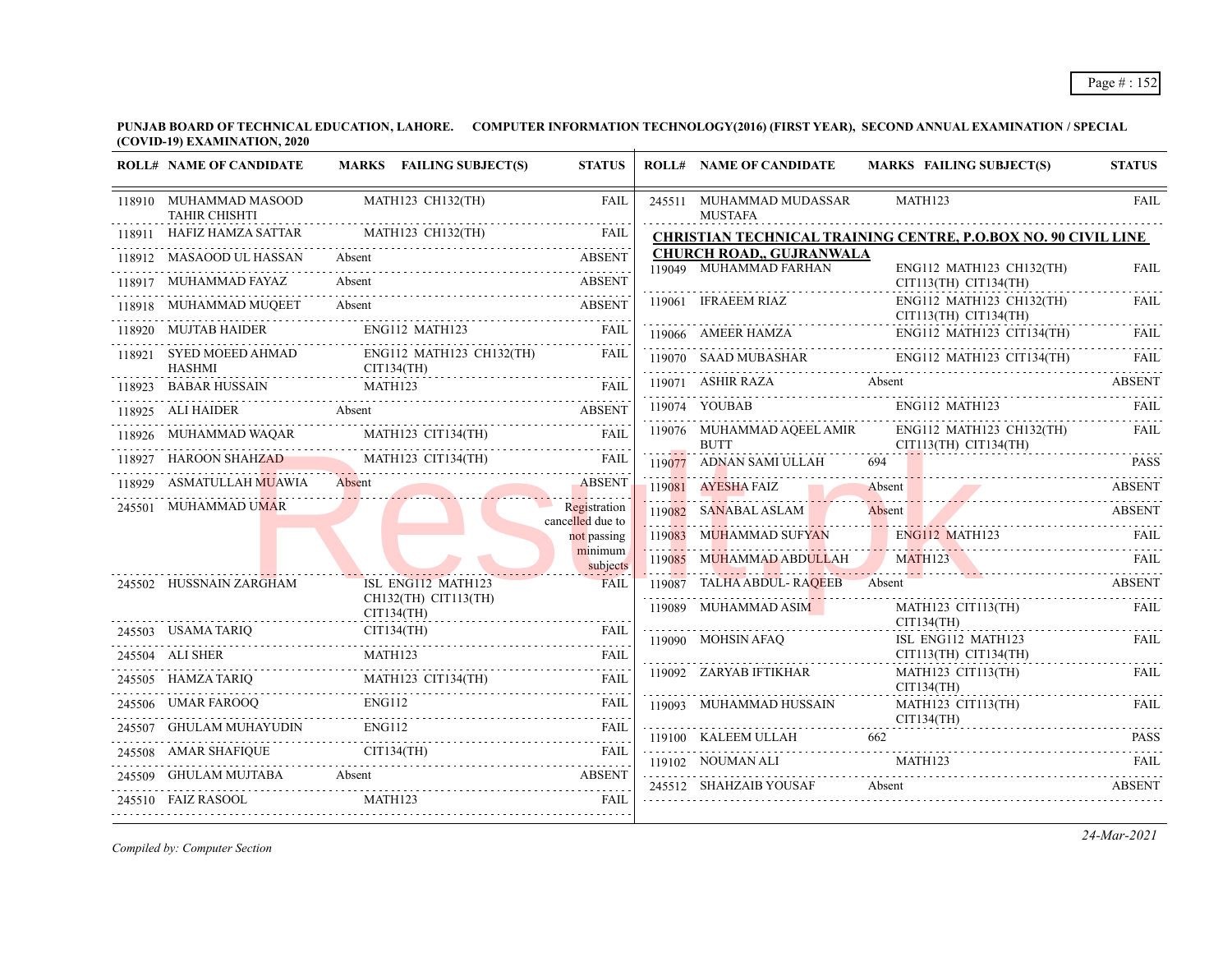**PUNJAB BOARD OF TECHNICAL EDUCATION, LAHORE. COMPUTER INFORMATION TECHNOLOGY(2016) (FIRST YEAR), SECOND ANNUAL EXAMINATION / SPECIAL (COVID-19) EXAMINATION, 2020**  $\overline{1}$ 

| <b>ROLL# NAME OF CANDIDATE</b>           | MARKS FAILING SUBJECT(S)                                                                                                                                                                                                                                                                                                                                                                                            | <b>STATUS</b> |               | <b>ROLL# NAME OF CANDIDATE</b>                            | MARKS FAILING SUBJECT(S)                                                                                                                                                       | <b>STATUS</b> |
|------------------------------------------|---------------------------------------------------------------------------------------------------------------------------------------------------------------------------------------------------------------------------------------------------------------------------------------------------------------------------------------------------------------------------------------------------------------------|---------------|---------------|-----------------------------------------------------------|--------------------------------------------------------------------------------------------------------------------------------------------------------------------------------|---------------|
|                                          | ALI COLLEGE OF TECHNOLOGY, BYPASS ROAD NEAR ZARI BANK,                                                                                                                                                                                                                                                                                                                                                              |               |               |                                                           | KAHUTA INSTITUTE OF TECHNOLOGY, 6 KM KALAR SYDEN ROAD                                                                                                                          |               |
| <b>HAROONABAD</b><br>119112 HAMZA ANWAAR | Absent                                                                                                                                                                                                                                                                                                                                                                                                              | <b>ABSENT</b> |               | NAUGRAN, KAHUTA<br>245513 NOMAN FAISAL                    | 678                                                                                                                                                                            | <b>PASS</b>   |
| 119114 MUHAMMAD MOHSIN<br><b>HAOBOOL</b> | Absent                                                                                                                                                                                                                                                                                                                                                                                                              | ABSENT        |               |                                                           | GOVERNMENT COLLEGE OF TECHNOLOGY, CHICHAWATNI ROAD, STOP                                                                                                                       |               |
| 119117 MUHAMMAD SALMAN<br><b>ARSHAD</b>  | Absent                                                                                                                                                                                                                                                                                                                                                                                                              | <b>ABSENT</b> |               | #3, NEAR G.C.C KAMALIA, KAMALIA<br>119306 ZEESHAN MEHMOOD | CH132(TH) CIT113(TH)<br>CIT134(TH)                                                                                                                                             | <b>FAIL</b>   |
| <b>ISLAMABAD</b>                         | <b>GOVERNMENT POLYTECHNIC INSTITUTE FOR WOMEN, SECTOR H8-1,</b>                                                                                                                                                                                                                                                                                                                                                     |               |               | 119309 MUHAMMAD ARIF                                      | ENG112 MATH123 CH132(TH)<br>$CIT113(TH)$ $CIT134(TH)$                                                                                                                          | FAII.         |
|                                          | 119136 SAVERA RASOOL MATH123 CIT134(TH) FAIL                                                                                                                                                                                                                                                                                                                                                                        | <b>FAIL</b>   |               | 119320 ZAHID MEHMOOD                                      | ENG112 MATH123 CH132(TH)<br>CIT113(TH) CIT134(TH)                                                                                                                              | FAIL          |
|                                          | $\begin{tabular}{c c c} \hline 119137 & AMIN WAJID & \multicolumn{2}{c}{MATH123} & \multicolumn{2}{c}{FAIL} \\ \hline 119141 & NUZHAT SHABEER & \multicolumn{2}{c}{MATH123} & \multicolumn{2}{c}{FAIL} \\ \hline 119141 & NUZHAT SHABEER & \multicolumn{2}{c}{MATH123} & \multicolumn{2}{c}{FAIL} \\ \hline 119142 & SABIQA JAVED & \multicolumn{2}{c}{MATH123} & \multicolumn{2}{c}{FAIL} \\ \hline \end{tabular}$ |               |               | 119324 MUHAMMAD FAROOQ                                    | ENG112 MATH123                                                                                                                                                                 | FAIL          |
|                                          |                                                                                                                                                                                                                                                                                                                                                                                                                     |               |               | SULTAN                                                    | PHY132(TH) CH132(TH)<br>$CIT113(TH)$ $CIT134(TH)$                                                                                                                              |               |
|                                          | 119142 STARZANA AMIR<br>119145 FARZANA AMIR MATH123 FAIL                                                                                                                                                                                                                                                                                                                                                            |               |               | 119335 ATIQUR REHMAN                                      | ENG112 MATH123                                                                                                                                                                 | FAII.         |
|                                          | <b>GOVERNMENT COLLEGE OF TECHNOLOGY, CHAK DAULAT, JHELUM</b>                                                                                                                                                                                                                                                                                                                                                        |               |               | 119336 MUHAMMAD NOMAN<br><b>NAEEM</b>                     | ENG112 MATH123 CIT113(TH)<br>$CIT134(TH)$ ARSENT                                                                                                                               | FAII.         |
| 119148 DAIM SALEEM                       | ENG112 MATH123                                                                                                                                                                                                                                                                                                                                                                                                      | <b>FAIL</b>   |               |                                                           | 119339 HURAIRA SADDIQUE Absent ABSENT                                                                                                                                          |               |
|                                          | PHY132(TH) CH132(TH, PR)<br>$CIT113(TH)$ $CIT134(TH)$                                                                                                                                                                                                                                                                                                                                                               |               |               |                                                           | 119343 MUHAMMAD AWAIS Absent ABSENT                                                                                                                                            |               |
| 119149 MUHAMMAD ZEESHAN                  | ENG112 MATH123 CH132(TH)<br>CIT113(TH) CIT134(TH)                                                                                                                                                                                                                                                                                                                                                                   | <b>FAIL</b>   |               |                                                           | 245514 MUHAMMAD WASEEM ENGI12 FAIL FAIL<br>245515 TUGRAL REHMAN Absent Manuel Absent ABSENT                                                                                    |               |
|                                          | 119151 MUHAMMAD ZIA UL HAQ Absent ABSENT                                                                                                                                                                                                                                                                                                                                                                            |               |               |                                                           | <u>ABBAS COLLEGE OF TECHNOLOGY, 13-B, LAKE ROAD, LAHORE,</u>                                                                                                                   |               |
| 119152 MUHAMMAD REHMAN<br><b>SHUJJA</b>  | MATH123 CIT134(TH)                                                                                                                                                                                                                                                                                                                                                                                                  | <b>FAIL</b>   | <b>LAHORE</b> | 119365 MUHAMMAD UMAR ALI                                  | ENG112 MATH123 CIT113(TH)                                                                                                                                                      | FAIL          |
| 119153 ZIA UR REHMAN                     | ENG112 MATH123 CH132(TH)<br>$CIT113(TH)$ $CIT1134(TH)$                                                                                                                                                                                                                                                                                                                                                              | <b>FAIL</b>   |               |                                                           | CIT134(TH)<br>119367 MUHAMMAD TAYMOOR ENG112 MATH123 CIT134(TH)                                                                                                                | FAIL          |
|                                          | 119154 WAHEED SARWAR MATH123 CIT134(TH) FAIL FAIL                                                                                                                                                                                                                                                                                                                                                                   |               |               |                                                           | <b>GOVERNMENT COLLEGE OF TECHNOLOGY FOR PRINTING AND</b>                                                                                                                       |               |
| 119156 TALHA KHALID                      | MATH123 CH132(TH) FAIL<br>CIT113(TH) CIT134(TH)                                                                                                                                                                                                                                                                                                                                                                     |               |               | <b>GRAPHIC ARTS, ALLAMA IQBAL TOWN, LAHORE</b>            |                                                                                                                                                                                |               |
| 119157 MUHAMMAD KASHAN                   | Absent                                                                                                                                                                                                                                                                                                                                                                                                              | <b>ABSENT</b> |               | CIT134(TH)                                                | 119486 ABUZAR AHMED QURESHI ENG112 MATH123 CH132(TH)                                                                                                                           | <b>FAIL</b>   |
|                                          | 119158 MUHAMMAD SALAH UD DIN CIT113(TH)                                                                                                                                                                                                                                                                                                                                                                             |               |               |                                                           | $\begin{tabular}{lllllllllll} \hline 119487 & WASEEM AKRAM & ENG112 MATH123 CH132(TH) & FAIL \\ \hline 119491 & HAFIZ ALL HUSSAIN & CIT113(TH) & FAIL \\ \hline \end{tabular}$ |               |
| 119159 AFAQ AHMED                        | ABSENT ABSENT ABSENT ABSENT AND A LIMIT AND A LIMIT A LIMIT AND A LIMIT AND A LIMIT AND A LIMIT AND A LIMIT AND A LIMIT AND A LIMIT AND A LIMIT AND A LIMIT AND A LIMIT AND A LIMIT AND A LIMIT AND A LIMIT AND A LIMIT AND A                                                                                                                                                                                       |               |               |                                                           |                                                                                                                                                                                |               |

*Compiled by: Computer Section*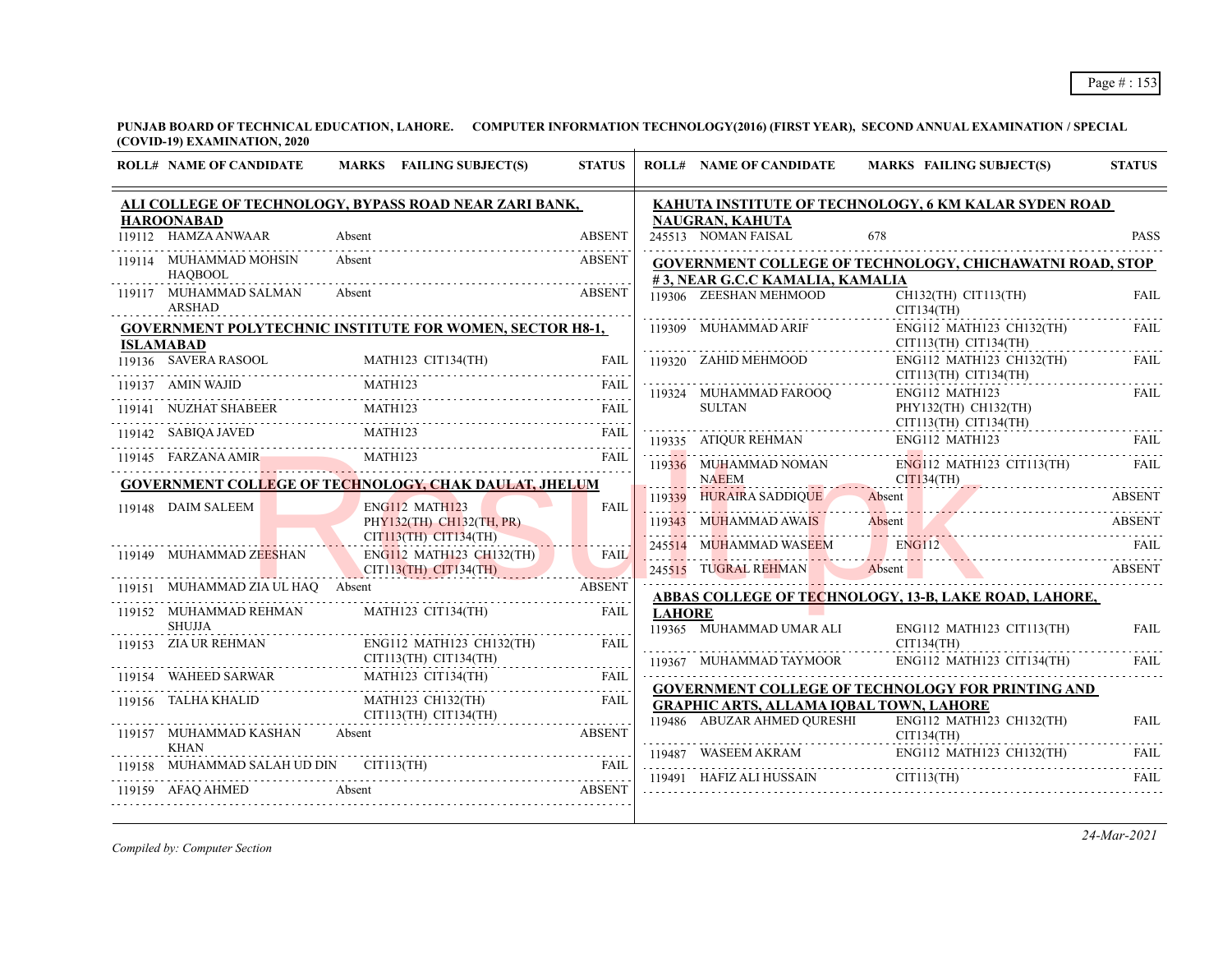| <b>ROLL# NAME OF CANDIDATE</b>                   | MARKS FAILING SUBJECT(S)                                                                                                                                                                                                                                                                                                                                                                                                                                                                          | <b>STATUS</b> | <b>ROLL# NAME OF CANDIDATE</b>             | <b>MARKS FAILING SUBJECT(S)</b>                                                                                                                                                                                                                                                                                                                                                                                 | <b>STATUS</b> |
|--------------------------------------------------|---------------------------------------------------------------------------------------------------------------------------------------------------------------------------------------------------------------------------------------------------------------------------------------------------------------------------------------------------------------------------------------------------------------------------------------------------------------------------------------------------|---------------|--------------------------------------------|-----------------------------------------------------------------------------------------------------------------------------------------------------------------------------------------------------------------------------------------------------------------------------------------------------------------------------------------------------------------------------------------------------------------|---------------|
| 119500 HUNAIS YAQOOB<br>CIT134(TH)               | ENG112 CIT113(TH)                                                                                                                                                                                                                                                                                                                                                                                                                                                                                 | FAIL          | ALLAMA IOBAL TOWN, LAHORE                  | PAK POLYTECHNIC INSTITUTE, 32-CIVIC CENTRE MOON MARKET                                                                                                                                                                                                                                                                                                                                                          |               |
| 119501 HURAIRA AHMAD                             | $\begin{tabular}{ll} \bf{MATH123} & \bf{CTT113} (TH) & \bf{FAL} \\ \bf{CIT134} (TH) & \bf{FAL} \\ \end{tabular}$                                                                                                                                                                                                                                                                                                                                                                                  |               |                                            | $\begin{tabular}{c c c} \hline 119652 & MUHAMMAD HAADI & MATH123 & CIT113(TH) & FAIL \\ \hline 119658 & SUBIMAN MASIH & ENG112 & CIT113(TH) & FAIL \\ \hline \end{tabular}$                                                                                                                                                                                                                                     |               |
| 119502 MUZAMMIL AHMAD                            | ENG112 MATH123 CIT113(TH) FAIL                                                                                                                                                                                                                                                                                                                                                                                                                                                                    |               |                                            | CIT134(TH)                                                                                                                                                                                                                                                                                                                                                                                                      |               |
|                                                  | CIT134(TH)<br>119509 NAVEED AHMED Absent<br>19509 NAVEED AHMED Absent                                                                                                                                                                                                                                                                                                                                                                                                                             |               | 119662 MUHAMMAD TAHOOR ALI<br><u>.</u>     | MATH123 CH132(TH)<br>CIT134(TH)                                                                                                                                                                                                                                                                                                                                                                                 | <b>FAIL</b>   |
|                                                  | $\begin{tabular}{lllllllllll} \hline 119511 & ALI ZUBAIR & \multicolumn{2}{l} \multicolumn{2}{l} \multicolumn{2}{l} \multicolumn{2}{l} \multicolumn{2}{l} \multicolumn{2}{l} \multicolumn{2}{l} \multicolumn{2}{l} \multicolumn{2}{l} \multicolumn{2}{l} \multicolumn{2}{l} \multicolumn{2}{l} \multicolumn{2}{l} \multicolumn{2}{l} \multicolumn{2}{l} \multicolumn{2}{l} \multicolumn{2}{l} \multicolumn{2}{l} \multicolumn{2}{l} \multicolumn{2}{l} \multicolumn{2}{l} \$                      |               | AKBAR                                      | 119663 MUHAMMAD ABDULLAH MATH123 CIT134(TH)                                                                                                                                                                                                                                                                                                                                                                     | <b>FAIL</b>   |
|                                                  |                                                                                                                                                                                                                                                                                                                                                                                                                                                                                                   |               | 119666 SHOUIB ISMAEEL                      | ENG112 MATH123 CIT113(TH)                                                                                                                                                                                                                                                                                                                                                                                       |               |
| 119519 MUHAMMAD FARRUKH Absent<br>RIAZ           |                                                                                                                                                                                                                                                                                                                                                                                                                                                                                                   | <b>ABSENT</b> | CIT134(TH)                                 |                                                                                                                                                                                                                                                                                                                                                                                                                 |               |
| 119520 MUHAMMAD MOHSIN<br>FAROOO AHMAD           | MATH123 CH132(TH) FAIL                                                                                                                                                                                                                                                                                                                                                                                                                                                                            |               |                                            |                                                                                                                                                                                                                                                                                                                                                                                                                 |               |
|                                                  | $\begin{tabular}{ll} 119524 & SIBGHAT ULLAH & ENG112 MATH123 CH13 \\ \hline \multicolumn{2}{c}{\text{CIT113(TH) CT134(TH)}} \\ \hline \multicolumn{2}{c}{\text{CIT113(TH) CT134(TH)}} \\ \hline \end{tabular}$<br>$\left[\begin{array}{c c} \text{ENG112} & \text{MATH123} & \text{CH132} \\ \text{CIT113} \text{(TH)} & \text{CIT134} \text{(TH)} \\ \end{array}\right] \hspace{0.03in} \left[\begin{array}{c c} \text{FAIL} & \text{FAIL} \\ \text{CH132} & \text{CH134} \\ \end{array}\right]$ |               |                                            | $\begin{tabular}{ c c c c } \hline \multicolumn{1}{c }{\textbf{CIT134(TH)}} & \multicolumn{1}{c }{\textbf{CIT134(TH)}} & \multicolumn{1}{c }{\textbf{FAIL}} \\[19675 & \textbf{ZAIN MAJID} & \textbf{CIT113(TH)} & \textbf{CTTI34(TH)} & \textbf{FAIL} \\[19677 & \textbf{ABIDALI} & \textbf{Absent} & \textbf{ABSENT} \\[19677 & \textbf{ABIDALI} & \textbf{Absent} & \textbf{BSENT} \\[19675 & \textbf{24521$ |               |
|                                                  | 119526 HAMZA RASOOL ENG112 MATH123 CIT134(TH) FAIL                                                                                                                                                                                                                                                                                                                                                                                                                                                |               | 245522 SOHAIB TAHIR                        | ISL ENG112 MATH123 Registration<br>PHY132(TH, PR) CH132(TH, cancelled due to                                                                                                                                                                                                                                                                                                                                    |               |
| 245516 JAWAD ALI E                               | ENG112 MATH123 CH132(TH) FAIL<br>CIT113(TH) CIT134(TH) CH214(TH)                                                                                                                                                                                                                                                                                                                                                                                                                                  |               |                                            | PR) TH CIT112(PR) not passing<br>CIT113(TH, PR) CIT121(PR) minimum<br>cIT134(TH, PR) city subjects                                                                                                                                                                                                                                                                                                              |               |
| 245517 MUHAMMAD DAWOOD<br>ANJUM                  | ISL MATH123 CH132(TH) FAIL<br>CIT113(TH) CIT134(TH)                                                                                                                                                                                                                                                                                                                                                                                                                                               |               | 245523 MUHAMMAD WASEEM                     | $M_4TH123$ CH132(TH) FAIL FAIL<br>CITI13(TH)                                                                                                                                                                                                                                                                                                                                                                    |               |
| 245518 SHER ALI                                  | ISL MATH123 CH132(TH)<br>CIT134(TH)                                                                                                                                                                                                                                                                                                                                                                                                                                                               | FAIL          |                                            | THE GRACE COLLEGE OF TECHNOLOGY & COMPUTER SCIENCES, H#                                                                                                                                                                                                                                                                                                                                                         |               |
| 245519 BURHAN AHMAD KHAN                         | ISL ENG112 MATH123 Registration                                                                                                                                                                                                                                                                                                                                                                                                                                                                   |               | <b>S-27 QUAID-E-MILLAT COLONY,, LAHORE</b> |                                                                                                                                                                                                                                                                                                                                                                                                                 |               |
|                                                  | PHY132(TH, PR, SE) cancelled due to                                                                                                                                                                                                                                                                                                                                                                                                                                                               |               |                                            | THE THE TRIP CITY CITY CITY OF THE TRIP CITY OF THE TRIP CITY OF THE TRIP CITY OF THE TRIP CITY OF THE TRIP CITY OF THE TRIP CITY OF THE TRIP CITY OF THE TRIP CITY OF THE TRIP CITY OF THE TRIP CITY OF THE TRIP CITY OF THE                                                                                                                                                                                   |               |
|                                                  | CH132(TH, PR) TH CIT112(PR,                                                                                                                                                                                                                                                                                                                                                                                                                                                                       | not passing   |                                            | <b>MATH123</b><br>119694 NATAN DAWOOD MATH123 FAIL                                                                                                                                                                                                                                                                                                                                                              |               |
|                                                  | SE) CIT113(TH, PR, SE) minimum<br>CIT121(PR, SE) CIT134(TH, PR, subjects                                                                                                                                                                                                                                                                                                                                                                                                                          |               |                                            | $\begin{tabular}{c c c c c c c c c} \hline 245524 & SAJID ALL & ENGI12 MATH123 & FAIL \\ \hline 245525 & MUHAMMAD TANZEEL UR & ENGI12 MATH123 CIT113(TH) & FAIL \\ \hline \end{tabular}$                                                                                                                                                                                                                        |               |
|                                                  | $SE$ )<br>245520 MUTTI-UR-REHMAN CIT134(TH) FAIL                                                                                                                                                                                                                                                                                                                                                                                                                                                  |               | REHMAN CIT134(TH)                          |                                                                                                                                                                                                                                                                                                                                                                                                                 |               |
|                                                  | <b>GOVERNMENT COLLEGE OF TECHNOLOGY FOR WOMEN, NEAR</b>                                                                                                                                                                                                                                                                                                                                                                                                                                           |               |                                            | <b>GOVERNMENT COLLEGE OF TECHNOLOGY FOR WOMEN,, LAYYAH</b>                                                                                                                                                                                                                                                                                                                                                      |               |
| <b>JAINMANDIR, LAHORE</b><br>119571 HUMAIRA BIBI | Absent                                                                                                                                                                                                                                                                                                                                                                                                                                                                                            | <b>ABSENT</b> | 119739 SUMAIRA SHAFI                       | Absent                                                                                                                                                                                                                                                                                                                                                                                                          | <b>ABSENT</b> |
|                                                  | LAHORE COLLEGE OF TECHNOLOGY & MANAGEMENT, 18-KM<br>FEROZEPURE ROAD OPP. DURA FOAM INDUSTRY, LAHORE                                                                                                                                                                                                                                                                                                                                                                                               |               | <b>NEAR PURANI CHUNGI, MIRPUR(AJK)</b>     | KASHMIR ENGINEERING COLLEGE, AL-NOOR PLAZA SECTOR F3 PART2,                                                                                                                                                                                                                                                                                                                                                     |               |
| 119592 ZOHAIB KHIZAR                             | Absent                                                                                                                                                                                                                                                                                                                                                                                                                                                                                            | <b>ABSENT</b> |                                            |                                                                                                                                                                                                                                                                                                                                                                                                                 |               |

*Compiled by: Computer Section*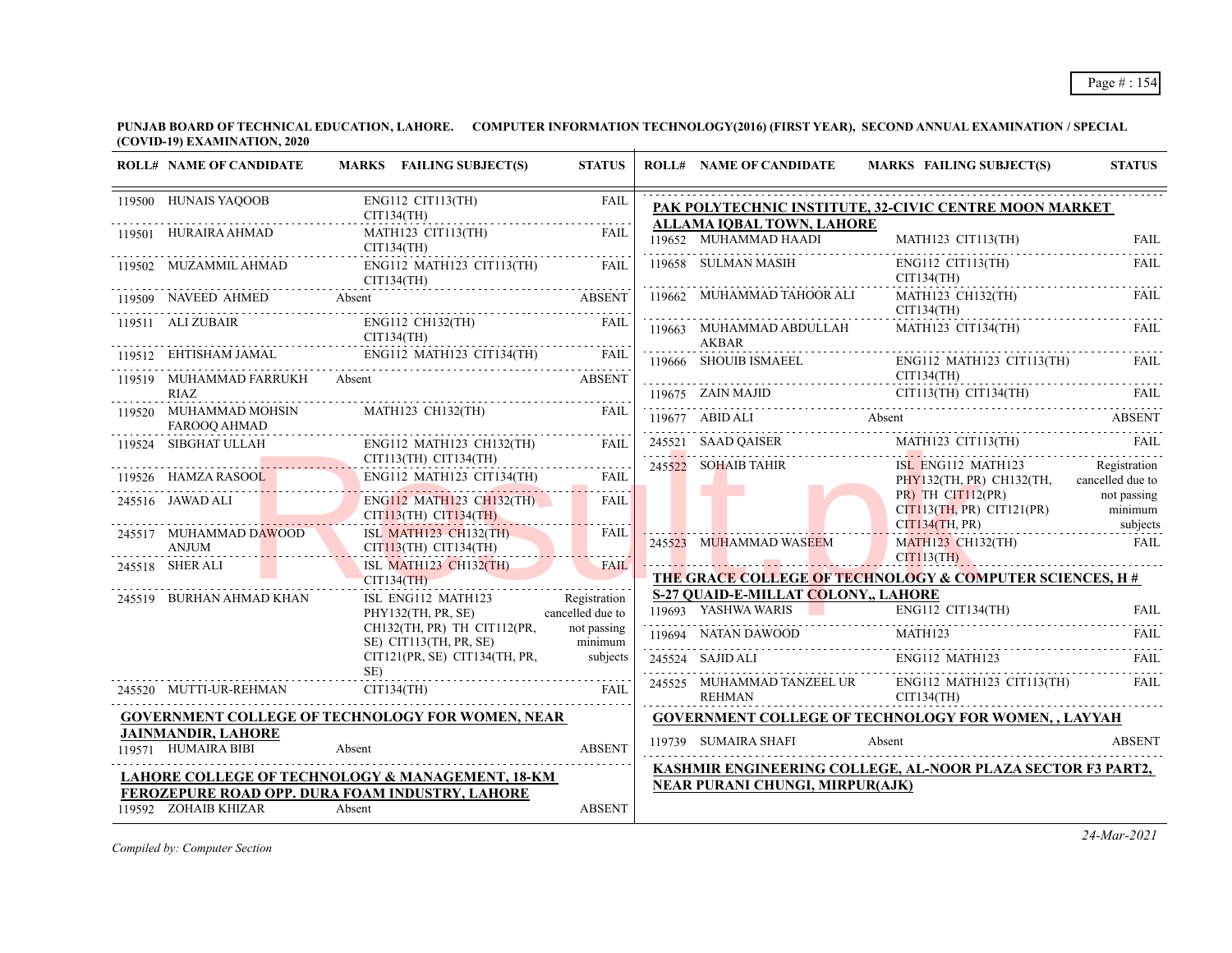**PUNJAB BOARD OF TECHNICAL EDUCATION, LAHORE. COMPUTER INFORMATION TECHNOLOGY(2016) (FIRST YEAR), SECOND ANNUAL EXAMINATION / SPECIAL (COVID-19) EXAMINATION, 2020**  $\overline{1}$ 

| 119774 USAMA ALI<br>ENG112 MATH123 CH132(TH)<br><b>FAIL</b><br>119977 SYED HAMID ALI<br>ENG112 MATH123 CIT113(TH)<br>CIT134(TH)<br>CIT134(TH)<br>119776 MOIZ MUSHTAQ<br>Absent<br>MATH123 CIT113(TH)<br><b>ABSENT</b><br>119981 ABDUL RAFFY<br>CIT134(TH)<br>Absent<br>119777 FAIZAN JAMIL<br><b>ABSENT</b><br>119992 SYED ADEEL HUSSAIN SHAH<br>MATH123 CIT113(TH)<br>CIT134(TH)<br>SOS MULTAN INSTITUTE OF TECHNOLOGY, CTM SHER SHAH ROAD,<br>119994 HARIS JAVED<br>MATH123 CH132(TH)<br><b>MULTAN</b><br>CIT134(TH)<br>119804 NAEEM EJAZ<br>ENG112 MATH123 CH132(TH)<br>FAIL<br>119998 MUHAMMAD USAMA<br>MATH123<br>CIT113(TH) CIT134(TH)<br>ARSHAD<br>119806 AHMAD MASOOD BUTT<br><b>FAIL</b><br>MATH123 CIT113(TH)<br>120000 ZEESHAN QURESHI MATH123 CIT134(TH) FAIL<br>CIT134(TH)<br>119811 MUHAMMAD ADIL<br>629<br><b>PASS</b><br>120001 TALHA ABID Absent<br>ALLAMA IQBAL COLLEGE OF TECHNOLOGY, OPP. SORENTO CNG NEAR<br>120002 MUHAMMAD NAFEES<br>Absent<br>HALLAH CHOWK BYPASS, PATTOKI<br>120004 MUHAMMAD HAROON<br>Absent<br>119816 MUHAMMAD HASHAM<br>MATH123 CH132(TH)<br><b>FAIL</b><br>JAVED<br>CIT113(TH) CIT134(TH)<br>120005 MUHAMMAD SAJJAD<br>Absent<br>119817 AMJAD TAHIR<br><b>ABSENT</b><br>Absent<br>245528 MUHAMMAD FAISAL<br>CITI13(TH)<br>119818 MUHAMMAD ZEESHAN<br><b>MATH123 CH132(TH)</b><br>FAIL<br><b>SHAKEEL</b><br><u> 1988 - Johann Stein, Amerikaansk politik fan it ferstjer fan it ferstjer fan it ferstjer fan it ferstjer fan </u><br>$CIT113$ (TH)<br>245529 RAJA HARIS IFTIKHAR<br><b>MATH123 CH132(TH)</b><br><b>MATH123 CH132(TH)</b><br>119819 HANZALA MUNEER<br>FAIL<br>CIT113(TH) CIT134(TH)<br>CIT134(TH)<br>245530 SYED REHAN AHMED<br><b>MATH123 CIT134(TH)</b><br>119820 RIZWAN ELAHI<br>Absent<br><b>ABSENT</b><br>245531 MUHAMMAD AHTISHAM<br>ENG112 MATH123 CH132(TH)<br>119821 MUHAMMAD SHAH MEER Absent<br><b>ABSENT</b><br>CIT113(TH) CIT134(TH)<br><b>ASGHAR</b><br>245532 AAMIR NOUMAN<br>MATH123 CH132(TH)<br>245526 SHARAFAT ALLAH RAKHA<br>RL Fee<br>CIT113(TH) CIT134(TH)<br>ASKARI INSTITUTE OF TECHNOLOGY, G.T ROAD RAWAT, RAWALPINDI<br>245533 SARIB FAYYAZ ABBASI<br>MATH123 CIT113(TH)<br>CIT134(TH)<br>119876 NOMAN ISRAR<br>MATH123 CIT113(TH)<br><b>FAIL</b><br>245534 MUHAMMAD ZIYARAT<br>MATH123 CH132(TH)<br>CIT134(TH)<br>CIT113(TH) CIT134(TH)<br>119878 MUHAMMAD SHAHZAIB<br>MATH123 CIT113(TH)<br><b>FAIL</b><br>245535 REHAN MUNAWAR<br>MATH123 CH132(TH)<br>CIT134(TH)<br>119893 AHMED Absent ABSENT<br><b>RAWALPINDI SWEDISH INSTITUTE OF TECHNOLOGY, B-84 SATTELLITE</b><br>TOWN COMMERCIAL MARKET, RAWALPINDI<br>Absent<br><b>ABSENT</b><br>245527 HAMDAN AHMAD<br>120007 MUDASSIR MUNIR<br>Absent<br>RAWALPINDI POLYTECHNIC INSTITUTE, NE-273 TEPO ROAD,<br>120010 ABDULLAH ZULFIQAR MATH123<br><b>RAWALPINDI</b> | <b>ROLL# NAME OF CANDIDATE</b> | MARKS FAILING SUBJECT(S) | <b>STATUS</b> | <b>ROLL# NAME OF CANDIDATE</b> | MARKS FAILING SUBJECT(S) | <b>STATUS</b> |
|----------------------------------------------------------------------------------------------------------------------------------------------------------------------------------------------------------------------------------------------------------------------------------------------------------------------------------------------------------------------------------------------------------------------------------------------------------------------------------------------------------------------------------------------------------------------------------------------------------------------------------------------------------------------------------------------------------------------------------------------------------------------------------------------------------------------------------------------------------------------------------------------------------------------------------------------------------------------------------------------------------------------------------------------------------------------------------------------------------------------------------------------------------------------------------------------------------------------------------------------------------------------------------------------------------------------------------------------------------------------------------------------------------------------------------------------------------------------------------------------------------------------------------------------------------------------------------------------------------------------------------------------------------------------------------------------------------------------------------------------------------------------------------------------------------------------------------------------------------------------------------------------------------------------------------------------------------------------------------------------------------------------------------------------------------------------------------------------------------------------------------------------------------------------------------------------------------------------------------------------------------------------------------------------------------------------------------------------------------------------------------------------------------------------------------------------------------------------------------------------------------------------------------------------------------------------------------------------------------------------------------------------------------------------------------------------------------------------------------------------------------------------------------------------------------|--------------------------------|--------------------------|---------------|--------------------------------|--------------------------|---------------|
|                                                                                                                                                                                                                                                                                                                                                                                                                                                                                                                                                                                                                                                                                                                                                                                                                                                                                                                                                                                                                                                                                                                                                                                                                                                                                                                                                                                                                                                                                                                                                                                                                                                                                                                                                                                                                                                                                                                                                                                                                                                                                                                                                                                                                                                                                                                                                                                                                                                                                                                                                                                                                                                                                                                                                                                                          |                                |                          |               |                                |                          | <b>FAIL</b>   |
|                                                                                                                                                                                                                                                                                                                                                                                                                                                                                                                                                                                                                                                                                                                                                                                                                                                                                                                                                                                                                                                                                                                                                                                                                                                                                                                                                                                                                                                                                                                                                                                                                                                                                                                                                                                                                                                                                                                                                                                                                                                                                                                                                                                                                                                                                                                                                                                                                                                                                                                                                                                                                                                                                                                                                                                                          |                                |                          |               |                                |                          | FAIL          |
|                                                                                                                                                                                                                                                                                                                                                                                                                                                                                                                                                                                                                                                                                                                                                                                                                                                                                                                                                                                                                                                                                                                                                                                                                                                                                                                                                                                                                                                                                                                                                                                                                                                                                                                                                                                                                                                                                                                                                                                                                                                                                                                                                                                                                                                                                                                                                                                                                                                                                                                                                                                                                                                                                                                                                                                                          |                                |                          |               |                                |                          | FAIL          |
|                                                                                                                                                                                                                                                                                                                                                                                                                                                                                                                                                                                                                                                                                                                                                                                                                                                                                                                                                                                                                                                                                                                                                                                                                                                                                                                                                                                                                                                                                                                                                                                                                                                                                                                                                                                                                                                                                                                                                                                                                                                                                                                                                                                                                                                                                                                                                                                                                                                                                                                                                                                                                                                                                                                                                                                                          |                                |                          |               |                                |                          | FAIL.         |
|                                                                                                                                                                                                                                                                                                                                                                                                                                                                                                                                                                                                                                                                                                                                                                                                                                                                                                                                                                                                                                                                                                                                                                                                                                                                                                                                                                                                                                                                                                                                                                                                                                                                                                                                                                                                                                                                                                                                                                                                                                                                                                                                                                                                                                                                                                                                                                                                                                                                                                                                                                                                                                                                                                                                                                                                          |                                |                          |               |                                |                          |               |
|                                                                                                                                                                                                                                                                                                                                                                                                                                                                                                                                                                                                                                                                                                                                                                                                                                                                                                                                                                                                                                                                                                                                                                                                                                                                                                                                                                                                                                                                                                                                                                                                                                                                                                                                                                                                                                                                                                                                                                                                                                                                                                                                                                                                                                                                                                                                                                                                                                                                                                                                                                                                                                                                                                                                                                                                          |                                |                          |               |                                |                          | FAIL.         |
|                                                                                                                                                                                                                                                                                                                                                                                                                                                                                                                                                                                                                                                                                                                                                                                                                                                                                                                                                                                                                                                                                                                                                                                                                                                                                                                                                                                                                                                                                                                                                                                                                                                                                                                                                                                                                                                                                                                                                                                                                                                                                                                                                                                                                                                                                                                                                                                                                                                                                                                                                                                                                                                                                                                                                                                                          |                                |                          |               |                                |                          |               |
|                                                                                                                                                                                                                                                                                                                                                                                                                                                                                                                                                                                                                                                                                                                                                                                                                                                                                                                                                                                                                                                                                                                                                                                                                                                                                                                                                                                                                                                                                                                                                                                                                                                                                                                                                                                                                                                                                                                                                                                                                                                                                                                                                                                                                                                                                                                                                                                                                                                                                                                                                                                                                                                                                                                                                                                                          |                                |                          |               |                                |                          | <b>ABSENT</b> |
|                                                                                                                                                                                                                                                                                                                                                                                                                                                                                                                                                                                                                                                                                                                                                                                                                                                                                                                                                                                                                                                                                                                                                                                                                                                                                                                                                                                                                                                                                                                                                                                                                                                                                                                                                                                                                                                                                                                                                                                                                                                                                                                                                                                                                                                                                                                                                                                                                                                                                                                                                                                                                                                                                                                                                                                                          |                                |                          |               |                                |                          | <b>ABSENT</b> |
|                                                                                                                                                                                                                                                                                                                                                                                                                                                                                                                                                                                                                                                                                                                                                                                                                                                                                                                                                                                                                                                                                                                                                                                                                                                                                                                                                                                                                                                                                                                                                                                                                                                                                                                                                                                                                                                                                                                                                                                                                                                                                                                                                                                                                                                                                                                                                                                                                                                                                                                                                                                                                                                                                                                                                                                                          |                                |                          |               |                                |                          | <b>ABSENT</b> |
|                                                                                                                                                                                                                                                                                                                                                                                                                                                                                                                                                                                                                                                                                                                                                                                                                                                                                                                                                                                                                                                                                                                                                                                                                                                                                                                                                                                                                                                                                                                                                                                                                                                                                                                                                                                                                                                                                                                                                                                                                                                                                                                                                                                                                                                                                                                                                                                                                                                                                                                                                                                                                                                                                                                                                                                                          |                                |                          |               |                                |                          | <b>ABSENT</b> |
|                                                                                                                                                                                                                                                                                                                                                                                                                                                                                                                                                                                                                                                                                                                                                                                                                                                                                                                                                                                                                                                                                                                                                                                                                                                                                                                                                                                                                                                                                                                                                                                                                                                                                                                                                                                                                                                                                                                                                                                                                                                                                                                                                                                                                                                                                                                                                                                                                                                                                                                                                                                                                                                                                                                                                                                                          |                                |                          |               |                                |                          | FAIL          |
|                                                                                                                                                                                                                                                                                                                                                                                                                                                                                                                                                                                                                                                                                                                                                                                                                                                                                                                                                                                                                                                                                                                                                                                                                                                                                                                                                                                                                                                                                                                                                                                                                                                                                                                                                                                                                                                                                                                                                                                                                                                                                                                                                                                                                                                                                                                                                                                                                                                                                                                                                                                                                                                                                                                                                                                                          |                                |                          |               |                                |                          | FAIL          |
|                                                                                                                                                                                                                                                                                                                                                                                                                                                                                                                                                                                                                                                                                                                                                                                                                                                                                                                                                                                                                                                                                                                                                                                                                                                                                                                                                                                                                                                                                                                                                                                                                                                                                                                                                                                                                                                                                                                                                                                                                                                                                                                                                                                                                                                                                                                                                                                                                                                                                                                                                                                                                                                                                                                                                                                                          |                                |                          |               |                                |                          | FAIL.         |
|                                                                                                                                                                                                                                                                                                                                                                                                                                                                                                                                                                                                                                                                                                                                                                                                                                                                                                                                                                                                                                                                                                                                                                                                                                                                                                                                                                                                                                                                                                                                                                                                                                                                                                                                                                                                                                                                                                                                                                                                                                                                                                                                                                                                                                                                                                                                                                                                                                                                                                                                                                                                                                                                                                                                                                                                          |                                |                          |               |                                |                          | FAIL          |
|                                                                                                                                                                                                                                                                                                                                                                                                                                                                                                                                                                                                                                                                                                                                                                                                                                                                                                                                                                                                                                                                                                                                                                                                                                                                                                                                                                                                                                                                                                                                                                                                                                                                                                                                                                                                                                                                                                                                                                                                                                                                                                                                                                                                                                                                                                                                                                                                                                                                                                                                                                                                                                                                                                                                                                                                          |                                |                          |               |                                |                          | FAIL.         |
|                                                                                                                                                                                                                                                                                                                                                                                                                                                                                                                                                                                                                                                                                                                                                                                                                                                                                                                                                                                                                                                                                                                                                                                                                                                                                                                                                                                                                                                                                                                                                                                                                                                                                                                                                                                                                                                                                                                                                                                                                                                                                                                                                                                                                                                                                                                                                                                                                                                                                                                                                                                                                                                                                                                                                                                                          |                                |                          |               |                                |                          | <b>FAIL</b>   |
|                                                                                                                                                                                                                                                                                                                                                                                                                                                                                                                                                                                                                                                                                                                                                                                                                                                                                                                                                                                                                                                                                                                                                                                                                                                                                                                                                                                                                                                                                                                                                                                                                                                                                                                                                                                                                                                                                                                                                                                                                                                                                                                                                                                                                                                                                                                                                                                                                                                                                                                                                                                                                                                                                                                                                                                                          |                                |                          |               |                                |                          | FAIL          |
|                                                                                                                                                                                                                                                                                                                                                                                                                                                                                                                                                                                                                                                                                                                                                                                                                                                                                                                                                                                                                                                                                                                                                                                                                                                                                                                                                                                                                                                                                                                                                                                                                                                                                                                                                                                                                                                                                                                                                                                                                                                                                                                                                                                                                                                                                                                                                                                                                                                                                                                                                                                                                                                                                                                                                                                                          |                                |                          |               |                                |                          | FAIL.         |
|                                                                                                                                                                                                                                                                                                                                                                                                                                                                                                                                                                                                                                                                                                                                                                                                                                                                                                                                                                                                                                                                                                                                                                                                                                                                                                                                                                                                                                                                                                                                                                                                                                                                                                                                                                                                                                                                                                                                                                                                                                                                                                                                                                                                                                                                                                                                                                                                                                                                                                                                                                                                                                                                                                                                                                                                          |                                |                          |               |                                |                          |               |
|                                                                                                                                                                                                                                                                                                                                                                                                                                                                                                                                                                                                                                                                                                                                                                                                                                                                                                                                                                                                                                                                                                                                                                                                                                                                                                                                                                                                                                                                                                                                                                                                                                                                                                                                                                                                                                                                                                                                                                                                                                                                                                                                                                                                                                                                                                                                                                                                                                                                                                                                                                                                                                                                                                                                                                                                          |                                |                          |               |                                |                          |               |
|                                                                                                                                                                                                                                                                                                                                                                                                                                                                                                                                                                                                                                                                                                                                                                                                                                                                                                                                                                                                                                                                                                                                                                                                                                                                                                                                                                                                                                                                                                                                                                                                                                                                                                                                                                                                                                                                                                                                                                                                                                                                                                                                                                                                                                                                                                                                                                                                                                                                                                                                                                                                                                                                                                                                                                                                          |                                |                          |               |                                |                          | ABSENT        |
|                                                                                                                                                                                                                                                                                                                                                                                                                                                                                                                                                                                                                                                                                                                                                                                                                                                                                                                                                                                                                                                                                                                                                                                                                                                                                                                                                                                                                                                                                                                                                                                                                                                                                                                                                                                                                                                                                                                                                                                                                                                                                                                                                                                                                                                                                                                                                                                                                                                                                                                                                                                                                                                                                                                                                                                                          |                                |                          |               |                                |                          | FAIL.         |

*Compiled by: Computer Section*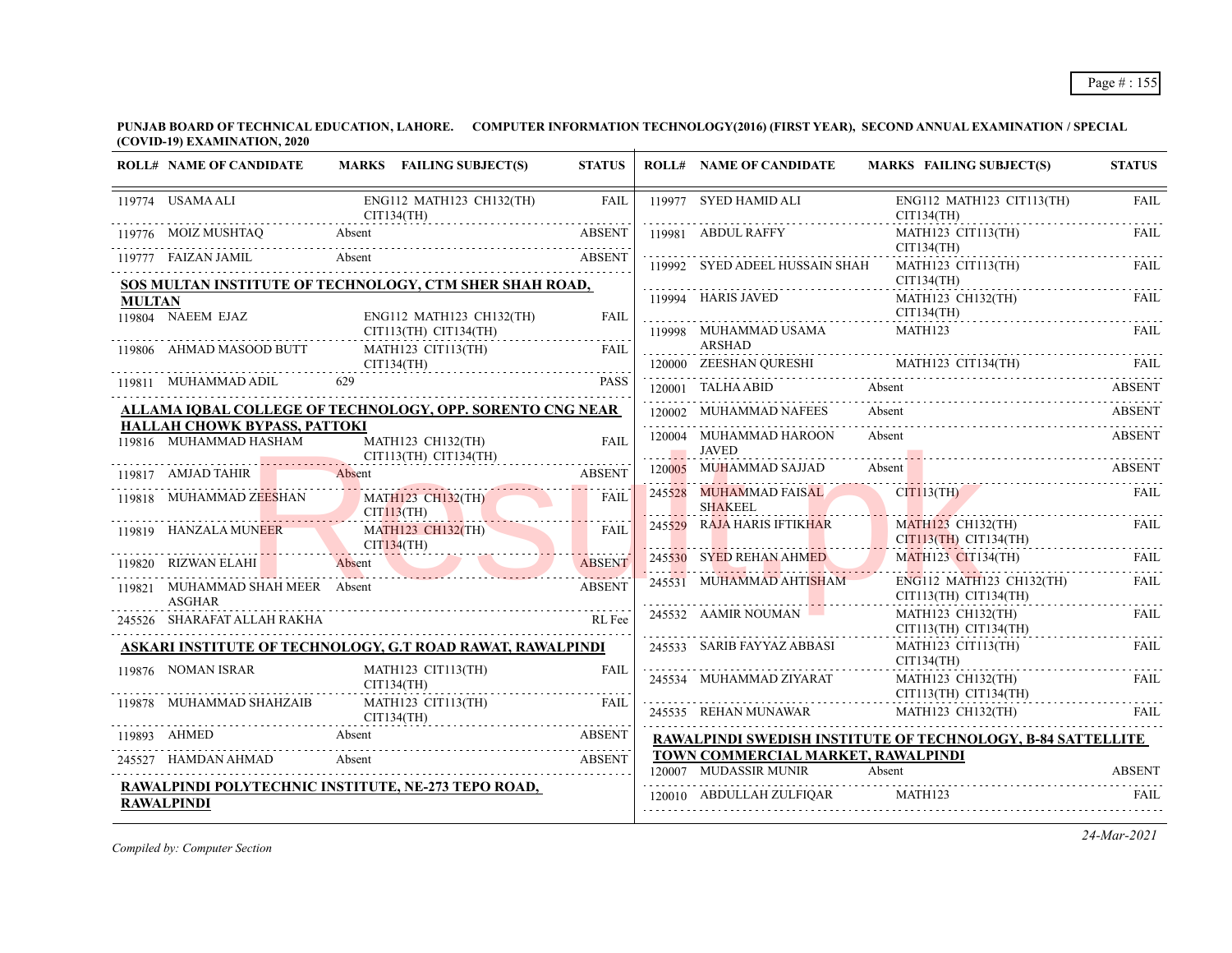**PUNJAB BOARD OF TECHNICAL EDUCATION, LAHORE. COMPUTER INFORMATION TECHNOLOGY(2016) (FIRST YEAR), SECOND ANNUAL EXAMINATION / SPECIAL (COVID-19) EXAMINATION, 2020**  $\overline{1}$ 

|        | <b>ROLL# NAME OF CANDIDATE</b>                   | MARKS FAILING SUBJECT(S)                                                                                   | <b>STATUS</b> | <b>ROLL# NAME OF CANDIDATE</b>          | <b>MARKS FAILING SUBJECT(S)</b>         | <b>STATUS</b>    |
|--------|--------------------------------------------------|------------------------------------------------------------------------------------------------------------|---------------|-----------------------------------------|-----------------------------------------|------------------|
|        | 120011 SAMEER FAISAL                             | ENG112 MATH123 CIT134(TH)                                                                                  | <b>FAIL</b>   | 120149 MUHAMMAD MUZAMIL                 | MATH123 CH132(TH)                       | <b>FAIL</b>      |
| 120013 | OSAMA ISHTIAQ                                    | MATH123 CH132(TH)                                                                                          | <b>FAIL</b>   | 120153 HASNAT SHAFQAT                   | ENG112 MATH123 CIT134(TH)               | .<br><b>FAIL</b> |
|        | 120014 CHAUDHRY MUNEEB UD Absent<br><b>DIN</b>   |                                                                                                            | <b>ABSENT</b> | 120155 FARAZ                            | MATH123 CH132(TH)<br>CIT134(TH)         | FAIL             |
|        | 120015 SHEHZAD MUSTAFA                           | ENG112 MATH123                                                                                             | FAIL          | 120156 MUHAMMAD WASEEM                  | MATH123 CH132(TH)                       | FAIL             |
|        | 120017 AHTASHAM UL HAO                           | Absent                                                                                                     | <b>ABSENT</b> | 120158 MUHAMMAD AWAIS                   | CIT134(TH)<br>MATH123 CIT134(TH)        | <b>FAIL</b>      |
|        | 120020 HUSNAIN BUTT                              | Absent                                                                                                     | <b>ABSENT</b> | 120160 ADIL AHMAD                       | MATH123 CIT134(TH)                      | FAII.            |
|        | 120023 JABBAR AHSAN                              | Absent                                                                                                     | <b>ABSENT</b> | 120161 MUHAMMAD DANISH                  | Absent                                  | <b>ABSENT</b>    |
|        | 120024 MALIK TOUQEER AHMAD Absent<br><b>AWAN</b> |                                                                                                            | <b>ABSENT</b> | <b>ISHTIAO</b><br>.                     |                                         |                  |
|        | MUHAMMAD FAISAL CIT134(TH)                       |                                                                                                            | <b>FAIL</b>   | 120162 AYAZ MUNIR                       | MATH123 CH132(TH)<br>CIT134(TH)         | FAIL             |
|        | 120027 TALHA SHAFIQUE                            | Absent                                                                                                     | <b>ABSENT</b> | 120163 MUHAMMAD NABEEL<br><b>SHAHID</b> | MATH123 CH132(TH)<br>CIT134(TH)         | FAIL             |
|        | 245536 HAFIZ ABDUL BASIT                         | 688                                                                                                        | <b>PASS</b>   | 120164 MUHAMMAD BILAL                   | MATH123 CIT134(TH)                      | <b>FAIL</b>      |
|        |                                                  | RAWALPINDI SWEDI <mark>SH</mark> INSTITU <mark>TE</mark> OF TECHNOLOGY, BAHADUR PLAZA                      |               | 120167 SYED ZAIN RAZA KAZMI             | MATH123 CIT134(TH)                      | FAIL             |
|        | 120108 AMIR AFRIDI                               | <b>SHAIR PAO COLONY NEAR COMMITTEE CHOWK, RAWALPINDI</b><br>CH <sub>132</sub> (TH) CIT <sub>113</sub> (TH) | <b>FAIL</b>   | 120172 WAFA HAIDER                      | ENG112 MATH123 CIT113(TH)<br>CITI34(TH) | <b>FAIL</b>      |
|        | 120110 ALI HASSNAIN SHAH                         | CIT134(TH)<br>Absent                                                                                       | <b>ABSENT</b> | 120173 SYED ARBAB HUSSAIN               | <b>ENG112 MATH123</b>                   | FAIL             |
|        | 120112 MUHAMMAD FAHAD KHAN Absent                |                                                                                                            | <b>ABSENT</b> | 120175 MUHAMMAD SHOAIB<br><b>AKHTAR</b> | $ENG112$ MATH123 CIT134(TH)             | FAIL             |
|        | 120116 FARHAN SHAHID                             | MATH123 CH132(TH)                                                                                          | <b>FAIL</b>   | 120176 MUHAMMAD HAROON                  | MATH123 CIT134(TH)                      | FAIL             |
|        | 120124 HASEEB MOHSIN                             | $CIT113(TH)$ $CIT134(TH)$<br>Absent                                                                        | <b>ABSENT</b> | 120178 MUHAMMAD MAAZ ALI                | MATH123 CIT134(TH)                      | FAIL             |
|        | 120132 MUHAMMAD HASSAN                           | Absent                                                                                                     | <b>ABSENT</b> | 120179 MUBASHER ISHTIAQ                 | CIT134(TH)                              | <b>FAIL</b>      |
|        | <b>BILAL</b>                                     |                                                                                                            |               |                                         | 120180 MOHAMMAD RADWAN MATH123 FAIL     |                  |
|        | 120139 MUHAMMAD BILAL<br><b>FAROOO</b>           | ISL ENG112 MATH123<br>PHY132(TH) CH132(TH)<br>$CIT113(TH)$ $CIT134(TH)$                                    | <b>FAIL</b>   | 120182 MOEEZ ARSHAD                     | MATH123 CIT113(TH)<br>CIT134(TH)        | FAIL             |
|        | 120140 OWAIS ZAKI                                | ENG112 MATH123                                                                                             | <b>FAIL</b>   | 120184 MUHAMMAD AZAAN<br><b>MAOSOOD</b> | Absent                                  | <b>ABSENT</b>    |
|        | 120142 HASEEB ZAHID                              | ISL MATH123 CIT113(TH)                                                                                     | FAIL          | 120185 MUGHEES HUMAYOU                  | MATH123                                 | <b>FAIL</b>      |
|        | 120148 MUHAMMAD ATIF                             | CIT134(TH)<br>MATH123                                                                                      | FAIL          | 120186 WASIB AHMED                      | MATH123 CIT113(TH)                      | <b>FAIL</b>      |
|        |                                                  |                                                                                                            |               | 120187 MUHAMMAD TOUSEEF                 | MATH123 CIT134(TH)                      | <b>FAIL</b>      |

*Compiled by: Computer Section*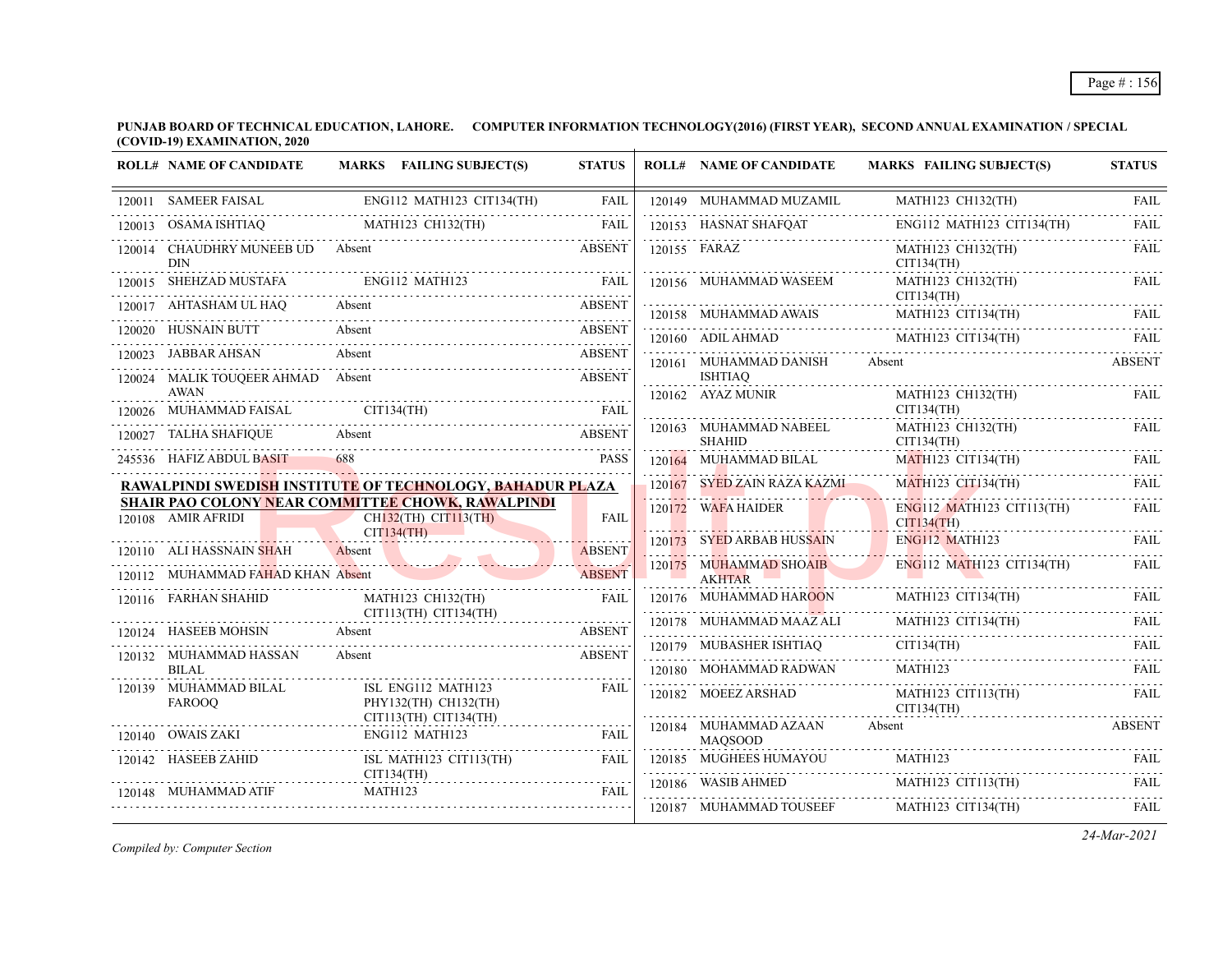| <b>ROLL# NAME OF CANDIDATE</b>         | MARKS FAILING SUBJECT(S)                                                        | <b>STATUS</b>              | <b>ROLL# NAME OF CANDIDATE</b> | <b>MARKS FAILING SUBJECT(S)</b> | <b>STATUS</b> |
|----------------------------------------|---------------------------------------------------------------------------------|----------------------------|--------------------------------|---------------------------------|---------------|
| 120189 DANISH HUSSAIN SATTI            | MATH123 CIT134(TH)                                                              | FAIL                       |                                |                                 |               |
| 120190 MASOOD UR REHMAN                | CIT113(TH) CIT134(TH)                                                           | 2.2.2.2.2.2<br><b>FAIL</b> |                                |                                 |               |
| 120192 IZHAR ISHTIAQ                   | Absent                                                                          | ABSENT                     |                                |                                 |               |
| .<br>120194 AMOON SOHAIL               | ENG112 CIT134(TH)                                                               | 2.2.2.2.1<br>FAIL          |                                |                                 |               |
| 245537 NUMAN HANIF                     | .<br>ISL ENG112 MATH123<br>PHY132(TH) CH132(TH) TH<br>$CIT113(TH)$ $CIT134(TH)$ | FAIL                       |                                |                                 |               |
| 245538 SAEED UR REHMAN                 | ISL ENG112 MATH123<br>PHY132(TH) CH132(TH) TH<br>$CIT113(TH)$ $CIT134(TH)$      | FAIL                       |                                |                                 |               |
| 245539 MUHAMMAD IMRAN                  | MATH123                                                                         | FAIL<br>.                  |                                |                                 |               |
| 245540 USMAN LIAQAT                    | ENG112 MATH123 CH132(TH)<br>CIT134(TH)<br>.                                     | FAIL<br>.                  |                                |                                 |               |
| 245541 OSAMA ZAHID                     | MATH123 CIT134(TH)                                                              | FAIL                       |                                |                                 |               |
| 245542 MUHAMMAD BILAL                  | MATH123 CIT134(TH)                                                              | <b>FAIL</b><br>.           |                                |                                 |               |
| 245543 HARIS BASHIR                    | MATH123                                                                         | FAIL                       |                                |                                 |               |
| PARK, KARBALA ROAD, SAHIWAL            | <b>GOVERNMENT COLLEGE OF TECHNOLOGY FOR WOMEN, OPP. FAREEDA</b>                 |                            |                                |                                 |               |
| 120256 ZARNAB KANWAL                   | ENG112 MATH123 CH132(TH)<br>CIT113(TH) CIT134(TH)                               | <b>FAIL</b>                |                                |                                 |               |
| EXCHANGE, NEW SATELLITE TOWN, SARGODHA | <b>GOVERNMENT COLLEGE OF TECHNOLOGY FOR WOMEN, OPP. PTCL</b>                    |                            |                                |                                 |               |
| 120309 NIMRA BIBI                      | CIT134(TH)                                                                      | <b>FAIL</b>                |                                |                                 |               |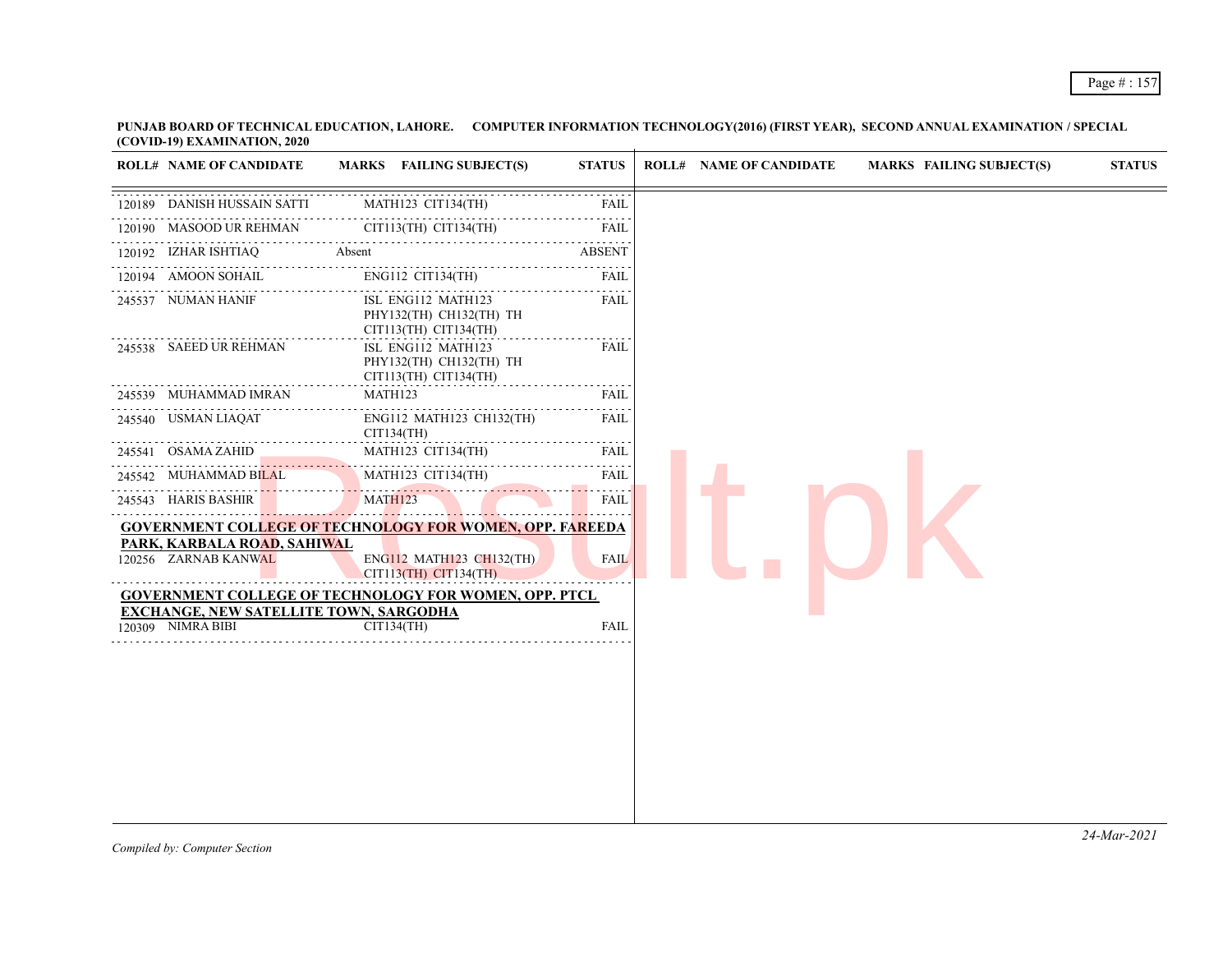| AHMAD HASSAN POLYTECHNIC INSTITUTE, DEV SAMAJ ROAD, LAHORE<br>ENG112 MATH123<br>120334 MUHAMMAD MUNEED<br>FAIL<br>120335 MUHAMMAD FAZEEL<br>CH132(TH) MATH123<br><b>FAIL</b><br>120336 HAMZA BIN IMTIAZ<br>Absent<br><b>ABSENT</b><br>.<br>RAWALPINDI POLYTECHNIC INSTITUTE, NE-273 TEPO ROAD,<br><b>RAWALPINDI</b><br>120342 MOEEZ UL HAQ<br>Absent<br><b>ABSENT</b> | <b>ROLL# NAME OF CANDIDATE</b> | <b>MARKS</b> FAILING SUBJECT(S) | <b>STATUS</b> | <b>ROLL# NAME OF CANDIDATE</b> | MARKS FAILING SUBJECT(S) | $\boldsymbol{\mathrm{STAT}}$ |
|-----------------------------------------------------------------------------------------------------------------------------------------------------------------------------------------------------------------------------------------------------------------------------------------------------------------------------------------------------------------------|--------------------------------|---------------------------------|---------------|--------------------------------|--------------------------|------------------------------|
|                                                                                                                                                                                                                                                                                                                                                                       |                                |                                 |               |                                |                          |                              |
|                                                                                                                                                                                                                                                                                                                                                                       |                                |                                 |               |                                |                          |                              |
|                                                                                                                                                                                                                                                                                                                                                                       |                                |                                 |               |                                |                          |                              |
|                                                                                                                                                                                                                                                                                                                                                                       |                                |                                 |               |                                |                          |                              |
|                                                                                                                                                                                                                                                                                                                                                                       |                                |                                 |               |                                |                          |                              |
|                                                                                                                                                                                                                                                                                                                                                                       |                                |                                 |               |                                |                          |                              |
|                                                                                                                                                                                                                                                                                                                                                                       |                                |                                 |               |                                |                          |                              |
|                                                                                                                                                                                                                                                                                                                                                                       |                                |                                 |               |                                |                          |                              |
|                                                                                                                                                                                                                                                                                                                                                                       |                                |                                 |               |                                |                          |                              |
|                                                                                                                                                                                                                                                                                                                                                                       |                                |                                 |               |                                |                          |                              |
|                                                                                                                                                                                                                                                                                                                                                                       |                                |                                 |               |                                |                          |                              |
|                                                                                                                                                                                                                                                                                                                                                                       |                                |                                 |               |                                |                          |                              |
|                                                                                                                                                                                                                                                                                                                                                                       |                                |                                 |               |                                |                          |                              |
|                                                                                                                                                                                                                                                                                                                                                                       |                                |                                 |               |                                |                          |                              |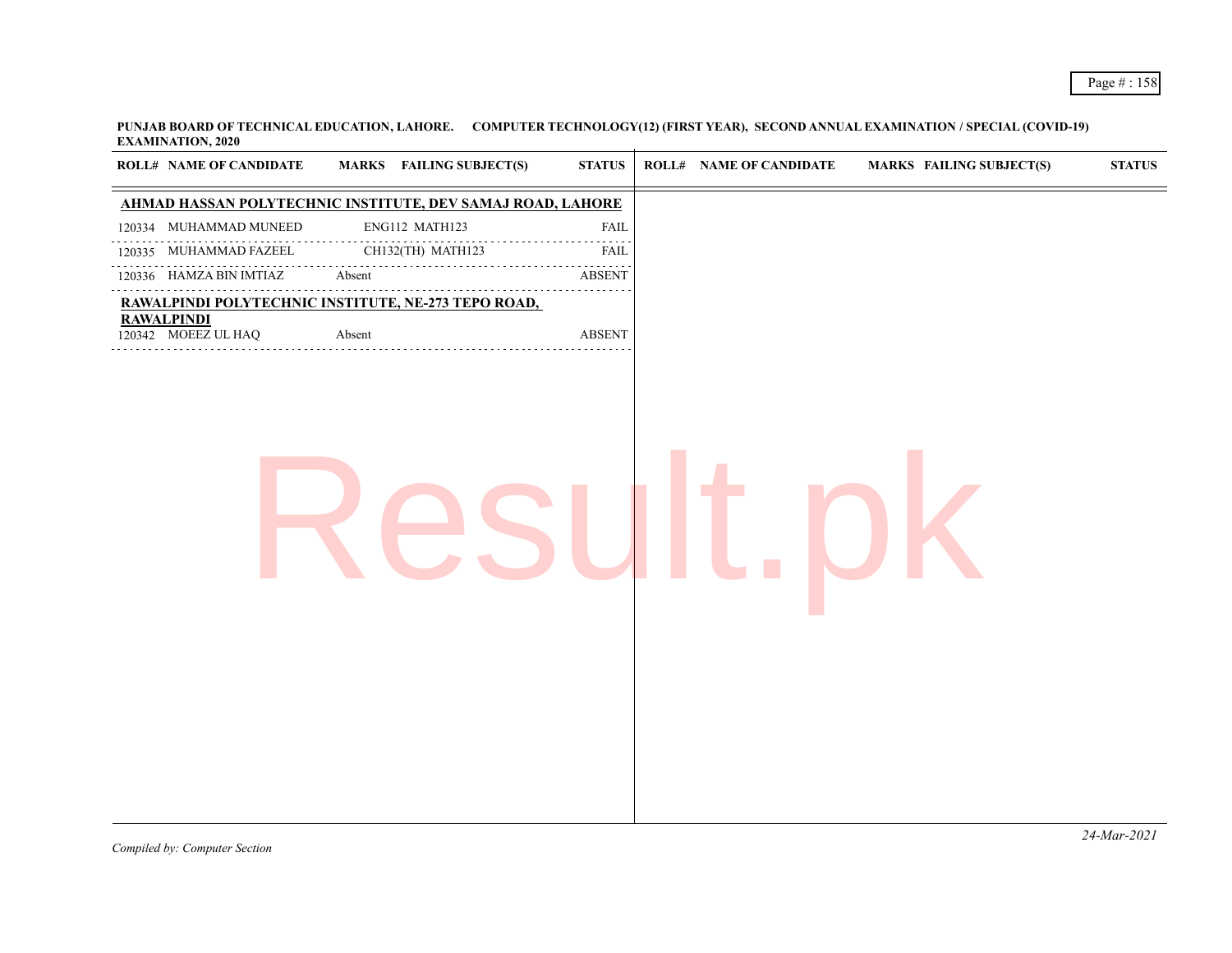| <b>ROLL# NAME OF CANDIDATE</b>                            | MARKS FAILING SUBJECT(S)                            | $\bold{STATUS}$         | <b>ROLL# NAME OF CANDIDATE</b> | <b>MARKS FAILING SUBJECT(S)</b> | <b>STATUS</b> |
|-----------------------------------------------------------|-----------------------------------------------------|-------------------------|--------------------------------|---------------------------------|---------------|
|                                                           | GOVERNMENT COLLEGE OF TECHNOLOGY, HATTAR ROAD, NEAR |                         |                                |                                 |               |
| HEAVY MECHANICAL COMPLEX-3, TAXILA<br>120345 IMTIAZ AHMAD | Absent                                              | $\operatorname{ABSENT}$ |                                |                                 |               |
|                                                           |                                                     |                         |                                |                                 |               |
|                                                           |                                                     |                         |                                |                                 |               |
|                                                           |                                                     |                         |                                |                                 |               |
|                                                           |                                                     |                         |                                |                                 |               |
|                                                           |                                                     |                         |                                |                                 |               |
|                                                           |                                                     |                         |                                |                                 |               |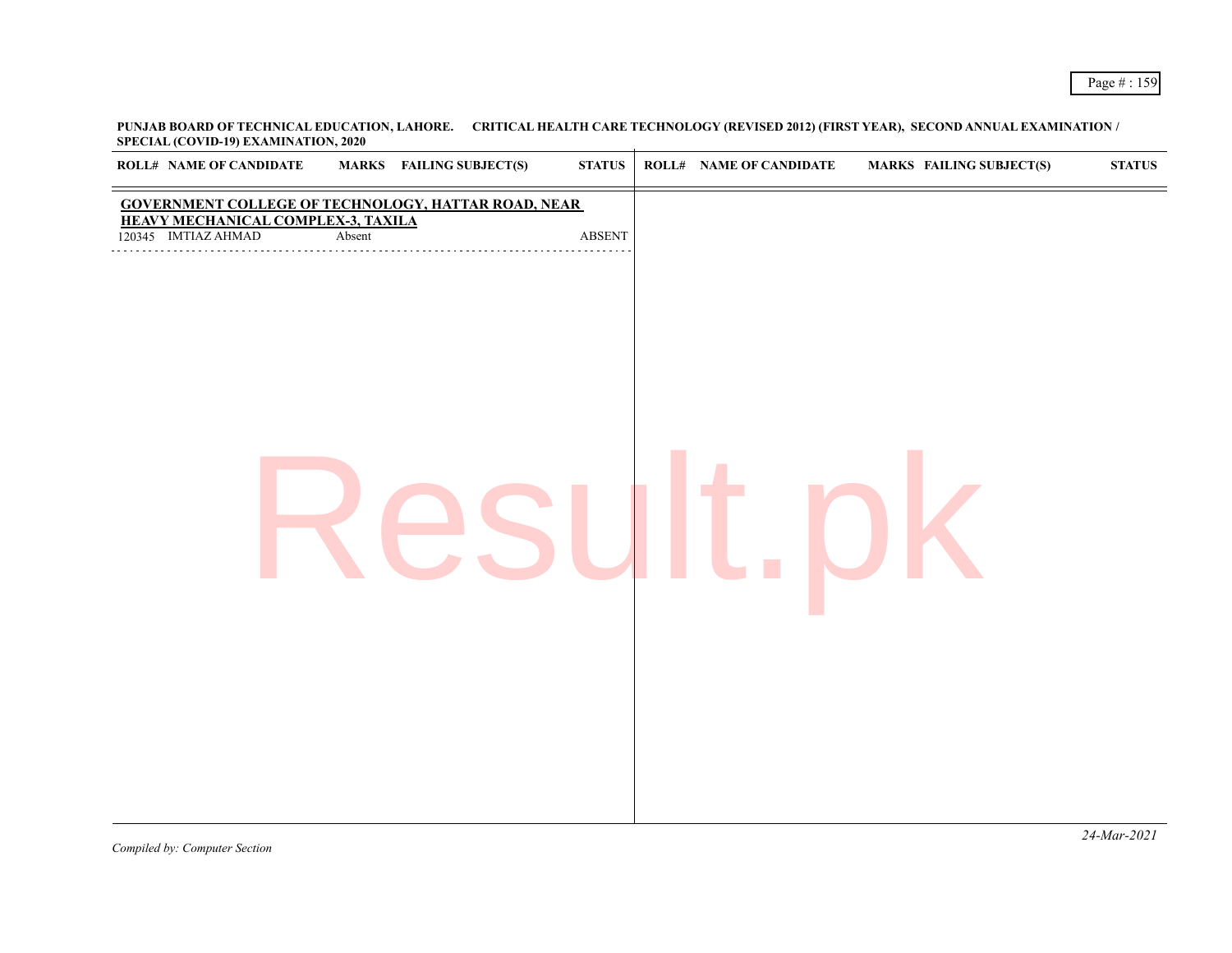**PUNJAB BOARD OF TECHNICAL EDUCATION, LAHORE. DIES AND MOULD TECHNOLOGY WITH SPECIALIZATION IN SPECIAL PURPOSE MACHINES(12) (FIRST YEAR), SECOND ANNUAL EXAMINATION / SPECIAL (COVID-19) EXAMINATION, 2020**

| <b>ROLL# NAME OF CANDIDATE</b>                                                                          |     | $\sim$<br><b>MARKS</b> FAILING SUBJECT(S) | <b>STATUS</b> | <b>ROLL# NAME OF CANDIDATE</b> | <b>MARKS FAILING SUBJECT(S)</b> | $\bold{STATUS}$ |
|---------------------------------------------------------------------------------------------------------|-----|-------------------------------------------|---------------|--------------------------------|---------------------------------|-----------------|
|                                                                                                         |     |                                           |               |                                |                                 |                 |
| PRECISION SYSTEMS TRAINING CENTRE, PCSIR LABORATORIES<br><b>COMPLEX (CAMPUS) FEROZEPUR ROAD, LAHORE</b> |     |                                           |               |                                |                                 |                 |
| 120346 TALHA AHMED                                                                                      | 687 |                                           | PASS          |                                |                                 |                 |
|                                                                                                         |     |                                           |               |                                |                                 |                 |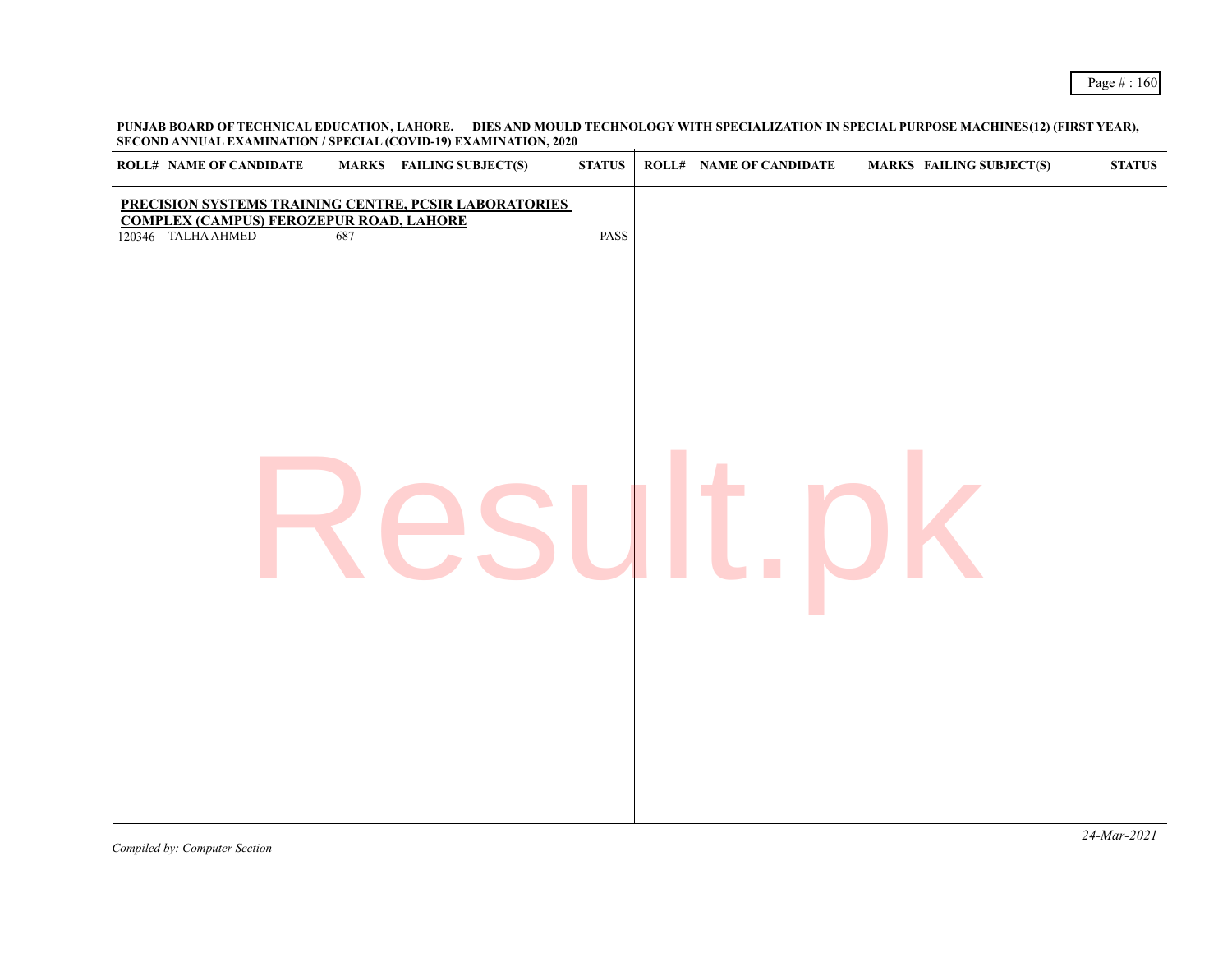| <b>ROLL# NAME OF CANDIDATE</b>                                      | MARKS FAILING SUBJECT(S)                                         | <b>STATUS</b> |                   | <b>ROLL# NAME OF CANDIDATE</b>                              | <b>MARKS FAILING SUBJECT(S)</b>                                                                                                | <b>STATUS</b> |
|---------------------------------------------------------------------|------------------------------------------------------------------|---------------|-------------------|-------------------------------------------------------------|--------------------------------------------------------------------------------------------------------------------------------|---------------|
| <b>HAKEEM</b>                                                       | ROSHAN COLLEGE OF TECHNOLOGY, TULAMBA ROAD,, ABDUL               |               |                   |                                                             | SITARA INSTITUTE OF MANAGEMENT & TECHNOLOGY, JARANWALA<br>ROAD, KOH-E-NOOR CHOWK, AZIZ FATIMA TRUST, FAISALABAD                |               |
| 120347 KASHIF ZULAFQAR                                              | MATH123                                                          | <b>FAIL</b>   |                   |                                                             | T20355 MUHAMMAD KASHIF MATH123 FAIL FAIL                                                                                       |               |
| <b>AHMADPUR EAST</b>                                                | UNITED COLLEGE OF TECHNOLOGY, AMEER HUMZA TOWN,                  |               |                   | 245547 MOHAMMAD NUMAN<br><b>ARSHAD</b>                      | ENG112                                                                                                                         | FAIL          |
| 120348 SHEHROZ BILAL                                                | 834                                                              | <b>PASS</b>   |                   |                                                             | <b>CHRISTIAN TECHNICAL TRAINING CENTRE, P.O.BOX NO. 90 CIVIL LINE</b>                                                          |               |
| 245544 MUHAMMAD FARHAN ENG112 MATH123<br><b>GHAFOOR</b>             |                                                                  | <b>FAIL</b>   |                   | <b>CHURCH ROAD,, GUJRANWALA</b><br>120356 SHAHROZ MEHMOOD   | MATH123                                                                                                                        | FAII.         |
|                                                                     | <b>GOVERNMENT COLLEGE OF TECHNOLOGY, BAGHDAD ROAD,</b>           |               |                   |                                                             | <b>FARAN INSTITUTE OF TECHNOLOGY, AHMAD PLAZA NEAR KHIALI BY</b>                                                               |               |
| <b>BAHAWALPUR</b><br>245545 MUHAMMAD AMIR                           | <b>ENG112</b>                                                    | <b>FAIL</b>   |                   | PASS G.T.ROAD, GUJRANWALA<br>120357 HAMZA RAFIO             | MATH123                                                                                                                        | FAII.         |
|                                                                     | SWEDISH INSTITUTE OF TECHNOLOGY, OUDHAR WAL CHOWK,               |               |                   |                                                             | <b>CHENAB INSTITUTE OF TECHNOLOGY, JALALPUR JATTAN ROAD,</b>                                                                   |               |
| <b>CHAKWAL</b>                                                      |                                                                  | <b>ABSENT</b> | <b>GUJRAT</b>     | 120358 MUHAMMAD ADNAN Absent                                |                                                                                                                                | <b>ABSENT</b> |
| 120350 SULMAN AHMED MATH123                                         |                                                                  | <b>FAIL</b>   |                   | 120359 ABDUL BASIT Absent                                   | 120359 ABDUL BASIT Absent Absent ABSENT                                                                                        |               |
|                                                                     | DEPALPUR POLYTECHNIC INSTITUTE, OKARA ROAD DEPALPUR,             |               |                   |                                                             | <b>GOVERNMENT SWEDISH PAKISTANI COLLEGE OF TECHNOLOGY,</b>                                                                     |               |
| <b>DEPALPUR</b><br>244803 ZEESHAN SALEEM                            | ENG112 MATH123                                                   | <b>FAIL</b>   |                   | <b>REHMAN SHAHEED ROAD, GUJRAT</b><br>245548 ZAIN UL HASSAN | <b>ENG112</b>                                                                                                                  | FAII.         |
|                                                                     | SCIENCE INSTITUTE OF TECHNOLOGY, MOHSIN TOWN PULL DATT,          |               |                   |                                                             | MUSLIM COLLEGE OF TECHNOLOGY, GUJRANWALA ROAD, HAFIZABAD                                                                       |               |
| <b>DERA GHAZI KHAN</b><br>245546 REHMAT ALI KHAN                    | MATH123                                                          | FAIL          |                   | 120360 MUHAMMAD SHAWAIZ<br>ANWAR                            | ENG112 MATH123                                                                                                                 | <b>FAIL</b>   |
|                                                                     | <b>GOVERNMENT COLLEGE OF TECHNOLOGY, SAMANABAD, FAISALABAD</b>   |               |                   |                                                             | <b>ALLAMA IQBAL POLYTECHNIC INSTITUTE, 108-109 MODEL TOWN,</b>                                                                 |               |
| 120351 ADNAN BASHIR                                                 | 0351 ADNAN BASHIR ENGI12 FAIL                                    |               | <b>HAROONABAD</b> |                                                             |                                                                                                                                |               |
|                                                                     | 120354 TAYMOOR SHABBIR Absent ABSENT ABSENT ABSENT               |               |                   | 120362 RIZWAN ALI MATH123                                   | $\begin{tabular}{l c c c c} \hline $120361$ & \textbf{MAZ MAQSOOD} & \textbf{MATH123} & \textbf{FAIL} \\ \hline \end{tabular}$ | FAII.         |
|                                                                     | <b>IMPERIAL INSTITUTE OF TECHNOLOGY, 84-C PEOPLES COLONY #1,</b> |               |                   |                                                             |                                                                                                                                |               |
| <b>FAISALABAD</b><br>120352 RANA MUHAMMAD USMAN 734                 |                                                                  | <b>PASS</b>   |                   |                                                             | <b>ITTEFAQ COLLEGE OF ENGINEERING &amp; TECHNOLOGY (CAMPUS II),</b><br>4-KM FORTABBAS ROAD HAROONABAD, HAROONABAD<br>761       |               |
|                                                                     | JINNAH POLYTECHNIC INSTITUTE, NEAR NOVALTY PULL SAMUNDRI         |               |                   | 120363 FAROOQ AHMAD                                         |                                                                                                                                | <b>PASS</b>   |
| <b>ROAD., FAISALABAD</b><br>120353 MUHAMMAD MUZAMIL<br><b>MUNIR</b> | ENG112                                                           | <b>FAIL</b>   | <b>HASILPUR</b>   | 120364 MUHAMMAD ABBAS                                       | <b>HASILPUR COLLEGE OF TECHNOLOGY, 9/B REASOOLABAD COLONY,</b><br>Absent                                                       | <b>ABSENT</b> |
|                                                                     |                                                                  |               |                   |                                                             |                                                                                                                                |               |

*Compiled by: Computer Section*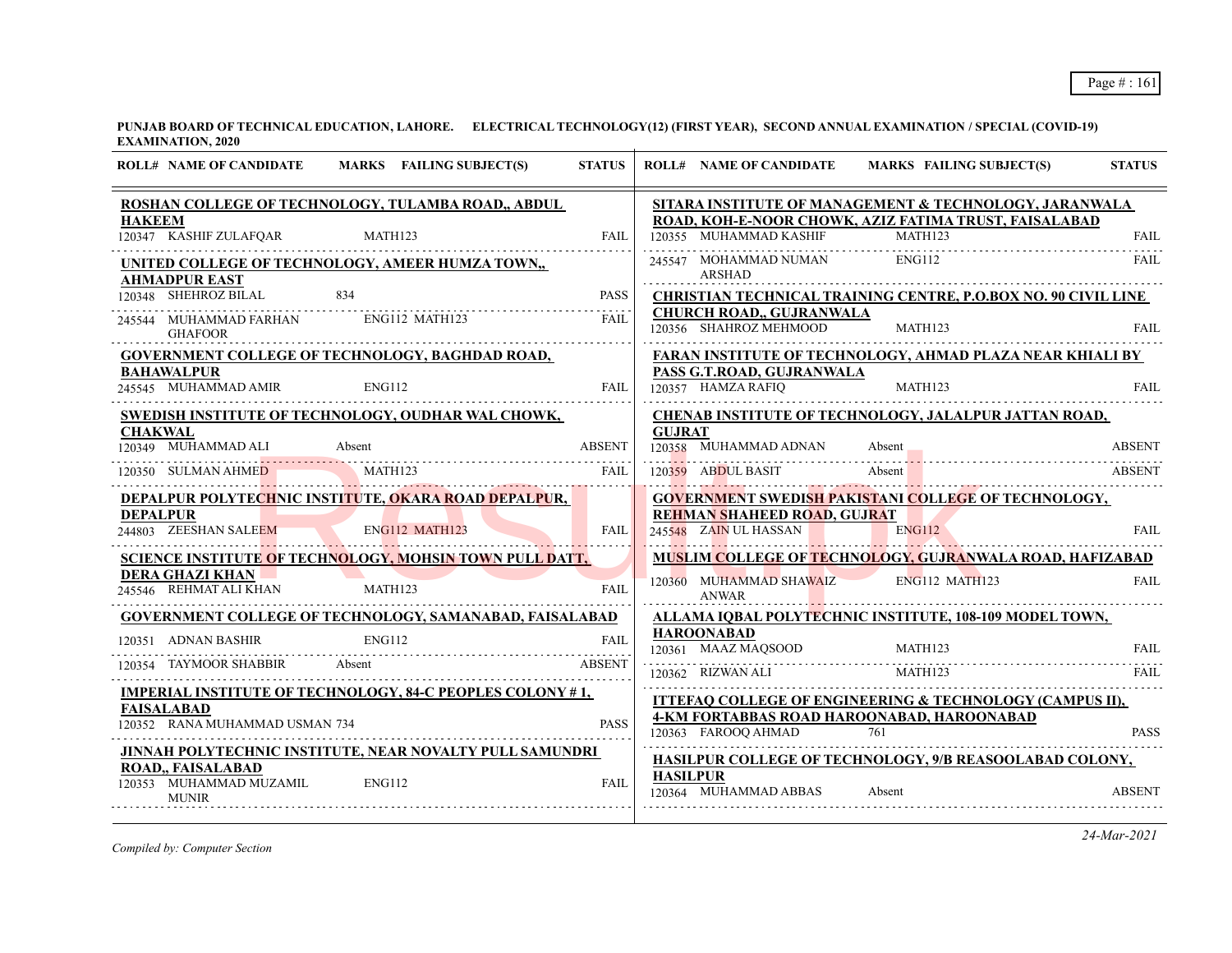| <b>ROLL# NAME OF CANDIDATE</b>                               | MARKS FAILING SUBJECT(S)                                            | <b>STATUS</b>           | <b>ROLL# NAME OF CANDIDATE</b>                                             | <b>MARKS FAILING SUBJECT(S)</b>                                                                                                                                                                                                                                                                                                                                                                                                                                                        | <b>STATUS</b> |
|--------------------------------------------------------------|---------------------------------------------------------------------|-------------------------|----------------------------------------------------------------------------|----------------------------------------------------------------------------------------------------------------------------------------------------------------------------------------------------------------------------------------------------------------------------------------------------------------------------------------------------------------------------------------------------------------------------------------------------------------------------------------|---------------|
|                                                              | LAHORE POLYTECHNIC INSTITUTE, FARHAN PUBLIC HIGH SCHOOL             |                         | 120381 ABDUL SAMI                                                          | MATH123                                                                                                                                                                                                                                                                                                                                                                                                                                                                                | <b>FAIL</b>   |
| <b>ROAD., JARANWALA</b><br>120365 INAM ULLAH KHAN            | ENG112                                                              | <b>FAIL</b>             |                                                                            | AHMAD HASSAN POLYTECHNIC INSTITUTE, DEV SAMAJ ROAD, LAHORE                                                                                                                                                                                                                                                                                                                                                                                                                             |               |
|                                                              | FARAN INSTITUTE OF TECHNOLOGY, KAHKASHAN MARRIAGE HALL,             |                         | 245549 SARMAD RASOOL                                                       | Absent                                                                                                                                                                                                                                                                                                                                                                                                                                                                                 | <b>ABSENT</b> |
| ROHTAS ROAD, JHELUM                                          |                                                                     |                         |                                                                            | ANJUMAN-E-HIMAYAT-E-ISLAM MUHAMMAD AMIN POLY TECHNIC                                                                                                                                                                                                                                                                                                                                                                                                                                   |               |
| 120366 HASSAN ABBAS                                          | MATH123                                                             | <b>FAIL</b>             |                                                                            | <b>INSTITUTE &amp; VOCATIONAL TRAINING CENTRE, NEAR FAWARA CHOWK,</b><br>SAIDPUR MAIN BOULEVARD, SABZAZAR SCHEME MORE, LAHORE                                                                                                                                                                                                                                                                                                                                                          |               |
| <b>CANTT, KAMRA</b>                                          | KAMRA POLYTECHNIC INSTITUTE, AYAZ ARCADE G.T. ROAD, KAMRA           |                         | 120377 ALI HASSAN                                                          | ENG112 MATH123                                                                                                                                                                                                                                                                                                                                                                                                                                                                         | FAIL          |
| 120367 AMMAD ALI GUL                                         | MATH123                                                             | FAIL                    |                                                                            | <b>IMPERIAL COLLEGE OF TECHNOLOGY, 6-ALLAMA IQBAL ROAD,</b>                                                                                                                                                                                                                                                                                                                                                                                                                            |               |
|                                                              | LAHORE POLYTECHNIC INSTITUTE, NEAR DARBAR BABA KAMAL                |                         | 120380 MUHAMMAD FAISAL                                                     | <b>BOHARWALA CHOWK NEAR RAILWAY STATION, LAHORE</b><br><b>ENG112</b>                                                                                                                                                                                                                                                                                                                                                                                                                   | <b>FAIL</b>   |
| <b>CHISHTI FEROZEPUR ROAD, KASUR</b><br>120368 ARSLAN SALEEM | MATH123                                                             | <b>FAIL</b>             | <b>ASGHAR</b>                                                              |                                                                                                                                                                                                                                                                                                                                                                                                                                                                                        |               |
|                                                              | <b>QUAID-E-AZAM INSTITUTE OF TECHNOLOGY, ISMAIL AND SAQIB PLAZA</b> |                         |                                                                            | <b>JAPAN POLYTECHNIC INSTITUTE, MANGA ROAD, RAIWIND, LAHORE</b>                                                                                                                                                                                                                                                                                                                                                                                                                        |               |
| <b>CHOWK SANGLAN WALA, KHANEWAL</b>                          |                                                                     |                         | 245550 JUNAID ALAM                                                         | ENG112 MATH123                                                                                                                                                                                                                                                                                                                                                                                                                                                                         | <b>FAIL</b>   |
| 120369 HAIDER ALI                                            | MATH123                                                             | <b>FAIL</b><br><u>.</u> |                                                                            | <b>LAHORE COLLEGE OF TECHNOLOGY &amp; MANAGEMENT, 18-KM</b><br>FEROZEPURE ROAD OPP. DURA FOAM INDUSTRY, LAHORE                                                                                                                                                                                                                                                                                                                                                                         |               |
| 120370 SHAHBAZ AMEER KHAN                                    | <b>ENG112</b>                                                       | <b>FAIL</b>             | 120378 SHAHZAIB RASHEED                                                    | Absent                                                                                                                                                                                                                                                                                                                                                                                                                                                                                 | <b>ABSENT</b> |
| <b>KHANPUR</b>                                               | ALI COLLEGE OF ENGINEERING & TECHNOLOGY, MODEL TOWN,                |                         | 120379 MUHAMMAD SARWAR                                                     | 120379 MUHAMMAD SARWAR 766 PASS                                                                                                                                                                                                                                                                                                                                                                                                                                                        | <b>PASS</b>   |
| 120371 MUHAMMAD ARIF                                         | Absent                                                              | <b>ABSENT</b>           |                                                                            | PAK CANADIAN POLYTECHNIC INSTITUTE, 180 ALLAMA IQBAL ROAD                                                                                                                                                                                                                                                                                                                                                                                                                              |               |
| 120372 MUTEE UR RAHMAN                                       | Absent                                                              | <b>ABSENT</b>           | <b>MUSTAFABAD, (DHARAM PURA), LAHORE</b><br>120382 MUHAMMAD NAEEM KHAN 766 |                                                                                                                                                                                                                                                                                                                                                                                                                                                                                        | <b>PASS</b>   |
| 120373 MUHAMMAD ZEESHAN<br><b>OURBAN</b>                     | Absent                                                              | .<br><b>ABSENT</b>      | 120383 MUHAMMAD AFZAL ARIF 788                                             |                                                                                                                                                                                                                                                                                                                                                                                                                                                                                        | <b>PASS</b>   |
| 120374 MUHAMMAD SHOAIB                                       | Absent                                                              | ABSENT                  | 120384 MATI-UR-REHMAN                                                      | Absent                                                                                                                                                                                                                                                                                                                                                                                                                                                                                 | <b>ABSENT</b> |
|                                                              | ALLAMA IQBAL POLYTECHNIC INSTITUTE (CAMPUS-II), NEAR RAILWAY        |                         | 245551 ARBAZ JAMSHID                                                       | MATH123                                                                                                                                                                                                                                                                                                                                                                                                                                                                                | FAIL          |
| <b>CROSSING, KHIDIAN KHAS</b><br>120375 MUHAMMAD YASIN       | MATH123                                                             | FAIL                    |                                                                            | PAK POLYTECHNIC INSTITUTE, 32-CIVIC CENTRE MOON MARKET                                                                                                                                                                                                                                                                                                                                                                                                                                 |               |
|                                                              | SARGODHA COLLEGE OF TECHNOLOGY, NEAR SATELLITE TOWN,                |                         | ALLAMA IOBAL TOWN, LAHORE                                                  | $\fbox{0.387} \begin{tabular}{l} \hline \textbf{HAMZA KHAN} \end{tabular} \begin{tabular}{l} \multicolumn{2}{c} {\bf{ET115(TH)}} \end{tabular} \begin{tabular}{l} \multicolumn{2}{c} {\bf{FAL}} \end{tabular} \begin{tabular}{l} \multicolumn{2}{c} {\bf{FAL}} \end{tabular} \end{tabular} \begin{tabular}{l} \multicolumn{2}{c} {\bf{FAL}} \end{tabular} \begin{tabular}{l} \multicolumn{2}{c} {\bf{FAL}} \end{tabular} \end{tabular} \begin{tabular}{l} \multicolumn{2}{c} {\bf{FAL$ |               |
| <b>MIANWALI ROAD, KHUSHAB</b>                                |                                                                     |                         |                                                                            | MATH123                                                                                                                                                                                                                                                                                                                                                                                                                                                                                | FAIL.         |
| 120376 MUHAMMAD ZAFAR                                        | MATH123                                                             | <b>FAIL</b>             | 120388 UMER FAROOQ                                                         | $ET115$ (TH)<br>$120389 \quad \text{SHAHZAIB IDEES} \qquad \qquad \text{ETH} \qquad \qquad \text{FAIL}$                                                                                                                                                                                                                                                                                                                                                                                |               |
| <b>LAHORE</b>                                                | <b>ABBAS COLLEGE OF TECHNOLOGY, 13-B, LAKE ROAD, LAHORE,</b>        |                         | 120390 SARFARAZ RASHEED<br><b>OURESHI</b>                                  | MATH123                                                                                                                                                                                                                                                                                                                                                                                                                                                                                | FAIL          |
|                                                              |                                                                     |                         |                                                                            |                                                                                                                                                                                                                                                                                                                                                                                                                                                                                        |               |

*Compiled by: Computer Section*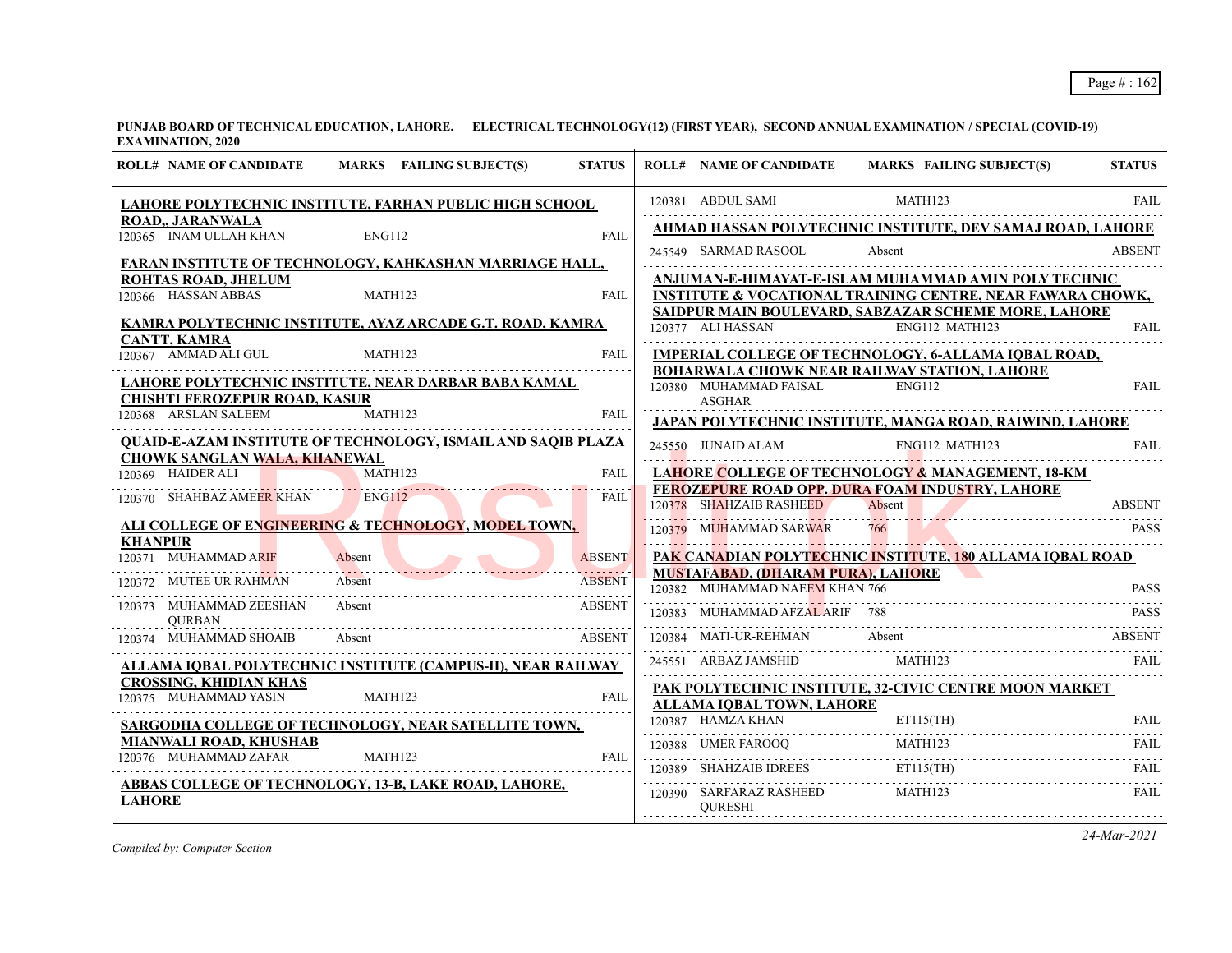|               | <b>ROLL# NAME OF CANDIDATE</b>                         |                | MARKS FAILING SUBJECT(S)                                      | <b>STATUS</b> | <b>ROLL# NAME OF CANDIDATE</b>                                | MARKS FAILING SUBJECT(S)                                                                                                                                                                                                                                                                                                                                                                                                            | <b>STATUS</b> |
|---------------|--------------------------------------------------------|----------------|---------------------------------------------------------------|---------------|---------------------------------------------------------------|-------------------------------------------------------------------------------------------------------------------------------------------------------------------------------------------------------------------------------------------------------------------------------------------------------------------------------------------------------------------------------------------------------------------------------------|---------------|
|               | 245552 RAMZAN ALI                                      | 785            |                                                               | <b>PASS</b>   |                                                               | THE CITY COLLEGE OF TECHNOLOGY, WAINS AUTO CENTRE, OPP                                                                                                                                                                                                                                                                                                                                                                              |               |
|               | 245553 MUHAMMAD RAMZAN                                 | Absent         |                                                               | <b>ABSENT</b> |                                                               | FAISAL MOVERS, VEHARI CHOWK, LARRI ADDA, MULTAN                                                                                                                                                                                                                                                                                                                                                                                     |               |
|               |                                                        |                | PUNJAB POLYTECHNIC INSTITUTE, ALLAMA IQBAL ROAD, AL-HAMRA     |               | 120401 ASIF SIDDIQUE                                          | <b>MATH123</b>                                                                                                                                                                                                                                                                                                                                                                                                                      | <b>FAIL</b>   |
|               |                                                        |                | <b>COMPLEX BOHARWALA CHOWK, NEAR RAILWAY STATION, LAHORE</b>  |               | 120402 ZEESHAN AHMAD                                          |                                                                                                                                                                                                                                                                                                                                                                                                                                     | <b>PASS</b>   |
|               | 120385 HAFIZ MUHAMMAD                                  | 697            |                                                               | <b>PASS</b>   | 120403 MUHAMMAD IMRAN                                         | Absent                                                                                                                                                                                                                                                                                                                                                                                                                              | <b>ABSENT</b> |
|               | <b>KAMRAN</b><br>120386 AHSAN ALI KHAN                 | Absent         |                                                               | <b>ABSENT</b> | 120404 MUHAMMAD MURTAZA Absent                                |                                                                                                                                                                                                                                                                                                                                                                                                                                     | <b>ABSENT</b> |
|               | 245554 GHULAM RASOOL                                   | Absent         |                                                               | <b>ABSENT</b> | 120405 MUHAMMAD WASEEM<br><b>SAJJAD</b>                       | MATH123                                                                                                                                                                                                                                                                                                                                                                                                                             | <b>FAIL</b>   |
|               |                                                        |                | <b>GOVERNMENT COLLEGE OF TECHNOLOGY, COLLEGE ROAD, LAYYAH</b> |               |                                                               | $\begin{tabular}{lllllllllllll} \hline 120406 & \multicolumn{3}{l}{{\bf M}1123 & \multicolumn{3}{l}{{\bf E}113}\xspace} & \multicolumn{3}{l}{{\bf F}113}\xspace & \multicolumn{3}{l}{{\bf F}113}\xspace & \multicolumn{3}{l}{{\bf F}113}\xspace & \multicolumn{3}{l}{{\bf F}113}\xspace & \multicolumn{3}{l}{{\bf F}113}\xspace & \multicolumn{3}{l}{{\bf F}113}\xspace & \multicolumn{3}{l}{{\bf F}113}\xspace & \multicolumn{3}{$ |               |
|               | 120391 FAHAD AZIZ                                      | Absent         |                                                               | <b>ABSENT</b> |                                                               |                                                                                                                                                                                                                                                                                                                                                                                                                                     |               |
|               |                                                        |                | NATIONAL POLYTECHNIC INSTITUTE, BODLA WELFARE TRUST GT        |               |                                                               | THE NATIONAL COLLEGE, 858-D BOSSAN ROAD, MULTAN                                                                                                                                                                                                                                                                                                                                                                                     |               |
|               | <b>ROAD, MIAN CHANNU</b><br>120392 MUHAMMAD HAMZA ASIF | ET115(TH)      |                                                               | <b>FAIL</b>   | 120407 AYYAS IMRAN                                            | MATH123                                                                                                                                                                                                                                                                                                                                                                                                                             | <b>FAIL</b>   |
|               |                                                        |                |                                                               |               |                                                               | <b>LAHORE POLYTECHNIC INSTITUTE, OPP. TEHSIL HEAD QUARTER</b>                                                                                                                                                                                                                                                                                                                                                                       |               |
| <b>MULTAN</b> |                                                        |                | GOVERNMENT COLLEGE OF TECHNOLOGY, QASIM PUR COLONY,           |               | HOSPITAL, OAISER PARK, G.T ROAD, MURIDKE                      |                                                                                                                                                                                                                                                                                                                                                                                                                                     |               |
|               | 120393 MAMNOON AHMAD                                   | MATH123        |                                                               | <b>FAIL</b>   | 120408 SAOIB ALI                                              | Absent                                                                                                                                                                                                                                                                                                                                                                                                                              | <b>ABSENT</b> |
|               | 120394 SHAHID RAMZAN<br>HAHID RAMZAN MATH123           | <b>MATH123</b> |                                                               | <b>FAIL</b>   |                                                               | JINNAH COLLEGE OF TECHNOLOGY, GANISH WAH CANAL ROAD,                                                                                                                                                                                                                                                                                                                                                                                |               |
|               | 120395 MUHAMMAD SHEHARYAR MATH123                      |                |                                                               | <b>FAIL</b>   | MULTAN ROAD,, MUZAFFARGARH<br>120409 SHAHID WASEEM ARSHAD 853 |                                                                                                                                                                                                                                                                                                                                                                                                                                     | <b>PASS</b>   |
|               |                                                        |                | KASIB POLYTECHNIC INSTITUTE, 242-B, GULGASHT COLONY, MULTAN   |               | 120410 MUHAMMAD UMAR                                          | 794                                                                                                                                                                                                                                                                                                                                                                                                                                 | <b>PASS</b>   |
|               | 120396 MUHAMMAD AHMAD                                  | Absent         |                                                               | ABSENT        |                                                               | SIR SYE <u>D POLYTECHNIC INSTITUTE, DEPALPUR CHOWK, OKARA</u>                                                                                                                                                                                                                                                                                                                                                                       |               |
|               |                                                        |                | SWEDISH INSTITUTE OF TECHNOLOGY, OPP. GRID STATION, VEHARI    |               | 120411     ABDUL AHAD NAWAZ                                   | MATH123                                                                                                                                                                                                                                                                                                                                                                                                                             | <b>FAIL</b>   |
|               | <b>CHOWK, MULTAN</b>                                   |                |                                                               |               | 120412 MUHAMMAD YUNAS                                         | ENG112                                                                                                                                                                                                                                                                                                                                                                                                                              | FAIL          |
|               | 120397 ABUBAKAR SIDDIQ                                 | ENG112         |                                                               | <b>FAIL</b>   |                                                               | THE UNI-TECH COLLEGE OF MANAGEMENT & TECHNOLOGY, 56/2-L                                                                                                                                                                                                                                                                                                                                                                             |               |
|               | 120398 MUHAMMAD UMAIR                                  | Absent         |                                                               | ABSENT        | NEAR KARMAWALA G.T ROAD, OKARA                                |                                                                                                                                                                                                                                                                                                                                                                                                                                     |               |
|               | 120399 MAJID JAVED<br>Absent                           |                |                                                               | <b>ABSENT</b> | 120413 KASHIF SHAFI                                           | Absent                                                                                                                                                                                                                                                                                                                                                                                                                              | <b>ABSENT</b> |
|               | 120400 MUHAMMAD AWAIS KHAN                             | MATH123        |                                                               | <b>FAIL</b>   |                                                               | <b>CHENAB POLYTECHNIC INSTITUTE, NEAR NADRA OFFICE, QENCHI</b>                                                                                                                                                                                                                                                                                                                                                                      |               |
|               |                                                        |                | 244804 SYED ASAD RAZA Absent ABSENT                           |               | <b>CHOWK, PHALIA</b><br>120414 AHSAN IOBAL                    | ENG112                                                                                                                                                                                                                                                                                                                                                                                                                              | <b>FAIL</b>   |
|               | 248526 MUHAMMAD KASHIF                                 | MATH123        |                                                               | <b>FAIL</b>   |                                                               |                                                                                                                                                                                                                                                                                                                                                                                                                                     |               |
|               |                                                        |                |                                                               |               |                                                               | SWEDISH INSTITUTE OF TECHNOLOGY, , RAHIM YAR KHAN                                                                                                                                                                                                                                                                                                                                                                                   |               |

*Compiled by: Computer Section*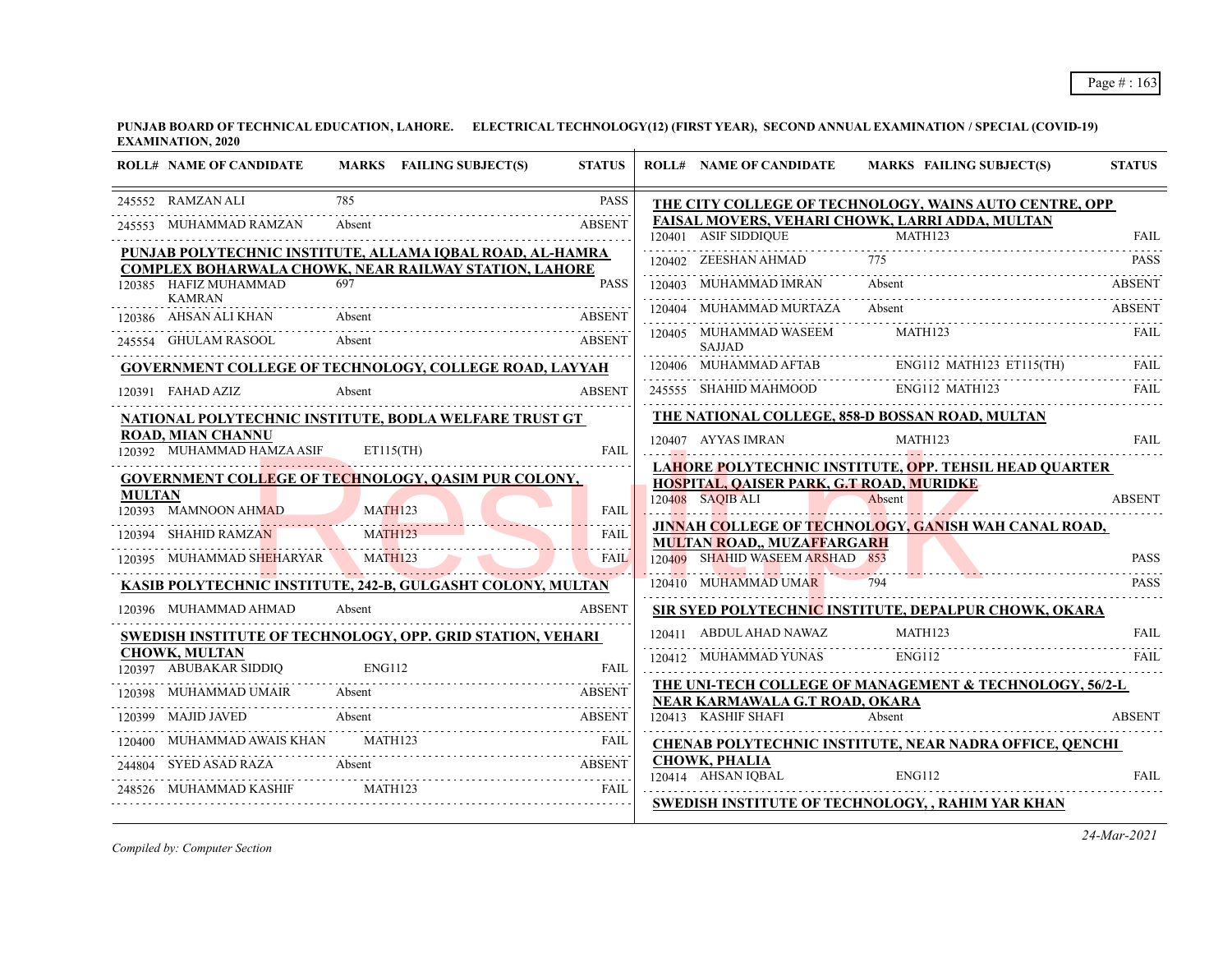| <b>ROLL# NAME OF CANDIDATE</b>                     | MARKS FAILING SUBJECT(S)                                                                                                                                                                                                                                                                                                                                                                                                                                                                      | <b>STATUS</b> | <b>ROLL# NAME OF CANDIDATE</b>                                                     | <b>MARKS FAILING SUBJECT(S)</b>                                                                                                         | <b>STATUS</b> |
|----------------------------------------------------|-----------------------------------------------------------------------------------------------------------------------------------------------------------------------------------------------------------------------------------------------------------------------------------------------------------------------------------------------------------------------------------------------------------------------------------------------------------------------------------------------|---------------|------------------------------------------------------------------------------------|-----------------------------------------------------------------------------------------------------------------------------------------|---------------|
| 245556 MUHAMMAD SHAFIQ                             | MATH123                                                                                                                                                                                                                                                                                                                                                                                                                                                                                       | <b>FAIL</b>   |                                                                                    | $\begin{tabular}{ccccc} 120432 & M. AHSAN SHABBIR & MATH123 & FAIL \\ \hline 120433 & SHAHBAZ AFZAL & Absent & ABSENT \\ \end{tabular}$ | <b>FAIL</b>   |
|                                                    | RAWALPINDI POLYTECHNIC INSTITUTE, NE-273 TEPO ROAD,                                                                                                                                                                                                                                                                                                                                                                                                                                           |               |                                                                                    | 120433 SHAHBAZ AFZAL Absent ABSENT                                                                                                      |               |
| <b>RAWALPINDI</b><br>120415 SYED FIDA HUSSAIN SHAH | CH132(TH) MATH123<br>COMP122(TH) ET115(TH)                                                                                                                                                                                                                                                                                                                                                                                                                                                    | <b>FAIL</b>   | <b>BLOCK SHADAB TOWN, SAHIWAL</b><br>120434 MUHAMMAD NAUMAN                        | <b>QUAID-E-AZAM COLLEGE OF ENGINEERING &amp; TECHNOLOGY, 13-UMAR</b><br>Absent                                                          |               |
|                                                    | RAWALPINDI SWEDISH INSTITUTE OF TECHNOLOGY, BAHADUR PLAZA                                                                                                                                                                                                                                                                                                                                                                                                                                     |               | <b>YOUSAF</b>                                                                      |                                                                                                                                         | <b>ABSENT</b> |
| 120416 MUHAMMAD ASAD                               | <b>SHAIR PAO COLONY NEAR COMMITTEE CHOWK, RAWALPINDI</b><br>MATH123                                                                                                                                                                                                                                                                                                                                                                                                                           | <b>FAIL</b>   |                                                                                    | <b>GOVERNMENT COLLEGE OF TECHNOLOGY, PAF ROAD, SARGODHA</b>                                                                             |               |
| <b>NADEEM</b>                                      |                                                                                                                                                                                                                                                                                                                                                                                                                                                                                               |               | 120435 MUHAMMAD USMAN                                                              | MATH123                                                                                                                                 | <b>FAIL</b>   |
|                                                    |                                                                                                                                                                                                                                                                                                                                                                                                                                                                                               |               | 120436 AAMIR SHAHZAD Absent                                                        |                                                                                                                                         | <b>ABSENT</b> |
|                                                    | $\begin{tabular}{c c c} \hline 120417 & ZAN ULABDN & Absent & ABSENT \\ \hline 120418 & BASIT ALI & MATH123 & FAIL \\ \hline 120419 & ARSLAN ABBAS & MATH123 & FAIL \\ \hline \end{tabular}$                                                                                                                                                                                                                                                                                                  |               | 120437 MUHAMMAD IRFAN Absent                                                       |                                                                                                                                         | ABSENT        |
|                                                    |                                                                                                                                                                                                                                                                                                                                                                                                                                                                                               |               |                                                                                    | HIRA POLYTECHNIC INSTITUTE, GREEN TOWN LAHORE ROAD,                                                                                     |               |
|                                                    | SWEDISH INSTITUTE OF TECHNOLOGY, D-329 COMMERCIAL MARKET,                                                                                                                                                                                                                                                                                                                                                                                                                                     |               | <b>SARGODHA</b>                                                                    |                                                                                                                                         |               |
| <b>RAWALPINDI</b>                                  | 120420 NABEEL SHAHZAD ENG112 FAIL                                                                                                                                                                                                                                                                                                                                                                                                                                                             |               | 120438 AHMAED BILAL AZIZ                                                           |                                                                                                                                         | <b>PASS</b>   |
|                                                    |                                                                                                                                                                                                                                                                                                                                                                                                                                                                                               |               | <b>NEAR BUS STAND, SHAH KOT</b>                                                    | JINNAH COLLEGE OF ENGINEERING & TECHNOLOGY, MAIN ROAD,                                                                                  |               |
|                                                    | $120421 \quad \text{MUHAMMAD TAYYAB} \quad \text{CH132(TH) MATH123} \quad \text{FAIL} \quad \text{FAIL} \quad \text{FAIL} \quad \text{FAIL} \quad \text{FAIL} \quad \text{FAIL} \quad \text{FAIL} \quad \text{FAIL} \quad \text{FAIL} \quad \text{FAIL} \quad \text{FAIL} \quad \text{FAIL} \quad \text{FAIL} \quad \text{FAIL} \quad \text{FAIL} \quad \text{FAIL} \quad \text{FAIL} \quad \text{FAIL} \quad \text{FAIL} \quad \text{FAIL} \quad \text{FAIL} \quad \text{FAIL} \quad \text{$ |               | 120439 MUHAMMAD UMAR RIAZ MATH123                                                  |                                                                                                                                         | <b>FAIL</b>   |
|                                                    | 120423 UMER AITABAR ENGLI2 MATHI23 FAIL                                                                                                                                                                                                                                                                                                                                                                                                                                                       |               |                                                                                    | 120440 ABID RAFIQUE MATH123 FAIL                                                                                                        |               |
|                                                    | 120424 DANISH ALI Absent ABSENT                                                                                                                                                                                                                                                                                                                                                                                                                                                               | <b>ABSENT</b> |                                                                                    | 120441 GHULAM QADIR Absent ABSENT                                                                                                       |               |
|                                                    |                                                                                                                                                                                                                                                                                                                                                                                                                                                                                               |               |                                                                                    | AGLOW COLLEGE OF SCIENCE AND TECHNOLOGY, SHEIKHUPURA,                                                                                   |               |
|                                                    | $\begin{tabular}{lllllllllll} \multicolumn{2}{l}{{\bf{120425}}}\quad{\bf{SANAULLAH}}\qquad\qquad {\bf{ENG112~MATH123}}\qquad\qquad {\bf{FAIL}}\\ \hline \multicolumn{2}{l}{\bf{120426~USAMA MANZOOR}}\qquad\qquad {\bf{MATH123}}\qquad\qquad {\bf{FAIL}}\\ \hline \end{tabular}$                                                                                                                                                                                                              |               | <b>SHEIKHUPURA</b><br>120442 MUHAMMAD ASHFAQ                                       | Absent                                                                                                                                  | <b>ABSENT</b> |
|                                                    | 120427 MIRZA EHTISHAM BAIG ETI15(TH) FAIL FAIL                                                                                                                                                                                                                                                                                                                                                                                                                                                |               |                                                                                    | LAHORE POLYTECHNIC INSTITUTE, SHAH MUHAMMAD PLAZA,                                                                                      |               |
|                                                    | 120428 EJAZ AHMED MATH123 FAIL AREA AHMED MATH123                                                                                                                                                                                                                                                                                                                                                                                                                                             |               |                                                                                    | LAHORE-SARGODHA ROAD, NEAR BHATTI CHOWK, SHEIKHUPURA                                                                                    |               |
|                                                    | 120429 UZAIR ALI Absent ABSENT                                                                                                                                                                                                                                                                                                                                                                                                                                                                |               | 120443 AAMIR SOHAIL                                                                | $ENG112$ MATH123 ET115(TH)                                                                                                              | <b>FAIL</b>   |
|                                                    | 120430 NAJAF ALI SAJID JAFRI ENGI12 FAIL FAIL FAIL                                                                                                                                                                                                                                                                                                                                                                                                                                            |               | NO. 8, NEAR SPECTRUM COLLEGE, SHUJABAD                                             | PREMIER COLLEGE OF TECHNOLOGY, NEW HOUSING COLONY, WARD                                                                                 |               |
|                                                    | SUPERIOR POLYTECHNIC INSTITUTE, CANAL BANK ALI TOWN,                                                                                                                                                                                                                                                                                                                                                                                                                                          |               | 120444 ABDUL QADEER                                                                | MATH123                                                                                                                                 | FAII.         |
| <b>SADIOABAD</b><br>120431 SHOIAB MEHBOOB          | ENG112                                                                                                                                                                                                                                                                                                                                                                                                                                                                                        | <b>FAIL</b>   |                                                                                    | SIALKOT COLLEGE OF TECHNOLOGY, CHOWK KOTLI BEHRAM, NAZIR                                                                                |               |
| HARRAPA ROAD, SAHIWAL                              | <b>GOVERNMENT COLLEGE OF TECHNOLOGY, JEHAZ GROUND OLD</b>                                                                                                                                                                                                                                                                                                                                                                                                                                     |               | CENTRE, KHADAM ALI ROAD., SIALKOT<br>120445 MUHAMMAD SOHAIL<br><b>ASHRAF BAJWA</b> | MATH123                                                                                                                                 | <b>FAIL</b>   |

*Compiled by: Computer Section*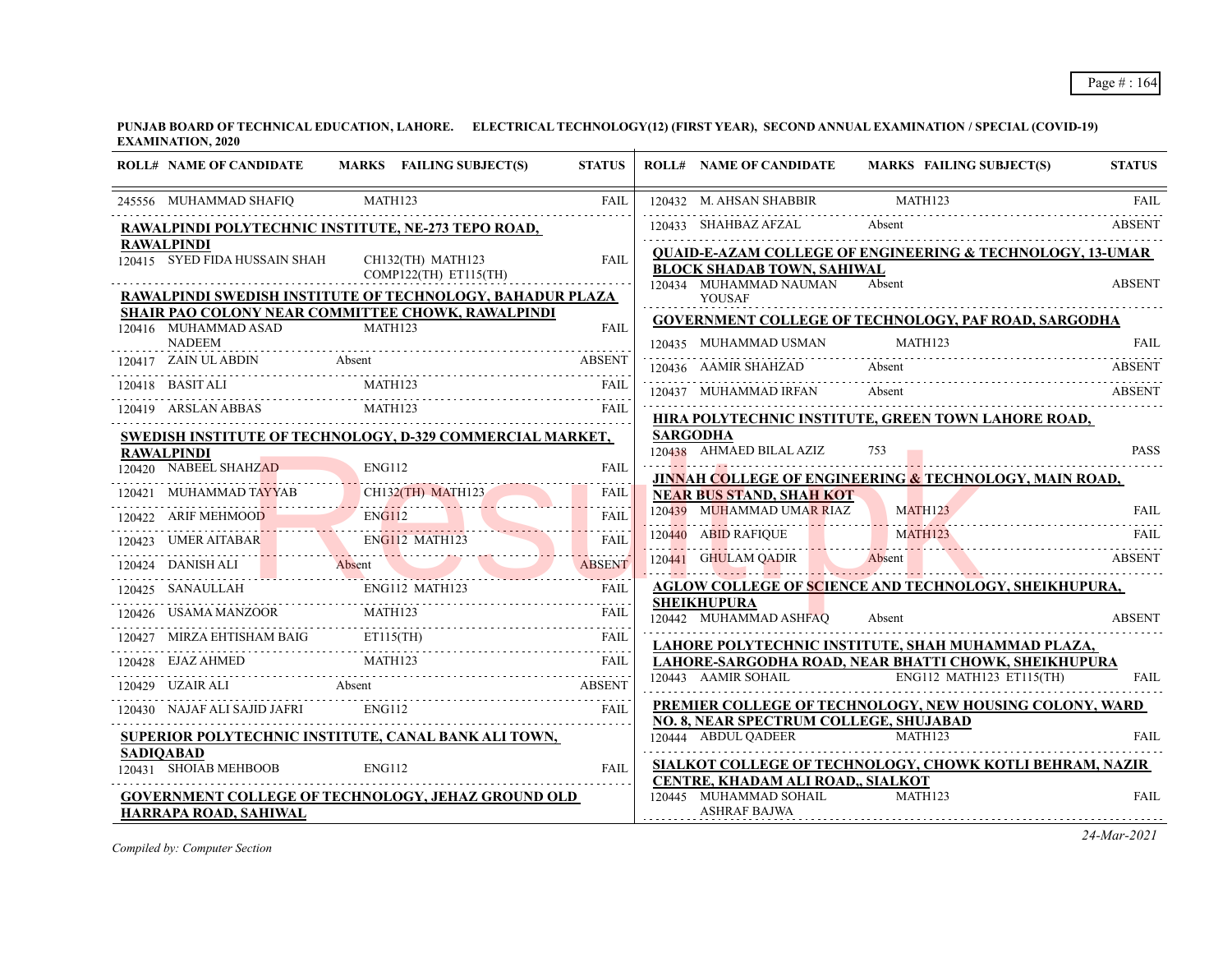|               | <b>ROLL# NAME OF CANDIDATE</b>                                      | MARKS FAILING SUBJECT(S)                                    | <b>STATUS</b> |
|---------------|---------------------------------------------------------------------|-------------------------------------------------------------|---------------|
|               |                                                                     | MAKKAH COLLEGE OF TECHNOLOGY, TRAFFIC CHOWK, TALAGANG       |               |
|               | 120446 ZOHAIB HASSAN                                                | 766                                                         | <b>PASS</b>   |
|               |                                                                     | LEADS COLLEGE OF TECHNOLOGY, NEAR TOWN COMMITTEE, TAUNSA    |               |
| <b>SHARIF</b> | 120447 AMEER HAMZA                                                  | MATH123                                                     | FAIL          |
|               | .<br>120448 WAQAR AHMED                                             | <b>ENG112</b>                                               | FAIL          |
|               | 120449 MUNAWAR SAEED                                                | ENG112                                                      | FAIL          |
|               | 120450 MUHAMMAD ZESHAN<br>ASLAM                                     | Absent                                                      | ABSENT        |
|               |                                                                     | <b>GOVERNMENT COLLEGE OF TECHNOLOGY, HATTAR ROAD, NEAR</b>  |               |
|               | <b>HEAVY MECHANICAL COMPLEX-3, TAXILA</b><br>120451 SHAZIM IFTIKHAR | ET115(TH)                                                   | <b>FAIL</b>   |
|               | 120452 SAQIB YASIN                                                  | 734                                                         | <b>PASS</b>   |
|               |                                                                     | TOBA TEK SINGH POLYTECHNIC INSTITUTE, OPP. NEW FOREST PARK, |               |
|               | 120455 HANZALA AZEEM                                                | NEAR MADINA MILLS JHANG ROAD, TOBA TEK SINGH<br>MATH123     | <b>FAIL</b>   |
|               | 120456 ALI RAZA                                                     | <b>ENG112</b>                                               | <b>FAIL</b>   |
|               |                                                                     | PUNJAB INSTITUTE OF TECHNOLOGY, FAISAL TOWN, OPP. GOVT.     |               |
|               | <b>DEGREE COLLEGE,, VEHARI</b>                                      |                                                             |               |
|               | 120457 GHULAM MURTAZA                                               | MATH123                                                     | <b>FAIL</b>   |
|               | <b>G.T.ROAD, WAH CANTT</b>                                          | WAH SWEDISH INSTITUTE OF TECHNOLOGY, OPP. (RPR) WAH NOBEL   |               |
|               | 120453 MUZAMMEL ZAHEER                                              | MATH123                                                     | <b>FAIL</b>   |
|               | 120454 ASAD NAWAZ                                                   | <b>MATH123</b>                                              | FAIL          |
|               |                                                                     |                                                             |               |
|               | 120458 KUMAIL ABBAS                                                 | <b>Absent</b>                                               | <b>ABSENT</b> |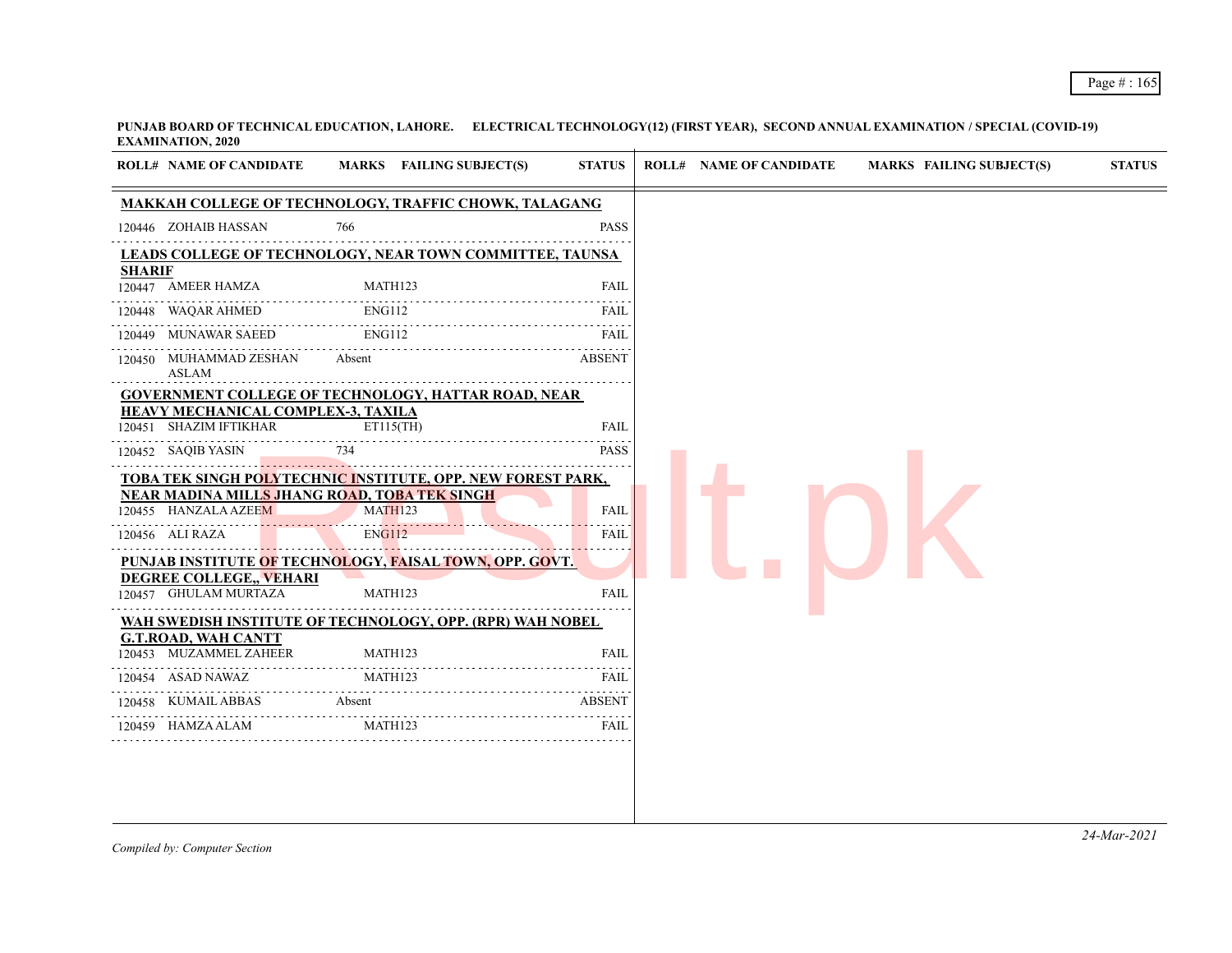|               | <b>ROLL# NAME OF CANDIDATE</b>                       | MARKS FAILING SUBJECT(S)                                                                                          | <b>STATUS</b>      | <b>ROLL# NAME OF CANDIDATE</b>         | <b>MARKS FAILING SUBJECT(S)</b>                                 | <b>STATUS</b>                    |
|---------------|------------------------------------------------------|-------------------------------------------------------------------------------------------------------------------|--------------------|----------------------------------------|-----------------------------------------------------------------|----------------------------------|
|               |                                                      | PUNJAB COLLEGE OF TECHNOLOGY, GULSHAN MEHAR ALI, NEAR LARI                                                        |                    | 120614 MUHAMMAD ARSHAD                 | Absent                                                          | <b>ABSENT</b>                    |
|               | <b>ADDA,, ABDUL HAKEEM</b><br>245557 MUHAMMAD RIZWAN | ENG112 MATH123                                                                                                    | <b>FAIL</b>        | 120616 HUZAIFA ABID                    | Absent                                                          | <b>ABSENT</b>                    |
|               | 245558 MUHAMMAD AMIR                                 | ENG112                                                                                                            | <b>FAIL</b>        | 120617 SHAHZAD TABASSAM                | Absent<br>120617 SHAHZAD TABASSAM Absent Absent ABSENT          |                                  |
|               |                                                      |                                                                                                                   |                    | 120621 MUHAMMAD AZAZ YOUNAS MATH123    |                                                                 | FAIL.                            |
| <b>HAKEEM</b> |                                                      | ROSHAN COLLEGE OF TECHNOLOGY, TULAMBA ROAD,, ABDUL                                                                |                    | 120624 ARBAZ AFZAL                     | MATH123                                                         |                                  |
|               | 120532 MUHAMMAD ABDUL<br><b>OAYOOM</b>               | MATH123                                                                                                           | <b>FAIL</b>        | 245560 MUHAMMAD AWAIS                  | Absent                                                          | Registration<br>cancelled due to |
|               | 120533 SHARJEEL KHALID                               | MATH123                                                                                                           | <b>FAIL</b>        |                                        |                                                                 | not passing<br>minimum           |
|               | 120535 MUHAMMAD SHAFQAT Absent                       |                                                                                                                   | <b>ABSENT</b>      |                                        |                                                                 | subjects                         |
|               | 120537 MOHAMMAD HASSAN<br><b>KHAN</b>                | MATH123                                                                                                           | FAIL               | 245561 MUHAMMAD SUFYAN 774             |                                                                 | <b>PASS</b>                      |
|               |                                                      | UNITED COLLEGE OF TECHNOLOGY, AMEER HUMZA TOWN,                                                                   |                    | 245562 MUHAMMAD AFZAL                  | MATH123 CH132(TH)                                               | <b>FAIL</b>                      |
|               | <b>AHMADPUR EAST</b>                                 |                                                                                                                   |                    | 245563 RANA ABU HURAIRA                | ENG112 MATH123<br>ET115(REV.)(TH)                               | FAII.                            |
|               | 120559 AMIR ARSHAD                                   | MATH123                                                                                                           | <b>FAIL</b>        | 245564 RANA ABU TALHA                  | MATH123                                                         |                                  |
|               | 120561 MUHAMMAD SHAFIQUE                             | Absent                                                                                                            | <b>ABSENT</b><br>. | 245565 MUHAMMAD KASHIF                 |                                                                 |                                  |
|               | 120562 MUHAMMAD FAHAEEM                              | Absent                                                                                                            | <b>ABSENT</b>      | 245566 ABID ZAHEER                     | Absent ADSENT<br>245566 ABID ZAHEER Absent Absent ABSENT ABSENT |                                  |
|               | 120563 MUHAMMAD IJAZ                                 | Absent ABSENT                                                                                                     | <b>ABSENT</b>      |                                        | <b>GOVT. COLLEGE OF TECHNOLOGY, FATEH JANG ROAD, ATTOCK</b>     |                                  |
|               | 120566 MUHAMMAD ZUBAIR                               | Absent                                                                                                            | <b>ABSENT</b>      | 120751 SYED HARIS ALI SHAH             | Absent                                                          | <b>ABSENT</b>                    |
|               | 245559 M REHAN                                       | MATH123                                                                                                           | FAIL               | 120757 MUDASSIR NAVEED                 | MATH123                                                         |                                  |
|               |                                                      | JINNAH COLLEGE OF ENGINEERING & TECHNOLOGY, JATOEE BY PASS,                                                       |                    |                                        | 120764 SAGHEER HUSSAIN SHAH Absent                              | ABSENT                           |
|               | 120568 MUHAMMAD BASIT FARID 1000                     | BAHAWAL NALA, OPP. GOVT. BOYS DEGREE COLLEGE, ALIPUR                                                              | <b>PASS</b>        | 120765 SHER ALI                        | MATH123                                                         |                                  |
|               | 120569 FARHAN LIAQAT                                 | Absent                                                                                                            | <b>ABSENT</b>      | 120768 BILAL ASGHAR                    | SHER ALI MATH123 FAIL<br>Absent                                 | <b>ABSENT</b>                    |
|               |                                                      |                                                                                                                   |                    | 120769 MUHAMMAD FAIZAN                 | Absent                                                          | <b>ABSENT</b>                    |
|               |                                                      | DR. ABDUL QADEER POLYTECHNIC INSTITUTE, ALLAHABAD MOHALLA<br>HAJI LUKHAY KHAN, WARD NO. 1 TEH. CHUNIAN, ALLAHABAD |                    |                                        |                                                                 |                                  |
|               | 120608 IBRAR TARIO                                   | Absent                                                                                                            | <b>ABSENT</b>      | 120781 MUHAMMAD TALHA<br><b>ZOHAIB</b> | Absent                                                          | <b>ABSENT</b>                    |
|               | 120609 ZUBAIR HUSSAIN SHAH ENG112 MATH123            |                                                                                                                   | FAIL               | 120782 MUHAMMAD TEHMOOR                | Absent                                                          | <b>ABSENT</b>                    |
|               | 120611 AHMAD NAWAZ                                   | MATH123                                                                                                           | <b>FAIL</b>        | 120783 KHALIFATULLAH JAN               | Absent                                                          | <b>ABSENT</b>                    |
|               | 120613 MUHAMMAD KASHIF                               | Absent ABSENT                                                                                                     |                    | 120784 MUHAMMAD WALEED                 | Absent                                                          | <b>ABSENT</b>                    |
|               |                                                      |                                                                                                                   |                    |                                        |                                                                 |                                  |

*Compiled by: Computer Section*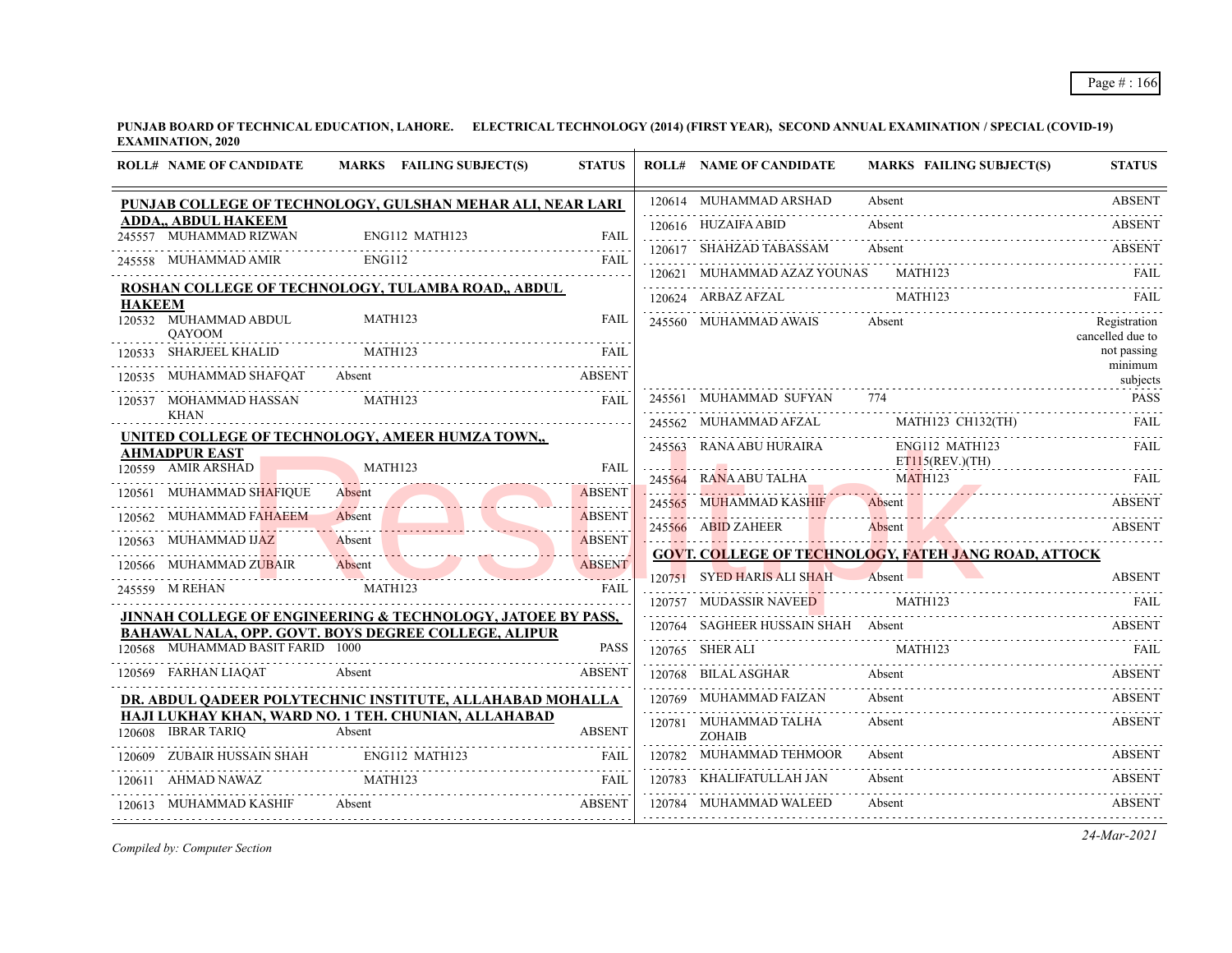|        | <b>ROLL# NAME OF CANDIDATE</b>            | MARKS FAILING SUBJECT(S)                                    | <b>STATUS</b>                    | <b>ROLL# NAME OF CANDIDATE</b>           | <b>MARKS FAILING SUBJECT(S)</b>                                | <b>STATUS</b>    |
|--------|-------------------------------------------|-------------------------------------------------------------|----------------------------------|------------------------------------------|----------------------------------------------------------------|------------------|
|        | 120786 HANZLA IFTIKHAR                    | <b>MATH123</b>                                              | <b>FAIL</b>                      | 120826 NABEEL FARYAD                     | MATH123 CH132(TH)                                              | <b>FAIL</b>      |
| 120787 | MUHAMMAD SHOAIB                           | <b>MATH123</b>                                              | <b>FAIL</b>                      |                                          | <b>GOVERNMENT COLLEGE OF TECHNOLOGY, BAGHDAD ROAD,</b>         |                  |
|        | MUHAMMAD SALAH UD DINAbsent               |                                                             | <b>ABSENT</b>                    | <b>BAHAWALPUR</b><br>121016 JAMSHAID ALI |                                                                |                  |
|        | 120792 MUHAMMAD FAHEEM                    | ENG112 MATH123                                              | FAIL                             |                                          | Absent                                                         | <b>ABSENT</b>    |
|        | 120793 DANISH KHAN                        | ENG112 MATH123                                              | <b>FAIL</b>                      | 121029 TALHA NAVEED                      | Absent                                                         | <b>ABSENT</b>    |
|        | .<br>120794 ABDUL REHMAN                  | ENG112 MATH123                                              | <b>FAIL</b>                      | 121035 MUHAMMAD JUNAID ASHIQ             | MATH123                                                        | FAIL             |
|        |                                           | ET115(REV.)(TH)                                             |                                  | 121036 MUHAMMAD WASEEM<br><b>BHATTI</b>  | Absent                                                         | <b>ABSENT</b>    |
|        | 120796 MUHAMMAD AKSAR                     | ENG112 MATH123                                              | <b>FAIL</b>                      | 121038 UMER ASHRAF                       | MATH123                                                        | FAIL             |
|        | 120797 MUHAMMAD ZAKARIA                   |                                                             |                                  | 121041 UMER FAROOQ                       | MATH123                                                        | FAIL             |
| 120798 | KASHIF TAJ                                | Absent                                                      | <b>ABSENT</b>                    | 121042 MUHAMMAD AFFAN                    | $M$ TAIL<br>MATH123                                            |                  |
| 120799 | HAMZA AMANAT                              | Absent                                                      | <b>ABSENT</b>                    |                                          | 121047 ZAHOOR HUSSAIN MATH123 ET115(REV.)(TH)                  | <b>FAIL</b>      |
|        | 120801 MUHAMMAD WASEEM                    | Absent                                                      | <b>ABSENT</b>                    | 121049 MUHAMMAD DANEYAL                  | <b>MATH123</b>                                                 |                  |
|        | 120803 SHAFI ULLAH                        | MATH123                                                     | FAIL                             | <b>KHALID</b>                            |                                                                | <b>FAIL</b>      |
|        | ABDUL GHAFFAR AWAN                        | MATH123                                                     | FAII.                            | 121051 MUHAMMAD SAEED                    | Absent                                                         | <b>ABSENT</b>    |
|        | 120806 SANA ULLAH                         | . <i>.</i><br>ENG112 MATH123                                | <b>FAIL</b>                      | 121053 MUHAMMAD AZAM                     | Absent                                                         | <b>ABSENT</b>    |
|        |                                           | ET115(REV.)(TH)                                             |                                  | 121055 MUHAMMAD USMAN                    | Absent                                                         | <b>ABSENT</b>    |
|        | 120807 SYED IRTAZA HASSAN<br><b>KAZMI</b> | <b>MATH123</b>                                              | <b>FAIL</b>                      | 121058 MUHAMMAD MUDASIR                  | <b>ENG112 MATH123</b>                                          | <b>FAIL</b>      |
|        | 120818 MUHAMMAD SHAHBAZ                   | Absent                                                      | <b>ABSENT</b>                    |                                          | ET115(REV.)(TH)                                                |                  |
| 245567 | RAHEEL KHAN                               | MATH123 COMP122(REV.)(TH)                                   | FAIL                             | 121059 MUHAMMAD AFAQ                     | Absent                                                         | <b>ABSENT</b>    |
|        |                                           | ET115(REV.)(TH) ET146(TH)                                   |                                  | 121062 SABEEH-UR-REHMAN                  | MATH123 ET115(REV.)(TH)<br>$ET146$ (TH)                        | FAIL             |
|        | 245568 SAJID AHMED                        | Absent                                                      | <b>ABSENT</b>                    | 121063 ALI ALAMGEER                      | MATH123                                                        | FAIL             |
| 245569 | DANISH MAHMOOD                            | MATH123                                                     | <b>FAIL</b>                      | 121066 MUHAMMAD HUSSNAIN                 | ET115(REV.)(TH)                                                | <b>FAIL</b>      |
|        | 245570 CHANGAIZ SARWAR KHAN               | ENG112                                                      | Registration<br>cancelled due to | 121071 MUHAMMAD ZUNAIR                   | ENG112 MATH123                                                 |                  |
|        |                                           |                                                             | No Chance                        | 121075 ABDUL REHMAN KHALID               | MATH123 ET115(REV.)(TH)                                        |                  |
|        | 245571 ABDUL WAHAB                        | Absent                                                      | <b>ABSENT</b>                    | 121076 MUHAMMAD ZAHID IQBAL              | MATH123 ET115(REV.)(TH)                                        | FAIL             |
|        |                                           | SWEDISH INSTITUTE OF TECHNOLOGY, NEAR SPRING FIELD COLLEGE, |                                  |                                          | 121076 MUHAMMAD ZAHID IQBAL MATH123 ET115(REV.)(TH)<br>MATH123 | .<br><b>FAIL</b> |
|        | BY PASS ROAD, BAGH (AJK)                  |                                                             |                                  | 121079 ROMAN AKBAR                       |                                                                |                  |
|        | 120824 RAHEEL ASGHAR                      | MATH123                                                     | <b>FAIL</b>                      | 121081 AMMAR MOOSA                       | MATH123 ET115(REV.)(TH)                                        | <b>FAIL</b>      |

*Compiled by: Computer Section*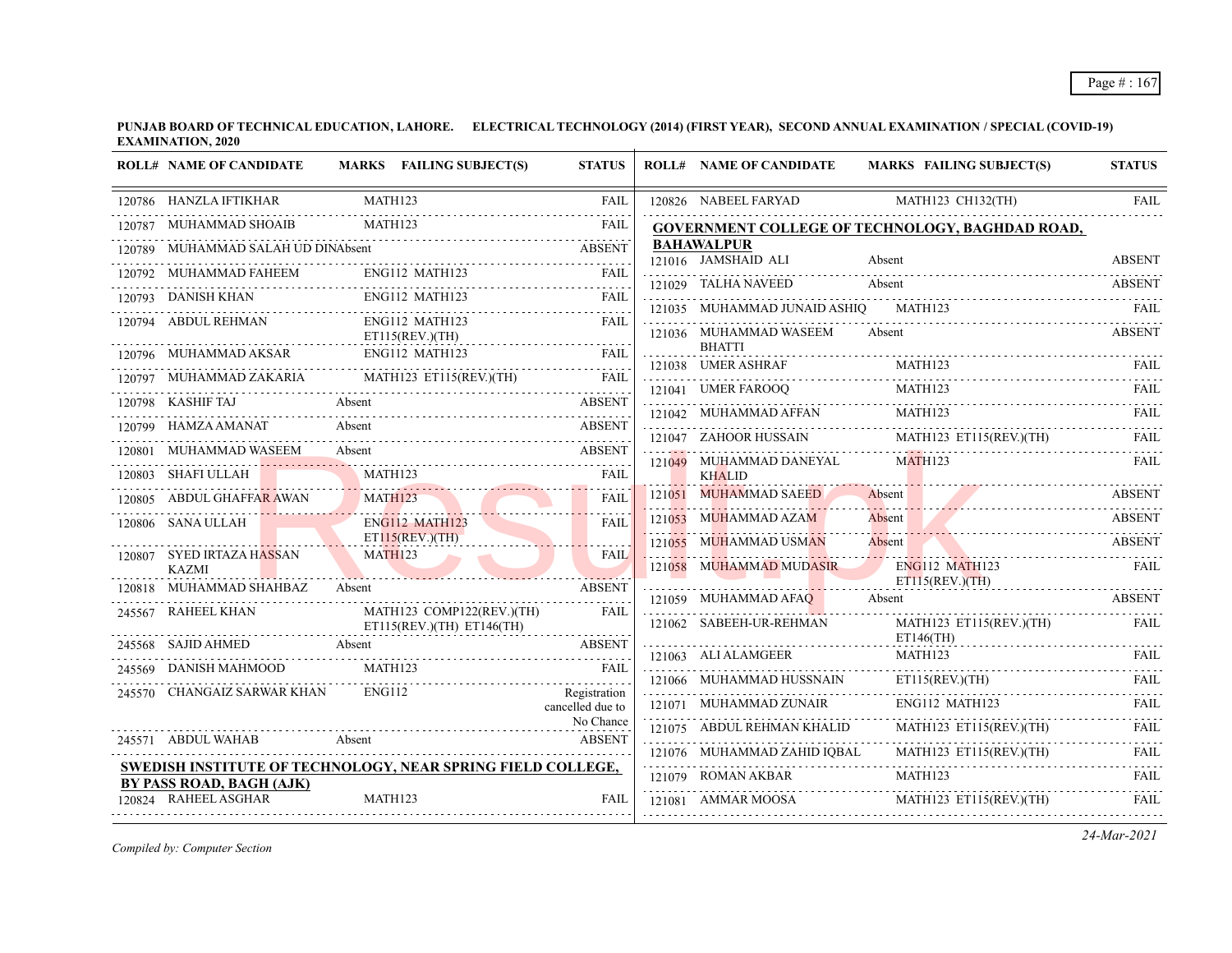| <b>ROLL# NAME OF CANDIDATE</b>              | MARKS FAILING SUBJECT(S)                              | <b>STATUS</b> | <b>ROLL# NAME OF CANDIDATE</b>                         | <b>MARKS FAILING SUBJECT(S)</b>                                   | <b>STATUS</b>                    |
|---------------------------------------------|-------------------------------------------------------|---------------|--------------------------------------------------------|-------------------------------------------------------------------|----------------------------------|
| 121084 ADNAN ALI                            | 710                                                   | <b>PASS</b>   | 245572 YOUSAF BILAL                                    | ISL ENG112 MATH123                                                | Registration                     |
| 121085 MUHAMMAD ALI                         | Absent                                                | <b>ABSENT</b> |                                                        | CH132(TH, PR, SE)<br>COMP122(REV.)(TH)                            | cancelled due to<br>not passing  |
| 121086 MOHAMMAD MUKHTAR Absent              |                                                       | ABSENT        |                                                        | ET115(REV.)(TH, PR, SE)<br>ET121(PR, SE) ET146(TH, PR,            | minimum<br>subjects              |
| 121087 USAMA HAMEED                         | ENG112 MATH123<br>ET115(REV.)(TH)                     | FAIL          |                                                        | SE)                                                               |                                  |
| 121091 MUHAMMAD SOHAIL MATH123              |                                                       | FAII.         | 245573 MUHAMMAD ASIF                                   | Absent                                                            | <b>ABSENT</b>                    |
| 121094 USAMA AZEEM Absent                   |                                                       | <b>ABSENT</b> | 245574 HAMMAD MEHMOOD                                  | MATH123<br>ENG112 MATH123                                         | FAIL                             |
| 121100 ZAIN UL ABIDIN                       | Absent                                                | ABSENT        | 245575 ZAHID ASLAM                                     | MATH123                                                           | - FAIL                           |
| 121102 MUHAMMAD UMAIR                       | Absent                                                | ABSENT        | 245576 MUZAMMIL ZAFAR                                  |                                                                   | Registration<br>cancelled due to |
| 121105 MUHAMMAD ZEESHAN                     | Absent                                                | <b>ABSENT</b> |                                                        |                                                                   | No Chance                        |
| 121106 FARHAN YOUSAF                        | Absent                                                | <b>ABSENT</b> | <b>MODEL TOWN - A, BAHAWALPUR</b>                      | U.K COLLEGE OF TECHNOLOGY, 11-B MUHAMMAD HUSSAIN ROAD,            |                                  |
| 121107 MUHAMMAD IMRAN ADIL                  | ENGI12                                                | FAIL          | 245577 ZAHID HABIB                                     | ENG112 MATH123                                                    | <b>FAIL</b>                      |
| 121109 ZESHAN TARIQ                         | ENG112 ET115(REV.)(TH)                                | FAIL          |                                                        | U.K INSTITUTE OF TECHNOLOGY, 26-A NEW SATELLITE TOWN,             |                                  |
| 121111 HASSAN TARIQ                         | MATH123                                               | FAIL          | <b>BAHAWLPUR, BAHAWALPUR</b><br>245578 MUHAMMAD JAVAID | <b>ENG112 MATH123</b>                                             | Registration                     |
| 121112 MUHAMMAD NOUMAN IJAZ ET115(REV.)(TH) |                                                       | FAIL          |                                                        |                                                                   | cancelled due to<br>No Chance    |
| 121116 MUHAMMAD SHAHZAD                     | 121116 MUHAMMAD SHAHZAD Absent ABSENT                 |               |                                                        | <b>AZEEM COLLEGE OF TECHNOLOGY &amp; MANGEMENT, NEAR UBL BANK</b> |                                  |
| 121119 MUHAMMAD SAIF ALI                    | Absent<br>121119 MUHAMMAD SAIF ALI Absent ABSENT      | <b>ABSENT</b> | <b>SHAHAB CENTRE, BASTI MALOOK</b><br>121182 WASIF ALI |                                                                   | <b>FULL FAIL</b>                 |
| $121126$ MAJID AZIZ                         | <b>ENG112 MATH123</b>                                 | <b>FAIL</b>   |                                                        |                                                                   |                                  |
| 121127 FARAKH MAJEED MATH123                |                                                       | FAII.         | 245579 ATIF NAWAZ                                      | ISL ENG112 MATH123<br>CH132(TH) COMP122(REV.)                     | Registration<br>cancelled due to |
| 121131 WAQAR YOUNIS                         | Absent                                                | <b>ABSENT</b> |                                                        | $(TH)$ ET115(REV.)(TH)<br>$ET146$ (TH)                            | not passing<br>minimum           |
| 121133 HAROON SIDDIQUE                      | Absent                                                | <b>ABSENT</b> |                                                        |                                                                   | subjects                         |
| <b>TAHIR</b>                                | 121139 SYED ABDUL HANNAN MATH123 ET115(REV.)(TH) FAIL |               | 245580 MUHAMMAD ADNAN                                  |                                                                   | Registration<br>cancelled due to |
| 121145 SIRMAD ABBAS                         | Absent                                                | <b>ABSENT</b> |                                                        |                                                                   | not passing<br>minimum           |
|                                             |                                                       |               | 245581 JAMSHAID IQBAL                                  | ENG112 MATH123<br>ET115(REV.)(TH)                                 | subjects<br><b>FAIL</b>          |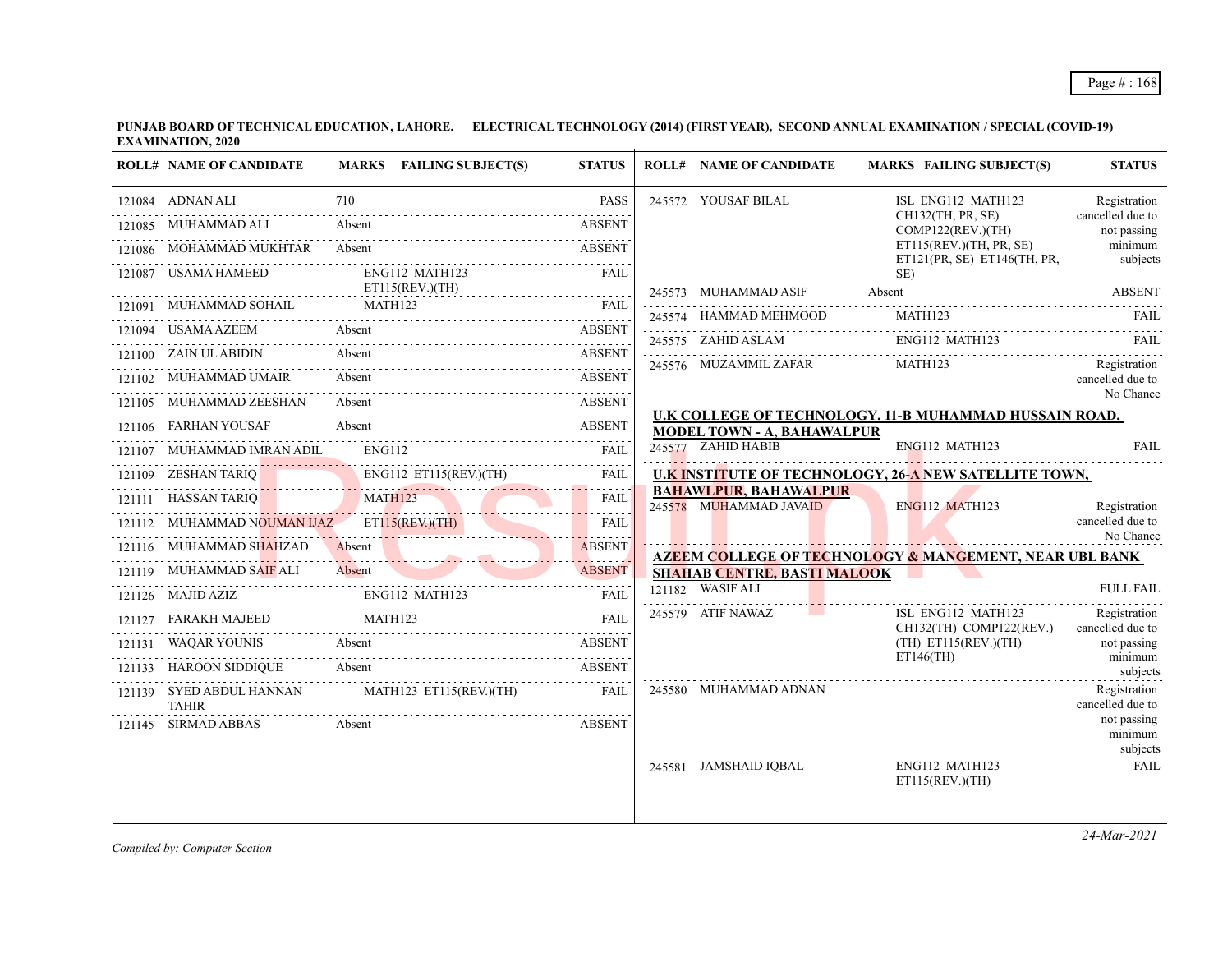|                                           |                                                                                         |                                                            | <b>ROLL# NAME OF CANDIDATE</b>              | MARKS FAILING SUBJECT(S)                                                                                 | <b>STATUS</b> |
|-------------------------------------------|-----------------------------------------------------------------------------------------|------------------------------------------------------------|---------------------------------------------|----------------------------------------------------------------------------------------------------------|---------------|
| 245582 MUHAMMAD ASGHAR                    | ISL ENG112 MATH123                                                                      | Registration                                               |                                             | <b>FARAN INSTITUTE OF TECHNOLOGY, MIRPUR CHOWK, BHIMBER (AJK)</b>                                        |               |
|                                           | CH132(TH) COMP122(REV.)<br>$(TH)$ ET115(REV.)(TH)<br>$ET146$ (TH)                       | cancelled due to<br>not passing<br>minimum                 | 121371 ZAIN NAZEER                          | ENG112 MATH123<br>ET115(REV.)(TH)                                                                        | <b>FAIL</b>   |
|                                           |                                                                                         | subjects                                                   |                                             | KHAN MUHAMMAD KHAN COLLEGE OF EDUCATION & TECHNOLOGY,                                                    |               |
| 245583 MUHAMMAD IQBAL                     | ISL ENG112 MATH123<br>CH132(TH) COMP122(REV.)<br>$(TH)$ ET115(REV.)(TH)<br>$ET146$ (TH) | Registration<br>cancelled due to<br>not passing<br>minimum | 245586 KHAZEEMA GHAFOOR                     | NEAR GOVT. GIRLS HIGH SCHOOL, BHIMBER (AJK)<br>MATH123 CH132(TH)<br>COMP122(REV.)(TH)<br>ET115(REV.)(TH) | <b>FAIL</b>   |
|                                           |                                                                                         | subjects                                                   |                                             | ALLAMA IQBAL COLLEGE, NEAR MODEL TOWN CHICHAWATNI ROAD,                                                  |               |
| 245584 RAO NAFEES HAIDER                  | Absent                                                                                  | <b>ABSENT</b>                                              | <b>BUREWALA</b>                             |                                                                                                          |               |
|                                           | <b>GOVERNMENT COLLEGE OF TECHNOLOGY, , BHAKKAR</b>                                      |                                                            | 121389 MUHAMMAD ASIF                        | MATH123                                                                                                  | <b>FAIL</b>   |
| 245585 NABEEL AHMAD                       | Absent                                                                                  | <b>ABSENT</b>                                              | 121391 ASAD ULLAH                           | MATH123                                                                                                  | FAIL.         |
|                                           | NEW NATIONAL POLYTECHNIC INSTITUTE (CAMPUS-1), MAIN DARYA                               |                                                            | 121392 HAMMAD ANWAR Absent                  |                                                                                                          | ABSENT        |
| <b>KHAN ROAD, BHAKKAR</b>                 |                                                                                         |                                                            | 121393 MUHAMMAD RIZWAN ALI                  | MATH123                                                                                                  |               |
| 121305 MUHAMMAD MUBASHIR<br><b>BALOCH</b> | Absent                                                                                  | <b>ABSENT</b>                                              | 121394 AHMAD RIAZ                           | MATH123                                                                                                  | FAIL          |
| 121308 ABDUL WAHEED                       | Absent                                                                                  | <b>ABSENT</b>                                              | 245587 ZAIN UL HASSAN                       | <b>ENG112 MATH123</b><br>245587 ZAIN UL HASSAN ENGI12 MATH123 FAIL                                       |               |
| 121309 MAJID ALI                          | ENG112 MATH123                                                                          | FAIL                                                       |                                             | <b>GAGGOO COLLEGE OF ENGINEERING &amp; TECHNOLOGY, SHAIKH FAZAL</b>                                      |               |
|                                           | COMP122(REV.)(TH)<br>$ET115(REV.)(TH)$ $ET146(TH)$                                      |                                                            | <b>ROAD, 187/E-B GAGGOO MANDI, BUREWALA</b> |                                                                                                          |               |
| 121311 MUHAMMAD ISMAIL                    | ENG112 MATH123                                                                          | <b>FAIL</b>                                                | 121400 USAMA HUSSAIN                        | Absent                                                                                                   | <b>ABSENT</b> |
|                                           | ET115(REV.)(TH)                                                                         |                                                            | 121404 MUHAMMAD HAMZA                       | <b>ENG112 MATH123</b>                                                                                    |               |
| 121312 FAHID MUSHTAQ                      | ENG112 MATH123                                                                          | <b>FAIL</b>                                                | 121405 HAMMAD HUSSAIN                       | Absent                                                                                                   | ABSENT        |
| 121315 AZIZ UR REHMAN Absent              |                                                                                         | <b>ABSENT</b>                                              | 121406 MUHAMMAD JAWAD                       | Absent                                                                                                   | ABSENT        |
| 121316 MUBASHAR HUSSAN                    | ENG112 MATH123                                                                          | <b>FAIL</b>                                                |                                             | GOVERNMENT COLLEGE OF TECHNOLOGY, CHAK NO 507 EB,                                                        |               |
| 121317 NOMAN MUSTAFA                      | Absent                                                                                  | <b>ABSENT</b>                                              | <b>BUREWALA</b>                             |                                                                                                          |               |
|                                           | <b>IDEAL POLYTECHNIC INSTITUTE (CAMPUS-II), NEAR JAMIA MASJID</b>                       |                                                            | 121484 ALI HASSAN                           | ENG112 MATH123<br>ET115(REV.)(TH)                                                                        | FAII.         |
| <b>BUGVIA, BHERA</b><br>121360 ABDUL AHAD | Absent                                                                                  | <b>ABSENT</b>                                              |                                             | 121497 MUDASSAR HUSSAIN ENG112 CH132(TH) FAIL                                                            |               |
|                                           |                                                                                         |                                                            |                                             | 121498 NUMAN BASHIR ENG112 CH132(TH)                                                                     | FAIL          |
| 121361 MUHAMMAD MUNEEB<br><b>ASGHAR</b>   | MATH123                                                                                 | <b>FAIL</b>                                                | 121501 RIZWAN KHURSHEED Absent              |                                                                                                          | <b>ABSENT</b> |
| 121362 KHURAM SHEHZAD                     | Absent                                                                                  | <b>ABSENT</b>                                              | 121504 WAJAHAT HUSSAIN                      | ENG112 MATH123                                                                                           | <b>FAIL</b>   |

*Compiled by: Computer Section*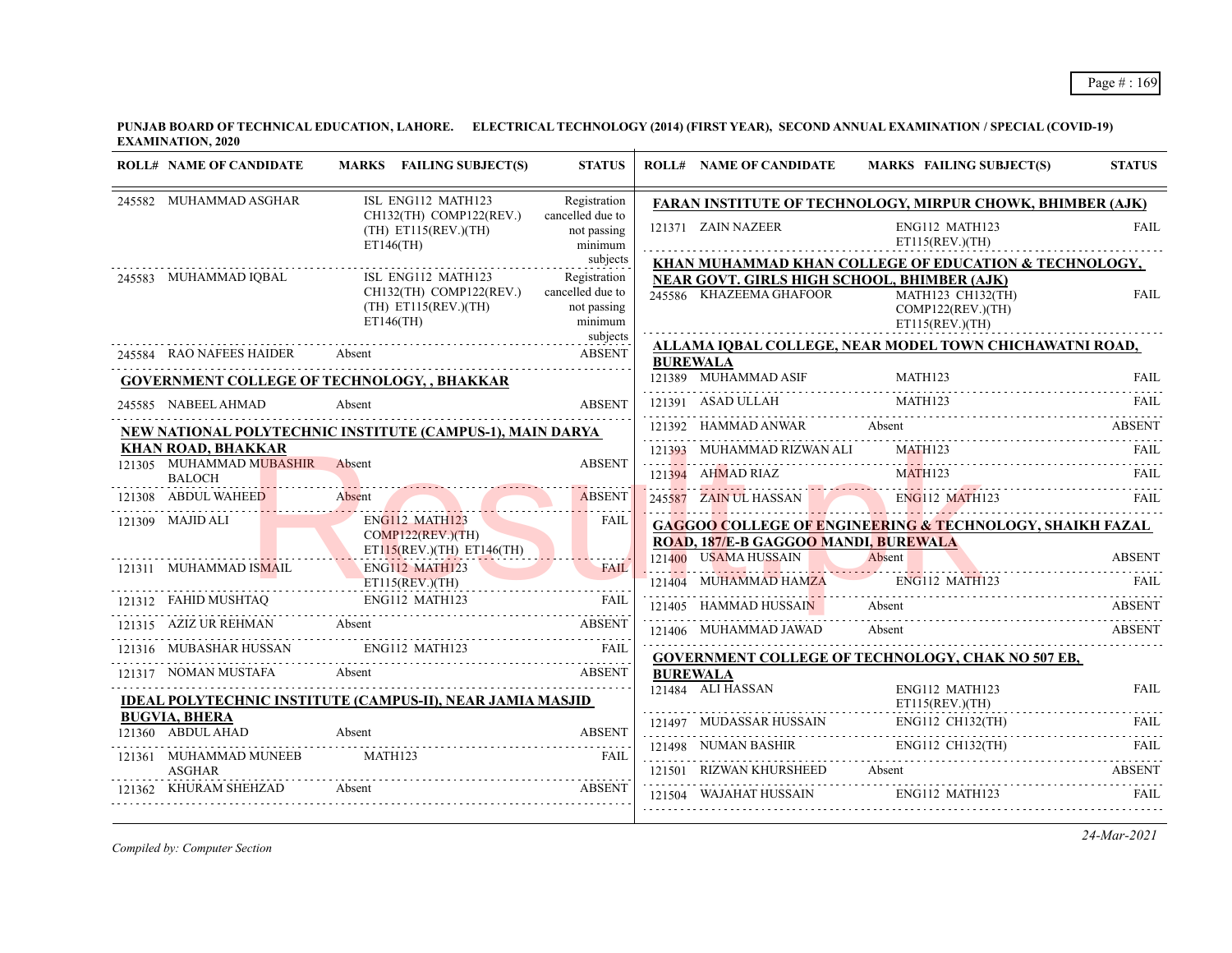|                | <b>ROLL# NAME OF CANDIDATE</b>                                              |               | MARKS FAILING SUBJECT(S)                      | <b>STATUS</b> | <b>ROLL# NAME OF CANDIDATE</b>                                  |        | <b>MARKS FAILING SUBJECT(S)</b>                            | <b>STATUS</b>                    |
|----------------|-----------------------------------------------------------------------------|---------------|-----------------------------------------------|---------------|-----------------------------------------------------------------|--------|------------------------------------------------------------|----------------------------------|
|                | 121505 ALI HAMZA                                                            | Absent        |                                               | <b>ABSENT</b> | 121633 MUHAMMAD USMAN                                           |        | MATH123                                                    | <b>FAIL</b>                      |
|                | 121510 AHMAD MURTAZA                                                        |               | ENG112 MATH123                                | <b>FAIL</b>   | 121634 ZEESHAN HAIDER                                           |        | Absent                                                     | <b>ABSENT</b>                    |
|                | 121511 ZAEEM SHAMSHAD                                                       |               | ZAEEM SHAMSHAD Absent ABSENT                  |               |                                                                 |        | 121636 MUHAMMAD YASIR Absent ABSENT ABSENT                 |                                  |
|                | 121512 SAMI ULLAH                                                           | Absent        |                                               | <b>ABSENT</b> | 121641 ABDUL BASIT                                              |        | MATH123                                                    | FAII.                            |
|                | 121515 ABDUL HAQ                                                            | Absent        |                                               | <b>ABSENT</b> |                                                                 |        | 121650 MUHAMMAD HAMZA MATH123 CH132(TH) FAIL               |                                  |
|                | 245588 MUHAMMAD YOUSAF                                                      |               | ENG112 MATH123 CH132(TH)<br>COMP122(REV.)(TH) | <b>FAIL</b>   | 245590 MUHAMMAD IDREES ENG112 MATH123                           |        |                                                            | <b>FAIL</b>                      |
|                |                                                                             |               | $ET115(REV.)(TH)$ $ET146(TH)$                 |               |                                                                 |        | JINNAH COLLEGE OF ENGINEERING & TECHNOLOGY, TOP OF MCB,    |                                  |
|                | 245589 ZAIN KHURSHEED                                                       | 867           |                                               | <b>PASS</b>   | <b>NEAR POLICE STATION, CHICHAWATNI</b><br>121687 SULEMAN AHMED | Absent |                                                            | <b>ABSENT</b>                    |
|                | JINNAH COLLEGE OF ENGINEERING & TECHNOLOGY, NEAR G.C.C, 505                 |               |                                               |               |                                                                 |        |                                                            | <b>ABSENT</b>                    |
|                | <b>SHAHDAB ROAD, BUREWALA</b><br>121552 MUHAMMAD ISHTIAQ                    | Absent        |                                               | <b>ABSENT</b> | 121688 WAQAS JAVED IQBAL                                        | Absent |                                                            |                                  |
|                |                                                                             |               |                                               |               |                                                                 |        | 121691 MUHAMMAD NADEEM MATH123 COMP122(REV.)(TH)           |                                  |
|                | NATIONAL POLYTECHNIC INSTITUTE, LAHORE ROAD, CANAL BANK,<br><b>BUREWALA</b> |               |                                               |               | 121692 MUAZZAM KHALID                                           | 770 L  |                                                            | <b>PASS</b>                      |
|                | 121568 SULMAN ALI                                                           |               | ENG112 COMP122(REV.)(TH)                      | <b>FAIL</b>   |                                                                 |        | 121693 MUHAMMAD HUSSAIN COMP122(REV.)(TH) FAIL             |                                  |
|                | 121571 MUHAMMAD AZEEM Absent                                                |               |                                               | <b>ABSENT</b> | 121695 TAUSEEQ SADIQ                                            |        | MATH123 COMP122(REV.)(TH)                                  | FAIL                             |
|                | 121572 MUJAHID SARFRAZ                                                      |               | ENG112 MATH123                                | FAII.         | 121696 MUHAMMAD IQBAL                                           |        | ENG112 MATH123<br>$ET115$ (REV.)(TH)                       | FAIL                             |
|                | RAWALPINDI POLYTECHNIC INSTITUTE, CHAKWAL CAMPUS, CITI                      |               |                                               |               | 121700 SYED ALI HASSAN                                          | 778    |                                                            | <b>PASS</b>                      |
|                | <b>TRADE CENTRE, TEHSIL CHOWK, CHAKWAL</b><br>121591 MUDASSAR ALI           | MATH123       |                                               | FAIL          | 121702 ATIQ UR REHMAN                                           |        | ENG112                                                     | FAIL                             |
|                | 121592 MIR MINHAL Absent                                                    |               |                                               | <b>ABSENT</b> | 121704 HAFIZ MUBEEN JAVEED                                      |        |                                                            | <b>PASS</b>                      |
|                | 121593 NAUMAN KHALID                                                        | <b>ENG112</b> |                                               | <b>FAIL</b>   | 121705 MUHAMMAD KASHAN ATIF                                     |        | MATH123 CH132(TH)<br>ET115(REV.)(TH)                       | FAIL                             |
|                | 121595 MUHAMMAD KAMRAN                                                      |               | Absent                                        | <b>ABSENT</b> |                                                                 |        | PAK POLYTECHNIC INSTITUTE, FAISALABAD ROAD, CHINIOT        |                                  |
|                | SWEDISH INSTITUTE OF TECHNOLOGY, OUDHAR WAL CHOWK,                          |               |                                               |               | 121751 TALHA ANEEQ                                              |        | MATH123 COMP122(REV.)(TH)<br>$ET115(REV.)(TH)$ $ET146(TH)$ | <b>FAIL</b>                      |
| <b>CHAKWAL</b> | 121626 MUHAMMAD NOMAN                                                       | Absent        |                                               | <b>ABSENT</b> | 121768 MUHAMMAD MUSTAFA                                         | Absent |                                                            | <b>ABSENT</b>                    |
|                | 121627 MUHAMMAD NOUMAN                                                      | Absent        |                                               | <b>ABSENT</b> | 121770 MUHAMMAD JUNAID ARIF                                     |        | MATH123                                                    | FAIL                             |
|                | <b>OAMAR</b><br>MIRZA ZOHAIR BAIG                                           | Absent        |                                               | <b>ABSENT</b> | 245591 ALI HASSAN                                               |        | MATH123                                                    | Registration<br>cancelled due to |
|                | 121631 AHMED RAZA                                                           | Absent        |                                               | <b>ABSENT</b> |                                                                 |        |                                                            | No Chance                        |

*Compiled by: Computer Section*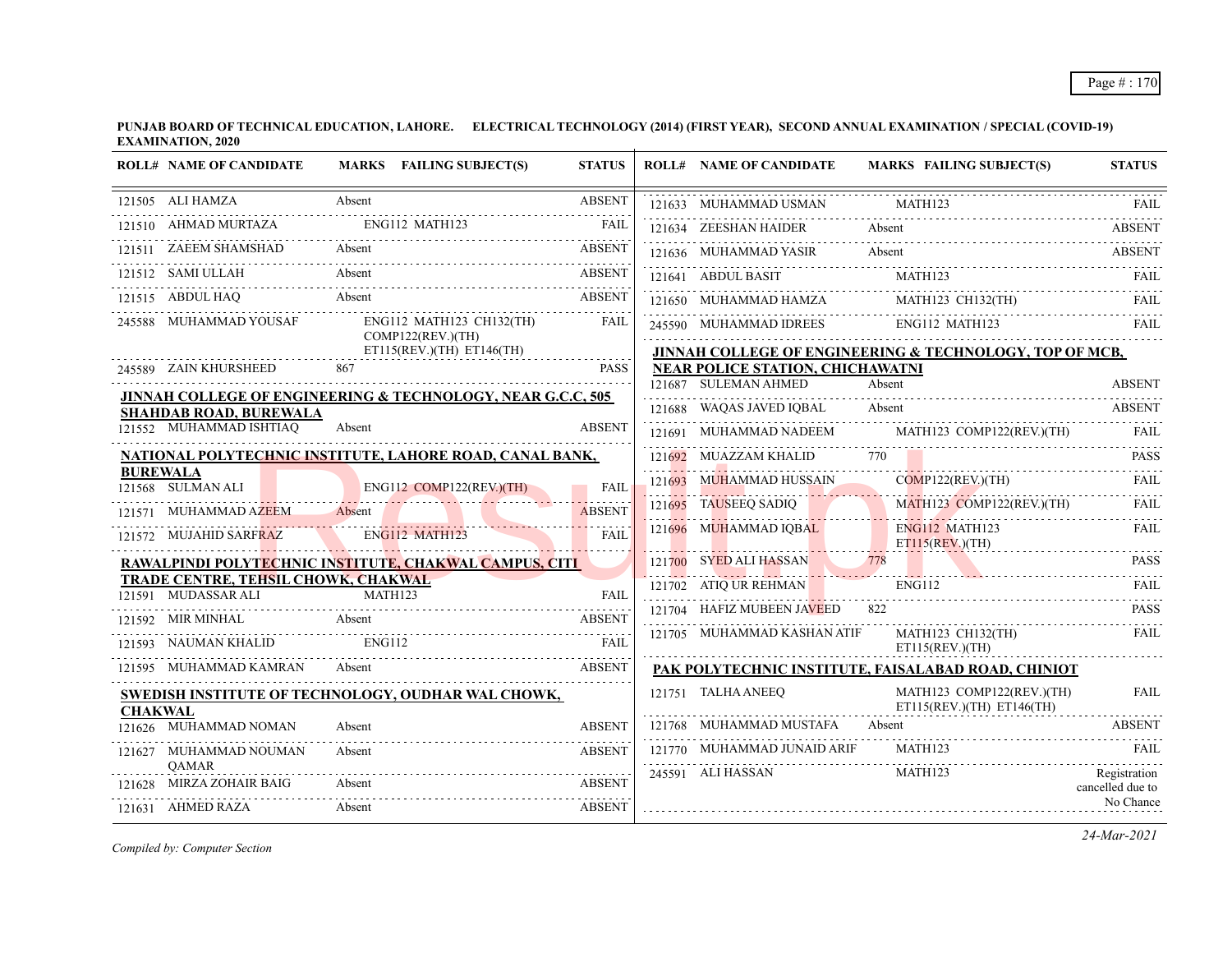|                                                             | <b>ROLL# NAME OF CANDIDATE</b><br>MARKS FAILING SUBJECT(S) |                                                                                                                                                            | <b>STATUS</b> | <b>ROLL# NAME OF CANDIDATE</b>        | <b>MARKS FAILING SUBJECT(S)</b>                                                                                                                                                                                                                                                                                                                                            | <b>STATUS</b> |
|-------------------------------------------------------------|------------------------------------------------------------|------------------------------------------------------------------------------------------------------------------------------------------------------------|---------------|---------------------------------------|----------------------------------------------------------------------------------------------------------------------------------------------------------------------------------------------------------------------------------------------------------------------------------------------------------------------------------------------------------------------------|---------------|
|                                                             |                                                            | GREAT JINNAH COLLEGE OF TECHNOLOGY,, OPPOSITE WAPDA                                                                                                        |               | 121990 MUHAMMAD ATIF                  | MATH123                                                                                                                                                                                                                                                                                                                                                                    | <b>FAIL</b>   |
| COLONY, BAHAWALNAGAR ROAD, CHISHTIAN<br>121791 NABEEL AKBAR |                                                            | MATH123                                                                                                                                                    | <b>FAIL</b>   | 121995 MUHAMMAD YOUNAS 745            |                                                                                                                                                                                                                                                                                                                                                                            | <b>PASS</b>   |
|                                                             |                                                            |                                                                                                                                                            |               |                                       | 121997 MUHAMMAD JAMEEL ENGI12 MATH123 FAIL                                                                                                                                                                                                                                                                                                                                 |               |
|                                                             |                                                            | 245592 ZAIN AKRAM MATH123 FAIL RESERVE AND MATH123                                                                                                         |               |                                       |                                                                                                                                                                                                                                                                                                                                                                            |               |
| 245593 NAMAITULLAH 815                                      |                                                            |                                                                                                                                                            | <b>PASS</b>   |                                       | $\begin{tabular}{c c c c} \hline 121999 & SADIQ HUSSIAN & ENG112 MATLAB & TAIL & FAIL \\ \hline \end{tabular} \begin{tabular}{c} \hline \multicolumn{3}{c}{HMSI12} \multicolumn{3}{c}{MATH123} & FAIL \\ \hline \multicolumn{3}{c}{\multicolumn{3}{c}{HIMAD JAMAL NASIR} & \multicolumn{3}{c}{MATH123} \multicolumn{3}{c}{ET115 (REV)(TH)} & FAIL \\ \hline \end{tabular}$ |               |
|                                                             |                                                            | 245594 MUHAMMAD SUFYAN MATH123 FAIL                                                                                                                        |               |                                       | 122008 SHAH KAMAL AHMAD Absent ABSENT ABSENT                                                                                                                                                                                                                                                                                                                               |               |
|                                                             |                                                            | LAYYAH INSTITUTE OF TECHNOLOGY, LAYYAH ROAD,, CHOWK AZAM                                                                                                   |               |                                       | 122011 MEHTAB ALI Absent ABSENT                                                                                                                                                                                                                                                                                                                                            |               |
| 245595 USMAN ALI                                            |                                                            | MATH123                                                                                                                                                    | FAII.         |                                       | 245598 MUHAMMAD ABUBAKAR MATH123 CH132(TH)                                                                                                                                                                                                                                                                                                                                 | FAIL          |
|                                                             |                                                            | KASIB POLYTECHNIC INSTITUTE, NEAR AL-REHMAN CNG STATION,                                                                                                   |               | <b>SIDDIOUE</b>                       | $ET115(REV.)(TH)$ $ET121(PR,$                                                                                                                                                                                                                                                                                                                                              |               |
| <b>JINNAH CHOWK, DASKA</b><br>121867 TALHA FAROOQ           |                                                            | Absent                                                                                                                                                     | <b>ABSENT</b> |                                       | $SE$ ) ET146(TH)<br>SCIENCE INSTITUTE OF TECHNOLOGY, MOHSIN TOWN PULL DATT,                                                                                                                                                                                                                                                                                                |               |
|                                                             |                                                            |                                                                                                                                                            |               | <b>DERA GHAZI KHAN</b>                |                                                                                                                                                                                                                                                                                                                                                                            |               |
| <b>DEPALPUR</b>                                             |                                                            | DEPALPUR POLYTECHNIC INSTITUTE, OKARA ROAD DEPALPUR,                                                                                                       |               | 122052 MUHAMMAD ANJUM                 | MATH123                                                                                                                                                                                                                                                                                                                                                                    | FAII.         |
| 121898 HAMZA AHMAD                                          |                                                            | ENG112 MATH123                                                                                                                                             | FAII.         |                                       | 122053 MUHAMMAD IMRAN Absent ABSENT ABSENT                                                                                                                                                                                                                                                                                                                                 |               |
|                                                             |                                                            | COMP122(REV.)(TH)<br>$ET115(REV.)(TH)$ $ET146(TH)$                                                                                                         |               |                                       | 122054 REHAN AHMAD MATH123 FAIL                                                                                                                                                                                                                                                                                                                                            |               |
| 121912 TALHA MEHMOOD M                                      |                                                            | MATH123 ET115(REV.)(TH)                                                                                                                                    | FAIL          |                                       | 122055 MUZAMMIL FAIZ MATH123 ET115(REV.)(TH) FAIL                                                                                                                                                                                                                                                                                                                          |               |
|                                                             |                                                            | 121913 BILAL AHMED MATH123 ET115(REV.)(TH) FAIL                                                                                                            |               |                                       |                                                                                                                                                                                                                                                                                                                                                                            |               |
|                                                             |                                                            | 121915 MUHAMMAD ZEESHAN MATH123 ET115(REV.)(TH)                                                                                                            | FAIL          |                                       | 122056 MUHAMMAD ARSLAN ENGI12 MATH123 ET115(REV.)(TH) FAIL 122057 AMIR BARKAT MATH123 ET115(REV.)(TH) FAIL                                                                                                                                                                                                                                                                 |               |
| 121916 BASIT ALI                                            |                                                            | ENG112 MATH123                                                                                                                                             | FAIL          |                                       | 122058 WAQAS ELAHI 788 PASS                                                                                                                                                                                                                                                                                                                                                |               |
|                                                             |                                                            | ET115(REV.(TH)                                                                                                                                             |               | 122060 SANA ULLAH Absent              |                                                                                                                                                                                                                                                                                                                                                                            | <b>ABSENT</b> |
|                                                             |                                                            | $\begin{tabular}{lllllllllll} \bf 121920 & \tt ALI AKBAR & \tt MATH123 & \tt FAIL \\ \bf 121920 & \tt ALI AKBAR & \tt MATH123 & \tt FAIL \\ \end{tabular}$ |               |                                       | 122063 HAFIZ MUHAMMAD SAIFAL MATH123 ET115(REV.)(TH) FAIL                                                                                                                                                                                                                                                                                                                  |               |
|                                                             |                                                            | 121922 NOMAN AZIZ Absent ABSENT<br>245596 AHMAD RAZA ET115(REV.)(TH)                                                                                       | FAIL          | 122064 HASSAN ALI RAZA ENG112 MATH123 |                                                                                                                                                                                                                                                                                                                                                                            | <b>EAIL</b>   |
|                                                             |                                                            |                                                                                                                                                            |               |                                       | 245599 MUHAMMAD ASLAM Absent                                                                                                                                                                                                                                                                                                                                               | <b>ABSENT</b> |
| 245597 SHEHROZ AKBAR ENG112 MATH123                         |                                                            | ET115(REV.)(TH)                                                                                                                                            | FAIL          |                                       | <b>JAPAN POLYTECHNIC INSTITUTE, , DHING SHAH ADDA</b>                                                                                                                                                                                                                                                                                                                      |               |
|                                                             |                                                            | AL-GHAZI INSTITUTE OF TECHNOLOGY, PLOT# 42, BLOCK# 16, DERA                                                                                                |               |                                       |                                                                                                                                                                                                                                                                                                                                                                            |               |
| <b>GHAZI KHAN</b><br>121931 MIRZA SHAFIQ-UR-REHMAN MATH123  |                                                            |                                                                                                                                                            | FAII.         |                                       | $\begin{tabular}{l c c c c c} \hline 122110 & UMAR FAROOQ & ENG112 MATH123 & FAIL \\ \hline 122112 & UMAIR AHMAD & 793 & PASS \\ \hline 122114 & MUHAMMAD MUBEEN & ENG112 MATH123 & FAIL \\ \hline \end{tabular}$                                                                                                                                                          |               |
|                                                             |                                                            |                                                                                                                                                            |               |                                       |                                                                                                                                                                                                                                                                                                                                                                            |               |
| <b>SARWAR ROAD, DERA GHAZI KHAN</b>                         |                                                            | MIR CHAKAR KHAN RIND UNIVERSITY OF TECHNOLOGY,, SAKHI                                                                                                      |               |                                       |                                                                                                                                                                                                                                                                                                                                                                            |               |

*Compiled by: Computer Section*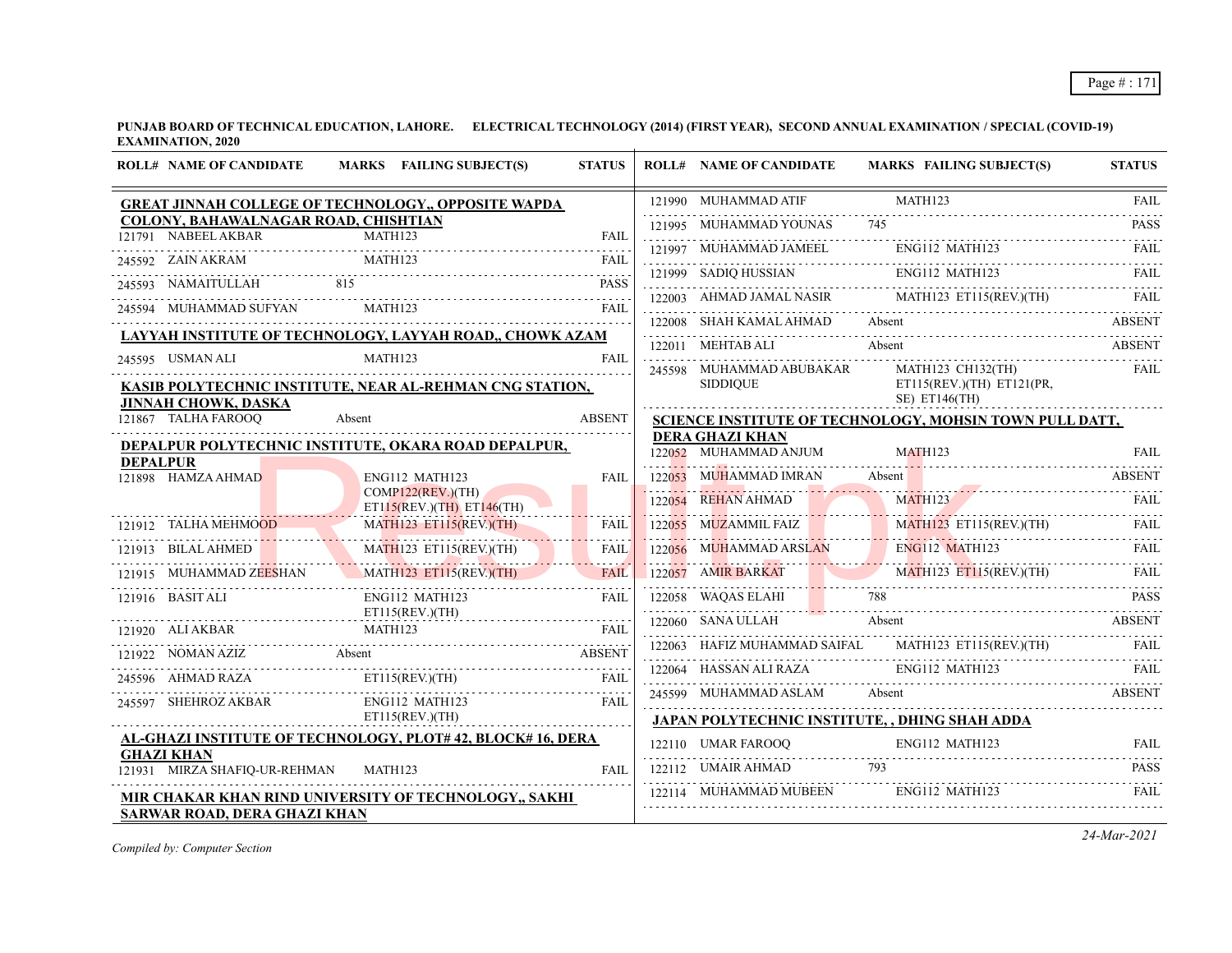| <b>ROLL# NAME OF CANDIDATE</b>                                                                                                                                                                                                                                                                                                                                                                                                               |        | MARKS FAILING SUBJECT(S)                  | <b>STATUS</b> | <b>ROLL# NAME OF CANDIDATE</b>                     | <b>MARKS FAILING SUBJECT(S)</b>                                                                                                                                                                                                                                                                 | <b>STATUS</b> |
|----------------------------------------------------------------------------------------------------------------------------------------------------------------------------------------------------------------------------------------------------------------------------------------------------------------------------------------------------------------------------------------------------------------------------------------------|--------|-------------------------------------------|---------------|----------------------------------------------------|-------------------------------------------------------------------------------------------------------------------------------------------------------------------------------------------------------------------------------------------------------------------------------------------------|---------------|
| 122116 MUHAMMAD AYAZ YAQOOB                                                                                                                                                                                                                                                                                                                                                                                                                  |        | ENG112 MATH123                            | <b>FAIL</b>   | 122562 MUHAMMAD WAQAS                              | Absent                                                                                                                                                                                                                                                                                          | <b>ABSENT</b> |
| 122125 USAMA ABBAS                                                                                                                                                                                                                                                                                                                                                                                                                           |        | <b>MATH123</b>                            | FAIL          | 122563 ABDUL MANAN                                 | <b>MATH123</b>                                                                                                                                                                                                                                                                                  | FAII.         |
|                                                                                                                                                                                                                                                                                                                                                                                                                                              |        |                                           | FAIL          | 122568 MUHAMMAD MEHRAN                             | Absent<br>$122,000$ and the maximum contract of the contract of the contract of the contract of the contract of the contract of the contract of the contract of the contract of the contract of the contract of the contract of the con                                                         | <b>ABSENT</b> |
| <b>FAISALABAD POLYTECHNIC INSTITUTE, 161-B, GULISTAN COLONY #2</b><br>MILLAT CHOWK, FAISALABAD                                                                                                                                                                                                                                                                                                                                               |        |                                           |               | 122571 MUHAMMAD NUMAN<br><b>GOHAR</b>              | <b>MATH123</b>                                                                                                                                                                                                                                                                                  | <b>FAIL</b>   |
| 122159 MANZAR IQBAL                                                                                                                                                                                                                                                                                                                                                                                                                          |        | ISL MATH123 ET115(REV.)                   | <b>FAIL</b>   | 122574 MUHAMMAD MOHSIN                             | Absent                                                                                                                                                                                                                                                                                          | <b>ABSENT</b> |
| 122162 MUHAMMAD TAYYAB                                                                                                                                                                                                                                                                                                                                                                                                                       |        | (TH) ET146(TH)<br>ISL MATH123 ET115(REV.) | FAIL          | 122575 MUHAMMAD USAMA BIN Absent<br><b>SAEED</b>   |                                                                                                                                                                                                                                                                                                 | <b>ABSENT</b> |
|                                                                                                                                                                                                                                                                                                                                                                                                                                              |        | (TH) ET146(TH)                            |               |                                                    | 122581 ALI ROSHAAN ENG112 FAIL ROSHAAN ENG112                                                                                                                                                                                                                                                   |               |
| $\begin{tabular}{lllllllll} \bf 122166 & \text{GHULAM MUSTAFA} & \text{MATH123 ET115(REV)(TH) } & \text{FAIL} \\ \hline \end{tabular}$<br>122169 UMAR USMAN Absent                                                                                                                                                                                                                                                                           |        |                                           |               | 122584 KHALEEQ UR RAHMAN ENG112 MATH123            | 122584 KHALEEQ UR RAHMAN ENG112 MATH123 FAIL                                                                                                                                                                                                                                                    |               |
|                                                                                                                                                                                                                                                                                                                                                                                                                                              |        | N Absent ABSENT                           |               |                                                    | 122593 ASIM RAZA Absent and the contract of the contract of the contract of the contract absent and the contract of the contract of the contract of the contract of the contract of the contract of the contract of the contra                                                                  |               |
| 122172 RAZA DASTGEER MATH123 FAIL PRIMER MATH123                                                                                                                                                                                                                                                                                                                                                                                             |        |                                           |               |                                                    | 122596 BILAL AHMAD Absent ABSENT                                                                                                                                                                                                                                                                |               |
| 122178 HABIB ASLAM MATH123 FAIL                                                                                                                                                                                                                                                                                                                                                                                                              |        |                                           |               |                                                    | 122600 MUHAMMAD TALHA ETIIS(REV.)(TH) FAIL                                                                                                                                                                                                                                                      |               |
| 122182 QAISAR ARSHAD Absent ABSENT                                                                                                                                                                                                                                                                                                                                                                                                           |        |                                           | <b>FAIL</b>   |                                                    | 122606 TAIMOOR RAZA Absent ABSENT                                                                                                                                                                                                                                                               |               |
| 245600 NOOR NABI SHAH ENG112 MATH123 CH132(TH)<br>ET115(REV.)(TH)                                                                                                                                                                                                                                                                                                                                                                            |        |                                           |               |                                                    | 122607 FARRUKH CHOUDHARY Absent ABSENT                                                                                                                                                                                                                                                          |               |
| 245601 ABDUL REHMAN Absent                                                                                                                                                                                                                                                                                                                                                                                                                   |        |                                           | <b>ABSENT</b> |                                                    | 122609 ALINAWAB Absent ABSENT                                                                                                                                                                                                                                                                   |               |
| 245602 MUHAMMAD SULEMAN ALI ENGI12 MATH123 FAIL                                                                                                                                                                                                                                                                                                                                                                                              |        |                                           |               |                                                    | 122611 AHSAN IFTIKHAR MATH123 FAIL PARTICLE                                                                                                                                                                                                                                                     |               |
| 245603 MUHAMMAD USMAN                                                                                                                                                                                                                                                                                                                                                                                                                        | 834    |                                           | <b>PASS</b>   |                                                    |                                                                                                                                                                                                                                                                                                 |               |
| FORTUNE INSTITUTE OF ADVANCE STUDIES, GULSHAN IQBAL MADINA<br>TOWN, FAISALABAD                                                                                                                                                                                                                                                                                                                                                               |        |                                           |               | 122613 SYED ABAID UR REHMAN MATH123<br><b>SHAH</b> |                                                                                                                                                                                                                                                                                                 | FAIL          |
| 122190 MUHAMMAD AHMAD                                                                                                                                                                                                                                                                                                                                                                                                                        |        | MATH123 ET115(REV.)(TH)                   | FAIL          | 122615 MUHAMMAD MUZAFFAR ISABIR                    | ENG112 MATH123                                                                                                                                                                                                                                                                                  | <b>FAIL</b>   |
| <b>GOVERNMENT COLLEGE OF TECHNOLOGY, SAMANABAD, FAISALABAD</b>                                                                                                                                                                                                                                                                                                                                                                               |        |                                           |               |                                                    | ET115(REV.)(TH)                                                                                                                                                                                                                                                                                 |               |
| 122487 AMMAD UL HASSAN                                                                                                                                                                                                                                                                                                                                                                                                                       | Absent |                                           | <b>ABSENT</b> |                                                    | 122618 HAMZA SHAFIQ Absent ABSENT                                                                                                                                                                                                                                                               |               |
| 122534 MOHAMMAD USMAN MATH123 ET115(REV.)(TH)                                                                                                                                                                                                                                                                                                                                                                                                |        |                                           | <b>FAIL</b>   |                                                    | 122625 MEHROZ RASOOL MATH123 FAIL                                                                                                                                                                                                                                                               |               |
| $\begin{tabular}{ll} \multicolumn{2}{l}{{\small 122550}} & \multicolumn{2}{l}{SAMMAR JAVED} & \multicolumn{2}{l}{ETI46(TH)}\\ \multicolumn{2}{l}{122550} & \multicolumn{2}{l}{SAMMAR JAVED} & \multicolumn{2}{l}{MATH123} \\ \multicolumn{2}{l}{122550} & \multicolumn{2}{l}{SAMMAR JAVED} & \multicolumn{2}{l}{MATH123} \\ \multicolumn{2}{l}{122550} & \multicolumn{2}{l}{SAMMAR JAVED} & \multicolumn{2}{l}{MATH123} \\ \multicolumn{2}{$ |        |                                           | <b>FAIL</b>   |                                                    | 122639 ZUBAIR TAHIR Absent ABSENT ABSENT ABSENT                                                                                                                                                                                                                                                 |               |
| 122553 MUHAMMAD AHMAD Absent                                                                                                                                                                                                                                                                                                                                                                                                                 |        |                                           | <b>ABSENT</b> |                                                    | $\begin{tabular}{c c c c c} \hline 123147 & AHSIN RAZA & ENG112 MATH123 & FAIL \\ \hline \multicolumn{3}{c }{\bf 245604} & MUHAMMAD BEHRAM & MATH123 ET115(REV)(TH) & FAIL \\ \hline \multicolumn{3}{c }{\bf 245604} & MUHAMMAD BEHRAM & MATH123 ET115(REV)(TH) & FAIL \\ \hline \end{tabular}$ |               |
| <b>ASLAM</b>                                                                                                                                                                                                                                                                                                                                                                                                                                 |        |                                           |               | 245605 MUHAMMAD UMAIR BARI                         | ENG112 MATH123                                                                                                                                                                                                                                                                                  | FAIL          |
| AMIR RAZA ENGI12 MATH123 CH132(TH) FAIL<br>122559 AMIR RAZA                                                                                                                                                                                                                                                                                                                                                                                  |        |                                           |               |                                                    | $ET115$ (REV.)(TH)                                                                                                                                                                                                                                                                              |               |
|                                                                                                                                                                                                                                                                                                                                                                                                                                              |        |                                           |               |                                                    |                                                                                                                                                                                                                                                                                                 |               |

*Compiled by: Computer Section*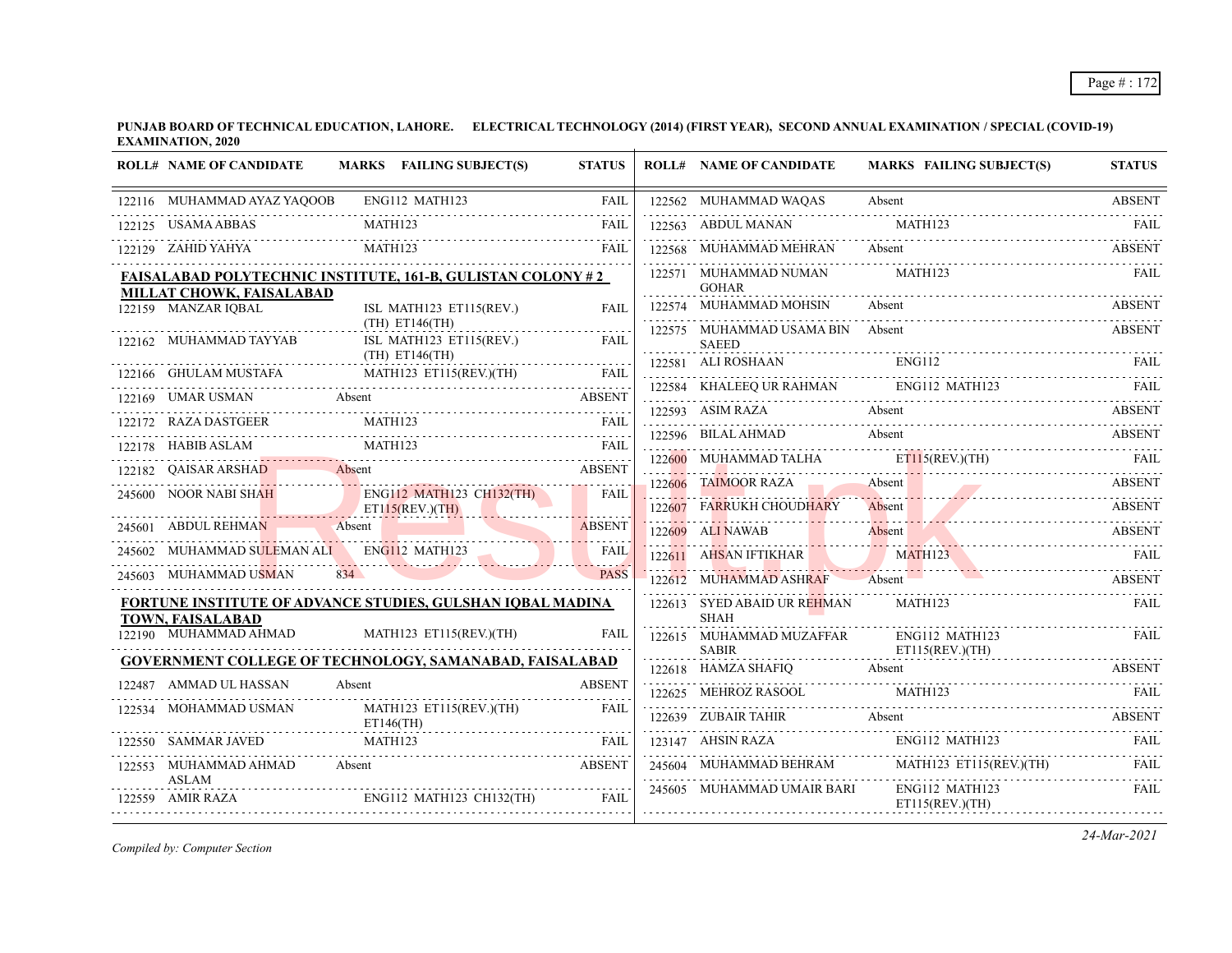| <b>ROLL# NAME OF CANDIDATE</b>                          | MARKS FAILING SUBJECT(S)                                               | <b>STATUS</b>                    | <b>ROLL# NAME OF CANDIDATE</b>                    | <b>MARKS FAILING SUBJECT(S)</b>                                                                                                                                                                                                   | <b>STATUS</b> |
|---------------------------------------------------------|------------------------------------------------------------------------|----------------------------------|---------------------------------------------------|-----------------------------------------------------------------------------------------------------------------------------------------------------------------------------------------------------------------------------------|---------------|
| 245606 ALI RAZA                                         | <b>ENG112</b>                                                          | FAIL                             | 122911 ALI SHAHZAD                                | MATH123                                                                                                                                                                                                                           | FAII.         |
| 245607 MUSHTAQ AHMAD                                    | MATH123 CH132(TH)<br>ET115(REV.)(TH)                                   | FAIL                             | 122916 MUHAMMAD HUSSNAIN<br><b>AHMAR</b>          | ENG112 ET115(REV.)(TH)                                                                                                                                                                                                            | <b>FAIL</b>   |
| 245608 MUHAMMAD TAYYAB                                  | ENG112 MATH123 CH132(TH,<br>PR) COMP122(REV.)(TH, PR) cancelled due to | Registration                     | SHOUO                                             | 122918 MUHAMMAD ARSLAN ENG112 ET115(REV.)(TH)                                                                                                                                                                                     | FAIL          |
|                                                         | ET115(REV.)(TH, PR)<br>ET121(PR) ET146(TH, PR)                         | not passing<br>minimum           | 122919 HASEEB-UL-REHMAN Absent                    |                                                                                                                                                                                                                                   | <b>ABSENT</b> |
|                                                         |                                                                        | subjects                         | 122921 MUHAMMAD ZIA ULLAH 736                     |                                                                                                                                                                                                                                   | <b>PASS</b>   |
| 245609 ADEEL ARSHAD                                     | ENG112 MATH123 CH132(TH,<br>PR) COMP122(REV.)(TH, PR)                  | Registration<br>cancelled due to | 122923 MUNEEB ZAHID                               | 735<br>122923 MUNEEB ZAHID 735 PASS                                                                                                                                                                                               |               |
|                                                         | ET115(REV.)(TH, PR)                                                    | not passing                      |                                                   | ENG112 MATH123<br>122924 ANJUM FAROOQ ENG112 MATH123<br>MATH123 ET115(REV.)(TH) FAIL                                                                                                                                              |               |
|                                                         | ET121(PR) ET146(TH, PR)                                                | minimum<br>subjects              |                                                   |                                                                                                                                                                                                                                   |               |
| 245610 MUHAMMAD ANAS                                    | ISL ENG112 MATH123                                                     | Registration                     |                                                   | $\begin{tabular}{c c c c} \hline 122928 & ADEEL AHMAD & MATH123 ET115(REV)(TH) & FAIL \\ \hline 122931 & NABEEL IQBAL & MATH123 ET115(REV)(TH) & FAIL \\ \hline 122932 & HAMAYAL IJAZ & MATH123 & & FAIL \\ \hline \end{tabular}$ |               |
| <b>MANZOOR</b>                                          | CH132(TH) COMP122(REV.)<br>(TH) ET115(REV.)(TH)                        | cancelled due to<br>not passing  |                                                   |                                                                                                                                                                                                                                   |               |
|                                                         | $ET146$ (TH)                                                           | minimum<br>subjects              |                                                   | 122933 MUHAMMAD ABRAR Absent Absent ABSENT                                                                                                                                                                                        |               |
| the company of the company of the<br>245611 UMAIR AHMAD | ENG112 MATH123 CH132(TH.                                               | Registration                     | 122934 AHMAD UL REHMAN                            | 122934 AHMAD UL REHMAN MATH123 FAIL                                                                                                                                                                                               |               |
|                                                         | PR) COMP122(REV.)(TH, PR) cancelled due to<br>ET115(REV.)(TH, PR)      | not passing                      | 122935 HAFIZ TOUSEEF AHSAN Absent<br><b>JAVED</b> |                                                                                                                                                                                                                                   | ABSENT        |
|                                                         | ET121(PR) ET146(TH, PR)                                                | minimum<br>subjects              |                                                   | 122936 HASNAIN ARSHAD ENGILE MATHLE3 FAIL FAIL                                                                                                                                                                                    |               |
| 245612 MUHAMMAD TALHA<br><b>SALEEM</b>                  | MATH123                                                                | <b>FAIL</b>                      |                                                   | 122937 FAIZAN HUSSAIN MATH123 FAIL                                                                                                                                                                                                |               |
| 245613 FARRUKH NADEEM                                   | MATH123                                                                | Registration                     | 245614 SYED ALI IRTAZA MEHDI 835                  |                                                                                                                                                                                                                                   | <b>PASS</b>   |
|                                                         |                                                                        | cancelled due to<br>No Chance    | 245615 MUHAMMAD NAVEED<br><b>ASHRAF</b>           | MATH123                                                                                                                                                                                                                           | FAIL          |
| <b>GROUND, FAISALABAD</b>                               | <b>GOVERNMENT STAFF TRAINING COLLEGE, PEOPLES COLONY NEAR D</b>        |                                  | 245616 MUHAMMAD FAHAD<br><b>ASGHAR</b>            | Absent                                                                                                                                                                                                                            | <b>ABSENT</b> |
| 122895 MUNEEB TAHIR                                     | ENG112 MATH123                                                         | <b>FAIL</b>                      |                                                   |                                                                                                                                                                                                                                   |               |
| 122905 SHAHZAD ALI                                      | ET115(REV.)(TH)<br>Absent                                              | ABSENT                           |                                                   | 245618 QAIS HABIB 769 PASS                                                                                                                                                                                                        |               |
|                                                         |                                                                        | <b>ABSENT</b>                    | 245619 MUHAMMAD HUSNAIN                           | MATH123                                                                                                                                                                                                                           | FAIL          |
| 122906 MUHAMMAD ZOHAIB<br><b>SHAKEEL</b>                | Absent                                                                 |                                  |                                                   | ${\bf 245620} \quad {\bf TALHA\thinspace TAHIR} \qquad {\bf MATH123} \qquad {\bf FAIL}$                                                                                                                                           |               |
| 122907 MUHAMMAD USAMA<br><b>MUNIR</b>                   | MATH123                                                                | <b>FAIL</b>                      | 245621 AKRAM ULLAH KHAN                           | MATH123                                                                                                                                                                                                                           | FAIL          |
| 122908 RANA QASIM ALI 733                               | 908 RANA QASIM ALI 733 PASS                                            | <b>PASS</b>                      | 245622 MUHAMMAD WALEED<br><b>MUBASHIR</b>         | MATH123                                                                                                                                                                                                                           | <b>FAIL</b>   |

*Compiled by: Computer Section*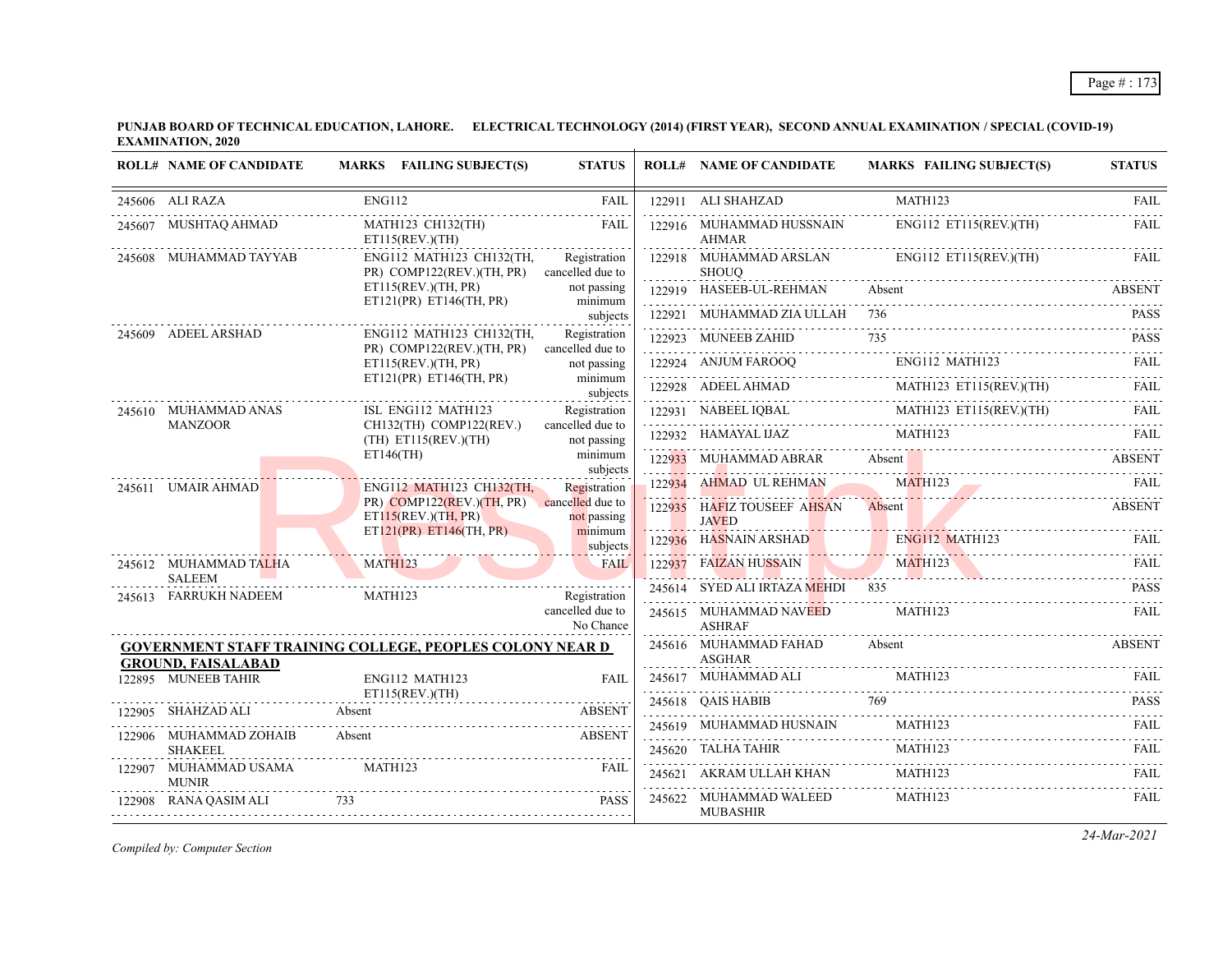| <b>ROLL# NAME OF CANDIDATE</b>         | MARKS FAILING SUBJECT(S)                                                       | <b>STATUS</b> | <b>ROLL# NAME OF CANDIDATE</b>                         | <b>MARKS FAILING SUBJECT(S)</b>                                                                                                    | <b>STATUS</b> |
|----------------------------------------|--------------------------------------------------------------------------------|---------------|--------------------------------------------------------|------------------------------------------------------------------------------------------------------------------------------------|---------------|
| 245623 MUHAMMAD TARIQ                  | MATH123                                                                        | <b>FAIL</b>   | 245637 MUHAMMAD BILAL HAIDER ENG112 MATH123            |                                                                                                                                    | FAIL          |
| 245624 MUHAMMAD ROHAIL NASIR MATH123   |                                                                                | <b>FAIL</b>   | 245638 HUSNAIN RASOOL                                  | 753                                                                                                                                | <b>PASS</b>   |
| 245625 SHAN IQBAL                      | <b>MATH123</b>                                                                 | FAIL          | 245639 TALHA ASHRAF AWAN                               | ENG112 MATH123                                                                                                                     |               |
| 245626 SALMAN ASHRAF Absent            | <b>ABSENT</b>                                                                  |               |                                                        |                                                                                                                                    |               |
| 245627 AURANG ZAIB ENG112              |                                                                                | FAIL          |                                                        | JINNAH POLYTECHNIC INSTITUTE, ZUBAIR COLONY JARANWALA                                                                              |               |
|                                        | 245628 MUHAMMAD UMAR Absent                                                    | <b>ABSENT</b> | <b>ROAD, FAISALABAD</b><br>123030 MUHAMMAD HASSAN      | ENG112 MATH123                                                                                                                     | <b>FAIL</b>   |
| 245629 ABDULLAH MASOOD                 | <b>MATH123</b>                                                                 | FAIL          |                                                        | $ET115$ (REV.)(TH)                                                                                                                 |               |
|                                        | 245630 MUHAMMAD MASOOM MATH123 FAIL                                            |               | 123036 MUHAMMAD HASSAAN<br>AHMAD                       | Absent                                                                                                                             | <b>ABSENT</b> |
| 245631 ALLAH RAKHA                     | <b>ENG112</b>                                                                  | FAIL          | 245641 FAREED ULLAH                                    | 880                                                                                                                                | <b>PASS</b>   |
| 245632 MUHAMMAD QASIM                  | MATH123                                                                        | FAIL          |                                                        | JINNAH POLYTECHNIC INSTITUTE, NEAR NOVALTY PULL SAMUNDRI                                                                           |               |
|                                        | IMIT, COLLEGE OF TECHNOLOGY, 108/2-A, PEOPLES COLONY,                          |               | <b>ROAD,, FAISALABAD</b>                               |                                                                                                                                    |               |
| <b>FAISALABAD</b><br>122948 ALI REHMAN |                                                                                | <b>ABSENT</b> | 123089 AHSAN FORUO                                     | Absent                                                                                                                             | <b>ABSENT</b> |
|                                        | Absent                                                                         |               | 123104 GHAZANFAR RAMZAN ENG112 MATH123                 |                                                                                                                                    |               |
| <b>FAISALABAD</b>                      | <u>IMPERIAL INSTITUT<mark>E OF TECHNO</mark>LOGY, 84-C PEOPLES COLONY # 1,</u> |               | 123113 MUHAMMAD USMAN                                  | Absent                                                                                                                             | <b>ABSENT</b> |
| 122984 MUHAMMAD TALHA                  | Absent                                                                         | <b>ABSENT</b> | 123114 MUHAMMAD AYAZ AKBER MATH123                     |                                                                                                                                    | FAIL          |
| <b>MUMTAZ</b>                          |                                                                                |               | 123115 HAFIZ MUHAMMAD                                  | <b>MATH123 CH132(TH)</b>                                                                                                           | FAIL          |
| 122986 MUHAMMAD ARSLAN                 | ENG <sub>112</sub>                                                             | <b>FAIL</b>   | ABUBKR                                                 | <u> 1988 - Johann Johann Stein, Stein fan it Stein fan it Stein fan it Stein fan it Stein fan it Stein fan it Stein</u><br>MATH123 | FAIL          |
| 122992 HASHIR AKRAM                    | Absent                                                                         | <b>ABSENT</b> | 245642 HASSAN JAVED                                    |                                                                                                                                    |               |
| 122994 ALI HUSSAIN                     | Absent                                                                         | ABSENT        |                                                        | SITARA INSTITUTE OF MANAGEMENT & TECHNOLOGY, JARANWALA                                                                             |               |
| 123011 HAMID SULTAN ELLAHI             | MATH123 CH132(TH)<br>ET115(REV.)(TH)                                           | <b>FAIL</b>   | 123193 ALI FAIZAN                                      | ROAD, KOH-E-NOOR CHOWK, AZIZ FATIMA TRUST, FAISALABAD<br>ENG112 MATH123                                                            | <b>FAIL</b>   |
|                                        |                                                                                | FAIL          | 123196 MUHAMMAD AWAIS AHMADAbsent<br>KHAN              |                                                                                                                                    | <b>ABSENT</b> |
| 123020 KASHIF ALI                      | ENG112 MATH123                                                                 | <b>FAIL</b>   | 123197 MUHAMMAD SAQIB                                  | Absent                                                                                                                             | <b>ABSENT</b> |
| 245633 ALI HASSAN                      | <b>ENG112</b>                                                                  | FAIL          | 123199 MUHAMMAD UMAR                                   | Absent                                                                                                                             | <b>ABSENT</b> |
| 245634 MUHAMMAD FARAZ<br><b>SHAHID</b> | ENG112 MATH123 CH132(TH)                                                       | .<br>FAIL     | <b>SARFRAZ SAHI</b><br>123200 GHULAM NABI SANI MATH123 |                                                                                                                                    |               |
| 245635 MUHAMMAD MOEEN                  | ENG112 MATH123 CH132(TH)                                                       | FAIL          | 123201 ALI RAZA                                        | Absent                                                                                                                             | <b>ABSENT</b> |
| 245636 MUHAMMAD TALHA                  | 882                                                                            | <b>PASS</b>   |                                                        |                                                                                                                                    |               |

*Compiled by: Computer Section*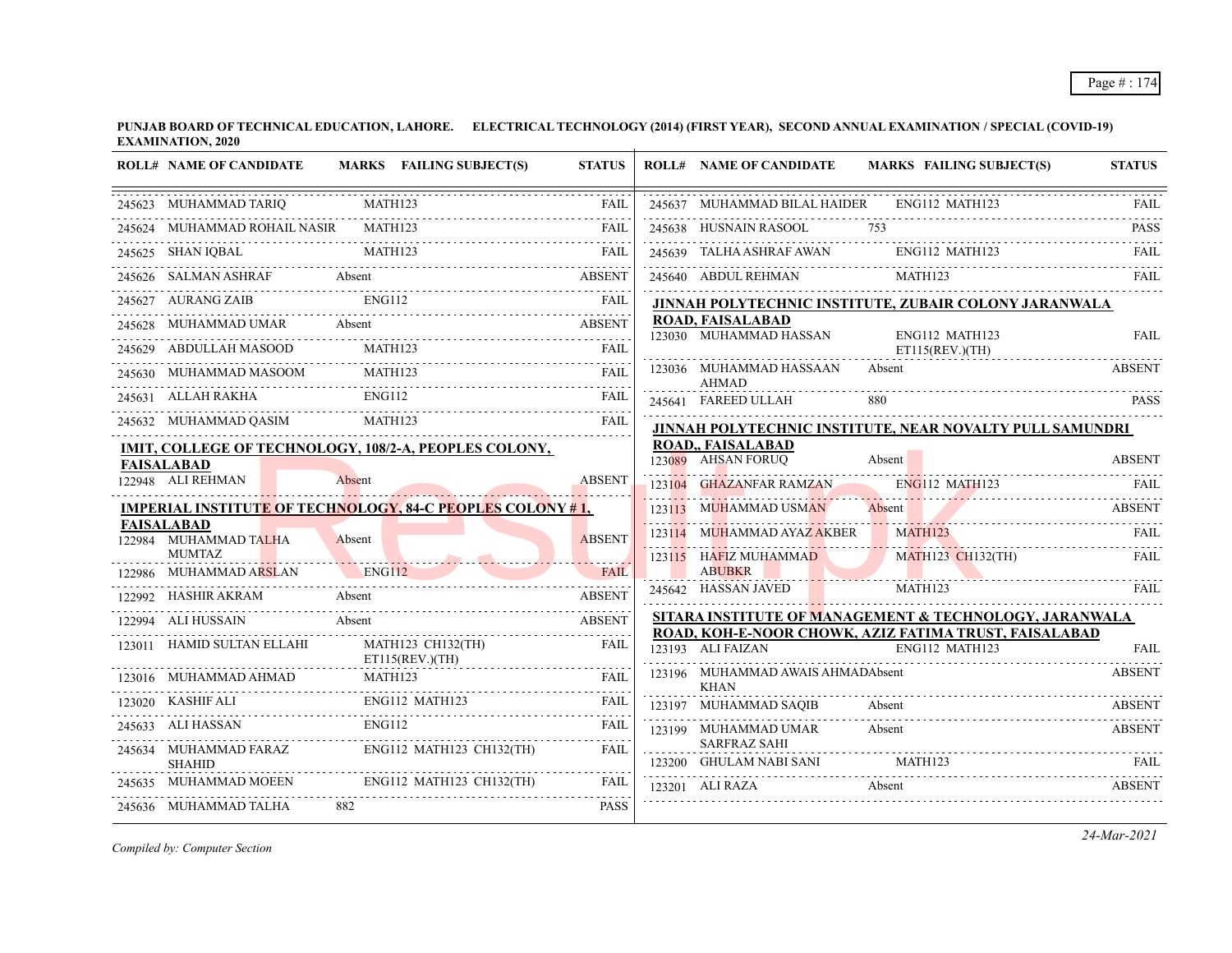|               | <b>ROLL# NAME OF CANDIDATE</b>                   |         | MARKS FAILING SUBJECT(S)                                           | <b>STATUS</b> |        | <b>ROLL# NAME OF CANDIDATE</b>                                      | <b>MARKS FAILING SUBJECT(S)</b>                                         | <b>STATUS</b>                      |
|---------------|--------------------------------------------------|---------|--------------------------------------------------------------------|---------------|--------|---------------------------------------------------------------------|-------------------------------------------------------------------------|------------------------------------|
|               | 123202 MUHAMMAD SHAHZAD                          | MATH123 |                                                                    | <b>FAIL</b>   |        |                                                                     | TOBA TEK SINGH POLYTECHNIC INSTITUTE, II CAMPUS, 448-P MAJOR            |                                    |
| 123205        | USAMA RIAZ                                       | Absent  |                                                                    | <b>ABSENT</b> |        | COLONY, JHANG ROAD, GOJRA                                           |                                                                         |                                    |
|               | ABU HURAIRA                                      |         | ENG112 MATH123                                                     | <b>FAIL</b>   |        | 123387 ASAD ULLAH TARIQ                                             | Absent                                                                  | <b>ABSENT</b><br>.                 |
|               | 245644 HAMZA LIAQAT                              | MATH123 |                                                                    | <b>FAIL</b>   |        | 245650 MUHAMMAD ASID                                                | ISL ENG112 MATH123<br>CH132(TH, PR)                                     | Registration<br>cancelled due to   |
| <b>JANG</b>   |                                                  |         | TAMEER-E- MILLAT INSTITUTE OF TECHNOLOGY, RATWAL, FATEH            |               |        |                                                                     | COMP122(REV.)(TH, PR)<br>ET115(REV.)(TH, PR)<br>ET121(PR) ET146(TH, PR) | not passing<br>minimum<br>subjects |
|               | 123219 SHEHZAD SAADAT                            | Absent  |                                                                    | <b>ABSENT</b> |        | 245651 SHEAR ALI                                                    | MATH123                                                                 | FAIL                               |
|               | MUHAMMAD FAROOQ                                  |         | MATH123                                                            | FAIL          |        | 245652 MAKHDOOM HUSSAIN                                             | MATH123                                                                 | FAIL                               |
|               | 245645 MUHAMMAD ZAIN<br><b>MEHMOOD</b>           |         | MATH123 CH132(TH)<br>ET115(REV.)(TH)                               | <b>FAIL</b>   |        | 245653 MUHAMMAD ARSLAN                                              | MATH123                                                                 | <b>FAIL</b>                        |
|               |                                                  |         | <b>JINNAH COLLEGE OF ENGINEERING &amp; TECHNOLOGY, KAROR ROAD,</b> |               |        |                                                                     | ARSHAD INSTITUTE OF TECHNOLOGY, OPP. RESCUE 1122 PINDI BYPASS,          |                                    |
|               | <b>FATEH PUR</b>                                 |         |                                                                    |               |        | <b>GUJRANWALA</b>                                                   |                                                                         |                                    |
|               | 123228 INZMAM UL-HAO                             | Absent  |                                                                    | <b>ABSENT</b> |        | 123412 ABDUL REHMAN                                                 | ENG112 MATH123                                                          | FAII.                              |
|               | 245646 ASAD ULLAH                                |         |                                                                    | <b>PASS</b>   |        | 123415 RANA ZUBAIR ASGHER                                           | <b>MATH123 CH132(TH)</b>                                                |                                    |
|               | RISE COLLEGE OF MANAGEMENT & TECHNOLOGY, SHAHEED |         |                                                                    |               | 123429 | <b>MUHAMMAD SAQIB</b>                                               | Absent                                                                  | <b>ABSENT</b>                      |
|               |                                                  |         | <b>BAINAZEER CHOWK, OPP RANGERS HEAD QUARTERS KHAZANA ROAD,</b>    |               |        | 123430 NABEEL ARIF                                                  | Absent                                                                  | <b>ABSENT</b>                      |
| <b>GILGIT</b> | 248527 AZHAR MEHMOOD                             |         | $ET146$ (TH)                                                       | <b>FAII</b>   |        | 123432 ZEESHAN RASHID                                               | Absent                                                                  | <b>ABSENT</b>                      |
|               |                                                  |         | <u>KNOWLEDGE HOUSE INSTITUE OF TECHNOLOGY, NEAR SHELL</u>          |               |        | 245654 SAFDAR AMANAT GILL                                           | Absent                                                                  | Registration<br>cancelled due to   |
|               | PETROLEUM PANSERA ROAD, GOJRA                    |         |                                                                    |               |        |                                                                     |                                                                         | not passing                        |
|               | 123269 UMAR USMAN                                | MATH123 |                                                                    | <b>FAIL</b>   |        |                                                                     |                                                                         | minimum                            |
|               | 123275 USMAN YOUSAF                              | Absent  |                                                                    | <b>ABSENT</b> |        |                                                                     |                                                                         | subjects                           |
|               | 245647 MUHAMMAD SAIF<br><b>MEHMOOD</b>           |         | <b>MATH123</b>                                                     | FAIL          |        | <b>CHURCH ROAD., GUJRANWALA</b>                                     | <b>CHRISTIAN TECHNICAL TRAINING CENTRE, P.O.BOX NO. 90 CIVIL LINE</b>   |                                    |
|               |                                                  |         |                                                                    |               |        | 123570 ASAD                                                         | <b>ENG112 MATH123</b>                                                   | FAII.                              |
| <b>GOJRA</b>  |                                                  |         | PAKTECH COLLEGE OF TECHNOLOGY, CHOWK RAILWAY STATION,              |               |        | 123581 MUHAMMAD ARSLAN                                              | <b>MATH123</b>                                                          | FAIL                               |
|               | 123344 ALI HAIDAR                                | Absent  |                                                                    | <b>ABSENT</b> |        | 123586 MOAZAM ALI                                                   | MATH123 ET115(REV.)(TH)                                                 | <b>FAIL</b>                        |
|               | 245648 MUHAMMAD TAOI ABBAS                       | ENG112  |                                                                    | <b>FAIL</b>   |        |                                                                     | FARAN INSTITUTE OF TECHNOLOGY, AHMAD PLAZA NEAR KHIALI BY               |                                    |
|               | 245649 ABDUL RAHAMAN                             | Absent  |                                                                    | <b>ABSENT</b> |        | PASS G.T.ROAD, GUJRANWALA<br>123613 MUHAMMAD TALHA<br><b>SULTAN</b> | 827                                                                     | <b>PASS</b>                        |
|               |                                                  |         |                                                                    |               |        |                                                                     |                                                                         |                                    |

*Compiled by: Computer Section*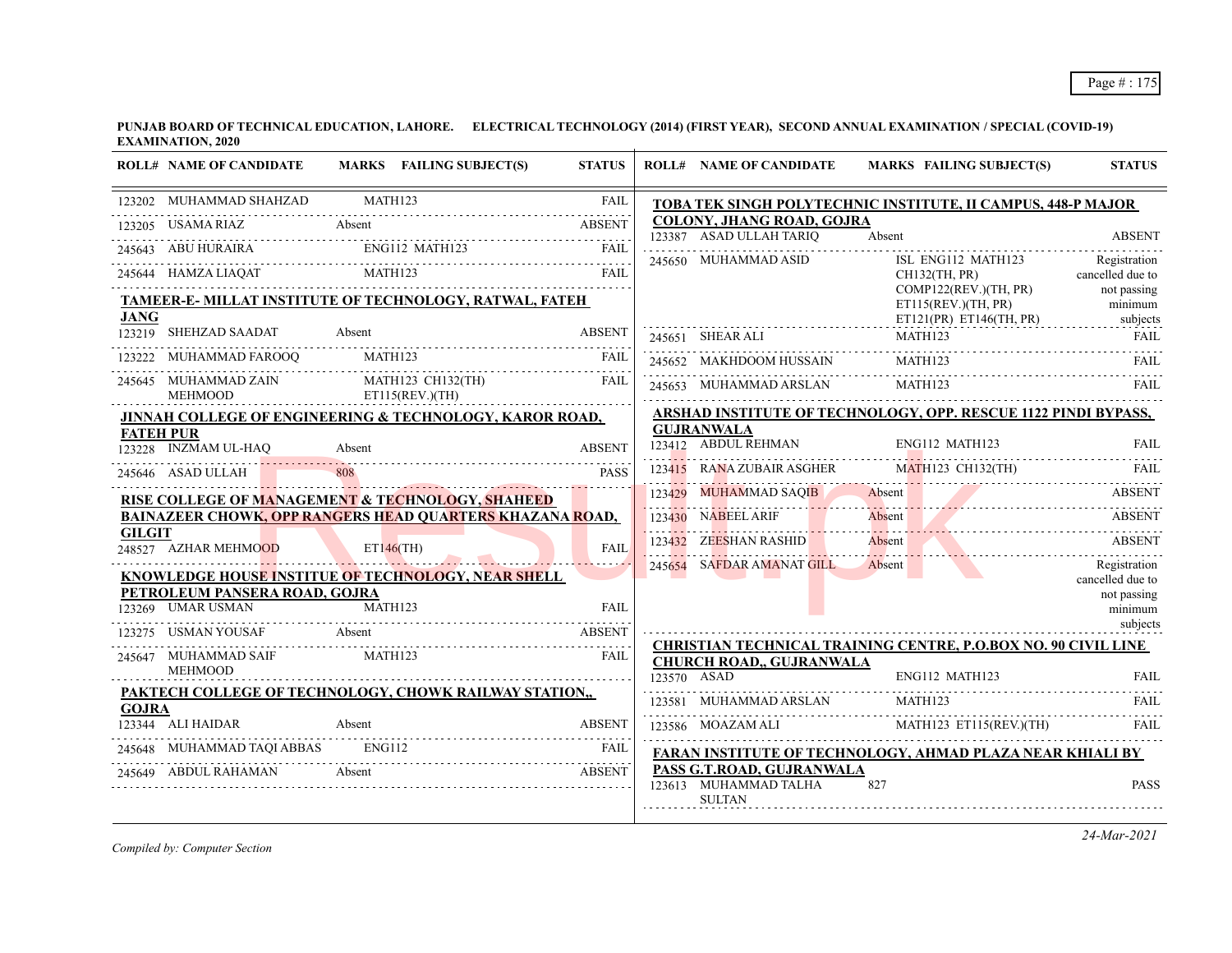|        | <b>ROLL# NAME OF CANDIDATE</b>                              | MARKS FAILING SUBJECT(S)                                     | <b>STATUS</b>                    | <b>ROLL# NAME OF CANDIDATE</b>                                   | <b>MARKS FAILING SUBJECT(S)</b>                                         | <b>STATUS</b>                    |
|--------|-------------------------------------------------------------|--------------------------------------------------------------|----------------------------------|------------------------------------------------------------------|-------------------------------------------------------------------------|----------------------------------|
|        | 123617 WAQAS AHMED<br>245655 MUHAMMAD NABEEL                | 829<br>Absent                                                | <b>PASS</b><br><b>ABSENT</b>     | 245662 MUDASSAR NAWAZ<br><b>SANWAL</b>                           | $ENG112$ MATH123 CH132(TH)<br>COMP122(REV.)(TH)                         | Registration<br>cancelled due to |
|        | <b>ISHAO</b><br>245656 SHEHARYAR AHMAD                      | ENG112 MATH123 CH132(TH)                                     | FAIL                             |                                                                  | ET115(REV.)(TH, PR)<br>ET121(PR) ET146(TH)                              | not passing<br>minimum           |
|        |                                                             | ET115(REV.)(TH)                                              |                                  | 245663 MUHAMMAD QASIM                                            | ENG112 MATH123 CH132(TH) FAIL                                           | subjects                         |
|        |                                                             | <b>GOVERNMENT COLLEGE OF TECHNOLOGY, NIGAR PHATTAK, NEAR</b> |                                  | 245664 MUHAMMAD ZOHAIB                                           | ISL ENG112 MATH123                                                      | FAIL                             |
|        | LEATHER COLLEGE, G.T. ROAD, GUJRANWALA<br>123812 AQIB JAVED | ENG112 MATH123<br>ET115(REV.)(TH)                            | <b>FAIL</b>                      | <b>NAWAZ</b>                                                     | CH132(TH) COMP122(REV.)<br>$(TH)$ ET115(REV.)(TH)                       |                                  |
|        | 123819 MUHAMMAD USMAN<br><b>YOUNAS</b>                      | MATH123 COMP122(REV.)(TH)<br>ET115(REV.)(TH)                 | <b>FAIL</b>                      | 245665 WALEED SARWAR                                             | ISL ENG112 MATH123<br>CH132(TH) COMP122(REV.)<br>$(TH)$ ET115(REV.)(TH) | FAIL                             |
|        |                                                             |                                                              | <b>FAIL</b>                      |                                                                  | 24566 AHMAD ALI 859 PASS PASS PASS                                      |                                  |
|        | 123821 MUHAMMAD IBTISAM                                     | ENG112 MATH123                                               | <b>FAIL</b>                      |                                                                  | 245667 HAMMAD MATH123 FAIL                                              |                                  |
| 123822 | MUHAMMAD ABDULLAH Absent                                    |                                                              | <b>ABSENT</b>                    | 245668 SHAROON UL HASSAN                                         | MATH123                                                                 | <b>FAIL</b>                      |
|        | 123833 RANA MUHAMMAD<br><b>REHMAN ASGHAR</b>                | <b>MATH123</b>                                               | <b>FAIL</b>                      | 245669 ZAIN UL ABIDEEN                                           | MATH123                                                                 | FAIL                             |
|        | 123836 SAQIB ALI                                            | 3836 SAQIB ALI Absent ABSENT                                 | <b>ABSENT</b>                    |                                                                  | <b>GUJRANWALA SWEDISH INSTITUTE OF TECHNOLOGY, OPP. GOLD</b>            |                                  |
|        |                                                             | 123839 TALHA SHAFIQUE MATH123 RALL PAIL                      |                                  | <b>MARRIAGE HALL G.T.ROAD, GUJRANWALA</b><br>123845 NOMAN WAHEED | ENG112 MATH123                                                          | <b>FAIL</b>                      |
|        | 245657 SHAHZAIB                                             | Absent                                                       | Registration<br>cancelled due to |                                                                  | COMP122(REV.)(TH)<br>ET115(REV.)(TH)                                    |                                  |
|        |                                                             |                                                              | not passing<br>minimum           |                                                                  | 123851 HAFIZ ABDUL WAHEED Absent                                        | <b>ABSENT</b>                    |
|        | 245658 MUHAMMAD UMAR                                        | <b>MATH123</b>                                               | subjects<br><b>FAIL</b>          | 123865 MUHAMMAD ABD <mark>UL</mark> LAH                          | ENG112 MATH123 CH132(TH)<br>COMP122(REV.)(TH)<br>ET115(REV.)(TH)        | FAIL                             |
|        | 245659 AZIZ UR REHMAN                                       | Absent                                                       | Registration                     |                                                                  | MATH123                                                                 |                                  |
|        |                                                             |                                                              | cancelled due to<br>not passing  | 123872 MUHAMMAD ZEESHAN ENG112 MATH123                           |                                                                         | FAIL.                            |
|        |                                                             | subjects                                                     | minimum                          | 123882 ASAD RASHEED MUGHAL                                       | MATH <sub>123</sub>                                                     | FAIL.                            |
|        |                                                             | MATH123<br>245660 AHMAR AMEEN MATH123 FAIL                   |                                  | 123883 ASIM ALI                                                  | <b>MATH123</b><br>123883 ASIM ALI MATH123 FAIL                          |                                  |
|        | 245661 SAFYAN ALI                                           | ENG112 MATH123                                               | FAIL                             |                                                                  |                                                                         |                                  |
|        |                                                             | ET115(REV.)(TH, PR)                                          |                                  | 123889 MUHAMMAD-REYAN-YASEE Absent<br>N                          |                                                                         | <b>ABSENT</b>                    |
|        |                                                             |                                                              |                                  |                                                                  | 123898 WAQAR UL HASSAN ENG112 MATH123                                   | FAIL.                            |
|        |                                                             |                                                              |                                  |                                                                  |                                                                         |                                  |

*Compiled by: Computer Section*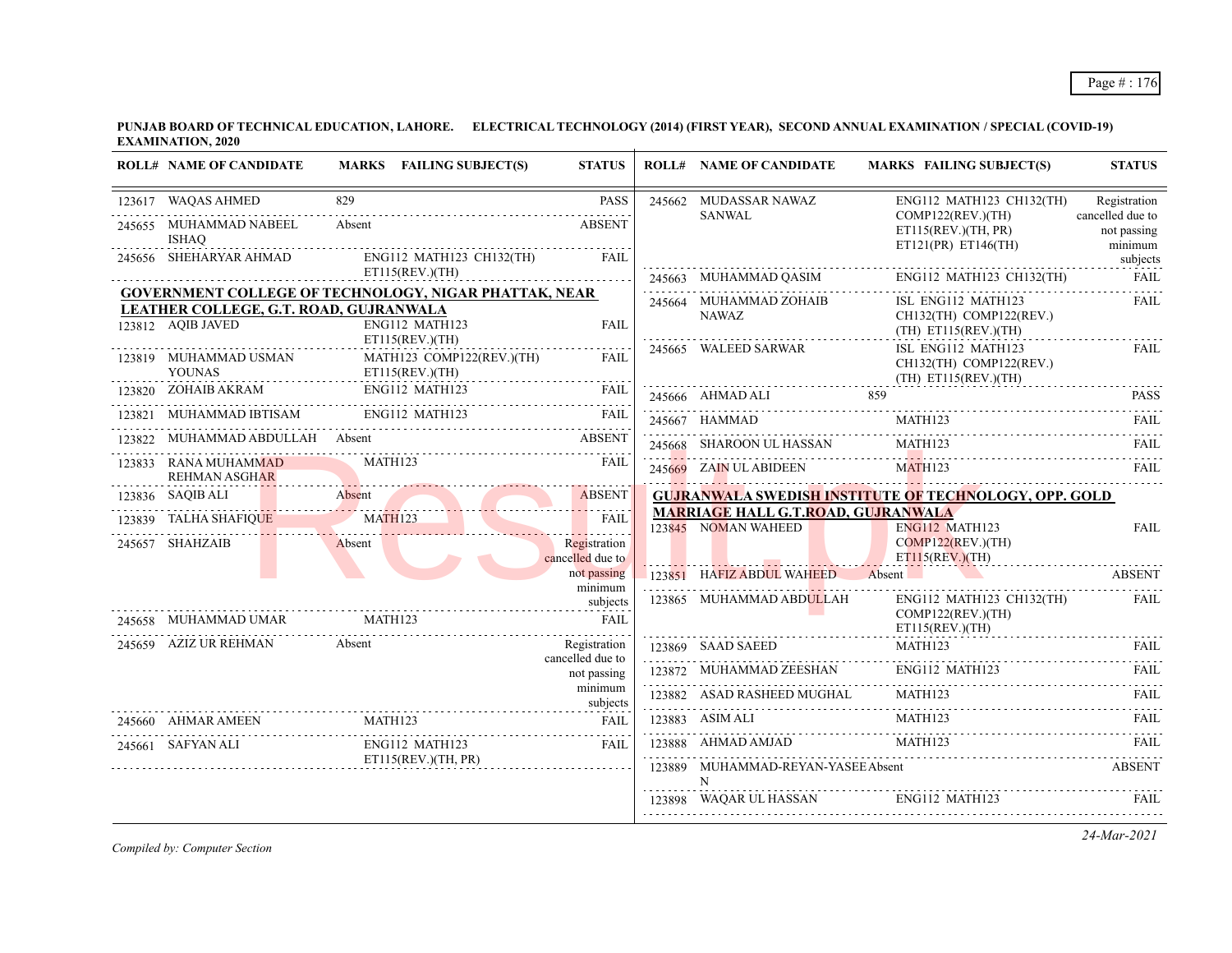| <b>STATUS</b>                                              |
|------------------------------------------------------------|
| FAIL                                                       |
| FAIL                                                       |
| <b>ABSENT</b>                                              |
| <b>ABSENT</b>                                              |
| <b>ABSENT</b>                                              |
|                                                            |
| <b>FARAN INSTITUTE OFTECHNOLOGY, G.T ROAD OPP SERVICE</b>  |
| <b>ABSENT</b>                                              |
|                                                            |
| FAIL                                                       |
| 124103 NOUMAN ZULFIQAR ENG112 MATH123 FAIL                 |
| ABSENT                                                     |
| <b>ABSENT</b><br><u>1000a1</u>                             |
| <b>ABSENT</b>                                              |
| Registration<br>ISL ENG112 MATH123                         |
| $CH132$ (TH) COMP122(REV.) cancelled due to<br>not passing |
| minimum<br>subjects                                        |
| <b>GOVERNMENT SWEDISH PAKISTANI COLLEGE OF TECHNOLOGY,</b> |
|                                                            |
| <b>FAIL</b>                                                |
| <b>FAIL</b>                                                |
| <b>ABSENT</b>                                              |
| FAIL                                                       |
|                                                            |
| <b>ABSENT</b>                                              |
|                                                            |

*Compiled by: Computer Section*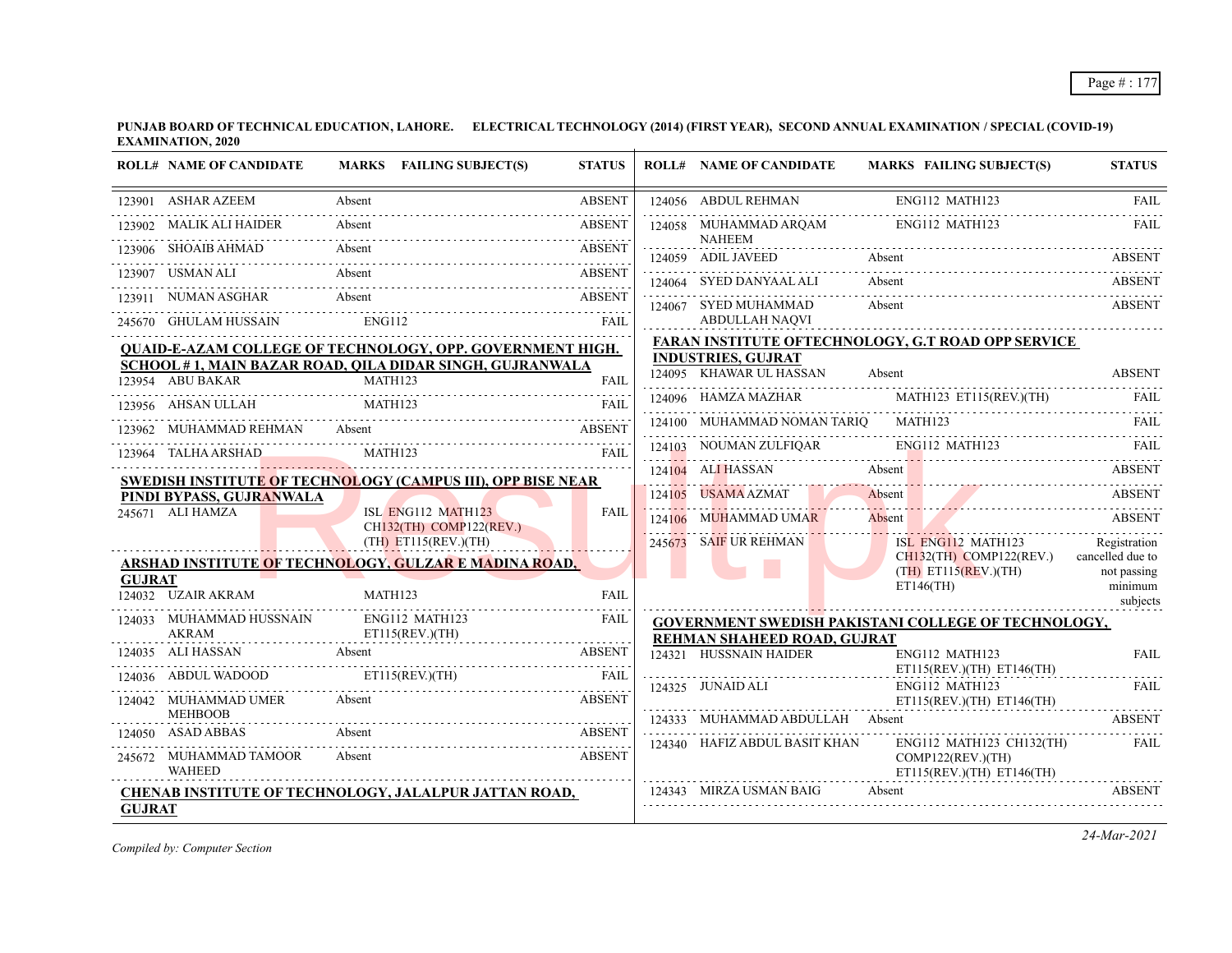| <b>ROLL# NAME OF CANDIDATE</b>                                                                                                                                                                                                                                                                                                        | MARKS FAILING SUBJECT(S) | <b>STATUS</b>                             |                 | <b>ROLL# NAME OF CANDIDATE</b>                    | MARKS FAILING SUBJECT(S)                                                     | <b>STATUS</b>                 |
|---------------------------------------------------------------------------------------------------------------------------------------------------------------------------------------------------------------------------------------------------------------------------------------------------------------------------------------|--------------------------|-------------------------------------------|-----------------|---------------------------------------------------|------------------------------------------------------------------------------|-------------------------------|
| 124346 SOHAIB NADEEM BHATTI Absent                                                                                                                                                                                                                                                                                                    |                          | <b>ABSENT</b>                             |                 | 245676 FAZAL E RASOOL                             | <b>ENG112</b>                                                                | Registration                  |
| 124365 AHMAD SHERAZ                                                                                                                                                                                                                                                                                                                   | Absent                   | <b>ABSENT</b>                             |                 |                                                   |                                                                              | cancelled due to<br>No Chance |
| $\begin{tabular}{lllllllll} \multicolumn{2}{l}{{\bf 124370}} & {\bf ATF ALL} & {\bf ENG112} & {\bf ETI15} ({\bf REV.})(TH) & {\bf FAIL} \\ \multicolumn{2}{l}{\bf 124373} & {\bf SHEHROZ AKHTAR} & {\bf ENG112} & {\bf FAIIC} \\ \multicolumn{2}{l}{\bf 124373} & {\bf SHEHROZ AKHTAR} & {\bf ENG112} & {\bf FAIIC} \\ \end{tabular}$ |                          |                                           |                 |                                                   | ALI COLLEGE OF TECHNOLOGY, BYPASS ROAD NEAR ZARI BANK,                       |                               |
|                                                                                                                                                                                                                                                                                                                                       |                          |                                           |                 | <b>HAROONABAD</b><br>124493 MUHAMMAD TAYYIB BILAL | ENG112 MATH123 CH132(TH)                                                     | <b>FAIL</b>                   |
| 124380 HAFIZ AHMAD ALI SHAHID                                                                                                                                                                                                                                                                                                         | MATH123                  | FAIL                                      |                 |                                                   | ET115(REV.)(TH, PR)<br>$ET146$ (TH)                                          |                               |
| SHADABIA INSTITUTE OF TECHNOLOGY, OPP. S.A FAN BUILDING, NEAR<br><b>SMALL INDUSTRIAL ESTATE G.T ROAD, GUJRAT</b>                                                                                                                                                                                                                      |                          |                                           |                 | 124509 ABDULLAH SALEEM KHAN                       | MATH123                                                                      | FAIL                          |
| 124381 ALI RAZA                                                                                                                                                                                                                                                                                                                       | Absent                   | <b>ABSENT</b>                             |                 | 124511 MUHAMMAD BILAL KHAN Absent                 |                                                                              | <b>ABSENT</b>                 |
| 124385 ARSLAN ZAFAR ENG112                                                                                                                                                                                                                                                                                                            |                          | FAIL                                      |                 | YOUSAF ZAI<br>124513 ABDULLAH KHALID              | Absent                                                                       | <b>ABSENT</b>                 |
| 124386 KHALIL UR RAHMAN Absent ABSENT                                                                                                                                                                                                                                                                                                 |                          |                                           |                 | 124518 GHULAM HAIDER                              | Absent                                                                       | <b>ABSENT</b>                 |
| MUSLIM COLLEGE OF TECHNOLOGY, GUJRANWALA ROAD, HAFIZABAD                                                                                                                                                                                                                                                                              |                          |                                           |                 |                                                   | ITTEFAQ COLLEGE OF ENGINEERING & TECHNOLOGY (CAMPUS II),                     |                               |
| 124412 YASIR MUSTAFA                                                                                                                                                                                                                                                                                                                  | <b>ENG112</b>            | <b>FAIL</b>                               |                 |                                                   | <b>4-KM FORTABBAS ROAD HAROONABAD, HAROONABAD</b>                            |                               |
| 124413 TAHIR QAYYUM<br>413 TAHIR QAYYUM Absent                                                                                                                                                                                                                                                                                        |                          | <b>ABSENT</b>                             |                 | 124565 MUHAMMAD AHMAD                             | Absent                                                                       | <b>ABSENT</b>                 |
| 124414 MUHAMMAD SHAHID MATH123                                                                                                                                                                                                                                                                                                        |                          | <b>FAIL</b>                               | <b>HASILPUR</b> |                                                   | HASILPUR COLLEGE OF TECHNOLOGY, 9/B REASOOLABAD COLONY,                      |                               |
| 124417 ZEESHAN ALI                                                                                                                                                                                                                                                                                                                    | Absent                   | .<br>ABSENT                               |                 | 124592 ASIM ALI                                   | MATH123                                                                      | FAII.                         |
| 124418 WALEED ALI CH132(TH)                                                                                                                                                                                                                                                                                                           |                          | FAIL                                      |                 |                                                   | THE QUAID-E-AZAM COLLEGE OF TECHNOLOGY, QUAID-E-AZAM                         |                               |
| 124454 IRFAN ALI Absent                                                                                                                                                                                                                                                                                                               |                          | <b>ABSENT</b><br><b>Contract Contract</b> |                 | PLAZA, RASOOLABAD COLOY, HASILPUR                 |                                                                              |                               |
| 124463 ZESHAN HAIDAR                                                                                                                                                                                                                                                                                                                  | Absent                   | <b>ABSENT</b>                             |                 | 124598 MUHAMMAD MASOOD<br>AMJAD                   | <b>MATH123</b>                                                               | <b>FAIL</b>                   |
| 124464 ANAM ULLAH Absent                                                                                                                                                                                                                                                                                                              |                          | ABSENT                                    |                 | 124602 MUHAMMAD SULMAN                            | $ENG112$ MATH123 ET146(TH)                                                   | - FAIL                        |
| 124465 ARSHAD ALI Absent ABSENT                                                                                                                                                                                                                                                                                                       |                          |                                           |                 |                                                   | AL-REHMAN POLYTECHNIC INSTITUTE, OPP NADRA OFFICE, JHUMRA                    |                               |
| 124469 UMAIR MEHMOOD                                                                                                                                                                                                                                                                                                                  | ENG112 MATH123           | <b>FAIL</b>                               |                 | <b>ROAD, JARANWALA</b>                            | 124657 IFTKHAR HUSSAIN ENG112 MATH123 ET146(TH)                              | FAII.                         |
| 124475 FAIZAN ALI TAJ Absent<br>Absent ABSENT<br>Absent ABSENT ABSENT ABSENT                                                                                                                                                                                                                                                          |                          |                                           |                 | 124658 SAEED ANWAR Absent                         |                                                                              | <b>ABSENT</b>                 |
| 245674 MUHAMMAD HAMZA Absent<br>ARSHAD                                                                                                                                                                                                                                                                                                |                          | ABSENT                                    |                 | 124665 MUHAMMAD ARSLAN                            |                                                                              | <b>PASS</b>                   |
| 245675 SHAHZAD AHMED MATH123                                                                                                                                                                                                                                                                                                          |                          | FAIL                                      |                 |                                                   |                                                                              |                               |
|                                                                                                                                                                                                                                                                                                                                       |                          |                                           |                 |                                                   | 124668 MUDASSAR HUSSAIN MATH123 FAIL ENGI12 MATH123 FAIL ENGI12 MATH123 FAIL |                               |
|                                                                                                                                                                                                                                                                                                                                       |                          |                                           |                 |                                                   | 124679 SAJID REHMAN SALEEMI MATH123 ET115(REV.)(TH)                          | FAIL                          |

*Compiled by: Computer Section*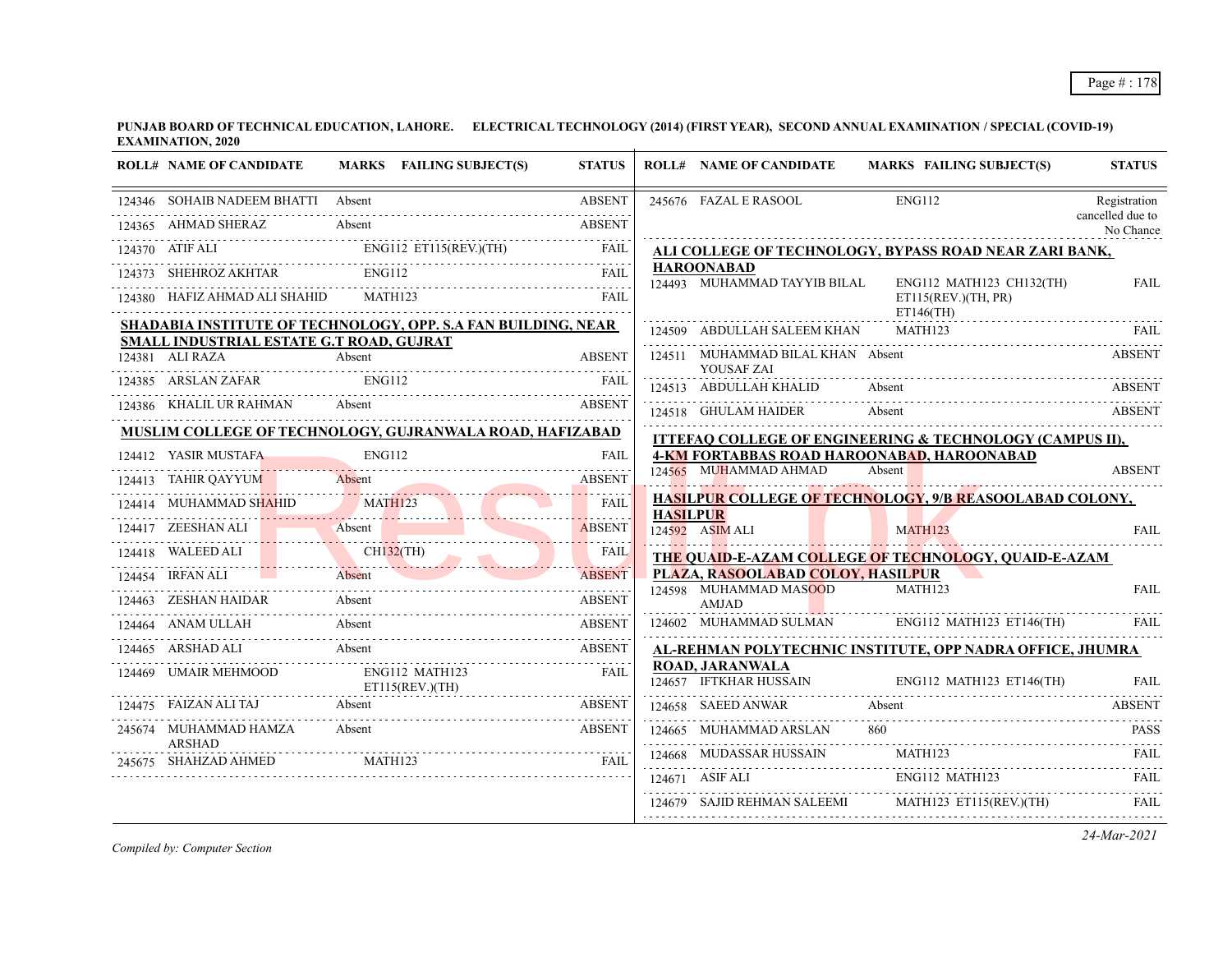|              | <b>ROLL# NAME OF CANDIDATE</b>          |     | MARKS FAILING SUBJECT(S)                                                                                                                                                                                                             | <b>STATUS</b>                   |       | <b>ROLL# NAME OF CANDIDATE</b>                                                                                        |               | <b>MARKS FAILING SUBJECT(S)</b> | <b>STATUS</b>                    |
|--------------|-----------------------------------------|-----|--------------------------------------------------------------------------------------------------------------------------------------------------------------------------------------------------------------------------------------|---------------------------------|-------|-----------------------------------------------------------------------------------------------------------------------|---------------|---------------------------------|----------------------------------|
|              | 124681 NADEEM HUSSAIN                   |     | ET115(REV.)(TH)                                                                                                                                                                                                                      | <b>FAIL</b>                     |       | 124984 ALI HAIDER<br>124984 ALI HAIDER ENG112 MATH123 FAIL                                                            |               | ENG112 MATH123                  |                                  |
|              | 124682 MUHAMMAD HAMMAD<br><b>KASHIF</b> |     | ENG112 MATH123 CH132(TH)                                                                                                                                                                                                             | <b>FAIL</b>                     |       | 124990 GHULAM GHOUS                                                                                                   | MATH123       |                                 | <b>FAIL</b>                      |
|              |                                         |     | ET115(REV.)(TH)<br>LAHORE POLYTECHNIC INSTITUTE, FARHAN PUBLIC HIGH SCHOOL                                                                                                                                                           |                                 |       | 125040 UMER DRAZ Absent ABSENT                                                                                        |               |                                 |                                  |
|              | ROAD,, JARANWALA                        |     |                                                                                                                                                                                                                                      |                                 |       | 245682 IRFAN MASOOD<br>COMP122(REV.)(TH)                                                                              |               | ENG112 MATH123 CH132(TH)        | FAIL                             |
|              |                                         |     | 124713 MUHAMMAD AHMAD ENG112 MATH123 FAIL                                                                                                                                                                                            |                                 |       | 245683 ALI ZEESHAN Absent ABSENT                                                                                      |               |                                 |                                  |
|              | 124715 MUBARAK ALI                      |     | ENG112 MATH123                                                                                                                                                                                                                       |                                 |       | 245684 MUHAMMAD SHAFIQUE MATH123                                                                                      |               |                                 | <b>FAIL</b>                      |
|              | 124717 ALI ASIM                         |     | MATH123<br>24717 ALI ASIM MATH123 FAIL                                                                                                                                                                                               |                                 |       | 245685 ANWAR-UL-MUSTAFA                                                                                               | MATH123       |                                 | FAIL                             |
|              | 124720 MUHAMMAD SAQIB ZAFAR             |     | ENG112 MATH123<br>ET115(REV.)(TH)                                                                                                                                                                                                    | FAIL.                           |       | 245686 ASAD SARDOOL MATH123 FAIL THE MATHEM AND SARDOOL MATH123                                                       |               |                                 |                                  |
|              | 124726 SAJAWAL HUSSAIN                  |     |                                                                                                                                                                                                                                      | <b>FAIL</b>                     |       | JHANG POLYTECHNIC INSTITUTE, SAMANABAD GOJRA ROAD, JHANG,                                                             |               |                                 |                                  |
|              | 124727 MUHAMMAD AHTISHAM Absent         |     |                                                                                                                                                                                                                                      | ABSENT                          | JHANG |                                                                                                                       |               |                                 |                                  |
|              | 245677 ABDUL RAZIQ                      |     | $\frac{620}{10011}$ independence.                                                                                                                                                                                                    | <b>PASS</b>                     |       | 125026 MUHAMAD MUAZZAM                                                                                                |               | ENG112 MATH123 CH132(TH)        | <b>FAIL</b>                      |
|              | 245678 MUHAMMAD AWAIS                   |     |                                                                                                                                                                                                                                      | <b>PASS</b>                     |       | 125032 MUHAMMAD ZAIN HAIDER Absent                                                                                    |               |                                 | ABSENT                           |
|              | MATH123<br>245679 RAJAB ALI             |     | <u>anno 1980 anno 1980 anno 1980 anno 1980 anno 1980 anno 1980 anno 1980 anno 1980 anno 1980 anno 1980 anno 1980 anno 1980 anno 1980 anno 1980 anno 1980 anno 1980 anno 1980 anno 1980 anno 1980 anno 1980 anno 1980 anno 1980 a</u> | $-1 - 1 - 1 - 1$<br><b>FAIL</b> |       | 245687 ATHER JAMEEL                                                                                                   |               |                                 | Registration<br>cancelled due to |
|              | 245680 QAMAR MUBARAK SHAH 760           |     |                                                                                                                                                                                                                                      | <b>PASS</b>                     |       |                                                                                                                       |               |                                 | not passing                      |
|              | 245681 KALEEM RAZA                      | 765 |                                                                                                                                                                                                                                      | <b>PASS</b>                     |       | <u> 11. martin 11. martin 12. martin 12. martin 12. martin 12. martin 12. martin 12. martin 12. martin 12. martin</u> |               |                                 | minimum<br>subjects              |
|              |                                         |     | <b>GOVERNMENT COLLEGE OF TECHNOLOGY, 15KM CHINIOT ROAD,</b>                                                                                                                                                                          |                                 |       | 245688 SHEHZAD AHMED CH132(TH)                                                                                        |               |                                 | FAIL                             |
| <b>JHANG</b> |                                         |     |                                                                                                                                                                                                                                      |                                 |       | SAIFIA POLYTECHNIC INSTITUTE, MOHALLA MUHAMMDIA GOJRA                                                                 |               |                                 |                                  |
|              | 124879 SAIFULLAH                        |     | ISL ENG112 MATH123<br>CH132(TH, PR, SE)<br>COMP122(REV.)(TH, PR)                                                                                                                                                                     | <b>FAIL</b>                     |       | <b>ROAD, JHANG</b><br>125089 MAZHAR ABBAS<br><b>The Company</b>                                                       |               | ENG112 MATH123                  | <b>FAIL</b>                      |
|              |                                         |     | ET115(REV.)(TH, PR, SE)                                                                                                                                                                                                              |                                 |       | 125091 SHAHIR YAR Absent ABSENT ABSENT                                                                                |               |                                 |                                  |
|              |                                         | SE) | ET121(PR, SE) ET146(TH, PR,                                                                                                                                                                                                          |                                 |       | 125094 ALLAH RAKHA                                                                                                    |               | MATH123                         | FAIL                             |
|              | 124957 MUDASSIR NAWAZ                   |     | ENG112 MATH123 CH132(TH)                                                                                                                                                                                                             | FAIL                            |       | FARAN INSTITUTE OF TECHNOLOGY, KAHKASHAN MARRIAGE HALL,                                                               |               |                                 |                                  |
|              |                                         |     | 124960 MUBEEN ASGHAR ENG112 MATH123 FAIL                                                                                                                                                                                             |                                 |       | <b>ROHTAS ROAD, JHELUM</b><br>125115 TALHA ANJAM                                                                      |               | ENG112 MATH123                  | <b>FAIL</b>                      |
|              |                                         |     | 124972 ABDUL REHMAN ENG112 ET115(REV.)(TH) FAIL                                                                                                                                                                                      |                                 |       |                                                                                                                       |               | ET115(REV.)(TH)                 |                                  |
|              | 124977 NAUMAN KHALIQ Absent             |     |                                                                                                                                                                                                                                      | <b>ABSENT</b>                   |       | 125122 ALI HASSAN<br>125122 ALI HASSAN ENG112 FAIL                                                                    | <b>ENG112</b> |                                 |                                  |
|              | 124981 MUHAAMAD TAUSIF<br><b>HAIDER</b> | 786 |                                                                                                                                                                                                                                      | <b>PASS</b>                     |       | 125126 SYED SHAHZAIB ALI SHAH Absent                                                                                  |               |                                 | <b>ABSENT</b>                    |

*Compiled by: Computer Section*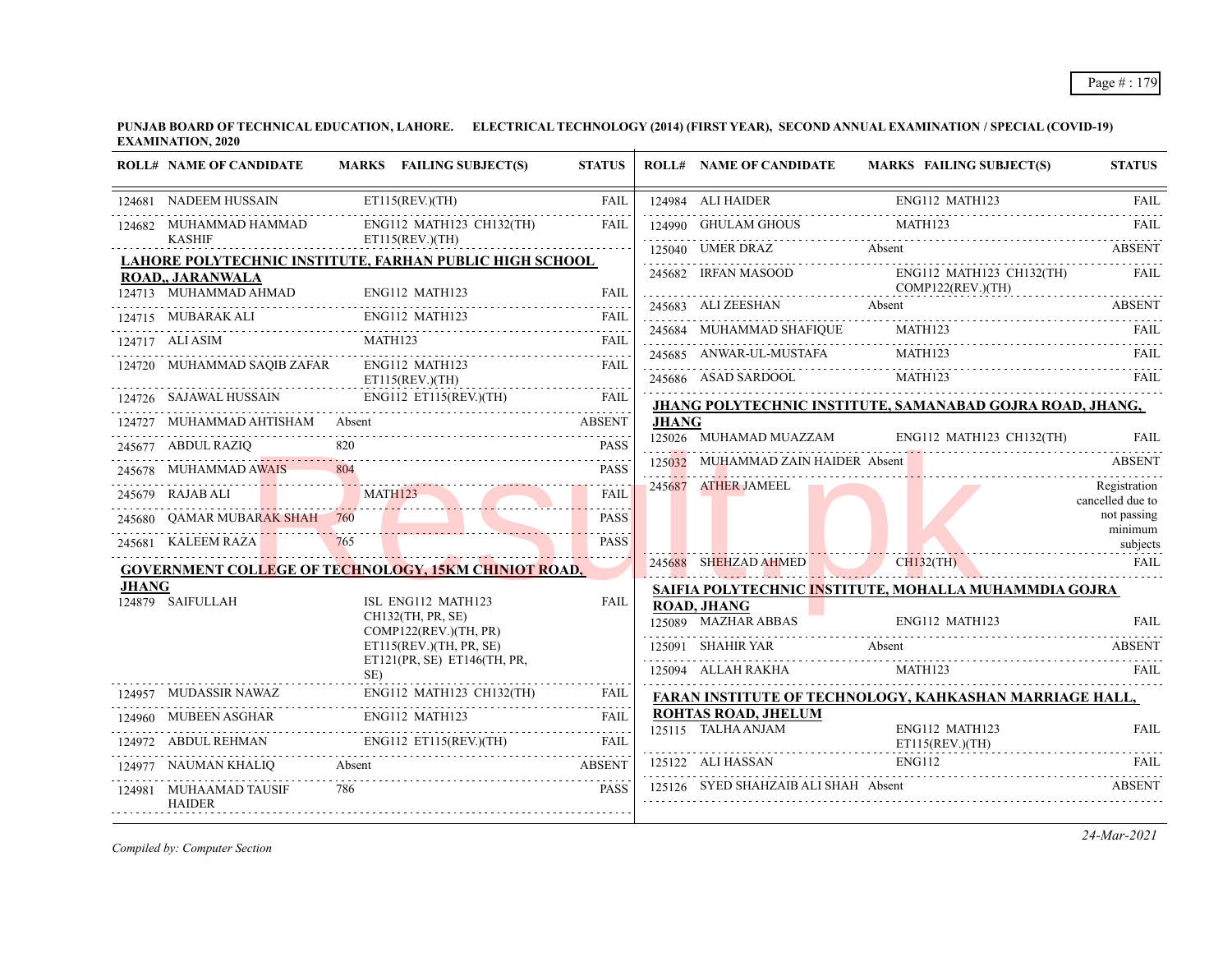| <b>ROLL# NAME OF CANDIDATE</b>                                                                                                                                                                                                                                                                                                                            |        | MARKS FAILING SUBJECT(S)                        | <b>STATUS</b> |   | <b>ROLL# NAME OF CANDIDATE</b>                                                             |            | MARKS FAILING SUBJECT(S)                                                | <b>STATUS</b>                    |
|-----------------------------------------------------------------------------------------------------------------------------------------------------------------------------------------------------------------------------------------------------------------------------------------------------------------------------------------------------------|--------|-------------------------------------------------|---------------|---|--------------------------------------------------------------------------------------------|------------|-------------------------------------------------------------------------|----------------------------------|
| 125127 MUHAMMAD HAMMAD ENG112 ET115(REV.)(TH)                                                                                                                                                                                                                                                                                                             |        |                                                 | <b>FAIL</b>   |   | 125296 SHARJEEL ALI                                                                        | Absent     |                                                                         | <b>ABSENT</b>                    |
| <b>GOVERNMENT COLLEGE OF TECHNOLOGY, CHAK DAULAT, JHELUM</b>                                                                                                                                                                                                                                                                                              |        |                                                 |               |   | 125298 WAJAHAT MEHMOOD                                                                     |            | ENG112 MATH123 CH132(TH, FAIL<br>$PR)$ ET115(REV.)(TH)                  |                                  |
| 125235 MUHAMMAD HAMMAD<br><b>NADEEM</b>                                                                                                                                                                                                                                                                                                                   | Absent |                                                 | <b>ABSENT</b> |   |                                                                                            |            | $ET146$ (TH)                                                            |                                  |
| 125239 ZAIN UL HASSAN                                                                                                                                                                                                                                                                                                                                     |        | ENG112 MATH123 CH132(TH, FAIL                   |               |   |                                                                                            |            |                                                                         |                                  |
|                                                                                                                                                                                                                                                                                                                                                           |        | $PR)$ ET115(REV.)(TH)                           |               |   | 125304 ASIF SHAFI Absent ABSENT ABSENT ABSENT                                              |            |                                                                         |                                  |
| 125251 AHMAD JAMAL 714                                                                                                                                                                                                                                                                                                                                    |        | $ET146$ (TH)                                    | <b>PASS</b>   |   | 125307 MUHAMMAD SAAD UMAIR Absent                                                          |            |                                                                         | <b>ABSENT</b>                    |
| 125254 MUHAMMAD HAMZA                                                                                                                                                                                                                                                                                                                                     |        | MATH123 CH132(PR)                               | FAIL          | . | 125308 RAJA MUHAMMAD<br>TAIMOOR KHAN                                                       | Absent     |                                                                         | <b>ABSENT</b>                    |
| 125256 ABDULLAH BIN ZUBAIR                                                                                                                                                                                                                                                                                                                                |        | $ET146$ (TH)<br>ISL ENG112 MATH123              | FAIL          |   | $125311 \quad \text{TALHA HASSAN} \qquad \qquad \text{Absent} \qquad \qquad \text{ABSENT}$ |            |                                                                         |                                  |
|                                                                                                                                                                                                                                                                                                                                                           |        | CH132(TH) ET115(REV.)(TH)                       |               |   | 125314 MUHAMMAD SHEHROZ Absent                                                             |            |                                                                         | <b>ABSENT</b>                    |
| 125268 SAJID FAREED SALEEM<br><b>NOSHAHI</b>                                                                                                                                                                                                                                                                                                              |        | ISL ENG112 MATH123<br>CH132(TH, PR) ET115(REV.) |               |   | <b>KIANI</b><br>125318 JAWAD RAZA 632 PASS                                                 |            |                                                                         |                                  |
|                                                                                                                                                                                                                                                                                                                                                           | (TH)   |                                                 |               |   | 125327 USMAN ALI                                                                           | Absent No. |                                                                         | <b>ABSENT</b>                    |
| 125272 MUHAMMAD REHAN<br><b>MANSOOR</b>                                                                                                                                                                                                                                                                                                                   |        | ET115(REV.)(TH)                                 | FAIL          |   | 245689 ALI RAMZAN                                                                          |            | ISL ENG112 MATH123                                                      | FAIL                             |
| <b>The Common Service</b><br>125273 AHMED RAZA                                                                                                                                                                                                                                                                                                            |        | ET146(TH)                                       | <b>FAIL</b>   |   |                                                                                            |            | ET115(REV.)(TH)                                                         |                                  |
| 125274 MUHAMMAD ZUBAIR ASHIO                                                                                                                                                                                                                                                                                                                              |        | ENG112 MATH123                                  | <b>FAIL</b>   |   | 245690 MUHAMMAD ALI MATH123 FAIL RAIL                                                      |            |                                                                         |                                  |
|                                                                                                                                                                                                                                                                                                                                                           |        | ET115(REV.)(TH)                                 |               |   | 245691 JAMSHAID ALI                                                                        |            | ISL ENG112 MATH123<br>$CH132$ (TH, PR)                                  | Registration<br>cancelled due to |
| 125275 MUHAMMAD RASHID<br><b>SEEMAB SULTANI</b>                                                                                                                                                                                                                                                                                                           |        | ENG112 MATH123<br>ET115(REV.)(TH)               | <b>FAIL</b>   |   |                                                                                            |            | COMP122(REV.)(TH, PR, SE) not passing                                   |                                  |
| 125276 MUHAMMAD WALEED<br><b>KAMAL</b>                                                                                                                                                                                                                                                                                                                    | Absent |                                                 | <b>ABSENT</b> |   |                                                                                            |            | ET115(REV.)(TH, PR, SE) minimum<br>ET121(PR, SE) ET146(TH, PR, subjects |                                  |
| 125277 SAAD QAMAR MATH123 FAIL FAIL                                                                                                                                                                                                                                                                                                                       |        |                                                 |               |   | 245692 MUHAMMAD IBRAHIM                                                                    |            | SE)<br>ENG112 MATH123 CH132(TH) FAIL                                    |                                  |
| 125278 MUHAMMAD AWAIS ARIF 635                                                                                                                                                                                                                                                                                                                            |        |                                                 |               |   | 245693 MUHAMMAD HASSAN                                                                     |            | MATH123                                                                 | FAIL                             |
| 125280 MUHAMMAD TALHA MATH123 ET115(REV.)(TH) FAIL<br><b>HUSSNAIN</b>                                                                                                                                                                                                                                                                                     |        |                                                 |               |   | <b>HANIF</b><br>245694 MUHAMMAD HAROON                                                     |            | MATH123                                                                 | Registration                     |
|                                                                                                                                                                                                                                                                                                                                                           |        |                                                 |               |   |                                                                                            |            |                                                                         | cancelled due to                 |
| 125282 ALI SHAN MASOOD Absent ABSENT                                                                                                                                                                                                                                                                                                                      |        |                                                 |               |   | No Chance No Chance (No Chance )                                                           |            |                                                                         |                                  |
|                                                                                                                                                                                                                                                                                                                                                           |        |                                                 |               |   | PUNJAB COLLEGE OF TECHNOLOGY, OLD G.T ROAD, OPPOSIT D.H.Q<br>HOSPITAL, JHELUM              |            |                                                                         |                                  |
|                                                                                                                                                                                                                                                                                                                                                           |        |                                                 |               |   | 125347 MUSTAFA FAISAL ENGI12 CH132(TH) FAIL                                                |            |                                                                         |                                  |
| $\begin{tabular}{lllllllllll} \multicolumn{2}{l}{{\bf 125286}} & {\bf MUHAMMAD ANEES RAZA} & \text{Absent} & & & \text{ABSENT} \\ \hline {\color{red}{{\bf 125294}}}& {\bf MUHAMMAD TAYXAB} & {\bf ENG112 MATH123} & {\bf FALI} \\ \hline \multicolumn{2}{l}{\bf 125295}& {\bf SHAWEZ NAEEM} & {\bf ENG112 MATH123} & {\bf FALI} \\ \hline \end{tabular}$ |        |                                                 |               |   | 245695 ALI HAMMAD                                                                          |            | ENG112                                                                  | FAIL                             |
|                                                                                                                                                                                                                                                                                                                                                           |        |                                                 |               |   |                                                                                            |            |                                                                         |                                  |

*Compiled by: Computer Section*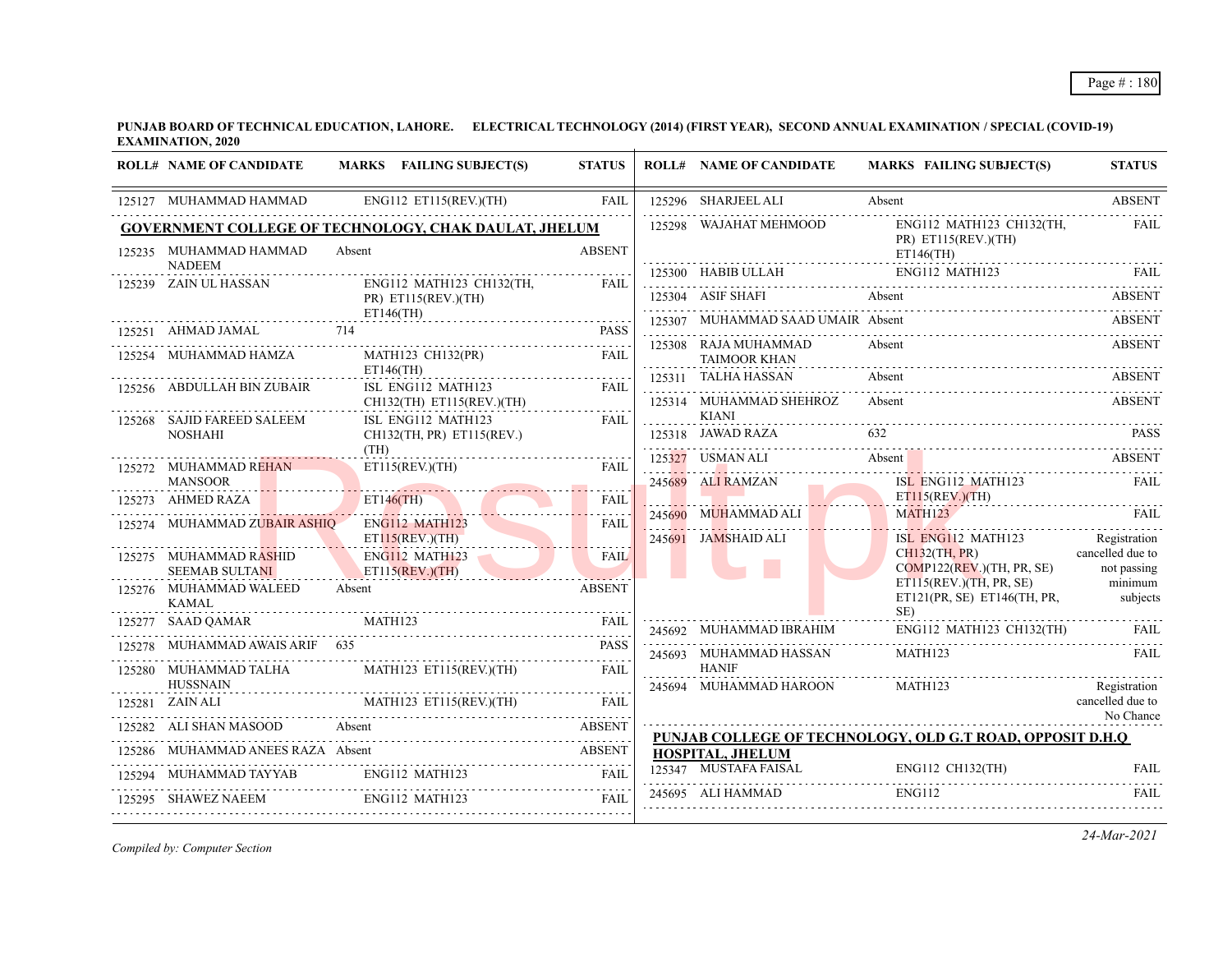| <b>ROLL# NAME OF CANDIDATE</b>                                                                                                            | MARKS FAILING SUBJECT(S)                                                                                                                                                                                                                                                                                                                                                                                                     | <b>STATUS</b> | <b>ROLL# NAME OF CANDIDATE</b>                     | MARKS FAILING SUBJECT(S)                                                                                                                                                                                                                                  | <b>STATUS</b>                 |
|-------------------------------------------------------------------------------------------------------------------------------------------|------------------------------------------------------------------------------------------------------------------------------------------------------------------------------------------------------------------------------------------------------------------------------------------------------------------------------------------------------------------------------------------------------------------------------|---------------|----------------------------------------------------|-----------------------------------------------------------------------------------------------------------------------------------------------------------------------------------------------------------------------------------------------------------|-------------------------------|
|                                                                                                                                           | <b>GOVERNMENT COLLEGE OF TECHNOLOGY, OPPOSIT DHQ, JOHARABAD</b>                                                                                                                                                                                                                                                                                                                                                              |               |                                                    |                                                                                                                                                                                                                                                           |                               |
| (KHUSHAB)<br>$125452$ AQIB JAVED                                                                                                          | ENG112 MATH123 CH132(TH)                                                                                                                                                                                                                                                                                                                                                                                                     | <b>FAIL</b>   |                                                    | $\begin{tabular}{c c c} 245701 & ABDUL MOQEET & MATH123 CH132(TH) & FAIL \\ \hline \multicolumn{3}{c }{245702} & MOHSIN ALI & CH132(TH) & FAIL \\ \hline \multicolumn{3}{c }{H132(TH)} & FAIL \\ \hline \end{tabular}$                                    |                               |
|                                                                                                                                           | COMP122(REV.)(TH)                                                                                                                                                                                                                                                                                                                                                                                                            |               |                                                    | STANDARD POLYTECHNIC INSTITUTE, MAIN G.T ROAD,, KAMOKE                                                                                                                                                                                                    |                               |
| 125461 MUHAMMAD ABDUL                                                                                                                     | $ET115(REV.)(TH)$ $ET146(TH)$<br>ENG112 MATH123                                                                                                                                                                                                                                                                                                                                                                              | <b>FAIL</b>   | 125663 SYED HASSAN ALI MATH123                     |                                                                                                                                                                                                                                                           | <b>FAIL</b>                   |
| .<br><b>REHMAN</b>                                                                                                                        | ET115(REV.)(TH)                                                                                                                                                                                                                                                                                                                                                                                                              |               |                                                    | KAMRA POLYTECHNIC INSTITUTE, AYAZ ARCADE G.T. ROAD, KAMRA                                                                                                                                                                                                 |                               |
|                                                                                                                                           | 125484 HAMID NASARULLAH MATH123 ET115(REV.)(TH) FAIL                                                                                                                                                                                                                                                                                                                                                                         |               | <b>CANTT, KAMRA</b>                                |                                                                                                                                                                                                                                                           |                               |
|                                                                                                                                           |                                                                                                                                                                                                                                                                                                                                                                                                                              |               |                                                    | 125683 SARMAD MAALIK MATH123 FAIL FAIL                                                                                                                                                                                                                    |                               |
|                                                                                                                                           | 125486 FAHAD JAMEEL ENGI12 FAIL PAIL PART ABSENT ASSEMBLY A MARINE AND A MARINE AND A MARINE AND A MARINE AND A MARINE AND A MARINE AND A MARINE AND A MARINE AND A MARINE AND A MARINE AND A MARINE AND A MARINE AND A MARINE                                                                                                                                                                                               |               |                                                    | 125687 MUHAMMAD ASAD MATH123 ET115(REV.)(TH) FAIL                                                                                                                                                                                                         |                               |
|                                                                                                                                           | 125497 MANSOOR ALI MAQSOOD ENG112 MATH123                                                                                                                                                                                                                                                                                                                                                                                    | FAIL          | 125688 MUHAMMAD BASIT ALI Absent<br><b>YOUSAFI</b> |                                                                                                                                                                                                                                                           | ABSENT                        |
|                                                                                                                                           | 125499 ASMATULLAH MATH123 ET115(REV.)(TH) FAIL                                                                                                                                                                                                                                                                                                                                                                               | FAIL          |                                                    |                                                                                                                                                                                                                                                           |                               |
| 125507 MUHAMMAD AKASH ENG112 MATH123<br><b>BASHIR</b>                                                                                     |                                                                                                                                                                                                                                                                                                                                                                                                                              | <b>FAIL</b>   |                                                    | $\begin{tabular}{c c c c c} \hline 125689 & MUHAMMAD ATIF & MATH123 & FAIL \\ \hline \multicolumn{3}{c }{\bf 125692} & HASEEB & ENG112 MATH123 & FAIL \\ \hline \multicolumn{3}{c }{\bf 125692} & HASEEB & FAG112 MATH123 & FAIL \\ \hline \end{tabular}$ |                               |
| 245696 AHMAD ASLAM                                                                                                                        | MATH123 CH132(TH)                                                                                                                                                                                                                                                                                                                                                                                                            | <b>FAIL</b>   |                                                    | 125694 MUHAMMAD RAUF Absent Absent ABSENT ABSENT                                                                                                                                                                                                          |                               |
|                                                                                                                                           | COMP122(REV.)(TH)<br>ET115(REV.)(TH) ET146(TH)                                                                                                                                                                                                                                                                                                                                                                               |               |                                                    | 125696 KAMRAN KHAN MATHI23 FAIL RELEASED AND MATHI23                                                                                                                                                                                                      |                               |
| 245697 MUHAMMAD ARSLAN                                                                                                                    | <b>ENG112 MATH123 CH132(TH)</b>                                                                                                                                                                                                                                                                                                                                                                                              | FAIL          |                                                    | 245703 SHEHZAD KHAN ISL MATH123 FAIL                                                                                                                                                                                                                      |                               |
| <b>MAOSOOD</b>                                                                                                                            | COMP122(REV.)(TH)                                                                                                                                                                                                                                                                                                                                                                                                            |               | 245704 MUHAMMAD AWAIS                              | ENG112 MATH123 CH132(TH) FAIL                                                                                                                                                                                                                             |                               |
| <u> 1100 - 1100 - 1100 - 1100 - 1100 - 1100 - 1100 - 1100 - 1100 - 1100 - 1100 - 1100 - 1100 - 1100 - 1100 - 110</u><br>245698 MOHSIN ALI | ET115(REV.)(TH)<br>816                                                                                                                                                                                                                                                                                                                                                                                                       | <b>PASS</b>   |                                                    | COMP122(REV.)(TH)<br>$ET115(REV.)(TH)$ $ET146(TH)$                                                                                                                                                                                                        |                               |
|                                                                                                                                           | PAKISTAN COLLEGE OF TECHNOLOGY, INFRONT OF D.C OFFICE,                                                                                                                                                                                                                                                                                                                                                                       |               | 245705 MUHAMMAD HAMMAD                             | MATH123                                                                                                                                                                                                                                                   | <b>FAIL</b>                   |
| MIANWALI ROAD,, JOHARABAD (KHUSHAB)                                                                                                       |                                                                                                                                                                                                                                                                                                                                                                                                                              |               |                                                    | ASLAM ASLAM ENGLI2 MATHI23<br>245706 SHEHZAD REHMAN ENGLI2 MATHI23                                                                                                                                                                                        | Registration                  |
| 125510 MOHAMMAD ABDUS SAMI<br>KHAN                                                                                                        | <b>MATH123</b>                                                                                                                                                                                                                                                                                                                                                                                                               | <b>FAIL</b>   |                                                    |                                                                                                                                                                                                                                                           | cancelled due to<br>No Chance |
|                                                                                                                                           | 125511 MUHAMMAD BILAL ENG112 ET115(REV.)(TH)                                                                                                                                                                                                                                                                                                                                                                                 | FAIL          |                                                    | ALI COLLEGE OF TECHNOLOGY, ASTATION ROAD, WARD # 5, NEAR                                                                                                                                                                                                  |                               |
|                                                                                                                                           | KAHUTA INSTITUTE OF TECHNOLOGY, 6 KM KALAR SYDEN ROAD                                                                                                                                                                                                                                                                                                                                                                        |               | <b>FATEHPUR ROAD., KAROR LAL ESAN</b>              |                                                                                                                                                                                                                                                           |                               |
| NAUGRAN, KAHUTA                                                                                                                           |                                                                                                                                                                                                                                                                                                                                                                                                                              |               | 125710 SHAUKAT ABBAS                               | Absent                                                                                                                                                                                                                                                    | <b>ABSENT</b>                 |
| 125617 AHSAN NAWAZ                                                                                                                        | 125617 AHSAN NAWAZ Absent ABSENT                                                                                                                                                                                                                                                                                                                                                                                             |               |                                                    | HAMZA POLYTECHNIC INSTITUTE, COLLEGE CHOWK, GAMAN SHAH                                                                                                                                                                                                    |                               |
| 125623 HABIB ULLAH Absent                                                                                                                 |                                                                                                                                                                                                                                                                                                                                                                                                                              | <b>ABSENT</b> | <b>ROAD, KASUR</b>                                 |                                                                                                                                                                                                                                                           |                               |
|                                                                                                                                           | 245699 SAAD AHMED SHAKEEL MATH123 CH132(TH)                                                                                                                                                                                                                                                                                                                                                                                  | <b>FAIL</b>   | 125752 MUHAMMAD SHOAIB                             | Absent                                                                                                                                                                                                                                                    | <b>ABSENT</b>                 |
|                                                                                                                                           | $\begin{tabular}{lllll} \multicolumn{2}{l}{{\textbf{245700}}}&MUHAMMAD BILAL SHUJAH&MATH123 CH132(TH) & FAIL\\ & COMP122(REV.)(TH)& & & FAIL\\ \multicolumn{2}{l}{\textbf{545.0}} & & & \multicolumn{2}{l}{\textbf{55.0}}\\ \multicolumn{2}{l}{\textbf{56.0}} & & & \multicolumn{2}{l}{\textbf{57.0}}\\ \multicolumn{2}{l}{\textbf{58.0}} & & & \multicolumn{2}{l}{\textbf{58.0}}\\ \multicolumn{2}{l}{\textbf{59.0}} & & &$ |               |                                                    | 125756 ABU BAKAR IBRAHIM ENG112 MATH123 FAIL                                                                                                                                                                                                              |                               |
|                                                                                                                                           |                                                                                                                                                                                                                                                                                                                                                                                                                              |               | 125757 WAQAS SALEEM                                | Absent                                                                                                                                                                                                                                                    | <b>ABSENT</b>                 |

*Compiled by: Computer Section*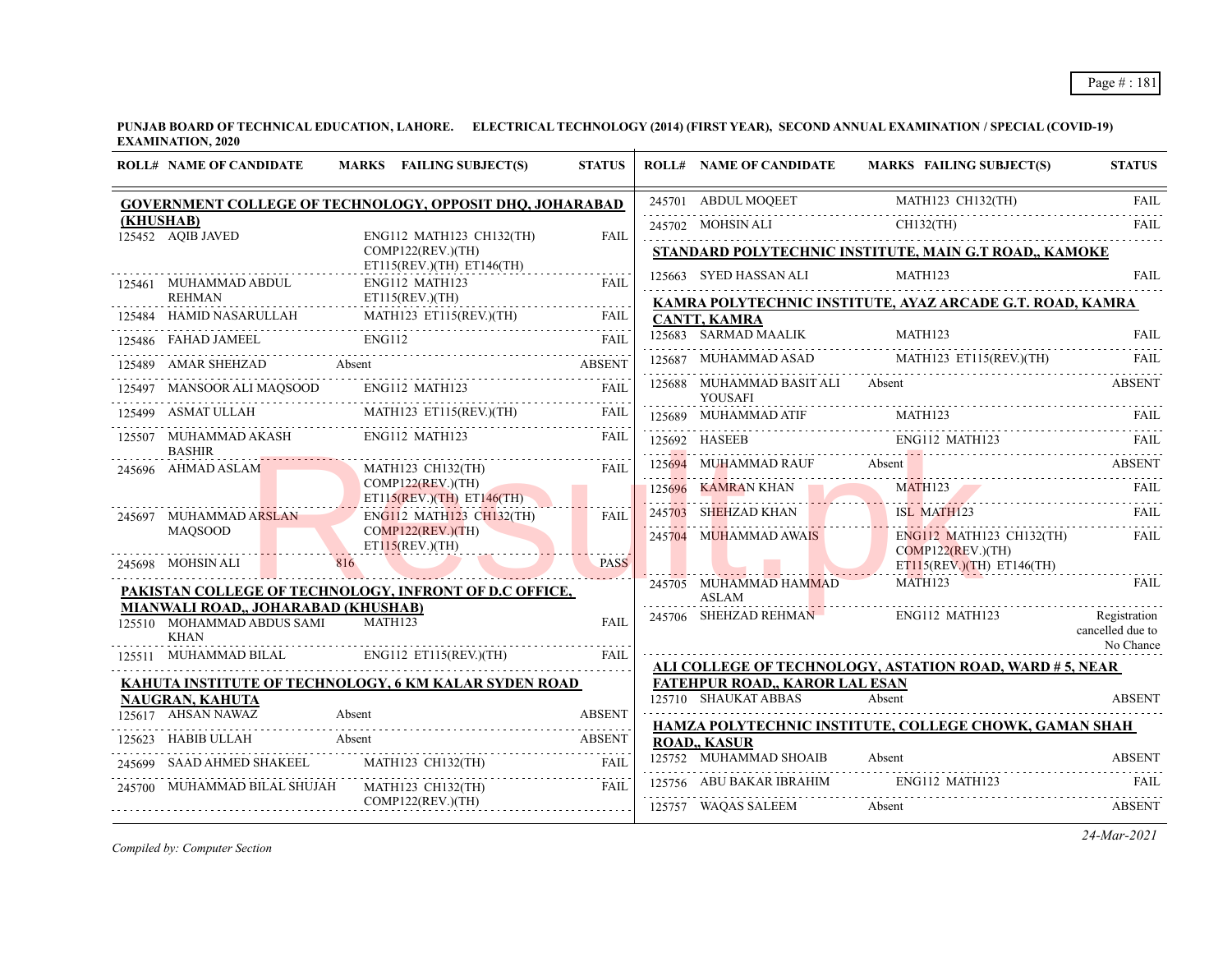| <b>ROLL# NAME OF CANDIDATE</b>                          | MARKS FAILING SUBJECT(S)                                                           | <b>STATUS</b>                   | <b>ROLL# NAME OF CANDIDATE</b>              | <b>MARKS FAILING SUBJECT(S)</b>                                                                                                                                                                                               | <b>STATUS</b> |
|---------------------------------------------------------|------------------------------------------------------------------------------------|---------------------------------|---------------------------------------------|-------------------------------------------------------------------------------------------------------------------------------------------------------------------------------------------------------------------------------|---------------|
| 125760 BILAL IOBAL                                      | 3AL ENGI12 CH132(TH) FAIL FAIL                                                     |                                 | 125864 ALI RAZA                             | ENG112 MATH123 CH132(TH)<br>ET115(REV.)(TH)                                                                                                                                                                                   | <b>FAIL</b>   |
| 125761 MOHSAN AKRAM                                     |                                                                                    | <b>ABSENT</b>                   | 125873 MUHAMMAD OSAMA                       | Absent                                                                                                                                                                                                                        | <b>ABSENT</b> |
| 125763 MUHAMMAD ASHFAQ                                  | Absent                                                                             | <b>ABSENT</b>                   | <b>ASGHAR</b><br>125874 MUHAMMAD ARSLAN     | ENG112 MATH123                                                                                                                                                                                                                | FAIL          |
| 125764 ADEEL AKBAR                                      | MATH123                                                                            | <b>FAIL</b>                     | 125875 MUHAMMAD AWAIS RAZA ENG112 CH132(TH) |                                                                                                                                                                                                                               | FAIL          |
| 125765 MUHAMMAD AZEEM<br><b>AMANAT</b>                  | Absent                                                                             | <b>ABSENT</b>                   | 125876 SOHAIL SARDAR                        | <b>MATH123</b>                                                                                                                                                                                                                | FAIL          |
| 125767 MOHSIN RASHEED                                   | Absent                                                                             | <b>ABSENT</b>                   |                                             |                                                                                                                                                                                                                               |               |
| 125770 MUHAMMAD RASHID                                  | ENG112 MATH123 CH132(TH)                                                           | <b>FAIL</b>                     | 125879 GULRAIZ JAHANGIR                     | 125877 MUHAMMAD BILAL Absent ABSENT<br>ENG112 MATH123                                                                                                                                                                         | FAIL          |
| 245707 SYED HUSSNAIN RAZA                               | ENG112 MATH123 CH132(TH) FAIL<br>COMP122(REV.)(TH)                                 | <b>FAIL</b>                     |                                             | 125881 MUHAMMAD AMMAR MATH123 ET115(REV.)(TH) FAIL                                                                                                                                                                            |               |
|                                                         | ET115(REV.)(TH)                                                                    |                                 |                                             | 125882 MUHAMMAD SHAKIR MATH123 FALL THE TELEVISION OF THE TELEVISION CONTRACT THE TELEVISION OF THE TELEVISION OF THE TELEVISION OF THE TELEVISION OF THE TELEVISION OF THE TELEVISION OF THE TELEVISION OF THE TELEVISION OF |               |
|                                                         | ${\bf 245708} \quad {\bf MUHAMMAD\ SALMAN} \qquad {\bf MATH123} \qquad {\bf FAIL}$ |                                 |                                             | 125884 MUHAMMAD AWAIS MATH123 FAIL                                                                                                                                                                                            |               |
| 245709 JAMEEL AHMAD Absent                              |                                                                                    | <b>ABSENT</b>                   | 125885 MUHAMMAD UMAIR ENG112 MATH123        |                                                                                                                                                                                                                               | <b>FAIL</b>   |
|                                                         | <u>LAHORE POLYTECHNIC INSTITUTE, NEAR DARBAR BABA KAMAL</u>                        |                                 | 125886 BILAL BASHEER                        | MATH123 CH132(TH) FAIL                                                                                                                                                                                                        |               |
| <b>CHISHTI FEROZEPUR ROAD, KASUR</b><br>125842 ALI RAZA | MATH123                                                                            | <b>FAIL</b>                     | 125887 MUHAMMAD AKBAR                       | Absent                                                                                                                                                                                                                        | <b>ABSENT</b> |
| 125844 ARBAZ AHMAD Absent                               |                                                                                    | <b>ABSENT</b>                   | 125888 RIZWAN HAIDAR                        | 125888 RIZWAN HAIDAR Absent Absent ABSENT                                                                                                                                                                                     |               |
| 125845 ALI USMAN                                        | <b>MATH123 CH132(TH)</b>                                                           | <b>FAIL</b>                     | 125889 SHAHZAIB RASHEED                     | Absent                                                                                                                                                                                                                        | <b>ABSENT</b> |
|                                                         | ET115(REV.)(TH)                                                                    |                                 | 125890 MUHAMMAD AYYAZ IOBAL 806             |                                                                                                                                                                                                                               | <b>PASS</b>   |
| 125846 MUHAMMAD AMMIR                                   | <b>ENG112</b>                                                                      | FAIL                            | 125892 SAJAWAL ALI HUSSAIN MATH123          |                                                                                                                                                                                                                               | - FAIL        |
| 125850 MUHAMMAD YASIR                                   | ENG112 MATH123<br>ET115(REV.)(TH)                                                  | <b>FAIL</b>                     | 125893 ZIA-UR-REHMAN                        | Absent                                                                                                                                                                                                                        | <b>ABSENT</b> |
| 125851 ABDUL HAFEEZ Absent                              |                                                                                    | <b>ABSENT</b>                   | 125894 MUHAMMAD SAGAR                       | Absent                                                                                                                                                                                                                        | <b>ABSENT</b> |
| 125852 MUHAMMAD AZHAR                                   | Absent                                                                             | <b>ABSENT</b>                   |                                             |                                                                                                                                                                                                                               |               |
| 125853 ABDUL WAHEED                                     | Absent                                                                             | <b>ABSENT</b>                   |                                             | 125895 ZAHID REHMAN ENG112 FAIL PAIL PAIL 125896 ABDULLAH ENG112 MATH123 FAIL                                                                                                                                                 |               |
| 125855 MUHAMMAD SAMEER MATH123                          |                                                                                    | <b>EXALL THE STATE OF STATE</b> | 125897 MUSHARAF ABBAS KHAN                  | MATH123                                                                                                                                                                                                                       |               |
| 125860 MUHAMMAD AMAR Absent                             |                                                                                    | <b>ABSENT</b>                   |                                             | 125899 MUHAMMAD ARSLAN MATH123 ET115(REV.)(TH) FAIL                                                                                                                                                                           |               |
| 125861 SHABRAIZ<br><b>Absent</b>                        |                                                                                    | <b>ABSENT</b>                   | 125908 MUHAMMAD AMIR Absent                 |                                                                                                                                                                                                                               | ABSENT        |
| 125862 SHOAIB RASOOL                                    | MATH123 CH132(TH)                                                                  | <b>FAIL</b>                     | 125916 MUZAMMAL MANZOOR                     | Absent                                                                                                                                                                                                                        | <b>ABSENT</b> |

*Compiled by: Computer Section*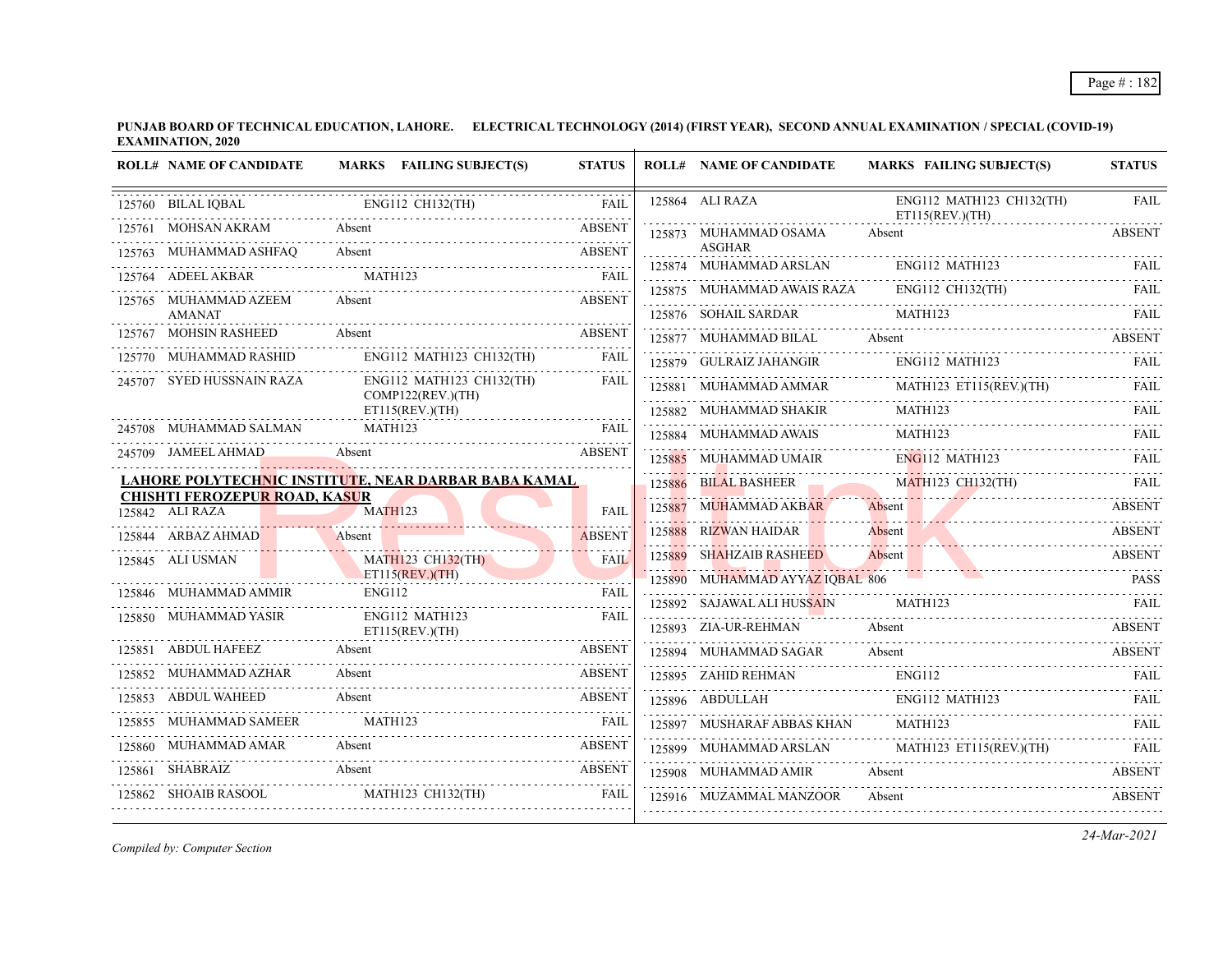|        | <b>ROLL# NAME OF CANDIDATE</b>                          | MARKS FAILING SUBJECT(S)                                      | <b>STATUS</b>                 |                | <b>ROLL# NAME OF CANDIDATE</b>                      | <b>MARKS FAILING SUBJECT(S)</b>                              | <b>STATUS</b> |
|--------|---------------------------------------------------------|---------------------------------------------------------------|-------------------------------|----------------|-----------------------------------------------------|--------------------------------------------------------------|---------------|
|        | 245710 AAMIR MASIH                                      | MATH123                                                       | <b>FAIL</b>                   |                | 126022 MUHAMMAD AQEEL                               | MATH123                                                      | <b>FAIL</b>   |
| 245711 | MUHAMMAD NADEEM                                         |                                                               | <b>PASS</b>                   |                | 126027 SHAHID IQBAL                                 | Absent                                                       | <b>ABSENT</b> |
|        | <b>AKRAM</b><br>245712 SHARAFAT MASIH COMP122(REV.)(TH) |                                                               | <b>FAIL</b>                   |                | 126028 USMAN MUNIR                                  | Absent                                                       | <b>ABSENT</b> |
|        | 245713 TAYYAB ISLAM                                     | MATH123                                                       | Registration                  |                | 126029 MUHAMMAD TAHIR                               | MATH123                                                      | FAIL          |
|        |                                                         |                                                               | cancelled due to<br>No Chance |                | 126030 HAMZA ZAMAN                                  | ENG112 MATH123                                               |               |
|        |                                                         | 245714 MUHAMMAD ADIL RAZA ENG112 MATH123 CH132(TH)            | <b>FAIL</b>                   |                | 245720 SHAHZAIB                                     | 720 SHAHZAIB MATH123 ET115(REV.)(TH) FAIL                    | <b>FAIL</b>   |
|        | 245715 ALI YASIR                                        | MATH123                                                       | <b>FAIL</b>                   |                |                                                     | QUAID-E-AZAM INSTITUTE OF TECHNOLOGY, ISMAIL AND SAQIB PLAZA |               |
|        |                                                         | DR. ABDUL QADEER KHAN COLLEGE OF TECHNOLOGY, G.T. ROAD,       |                               |                | CHOWK SANGLAN WALA, KHANEWAL<br>126053 FAKHAR ABBAS | ISL ENG112 MATH123                                           | <b>FAIL</b>   |
|        | <b>CIVIL LINES, KHANEWAL</b><br>125996 ZOHAIB ZIKRIA    | MATH123                                                       | <b>FAIL</b>                   |                |                                                     | CH132(TH) COMP122(REV.)<br>$(TH)$ ET115(REV.)(TH)            |               |
|        | 125997 SAIF UR REHMAN                                   | ENG112 CH132(TH)                                              | <b>FAIL</b>                   |                | 126076 WAQAS ARSHAD                                 | 763                                                          | <b>PASS</b>   |
|        |                                                         | COMP122(REV.)(TH)                                             |                               |                | 126079 BILAL UMER                                   | $ENG112$ MATH123                                             | FAIL          |
|        | 125998 MUHAMMAD JAVAID                                  | Absent                                                        | <b>ABSENT</b>                 |                | <b>NOMAN KHAN</b>                                   | ET115(REV.)(TH)<br><b>MATH123 ET115(REV.)(TH)</b>            |               |
| 125999 | <b>AKASH GHAFFAR</b>                                    | ET115(REV.)(TH)                                               | <b>FAIL</b>                   | 126081         | NOMAN KHAN                                          |                                                              |               |
|        | MUHAMMAD HASEEB                                         | MATH123 ET115(REV.)(TH)                                       | FAIL                          | 126083         | <b>MUHAMMAD USMAN</b>                               | CH132(TH) ET115(REV.)(TH)                                    | FAIL          |
|        | 126007 KASHIF IMRAN                                     | ENG112 MATH123                                                | FAIL                          |                | 126084 ABDUL REHMAN                                 | Absent                                                       | ABSENT        |
| 126008 | <b>RASHID SHABBIR</b>                                   | ENG112 MATH123                                                | <b>FAIL</b>                   |                |                                                     | 126085 MUHAMMAD HAIDER ALI ETILS(REV.)(TH) FAIL              |               |
|        | 126009 SAJID UR REHMAN                                  | ENG112 MATH123                                                | <b>FAIL</b>                   |                | 126090 HAMZA IMRAN                                  | Absent                                                       | <b>ABSENT</b> |
|        | 126014 MUHAMMAD SHAFAT                                  | ET115(REV.)(TH)<br>Absent                                     | <b>ABSENT</b>                 |                | 126094 RANA SHARIQ IQBAL                            | MATH123 CH132(TH)<br>$ET115$ (REV.)(TH)                      | FAIL          |
|        | 126015 MUHAMMAD MUSTAQEEM Absent                        |                                                               | <b>ABSENT</b>                 |                | 245721 MUHAMMAD SOHAIB                              | MATH123                                                      | FAIL          |
|        |                                                         | Absent                                                        |                               |                | 245722 MUHAMMAD NADEEM                              | MATH123                                                      | FAIL          |
|        | 245716 HAMZA ABBAS                                      |                                                               | <b>PASS</b>                   |                |                                                     |                                                              |               |
|        | 245717 KHALIL AHMAD                                     | Absent                                                        | <b>ABSENT</b>                 |                | 245724 USMAN SAEED                                  | <b>ENG112</b>                                                | FAIL          |
|        | 245718 MUHAMMAD SOHAIB                                  | MATH123                                                       | <b>EXALL</b>                  |                |                                                     | ALI COLLEGE OF ENGINEERING & TECHNOLOGY, MODEL TOWN,         |               |
|        | 245719 MUHAMMAD REHMAN                                  | Absent                                                        | <b>ABSENT</b>                 |                | 126121 HAFIZ MUHAMMAD UMAIR                         | ENG112 MATH123                                               | FAIL          |
|        |                                                         | <b>HAWK COLLEGE OF TECHNOLOGY, STREET #1 BLOCK X, PEOPLES</b> |                               |                | 245725 HAFIZ AHMED AKHTAR                           | MATH123                                                      | <b>FAIL</b>   |
|        | 126019 MUHAMMAD KASHIF<br><b>COLONY, KHANEWAL</b>       |                                                               | <b>ABSENT</b>                 | <b>KHANPUR</b> |                                                     | 245723 MUHAMMAD FAIZAN ENG112 MATH123 CH132(TH) FAIL         |               |

*Compiled by: Computer Section*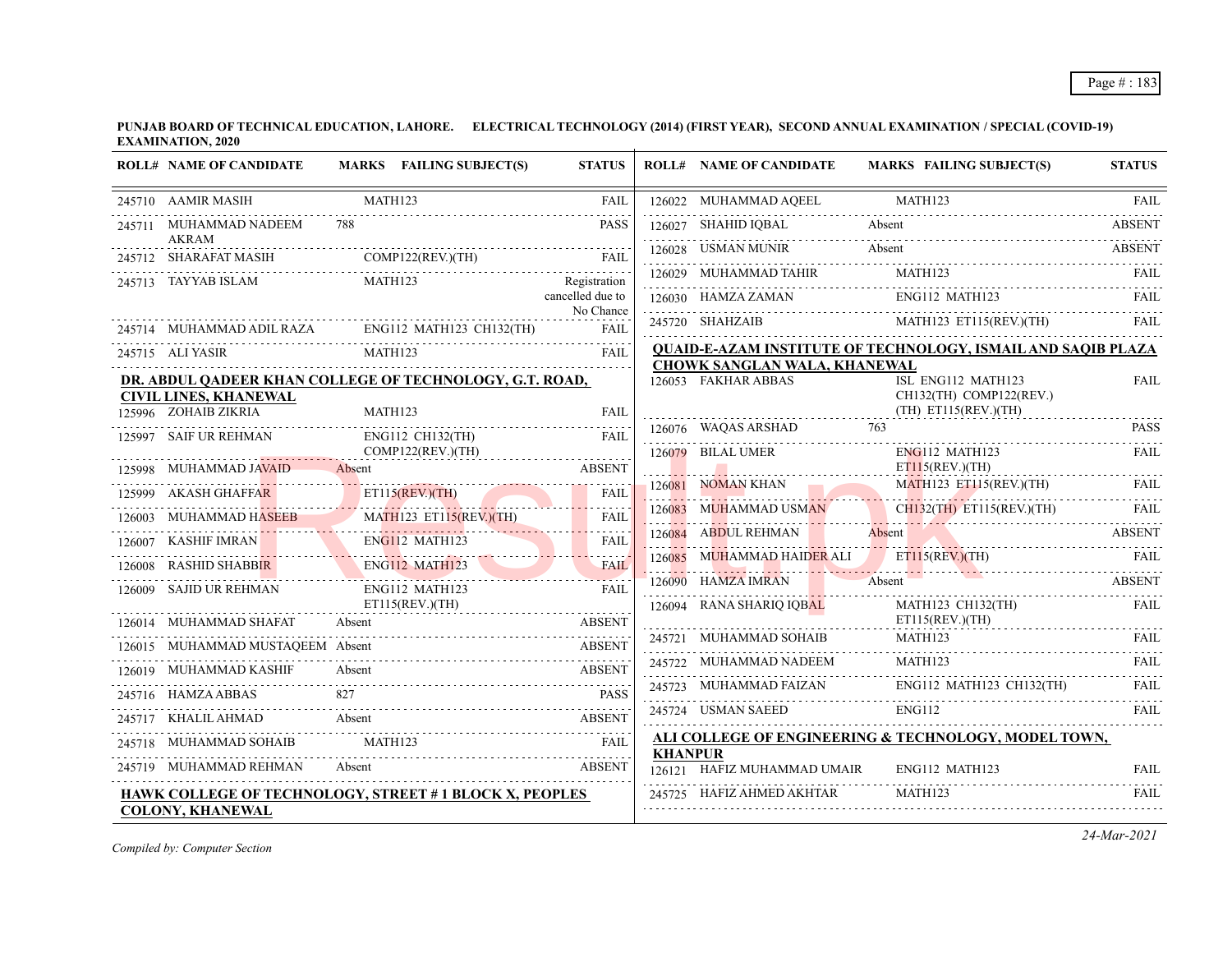|                | <b>ROLL# NAME OF CANDIDATE</b>                                                                                |                | MARKS FAILING SUBJECT(S)          | <b>STATUS</b> |              | <b>ROLL# NAME OF CANDIDATE</b>                          | <b>MARKS FAILING SUBJECT(S)</b>                                            | <b>STATUS</b> |
|----------------|---------------------------------------------------------------------------------------------------------------|----------------|-----------------------------------|---------------|--------------|---------------------------------------------------------|----------------------------------------------------------------------------|---------------|
|                | 245726 MUHAMMAD ABU BAKAR<br><b>AHSAN</b>                                                                     | MATH123        |                                   | <b>FAIL</b>   | <b>ADDU</b>  |                                                         | AHAD COLLEGE OF TECHNOLOGY, NEAR BY NEW TEHSIL OFFICE, KOT                 |               |
|                | KHANPUR COLLEGE OF TECHNOLOGY, MANZOOR COLONY, OPP.<br>MADNI MASJID, NEAR WAPDA OFFICE, AIRPORT ROAD, KHANPUR |                |                                   |               |              | 126287 MUHAMMAD HASNAIN<br><b>ABBAS</b>                 | MATH123                                                                    | <b>FAIL</b>   |
|                | 245727 MUHAMMAD USMAN                                                                                         | MATH123        |                                   | <b>FAIL</b>   |              | 126289 MUHAMMAD SALEEM                                  | MATH123                                                                    | <b>FAIL</b>   |
|                | 245728 MUHAMMAD JUNAID Absent                                                                                 |                |                                   | <b>ABSENT</b> |              | 245736 MUNAWAR HUSSAIN Absent                           |                                                                            | ABSENT        |
|                | 245729 MUHAMMAD UMAR<br><b>FAROOO</b>                                                                         | <b>MATH123</b> |                                   | FAIL          |              | NOORAY WALA PHATAK, KOT ADDU                            | AL-REHMAN COLLEGE OF TECHNOLOGY, MINI BYPASS ROAD NEAR                     |               |
|                | <b>ORIENTAL INSTITUTE OF TECHNOLOGY, AKRAM TOWER G.T ROAD,</b>                                                |                |                                   |               |              | 126316 ALLAH DITTA                                      | 126316 ALLAH DITTA MATH123 FAIL                                            |               |
| <b>KHARIAN</b> | 126178 AFAQ MAZHAR                                                                                            | Absent         |                                   | <b>ABSENT</b> |              | 126317 RIZWAN ALI Absent                                |                                                                            | <b>ABSENT</b> |
|                | 126179 USAMA MUNAWAR                                                                                          | Absent         |                                   | <b>ABSENT</b> |              | 126318 SYED SAGHEER ABBAS<br><b>SHAH</b>                | CH132(TH)                                                                  | FAIL          |
|                | 126182 OSAMA AFZAL                                                                                            | Absent         |                                   | ABSENT        |              |                                                         | 126319 MAJID HUSSAIN MATH123 CH132(TH) FAIL                                |               |
|                | 126186 MUHAMMAD QASIM                                                                                         | Absent         |                                   | <b>ABSENT</b> |              |                                                         | 245737 MUHABAT ULLAH 829 PASS PASS                                         |               |
|                | 126193 EHTISHAM HASSAN<br><b>AKHTAR</b>                                                                       | Absent         |                                   | <b>ABSENT</b> |              |                                                         | <b>GLOBAL COLLEGE OF TECHNOLOGY, CHOWK NOOR SHAH, KOT ADDU</b>             |               |
|                | 245730 MUHAMMAD SAMEER ENGI12 CH132(TH)                                                                       |                |                                   | <b>FAIL</b>   |              | 126332 HAKEEM-UD-DIN                                    | Absent                                                                     | <b>ABSENT</b> |
|                | ALLAMA IQBAL POLYTECHNIC INSTITUTE, MAKKAH TOWN,, KHIDIAN                                                     |                |                                   |               |              | 126334 MUHAMMAD ARSLAN                                  | Absent                                                                     | <b>ABSENT</b> |
| <b>KHAS</b>    |                                                                                                               |                |                                   |               |              | 126335 MUNEER ABBAS                                     | MATH123                                                                    | FAIL          |
|                | 126199 MUHAMMAD ASHFAQ                                                                                        |                | ENG112 MATH123                    | FAIL.         |              | 126336 ASIF SHEHZAD                                     | ENG112                                                                     | FAIL.         |
|                | ALLAMA IOBAL POLYTECHNIC INSTITUTE (CAMPUS-II), NEAR RAILWAY                                                  |                |                                   |               |              |                                                         | 126339 MUNEEB UL HASSAN ENG112 ET115(REV.)(TH)                             | FAIL          |
|                | <b>CROSSING, KHIDIAN KHAS</b><br>245731 HAMZA ALI                                                             | MATH123        |                                   |               |              |                                                         | <b>GOVERNMENT COLLEGE OF TECHNOLOGY (B), OPP. ARIF AFZAL FLOOR</b>         |               |
|                | 245732 IJAZ AHMAD                                                                                             |                | $CH132$ (TH)                      | FAIL          |              | MILLS, LAL MEER G.T ROAD., KOT ADDU<br>126410 ASAD KHAN | Absent                                                                     | <b>ABSENT</b> |
|                | 245733 TAHIR MEHMOOD                                                                                          | MATH123        |                                   | FAIL          |              |                                                         |                                                                            |               |
|                | 245734 MUHAMMAD NADEEM ENG112 MATH123                                                                         |                |                                   | <b>FAIL</b>   |              | 126419 SHOUKAT ALI ENG112 MATH123                       | 126417 MUHAMMAD ATEEQ ZAMANAbsent ABSENT                                   | FAIL.         |
|                | SARGODHA COLLEGE OF TECHNOLOGY, NEAR SATELLITE TOWN,                                                          |                |                                   |               |              |                                                         | <b>FARAN INSTITUTE OF TECHNOLOGY, G&amp;A PLAZA NEW KATCHERY,</b>          |               |
|                | MIANWALI ROAD, KHUSHAB<br>126284 IZHAR UL HASSAN                                                              |                | ENG112 MATH123<br>ET115(REV.)(TH) | <b>FAIL</b>   | <b>KOTLY</b> | 126427 FAHAD AHMED                                      | MATH123 ET115(REV.)(TH)<br>126427 FAHAD AHMED MATH123 ET115(REV.)(TH) FAIL | <b>FAIL</b>   |
|                | 245735 MUHAMMAD HAMZA<br><b>SHARIF</b>                                                                        | MATH123        |                                   | <b>FAIL</b>   |              | 126428 MUHAMMAD JAVAID                                  | Absent                                                                     | <b>ABSENT</b> |

*Compiled by: Computer Section*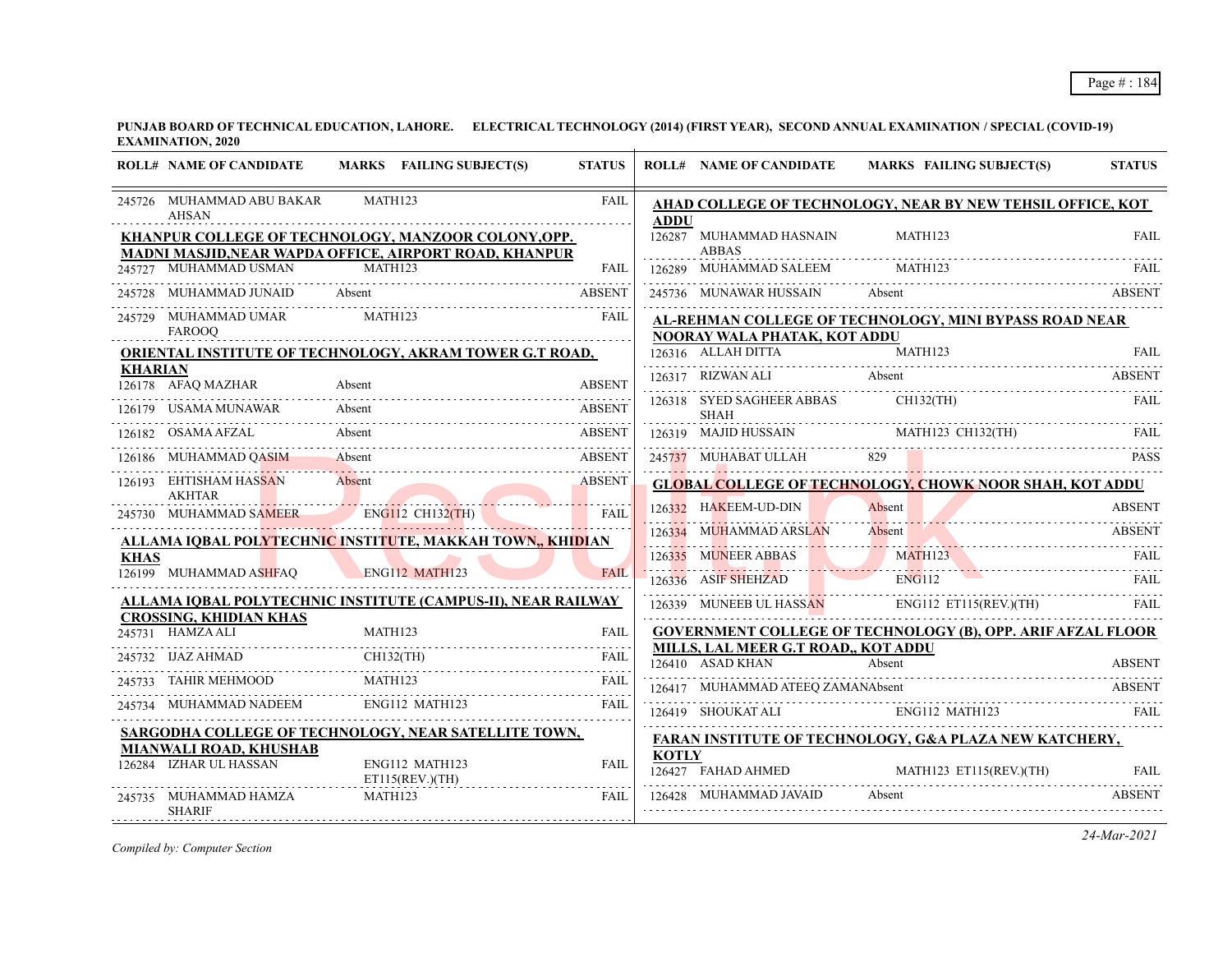|               | <b>ROLL# NAME OF CANDIDATE</b>           | MARKS FAILING SUBJECT(S)                                     | <b>STATUS</b>    | <b>ROLL# NAME OF CANDIDATE</b>                   | <b>MARKS FAILING SUBJECT(S)</b>                                           | <b>STATUS</b> |
|---------------|------------------------------------------|--------------------------------------------------------------|------------------|--------------------------------------------------|---------------------------------------------------------------------------|---------------|
|               | 245738 BILAL ALI                         | MATH123 ET115(REV.)(TH)                                      | <b>FAIL</b>      | 126571 MUBEEN AAMIR                              | ISL MATH123 ET115(REV.)<br>(TH) ET146(TH)                                 | <b>FAIL</b>   |
|               | 245739 MUHAMMAD HAROON                   | Absent                                                       | <b>ABSENT</b>    | 126576 HAMMAD RASHEED                            | Absent                                                                    | <b>ABSENT</b> |
|               | <b>ABSHAR CHOWK, KOTLY</b>               | NEW KASHMIR POLYTECHNIC INSTITUTE, NEAR ARMY GROUND          |                  | 126579 MUHAMMAD AHMAD                            | MATH123 CH132(TH)<br>$ET146$ (TH)                                         | FAIL          |
|               | 126435 SOHAIB GHAZANFAR                  | Absent                                                       | <b>ABSENT</b>    | 126589 HAMZA SHAHZAD                             | MATH123                                                                   | FAIL          |
| <b>LAHORE</b> |                                          | <b>ABBAS COLLEGE OF TECHNOLOGY, 13-B, LAKE ROAD, LAHORE,</b> |                  | 126594 MUHAMMAD UMAR                             | MATH123 CH132(TH)<br>ET115(REV.)(TH)                                      | FAIL          |
|               | 126465 AFTAB AHMAD KHAN                  | ENG112 MATH123<br>$ET115$ (REV.)(TH)                         | <b>FAIL</b>      | 126595 MUHAMMAD JAVED AZIZ                       | ENG112 MATH123                                                            | FAIL          |
|               | 126470 MUKHTAR ALI                       | MATH123                                                      | <b>FAII</b>      | 126597 AHMED TAHIR                               | ET115(REV.)(TH)                                                           | -FAIL         |
|               | 126471 MUHAMMAD ASLAM                    | ENG112 MATH123                                               | FAIL             | 126599 MUHAMMAD UZAIR AHMEDAbsent                |                                                                           | <b>ABSENT</b> |
|               | 126475 MUHAMMAD USMAN                    | $ET115$ (REV.)(TH)<br>MATH123                                | <b>FAIL</b>      | 126606 ABDULLAH AMJAD                            | Absent                                                                    | <b>ABSENT</b> |
|               | <b>HAFEEZ</b>                            |                                                              |                  | 126611 ABRAHAM VINCENT                           | MATH123                                                                   | FAIL          |
|               | 126479 SAQIB ALI                         | Absent                                                       | <b>ABSENT</b>    | 126613 SYED ALI HUSNAIN                          | MATH123 ET115(REV)(TH)                                                    |               |
|               | 245740 MUHAMMAD ESHAN                    | $CH132$ (TH)                                                 | <b>FAIL</b>      | 245742 ZEESHAN ZAHID                             | <b>MATH123</b>                                                            | FAIL          |
|               | 245741 USAMA ASAD                        | MATH123                                                      | <b>FAIL</b>      | 245743 SAYYAM JAVED                              | <b>MATH123</b>                                                            | FAIL          |
|               |                                          | AHMAD HASSAN POLYTECHNIC INSTITUTE, DEV SAMAJ ROAD, LAHORE   |                  | 245744 MUHAMMAD SHOAIB MATH123                   |                                                                           | FAIL          |
|               | 126536 AHMED ALI                         | Absent                                                       | <b>ABSENT</b>    | 245745 MUHAMMAD SAQALAIN Absent                  |                                                                           | <b>ABSENT</b> |
|               | 126549 MUHAMMAD JAHANZAIB                | ENG112 MATH123 CH132(TH)                                     | <b>FAIL</b>      |                                                  | ANJUMAN-E-HIMAYAT-E-ISLAM MUHAMMAD AMIN POLY TECHNIC                      |               |
|               | <b>JAHANGIR</b><br>126560 MUHAMMAD AWAIS | $ET115(REV.)(TH)$ $ET146(TH)$<br>ENG112 MATH123              | .<br><b>FAIL</b> |                                                  | <b>INSTITUTE &amp; VOCATIONAL TRAINING CENTRE, NEAR FAWARA CHOWK.</b>     |               |
|               |                                          | ET115(REV.)(TH)                                              |                  | 126638 MUHAMMAD USAMA                            | SAIDPUR MAIN BOULEVARD, SABZAZAR SCHEME MORE, LAHORE<br>MATH123 CH132(TH) | <b>FAIL</b>   |
|               | 126561 MUHAMMAD AFSEH                    | MATH123 ET115(REV.)(TH)                                      | FAIL             | <b>MUSHTAO</b>                                   |                                                                           |               |
| 126562        | <b>HASSAN</b><br>.<br>AHTASHAM ELAHI     | $ET115$ (REV.)(TH)                                           | <b>FAIL</b>      | 126640 MUHAMMAD BILAL YOUNIS<br><b>BUTT</b>      | ENG112 MATH123<br>ET115(REV.)(TH)                                         | FAIL          |
|               | 126563 ABDUL FAWAD                       | ET115(REV.)(TH)                                              |                  | 126641 FIAZ AHMED                                | 786                                                                       | <b>PASS</b>   |
|               | 126566 WALI ULLAH                        | ABDUL FAWAD ETI15(REV.)(TH) FAIL<br>Absent                   | <b>ABSENT</b>    | 126642 MUHAMMAD AFTAB                            | Absent                                                                    | <b>ABSENT</b> |
| 126569        | <b>ILYAS AHMAD</b><br>Absent             |                                                              | <b>ABSENT</b>    |                                                  | 126647 SYED MUNEEB ALI MATH123 ET115(REV.)(TH) FAIL                       |               |
|               | 126570 WALEED ALI                        | MATH123                                                      | <b>FAIL</b>      | 126648 MIAN MUHAMMAD UMAR Absent<br><b>JAMIL</b> |                                                                           | <b>ABSENT</b> |

*Compiled by: Computer Section*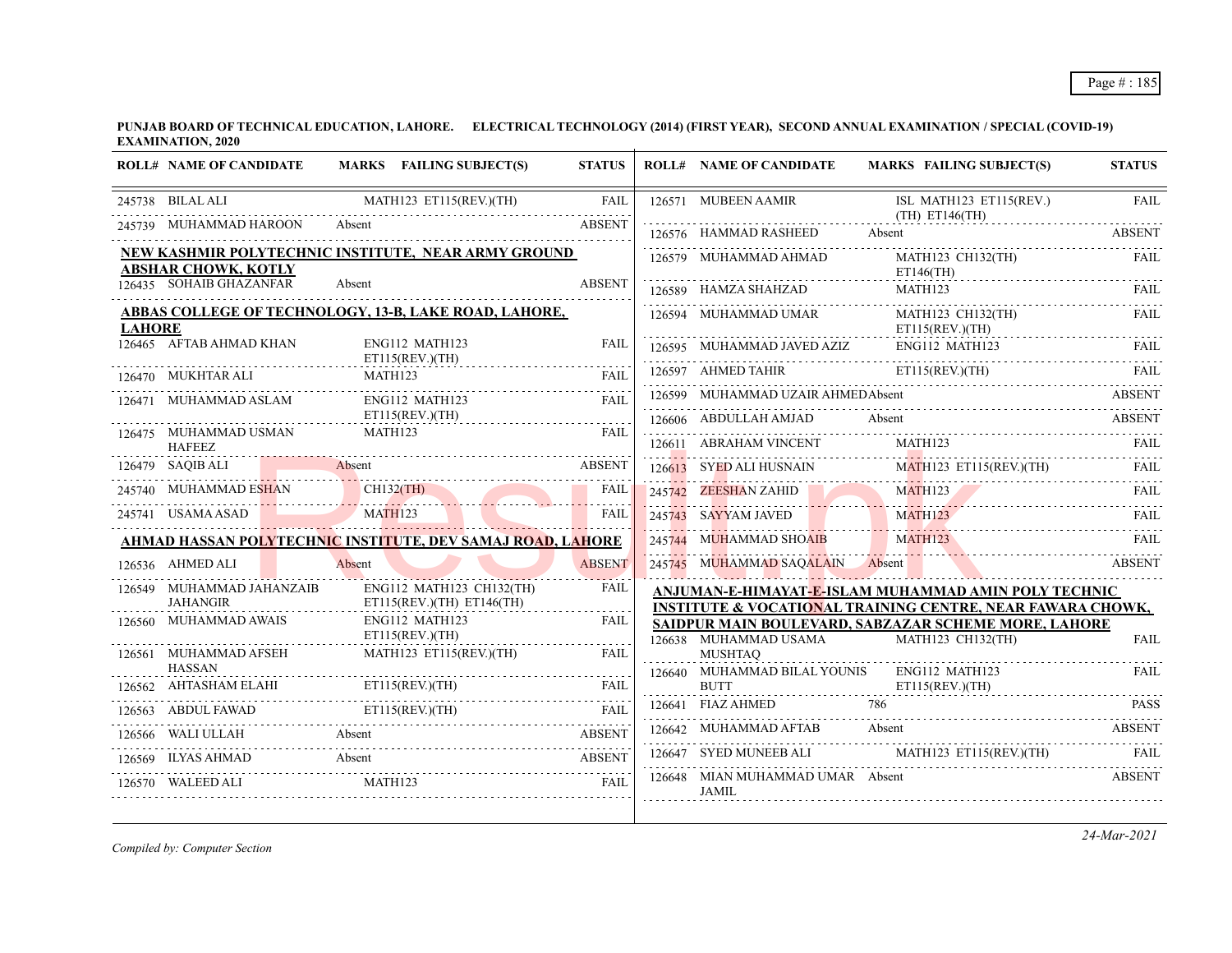|               | <b>ROLL# NAME OF CANDIDATE</b>                    | MARKS FAILING SUBJECT(S)                                      | <b>STATUS</b>                                 |               | <b>ROLL# NAME OF CANDIDATE</b>                | <b>MARKS FAILING SUBJECT(S)</b>                                  | <b>STATUS</b> |
|---------------|---------------------------------------------------|---------------------------------------------------------------|-----------------------------------------------|---------------|-----------------------------------------------|------------------------------------------------------------------|---------------|
|               | 126649 AJMAL WAQAS                                | ENG112 MATH123<br>ET115(REV.)(TH)                             | <b>FAIL</b>                                   |               | 245751 MUHAMMAD HUSNAIN<br><b>MUZAFFAR</b>    | 774                                                              |               |
|               | 126652 SAMEER RIAZ                                | MATH123                                                       | <b>FAIL</b>                                   |               | 245752 MIRZA FAHAD BAIG                       | ENG112 MATH123                                                   | .<br>FAIL     |
|               | <b>Absent</b><br>126653 FAHAD ALI                 |                                                               | ABSENT                                        |               |                                               | COMP122(REV.)(TH)<br>$ET115$ (REV.)(TH)                          |               |
|               | 126656 NAVEED IQBAL                               | ENG112 ET115(REV.)(TH)                                        | FAIL                                          |               | 245753 SHAHZAD MALIK                          | Absent                                                           | <b>ABSENT</b> |
|               | 126657 RANA MUHAMMAD IRFAN                        | <b>ENG112</b>                                                 | <b>FAIL</b>                                   |               | 245754 AHMED SAFDAR                           | Absent                                                           | <b>ABSENT</b> |
| 126659        | MUHAMMAD WAQAR                                    | Absent                                                        | <b>ABSENT</b>                                 |               |                                               | <b>GOVERNMENT COLLEGE OF TECHNOLOGY, RAIWIND ROAD CAMPUS-II,</b> |               |
|               | 126663 KAMRAN AHMAD                               | ENG112 MATH123                                                | FAIL                                          | <b>LAHORE</b> | 126998 ASAD SALEEM                            | MATH123 CH132(TH)                                                | FAIL          |
|               | 126666 MUHAMMAD USMAN                             | 826                                                           | <b>PASS</b>                                   |               |                                               | ET115(REV.)(TH) ET146(TH)                                        |               |
|               | <b>YOUSAF</b><br>126674 MUHAMMAD HUSSAIN          | MATH123                                                       | <b>FAIL</b>                                   |               | 127006 ALI RAZA MOIN                          | MATH123 CH132(TH)<br>ET115(REV.)(TH)                             | <b>FAIL</b>   |
|               | <b>SUBHANI</b>                                    |                                                               |                                               |               | 127064 AHMAD RAZA                             | Absent                                                           | <b>ABSENT</b> |
|               | 245746 ADIL AHMED                                 | MATH123<br>LAL HUSSAIN MATH123 FAIL                           | <b>FAIL</b>                                   |               | 127067 ASAD ASHFAQ                            | Absent                                                           | <b>ABSENT</b> |
|               | <b>BILAL HUSSAIN</b>                              |                                                               |                                               |               | 127074 FAIZAN UR REHMAN                       | <b>MATH123</b>                                                   | FAIL          |
|               | 245748 MUHAMMAD ZAHID<br>the contract of the con- | <b>ENG112</b>                                                 | Registration<br>cancelled due to<br>No Chance |               | 127077 MUHAMMAD ZULQARNAIN<br><b>IFTIKHAR</b> | MATH123                                                          | <b>FAIL</b>   |
|               | 245749 UMAR SALEEM                                | Absent                                                        | <b>ABSENT</b>                                 |               | 127081 MUHAMMAD AWAIS                         | $MATH123$ ET115(REV.)(TH)                                        | <b>FAIL</b>   |
|               |                                                   | CITY POLYTECHNIC INSTITUTE, JALAL CENTRE, G.T ROAD, SHAHDARA, |                                               |               | 127083 ZEESHAN ANJUM                          | <b>ENG112 MATH123</b><br>ET115(REV.)(TH)                         | <b>FAIL</b>   |
| <b>LAHORE</b> | 126704 MUHAMMAD NAEEM                             | ENG112 MATH123                                                | <b>FAIL</b>                                   |               | 127084 ALI HUSNAIN SHA <mark>FIQ</mark>       | MATH123                                                          | <b>FAIL</b>   |
|               | <b>MASOOD</b>                                     |                                                               |                                               |               | 127088 ABDUL WAHAB                            | MATH123                                                          | FAIL          |
|               | 126705 ALI RAZA                                   | MATH123 ET115(REV.)(TH)                                       | FAIL                                          |               | 127090 MUHAMMAD HAROON                        | ET115(REV.)(TH)                                                  | <b>FAIL</b>   |
|               | 126708 ABDUL REHMAN                               | MATH123                                                       | <b>FAIL</b>                                   |               | 127091 HAMID SHARIF                           | ENG112 MATH123                                                   | - FAIL        |
|               | 126711 ASIM HUSSAIN                               | ENG112 MATH123                                                | <b>FAIL</b>                                   |               | 127092 MUHAMMAD ZEESHAN Absent                |                                                                  | <b>ABSENT</b> |
|               | 126714 SHAHZAIB ALI                               | ENG112 MATH123                                                | FAIL                                          |               | 127096 MUHAMMAD ARSLAN                        | ENG112 CH132(TH)                                                 | <b>FAIL</b>   |
|               | 245750 MUHAMMAD FAISAL                            | ISL ENG112 MATH123<br>CH132(TH, PR)<br>COMP122(REV.)(TH, PR)  | <b>FAIL</b>                                   |               | 127100 MUHAMMAD KASHIF<br><b>JUNAID</b>       | MATH123                                                          | <b>FAIL</b>   |
|               |                                                   | ET115(REV.)(TH, PR)                                           |                                               |               | 127110 ABDUL MAJID                            | Absent                                                           | ABSENT        |
|               |                                                   | ET121(PR) ET146(TH, PR)                                       |                                               |               | 127114 MUHAMMAD MUAAVIA<br><b>RASHEED</b>     | Absent                                                           | <b>ABSENT</b> |

*Compiled by: Computer Section*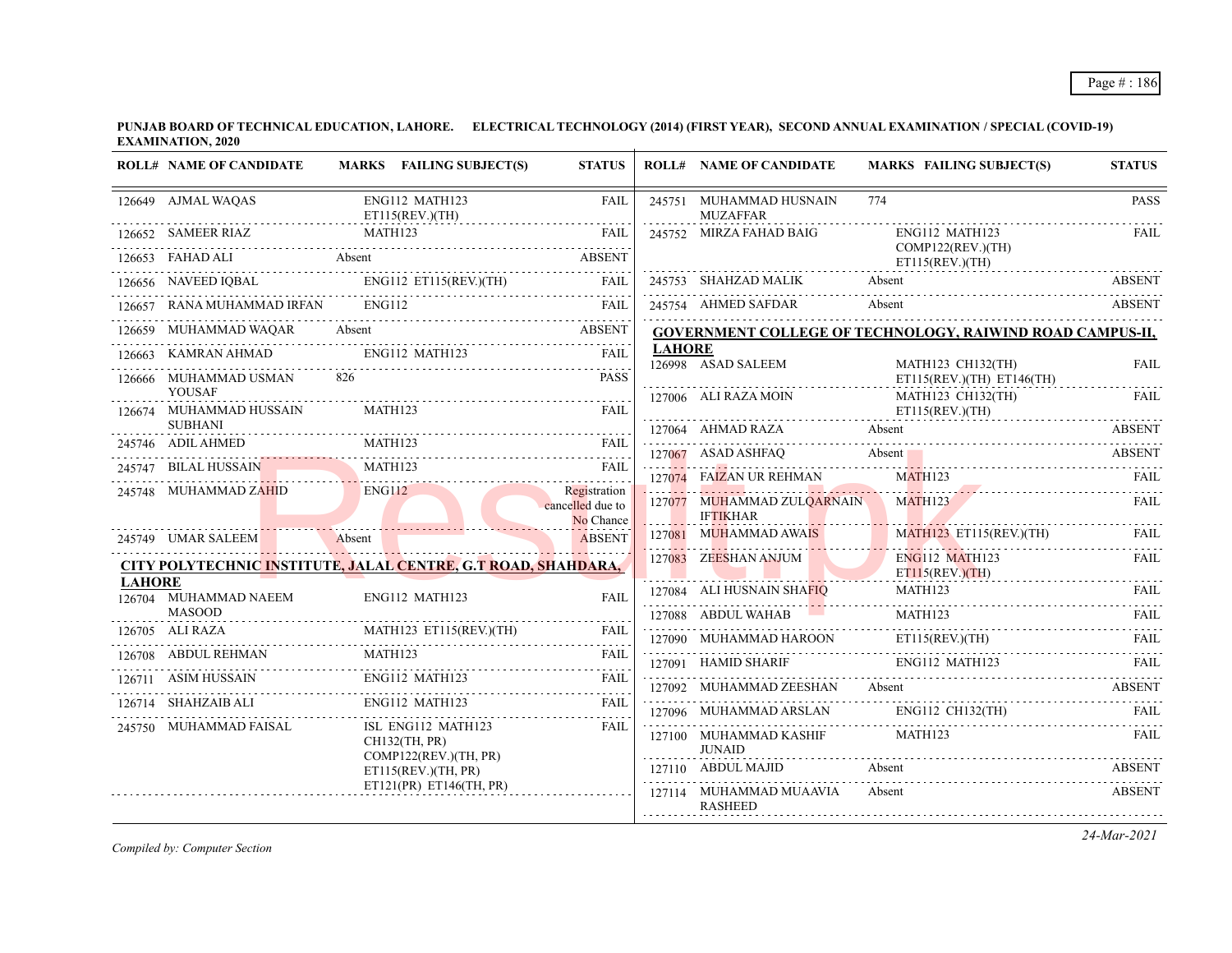| <b>ROLL# NAME OF CANDIDATE</b>                                        | MARKS FAILING SUBJECT(S)                    | <b>STATUS</b> | <b>ROLL# NAME OF CANDIDATE</b>                              | <b>MARKS FAILING SUBJECT(S)</b>                                                                             | <b>STATUS</b> |
|-----------------------------------------------------------------------|---------------------------------------------|---------------|-------------------------------------------------------------|-------------------------------------------------------------------------------------------------------------|---------------|
| 127115 ASIF ALI                                                       | ENG112 MATH123 CH132(TH)<br>ET115(REV.)(TH) | <b>FAIL</b>   | 245755 SYED MUHAMMAD<br><b>MUJTABA RAZWI</b>                | ISL ENG112 MATH123<br>ET115(REV.)(TH)                                                                       | <b>FAIL</b>   |
| 127116 MUHAMMAD ATIF                                                  |                                             | <b>ABSENT</b> | 245756 JUNAID JAVED                                         | ISL ENG112 MATH123<br>CH132(TH) ET115(REV.)(TH)                                                             | FAIL          |
| 127117 MUHAMMAD ANEEB                                                 | Absent                                      | <b>ABSENT</b> | 245757 MUHAMMAD RUMMAN                                      | ISL ENG112 MATH123                                                                                          | FAIL          |
| 127119 MUBSHAR ALI                                                    | <b>ENG112</b>                               |               |                                                             | CH132(TH) COMP122(REV.)<br>$(TH)$ ET115(REV.)(TH)                                                           |               |
| 127128 ZAIN ULABADEEN ENG112 MATH123 CH132(TH) FAIL                   | ENG112 MATH123 CH132(TH)                    |               | 245758 MUHAMMAD HUSNAIN                                     | ENG112                                                                                                      | <b>FAIL</b>   |
| 127131 AHSAN SABIR                                                    | MATH123                                     | <b>FAIL</b>   | <b>SALEEM</b>                                               |                                                                                                             |               |
| 127132 ASAD ULLAH                                                     | <b>ENG112</b>                               | <b>FAIL</b>   | 245759 KAZIM ALI                                            | Absent                                                                                                      | ABSENT        |
| 127135 MUHAMMAD ADNAN<br><b>BASHIR</b>                                |                                             | <b>PASS</b>   | 245767 USAMA FAYYAZ                                         | Absent                                                                                                      | <b>ABSENT</b> |
| 127137 ABDUL QAYYUM Absent                                            |                                             | <b>ABSENT</b> | 248535 MUHAMMAD ADNAN                                       |                                                                                                             | <b>PASS</b>   |
| 127143 SYED ZAIN-UL-ABUDEEN                                           | MATH123                                     | <b>FAIL</b>   |                                                             | IMPERIAL COLLEGE OF TECHNOLOGY, 6-ALLAMA IQBAL ROAD,<br><b>BOHARWALA CHOWK NEAR RAILWAY STATION, LAHORE</b> |               |
| 127144 HAFIZ MUHAMMAD UMAR Absent                                     |                                             | <b>ABSENT</b> | 127217 SULEMAN                                              | ENG112 MATH123                                                                                              | FAIL          |
| 127145 HANNAN JAVED MATH123                                           |                                             | <b>FAIL</b>   | 127220 MUHAMMAD AWAIS                                       | <b>MATH123</b>                                                                                              |               |
| 127149 WAQAS AHMAD                                                    | ENG112 MATH123                              | <b>FAIL</b>   |                                                             | MOHSIN KHAN Absent ABSENT                                                                                   |               |
| 127156 JUNAID AHMAD                                                   | Absent                                      | <b>ABSENT</b> | 127231 ZAIN ALI                                             | Absent                                                                                                      | <b>ABSENT</b> |
| 127158 FAISAL MUSHTAQ                                                 | Absent                                      | <b>ABSENT</b> |                                                             | 245760 MUHAMMAD USMAN HABIB ENG112 MATH123 CH132(TH)                                                        | FAIL.         |
| 127483 SAYED QASIM ALI SHAH MATH123 ET115(REV.)(TH)                   |                                             | <b>FAIL</b>   |                                                             | <b>INSTITUTE OF ENGINEERING &amp; TECHNOLOGY, NTC BUILDING, PTCL</b>                                        |               |
| 127484 MUHAMMAD SHAHZAIB<br><b>ANWAR</b>                              | ENG112 MATH123 CH132(TH)<br>ET115(REV.)(TH) | FAIL          | <b>COLONY. MUGHALPURA, LAHORE</b><br>127263 MUHAMMAD HANNAN | Absent                                                                                                      | <b>ABSENT</b> |
| MUHAMMAD FAIZAN LATIF Absent                                          |                                             | <b>ABSENT</b> | 127272 GHUFRAN SHAHID                                       | MATH123 CH132(TH)                                                                                           | FAIL.         |
| 127486 ATTIQUE ARSHAD                                                 | Absent                                      | ABSENT        | 127274 ABDUL WAHAB ENG112 MATH123                           |                                                                                                             | FAIL.         |
| 127490 MUHAMMAD AHMAD KHAN ENG112                                     |                                             | <b>FAIL</b>   | 127276 MUHAMMAD AHSAN                                       | MATH123                                                                                                     | <b>FAIL</b>   |
| 127491 MUHAMMAD NADEEM                                                | 760                                         | <b>PASS</b>   | 127278 HAMZA SIDDIQUE $\sim$                                | MATH123                                                                                                     | <b>FAIL</b>   |
| <b>ASGHAR</b><br>127493 MAHAD SHARAFAT                                | ENG112                                      | <b>FAIL</b>   | 127280 HAMMAD AHMAD                                         | MATH123 CH132(TH)<br>127280 HAMMAD AHMAD MATH123 CH132(TH) FAIL                                             |               |
|                                                                       |                                             |               | 245761 KASHAN                                               | 756                                                                                                         | <b>PASS</b>   |
| 127495 UMAIS KHALIQ MATH123 FAIL<br><b>Absent</b><br>127500 AAMIR ALI |                                             |               |                                                             | <b>JAPAN POLYTECHNIC INSTITUTE, MANGA ROAD, RAIWIND, LAHORE</b>                                             |               |
| 127500 AAMIR ALI Absent ABSENT ABSENT                                 |                                             |               | 127327 TAHIR IOBAL                                          | Absent                                                                                                      | <b>ABSENT</b> |
|                                                                       |                                             |               |                                                             |                                                                                                             |               |

*Compiled by: Computer Section*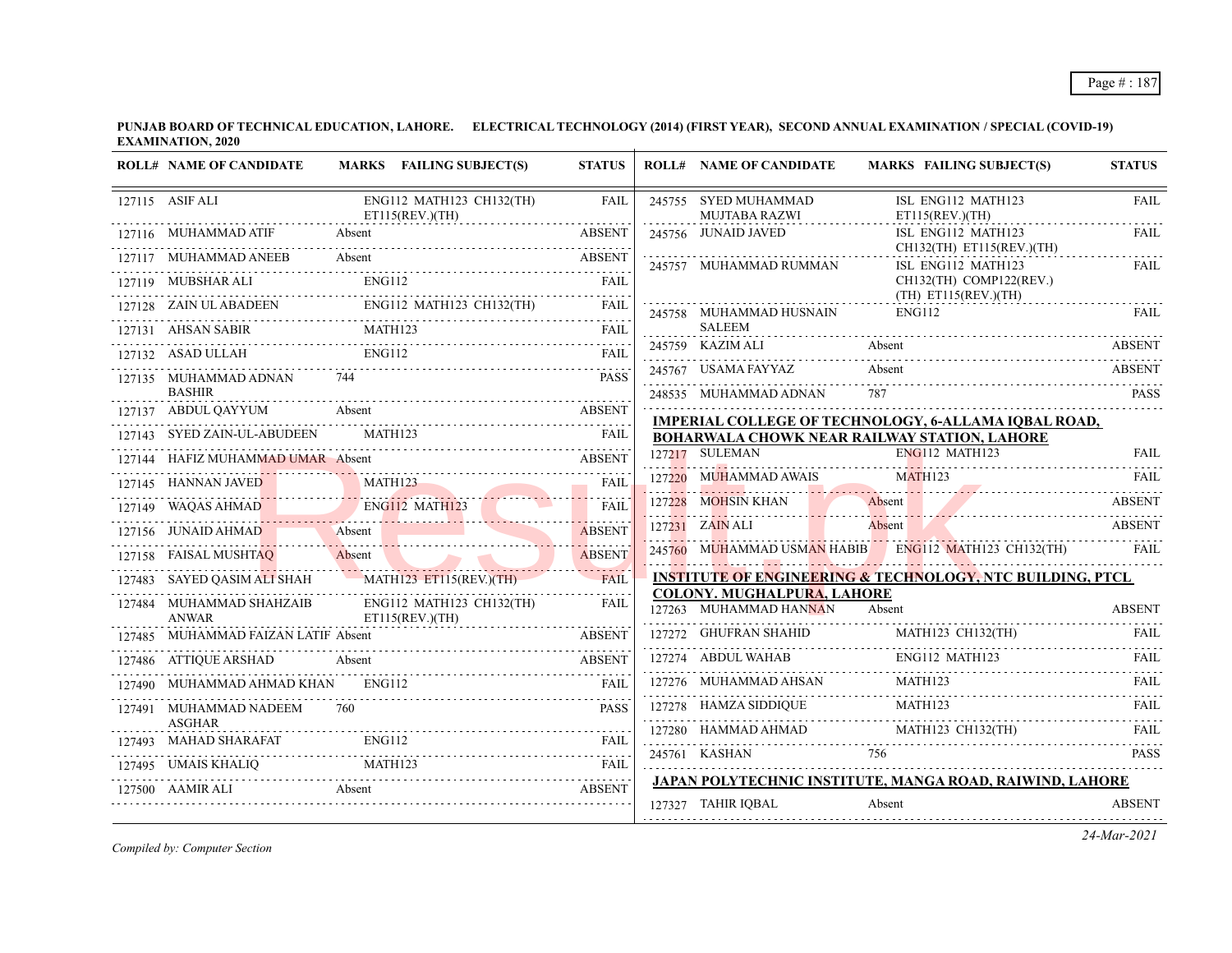| <b>ROLL# NAME OF CANDIDATE</b>         | MARKS FAILING SUBJECT(S)                                                                                                                                                                                                                                                                                                                                                                                                                                                                              | <b>STATUS</b> | <b>ROLL# NAME OF CANDIDATE</b>                                             | MARKS FAILING SUBJECT(S)                                                                                               | <b>STATUS</b> |
|----------------------------------------|-------------------------------------------------------------------------------------------------------------------------------------------------------------------------------------------------------------------------------------------------------------------------------------------------------------------------------------------------------------------------------------------------------------------------------------------------------------------------------------------------------|---------------|----------------------------------------------------------------------------|------------------------------------------------------------------------------------------------------------------------|---------------|
|                                        | $127330 \quad \  AFAQ\ NAZIR\ DANISH \qquad \qquad \  \  MATH123\ CH132(TH) \qquad \qquad \  \  FAIL \\ \qquad \qquad \qquad \ldots \qquad \qquad \qquad \ldots \qquad \qquad \qquad \ldots \qquad \qquad \ldots \qquad \qquad \ldots \qquad \qquad \ldots \qquad \qquad \ldots \qquad \qquad \ldots \qquad \qquad \ldots \qquad \qquad \ldots \qquad \qquad \ldots \qquad \qquad \ldots \qquad \qquad \ldots \qquad \qquad \ldots \qquad \qquad \ldots \qquad \ldots \qquad \qquad \ldots \qquad \q$ |               | 127451 ALI HUSSAIN                                                         | MATH123 ET115(REV.)(TH)                                                                                                | <b>FAIL</b>   |
| 127334 MUHAMMAD IHSAN Absent           | <b>ABSENT</b>                                                                                                                                                                                                                                                                                                                                                                                                                                                                                         |               | 127455 MUHAMMAD NAKASH<br>KHAN                                             | Absent                                                                                                                 | <b>ABSENT</b> |
| 127338 AMJAD HUSSAIN                   |                                                                                                                                                                                                                                                                                                                                                                                                                                                                                                       |               | 127456 KAZIM ALI                                                           | Absent                                                                                                                 | <b>ABSENT</b> |
| 127343 MUHAMMAD SHAHID                 | $\begin{array}{c}\n 343 \text{ MUHAMMAD SHAHID}\n \end{array}$ ENG112                                                                                                                                                                                                                                                                                                                                                                                                                                 |               | 127458 ABU HURARA                                                          | Absent                                                                                                                 | ABSENT        |
| 127345 MUHAMMAD HAMID ENG112 MATH123   |                                                                                                                                                                                                                                                                                                                                                                                                                                                                                                       | FAIL          | 245765 SYED AYAZ HUSSAIN                                                   | ENG112 MATH123                                                                                                         | FAII.         |
|                                        | $\begin{tabular}{llllll} \bf \textbf{127352} & \textbf{RAO ZESHAN ANWAR} & \textbf{MATH123} & \textbf{FAIL} \\ \hline \end{tabular}$                                                                                                                                                                                                                                                                                                                                                                  |               |                                                                            | ET115(REV.)(TH)                                                                                                        |               |
|                                        | $\begin{tabular}{lllllllll} \bf 127355 & MUHAMMAD IRFAN & \multicolumn{3}{l} {\bf EMG112} \text{ MATH123} & \multicolumn{3}{l} {\bf FAIL} \\ \hline \end{tabular}$                                                                                                                                                                                                                                                                                                                                    |               |                                                                            | LAHORE POLYTECHNIC INSTITUTE, MANZOOR TRADE CENTRE,                                                                    |               |
| 127357 SHARAFAT RAHIM                  | MATH <sub>123</sub>                                                                                                                                                                                                                                                                                                                                                                                                                                                                                   | FAIL          | 37-MAIN RAVI ROAD, LAHORE<br>127459 LAZAR MASIH                            | MATH123                                                                                                                | <b>FAIL</b>   |
| 127361 MUHAMMAD MUJAHID                | ENG112 MATH123<br>ET115(REV.)(TH)                                                                                                                                                                                                                                                                                                                                                                                                                                                                     | FAIL          | 127461 AHMAD MUJTABA Absent                                                |                                                                                                                        | ABSENT        |
| 127369 TAMOOR ASLAM Absent             |                                                                                                                                                                                                                                                                                                                                                                                                                                                                                                       | ABSENT        | 127462 TASADIQ NASIR ENG112 MATH123<br>ET115(REV.)(TH)                     |                                                                                                                        | FAII.         |
| 127471 MUHAMMAD AWAIS                  | Absent                                                                                                                                                                                                                                                                                                                                                                                                                                                                                                | <b>ABSENT</b> |                                                                            | 127464 ABRAR AHMAD MATH123 CH132(TH) FAIL                                                                              |               |
|                                        | LAHORE COLLEGE <mark>OF</mark> TECHNO <mark>LO</mark> GY & MANAGEMENT, 18-KM                                                                                                                                                                                                                                                                                                                                                                                                                          |               |                                                                            | 127465 HUSSNAIN AHMED Absent ABSENT ABSENT                                                                             |               |
| 127401 MUHAMMAD FARHAN                 | <b>FEROZEPURE ROAD OPP. DURA FOAM INDUSTRY, LAHORE</b><br><b>MATH123</b>                                                                                                                                                                                                                                                                                                                                                                                                                              | <b>FAIL</b>   |                                                                            | 127467 MUHAMMAD AFAQ ENG112 MATH123 CH132(TH)                                                                          | FAII.         |
| <b>HANIF</b>                           |                                                                                                                                                                                                                                                                                                                                                                                                                                                                                                       |               | 245766 MUHAMMAD HUSSNAIN MATH123                                           | <u> 1. A. Theodorom A. Ann A. A. Ann A. Zamann A. Ann A. Ann A. Ann A. Ann A. Ann A. Ann A. Ann A. Ann A. Ann A. A</u> | FAIL          |
| <b>ZAHOOR</b>                          | 127402 MUHAMMAD FAHEEM MATH123 ET115(REV.)(TH)                                                                                                                                                                                                                                                                                                                                                                                                                                                        | FAIL          |                                                                            | <b>MALAYSIAN INSTITUTE OF TECHNOLOGY, SALAMAT PURA,</b>                                                                |               |
| 127409 ABDUL REHMAN Absent             | <b>Contract Contract</b>                                                                                                                                                                                                                                                                                                                                                                                                                                                                              | <b>ABSENT</b> | <b>DAROGHAWALA, LAHORE</b><br>127558 SYED WARIS ALI SHAH MATH123 CH132(TH) |                                                                                                                        | <b>FAIL</b>   |
|                                        | 245762 JAWAD REHMAN MATH123 ET115(REV.)(TH)                                                                                                                                                                                                                                                                                                                                                                                                                                                           | FAIL          | 127559 QAISER CHAMMAN MASIH MATH123                                        |                                                                                                                        | FAIL          |
| 245763 AMEER HAMZA                     | MATH123 CH132(TH)<br>ET115(REV.)(TH)                                                                                                                                                                                                                                                                                                                                                                                                                                                                  | FAIL          | 127561 MUHAMMAD MUBEEN ENG112 MATH123                                      |                                                                                                                        | <b>EAIL</b>   |
| 245764 MUHAMMAD SULEMAN                | MATH123                                                                                                                                                                                                                                                                                                                                                                                                                                                                                               | <b>FAIL</b>   | 127562 UMAR SHAHID                                                         | Absent                                                                                                                 | <b>ABSENT</b> |
| <b>KHANA, LAHORE</b>                   | LAHORE POLYTECHNIC INSTITUTE, BAND ROAD NEAR CHOWK YATEEM                                                                                                                                                                                                                                                                                                                                                                                                                                             |               | 127564 SYED MOHY UD DIEN<br><b>MUNAWAR</b>                                 | Absent                                                                                                                 | <b>ABSENT</b> |
| 127446 ZOHAIB NAEEM                    | Absent                                                                                                                                                                                                                                                                                                                                                                                                                                                                                                | <b>ABSENT</b> | 127565 UZAIR                                                               | Absent                                                                                                                 | ABSENT        |
| 127447 BABU MUSHTAQ                    | ENG112 MATH123 CH132(TH)<br>ET115(REV.)(TH)                                                                                                                                                                                                                                                                                                                                                                                                                                                           | FAIL          | 127566 NAYYER ABBAS                                                        | MATH123 CH132(TH)<br>ET115(REV.)(TH)                                                                                   | FAIL          |
| 127448 MUHAMMAD AMMAD                  | MATH123 CH132(TH)                                                                                                                                                                                                                                                                                                                                                                                                                                                                                     | FAIL          | 245768 SALMAN HAIDER                                                       | Absent                                                                                                                 | <b>ABSENT</b> |
| <b>NAEEM</b><br>127449 MUHAMMAD ARSLAN | ET115(REV.(TH) ET146(TH))<br>MATH123                                                                                                                                                                                                                                                                                                                                                                                                                                                                  | FAIL          | 245769 MUHAMMAD MESUM<br>ABBAS                                             | Absent                                                                                                                 | <b>ABSENT</b> |

*Compiled by: Computer Section*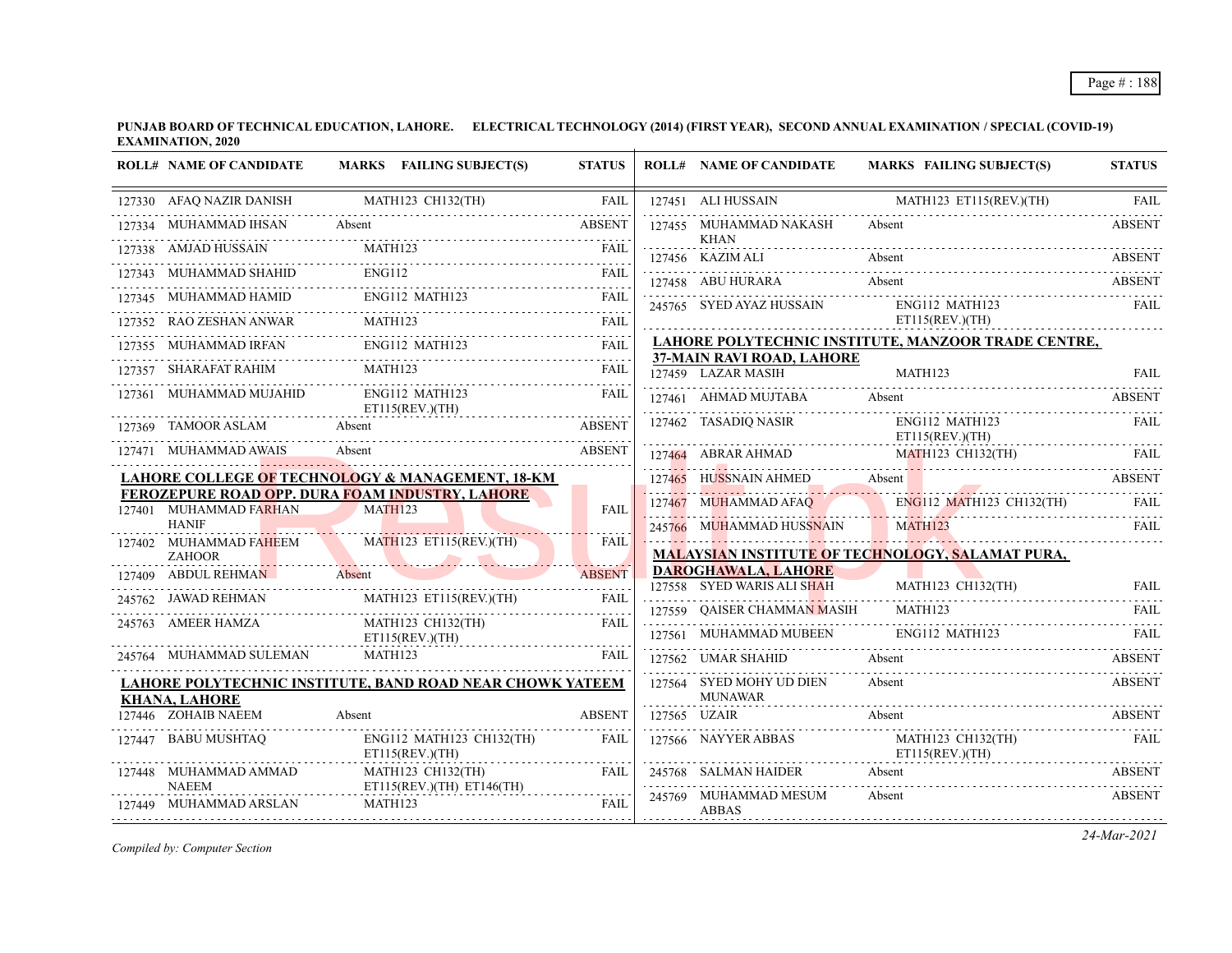|             | <b>ROLL# NAME OF CANDIDATE</b>                             | MARKS FAILING SUBJECT(S)                                     | <b>STATUS</b>            | <b>ROLL# NAME OF CANDIDATE</b>                | MARKS FAILING SUBJECT(S)                                                                                                                     | <b>STATUS</b>                   |
|-------------|------------------------------------------------------------|--------------------------------------------------------------|--------------------------|-----------------------------------------------|----------------------------------------------------------------------------------------------------------------------------------------------|---------------------------------|
|             | 245770 SYED SHEHROZ AHMAD                                  | Absent                                                       | <b>ABSENT</b>            | 127720 MUHAMMAD AWAIS WARIS ENG112 CH132(TH)  |                                                                                                                                              | FAII.                           |
|             |                                                            | PAK CANADIAN POLYTECHNIC INSTITUTE, 180 ALLAMA IQBAL ROAD    |                          | 127721 HUSSAIN MUTAQI                         | Absent                                                                                                                                       | ABSENT                          |
|             | MUSTAFABAD, (DHARAM PURA), LAHORE                          |                                                              |                          |                                               | 127723 MUHAMMAD ZEESHAN MATH123 CH132(TH) FAIL                                                                                               |                                 |
|             | 127568 ALI HASSAN KAZMI                                    | Absent                                                       | <b>ABSENT</b>            | 127724 AHMAD SHAHZAIB                         | Absent                                                                                                                                       | ABSENT                          |
|             |                                                            | 127576 GHULAM FAISAL ENG112 MATH123 FAIL                     | FAIL                     | 127731 HAFIZ MUHAMMAD                         | 812                                                                                                                                          | <b>PASS</b>                     |
|             | 127578 MOHSIN ALI                                          | <b>ENG112</b>                                                | <b>FAIL</b>              | <b>ARSLAN</b>                                 |                                                                                                                                              |                                 |
|             |                                                            | 127579 ADEEL AHMAD MATH123 CH132(TH)                         | FAIL                     | 127732 ZAIN UL ABIDEEN                        | Absent                                                                                                                                       | ABSENT                          |
|             |                                                            | 127580 MUHAMMAD FURQAN MATH123 ET115(REV.)(TH)               | FAIL.                    |                                               | 127736 HASEEB ABDULLAH ETI15(REV.)(TH) FAIL                                                                                                  |                                 |
|             | <b>KHAN</b><br>127581 MUHAMMAD SHAFIQUE 790                |                                                              | <b>PASS</b>              |                                               | $127737$ AFTAB IMDAD ALI KHAN ENGI12 ET115(REV.)(TH) FAIL                                                                                    |                                 |
|             | <b>AKRAM</b>                                               |                                                              |                          | 127739 MUZAMMIL MUNIR Absent                  |                                                                                                                                              | <b>ABSENT</b>                   |
|             | 127582 MUHAMMAD SUBHAN                                     | 774                                                          | <b>PASS</b>              | 127740 ZAIN AHMAD                             |                                                                                                                                              | <b>PRESENT</b>                  |
|             |                                                            |                                                              | FAIL                     |                                               |                                                                                                                                              | <b>EXAMINATION</b><br>CANCELLED |
|             | 127584 UMER ABDULLAH BASHIR Absent                         | <b>ABSENT</b>                                                |                          | 127742 ABDUL BASIT Absent                     | ASSIT Absent ABSENT ABSENT                                                                                                                   | <b>ABSENT</b>                   |
|             | <b>KHAN</b>                                                | 127585 MUHAMMAD SHOUAIB MATH123 CH132(TH)<br>ET115(REV.)(TH) | <b>FAIL</b>              | 127743 MUHAMMAD ABU BAKAR MATH123             | 127743 MUHAMMAD ABU BAKAR MATH123 FAIL                                                                                                       |                                 |
| 127586 ASIF | <b>Contract Contract</b>                                   | Absent                                                       | <b>ABSENT</b>            | 127745 MUHAMMAD MUTEEB<br><b>JAMSHAID</b>     | <b>Absent</b>                                                                                                                                | <b>ABSENT</b>                   |
|             | 127587 MOHAMMAD UMAR                                       | ENG112                                                       | <b>FAIL</b>              |                                               | 127748 TOHEED RASHEED BHATTI MATH123 CH132(TH)<br><u>MANIFEST STATE THE TIME OF A AN INDIANAL MILLION COMMUNISTIC COMMUNISTIC CONTINUES.</u> | - FAIL                          |
|             | 127588 MUHAMMAD YOUSAF<br><b>KHAN</b>                      | MATH123 ET115(REV)(TH)                                       | <b>FAIL</b>              | 127750 SAJID ALI 798                          |                                                                                                                                              | <b>PASS</b>                     |
|             | 127589 TARIQ MAHMOOD                                       | ENG112                                                       | FAIL                     | 127752 KASHAN RAFIQ ET115(REV.)(TH)           | $127752$ KASHAN RAFIQ ET115(REV.)(TH) FAIL                                                                                                   |                                 |
|             | 127590 WAQAS AHMAD Absent                                  | QAS AHMAD Absent ABSENT                                      |                          | 127754 SYYED MUHAMMAD<br>HASSAN NASIR BUKHARI | Absent                                                                                                                                       | <b>ABSENT</b>                   |
|             |                                                            | PAK POLYTECHNIC INSTITUTE, 32-CIVIC CENTRE MOON MARKET       |                          | 127755 MUSAB UL HASSAN                        | Absent                                                                                                                                       | ABSENT                          |
|             | <b>ALLAMA IQBAL TOWN, LAHORE</b><br>127694 MUHAMMAD FAIZAN |                                                              | <b>PRESENT</b>           | 127758 ALI HASSAN                             | Absent<br>127758 ALI HASSAN Absent ABSENT                                                                                                    |                                 |
|             |                                                            |                                                              | <b>EXAMINATION</b>       | 127763 HAFIZ REHMAN                           | Absent                                                                                                                                       | <b>ABSENT</b>                   |
|             | 127709 MUHAMMAD AZEEM                                      | <b>ENG112</b>                                                | CANCELLED<br><b>FAII</b> | 127766 ADIL YOUNAS                            | Absent                                                                                                                                       | ABSENT                          |
|             | <b>SADDIOUE</b>                                            |                                                              |                          |                                               | 127769 MUBASHIR HAFEEZ ENGI12 MATH123 FAIL                                                                                                   |                                 |
|             |                                                            | 127712 MIAN ABDULLAH ENGI12 MATH123 FAIL                     |                          | 127772 TALHA HASSAN Absent                    |                                                                                                                                              | <b>ABSENT</b>                   |
|             | 127717 DAWOOD ALI                                          | ENG112 MATH123                                               | <b>FAIL</b>              | 127774 SHAKEEL AHMAD                          | Absent                                                                                                                                       | <b>ABSENT</b>                   |

*Compiled by: Computer Section*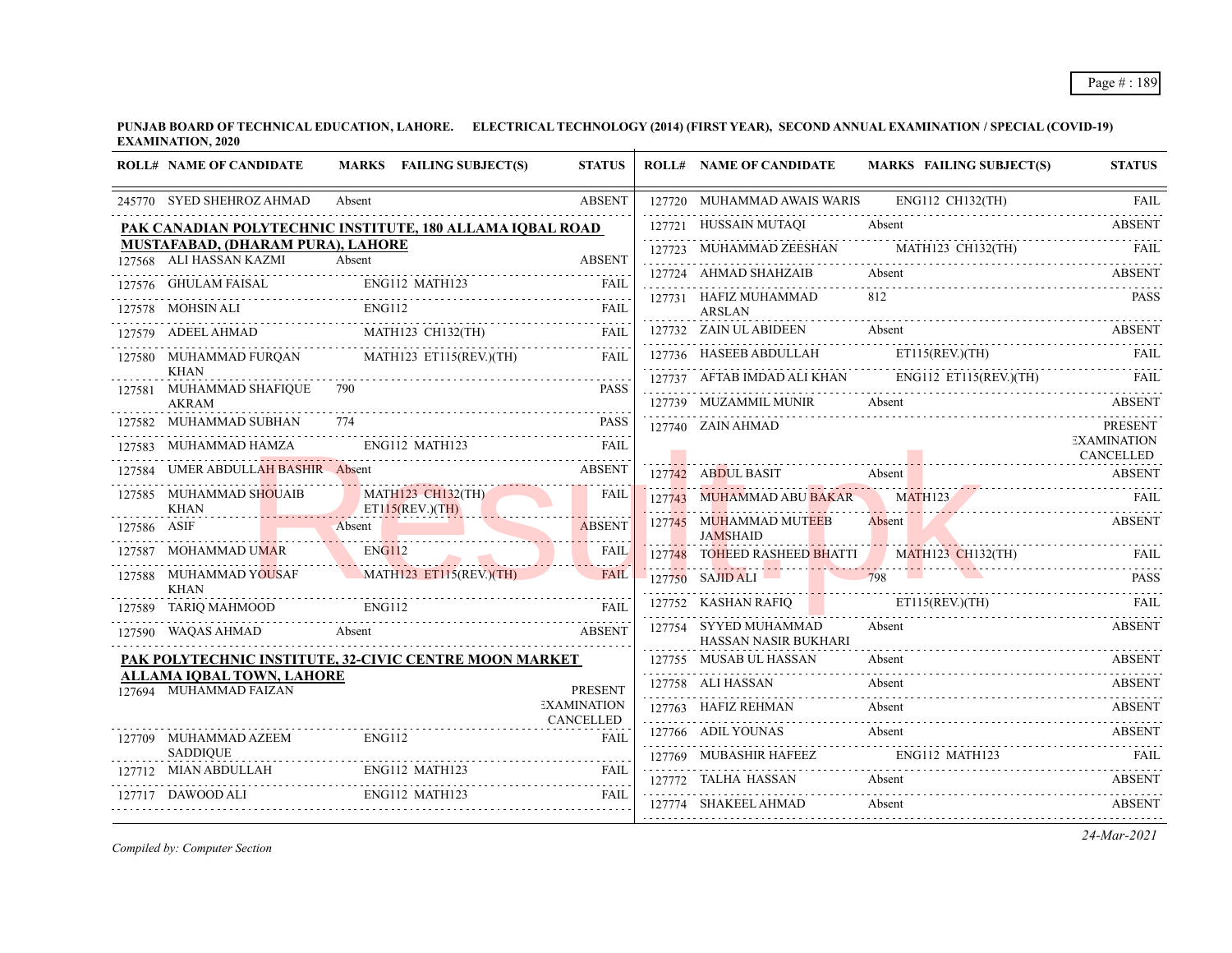|        | <b>ROLL# NAME OF CANDIDATE</b>                          | MARKS FAILING SUBJECT(S)                                                                                           | <b>STATUS</b> | <b>ROLL# NAME OF CANDIDATE</b>                | <b>MARKS FAILING SUBJECT(S)</b>                                        | <b>STATUS</b> |
|--------|---------------------------------------------------------|--------------------------------------------------------------------------------------------------------------------|---------------|-----------------------------------------------|------------------------------------------------------------------------|---------------|
|        | 127777 AAMIR TUFAIL                                     | MATH123                                                                                                            | <b>FAIL</b>   | 127993 HANNAN IMRAN                           | ENG112 MATH123<br>ET115(REV.)(TH) ET146(TH)                            | <b>FAIL</b>   |
|        | ARSLAN KARAMAT                                          | ENG112 MATH123                                                                                                     | FAIL          | 127995 SHAHMEER                               | ENG112 MATH123 CH132(TH)                                               | FAIL.         |
|        | HAFIZ MUHAMMAD AFZAL Absent                             |                                                                                                                    | <b>ABSENT</b> | 127996 SAQIB ALI SADDIQUI                     | ENG112 MATH123 CH132(TH)                                               | FAIL          |
|        | 127782 HAFIZ MUHAMMAD ABDUL Absent<br><b>OUDOOS</b>     |                                                                                                                    | <b>ABSENT</b> |                                               | ET115(REV.)(TH)                                                        |               |
|        | 245771 ZAIN UL ABIDEEN                                  |                                                                                                                    | <b>PASS</b>   | 127997 USMAN RIAZ                             | ENG112 MATH123 CH132(TH)                                               | FAIL          |
|        | 245772 ABDUL HAI                                        | 864                                                                                                                | <b>PASS</b>   | 127998 SYED JOHN ABBAS RIZVI Absent           |                                                                        | <b>ABSENT</b> |
|        | 245773 AHMAD BILAL                                      | MATH123                                                                                                            | <b>FAII</b>   | 128000 NOMAN ALI                              | $CH132$ (TH) ET115(REV.)(TH)                                           | FAIL          |
|        |                                                         |                                                                                                                    |               | 128009 MOHSIN SHAHZAD                         | MATH <sub>123</sub>                                                    | FAII.         |
|        | <b>BANK ROAD, HARBANCEPURA, LAHORE</b>                  | PAK PUNJAB COLLEGE OF TECHNOLOGY, OPP. TAJ BAGH PULL CANAL                                                         |               | 128011 FASAHAT-UL-ZAMAN                       | ENG112 MATH123 CH132(TH)<br>ET115(REV.)(TH)                            | FAIL          |
|        | 127808 MUHAMMAD SHAHZAD<br><b>ASLAM</b>                 | MATH123                                                                                                            | <b>FAIL</b>   | 128012 MUHAMMAD TAYYAB<br><b>ASGHAR</b>       | MATH123                                                                | <b>FAIL</b>   |
|        | <b>HUSNAIN SAFDAR</b>                                   | CH132(TH) ET115(REV.)(TH)                                                                                          | <b>FAIL</b>   | 128013 HASEEB SHAHBAZ                         | <b>ENG112</b>                                                          | FAIL.         |
|        | 127826 MUHAMMAD ALI                                     | ENG112 MATH123 CH132(TH)<br>ET115(REV.)(TH)                                                                        | <b>FAIL</b>   | 128014 MUHAMMAD UMAIR<br><b>HAKEEM</b>        | Absent                                                                 | <b>ABSENT</b> |
|        | 127828 MUHAMMAD KASHIF IQBAL ENG112 MATH123             |                                                                                                                    | <b>FAIL</b>   | 128016 MUHAMMAD AQIB                          | Absent                                                                 | <b>ABSENT</b> |
| 127829 | MUHAMMAD YOUSAF                                         | Absent                                                                                                             | <b>ABSENT</b> | 128017 RAQIB ALI                              | Absent                                                                 | <b>ABSENT</b> |
|        | 127832 WALEED AHMAD                                     | ENG112 MATH123<br><u> Andrew Martin Barbara (d. 1988)</u>                                                          | <b>FAIL</b>   | 128021 MUSTAQEEM AHMAD                        | <b>ENG112 MATH123</b>                                                  | FAIL          |
|        | 127837 RANA USAMA                                       | $CH132$ (TH)                                                                                                       | <b>FAII</b>   | 128022 HAMZA AMIR BUTT                        | ISL MATH123                                                            | FAIL          |
|        | 127838 MUHAMMAD IJAZ ILYAS                              | MATH123                                                                                                            | <b>FAII</b>   | 128023 KHURRAM SHEHZAD                        | CH132(TH)                                                              | FAIL.         |
|        |                                                         | PUNJAB INSTITUTE OF ENGINEERING & TECHNOLOGY, ADJACENT                                                             |               | 245774 MUHAMMAD WARIS RAZA                    | MATH <sub>123</sub>                                                    | FAII.         |
|        | SHAHZADA MARKET, GHAZI ROAD, LAHORE<br>127927 ALI ABBAS | Absent                                                                                                             | <b>ABSENT</b> | 245775 REHAN ALI KHAN                         | <b>ENG112</b>                                                          | FAIL.         |
| 127928 | MUHAMMAD AHMAD                                          | ENG112 MATH123                                                                                                     | <b>FAIL</b>   | 245776 AKBAR                                  | 636                                                                    | <b>PASS</b>   |
|        | MUHAMMAD UMER IOBAL                                     | ENG112 MATH123 CH132(TH)                                                                                           | <b>FAIL</b>   | 245777 ATIF DILDAR SHAH                       | ENG112                                                                 | FAII.         |
|        | 127932 AASHIQ ASGHAR                                    | ENG112 ET146(TH)                                                                                                   | <b>FAIL</b>   | STANDARD POLYTECHNIC INSTITUTE, 42-1-B1, PECO |                                                                        |               |
|        | 127940 MUHAMMAD AHMAD                                   | Absent                                                                                                             | <b>ABSENT</b> | 128083 MUBASHAR RAZA                          | ROAD, OPP.MASJID-E-KHIZRA, LINK ROAD STOP, TOWNSHIP, LAHORE<br>MATH123 | FAIL          |
|        |                                                         | PUNJAB POLYTECHNIC INSTITUTE, ALLAMA IQBAL ROAD, AL-HAMRA<br>COMPLEX BOHARWALA CHOWK, NEAR RAILWAY STATION, LAHORE |               | 128085 MUHAMMAD UMAR<br><b>ZIKARIA</b>        | MATH123                                                                | FAIL          |

*Compiled by: Computer Section*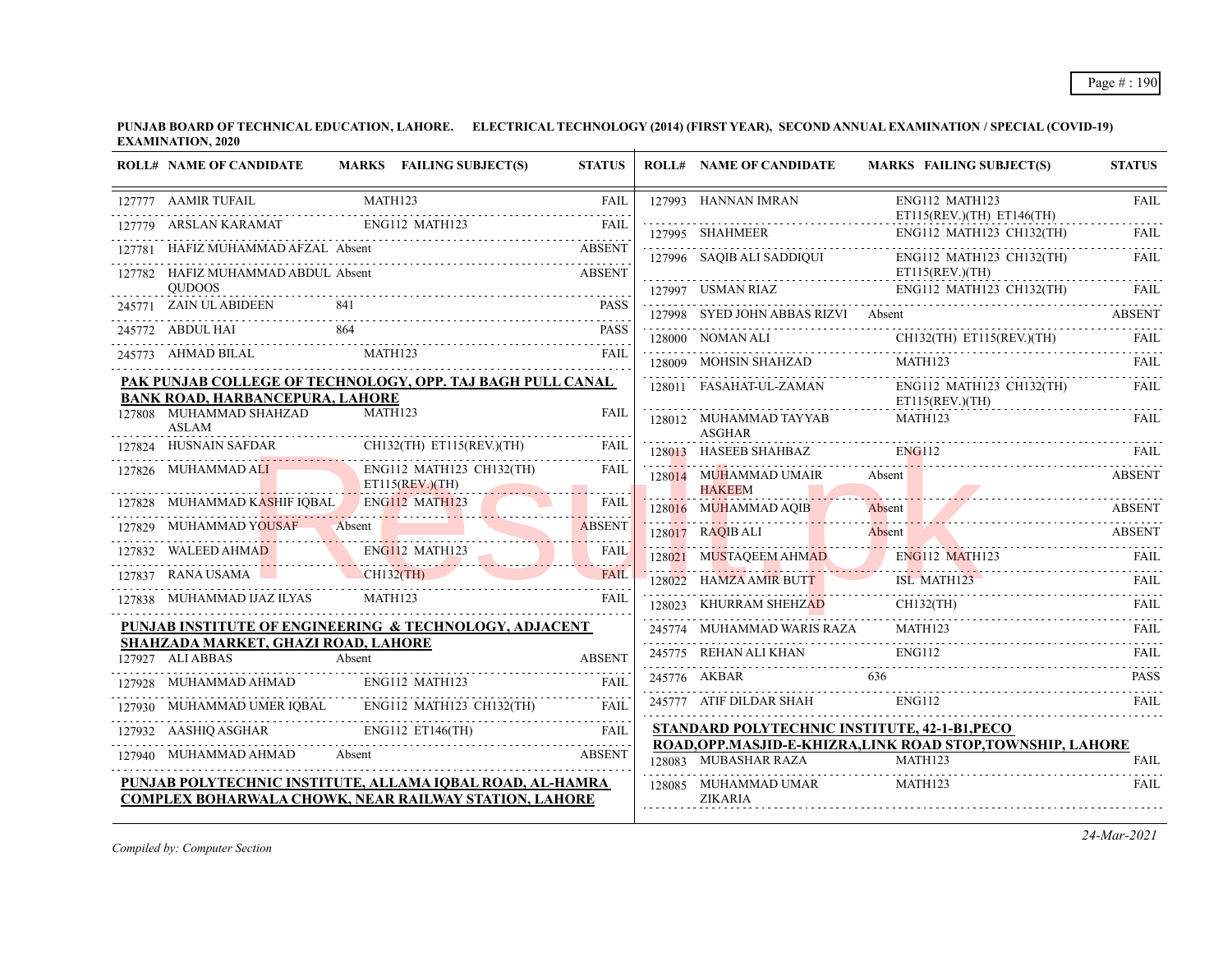| <b>ROLL# NAME OF CANDIDATE</b>                | MARKS FAILING SUBJECT(S)                                 | <b>STATUS</b>                    |               | <b>ROLL# NAME OF CANDIDATE</b>                          | <b>MARKS FAILING SUBJECT(S)</b>                            | <b>STATUS</b> |
|-----------------------------------------------|----------------------------------------------------------|----------------------------------|---------------|---------------------------------------------------------|------------------------------------------------------------|---------------|
| 128086 GHAZANFAR ALI SIAL                     | ENG112 MATH123                                           | <b>FAIL</b>                      |               | 245788 MUHAMMAD TALHA KHAN                              | MATH123                                                    | FAIL          |
| MUHAMMAD IRFAN HAIDER                         | ET115(REV.)(TH)<br>MATH123                               | <b>FAIL</b>                      |               | 245789 SAMAL MEHDI                                      | MATH123                                                    | <b>FAIL</b>   |
| 128090 MUHAMMAD RIMAZ ASRAR                   | <b>MATH123</b>                                           | <b>FAIL</b>                      |               |                                                         | LICCS INSTITUTE OF MODERN TECHNOLOGY, HOUSING COLONY       |               |
|                                               | 245778 IMTIAZ IQRAR Absent ABSENT ABSENT                 |                                  |               | <b>COLLEGE R0AD, LAYYAH</b><br>128264 SHAFIQ-UL-HUSNAIN | Absent                                                     | <b>ABSENT</b> |
|                                               | 245779 GHALIB AMIR MATH123 FA                            | FAIL                             |               | 245790 ALI HASNAIN                                      |                                                            |               |
| 245780 PATRAS MASIH                           | MATH123                                                  | Registration<br>cancelled due to |               | 245791 NASIR ALI                                        | 842                                                        | <b>PASS</b>   |
|                                               |                                                          | No Chance                        |               |                                                         | <b>GOVERNMENT COLLEGE OF TECHNOLOGY, TRANDA MUHAMMAD</b>   |               |
|                                               | THE GRACE COLLEGE OF TECHNOLOGY & COMPUTER SCIENCES, H # |                                  |               | PANNAH, LIAQATPUR<br>245792 SULAIMAN ASHRAF             | ISL MATH123 CH132(TH)                                      |               |
| S-27 QUAID-E-MILLAT COLONY,, LAHORE           |                                                          |                                  |               |                                                         |                                                            | <b>FAIL</b>   |
| 128102 MUHAMMAD FAISAL<br>.<br><b>RAFIOUE</b> | ENG112 MATH123<br>ET115(REV.)(TH)                        | <b>FAIL</b>                      |               | 245793 ZUBAIR AHMAD Absent                              |                                                            | <b>ABSENT</b> |
|                                               | 128109 MUHAMMAD USMAN KHAN MATH123 ET115(REV.)(TH)       | FAIL                             |               |                                                         | MILLAT COLLEGE OF TECHNOLOGY, SUPER CHOWK, KHANEWAL        |               |
|                                               | 128111 SANA ULLAH KHAN MATH123                           | <b>FAIL</b>                      |               | ROAD, LODHRAN, LODHRAN<br>128329 AHTASHAM HUSSAIN       | $MATH123$ ET115(REV.)(TH)                                  | <b>FAIL</b>   |
|                                               | 128115 RIZWAN ALI ENGILI MATHI23                         | <b>FAIL</b>                      |               | 128330 MUHAMMAD ZESHAN                                  | Absent                                                     | <b>ABSENT</b> |
| 128119 AHSAN KHALIL Absent                    | AHSAN KHALIL Absent Absent ABSENT                        | de de decem<br><b>ABSENT</b>     |               | <b>AKHTAR</b>                                           |                                                            |               |
| 245781 ADNAN UR REHMAN SAHI Absent            |                                                          | <b>ABSENT</b>                    |               | 128332 IBRAR AHMAD                                      | Absent                                                     | <b>ABSENT</b> |
| 245782 HASHAM BIN MUNIR                       | MATH123                                                  | Registration                     |               | 245794 MUHAMMAD DANISH                                  | MATH123 CH132(TH, PR, SE)<br>COMP122(REV.)(PR, SE)         | FAIL          |
|                                               |                                                          | cancelled due to                 |               |                                                         | ET115(REV.)(TH, PR, SE)                                    |               |
|                                               |                                                          | No Chance                        |               |                                                         | ET121(PR, SE) ET146(PR, SE)                                |               |
|                                               | GOVERNMENT COLLEGE OF TECHNOLOGY, COLLEGE ROAD, LAYYAH   |                                  |               |                                                         | PUNJAB COLLEGE OF TECHNOLOGY, NEAR TOOL TAX, VEHARI ROAD,, |               |
| 245783 KAMRAN HUSSAIN                         | ENG112 MATH123                                           | <b>FAIL</b>                      | <b>MAILSI</b> | 128388 MUHAMMAD IMRAN                                   |                                                            | <b>ABSENT</b> |
| 245784 JOUN ABBAS                             | MATH123 ET115(REV.)(TH)                                  | FAIL                             |               |                                                         | Absent                                                     |               |
|                                               | $ET146$ (TH)                                             |                                  |               |                                                         | <b>ORIENTAL INSTITUTE OF TECHNOLOGY, HOUSE #2, GALI</b>    |               |
| 245785 MUHAMMAD YOUSAF                        |                                                          | Registration<br>cancelled due to |               | <b>BAHAUDDIN</b>                                        | QALANDARANWALI, MOH. SHAFQATABAD, PHALIA ROAD,, MANDI      |               |
|                                               |                                                          | not passing                      |               | 128450 MUHAMMAD OWAIS Absent                            |                                                            | <b>ABSENT</b> |
|                                               |                                                          | minimum                          |               |                                                         |                                                            |               |
|                                               | 245786 OWAIS ALI ENG112 MATH123 CH132(TH) FAIL           | subjects                         |               |                                                         | 128453 ARSLAN RASOOL ENGI12 MATH123 FAIL<br>ENG112         |               |
| 245787 MUHAMMAD IRFAN                         | <b>ENG112</b>                                            | FAIL                             |               |                                                         | 128455 MUHAMMAD ANAS ENG112 FAIL FAIL                      | <b>ABSENT</b> |
|                                               |                                                          |                                  |               | 128457 DANISH JAVED                                     | Absent                                                     |               |

*Compiled by: Computer Section*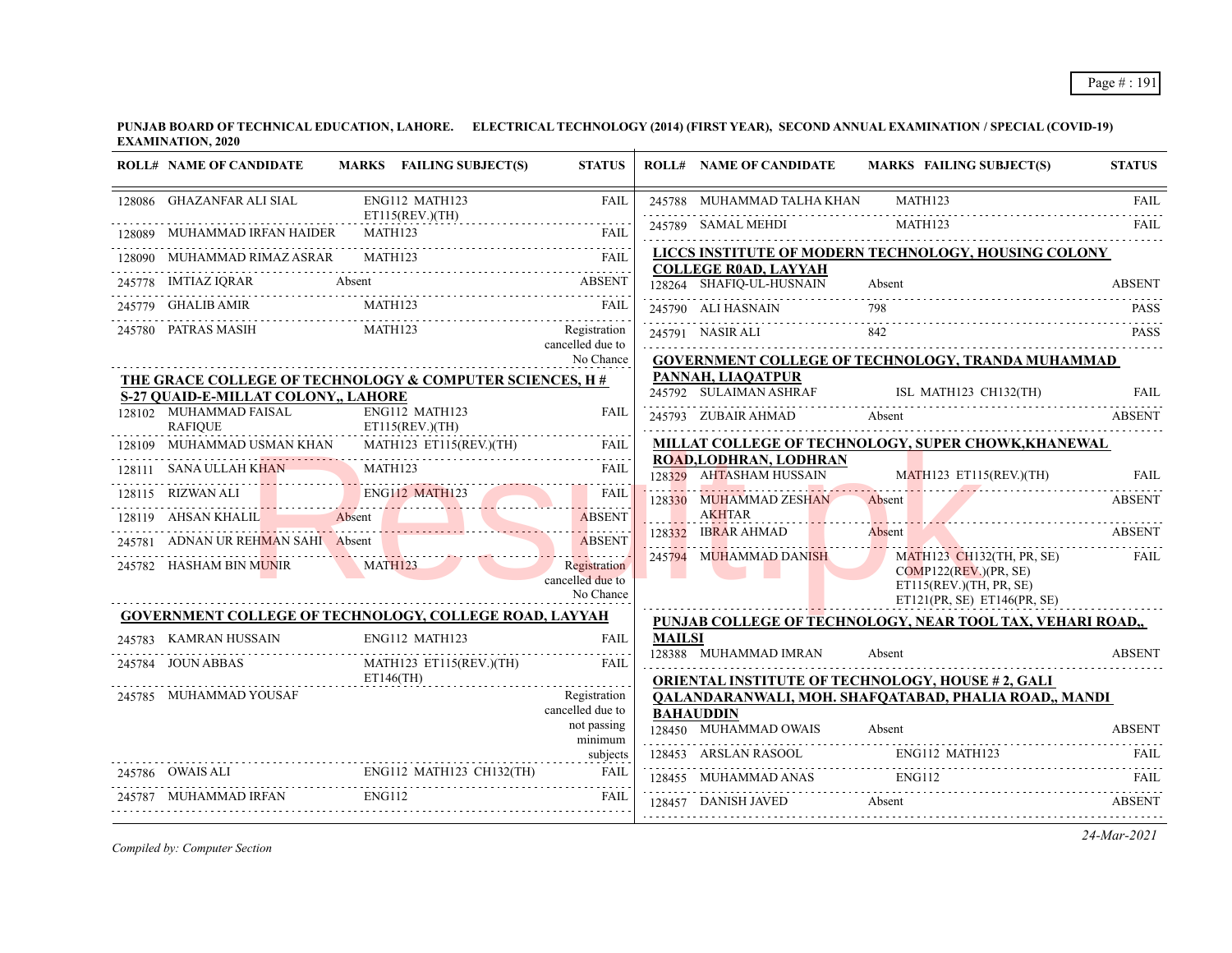| <b>ROLL# NAME OF CANDIDATE</b>                                                                                        |                | MARKS FAILING SUBJECT(S) | <b>STATUS</b> |               | <b>ROLL# NAME OF CANDIDATE</b>                                             |        | <b>MARKS FAILING SUBJECT(S)</b>         | <b>STATUS</b>                    |
|-----------------------------------------------------------------------------------------------------------------------|----------------|--------------------------|---------------|---------------|----------------------------------------------------------------------------|--------|-----------------------------------------|----------------------------------|
| 128458 MUHAMMAD JAWAD<br>ARSHAD                                                                                       | Absent         |                          | <b>ABSENT</b> |               | 245798 ALI RAZA                                                            | Absent |                                         | Registration<br>cancelled due to |
| 128461 HAMZA ASHRAF                                                                                                   | Absent         |                          | <b>ABSENT</b> |               |                                                                            |        |                                         | not passing<br>minimum           |
| 128463 ZOHAIB                                                                                                         | Absent         |                          | <b>ABSENT</b> |               |                                                                            |        |                                         | subjects                         |
| 128464 MUHAMMAD ASAD<br><b>HAROON</b>                                                                                 | Absent         |                          | <b>ABSENT</b> |               | 245799 UMAIR AKBAR                                                         |        | MATH123                                 | FAIL                             |
| 128466 MUNEEB HASSAN<br>ET115(REV.)(TH)                                                                               |                | ENG112 MATH123           | <b>FAIL</b>   | <b>CHANNU</b> | <b>QUAID-E-AZAM POLYTECHNIC INSTITUTE, MIAN CHANNU, MIAN</b>               |        |                                         |                                  |
| 245795 TALLAH JAVED                                                                                                   | MATH123        |                          | <b>FAIL</b>   |               | 245800 MUHAMMAD ATEEB<br><b>SULTAN</b>                                     |        | MATH123 ET115(REV.)(TH)<br>$ET146$ (TH) | FAII.                            |
| 245796 SYED MUHAMMAD BAKAR MATH123 COMP122(REV.)(TH)                                                                  |                |                          | FAIL          |               | DR A. Q. KHAN INSTITUTE OF TECHNOLOGY, MULTAN ROAD CHAH                    |        |                                         |                                  |
| PAKISTAN COLLEGE OF TECHNOLOGY, NEAR RAILWAY STATION,<br><b>MANDI BAHAUDDIN</b>                                       |                |                          |               |               | <b>MIANA, MIANWALI</b><br>128691 MUHAMMAD NOOR HAKIM Absent<br><b>KHAN</b> |        |                                         | <b>ABSENT</b>                    |
| 128478 MUHAMMAD MUNIB                                                                                                 |                | ENG112 MATH123           | <b>FAII</b>   |               | 128696 MUHAMMAD SAQIB MATH123                                              |        |                                         | FAIL                             |
| <b>FAIZUL ISLAM INSTITUTE OF TECHNOLOGY, GT ROAD, MANDRA</b>                                                          |                |                          |               |               | 128697 MUHAMMAD SHAIGAN                                                    |        | MATH123                                 | <b>FAIL</b>                      |
| 128537 ARSLAN YOUSAF OURESHI                                                                                          | MATH123        |                          | <b>FAIL</b>   |               | <b>MAZHAR</b><br>128699 MUHAMMAD AWAIS KHALID859                           |        |                                         | <b>PASS</b>                      |
| 128545 HASEEB MEHMOOD                                                                                                 |                | ENG112 ET115(REV.)(TH)   | <b>FAIL</b>   |               | 128700 MUHAMMAD ADNAN                                                      |        |                                         | <b>PASS</b>                      |
| 245797 USAMA TANVIR                                                                                                   | <b>MATH123</b> |                          | FAIL          |               | 128703 JAHANZAIB Absent                                                    |        |                                         | <b>ABSENT</b>                    |
| MUEEN-UL-ISLAM POLYTECHNIC INSTITUTE, ALLAMA IQBAL ROAD,                                                              |                |                          |               |               | 128704 RANA MUHAMMAD SAAD ENG112 MATH123                                   |        |                                         |                                  |
| <b>MUSLIM LEAGUE CHOWK, MIAN CHANNU</b><br>28577 ABDULLAH WAQAS MATH123 ET115(REV.)(TH) FAIL<br>128577 ABDULLAH WAQAS |                |                          |               |               | 128705 SHAHZAIB                                                            |        | <b>ENG112</b>                           |                                  |
| 128579 NADEEM ALI<br><b>Example 18</b> Absent                                                                         |                |                          | <b>ABSENT</b> |               | 128708 AITIZAZ HUSSAIN Absent                                              |        |                                         | ABSENT                           |
| HABIB UR REHMAN                                                                                                       | Absent         |                          | <b>ABSENT</b> |               | 128709 MUHAMMAD IRFAN                                                      | Absent |                                         | <b>ABSENT</b>                    |
| 128582 AHMAD RAZA                                                                                                     | MATH123        |                          | <b>FAIL</b>   |               | 128710 HAFEEZULLAH KHAN                                                    |        | MATH <sub>123</sub>                     |                                  |
| MATH123<br>128584 SHAROON                                                                                             |                |                          | <b>FAIL</b>   |               | 128718 MUHAMMAD ZUBAIR                                                     | Absent |                                         | <b>ABSENT</b>                    |
| NATIONAL POLYTECHNIC INSTITUTE, BODLA WELFARE TRUST GT                                                                |                |                          |               |               | <b>GOVERNMENT COLLEGE OF TECHNOLOGY, KALA BAGH ROAD, NEAR</b>              |        |                                         |                                  |
| <b>ROAD, MIAN CHANNU</b><br>128613 MUHAMMAD ZAIN JAVEED Absent                                                        |                |                          | <b>ABSENT</b> |               | BEROWLI RAILWAY STATION, MIANWALI                                          |        |                                         |                                  |
|                                                                                                                       |                |                          |               |               | 124400 ABDUL RUKHSAR                                                       | Absent |                                         | <b>ABSENT</b>                    |
| 128615 ALI RAZA                                                                                                       |                |                          | <b>PASS</b>   |               | 128835 MALIK AHMAD MEHDI                                                   | Absent |                                         | <b>ABSENT</b>                    |
| 128621 MUHAMMAD SAEED                                                                                                 | Absent         |                          | <b>ABSENT</b> |               | 128852 MUHAMMAD TOUQEER<br>NAWAZ KHAN                                      | Absent |                                         | <b>ABSENT</b>                    |

*Compiled by: Computer Section*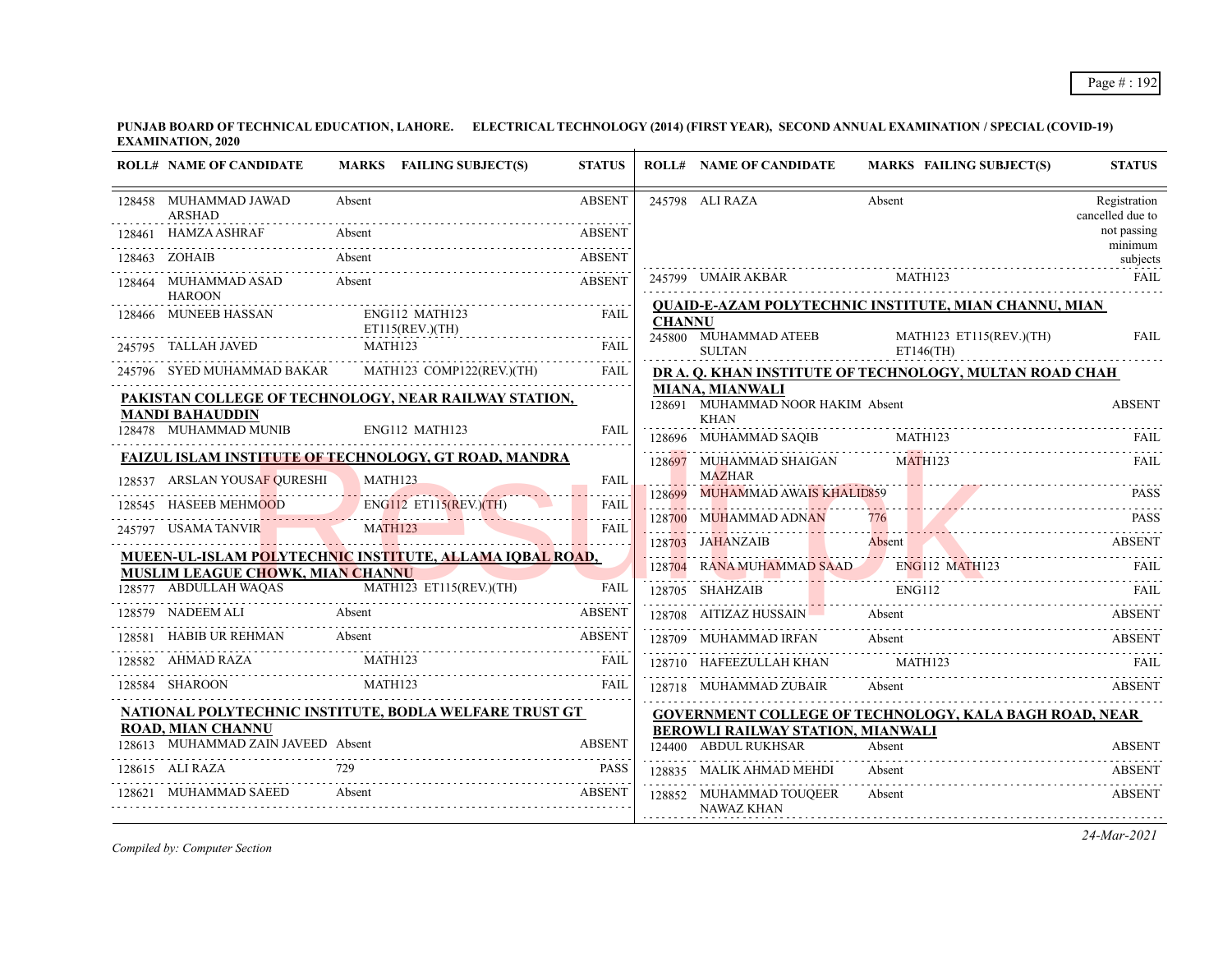|        | <b>ROLL# NAME OF CANDIDATE</b>              | MARKS FAILING SUBJECT(S)                                       | <b>STATUS</b>    | <b>ROLL# NAME OF CANDIDATE</b>                                        | <b>MARKS FAILING SUBJECT(S)</b>                                   | <b>STATUS</b>                |
|--------|---------------------------------------------|----------------------------------------------------------------|------------------|-----------------------------------------------------------------------|-------------------------------------------------------------------|------------------------------|
|        | 128858 SYED EHSAN ULLAH                     | MATH123                                                        | FAIL             | 245813 MOEEN KHAN                                                     | ENG112 MATH123                                                    | FAIL                         |
|        | 128862 MUHAMMAD ZIA UR<br><b>REHMAN</b>     | ENG112 MATH123                                                 | <b>FAIL</b>      | 245814 ZEESHAN ALI KHAN                                               | MATH123                                                           | <b>FAIL</b>                  |
|        | 128864 MANSOOR AALAM JAN                    | MATH123                                                        | <b>FAIL</b>      |                                                                       | 245815 MATI ULLAH ENGI12 MATH123 FAIL                             |                              |
| 128868 | BEHZAD KHAN                                 | MATH123                                                        | .<br>FAIL        | 245816 ZAIGHUM ABBAS                                                  | MATH123                                                           | <b>FAIL</b>                  |
|        | MUHAMMAD ASIF KHAN                          | ENG112 MATH123                                                 | <b>FAIL</b>      | 245817 MUHAMMAD AMJID KHAN Absent                                     |                                                                   | <b>ABSENT</b>                |
|        | 128875 MUHAMMAD REHMAT<br><b>ULLAH KHAN</b> | MATH123                                                        | FAIL             | 245818 MUHAMMAD SHAKEEL<br><b>DANISH</b>                              | ISL MATH123 COMP122(REV.)<br>$(TH)$ ET115(REV.)(TH)               | FAIL                         |
|        | 128877 HASSAN NAWAZ KHAN                    | MATH123                                                        | <b>FAIL</b>      | 245819 MUHAMMAD IKRAM                                                 | MATH123                                                           | FAIL                         |
|        | 128879 MUHAMMAD SHAFEEQ                     | MATH123                                                        | <b>FAIL</b>      | 245820 MOHAMMAD HARIS<br><b>MUMTAZ</b>                                | <b>MATH123</b>                                                    | FAIL                         |
|        | INAMAULLAH KHAN                             | ENG112 MATH123                                                 | <b>FAIL</b>      | 245821 MUHAMMAD BILAL KHAN Absent                                     |                                                                   | ABSENT                       |
|        | 128886 MUHAMMAD                             | Absent                                                         | <b>ABSENT</b>    | 245822 AFTAB AHMAD KHAN                                               | 813                                                               | PASS                         |
| 128889 | FARHAN-UL-HAQUE<br>MEER TALHA KHAN          | MATH123                                                        | <b>FAIL</b>      | 245823 MUHAMMAD ARSHAD ENG112 MATH123                                 |                                                                   |                              |
| 128893 | <b>SAQIB MEHMOOD</b>                        | <b>ENG112 MATH123</b>                                          | <b>FAIL</b>      | 245824 MUHAMMAD ATTAR KHAN                                            | MATH123                                                           | <b>FAIL</b>                  |
| 245801 | <b>SHOAIB AMEER KHAN</b>                    | ISL ENG112 MATH123<br>$ET146$ (TH)                             | <b>FAIL</b>      | 245825 MUHAMMAD AWAIS                                                 | 831<br><b>MATH123</b>                                             | <b>PASS</b>                  |
|        | 245802 KAMRAN KHAN                          | ISL ENG112 MATH123<br>$ET115(REV.)(TH)$ $ET146(TH)$            | <b>FAIL</b>      | 245826 MUHAMMAD WAQAS<br>245827 MALIK ANAS SHAHZAD                    | Absent<br>245827 MALIK ANAS SHAHZAD ADSENT NASHRIDA ABSENT        | <b>FAIL</b><br><b>ABSENT</b> |
|        | 245803 MUHAMMAD BASIT ABBAS                 | <b>MATH123</b>                                                 | $-0.000$<br>FAIL |                                                                       | HI-TECH ENGINEERING COLLEGE, MADNI PLAZA NEAR KALYAL              |                              |
|        | 245804 NAVEED SHEHZAD                       | ENG112 MATH123                                                 | <b>FAIL</b>      | 128901 MUHAMMAD DANYAL                                                | CHOWK, SECTOR B/4 ALLAMA IOBAL ROAD, MIRPUR(AJK)<br>MATH123       | <b>FAIL</b>                  |
|        | 245805 IRFAN AZIZ<br>.                      | MATH123                                                        | <b>FAIL</b>      | <b>TARIO</b>                                                          |                                                                   |                              |
|        | 245806 MUHAMMAD BILAL                       | ENG112 MATH123                                                 | <b>FAIL</b>      |                                                                       | KASHMIR ENGINEERING COLLEGE, AL-NOOR PLAZA SECTOR F3 PART2,       |                              |
|        | 245807 MIAN GUL DIN                         | <b>MATH123</b>                                                 | <b>FAIL</b>      | NEAR PURANI CHUNGI, MIRPUR(AJK)<br>128917 MUHAMMAD ANIQ JARRAL Absent |                                                                   | <b>ABSENT</b>                |
|        | 245808 SAMI ULLAH                           | <b>ENG112</b>                                                  | <b>FAIL</b>      | 128919 AHTSHAM MAROOF                                                 | Absent                                                            | <b>ABSENT</b>                |
|        | 245809 SAMI ULLAH                           |                                                                | <b>PASS</b>      | 128925    AHSAN FAZAL                                                 | Absent                                                            | <b>ABSENT</b>                |
|        | 245810 SHAH RUKH SHEHZAD                    |                                                                |                  |                                                                       | <b>MIRPUR INSTITUTE OF TECHNOLOGY, 383-HALL ROAD, SECTOR F-3,</b> |                              |
|        | 245811 ANSAR ABBAS                          | ENG112 MATH123                                                 | FAIL             | <b>MIRPUR(AJK)</b>                                                    |                                                                   |                              |
|        | 245812 MUHAMMAD ZUBAIR KHAN                 | MATH123<br>--- <del>--</del><br>------------------------------ | <b>FAIL</b>      | 128948 HUZAIFA BIN KARAMAT                                            | Absent                                                            | <b>ABSENT</b>                |
|        |                                             |                                                                |                  |                                                                       |                                                                   |                              |

*Compiled by: Computer Section*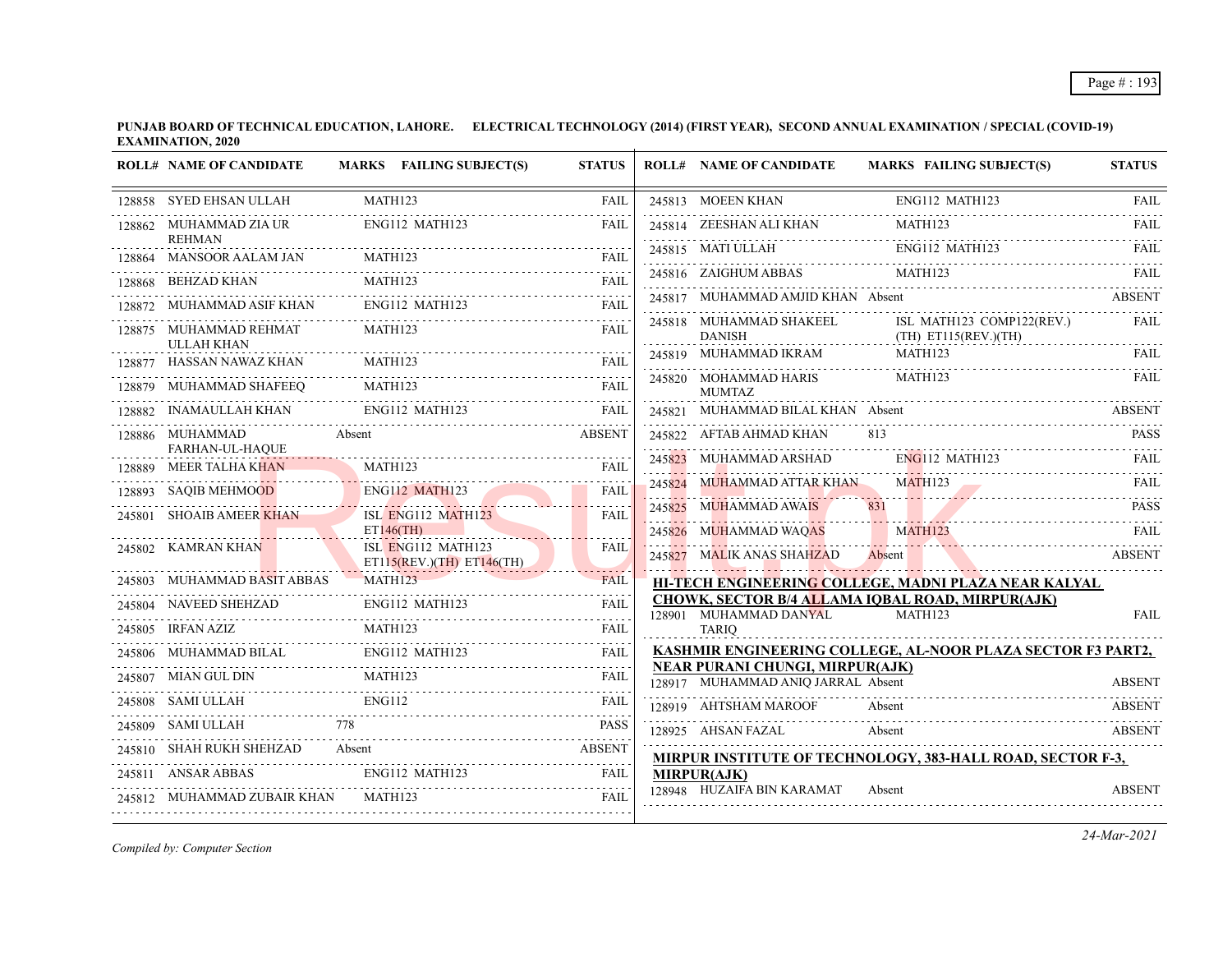|               | <b>ROLL# NAME OF CANDIDATE</b>          | MARKS FAILING SUBJECT(S)                                                                                                                                                                                                             | <b>STATUS</b>                |               | <b>ROLL# NAME OF CANDIDATE</b>                                      | <b>MARKS FAILING SUBJECT(S)</b>                                                                                                                                                                                                                                                           | <b>STATUS</b> |
|---------------|-----------------------------------------|--------------------------------------------------------------------------------------------------------------------------------------------------------------------------------------------------------------------------------------|------------------------------|---------------|---------------------------------------------------------------------|-------------------------------------------------------------------------------------------------------------------------------------------------------------------------------------------------------------------------------------------------------------------------------------------|---------------|
|               | 128949 ZAIN RIAZ                        | $Z$ ET115(REV.)(TH)                                                                                                                                                                                                                  | <b>FAIL</b>                  |               | 129275 MUZAMMIL ABBAS                                               | COMP122(REV.)(TH)                                                                                                                                                                                                                                                                         | <b>FAIL</b>   |
|               | 796<br>128950 AHMED RAZA                |                                                                                                                                                                                                                                      | <b>PASS</b>                  |               | ET115(REV)(TH)                                                      |                                                                                                                                                                                                                                                                                           |               |
|               |                                         | 128952 TASSDIQ SARFRAZ ENG112 MATH123 FAIL                                                                                                                                                                                           |                              |               |                                                                     | 129276 MUHAMMAD ARSAL MATH123 FAIL<br>129277 MUAZ BIN QASIM ETI15(REV.)(TH) FAIL                                                                                                                                                                                                          |               |
|               |                                         | GOVERNMENT COLLEGE OF TECHNOLOGY, QASIM PUR COLONY,                                                                                                                                                                                  |                              |               |                                                                     | 129278 MUHAMMAD TANVEER Absent ABSENT ABSENT                                                                                                                                                                                                                                              |               |
| <b>MULTAN</b> | 129198 BABAR HUSSAIN                    | Absent                                                                                                                                                                                                                               | <b>ABSENT</b>                |               |                                                                     | 129282 ALI RAZA MATH123 FAIL                                                                                                                                                                                                                                                              |               |
|               | 129208 MUHAMMAD ZUBAIR                  | ENG112 MATH123                                                                                                                                                                                                                       | FAIL                         |               |                                                                     | 129283 AKRAM HUSSAIN Absent ABSENT                                                                                                                                                                                                                                                        |               |
|               | <b>ARSHAD</b><br>129215 SHAKEEL HUSSAIN | ET115(REV.)(TH)<br>ENG112 MATH123 CH132(TH)                                                                                                                                                                                          | <b>FAIL</b>                  |               |                                                                     | $\begin{tabular}{lllllllll} \multicolumn{2}{c}{245828} & \multicolumn{2}{c}{SALMAN SAJJAD} & \multicolumn{2}{c}{815} & \multicolumn{2}{c}{PASS} \\ \multicolumn{2}{c}{245829} & \multicolumn{2}{c}{TALHA MUSTAFA} & \multicolumn{2}{c}{MATH123} & \multicolumn{2}{c}{FALI} \end{tabular}$ |               |
|               |                                         | COMP122(REV.)(TH)                                                                                                                                                                                                                    |                              |               |                                                                     |                                                                                                                                                                                                                                                                                           |               |
|               | 129227 MUHAMMAD ZEESHAN                 | ET115(REV.)(TH)<br>29227 MUHAMMAD ZEESHAN Absent ABSENT<br>20227 MUHAMMAD ZEESHAN Absent ABSENT                                                                                                                                      |                              |               |                                                                     | 245830 WAZEER AHMAD Absent ABSENT                                                                                                                                                                                                                                                         |               |
|               | 129231 SAMI UR REHMAN                   | <b>EXAMPLE STATE</b><br>MATH123                                                                                                                                                                                                      |                              |               |                                                                     | KASIB POLYTECHNIC INSTITUTE, 242-B, GULGASHT COLONY, MULTAN                                                                                                                                                                                                                               |               |
|               | 129232 MUHAMMAD ZAHEER                  | Absent                                                                                                                                                                                                                               | <b>ABSENT</b>                |               | 129307 ANSAR ABBAS                                                  | Absent 1<br>$\frac{129307}{129307}$ ANSAR ADDAS AUSSIR AUSSIR AND ALL CONTROL AUGUST AUGUST AUGUST AUGUST AUGUST AUGUST AUGUST AUGUST AUGUST AUGUST AUGUST AUGUST AUGUST AUGUST AUGUST AUGUST AUGUST AUGUST AUGUST AUGUST AUGUST AUGUST AUGUS                                             | ABSENT        |
|               | 129239 MUHAMMAD RAFEEQ                  | <u>ADOLATI AUGUST AUGUST AUGUST AUGUST AUGUST AUGUST AUGUST AUGUST AUGUST AUGUST AUGUST AUGUST AUGUST AUGUST AUGUST AUGUST AUGUST AUGUST AUGUST AUGUST AUGUST AUGUST AUGUST AUGUST AUGUST AUGUST AUGUST AUGUST AUGUST AUGUST AUG</u> | <b>ABSENT</b>                |               |                                                                     | 129308 MUHAMMAD ASIF KHALIL Absent ABSENT                                                                                                                                                                                                                                                 |               |
|               | 129242 ASAD ABBAS                       | Absent                                                                                                                                                                                                                               | de de decem<br><b>ABSENT</b> |               |                                                                     | <b>MULTAN POLYTECHNIC INSTITUTE, 2656 MASOOM SHAH ROAD,</b>                                                                                                                                                                                                                               |               |
|               |                                         |                                                                                                                                                                                                                                      |                              | <b>MULTAN</b> | 129362 MUHAMMAD ASIF                                                | MATH123                                                                                                                                                                                                                                                                                   | <b>FAIL</b>   |
|               |                                         | 129246 AHMAD ABDUL REHMAN ETILS(REV.)(TH) FAIL 129248 ZEESHAN ASHRAF MATH123                                                                                                                                                         |                              |               | 129371 MUHAMMAD DANYAL Absent                                       | TAL Absent ABSENT                                                                                                                                                                                                                                                                         |               |
|               | 129254 ALI NAQI Absent                  |                                                                                                                                                                                                                                      | <b>ABSENT</b>                |               | 129375 SALMAN ABDUL REHMAN Absent                                   |                                                                                                                                                                                                                                                                                           | ABSENT        |
|               |                                         | 129257 AQEEL HAIDER MATH123 ET115(REV.)(TH) FAIL                                                                                                                                                                                     |                              |               |                                                                     | 245831 MURTAZA KAZIM MATH123 COMP122(REV.)(TH) FAIL                                                                                                                                                                                                                                       |               |
|               | 129261 RIZWAN AHMAD HADIR Absent        | <b>ABSENT</b>                                                                                                                                                                                                                        |                              |               | 245832 AZEEM IJAZ MATH123                                           |                                                                                                                                                                                                                                                                                           | FAIL          |
|               | 129263 MUHAMMAD SOHAIL                  | Absent                                                                                                                                                                                                                               | <b>ABSENT</b>                |               |                                                                     | 245833 MUHAMMAD YASIR Absent ABSENT                                                                                                                                                                                                                                                       |               |
|               | 129267 ADEEL MURTAZA                    | ENG112 MATH123 CH132(PR)<br>COMP122(REV.)(TH)                                                                                                                                                                                        | <b>FAIL</b>                  |               |                                                                     | SIR SYED COLLEGE OF TECHNOLOGY, OLD BAHAWALPUR ROAD, NEAR                                                                                                                                                                                                                                 |               |
|               |                                         | ET115(REV.)(TH, PR)<br>ET146(TH)                                                                                                                                                                                                     |                              |               | <b>GRID STATION, QASIM PUR COLONY, MULTAN</b><br>128969 KEVIN NAZIR | Absent                                                                                                                                                                                                                                                                                    | <b>ABSENT</b> |
|               | 129270 ZAIN UL ABIDIN MATH123           |                                                                                                                                                                                                                                      | <b>FAIL</b>                  |               |                                                                     | 128972 SYED SHAHMIR BUKHARI Absent                                                                                                                                                                                                                                                        | <b>ABSENT</b> |
|               |                                         | 129272 RAO UMAR FAROOQ Absent ABSENT                                                                                                                                                                                                 |                              |               | 245834 MUHAMMAD FIAZ                                                | MATH123                                                                                                                                                                                                                                                                                   | FAIL          |
|               | 129273 MUHAMMAD TALHA<br>HASHMI         | MATH123 ET115(REV.)(TH)                                                                                                                                                                                                              | <b>FAIL</b>                  |               | <b>MANZOOR</b><br>245835 MUHAMMAD WAQAR MATH123                     |                                                                                                                                                                                                                                                                                           |               |

*Compiled by: Computer Section*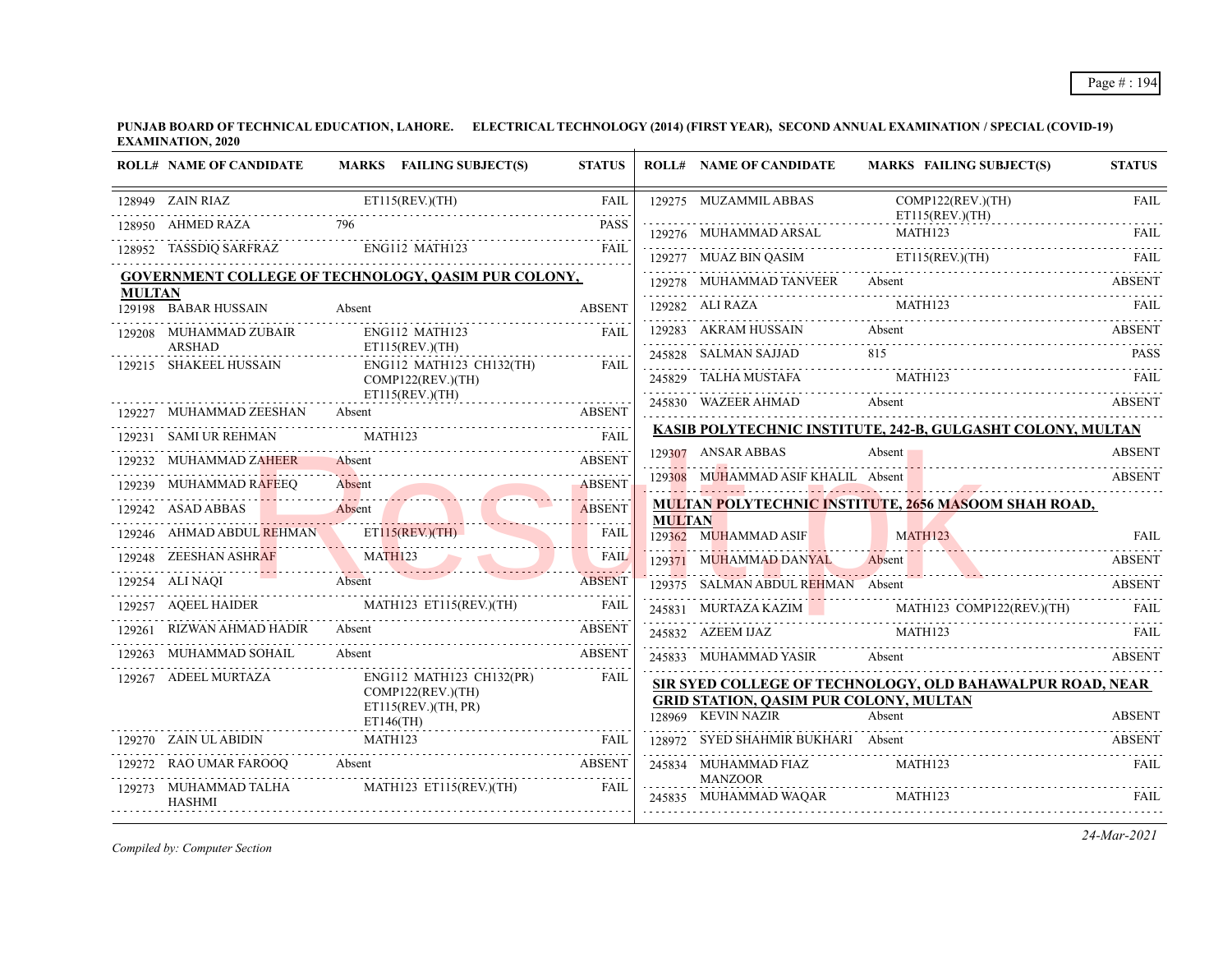|               | <b>ROLL# NAME OF CANDIDATE</b>   | MARKS FAILING SUBJECT(S)                                                                                  | <b>STATUS</b>      | <b>ROLL# NAME OF CANDIDATE</b>    | <b>MARKS FAILING SUBJECT(S)</b>                                                                                                                                                             | <b>STATUS</b> |
|---------------|----------------------------------|-----------------------------------------------------------------------------------------------------------|--------------------|-----------------------------------|---------------------------------------------------------------------------------------------------------------------------------------------------------------------------------------------|---------------|
|               | 245836 ASIF TALIB                | 838                                                                                                       | <b>PASS</b>        | 129628 MUHAMMAD AFAQ              | ENG112 MATH123<br>ET115(REV.)(TH)                                                                                                                                                           | <b>FAIL</b>   |
| <b>MULTAN</b> |                                  | SOS MULTAN INSTITUTE OF TECHNOLOGY, CTM SHER SHAH ROAD,                                                   |                    | 129630 ZESHAN MUSHTAQ             | ENG112 MATH123<br>ET115(REV.)(TH)                                                                                                                                                           | <b>FAIL</b>   |
|               | 129409 ALI HASSAN                | MATH123                                                                                                   | <b>FAII</b>        | 129634 MUHAMMAD AYAN ZAFAR        | MATH123 ET115(REV.)(TH)                                                                                                                                                                     | <b>FAIL</b>   |
|               | 129412 AHMAD RAZA                | 768                                                                                                       | <b>PASS</b>        | 129635 MUHAMMAD NAUMAN<br>AFZAL   | ENG112 MATH123<br>ET115(REV.)(TH)                                                                                                                                                           | FAIL          |
|               | <b>CHOWK, MULTAN</b>             | SWEDISH INSTITUTE OF TECHNOLOGY, OPP. GRID STATION, VEHARI                                                |                    | 129637 HAROON JABBAR              | ENG112 MATH123                                                                                                                                                                              | <b>FAIL</b>   |
|               | 129479 NIAMAT ULLAH              | MATH123 ET115(REV.)(TH)                                                                                   | <b>FAIL</b>        |                                   | ET115(REV.)(TH)                                                                                                                                                                             |               |
|               | 129480 AZIZ ULLAH                | $\frac{1}{29479}$ NATHI23 ET115(REV.)(TH) FAIL FAIL                                                       |                    |                                   | 129638 OWAIS ASLAM MATH123 ET115(REV.)(TH) FAIL                                                                                                                                             |               |
|               | 129489 SAOIB FIAZ                | ENG112 MATH123<br>$ET115$ (REV.)(TH)                                                                      | FAIL               | 129641 KASHIF HAROON              | ENG112 MATH123<br>ET115(REV.)(TH)                                                                                                                                                           | <b>FAIL</b>   |
|               | 129492 MUBIN UL HAQ              | MATH123 ET115(REV.)(TH)                                                                                   | FAIL               | 129643 HAFIZ MUHAMMAD AHMADAbsent |                                                                                                                                                                                             | <b>ABSENT</b> |
|               |                                  |                                                                                                           |                    | 129645 TOUSEEF ASHRAF             | Absent                                                                                                                                                                                      | <b>ABSENT</b> |
|               | 129503 MURAD NADEEM              | 129495 MUDDASIR NAZAR ETI15(REV.)(TH) FAIL                                                                | <b>PASS</b>        | 129646 ABUBAKAR SHERAZ            | <b>MATH123 ET115(REV.)(TH)</b>                                                                                                                                                              | -FAIL         |
| 245837        | FAIZAN-UL-HAQ                    | <b>MATH123</b>                                                                                            | .<br><b>FAIL</b>   |                                   | 129653 MUHAMMAD ZESHAN MATH123 ET115(REV.)(TH)                                                                                                                                              |               |
|               | 245838 SALMAN KHAN               | $ET115$ (REV.)(TH)                                                                                        | <b>FAIL</b>        | 129655 MOHAMMAD UMAR              | MATH123 ET115(REV.)(TH)                                                                                                                                                                     | FAIL          |
|               | 245839 MUHAMMAD ABU BAKAR Absent |                                                                                                           | .<br><b>ABSENT</b> | 129656 ABU SUFYAN                 | ENG112 MATH123<br>ET115(REV.)(TH)                                                                                                                                                           | <b>FAIL</b>   |
|               | <b>FAIZAN</b>                    |                                                                                                           |                    | 129657 MUHAMMAD HAMZA             | MATH123<br>129657 MUHAMMAD HAMZA MAIHI23 MAIHI23 FAIL                                                                                                                                       | FAIL          |
|               |                                  | THE CITY COLLEGE OF TECHNOLOGY, WAINS AUTO CENTRE, OPP<br>FAISAL MOVERS, VEHARI CHOWK, LARRI ADDA, MULTAN |                    | 129658 MUHAMMAD RAMZAN            | Absent                                                                                                                                                                                      | <b>ABSENT</b> |
|               | 129581 AZIZ-UR-REHMAN            | ENG112 MATH123<br>$ET115(REV.)(TH)$ $ET146(TH)$                                                           | <b>FAIL</b>        | 129659 MUHAMMAD ALI SHAN          | MATH123                                                                                                                                                                                     | FAIL          |
|               | 129586 YASIR MAJEED              | ISL ENG112 MATH123                                                                                        | FAIL               | 129661 NAWAZISH RAZA              | Absent                                                                                                                                                                                      | <b>ABSENT</b> |
|               | 129604 ABID HUSSAIN              | ET115(REV.)(TH)<br>MATH123                                                                                | FAIL               |                                   | $\begin{tabular}{c} 129663 & USAMA JAVED \\ \hline \end{tabular} \begin{tabular}{c} {\bf{AATH123} ETI15(REV)(TH)} \\ \end{tabular} \begin{tabular}{c} \bf{FAIL} \\ \bf{FAIL} \end{tabular}$ |               |
|               |                                  |                                                                                                           |                    | 129665 MUSHARAF ALI ANJUM Absent  |                                                                                                                                                                                             | <b>ABSENT</b> |
|               | 129621 MUHAMMAD SHOAIB           | ENG112 MATH123<br>COMP122(REV.)(TH)<br>ET115(REV.)(TH) ET146(TH)                                          | FAIL               | <b>SHAH</b>                       | 129666 SYED MUHAMMAD SALEEM MATH123 ET115(REV.)(TH)                                                                                                                                         | FAIL          |
|               | 129623 MOHAMMAD ASIM SOHAIL      | <b>MATH123</b>                                                                                            | FAII.              | 129667 MUHAMMAD FAROOO            | Absent                                                                                                                                                                                      | <b>ABSENT</b> |
|               | 129624 MUHAMMAD WAQAR            | ENG112 MATH123<br>$ET115$ (REV.)(TH)                                                                      | <b>FAIL</b>        | 129668 GHAZANFAR ALI              | ENG112 MATH123<br>ET115(REV.)(TH)                                                                                                                                                           | <b>FAIL</b>   |
|               | 129627 JAMSHAID SALEEM           | Absent                                                                                                    | <b>ABSENT</b>      | 129671 QAISER ABBASS              | MATH123 ET115(REV.)(TH)                                                                                                                                                                     | FAIL          |
|               |                                  |                                                                                                           |                    |                                   |                                                                                                                                                                                             |               |

*Compiled by: Computer Section*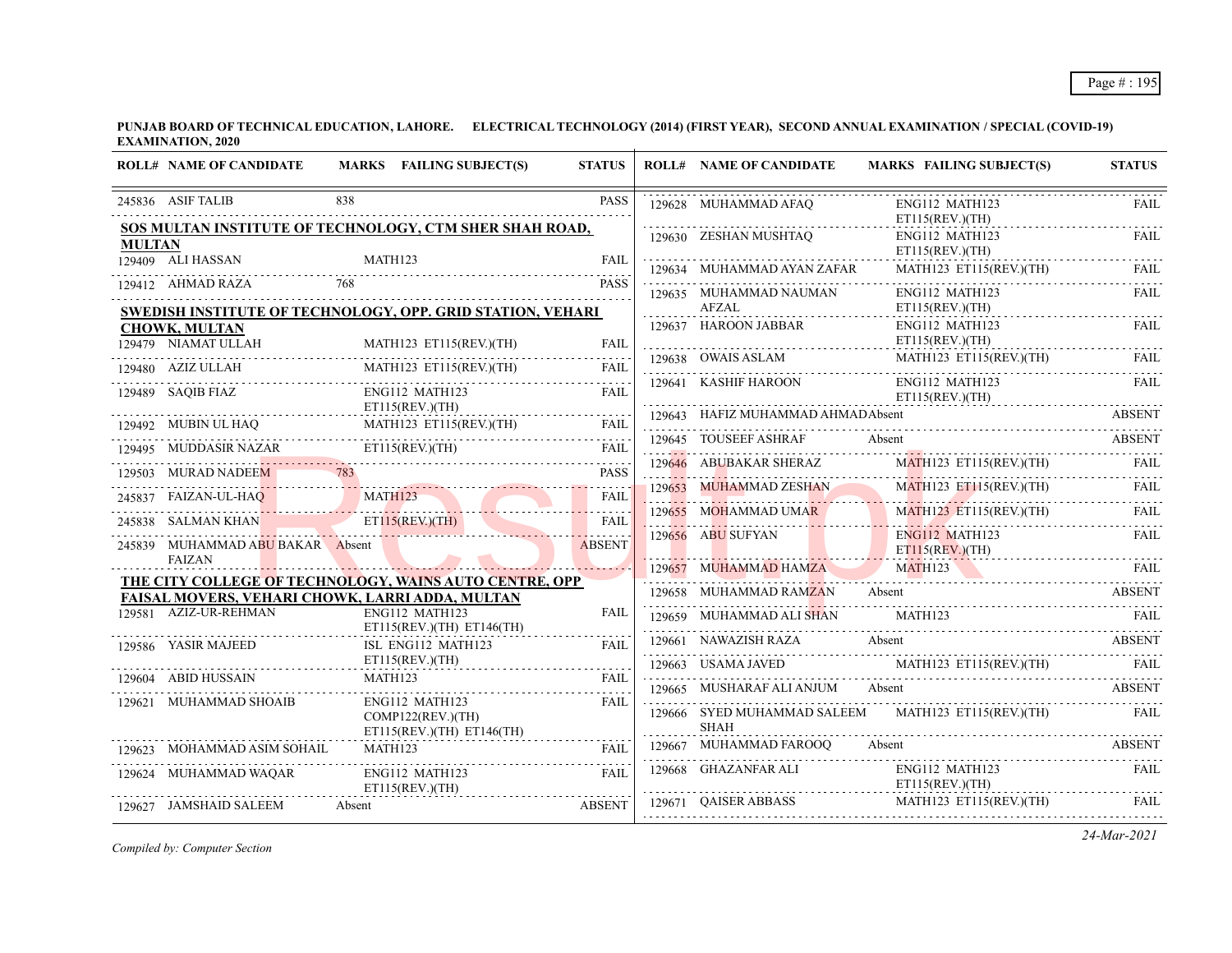|        | <b>ROLL# NAME OF CANDIDATE</b>           | MARKS FAILING SUBJECT(S)                                      | <b>STATUS</b>                  | <b>ROLL# NAME OF CANDIDATE</b>                            | <b>MARKS FAILING SUBJECT(S)</b>                                 | <b>STATUS</b> |
|--------|------------------------------------------|---------------------------------------------------------------|--------------------------------|-----------------------------------------------------------|-----------------------------------------------------------------|---------------|
|        | 129672 IRFAN RAMZAN                      | Absent                                                        | <b>ABSENT</b>                  | 129738 ADNAN IMTIAZ                                       | MATH123 ET115(REV.)(TH)                                         | FAIL          |
|        | 129678 AHSAN HAYAT KHARAL                | ENG112 MATH123<br>ET115(REV.)(TH)                             | FAIL                           | 245848 MUHAMMAD NOMAN<br><b>FAYAZ</b>                     | <b>ENG112</b>                                                   | FAIL          |
|        | 129680 USMAN SHOKAT                      | Absent                                                        | <b>ABSENT</b>                  | 245849 ZAIN MANSHA MATH123 CH132(TH)                      |                                                                 | FAIL          |
|        | 129681 MUHAMMAD HARIS KHAN               | MATH123 ET115(REV.)(TH)                                       | <b>FAIL</b>                    | 245850 MUHAMMAD YASIR NASIR                               | MATH123                                                         |               |
|        |                                          | ENG112 MATH123<br>129682 MUHAMMAD SALMAN ENG112 MATH123       | <b>FAIL</b>                    |                                                           | <b>GOVERNMENT COLLEGE OF TECHNOLOGY (BOYS), DERA GHAZI KHAN</b> |               |
|        | 129686 ALLAH DITTA                       | MATH123                                                       | <b>FAIL</b>                    | ROAD, ALIPUR BYPASS, MUZAFFARGARH<br>129870 MUHAMMAD AMIR | Absent                                                          | <b>ABSENT</b> |
|        | 129692 MUHAMMAD UMAR                     | ENG112 MATH123                                                | <b>FAIL</b>                    | <b>SHAHZAD</b>                                            |                                                                 |               |
|        | <b>IFTIKHAR</b><br>129693 MOHAMMAD WAQAS | Absent                                                        | <b>ABSENT</b>                  | 129873 MUHAMMAD SHOAIB                                    | Absent                                                          | <b>ABSENT</b> |
|        | 129698 ADEEL AHMAD                       | Absent                                                        | <b>ABSENT</b>                  | 129908 SHAHER YAR                                         | Absent                                                          | ABSENT        |
|        |                                          | 129703 SHAHID MEHMOOD Absent                                  | ABSENT                         |                                                           | 245851 ARIF MUSHTAQ ISL MATH123 CH132(TH) FAIL                  |               |
|        | 129704 MUHAMMAD QAMER ENG112 MATH123     |                                                               | FAIL                           |                                                           | 245852 MUHAMMAD WASEEM ISL_MATH123 CH132(TH)                    | FAIL          |
|        | 129706 MUHAMMAD HAMZA KHAN               | MATH <sub>123</sub>                                           | <b>FAIL</b>                    |                                                           | JINNAH COLLEGE OF TECHNOLOGY, GANISH WAH CANAL ROAD,            |               |
|        | 129709 HAMZA HASAN                       |                                                               | <u>.</u>                       | <b>MULTAN ROAD,, MUZAFFARGARH</b><br>129935 ASAD ZAMAN    | 849                                                             | <b>PASS</b>   |
|        | 129711 MUHAMMAD SHAHZAD                  | Absent                                                        | <b>ABSENT</b><br><b>ABSENT</b> | 129936 IJAZ AHMAD                                         | 888                                                             | <b>PASS</b>   |
|        | <b>KHAN</b>                              | Absent                                                        |                                | 129937 MUJAHID ABBAS                                      |                                                                 | <b>PASS</b>   |
|        |                                          | 245840 HAMZA QAMAR MATHI23 ET115(REV.)(TH) FAII               | <b>FAIL</b>                    |                                                           | 844                                                             |               |
| 245841 | NAJAM CHOUDHARY                          |                                                               | <b>PASS</b>                    | 129938 GOHAR IJAZ                                         |                                                                 | <b>PASS</b>   |
|        | 245842 AHMAD SHAHZAD                     | MATH123                                                       | FAIL                           | OPPOSITE GENERAL BUS STAND, NANKANA SAHIB                 | CHENAB INSTITUTE OF TECHNOLOGY, MANGTANWALA ROAD,               |               |
| 245843 | <b>HONEY NADEEM</b>                      | <b>ENG112</b>                                                 | <b>FAIL</b>                    | 129960 MAJID TAHIR                                        | ENG112 MATH123                                                  | <b>FAIL</b>   |
|        | SAIF-UR-REHMAN                           | SAIF-UR-REHMAN MATH123 FAIL                                   |                                | 129963 MOHSAN NIAZ                                        | COMP122(REV.)(TH)<br>Absent                                     | .<br>ABSENT   |
| 245845 | MUHAMMAD ASIM                            | 818                                                           | <b>PASS</b>                    | 129964 ALI AKBAR                                          | MATH123                                                         | FAIL          |
|        |                                          | 245846 MUNEEB ABDUL WAHEED ENG112 MATH123                     | FAII.                          | 129969 MUHAMMAD YASEEN                                    | MATH123                                                         | FAII.         |
|        | 245847 ZULQURNAN ANJUM                   | MATH123                                                       | FAIL                           |                                                           | ENG112 MATH123                                                  |               |
|        |                                          | <b>LAHORE POLYTECHNIC INSTITUTE, OPP. TEHSIL HEAD QUARTER</b> |                                | 129970 MUHAMMAD MAZHAR<br><b>SHAH HASHMI</b>              |                                                                 | FAIL          |
|        | HOSPITAL, QAISER PARK, G.T ROAD, MURIDKE |                                                               |                                |                                                           | 129972 MUHAMMAD AKRAM MATH123 ET115(REV.)(TH)                   | FAIL          |
|        | 129734 SAMEER AHMAD                      | Absent                                                        | <b>ABSENT</b>                  |                                                           |                                                                 |               |

*Compiled by: Computer Section*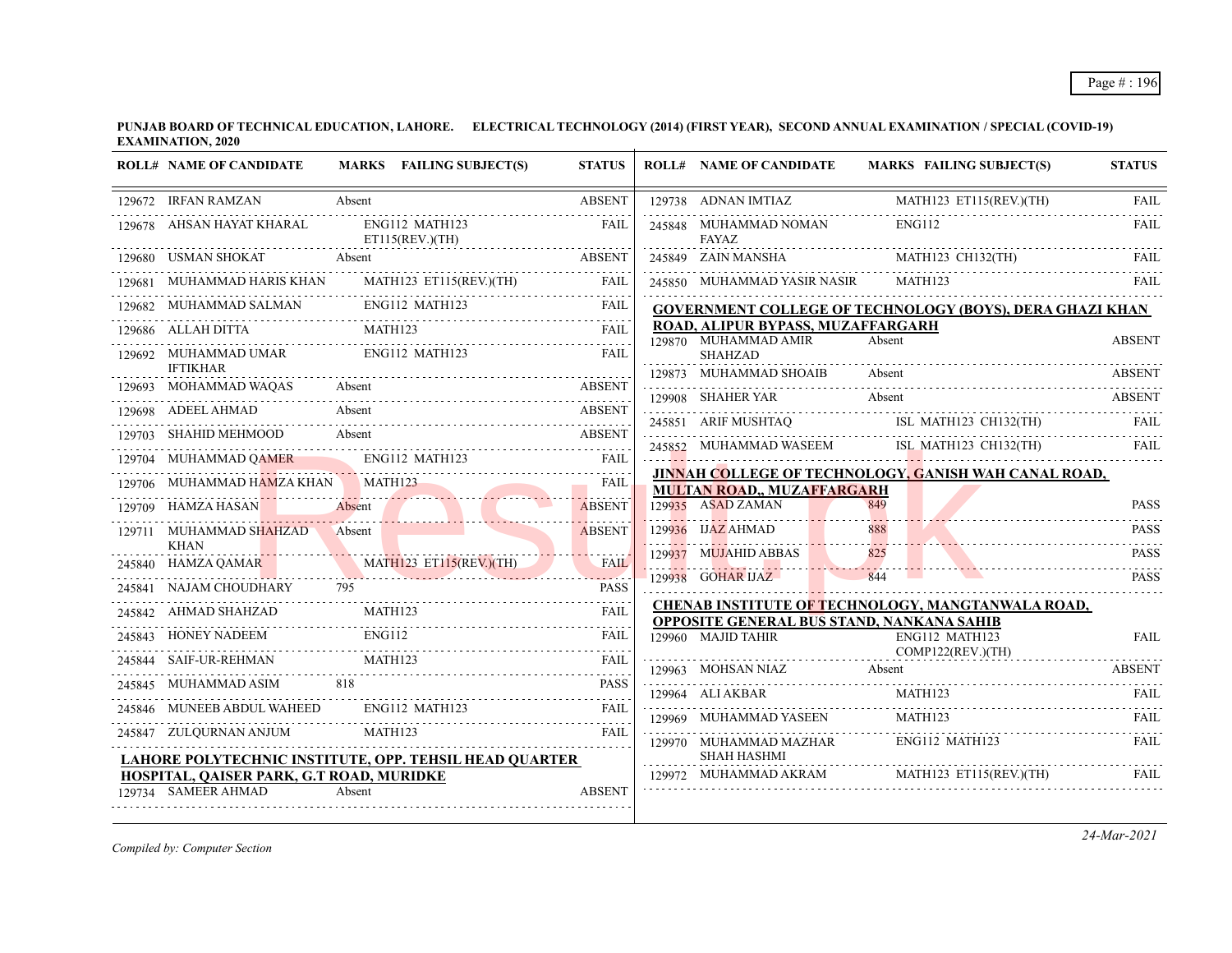| <b>ROLL# NAME OF CANDIDATE</b>                       | MARKS FAILING SUBJECT(S)                                                         | <b>STATUS</b>                    |              | <b>ROLL# NAME OF CANDIDATE</b>                                  | MARKS FAILING SUBJECT(S)                                        | <b>STATUS</b> |
|------------------------------------------------------|----------------------------------------------------------------------------------|----------------------------------|--------------|-----------------------------------------------------------------|-----------------------------------------------------------------|---------------|
|                                                      | ABDUL WAHAB TARKAIT COLLEGE OF TECHNOLOGY AND SCIENCES,                          |                                  |              | 130157 ABRAAR HUSSAIN                                           | <b>ENG112</b>                                                   | FAII.         |
| 2-KM MURIDKE ROAD, NAROWAL, NAROWAL                  | ET115(REV.)(TH)<br>129995 QADEER AHMED ETI15(REV.)(TH) FAIL                      | <b>FAIL</b>                      |              |                                                                 | <b>OKARA POLYTECHNIC INSTITUTE, KARMANWALA TOWN, G.T ROAD,,</b> |               |
| 129997 KHALIL AHMAD Absent                           |                                                                                  | ABSENT                           | <b>OKARA</b> | 130172 WASIF GOHAR                                              | 785                                                             | <b>PASS</b>   |
| 130000 FALAK SHER ENG112 MATH123                     |                                                                                  | FAIL                             |              |                                                                 | 130174 ALI RAZA ENGI12 MATH123 CH132(TH) FAIL                   |               |
|                                                      | CITY COLLEGE OF TECHNOLOGY, PASRUR ROAD,, NAROWAL                                |                                  |              |                                                                 | 130177 MIRZA ADNAN ULLAH Absent                                 | <b>ABSENT</b> |
| 130007 SAJAWAL KHAN                                  | JAWAL KHAN MATH123 ET115(REV.)(TH) FAIL                                          | FAIL                             |              | 130178 MUZAMAL HUSSAIN                                          | MATH123<br>$\frac{1001}{10}$ $\frac{1002}{100}$                 |               |
| Absent<br>130010 SHAHZAIB                            |                                                                                  | <b>ABSENT</b>                    |              |                                                                 | 130181 SAJID REHMAN Absent ABSENT                               |               |
| 130012 BABAR SHAHZAD BHATTI 809                      |                                                                                  | <b>PASS</b>                      |              |                                                                 | 130186 UMAR SARFRAZ MATH123 CH132(TH) FAIL                      |               |
|                                                      | <b>MEHMOOD KHAN GOVERNMENT COLLEGE OF TECHNOLOGY FOR</b>                         |                                  |              |                                                                 | 245859 MUHAMMAD AHMAD ENG112                                    | FAIL          |
| BOYS, MEHR SHARIF ROAD, NAROWAL<br>245854 MOHSIN ALI | ISL ENG112 MATH123                                                               |                                  |              |                                                                 | 245860 SAJJAD HAIDER ENGI12 MATH123 FAIL                        |               |
|                                                      | CH132(TH) COMP122(REV.)                                                          | Registration<br>cancelled due to |              |                                                                 | 245861 ARSLAN ALI Absent Absent ABSENT                          |               |
|                                                      | $(TH)$ ET115(REV.)(TH)<br>ET146(TH)                                              | not passing<br>minimum           |              |                                                                 | SIR SYED POLYTECHNIC INSTITUTE, DEPALPUR CHOWK, OKARA           |               |
|                                                      |                                                                                  | subjects                         |              | 130239 ALI SHER                                                 | Absent<br>130239 ALISHER Absent Absent ABSENT                   | <b>ABSENT</b> |
| 245855 SHAKEEL MASEH                                 | ISL MATH123                                                                      | FAII.<br>.                       |              | 130243 ALI RAZA MUMTAZ                                          | Absent                                                          | <b>ABSENT</b> |
| 245856 MUHAMMAD UMAIR TARIQ                          | ISL ENG112 MATH123<br>$CH132$ (TH) ET115(REV.)(TH)<br>ET146(TH)                  | FAIL                             |              | 130244 HAFIZ MUHAMMAD SAJID COMP122(REV.)(TH)<br><b>MANZOOR</b> | ARCHITECTURE AND ARCHITECTURE ARCHITECTURE                      | - FAIL        |
| 245857 MUHAMMAD AZEEM 733                            |                                                                                  | <b>PASS</b>                      |              | 130245 SYED MUHAMMAD AKBAR Absent<br><b>SHAH</b>                |                                                                 | <b>ABSENT</b> |
| 245858 HASSAN NAEEM                                  | MATH123 COMP122(REV.)(TH)                                                        | FAIL                             |              | 130247 FAISAL BASHIR                                            | Absent                                                          | <b>ABSENT</b> |
|                                                      | ET115(REV.)(TH)<br><b>OUAID-E-AZAM COLLEGE OF TECHNOLOGY, JAGOWALA ROAD NEAR</b> |                                  |              | 130248 GHULAM FAREED                                            | 756                                                             | <b>PASS</b>   |
| CHAND COLONY, NAUSHERA VIRKAN                        |                                                                                  |                                  |              | 130249 MUHAMMAD MAZHAR<br><b>FARID</b>                          | MATH123                                                         | FAIL          |
| 130140 WAKEEL AFZAL                                  | KEEL AFZAL Absent ABSENT ABSENT                                                  | <b>ABSENT</b>                    |              | 130250 MUHAMMAD ARSALAN                                         | MATH123                                                         | FAII.         |
|                                                      | 130146 SYED FATIR RAZA QAZMI ENG112 MATH123                                      | FAIL                             |              | <b>ASHRAF</b>                                                   |                                                                 |               |
| <b>MANHAS</b>                                        | 130150 MUHAMMAD SHAFIQ MATH123 ET115(REV.)(TH)                                   | FAIL                             |              | 130253 RANA ASIF MAHMOOD                                        | Absent                                                          | ABSENT        |
| 130154 RANA MUJTABA HAIDER MATH123                   |                                                                                  | FAIL                             |              | 130258 MUHAMMAD MAHBOOB                                         | Absent                                                          | <b>ABSENT</b> |
| 130156 MUHAMMAD JAVID                                | <b>MATH123</b>                                                                   | FAIL                             |              | 130262 SAQIB ALI                                                | Absent                                                          | <b>ABSENT</b> |
|                                                      |                                                                                  |                                  |              | 245862 MUHAMMAD ASHRAF                                          | 768<br>245862 MUHAMMAD ASHRAF 768 PASS                          |               |

*Compiled by: Computer Section*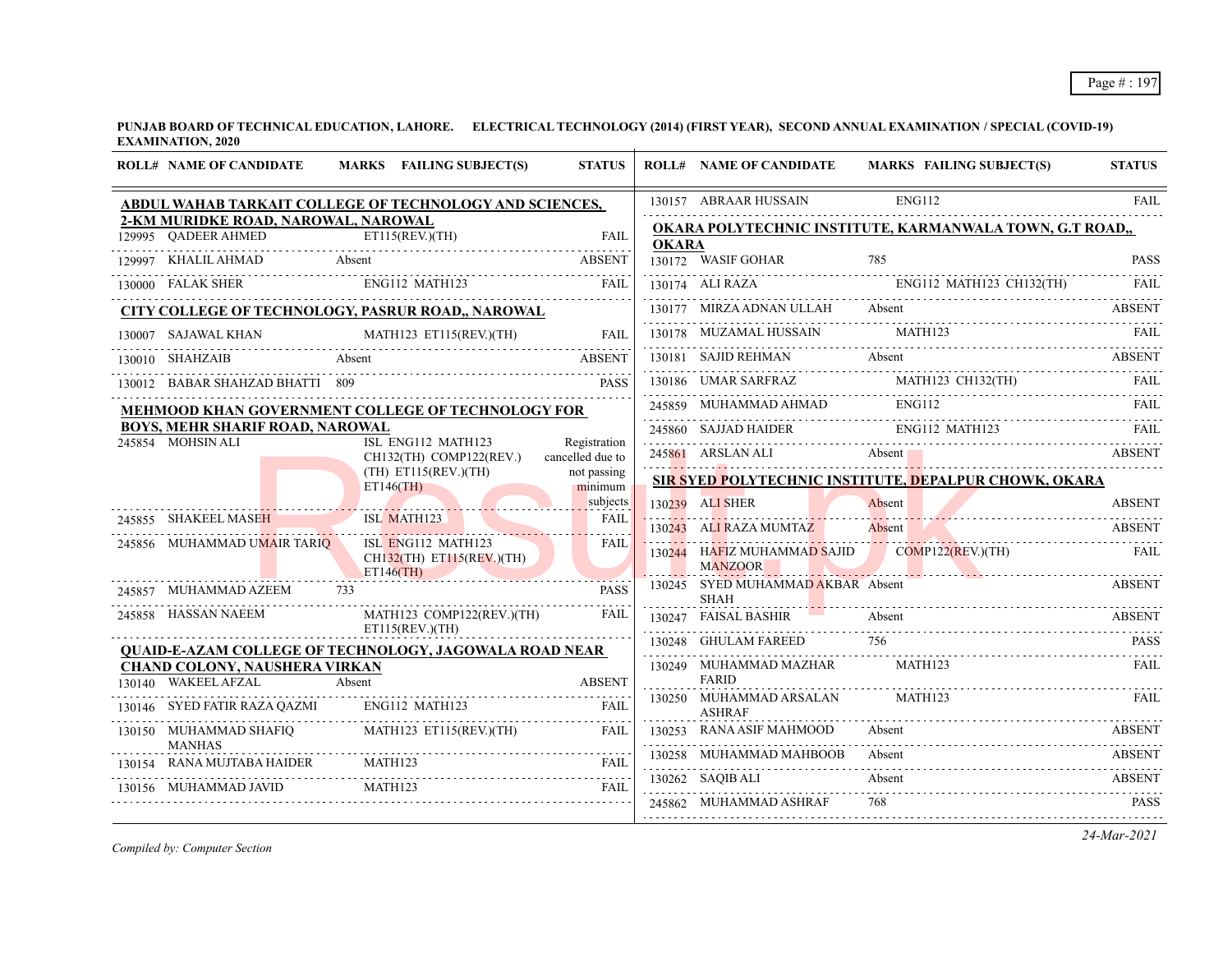| <b>ROLL# NAME OF CANDIDATE</b>           | MARKS FAILING SUBJECT(S)                                                                                     | <b>STATUS</b>          | <b>ROLL# NAME OF CANDIDATE</b>                                                                               | MARKS FAILING SUBJECT(S)                                  | <b>STATUS</b>                   |  |  |  |
|------------------------------------------|--------------------------------------------------------------------------------------------------------------|------------------------|--------------------------------------------------------------------------------------------------------------|-----------------------------------------------------------|---------------------------------|--|--|--|
| NEAR KARMAWALA G.T ROAD, OKARA           | THE UNI-TECH COLLEGE OF MANAGEMENT & TECHNOLOGY, 56/2-L                                                      |                        | PAKPATTAN POLYTECHNIC INSTITUTE, AL GHAFOOR MARKET<br>SAHIWAL ROAD, NEAR SHELL PETROL PUMP, PAKPATTAN SHARIF |                                                           |                                 |  |  |  |
| 130379 ABDUL REHMAN                      | Absent                                                                                                       | <b>ABSENT</b>          |                                                                                                              | 130426 MUHAMMAD TAQI MATH123 ET115(REV.)(TH)              | <b>FAIL</b>                     |  |  |  |
|                                          | $\textbf{130381 \quad USAM RASHEED} \qquad \qquad \textbf{ENG112 \quad MATH123} \qquad \qquad \textbf{FAIL}$ |                        | 130428 ASAD JABBAR                                                                                           | Absent                                                    | <b>ABSENT</b>                   |  |  |  |
| 130383 SHAHROZ HUSSAIN                   | MATH123                                                                                                      |                        |                                                                                                              | JINNAH POLYTECHNIC INSTITUTE, BHAWANA JHANG ROAD, PANSERA |                                 |  |  |  |
| 130388 MUSHARRAF AHMAD Absent            | MUSHARRAF AHMAD Absent ABSENT                                                                                |                        | 130472 MUHAMMAD RAFIO                                                                                        | MATH123<br>130472 MUHAMMAD RAFIQ MATH123 FAIL             | FAIL                            |  |  |  |
| 130392 MUSHARAF NAZIR                    | Absent                                                                                                       | ABSENT                 | 245874 NAWAZISH ALI                                                                                          | ISL ENG112 MATH123                                        | FAIL                            |  |  |  |
| 130394 TAYYAB SAFDAR MATH123             |                                                                                                              | FAII.                  |                                                                                                              | CH132(TH) COMP122(REV.)<br>$(TH)$ ET115(REV.)(TH)         |                                 |  |  |  |
| 130395 MUHAMMAD AHMAD                    |                                                                                                              | <b>PASS</b>            | 245875 MUHAMMAD AZEEM                                                                                        | ISL ENG112 MATH123                                        | Registration                    |  |  |  |
| 130396 MUHAMMAD JAHANZAIB Absent         |                                                                                                              | <b>ABSENT</b>          |                                                                                                              | CH132(TH, PR)<br>COMP122(REV.)(TH, PR)                    | cancelled due to<br>not passing |  |  |  |
| 130397 MUHAMMAD NAVEED<br><b>KHALID</b>  | ENG112 MATH123                                                                                               | FAIL                   |                                                                                                              | ET115(REV.)(TH, PR)<br>ET121(PR) ET146(TH, PR)            | minimum<br>subjects             |  |  |  |
| 130398 AZIZ ULLAH                        | MATH123                                                                                                      | FAII.                  | 245876 SADAQAT ULLAH                                                                                         | <b>ENG112</b>                                             | FAIL                            |  |  |  |
| 130399 MUHAMMAD TAUSEEF<br><b>YOUSAF</b> | Absent                                                                                                       | <b>ABSENT</b>          |                                                                                                              | ALLAMA IOBAL COLLEGE OF TECHNOLOGY, OPP. SORENTO CNG NEAR |                                 |  |  |  |
| 130408 GHULAM MOHI UD DIN                | Absent                                                                                                       | .<br><b>ABSENT</b>     | <b>HALLAH CHOWK BYPASS, PATTOKI</b><br>130547 MUZAMMAL HUSSAIN                                               | MATH123 ET115(REV)(TH)                                    | <b>FAIL</b>                     |  |  |  |
| 245863 GHULAM AKBAR                      | Absent<br><u> Tanton Tanton de Maria de la I</u>                                                             | ABSENT<br>. <i>. .</i> | 130548 MUHAMMAD AQEEL<br><b>BADSHAH</b>                                                                      | ENG112 MATH123 CH132(TH)<br>ET115(REV.)(TH)               | <b>FAIL</b>                     |  |  |  |
| 245864 ABRAR HUSSAIN                     | ABRAR HUSSAIN Absent                                                                                         |                        | 130550 MUHAMMAD USMAN ALI                                                                                    | <b>ENG112 MATH123</b>                                     | FAIL.                           |  |  |  |
| 245865 SAJID HUSSAIN                     | ENG112                                                                                                       | FAIL                   | 130555 EHSAN UL HASSAN                                                                                       | ENG112 MATH123                                            | FAIL.                           |  |  |  |
|                                          | 245866 KHALID MAJEED ET115(REV.)(TH) FAIL                                                                    |                        | 245877 SOHAIB MUNEER                                                                                         |                                                           | RL Fee                          |  |  |  |
|                                          | 245867 AHMAD RAZA ET115(REV.)(TH) FAIL                                                                       |                        | 245878 MIRZA BILAL MAHMOOD                                                                                   |                                                           | RL Fee                          |  |  |  |
|                                          | 245868 KASHIF SAJAD Absent ABSENT                                                                            |                        | 245879 INZAMAM-UL-HUQ                                                                                        |                                                           | RL Fee                          |  |  |  |
| 245869 GUL SHAIR                         | Absent                                                                                                       | <b>ABSENT</b>          | 245880 MUHAMMAD RIZWAN                                                                                       |                                                           | RL Fee                          |  |  |  |
| 245870 HAMID ALI NAWAZ                   | MATH123 COMP122(REV.)(TH)<br>ET115(REV.)(TH)                                                                 | FAII.                  | 245881 HASSAN RAZA                                                                                           | Absent                                                    | RL Fee                          |  |  |  |
| 245871 MUHAMMAD ARSLAN                   | 876                                                                                                          | <b>PASS</b>            | 245882 NAWAZ SHARIF                                                                                          |                                                           | RL Fee                          |  |  |  |
| 245872 MUHAMMAD AKMAL                    | ENG112 CH132(TH)<br>ET115(REV.)(TH)                                                                          | <b>FAIL</b>            | 245883 MUHAMMAD UMER                                                                                         | Absent                                                    | RL Fee                          |  |  |  |
| 245873 ALI HAIDER                        | Absent                                                                                                       | <b>ABSENT</b>          |                                                                                                              |                                                           |                                 |  |  |  |
|                                          |                                                                                                              |                        |                                                                                                              |                                                           |                                 |  |  |  |

*Compiled by: Computer Section*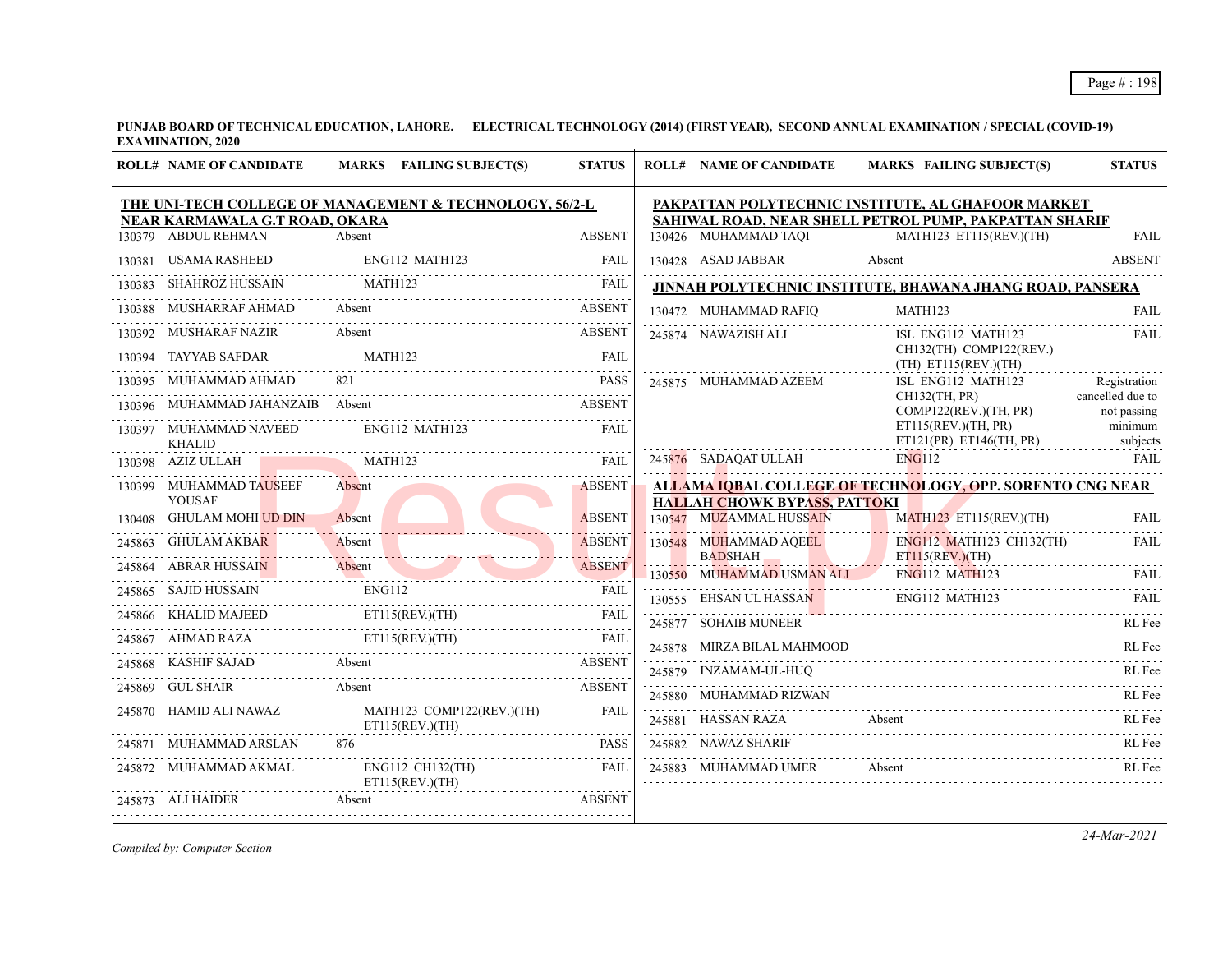| <b>ROLL# NAME OF CANDIDATE</b>    | MARKS FAILING SUBJECT(S)                                                                                                                                                                                                                                                                                                                                                                                                                        | <b>STATUS</b>                                 | <b>ROLL# NAME OF CANDIDATE</b>                          | MARKS FAILING SUBJECT(S)                                                                                                                                                                                                                                                                                                            | <b>STATUS</b>                                 |
|-----------------------------------|-------------------------------------------------------------------------------------------------------------------------------------------------------------------------------------------------------------------------------------------------------------------------------------------------------------------------------------------------------------------------------------------------------------------------------------------------|-----------------------------------------------|---------------------------------------------------------|-------------------------------------------------------------------------------------------------------------------------------------------------------------------------------------------------------------------------------------------------------------------------------------------------------------------------------------|-----------------------------------------------|
| 245884 ALI UKASHA                 | Absent                                                                                                                                                                                                                                                                                                                                                                                                                                          | Registration<br>cancelled due to<br>No Chance | 245894 MUHAMMAD BILAL<br>PERVAIZ                        | <b>MATH123</b>                                                                                                                                                                                                                                                                                                                      | Registration<br>cancelled due to<br>No Chance |
|                                   | <b>QUAID-E-AZAM COLLEGE OF ENGINEERING &amp; TECHNOLOGY, G.T</b>                                                                                                                                                                                                                                                                                                                                                                                |                                               |                                                         | CITY COLLEGE OF TECHNOLOGY, GHOUSIA CHOWK, SHOOR KOT                                                                                                                                                                                                                                                                                |                                               |
| ROAD, OPP. MODEL CITY, PATTOKI    |                                                                                                                                                                                                                                                                                                                                                                                                                                                 |                                               | ROAD,, PEER MAHAL                                       |                                                                                                                                                                                                                                                                                                                                     |                                               |
| 130641 MUHAMMAD SHAH ZAIB<br>AZIZ | ENG112 MATH123                                                                                                                                                                                                                                                                                                                                                                                                                                  | <b>FAIL</b>                                   | 130699 FAISAL MUNIR                                     | ISL MATH123 CH132(TH)<br>COMP122(REV.)(TH)                                                                                                                                                                                                                                                                                          | <b>FAIL</b>                                   |
| 130642 ZEESHAN MEHFOOZ Absent     |                                                                                                                                                                                                                                                                                                                                                                                                                                                 | <b>ABSENT</b>                                 |                                                         | $ET115(REV)(TH)$ $ET146(TH)$                                                                                                                                                                                                                                                                                                        | .                                             |
|                                   | 130643 BABAR JAVED MATH123 FAIL                                                                                                                                                                                                                                                                                                                                                                                                                 |                                               |                                                         | $\begin{tabular}{c c c c} \hline 130702 & ZAIN ALL & ENGI12 MATH123 & FAIL \\ \hline 245895 & HASEEB MUJAHID & ENGI12 & & TAIL \\ \hline \end{tabular} \begin{tabular}{c} \hline \multicolumn{3}{c}{\textbf{FAIL}} \\ \hline \multicolumn{3}{c}{\textbf{FAIL}} \\ \hline \multicolumn{3}{c}{\textbf{FAIL}} \\ \hline \end{tabular}$ |                                               |
| 130646 MUHAMMAD SHAFAN MATH123    |                                                                                                                                                                                                                                                                                                                                                                                                                                                 | FAIL                                          |                                                         |                                                                                                                                                                                                                                                                                                                                     |                                               |
|                                   | 130651 SALMAN MASEEH Absent ABSENT ABSENT                                                                                                                                                                                                                                                                                                                                                                                                       |                                               | <b>CHOWK, PHALIA</b>                                    | CHENAB POLYTECHNIC INSTITUTE, NEAR NADRA OFFICE, QENCHI                                                                                                                                                                                                                                                                             |                                               |
|                                   |                                                                                                                                                                                                                                                                                                                                                                                                                                                 |                                               | 245896 USAMA MUKHTAR                                    | Absent                                                                                                                                                                                                                                                                                                                              | Registration                                  |
|                                   | $\begin{tabular}{c c c c} \hline 130653 & AHMAD AZEEM & \multicolumn{3}{ c }{MATH123} & \multicolumn{3}{ c }{FAIL} \\ \hline \end{tabular} \begin{tabular}{lllllllllll} \multicolumn{3}{ c }{PATH} & \multicolumn{3}{ c }{HATH123} & \multicolumn{3}{ c }{FAIL} \\ \hline \end{tabular} \begin{tabular}{lllllllllllll} \multicolumn{3}{ c }{PATH} & \multicolumn{3}{ c }{ABSENT} \\ \multicolumn{3}{ c }{ABSENT} & \multicolumn{3}{ c }{ABSENT$ |                                               |                                                         |                                                                                                                                                                                                                                                                                                                                     | cancelled due to<br>not passing               |
|                                   | 130657 ABDUL HADI ISL ENG112 MATH123<br>CH132(TH) ET115(REV.)(TH)                                                                                                                                                                                                                                                                                                                                                                               | FAII.                                         |                                                         |                                                                                                                                                                                                                                                                                                                                     | minimum<br>subjects                           |
|                                   | 130659 MUHAMMAD NOMAN Absent                                                                                                                                                                                                                                                                                                                                                                                                                    | ABSENT                                        |                                                         | 245897 ADIL IFTIKHAR MATH123 ET115(REV.)(TH) FAIL                                                                                                                                                                                                                                                                                   |                                               |
| 245885 TEHSEEN JAFAR              | ISL ENG112 MATH123                                                                                                                                                                                                                                                                                                                                                                                                                              | <b>FAIL</b>                                   |                                                         | <b>ORIENTAL INSTITUTE OF TECHNOLOGY, MOHALLA AMEER OPP LODHI</b>                                                                                                                                                                                                                                                                    |                                               |
|                                   | $CH132$ (TH) COMP122(REV.)<br>$(TH)$ ET115(REV.)(TH)                                                                                                                                                                                                                                                                                                                                                                                            |                                               | CNG MANDI GUJRAT ROAD, PHALIA<br>130732 FAROOQ UL ZAMAN | Absent                                                                                                                                                                                                                                                                                                                              | <b>ABSENT</b>                                 |
| 245886 MUHAMMAD ALI USMAN         | ISL ENG112 MATH123<br>CH132(TH) COMP122(REV.)                                                                                                                                                                                                                                                                                                                                                                                                   | Registration<br>cancelled due to              | <b>HASSAN</b>                                           | 130737 MUHAMMAD UZAIR UL MATH123 ET115(REV.)(TH) FAIL                                                                                                                                                                                                                                                                               |                                               |
|                                   | $(TH)$ ET115(REV.)(TH)<br>$ET146$ (TH)                                                                                                                                                                                                                                                                                                                                                                                                          | not passing<br>minimum<br>subjects            |                                                         | 130738 QASIM HUSSAIN SHAH ENG112 MATH123 CH132(TH)<br>ET115(REV.)(TH)                                                                                                                                                                                                                                                               | FAIL                                          |
| 245887 DANISH HUSSAIN             | ENG112 MATH123                                                                                                                                                                                                                                                                                                                                                                                                                                  | <b>FAIL</b>                                   | 130742 MUHAMMAD USAMA                                   | Absent                                                                                                                                                                                                                                                                                                                              | ABSENT                                        |
|                                   | 245888 ALI USMAN Absent                                                                                                                                                                                                                                                                                                                                                                                                                         | ABSENT                                        | <b>RIZWAN</b>                                           |                                                                                                                                                                                                                                                                                                                                     |                                               |
|                                   | 245889 MUHAMMAD ALI 833 PASS                                                                                                                                                                                                                                                                                                                                                                                                                    |                                               | PIND DADAN KHAN                                         | <b>GOVERNMENT (CMYB) COLLEGE OF TECHNOLOGY, JHELUM ROAD,</b>                                                                                                                                                                                                                                                                        |                                               |
| 245890 ABU BAKAR SIDDIQUE 804     |                                                                                                                                                                                                                                                                                                                                                                                                                                                 | <b>PASS</b>                                   | 130834 MUHAMMAD ARBAB<br><b>NAFEES</b>                  | ENG112 MATH123 CH132(TH)<br>COMP122(REV.)(TH)                                                                                                                                                                                                                                                                                       | <b>FAIL</b>                                   |
|                                   |                                                                                                                                                                                                                                                                                                                                                                                                                                                 |                                               |                                                         | ET115(REV.)(TH)                                                                                                                                                                                                                                                                                                                     |                                               |
| 245892 SOHAIL KHAN                | MATH123                                                                                                                                                                                                                                                                                                                                                                                                                                         | <b>FAIL</b>                                   | 130839 MUHAMMAD BABAR                                   | ENG112 MATH123 CH132(TH)<br>COMP122(REV.)(TH)                                                                                                                                                                                                                                                                                       | FAIL.                                         |
| 245893 RIAZ AHMAD                 | MATH123                                                                                                                                                                                                                                                                                                                                                                                                                                         | <b>FAIL</b>                                   |                                                         | ET115(REV.)(TH)                                                                                                                                                                                                                                                                                                                     |                                               |
|                                   |                                                                                                                                                                                                                                                                                                                                                                                                                                                 |                                               |                                                         | 130851 ZAHOOR HAIDER Absent ABSENT ABSENT                                                                                                                                                                                                                                                                                           |                                               |

*Compiled by: Computer Section*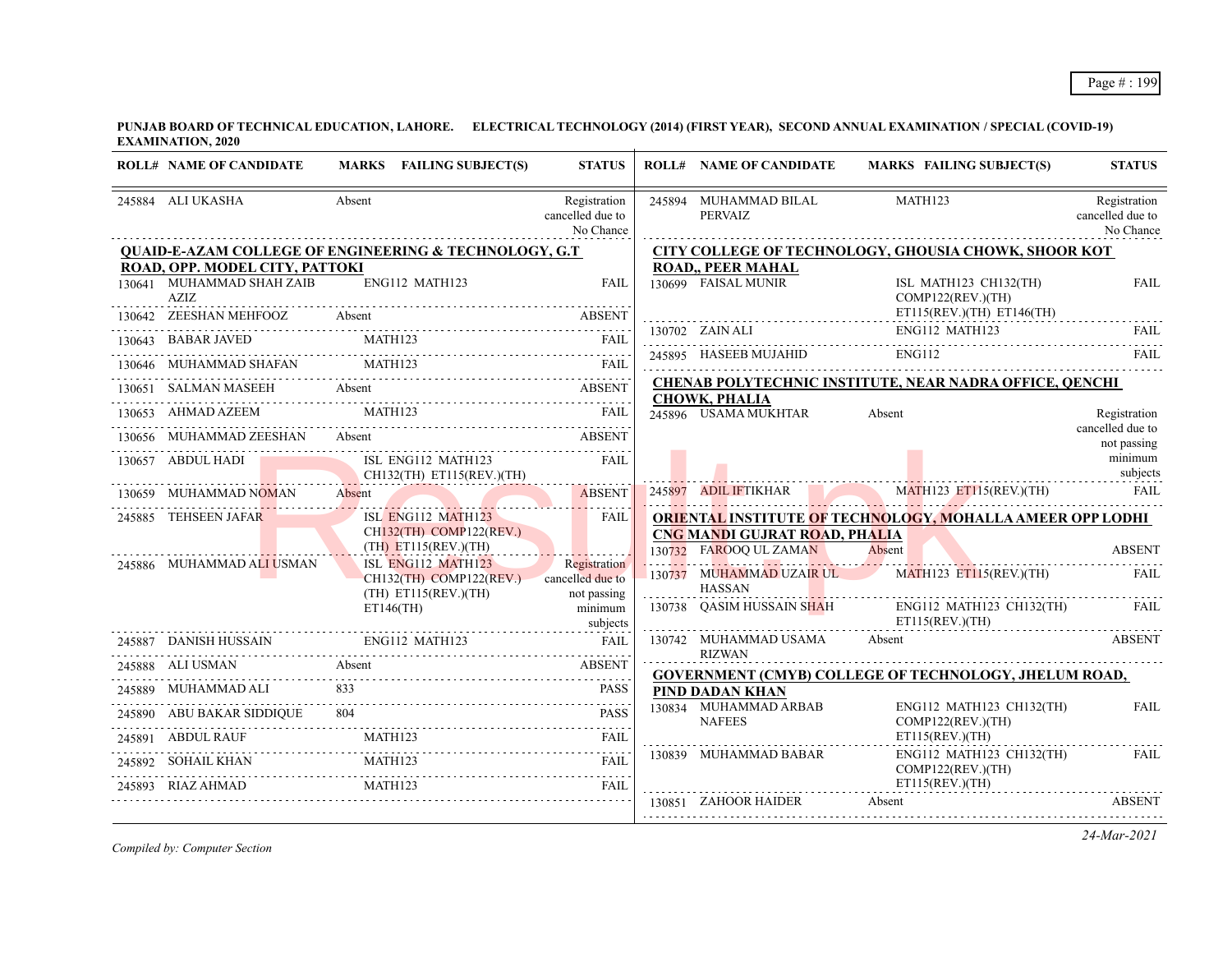|               | <b>ROLL# NAME OF CANDIDATE</b>                                |         | MARKS FAILING SUBJECT(S)                                  | <b>STATUS</b> | <b>ROLL# NAME OF CANDIDATE</b>                                      | <b>MARKS FAILING SUBJECT(S)</b>                               | <b>STATUS</b>                                 |
|---------------|---------------------------------------------------------------|---------|-----------------------------------------------------------|---------------|---------------------------------------------------------------------|---------------------------------------------------------------|-----------------------------------------------|
| 130869        | MUHAMMAD SHOAIB                                               | Absent  |                                                           | <b>ABSENT</b> | 131002 AYYAZ FAROOQ                                                 | MATH123                                                       | <b>FAIL</b>                                   |
| 130871        | HASEEB UR REHMAN                                              |         | ENG112 MATH123                                            | FAII.         | 131003 OBAID SOHRAB                                                 | MATH123                                                       |                                               |
|               | SHAZIF ALI                                                    |         | ALI Absent ABSENT                                         | <b>ABSENT</b> | 131004 USAMA MUBARAK                                                | Absent                                                        | <b>ABSENT</b>                                 |
| 130873        | ZEESHAN ALI                                                   |         | Absent                                                    | <b>ABSENT</b> |                                                                     | GOVERNMENT COLLEGE OF TECHNOLOGY, SHAHBAZ PUR ROAD,           |                                               |
|               | 130876 MUHAMMAD ABU BAKAR<br>AHABIB                           |         | $CH132$ (TH)                                              | <b>FAIL</b>   | 131146 SHAHZAIB TALIB                                               | OPPOSITE COCA-COLA FACTORY, RAHIM YAR KHAN<br>ENG112 MATH123  | <b>FAIL</b>                                   |
| 130877        | <b>USMAN MEHMOOD</b>                                          | 738     |                                                           | <b>PASS</b>   | 131153 MUHAMMAD TALHA                                               | ENG112 MATH123                                                |                                               |
| 130878        | <b>MUBASHAR ZIA</b>                                           |         | ENG112 CH132(TH)                                          | FAIL          | 131163 SYED ASAD ALI                                                | Absent<br>131163 SYED ASAD ALI Absent ABSENT                  |                                               |
|               | 130882 MUHAMMAD HASNAIN<br><b>AFZAL</b>                       |         | ENG112 ET115(REV.)(TH)                                    | <b>FAIL</b>   | 131165 JAM ISHTIAQ AHMED                                            | Absent                                                        | <b>ABSENT</b>                                 |
|               | 130883 ALI HASSAN CH132(TH) ET115(REV.)(TH) FAIL              |         |                                                           |               | 245898 MUZAFAR MUSTAFA                                              | ISL ENG112 MATH123<br>CH132(TH) COMP122(REV.)                 | <b>FAIL</b>                                   |
| 130884        | ZEESHAN AHMAD 732                                             |         |                                                           | <b>PASS</b>   |                                                                     | $(TH)$ ET115(REV.)(TH)                                        |                                               |
| 130890        | MUHAMMAD IBRAHIM                                              | MATH123 |                                                           | FAII.         | 245899 ARSHAD ALI E                                                 | ENG112                                                        | <b>FAIL</b>                                   |
| 130892        | DANISH JAVED                                                  |         | MATH123 COMP122(REV.)(TH)                                 | FAIL          | 245900 MUZAMIL HUSSAIN                                              | $ENG112$ MATH123                                              |                                               |
|               | TAMEER E MILLAT INSTITUTE OF TECHNOLOGY, KHEWARA, PIND        |         |                                                           |               | 245901 BILAL HANIF                                                  | Absent                                                        | <b>ABSENT</b>                                 |
|               | <b>DADAN KHAN</b><br>130895 MAKHDOOM MUHAMMAD                 |         |                                                           |               |                                                                     | <b>RAHIM YAR KHAN COLLEGE OF TECHNOLOGY, NEAR GHARIB SHAH</b> |                                               |
|               | <b>SULEMAN</b>                                                |         | <b>MATH123 CH132(TH)</b><br>$ET115(REV.)(TH)$ $ET146(TH)$ | <b>FAIL</b>   | <b>BRIDGE BYPASS ROAD, RAHIM YAR KHAN</b><br>131189 MUHAMMAD NAVEED | Absent                                                        | <b>ABSENT</b>                                 |
|               | 130900 AAMIR SOHAIL                                           | 743     |                                                           | <b>PASS</b>   | 131193 TANVEER HUSSAIN                                              | ET115(REV.)(TH)                                               |                                               |
|               | 130901 FARHAN ADIL COMP122(REV.)(TH)                          |         |                                                           | <b>FAII</b>   | 131196 MUHAMMAD ZAIN ASGHAR Absent                                  |                                                               | <b>ABSENT</b>                                 |
| <b>GHEB</b>   | DR. RASHAD INSTITUTE OF TECHNICAL EDUCATION, P.O KHAUR, PINDI |         |                                                           |               |                                                                     | 131197 ATIQ UR REHMAN ENG112 MATH123 FAIL                     |                                               |
|               | 130965 SULMAN HUSSAIN                                         | Absent  |                                                           | <b>ABSENT</b> |                                                                     | 131199 TANZEEL AHMED MATH123 FAIL FAIL                        |                                               |
|               | 130966 MUHAMMAD RAZA ALI                                      | Absent  |                                                           | <b>ABSENT</b> | 131200 ZUBAIR RASHEED ENG112 MATH123                                |                                                               |                                               |
| 130967        | SHEHZAD ABBAS                                                 | Absent  |                                                           | <b>ABSENT</b> | 245902 ABDULLAH MAHMOOD                                             |                                                               | <b>PASS</b>                                   |
|               | MUHAMMAD HASNAIN                                              | Absent  |                                                           | <b>ABSENT</b> |                                                                     | 245903 AQIB AMEEN Absent ABSENT ABSENT                        |                                               |
| <b>POONCH</b> | HOPE POLYTECHNIC COLLEGE, NEAR REST HOUSE ROAD, HAJIRA,       |         |                                                           |               | 245904 UMAR KHAN                                                    | MATH123                                                       | Registration<br>cancelled due to<br>No Chance |
|               | 131000 AMMAR FAZEEL                                           | MATH123 |                                                           | FAIL          |                                                                     | SWEDISH INSTITUTE OF TECHNOLOGY, , RAHIM YAR KHAN             |                                               |

*Compiled by: Computer Section*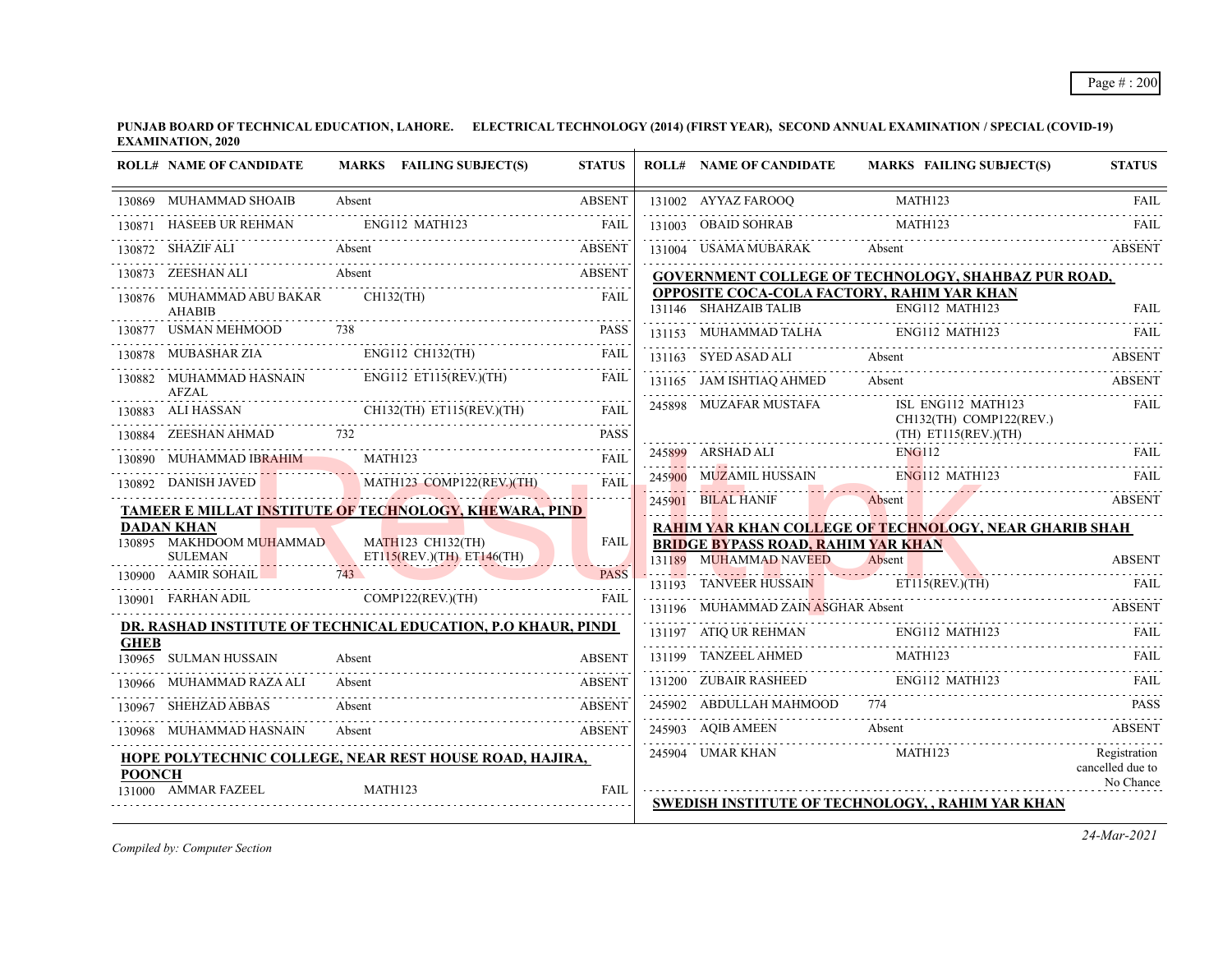|        | <b>ROLL# NAME OF CANDIDATE</b>                                                                                                                                                                                                                                                                                                                                                                                                  | MARKS FAILING SUBJECT(S)                                                    | <b>STATUS</b>                 | <b>ROLL# NAME OF CANDIDATE</b>        | MARKS FAILING SUBJECT(S)                                             | <b>STATUS</b> |
|--------|---------------------------------------------------------------------------------------------------------------------------------------------------------------------------------------------------------------------------------------------------------------------------------------------------------------------------------------------------------------------------------------------------------------------------------|-----------------------------------------------------------------------------|-------------------------------|---------------------------------------|----------------------------------------------------------------------|---------------|
|        | 131208 MUHAMMAD MOHSIN<br>$\begin{tabular}{l c c c} \hline \rule[1mm]{0mm}{2mm} \rule[1mm]{0mm}{2mm} \rule[1mm]{0mm}{2mm} \rule[1mm]{0mm}{2mm} \rule[1mm]{0mm}{2mm} \rule[1mm]{0mm}{2mm} \rule[1mm]{0mm}{2mm} \rule[1mm]{0mm}{2mm} \rule[1mm]{0mm}{2mm} \rule[1mm]{0mm}{2mm} \rule[1mm]{0mm}{2mm} \rule[1mm]{0mm}{2mm} \rule[1mm]{0mm}{2mm} \rule[1mm]{0mm}{2mm} \rule[1mm]{0mm}{2mm} \rule[1mm]{0mm}{2mm} \rule[1mm]{0mm}{2mm$ |                                                                             | <b>FAIL</b>                   | 131609 MUHAMMAD ABDUL                 | Absent                                                               | <b>ABSENT</b> |
|        | 131209 SHAH ALI                                                                                                                                                                                                                                                                                                                                                                                                                 |                                                                             | FAII.                         | <b>WAHAB</b>                          | 131613 URREHAN MUMRAIZ MATH123 CH132(TH)                             |               |
|        |                                                                                                                                                                                                                                                                                                                                                                                                                                 | 131216 ZUBAIR FAROOQ Absent ABSENT ABSENT ASSENT ASSESSED AND A THE PARTIES |                               | 131614 MUHAMMAD DANIYAL               | ENG112 MATH123 CH132(TH)                                             | <b>FAIL</b>   |
|        | 245905 ZEESHAN ALI                                                                                                                                                                                                                                                                                                                                                                                                              |                                                                             |                               | <b>OAYYUM</b>                         |                                                                      |               |
|        |                                                                                                                                                                                                                                                                                                                                                                                                                                 | FARAN INSTITUTE OF TECHNOLOGY, NEAR CHINAR REST HOUSE                       |                               |                                       | <u>131615</u> ARFAT BIN SHAHID MATH123 FAIL                          |               |
|        | <b>GILYAT ROAD, RAWALAKOT(AJK)</b>                                                                                                                                                                                                                                                                                                                                                                                              |                                                                             |                               |                                       | 131617 ZAIN ULABIDEEN ENGI12 MATHI23 CH132(TH) FAIL                  |               |
|        | 131250 IIBTSAM ARIF                                                                                                                                                                                                                                                                                                                                                                                                             | ENG112 MATH123 CH132(TH)                                                    | <b>FAIL</b>                   | 131626 SAYYAM MAZHAR                  | Absent                                                               | <b>ABSENT</b> |
|        | 131253 MANAZIR SHABBIR                                                                                                                                                                                                                                                                                                                                                                                                          | ENG112 MATH123<br>ET115(REV.)(TH)                                           | FAII.                         |                                       | <b>INSTITUTE OF ENGINEERING AND TECHNOLOGY, ST# 25, NASEER ABAD,</b> |               |
|        |                                                                                                                                                                                                                                                                                                                                                                                                                                 | ASKARI INSTITUTE OF TECHNOLOGY, G.T ROAD RAWAT, RAWALPINDI                  |                               |                                       | <b>NEAR GOLRA MORE, PESHAWAR ROAD, RAWALPINDI</b>                    |               |
|        |                                                                                                                                                                                                                                                                                                                                                                                                                                 |                                                                             |                               |                                       | 131645 MUHAMMAD AWAIS MATH123 CH132(TH)                              | <b>FAIL</b>   |
|        | 131340 RAFAY ALI REHMAN                                                                                                                                                                                                                                                                                                                                                                                                         | MATH123                                                                     | <b>FAIL</b>                   |                                       | 131647 MUHAMMAD AHSAN MATH123 ET115(REV.)(TH)                        | FAIL          |
|        | 245906 FAIZAN HASSAN                                                                                                                                                                                                                                                                                                                                                                                                            | Absent                                                                      | <b>ABSENT</b>                 | <b>NAWAZ</b>                          |                                                                      |               |
|        |                                                                                                                                                                                                                                                                                                                                                                                                                                 | <b>BURAQ INSTITUTE OF SCIENCE AND TECHNOLOGY, 11-D, 6TH ROAD,</b>           |                               |                                       | 131648 USMAN ALI KHAN CH132(TH) ET115(REV.)(TH)                      | FAII.         |
|        | <b>SATELLITE TOWN, RAWALPINDI</b>                                                                                                                                                                                                                                                                                                                                                                                               |                                                                             |                               |                                       | PAKISTAN INSTITUTE OF SCIENCES & TECHNOLOGY,, ARHAM PLAZA,           |               |
|        | 131345 MUHAMMAD ZAIN HASSAN Absent                                                                                                                                                                                                                                                                                                                                                                                              |                                                                             | <b>ABSENT</b>                 | PEER WADHAYI., RAWALPINDI             |                                                                      |               |
|        | 131347 HARIS-UR-RAHMAN                                                                                                                                                                                                                                                                                                                                                                                                          | Absent                                                                      | <b>ABSENT</b>                 | 131665 MUHAMMAD SAIF NADEEM Absent    |                                                                      | <b>ABSENT</b> |
|        | 245907 MUHAMMAD SADIQ                                                                                                                                                                                                                                                                                                                                                                                                           | MATH <sub>123</sub>                                                         | Registration                  | 245909 ASAD ALI                       | Absent                                                               | <b>ABSENT</b> |
|        |                                                                                                                                                                                                                                                                                                                                                                                                                                 |                                                                             | cancelled due to<br>No Chance |                                       | RAWALPINDI INSTITUTE OF TECHNOLOGY, MAKKAH SHOPPING                  |               |
|        | 245908 ZAIN NISAR                                                                                                                                                                                                                                                                                                                                                                                                               | Absent                                                                      | Registration                  | <b>CENTRE KHANNA ROAD, RAWALPINDI</b> |                                                                      |               |
|        |                                                                                                                                                                                                                                                                                                                                                                                                                                 |                                                                             | cancelled due to              | 131693 WAQAR HASSAN                   | MATH123 ET115(REV.)(TH)<br>$ET146$ (TH)                              | <b>FAIL</b>   |
|        |                                                                                                                                                                                                                                                                                                                                                                                                                                 |                                                                             | No Chance                     |                                       | 131694 ARSLAN FAROOQ ENG112 MATH123 FAIL                             |               |
|        | NEAR SHAMSABAD, RAWALPINDI                                                                                                                                                                                                                                                                                                                                                                                                      | <b>GOVERNMENT COLLEGE OF TECHNOLOGY, FAROOQ-E-AZAM ROAD</b>                 |                               | 131696 KHURRAM ABBAS                  | MATH123 CH132(TH)                                                    | <b>FAIL</b>   |
|        | 131584 AHMED                                                                                                                                                                                                                                                                                                                                                                                                                    | MATH123                                                                     | FAII.                         |                                       | ET115(REV.)(TH) ET146(TH)                                            |               |
|        | 131597 HASEEB RAZA                                                                                                                                                                                                                                                                                                                                                                                                              | ENG112 MATH123 CH132(TH)                                                    | FAIL                          | 131697 FIAZ AHMED                     | MATH123 CH132(TH)<br>ET115(REV.)(TH)                                 | FAIL          |
|        | 131599 MUHAMMAD ASHAN                                                                                                                                                                                                                                                                                                                                                                                                           | MATH123                                                                     | <b>FAIL</b>                   |                                       | 131700 SAAD MAKHMOOD CH132(TH) FAIL                                  |               |
|        | <b>RAFIOUE</b>                                                                                                                                                                                                                                                                                                                                                                                                                  | MATRICE MATRICE ENGILE MATRI23 FAIL                                         |                               | 131701 ABDUL QADEER                   | ENG112 MATH123 CH132(TH)                                             | <b>FAIL</b>   |
| 131601 |                                                                                                                                                                                                                                                                                                                                                                                                                                 |                                                                             |                               |                                       | MATH123                                                              |               |
|        | 131603 MUHAMMAD WALEED Absent                                                                                                                                                                                                                                                                                                                                                                                                   |                                                                             | <b>ABSENT</b>                 | 245910 MAAZ ABBASI                    | MATH123                                                              | <b>FAIL</b>   |
|        | 131606 DAWOOD AQEEL AMJAD                                                                                                                                                                                                                                                                                                                                                                                                       | MATH123 CH132(TH)                                                           | FAIL                          |                                       |                                                                      |               |

*Compiled by: Computer Section*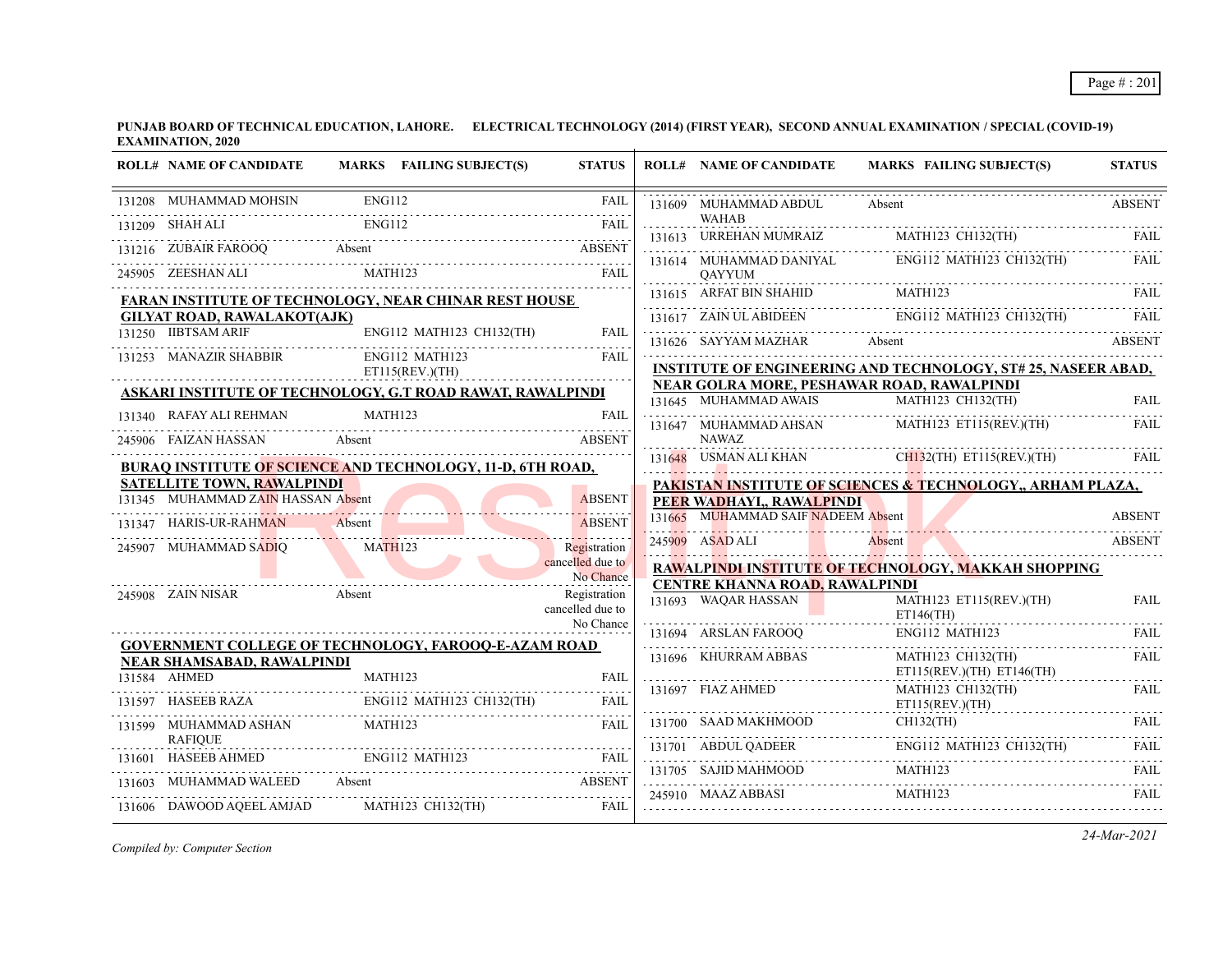|        | <b>ROLL# NAME OF CANDIDATE</b>                          | MARKS FAILING SUBJECT(S)                                                                                       | <b>STATUS</b>            | <b>ROLL# NAME OF CANDIDATE</b>                                                                                    | <b>MARKS FAILING SUBJECT(S)</b>                                                                                                                                                                                                                                                                          | <b>STATUS</b>            |
|--------|---------------------------------------------------------|----------------------------------------------------------------------------------------------------------------|--------------------------|-------------------------------------------------------------------------------------------------------------------|----------------------------------------------------------------------------------------------------------------------------------------------------------------------------------------------------------------------------------------------------------------------------------------------------------|--------------------------|
|        |                                                         | RAWALPINDI POLYTECHNIC INSTITUTE, NE-273 TEPO ROAD,                                                            |                          | 131935 ABDUL REHMAN                                                                                               | MATH123                                                                                                                                                                                                                                                                                                  | <b>FAIL</b>              |
|        | <b>RAWALPINDI</b><br>131812 HAMZA KHAN                  | Absent                                                                                                         | <b>ABSENT</b>            | 131937 HARIS MEHMOOD                                                                                              | MATH123 ET115(REV.)(TH)                                                                                                                                                                                                                                                                                  | 1.1.1.1.1<br><b>FAIL</b> |
|        |                                                         |                                                                                                                |                          |                                                                                                                   | 131938 MUHAMMAD AWAIS AWAN MATH123 ET115(REV.)(TH)                                                                                                                                                                                                                                                       | FAII.                    |
|        | 131813 HAMZA ALI SATTI                                  | MATH123 CH132(TH)<br>ET115(REV.)(TH)                                                                           | FAIL                     |                                                                                                                   | MATH123 CH132(TH)<br>$MATH123 \text{ CH132} (TH)$ $131941 \text{ A11 IRR AHM}$ 131941 AIIRRAHIM                                                                                                                                                                                                          |                          |
|        | 131822 MUHAMMAD ATIF ABBASI Absent                      |                                                                                                                | <b>ABSENT</b>            | 131941 ALI IBRAHIM Absent                                                                                         | 131941 ALI IBRAHIM Absent ABSENT                                                                                                                                                                                                                                                                         | <b>ABSENT</b>            |
|        | 131825 MUHAMMAD HASSAN                                  | MATH123<br>825 MUHAMMAD HASSAN MATH123 FAIL RELEASED MUHAMMAD HASSAN MATH123                                   |                          |                                                                                                                   | $131947 \quad \text{KASHIF MEHMOOD} \qquad \qquad \text{MATH123} \qquad \qquad \text{FAIL}$                                                                                                                                                                                                              |                          |
|        | 131834 KASHIF AZIZ                                      | 31834 KASHIF AZIZ Absent ABSENT ABSENT                                                                         |                          |                                                                                                                   | $\begin{tabular}{c} \hline 131952 \\ \hline \end{tabular} \begin{tabular}{c} \hline \textbf{ALI USAMA} \\ \hline \end{tabular} \begin{tabular}{c} \hline \textbf{MATH123} & \textbf{ET115} \textbf{(REV)} \textbf{(TH)} \\ \hline \end{tabular} \begin{tabular}{c} \textbf{FAL} \\ \hline \end{tabular}$ |                          |
|        |                                                         | 131836 ROOMAN ALI Absent                                                                                       | <b>ABSENT</b>            | 131953 MUHAMMAD USMAN Absent                                                                                      | 131953 MUHAMMAD USMAN Absent Absent ABSENT                                                                                                                                                                                                                                                               | <b>ABSENT</b>            |
|        | 131837 MUHAMMAD NOMAN MATH123                           |                                                                                                                | FAIL                     |                                                                                                                   | 131954 IMAM UL ZARIAN Absent ABSENT                                                                                                                                                                                                                                                                      |                          |
|        | 131840 ATIF JAVED                                       | Absent<br>1840 ATIF JAVED Absent ABSENT                                                                        |                          |                                                                                                                   |                                                                                                                                                                                                                                                                                                          | FAIL                     |
|        | 245911 BILAL AHMED                                      | Absent                                                                                                         | <b>ABSENT</b>            | $\begin{tabular}{ll} \bf 131955 & FAIZAN IMDAD & \tt MATH123 CH132(TH) \\ & \tt ET115(REV.)(TH) \\ \end{tabular}$ |                                                                                                                                                                                                                                                                                                          |                          |
|        | 245912 ALI HAIDER                                       | CH132(TH)                                                                                                      | <b>FAIL</b>              | 131959 MUHAMMAD HAMZA                                                                                             | 131958 RAJA SAQIB ALI Absent Absent ABSENT<br>Absent                                                                                                                                                                                                                                                     | <b>ABSENT</b>            |
|        |                                                         | <b>RAWALPINDI SWEDISH INSTITUTE OF TECHNOLOGY, B-84 SATTELLITE</b>                                             |                          | <b>NAEEM</b>                                                                                                      |                                                                                                                                                                                                                                                                                                          |                          |
|        | TOWN COMMERCIAL MARKET, RAWALPINDI<br>131842 ZIA UL HAQ | Absent                                                                                                         | <b>ABSENT</b>            | 131960 ABDUL MANAN                                                                                                | CH132(TH) FAIL                                                                                                                                                                                                                                                                                           |                          |
|        | 131843 ZEESHAN RASHED                                   | Absent                                                                                                         | adaaaaa<br><b>ABSENT</b> | 131961 HASSAM                                                                                                     | <b>CH132(TH)</b>                                                                                                                                                                                                                                                                                         | <b>FAIL</b>              |
|        | 131844 YASIR MEHMOOD SHAH                               | Absent                                                                                                         | <b>ABSENT</b>            | 131962 MUHAMMAD SALMAN<br>RAZA                                                                                    | MATH123 CH132(TH)                                                                                                                                                                                                                                                                                        | <b>FAIL</b>              |
|        |                                                         |                                                                                                                |                          |                                                                                                                   | ET115(REV.)(TH)<br>131964 ZAIN ULABEDEEN MATH123 FAIL                                                                                                                                                                                                                                                    |                          |
|        |                                                         | RAWALPINDI SWEDISH INSTITUTE OF TECHNOLOGY, BAHADUR PLAZA<br>SHAIR PAO COLONY NEAR COMMITTEE CHOWK, RAWALPINDI |                          | 131967 SHER AHMED                                                                                                 | $CH132$ (TH)<br>MED CH132(TH) FAIL FAIL                                                                                                                                                                                                                                                                  |                          |
|        | 131628 MUHAMMAD SHAFIQUE<br><b>SHEIKH</b>               | Absent                                                                                                         | <b>ABSENT</b>            | 131969 SAEED ANWER                                                                                                | Absent                                                                                                                                                                                                                                                                                                   | <b>ABSENT</b>            |
|        |                                                         | 131921 JAVAD YOUNAS<br>MATH123<br>MATH123<br>MATH123<br>MATH123<br>MATH123                                     |                          | 131978 MUHAMMAD AWAIS                                                                                             | MATH123 CH132(TH)<br>ET115(REV.)(TH)                                                                                                                                                                                                                                                                     | <b>FAIL</b>              |
|        |                                                         |                                                                                                                |                          | 131979 OAISAR MEHMOOD                                                                                             | MATH123                                                                                                                                                                                                                                                                                                  | FAIL                     |
| 131927 |                                                         | USAMA ZAFAR Absent AF Absent AF A LIMIT AT A LIMIT AT A LIMIT AT A LIMIT AT A LIMIT AT A LIMIT AT A LIMIT AT A | <b>ABSENT</b>            | 131980 RAHEEL AFTAB Absent                                                                                        |                                                                                                                                                                                                                                                                                                          | <b>ABSENT</b>            |
|        | 131929 MUHAMMAD USAMA                                   | CH132(TH)                                                                                                      | <b>FAIL</b>              | 131981 MUHAMMAD RASHID                                                                                            | MATH123 CH132(TH)                                                                                                                                                                                                                                                                                        | <b>EAIL</b>              |
|        | 131931 MUHAMMAD USMAN                                   | MATH123                                                                                                        | <b>FAIL</b>              | <b>RAZZAO</b>                                                                                                     |                                                                                                                                                                                                                                                                                                          |                          |
|        | 131932 MALIK MUHAMMAD                                   | MATH123 COMP122(REV.)(TH)                                                                                      | FAIL                     | 131985 AHSAN TANVEER                                                                                              | Absent                                                                                                                                                                                                                                                                                                   | <b>ABSENT</b>            |
|        | <b>DANISH</b>                                           |                                                                                                                |                          | 131990 NAVEED AKHTER                                                                                              | Absent                                                                                                                                                                                                                                                                                                   | <b>ABSENT</b>            |

*Compiled by: Computer Section*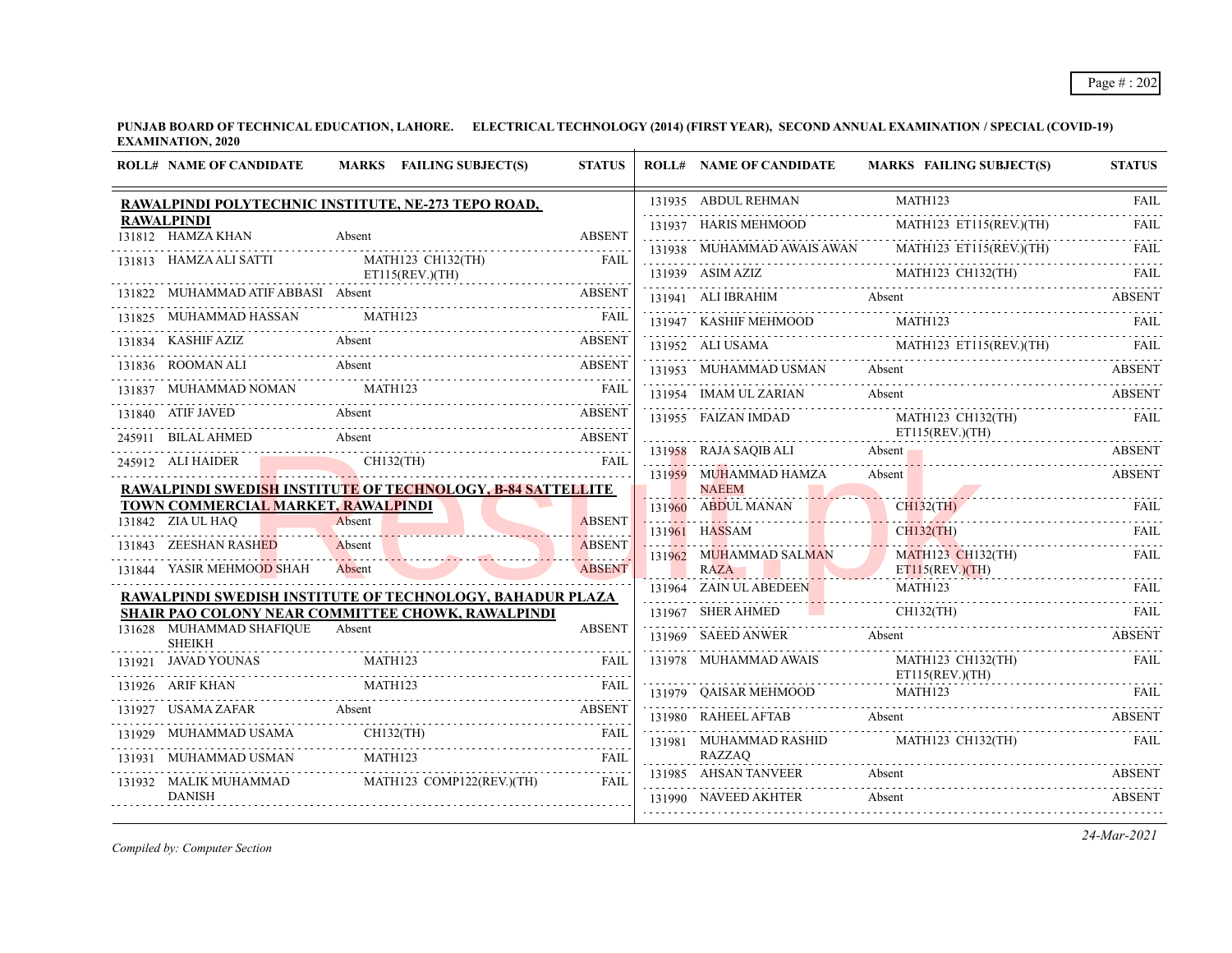|        | <b>ROLL# NAME OF CANDIDATE</b>                           | MARKS FAILING SUBJECT(S)                                         | <b>STATUS</b> |        | <b>ROLL# NAME OF CANDIDATE</b>               | <b>MARKS FAILING SUBJECT(S)</b> | <b>STATUS</b> |
|--------|----------------------------------------------------------|------------------------------------------------------------------|---------------|--------|----------------------------------------------|---------------------------------|---------------|
|        | 245913 HAMMAD RIAZ                                       | MATH123                                                          | <b>FAIL</b>   |        | 132146 MUHAMMAD AWAIS                        | ENG112 MATH123                  | <b>FAIL</b>   |
|        | 245914 MUHAMMAD MUNIB                                    | MATH123 CH132(TH)                                                | <b>FAIL</b>   |        | 132148 AHTESHAM UL HASSAN                    | MATH123 ET115(REV.)(TH)         | FAIL          |
|        | 245915 TAQEER AHMED                                      | $ET115$ (REV.)(TH)<br>Absent                                     | <b>ABSENT</b> |        | 132151 ABDUL SAMAD KHAN                      | ENG112 MATH123 CH132(TH)        | FAIL          |
|        |                                                          | <b>SWEDISH INSTITUTE OF TECHNOLOGY, D-329 COMMERCIAL MARKET,</b> |               |        | 132155 SHAH ZAIB KHAN                        | Absent                          | <b>ABSENT</b> |
|        | <b>RAWALPINDI</b>                                        |                                                                  |               |        | 132156 FAIZ ALAM                             | Absent                          | <b>ABSENT</b> |
|        | 132098 MUHAMMAD TARIQ                                    | Absent                                                           | <b>ABSENT</b> |        | 132157 HURAIRA BAIG                          | $CH132$ (TH)                    | <b>FAIL</b>   |
|        | 132102 UTBA BIN WASEEM                                   | <b>MATH123</b>                                                   | FAIL          |        | 132161 MUHAMMAD YASIR                        | Absent                          | <b>ABSENT</b> |
|        | 132103 ALI HAMZA                                         | ENG112 MATH123 CH132(TH)                                         | <b>FAIL</b>   |        | 132167 SYED ALI IMRAN KAZMI                  | MATH123 ET115(REV.)(TH)         |               |
|        | 132105 AWAIS RUKHSAR                                     | MATH123 CH132(TH)<br>$ET115$ (REV.)(TH)                          | <b>FAIL</b>   |        | 132168 ZUHAIB SULTAN                         | ET115(REV.)(TH)                 | FAII.         |
|        | 132107 BILAL AFTAB ABBASI                                | Absent                                                           | <b>ABSENT</b> |        | 132169 MUHAMMAD TOHEED<br><b>IMTIAZ SHAH</b> | Absent                          | <b>ABSENT</b> |
| 132109 | MUBASHIR NAZAR                                           | ENG112 MATH123                                                   | FAIL          |        | 132170 MUHAMMAD WASEEM                       | MATH123                         | FAIL          |
|        | 132110 ADEEL AHMED                                       | ENG112 MATH123                                                   | <b>FAIL</b>   |        | <b>BHATTI</b>                                | Absent                          |               |
|        | 132113 SYED MUHAMMAD HAYAT                               | <b>ENG112 MATH123</b>                                            | <b>FAIL</b>   |        | 132176 HAMZA SHAKEEL<br>ABDUL BASIT YOUSAF   | MATH123                         | <b>ABSENT</b> |
|        | <b>HUSAIN SHAH BUKHARI</b><br>132114 ASIM HUSSAIN ABBASI | ENG112 MATH123                                                   | <b>FAIL</b>   | 132177 |                                              |                                 | - FAIL        |
|        |                                                          | ET115(REV.)(TH)                                                  |               |        | 132178 MUHAMMAD ALI WAHEED Absent            |                                 | ABSENT        |
|        | 132115 ARSLAN SAFEER                                     | MATH123<br>. <i>.</i>                                            | <b>FAIL</b>   |        | 132184 KHURRAM NASEER                        | MATH123 CH132(TH)               |               |
|        | 132116 AQIB MAHMOOD                                      | Absent                                                           | <b>ABSENT</b> |        | 132186 MUHAMMAD ARSLAN<br><b>SALEEM</b>      | <b>ENG112 MATH123</b>           | FAIL          |
|        | 132123 MUHAMMAD BILAL                                    | MATH123 CH132(TH)<br>$ET115$ (REV.)(TH)                          | <b>FAIL</b>   |        | 132189 MUZAFFAR IQBAL<br>.                   | Absent                          | <b>ABSENT</b> |
|        | 132124 DANISH JAVAID                                     | ENG112 MATH123 CH132(TH)                                         | FAIL          |        | 132191 HASNAIN KHAN                          | Absent                          | <b>ABSENT</b> |
|        | 132125 MUNEEB JAVED                                      | $ET115(REV.)(TH)$ $ET146(TH)$<br>MATH123 ET115(REV.)(TH)         | FAIL          |        | 132197 LIAQAT HUSSAIN                        | ISL MATH123 CH132(TH)           | <b>FAIL</b>   |
|        |                                                          | ENG112 MATH123                                                   |               |        | 132202 ATIF SOHAIL                           | MATH123 CH132(TH)               | FAII.         |
|        | 132129 ARSLAN ABBASI                                     | COMP122(REV.)(TH)                                                | <b>FAIL</b>   |        | 132207 SYED FARAZ ANJUM                      | MATH123                         | FAIL          |
|        | 132133 MUHAMMAD ALI LAQA                                 | ET115(REV.)(TH)<br>Absent                                        | <b>ABSENT</b> |        | 132208 SHARJEEL AHMED MALIK                  | MATH123 CH132(TH)               | FAIL          |
|        |                                                          |                                                                  |               |        | 132209 SHEIKH MUHAMMAD                       | MATH123                         | <b>FAIL</b>   |
|        | 132134 FARHAD FAROOQ                                     | ENG112 MATH123 ET146(TH)                                         | <b>FAIL</b>   |        | <b>SHAHZAIB ZAHID</b>                        |                                 |               |
|        | 132143 EHTISHAM LATIF                                    | ENG112 MATH123<br>ET115(REV.)(TH)                                | FAIL          |        | 132213 JAWAD SAID                            | ENG112 MATH123 CH132(TH)        | FAIL          |

*Compiled by: Computer Section*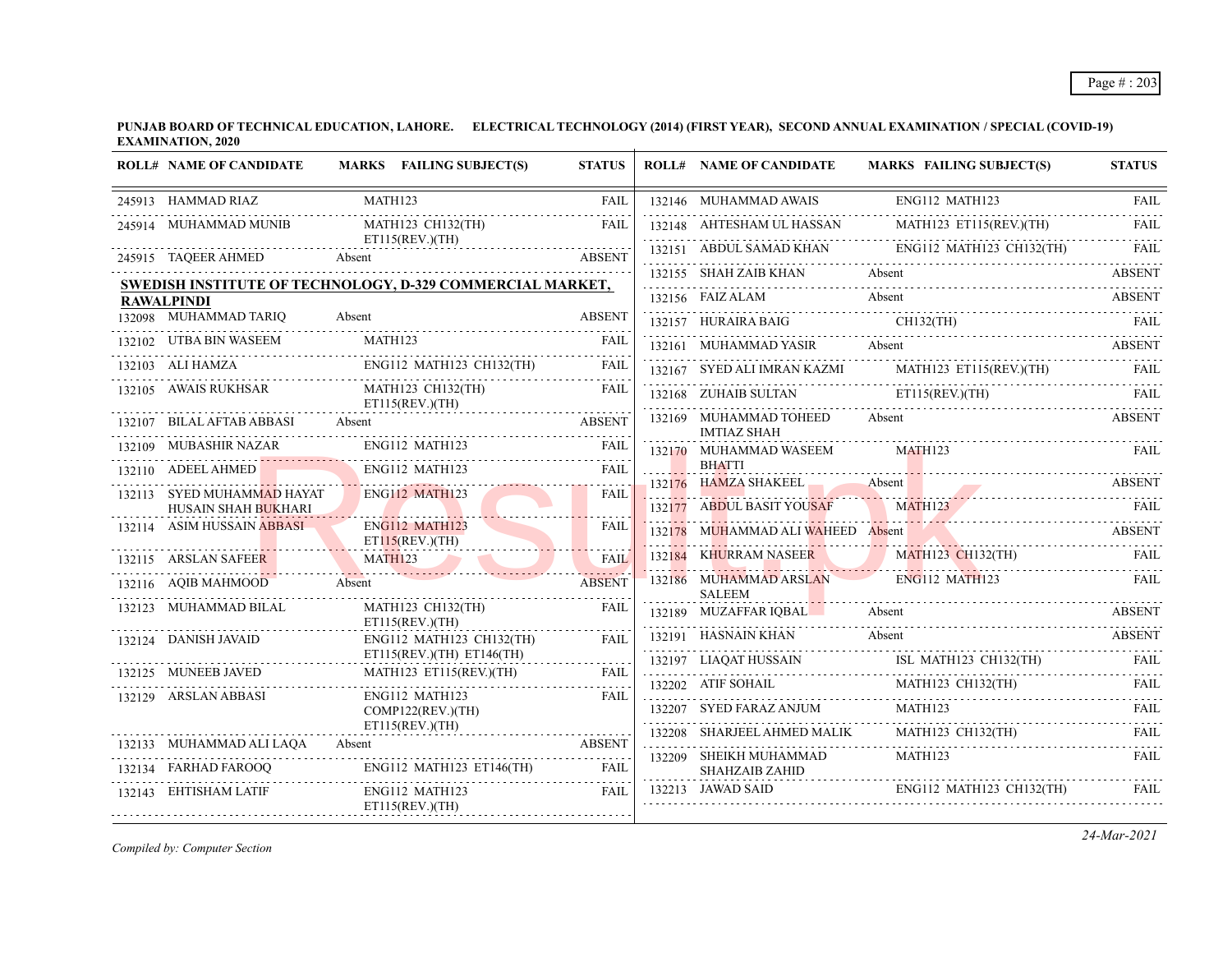|        | <b>ROLL# NAME OF CANDIDATE</b>          | MARKS FAILING SUBJECT(S)                              | <b>STATUS</b>                    | <b>ROLL# NAME OF CANDIDATE</b>                                 | <b>MARKS FAILING SUBJECT(S)</b>                                                                                                                                                                                                                | <b>STATUS</b> |
|--------|-----------------------------------------|-------------------------------------------------------|----------------------------------|----------------------------------------------------------------|------------------------------------------------------------------------------------------------------------------------------------------------------------------------------------------------------------------------------------------------|---------------|
|        | 132215 SHAHZAIB GILL                    | MATH123 CH132(TH)                                     | FAIL                             | 132285 RASHID MEHMOOD                                          | MATH123                                                                                                                                                                                                                                        | <b>FAIL</b>   |
|        | 132217 MUHAMMAD DANISH<br><b>IDREES</b> | MATH123                                               | FAIL                             | 132286 FARAZ HUSSAIN                                           | 829                                                                                                                                                                                                                                            | <b>PASS</b>   |
| 132221 | <b>ARSLAN HAFEEZ</b>                    | MATH123                                               | FAII.                            | 245925 JAHANZAIB HUSSAIN                                       | MATH123                                                                                                                                                                                                                                        | FAII.         |
| 132223 | MUHAMMAD ZAHEER<br><b>OURESHI</b>       | Absent                                                | <b>ABSENT</b>                    | 245926 MUHAMMAD AZHAR ABBAS MATH123                            |                                                                                                                                                                                                                                                | - FAIL        |
| 132229 | <b>OAZI ALI FAIZAN</b>                  | Absent                                                | <b>ABSENT</b>                    | <b>SADIOABAD</b>                                               | SUPERIOR POLYTECHNIC INSTITUTE, CANAL BANK ALI TOWN,                                                                                                                                                                                           |               |
|        | MAHTAB HAMEED MATH123                   |                                                       | FAII.                            | 132288 KANWAR ASHAR KHALID Absent                              |                                                                                                                                                                                                                                                | <b>ABSENT</b> |
|        | 132235 WAJAHAT YASEEN                   | Absent                                                | <b>ABSENT</b>                    | 132289 KHAIR MUHAMMAD                                          | Absent                                                                                                                                                                                                                                         | <b>ABSENT</b> |
|        | 132242 NAEEM AKHTAR                     | Absent                                                | <b>ABSENT</b>                    | 132291 ZEESHAN HAIDER                                          | Absent                                                                                                                                                                                                                                         | <b>ABSENT</b> |
|        | MUHAMMAD SAAD ARIF                      | MATH123 ET115(REV.)(TH) FAIL                          |                                  |                                                                | <b>GOVERNMENT COLLEGE OF TECHNOLOGY, JEHAZ GROUND OLD</b>                                                                                                                                                                                      |               |
|        | 245916 AIZAZ SABIR                      | ISL ENG112 MATH123<br><b>CH132(TH. PR)</b>            | Registration<br>cancelled due to | HARRAPA ROAD, SAHIWAL<br>132725 MUHAMMAD MUJAHID<br>AHMAD KHAN | ENG112 MATH123<br>$ET115$ (REV.)(TH)                                                                                                                                                                                                           | <b>FAIL</b>   |
|        |                                         | COMP122(REV.)(TH, PR)<br>ET115(REV.)(TH, PR)          | not passing<br>minimum           | 132730 BABAR SHAHZAD                                           | Absent                                                                                                                                                                                                                                         | <b>ABSENT</b> |
|        |                                         | ET121(PR) ET146(TH, PR)                               | subjects                         | 132731 IMRAN HANIF                                             | ENG112 MATH123<br>1)2/51 ENGLAND ENGLISH                                                                                                                                                                                                       | FAIL          |
|        | 245917 USMAN BIN RASHEED                | <b>MATH123 CH132(TH)</b><br>ET115(REV.)(TH)           | <b>FAIL</b>                      | 132736 MUHAMMAD AMIR ALI ET115(REV.)(TH)                       | ET115(REV.)(TH) FAIL                                                                                                                                                                                                                           |               |
|        | 245918 MUNEEB UR RAHMAN                 | MATH <sub>123</sub><br>AHMAN MATH123                  | <b>FAIL</b>                      | 132751 MUHAMMAD USAMA                                          | <b>Absent</b>                                                                                                                                                                                                                                  | <b>ABSENT</b> |
|        | 245919 ARSLAN SAEED                     | <b>MATH123 CH132(TH)</b>                              | <b>FAIL</b>                      | <b>SAEED</b><br>.<br>132759 SHAN RASOOL                        | <u> Estados de la contrada de la contrada de la contrada de la contrada de la contrada de la contrada de la contrada de la contrada de la contrada de la contrada de la contrada de la contrada de la contrada de la contrada de</u><br>Absent | <b>ABSENT</b> |
| 245920 | <b>DILAWAR ABBAS</b>                    | AWAR ABBAS MATH123 FAIL                               |                                  | 132762 MIRZA AHMAD MUJTABA ENG112 MATH123                      |                                                                                                                                                                                                                                                |               |
| 245921 | DOJANA BIN NASIR                        | Absent                                                | Registration<br>cancelled due to | 132773 MUHAMMAD TAYYAB                                         | Absent                                                                                                                                                                                                                                         | <b>ABSENT</b> |
|        |                                         |                                                       | No Chance                        |                                                                | 132775 AHSAN RAZA ENG112 MATH123 FAIL                                                                                                                                                                                                          |               |
|        | 245922 MUHAMMAD ISHAQ MATH123           |                                                       | FAIL                             | 132776 MUHAMMAD MUBASHAR Absent                                | <b>ABSENT</b>                                                                                                                                                                                                                                  |               |
|        | 245923 UMAR KHATAB                      | Absent                                                | <b>ABSENT</b>                    |                                                                |                                                                                                                                                                                                                                                |               |
|        | 245924 DANISH MEHMOOD                   | Absent                                                | Registration<br>cancelled due to |                                                                | $\begin{tabular}{c c c} \hline 132782 & MUHAMMAD ABDULLAH & MATH123 ET115(REV)(TH) & FAIL \\ \hline 132786 & ALI AHMAD & MATH123 & & \textbf{MATH123} \\ \hline \end{tabular}$                                                                 |               |
|        |                                         |                                                       | No Chance                        |                                                                |                                                                                                                                                                                                                                                |               |
|        | <b>SADIOABAD</b>                        | SADIQABAD POLYTECHNIC INSTITUTE (CAMPUS-I), KLP ROAD, |                                  | 132805 MUHAMMAD BILAL Absent                                   |                                                                                                                                                                                                                                                | <b>ABSENT</b> |
|        | 132281 MOHAMMAD BILAL KHALID            | ENG112                                                | <b>FAIL</b>                      | 132810 MUHAMMAD ZOHAIB                                         | Absent                                                                                                                                                                                                                                         | <b>ABSENT</b> |
|        |                                         |                                                       |                                  |                                                                |                                                                                                                                                                                                                                                |               |

*Compiled by: Computer Section*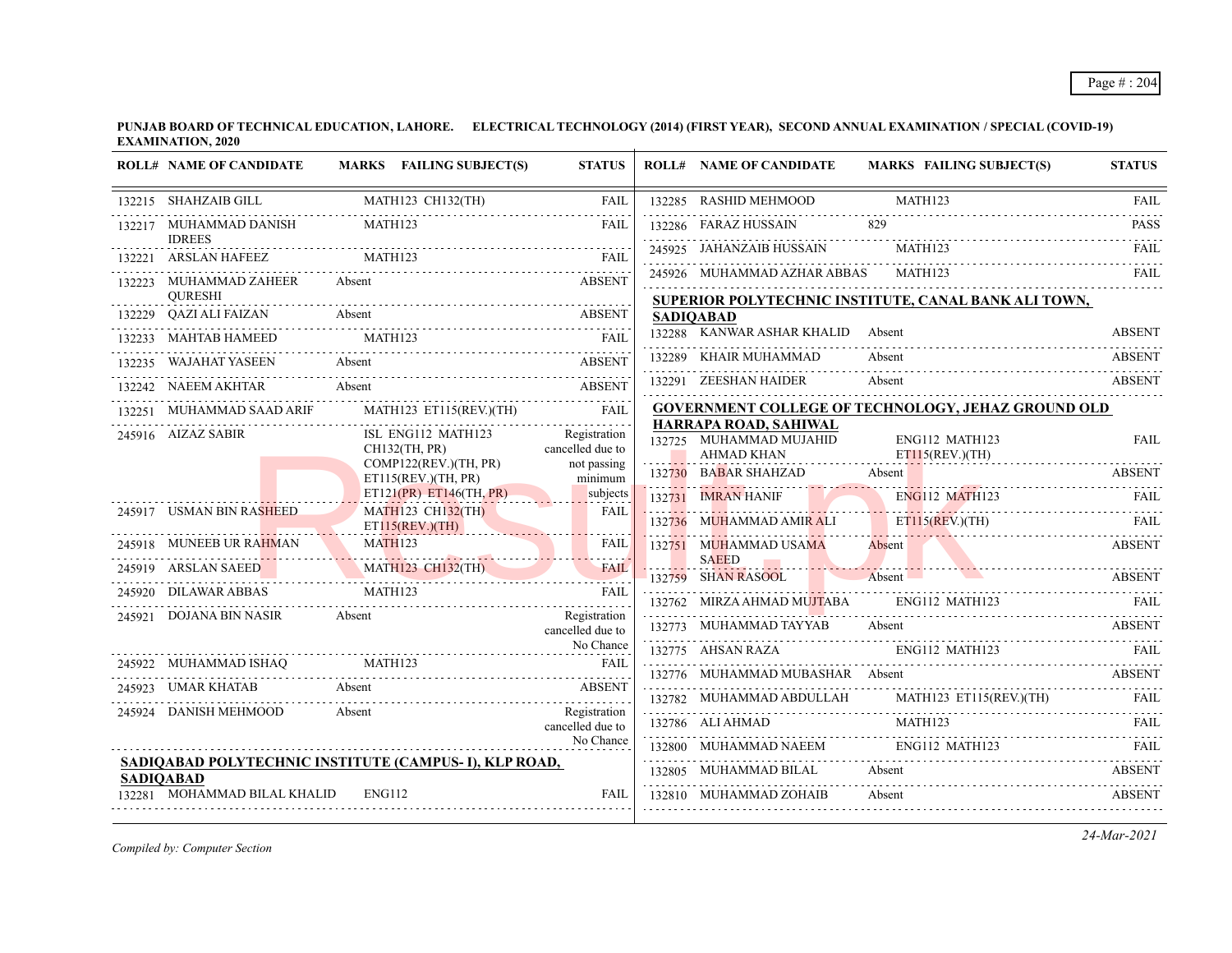|        | <b>ROLL# NAME OF CANDIDATE</b>            | MARKS FAILING SUBJECT(S)                        | <b>STATUS</b>                    |   | <b>ROLL# NAME OF CANDIDATE</b>                             | <b>MARKS FAILING SUBJECT(S)</b>                                      | <b>STATUS</b> |
|--------|-------------------------------------------|-------------------------------------------------|----------------------------------|---|------------------------------------------------------------|----------------------------------------------------------------------|---------------|
|        | 132814 MUHAMMAD BILAL                     | <b>ENG112</b>                                   | <b>FAIL</b>                      |   |                                                            | NATIONAL POLYTECHNIC INSTITUTE, INSIDE MONTGOMERY BISCUIT            |               |
| 132821 | RIAZ RASOOL                               | MATH123 ET115(REV.)(TH)                         | <b>FAIL</b>                      |   | FACTORY, G.T ROAD, SAHIWAL                                 |                                                                      |               |
|        |                                           | $CH132$ (TH)                                    |                                  |   | 132857 MUHAMMAD AHSAN<br><b>MOHSAN</b><br>.                | ENG112 MATH123 CH132(TH)<br>$ET115$ (REV.)(TH)<br>.                  | <b>FAIL</b>   |
|        |                                           |                                                 |                                  |   | 132858 SHADAB GOHAR                                        | ENG112 MATH123 CH132(TH)<br>ET115(REV.)(TH)                          | FAIL          |
|        | 132826 TALHA SHAHZAD ENG112 MATH123       |                                                 |                                  |   | 132859 MUHAMMAD REHAN                                      | MATH123                                                              | FAIL          |
|        | MUHAMMAD SALMAN                           | Absent                                          | <b>ABSENT</b>                    |   | <b>MUNIR</b><br>132860 MUHAMMAD RAIZ ENG112 CH132(TH)      |                                                                      |               |
|        | 132830 SYED MUHAMMAD NAQI<br><b>KAZMI</b> | Absent                                          | <b>ABSENT</b>                    |   | 132863 MUHAMMAD USMAN                                      | Absent                                                               | <b>ABSENT</b> |
|        | 132831 KHAWAR JAHANGIR                    | Absent                                          | <b>ABSENT</b>                    |   | <b>ZAFAR</b>                                               |                                                                      |               |
|        | 132832 MUHAMMAD USMAN                     | Absent                                          | <b>ABSENT</b>                    |   | 132864 SYED MOHAMMAD SHAH<br><b>MEER BABAR</b>             | MATH123                                                              | FAIL          |
|        | <b>ABDULLAH</b><br>132836 MUHAMMAD USMAN  | Absent                                          | <b>ABSENT</b>                    |   | 245934 MUHAMMAD USMAN<br><b>KHALID</b>                     | MATH123 ET115(REV.)(TH)                                              | FAIL          |
|        | 132837 ALI RAZA                           | Absent                                          | <b>ABSENT</b>                    |   |                                                            | <b>QUAID-E-AZAM COLLEGE OF ENGINEERING &amp; TECHNOLOGY, 13-UMAR</b> |               |
|        | MUHAMMAD USMAN                            | MATH123                                         | <b>FAIL</b>                      |   | <b>BLOCK SHADAB TOWN, SAHIWAL</b><br>132877 MUHAMMAD HAMZA | ENG112 MATH123 CH132(TH)                                             | <b>FAIL</b>   |
|        | 132842 YASIR SADI AHMED                   | ENG112 MATH123                                  | <b>FAIL</b>                      |   |                                                            | ET115(REV.)(TH)                                                      |               |
|        | 132844 HAMAD HASSAN                       | Absent                                          | <b>ABSENT</b>                    |   | 132878 NADEEM SHARIF                                       | ENG112 MATH123 CH132(TH)<br>ET115(REV.)(TH)                          | FAIL          |
|        | 132854 ABDUL REHMAN                       | Absent                                          | .<br><b>ABSENT</b>               |   | 132879 MUHAMMAD AZAZ<br><b>SHAFIOUE</b>                    | Absent                                                               | <b>ABSENT</b> |
|        | 245927 ALI AHSAN                          | <b>MATH123</b>                                  | <b>FAIL</b>                      |   | 132880 MUHAMMAD MUDASSAR                                   | ENG112 MATH123                                                       | FAIL          |
|        | 245928 WAQAS MASIH                        | ISL ENG112 MATH123<br>CH132(TH) ET115(REV.)(TH) | FAIL                             |   | 132882 HAMZA ARIF                                          | Absent                                                               | ABSENT        |
|        | 245929 ASIM ALI                           | 836                                             | <b>PASS</b>                      |   | 132890 MUHAMMAD ARSLAN                                     | <b>MATH123</b>                                                       | FAIL          |
|        | 245930 SUFYAN ARSHAD                      | ISL ENG112 MATH123<br>CH132(TH, PR)             | Registration<br>cancelled due to |   | 132892 HAFIZ MUHAMMAD<br><b>MUDASSAR AKRAM</b>             | Absent                                                               | <b>ABSENT</b> |
|        |                                           | COMP122(REV.)(TH, PR)<br>ET115(REV.)(TH, PR)    | not passing<br>minimum           |   | <b>SAMMUNDRI</b>                                           | PUNJAB POLYTECHNIC INSTITUTE, BISMILLAH TOWN, GOJRA ROAD,            |               |
|        | 245931 MUHAMMAD ASIF                      | ET121(PR) ET146(TH, PR)<br>Absent               | subjects<br><b>ABSENT</b>        |   | 132923 GHULAM MUSTAFA                                      | Absent                                                               | <b>ABSENT</b> |
|        | 245932 MUHAMMAD MOHSIN ALI Absent         |                                                 | <b>ABSENT</b>                    |   | 132924 WASEEM SHAKIR                                       | 794                                                                  | <b>PASS</b>   |
|        | 245933 MUHAMMAD HASSAN                    | ENG112 CH132(TH)                                | <b>FAIL</b>                      | . | 132925 MUHAMMAD UMAIR<br><b>SALEEM</b>                     | Absent                                                               | <b>ABSENT</b> |

*Compiled by: Computer Section*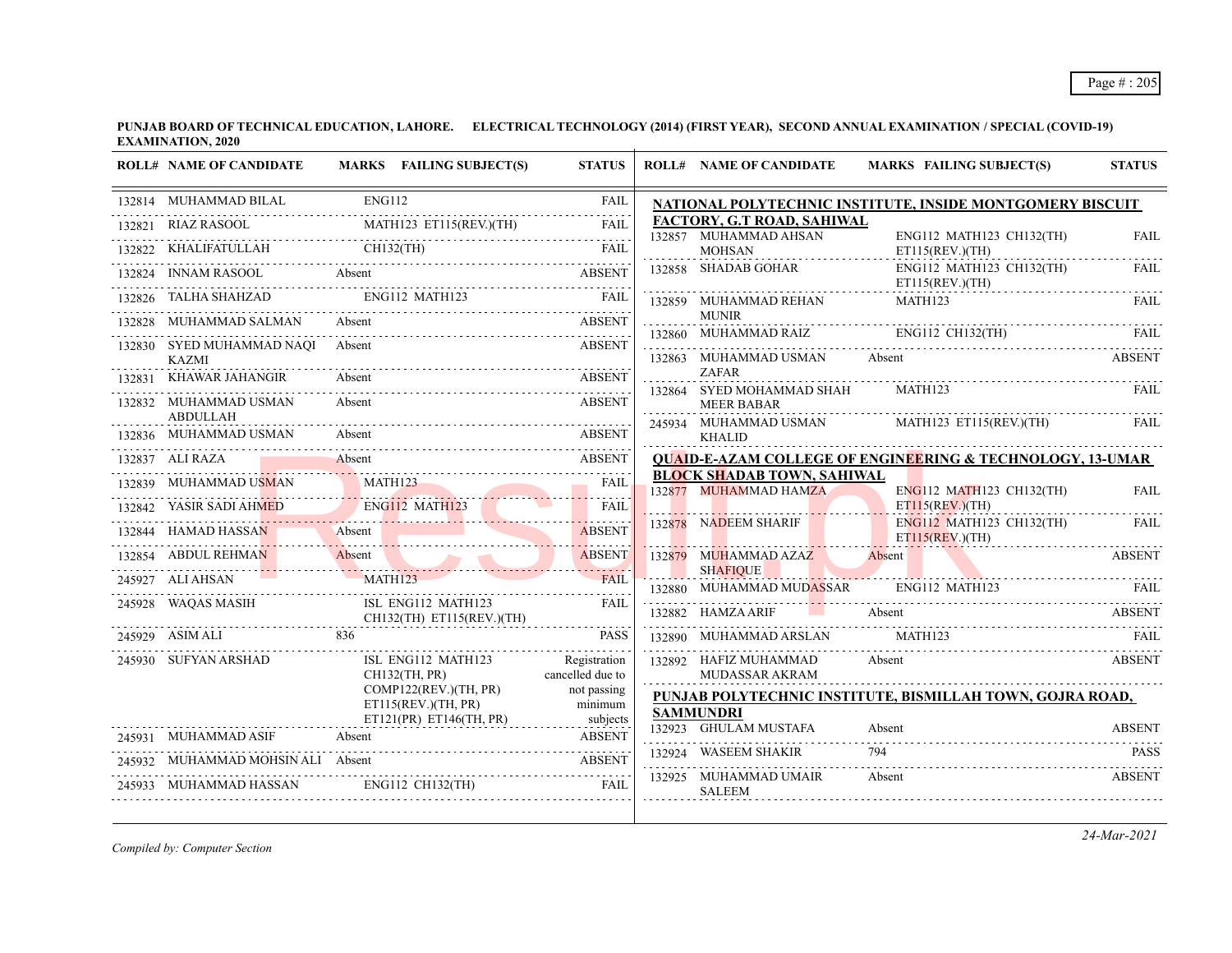|              | <b>ROLL# NAME OF CANDIDATE</b>            | MARKS FAILING SUBJECT(S)                                                                                                                                                                                                                                                                                                                                | <b>STATUS</b> | <b>ROLL# NAME OF CANDIDATE</b>             | MARKS FAILING SUBJECT(S)                                         | <b>STATUS</b>                   |
|--------------|-------------------------------------------|---------------------------------------------------------------------------------------------------------------------------------------------------------------------------------------------------------------------------------------------------------------------------------------------------------------------------------------------------------|---------------|--------------------------------------------|------------------------------------------------------------------|---------------------------------|
|              | 245935 MUHAMMAD AWAIS                     | 851                                                                                                                                                                                                                                                                                                                                                     | <b>PASS</b>   | 133144 HAMZA HAIDER                        | ENG112 CH132(TH)<br>ET115(REV.)(TH)                              | <b>FAIL</b>                     |
|              | 245936 MUHAMMAD HUSNAIN                   | 823                                                                                                                                                                                                                                                                                                                                                     | <b>PASS</b>   | 133146 USMAN SARWAR                        | ENG112 MATH123                                                   | FAIL                            |
|              | SAMUNDARI FAISALABAD, SAMMUNDRI           | <b>QUAID POLYTECHNIC INSTITUTE, RAJBAH ROAD FAREED TOWN</b>                                                                                                                                                                                                                                                                                             |               | COMP122(REV)(TH)<br>133150 ATFAQ AHMAD     | ENG112 MATH123 CH132(TH)                                         | FAIL                            |
|              | 132965 MUHAMMAD MAZHAR<br><b>FARID</b>    | Absent                                                                                                                                                                                                                                                                                                                                                  | <b>ABSENT</b> | 245939 MUHAMMAD AZEEM IOBAL                | ET115(REV.)(TH)<br>ISL ENG112 MATH123                            | Registration                    |
|              | 132968 ZEESHAN ALI                        | Absent                                                                                                                                                                                                                                                                                                                                                  | ABSENT        |                                            | CH132(TH, PR)<br>COMP122(REV.)(TH, PR)                           | cancelled due to<br>not passing |
|              | 132970 MUHAMMAD SHERAZ                    | 846                                                                                                                                                                                                                                                                                                                                                     | <b>PASS</b>   |                                            | ET115(REV.)(TH, PR)                                              | minimum                         |
|              | 245937 MUBASHIR MUBEEN                    |                                                                                                                                                                                                                                                                                                                                                         | <b>PASS</b>   | 245940 MUHAMMAD TAHIR                      | ET121(PR) ET146(TH, PR)<br>ISL ENG112 MATH123                    | subjects<br>FAIL                |
|              | 245938 MUTEEN TABASSAM                    | 773                                                                                                                                                                                                                                                                                                                                                     | <b>PASS</b>   |                                            | $CH132$ (TH) COMP122(REV.)<br>(TH) ET115(REV.)(TH)               |                                 |
|              |                                           | <b>GOVERNMENT COLLEGE OF TECHNOLOGY, SHAHKOT ROAD, SANGLA</b>                                                                                                                                                                                                                                                                                           |               | 245941 MUHAMMAD ADEEL                      | ISL ENG112 MATH123                                               | Registration                    |
| <b>HILLS</b> | 133115 TALHA IRSHAD                       | ENG112 MATH123                                                                                                                                                                                                                                                                                                                                          | <b>FAIL</b>   |                                            | CH132(TH, PR)<br>COMP122(REV.)(TH, PR)                           | cancelled due to<br>not passing |
|              | 133120 MUHAMMAD UMAR<br>MUSHTAO           | $ENG112$ MATH123 CH132(TH)<br>COMP122(REV.)(TH)                                                                                                                                                                                                                                                                                                         | FAIL          | . <u>.</u>                                 | ET115(REV.)(TH, PR)<br>ET121(PR) ET146(TH, PR)                   | minimum<br>subjects             |
|              |                                           | $ET115(REV.)(TH)$ $ET146(TH)$                                                                                                                                                                                                                                                                                                                           |               | 245942 ABDULLAH TARIO                      | MATH123                                                          | FAIL                            |
|              | 133121 ZEESHAN ALI                        | ENG112 CH132(TH)<br>ET115(REV.)(TH)                                                                                                                                                                                                                                                                                                                     | <b>FAIL</b>   | 245943 SUMEER IQBAL                        | <b>MATH123</b>                                                   | FAIL                            |
|              | 133123 MUHAMMAD AWAIS<br><b>ZAHOOR</b>    | Absent                                                                                                                                                                                                                                                                                                                                                  | <b>ABSENT</b> | 245944 MUHAMMAD SAQLAIN<br><b>DASTAGIR</b> | ENG112 MATH123 CH132(TH)<br>COMP122(REV.)(TH)<br>ET115(REV.)(TH) | <b>FAIL</b>                     |
|              | 133124 HUZAIFA BIN ZIA<br>ET115(REV.)(TH) | ENG112 MATH123 CH132(TH)<br>.                                                                                                                                                                                                                                                                                                                           | <b>FAIL</b>   | 245945 MUHAMMAD ALI SHAH                   | <b>ENG112</b>                                                    | FAIL                            |
|              |                                           | $\begin{tabular}{ll} \bf 133126 & USMAN AJMAL & \bf \end{tabular} \begin{tabular}{ll} \bf 13312 & AATH123 & \bf \end{tabular} \begin{tabular}{ll} \bf 13312 & \bf 13312 & \bf 13312 & \bf 13312 & \bf 13312 & \bf 13312 & \bf 13312 & \bf 13312 & \bf 13312 & \bf 13312 & \bf 13312 & \bf 13312 & \bf 13312 & \bf 13312 & \bf 13312 & \bf 13312 & \bf $ |               | AHMAD<br>245946 KASHIF MAOSOOD             | Absent                                                           | ABSENT                          |
|              |                                           | $\begin{tabular}{lllllllll} \bf 133127 & \bf MUHAMMAD WAJID & \bf ENG112 MATH123 & \bf FAIL \\ \hline \end{tabular}$                                                                                                                                                                                                                                    |               |                                            | LAHORE POLYTECHNIC INSTITUTE, SAFDAR ABAD ROAD, NEAR HUDA        |                                 |
|              |                                           | 133128 ZEESHAN ALI ENGI12 MATH123 CH132(TH)                                                                                                                                                                                                                                                                                                             | FAIL          | <b>SUGAR MILLS., SANGLA HILLS</b>          |                                                                  |                                 |
|              | 133133 SUFIAN ALI                         | MATH123                                                                                                                                                                                                                                                                                                                                                 | <b>FAIL</b>   | 133166 SAJAWAL HUSSAIN<br>.                | Absent                                                           | <b>ABSENT</b>                   |
|              | 133137 MUHAMMAD ALYAN                     | ENG112 MATH123 CH132(TH)<br>ET115(REV.)(TH)                                                                                                                                                                                                                                                                                                             | <b>FAIL</b>   | 133167 ZAIN AYAZ                           | ENG112 MATH123<br>ET115(REV.)(TH)                                | FAIL                            |
|              | 133138 SHARJEEL AHMAD Absent              | <b>ABSENT</b>                                                                                                                                                                                                                                                                                                                                           |               | 133168 SHAHZAD HUSSAIN                     | Absent                                                           | <b>ABSENT</b>                   |
|              | 133142 MUHAMMAD USMAN                     | ENG112 MATH123<br><b>FAIL</b>                                                                                                                                                                                                                                                                                                                           |               | 133175 ALI HUSNAIN                         | 825                                                              | <b>PASS</b>                     |
|              |                                           | ET115(REV.)(TH)                                                                                                                                                                                                                                                                                                                                         |               | <b>NAWAB NEAR BUS STAND, SARGODHA</b>      | <b>COMPREHENSIVE POLYTECHNIC INSTITUTE, 1ST FLOOR, KHABAN E</b>  |                                 |

*Compiled by: Computer Section*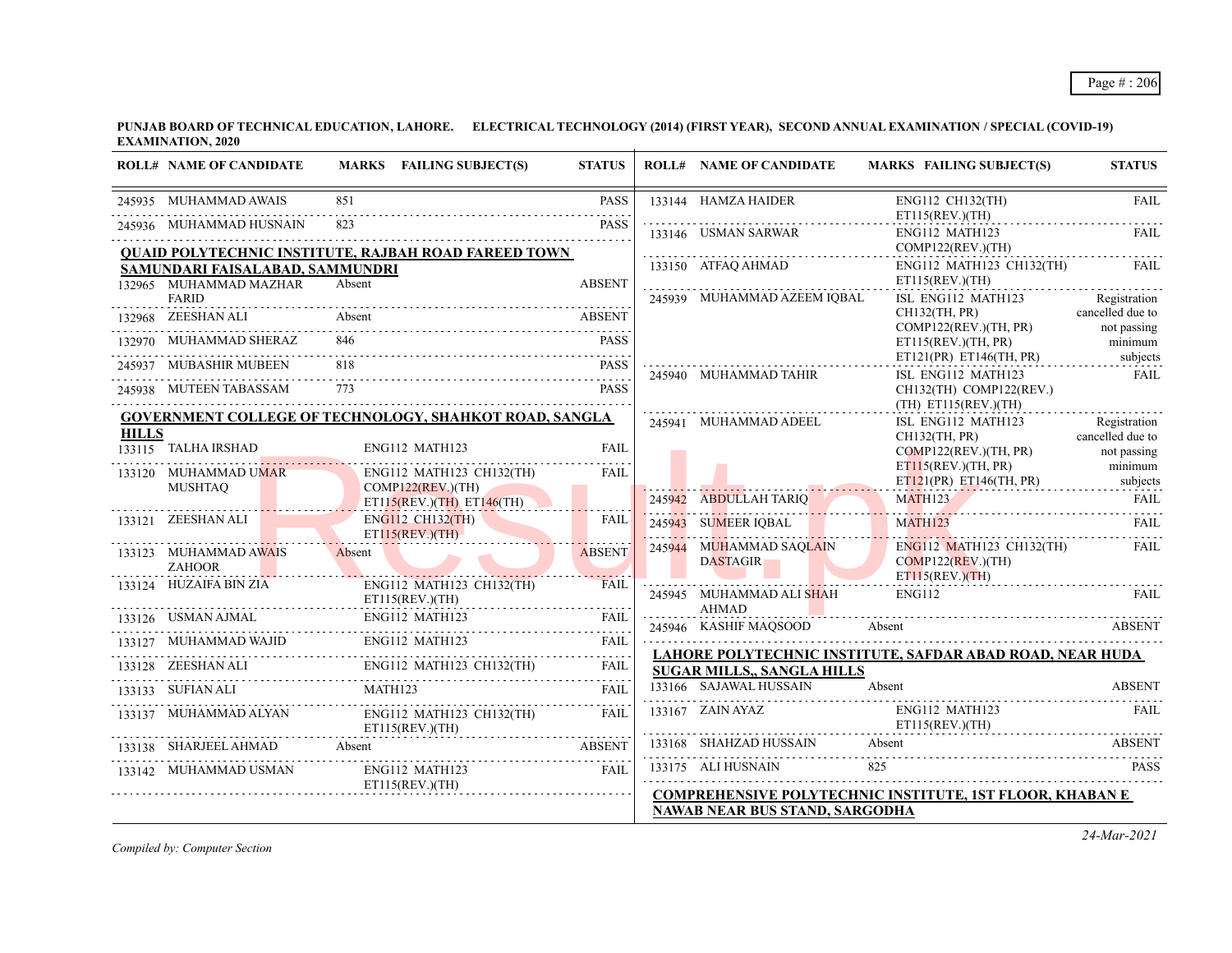|        | <b>ROLL# NAME OF CANDIDATE</b>                    | MARKS FAILING SUBJECT(S)                                    | <b>STATUS</b>                    | <b>ROLL# NAME OF CANDIDATE</b>                         | MARKS FAILING SUBJECT(S)                                                                                                                                     | <b>STATUS</b>                                |
|--------|---------------------------------------------------|-------------------------------------------------------------|----------------------------------|--------------------------------------------------------|--------------------------------------------------------------------------------------------------------------------------------------------------------------|----------------------------------------------|
|        | 133183 MUBASHAR REHMAN                            | Absent                                                      | <b>ABSENT</b>                    |                                                        | HIRA POLYTECHNIC INSTITUTE, GREEN TOWN LAHORE ROAD,                                                                                                          |                                              |
|        | 245947 MUHAMMAD ZESHAN IJAZ                       | MATH123                                                     | Registration<br>cancelled due to | <b>SARGODHA</b><br>133511 KHALID AHMED                 | MATH123                                                                                                                                                      | <b>FAIL</b>                                  |
|        |                                                   |                                                             | No Chance                        | 245952 WAQAD MASOOD NAVIYAN                            | MATH123                                                                                                                                                      | FAIL                                         |
|        |                                                   | <b>GOVERNMENT COLLEGE OF TECHNOLOGY, PAF ROAD, SARGODHA</b> |                                  | 245953 MUHAMMAD ARSHAD                                 | ENG112                                                                                                                                                       | Registration                                 |
|        | 133350 ABDUL SUBHAN TANVEER                       | ENG112 MATH123<br>ET115(REV.)(TH) ET146(TH)                 | <b>FAIL</b>                      |                                                        |                                                                                                                                                              | cancelled due to<br>No Chance                |
|        | 133369 SAMMAR SARFRAZ                             | Absent                                                      | <b>ABSENT</b>                    | 245954 AMIR SHEHZAD                                    | Absent ABSENT                                                                                                                                                |                                              |
| 133388 | KHURRAM SHAHZAD                                   | Absent                                                      | ABSENT                           |                                                        | SARGODHA INSTITUTE OF TECHNOLOGY, 6TH COLLEGE ROAD,                                                                                                          |                                              |
|        | 133401 MUHAMMAD KHUSHNOOD<br><b>YOUSAF</b>        | ENG112 MATH123                                              | <b>FAIL</b>                      | <b>SARGODHA</b><br>245955 SHOAIB SHAHBAZ               | ISL ENG112 MATH123                                                                                                                                           | Registration                                 |
| 133402 | MUHAMMAD ASIF MUMTAZ Absent                       |                                                             | <b>ABSENT</b>                    |                                                        | CH132(TH, PR, SE)<br>COMP122(REV.)(TH, PR, SE)                                                                                                               | cancelled due to<br>not passing              |
|        | 133403 FAHAD ALI HASSAN                           |                                                             |                                  |                                                        | ET115(REV.)(TH, PR, SE)                                                                                                                                      | minimum                                      |
|        | 133404 SHERAZ AHMED                               | ENG112 MATH123<br>ET115(REV.)(TH)                           | FAII.                            | 245956 UMER FAROOQ                                     | ET121(PR, SE) ET146(PR, SE)<br>ISL MATH123 CH132(TH, PR,                                                                                                     | subjects<br>Registration<br>cancelled due to |
|        | 133405 ABDUL WAHAB RAO                            | Absent <b>Absent</b>                                        | <b>ABSENT</b>                    |                                                        | SE) COMP122(REV.)(TH, PR,<br>$SE$ ) ET115(REV.)(TH, PR, SE)                                                                                                  | not passing                                  |
|        | 133424 MUHAMMAD SUNAIL AFZALAbsent                | <u> 1999 - John Harry Martin, mars and de Barbara</u>       | <b>ABSENT</b>                    |                                                        | ET121(PR, SE) ET146(PR, SE)                                                                                                                                  | minimum<br>subjects                          |
|        | 133425 MUHAMMAD UMAR                              | Absent                                                      | <b>ABSENT</b>                    | 245957 VINOSH GHOURI                                   | ENG112 MATH123 CH132(TH)                                                                                                                                     | <b>FAIL</b>                                  |
|        | MUHAMMAD YASIR PERVAZ Absent                      | <u>Communication and Communication</u>                      | <b>ABSENT</b>                    | 245958 ZUBAIR SALEEM                                   | Absent                                                                                                                                                       | <b>ABSENT</b>                                |
|        | 133439 MUHAMMAD UZAIR KHAN Absent                 |                                                             | <b>ABSENT</b>                    |                                                        | JINNAH COLLEGE OF ENGINEERING & TECHNOLOGY, MAIN ROAD,                                                                                                       |                                              |
|        | 133443 SYED MUHAMMAD HAMZA Absent<br><b>ABBAS</b> |                                                             | <b>ABSENT</b>                    | <b>NEAR BUS STAND, SHAH KOT</b><br>133580 KASHIF ALYAS | ENG112 MATH123                                                                                                                                               | <b>FAIL</b>                                  |
|        | MUHAMMAD KHALID                                   | MATH123                                                     | <b>FAIL</b>                      | 133596 MUHAMMAD TUSEEF                                 | MATH123                                                                                                                                                      | FAIL                                         |
|        | 245948 AFFAQ ZAHID                                | COMP122(REV)(TH)                                            | FAIL                             | 133601 IHSAN ELAHI                                     | ENG112 MATH123                                                                                                                                               | <b>FAIL</b>                                  |
|        | 245949 MUHAMMAD WAQAR HABIB                       | MATH123 CH132(TH)<br>ET115(REV.)(TH)                        | <b>FAIL</b>                      |                                                        | COMP122(REV.)(TH)<br>ET115(REV.)(TH)                                                                                                                         |                                              |
|        | 245950 SHAHIRYAR AHMAD                            | <b>MATH123 CH132(TH)</b><br>ET115(REV.)(TH)                 | FAII.                            | 133602 MUHAMMAD BILAL Absent                           | <b>ABSENT</b>                                                                                                                                                |                                              |
|        | 245951 MUHAMMAD MIRAJ<br><b>NAVEED</b>            | MATH123                                                     | Registration<br>cancelled due to |                                                        | $\begin{tabular}{lllll} \bf 133605 & FRAZ TALIB & \tt MATH123 & ET115(REV)(TH) & \tt FAIL \\ \hline \end{tabular}$<br>133606 AZEEM ILYAS ENGI12 MATH123 FAIL |                                              |
|        |                                                   |                                                             | No Chance                        | 133607 ABDULLAH JAWAD                                  | Absent                                                                                                                                                       | ABSENT                                       |

*Compiled by: Computer Section*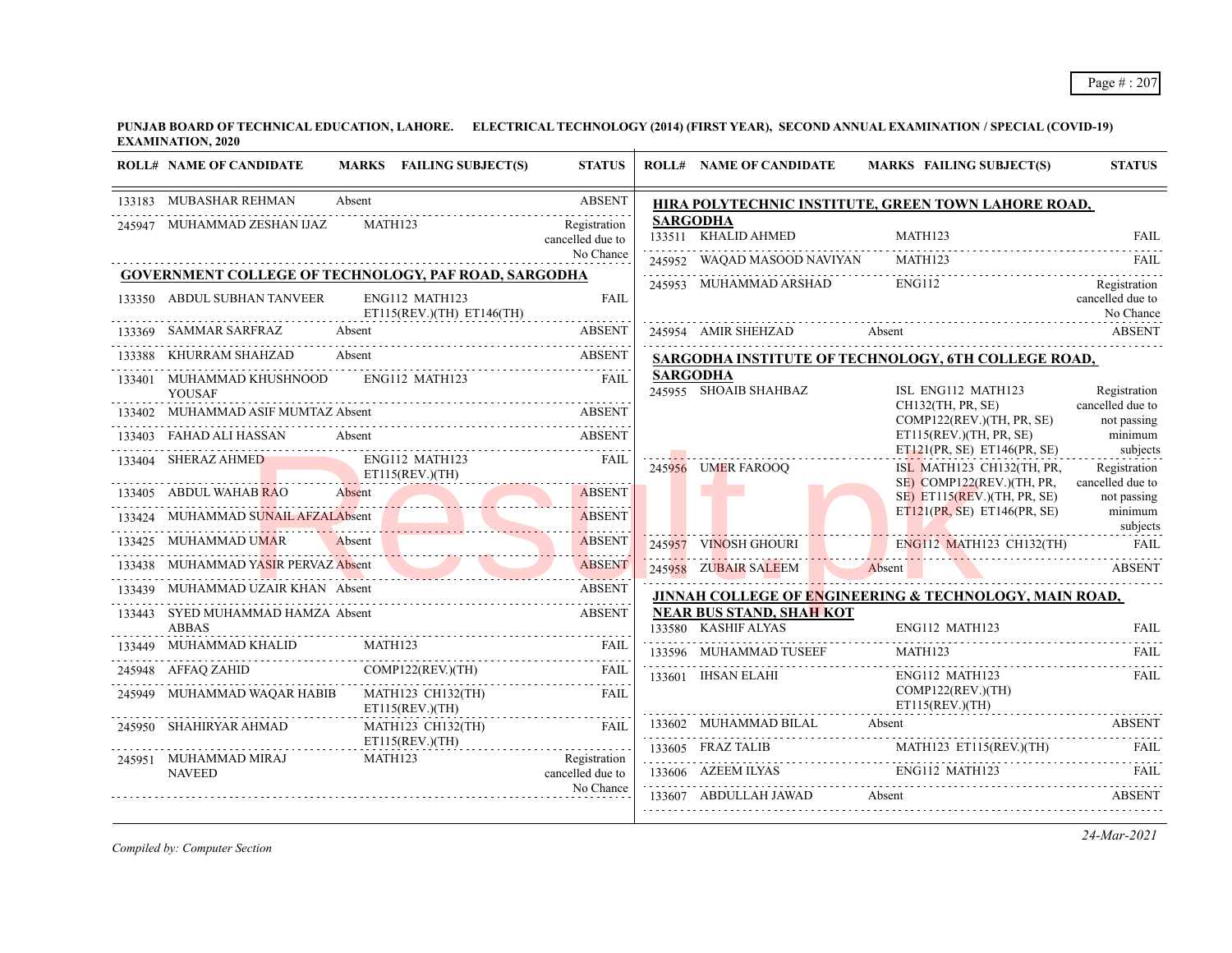|        | <b>ROLL# NAME OF CANDIDATE</b>                                        |        | MARKS FAILING SUBJECT(S)                       | <b>STATUS</b>                    |        | <b>ROLL# NAME OF CANDIDATE</b>              | <b>MARKS FAILING SUBJECT(S)</b>                                        | <b>STATUS</b>                   |
|--------|-----------------------------------------------------------------------|--------|------------------------------------------------|----------------------------------|--------|---------------------------------------------|------------------------------------------------------------------------|---------------------------------|
|        | 133622 UNIQUE MASIH                                                   |        | MATH123                                        | <b>FAIL</b>                      |        | 245967 WASIF BILAL                          | Absent                                                                 | Registration                    |
| 245959 | MUHAMMAD BILAL ZOHAIB                                                 |        | <b>MATH123</b>                                 | FAIL                             |        |                                             |                                                                        | cancelled due to<br>not passing |
|        | 245960 HAMMAD ALI                                                     |        | ENG112 MATH123                                 | FAII.                            |        |                                             |                                                                        | minimum<br>subjects             |
|        | 245961 MUHAMMAD RAMZAN                                                |        | ENG112 MATH123                                 | FAIL<br>.                        |        |                                             | AGLOW COLLEGE OF SCIENCE AND TECHNOLOGY, SHEIKHUPURA,                  |                                 |
|        | 245962 AHSAN ATTA ULLAH                                               |        | ISL ENG112 MATH123<br>CH132(TH, PR)            | Registration<br>cancelled due to |        | <b>SHEIKHUPURA</b><br>133686 MUHAMMAD TALHA | MATH123                                                                | <b>FAIL</b>                     |
|        |                                                                       |        | COMP122(REV.)(TH, PR)                          | not passing                      |        | <b>RAMZAN</b>                               |                                                                        |                                 |
|        |                                                                       |        | ET115(REV.)(TH, PR)<br>ET121(PR) ET146(TH, PR) | minimum<br>subjects              |        | 133688 MUHAMMAD RIAZ                        | ENG112 MATH123                                                         | FAIL.                           |
|        | 245963 SHAHROZ                                                        | 845    |                                                | <b>PASS</b>                      |        | 133690 MUHAMMAD USMAN<br><b>BASHIR</b>      | ENG112                                                                 | FAIL                            |
|        | 245964 AFTAB ALI                                                      | 805    |                                                | <b>PASS</b>                      | 133691 | HASEEB AHMED                                | Absent                                                                 | <b>ABSENT</b>                   |
|        | 245965 MUHAMMAD ZAID IOBAL 801                                        |        |                                                | <b>PASS</b>                      |        | 245968 SHAH ZAIB SHAKIR                     | <b>MATH123</b>                                                         | FAIL                            |
|        | 245966 FAHEEM ASGHAR                                                  |        | MATH123                                        | FAIL                             |        | 245969 MUHAMMAD FAROOQ ALI                  | ENG112                                                                 | <b>FAIL</b>                     |
|        | LAHORE POLYTECH <mark>NI</mark> C INSTITUTE, GHOUSIA MOHALLA, COLLEGE |        |                                                |                                  |        | <b>TABASUM</b>                              |                                                                        |                                 |
|        | <b>ROAD, SHAH KOT</b><br>133623 MUHAMMAD SAQLAIN                      |        | <b>ENG112 MATH123</b>                          | <b>FAIL</b>                      |        | OPP. ALI INDUSTRIES, SHEIKHUPURA            | ALI INSTITUTE OF TECHNOLOGY & TEXTILE, 1 KM FAISALABAD ROAD,           |                                 |
|        | <b>TARIQ</b>                                                          |        |                                                |                                  |        | 133762 AOIB JAVED                           | Absent                                                                 | <b>ABSENT</b>                   |
|        | 133627 HAFIZ MUHAMMAD AMIR                                            |        | <b>ENG112 MATH123</b>                          | FAII                             |        | 133772 ALI HAMZA                            | $ENG112 \t CH132(TH)$<br><u> 17. martin Martin Maria (h. 1888).</u>    | - FAIL                          |
|        | <u>STANDARD POLYTECHNIC INSTITUTE (S.P.I), ZAFARWAL ROAD, NEAR</u>    |        |                                                |                                  |        | 133775 SHERAZ SADAQAT                       | Absent<br>133775 SHERAZ SADAQAT Absent ABSENT                          | <b>ABSENT</b>                   |
|        | <b>NEW BUS STAND, SHAKARGARH</b><br>133651 HUSSNAIN ASLAM             |        | MATH123                                        | FAIL                             |        | 133776 NOMAN SHEHZAD                        | Absent                                                                 | <b>ABSENT</b>                   |
|        | 133654 SHAH JAHAN                                                     | 837    |                                                | <b>PASS</b>                      |        | 133779 MUHAMMAD ZAHID                       | 949                                                                    | <b>PASS</b>                     |
|        | 133659 NADEEM KHAN                                                    |        | ENG112                                         | $- - - - -$<br><b>FAIL</b>       |        | 133789 RAMIZ HASSAN                         | Absent                                                                 | <b>ABSENT</b>                   |
|        | 133662 ABDUL QADOOS                                                   |        | ENG112                                         | <b>FAIL</b>                      |        | 245970 MUHAMMAD HUSNAIN FIAZ796             |                                                                        | <b>PASS</b>                     |
|        | 133663 AHMAD ANWAR                                                    | Absent |                                                | <b>ABSENT</b>                    |        | 245971 HAMID ARIF                           | MATH123                                                                | FAIL.                           |
|        | 133667 TANVEER ALI                                                    |        | <b>ENG112</b>                                  | FAII.                            |        | 245972 ADEEL YAQOOB                         | MATH123                                                                | FAII.                           |
|        | 133668 ZEESHAN ALI                                                    | Absent | <b>ABSENT</b>                                  |                                  |        |                                             | LAHORE POLYTECHNIC INSTITUTE, SHAH MUHAMMAD PLAZA,                     |                                 |
|        |                                                                       |        |                                                |                                  |        | 133959 MUHAMMAD ASIM RAFIQUE                | LAHORE-SARGODHA ROAD, NEAR BHATTI CHOWK, SHEIKHUPURA<br>ENG112 MATH123 | <b>FAIL</b>                     |
|        |                                                                       |        |                                                |                                  |        | 133961 FAHAD ALI                            | ENG112 MATH123                                                         | <b>FAIL</b>                     |
|        |                                                                       |        |                                                |                                  |        |                                             |                                                                        |                                 |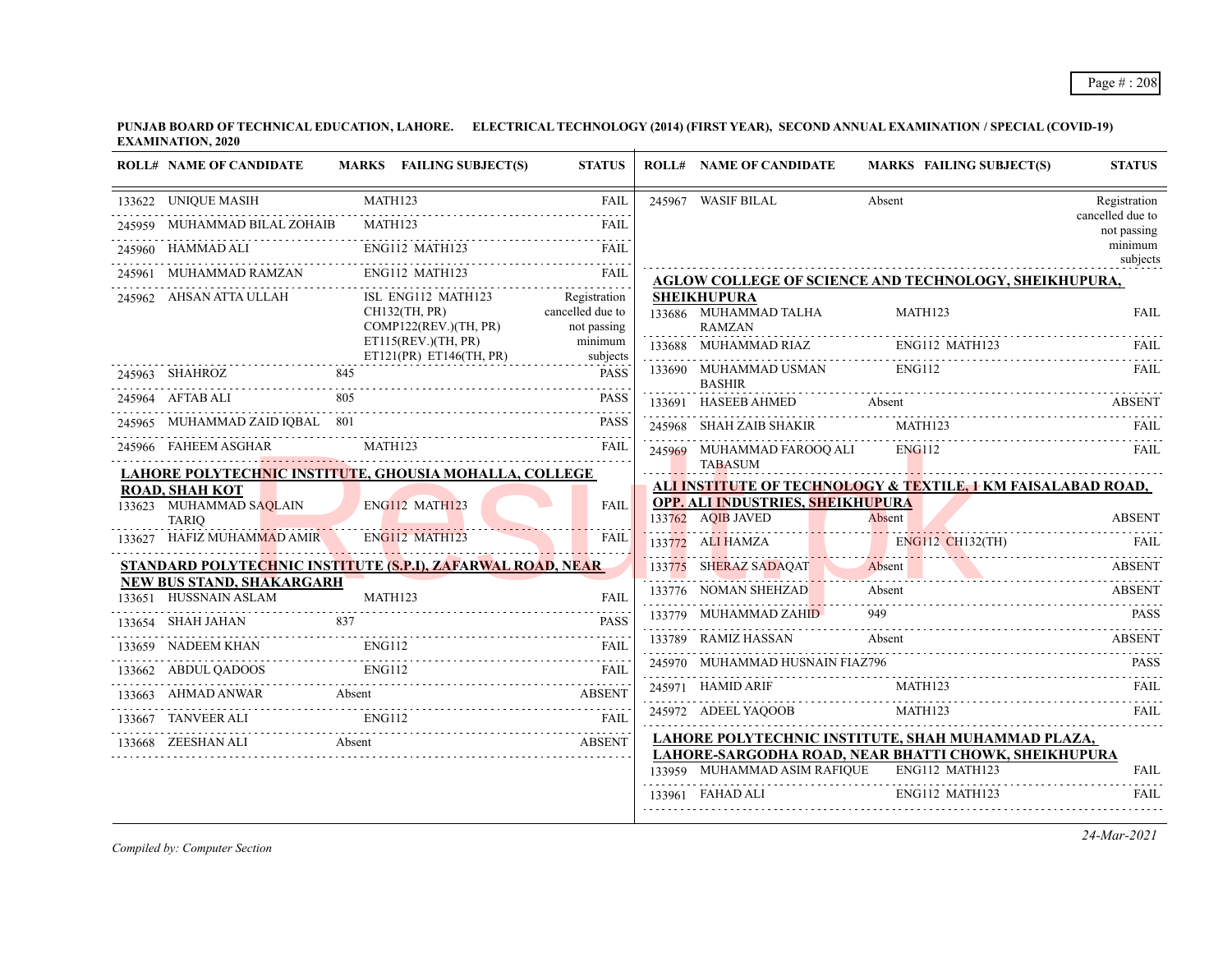| <b>ROLL# NAME OF CANDIDATE</b>          | MARKS FAILING SUBJECT(S)                           | <b>STATUS</b>                   | <b>ROLL# NAME OF CANDIDATE</b>           | <b>MARKS FAILING SUBJECT(S)</b>                                                           | <b>STATUS</b> |
|-----------------------------------------|----------------------------------------------------|---------------------------------|------------------------------------------|-------------------------------------------------------------------------------------------|---------------|
| 133963 ABAID UR REHMAN ALI              | Absent                                             | <b>ABSENT</b>                   | 245987 MUHAMMAD USMAN                    | Absent                                                                                    | <b>ABSENT</b> |
| 133971 RAFAQAT ALI                      | ENG112 MATH123                                     | <b>FAIL</b>                     | 245988 WAQAR MUHAMMAD                    | ENG112 MATH123                                                                            | <b>FAIL</b>   |
| 133973 ABDULLAH SABIR                   | ENG112 MATH123                                     | <b>FAIL</b>                     |                                          | 245989 ZIA ULLAH MATHI23 FAIL PARTHI23 FAIL PARTHI23 MATHI23 FAIL PARTHI23 CHI32(TH) FAIL |               |
| 133978 MUHAMMAD AWAIS                   | $ET115$ (REV.)(TH)<br>ENG112 MATH123               | <b>FAIL</b>                     |                                          |                                                                                           |               |
| <b>SULEMAN</b>                          |                                                    |                                 | 245991 NASIR ALI<br>814                  |                                                                                           | <b>PASS</b>   |
| 133982 MUHAMMAD IKRAM                   | Absent                                             | <b>ABSENT</b>                   | 245992 SYED JAWAD HASSAN 772             |                                                                                           | <b>PASS</b>   |
| 133987 MUHAMMAD UMAIR<br><b>AHMAD</b>   | MATH123 CH132(TH)<br>ET115(REV.)(TH)               | FAII                            |                                          | 245993 ALI AHSAN LATIF ENG112 MATH123                                                     | FAII.         |
| 133990 FARZOUQ SAAD Absent              | absent ABSENT                                      |                                 |                                          | <b>OXFORD POLYTECHNIC INSTITUTE, HIRAN MINAR ROAD,</b>                                    |               |
|                                         | 133992 MUHAMMAD ATIF ENGI12 MATH123 CH132(TH) FAIL |                                 | <b>SHEIKHUPURA</b>                       |                                                                                           |               |
|                                         | 134012 MUHAMMAD IJAZ Absent                        | <b>ABSENT</b>                   |                                          | 134097 ZEESHAN ENG112 MATH123 FAIL                                                        |               |
| 245973 FAWAD KHAN ENG112 MATH123        |                                                    | FAII.                           | 134108 UMER DRAZ                         | 134107 FARYAD HUSSAIN Absent Absent ABSENT<br><b>ENG112</b>                               | FAIL          |
| 245974 MUHAMMAD SHAHID<br><b>MASOOD</b> |                                                    | <b>PASS</b>                     | 245994 HAMID MAHMOOD                     | MATH123                                                                                   | -FAIL         |
| 245975 MUHAMMAD HAMZA                   | <b>MATH123</b>                                     | <b>FAIL</b>                     | 245995 FARMAN ALI                        | Absent ABSENT                                                                             |               |
| 245976 ABDUL UR REHMAN                  | 824                                                | <b>PASS</b>                     |                                          | JINNAH POLYTECHNIC INSTITUTE, BEHIND HOUSING COLONY, JHANG                                |               |
| 245977 ALI ZAMAN                        | ENG112 MATH123<br>ET115(REV.)(TH)                  | FAIL                            | <b>ROAD, SHORKOT</b>                     | 134140 MUHAMMAD SHOAIB MATH123 FAIL                                                       |               |
| 245978 BABAR ALI                        | <b>MATH123</b>                                     | <b>FAIL</b><br>والمتمام المتمال | 134141 ZAIGHAM ABBAS                     | <b>MATH123</b>                                                                            | FAIL          |
| 245979 MUHAMMAD AWAIS                   | ENG112 MATH123                                     | <b>FAIL</b>                     | 134144 MUHAMMAD ABID Absent              |                                                                                           | ABSENT        |
| 245980 AWAIS ALI                        |                                                    | <b>PASS</b>                     | 134145 MUHAMMAD TAHIR                    | Absent                                                                                    | <b>ABSENT</b> |
| 245981 KAWISH RASHEED                   | 817                                                | <b>PASS</b>                     | <b>SHAKOOR</b><br>134147 MUHAMMAD MEHTAB | Absent                                                                                    | <b>ABSENT</b> |
| 245982 MUHAMMAD MUQADAS                 | MATH123                                            | <b>FAIL</b>                     |                                          |                                                                                           |               |
| <b>AMIN</b><br>245983 MUHAMMAD ZAIN     | ENG112 MATH123 CH132(TH)                           | FAII.                           | NO. 8, NEAR SPECTRUM COLLEGE, SHUJABAD   | PREMIER COLLEGE OF TECHNOLOGY, NEW HOUSING COLONY, WARD                                   |               |
|                                         | ET115(REV.)(TH)                                    |                                 | 134213 MUHAMMAD SHOAIB                   | <b>MATH123</b>                                                                            | <b>FAIL</b>   |
| 245984 ATIF JAVAID                      | ENG112 MATH123 FAIL FAIL FAIL FAIL                 |                                 | ASGHAR                                   |                                                                                           |               |
| TANVEER HUSSAIN Absent                  | TANVEER HUSSAIN Absent ABSENT                      |                                 | 134217 MUHAMMAD MOHSIN                   | Absent                                                                                    | <b>ABSENT</b> |
| 245986 SHARJEEL AHMAD                   | ENG112 CH132(TH)<br>ET115(REV.)(TH)                | FAIL                            | 134218 MUHAMMAD ADNAN                    | MATH123 CH132(TH)<br>ET115(REV.)(TH)                                                      | <b>FAIL</b>   |
|                                         |                                                    |                                 |                                          |                                                                                           |               |

*Compiled by: Computer Section*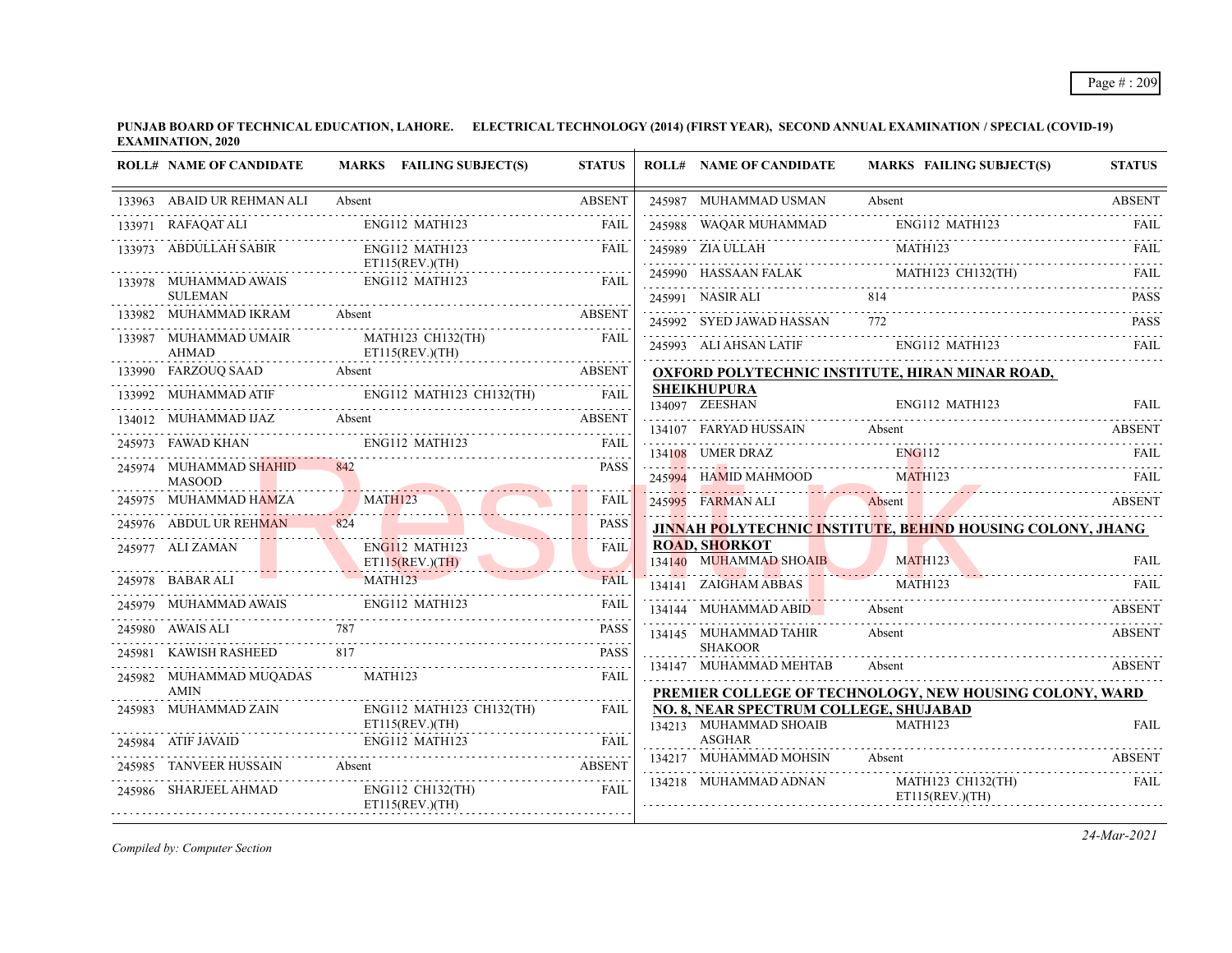| <b>ROLL# NAME OF CANDIDATE</b>                                | MARKS FAILING SUBJECT(S)                                                                                                     | <b>STATUS</b>          |               | <b>ROLL# NAME OF CANDIDATE</b>                                                    | <b>MARKS FAILING SUBJECT(S)</b>                                                                                                                                                                                                          | <b>STATUS</b> |  |
|---------------------------------------------------------------|------------------------------------------------------------------------------------------------------------------------------|------------------------|---------------|-----------------------------------------------------------------------------------|------------------------------------------------------------------------------------------------------------------------------------------------------------------------------------------------------------------------------------------|---------------|--|
| 134222 MOHAMMAD ISHTIAQ                                       | Absent                                                                                                                       | ABSENT                 |               | 134478 IHTISHAM HAIDER                                                            | ENG112 MATH123 CH132(TH)                                                                                                                                                                                                                 | <b>FAIL</b>   |  |
| 134225 MUHAMMAD MUAZZAM                                       | Absent                                                                                                                       | <b>ABSENT</b>          |               |                                                                                   | COMP122(REV.)(TH)<br>ET115(REV.)(TH)                                                                                                                                                                                                     |               |  |
| 134234 MUHAMMAD HASNAIN                                       |                                                                                                                              |                        |               |                                                                                   | MATH123 CH132(TH)<br>ET115(REV.)(TH)                                                                                                                                                                                                     | FAIL.         |  |
|                                                               | 245996 HAFIZ KHALIL AHMAD MATH123 FAIL AHMAD MATH123 FAIL                                                                    |                        |               | 134488 MUHAMMAD LATEEF                                                            | ENG112 MATH123                                                                                                                                                                                                                           | FAII.         |  |
|                                                               | <b>GOVERNMENT COLLEGE OF TECHNOLOGY, PARIS ROAD, SIALKOT</b>                                                                 |                        |               |                                                                                   | COMP122(REV.)(TH)                                                                                                                                                                                                                        |               |  |
| 134428 UMER ZIA                                               | 34428 UMER ZIA ENGI12 MATH123 FAIL                                                                                           |                        |               |                                                                                   | 246001 MUHAMMAD AZAN ENGI12 FAIL FAIL                                                                                                                                                                                                    |               |  |
|                                                               | 134435 ZAIN KALEEM Absent ABSENT                                                                                             |                        |               |                                                                                   | ENG112<br>246002 SHEHROZ ALI ENG112 FAIL ENGLISHED ENGLISHED ENGLISHED ENGLISHED ENGLISHED ENGLISHED ENGLISHED ENGLISHED ENGLISHED ENGLISHED ENGLISHED ENGLISHED ENGLISHED ENGLISHED ENGLISHED ENGLISHED ENGLISHED ENGLISHED ENGLISHED E |               |  |
|                                                               | 134437 BILAL WADOOD ENG112 MATH123 FAIL                                                                                      |                        |               | TRIGON COLLEGE OF TECHNOLOGY, KATCHERY ROAD NEAR 1122<br>OFFICE, SIALKOT, SIALKOT |                                                                                                                                                                                                                                          |               |  |
|                                                               | 134439 DANISH DILSHAD Absent Assent ABSENT                                                                                   |                        |               | 134512 BASHARAT ALI                                                               | Absent                                                                                                                                                                                                                                   | <b>ABSENT</b> |  |
|                                                               | 134441 WAQAR JAVED Absent ABSENT                                                                                             |                        |               |                                                                                   | 134513 MUHAMMAD AJAB GUL MATH123 ET115(REV.)(TH)                                                                                                                                                                                         | FAIL.         |  |
|                                                               | 134443 MUHAMMAD AWAIS Absent ABSENT                                                                                          |                        |               | <b>JAAN</b>                                                                       |                                                                                                                                                                                                                                          |               |  |
|                                                               | 134446 HUSSNAIN AKRAM COMP122(REV.)(TH) FAIL                                                                                 |                        |               |                                                                                   | 246003 ALI HASSAN Absent Absent ABSENT ABSENT                                                                                                                                                                                            |               |  |
|                                                               |                                                                                                                              |                        |               | <b>ROAD, EID GAH COLONY, SKARDU</b>                                               | <b>KARAKURAM INSTITUTE OF COMMERCE &amp; TECHNOLOGY, STADIUM</b>                                                                                                                                                                         |               |  |
|                                                               | 134447 MUHAMMAD DANISH ENG112 MATH123 CH132(TH) FAIL 134450 MUHAMMAD YASIR ENG112 MATH123 CH132(TH) FAIL                     |                        |               | 134533 MUHAMMAD SHOAIB<br><b>MEHDI</b>                                            | <b>MATH123</b>                                                                                                                                                                                                                           | <b>FAIL</b>   |  |
| 134451 USAMA RASHID BAJWA Absent                              | 134451 USAMA RASHID BAJWA Absent                                                                                             |                        |               |                                                                                   | 134535 MUHAMMAD EJAZ MATH123 FAIL RATE                                                                                                                                                                                                   |               |  |
|                                                               | 245997 ALI AHMAD ETI15(REV.)(TH) FAIL                                                                                        |                        |               |                                                                                   | PAK POLYTECHNIC INSTITUTE, MADINA AHLEBAIT, AIRPORT ROAD,                                                                                                                                                                                |               |  |
| 245998 MUHAMMAD ZUBAIR                                        | ISL ENG112 MATH123 Registration<br>CH132(TH, PR, SE) cancelled due to<br>$COMP122(REV.)$ (TH, PR)<br>ET115(REV.)(TH, PR, SE) | not passing<br>minimum | <b>SKARDU</b> | 246004 MUHAMMAD RIZWAN                                                            | ISL ENG112 MATH123<br>CH132(TH) ET115(REV.)(TH)<br>$ET146$ (TH)                                                                                                                                                                          | <b>FAIL</b>   |  |
| 245999 MUHAMMAD HASSAN                                        | ET121(PR, SE) ET146(TH, PR,<br>SE)<br>ENG112 MATH123 CH132(TH)                                                               | subjects<br>FAIL       |               | 246005 MUHAMMAD KASHIF MEER                                                       | ISL ENG112 MATH123<br>CH132(TH) ET115(REV.)(TH)<br>$ET146$ (TH)                                                                                                                                                                          | FAIL          |  |
| <b>SARWAR</b>                                                 | COMP122(REV.)(TH)<br>SARWAR $COMP122(REV.)(TH)$<br>ET115(REV.)(TH)                                                           |                        |               |                                                                                   | <b>MAKKAH COLLEGE OF TECHNOLOGY, TRAFFIC CHOWK, TALAGANG</b>                                                                                                                                                                             |               |  |
|                                                               | 246000 ZAIN UL HASSAN ENG112 MATH123                                                                                         | FAIL                   |               | 134568 SHAHZAIB IOBAL                                                             | ENG112 MATH123<br>ET115(REV.)(TH)                                                                                                                                                                                                        | <b>FAIL</b>   |  |
|                                                               | SIALKOT COLLEGE OF TECHNOLOGY, CHOWK KOTLI BEHRAM, NAZIR                                                                     |                        |               |                                                                                   | 134569 AITAZAZ AHSAN Absent ABSENT                                                                                                                                                                                                       |               |  |
| CENTRE, KHADAM ALI ROAD,, SIALKOT<br>134477 KHATEEB UR REHMAN | 768                                                                                                                          | <b>PASS</b>            |               |                                                                                   | 134570 MUDASSAR IQBAL MATH123 ET115(REV.)(TH) FAIL                                                                                                                                                                                       |               |  |
|                                                               |                                                                                                                              |                        |               | 246006 HASSAN ZOHAIB                                                              | Absent                                                                                                                                                                                                                                   | <b>ABSENT</b> |  |

*Compiled by: Computer Section*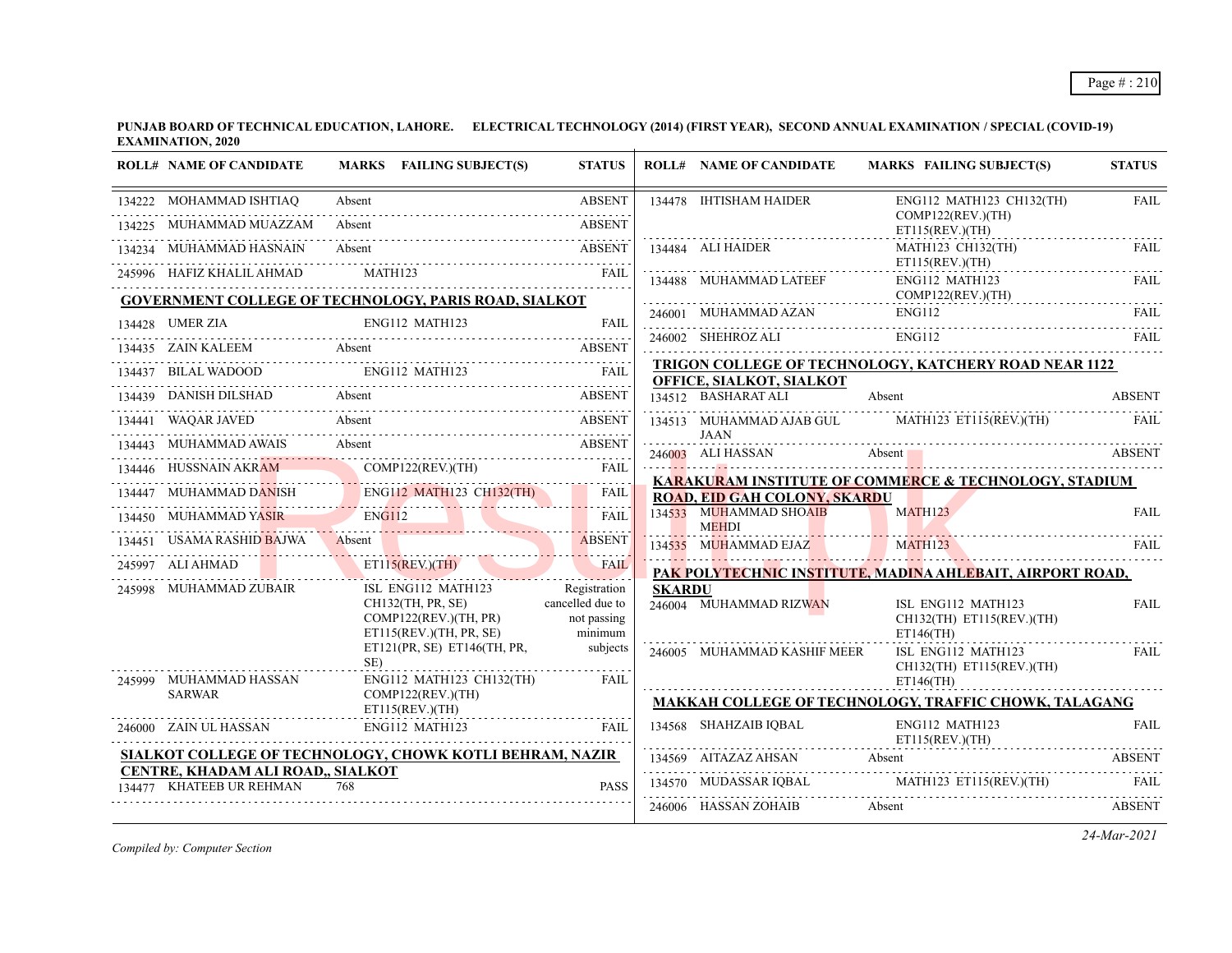## Page # : 211

**PUNJAB BOARD OF TECHNICAL EDUCATION, LAHORE. ELECTRICAL TECHNOLOGY (2014) (FIRST YEAR), SECOND ANNUAL EXAMINATION / SPECIAL (COVID-19) EXAMINATION, 2020**  $\overline{1}$ 

|               | <b>ROLL# NAME OF CANDIDATE</b>                            |               | MARKS FAILING SUBJECT(S)                               | <b>STATUS</b> | <b>ROLL# NAME OF CANDIDATE</b>                                    | <b>MARKS FAILING SUBJECT(S)</b>                           | <b>STATUS</b>       |
|---------------|-----------------------------------------------------------|---------------|--------------------------------------------------------|---------------|-------------------------------------------------------------------|-----------------------------------------------------------|---------------------|
|               | PAKISTAN COLLEGE OF COMMERCE, SCIENCE & TECHNOLOGY, CANAL |               |                                                        |               | 134864 MUHAMMAD USMAN NASIR                                       | ENG112                                                    | <b>FAIL</b>         |
|               | VIEW ROAD, NAZIR TOWN, TANDLIANWALA                       |               |                                                        |               | 134866 ANWAR UL HAO                                               | ENG112 MATH123                                            | FAIL                |
|               | 134582 FARHAT ABBAS                                       | 857           |                                                        | <b>PASS</b>   |                                                                   | 134867 MARJAN ULLAH ENGI12 MATH123 CH132(TH) FAIL         |                     |
|               | 134589 TOSEEF ASHRAF                                      | Absent        |                                                        | <b>ABSENT</b> | 134870 AHSAN ALI                                                  | MATH123                                                   | FAIL.               |
|               | 134590 MUHAMMAD WAQAR<br><b>AZEEM</b>                     | 821           |                                                        | <b>PASS</b>   | 134871 MUHAMMAD NAVEED<br><b>KHAWAR</b>                           | MATH123 ET115(REV.)(TH)                                   | FAIL                |
|               | 134594 TALIB MEHMOOD                                      | 795           |                                                        | <b>PASS</b>   | 134881 JIBRAN KHAN                                                | Absent                                                    | <b>ABSENT</b>       |
|               | 134595 ZAIB QASIM                                         |               |                                                        | <b>PASS</b>   | 134882 AKRAM NAWAZ                                                | Absent                                                    | <b>ABSENT</b>       |
| <b>SHARIF</b> | LEADS COLLEGE OF TECHNOLOGY, NEAR TOWN COMMITTEE, TAUNSA  |               |                                                        |               | 134884 ABDUL MANAN BASHARAT Absent                                |                                                           | <b>ABSENT</b>       |
|               | 134637 MUHAMMAD TAHIR                                     | 815           |                                                        | <b>PASS</b>   | 134886 TABISH KHAN                                                | Absent                                                    | <b>ABSENT</b>       |
|               | 246007 MUHAMMAD KASHIF                                    | MATH123       |                                                        | FAIL          | 134888 MUHAMMAD USMAN ENG112 MATH123                              |                                                           | <u>EAIL</u>         |
|               | GOVERNMENT COLLEGE OF TECHNOLOGY, HATTAR ROAD, NEAR       |               |                                                        |               | 134890 HAMZA ZEB                                                  | Absent –                                                  | <b>ABSENT</b>       |
|               | <b>HEAVY MECHANICAL COMPLEX-3, TAXILA</b>                 |               |                                                        |               | 134892 MUHAMMAD SHOAIB                                            | Absent                                                    | <b>ABSENT</b>       |
|               | 134811 MUZAMMAL HUSSAIN                                   | Absent        |                                                        | <b>ABSENT</b> | <b>AKBAR</b>                                                      |                                                           |                     |
|               | 134830 AAMIR KHAN                                         |               | <b>ENG112 MATH123 CH132(TH)</b><br>ET115(REV.)(TH, PR) | <b>FAIL</b>   | 246008 MUHAMMAD HASSAAN<br>246009 EHSON IFTIKHAR                  | <b>MATH123 CH132(TH)</b>                                  | <b>PASS</b><br>FAIL |
|               | 134831 INZAMAM-UL-HAQ<br>M-UL-HAQ Absent                  |               | <u> Alian American (American I</u>                     | <b>ABSENT</b> |                                                                   | ET115(REV.)(TH)                                           |                     |
|               | 134835 JAWAD SHAH                                         |               | ISL ENG112 MATH123<br>CH132(TH) ET115(REV.)(TH)        | <b>FAIL</b>   | 246010 DANIAL AHMED<br><b>Contract Contract Contract Contract</b> | ENG112 MATH123<br>ET115(REV.)(TH)                         | <b>FAIL</b>         |
|               | 134837 SYED FAZAL ABBAS<br><b>BUKHARI</b>                 |               | ET115(REV.)(PR)                                        | FAIL          | <b>TOBA TEK SINGH</b>                                             | RACHNA POLYTECHNIC INSTITUTE, HOUSING COLONY, JHANG ROAD, |                     |
|               | 134838 IHTISHAM SAJJAD Absent                             |               |                                                        | ABSENT        | 134949 AHSAN AZIZ                                                 | Absent                                                    | <b>ABSENT</b>       |
|               | 134842 ANAS RAHMAN SHAHID                                 |               | ENG112 ET115(REV.)(TH) FAIL                            |               | 134950 MUHAMMAD OASIM AZIZ Absent                                 |                                                           | <b>ABSENT</b>       |
|               | 134845 ADIL KHAN                                          | Absent        |                                                        | <b>ABSENT</b> | 134955 ABDUL REHMAN JAVED                                         | <b>ENG112</b>                                             |                     |
| 134851        | <b>SHERAZ AHMED</b>                                       | ENG112        |                                                        | <b>FAIL</b>   | 134956 SAFDAR ALI                                                 | Absent                                                    | ABSENT              |
|               | 134853 AMMAD KHALID Absent ABSENT ABSENT                  |               |                                                        |               | 134958 TAYYAB KHALID                                              | MATH123                                                   |                     |
|               | 134856 MUHAMMAD ARIF                                      |               | MUHAMMAD ARIF MATH123 FAIL                             |               | 246011 MUHAMMAD USMAN                                             | 768                                                       | <b>PASS</b>         |
| 134858        |                                                           |               | ENG112 MATH123<br>WAQAR AHMAD ENGI12 MATH123 FAIL      |               | 246012 MUHAMMAD ADNAN ZAFAR887                                    |                                                           | <b>PASS</b>         |
|               | 134862 AHTISHAM REHMAN                                    | <b>ENG112</b> |                                                        | FAIL          |                                                                   |                                                           |                     |
|               |                                                           |               |                                                        |               |                                                                   |                                                           |                     |

*Compiled by: Computer Section*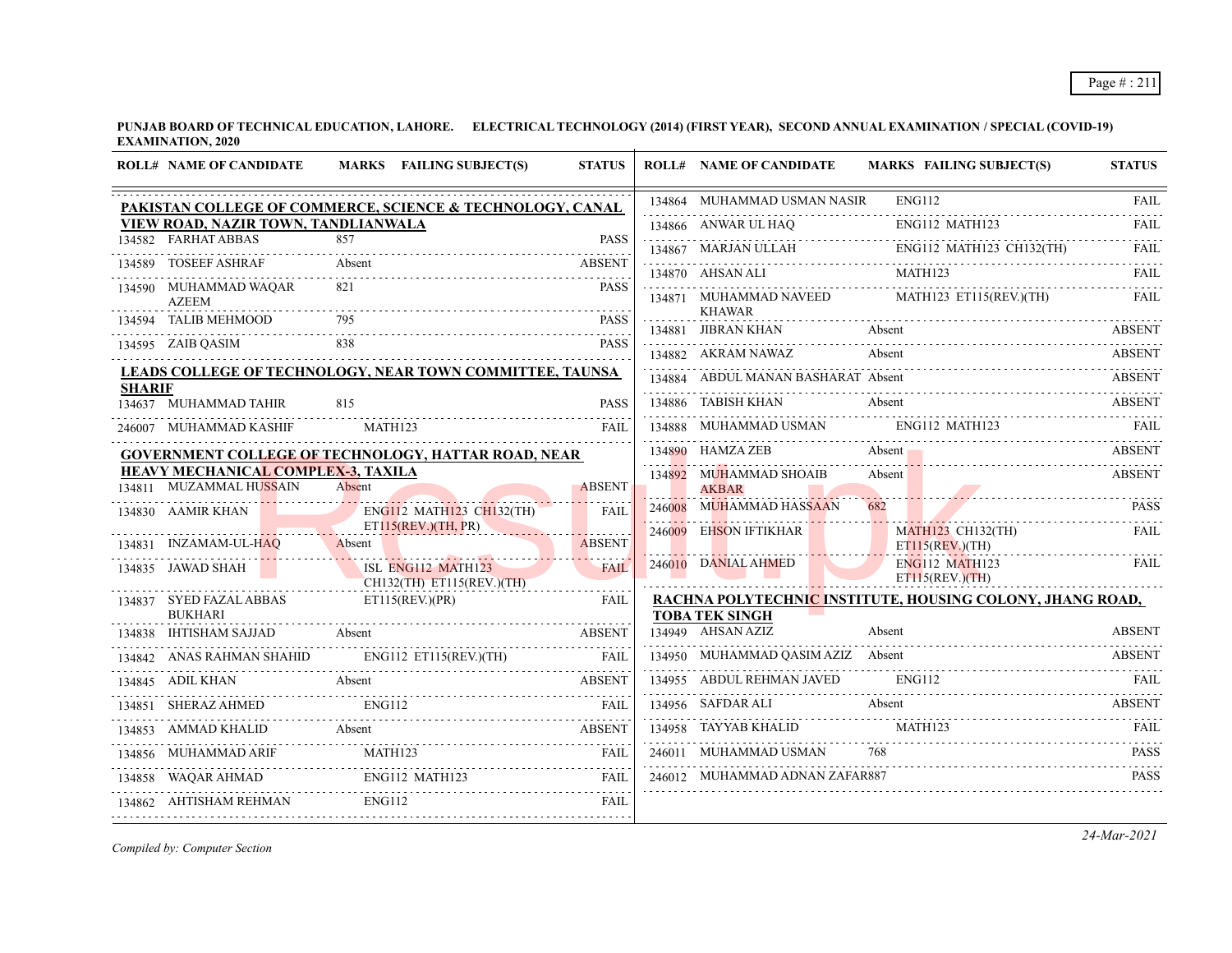|        | <b>ROLL# NAME OF CANDIDATE</b>                                                                              |        | MARKS FAILING SUBJECT(S)                        | <b>STATUS</b> | <b>ROLL# NAME OF CANDIDATE</b>                                        |        | <b>MARKS FAILING SUBJECT(S)</b>                | <b>STATUS</b>                   |
|--------|-------------------------------------------------------------------------------------------------------------|--------|-------------------------------------------------|---------------|-----------------------------------------------------------------------|--------|------------------------------------------------|---------------------------------|
|        | 246013 MUHAMMAD<br>IBTSAM-UL-HAO BAJWA                                                                      | 748    |                                                 | <b>PASS</b>   | 246019 MUHAMMAD MUZAMAL                                               |        | ENG112 MATH123<br>COMP122(REV.)(TH)            | <b>FAIL</b>                     |
|        | 246014 ARHUM UMAR HURAIR                                                                                    |        | ENG112 CH132(TH)                                | FAIL          | 246020 MUHAMMAD DANISH AZIZ                                           |        | ET115(REV.)(TH)<br>MATH123                     | <b>FAIL</b>                     |
|        | 246015 MUHAMMAD HASHAM                                                                                      |        | ENG112 MATH123 CH132(TH)                        | <b>FAIL</b>   |                                                                       |        |                                                |                                 |
|        | 246016 FAZAL ABBAS                                                                                          | ENG112 | ET115(REV.)(TH)                                 | FAIL          | POF INSTITUTE OF TECHNOLOGY, , WAH CANTT                              |        |                                                |                                 |
|        |                                                                                                             |        |                                                 |               | 135116 MEHRAN MUZAMMAL                                                | Absent |                                                | <b>ABSENT</b>                   |
|        | TOBA TEK SINGH POLYTECHNIC INSTITUTE, OPP. NEW FOREST PARK,<br>NEAR MADINA MILLS JHANG ROAD, TOBA TEK SINGH |        |                                                 |               | 135123 NOMAN IJAZ                                                     |        | ENG112 MATH123                                 | FAIL                            |
|        | 134994 SHAN HAMEED                                                                                          |        | ENG112 MATH123                                  | <b>FAII</b>   |                                                                       |        | ET115(REV.)(TH)<br>ENG112 MATH123 CH132(TH)    | FAIL                            |
|        | 134998 ZEESHAN KHIZAR Absent ABSENT ABSENT                                                                  |        |                                                 |               |                                                                       |        | ET115(REV.)(TH)                                |                                 |
|        | 134999 IBAD ALI                                                                                             | ENG112 |                                                 | FAIL          | 135160 SUBTAIN ALI SHAH Absent                                        |        |                                                | ABSENT                          |
|        |                                                                                                             |        |                                                 |               | 135161 RAJA WASIF IQBAL Absent Absent ABSENT                          |        |                                                |                                 |
|        | PUNJAB INSTITUTE OF TECHNOLOGY, FAISAL TOWN, OPP. GOVT.<br>DEGREE COLLEGE,, VEHARI                          |        |                                                 |               | 135163 KUMAIL AHMAD                                                   |        | ENG112 MATH123 CH132(TH)                       | FAIL                            |
|        | 135042 MUHAMMAD USAMA                                                                                       |        | ET115(REV.)(TH)                                 | FAIL          | 135166 FAHEEM ULLAH ENG112 MATH123                                    |        |                                                | FAII.                           |
|        | 135043 ZAIN UL ABIDEEN                                                                                      |        | MATH123                                         | FAIL          | 135167 MUHAMMAD MOEEZ KHAN Absent                                     |        |                                                | <b>ABSENT</b>                   |
| 135053 | RAZA ALI SHER Absent                                                                                        |        |                                                 | <b>ABSENT</b> | 135168 MUHAMMAD MOHSIN<br>135168 MUHAMMAD MOHSIN Absent Absent ABSENT | Absent |                                                | <b>ABSENT</b>                   |
| 135054 | USAMA USMAN                                                                                                 |        | MATH123 ET115(REV.)(TH)                         | <b>FAIL</b>   | 135169 MUSARAT HUSSAIN                                                | Absent |                                                | <b>ABSENT</b>                   |
| 135056 | MUHAMMAD ADNAN                                                                                              |        | MATH123 ET115(REV.)(TH)                         | <b>FAIL</b>   | $135170$ IMAD-UD-DIN                                                  | Absent |                                                | <b>ABSENT</b>                   |
|        | <b>QARI MUHAMMAD SOHAIB</b> MATH123                                                                         |        |                                                 | <b>FAIL</b>   | 246021 MUHAMMAD KHAN                                                  |        | ISL ENG112 MATH123                             | .<br>Registration               |
|        | 135059 AHMAD RAZA                                                                                           |        | MATH123 COMP122(REV.)(TH)<br>$ET115$ (REV.)(TH) | <b>FAIL</b>   |                                                                       |        | CH132(TH, PR)<br>COMP122(REV.)(TH, PR)         | cancelled due to<br>not passing |
|        | 135060 MALIK MUHAMMAD AMIR Absent                                                                           |        |                                                 | <b>ABSENT</b> |                                                                       |        | ET115(REV.)(TH, PR)<br>ET121(PR) ET146(TH, PR) | minimum<br>subjects             |
|        | 135061 MUHAMMAD KHURAM<br><b>SAJID</b>                                                                      | Absent |                                                 | <b>ABSENT</b> | 246022 MAZHAR KHALID                                                  |        | ENG112 MATH123 CH132(TH)<br>COMP122(REV.)(TH)  | FAIL                            |
|        | 135062 HAMMAD GHANI                                                                                         |        | Absent                                          | ABSENT        |                                                                       |        | $ET115(REV.)(TH)$ $ET146(TH)$                  |                                 |
|        | 135063 MUHAMMAD MUZAMIL                                                                                     |        | ET115(REV.)(TH)                                 | FAIL          | 246023 MUHAMMAD AKHTAR ZAIN 775                                       |        |                                                | <b>PASS</b>                     |
|        | <b>KHAN</b>                                                                                                 |        |                                                 |               | 246024 MUHAMMAD DANIAL RIAZ 832                                       |        |                                                | <b>PASS</b>                     |
|        | 246017 SHAHZAIB                                                                                             |        | ENG112 MATH123                                  |               | WAH SWEDISH INSTITUTE OF TECHNOLOGY, OPP. (RPR) WAH NOBEL             |        |                                                |                                 |
|        | 246018 MUHAMMAD IQBAL MATH123                                                                               |        |                                                 | <b>FAIL</b>   | <b>G.T.ROAD, WAH CANTT</b><br>134915 MUHAMMAD SAJID RAZA              |        | ENG112 MATH123 CH132(TH)                       | <b>FAIL</b>                     |
|        |                                                                                                             |        |                                                 |               |                                                                       |        |                                                |                                 |

*Compiled by: Computer Section*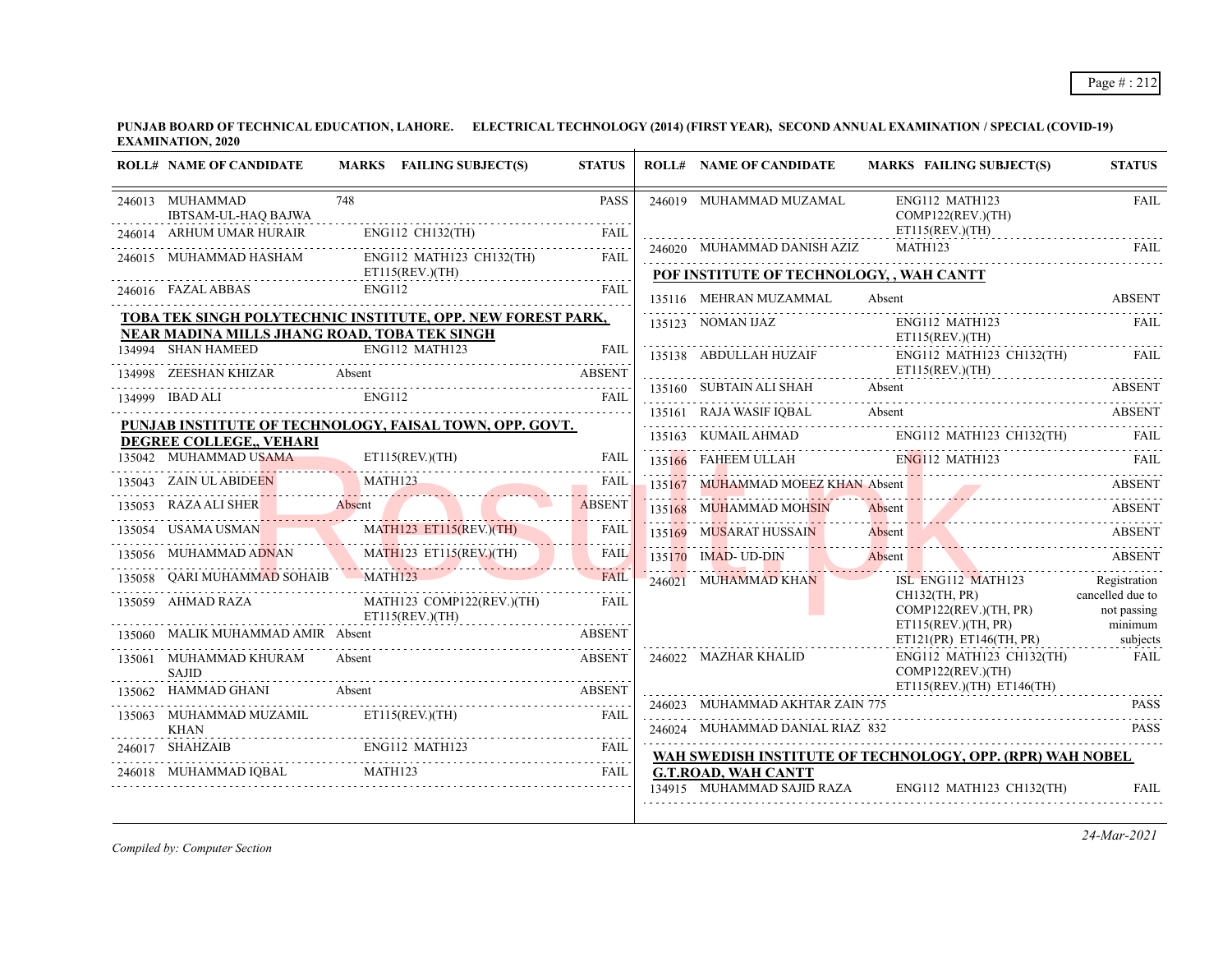## Page # : 213

**PUNJAB BOARD OF TECHNICAL EDUCATION, LAHORE. ELECTRICAL TECHNOLOGY (2014) (FIRST YEAR), SECOND ANNUAL EXAMINATION / SPECIAL (COVID-19) EXAMINATION, 2020**

| ENG112 MATH123 CH132(TH)<br>135299 YASIR AYAZ<br>MATH123 ET115(REV.)(TH)<br><b>FAIL</b><br>135235 ALI HUSNAIN<br><b>FAIL</b><br>ET115(REV.)(TH)<br>Absent<br>135300 SAMEER ALI SHAH<br><b>ABSENT</b><br>135241 MUHAMMAD MUNEEB<br>ENG112 MATH123<br><b>FAIL</b><br>AAD MUNEEB<br>-----------------------<br>$ET115(REV.)(TH)$ $ET146(TH)$<br><b>SAJID</b><br>Absent<br>135307 GHULAM ABBAS<br><b>ABSENT</b><br>135252 ABDUL REHMAN<br><b>ABSENT</b><br>Absent<br>Absent<br>135308 MALIK MUHAMMAD<br><b>ABSENT</b><br>SHAKEEL<br>135254 KIFAYAT ULLAH<br>ISL ENG112 MATH123<br><b>FAIL</b><br>ET115(REV.)(TH)<br>MATH123<br>246025 RANA FARIDOON<br>135259 HAMZA WASIQ ZAHEER ETI15(REV.)(TH) FAIL<br><b>CHENAB INSTITUTE OFTECHNOLOGY, SHADMAN TOWN, WAZIRABAD</b><br>135261 DANIYAL GUL Absent<br><b>ABSENT</b><br>135314 HAMZA BUTT<br><b>ABSENT</b><br>Absent<br>MATH123 FAIL<br>135267 MUHAMMAD ZEESHAN FIAZ<br>246026 MUBASHAR AHMAD<br>847<br><b>PASS</b><br>135268 M. HARRIS KHAN<br>MATH123 CH132(TH)<br><b>FAIL</b><br>STANDARD POLYTECHNIC INSTITUTE, SPI SHAKARGARH ROAD,<br>ET115(REV.)(TH)<br><b>ZAFARWAL</b><br>135271 MUHAMMAD ADALAT KHANAbsent<br><b>ABSENT</b><br>135336 AMEER HAMZA<br>CH132(TH) COMP122(REV.)<br><b>FAIL</b><br>135272 ARIF HUSSAIN<br>ENG112 MATH123<br>FAIL<br><b>Contract Contract</b><br>(TH)<br>ET115(REV.)(TH)<br>ENG112 MATH123 CH132(TH)<br>135339 HAMZA KHALID<br>FAIL<br>135277 USAMA SULTAN<br>ENG112 MATH123<br><b>FAIL</b><br>$COMP122(REV.)$ (TH)<br>COMP122(REV.)(TH)<br>ENG112 MATH123 CH132(TH)<br>135340 MUHAMMAD AMMAZ<br>FAIL<br>ET115(REV.)(TH)<br>COMP122(REV.)(TH)<br>135278 MUHAMMAD IBRAHEEM<br><b>ABSENT</b><br>Absent<br>and the control of the control of<br>135341 MUHAMMAD HUSSNAIN<br><b>MATH123 CH132(TH)</b><br>135341 MUHAMMAD HUSSNAIN MATH123 CH132(TH) FAIL<br><b>ABSENT</b><br>HOSEN NAVEED UL ISLAM<br>CH132(TH)<br>135286 MOHSIN JITTAW WAS CHIS2(TH)<br>135342 ALIABBAS JAFRI 806<br>35342 ALIABBAS JAFRI 806 PASS<br><b><i><u>ALLESSOR</u></i></b><br>FAIL<br><b>ABSENT</b><br>135287 HASSAN FAROOQ Absent ABSENT<br>135288 SAIF ULLAH Absent ABSENT<br>740<br>135289 JAWAD SAJID<br><b>PASS</b><br>135291 AHMED SHEHZAD MATH123<br>135292 ADNAN KHURSHEED<br><b>ABSENT</b><br>35292 ADNAN KHURSHEED Absent ABSENT ABSENT<br>135293 SHEHR YAR KHAN Absent ABSENT ABSENT 135293 KASHIF ALI MATH123 FAIL FAIL<br>135298 MUHAMMAD ABBAS Absent ABSENT | <b>ROLL# NAME OF CANDIDATE</b> | MARKS FAILING SUBJECT(S) | <b>STATUS</b> | <b>ROLL# NAME OF CANDIDATE</b> | <b>MARKS FAILING SUBJECT(S)</b> | <b>STATUS</b> |
|----------------------------------------------------------------------------------------------------------------------------------------------------------------------------------------------------------------------------------------------------------------------------------------------------------------------------------------------------------------------------------------------------------------------------------------------------------------------------------------------------------------------------------------------------------------------------------------------------------------------------------------------------------------------------------------------------------------------------------------------------------------------------------------------------------------------------------------------------------------------------------------------------------------------------------------------------------------------------------------------------------------------------------------------------------------------------------------------------------------------------------------------------------------------------------------------------------------------------------------------------------------------------------------------------------------------------------------------------------------------------------------------------------------------------------------------------------------------------------------------------------------------------------------------------------------------------------------------------------------------------------------------------------------------------------------------------------------------------------------------------------------------------------------------------------------------------------------------------------------------------------------------------------------------------------------------------------------------------------------------------------------------------------------------------------------------------------------------------------------------------------------------------------------------------------------------------------------------------------------------------------------------------------------------------------------------------------------------------------------------------------------------------------------------------------|--------------------------------|--------------------------|---------------|--------------------------------|---------------------------------|---------------|
|                                                                                                                                                                                                                                                                                                                                                                                                                                                                                                                                                                                                                                                                                                                                                                                                                                                                                                                                                                                                                                                                                                                                                                                                                                                                                                                                                                                                                                                                                                                                                                                                                                                                                                                                                                                                                                                                                                                                                                                                                                                                                                                                                                                                                                                                                                                                                                                                                                  |                                |                          |               |                                |                                 |               |
|                                                                                                                                                                                                                                                                                                                                                                                                                                                                                                                                                                                                                                                                                                                                                                                                                                                                                                                                                                                                                                                                                                                                                                                                                                                                                                                                                                                                                                                                                                                                                                                                                                                                                                                                                                                                                                                                                                                                                                                                                                                                                                                                                                                                                                                                                                                                                                                                                                  |                                |                          |               |                                |                                 |               |
|                                                                                                                                                                                                                                                                                                                                                                                                                                                                                                                                                                                                                                                                                                                                                                                                                                                                                                                                                                                                                                                                                                                                                                                                                                                                                                                                                                                                                                                                                                                                                                                                                                                                                                                                                                                                                                                                                                                                                                                                                                                                                                                                                                                                                                                                                                                                                                                                                                  |                                |                          |               |                                |                                 |               |
|                                                                                                                                                                                                                                                                                                                                                                                                                                                                                                                                                                                                                                                                                                                                                                                                                                                                                                                                                                                                                                                                                                                                                                                                                                                                                                                                                                                                                                                                                                                                                                                                                                                                                                                                                                                                                                                                                                                                                                                                                                                                                                                                                                                                                                                                                                                                                                                                                                  |                                |                          |               |                                |                                 |               |
|                                                                                                                                                                                                                                                                                                                                                                                                                                                                                                                                                                                                                                                                                                                                                                                                                                                                                                                                                                                                                                                                                                                                                                                                                                                                                                                                                                                                                                                                                                                                                                                                                                                                                                                                                                                                                                                                                                                                                                                                                                                                                                                                                                                                                                                                                                                                                                                                                                  |                                |                          |               |                                |                                 |               |
|                                                                                                                                                                                                                                                                                                                                                                                                                                                                                                                                                                                                                                                                                                                                                                                                                                                                                                                                                                                                                                                                                                                                                                                                                                                                                                                                                                                                                                                                                                                                                                                                                                                                                                                                                                                                                                                                                                                                                                                                                                                                                                                                                                                                                                                                                                                                                                                                                                  |                                |                          |               |                                |                                 |               |
|                                                                                                                                                                                                                                                                                                                                                                                                                                                                                                                                                                                                                                                                                                                                                                                                                                                                                                                                                                                                                                                                                                                                                                                                                                                                                                                                                                                                                                                                                                                                                                                                                                                                                                                                                                                                                                                                                                                                                                                                                                                                                                                                                                                                                                                                                                                                                                                                                                  |                                |                          |               |                                |                                 |               |
|                                                                                                                                                                                                                                                                                                                                                                                                                                                                                                                                                                                                                                                                                                                                                                                                                                                                                                                                                                                                                                                                                                                                                                                                                                                                                                                                                                                                                                                                                                                                                                                                                                                                                                                                                                                                                                                                                                                                                                                                                                                                                                                                                                                                                                                                                                                                                                                                                                  |                                |                          |               |                                |                                 |               |
|                                                                                                                                                                                                                                                                                                                                                                                                                                                                                                                                                                                                                                                                                                                                                                                                                                                                                                                                                                                                                                                                                                                                                                                                                                                                                                                                                                                                                                                                                                                                                                                                                                                                                                                                                                                                                                                                                                                                                                                                                                                                                                                                                                                                                                                                                                                                                                                                                                  |                                |                          |               |                                |                                 |               |
|                                                                                                                                                                                                                                                                                                                                                                                                                                                                                                                                                                                                                                                                                                                                                                                                                                                                                                                                                                                                                                                                                                                                                                                                                                                                                                                                                                                                                                                                                                                                                                                                                                                                                                                                                                                                                                                                                                                                                                                                                                                                                                                                                                                                                                                                                                                                                                                                                                  |                                |                          |               |                                |                                 |               |
|                                                                                                                                                                                                                                                                                                                                                                                                                                                                                                                                                                                                                                                                                                                                                                                                                                                                                                                                                                                                                                                                                                                                                                                                                                                                                                                                                                                                                                                                                                                                                                                                                                                                                                                                                                                                                                                                                                                                                                                                                                                                                                                                                                                                                                                                                                                                                                                                                                  |                                |                          |               |                                |                                 |               |
|                                                                                                                                                                                                                                                                                                                                                                                                                                                                                                                                                                                                                                                                                                                                                                                                                                                                                                                                                                                                                                                                                                                                                                                                                                                                                                                                                                                                                                                                                                                                                                                                                                                                                                                                                                                                                                                                                                                                                                                                                                                                                                                                                                                                                                                                                                                                                                                                                                  |                                |                          |               |                                |                                 |               |
|                                                                                                                                                                                                                                                                                                                                                                                                                                                                                                                                                                                                                                                                                                                                                                                                                                                                                                                                                                                                                                                                                                                                                                                                                                                                                                                                                                                                                                                                                                                                                                                                                                                                                                                                                                                                                                                                                                                                                                                                                                                                                                                                                                                                                                                                                                                                                                                                                                  |                                |                          |               |                                |                                 |               |
|                                                                                                                                                                                                                                                                                                                                                                                                                                                                                                                                                                                                                                                                                                                                                                                                                                                                                                                                                                                                                                                                                                                                                                                                                                                                                                                                                                                                                                                                                                                                                                                                                                                                                                                                                                                                                                                                                                                                                                                                                                                                                                                                                                                                                                                                                                                                                                                                                                  |                                |                          |               |                                |                                 |               |
|                                                                                                                                                                                                                                                                                                                                                                                                                                                                                                                                                                                                                                                                                                                                                                                                                                                                                                                                                                                                                                                                                                                                                                                                                                                                                                                                                                                                                                                                                                                                                                                                                                                                                                                                                                                                                                                                                                                                                                                                                                                                                                                                                                                                                                                                                                                                                                                                                                  |                                |                          |               |                                |                                 |               |
|                                                                                                                                                                                                                                                                                                                                                                                                                                                                                                                                                                                                                                                                                                                                                                                                                                                                                                                                                                                                                                                                                                                                                                                                                                                                                                                                                                                                                                                                                                                                                                                                                                                                                                                                                                                                                                                                                                                                                                                                                                                                                                                                                                                                                                                                                                                                                                                                                                  |                                |                          |               |                                |                                 |               |
|                                                                                                                                                                                                                                                                                                                                                                                                                                                                                                                                                                                                                                                                                                                                                                                                                                                                                                                                                                                                                                                                                                                                                                                                                                                                                                                                                                                                                                                                                                                                                                                                                                                                                                                                                                                                                                                                                                                                                                                                                                                                                                                                                                                                                                                                                                                                                                                                                                  |                                |                          |               |                                |                                 |               |
|                                                                                                                                                                                                                                                                                                                                                                                                                                                                                                                                                                                                                                                                                                                                                                                                                                                                                                                                                                                                                                                                                                                                                                                                                                                                                                                                                                                                                                                                                                                                                                                                                                                                                                                                                                                                                                                                                                                                                                                                                                                                                                                                                                                                                                                                                                                                                                                                                                  |                                |                          |               |                                |                                 |               |
|                                                                                                                                                                                                                                                                                                                                                                                                                                                                                                                                                                                                                                                                                                                                                                                                                                                                                                                                                                                                                                                                                                                                                                                                                                                                                                                                                                                                                                                                                                                                                                                                                                                                                                                                                                                                                                                                                                                                                                                                                                                                                                                                                                                                                                                                                                                                                                                                                                  |                                |                          |               |                                |                                 |               |
|                                                                                                                                                                                                                                                                                                                                                                                                                                                                                                                                                                                                                                                                                                                                                                                                                                                                                                                                                                                                                                                                                                                                                                                                                                                                                                                                                                                                                                                                                                                                                                                                                                                                                                                                                                                                                                                                                                                                                                                                                                                                                                                                                                                                                                                                                                                                                                                                                                  |                                |                          |               |                                |                                 |               |
|                                                                                                                                                                                                                                                                                                                                                                                                                                                                                                                                                                                                                                                                                                                                                                                                                                                                                                                                                                                                                                                                                                                                                                                                                                                                                                                                                                                                                                                                                                                                                                                                                                                                                                                                                                                                                                                                                                                                                                                                                                                                                                                                                                                                                                                                                                                                                                                                                                  |                                |                          |               |                                |                                 |               |
|                                                                                                                                                                                                                                                                                                                                                                                                                                                                                                                                                                                                                                                                                                                                                                                                                                                                                                                                                                                                                                                                                                                                                                                                                                                                                                                                                                                                                                                                                                                                                                                                                                                                                                                                                                                                                                                                                                                                                                                                                                                                                                                                                                                                                                                                                                                                                                                                                                  |                                |                          |               |                                |                                 |               |
|                                                                                                                                                                                                                                                                                                                                                                                                                                                                                                                                                                                                                                                                                                                                                                                                                                                                                                                                                                                                                                                                                                                                                                                                                                                                                                                                                                                                                                                                                                                                                                                                                                                                                                                                                                                                                                                                                                                                                                                                                                                                                                                                                                                                                                                                                                                                                                                                                                  |                                |                          |               |                                |                                 |               |
|                                                                                                                                                                                                                                                                                                                                                                                                                                                                                                                                                                                                                                                                                                                                                                                                                                                                                                                                                                                                                                                                                                                                                                                                                                                                                                                                                                                                                                                                                                                                                                                                                                                                                                                                                                                                                                                                                                                                                                                                                                                                                                                                                                                                                                                                                                                                                                                                                                  |                                |                          |               |                                |                                 |               |

*Compiled by: Computer Section*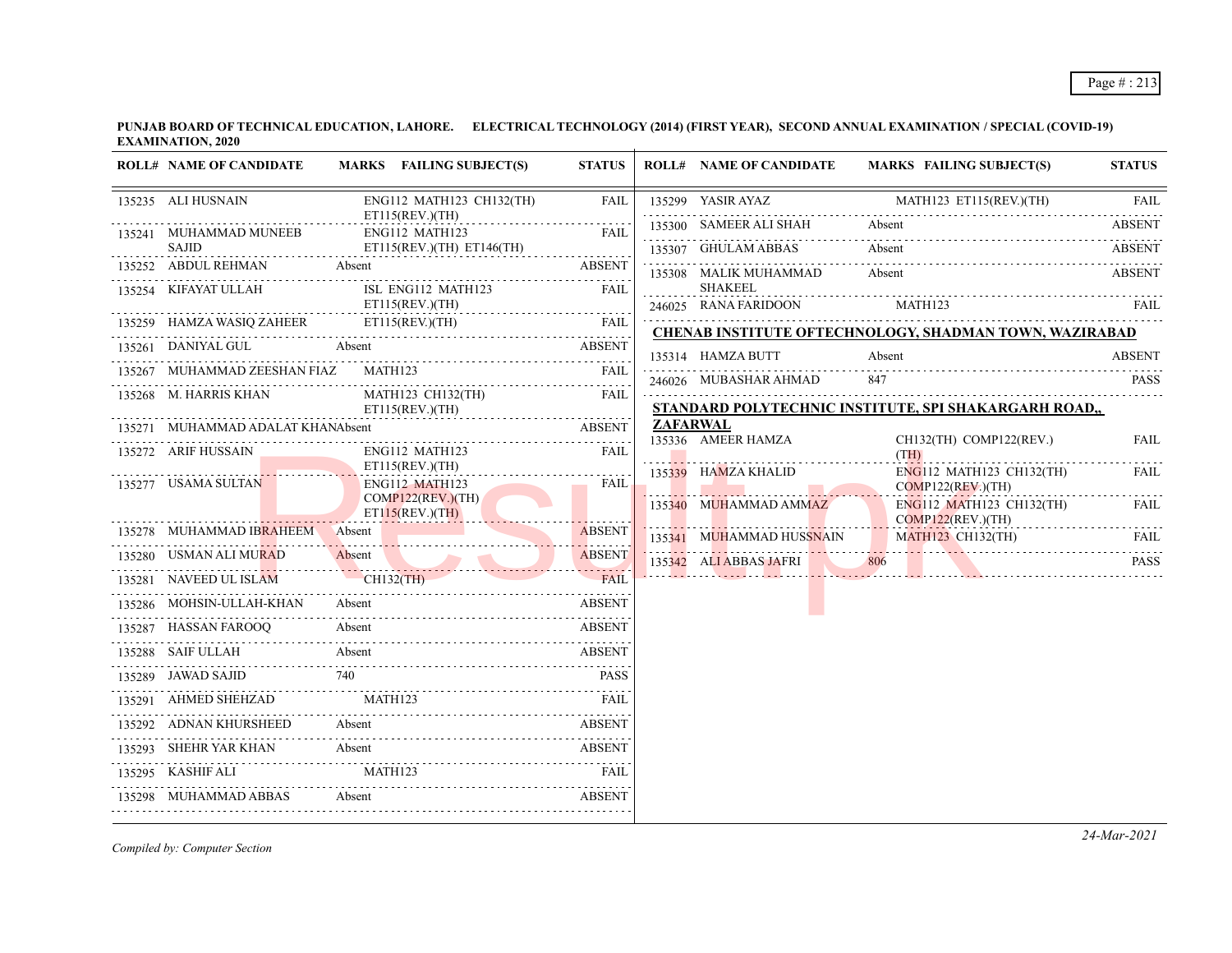## Page # : 214

**PUNJAB BOARD OF TECHNICAL EDUCATION, LAHORE. ELECTRICAL TECHNOLOGY WITH SPECIALIZATION IN MINING(12) (FIRST YEAR), SECOND ANNUAL EXAMINATION / SPECIAL (COVID-19) EXAMINATION, 2020**

|        | <b>ROLL# NAME OF CANDIDATE</b>     | <b>MARKS</b> FAILING SUBJECT(S)                                                                                                                                                       | $\bold{STATUS}$                                    | <b>ROLL# NAME OF CANDIDATE</b> | <b>MARKS FAILING SUBJECT(S)</b> | $\boldsymbol{\mathrm{STAT}}$ |
|--------|------------------------------------|---------------------------------------------------------------------------------------------------------------------------------------------------------------------------------------|----------------------------------------------------|--------------------------------|---------------------------------|------------------------------|
|        |                                    | PUNJAB SCHOOL OF MINES, VILLAGE, KATAS, CHOA SAIDAN SHAH                                                                                                                              |                                                    |                                |                                 |                              |
|        | 135359 AZAM ALI                    | Absent                                                                                                                                                                                | ABSENT                                             |                                |                                 |                              |
| 135361 | <b>SHAHAB SHOUKAT</b>              | MATH112(TH) PHY142(TH)<br>CH122(TH) ENG132(TH)                                                                                                                                        | <b>FAIL</b>                                        |                                |                                 |                              |
| 246027 | MUHAMMAD ZEESHAN<br><b>SHAFQAT</b> | MATH112(TH) PHY142(TH, PR)<br>CH122(TH, PR) ELTM112(TH) cancelled due to<br>ELTM122(TH, PR, SE)<br>ELTM133(TH, PR)<br>ELTM143(TH, PR) ENG132(TH)<br>GEN151-ISL(TH) ELTM156(PR,<br>SE) | Registration<br>not passing<br>minimum<br>subjects |                                |                                 |                              |
|        |                                    |                                                                                                                                                                                       |                                                    |                                |                                 |                              |
|        |                                    |                                                                                                                                                                                       |                                                    |                                |                                 |                              |
|        |                                    |                                                                                                                                                                                       |                                                    |                                |                                 |                              |
|        |                                    |                                                                                                                                                                                       |                                                    |                                |                                 |                              |
|        |                                    |                                                                                                                                                                                       |                                                    |                                |                                 |                              |
|        |                                    |                                                                                                                                                                                       |                                                    |                                |                                 |                              |
|        |                                    |                                                                                                                                                                                       |                                                    |                                |                                 |                              |
|        |                                    |                                                                                                                                                                                       |                                                    |                                |                                 |                              |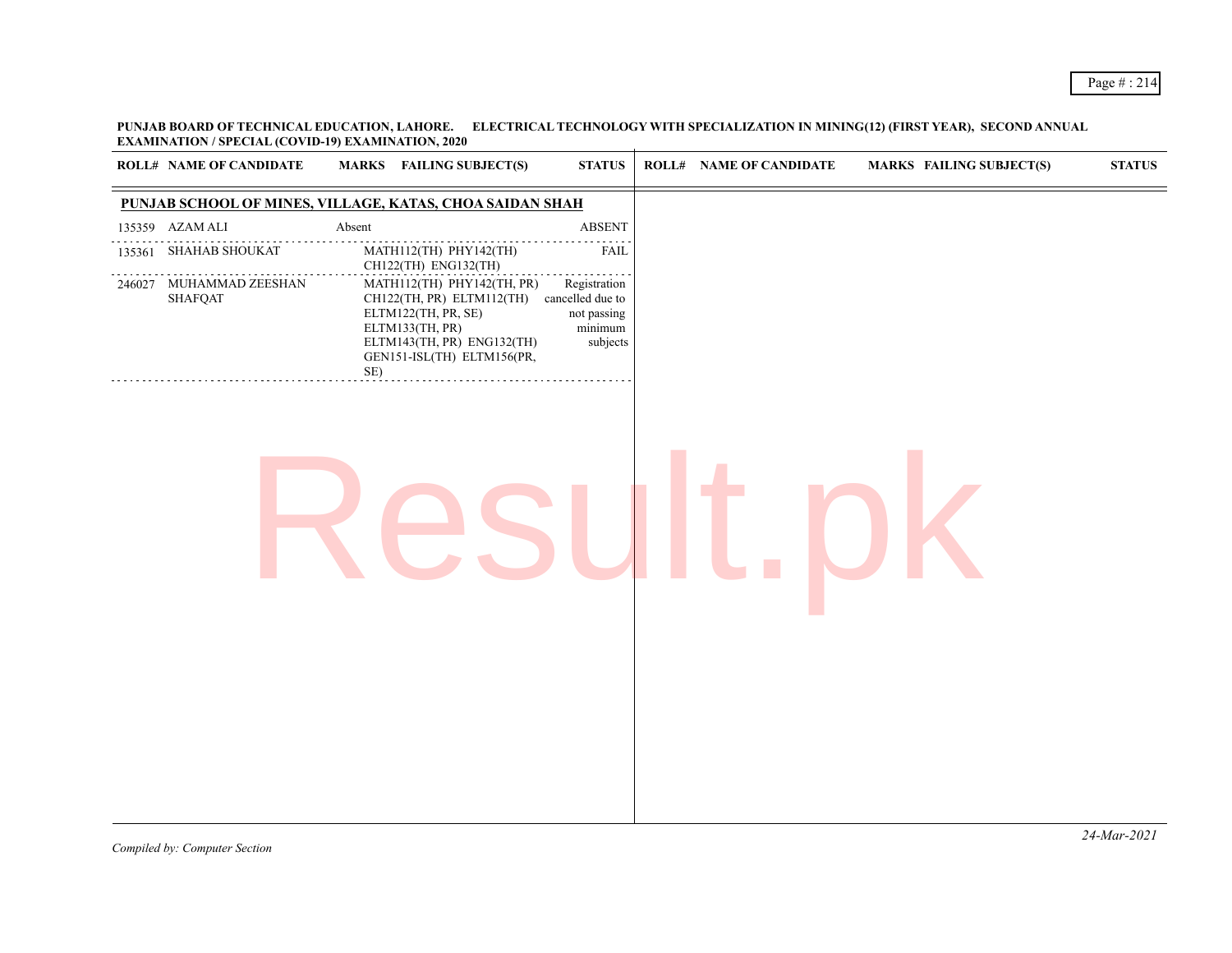| 135371 SYED NAFEES HAIDER<br>Absent<br><b>ABSENT</b><br>GOVERNMENT COLLEGE OF TECHNOLOGY, BAGHDAD ROAD,<br><b>BAHAWALPUR</b><br>HIRA POLYTECHNIC INSTITUTE, GREEN TOWN LAHORE ROAD,<br><b>FAIL</b><br>$CH132$ (TH)<br><b>SARGODHA</b><br><b>WASEEM</b><br>135372 MUHAMMAD ABU BAKAR Absent<br><b>ABSENT</b><br><b>FAISALABAD POLYTECHNIC INSTITUTE, 161-B, GULISTAN COLONY #2</b><br>135373 MUHAMMAD AYUB KHAN MATH123<br>FAIL<br>MILLAT CHOWK, FAISALABAD<br>246028 JUNAID IRSHAD<br>MATH123<br><b>FAIL</b><br>MAKKAH COLLEGE OF TECHNOLOGY, TRAFFIC CHOWK, TALAGANG<br>JINNAH POLYTECHNIC INSTITUTE, ZUBAIR COLONY JARANWALA<br><b>ABSENT</b><br>135374 AHSAN AMEER<br>Absent<br><b>ROAD, FAISALABAD</b><br>POF INSTITUTE OF TECHNOLOGY, , WAH CANTT<br>MATH123 ELTR114(TH)<br><b>FAIL</b><br>135377 SAYED MEHDI HUSSAIN Absent<br><b>ABSENT</b><br><b>CHRISTIAN TECHNICAL TRAINING CENTRE, P.O.BOX NO. 90 CIVIL LINE</b><br><b>CHURCH ROAD,, GUJRANWALA</b><br>135378 ASIM MEHMOOD<br>ENG112 MATH123<br>FAIL<br>135365 ABDULLAH NASEER<br>MATH123<br><b>FAIL</b><br>WAH POLYTECHNIC COLLEGE, NEAR JAMIA MASJID SIDDIQUIA, LALA<br>ENG112 MATH123<br>FAIL<br><b>RUKH, WAH CANTT</b><br>ELTR114(TH)<br>135379 AWAIS JAFFAR ENGLI2 FAIL THE MATHI23 FAIL MATHI23 FAIL THE MATHI23<br>AHMAD HASSAN POLYTECHNIC INSTITUTE, DEV SAMAJ ROAD, LAHORE<br>MATH123<br>135366 NADEEM MUBARIK MALIK<br>FAIL<br>135381 HUSNAIN KHAN MATH123 FAIL<br>135382 ZAKIR ULLAH KHAN ENGI12 MATH123 FAIL<br>244575 ADEEL AHMED Absent ABSENT<br><b>GOVERNMENT COLLEGE OF TECHNOLOGY FOR WOMEN, NEAR</b><br>JAINMANDIR, LAHO <mark>RE</mark><br>244573 SABEENA SHAFIQUE<br>MATH123<br><b>FAIL</b><br>244575 ADEEL AHMED Absent ABSENT<br>the control of the control of the control of the control of the control of the control of the control of the control of the control of the control of the control of the control of the control of the control of the control<br>PAK CANADIAN POLYTECHNIC INSTITUTE, 180 ALLAMA IQBAL ROAD<br>WAH SWEDISH INSTITUTE OF TECHNOLOGY, OPP. (RPR) WAH NOBEL<br>MUSTAFABAD, (DHARAM PURA), LAHORE<br><b>G.T.ROAD, WAH CANTT</b><br>135375 SYED ATIF HUSSAIN MATH123 FAIL RESERVED AT THE HUSSAIN MATH123<br><b>ENG112</b><br>FAIL<br><b>ENG112</b><br>135376 NAVEED ASLAM Absent<br><b>FAIL</b><br>ABSENT<br>246030 MUHAMMAD SAQLAIN MATH123<br>PAK POLYTECHNIC INSTITUTE, 32-CIVIC CENTRE MOON MARKET<br>ALLAMA IQBAL TOWN, LAHORE<br><b>PASS</b><br>757<br><b>HASSAN</b><br><b>RAWALPINDI SWEDISH INSTITUTE OF TECHNOLOGY, BAHADUR PLAZA</b><br>SHAIR PAO COLONY NEAR COMMITTEE CHOWK, RAWALPINDI<br>135369 ASHER SAMUEL MATH123<br>FAIL<br>MATH123<br><b>FAIL</b> | <b>ROLL# NAME OF CANDIDATE</b> | MARKS FAILING SUBJECT(S) | <b>STATUS</b> | <b>ROLL# NAME OF CANDIDATE</b> | <b>MARKS FAILING SUBJECT(S)</b> | <b>STATUS</b> |
|-------------------------------------------------------------------------------------------------------------------------------------------------------------------------------------------------------------------------------------------------------------------------------------------------------------------------------------------------------------------------------------------------------------------------------------------------------------------------------------------------------------------------------------------------------------------------------------------------------------------------------------------------------------------------------------------------------------------------------------------------------------------------------------------------------------------------------------------------------------------------------------------------------------------------------------------------------------------------------------------------------------------------------------------------------------------------------------------------------------------------------------------------------------------------------------------------------------------------------------------------------------------------------------------------------------------------------------------------------------------------------------------------------------------------------------------------------------------------------------------------------------------------------------------------------------------------------------------------------------------------------------------------------------------------------------------------------------------------------------------------------------------------------------------------------------------------------------------------------------------------------------------------------------------------------------------------------------------------------------------------------------------------------------------------------------------------------------------------------------------------------------------------------------------------------------------------------------------------------------------------------------------------------------------------------------------------------------------------------------------------------------------------------------------------------------------------------------------------------------------------------------------------------------------------------------------------------------------------------------------------------------------------------------------------------------|--------------------------------|--------------------------|---------------|--------------------------------|---------------------------------|---------------|
|                                                                                                                                                                                                                                                                                                                                                                                                                                                                                                                                                                                                                                                                                                                                                                                                                                                                                                                                                                                                                                                                                                                                                                                                                                                                                                                                                                                                                                                                                                                                                                                                                                                                                                                                                                                                                                                                                                                                                                                                                                                                                                                                                                                                                                                                                                                                                                                                                                                                                                                                                                                                                                                                                     |                                |                          |               |                                |                                 |               |
|                                                                                                                                                                                                                                                                                                                                                                                                                                                                                                                                                                                                                                                                                                                                                                                                                                                                                                                                                                                                                                                                                                                                                                                                                                                                                                                                                                                                                                                                                                                                                                                                                                                                                                                                                                                                                                                                                                                                                                                                                                                                                                                                                                                                                                                                                                                                                                                                                                                                                                                                                                                                                                                                                     | 135363 HAFIZ MUHAMMAD          |                          |               |                                |                                 |               |
|                                                                                                                                                                                                                                                                                                                                                                                                                                                                                                                                                                                                                                                                                                                                                                                                                                                                                                                                                                                                                                                                                                                                                                                                                                                                                                                                                                                                                                                                                                                                                                                                                                                                                                                                                                                                                                                                                                                                                                                                                                                                                                                                                                                                                                                                                                                                                                                                                                                                                                                                                                                                                                                                                     |                                |                          |               |                                |                                 |               |
|                                                                                                                                                                                                                                                                                                                                                                                                                                                                                                                                                                                                                                                                                                                                                                                                                                                                                                                                                                                                                                                                                                                                                                                                                                                                                                                                                                                                                                                                                                                                                                                                                                                                                                                                                                                                                                                                                                                                                                                                                                                                                                                                                                                                                                                                                                                                                                                                                                                                                                                                                                                                                                                                                     |                                |                          |               |                                |                                 |               |
|                                                                                                                                                                                                                                                                                                                                                                                                                                                                                                                                                                                                                                                                                                                                                                                                                                                                                                                                                                                                                                                                                                                                                                                                                                                                                                                                                                                                                                                                                                                                                                                                                                                                                                                                                                                                                                                                                                                                                                                                                                                                                                                                                                                                                                                                                                                                                                                                                                                                                                                                                                                                                                                                                     |                                |                          |               |                                |                                 |               |
|                                                                                                                                                                                                                                                                                                                                                                                                                                                                                                                                                                                                                                                                                                                                                                                                                                                                                                                                                                                                                                                                                                                                                                                                                                                                                                                                                                                                                                                                                                                                                                                                                                                                                                                                                                                                                                                                                                                                                                                                                                                                                                                                                                                                                                                                                                                                                                                                                                                                                                                                                                                                                                                                                     |                                |                          |               |                                |                                 |               |
|                                                                                                                                                                                                                                                                                                                                                                                                                                                                                                                                                                                                                                                                                                                                                                                                                                                                                                                                                                                                                                                                                                                                                                                                                                                                                                                                                                                                                                                                                                                                                                                                                                                                                                                                                                                                                                                                                                                                                                                                                                                                                                                                                                                                                                                                                                                                                                                                                                                                                                                                                                                                                                                                                     | 135364 MUHAMMAD ABUZAR         |                          |               |                                |                                 |               |
|                                                                                                                                                                                                                                                                                                                                                                                                                                                                                                                                                                                                                                                                                                                                                                                                                                                                                                                                                                                                                                                                                                                                                                                                                                                                                                                                                                                                                                                                                                                                                                                                                                                                                                                                                                                                                                                                                                                                                                                                                                                                                                                                                                                                                                                                                                                                                                                                                                                                                                                                                                                                                                                                                     |                                |                          |               |                                |                                 |               |
|                                                                                                                                                                                                                                                                                                                                                                                                                                                                                                                                                                                                                                                                                                                                                                                                                                                                                                                                                                                                                                                                                                                                                                                                                                                                                                                                                                                                                                                                                                                                                                                                                                                                                                                                                                                                                                                                                                                                                                                                                                                                                                                                                                                                                                                                                                                                                                                                                                                                                                                                                                                                                                                                                     |                                |                          |               |                                |                                 |               |
|                                                                                                                                                                                                                                                                                                                                                                                                                                                                                                                                                                                                                                                                                                                                                                                                                                                                                                                                                                                                                                                                                                                                                                                                                                                                                                                                                                                                                                                                                                                                                                                                                                                                                                                                                                                                                                                                                                                                                                                                                                                                                                                                                                                                                                                                                                                                                                                                                                                                                                                                                                                                                                                                                     |                                |                          |               |                                |                                 |               |
|                                                                                                                                                                                                                                                                                                                                                                                                                                                                                                                                                                                                                                                                                                                                                                                                                                                                                                                                                                                                                                                                                                                                                                                                                                                                                                                                                                                                                                                                                                                                                                                                                                                                                                                                                                                                                                                                                                                                                                                                                                                                                                                                                                                                                                                                                                                                                                                                                                                                                                                                                                                                                                                                                     | 246029 BALAWAL ALI             |                          |               |                                |                                 |               |
|                                                                                                                                                                                                                                                                                                                                                                                                                                                                                                                                                                                                                                                                                                                                                                                                                                                                                                                                                                                                                                                                                                                                                                                                                                                                                                                                                                                                                                                                                                                                                                                                                                                                                                                                                                                                                                                                                                                                                                                                                                                                                                                                                                                                                                                                                                                                                                                                                                                                                                                                                                                                                                                                                     |                                |                          |               |                                |                                 |               |
|                                                                                                                                                                                                                                                                                                                                                                                                                                                                                                                                                                                                                                                                                                                                                                                                                                                                                                                                                                                                                                                                                                                                                                                                                                                                                                                                                                                                                                                                                                                                                                                                                                                                                                                                                                                                                                                                                                                                                                                                                                                                                                                                                                                                                                                                                                                                                                                                                                                                                                                                                                                                                                                                                     |                                |                          |               |                                |                                 |               |
|                                                                                                                                                                                                                                                                                                                                                                                                                                                                                                                                                                                                                                                                                                                                                                                                                                                                                                                                                                                                                                                                                                                                                                                                                                                                                                                                                                                                                                                                                                                                                                                                                                                                                                                                                                                                                                                                                                                                                                                                                                                                                                                                                                                                                                                                                                                                                                                                                                                                                                                                                                                                                                                                                     |                                |                          |               |                                |                                 |               |
|                                                                                                                                                                                                                                                                                                                                                                                                                                                                                                                                                                                                                                                                                                                                                                                                                                                                                                                                                                                                                                                                                                                                                                                                                                                                                                                                                                                                                                                                                                                                                                                                                                                                                                                                                                                                                                                                                                                                                                                                                                                                                                                                                                                                                                                                                                                                                                                                                                                                                                                                                                                                                                                                                     |                                |                          |               |                                |                                 |               |
|                                                                                                                                                                                                                                                                                                                                                                                                                                                                                                                                                                                                                                                                                                                                                                                                                                                                                                                                                                                                                                                                                                                                                                                                                                                                                                                                                                                                                                                                                                                                                                                                                                                                                                                                                                                                                                                                                                                                                                                                                                                                                                                                                                                                                                                                                                                                                                                                                                                                                                                                                                                                                                                                                     |                                |                          |               |                                |                                 |               |
|                                                                                                                                                                                                                                                                                                                                                                                                                                                                                                                                                                                                                                                                                                                                                                                                                                                                                                                                                                                                                                                                                                                                                                                                                                                                                                                                                                                                                                                                                                                                                                                                                                                                                                                                                                                                                                                                                                                                                                                                                                                                                                                                                                                                                                                                                                                                                                                                                                                                                                                                                                                                                                                                                     |                                |                          |               |                                |                                 |               |
|                                                                                                                                                                                                                                                                                                                                                                                                                                                                                                                                                                                                                                                                                                                                                                                                                                                                                                                                                                                                                                                                                                                                                                                                                                                                                                                                                                                                                                                                                                                                                                                                                                                                                                                                                                                                                                                                                                                                                                                                                                                                                                                                                                                                                                                                                                                                                                                                                                                                                                                                                                                                                                                                                     |                                |                          |               |                                |                                 |               |
|                                                                                                                                                                                                                                                                                                                                                                                                                                                                                                                                                                                                                                                                                                                                                                                                                                                                                                                                                                                                                                                                                                                                                                                                                                                                                                                                                                                                                                                                                                                                                                                                                                                                                                                                                                                                                                                                                                                                                                                                                                                                                                                                                                                                                                                                                                                                                                                                                                                                                                                                                                                                                                                                                     | 135367 MUHAMMAD ASIF           |                          |               |                                |                                 |               |
|                                                                                                                                                                                                                                                                                                                                                                                                                                                                                                                                                                                                                                                                                                                                                                                                                                                                                                                                                                                                                                                                                                                                                                                                                                                                                                                                                                                                                                                                                                                                                                                                                                                                                                                                                                                                                                                                                                                                                                                                                                                                                                                                                                                                                                                                                                                                                                                                                                                                                                                                                                                                                                                                                     | 244574 MUHAMMAD UMAR BUTT      |                          |               |                                |                                 |               |
|                                                                                                                                                                                                                                                                                                                                                                                                                                                                                                                                                                                                                                                                                                                                                                                                                                                                                                                                                                                                                                                                                                                                                                                                                                                                                                                                                                                                                                                                                                                                                                                                                                                                                                                                                                                                                                                                                                                                                                                                                                                                                                                                                                                                                                                                                                                                                                                                                                                                                                                                                                                                                                                                                     |                                |                          |               |                                |                                 |               |
|                                                                                                                                                                                                                                                                                                                                                                                                                                                                                                                                                                                                                                                                                                                                                                                                                                                                                                                                                                                                                                                                                                                                                                                                                                                                                                                                                                                                                                                                                                                                                                                                                                                                                                                                                                                                                                                                                                                                                                                                                                                                                                                                                                                                                                                                                                                                                                                                                                                                                                                                                                                                                                                                                     |                                |                          |               |                                |                                 |               |
|                                                                                                                                                                                                                                                                                                                                                                                                                                                                                                                                                                                                                                                                                                                                                                                                                                                                                                                                                                                                                                                                                                                                                                                                                                                                                                                                                                                                                                                                                                                                                                                                                                                                                                                                                                                                                                                                                                                                                                                                                                                                                                                                                                                                                                                                                                                                                                                                                                                                                                                                                                                                                                                                                     | 135368 MUHAMMAD MIRAJUL        |                          |               |                                |                                 |               |
|                                                                                                                                                                                                                                                                                                                                                                                                                                                                                                                                                                                                                                                                                                                                                                                                                                                                                                                                                                                                                                                                                                                                                                                                                                                                                                                                                                                                                                                                                                                                                                                                                                                                                                                                                                                                                                                                                                                                                                                                                                                                                                                                                                                                                                                                                                                                                                                                                                                                                                                                                                                                                                                                                     |                                |                          |               |                                |                                 |               |
|                                                                                                                                                                                                                                                                                                                                                                                                                                                                                                                                                                                                                                                                                                                                                                                                                                                                                                                                                                                                                                                                                                                                                                                                                                                                                                                                                                                                                                                                                                                                                                                                                                                                                                                                                                                                                                                                                                                                                                                                                                                                                                                                                                                                                                                                                                                                                                                                                                                                                                                                                                                                                                                                                     |                                |                          |               |                                |                                 |               |
|                                                                                                                                                                                                                                                                                                                                                                                                                                                                                                                                                                                                                                                                                                                                                                                                                                                                                                                                                                                                                                                                                                                                                                                                                                                                                                                                                                                                                                                                                                                                                                                                                                                                                                                                                                                                                                                                                                                                                                                                                                                                                                                                                                                                                                                                                                                                                                                                                                                                                                                                                                                                                                                                                     |                                |                          |               |                                |                                 |               |
|                                                                                                                                                                                                                                                                                                                                                                                                                                                                                                                                                                                                                                                                                                                                                                                                                                                                                                                                                                                                                                                                                                                                                                                                                                                                                                                                                                                                                                                                                                                                                                                                                                                                                                                                                                                                                                                                                                                                                                                                                                                                                                                                                                                                                                                                                                                                                                                                                                                                                                                                                                                                                                                                                     | 135370 WASEEM MANZOOR          |                          |               |                                |                                 |               |

*Compiled by: Computer Section*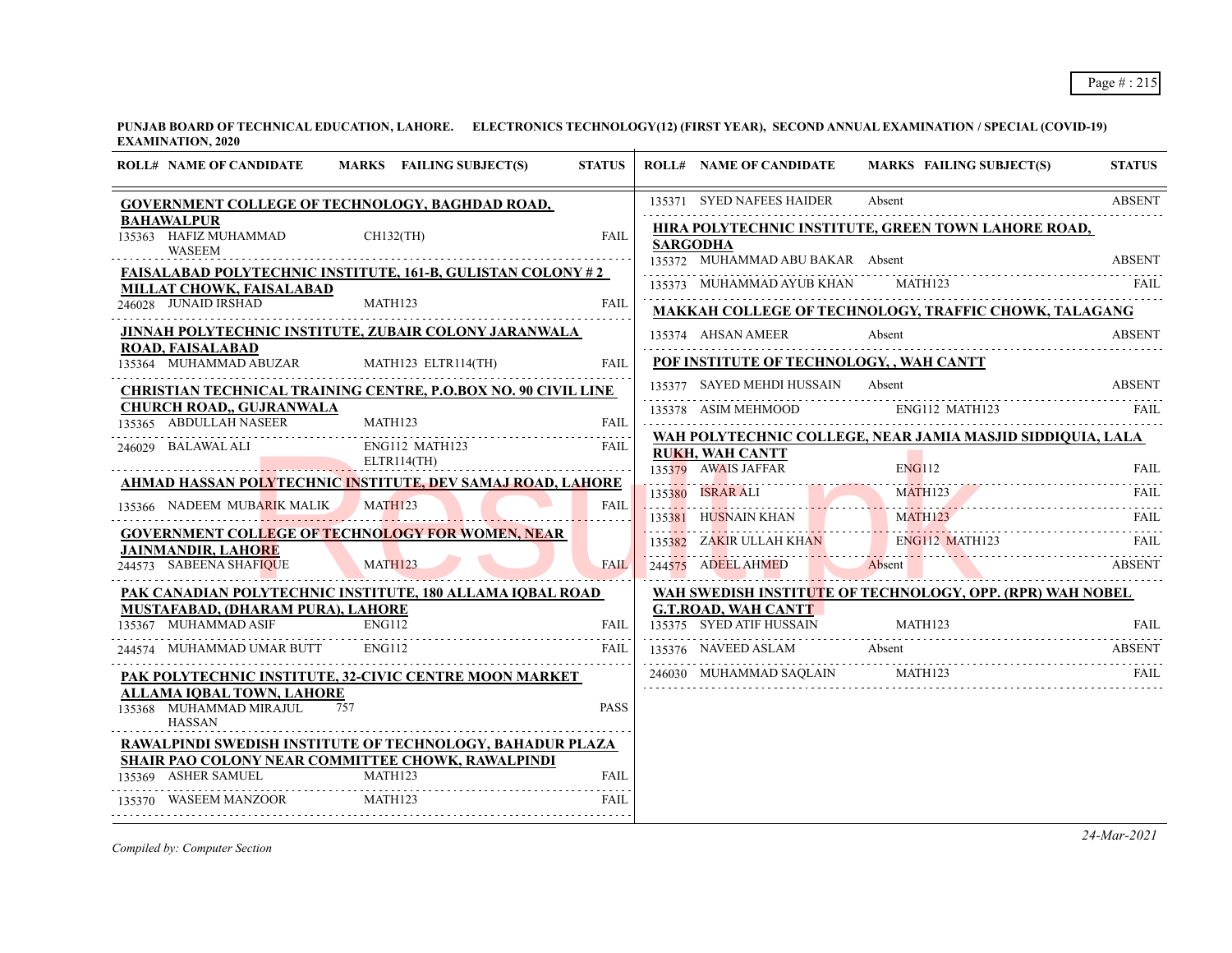|                 | <b>ROLL# NAME OF CANDIDATE</b>          | MARKS FAILING SUBJECT(S)                                 | <b>STATUS</b> | <b>ROLL# NAME OF CANDIDATE</b>                                      | <b>MARKS FAILING SUBJECT(S)</b>                                                                                                                                         | <b>STATUS</b>        |
|-----------------|-----------------------------------------|----------------------------------------------------------|---------------|---------------------------------------------------------------------|-------------------------------------------------------------------------------------------------------------------------------------------------------------------------|----------------------|
|                 |                                         | GOVT. COLLEGE OF TECHNOLOGY, FATEH JANG ROAD, ATTOCK     |               | 135588 SAIF ULLAH SIDDIQUE                                          | Absent                                                                                                                                                                  | <b>ABSENT</b>        |
|                 | 135383 ZARNAB AHMED                     | Absent                                                   | <b>ABSENT</b> | 135589 MUHAMMAD AZEEM                                               | MATH123                                                                                                                                                                 | FAIL                 |
|                 | <b>KHAWAR ALI</b>                       | Absent                                                   | <b>ABSENT</b> | 135592 MUHAMMAD ZAHID                                               | Absent                                                                                                                                                                  | <b>ABSENT</b>        |
|                 | 135392 MUHAMMAD NASEER UD<br><b>DIN</b> | ENG112 MATH123                                           | FAII.         | 135593 KAIFEE JAMAL                                                 | Absent                                                                                                                                                                  | <b>ABSENT</b>        |
|                 | 135393 MUHAMMAD NAVEED                  | ELTR114(TH)<br>ENG112 MATH123                            | <b>FAIL</b>   | 135594 MUHAMMAD BILAL                                               | Absent<br>135594 MUHAMMAD BILAL Absent ABSENT                                                                                                                           |                      |
|                 |                                         | ELTR114(TH)                                              |               |                                                                     | 246033 MAAZ MUNIR ENG112 PHY122(TH) FAIL                                                                                                                                |                      |
|                 | 135395 BILAL HASSAN                     | Absent                                                   | <b>ABSENT</b> |                                                                     | $\begin{tabular}{ll} 246034 & ZAEEM AASHIQ & COMPI12(TH) ENG112 & FAIL \\ \hline \multicolumn{2}{l}{MATH123 ELTR114(TH)} & \multicolumn{2}{l}{EM1123.12} \end{tabular}$ |                      |
|                 | <b>BAHAWALPUR</b>                       | GOVERNMENT COLLEGE OF TECHNOLOGY, BAGHDAD ROAD,          |               | 246035 MUHAMMAD SHAHZAD 762                                         | 246035 MUHAMMAD SHAHZAD 762 PASS                                                                                                                                        | <b>PASS</b>          |
|                 | 135463 MUHAMMAD RAUF                    | Absent                                                   | <b>ABSENT</b> |                                                                     | 246036 SHAHZAIB ALAM ELTRI14(TH) FAIL PRIMETERS AND RESERVE ELTRI14(TH) FAIL                                                                                            |                      |
|                 | 135465 MUHAMMAD SHAHID                  | ENG112 MATH123                                           | <b>FAIL</b>   | 246037 MUDASIR HUSSAIN                                              | 808                                                                                                                                                                     | <b>PASS</b>          |
|                 | 135466 FAIZAN KHALID                    | MATH123 ELTR123(REV.)(TH)<br>ELTR114(TH)                 | <b>FAIL</b>   | 246038 MUHAMMAD ABDULLAH 783                                        |                                                                                                                                                                         | <b>PASS</b>          |
|                 | 135469 ASAD UR REHMAN                   | MATH123 CH132(TH)                                        | FAII.         | 246039 HASSAN MAQBOOL                                               | 763                                                                                                                                                                     | <b>PASS</b>          |
|                 | 135471 MUHAMMAD HAMZA<br><b>SHABBIR</b> | ELTR114(TH)                                              | <b>FAIL</b>   |                                                                     | 246040 UMARALI 785 PASS PASS                                                                                                                                            |                      |
|                 | 135476 JUNAID ARSHAD                    | MATH123                                                  | <b>FAIL</b>   | 246041 MUHAMMAD WASEEM                                              | 740                                                                                                                                                                     | <b>PASS</b>          |
|                 |                                         | MATH123 ELTR123(REV.)(TH)                                | <b>FAIL</b>   |                                                                     | 246042 SAMEER SHAHID COMP112(TH) PHY122(TH)                                                                                                                             | FAIL                 |
|                 | 135483 UMER IMAM                        | ELTR114(TH)                                              |               |                                                                     | 246043 WALEED HUSSAIN MATH123 FAIL                                                                                                                                      |                      |
|                 | 135484 MUHAMMAD HAMZA<br><b>NABEEL</b>  | ENG112 MATH123                                           | <b>FAIL</b>   |                                                                     | MIR CHAKAR KHAN RIND UNIVERSITY OF TECHNOLOGY,, SAKHI                                                                                                                   |                      |
|                 | 246031 MUHAMMAD ZAMAN                   | MATH <sub>123</sub>                                      | <b>FAIL</b>   | SARWAR ROAD, DERA GHAZI KHAN<br>135604 MUHAMMAD SAQLAIN COMP112(TH) |                                                                                                                                                                         | FAII.                |
|                 | 246032 JUNAID KHALID ENG112 MATH123     |                                                          | <b>FAIL</b>   |                                                                     | 135612 HAMZA ZAHID ELTR114(TH)                                                                                                                                          | FAII.                |
|                 |                                         | <b>GOVERNMENT COLLEGE OF TECHNOLOGY, , BHAKKAR</b>       |               |                                                                     | <b>FAISALABAD POLYTECHNIC INSTITUTE, 161-B, GULISTAN COLONY #2</b>                                                                                                      |                      |
|                 | 135542 MUHAMMAD KASHIF IQBALAbsent      |                                                          | <b>ABSENT</b> | MILLAT CHOWK, FAISALABAD<br>135629 MUHAMMAD SHAKEEL                 | MATH123                                                                                                                                                                 | FAIL                 |
|                 |                                         | <b>GOVERNMENT COLLEGE OF TECHNOLOGY, CHAK NO 507 EB,</b> |               | 135632 MUHAMMAD HASSAN                                              | Absent                                                                                                                                                                  | <b>ABSENT</b>        |
| <b>BUREWALA</b> | 135585 MUHAMMAD UMAR HAYAT              | MATH123 CH132(TH)                                        | <b>FAIL</b>   | <b>NAWAZ</b>                                                        |                                                                                                                                                                         |                      |
|                 | 135587 ALI HASSAN                       | ENG112 CH132(TH)                                         | .<br>FAIL     | 135635 ARSLAN SHABBIR                                               | 246044 HAMZA ASGHAR PHY122(TH) ELTR114(TH)                                                                                                                              | <b>PASS</b><br>FAII. |
|                 |                                         | ELTR114(TH)                                              |               |                                                                     |                                                                                                                                                                         |                      |

*Compiled by: Computer Section*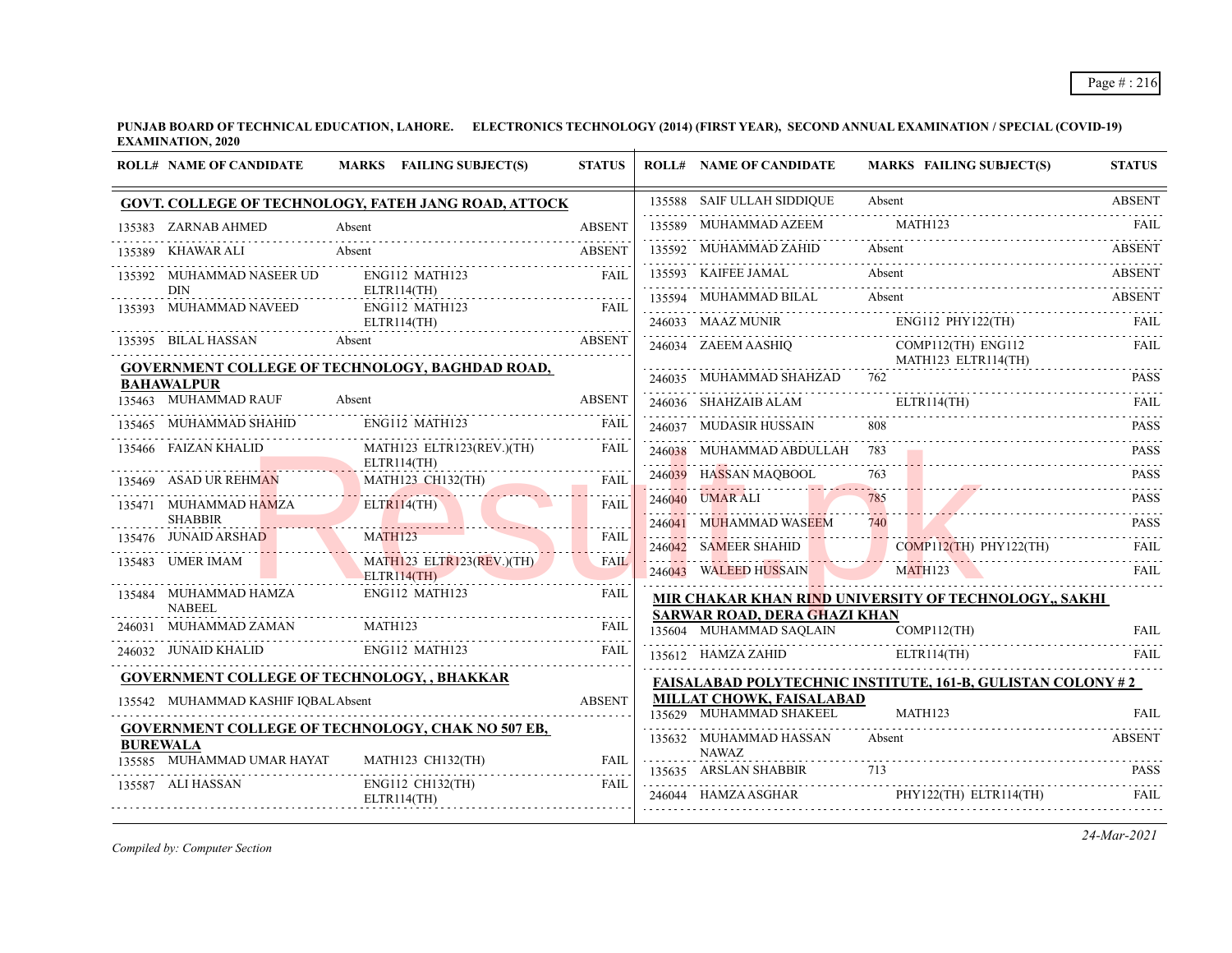**PUNJAB BOARD OF TECHNICAL EDUCATION, LAHORE. ELECTRONICS TECHNOLOGY (2014) (FIRST YEAR), SECOND ANNUAL EXAMINATION / SPECIAL (COVID-19) EXAMINATION, 2020**

|        | <b>ROLL# NAME OF CANDIDATE</b>                       | MARKS FAILING SUBJECT(S)                                              | <b>STATUS</b> | <b>ROLL# NAME OF CANDIDATE</b>                                           | <b>MARKS FAILING SUBJECT(S)</b>                                                                                                                                                                                                                                                | <b>STATUS</b> |
|--------|------------------------------------------------------|-----------------------------------------------------------------------|---------------|--------------------------------------------------------------------------|--------------------------------------------------------------------------------------------------------------------------------------------------------------------------------------------------------------------------------------------------------------------------------|---------------|
|        |                                                      | JINNAH POLYTECHNIC INSTITUTE, ZUBAIR COLONY JARANWALA                 |               | 135746 SHAZEEL                                                           | Absent                                                                                                                                                                                                                                                                         | <b>ABSENT</b> |
|        | <b>ROAD, FAISALABAD</b><br>135637 KASHIF ALI         | Absent                                                                | <b>ABSENT</b> | 135747 AHSAN ALI                                                         | Absent                                                                                                                                                                                                                                                                         | <b>ABSENT</b> |
|        |                                                      |                                                                       |               | 135752 IMRAN AFZAL                                                       | <b>ENG112</b>                                                                                                                                                                                                                                                                  |               |
|        | ROAD,, FAISALABAD                                    | JINNAH POLYTECHNIC INSTITUTE, NEAR NOVALTY PULL SAMUNDRI              |               |                                                                          | FAIL<br>135753 SUFYAN ZAFAR Absent                                                                                                                                                                                                                                             |               |
|        | 135658 MUHAMMAD NABEEL                               | Absent                                                                | <b>ABSENT</b> | 135754 MUHAMMAD JUNAID IQBALAbsent                                       |                                                                                                                                                                                                                                                                                |               |
|        | 135660 MUHAMMAD REHMAN<br><b>AMEEN</b>               | MATH123                                                               | FAIL          |                                                                          | $\begin{tabular}{c} \hline 135755 & SYED AFAQ RAZA & \multicolumn{3}{c}{MATH123} ELTR114(TH) & \multicolumn{3}{c}{FAIL} \\ \hline \end{tabular} \begin{tabular}{c} \hline \multicolumn{3}{c}{\textbf{FAL}} \\ \hline \multicolumn{3}{c}{\textbf{FAL}} \\ \hline \end{tabular}$ |               |
| 135661 | MUHAMMAD IBRAHIM                                     | MATH123 ELTR114(TH)                                                   | <b>FAIL</b>   | 135756 ALI MURTAZA                                                       | Absent                                                                                                                                                                                                                                                                         | <b>ABSENT</b> |
|        | 135662 GHOSE MUHAMMAD                                | PHY122(TH) MATH123                                                    | <b>FAIL</b>   | 135757 HAMZA ASHFAQ KHAN                                                 | Absent                                                                                                                                                                                                                                                                         | <b>ABSENT</b> |
|        |                                                      | SITARA INSTITUTE OF MANAGEMENT & TECHNOLOGY, JARANWALA                |               | 246046 MOHSIN IJAZ                                                       | MATH123                                                                                                                                                                                                                                                                        |               |
|        |                                                      | ROAD, KOH-E-NOOR CHOWK, AZIZ FATIMA TRUST, FAISALABAD                 |               |                                                                          | FARAN INSTITUTE OF TECHNOLOGY, AHMAD PLAZA NEAR KHIALI BY                                                                                                                                                                                                                      |               |
|        | 135683 ABDUL HASEEB YOUNAS                           | COMP112(TH) PHY122(TH)<br>MATH123 ELTR123(REV.)(TH)<br>$ELTR114$ (TH) | <b>FAIL</b>   | PASS G.T.ROAD, GUJRANWALA<br>135763 ZOHAIB SHEHZAD                       | CH132(TH)                                                                                                                                                                                                                                                                      | <b>FAIL</b>   |
|        | 135687 AHMER MATLOOB                                 | ENG112 PHY122(TH)                                                     | <b>FAIL</b>   |                                                                          | <b>GOVERNMENT COLLEGE OF TECHNOLOGY, NIGAR PHATTAK, NEAR</b>                                                                                                                                                                                                                   |               |
|        |                                                      | $ELTR114$ (TH)                                                        |               | <b>LEATHER COLLEGE, G.T. ROAD, GUJRANWALA</b><br>135812 MUHAMMAD ZAKRIYA | ENG112 MATH123 CH132(TH)                                                                                                                                                                                                                                                       | <b>FAIL</b>   |
|        | 135691 SAJEEL SALEEM                                 | <b>ENG112 PHY122(TH)</b><br>MATH123 ELTR114(TH)                       | FAIL          | <b>NISAR</b>                                                             | ELTR114(TH)                                                                                                                                                                                                                                                                    |               |
|        | 246045 USAMA MUJAHID                                 | Absent                                                                | <b>ABSENT</b> | 135816 OASIM ALI                                                         | <b>ENG112 MATH123</b><br>ELTR114(TH)                                                                                                                                                                                                                                           | <b>FAIL</b>   |
|        |                                                      | <u>CHRISTIAN TECHNICAL TRAINING CENTRE, P.O.BOX NO. 90 CIVIL LINE</u> |               | 135822 MUHAMMAD HASSAN                                                   | $CH132$ (TH) $ELTR114$ (TH)                                                                                                                                                                                                                                                    | FAIL          |
|        | <b>CHURCH ROAD,, GUJRANWALA</b><br>135732 ALLEN GILL | Absent                                                                | <b>ABSENT</b> | <b>WASSAF KHALID</b><br>135827 MUHAMMAD ALI                              | MATH123                                                                                                                                                                                                                                                                        | FAIL          |
|        | 135735 AHSAN NAVEED                                  | MATH123                                                               | <b>FAIL</b>   | 135830 MUHAMMAD AZIZ                                                     | COMP112(TH) ENG112<br>MATH123 ELTR114(TH)                                                                                                                                                                                                                                      | <b>FAIL</b>   |
|        | 135736 M HURAIRA TAHIR                               | MATH123 CH132(TH)<br>ELTR114(TH)                                      | <b>FAIL</b>   |                                                                          | <b>GUJRANWALA SWEDISH INSTITUTE OF TECHNOLOGY, OPP. GOLD</b>                                                                                                                                                                                                                   |               |
|        | 135738 AHMAD HASSAN                                  | MATH123 ELTR114(TH)                                                   | <b>FAIL</b>   | MARRIAGE HALL G.T.ROAD, GUJRANWALA                                       |                                                                                                                                                                                                                                                                                |               |
|        | 135740 MEHMOOD HUSSAIN SHAH Absent                   | OOD HUSSAIN SHAH Absent ABSENT                                        |               | 135833 ATEEB AHMAD                                                       | Absent                                                                                                                                                                                                                                                                         | <b>ABSENT</b> |
|        | 135742 ZUBAIR MASIH                                  | MATH123                                                               |               | 246047 HAROON RASHEED                                                    | Absent                                                                                                                                                                                                                                                                         | <b>ABSENT</b> |
|        |                                                      |                                                                       |               |                                                                          | <b>FARAN INSTITUTE OF TECHNOLOGY, NEAR ZAMINDAR SCIENCE</b>                                                                                                                                                                                                                    |               |
|        | 135745 GULFAM PATRAS                                 | UAEL BHATTI Absent ABSENT<br>Absent                                   | <b>ABSENT</b> | DEGREE COLLEGE, GUJRAT<br>135847 WAQAS NAEEM                             | Absent                                                                                                                                                                                                                                                                         | <b>ABSENT</b> |

*Compiled by: Computer Section*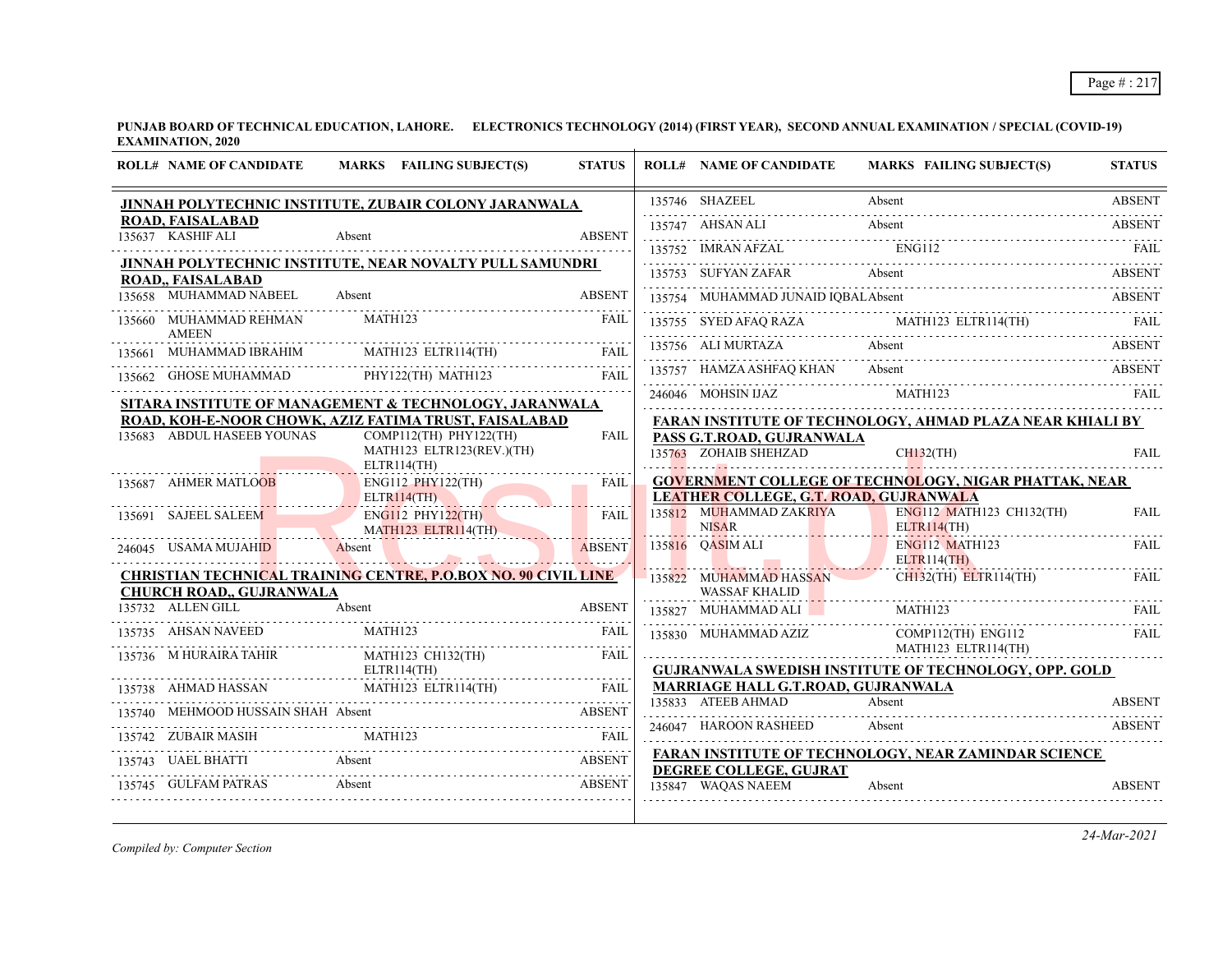**PUNJAB BOARD OF TECHNICAL EDUCATION, LAHORE. ELECTRONICS TECHNOLOGY (2014) (FIRST YEAR), SECOND ANNUAL EXAMINATION / SPECIAL (COVID-19) EXAMINATION, 2020**

|        | <b>ROLL# NAME OF CANDIDATE</b>                    | MARKS FAILING SUBJECT(S)                                                                                                                                    | <b>STATUS</b>    |        | <b>ROLL# NAME OF CANDIDATE</b>                   | <b>MARKS FAILING SUBJECT(S)</b>                              | <b>STATUS</b>           |
|--------|---------------------------------------------------|-------------------------------------------------------------------------------------------------------------------------------------------------------------|------------------|--------|--------------------------------------------------|--------------------------------------------------------------|-------------------------|
|        |                                                   | GOVERNMENT SWEDISH PAKISTANI COLLEGE OF TECHNOLOGY,                                                                                                         |                  |        | 135992 ASMA JAVED                                | Absent                                                       | <b>ABSENT</b>           |
|        | REHMAN SHAHEED ROAD, GUJRAT<br>135943 WAQAR AFZAL | Absent                                                                                                                                                      | <b>ABSENT</b>    |        | 135994 RIMSHA MANZOOR                            | Absent                                                       | ABSENT                  |
|        | 135944 ZAKA ULLAH                                 | COMP112(TH) MATH123<br>CH132(TH) ELTR114(TH)                                                                                                                | <b>FAIL</b>      |        | <b>ROAD, JARANWALA</b>                           | AL-REHMAN POLYTECHNIC INSTITUTE, OPP NADRA OFFICE, JHUMRA    |                         |
|        | 135948 BILAL HASSAN                               | COMP112(TH) MATH123<br>CH132(TH) ELTR114(TH)                                                                                                                | <b>FAIL</b>      |        | 136009 MUHAMMAD SAUD<br>136011 KASHIF ALI        | Absent<br>Absent                                             | <b>ABSENT</b><br>ABSENT |
|        | 135950 MUHAMMAD AHSAN                             | $COMP112(TH)$ ENG112<br>MATH123 ELTR114(TH)                                                                                                                 | FAIL             |        |                                                  | <b>GOVERNMENT COLLEGE OF TECHNOLOGY, CHAK DAULAT, JHELUM</b> |                         |
|        | 135952 WAQAR AHMED                                | $COMP112(TH)$ ENG112<br>MATH123 ELTR114(TH)                                                                                                                 | <b>FAIL</b><br>. |        | 136074 TAIMOOR ILYAS                             | COMP112(TH) ENG112<br>MATH123 CH132(TH)                      | <b>FAIL</b>             |
|        | 135954 SHAHVAIZ SHAHBAZ                           | $COMP112(TH)$ $PHY122(TH)$<br>MATH123 ELTR114(TH)                                                                                                           | <b>FAIL</b>      |        | 136075 MUHAMMAD SUFYAN                           | ELTR114(TH)<br>COMP112(TH) ENG112                            | FAIL                    |
|        | 135964 MUHAMMAD ARSLAN MATH123                    |                                                                                                                                                             | FAIL             |        | <b>HAIDER</b>                                    | CH132(TH, PR) ELTR114(TH)                                    |                         |
|        | 135965 RAJA HAMZA TARIO Absent                    |                                                                                                                                                             | ABSENT           |        | 136076 SHAHZAIB ALI                              | $COMP112(TH)$ $ENG112$<br>PHY122(TH) MATH123                 | FAIL                    |
|        | 135967 MUHAMMAD ARSLAN                            | Absent                                                                                                                                                      | ABSENT           |        |                                                  | $CH132$ (TH) ELTR123(REV.)(TH)<br>ELTR114(TH, PR)            |                         |
| 135969 | SYED MUZAMMAL ABBAS                               | COMP112(TH)<br>ED MUZAMMAL ABBAS COMPI12(TH) FAIL                                                                                                           |                  | 136077 | MUHAMMAD ISMAIL                                  | $COMP112$ (TH) ENG112                                        | <b>FAIL</b>             |
|        |                                                   | $COMP112(TH)$ $ELTR114(TH)$                                                                                                                                 | <b>FAIL</b>      |        |                                                  | <b>MATH123 CH132(TH)</b><br>ELTR123(REV.)(TH)                |                         |
|        | 135973 IBRAR HUSSAIN                              | MATH123 CH132(TH)<br>ELTR123(REV.)(TH)                                                                                                                      | FAIL.            |        | 136078 RAJA SHAHEER ABDULLAH                     | ELTR114(TH)<br>$ENG112$ $PHY122(TH)$                         | FAIL                    |
|        | 135974 MUHAMMAD MOIZ<br><b>RAMZAN</b>             | ELTR114(TH)<br><u> 1988 - Januar James Barnett, politik eta politik eta politik eta politik eta politik eta politik eta politik </u><br>MATH123 ELTR114(TH) | FAIL             |        | <b>JANJUA</b>                                    | <b>MATH123 CH132(TH)</b><br>ELTR114(TH)                      |                         |
|        | 135975 MUHAMMAD BILALSHAFI<br><b>DAR</b>          | $CH132$ (TH) ELTR114(TH)                                                                                                                                    | <b>FAIL</b>      |        | 136081 MUHAMMAD FAIZAN                           | $COMP112(TH)$ $ENG112$<br>MATH123 ELTR114(TH)                | FAIL                    |
|        | 135976 SHEHROZ ALI Absent                         |                                                                                                                                                             | ABSENT           |        | 136084 USAMA AKHTAR                              | COMP112(TH) PHY122(TH)<br>MATH123                            | FAIL                    |
| 135977 | MUHAMMAD FAIZAN Absent                            |                                                                                                                                                             | <b>ABSENT</b>    |        | 136085 SHEIKH ABDUL WADOOD<br>ALI SAEED          | ELTR141(REV.)(PR)<br>PHY122(TH) MATH123                      | FAIL                    |
|        | 135978 SHAHZAD TARIQ                              | MATH123 CH132(TH)<br>ELTR114(TH)                                                                                                                            | FAIL             |        |                                                  | CH132(TH)                                                    |                         |
|        | 135980 MUHAMMAD UMAIR Absent                      |                                                                                                                                                             | <b>ABSENT</b>    |        | 136087 ABDULLAH TASWAR                           | COMP112(TH) ENG112<br>MATH123 ELTR114(TH)                    | FAIL                    |
|        | ARSHAD<br>246048 CH. HARIS ALI                    | MATH123                                                                                                                                                     | FAIL             |        | 136088 MUHAMMAD DAWOOD ALI Absent<br><b>BAIG</b> |                                                              | <b>ABSENT</b>           |
|        | <b>ISLAMABAD</b>                                  | GOVERNMENT POLYTECHNIC INSTITUTE FOR WOMEN, SECTOR H8-1,                                                                                                    |                  |        |                                                  |                                                              |                         |

*Compiled by: Computer Section*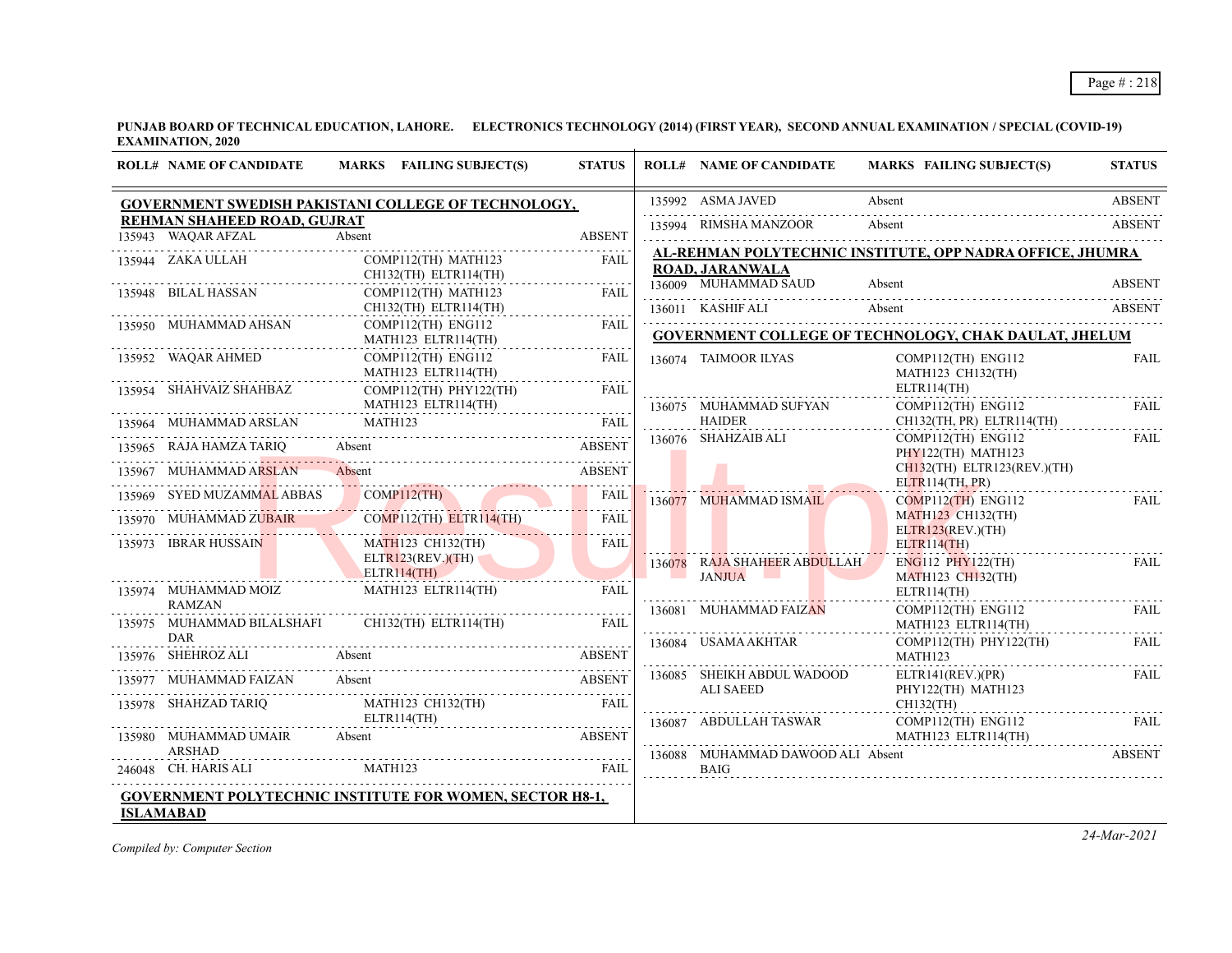**PUNJAB BOARD OF TECHNICAL EDUCATION, LAHORE. ELECTRONICS TECHNOLOGY (2014) (FIRST YEAR), SECOND ANNUAL EXAMINATION / SPECIAL (COVID-19) EXAMINATION, 2020**

|        | <b>ROLL# NAME OF CANDIDATE</b>                     | MARKS FAILING SUBJECT(S)                                             | <b>STATUS</b>                                 |               | <b>ROLL# NAME OF CANDIDATE</b>          | MARKS FAILING SUBJECT(S)                                                                            | <b>STATUS</b> |
|--------|----------------------------------------------------|----------------------------------------------------------------------|-----------------------------------------------|---------------|-----------------------------------------|-----------------------------------------------------------------------------------------------------|---------------|
|        | 136089 SYED MUHAMMAD NAFEES<br><b>HAIDER NAOVI</b> | $COMP112(TH)$ $PHY122(TH)$<br>MATH123 CH132(TH)<br>ELTR123(REV.)(TH) | <b>FAIL</b>                                   |               | 136182 YASIR NAWAZ KHAN                 | PHY122(TH) MATH123<br>CH132(TH) ELTR123(REV.)(TH)<br>ELTR114(TH)                                    | <b>FAIL</b>   |
|        | 136090 MOHSIN RAZA Absent                          | ELTR114(TH, PR)                                                      |                                               |               | 136184 MUHAMMAD FARAZ KHAN              | COMP112(TH) ENG112<br>PHY122(TH)                                                                    | FAIL          |
| 136095 | MUHAMMAD KASHIF                                    | ENG112 PHY122(TH) FAIL                                               |                                               |               | 136185 FAISAL SHAHZAD                   | MATH123                                                                                             | FAIL.         |
|        |                                                    | MATH123<br>136096 MALIK SULEMAN RAEES Absent ABSENT                  |                                               |               |                                         | $\fbox{136187} \quad \text{SVED FAYAZ SHAH} \qquad \qquad \text{MATH123} \qquad \qquad \text{FAIL}$ |               |
|        | 136099 AHSAN JAVED                                 | Absent                                                               | <b>ABSENT</b>                                 |               |                                         | AHMAD HASSAN POLYTECHNIC INSTITUTE, DEV SAMAJ ROAD, LAHORE                                          |               |
| 136102 | MUHAMMAD SHAHZEB                                   | Absent                                                               | <b>ABSENT</b>                                 |               | 136217 MUHAMMAD AASHIR<br>WALEED        | MATH123 CH132(TH)<br>$ELTR114$ (TH)                                                                 | <b>FAIL</b>   |
|        | 136107 MUHAMMAD SAJEEL<br><b>MAKHDOOM</b>          | Absent                                                               | <b>ABSENT</b>                                 |               | 136218 MUHAMMAD SULEMAN<br><b>BAJWA</b> | MATH123 CH132(TH)<br>ELTR114(TH)                                                                    | FAIL          |
|        | 246049 SYED JUNAID HASSAN                          | <b>ABSENT</b><br>Absent                                              |                                               |               | 136224 HAMZA SHEHBAZ                    | $ENG112$ $PHY122(TH)$                                                                               | FAIL.         |
|        | 246050 MUHAMMAD HUSNAIN<br>AMIR                    | MATH123 ELTR114(TH)                                                  | Registration<br>cancelled due to<br>No Chance |               | 136232 HAROON MUGHAL                    | ISL COMP112(TH) ENG112<br>PHY122(TH) MATH123<br>$CH132$ (TH)                                        | FAIL          |
|        |                                                    | KAHUTA INSTITUTE OF TECHNOLOGY, 6 KM KALAR SYDEN ROAD                |                                               |               | 246053 FARQALEET HAIDER Absent          |                                                                                                     | <b>ABSENT</b> |
|        | <b>NAUGRAN, KAHUTA</b>                             |                                                                      |                                               |               |                                         | <b>GOVERNMENT COLLEGE OF TECHNOLOGY, RAIWIND ROAD CAMPUS-II,</b>                                    |               |
|        | 136163 BASIT UR RAHMAN                             | $COMP112(TH)$ $ENG112$<br>MATH123 CH132(TH)<br>ELTR114(TH)           | FAIL                                          | <b>LAHORE</b> | 136383 SAIM KAMAL                       | $COMP112$ (TH) ENG112<br><b>MATH123 CH132(TH)</b>                                                   | <b>FAIL</b>   |
|        | 136167 MUHAMMAD ADNAN KHAN ELTRI14(TH)             |                                                                      | FAIL                                          |               |                                         | ELTR123(REV.)(TH)                                                                                   |               |
|        | 136170 MANSOOR ALI Absent                          | <b>ABSENT</b>                                                        |                                               |               | 136388 MUHAMMAD ASIF                    | COMP112(TH) ENG112<br>MATH123 ELTR123(REV.)(TH)                                                     | FAIL          |
|        | 136174 MUHAMMAD JAWAD IMRAN                        | COMP112(TH) ELTR114(TH)                                              | FAIL                                          |               | 136389 MUHAMMAD QASIM                   | Absent                                                                                              | <b>ABSENT</b> |
|        | 136175 IBTASAM BAIG                                | <b>MATH123 CH132(TH)</b><br>ELTR114(TH)                              | FAIL                                          |               | 136390 HAMMAD SHAHZAD                   | Absent                                                                                              | <b>ABSENT</b> |
|        | 136177 ISLAM SAEED                                 | ENG112 MATH123<br>ELTR114(TH)                                        | <b>FAIL</b>                                   |               | 136419 MUHAMMAD RIZWAN                  | COMP112(TH) MATH123<br>CH132(TH) ELTR114(TH)                                                        | <b>FAIL</b>   |
|        | 246051 MUHAMMAD JAWAD                              | 646                                                                  | <b>PASS</b>                                   |               | 136422 HUSSNAIN AHMAD                   | ENG112 MATH123 CH132(TH)<br>ELTR114(TH)                                                             | FAIL          |
|        | 246052 ABDULLAH                                    | COMP112(TH)                                                          | <b>FAIL</b>                                   |               | 136423 MUHAMMAD USAMA<br><b>ASHRAF</b>  | Absent                                                                                              | <b>ABSENT</b> |
|        | <b>CANTT, KAMRA</b>                                | KAMRA POLYTECHNIC INSTITUTE, AYAZ ARCADE G.T. ROAD, KAMRA            |                                               |               |                                         | 136425 MUHAMMAD HASEEB ELTR114(TH) FAIL                                                             |               |
|        |                                                    |                                                                      |                                               |               | 136433 ZAIN ULABIDEEN MATH123           |                                                                                                     | <b>FAIL</b>   |
|        |                                                    |                                                                      |                                               |               |                                         |                                                                                                     |               |

*Compiled by: Computer Section*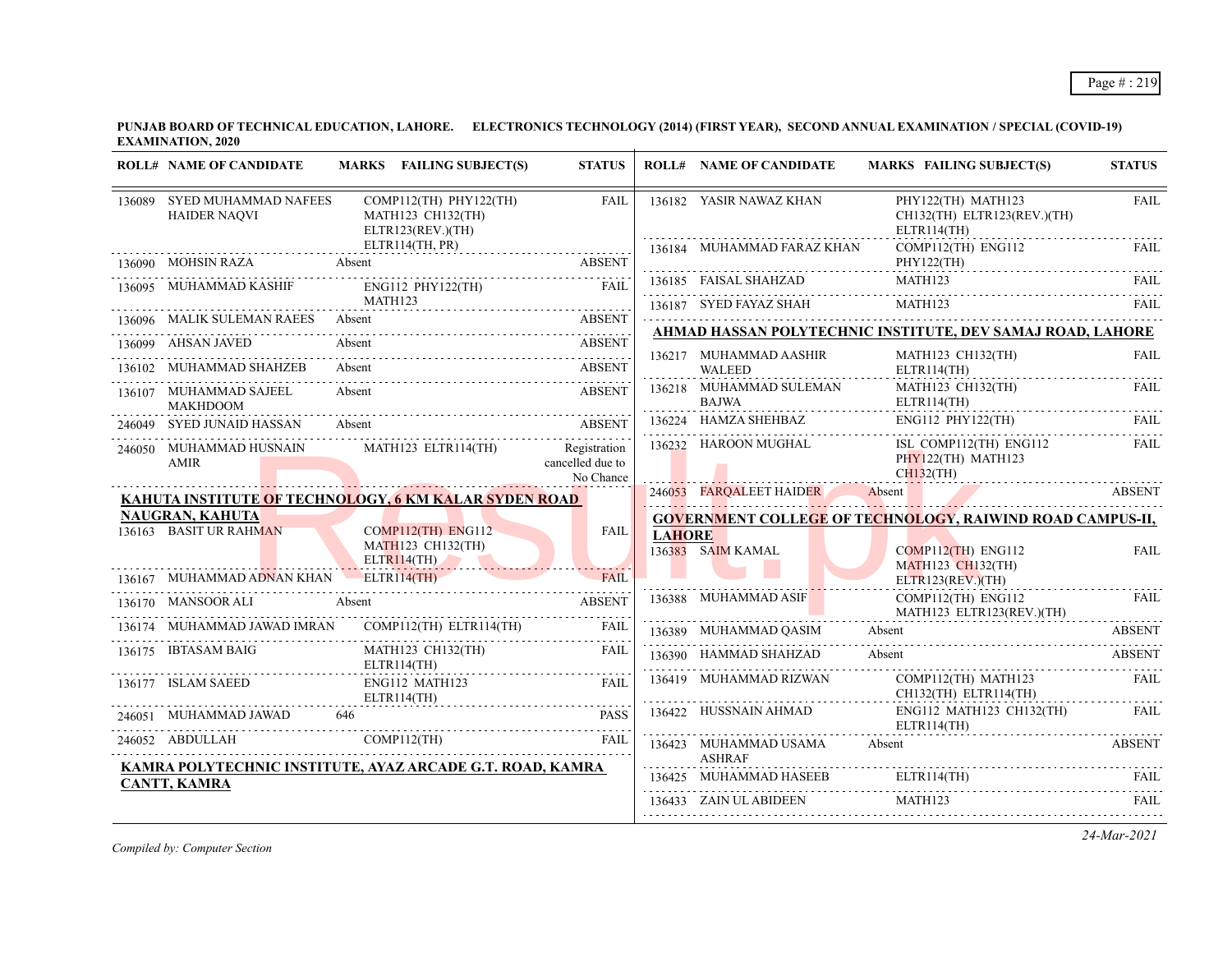**PUNJAB BOARD OF TECHNICAL EDUCATION, LAHORE. ELECTRONICS TECHNOLOGY (2014) (FIRST YEAR), SECOND ANNUAL EXAMINATION / SPECIAL (COVID-19) EXAMINATION, 2020**

|        | <b>ROLL# NAME OF CANDIDATE</b> | MARKS FAILING SUBJECT(S)                       | <b>STATUS</b> | <b>ROLL# NAME OF CANDIDATE</b>                                 | <b>MARKS FAILING SUBJECT(S)</b>                                                        | <b>STATUS</b> |
|--------|--------------------------------|------------------------------------------------|---------------|----------------------------------------------------------------|----------------------------------------------------------------------------------------|---------------|
|        | 136434 MUHAMMAD AHMAD          | ENG112 MATH123 CH132(TH)                       | FAIL          | 136510 TAIMOOR ARIF                                            | MATH123                                                                                | <b>FAIL</b>   |
|        | 136439 HAFIZ SOHAIB ZAHID      | Absent                                         | <b>ABSENT</b> | 246054 ALI HAMAYON                                             | COMP112(TH)                                                                            | FAIL.         |
|        | 136441 ASAD ULLAH JAVED        | MATH123 ELTR114(TH)                            | <b>FAIL</b>   | 246055 CHOUDHARY MUHAMMAD<br><b>FAIZAN SOHAIL</b>              | <b>MATH123</b>                                                                         | <b>FAIL</b>   |
|        | 136447 MAJID ALI               | $ENG112$ $PHY122(TH)$<br>MATH123               | FAIL          |                                                                | <b>GOVERNMENT COLLEGE OF TECHNOLOGY FOR WOMEN, NEAR</b>                                |               |
|        | 136452 ALI AHMER Absent        |                                                | <b>ABSENT</b> | <b>JAINMANDIR, LAHORE</b>                                      |                                                                                        |               |
|        | 136456 JAWAD SHAHZAD           | COMP112(TH) ENG112<br>PHY122(TH) MATH123       | FAIL          | 136545 JAVARIA YASIN                                           | ENG112 MATH123<br><b>INSTITUTE OF ENGINEERING &amp; TECHNOLOGY, NTC BUILDING, PTCL</b> | <b>FAIL</b>   |
|        |                                | ELTR114(TH)                                    | FAIL          | COLONY. MUGHALPURA, LAHORE<br>136563 ALI WAHAJ                 | COMP112(TH) MATH123                                                                    | <b>FAIL</b>   |
|        |                                | 136458 MUHAMMAD FAISAL PHY122(TH) MATH123 FAIL |               |                                                                | CH132(TH)                                                                              |               |
|        | 136459 ALI BABAR               | MATH123                                        | FAII          | 136564 SUBHAN SALEEM                                           | ENG112 MATH123 CH132(TH)                                                               | FAIL          |
|        | 136460 MUHAMMAD ASIM Absent    |                                                | <b>ABSENT</b> | 136566 MUHAMMAD UMER                                           | ENG112 MATH123 CH132(TH)                                                               | FAIL          |
|        | 136464 AWAIS ALI               | $COMP112(TH)$ $ENG112$<br>ELTR114(TH)          | <b>FAIL</b>   | 246056 ALIYAAN SHAHID KHAN                                     | ELTR114(TH)<br>ENG112 MATH123 CH132(TH)                                                | FAIL          |
|        | 136467 HAROON AL RASHEED       | Absent                                         | <b>ABSENT</b> |                                                                |                                                                                        |               |
|        | 136468 MUHAMMAD USMAN          | Absent                                         | <b>ABSENT</b> | <b>KHANA, LAHORE</b>                                           | <b>LAHORE POLYTECHNIC INSTITUTE, BAND ROAD NEAR CHOWK YATEEM</b>                       |               |
|        | 136472 MUZAMAL SHAFI           | Absent                                         | <b>ABSENT</b> | 246057 ADEEL SERWAR                                            | PHY122(TH) MATH123                                                                     | <b>FAIL</b>   |
|        | 136479 WAHAB ALI               | <b>MATH123 CH132(TH)</b><br>ELTR123(REV.)(TH)  | FAIL          | 246058 MUHAMMAD ASIF                                           | ELTR114(TH)<br>Absent                                                                  | ABSENT        |
|        | 136484 MUDASSER ASHRAF         | ENG112 MATH123                                 | FAIL          |                                                                | PAK CANADIAN POLYTECHNIC INSTITUTE, 180 ALLAMA IQBAL ROAD                              |               |
|        | 136486 MUHAMMAD MATEEN         | ENG112 MATH123<br>ELTR114(TH)                  | <b>FAIL</b>   | <b>MUSTAFABAD, (DHARAM PURA), LAHORE</b><br>136579 USMAN MALIK | Absent                                                                                 | <b>ABSENT</b> |
|        |                                | <b>ENG112</b>                                  | <b>FAIL</b>   | 136581 ZAID JAVEED                                             | Absent                                                                                 | <b>ABSENT</b> |
|        | 136496 MUHAMMAD BILAL Absent   | <b>ABSENT</b>                                  |               | 136583 MUHAMMAD AAMIR                                          | Absent                                                                                 | ABSENT        |
| 136499 | <b>HASEEB AMIR MAJEED</b>      | PHY122(TH) MATH123                             | <b>EAIL</b>   | 136585 KHALID AHSAN HUSSNAIN Absent                            |                                                                                        | <b>ABSENT</b> |
|        | RANA MANSOOR AHMAD Absent      |                                                | <b>ABSENT</b> | 136586 SYED FAIZAN ALI                                         | Absent                                                                                 | <b>ABSENT</b> |
| 136502 | USAMA AMEER                    | ENG112                                         | FAII.         | 136589 SAAD BIN SALEEM                                         | Absent                                                                                 | <b>ABSENT</b> |
|        | AWAIS IOBAL<br>Absent          |                                                | <b>ABSENT</b> | 136590 HASSAN GUL                                              | Absent                                                                                 | <b>ABSENT</b> |
|        | 136504 BASIT ALI               | Absent                                         | <b>ABSENT</b> |                                                                |                                                                                        |               |
|        |                                |                                                |               |                                                                |                                                                                        |               |

*Compiled by: Computer Section*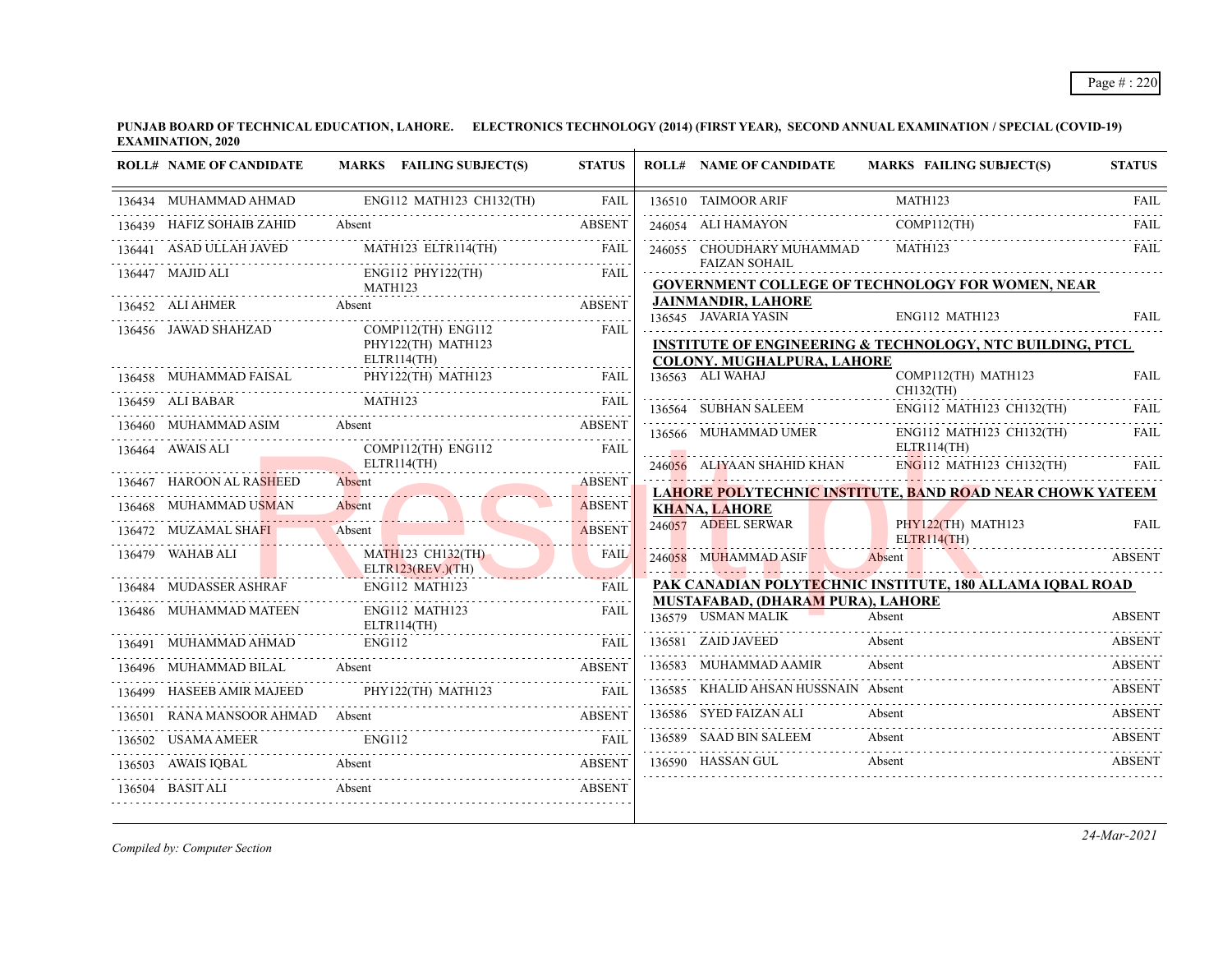**PUNJAB BOARD OF TECHNICAL EDUCATION, LAHORE. ELECTRONICS TECHNOLOGY (2014) (FIRST YEAR), SECOND ANNUAL EXAMINATION / SPECIAL (COVID-19) EXAMINATION, 2020**

| <b>ROLL# NAME OF CANDIDATE</b>                        | MARKS FAILING SUBJECT(S)                                     | <b>STATUS</b>                    |                 | <b>ROLL# NAME OF CANDIDATE</b>                 | MARKS FAILING SUBJECT(S)                                                                              | <b>STATUS</b> |
|-------------------------------------------------------|--------------------------------------------------------------|----------------------------------|-----------------|------------------------------------------------|-------------------------------------------------------------------------------------------------------|---------------|
| 246059 MUHAMMAD AHSAN                                 | Absent                                                       | Registration<br>cancelled due to |                 |                                                | <b>GOVERNMENT COLLEGE OF TECHNOLOGY, QASIM PUR COLONY,</b>                                            |               |
|                                                       |                                                              | No Chance                        | <b>MULTAN</b>   | 136818 MUHAMMAD AYYAZ                          | Absent                                                                                                | <b>ABSENT</b> |
|                                                       | PAK POLYTECHNIC INSTITUTE, 32-CIVIC CENTRE MOON MARKET       |                                  |                 | 136819 MUHAMMAD HAMZA                          | Absent                                                                                                | <b>ABSENT</b> |
| ALLAMA IOBAL TOWN, LAHORE<br>136632 MUHAMMAD SAAD     | $COMP112(TH)$ ENG112                                         | <b>FAIL</b>                      |                 | 136820 ISRAR HUSSAIN                           | MATH123                                                                                               | FAIL.         |
| <b>HAROON</b>                                         | PHY122(TH) MATH123<br>CH132(TH) ELTR114(TH)                  |                                  |                 |                                                | 136823 MUHAMMAD ADEEL MATH123 ELTR114(TH)                                                             | FAIL          |
| 136640 RAO KHAKAN NAVEED                              | Absent                                                       | <b>ABSENT</b>                    |                 | <b>JAMEEL</b>                                  |                                                                                                       |               |
| <b>AHMAD KHAN</b><br>136642 MUHAMMAD ADIL BAIG Absent |                                                              | <b>ABSENT</b>                    |                 | 136831 SUFYAN KHADIM                           | $136824 \quad \text{ABU BAKAR MAJEED} \qquad \text{MATH123} \qquad \text{FAIL}$<br>COMP112(TH) ENG112 | FAIL          |
| 136643 SHAHZAIN ABID                                  | PHY122(TH) MATH123                                           | <b>FAIL</b>                      |                 |                                                | ENG112 MATH123                                                                                        |               |
|                                                       | CH132(TH) ELTR114(TH)                                        |                                  |                 |                                                | $136833 \quad \text{MUHAMMAD ISHAQ} \quad \text{ENG112 MATH123}$                                      | FAIL.         |
|                                                       | 136644 ABDUL WAHEED ENG112 MATH123 FAIL                      |                                  |                 | 136834 AWAIS NAVEED                            | COMP112(TH) MATH123<br>ELTR114(TH)                                                                    | FAIL          |
| 136648 ABDULLAH IRFAN                                 | Absent                                                       | <b>ABSENT</b>                    |                 | 136835 MUHAMMAD ASIF                           | <b>ENG112</b>                                                                                         | FAIL          |
| 136652 ASIF AHMED                                     | Absent                                                       | <b>ABSENT</b>                    |                 | 136836 MOHAMMAD JAMSHED 727                    |                                                                                                       | <b>PASS</b>   |
| 136655 MUHAMMAD ZAIN                                  | ELTR114(TH)                                                  | <b>FAIL</b><br>.                 |                 | 136838 GHULAM QADIR                            | <b>MATH123</b>                                                                                        | FAIL.         |
| 136656 TALHA SHAMRAIZ                                 | Absent                                                       | <b>ABSENT</b><br><u>.</u>        |                 | 136840 MUFASIR TARIQ E                         | <b>ENG112 MATH123</b>                                                                                 | FAIL          |
| 246060 MUHAMMAD ARSLAN                                | 758                                                          | <b>PASS</b>                      |                 | 136842 MUHAMMAD MUNEEB ENG112 MATH123          |                                                                                                       | FAIL          |
| 246061 WASIF SAJJAD                                   | MATH123                                                      | FAIL                             |                 | <b>ASHIO</b><br>136843 LIQANAT ALI             | $MATH123$ $ELTR123(REV.)(TH)$                                                                         | <b>FAIL</b>   |
|                                                       | <b>FAIZUL ISLAM INSTITUTE OF TECHNOLOGY, GT ROAD, MANDRA</b> |                                  |                 |                                                | ELTR114(TH)                                                                                           |               |
| 136685 AALYAN AHMAD                                   | Absent                                                       | <b>ABSENT</b>                    |                 | 136844 MUHAMMAD WASEEM                         | MATH123                                                                                               | FAIL          |
| 136686 HAIDER ALI ENG112 MATH123                      |                                                              | FAIL                             |                 | 136847 MUHAMMAD AHTASHAM Absent<br><b>ASIF</b> |                                                                                                       | <b>ABSENT</b> |
| 136688 NASEER UD DEEN Absent                          | <b>ABSENT</b>                                                |                                  |                 |                                                |                                                                                                       |               |
| 136689 MUHAMMAD SOHAIB                                | ENG112 MATH123                                               | FAH                              |                 | 136855 MUHAMMAD ASIF                           | <b>ENG112</b>                                                                                         | FAIL.         |
| 246062 USMAN SIDIQUE                                  | ELTR114(TH)<br>ISL COMP112(TH, PR) ENG112                    | Registration                     |                 | 246063 MUHAMMAD IMRAN Absent                   | <b>EXAMPLE 2018 ABSENT</b>                                                                            |               |
|                                                       | ELTR141(REV.)(PR)                                            | cancelled due to                 |                 |                                                | JINNAH POLYTECHNIC INSTITUTE, BHAWANA JHANG ROAD, PANSERA                                             |               |
|                                                       | PHY122(TH, PR) MATH123<br>CH132(TH, PR) ELTR132(PR)          | not passing<br>minimum           |                 | 135666     MUHAMMAD UMAIR AFZAL                | MATH123 ELTR114(TH)                                                                                   | <b>FAIL</b>   |
|                                                       | ELTR123(REV.)(TH, PR)                                        | subjects                         |                 |                                                | GOVERNMENT COLLEGE OF TECHNOLOGY, COLLEGE ROAD, PINDI                                                 |               |
|                                                       | ELTR114(TH, PR)                                              |                                  | <b>BHATTIAN</b> |                                                |                                                                                                       |               |

*Compiled by: Computer Section*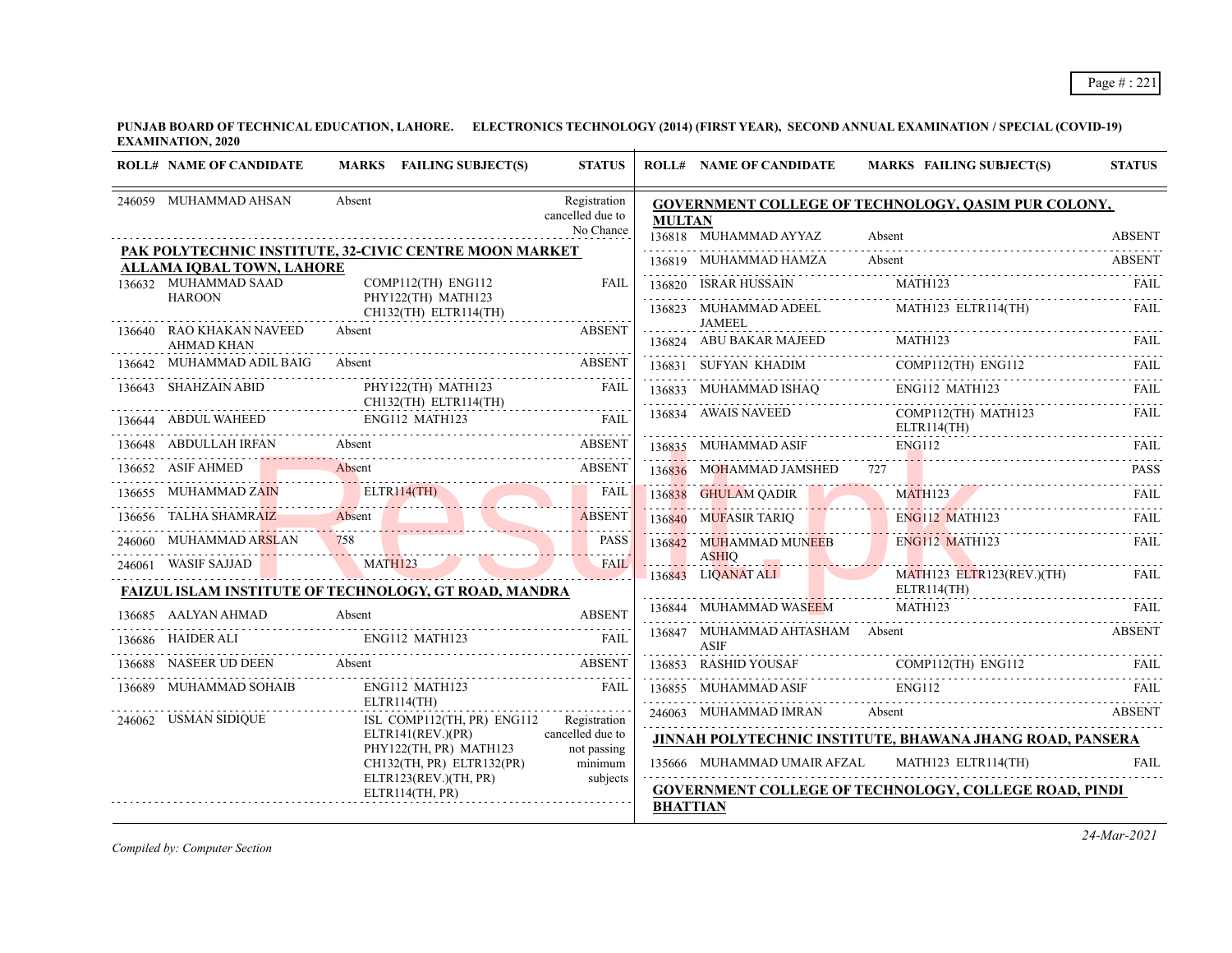**PUNJAB BOARD OF TECHNICAL EDUCATION, LAHORE. ELECTRONICS TECHNOLOGY (2014) (FIRST YEAR), SECOND ANNUAL EXAMINATION / SPECIAL (COVID-19) EXAMINATION, 2020**  $\overline{1}$ 

|        | <b>ROLL# NAME OF CANDIDATE</b>                                           |                | MARKS FAILING SUBJECT(S)                                           | <b>STATUS</b> |             | <b>ROLL# NAME OF CANDIDATE</b>           | <b>MARKS FAILING SUBJECT(S)</b>                                                 | <b>STATUS</b>      |
|--------|--------------------------------------------------------------------------|----------------|--------------------------------------------------------------------|---------------|-------------|------------------------------------------|---------------------------------------------------------------------------------|--------------------|
|        | 136919 ADNAN ALI                                                         |                | ENG112 MATH123                                                     | <b>FAIL</b>   |             | 137021 OSAMA ZAHOOR                      | Absent                                                                          | <b>ABSENT</b>      |
|        | 136926 NASIR ALI                                                         | 697            |                                                                    | <b>PASS</b>   | 137022      | UMAIR ZIA ABBASI                         | Absent                                                                          | .<br><b>ABSENT</b> |
|        | MUNIR HUSSAIN                                                            |                | $ENG112$ $PHY122(TH)$                                              | <b>FAIL</b>   |             | 137023 RAJA NAYYER NAVEED                | Absent                                                                          | <b>ABSENT</b>      |
|        | 136928 AMEER USMAN                                                       | Absent         | MATH123 ELTR114(TH)                                                | <b>ABSENT</b> |             | 137025 ZEESHAN                           | ENG112 MATH123                                                                  | FAIL               |
|        | 136929 ZEESHAN ASGHAR                                                    | Absent         |                                                                    | <b>ABSENT</b> |             | 137026 WAQAR ABBAS                       | <b>ENG112 MATH123</b>                                                           |                    |
|        |                                                                          |                | BURAQ INSTITUTE OF SCIENCE AND TECHNOLOGY, 11-D, 6TH ROAD,         |               |             | 137031 ATHAR WAHEED                      | ENG112 MATH123<br>ELTR114(TH)                                                   | FAIL               |
|        | <b>SATELLITE TOWN, RAWALPINDI</b><br>136939 FAHAD SALEEM                 | Absent         |                                                                    | <b>ABSENT</b> |             | 137033 JAWAD MAZHAR                      | MATH123                                                                         | FAIL               |
|        |                                                                          |                |                                                                    |               |             | 137035 ABDUL HADI HAMEED                 | Absent                                                                          | <b>ABSENT</b>      |
|        | CENTRE KHANNA ROAD, RAWALPINDI                                           |                | RAWALPINDI INSTITUTE OF TECHNOLOGY, MAKKAH SHOPPING                |               |             | 137038 ARSLAN JABBAR                     | Absent                                                                          | <b>ABSENT</b>      |
|        | 136951 MUHAMMAD WAQAS                                                    | Absent         |                                                                    | <b>ABSENT</b> |             | 137039 ZEESHAN AHMED                     | Absent                                                                          | <b>ABSENT</b>      |
|        | RAWALPINDI POLYTECHNIC INSTITUTE, NE-273 TEPO ROAD,<br><b>RAWALPINDI</b> |                |                                                                    |               |             | 137040 MUHAMMAD HASSAAN<br><b>SHERAZ</b> | Absent                                                                          | <b>ABSENT</b>      |
|        | 136999 MUHAMMAD AHMED                                                    | Absent         |                                                                    | <b>ABSENT</b> |             | 137044 HASSAN TARIQ                      | Absent                                                                          | <b>ABSENT</b>      |
|        | 137000 MEHRAN ALI                                                        | Absent         |                                                                    | <b>ABSENT</b> |             | 137045 DANIYAL AZIZ                      | ENG112 MATH123                                                                  | <b>FAIL</b>        |
|        | MUHAMMAD ABDULLAH                                                        |                | PHY122(TH) MATH123                                                 | <b>FAIL</b>   |             |                                          | <b>ELTR114(TH)</b><br>RAWALPINDI SWEDISH INSTITUTE OF TECHNOLOGY, BAHADUR PLAZA |                    |
| 137009 | WAQAR ISHAQ                                                              |                | MATH123 ELTR114(TH)                                                | FAIL          |             |                                          | <b>SHAIR PAO COLONY NEAR COMMITTEE CHOWK, RAWALPINDI</b>                        |                    |
|        | MUHAMMAD HASSAN JALIL674                                                 |                |                                                                    | <b>PASS</b>   |             | 136940 MAJID SADIO                       | Absent                                                                          | <b>ABSENT</b>      |
|        | 246065 WAQAS MURTAZA                                                     | MATH123        |                                                                    | <b>FAIL</b>   |             | 137099 SHEIKH ABDUL BASIT                | MATH123 ELTR114(TH)                                                             |                    |
|        | FAHAD ALI ASGHAR                                                         | <b>MATH123</b> |                                                                    | FAII.         |             | 137105 MUHAMMAD HAMZA NOOR Absent        |                                                                                 | <b>ABSENT</b>      |
| 246067 | SHAKOOR HUSSAIN                                                          | MATH123        |                                                                    | <b>FAIL</b>   |             | 137107 MUHAMMAD ALI BAIG                 | Absent                                                                          | <b>ABSENT</b>      |
|        |                                                                          |                | <b>RAWALPINDI SWEDISH INSTITUTE OF TECHNOLOGY, B-84 SATTELLITE</b> |               |             | 137110 MUHAMMAD WASEEM                   | COMP112(TH) MATH123<br>ELTR114(TH)                                              | FAIL               |
|        | TOWN COMMERCIAL MARKET, RAWALPINDI<br>137017 HASNAT MUNIR                | MATH123        |                                                                    | FAIL          |             | 137118 RIKKAZ HAMEED                     | MATH123                                                                         | FAIL.              |
|        | 137018 ANIO ABBASI                                                       | Absent         |                                                                    | <b>ABSENT</b> | 137119 ADIL |                                          | ENG112 MATH123                                                                  | <b>FAIL</b>        |
|        | 137019 AUN KALEEM                                                        | Absent         |                                                                    | <b>ABSENT</b> |             | 137121 ABDUL MATEEN                      | MATH123                                                                         | <b>FAIL</b>        |
|        | 137020 MUHAMMAD AQIL IQBAL Absent                                        |                |                                                                    | <b>ABSENT</b> |             | 137123 FAIZAN ASKHAB                     | <b>MATH123</b>                                                                  | FAIL               |
|        |                                                                          |                |                                                                    |               |             |                                          |                                                                                 |                    |

*Compiled by: Computer Section*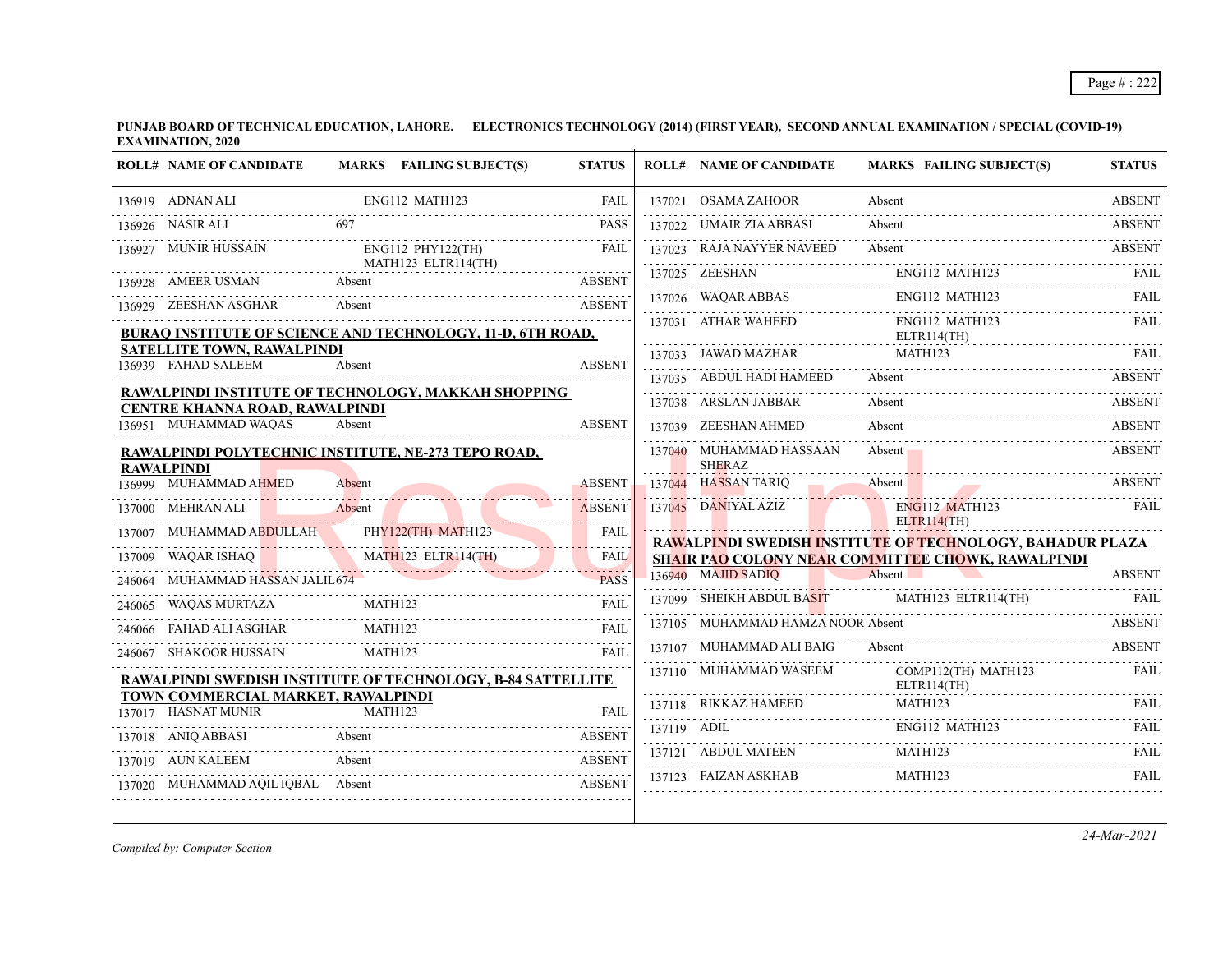**PUNJAB BOARD OF TECHNICAL EDUCATION, LAHORE. ELECTRONICS TECHNOLOGY (2014) (FIRST YEAR), SECOND ANNUAL EXAMINATION / SPECIAL (COVID-19) EXAMINATION, 2020**  $\overline{1}$ 

|              | <b>ROLL# NAME OF CANDIDATE</b>                        | MARKS FAILING SUBJECT(S)                                             | <b>STATUS</b>    | <b>ROLL# NAME OF CANDIDATE</b>           | MARKS FAILING SUBJECT(S)                                                                                                                                                                                                                                                                                                                                                                                                                                      | <b>STATUS</b> |
|--------------|-------------------------------------------------------|----------------------------------------------------------------------|------------------|------------------------------------------|---------------------------------------------------------------------------------------------------------------------------------------------------------------------------------------------------------------------------------------------------------------------------------------------------------------------------------------------------------------------------------------------------------------------------------------------------------------|---------------|
|              | 137124 HAMMAD BASHIR                                  | ENG112 PHY122(TH)<br>CH132(TH)                                       | <b>FAIL</b>      | 137188 MUHAMMAD NOUMAN                   | MATH123                                                                                                                                                                                                                                                                                                                                                                                                                                                       | FAIL          |
|              | 137126 MUHAMMAD HARIS KHAN                            | ENG112 PHY122(TH)                                                    | FAIL             | 137190 MUHAMMAD ZOHAIB<br><b>ZEESHAN</b> | ENG112 MATH123<br>ELTR114(TH)                                                                                                                                                                                                                                                                                                                                                                                                                                 | FAIL          |
|              |                                                       | MATH123 ELTR114(TH)                                                  | <b>FAIL</b>      | 137191 NAWAZ AHMAD Absent                |                                                                                                                                                                                                                                                                                                                                                                                                                                                               | <b>ABSENT</b> |
|              | 137129 FRAZ ALI RANA                                  | MATH123 ELTR114(TH)                                                  | .<br><b>FAIL</b> | 137193 MUHAMMAD HASHIM                   | ENG112 MATH123                                                                                                                                                                                                                                                                                                                                                                                                                                                | <b>FAIL</b>   |
|              |                                                       |                                                                      |                  | <b>SHAFIO</b>                            | TRAS MATH123 FAIL                                                                                                                                                                                                                                                                                                                                                                                                                                             |               |
|              | 137130 MUHAMMAD MUDDASSAR                             | $COMP112$ (TH) $ENG112$<br>PHY122(TH) MATH123                        | <b>FAIL</b>      | 137194 AFAAQ PATRAS                      | 137194 AFAAQ PATRAS MATH123 FAIL                                                                                                                                                                                                                                                                                                                                                                                                                              |               |
|              |                                                       | .<br>CH132(TH) ELTR114(TH)                                           |                  | 137196 ZEESHAN ARIF                      | ENG112 MATH123<br>ELTR114(TH)                                                                                                                                                                                                                                                                                                                                                                                                                                 | FAIL.         |
|              | 137132 OSAMA BIN MOAZZAM                              | ENG112<br>10AZZAM ENG112 FAIL                                        | <b>FAIL</b>      | 137197 MUHAMMAD WAQAR                    | Absent                                                                                                                                                                                                                                                                                                                                                                                                                                                        | <b>ABSENT</b> |
|              | 137134 AHMED MUSHTAQ                                  | Absent<br><b>ABSENT</b>                                              |                  | ASGHAR                                   |                                                                                                                                                                                                                                                                                                                                                                                                                                                               |               |
|              | 137137 SAAD ZAMAN                                     | PHY122(TH) ELTR123(REV.)                                             | <b>FAIL</b>      | 137202 MANAHAM YOURAIB                   | MATH123                                                                                                                                                                                                                                                                                                                                                                                                                                                       | FAII.         |
|              | 137138 SIKANDAR HAYAT                                 | (TH) ELTR114(TH)<br>ENG112 PHY122(TH)                                | FAIL             | 246069 MUMTAZ AHMAD 791                  |                                                                                                                                                                                                                                                                                                                                                                                                                                                               | <b>PASS</b>   |
|              |                                                       | MATH123 ELTR114(TH)                                                  |                  | 246070 EHTISHAM UL HAQ                   | ISL ENG112 MATH123                                                                                                                                                                                                                                                                                                                                                                                                                                            | <b>FAIL</b>   |
|              | 137139 CHAUDHRY FAIZAN                                | PHY122(TH) MATH123                                                   | FAIL             |                                          | ELTR114(TH)<br>246071 MIAN SHAHZAD HAIDER COMP112(TH) MATH123                                                                                                                                                                                                                                                                                                                                                                                                 | <b>FAIL</b>   |
|              | MAJEED<br>137143 FARHAN MEHRBAN                       | ELTR114(TH)<br>MATH123 ELTR114(TH)                                   | <b>FAIL</b>      |                                          | <b>ELTR114(TH)</b>                                                                                                                                                                                                                                                                                                                                                                                                                                            |               |
|              |                                                       |                                                                      | .                |                                          | <b>GOVERNMENT COLLEGE OF TECHNOLOGY, PAF ROAD, SARGODHA</b>                                                                                                                                                                                                                                                                                                                                                                                                   |               |
|              | 137147 MUHAMMAD BILAL<br><b>SAMEEN</b>                | <b>MATH123 CH132(TH)</b><br>ELTR123(REV.)(TH)                        | FAIL             | 137284 AHMAD HASSAN                      | Absent                                                                                                                                                                                                                                                                                                                                                                                                                                                        | <b>ABSENT</b> |
|              | 137148 MUHAMMAD IB <mark>RA</mark> HIM<br><b>KHAN</b> | MATH123                                                              | <b>FAIL</b>      | 137288 MUHAMMAD DANISH Absent            |                                                                                                                                                                                                                                                                                                                                                                                                                                                               | <b>ABSENT</b> |
| 246068       | SAMI-UL-HASSAN                                        | ISL COMP112(TH)<br>PHY122(TH) MATH123                                | <b>FAIL</b>      | 137292 MUHAMMAD HASNAIN<br><b>BARKAT</b> | MATH123 ELTR114(TH)                                                                                                                                                                                                                                                                                                                                                                                                                                           | FAIL          |
|              |                                                       | CH132(TH) ELTR123(REV.)(TH)                                          |                  |                                          |                                                                                                                                                                                                                                                                                                                                                                                                                                                               |               |
|              |                                                       | ELTR114(TH)                                                          |                  |                                          | 137300 INZAMAM UL HAQ Absent ABSENT                                                                                                                                                                                                                                                                                                                                                                                                                           |               |
| <b>HILLS</b> |                                                       | <b>GOVERNMENT COLLEGE OF TECHNOLOGY, SHAHKOT ROAD, SANGLA</b>        |                  |                                          |                                                                                                                                                                                                                                                                                                                                                                                                                                                               |               |
|              | 137180 MUHAMMAD HAMAD<br>.                            | Absent                                                               | <b>ABSENT</b>    |                                          | $\begin{tabular}{c c c c} \hline 137301 & USAMA SOHALI & MATH123 CH132(TH) & FAIL \\ \hline \end{tabular} \begin{tabular}{c c c} \hline \multicolumn{3}{c c c} \multicolumn{3}{c c} \multicolumn{3}{c} \multicolumn{3}{c} \multicolumn{3}{c} \multicolumn{3}{c} \multicolumn{3}{c} \multicolumn{3}{c} \multicolumn{3}{c} \multicolumn{3}{c} \multicolumn{3}{c} \multicolumn{3}{c} \multicolumn{3}{c} \multicolumn{3}{c} \multicolumn{3}{c} \multicolumn{3}{c$ |               |
|              | 137184 MUHAMMAD NAEEM                                 | Absent                                                               |                  |                                          |                                                                                                                                                                                                                                                                                                                                                                                                                                                               |               |
|              | 137186 NUMAN ALI                                      | ENG112 MATH123 CH132(TH)                                             | FAIL             |                                          | 137312 MUHAMMAD RIZWAN Absent ABSENT 137314 ABDUL WAHAB ENG112 MATH123 FAIL 137315 FAHAD MEHMOOD ENG112 TAIL                                                                                                                                                                                                                                                                                                                                                  |               |
|              |                                                       | ELTR123(REV.)(TH)<br>***/<br>------------------------<br>ELTR114(TH) |                  |                                          |                                                                                                                                                                                                                                                                                                                                                                                                                                                               |               |
|              | 137187 ZAEEM ALI                                      | ENG112                                                               | FAIL             | 137317 ARSLAN RIAZ Absent                |                                                                                                                                                                                                                                                                                                                                                                                                                                                               | ABSENT        |
|              |                                                       |                                                                      |                  |                                          |                                                                                                                                                                                                                                                                                                                                                                                                                                                               |               |

*Compiled by: Computer Section*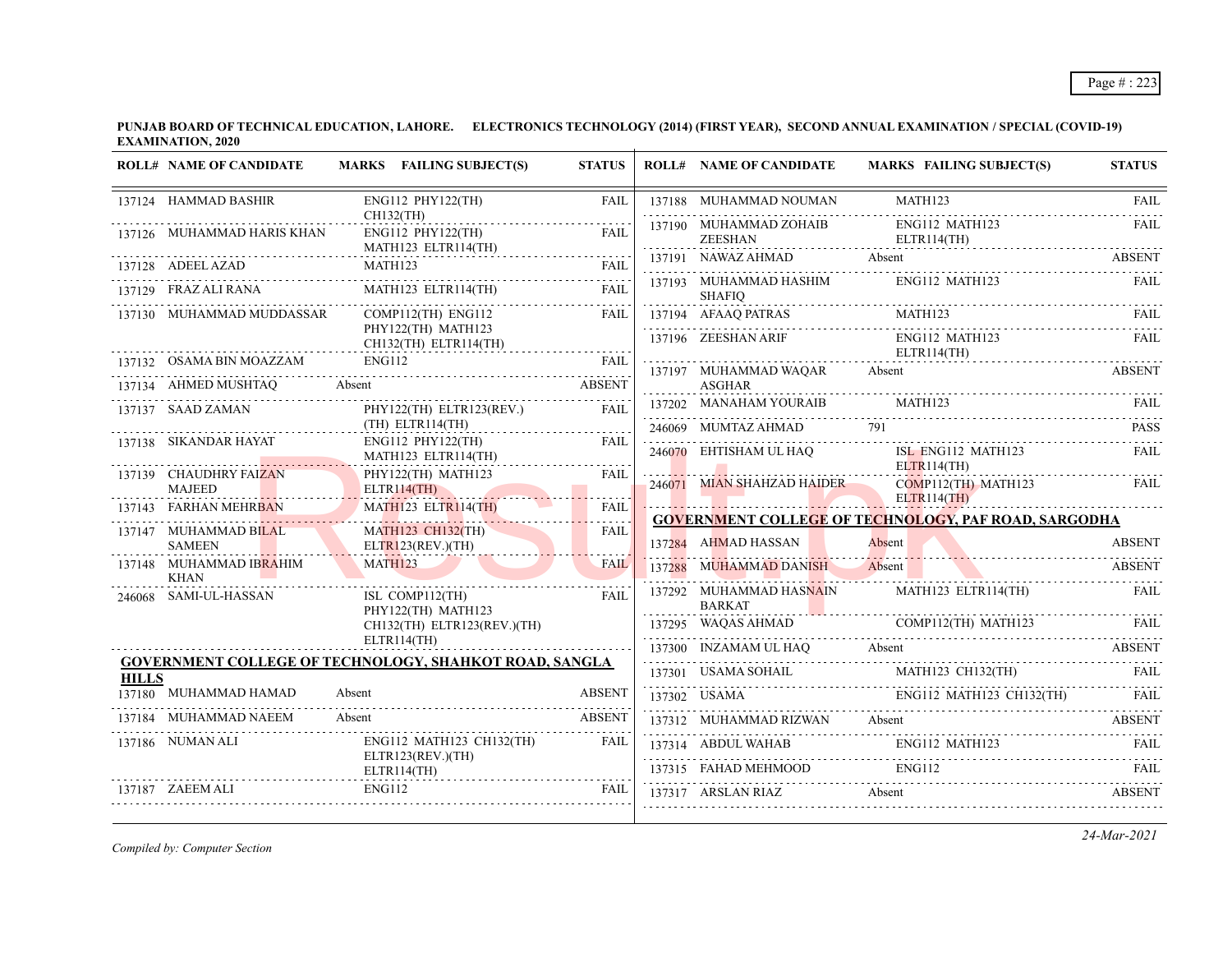**PUNJAB BOARD OF TECHNICAL EDUCATION, LAHORE. ELECTRONICS TECHNOLOGY (2014) (FIRST YEAR), SECOND ANNUAL EXAMINATION / SPECIAL (COVID-19) EXAMINATION, 2020**

| <b>ROLL# NAME OF CANDIDATE</b>      | MARKS FAILING SUBJECT(S)                                                      | <b>STATUS</b> | <b>ROLL# NAME OF CANDIDATE</b>                                           | <b>MARKS FAILING SUBJECT(S)</b>                                                                                                   | <b>STATUS</b>                   |
|-------------------------------------|-------------------------------------------------------------------------------|---------------|--------------------------------------------------------------------------|-----------------------------------------------------------------------------------------------------------------------------------|---------------------------------|
| 137322 ALTAF MEHMOOD HAIDER Absent  |                                                                               | <b>ABSENT</b> | 246077 MASAOUD                                                           | ISL COMP112(TH, PR, SE)                                                                                                           | Registration                    |
| 137326 SYED HAIDER ALI ZAIDI Absent |                                                                               | <b>ABSENT</b> |                                                                          | ENG112 ELTR141(REV.)(PR,<br>SE) PHY122(TH, PR, SE)                                                                                | cancelled due to<br>not passing |
|                                     | 137329 USAMA MASOOD Absent ABSENT                                             |               |                                                                          | MATH123 CH132(TH, PR, SE)                                                                                                         | minimum                         |
| 246072 MUHAMMAD USMAN               | ISL COMP112(TH) ENG112<br>PHY122(TH) MATH123                                  | FAIL          |                                                                          | ELTR132(PR, SE)<br>ELTR123(REV.)(TH, PR)<br>ELTR114(TH, PR)                                                                       | subjects                        |
|                                     | $CH132$ (TH) ELTR123(REV.)(TH)<br>ELTR114(TH)                                 |               |                                                                          | <b>MAKKAH COLLEGE OF TECHNOLOGY, TRAFFIC CHOWK, TALAGANG</b>                                                                      |                                 |
|                                     | AGLOW COLLEGE OF SCIENCE AND TECHNOLOGY, SHEIKHUPURA,                         |               | 246078 MUHAMMAD BILAL                                                    | $COMP112(TH)$ $ENG112$<br>MATH123                                                                                                 | <b>FAIL</b>                     |
| <b>SHEIKHUPURA</b>                  |                                                                               |               |                                                                          |                                                                                                                                   |                                 |
| 246073 ALI HAIDER MUMTAZ            | MATH123                                                                       | FAIL          | <b>NEAR MADINA MILLS JHANG ROAD, TOBA TEK SINGH</b>                      | TOBA TEK SINGH POLYTECHNIC INSTITUTE, OPP. NEW FOREST PARK,                                                                       |                                 |
|                                     | 246074 HASEEB NAZISH Absent ABSENT                                            |               | 246079 ARSLAN ALI                                                        | ISL COMP112(TH) ENG112                                                                                                            | FAIL                            |
|                                     | 246075 MUNEEB ISHAQ ENG112 FAIL FAIL                                          |               |                                                                          | PHY122(TH) MATH123                                                                                                                |                                 |
| 246076 SHEHRYAR MUNAWAR MATH123     |                                                                               | <b>FAIL</b>   |                                                                          | CH132(TH) ELTR123(REV.)(TH)<br>ELTR114(TH)                                                                                        |                                 |
|                                     | <b>GOVERNMENT COLLEGE OF TECHNOLOGY, PARIS ROAD, SIALKOT</b>                  |               | 246080 MUHAMMAD AKMAL                                                    | ELTR123(REV.)(TH)                                                                                                                 | <b>FAIL</b>                     |
| 137402 MOZZAN BASHIR                | <b>ENG112 PHY122(TH)</b>                                                      | <b>FAIL</b>   | POF INSTITUTE OF TECHNOLOGY, , WAH CANTT                                 |                                                                                                                                   |                                 |
|                                     | <b>MATH123 CH132(TH)</b><br>ELTRI14(TH)                                       |               | 137532 MUHAMMAD HAMMAD                                                   | $COMP112$ (TH) ENG112<br>PHY122(TH) MATH123                                                                                       | <b>FAIL</b>                     |
| 137406 SAAD SALEEM                  | Absent                                                                        | ABSENT        |                                                                          | CH132(TH) ELTR114(TH)                                                                                                             | .                               |
|                                     | 137408 MUHAMMAD JUNAID KHAN ENG112 MATH123 CH132(TH)<br>ELTR114(TH)           | FAIL.         | 137545 MUHAMMAD SAIM<br>and the control of the control of the control of | $COMP112$ (TH) ENG112<br><b>MATH123 CH132(TH)</b>                                                                                 | FAIL                            |
| 137413 ALEEM AMIN                   | $COMP112(TH)$ $ENG112$                                                        | FAIL          |                                                                          | ELTR114(TH)                                                                                                                       |                                 |
|                                     | MATH123 CH132(TH)<br>ELTR114(TH)                                              |               |                                                                          | 137546 AMMAR ALI YASIR Absent ABSENT                                                                                              |                                 |
| 137421 MUHAMMAD ADNAN               | COMP112(PR, SE) ENG112                                                        | <b>FAIL</b>   |                                                                          | 137548 MUHAMMAD SAAD HASHMI PHY122(TH) MATH123<br>CH132(TH)                                                                       | <b>EAIL</b>                     |
| <b>SALAMAT</b>                      | ELTR141(REV.)(PR, SE)                                                         |               |                                                                          | 137550 HASNAIN HAIDER Absent ABSENT                                                                                               |                                 |
|                                     | PHY122(TH) MATH123<br>123<br>---------------------------<br>ELTR123(REV.)(TH) |               |                                                                          | $\begin{tabular}{lllllllll} \bf 137551 & \textbf{USAMA AHMED QURESHI} & \textbf{MATH123} & \textbf{FAIL} \\ \hline \end{tabular}$ |                                 |
| 137424 MUHAMMAD USMAN RAFIO         | MATH123                                                                       | FAIL          | BUKHARI                                                                  | 137554 SYED FARHAN HUSSAIN PHY122(TH) MATH123                                                                                     | FAIL                            |
|                                     |                                                                               |               |                                                                          | $\begin{tabular}{lllllllll} \bf 137555 & HUZAIFA ALL & MATH123 & ELTR114(TH) & FAIL \\ \hline \end{tabular}$                      |                                 |
|                                     |                                                                               |               |                                                                          | 137557 UZAIR AHMAD Absent ABSENT                                                                                                  |                                 |
|                                     |                                                                               |               | <b>RUKH, WAH CANTT</b>                                                   | WAH POLYTECHNIC COLLEGE, NEAR JAMIA MASJID SIDDIQUIA, LALA                                                                        |                                 |

*Compiled by: Computer Section*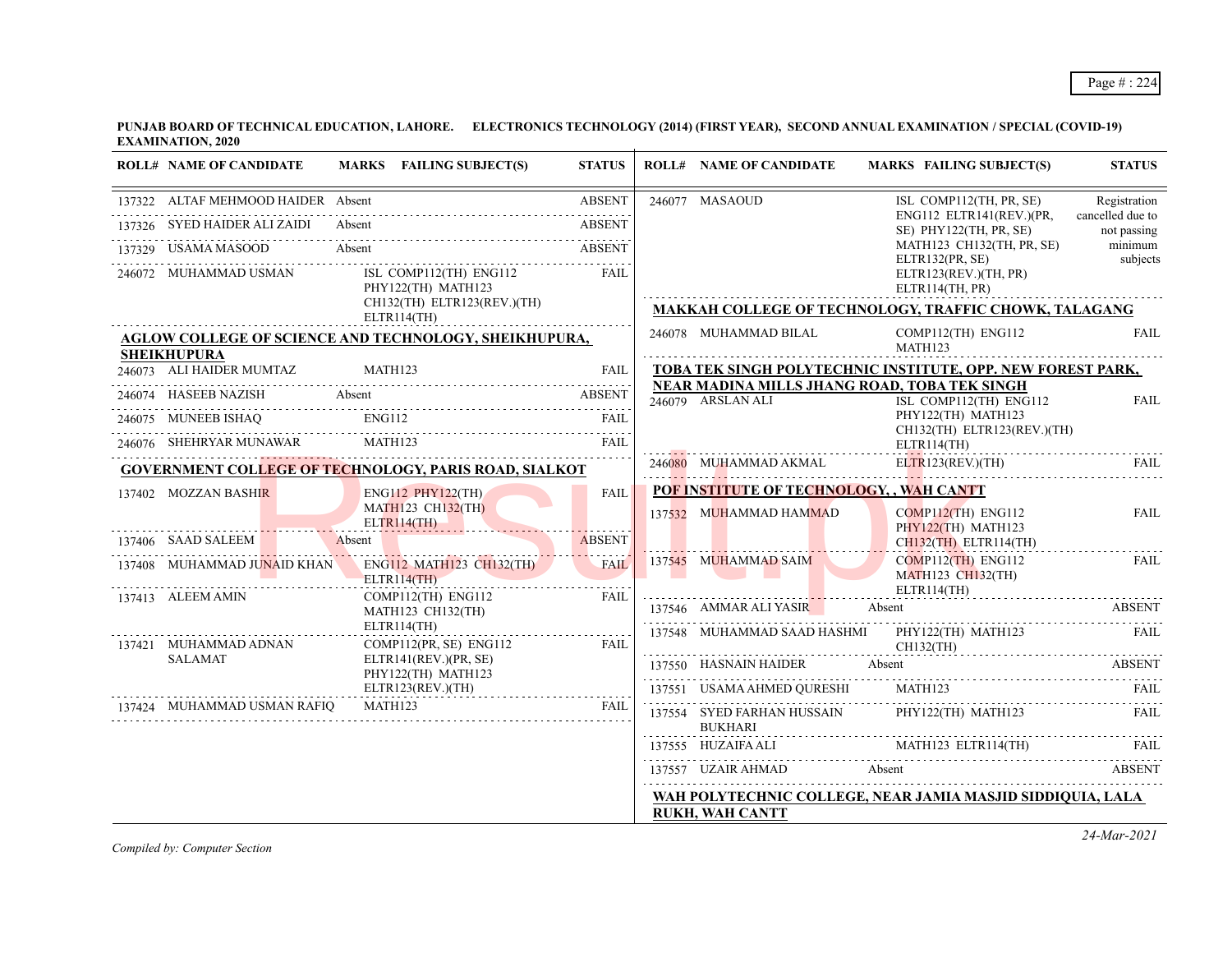**PUNJAB BOARD OF TECHNICAL EDUCATION, LAHORE. ELECTRONICS TECHNOLOGY (2014) (FIRST YEAR), SECOND ANNUAL EXAMINATION / SPECIAL (COVID-19) EXAMINATION, 2020**

| <b>ROLL# NAME OF CANDIDATE</b>                | MARKS FAILING SUBJECT(S)                                                               | <b>STATUS</b> | <b>ROLL# NAME OF CANDIDATE</b>      |        | <b>MARKS FAILING SUBJECT(S)</b> | <b>STATUS</b> |
|-----------------------------------------------|----------------------------------------------------------------------------------------|---------------|-------------------------------------|--------|---------------------------------|---------------|
| 137561 ZARYAB ALI                             | Absent                                                                                 | <b>ABSENT</b> | 137605 ANEES AHMED KHAN             | Absent |                                 | <b>ABSENT</b> |
| 137563 MUHAMMAD ZAHID                         | COMP112(TH) CH132(TH)<br>ELTR123(REV.)(TH)<br>ELTR114(TH)                              | <b>FAIL</b>   | 137608 MUHAMMAD ARIF HUSSAIN Absent |        |                                 | <b>ABSENT</b> |
| 137564 UZAIR MUSHTAQ                          | COMP112(TH) ENG112<br>PHY122(TH) MATH123<br>CH132(TH) ELTR123(REV.)(TH)<br>ELTR114(TH) | <b>FAIL</b>   |                                     |        |                                 |               |
| 137567 UMAIR FAROOQ                           | ENG112 MATH123 CH132(TH)<br>ELTR123(REV.)(TH)<br>ELTR114(TH)                           | FAIL          |                                     |        |                                 |               |
| 137568 HURAIRA MAQSOOD                        | CH132(TH)                                                                              | <b>FAIL</b>   |                                     |        |                                 |               |
| 246081 HARIS GUL                              | Absent                                                                                 | <b>ABSENT</b> |                                     |        |                                 |               |
|                                               | WAH SWEDISH INSTITUTE OF TECHNOLOGY, OPP. (RPR) WAH NOBEL                              |               |                                     |        |                                 |               |
| <b>G.T.ROAD, WAH CANTT</b><br>137440 EJAZ ALI | PHY122(TH) CH132(TH)                                                                   | <b>FAIL</b>   |                                     |        |                                 |               |
| 137589 ABDUL SABUR HASHMI                     | MATH123 CH132(TH)<br>ELTR114(TH)                                                       | FAIL          |                                     |        |                                 |               |
| 137590 FARHAN SAFDAR                          | ENG112 CH132(TH)                                                                       | <b>FAIL</b>   |                                     |        |                                 |               |
| 137591 BAKHTIAR AHMED                         | Absent<br><u> De Carlos de la Carlo de la Carlo</u>                                    | <b>ABSENT</b> |                                     |        |                                 |               |
| 137593 RIZWAN ALI ZUBAIR                      | <b>MATH123 CH132(TH)</b><br>ELTR114(TH)                                                | <b>FAIL</b>   |                                     |        |                                 |               |
| 137594 MUHAMMAD HARIS                         | Absent                                                                                 | <b>ABSENT</b> |                                     |        |                                 |               |
| 137595 MUHAMMAD FARHAN                        |                                                                                        | FAIL          |                                     |        |                                 |               |
| 137596 SAIF ANWAR                             | Absent                                                                                 | <b>ABSENT</b> |                                     |        |                                 |               |
| 137597 MUMTAZ AHMAD                           | ENG112 MATH123                                                                         | <b>FAIL</b>   |                                     |        |                                 |               |
| 137598 MUHAMMAD USMAN                         | Absent                                                                                 | <b>ABSENT</b> |                                     |        |                                 |               |
| 137599 MUHAMMAD FARAZ<br><b>MUGHAL</b>        | PHY122(TH) MATH123<br>CH132(TH)                                                        | FAIL          |                                     |        |                                 |               |
| 137601 SYED AWAIS HASAN                       | Absent                                                                                 | <b>ABSENT</b> |                                     |        |                                 |               |
| 137603 AMIR IQBAL                             | PHY122(TH) MATH123                                                                     | <b>FAIL</b>   |                                     |        |                                 |               |
| 137604 SAAD ALI KHAN                          | Absent                                                                                 | <b>ABSENT</b> |                                     |        |                                 |               |
|                                               |                                                                                        |               |                                     |        |                                 |               |

*Compiled by: Computer Section*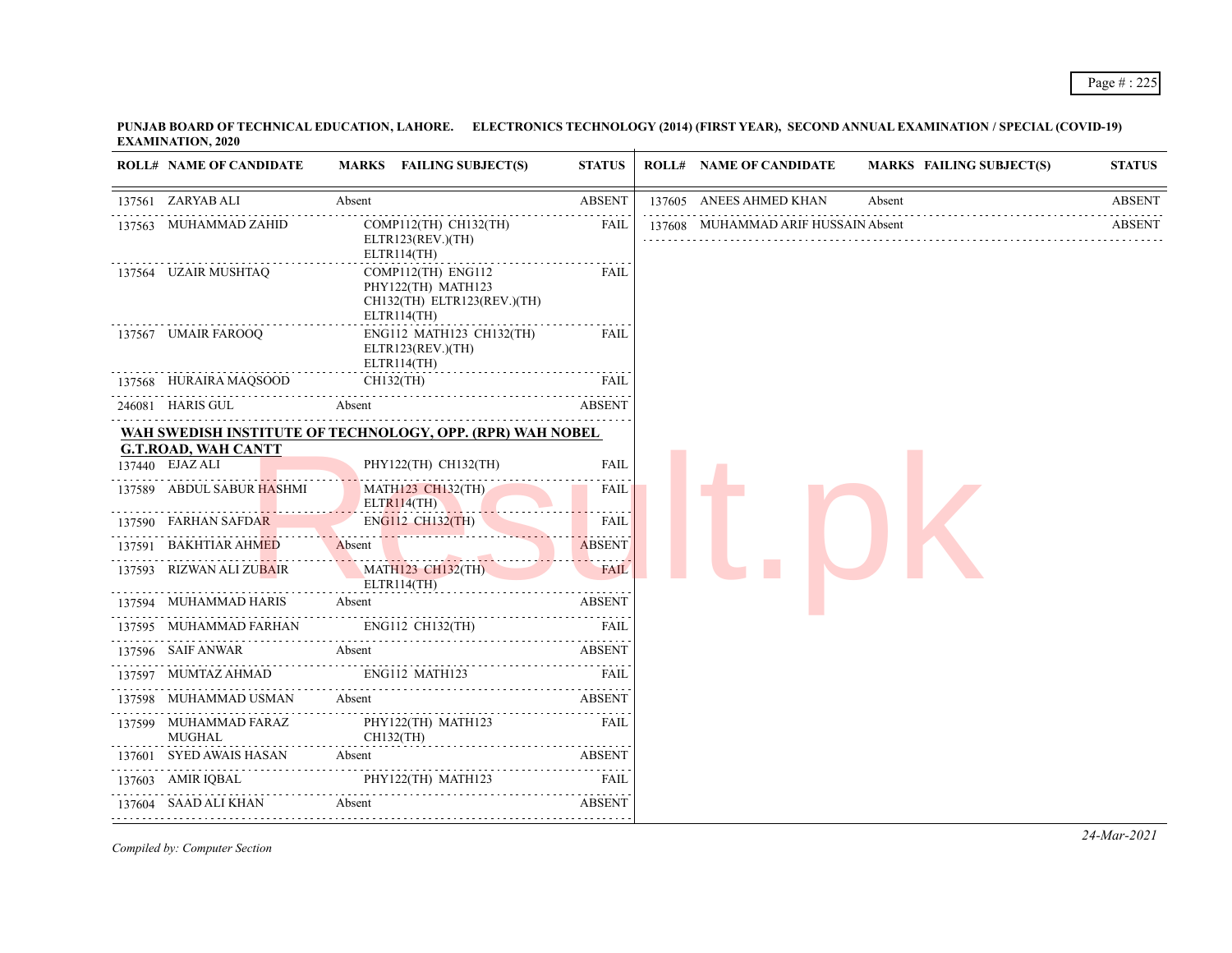**PUNJAB BOARD OF TECHNICAL EDUCATION, LAHORE. FOOD PROCESSING AND PRESERVATION TECHNOLOGY (2014) (FIRST YEAR), SECOND ANNUAL EXAMINATION / SPECIAL (COVID-19) EXAMINATION, 2020**

|        | <b>ROLL# NAME OF CANDIDATE</b>               | MARKS FAILING SUBJECT(S)                                         | <b>STATUS</b> | <b>ROLL# NAME OF CANDIDATE</b> | <b>MARKS FAILING SUBJECT(S)</b> | <b>STATUS</b> |
|--------|----------------------------------------------|------------------------------------------------------------------|---------------|--------------------------------|---------------------------------|---------------|
|        |                                              | <b>GOVERNMENT COLLEGE OF TECHNOLOGY, JEHAZ GROUND OLD</b>        |               |                                |                                 |               |
| 137864 | HARRAPA ROAD, SAHIWAL<br>SHAHOON AMIN        | ENG112 CH123(TH)<br>PHY113(TH) MATH123                           | <b>FAIL</b>   |                                |                                 |               |
|        | 137893 EHSAN ALI                             | ENG112 CH123(TH)<br>PHY113(TH) MATH123<br>FPPT133(TH)            | <b>FAIL</b>   |                                |                                 |               |
|        | 137910 SYED TUSIQ HAIDER                     | Absent                                                           | <b>ABSENT</b> |                                |                                 |               |
|        | 137913 SADAM AZIZ                            | .<br>Absent                                                      | <b>ABSENT</b> |                                |                                 |               |
|        | 137914 MUHAMMAD AHSAN SIFFT                  | ENG112 PHY113(TH)<br>MATH123 FPPT133(TH)                         | .<br>FAIL     |                                |                                 |               |
|        | .<br>137918 MUHAMMAD GHULAM<br><b>FAREED</b> | Absent                                                           | <b>ABSENT</b> |                                |                                 |               |
|        | 137927 AMEER ALMAS                           | CH123(TH) PHY113(TH)<br>FPPT113(PR, SE) FPPT133(SE)              | FAIL          |                                |                                 |               |
|        | 246082 ARSLAN AHMAD                          | ISL ENG112 CH123(TH)<br>PHY113(TH) MATH123<br><b>FPPT113(TH)</b> | <b>FAIL</b>   |                                |                                 |               |
|        | 246083 BILAL HUSSAIN                         | <b>ISL ENG112 CH123(TH)</b><br>PHY113(TH) MATH123                | <b>FAIL</b>   |                                |                                 |               |
|        |                                              |                                                                  |               |                                |                                 |               |
|        |                                              |                                                                  |               |                                |                                 |               |
|        |                                              |                                                                  |               |                                |                                 |               |
|        |                                              |                                                                  |               |                                |                                 |               |
|        |                                              |                                                                  |               |                                |                                 |               |
|        |                                              |                                                                  |               |                                |                                 |               |
|        |                                              |                                                                  |               |                                |                                 |               |
|        |                                              |                                                                  |               |                                |                                 |               |
|        |                                              |                                                                  |               |                                |                                 |               |
|        |                                              |                                                                  |               |                                |                                 |               |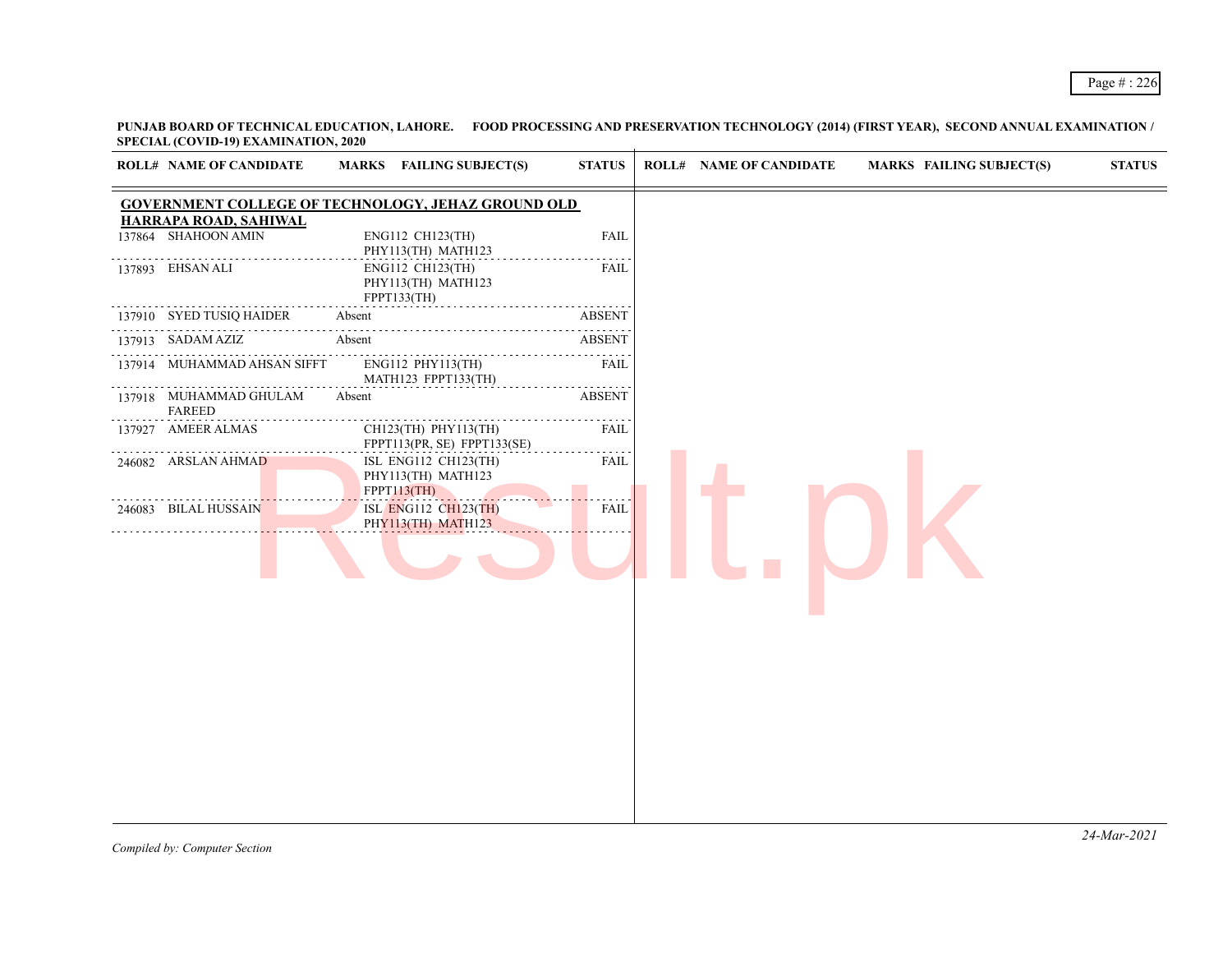**PUNJAB BOARD OF TECHNICAL EDUCATION, LAHORE. FOOD TECHNOLOGY(12) (FIRST YEAR), SECOND ANNUAL EXAMINATION / SPECIAL (COVID-19) EXAMINATION, 2020**

|                             | ROLL# NAME OF CANDIDATE                                 | <b>MARKS</b> FAILING SUBJECT(S)                                                                                                                                                                                                                                                                                                                                                                                                        | <b>STATUS</b>                                 | <b>ROLL# NAME OF CANDIDATE</b> | <b>MARKS FAILING SUBJECT(S)</b> | ${\bf STATUS}$ |
|-----------------------------|---------------------------------------------------------|----------------------------------------------------------------------------------------------------------------------------------------------------------------------------------------------------------------------------------------------------------------------------------------------------------------------------------------------------------------------------------------------------------------------------------------|-----------------------------------------------|--------------------------------|---------------------------------|----------------|
|                             |                                                         | <b>GOVERNMENT COLLEGE OF TECHNOLOGY, SAMANABAD, FAISALABAD</b>                                                                                                                                                                                                                                                                                                                                                                         |                                               |                                |                                 |                |
|                             | 246084 MUHAMMAD USAMA<br>$\ensuremath{\mathsf{JAMEEL}}$ | ENG112 MATH123                                                                                                                                                                                                                                                                                                                                                                                                                         | Registration<br>cancelled due to<br>No Chance |                                |                                 |                |
|                             | 246085 USAMA ASGHAR                                     | $\begin{tabular}{ll} \multicolumn{2}{c}{\textbf{ENG112}}\\ \multicolumn{2}{c}{\textbf{ENG112}}\\ \multicolumn{2}{c}{\textbf{ENG112}}\\ \multicolumn{2}{c}{\textbf{ENG112}}\\ \multicolumn{2}{c}{\textbf{NG112}}\\ \multicolumn{2}{c}{\textbf{NG112}}\\ \multicolumn{2}{c}{\textbf{NG112}}\\ \multicolumn{2}{c}{\textbf{NG112}}\\ \multicolumn{2}{c}{\textbf{NG112}}\\ \multicolumn{2}{c}{\textbf{NG112}}\\ \multicolumn{2}{c}{\textbf$ | <b>FAIL</b>                                   |                                |                                 |                |
|                             |                                                         |                                                                                                                                                                                                                                                                                                                                                                                                                                        |                                               |                                |                                 |                |
|                             |                                                         |                                                                                                                                                                                                                                                                                                                                                                                                                                        |                                               |                                |                                 |                |
|                             |                                                         |                                                                                                                                                                                                                                                                                                                                                                                                                                        |                                               |                                |                                 |                |
|                             |                                                         |                                                                                                                                                                                                                                                                                                                                                                                                                                        |                                               |                                |                                 |                |
|                             |                                                         |                                                                                                                                                                                                                                                                                                                                                                                                                                        |                                               |                                |                                 |                |
|                             |                                                         |                                                                                                                                                                                                                                                                                                                                                                                                                                        |                                               |                                |                                 |                |
|                             |                                                         |                                                                                                                                                                                                                                                                                                                                                                                                                                        |                                               |                                |                                 |                |
|                             |                                                         |                                                                                                                                                                                                                                                                                                                                                                                                                                        |                                               |                                |                                 |                |
|                             |                                                         |                                                                                                                                                                                                                                                                                                                                                                                                                                        |                                               |                                |                                 |                |
|                             |                                                         |                                                                                                                                                                                                                                                                                                                                                                                                                                        |                                               |                                |                                 |                |
| $\sim$ $\sim$ $\sim$ $\sim$ | $\sim$                                                  |                                                                                                                                                                                                                                                                                                                                                                                                                                        |                                               |                                |                                 | $24$ -Mar-2021 |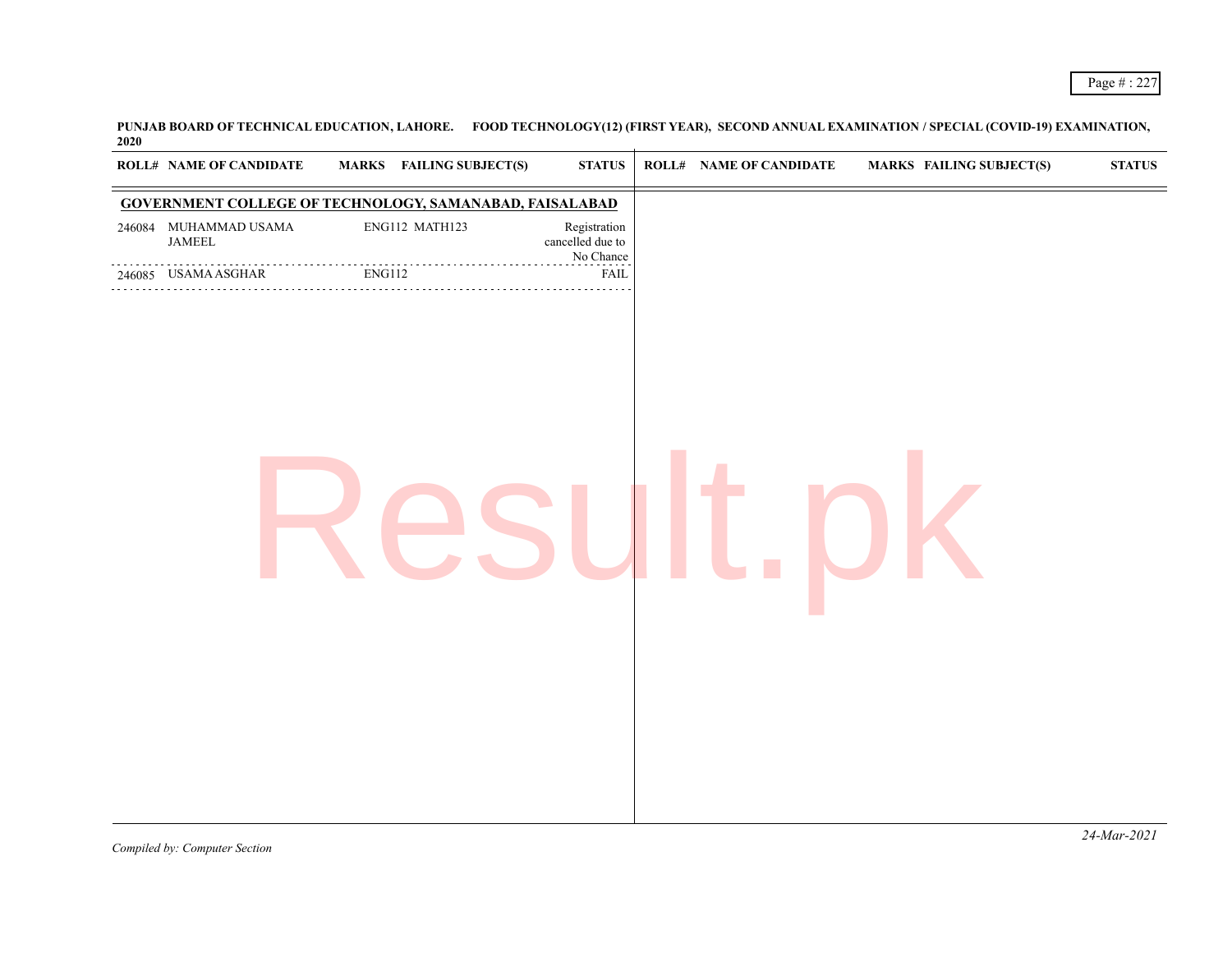**PUNJAB BOARD OF TECHNICAL EDUCATION, LAHORE. FOOD TECHNOLOGY(15) (FIRST YEAR), SECOND ANNUAL EXAMINATION / SPECIAL (COVID-19) EXAMINATION, 2020**

| <b>ROLL# NAME OF CANDIDATE</b>         | MARKS FAILING SUBJECT(S)                                             | <b>STATUS</b>                                       |                    | <b>ROLL# NAME OF CANDIDATE</b>         | MARKS FAILING SUBJECT(S)                              | <b>STATUS</b> |
|----------------------------------------|----------------------------------------------------------------------|-----------------------------------------------------|--------------------|----------------------------------------|-------------------------------------------------------|---------------|
|                                        | GOVERNMENT COLLEGE OF TECHNOLOGY, SAMANABAD, FAISALABAD              |                                                     |                    | 138199 MUHAMMAD MUTEEN<br><b>ATHIR</b> | MATH123                                               | <b>FAIL</b>   |
| 138096 MUHAMMAD USMAN                  | FT103(TH) ENG112<br>PHY113(TH) FT123(TH)                             | <b>FAIL</b>                                         |                    | 138200 MUHAMMAD SAMEED<br>RAZA         | MATH123                                               | FAIL          |
| 138097 ALI RAZA                        | CH123(TH) COMP142(TH)<br>$FT103$ (TH) ENG112<br>PHY113(TH) FT123(TH) | FAIL                                                |                    | 138201 ZAID BIN TARIQ                  | $ENG112$ $PHY113$ (TH)<br>MATH123 CH123(TH)           | FAIL          |
|                                        | MATH123 CH123(TH)<br>$COMP142$ (TH)                                  |                                                     |                    |                                        | 138202 ASAD MUNAWAR PHY113(TH) MATH123                | FAIL.         |
| 138109 MUHAMMAD ZAIN                   | FT103(TH) ENG112<br>PHY113(TH) MATH123                               | $\omega$ is a second set of $\omega$<br><b>FAIL</b> |                    | 138209 MUHAMMAD BILAL Absent<br>ARSHAD |                                                       | <b>ABSENT</b> |
| 138118 MEHRAN GUL                      | $ENG112$ $PHY113(TH)$                                                | <b>FAIL</b>                                         |                    | <b>SHARIF</b>                          | 138210 MUHAMMAD ARSLAN FT103(TH) MATH123<br>CH123(TH) | FAIL          |
| 138132 UMAIR JAVID                     | MATH123 CH123(TH)                                                    | FAIL                                                |                    |                                        | 138219 USAMA SHAHID Absent ABSENT                     |               |
|                                        | $FT103$ (TH) ENG112<br>PHY113(TH) FT123(TH)<br>MATH123 CH123(TH)     |                                                     |                    | 138224 MUHAMMAD ARSLAN MATH123         |                                                       | FAIL          |
| 138148 SAJAWAL ASHRAF                  | $FT103$ (TH) $ENG112$                                                | FAIL                                                |                    | 138227 MUHAMMAD HASAN<br><b>NAEEM</b>  | Absent                                                | ABSENT        |
|                                        | PHY113(TH) FT123(TH)<br>MATH123                                      |                                                     | . <mark>.</mark> . |                                        | 138233 HASSAN RAZA ENGLI2 FT123(TH) MATH123 FAIL      |               |
| 138152 MUHAMMAD SAMEER<br><b>TAHIR</b> | 684 7                                                                | <b>PASS</b>                                         |                    |                                        | 246086 NIMRA KOMAL PHY113(TH) MATH123                 | FAIL.         |
|                                        | 138160 ZULQURNAIN ENG112 MATH123                                     | <b>FAIL</b>                                         |                    |                                        |                                                       |               |
|                                        | 138161 ABDUL REHMAN Absent ABSENT                                    |                                                     |                    |                                        |                                                       |               |
|                                        | 138164 ZAIN TANVEER ENG112 FT123(TH) MATH123<br>CH123(TH)            | <b>FAIL</b>                                         |                    |                                        |                                                       |               |
| 138169 MUHAMMAD TOUSEEQ Absent         |                                                                      | <b>ABSENT</b>                                       |                    |                                        |                                                       |               |
|                                        | 138180 MUHAMMAD HAMZA PHY113(TH) MATH123<br>CH123(TH)                | FAIL                                                |                    |                                        |                                                       |               |
| 138184 MUHAMMAD ALI ZAHID              | Absent                                                               | <b>ABSENT</b>                                       |                    |                                        |                                                       |               |
| 138188 MUHAMMAD UMAIR JAVED Absent     |                                                                      | ABSENT                                              |                    |                                        |                                                       |               |
| 138191 ABDULLAH NASEER Absent          |                                                                      | ABSENT                                              |                    |                                        |                                                       |               |
| 138195 ZAFAR UL HAQ<br>CH123(TH)       | PHY113(TH) MATH123                                                   | FAIL                                                |                    |                                        |                                                       |               |
| 138196 NUMAN ALI                       | ENG112 PHY113(TH)<br>MATH123 CH123(TH)                               | FAIL                                                |                    |                                        |                                                       |               |

*Compiled by: Computer Section*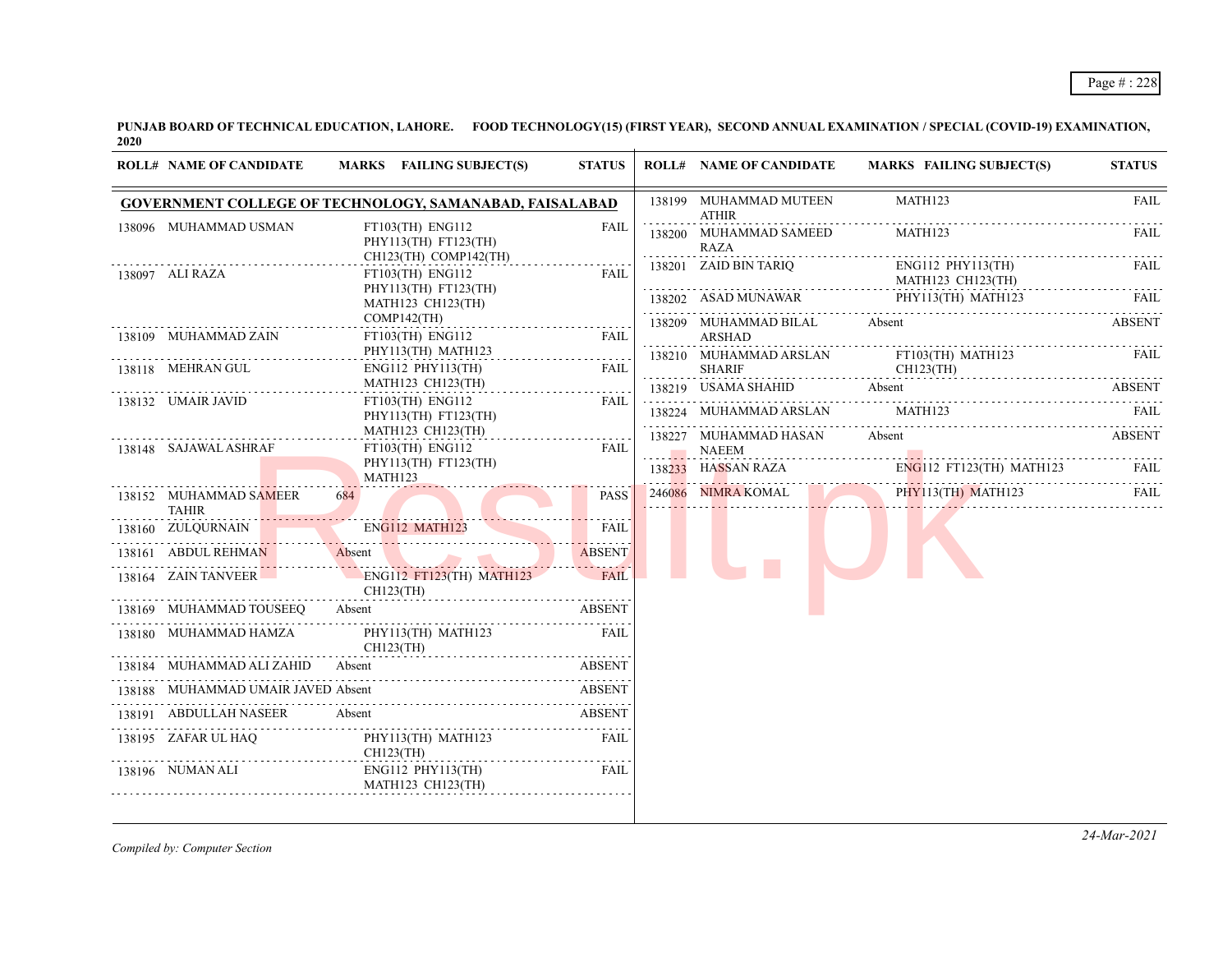**PUNJAB BOARD OF TECHNICAL EDUCATION, LAHORE. FOOTWEAR TECHNOLOGY (FIRST YEAR), SECOND ANNUAL EXAMINATION / SPECIAL (COVID-19) EXAMINATION, 2020**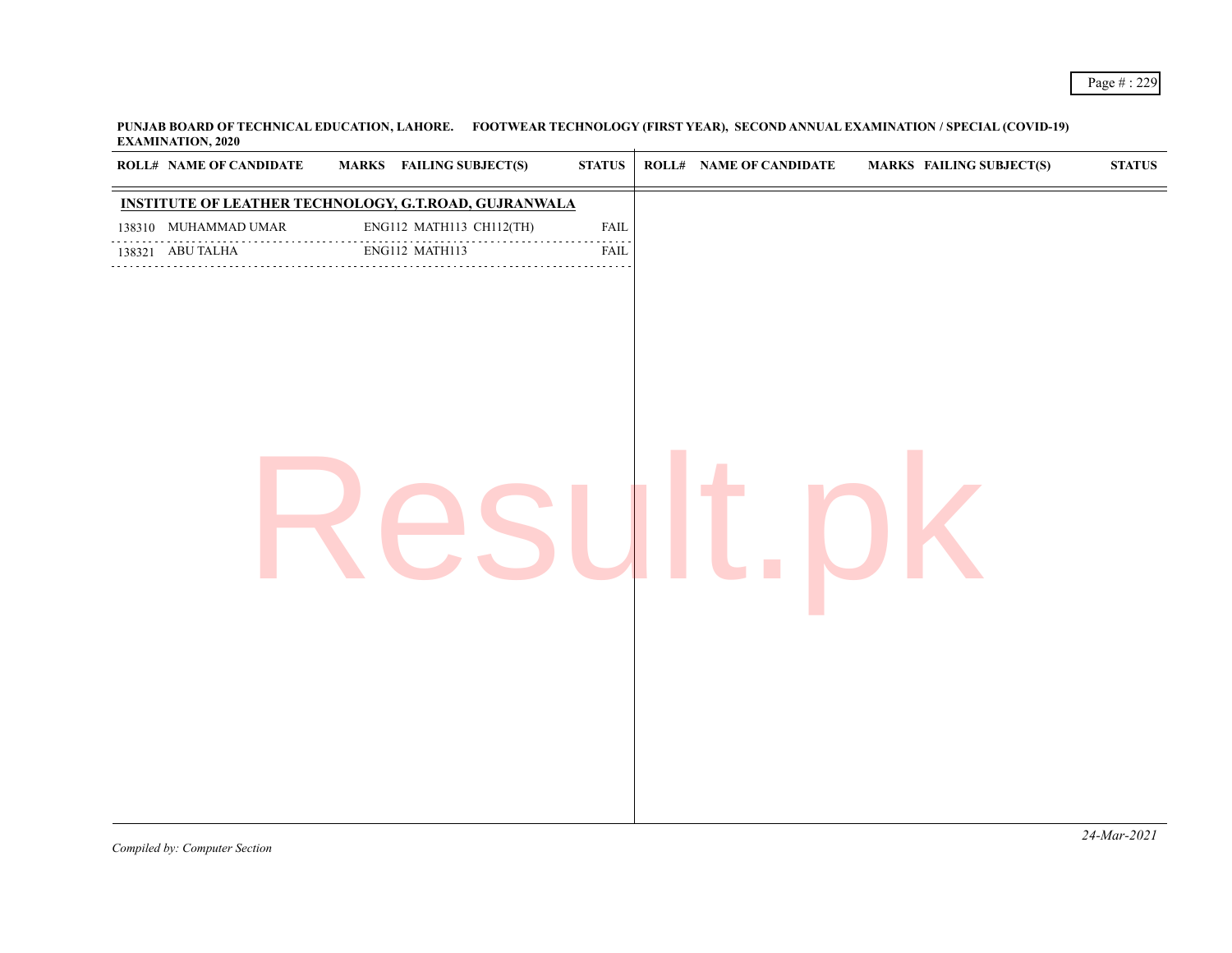**PUNJAB BOARD OF TECHNICAL EDUCATION, LAHORE. GLASS CERAMICS & POTTERY DEVELOPMENT TECHNOLOGY (2014) (FIRST YEAR), SECOND ANNUAL EXAMINATION / SPECIAL (COVID-19) EXAMINATION, 2020**

| <b>ROLL# NAME OF CANDIDATE</b>       | <b>MARKS</b> FAILING SUBJECT(S)                                                                                               | <b>STATUS</b> | <b>ROLL# NAME OF CANDIDATE</b> | <b>MARKS FAILING SUBJECT(S)</b> | $\boldsymbol{\text{STATUS}}$ |
|--------------------------------------|-------------------------------------------------------------------------------------------------------------------------------|---------------|--------------------------------|---------------------------------|------------------------------|
|                                      | <b>GOVERNMENT COLLEGE OF TECHNOLOGY FOR GLASS CERAMICS &amp;</b><br>POTTERY DEVELOPMENT, NEAR NATIONAL FAN LINK ROAD SHAHDRA, |               |                                |                                 |                              |
| <b>LAHORE</b><br>138335 GOHAR NASEER | ENG112 MATH113<br>PHY124(TH) CHT153(TH)                                                                                       | ${\rm FAIL}$  |                                |                                 |                              |
|                                      |                                                                                                                               |               |                                |                                 |                              |
|                                      |                                                                                                                               |               |                                |                                 |                              |
|                                      |                                                                                                                               |               |                                |                                 |                              |
|                                      |                                                                                                                               |               |                                |                                 |                              |
|                                      |                                                                                                                               |               |                                |                                 |                              |
|                                      |                                                                                                                               |               |                                |                                 |                              |
|                                      |                                                                                                                               |               |                                |                                 |                              |
|                                      |                                                                                                                               |               |                                |                                 |                              |
|                                      |                                                                                                                               |               |                                |                                 |                              |
|                                      |                                                                                                                               |               |                                |                                 |                              |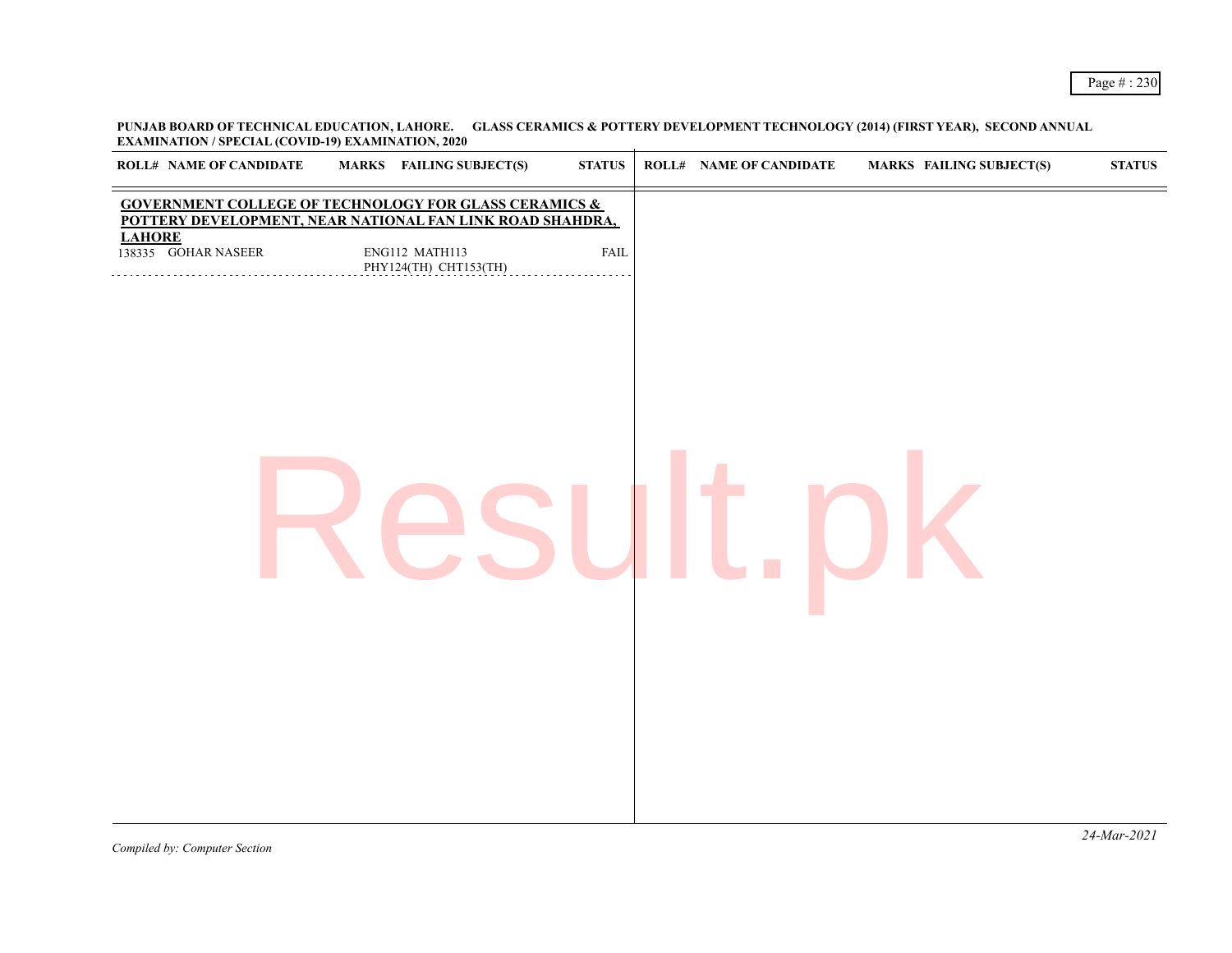**PUNJAB BOARD OF TECHNICAL EDUCATION, LAHORE. GLASS CERAMICS AND POTTERY DEVELOPMENT TECHNOLOGY(16) (FIRST YEAR), SECOND ANNUAL EXAMINATION / SPECIAL (COVID-19) EXAMINATION, 2020**

|               | <b>ROLL# NAME OF CANDIDATE</b> | MARKS FAILING SUBJECT(S)                                                                                        | <b>STATUS</b>    | <b>ROLL# NAME OF CANDIDATE</b> | <b>MARKS FAILING SUBJECT(S)</b> | $\bold{STATUS}$ |
|---------------|--------------------------------|-----------------------------------------------------------------------------------------------------------------|------------------|--------------------------------|---------------------------------|-----------------|
|               |                                | GOVERNMENT COLLEGE OF TECHNOLOGY FOR GLASS CERAMICS & POTTERY DEVELOPMENT, NEAR NATIONAL FAN LINK ROAD SHAHDRA, |                  |                                |                                 |                 |
| <b>LAHORE</b> | 138383 AYESHA AMJAD            | ENG112 MATH113<br>PHY124(TH)                                                                                    | <b>FAIL</b><br>. |                                |                                 |                 |
|               | 138385 HAFIZ UMAIR             | MATH113 PHY124(TH)                                                                                              | <b>FAIL</b>      |                                |                                 |                 |
|               | 138391 HAMZA AMJAD             | Absent                                                                                                          | <b>ABSENT</b>    |                                |                                 |                 |
|               |                                |                                                                                                                 |                  |                                |                                 |                 |
|               |                                |                                                                                                                 |                  |                                |                                 | $24$ -Mar-2021  |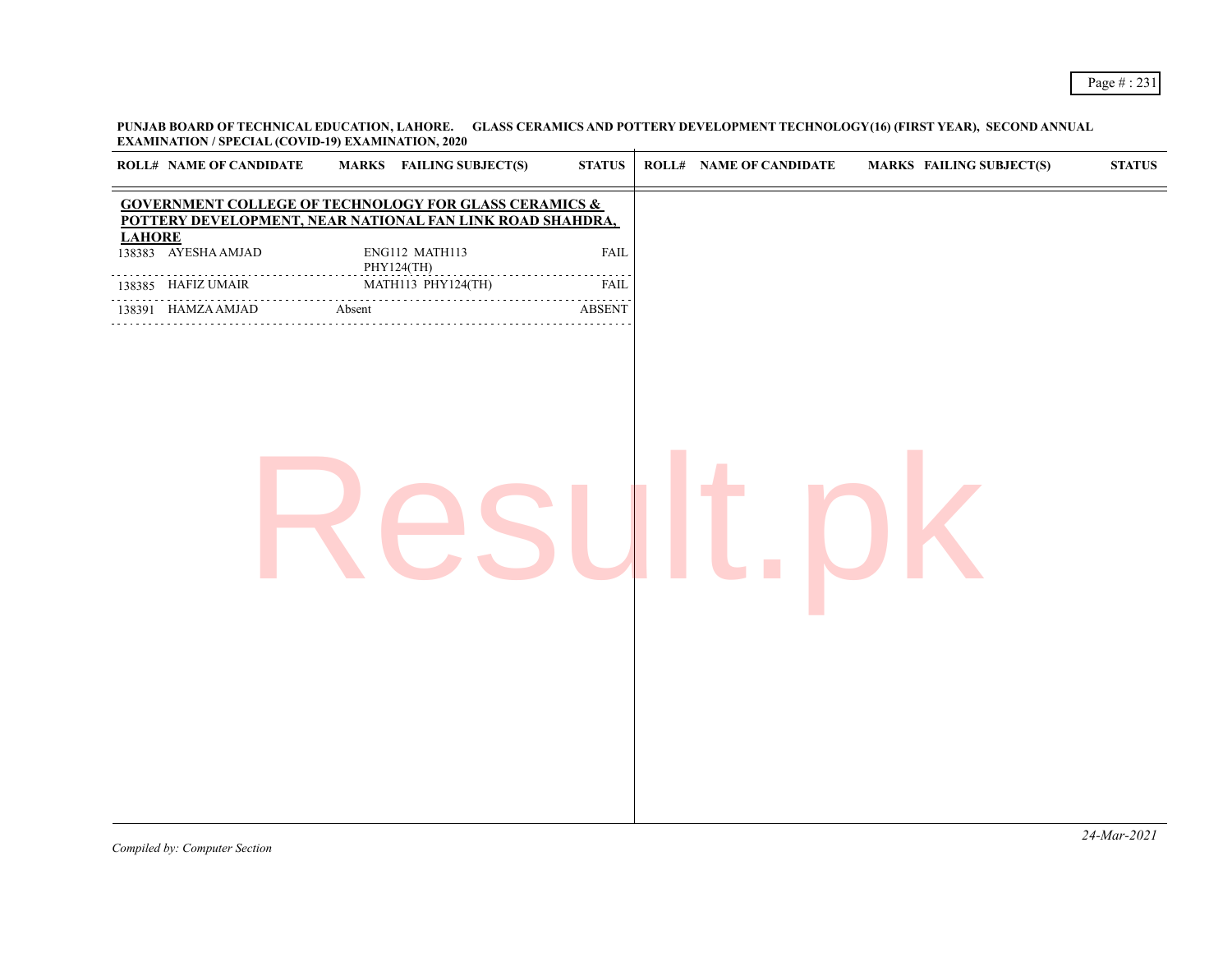**PUNJAB BOARD OF TECHNICAL EDUCATION, LAHORE. INFORMATION AND COMMUNICATION TECHNOLOGY (2014) (FIRST YEAR), SECOND ANNUAL EXAMINATION / SPECIAL (COVID-19) EXAMINATION, 2020**

| <b>ROLL# NAME OF CANDIDATE</b>                                                                      | <b>MARKS</b> FAILING SUBJECT(S) | <b>STATUS</b>                                 | <b>ROLL# NAME OF CANDIDATE</b> | <b>MARKS FAILING SUBJECT(S)</b> | $\boldsymbol{\text{STATUS}}$ |
|-----------------------------------------------------------------------------------------------------|---------------------------------|-----------------------------------------------|--------------------------------|---------------------------------|------------------------------|
| <b>CONSTRUCTION TECHNOLOGY TRAINING INSTITUTE, P.O. BOX #145,</b>                                   |                                 |                                               |                                |                                 |                              |
| SECTOR 1/12, ISLAMABAD<br>138454 MUHAMMAD DIL SHAD                                                  | Absent                          | $\operatorname{ABSENT}$                       |                                |                                 |                              |
| <b>GOVERNMENT COLLEGE OF TECHNOLOGY, VILLAGE TARAR,</b><br>RAWALAKOT(AJK)<br>246087 OSAMA BIN ASLAM | MATH123                         | Registration<br>cancelled due to<br>No Chance |                                |                                 |                              |
|                                                                                                     |                                 |                                               |                                |                                 |                              |
|                                                                                                     |                                 |                                               |                                |                                 |                              |
|                                                                                                     |                                 |                                               |                                |                                 |                              |
|                                                                                                     |                                 |                                               |                                |                                 |                              |
|                                                                                                     |                                 |                                               |                                |                                 |                              |
|                                                                                                     |                                 |                                               |                                |                                 |                              |
|                                                                                                     |                                 |                                               |                                |                                 |                              |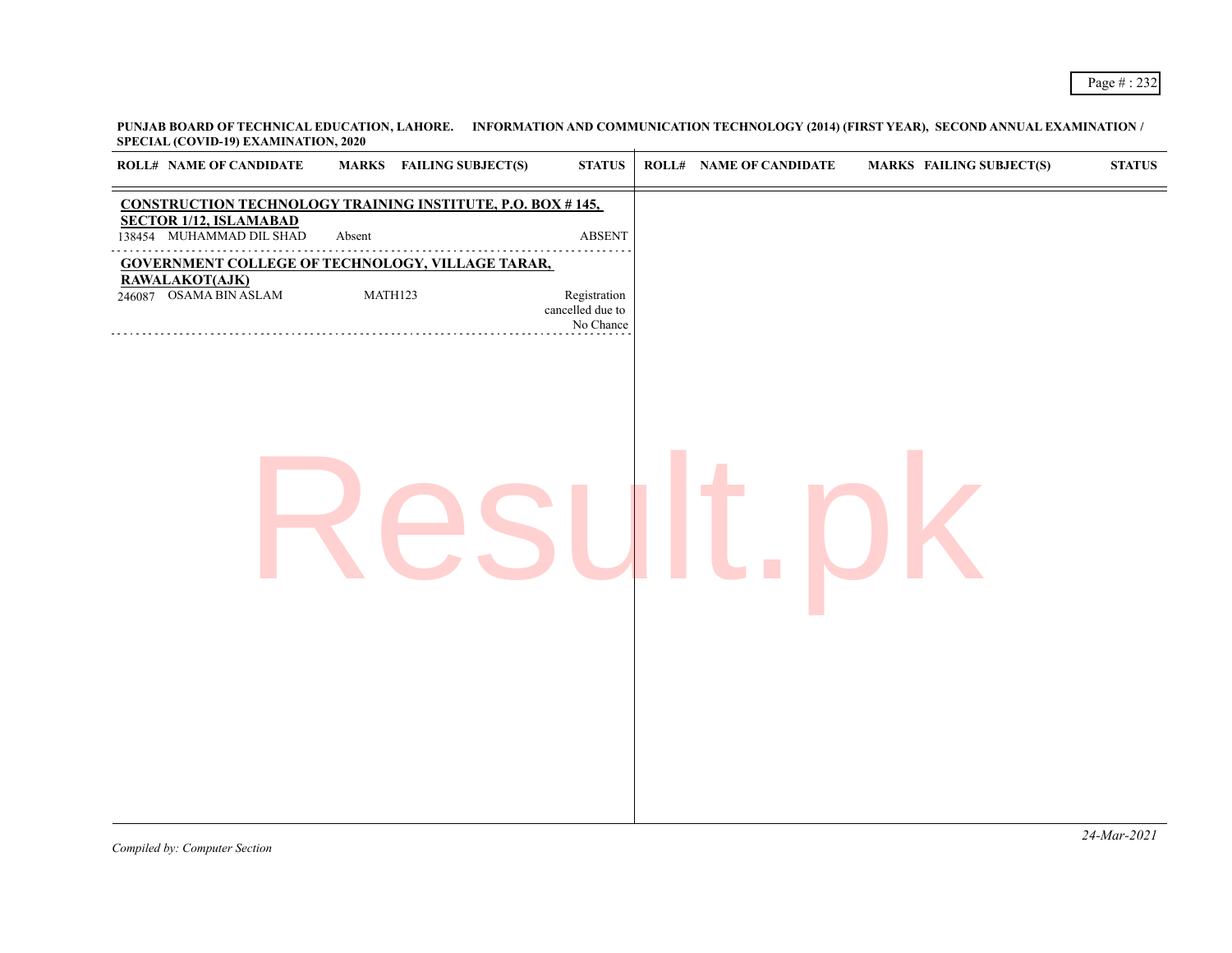**PUNJAB BOARD OF TECHNICAL EDUCATION, LAHORE. INSTRUMENT TECHNOLOGY(12) (FIRST YEAR), SECOND ANNUAL EXAMINATION / SPECIAL (COVID-19) EXAMINATION, 2020**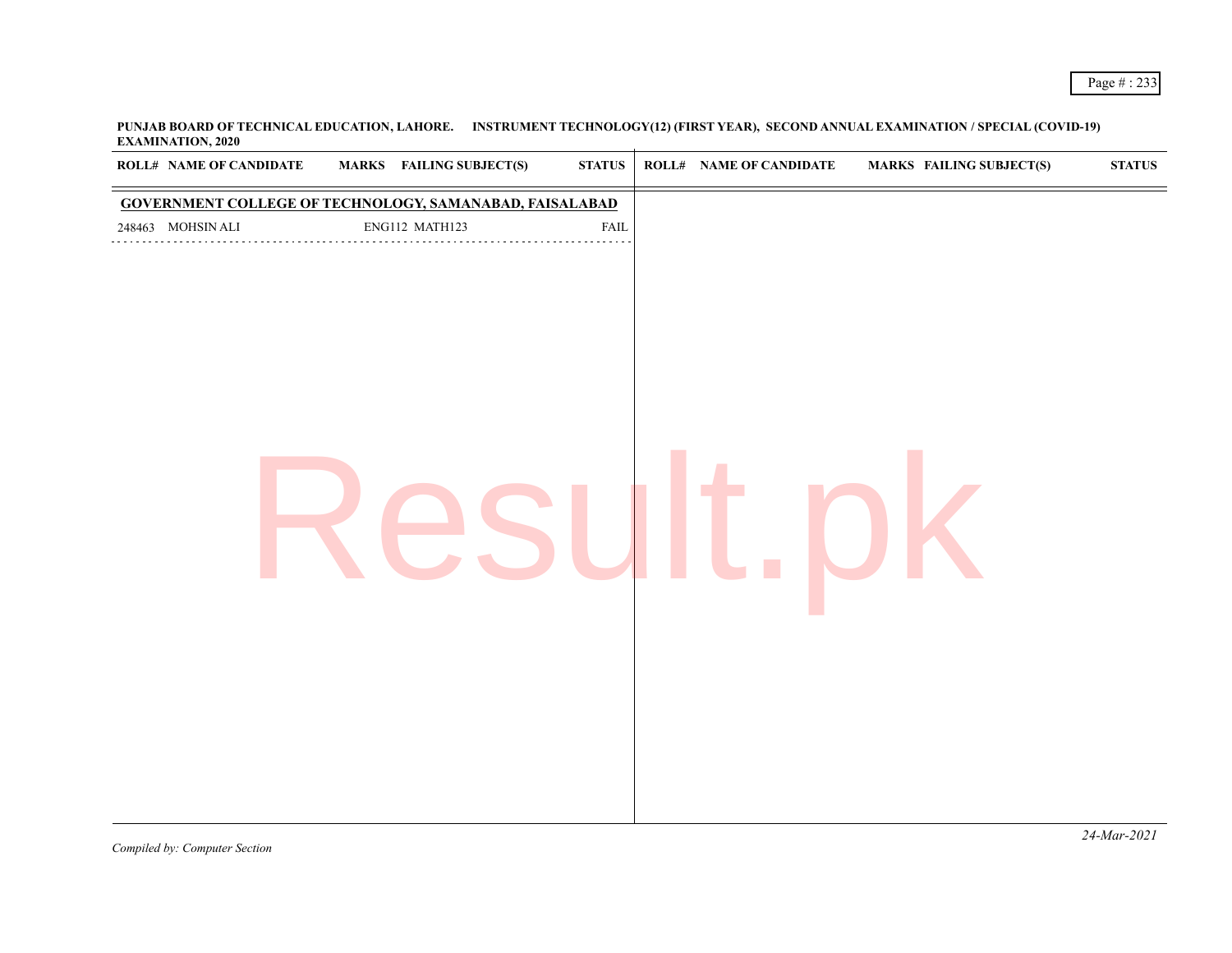**PUNJAB BOARD OF TECHNICAL EDUCATION, LAHORE. INSTRUMENTATION TECHNOLOGY (2015) (FIRST YEAR), SECOND ANNUAL EXAMINATION / SPECIAL (COVID-19) EXAMINATION, 2020** ÷.

| <b>ROLL# NAME OF CANDIDATE</b>            | MARKS FAILING SUBJECT(S)                                                                                                                                                                                                       | <b>STATUS</b>                   | <b>ROLL# NAME OF CANDIDATE</b>          | <b>MARKS FAILING SUBJECT(S)</b>                               | <b>STATUS</b> |
|-------------------------------------------|--------------------------------------------------------------------------------------------------------------------------------------------------------------------------------------------------------------------------------|---------------------------------|-----------------------------------------|---------------------------------------------------------------|---------------|
|                                           | GOVERNMENT COLLEGE OF TECHNOLOGY, SAMANABAD, FAISALABAD                                                                                                                                                                        |                                 | 138799 ABID HUSSAIN                     | PHY113(TH)<br>138799 ABID HUSSAIN PHY113(TH) FAIL             |               |
| 138626 ABDUL QADEER                       | $ENG112$ PHY113(TH)                                                                                                                                                                                                            | <b>FAIL</b>                     | 138800 MUHAMMAD SHAHBAZ                 | $PHY113(TH)$ FAIL                                             |               |
|                                           | CH123(TH) MATH123<br>IT125(TH)                                                                                                                                                                                                 |                                 | 246090 ABDUL WAHAB                      | ISL ENG112 PHY113(TH)                                         | FAII.         |
| 138685 BALAJ MASIH                        | PHY113(TH) MATH123<br>IT125(TH)                                                                                                                                                                                                | <b>FAIL</b>                     | 246091 SAMI UR REHMAN KHALID Absent     | MATH123 IT112(PR) IT125(PR)                                   | <b>ABSENT</b> |
|                                           | 138690 DANYAL AHMAD Absent ABSENT                                                                                                                                                                                              |                                 |                                         | GOVERNMENT SWEDISH PAKISTANI COLLEGE OF TECHNOLOGY,           |               |
| 138697 AKIF GOHAR BUTT                    | ENG112 PHY113(TH)                                                                                                                                                                                                              | <b>FAIL</b>                     | REHMAN SHAHEED ROAD, GUJRAT             |                                                               |               |
|                                           | MATH123                                                                                                                                                                                                                        |                                 | 138854 HAMMAD ARSHAD                    | PHY113(TH) CH123(TH)                                          | <b>FAIL</b>   |
| 138699 MALIK MUHAMMAD<br>AFZAAL FAROOO    | PHY113(TH) MATH123<br>$IT125(TH)$                                                                                                                                                                                              | <b>FAIL</b>                     |                                         | MATH123 COMP122(TH)<br>$IT125$ (TH)                           |               |
| 138703 ABU BAKAR NADEEM                   | Absent                                                                                                                                                                                                                         | <b>ABSENT</b>                   | 138856 MUHAMMAD WALEED<br><b>ASGHAR</b> | Absent                                                        | ABSENT        |
| 138710 MUHAMMAD AHMAD<br><b>SHAFIO</b>    | Absent                                                                                                                                                                                                                         | <b>ABSENT</b>                   | 138859 MUHAMMAD ALI                     | Absent                                                        | <b>ABSENT</b> |
| 138712 MUHAMMAD IRFAN                     | PHY113(TH) CH123(TH)                                                                                                                                                                                                           | <b>EAIL</b>                     | 138861 RASHID MUNIR                     | ENG112 PHY113(TH)<br>MATH123                                  | <b>FAIL</b>   |
|                                           | $\frac{1125(TH)}{498 FNT}$<br>138723 ASHIR NAEEM Absent                                                                                                                                                                        | <b>ABSENT</b>                   |                                         | 138862 HAMMAD MUSTAF PHY113(TH) MATH123 FAIL                  |               |
| 138733 ASIF UL REHMAN                     | Absent de la communication de la communication de la communication de la communication de la communication de la communication de la communication de la communication de la communication de la communication de la communica | <b>ABSENT</b>                   | 138870 MUHAMMAD SALEEM                  | Absent                                                        | <b>ABSENT</b> |
| 246088 SAIM TABBASSUM                     | ISL ENG112 PHY113(TH, PR)                                                                                                                                                                                                      | Registration                    |                                         | 138871 SHAHZAIB ALI Absent ABSENT ABSENT                      |               |
|                                           | CH <sub>123</sub> (TH, PR) MATH <sub>123</sub><br>COMP122(TH, PR) IT112(TH,                                                                                                                                                    | cancelled due to<br>not passing | 138875 HUSSNAIN ALI                     | Absent<br>Absent ABSENT                                       |               |
|                                           | PR, SE) IT125(TH, PR)                                                                                                                                                                                                          | minimum                         |                                         | <b>GOVERNMENT COLLEGE OF TECHNOLOGY, PAF ROAD, SARGODHA</b>   |               |
|                                           | $IT132$ (TH, PR)                                                                                                                                                                                                               | subjects                        |                                         |                                                               |               |
| 246089 MUHAMMAD TANVEER                   | Absent                                                                                                                                                                                                                         | <b>ABSENT</b>                   | 138939 MUHAMMAD FARHAN                  | Absent                                                        | <b>ABSENT</b> |
|                                           | <b>GOVERNMENT COLLEGE OF TECHNOLOGY, NIGAR PHATTAK, NEAR</b>                                                                                                                                                                   |                                 | 138950 ALYAN ALI                        | Absent                                                        | <b>ABSENT</b> |
| LEATHER COLLEGE, G.T. ROAD, GUJRANWALA    |                                                                                                                                                                                                                                |                                 | 138955 UMAR SHEHZAD                     | Absent                                                        | ABSENT        |
| 138786 MAOOZ                              | PHY113(TH) CH123(TH)<br>MATH123                                                                                                                                                                                                | <b>FAIL</b>                     | 138958 SHAHZAIB ULLAH                   | Absent                                                        | <b>ABSENT</b> |
|                                           | 138787 AEHTESHAM-UL-HAQ CH123(TH) MATH123 FAIL                                                                                                                                                                                 |                                 | 138959 RANA SUMAIR ALI PI<br>M          | PHY113(TH) CH123(TH)<br>MATH123 IT125(TH)<br>$\overline{H}$ ) | FAIL          |
| RANA MUHAMMAD SHAN                        | MATH123                                                                                                                                                                                                                        | <b>FAIL</b>                     |                                         | 138960 RIZWAN ALI Absent ABSENT ABSENT                        | ABSENT        |
| 138793 SHEIKH ABDUL HAI                   | CH123(TH) IT125(TH)                                                                                                                                                                                                            | FAIL                            | 138962 USAMA KHALID                     | Absent                                                        | <b>ABSENT</b> |
| 138797 MUHAMMAD ZAIN UL<br><b>ABIDEEN</b> | $PHY113(TH)$ $IT125(TH)$                                                                                                                                                                                                       | <b>FAIL</b>                     | 138963 MUTI UR REHMAN                   | $ENG112$ $PHY113$ (TH)<br>CH123(TH) MATH123                   | FAIL          |
| 138798 ALI SHABRAIZ                       | 679                                                                                                                                                                                                                            | <b>PASS</b>                     |                                         | IT125(TH)                                                     |               |

*Compiled by: Computer Section*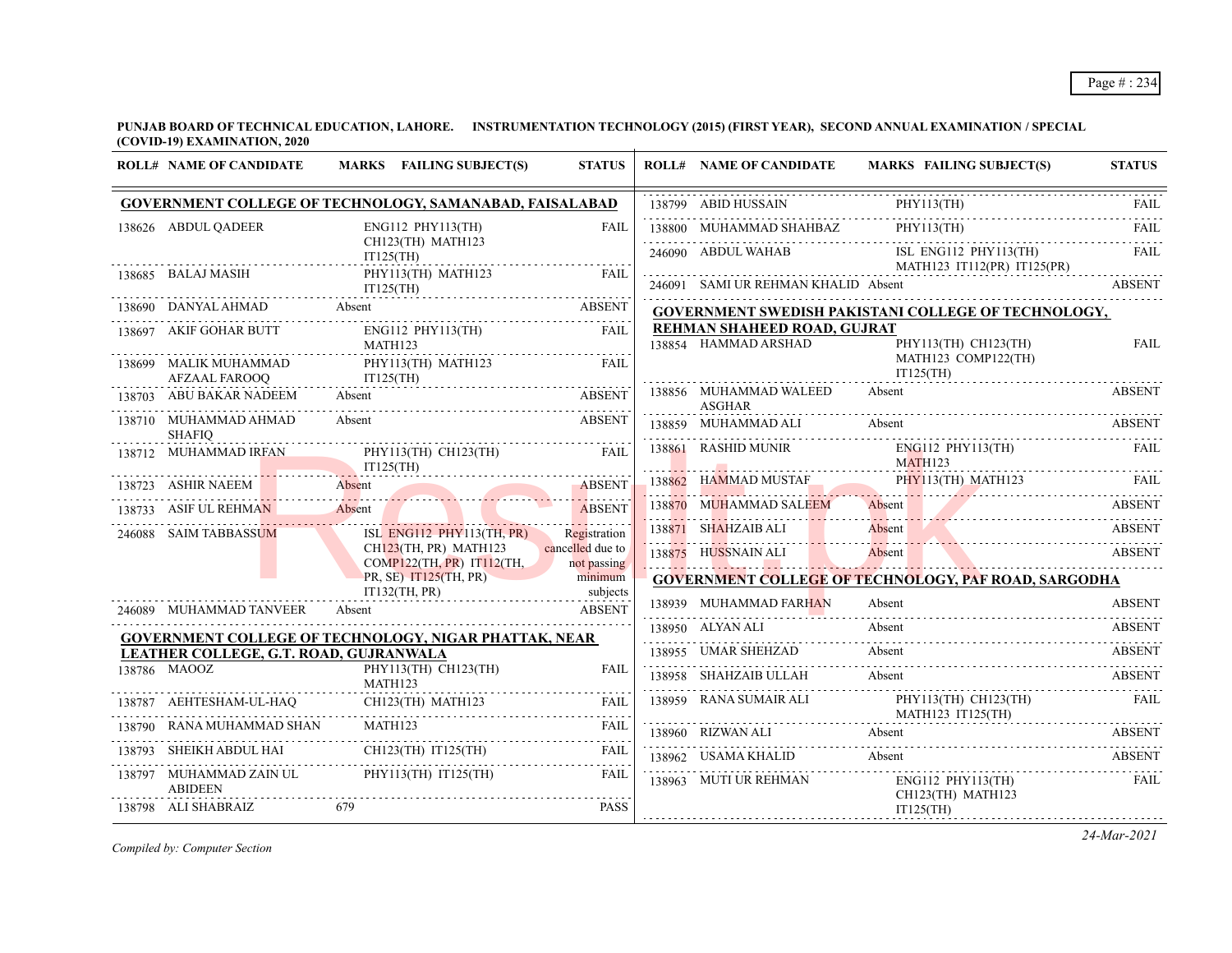**PUNJAB BOARD OF TECHNICAL EDUCATION, LAHORE. INSTRUMENTATION TECHNOLOGY (2015) (FIRST YEAR), SECOND ANNUAL EXAMINATION / SPECIAL (COVID-19) EXAMINATION, 2020** ÷.

| <b>ROLL# NAME OF CANDIDATE</b>                      |        | MARKS FAILING SUBJECT(S)               | <b>STATUS</b> | <b>ROLL# NAME OF CANDIDATE</b> | <b>MARKS FAILING SUBJECT(S)</b> | <b>STATUS</b> |
|-----------------------------------------------------|--------|----------------------------------------|---------------|--------------------------------|---------------------------------|---------------|
| 138964 MUHAMMAD DANISH<br><b>MURTAZA</b>            |        | ENG112 IT125(TH)                       | <b>FAIL</b>   |                                |                                 |               |
| 138965 MUHAMMAD ASAD SAAD Absent                    |        |                                        | <b>ABSENT</b> |                                |                                 |               |
| 138968 SEMAAB SHEHROZ                               |        | MATH123                                | FAIL          |                                |                                 |               |
| 138973 ADNAN SAEED                                  |        | ENG112 PHY113(TH)<br>MATH123 IT125(TH) | FAIL          |                                |                                 |               |
| 138975 JUNAID HASSAN                                | Absent |                                        | <b>ABSENT</b> |                                |                                 |               |
| 138977 MUHAMMAD AWAIS SULTAN PHY113(TH)<br>.        |        |                                        | FAIL          |                                |                                 |               |
| 246092 SHAKEEL HAYDER                               | Absent |                                        | <b>ABSENT</b> |                                |                                 |               |
| HIRA POLYTECHNIC INSTITUTE, GREEN TOWN LAHORE ROAD, |        |                                        |               |                                |                                 |               |
| <b>SARGODHA</b><br>138983 AHMAD HASSAN              | 687    |                                        | PASS          |                                |                                 |               |
|                                                     |        |                                        |               |                                |                                 |               |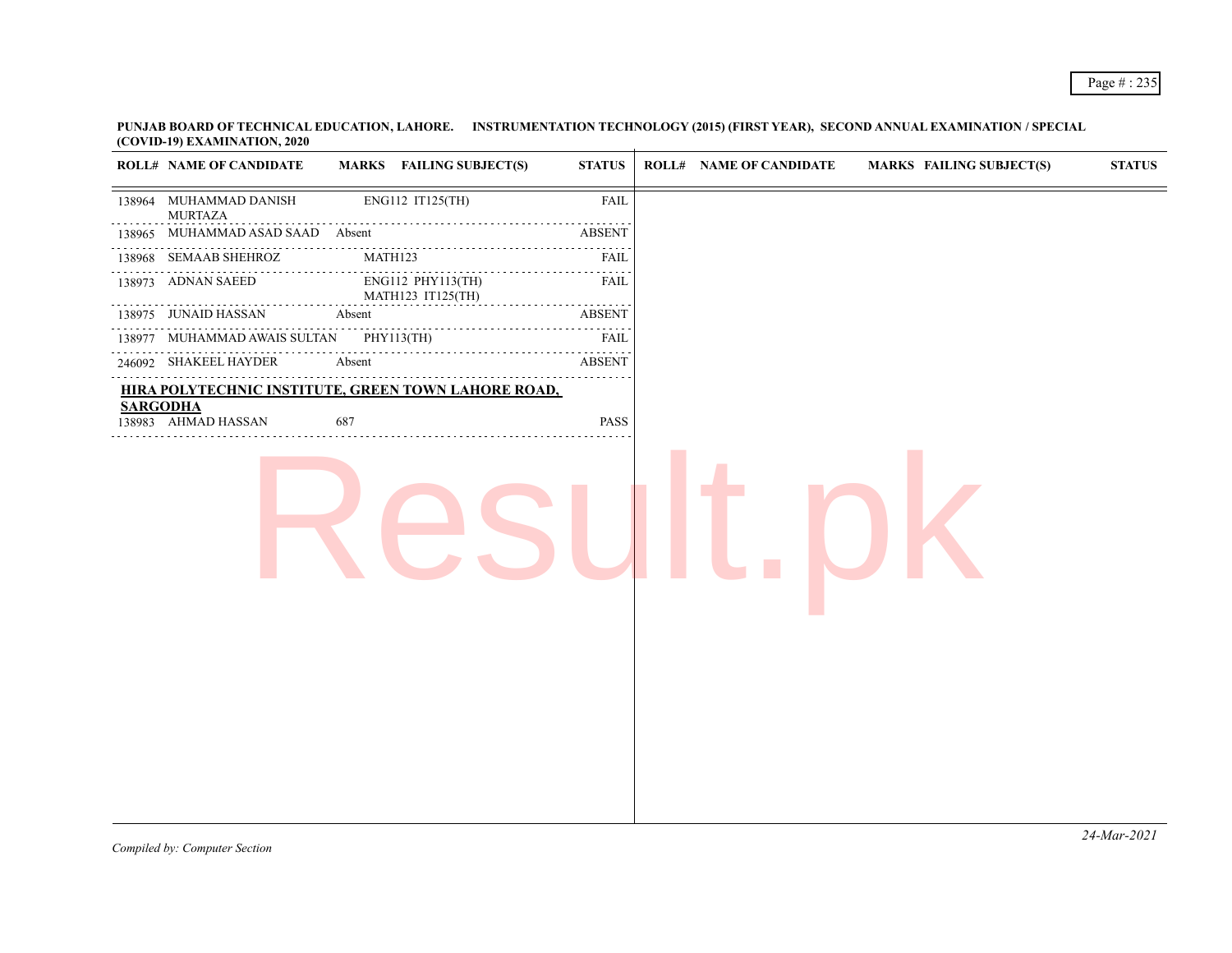**PUNJAB BOARD OF TECHNICAL EDUCATION, LAHORE. LAND AND MINE SURVEYING TECHNOLOGY(12) (FIRST YEAR), SECOND ANNUAL EXAMINATION / SPECIAL (COVID-19) EXAMINATION, 2020**

| PUNJAB SCHOOL OF MINES, VILLAGE, KATAS, CHOA SAIDAN SHAH<br>138986 MUHAMMAD SHOAIB<br>771<br>PASS<br><b>ISHFAQ</b><br>PASS<br>699<br>MUHAMMAD REHAN<br>138987<br>${\bf ARSHAD}$<br><b>ENG122</b><br>244576 SHAHZAIB<br>FAIL | <b>ROLL# NAME OF CANDIDATE</b> | <b>MARKS</b> FAILING SUBJECT(S) | $\boldsymbol{\text{STATUS}}$ | <b>ROLL# NAME OF CANDIDATE</b> | <b>MARKS FAILING SUBJECT(S)</b> | $\boldsymbol{\text{STATUS}}$ |
|-----------------------------------------------------------------------------------------------------------------------------------------------------------------------------------------------------------------------------|--------------------------------|---------------------------------|------------------------------|--------------------------------|---------------------------------|------------------------------|
|                                                                                                                                                                                                                             |                                |                                 |                              |                                |                                 |                              |
|                                                                                                                                                                                                                             |                                |                                 |                              |                                |                                 |                              |
|                                                                                                                                                                                                                             |                                |                                 |                              |                                |                                 |                              |
|                                                                                                                                                                                                                             |                                |                                 |                              |                                |                                 |                              |
|                                                                                                                                                                                                                             |                                |                                 |                              |                                |                                 | $24$ -Mar-2021               |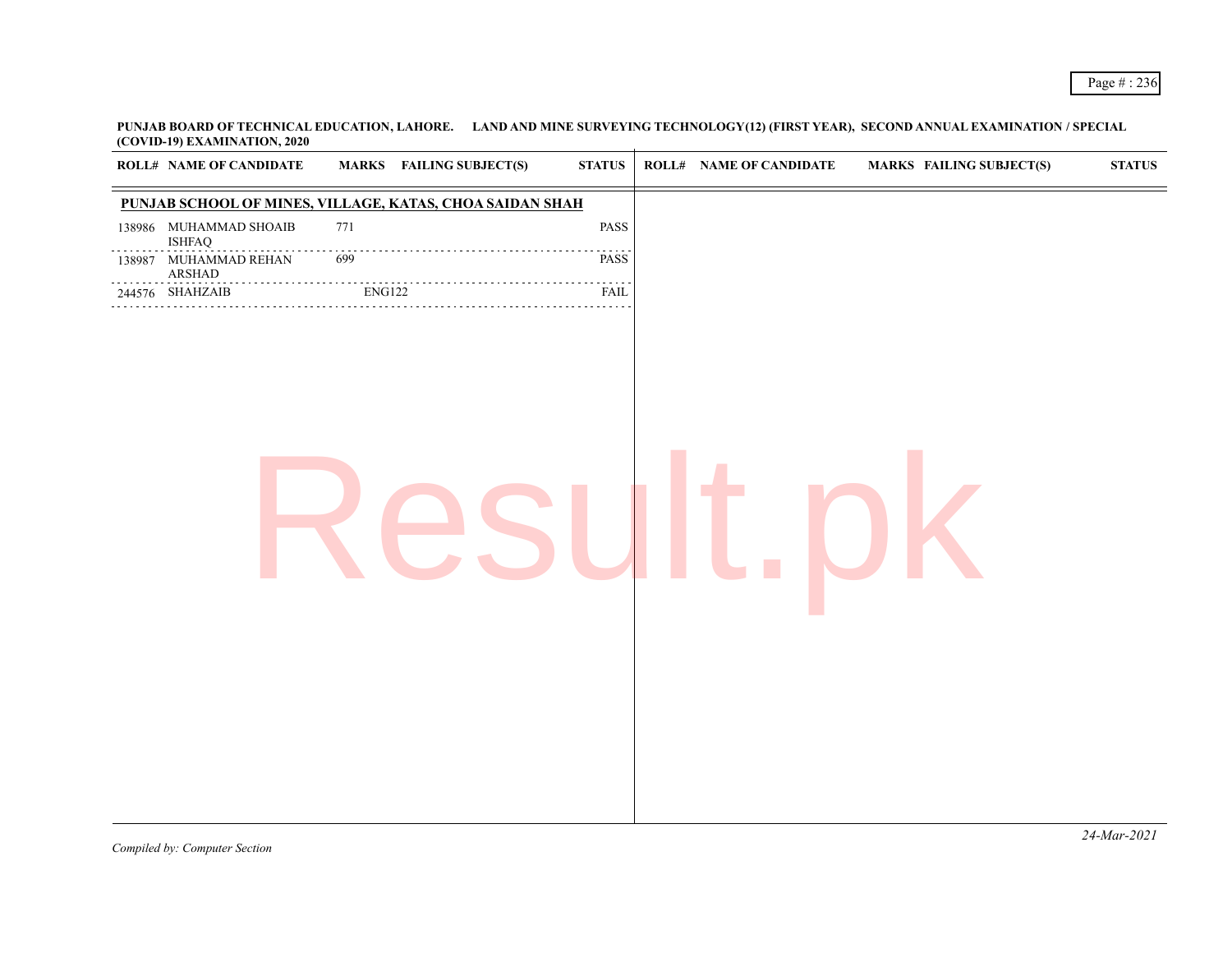**PUNJAB BOARD OF TECHNICAL EDUCATION, LAHORE. LAND AND MINE SURVEYING TECHNOLOGY (14) (FIRST YEAR), SECOND ANNUAL EXAMINATION / SPECIAL (COVID-19) EXAMINATION, 2020**

| <b>ROLL# NAME OF CANDIDATE</b>          | MARKS FAILING SUBJECT(S)                                 | <b>STATUS</b>                              | <b>ROLL# NAME OF CANDIDATE</b> | <b>MARKS FAILING SUBJECT(S)</b> | $\boldsymbol{\text{STATUS}}$ |
|-----------------------------------------|----------------------------------------------------------|--------------------------------------------|--------------------------------|---------------------------------|------------------------------|
|                                         | PUNJAB SCHOOL OF MINES, VILLAGE, KATAS, CHOA SAIDAN SHAH |                                            |                                |                                 |                              |
| 138995 MUHAMMAD HAROON<br><b>RIZWAN</b> | MATH113 ENG112<br>PHY133(TH) CH143(TH)                   | <b>FAIL</b>                                |                                |                                 |                              |
| 138999 NOMAN ALI                        | MATH113 ENG112<br>PHY133(TH) CH143(TH)                   | <b>FAIL</b><br>$\sim$ $\sim$ $\sim$ $\sim$ |                                |                                 |                              |
| 139006 MUHAMMAD QASIM                   | MATH113 ENG112<br>PHY133(TH) CH143(TH) TH                | <b>FAIL</b>                                |                                |                                 |                              |
| 139009 WASIF MEHMODD                    | MATH113 ENG112<br>PHY133(TH)                             | FAIL                                       |                                |                                 |                              |
| 246093 HAMMAD UL HASSAN                 | MATH113 ENG112<br>PHY133(TH) CH143(TH)<br>L&MS123(TH) TH | <b>FAIL</b>                                |                                |                                 |                              |
| 246094 SALAH UD DIN                     | MATH113 ENG112                                           | FAIL<br>$\sim$ $\sim$ $\sim$ $\sim$        |                                |                                 |                              |
| 246095 AZHAR UL HASSAN                  | Absent                                                   | <b>ABSENT</b>                              |                                |                                 |                              |
|                                         |                                                          |                                            |                                |                                 |                              |
|                                         |                                                          |                                            |                                |                                 |                              |
|                                         |                                                          |                                            |                                |                                 |                              |
|                                         |                                                          |                                            |                                |                                 |                              |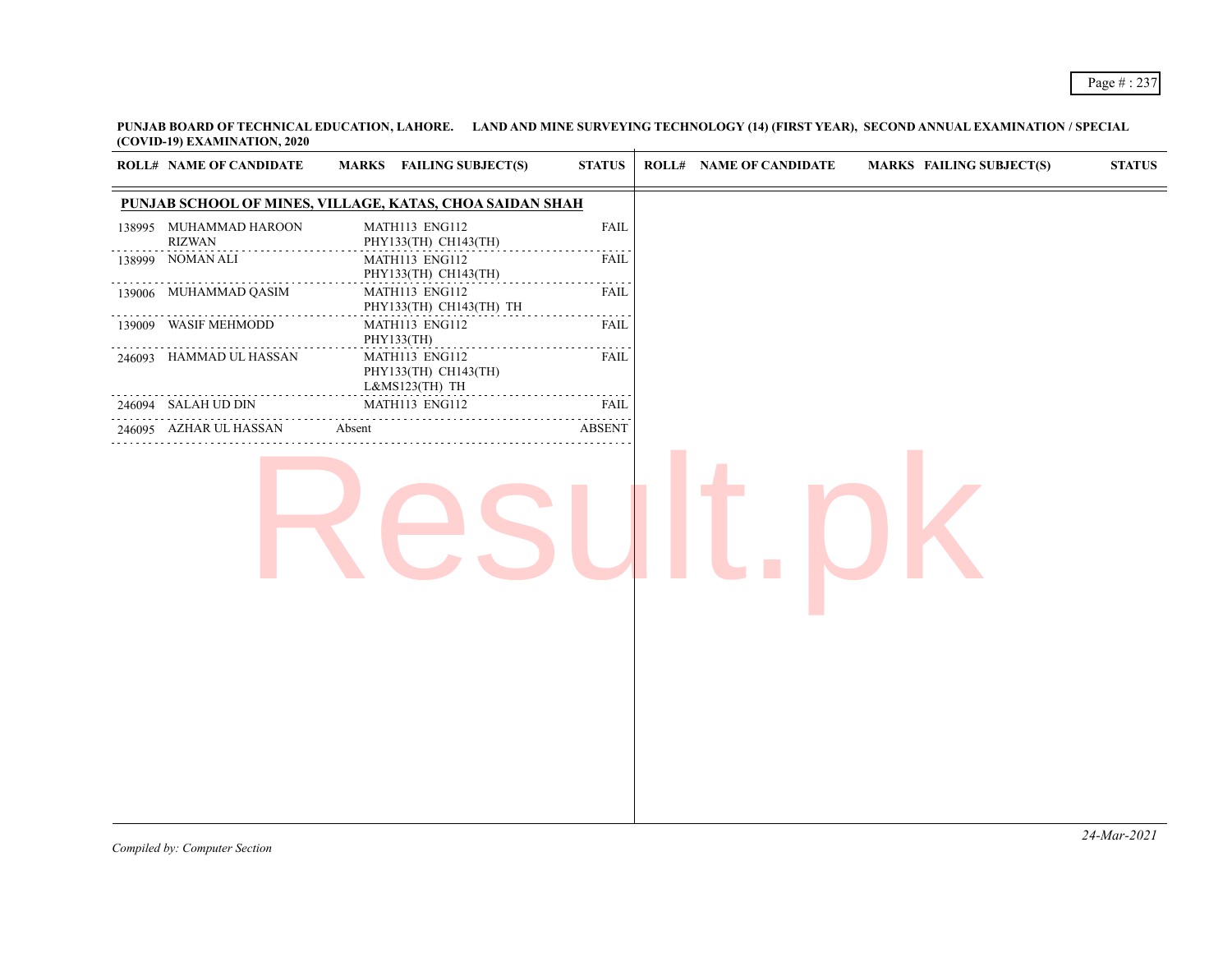**PUNJAB BOARD OF TECHNICAL EDUCATION, LAHORE. LEATHER TECHNOLOGY(2016) (FIRST YEAR), SECOND ANNUAL EXAMINATION / SPECIAL (COVID-19) EXAMINATION, 2020**

| <b>INSTITUTE OF LEATHER TECHNOLOGY, G.T.ROAD, GUJRANWALA</b><br>MATH113<br>139074 MEHRAN ALI<br><b>FAIL</b><br>139089 ABDUL REHMAN<br>MATH113<br>FAIL<br>.<br><b>ABSENT</b><br>139095 MUHAMMAD ALI<br>Absent<br>.<br>139096 HASAN NAWAZ<br>ENG112 MATH113<br>FAIL<br>.<br><b>ENG112</b><br>139100 BILAL KHALID<br><b>FAIL</b><br>.<br><u>.</u><br>BILAL AHMAD TABASSAM<br>ENG112 MATH113<br><b>FAIL</b><br>139101<br>139102 MUHAMMAD FASSIH<br>MATH113<br>FAIL<br><b>HAIDER</b><br>$\sim$ $\sim$ $\sim$ $\sim$<br>139106 MUHAMMAD TALHA ILYAS<br>MATH113<br>FAIL<br>.<br>.<br>$- - - - - -$<br>139108 NISAR AHMAD<br><b>ABSENT</b><br>Absent<br>ENG112 MATH113<br>246096 HASNAT ALI<br>FAIL<br>$\omega$ is a second set of $\omega$<br>ENG112 MATH113<br><b>FAIL</b><br>246097 ALI RAZA |  | <b>ROLL# NAME OF CANDIDATE</b> | MARKS FAILING SUBJECT(S) | <b>STATUS</b> | <b>ROLL# NAME OF CANDIDATE</b> | <b>MARKS FAILING SUBJECT(S)</b> | <b>STATUS</b> |
|-----------------------------------------------------------------------------------------------------------------------------------------------------------------------------------------------------------------------------------------------------------------------------------------------------------------------------------------------------------------------------------------------------------------------------------------------------------------------------------------------------------------------------------------------------------------------------------------------------------------------------------------------------------------------------------------------------------------------------------------------------------------------------------------|--|--------------------------------|--------------------------|---------------|--------------------------------|---------------------------------|---------------|
|                                                                                                                                                                                                                                                                                                                                                                                                                                                                                                                                                                                                                                                                                                                                                                                         |  |                                |                          |               |                                |                                 |               |
|                                                                                                                                                                                                                                                                                                                                                                                                                                                                                                                                                                                                                                                                                                                                                                                         |  |                                |                          |               |                                |                                 |               |
|                                                                                                                                                                                                                                                                                                                                                                                                                                                                                                                                                                                                                                                                                                                                                                                         |  |                                |                          |               |                                |                                 |               |
|                                                                                                                                                                                                                                                                                                                                                                                                                                                                                                                                                                                                                                                                                                                                                                                         |  |                                |                          |               |                                |                                 |               |
|                                                                                                                                                                                                                                                                                                                                                                                                                                                                                                                                                                                                                                                                                                                                                                                         |  |                                |                          |               |                                |                                 |               |
|                                                                                                                                                                                                                                                                                                                                                                                                                                                                                                                                                                                                                                                                                                                                                                                         |  |                                |                          |               |                                |                                 |               |
|                                                                                                                                                                                                                                                                                                                                                                                                                                                                                                                                                                                                                                                                                                                                                                                         |  |                                |                          |               |                                |                                 |               |
|                                                                                                                                                                                                                                                                                                                                                                                                                                                                                                                                                                                                                                                                                                                                                                                         |  |                                |                          |               |                                |                                 |               |
|                                                                                                                                                                                                                                                                                                                                                                                                                                                                                                                                                                                                                                                                                                                                                                                         |  |                                |                          |               |                                |                                 |               |
|                                                                                                                                                                                                                                                                                                                                                                                                                                                                                                                                                                                                                                                                                                                                                                                         |  |                                |                          |               |                                |                                 |               |
|                                                                                                                                                                                                                                                                                                                                                                                                                                                                                                                                                                                                                                                                                                                                                                                         |  |                                |                          |               |                                |                                 |               |
|                                                                                                                                                                                                                                                                                                                                                                                                                                                                                                                                                                                                                                                                                                                                                                                         |  |                                |                          |               |                                |                                 |               |
|                                                                                                                                                                                                                                                                                                                                                                                                                                                                                                                                                                                                                                                                                                                                                                                         |  |                                |                          |               |                                |                                 |               |
|                                                                                                                                                                                                                                                                                                                                                                                                                                                                                                                                                                                                                                                                                                                                                                                         |  |                                |                          |               |                                |                                 |               |
|                                                                                                                                                                                                                                                                                                                                                                                                                                                                                                                                                                                                                                                                                                                                                                                         |  |                                |                          |               |                                |                                 |               |
|                                                                                                                                                                                                                                                                                                                                                                                                                                                                                                                                                                                                                                                                                                                                                                                         |  |                                |                          |               |                                |                                 |               |
|                                                                                                                                                                                                                                                                                                                                                                                                                                                                                                                                                                                                                                                                                                                                                                                         |  |                                |                          |               |                                |                                 |               |
|                                                                                                                                                                                                                                                                                                                                                                                                                                                                                                                                                                                                                                                                                                                                                                                         |  |                                |                          |               |                                |                                 |               |
|                                                                                                                                                                                                                                                                                                                                                                                                                                                                                                                                                                                                                                                                                                                                                                                         |  |                                |                          |               |                                |                                 |               |
|                                                                                                                                                                                                                                                                                                                                                                                                                                                                                                                                                                                                                                                                                                                                                                                         |  |                                |                          |               |                                |                                 |               |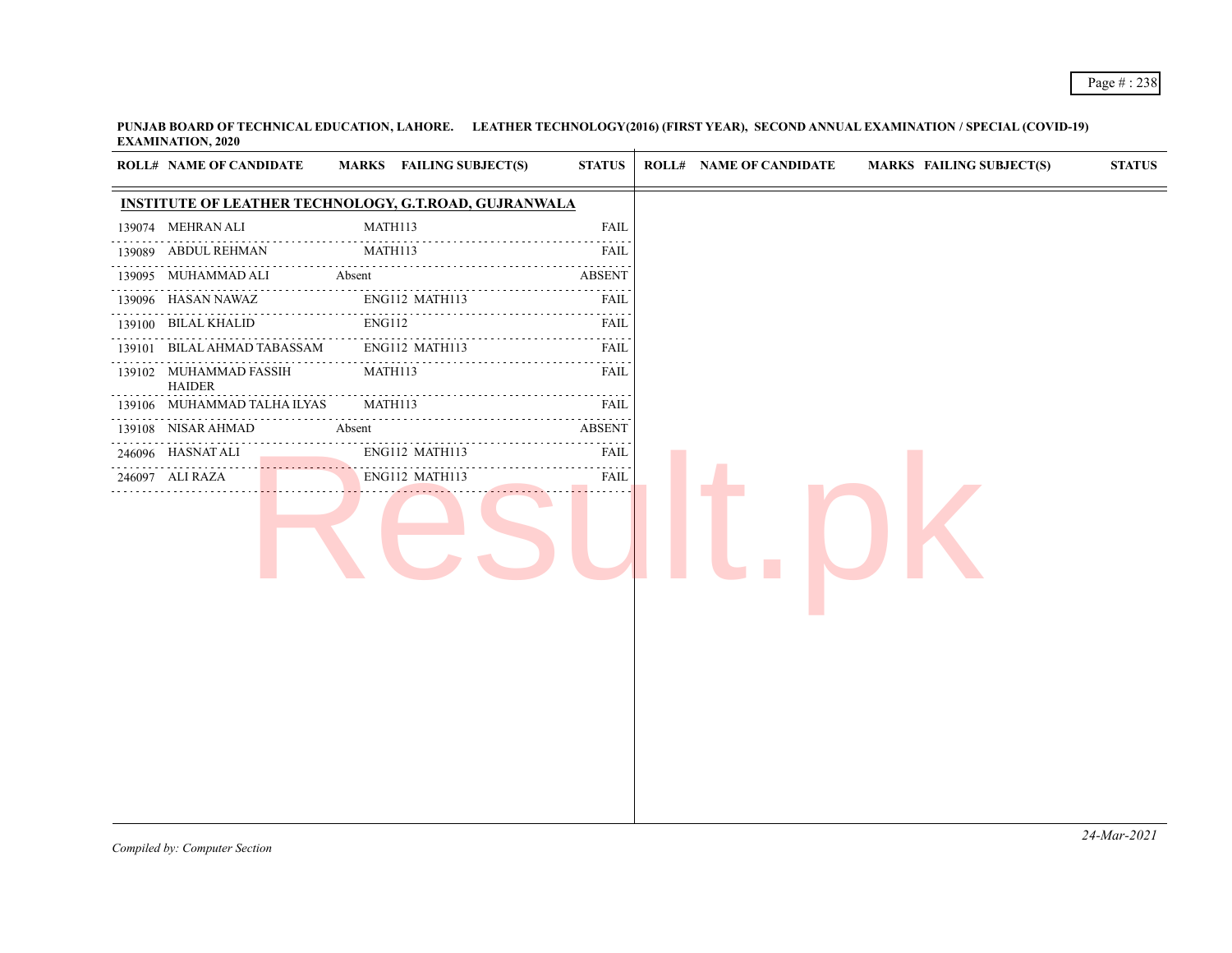**PUNJAB BOARD OF TECHNICAL EDUCATION, LAHORE. MECHANICAL TECHNOLOGY(12) (FIRST YEAR), SECOND ANNUAL EXAMINATION / SPECIAL (COVID-19) EXAMINATION, 2020**

| <b>ROLL# NAME OF CANDIDATE</b>        | MARKS FAILING SUBJECT(S)                                                                    | <b>STATUS</b> | <b>ROLL# NAME OF CANDIDATE</b>              | <b>MARKS FAILING SUBJECT(S)</b>                                                                                                                                                                                                                                                                                                                                                                                                                                             | <b>STATUS</b> |
|---------------------------------------|---------------------------------------------------------------------------------------------|---------------|---------------------------------------------|-----------------------------------------------------------------------------------------------------------------------------------------------------------------------------------------------------------------------------------------------------------------------------------------------------------------------------------------------------------------------------------------------------------------------------------------------------------------------------|---------------|
|                                       | GOVT. COLLEGE OF TECHNOLOGY, FATEH JANG ROAD, ATTOCK                                        |               |                                             | <b>GOVERNMENT COLLEGE OF TECHNOLOGY, BAGHDAD ROAD,</b>                                                                                                                                                                                                                                                                                                                                                                                                                      |               |
| 139113 SAFEER TAJ                     | ENG112 MATH113<br>PHY122(TH)                                                                | <b>FAIL</b>   | <b>BAHAWALPUR</b><br>139319 MUHAMMAD SAFDAR | Absent                                                                                                                                                                                                                                                                                                                                                                                                                                                                      | <b>ABSENT</b> |
| 139135 WAQAS AHMED                    | Absent                                                                                      | <b>ABSENT</b> | 139329 MUHAMMAD ABU BAKAR 749               |                                                                                                                                                                                                                                                                                                                                                                                                                                                                             | PASS          |
| 139137 WASEEM FARMAN                  | Absent                                                                                      | <b>ABSENT</b> | 139334 ZAEEM HASSAN                         | Absent<br>                                                                                                                                                                                                                                                                                                                                                                                                                                                                  | ABSENT        |
| 139186 NOUMAN TUFAIL                  | Absent<br>Absent    ABSENT                                                                  | <b>ABSENT</b> | 139347 MUHAMMAD NAJAM UL                    | Absent                                                                                                                                                                                                                                                                                                                                                                                                                                                                      | <b>ABSENT</b> |
| 139198 SYED SAIF ULLAH SHAH           | ENG112 MATH113<br>MECH117(TH) PHY122(TH)                                                    | FAIL          | <b>SAOIB</b>                                | 139354 MUHAMMAD DAWOOD ZIA CH112(TH) MATH113 FAIL                                                                                                                                                                                                                                                                                                                                                                                                                           |               |
| 139199 MUHAMMAD MOHIB KHAN Absent     |                                                                                             | <b>ABSENT</b> |                                             | 139355 UBAIDULLAH Absent ABSENT                                                                                                                                                                                                                                                                                                                                                                                                                                             |               |
| 139207 AHTASHAM EJAZ                  | ENG112 MATH113                                                                              | FAIL          |                                             |                                                                                                                                                                                                                                                                                                                                                                                                                                                                             |               |
| 139214 MUHAMMAD MUSTAFA               | MECH117(TH) PHY122(TH)<br>Absent                                                            | ABSENT        |                                             |                                                                                                                                                                                                                                                                                                                                                                                                                                                                             |               |
| 139215 KHUARRAM IRFAN                 | MATH113 MECH117(TH)                                                                         | <b>FAIL</b>   |                                             | $\begin{tabular}{lllllll} \bf 139375 & HAFEEZ ULLAH & \multicolumn{2}{l} \multicolumn{2}{l} \multicolumn{2}{l} \multicolumn{2}{l} \multicolumn{2}{l} \multicolumn{2}{l} \multicolumn{2}{l} \multicolumn{2}{l} \multicolumn{2}{l} \multicolumn{2}{l} \multicolumn{2}{l} \multicolumn{2}{l} \multicolumn{2}{l} \multicolumn{2}{l} \multicolumn{2}{l} \multicolumn{2}{l} \multicolumn{2}{l} \multicolumn{2}{l} \multicolumn{2}{l} \multicolumn{2}{l} \multicolumn{2}{l} \mult$ |               |
|                                       | PHY122(TH)                                                                                  |               | 139382 ASAD HASNAIN                         | MATH113                                                                                                                                                                                                                                                                                                                                                                                                                                                                     | <b>FAIL</b>   |
| 139217 ZAIN ALI HAYDER                |                                                                                             | <b>ABSENT</b> | 139383 MEHRAN SALEEM Absent                 | 139383 MEHRAN SALEEM Absent ABSENT                                                                                                                                                                                                                                                                                                                                                                                                                                          |               |
| 139223 HAMZA YOUSAF                   | ENG112 MATH113<br>PHY122(TH)                                                                | <b>FAIL</b>   | 139384 MOHAMMAD ASAD ABBAS                  | MATH113<br><u> WILLY March 1999 - Ann an British March 1999 - Ann an Dùbhaist an Dùbhaist an Dùbhaist an Dùbhaist an Dùbhais</u>                                                                                                                                                                                                                                                                                                                                            | <b>FAIL</b>   |
| 139225 HABIB UR REHMAN Absent         |                                                                                             | ABSENT        |                                             | 139385 NAFEES-UL-REHMAN MATH113 FAIL                                                                                                                                                                                                                                                                                                                                                                                                                                        |               |
|                                       |                                                                                             |               |                                             | 139388 BILALAHMAD MATH113 FAIL                                                                                                                                                                                                                                                                                                                                                                                                                                              |               |
|                                       | 139229 WAHAB ALI KHAN ENGLI2 MATHI13 FAIL TANK RAIL 139234 HASNAIN BIN TARIQ ENGLI2 MATHI13 |               | 139389 HASSAN ALI Absent                    | Absent ABSENT                                                                                                                                                                                                                                                                                                                                                                                                                                                               | <b>ABSENT</b> |
|                                       | 139237 DILDAR AHMED Absent ABSENT                                                           |               |                                             |                                                                                                                                                                                                                                                                                                                                                                                                                                                                             |               |
| 139238 MUHAMMAD FAISAL ENG112 MATH113 |                                                                                             | FAIL          | 139391 HASNAIN MURTAZA                      | Absent                                                                                                                                                                                                                                                                                                                                                                                                                                                                      | ABSENT        |
| 139240 KHURAM SHEHZAD                 | ENG112 MATH113                                                                              | FAII.         | 139392 UMAR AMIN MATH113                    |                                                                                                                                                                                                                                                                                                                                                                                                                                                                             | FAII.         |
| 139243 SAMEED ALI Absent              | MECH117(TH)                                                                                 | ABSENT        | 139396 MUHAMMAD MUSARRAT<br><b>NAZIR</b>    | ENG112 MATH113                                                                                                                                                                                                                                                                                                                                                                                                                                                              | FAII.         |
|                                       |                                                                                             |               | 139397 AHMED RAZA ENG112 MATH113            |                                                                                                                                                                                                                                                                                                                                                                                                                                                                             | FAIL          |
| 139254 SABIR SAEED                    | MATH113                                                                                     | FAIL          | 139398 MUHAMMAD HANZALA                     | MATH113                                                                                                                                                                                                                                                                                                                                                                                                                                                                     | FAII.         |
|                                       | 246098 OSAMA HAMEED MATH113 FAIL                                                            |               | 139400 MUHAMMAD SALMAN                      | MATH113                                                                                                                                                                                                                                                                                                                                                                                                                                                                     | <b>FAIL</b>   |
| 246099 AHMED HASSAN ENG112 MATH113    |                                                                                             | FAII.         | 139401 HAMZA HAFEEZ                         | Absent                                                                                                                                                                                                                                                                                                                                                                                                                                                                      | <b>ABSENT</b> |
|                                       |                                                                                             |               | 139404 ARBAZ ZAHOOR                         | Absent                                                                                                                                                                                                                                                                                                                                                                                                                                                                      | <b>ABSENT</b> |

*Compiled by: Computer Section*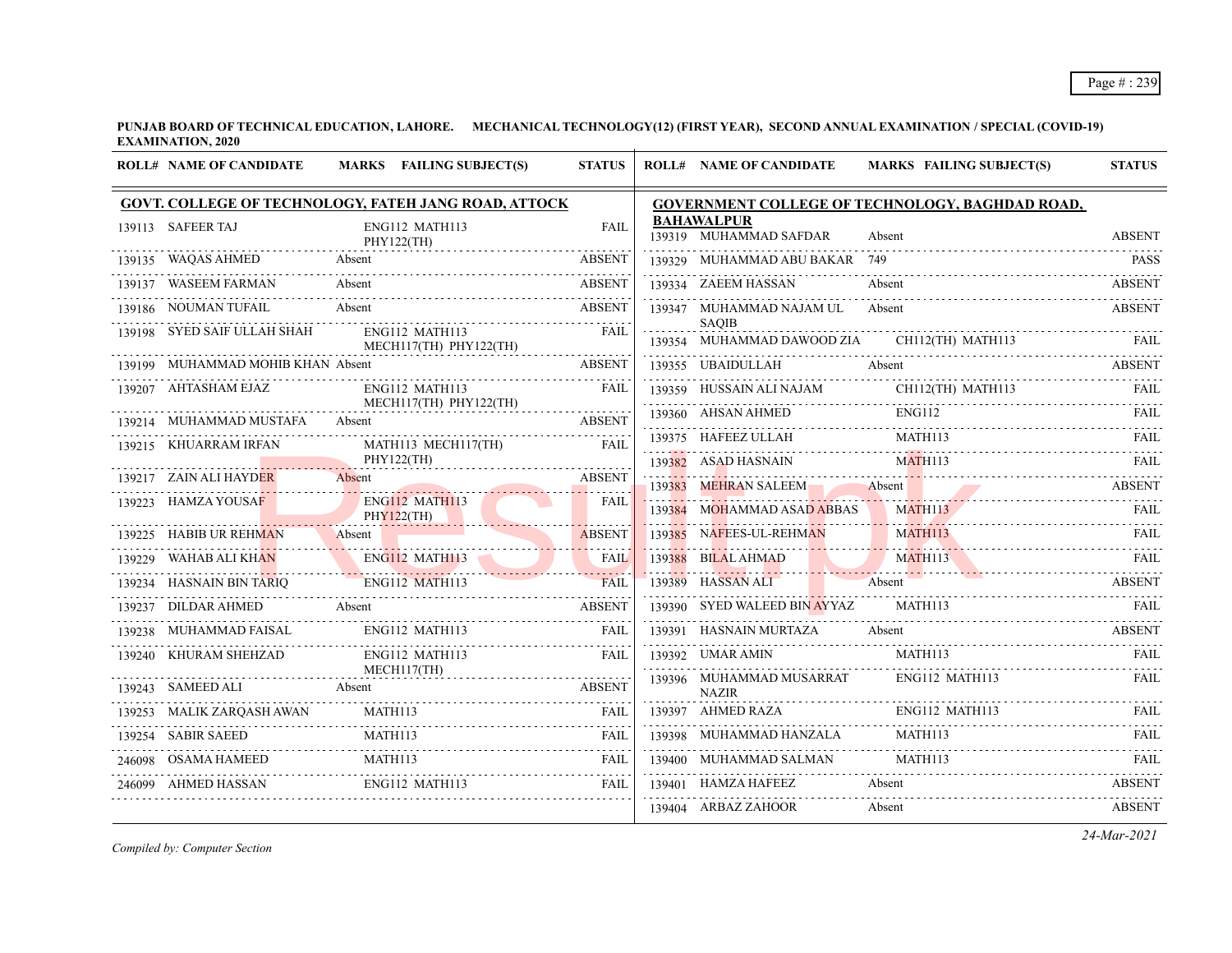**PUNJAB BOARD OF TECHNICAL EDUCATION, LAHORE. MECHANICAL TECHNOLOGY(12) (FIRST YEAR), SECOND ANNUAL EXAMINATION / SPECIAL (COVID-19) EXAMINATION, 2020**

|        | <b>ROLL# NAME OF CANDIDATE</b>                                                |                   | MARKS FAILING SUBJECT(S) | <b>STATUS</b>                 |                | <b>ROLL# NAME OF CANDIDATE</b>                          | <b>MARKS FAILING SUBJECT(S)</b>                                        | <b>STATUS</b> |
|--------|-------------------------------------------------------------------------------|-------------------|--------------------------|-------------------------------|----------------|---------------------------------------------------------|------------------------------------------------------------------------|---------------|
|        | 139405 EJAZ ALI                                                               | CH112(TH) MATH113 |                          | FAIL                          |                |                                                         | GOVERNMENT COLLEGE OF TECHNOLOGY, , BHAKKAR                            |               |
|        | 139409 HASSAN RAZA                                                            |                   | MATH113 FAIT             |                               |                | 139486 MUHAMMAD SHARJEEL                                | ENG112 CH112(TH) MATH113                                               | <b>FAIL</b>   |
|        | 139413 MUHAMMAD USMAN CHI12(TH) MATH113 FAIL 139421 ADNAN IQBAL Absent ABSENT |                   |                          |                               |                |                                                         | 139488 MUHAMMAD SUFYAN ENG112 CH112(TH) MATH113 FAIL                   |               |
|        |                                                                               |                   |                          |                               |                | 139502 WASEEM ABBAS                                     | <b>ENG112 MATH113</b>                                                  | - FAIL        |
|        | 139422 MATEEN UL HASSAN                                                       |                   |                          | <b>PASS</b>                   |                | 246111 ALI RAZA<br><b>Example 21</b> Absent             |                                                                        | <b>ABSENT</b> |
|        | 139426 USMAN ALI<br>99426 USMAN ALI Absent ABSENT                             | Absent            |                          |                               |                | 246112 ARSLAN AHMAD                                     | 825                                                                    | <b>PASS</b>   |
|        | 139436 NOMAN INTIZAR                                                          | Absent            |                          | <b>ABSENT</b>                 |                | 246113 HAFIZ FURQAN HAMEED                              | ENG112                                                                 | FAIL          |
|        | 139437 MUHAMMAD MUZAMMIL Absent                                               |                   |                          | ABSENT                        |                |                                                         | <b>JINNAH COLLEGE OF ENGINEERING &amp; TECHNOLOGY, NEAR G.C.C, 505</b> |               |
|        | 139438 ABU BAKER SIDDIQUE                                                     | Absent            |                          | <b>ABSENT</b>                 |                | <b>SHAHDAB ROAD, BUREWALA</b><br>139517 MUHAMMAD SOHAIL | Absent                                                                 | <b>ABSENT</b> |
|        | 246100 MUHAMMAD ASIF                                                          | 965               |                          | <b>PASS</b>                   |                | 139518 AHMAD TAHIR                                      | 893                                                                    | <b>PASS</b>   |
|        | 246101 MUHAMMAD MUBEEN<br><b>AYOUB</b>                                        | ENG112 MATH113    |                          | <b>FAIL</b>                   |                | 139519 HAMZA ABBAS                                      | MZA ABBAS Absent ABSENT                                                |               |
|        | 246102 MUHAMMAD JAHANZAIB 838<br><b>AFZAL</b>                                 |                   |                          | PASS                          |                |                                                         | 246114 KASHIF NOSHEER MATH113 PHY122(TH) FAIL                          |               |
| 246103 | MUHAMMAD FAHAD                                                                | ENG112            |                          | <b>FAIL</b>                   |                |                                                         | SWEDISH INSTITUTE OF TECHNOLOGY, OUDHAR WAL CHOWK,                     |               |
|        | 246104 MUHAMMAD YASIN                                                         | ENG112 MATH113    |                          | FAIL                          | <b>CHAKWAL</b> | 139539 HAMID ALI WAQAS                                  | Absent                                                                 | <b>ABSENT</b> |
|        | 246105 MUHAMMAD HAMMAD<br><b>SHOKAT</b>                                       | ENG112 MATH113    |                          | FAIL                          |                | 139541 ASIM ALI RAZA                                    | Absent                                                                 | <b>ABSENT</b> |
|        | 246106 AHMAD BILAL                                                            | MATH113           |                          | <b>FAII</b>                   |                | 139543 MUHAMMAD AMEER                                   | Absent                                                                 | ABSENT        |
|        | 246107 MUHAMMAD QAISAR KHAN Absent                                            |                   |                          | ABSENT                        |                | 139544 GHULAM MUJTABA                                   | Absent                                                                 | ABSENT        |
|        | 246108 MUHAMMAD USAMA                                                         | <b>MATH113</b>    |                          | FAIL                          |                | 139547 BABAR ALI                                        | Absent                                                                 | <b>ABSENT</b> |
|        | 246109 MUHAMMAD AZHAR IQBAL                                                   |                   | FAIL<br>AR IQBAL ENGI12  |                               |                |                                                         | 139551 MUHAMMAD AUN ENG112 MATH113 FAIL                                |               |
|        | 246110 FAISAL SAJJAD                                                          | Absent            |                          | Registration                  |                | 139555 MUHAMMAD TAYYAB BILALAbsent                      |                                                                        | ABSENT        |
|        |                                                                               |                   |                          | cancelled due to<br>No Chance |                | 139563 MUHAMMAD SAFEER<br><b>HAIDER</b>                 | Absent                                                                 | <b>ABSENT</b> |
|        | U.K POLYTECHNIC INSTITUTE, HAIDER COLONY, MODEL TOWN-B NEAR                   |                   |                          |                               |                | 139564 AITAZAZ AHSAN                                    | Absent                                                                 | <b>ABSENT</b> |
|        | <b>CHIKAN WALA CHOWK, BAHAWALPUR</b><br>139440 SYED IMTIAZ ALI                | Absent            |                          | <b>ABSENT</b>                 |                | 246115 KAZIM HASNAIN                                    | Absent                                                                 | <b>ABSENT</b> |
|        | 139441 MUHAMMAD YOUSAF<br><b>MUNIR</b>                                        | Absent            |                          | <b>ABSENT</b>                 |                |                                                         | PAK POLYTECHNIC INSTITUTE, FAISALABAD ROAD, CHINIOT                    |               |

*Compiled by: Computer Section*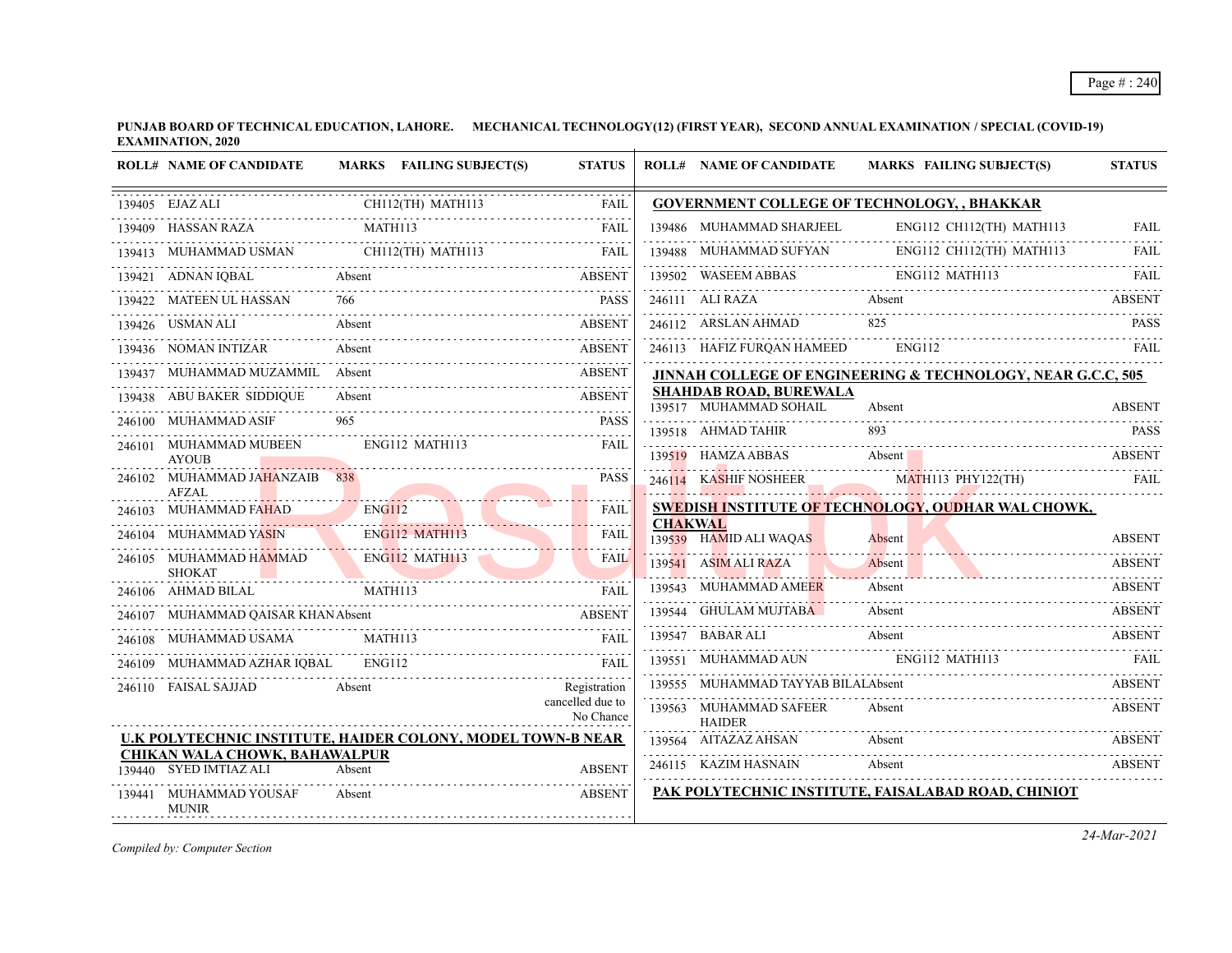**PUNJAB BOARD OF TECHNICAL EDUCATION, LAHORE. MECHANICAL TECHNOLOGY(12) (FIRST YEAR), SECOND ANNUAL EXAMINATION / SPECIAL (COVID-19) EXAMINATION, 2020**

| <b>ROLL# NAME OF CANDIDATE</b>                         | MARKS FAILING SUBJECT(S)                                                    | <b>STATUS</b> | <b>ROLL# NAME OF CANDIDATE</b>                     | <b>MARKS FAILING SUBJECT(S)</b>                                                               | <b>STATUS</b> |
|--------------------------------------------------------|-----------------------------------------------------------------------------|---------------|----------------------------------------------------|-----------------------------------------------------------------------------------------------|---------------|
| 139568 ZAMAN AASHIQ                                    | ENG112 MATH113<br>MECH117(TH) MECH163(TH)                                   | <b>FAIL</b>   | 139799 MUHAMMAD USMAN                              | ENG112 MATH113<br>$MECH117$ (TH)                                                              | <b>FAIL</b>   |
| 139590 MUHAMMAD ASIF RAZA                              | 802                                                                         | <b>PASS</b>   | 139801 MUHAMMAD HAMZA<br><b>IRSHAD</b>             | MATH113                                                                                       | <b>FAIL</b>   |
|                                                        | MIR CHAKAR KHAN RIND UNIVERSITY OF TECHNOLOGY,, SAKHI                       |               | 139805 HAMZA AMIN                                  | ENG112 MATH113                                                                                | FAIL          |
| SARWAR ROAD, DERA GHAZI KHAN<br>139602 MUHAMMAD FAHEEM | CH112(TH) MATH113                                                           | <b>FAIL</b>   | 139807 MUHAMMAD USAMA                              | ENG112 MATH113                                                                                | FAIL.         |
|                                                        | PHY122(TH) COMP142(TH)<br>MECH163(SE)                                       |               | 139809 MUHAMMAD TALHA                              | ENG112 MATH113<br>MECH117(PR)                                                                 | FAIL          |
| 139612 ATTA UR REHMAN                                  | ENG112 CH112(TH) MATH113<br>MECH117(TH) PHY122(TH)                          | <b>FAIL</b>   | 139810 MUHAMMAD NOUMAN                             | MATH113                                                                                       | FAIL.         |
|                                                        | MECH163(TH)                                                                 |               | 139811 MUHAMMAD HASSNAIN ALIAbsent                 |                                                                                               | <b>ABSENT</b> |
| 139613 MAAZ ISHAQ                                      | ISL ENG112 CH112(TH)<br>MATH113 PHY122(TH)                                  | FAIL          |                                                    | $\begin{tabular}{llllll} \bf 139816 & MOH SIN AHMAD & MATH113 & FAIL \\ \hline \end{tabular}$ |               |
|                                                        | MECH163(SE)                                                                 |               |                                                    | 139822 ARSLAN AHMAD ENG112 MATH113                                                            | FAIL.         |
| 139644 MUHAMMAD JAMIL                                  | MATH113                                                                     | FAIL          | 139823 ASAD ULLAH                                  | ENG112 MATH113                                                                                | <b>FAIL</b>   |
| 139645 KHALID RAFIQ                                    | MATH113                                                                     | <b>FAIL</b>   | 139824 TABISH SHABBIR Absent                       | PHY122(TH)                                                                                    | <b>ABSENT</b> |
|                                                        | MATH113 MECH117(TH)<br>139648 MUHAMMAD RAMZAN MATH113 MECH117(TH) FAIL      |               |                                                    |                                                                                               |               |
| 139650 SADAM HUSSAIN Absent                            |                                                                             | <b>ABSENT</b> | 139831 MUHAMMAD HASSAN Absent                      |                                                                                               | ABSENT        |
| 246116 TAHIR ABBAS                                     | MATH113                                                                     | FAII          | 139846 ABDUL AZEEM                                 | <b>MATH113</b>                                                                                | FAIL.         |
|                                                        | <b>GOVERNMENT COLLEGE OF TECHNOLOGY, SAMANABAD, FAISALABAD</b>              |               | 139848 HASSAN NAVEED                               | 745                                                                                           | <b>PASS</b>   |
| 139737 MUHAMMAD HUSNAIN                                | Absent                                                                      | <b>ABSENT</b> |                                                    | 139851 ABU BAKAR SIDDIQUE Absent ABSENT                                                       |               |
| 139767 MUHAMMAD FARHAN                                 | Absent                                                                      | <b>ABSENT</b> | 139852 HASSAN ALI                                  | Absent                                                                                        | <b>ABSENT</b> |
| 139776 ANWAR UL HAQ                                    | Absent                                                                      | <b>ABSENT</b> |                                                    | $246117$ ABU BAKAR MATHI13 FAIL                                                               |               |
| 139777 HAFIZ AHSAN AYAZ                                | ENG112 MATH113                                                              | <b>FAIL</b>   | 246118 QASIM ALI MATH113                           |                                                                                               | -FAIL         |
| 139781 ALI RAZA                                        | <b>ENG112 MATH113</b>                                                       | <b>FAIL</b>   | 246119 OBAID UR REHMAN                             | 823                                                                                           | <b>PASS</b>   |
|                                                        | ENG112 MATH113<br>$139782 \quad AHMAD MUSTAQEEM \quad ENG112 \quad MATH113$ | <b>FAIL</b>   |                                                    | 246120 ASAD UR REHMAN MATH113 MECH117(TH)                                                     | FAIL          |
|                                                        |                                                                             | <b>FAIL</b>   |                                                    | <b>GOVERNMENT STAFF TRAINING COLLEGE, PEOPLES COLONY NEAR D</b>                               |               |
|                                                        | MATH113 MECH117(TH)                                                         | <b>FAIL</b>   | <b>GROUND, FAISALABAD</b><br>139882 ARSLAN MEHMOOD | ENG112 CH112(TH) MATH113                                                                      | FAIL          |
| 139793 MUHAMMAD ZEESHAN                                | MATH113 MECH117(TH)                                                         | <b>FAIL</b>   |                                                    | MECH117(TH) PHY122(TH)<br>$MECH163$ (TH)                                                      |               |
|                                                        | MECH163(TH)                                                                 |               | 139890 UMAIR ILYAS                                 | Absent                                                                                        | <b>ABSENT</b> |

*Compiled by: Computer Section*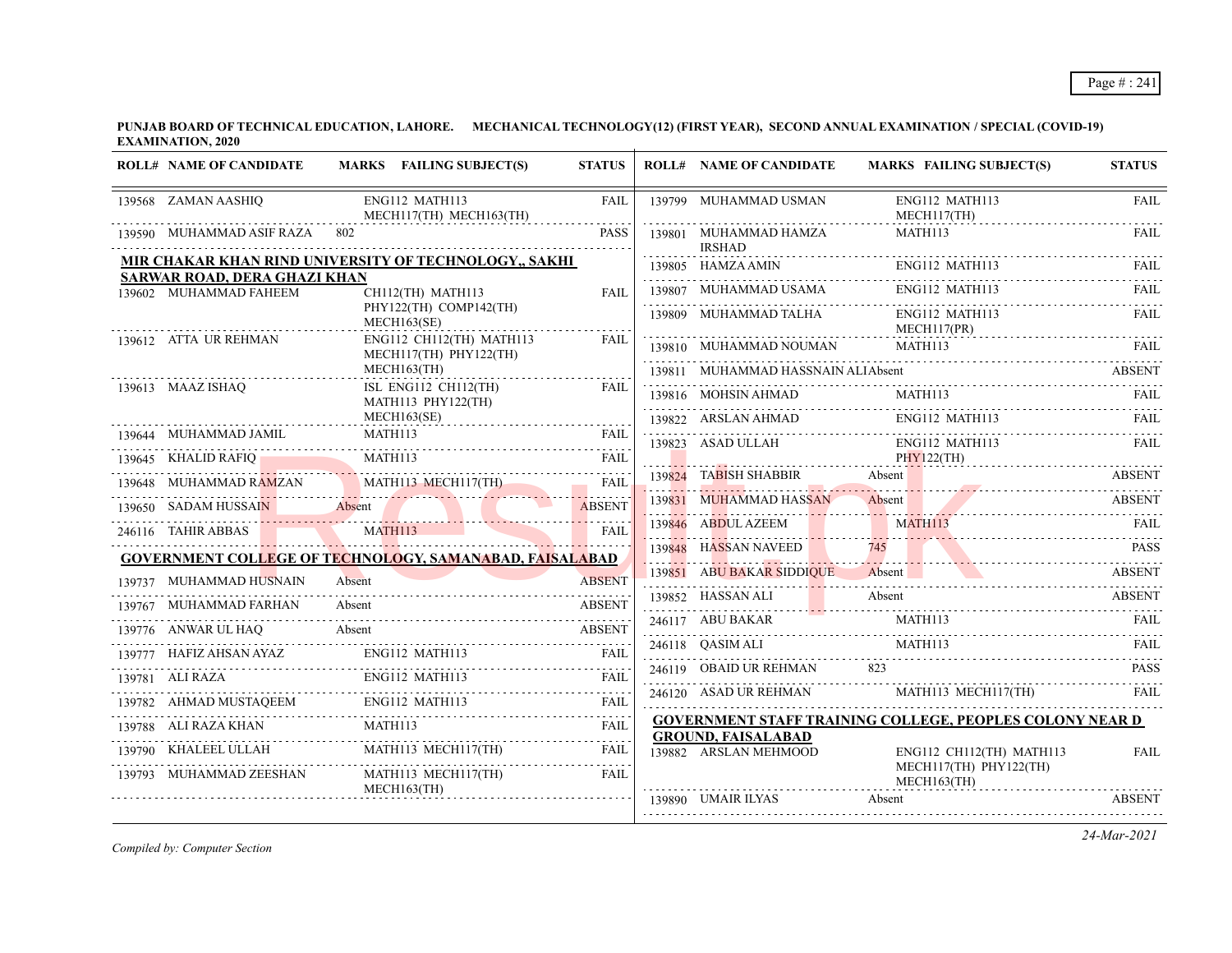**PUNJAB BOARD OF TECHNICAL EDUCATION, LAHORE. MECHANICAL TECHNOLOGY(12) (FIRST YEAR), SECOND ANNUAL EXAMINATION / SPECIAL (COVID-19) EXAMINATION, 2020**  $\overline{1}$ 

|        | <b>ROLL# NAME OF CANDIDATE</b>         | MARKS FAILING SUBJECT(S)              | <b>STATUS</b>        | <b>ROLL# NAME OF CANDIDATE</b>                              | <b>MARKS FAILING SUBJECT(S)</b>                          | <b>STATUS</b>           |
|--------|----------------------------------------|---------------------------------------|----------------------|-------------------------------------------------------------|----------------------------------------------------------|-------------------------|
|        | 139904 MUHAMMAD ZAKRIA                 | MATH113 MECH117(TH)                   | <b>FAIL</b>          | 246134 SHEHROOZ                                             | MATH113                                                  | <b>FAIL</b>             |
| 139923 | <b>REHMAN</b><br>MUHAMMAD NAUMAN       | PHY122(TH) MECH163(TH)<br>ISL MATH113 | FAIL                 | 246135 ARSALAN ABID                                         | MATH113                                                  | <u>.</u><br><b>FAIL</b> |
|        | <b>HAIDER</b>                          |                                       |                      | 246136 ASADULLAH                                            | MATH113                                                  | <b>FAIL</b>             |
|        | 139937 MUHAMMAD SAJID                  | MATH113 PHY122(TH)                    | <b>FAIL</b>          | 246137 MOAZZAM ALI                                          | MECH163(TH)                                              | <b>FAIL</b>             |
|        | 139938 ROHAN SHAHID                    | MATH113 PHY122(TH)                    | <b>FAIL</b>          | 246138 SAIF UR REHMAN                                       | Absent                                                   | <b>ABSENT</b>           |
| 139942 | HANAN RASHEED                          | Absent                                | <b>ABSENT</b>        | 246139 BILAL HASSAN                                         | ENG112 MATH113                                           | FAII.                   |
| 139943 | MUHAMMAD RAMZAN                        | ENG112 MATH113<br>MECH117(TH)<br>.    | <b>FAIL</b>          | 246140 UMAR MEHMOOD                                         | MATH113                                                  | FAII.                   |
|        | 139951 MUHAMMAD AWAIS EJAZ Absent      |                                       | <b>ABSENT</b>        | 246141 USAMA SOHAIL                                         | MATH113                                                  | FAIL                    |
| 139952 | <b>AHSAN PERVEZ</b>                    | Absent                                | <b>ABSENT</b>        | 246142 AHSAN AMEEN                                          |                                                          | <b>PASS</b>             |
|        | 139959 NAJAM KHALID                    | Absent                                | <b>ABSENT</b>        | 246143 REHAN KHALIQ                                         | MATH113                                                  | FAII.                   |
|        | 139961 MUHAMMAD UMAIR<br><b>AKHTAR</b> | ENG112 MATH113                        | <b>FAIL</b>          | 246144 RAHEEL SAEED KHAN                                    | MATH113                                                  | FAIL                    |
|        | 139962 ABDUL HANAN AHSAN               | MATH113                               | <b>FAIL</b>          | 246145 WAQAR AHMAD                                          | MATH113                                                  | <b>FAIL</b><br>.        |
|        | 246121 MUHAMMAD AZEEM<br><b>AKRAM</b>  | MATH113                               | FAIL                 | 246146 MOHAMMAD ZAHID<br><b>HAFEEZ</b>                      | 790                                                      | <b>PASS</b>             |
|        | 246122 ASIM ALI                        | MATH113                               | <b>FAIL</b>          | 246147 MUHAMMAD SALMAN                                      | Absent                                                   | <b>ABSENT</b>           |
|        | 246123 MIAN AFTAB                      | .<br><b>MATH113</b>                   | FAIL                 | 246148 UMAR RAZA                                            | 737                                                      | PASS                    |
|        | 246124 MUHAMMAD ARHAM                  | MATH113                               | 1.11<br><b>FAIL</b>  | 246149 GHULAM SHABBIR                                       | <b>ENG112 MATH113</b>                                    | FAIL                    |
|        | 246125 MUHAMMAD AJMAL                  | MATH113                               | 22222<br><b>FAIL</b> | 246150 AFZAAL HAIDER                                        | MATH113                                                  | FAII.                   |
|        | 246126 ABU HURAIRA                     | ENG112 MATH113                        | <b>FAIL</b>          |                                                             | JINNAH POLYTECHNIC INSTITUTE, NEAR NOVALTY PULL SAMUNDRI |                         |
|        | 246127 MUHAMMAD FAHEEM                 | <b>MATH113</b>                        | FAII.                | ROAD,, FAISALABAD<br>139971 MUHAMMAD HAMZA                  | MATH113                                                  | <b>FAIL</b>             |
|        | 246128 ABDUL SAMI                      | MATH113                               | <b>FAIL</b>          | <u> 2000 - San Samuel Barbara (</u><br>139973 MUHAMMAD ADIL | ENG112 CH112(TH) MATH113                                 | <b>FAIL</b>             |
|        | 246129 MUHAMMAD ALI HASSAN             | <b>MATH113</b>                        | FAIL                 | 139974 AZEEM SHAHZAD                                        | MECH163(TH)<br>ENG112 MATH113                            | FAII.                   |
|        | 246130 MUHAMMAD MUNEEB                 | <b>MATH113</b>                        | <b>FAIL</b>          | 139977 HAMMAD HASSAN                                        | MATH113                                                  | <b>FAIL</b>             |
|        | 246131 MOAZ HAFEEZ                     | MATH113                               | <b>FAIL</b>          | 139980 MUHAMMAD AMMAR                                       | <b>MATH113</b>                                           | FAIL                    |
|        | 246132 MUHAMMAD FAIZAN                 | MATH113                               | <b>FAIL</b>          | <b>UMAR</b>                                                 |                                                          |                         |
|        | 246133 SALMAN HAMEED                   | MATH113                               | <b>FAIL</b>          | 139983 MUHAMMAD UMAR                                        | ENG112                                                   | FAII.                   |
|        |                                        |                                       |                      |                                                             |                                                          |                         |

*Compiled by: Computer Section*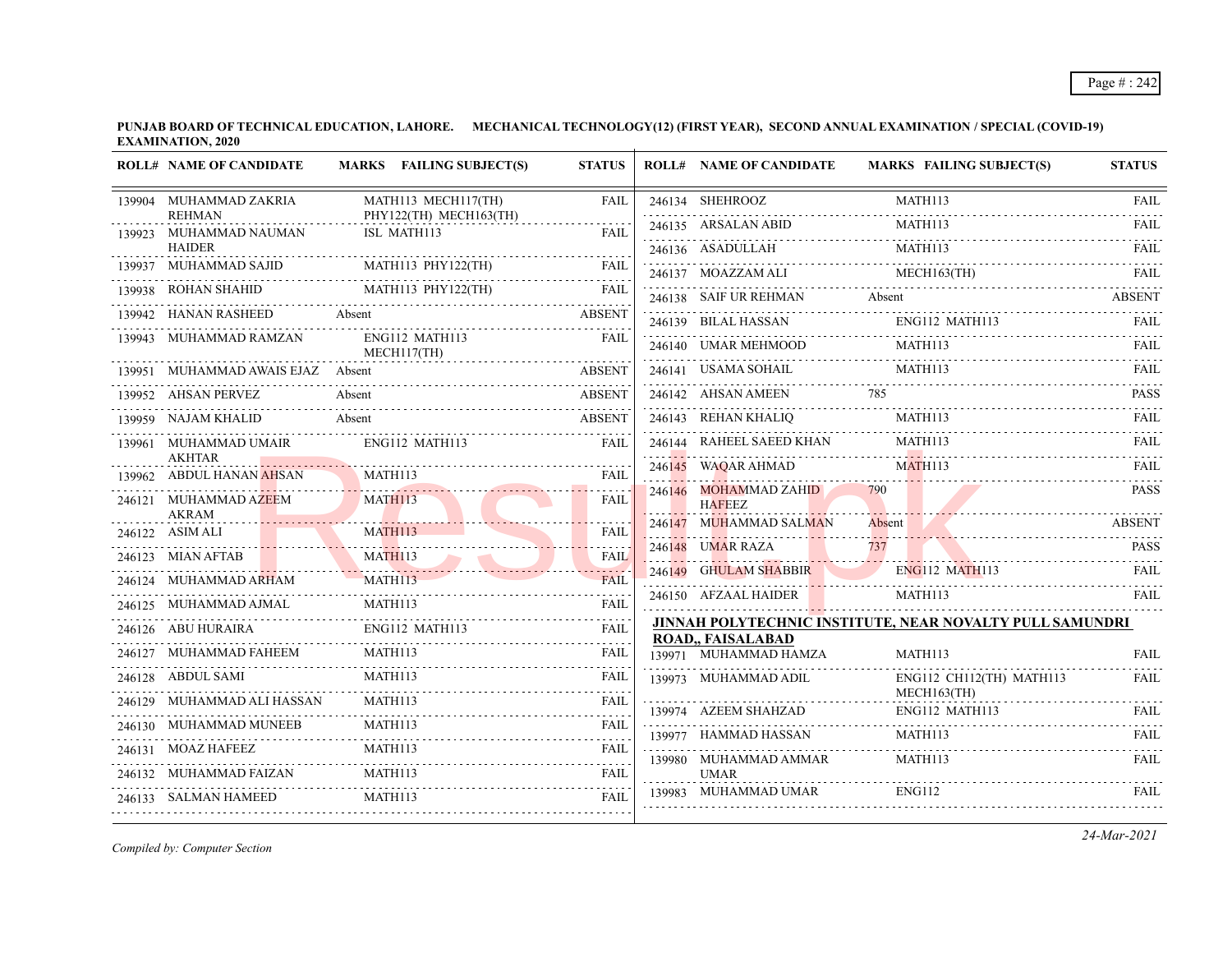**PUNJAB BOARD OF TECHNICAL EDUCATION, LAHORE. MECHANICAL TECHNOLOGY(12) (FIRST YEAR), SECOND ANNUAL EXAMINATION / SPECIAL (COVID-19) EXAMINATION, 2020**

|        | <b>ROLL# NAME OF CANDIDATE</b>                                               |               | MARKS FAILING SUBJECT(S)          | <b>STATUS</b>                 | <b>ROLL# NAME OF CANDIDATE</b>                          | <b>MARKS FAILING SUBJECT(S)</b>                                | <b>STATUS</b>                 |
|--------|------------------------------------------------------------------------------|---------------|-----------------------------------|-------------------------------|---------------------------------------------------------|----------------------------------------------------------------|-------------------------------|
|        | 139984 MUHAMMAD ADNAN                                                        | MATH113       |                                   | <b>FAIL</b>                   | 246154 MUHAMMAD QADEER UL Absent                        |                                                                | Registration                  |
|        | 139985 ZAIN SARFRAZ                                                          | Absent        |                                   | <b>ABSENT</b>                 | <b>HASSAN</b>                                           |                                                                | cancelled due to<br>No Chance |
|        | FARHAN AHMAD                                                                 | MATH113       |                                   | <b>FAIL</b>                   | 246155 ARSLAN OURBAN                                    | Absent                                                         | <b>ABSENT</b>                 |
|        | 139989 RANA BILAL UR REHMAN Absent                                           |               |                                   | <b>ABSENT</b>                 |                                                         | CHRISTIAN TECHNICAL TRAINING CENTRE, P.O.BOX NO. 90 CIVIL LINE |                               |
| 139990 | <b>MUHAMMAD IRFAN</b>                                                        |               |                                   | <b>PASS</b>                   | <b>CHURCH ROAD,, GUJRANWALA</b><br>140073 JUNAID SULTAN | Absent                                                         | <b>ABSENT</b>                 |
| 139991 | RAO MUHAMMAD HASHIM<br><b>MUSHTAO</b>                                        |               | ENG112 MATH113<br>PHY122(TH)      | <b>FAIL</b>                   | 140084 SEKANDAR JAVED                                   | Absent                                                         | <b>ABSENT</b>                 |
|        | 139993 ASAD RASHEED                                                          |               | MATH113 PHY122(TH)                | FAIL                          | 140091 IMRAN ALI                                        | Absent                                                         | ABSENT                        |
|        | 139994 MUHAMMAD MOHSIN RAZA MATH113                                          |               |                                   | <b>FAIL</b>                   | 140092 ZEERAK NASEER                                    | MATH113                                                        | FAIL                          |
|        | 139999 MUHAMMAD WAQAR                                                        | Absent        |                                   | <b>ABSENT</b>                 | 140098 SHOAIB AHMAD                                     | ENG112 MATH113                                                 | FAIL                          |
|        | 140000 SYED MUNTAZIR HUSSAIN<br><b>SHAH</b>                                  | MATH113       |                                   | FAII.                         | 140101 WAQAR HASSAN                                     | PHY122(TH)<br>Absent                                           | <b>ABSENT</b>                 |
|        | 246151 MUHAMMAD SAQIB                                                        | MATH113       |                                   | <b>FAIL</b>                   | 140105 MUHAMMAD AWAIS                                   | Absent                                                         | <b>ABSENT</b>                 |
|        | 246152 MUHAMMAD ABDULLAH Absent                                              |               | <b>Contract Contract Contract</b> | <b>ABSENT</b>                 | <b>MEHMOOD</b><br>140106 USMAN SANDHU                   | Absent                                                         | <b>ABSENT</b>                 |
|        | SITARA INSTITUTE OF MANAGEMENT & TECHNOLOGY, JARANWALA                       |               |                                   |                               | 140110 NELSON MASIH                                     | Absent                                                         | <b>ABSENT</b>                 |
|        | ROAD, KOH-E-NOOR CHOWK, AZIZ FATIMA TRUST, FAISALABAD<br>140015 MUKHTIAR ALI | Absent        |                                   | <b>ABSENT</b>                 | 140113 USAMA YASIN                                      | Absent                                                         | <b>ABSENT</b>                 |
|        | 140018 MUHAMMAD ABDUL                                                        |               |                                   | FAIL                          | 140115 ADNAN MASIH                                      | Absent                                                         |                               |
|        | <b>REHMAN</b>                                                                | MATH113       |                                   |                               |                                                         | 140115 ADNAN MASIH Absent ABSENT                               |                               |
|        | 140020 MUHAMMAD ABU BAKAR                                                    |               | ENG112 MATH113                    | <b>FAIL</b>                   | 140116 AHSAN ULLAH                                      | ENG112 MATH113                                                 | FAIL                          |
|        | TOSEEF ALI                                                                   | Absent        |                                   | <b>ABSENT</b>                 | 140121 ZOHAIB RIAZ ENG112 MATH113                       |                                                                | $FAH$ .                       |
|        | 140034 MUHAMMAD TABASSUM Absent                                              |               |                                   | <b>ABSENT</b>                 | 140122 WAQAS ALAM GILL                                  | Absent                                                         | ABSENT                        |
|        | <b>ASLAM</b>                                                                 |               |                                   |                               | 140123 ZARYAB NAWAZ                                     | Absent                                                         | <b>ABSENT</b>                 |
|        | 140043 MIAN MUHAMMAD BILAL 828                                               |               |                                   | <b>PASS</b>                   | 140135 SARFRAZ MASIH                                    | Absent                                                         | <b>ABSENT</b>                 |
| 140044 | TARIQ MAHMOOD                                                                | Absent        |                                   | <b>ABSENT</b>                 | 140136 MUHAMMAD FARRUKH                                 | Absent                                                         | <b>ABSENT</b>                 |
|        | 140045 AHSAN                                                                 | 818           |                                   | <b>PASS</b>                   | <b>SHABBIR</b>                                          |                                                                |                               |
|        | 140046 AHMAD SHABBIR                                                         | <b>ENG112</b> |                                   | FAIL                          | 140137 SOHAIB MAHMOOD                                   | ENG112 MATH113                                                 |                               |
|        | 246153 MUHAMMAD SOHAIB                                                       | ENG112        |                                   | Registration                  | 246156 SAJID HAROON                                     | MATH113                                                        | FAIL                          |
|        | <b>AKHTAR</b>                                                                |               |                                   | cancelled due to<br>No Chance | 246157 MUHAMMAD QASIM                                   | Absent                                                         | <b>ABSENT</b>                 |
|        |                                                                              |               |                                   |                               |                                                         |                                                                |                               |

*Compiled by: Computer Section*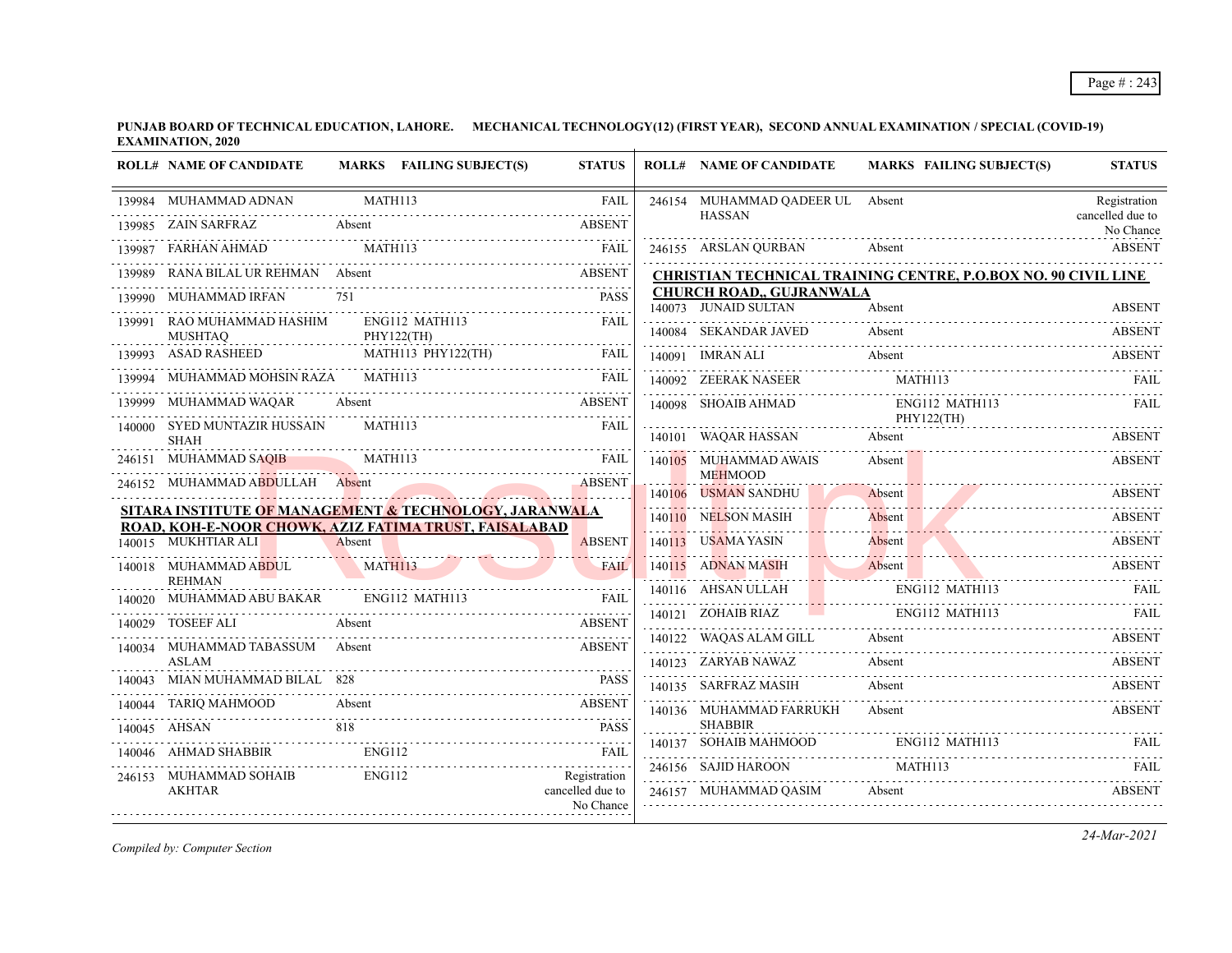**PUNJAB BOARD OF TECHNICAL EDUCATION, LAHORE. MECHANICAL TECHNOLOGY(12) (FIRST YEAR), SECOND ANNUAL EXAMINATION / SPECIAL (COVID-19) EXAMINATION, 2020**  $\overline{1}$ 

| 246158 ALI HAIDER ENG112 FAIL<br>GOVERNMENT COLLEGE OF TECHNOLOGY, NIGAR PHATTAK, NEAR<br>LEATHER COLLEGE, G.T. ROAD, GUJRANWALA<br>MATH113<br>246159 ZOHAIB ALI<br>140142 MANAN SAJID<br>ENG112 MATH113<br>FAIL<br>ENG112<br>246160 TALHA TAYYAB<br>MECH117(TH) COMP142(PR)<br>MECH163(TH)<br>$ENG112$ CH112(TH) MATH113<br>246161 MUHAMMAD USSAMA<br>140154 FAIZAN TARIQ<br>CH112(TH) MATH113<br><b>FAIL</b><br>MECH117(TH) PHY122(TH)<br>PHY122(TH) COMP142(SE)<br>COMP142(PR) MECH163(TH)<br>MECH163(TH)<br><b>SWEDISH INSTITUTE OF TECHNOLOGY (CAMPUS III), OPP BISE NEAR</b><br>ENG112 CH112(TH) MATH113<br>140165 ASIM MUMTAZ<br>FAIL<br>PINDI BYPASS, GUJRANWALA<br>MECH117(TH) COMP142(TH)<br>140231 SHAHROZ IMRAN<br>MATH113<br>$MECH163$ (TH)<br>140175 MUHAMMAD ZUBAIR<br>Absent<br><b>ABSENT</b><br>140233 SOHAIL SAEED MATH113 FAIL FAIL AND THAT THE RAIL RATE OF A SET AND THE RAIL PART OF A SET AND THE RAIL<br>140177 ZAIN YUNAS<br>$ENG112$ CH112(TH) MATH113<br>FAIL<br>140236 BILAWAL Absent ABSENT<br>MECH117(TH) COMP142(SE)<br>140237 ABDUL WAHEED ENG112 MATH113<br>MECH163(TH)<br>140186 SALAMAN AHMAD Absent<br><b>ABSENT</b><br>140238 MUHAMMAD SABEEH UR MECH117(TH)<br><b>REHMAN</b><br>140188 ALI HASSAN GULZAR<br>MATH113<br>FAIL<br>140241 MUHAMMAD IFAN BILAL Absent ABSENT ABSENT<br><b>CHEEMA</b><br>140191 FAISAL MEHMOOD Absent ABSENT ABSENT<br>140242 ASAD DAZ MATHU3 MECH117(TH) FAIL<br>140193 MUHMMMAD UMAR ENGLI2 MATH113 FAIL 140195 ABDUL RAHMAN MATH113 FAIL<br>140245 NAEEM ULLAH Absent ABSENT<br>140247 FAISAL KHAN Absent<br><b>ABSENT</b><br>Absent ABSENT<br>140201 MUHAMMAD QAMAR<br>Absent<br><b>ABSENT</b><br>140248 MUHAMMAD MUBEEN BAIGAbsent<br><b>ZAMAN</b><br>140240 MOTIFERING MODERN DINOISONE<br>140203 MUHAMMAD RIZWAN<br>ENG112 CH112(TH) MATH113<br><b>FAIL</b><br>140250 ABD UL REHMAN<br>Absent<br>PHY122(TH) MECH163(TH)<br>.<br>Absent<br>140251 AHMED ALI<br>140204 MUHAMMAD REHAN<br>MUHAMMAD REHAN ENG112 MATH113 FAIL<br>140252 NOMAN<br>Absent<br>140205 ALI HUMAIS Absent<br>UMAIS Absent ABSENT<br>Absent<br>140253 ASAD KHALID<br>FAIL<br>140211 MUHAMMAD ABU BAKAR<br>ENG112 MATH113<br><b>SALMAN</b><br>MECH163(TH)<br>832<br>140264 ALI HAMZA<br><b>ENG112</b><br><b>FARHAN HAIDER</b><br>140221<br>FAIL<br>140265 MUHAMMAD UMAIR | <b>ROLL# NAME OF CANDIDATE</b> | MARKS FAILING SUBJECT(S) | <b>STATUS</b> | <b>ROLL# NAME OF CANDIDATE</b> | MARKS FAILING SUBJECT(S) | <b>STATUS</b> |
|----------------------------------------------------------------------------------------------------------------------------------------------------------------------------------------------------------------------------------------------------------------------------------------------------------------------------------------------------------------------------------------------------------------------------------------------------------------------------------------------------------------------------------------------------------------------------------------------------------------------------------------------------------------------------------------------------------------------------------------------------------------------------------------------------------------------------------------------------------------------------------------------------------------------------------------------------------------------------------------------------------------------------------------------------------------------------------------------------------------------------------------------------------------------------------------------------------------------------------------------------------------------------------------------------------------------------------------------------------------------------------------------------------------------------------------------------------------------------------------------------------------------------------------------------------------------------------------------------------------------------------------------------------------------------------------------------------------------------------------------------------------------------------------------------------------------------------------------------------------------------------------------------------------------------------------------------------------------------------------------------------------------------------------------------------------------------------------------------------------------------------------------------------------------------------------------------------------------------------------------------------------------------------------------------------------------|--------------------------------|--------------------------|---------------|--------------------------------|--------------------------|---------------|
|                                                                                                                                                                                                                                                                                                                                                                                                                                                                                                                                                                                                                                                                                                                                                                                                                                                                                                                                                                                                                                                                                                                                                                                                                                                                                                                                                                                                                                                                                                                                                                                                                                                                                                                                                                                                                                                                                                                                                                                                                                                                                                                                                                                                                                                                                                                      |                                |                          |               |                                |                          |               |
|                                                                                                                                                                                                                                                                                                                                                                                                                                                                                                                                                                                                                                                                                                                                                                                                                                                                                                                                                                                                                                                                                                                                                                                                                                                                                                                                                                                                                                                                                                                                                                                                                                                                                                                                                                                                                                                                                                                                                                                                                                                                                                                                                                                                                                                                                                                      |                                |                          |               |                                |                          | FAII.         |
|                                                                                                                                                                                                                                                                                                                                                                                                                                                                                                                                                                                                                                                                                                                                                                                                                                                                                                                                                                                                                                                                                                                                                                                                                                                                                                                                                                                                                                                                                                                                                                                                                                                                                                                                                                                                                                                                                                                                                                                                                                                                                                                                                                                                                                                                                                                      |                                |                          |               |                                |                          | FAIL.         |
|                                                                                                                                                                                                                                                                                                                                                                                                                                                                                                                                                                                                                                                                                                                                                                                                                                                                                                                                                                                                                                                                                                                                                                                                                                                                                                                                                                                                                                                                                                                                                                                                                                                                                                                                                                                                                                                                                                                                                                                                                                                                                                                                                                                                                                                                                                                      |                                |                          |               |                                |                          | <b>FAIL</b>   |
|                                                                                                                                                                                                                                                                                                                                                                                                                                                                                                                                                                                                                                                                                                                                                                                                                                                                                                                                                                                                                                                                                                                                                                                                                                                                                                                                                                                                                                                                                                                                                                                                                                                                                                                                                                                                                                                                                                                                                                                                                                                                                                                                                                                                                                                                                                                      |                                |                          |               |                                |                          |               |
|                                                                                                                                                                                                                                                                                                                                                                                                                                                                                                                                                                                                                                                                                                                                                                                                                                                                                                                                                                                                                                                                                                                                                                                                                                                                                                                                                                                                                                                                                                                                                                                                                                                                                                                                                                                                                                                                                                                                                                                                                                                                                                                                                                                                                                                                                                                      |                                |                          |               |                                |                          | FAIL          |
|                                                                                                                                                                                                                                                                                                                                                                                                                                                                                                                                                                                                                                                                                                                                                                                                                                                                                                                                                                                                                                                                                                                                                                                                                                                                                                                                                                                                                                                                                                                                                                                                                                                                                                                                                                                                                                                                                                                                                                                                                                                                                                                                                                                                                                                                                                                      |                                |                          |               |                                |                          |               |
|                                                                                                                                                                                                                                                                                                                                                                                                                                                                                                                                                                                                                                                                                                                                                                                                                                                                                                                                                                                                                                                                                                                                                                                                                                                                                                                                                                                                                                                                                                                                                                                                                                                                                                                                                                                                                                                                                                                                                                                                                                                                                                                                                                                                                                                                                                                      |                                |                          |               |                                |                          |               |
|                                                                                                                                                                                                                                                                                                                                                                                                                                                                                                                                                                                                                                                                                                                                                                                                                                                                                                                                                                                                                                                                                                                                                                                                                                                                                                                                                                                                                                                                                                                                                                                                                                                                                                                                                                                                                                                                                                                                                                                                                                                                                                                                                                                                                                                                                                                      |                                |                          |               |                                |                          | FAIL.         |
|                                                                                                                                                                                                                                                                                                                                                                                                                                                                                                                                                                                                                                                                                                                                                                                                                                                                                                                                                                                                                                                                                                                                                                                                                                                                                                                                                                                                                                                                                                                                                                                                                                                                                                                                                                                                                                                                                                                                                                                                                                                                                                                                                                                                                                                                                                                      |                                |                          |               |                                |                          | FAIL          |
|                                                                                                                                                                                                                                                                                                                                                                                                                                                                                                                                                                                                                                                                                                                                                                                                                                                                                                                                                                                                                                                                                                                                                                                                                                                                                                                                                                                                                                                                                                                                                                                                                                                                                                                                                                                                                                                                                                                                                                                                                                                                                                                                                                                                                                                                                                                      |                                |                          |               |                                |                          |               |
|                                                                                                                                                                                                                                                                                                                                                                                                                                                                                                                                                                                                                                                                                                                                                                                                                                                                                                                                                                                                                                                                                                                                                                                                                                                                                                                                                                                                                                                                                                                                                                                                                                                                                                                                                                                                                                                                                                                                                                                                                                                                                                                                                                                                                                                                                                                      |                                |                          |               |                                |                          |               |
|                                                                                                                                                                                                                                                                                                                                                                                                                                                                                                                                                                                                                                                                                                                                                                                                                                                                                                                                                                                                                                                                                                                                                                                                                                                                                                                                                                                                                                                                                                                                                                                                                                                                                                                                                                                                                                                                                                                                                                                                                                                                                                                                                                                                                                                                                                                      |                                |                          |               |                                |                          |               |
|                                                                                                                                                                                                                                                                                                                                                                                                                                                                                                                                                                                                                                                                                                                                                                                                                                                                                                                                                                                                                                                                                                                                                                                                                                                                                                                                                                                                                                                                                                                                                                                                                                                                                                                                                                                                                                                                                                                                                                                                                                                                                                                                                                                                                                                                                                                      |                                |                          |               |                                |                          |               |
|                                                                                                                                                                                                                                                                                                                                                                                                                                                                                                                                                                                                                                                                                                                                                                                                                                                                                                                                                                                                                                                                                                                                                                                                                                                                                                                                                                                                                                                                                                                                                                                                                                                                                                                                                                                                                                                                                                                                                                                                                                                                                                                                                                                                                                                                                                                      |                                |                          |               |                                |                          | <b>ABSENT</b> |
|                                                                                                                                                                                                                                                                                                                                                                                                                                                                                                                                                                                                                                                                                                                                                                                                                                                                                                                                                                                                                                                                                                                                                                                                                                                                                                                                                                                                                                                                                                                                                                                                                                                                                                                                                                                                                                                                                                                                                                                                                                                                                                                                                                                                                                                                                                                      |                                |                          |               |                                |                          | <b>ABSENT</b> |
|                                                                                                                                                                                                                                                                                                                                                                                                                                                                                                                                                                                                                                                                                                                                                                                                                                                                                                                                                                                                                                                                                                                                                                                                                                                                                                                                                                                                                                                                                                                                                                                                                                                                                                                                                                                                                                                                                                                                                                                                                                                                                                                                                                                                                                                                                                                      |                                |                          |               |                                |                          | <b>ABSENT</b> |
|                                                                                                                                                                                                                                                                                                                                                                                                                                                                                                                                                                                                                                                                                                                                                                                                                                                                                                                                                                                                                                                                                                                                                                                                                                                                                                                                                                                                                                                                                                                                                                                                                                                                                                                                                                                                                                                                                                                                                                                                                                                                                                                                                                                                                                                                                                                      |                                |                          |               |                                |                          | <b>ABSENT</b> |
|                                                                                                                                                                                                                                                                                                                                                                                                                                                                                                                                                                                                                                                                                                                                                                                                                                                                                                                                                                                                                                                                                                                                                                                                                                                                                                                                                                                                                                                                                                                                                                                                                                                                                                                                                                                                                                                                                                                                                                                                                                                                                                                                                                                                                                                                                                                      |                                |                          |               |                                |                          | ABSENT        |
|                                                                                                                                                                                                                                                                                                                                                                                                                                                                                                                                                                                                                                                                                                                                                                                                                                                                                                                                                                                                                                                                                                                                                                                                                                                                                                                                                                                                                                                                                                                                                                                                                                                                                                                                                                                                                                                                                                                                                                                                                                                                                                                                                                                                                                                                                                                      |                                |                          |               |                                |                          | <b>PASS</b>   |
|                                                                                                                                                                                                                                                                                                                                                                                                                                                                                                                                                                                                                                                                                                                                                                                                                                                                                                                                                                                                                                                                                                                                                                                                                                                                                                                                                                                                                                                                                                                                                                                                                                                                                                                                                                                                                                                                                                                                                                                                                                                                                                                                                                                                                                                                                                                      |                                |                          |               |                                |                          | PASS          |
| Absent<br>140266 MUDASSAR SHOUKAT<br><b>ABSENT</b><br><b>SALMAN ALI</b>                                                                                                                                                                                                                                                                                                                                                                                                                                                                                                                                                                                                                                                                                                                                                                                                                                                                                                                                                                                                                                                                                                                                                                                                                                                                                                                                                                                                                                                                                                                                                                                                                                                                                                                                                                                                                                                                                                                                                                                                                                                                                                                                                                                                                                              | 140222 SAYED MUHAMMAD          | Absent                   | <b>ABSENT</b> |                                |                          |               |
| FAIL<br>140267 MUHAMMAD IBRAR MATH113                                                                                                                                                                                                                                                                                                                                                                                                                                                                                                                                                                                                                                                                                                                                                                                                                                                                                                                                                                                                                                                                                                                                                                                                                                                                                                                                                                                                                                                                                                                                                                                                                                                                                                                                                                                                                                                                                                                                                                                                                                                                                                                                                                                                                                                                                |                                |                          |               |                                |                          | FAII.         |
| 140223 HAFIZ SAFI ULLAH ENGI12 MATH113<br>140227 MUHAMMAD ADNAN ENGI12 CH112(TH) MATH113<br>FAIL<br>140268 FAIZAN RASOOL<br>820                                                                                                                                                                                                                                                                                                                                                                                                                                                                                                                                                                                                                                                                                                                                                                                                                                                                                                                                                                                                                                                                                                                                                                                                                                                                                                                                                                                                                                                                                                                                                                                                                                                                                                                                                                                                                                                                                                                                                                                                                                                                                                                                                                                      |                                |                          |               |                                |                          | <b>PASS</b>   |

*Compiled by: Computer Section*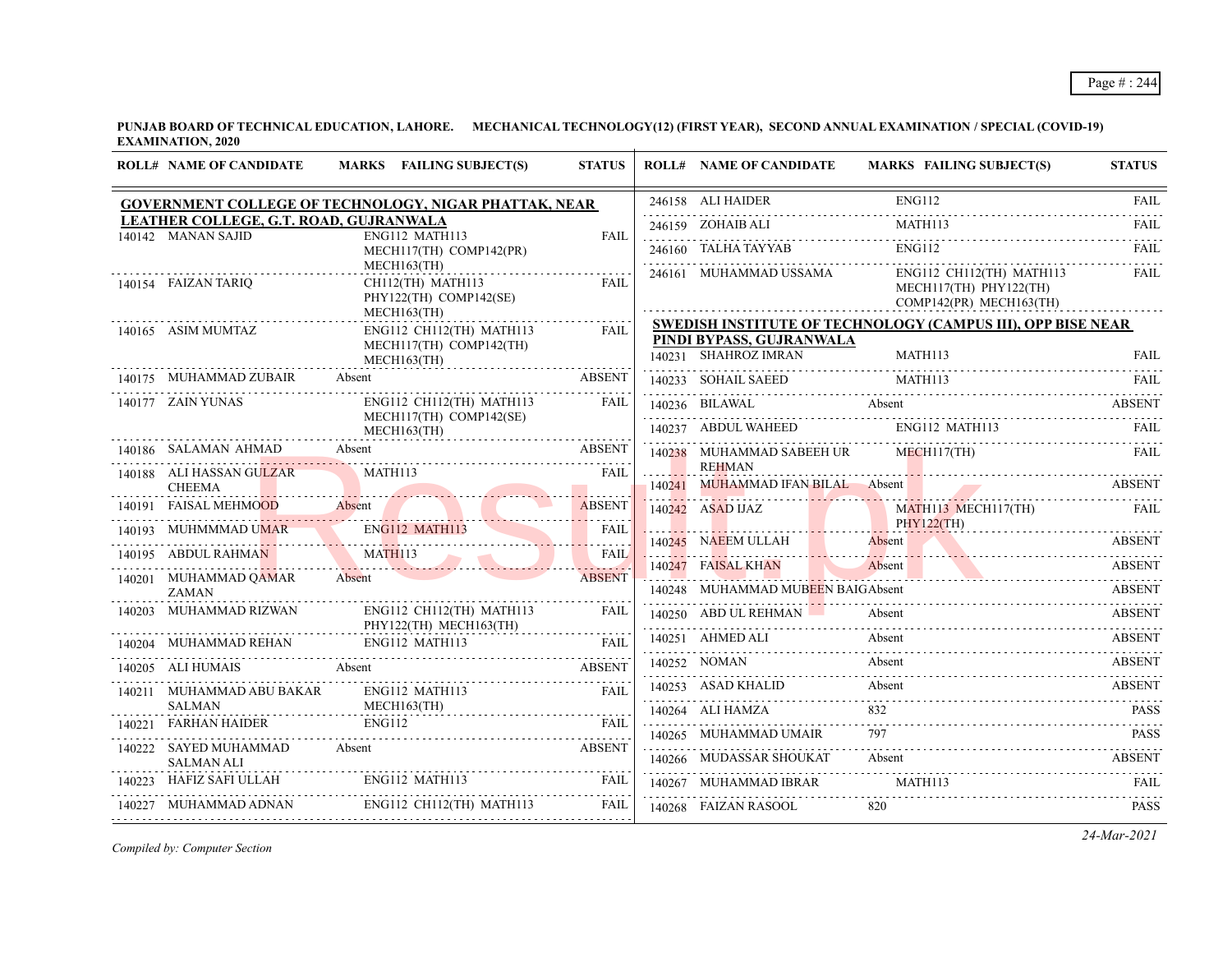**PUNJAB BOARD OF TECHNICAL EDUCATION, LAHORE. MECHANICAL TECHNOLOGY(12) (FIRST YEAR), SECOND ANNUAL EXAMINATION / SPECIAL (COVID-19) EXAMINATION, 2020**

|               | <b>ROLL# NAME OF CANDIDATE</b>         | MARKS FAILING SUBJECT(S)                                    | <b>STATUS</b> |        | <b>ROLL# NAME OF CANDIDATE</b>          | <b>MARKS FAILING SUBJECT(S)</b>                              | <b>STATUS</b> |
|---------------|----------------------------------------|-------------------------------------------------------------|---------------|--------|-----------------------------------------|--------------------------------------------------------------|---------------|
|               | 140269 UBAID UR REHMAN                 | Absent                                                      | <b>ABSENT</b> | 140461 | WALEED AHMAD                            | ENG112 CH112(TH) MATH113<br>PHY122(TH) MECH163(TH)           | <b>FAIL</b>   |
| <b>GUJRAT</b> |                                        | CHENAB INSTITUTE OF TECHNOLOGY, JALALPUR JATTAN ROAD,       |               |        | 140467 MUHAMMAD FAIZAN<br><b>HAIDAR</b> | Absent                                                       | <b>ABSENT</b> |
|               | 140279 SYED ALI AKBAR SHAH             | Absent                                                      | <b>ABSENT</b> |        | 140489 MUHAMMAD AWAIS RAZA Absent       |                                                              | ABSENT        |
|               | 140281 MUHAMMAD MUSAAB                 | Absent                                                      | <b>ABSENT</b> |        | 140500 AAMAR HAIDER                     | Absent                                                       | ABSENT        |
|               | <b>WARRAICH</b><br>140292 ABDUL JABBAR | Absent                                                      | <b>ABSENT</b> |        | 140510 MUJAHID TALIB                    | Absent                                                       | ABSENT        |
|               | 246162 WAQAR AFZAL                     |                                                             | <b>PASS</b>   |        | 140528 SYED ALAMDAR SAFDAR Absent       |                                                              | ABSENT        |
|               |                                        | FARAN INSTITUTE OF TECHNOLOGY, G.T ROAD, OPP. YOUNIS        |               |        | 140532 MUHAMMAD AKRAM JANI              | ENG112 MATH113                                               | - FAIL        |
|               | PETROLEUM, GUJRAT                      |                                                             |               |        | 140534 ABDUL BASIT                      | Absent                                                       | <b>ABSENT</b> |
|               | 140307 UMAIR MUNAWAR                   | ENG112                                                      | FAII          |        | 246167 AHMAD ALI                        | Absent                                                       | <b>ABSENT</b> |
|               | 140310 ILYAS AHMED                     | Absent                                                      | <b>ABSENT</b> |        |                                         | SAIFIA POLYTECHNIC INSTITUTE, MOHALLA MUHAMMDIA GOJRA        |               |
|               | 140311 HASSAN RAZA                     | Absent                                                      | ABSENT        |        | <b>ROAD, JHANG</b>                      |                                                              |               |
|               | 140314 USAMA SALEEM                    | Absent                                                      | <b>ABSENT</b> |        | 140541 MOHAMMAD IQBAL                   | Absent                                                       | <b>ABSENT</b> |
|               | 140322 HAMZA IRFAN                     | Absent                                                      | <b>ABSENT</b> |        | 140542 MUHAMMAD YASEEN                  | Absent                                                       | <b>ABSENT</b> |
|               | 140326 WAJEEH UL HUSSNAIN              | ENG112 MATH113<br>PHY122(TH)                                | FAIL          |        | 140543 AQEEL AHMAD                      | CH112(TH) MATH113<br><b>PHY122(TH)</b>                       | <b>FAIL</b>   |
|               | 140327 MUDASSAR ALI RAZA               | 817                                                         | <b>PASS</b>   |        | 140548 ALLAH DITTA                      | MATH <sub>113</sub>                                          | FAIL.         |
|               |                                        | <b>GOVERNMENT SWEDISH PAKISTANI COLLEGE OF TECHNOLOGY,</b>  |               |        | 140549 ALI RAZA BALOCH                  | ENG112 MATH113                                               | FAIL          |
|               | <b>REHMAN SHAHEED ROAD, GUJRAT</b>     |                                                             |               |        |                                         | <b>GOVERNMENT COLLEGE OF TECHNOLOGY, CHAK DAULAT, JHELUM</b> |               |
|               | 140375 ALIAN RIZWAN                    | Absent                                                      | <b>ABSENT</b> |        | 140576 ALI MUJTABA                      | ENG112 MATH113                                               | <b>FAIL</b>   |
|               | 140380 SYED NUMAN ABBAS                | ENG112 MATH113                                              | FAIL          |        | 140589 UMAIR HASSAN                     | PHY122(TH)<br>CH112(PR, TH) MATH113                          | FAIL          |
|               | 140389 SHAHZAIB                        | MATH113                                                     | <b>FAII</b>   |        |                                         | MECH117(TH, PR, SE)                                          |               |
|               | 246163 ZEESHAN WARIS                   | MATH113                                                     | FAII.         |        |                                         | PHY122(PR, TH) COMP142(TH,<br>PR) MECH163(TH, PR)            |               |
|               | <b>GULLEN KHEL</b>                     | SAIFIA POLYTECHNIC INSTITUTE, PAKKI MOR, KALA BAGH ROAD,    |               |        | 140591 MUHAMMAD OMER<br><b>NASEER</b>   | MATH113                                                      | FAIL          |
|               | 140405 MUZAMMIL AHMED                  | Absent                                                      | <b>ABSENT</b> |        | 140594 SHAHZAIB ZAHID                   | ENG112 CH112(TH) MATH113<br>MECH117(TH) PHY122(TH)           | FAIL          |
| <b>JHANG</b>  |                                        | <b>GOVERNMENT COLLEGE OF TECHNOLOGY, 15KM CHINIOT ROAD,</b> |               |        | 140595 MOHAMMAD HARIS MUNIR             | CH112(TH) MATH113<br>MECH117(TH) PHY122(TH)                  | FAIL          |

*Compiled by: Computer Section*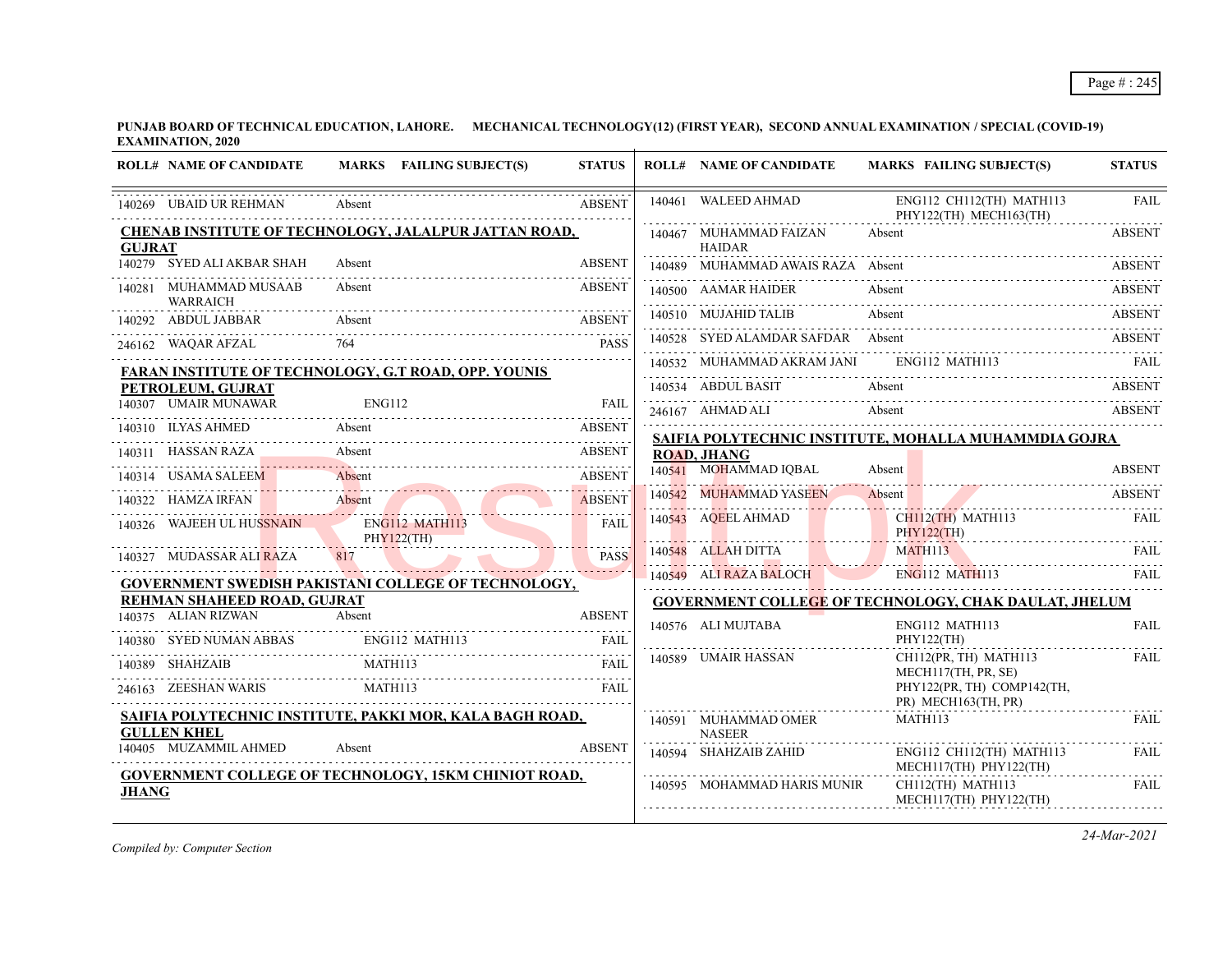**PUNJAB BOARD OF TECHNICAL EDUCATION, LAHORE. MECHANICAL TECHNOLOGY(12) (FIRST YEAR), SECOND ANNUAL EXAMINATION / SPECIAL (COVID-19) EXAMINATION, 2020**  $\overline{1}$ 

| <b>ROLL# NAME OF CANDIDATE</b> | MARKS FAILING SUBJECT(S)                                                                                                                                                                                                                                                                                                                                                                                                                                                                | <b>STATUS</b> | <b>ROLL# NAME OF CANDIDATE</b>                                | MARKS FAILING SUBJECT(S)                                                                                                      | <b>STATUS</b> |
|--------------------------------|-----------------------------------------------------------------------------------------------------------------------------------------------------------------------------------------------------------------------------------------------------------------------------------------------------------------------------------------------------------------------------------------------------------------------------------------------------------------------------------------|---------------|---------------------------------------------------------------|-------------------------------------------------------------------------------------------------------------------------------|---------------|
| 140598 SAMAR REHMAN            | 0598 SAMAR REHMAN Absent ABSENT                                                                                                                                                                                                                                                                                                                                                                                                                                                         |               | 140678 ABDUL REHMAN                                           | ENG112 CH112(TH) MATH113                                                                                                      | <b>FAIL</b>   |
| 140599 AHMAD ASHFAQ Absent     |                                                                                                                                                                                                                                                                                                                                                                                                                                                                                         | <b>ABSENT</b> |                                                               | MECH117(TH) PHY122(TH)<br>COMP142(TH) MECH163(TH)                                                                             | .             |
|                                | 140602 OWN RAZA ENGI12 CH112(TH) MATH113 FAIL                                                                                                                                                                                                                                                                                                                                                                                                                                           |               | 140683 UMAIR ARSHAD                                           | MATH113 MECH117(TH)                                                                                                           | FAIL          |
| 140605 MUHAMMAD KAMRAN Absent  | 0605 MUHAMMAD KAMRAN Absent Assex ABSENT                                                                                                                                                                                                                                                                                                                                                                                                                                                | <b>ABSENT</b> | 140689 SHOAIB ADNAN Absent                                    | PHY122(TH)                                                                                                                    | <b>ABSENT</b> |
| 140606 ZAIN AKBAR              | Absent                                                                                                                                                                                                                                                                                                                                                                                                                                                                                  | <b>ABSENT</b> |                                                               | 140689 SHOAIB ADNAN Absent ABSENT                                                                                             |               |
|                                |                                                                                                                                                                                                                                                                                                                                                                                                                                                                                         |               | 140713 UMAR SULTAN                                            | 140712 MUHAMMAD WAQAS Absent ABSENT<br>Absent                                                                                 | <b>ABSENT</b> |
|                                | 140609 MUHAMMAD JALEEL Absent ABSENT RESENT PRODUCED A MONTHLER AND RESENT ENGLISH MATHIIS FAIL RESENT RESENT RESENT RESENT RESENT RESENT RESENT RESENT RESENT RESENT RESENT RESENT RESENT RESENT RESENT RESENT RESENT RESENTS                                                                                                                                                                                                                                                          |               | 140714 FAISAL YAQOOB                                          | Absent                                                                                                                        | ABSENT        |
|                                | 140611 QASIM ALI Absent Absent ABSENT                                                                                                                                                                                                                                                                                                                                                                                                                                                   |               | 140715 MUHAMMAD ANEEB                                         | Absent                                                                                                                        | <b>ABSENT</b> |
|                                |                                                                                                                                                                                                                                                                                                                                                                                                                                                                                         |               | <b>AHMAD</b>                                                  |                                                                                                                               |               |
|                                | $[140614 \quad {\rm HAMID\ ALTAF} \qquad \qquad {\rm MATH113} \qquad \qquad {\rm FAIL} \qquad \qquad {\rm HAL} \qquad \qquad {\rm HAH} \qquad \qquad {\rm HAH} \qquad \qquad {\rm HAH} \qquad \qquad {\rm HAH} \qquad \qquad {\rm HAH} \qquad \qquad {\rm HAH} \qquad \qquad {\rm HAH} \qquad \qquad {\rm HAH} \qquad \qquad {\rm HAH} \qquad \qquad {\rm HAH} \qquad \qquad {\rm HAH} \qquad \qquad {\rm HAH} \qquad \qquad {\rm HAH} \qquad \qquad {\rm HAH} \qquad \qquad {\rm HAH}$ |               | 140718 NAUMAN HAIDER                                          | Absent                                                                                                                        | ABSENT        |
|                                | 140618 ZAIN ULABIDIN Absent ABSENT ABSENT                                                                                                                                                                                                                                                                                                                                                                                                                                               |               | 140719 KALEEM ULLAH                                           | Absent                                                                                                                        | <b>ABSENT</b> |
|                                | 140623 MUHAMMAD IBRAHEEM MATH113 FAII FAIL                                                                                                                                                                                                                                                                                                                                                                                                                                              | FAIL          | 140726 AHMED SHOAIB                                           | Absent                                                                                                                        | <b>ABSENT</b> |
|                                | 140628 AFAQ AHMED CHII2(TH) MATHII3 FAIL                                                                                                                                                                                                                                                                                                                                                                                                                                                |               |                                                               | PAKISTAN COLLEGE OF TECHNOLOGY, INFRONT OF D.C OFFICE,                                                                        |               |
|                                | 140639 NASIR JAVID 721 PASS                                                                                                                                                                                                                                                                                                                                                                                                                                                             | <b>PASS</b>   | MIANWALI ROAD,, JOHARABAD (KHUSHAB)<br>140730 MUHAMMAD MEHRAN | MATH113                                                                                                                       | <b>FAIL</b>   |
|                                | 246168 SAFWAN AMJAD Absent Absent                                                                                                                                                                                                                                                                                                                                                                                                                                                       | <b>ABSENT</b> | <b>UTTRA</b>                                                  |                                                                                                                               |               |
|                                | 246169 MUHAMMAD WASEEM MATH113                                                                                                                                                                                                                                                                                                                                                                                                                                                          | <b>FAIL</b>   | <b>NAUGRAN, KAHUTA</b>                                        | <b>KAHUTA INSTITUTE OF TECHNOLOGY, 6 KM KALAR SYDEN ROAD</b>                                                                  |               |
| 246170 MUHAMMAD AHSAN FIDA     | ENG112 CH112(TH) MATH113<br>MECH117(TH)                                                                                                                                                                                                                                                                                                                                                                                                                                                 | <b>FAIL</b>   | 246172 MUHAMMAD HAMAD<br><b>BASHIR</b>                        | ENG112 MATH113                                                                                                                | <b>FAIL</b>   |
| 246171 MUHAMMAD SABEEH         | MATH113                                                                                                                                                                                                                                                                                                                                                                                                                                                                                 | FAIL          |                                                               | SARGODHA COLLEGE OF TECHNOLOGY, NEAR SATELLITE TOWN,                                                                          |               |
| (KHUSHAB)                      | <b>GOVERNMENT COLLEGE OF TECHNOLOGY, OPPOSIT DHQ, JOHARABAD</b>                                                                                                                                                                                                                                                                                                                                                                                                                         |               | <b>MIANWALI ROAD, KHUSHAB</b><br>140746 NAEEM AKHTAR          | ENG112 MATH113                                                                                                                | <b>FAIL</b>   |
| 140647 MUHAMMAD BILAL          | ENG112 CH112(TH)<br>MECH117(TH) PHY122(TH)<br>$MECH163$ (TH)                                                                                                                                                                                                                                                                                                                                                                                                                            | <b>FAIL</b>   |                                                               | ANJUMAN-E-HIMAYAT-E-ISLAM MUHAMMAD AMIN POLY TECHNIC<br><b>INSTITUTE &amp; VOCATIONAL TRAINING CENTRE, NEAR FAWARA CHOWK,</b> |               |
| 140667 MUHAMMAD AMEER<br>HAMZA | ENG112 MATH113<br>MECH117(TH) PHY122(TH)<br>$MECH163$ (TH)                                                                                                                                                                                                                                                                                                                                                                                                                              | <b>FAIL</b>   | 140778 MUHAMMAD WALEED<br><b>KHAN</b>                         | SAIDPUR MAIN BOULEVARD, SABZAZAR SCHEME MORE, LAHORE<br>MATH113 MECH117(TH)                                                   | <b>FAIL</b>   |
| 140668 MUHAMMAD HAMAS          | <b>ABSENT</b><br>Absent                                                                                                                                                                                                                                                                                                                                                                                                                                                                 |               | 140783 SYED CHAMAN ABBAS<br><b>SHAH</b>                       | 804                                                                                                                           | <b>PASS</b>   |
| 140677 JAMSHAID IQBAL          | ENG112 CH112(TH) MATH113<br>MECH117(TH) PHY122(TH)                                                                                                                                                                                                                                                                                                                                                                                                                                      | FAIL          | 140790 MUHAMMAD AMMAR KHAN819                                 |                                                                                                                               | <b>PASS</b>   |

*Compiled by: Computer Section*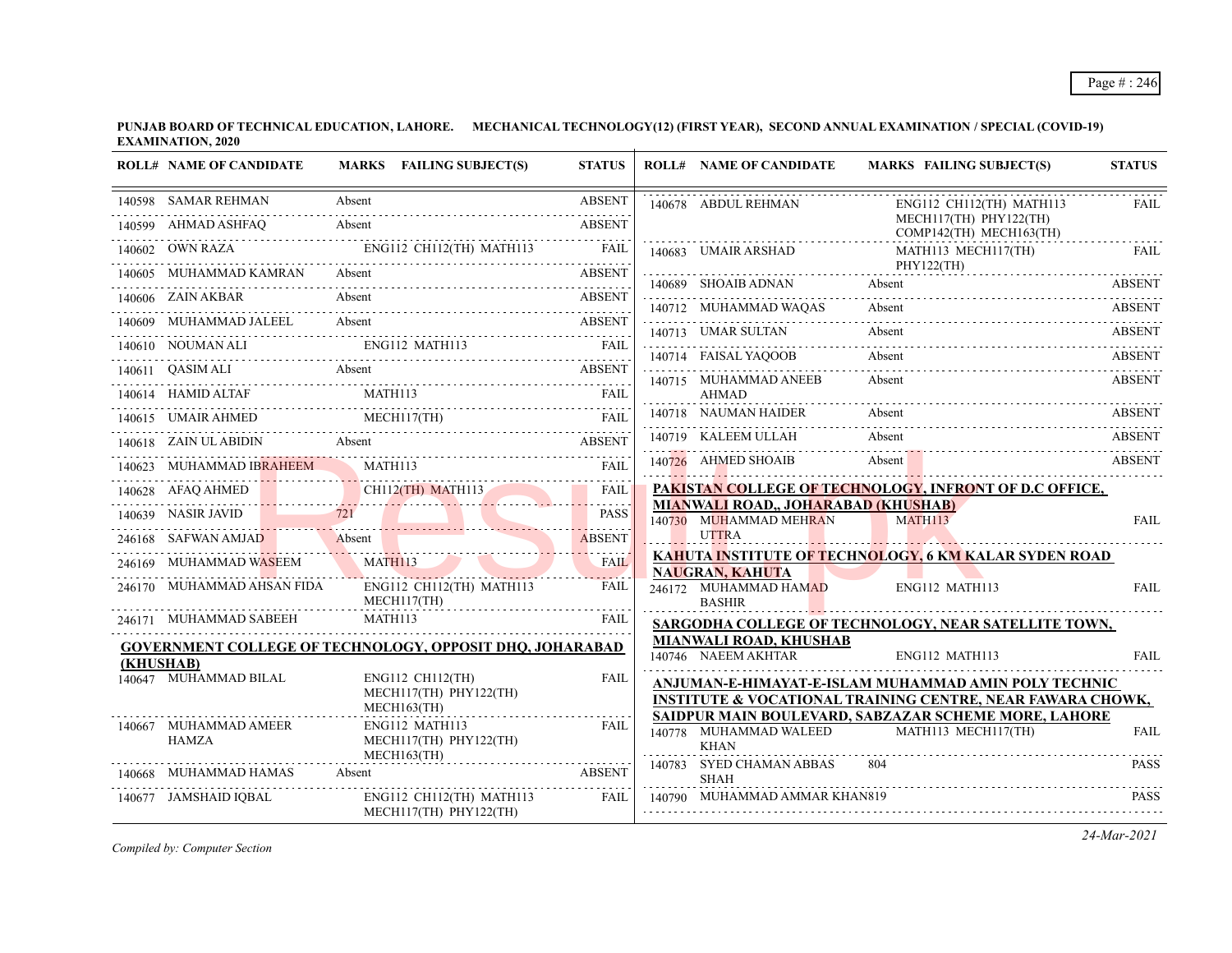**PUNJAB BOARD OF TECHNICAL EDUCATION, LAHORE. MECHANICAL TECHNOLOGY(12) (FIRST YEAR), SECOND ANNUAL EXAMINATION / SPECIAL (COVID-19) EXAMINATION, 2020**

|        | <b>ROLL# NAME OF CANDIDATE</b>                     | MARKS FAILING SUBJECT(S)                                      | <b>STATUS</b>                 |        | <b>ROLL# NAME OF CANDIDATE</b>       | <b>MARKS FAILING SUBJECT(S)</b>                                          | <b>STATUS</b>    |
|--------|----------------------------------------------------|---------------------------------------------------------------|-------------------------------|--------|--------------------------------------|--------------------------------------------------------------------------|------------------|
|        | 140793 MUHAMMAD AMMAD                              | MATH113                                                       | <b>FAIL</b>                   |        | 140958 SYED GOHAR ALI KAZMI          | CH112(TH) MATH113                                                        | <b>FAIL</b>      |
|        | <b>ZAHID</b><br>140794 MIRZA SULEMAN BAIG          | ENG112 CH112(TH) MATH113                                      | <b>FAIL</b>                   |        | 140965 MUHAMMAD AWAIS TARIQ          | CH112(TH) MATH113                                                        | <b>FAIL</b>      |
|        |                                                    | MECH117(TH)                                                   |                               |        | 140977 ABU HURAIRA KHAN              | <b>ENG112</b>                                                            | .<br><b>FAIL</b> |
|        | 140795 MUHAMMAD AMMAR<br><b>SHAHID</b>             | 819                                                           | <b>PASS</b>                   |        | 140983 MOHAMMAD FAIZAN               | <b>MATH113</b>                                                           | FAII.            |
|        | 140796 MUHAMMAD AFZAL                              | Absent                                                        | <b>ABSENT</b>                 |        | 140985 ZAID ZAIN                     | ENG112 CH112(TH) MATH113<br>PHY122(TH)                                   | FAIL.            |
|        | 140797 MUHAMMAD HAMMAD<br>ALAM                     | 794                                                           | <b>PASS</b>                   |        | 140989 MUHAMMAD BILAL AZEEM          | CH112(TH) MATH113                                                        | <b>FAIL</b>      |
| 140800 | AFAO RAJA                                          | MATH113                                                       | FAII.                         |        | 140995 GULRAIZ                       | Absent                                                                   | <b>ABSENT</b>    |
| 140801 | SHAKAR HUSSAIN                                     | Absent                                                        | <b>ABSENT</b>                 |        | 141001 TALHA KARAMAT                 | Absent                                                                   | <b>ABSENT</b>    |
|        | MUHAMMAD FAKHAR AZIZ                               | <b>MATH113</b>                                                | <b>FAIL</b>                   |        | 141007 ALI HASSAN                    | ENG112 MATH113                                                           | FAIL             |
| 140808 | RAHEEL LIAQAT                                      | Absent                                                        | <b>ABSENT</b>                 |        | 141008 SHAMROZ AFZAL                 | ENG112 MATH113                                                           | FAIL             |
| 140809 | <b>NASIR HUSSAIN</b>                               | Absent                                                        | <b>ABSENT</b>                 |        |                                      | <b>IMPERIAL COLLEGE OF TECHNOLOGY, 6-ALLAMA IQBAL ROAD,</b>              |                  |
|        | 140814 HAMAD AZAM                                  | Absent                                                        | <b>ABSENT</b>                 |        |                                      | BOHARWALA CHOWK NEAR RAILWAY STATION, LAHORE<br>ENG112 CH112(TH) MATH113 |                  |
|        | 140817 MUHAMMAD H <del>AS</del> EEB                | <b>MATH113</b>                                                | <b>FAIL</b>                   |        | 141014 MUHAMMAD ABRAR KHAN           | $MECH117$ (TH) PHY122(TH)                                                | <b>FAIL</b>      |
|        | 140818 MUHAMMAD TAHIR<br><b>SALEEM</b>             | <b>MATH113</b>                                                | <b>FAIL</b>                   | 141023 | WASIQ KHUSHA BAKHT                   | ENG112 CH112(TH) MATH113<br><b>PHY122(TH)</b>                            | <b>FAIL</b>      |
|        | 246173 HASSAN MAQSOOD                              | $ENG112$ CH112(TH)                                            | <b>FAIL</b>                   |        | 141026 ABDUL AHSAN KHAN              | CH112(TH) MATH113<br>PHY122(TH)                                          | FAIL             |
|        | 246174 ABDUL WAHEED                                | MECH117(TH)<br>806                                            | <b>PASS</b>                   |        | 141038 FAIZAN JAMEEL                 | Absent                                                                   | <b>ABSENT</b>    |
|        | 246175 MUHAMMAD AWAIS                              | Absent                                                        | Registration                  |        | 141053 MUHAMMAD DANISH               | ENG112                                                                   | FAII.            |
|        |                                                    |                                                               | cancelled due to<br>No Chance |        | 141055 MUHAMMAD ZAIN                 | ENG112 MATH113                                                           | FAII.            |
|        | 246176 DANIYAL                                     | $CH112$ (TH)                                                  | <b>FAIL</b>                   |        | 141056 MUHAMMAD AMIR                 | Absent                                                                   | ABSENT           |
|        |                                                    | <b>GOVERNMENT COLLEGE OF TECHNOLOGY, RAILWAY ROAD, LAHORE</b> |                               |        | 141057 HASSAN KASHIF                 | MATH113                                                                  |                  |
|        | 140885 TALAL RIAZ SHAHID                           | CH112(TH) MATH113                                             | <b>FAIL</b>                   |        | 141060 ABDULLAH KHADIM               | Absent                                                                   | <b>ABSENT</b>    |
|        |                                                    | MECH163(TH)                                                   |                               |        | 141061 HANAN AHMAD                   | CH112(TH)                                                                | FAIL             |
|        | 140940 MEESAM ABBAS                                | Absent                                                        | ABSENT                        |        | 141062 MUHAMMAD SAJAWAL              | Absent                                                                   | ABSENT           |
| 140952 | 140949 ALI HAMZA KHAN<br>MUHAMMAD SHAHZAIB<br>KHAN | Absent<br>CH112(TH) MATH113                                   | <b>ABSENT</b><br><b>FAIL</b>  |        | <b>KHAN</b><br>141065 MUHAMMAD BILAL | MATH113                                                                  | FAIL             |

*Compiled by: Computer Section*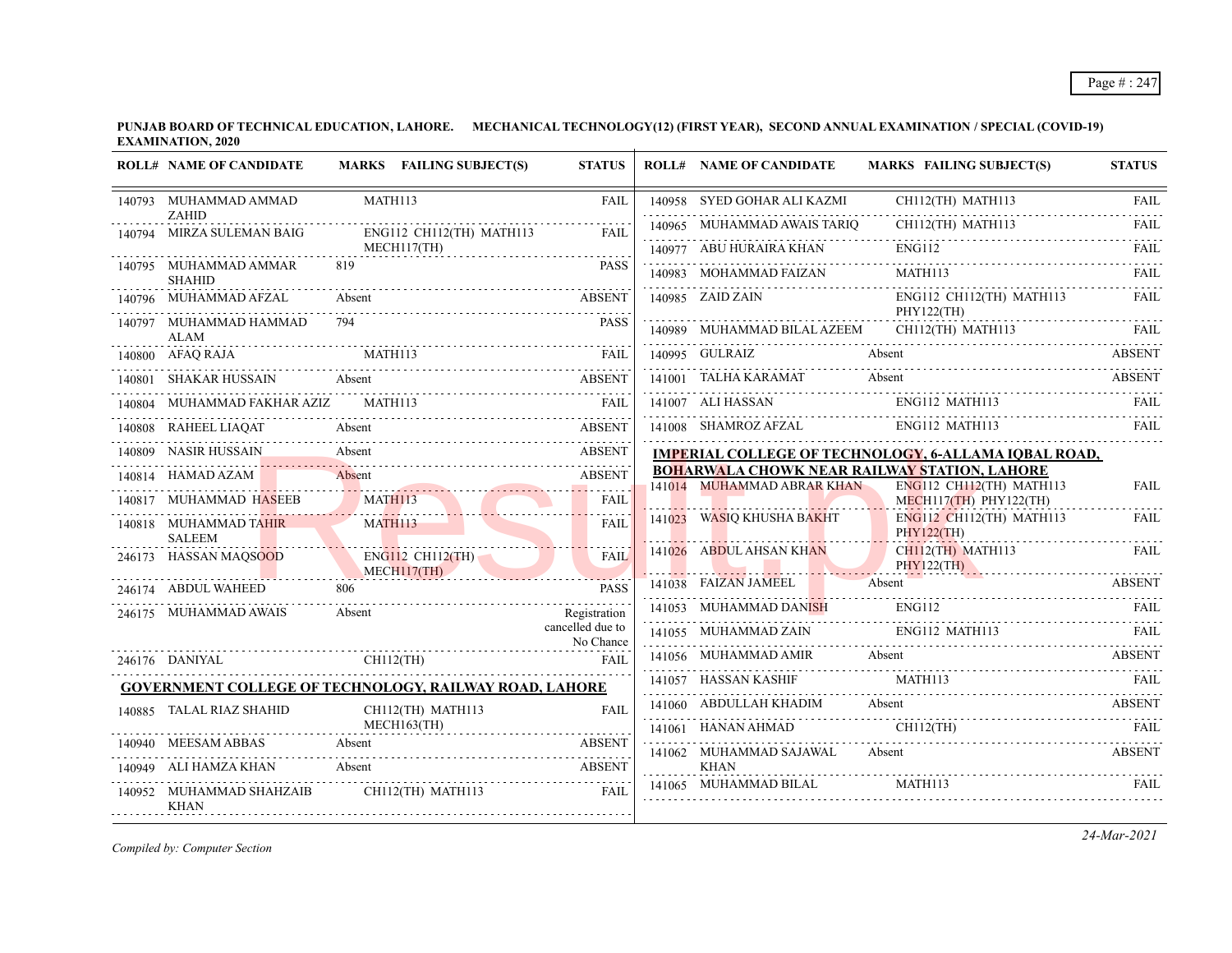**PUNJAB BOARD OF TECHNICAL EDUCATION, LAHORE. MECHANICAL TECHNOLOGY(12) (FIRST YEAR), SECOND ANNUAL EXAMINATION / SPECIAL (COVID-19) EXAMINATION, 2020**

|        | <b>ROLL# NAME OF CANDIDATE</b>        |                     | MARKS FAILING SUBJECT(S)                                                                                                                                                                                                      | <b>STATUS</b> | <b>ROLL# NAME OF CANDIDATE</b>                     | <b>MARKS FAILING SUBJECT(S)</b>                                      | <b>STATUS</b> |
|--------|---------------------------------------|---------------------|-------------------------------------------------------------------------------------------------------------------------------------------------------------------------------------------------------------------------------|---------------|----------------------------------------------------|----------------------------------------------------------------------|---------------|
| 141067 | <b>DANISH TARIQ</b>                   | MATH113             |                                                                                                                                                                                                                               | <b>FAIL</b>   | 246180 MUHAMMAD ARSLAN                             | <b>ENG112</b>                                                        | <b>FAIL</b>   |
| 141069 | <b>SAOLAIN YOUSAF</b>                 | Absent              | Absent<br>ABSENT                                                                                                                                                                                                              | <b>ABSENT</b> | 246181 MUHAMMAD ZAWAR                              | MATH113                                                              | FAIL          |
|        | ABDUL MAJID NASEEM                    |                     | ENG112 MECH117(TH)<br><u>ENGILE MECHITI(111)</u>                                                                                                                                                                              | <b>FAIL</b>   | <b>SIDDIQUE</b>                                    | <b>INSTITUTE OF ENGINEERING &amp; TECHNOLOGY, NTC BUILDING, PTCL</b> |               |
|        | 141076 MUHAMMAD NOMAN                 | Absent              | <b>ABSENT</b>                                                                                                                                                                                                                 |               | <b>COLONY. MUGHALPURA, LAHORE</b>                  |                                                                      |               |
| 141079 | DAWOOD MUNIR                          | Absent              |                                                                                                                                                                                                                               | <b>ABSENT</b> | 141139 SERMAD AHMED                                | Absent                                                               | <b>ABSENT</b> |
| 141095 | MANSOOR ALI KHAN                      |                     | ENG112 MATH113                                                                                                                                                                                                                | <b>FAII</b>   | 141153 MUHAMMAD ATHAR HAMID                        | ENG112 MATH113                                                       |               |
|        | 141109 MUHAMMAD HAROON                | Absent              | PHY122(TH)                                                                                                                                                                                                                    | <b>ABSENT</b> | 141155 GHULAM MUSTAFA                              | Absent                                                               | <b>ABSENT</b> |
|        | 141114 MUHAMMAD ASHIR USMAN           |                     | ENG112 MATH113                                                                                                                                                                                                                |               | 141159 FAWAD KHAN                                  | Absent                                                               | <b>ABSENT</b> |
|        |                                       | Absent              |                                                                                                                                                                                                                               |               | 141162 SHAHID ALI                                  |                                                                      |               |
|        | MUHAMMAD KASHIF                       |                     |                                                                                                                                                                                                                               | <b>ABSENT</b> |                                                    | 141164 MUHAMMAD OMER MATH113 FAIL FAIL                               |               |
| 141122 | KHALIL HUSSAIN ENG112 MATH113         |                     |                                                                                                                                                                                                                               | <b>FAIL</b>   | 141166 ALI AHMAD                                   | MATH113 PHY122(TH)                                                   | FAII.         |
|        | MUHAMMAD AWAIS                        | Absent              | HAMMAD AWAIS Absent Assent ABSENT                                                                                                                                                                                             | <b>ABSENT</b> | 141167 SYED ALI HAIDER                             | MATH113 MECH117(TH)                                                  | FAIL          |
| 141124 | UMAIR KHAN                            | MATH113             |                                                                                                                                                                                                                               | <b>FAIL</b>   | 141168 MUHAMMAD SABIR                              | MATH113 MECH117(TH)                                                  | FAIL          |
|        | 141126 HAMZA BIN MANAZAR              | Absent              | ZA BIN MANAZAR Absent                                                                                                                                                                                                         | <b>ABSENT</b> |                                                    | <b>PHY122(TH)</b>                                                    |               |
|        | HAFIZ JUNAID HABIB                    | Absent              |                                                                                                                                                                                                                               | <b>ABSENT</b> | 141170 SYED ALI FARHAN<br>$\frac{1}{2}$ ALI FAKHAN | <b>MATH113 PHY122(TH)</b>                                            |               |
|        | 141128 MUHAMMAD ZUKHRAF               | MATH <sub>113</sub> |                                                                                                                                                                                                                               | <b>FAIL</b>   | 141172 MUSTANSAR HABIB                             | <b>ENG112 MATH113</b>                                                | FAIL          |
| 141129 | <b>TAMSIL</b><br><b>BILAL YASIN</b>   | $775-$              |                                                                                                                                                                                                                               | <b>PASS</b>   | 141173 MUHAMMAD TAHIR<br><b>SALEEM</b>             | 741                                                                  | <b>PASS</b>   |
|        | .<br>HASNAIN DILAWAR                  | MATH113             | VERSION TO THE MATHEMS THAT THE RAIL THE MATHEMS TO THE MATHEMS THAT THE MATHEMS THAT THE MATHEMS THAT THE MATHEMS THAT THE MATHEMS THAT THE MATHEMS THAT THE MATHEMS THAT THE MATHEMS THAT THE MATHEMS THAT THE MATHEMS THAT |               | MUHAMMAD KAS <del>HIF</del> NAZIR                  | MATH113                                                              | FAII.         |
|        | USMAN JAVED                           |                     | CH112(TH) MATH113                                                                                                                                                                                                             | <b>FAIL</b>   | 141178 ARSLAN ANWAR BAIG                           | 843                                                                  | <b>PASS</b>   |
|        | 141132 MUHAMMAD AAMIR                 | Absent              |                                                                                                                                                                                                                               | <b>ABSENT</b> | 246182 SHAZEEM ALI                                 | MATH113                                                              | FAIL          |
|        | <b>AKRAM</b>                          |                     |                                                                                                                                                                                                                               |               | 246183 HASAAN AHMAD                                | MATH113                                                              | <b>FAIL</b>   |
|        | 141133 TAYYAB HAMEED                  | Absent              |                                                                                                                                                                                                                               | <b>ABSENT</b> | 246184 TAYYAB ALI                                  | 849                                                                  | <b>PASS</b>   |
|        | 141134 MUHAMMAD ASGHAR<br><b>KHAN</b> | MATH113             |                                                                                                                                                                                                                               | FAIL          |                                                    | <b>JAPAN POLYTECHNIC INSTITUTE, MANGA ROAD, RAIWIND, LAHORE</b>      |               |
|        | 246177 QAMAR-UL-ZAMAN                 |                     | ENG112 MATH113                                                                                                                                                                                                                | <b>FAIL</b>   | 141205 ZARYAB AKRAM                                | ENG112 CH112(TH) MATH113                                             | <b>FAIL</b>   |
|        | 246178 ASHIR RIAZ                     | Absent              |                                                                                                                                                                                                                               | <b>ABSENT</b> |                                                    | PHY122(TH)                                                           |               |
|        | 246179 RANA MUHAMMAD                  | Absent              |                                                                                                                                                                                                                               | <b>ABSENT</b> | 141208 ALI NAWAZ                                   | 801                                                                  | <b>PASS</b>   |
|        | <b>SAMEER</b>                         |                     |                                                                                                                                                                                                                               |               | 141209 MAQSOOD AHMAD                               | MATH113                                                              | FAIL          |

*Compiled by: Computer Section*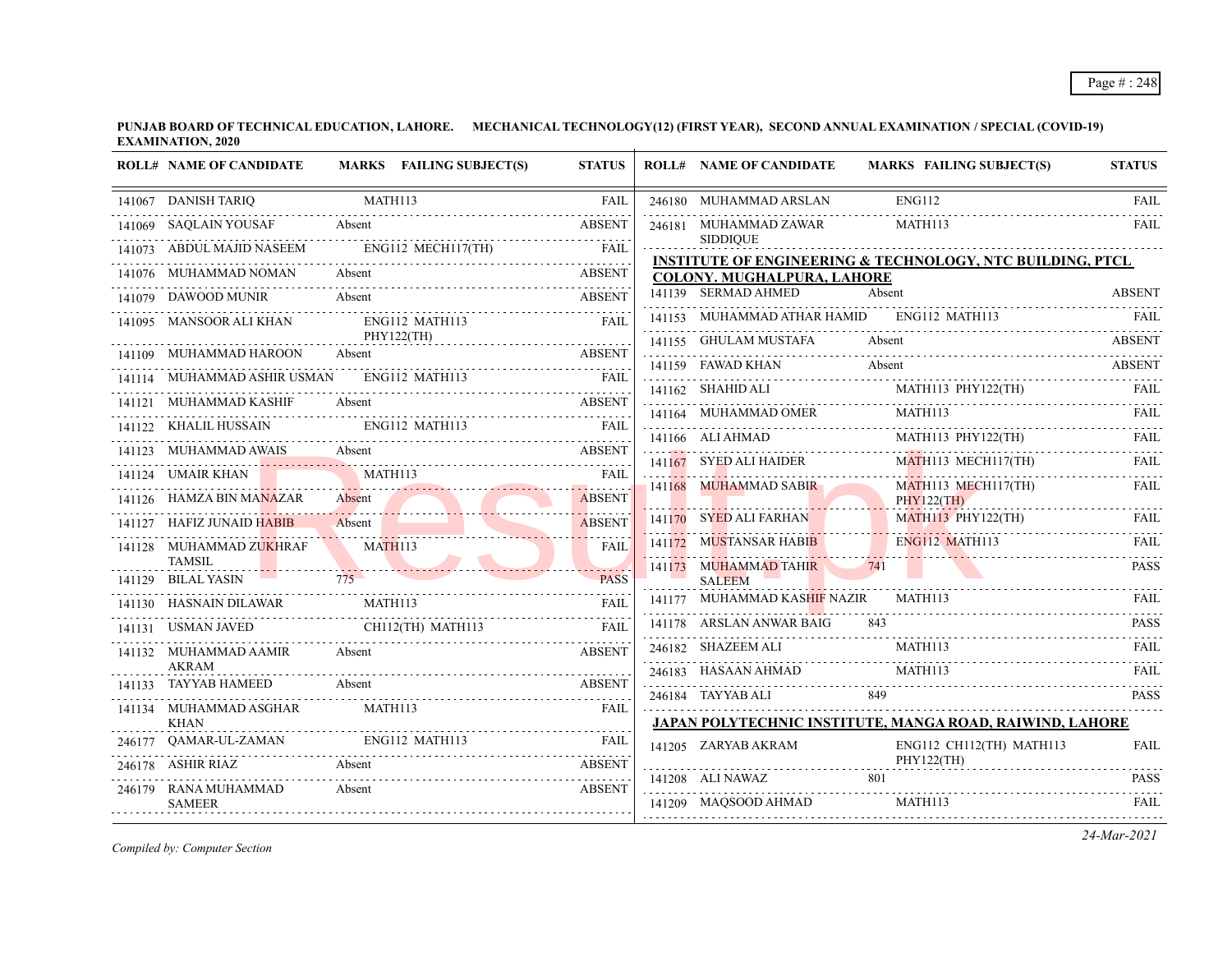**PUNJAB BOARD OF TECHNICAL EDUCATION, LAHORE. MECHANICAL TECHNOLOGY(12) (FIRST YEAR), SECOND ANNUAL EXAMINATION / SPECIAL (COVID-19) EXAMINATION, 2020**  $\overline{1}$ 

|        | <b>ROLL# NAME OF CANDIDATE</b> | MARKS FAILING SUBJECT(S)                                                                                                                                                                                                                                                 | <b>STATUS</b> | <b>ROLL# NAME OF CANDIDATE</b>       | <b>MARKS FAILING SUBJECT(S)</b>                                           | <b>STATUS</b> |
|--------|--------------------------------|--------------------------------------------------------------------------------------------------------------------------------------------------------------------------------------------------------------------------------------------------------------------------|---------------|--------------------------------------|---------------------------------------------------------------------------|---------------|
|        | 141210 EHTISHAM MEHMOOD        | MATH113                                                                                                                                                                                                                                                                  | <b>FAIL</b>   | 246187 FAISAL ANWAR                  | ENG112                                                                    | FAIL          |
|        | 141212 USMAN GHANI             | MATH113                                                                                                                                                                                                                                                                  | <b>FAIL</b>   |                                      | LAHORE POLYTECHNIC INSTITUTE, BAND ROAD NEAR CHOWK YATEEM                 |               |
|        |                                | $\begin{tabular}{lllllllll} \bf\textit{141217} & \textit{WASEEM HUSSAN} & \textit{MATH113 MECH163(TH)} & \textit{FAIL} \\ \hline \end{tabular}$                                                                                                                          |               | <b>KHANA, LAHORE</b>                 |                                                                           |               |
|        | 141219 NISAR HUSSAIN           | <b>ENG112 MATH113</b>                                                                                                                                                                                                                                                    | <b>FAIL</b>   | 141262 MUHAMMAD FAIZAN KHAN          | ISL ENG112 CH112(TH)<br>MATH113 MECH117(TH)                               | <b>FAIL</b>   |
| 141221 | <b>TEMOOR AKBAR</b>            | Absent<br>221 TEMOOR AKBAR Absent ABSENT                                                                                                                                                                                                                                 |               | 141268 MUHAMMAD NAWAZ                | ENG112 MATH113<br>MECH117(TH)                                             | FAIL          |
|        |                                |                                                                                                                                                                                                                                                                          |               | 141277 MUHAMMAD HASSAN               | Absent                                                                    | <b>ABSENT</b> |
|        |                                |                                                                                                                                                                                                                                                                          |               | 141278 MUHAMMAD AWAIS                | Absent                                                                    | <b>ABSENT</b> |
|        | 141227 IRFAN AKBAR             | MATH113                                                                                                                                                                                                                                                                  | FAIL          | 141280 MUHAMMAD AHMAD                | Absent                                                                    | ABSENT        |
|        | 141228 USAMA AMIN              |                                                                                                                                                                                                                                                                          |               | <b>ALLAH DIN</b>                     |                                                                           |               |
|        | 141229 QASIM ALI KHAN Absent   |                                                                                                                                                                                                                                                                          | <b>ABSENT</b> |                                      | $141281 \quad {\rm AHSAN\,MASOOD} \qquad {\rm MATH113} \qquad {\rm FAIL}$ |               |
|        | 141230 ZULFIQAR AHMAD          | 230 ZULFIQAR AHMAD Absent ABSENT                                                                                                                                                                                                                                         |               |                                      | 141282 NOMAN AFTAB Absent ABSENT                                          |               |
|        | 141231 MUHAMMAD KAMRAN         | <b>MATH113</b>                                                                                                                                                                                                                                                           | <b>FAIL</b>   | 141283 KAMRAN SAJID Absent           |                                                                           | ABSENT        |
|        |                                | 141232 MUHAMMAD IJAZ MATHI13 MECH117(TH)                                                                                                                                                                                                                                 | FAIL          | 141285 MUHAMMAD RAMZAN               | <b>ENG112</b><br><b>ENG112</b>                                            | <b>FAIL</b>   |
|        |                                | 141233 SAQIB HAMEED 800 PASS                                                                                                                                                                                                                                             |               | 141286 ABDUR REHMAN                  | 141286 ABDUR REHMAN ENGI12 FAIL FAIL                                      |               |
|        | 141235 ALI HUSSAIN             | ENG112 MATH113<br><b>The Contract of Street</b>                                                                                                                                                                                                                          | <b>FAIL</b>   |                                      | 141287 MUHAMMAD USMAN GUL Absent ABSENT                                   |               |
|        | 141239 MUHAMMAD SHAKEEL        | 1239 MUHAMMAD SHAKEEL Absent ABSENT                                                                                                                                                                                                                                      | <b>ABSENT</b> |                                      | 141288 RANA SHAHJAHAN MATHII3 FAIL                                        |               |
|        | 141244 AZMAN SAMEEH            | Absent                                                                                                                                                                                                                                                                   | ABSENT        | 141289 MUHAMMAD ISHAQ                | MATH113                                                                   |               |
|        | 141250 SUFYYAN ALI             | Absent                                                                                                                                                                                                                                                                   | <b>ABSENT</b> | 246188 MUHAMMMAD ADNAN               | Absent                                                                    | <b>ABSENT</b> |
|        |                                |                                                                                                                                                                                                                                                                          | <b>ABSENT</b> | 37-MAIN RAVI ROAD, LAHORE            | LAHORE POLYTECHNIC INSTITUTE, MANZOOR TRADE CENTRE,                       |               |
|        |                                | 141251 AMJAD RASHEED Absent (141251) AMJAD RASHEED FOR THE CHEMICAL CONTRACT PROPERTY CHEMICAL CONTRACT PROPERTY CHEMICAL CONTRACT PROPERTY CHEMICAL CONTRACT PROPERTY OF THE CONTRACT OF THE CONTRACT OF THE CONTRACT OF THE<br>141252 NAVEED ASLAM ENG112 MATH113 FAIL |               | 141292 MUHAMMAD ARSLAN               | Absent                                                                    | <b>ABSENT</b> |
|        | 141254 SAMAD ALI               | 254 SAMAD ALI Absent ABSENT ABSENT                                                                                                                                                                                                                                       |               | 141293 SHAMOON ALI                   | ENG112 CH112(TH) MATH113<br>MECH117(TH)                                   | <b>FAIL</b>   |
|        |                                | $141255 \quad \text{QAZLBASH AKRAM} \qquad \qquad \text{MATH113} \qquad \qquad \text{FAIL}$                                                                                                                                                                              |               |                                      |                                                                           |               |
|        | 141256 ASIF ARIF               | ENG112                                                                                                                                                                                                                                                                   |               | 141295 ABDUL AZEEM CH112(TH) MATH113 | 141295 ABDUL AZEEM CH112(TH) MATH113 FAIL                                 |               |
|        | 141257 ARSHAD ALI              | MATH113                                                                                                                                                                                                                                                                  | <b>FAIL</b>   | 141297 MUHAMMAD ATIF FAROOQ Absent   |                                                                           | ABSENT        |
|        | 246185 MUHAMMAD ARSHAD ALI 800 |                                                                                                                                                                                                                                                                          | <b>PASS</b>   | 141298 SYED MUZAFFAR AZAM            | MATH113 PHY122(TH)                                                        | <b>FAIL</b>   |
|        | 246186 RIZWAN AFZAAL           | ENG112 MATH113                                                                                                                                                                                                                                                           | <b>FAIL</b>   | ZAIDI                                |                                                                           |               |
|        |                                |                                                                                                                                                                                                                                                                          |               |                                      |                                                                           |               |

*Compiled by: Computer Section*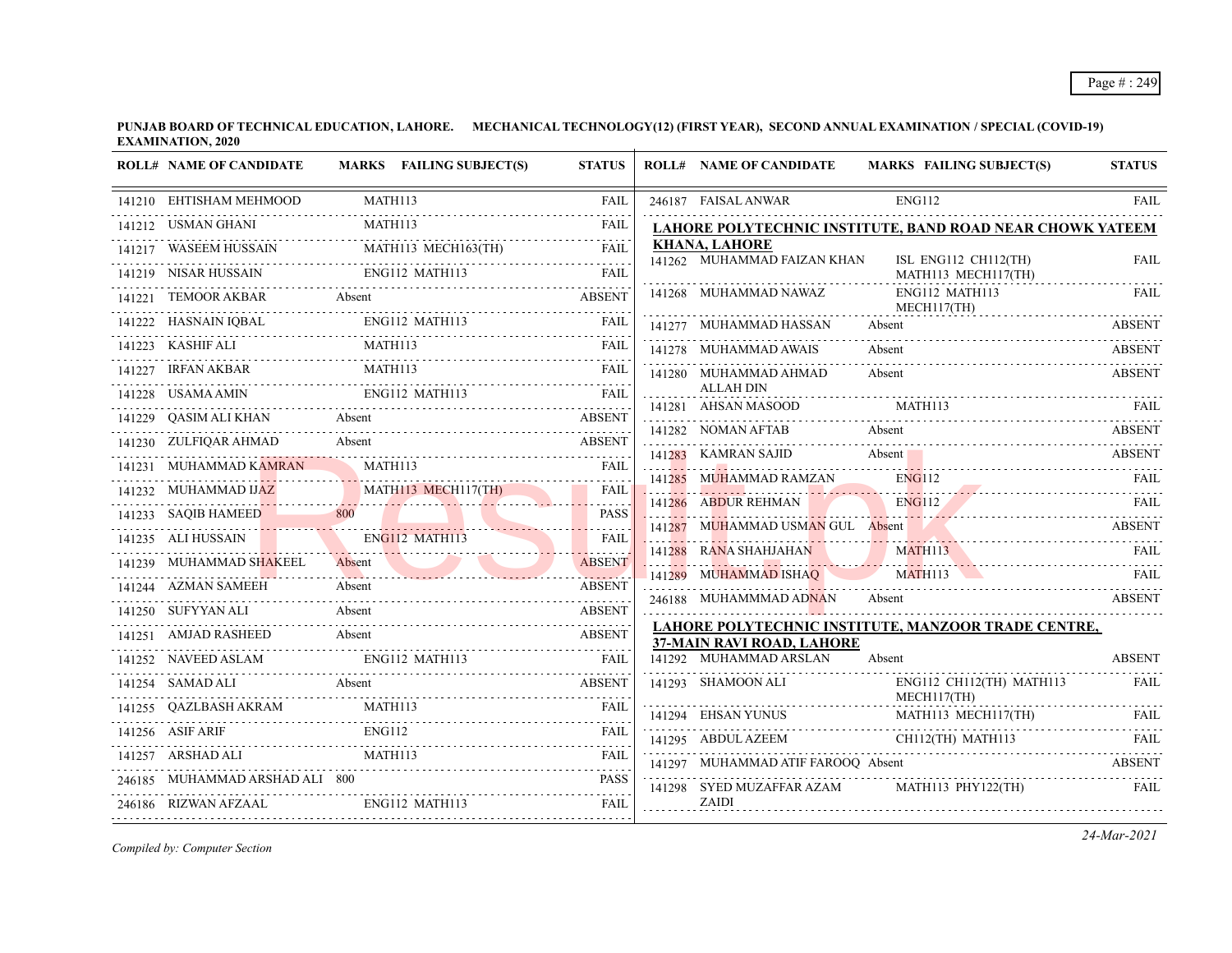**PUNJAB BOARD OF TECHNICAL EDUCATION, LAHORE. MECHANICAL TECHNOLOGY(12) (FIRST YEAR), SECOND ANNUAL EXAMINATION / SPECIAL (COVID-19) EXAMINATION, 2020**

| <b>ROLL# NAME OF CANDIDATE</b>                                                                                                                      |                       | MARKS FAILING SUBJECT(S)    | <b>STATUS</b>                 | <b>ROLL# NAME OF CANDIDATE</b>                                                                   |        | <b>MARKS FAILING SUBJECT(S)</b>                                                                                                                                                                                                                                                                                     | <b>STATUS</b> |
|-----------------------------------------------------------------------------------------------------------------------------------------------------|-----------------------|-----------------------------|-------------------------------|--------------------------------------------------------------------------------------------------|--------|---------------------------------------------------------------------------------------------------------------------------------------------------------------------------------------------------------------------------------------------------------------------------------------------------------------------|---------------|
| 141301 ALI HAIDER                                                                                                                                   | <b>ENG112</b>         |                             | <b>FAIL</b>                   | 141434 RASHID LATIF                                                                              |        | ENG112 CH112(TH) MATH113                                                                                                                                                                                                                                                                                            | <b>FAIL</b>   |
| 141304 ALI REHMAN NAWAZ                                                                                                                             |                       | Absent ABSENT               |                               |                                                                                                  |        | PHY122(TH)<br>141448 RESHYEL DAUD Absent ABSENT                                                                                                                                                                                                                                                                     |               |
| MUHAMMAD WAHAB Absent ABSENT<br>141307 MUHAMMAD WAHAB                                                                                               |                       |                             |                               | 141449 MUHAMMAD AHSAN                                                                            |        | ENG112 MATH113                                                                                                                                                                                                                                                                                                      | FAIL          |
| 246189 MUHAMMAD MUNIR IQBAL ENG112 FAIL FAIL                                                                                                        |                       |                             |                               | <b>SHABBIR</b>                                                                                   |        |                                                                                                                                                                                                                                                                                                                     |               |
| 246190 SAFFI ULLAH                                                                                                                                  |                       | ENG112 MATH113 Registration |                               |                                                                                                  |        | 246195 ROHAN MUNIR MATH113 FAIL FAIL                                                                                                                                                                                                                                                                                |               |
|                                                                                                                                                     |                       |                             | cancelled due to<br>No Chance | 246196 USMAN SUBHANI MATH113                                                                     |        |                                                                                                                                                                                                                                                                                                                     |               |
| <b>MALAYSIAN INSTITUTE OF TECHNOLOGY, SALAMAT PURA,</b>                                                                                             |                       |                             |                               |                                                                                                  |        | <b>GOVERNMENT COLLEGE OF TECHNOLOGY, COLLEGE ROAD, LAYYAH</b>                                                                                                                                                                                                                                                       |               |
| DAROGHAWALA, LAHORE                                                                                                                                 |                       |                             |                               | 141481 BASIL SALEEM                                                                              |        | 141481 BASIL SALEEM PHY122(TH) FAIL                                                                                                                                                                                                                                                                                 |               |
| 141340 MUHAMMAD UBAID                                                                                                                               | Absent                |                             | <b>ABSENT</b>                 |                                                                                                  |        | 141497 MUHAMMAD HANZLA ENGI12 MATH113 FAIL FAIL                                                                                                                                                                                                                                                                     |               |
| 141341 MUHAMMAD HAMZA MATHI13 PHY122(TH) FAIL                                                                                                       |                       |                             |                               |                                                                                                  |        | $\begin{tabular}{c} \hline 141510 & \text{NOOR UL MUSTAFA} \\ \hline \end{tabular} \begin{tabular}{c} \hline \text{AATH113} & \text{MECH117(TH)} \\ \hline \end{tabular} \begin{tabular}{c} \hline \text{FAIL} \\ \hline \end{tabular} \end{tabular} \begin{tabular}{c} \hline \text{FAIL} \\ \hline \end{tabular}$ |               |
| 141355 AMMAD UL HAQ ENGI12 MATH113 FAIL                                                                                                             |                       |                             |                               | 141515 SAJJAD HUSSAIN                                                                            | Absent |                                                                                                                                                                                                                                                                                                                     | <b>ABSENT</b> |
| 141356 SHAHEER AHMED MUJTABA Absent ABSENT                                                                                                          |                       |                             |                               |                                                                                                  |        | 141516 WAQAS MUNIR Absent Absent ABSENT                                                                                                                                                                                                                                                                             |               |
| 141358 IRFAN ALI MATHI13 FAIL PAIL                                                                                                                  |                       |                             |                               |                                                                                                  |        | 141517 MUHAMMAD IMRAN ALI Absent ABSENT                                                                                                                                                                                                                                                                             |               |
| 246191 AHMAD RAZA Absent Absent ABSENT                                                                                                              |                       |                             | <b>ABSENT</b>                 | 141521 MUNIR ABBAS                                                                               |        | Absent ABSENT                                                                                                                                                                                                                                                                                                       |               |
| 246192 MUHAMMAD UMAR Absent                                                                                                                         |                       |                             | <b>ABSENT</b><br>.            |                                                                                                  |        | 141533 MUHAMMAD SULAMAN Absent ASSENT ABSENT                                                                                                                                                                                                                                                                        |               |
| 246193 ZAIN-UL-ABIDEEN Absent RESENT<br>246193 ZAIN-UL-ABIDEEN                                                                                      |                       |                             |                               |                                                                                                  |        | 141534 MOHSIN ALL ENG112 MATH113                                                                                                                                                                                                                                                                                    | FAIL          |
| 246194 HAMZA MALIK MATH113<br><u> 1970 - Johann Stoff, deutscher Stoff, der Stoff, der Stoff, der Stoff, der Stoff, der Stoff, der Stoff, der S</u> |                       |                             | FAIL.                         |                                                                                                  |        | 141535 KASHIF AKHTAR MATHI13 PHY122(TH) FAIL                                                                                                                                                                                                                                                                        |               |
| PAK PUNJAB COLLEGE OF TECHNOLOGY, OPP. TAJ BAGH PULL CANAL                                                                                          |                       |                             |                               |                                                                                                  |        |                                                                                                                                                                                                                                                                                                                     |               |
| <b>BANK ROAD, HARBANCEPURA, LAHORE</b><br>141360 ALI HAMZA                                                                                          | $\overline{MATH}$ 113 |                             | <b>FAIL</b>                   | 141538 MUHAMMAD JAFFAR                                                                           |        | 141537 UMAIR SHABEER 789 PASS                                                                                                                                                                                                                                                                                       |               |
|                                                                                                                                                     |                       |                             |                               | 141540 OAMAR RIAZ                                                                                |        | Absent                                                                                                                                                                                                                                                                                                              | ABSENT        |
| 41363 ZAHOOR IMRAN Absent ABSENT<br>141363 ZAHOOR IMRAN Absent                                                                                      |                       |                             |                               |                                                                                                  |        | CH112(TH) MATH113                                                                                                                                                                                                                                                                                                   | FAIL          |
| 141364 MUHAMMAD HAMZA<br><b>KARIM</b>                                                                                                               | MATH113               |                             | FAIL                          | $\begin{tabular}{ll} 141541 & MUHAMMAD AWAIS & CH112(TH) & MANZOOR & PHY122(TH)\\ \end{tabular}$ |        |                                                                                                                                                                                                                                                                                                                     |               |
| PITAC COLLEGE OF TECHNOLOGY, 234 FEROZEPUR ROAD, LAHORE                                                                                             |                       |                             |                               |                                                                                                  |        | 141542 MUHAMMAD SAFDAR MATH113 PHY122(TH) FAIL                                                                                                                                                                                                                                                                      |               |
| 141415 MUHAMMAD ABDULLAH                                                                                                                            |                       | CH112(TH) MATH113           | <b>FAIL</b>                   | 141547 ARSLAN FAROOQ MATH113                                                                     |        |                                                                                                                                                                                                                                                                                                                     | FAIL.         |
| <b>NASIR</b>                                                                                                                                        |                       | MECH117(TH) PHY122(TH)      | .)<br>                        | 141548 MUHAMMAD AKRAM                                                                            | Absent | 141548 MUHAMMAD AKRAM Absent Absent ABSENT                                                                                                                                                                                                                                                                          | <b>ABSENT</b> |
| 141419 MUBASHIR MUNIR                                                                                                                               |                       | Absent ABSENT               |                               |                                                                                                  |        | 141549 RASHEED AHMED 780 PASS                                                                                                                                                                                                                                                                                       |               |
| 141422 MUHAMMAD REHMAN                                                                                                                              |                       | Absent ABSENT               | <b>ABSENT</b>                 | 141550 WAQAR UL HASSAN                                                                           | Absent |                                                                                                                                                                                                                                                                                                                     | ABSENT        |

*Compiled by: Computer Section*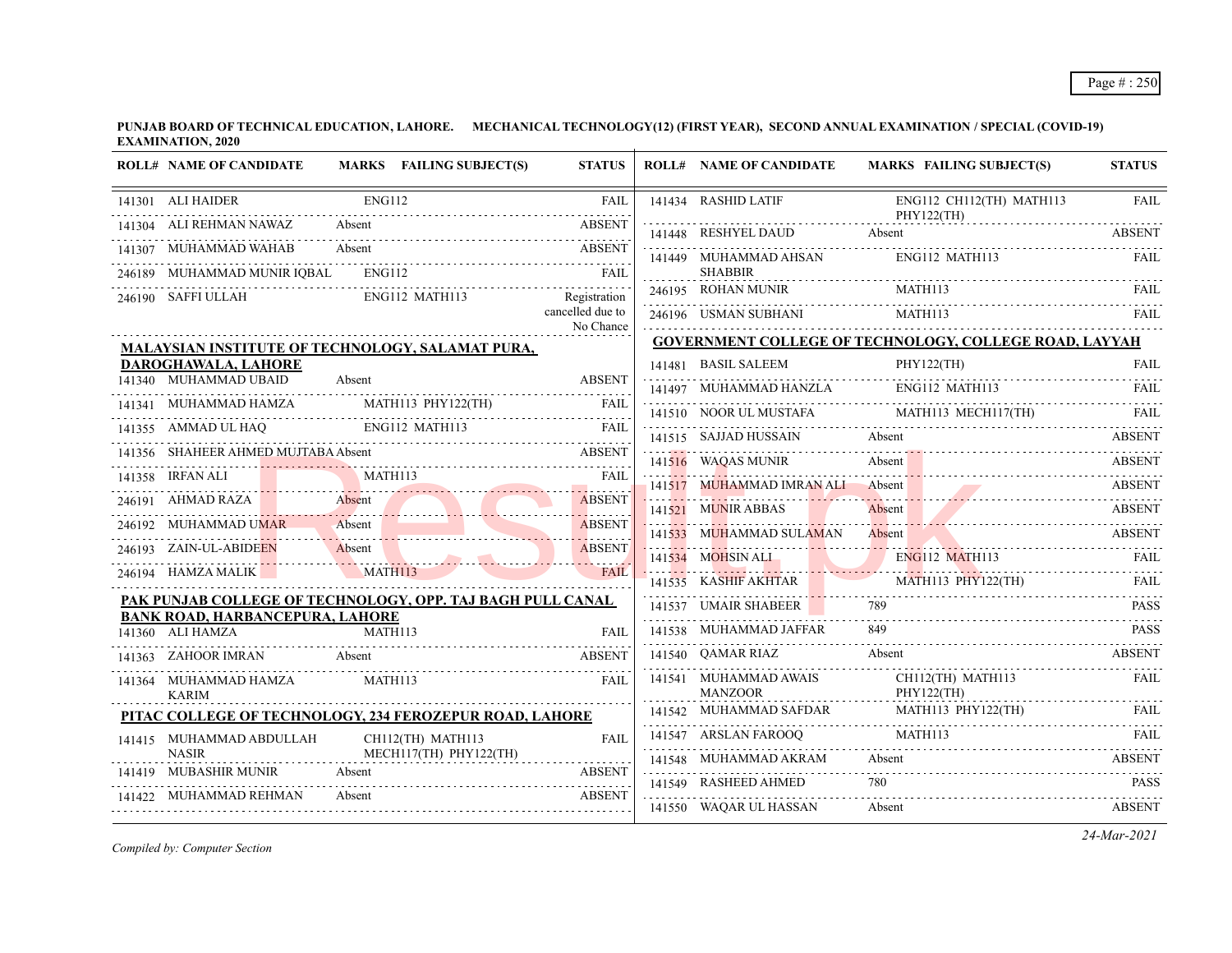**PUNJAB BOARD OF TECHNICAL EDUCATION, LAHORE. MECHANICAL TECHNOLOGY(12) (FIRST YEAR), SECOND ANNUAL EXAMINATION / SPECIAL (COVID-19) EXAMINATION, 2020**

| <b>ROLL# NAME OF CANDIDATE</b>                    | MARKS FAILING SUBJECT(S)                                                                                 | <b>STATUS</b>    | <b>ROLL# NAME OF CANDIDATE</b>              |        | <b>MARKS FAILING SUBJECT(S)</b>                          | <b>STATUS</b> |
|---------------------------------------------------|----------------------------------------------------------------------------------------------------------|------------------|---------------------------------------------|--------|----------------------------------------------------------|---------------|
| 141553 KASHIF MUSHTAQ                             | ENG112 MATH113                                                                                           | <b>FAIL</b>      | 141632 MUHAMMAD USAMA KHAN Absent           |        |                                                          | <b>ABSENT</b> |
| 141556 MUHAMMAD SHOAIB                            | MECH117(TH)<br>Absent                                                                                    |                  | 246203 KHURAM SHAHZAD                       | Absent |                                                          | <b>ABSENT</b> |
| .<br>141559 WASIF ALI                             | Absent                                                                                                   | <b>ABSENT</b>    | PANNAH, LIAOATPUR                           |        | <b>GOVERNMENT COLLEGE OF TECHNOLOGY, TRANDA MUHAMMAD</b> |               |
| 141561 MUHAMMAD ASIF                              | Absent                                                                                                   | <b>ABSENT</b>    | 141648 MUHAMMAD NASIR                       | Absent |                                                          | <b>ABSENT</b> |
| 141565 MUHAMMAD SULEMAN Absent                    |                                                                                                          | ABSENT           |                                             |        | FAIZUL ISLAM INSTITUTE OF TECHNOLOGY, GT ROAD, MANDRA    |               |
| 141568 ASAD ABBAS Absent                          | <b>ABSENT</b>                                                                                            |                  | 141662 ARHUM BILAL TARIO                    |        | ENG112 CH112(TH)                                         | <b>FAIL</b>   |
|                                                   | 141572 MUHAMMAD RIZWAN MATH113 FAIL PRIMER PRIMER AND RIZWAN MATH113                                     |                  | 141684 USAMA BIN ASIF                       | Absent | PHY122(TH) MECH163(TH)                                   | <b>ABSENT</b> |
|                                                   | 141573 MUHAMMAD EHTASHAM Absent National ABSENT                                                          |                  | 141685 MUHAMMAD ANAS                        | Absent |                                                          | <b>ABSENT</b> |
|                                                   | 141574 MUHAMMAD SHEHBAZ Absent ABSENT ABSENT ABSENT PHY122(TH) FAIL FAIL THY122(TH) FAIL THY122(TH) FAIL |                  | 141686 MUHAMMAD SHAYAN                      | Absent |                                                          | <b>ABSENT</b> |
|                                                   |                                                                                                          |                  | TARIO                                       |        |                                                          |               |
|                                                   |                                                                                                          |                  | 141691 MOHSIN NAWAZ PHY122(TH)              |        | 141691 MOHSIN NAWAZ PHY122(TH) FAIL                      |               |
|                                                   | 141584 MUHAMMAD MUZAMMIL CHII2(TH) MECHII7(TH) FAIL                                                      |                  |                                             |        | 141693 HASNAIN TASADDAQ Absent                           | <b>ABSENT</b> |
|                                                   | 141585 MUHAMMAD MUDASIR 811                                                                              | <b>PASS</b><br>. | 141703 HAMAYOUN NASEER<br><b>AHMED</b>      |        | ENG112 MATH113                                           | <b>FAIL</b>   |
|                                                   | 141586 MUHAMMAD ZUBAB ENG112 MATH113                                                                     | <b>FAIL</b>      | $141705$ MUHAMMAD ANEEQ $726$               |        |                                                          | <b>PASS</b>   |
|                                                   | 141587 SAFDAR HUSSAIN Absent                                                                             | <b>ABSENT</b>    | 246204 HASSAN KHAN                          |        | $ENG112$ MECH117(TH)                                     | <b>FAIL</b>   |
|                                                   | 246197 MUHAMMAD RAMZAN ENG112 FAIL                                                                       | <b>FAIL</b>      |                                             |        | PHY122(TH)                                               |               |
| 246198 SHEHROZ MUMTAZ                             | Absent                                                                                                   | <b>ABSENT</b>    | 246206 SAYYED ALI HASSAN                    | Absent | 246205 WALEED AHMED ENG112 FAIL                          | <b>ABSENT</b> |
|                                                   | 246199 ABID HUSSAIN Absent ABSENT                                                                        |                  | GILLANI                                     |        |                                                          |               |
|                                                   | 246200 HASSAN WAQAR Absent ABSENT                                                                        |                  |                                             |        | DR A. Q. KHAN INSTITUTE OF TECHNOLOGY, MULTAN ROAD CHAH  |               |
| 246201 DAWOOD HAMZA                               | ENG112 MATH113<br>MECH117(TH) PHY122(TH)                                                                 | FAIL             | <b>MIANA, MIANWALI</b><br>141716 SAAD AHMAD |        | ENG112 CH112(TH) MATH113<br>MECH117(TH) PHY122(TH)       | <b>FAIL</b>   |
| 246202 ALI RAZA                                   | MATH113<br>LICCS INSTITUTE OF MODERN TECHNOLOGY, HOUSING COLONY                                          | FAIL             | 141723 MUHAMMAD SAJID                       |        | ENG112 CH112(TH) MATH113<br>MECH117(TH) PHY122(TH)       | <b>FAIL</b>   |
| <b>COLLEGE ROAD, LAYYAH</b><br>141616 HAROON NIAZ | ISL ENG112 CH112(TH)                                                                                     | FAIL             | 141734 MUHAMMAD IMRAN                       |        | CH112(TH) MATH113<br>PHY122(TH)                          | FAIL          |
| 141619 MUHAMMAD AYYOUB                            | MATH113 MECH117(TH)<br>MECH117(TH)                                                                       | FAIL             | 141738 HAMZA NOOR                           |        | ENG112 CH112(TH) MATH113<br>PHY122(TH) MECH163(TH)       | FAIL          |
|                                                   |                                                                                                          |                  |                                             |        |                                                          |               |

*Compiled by: Computer Section*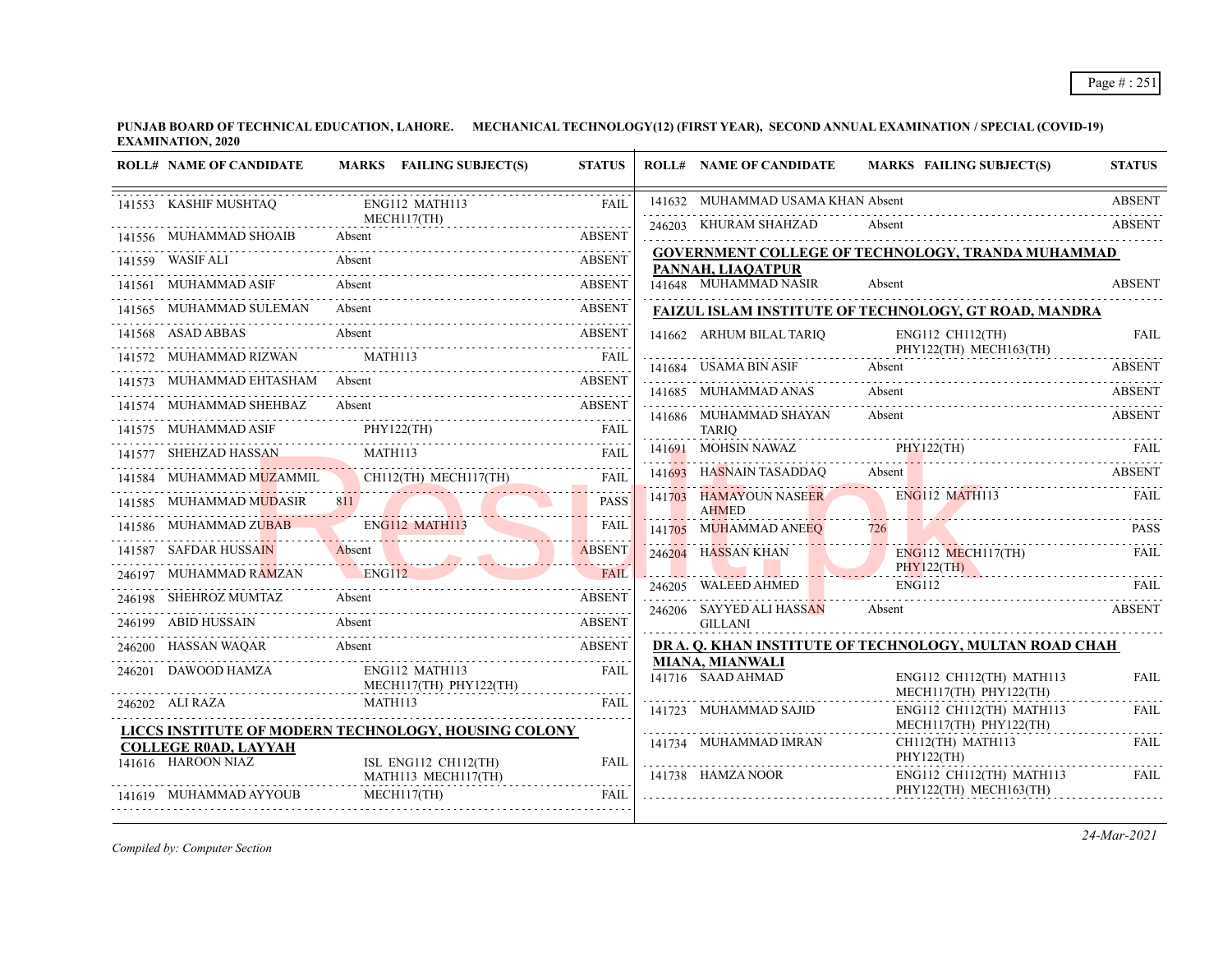**PUNJAB BOARD OF TECHNICAL EDUCATION, LAHORE. MECHANICAL TECHNOLOGY(12) (FIRST YEAR), SECOND ANNUAL EXAMINATION / SPECIAL (COVID-19) EXAMINATION, 2020**  $\overline{1}$ 

| <b>ROLL# NAME OF CANDIDATE</b>                   | MARKS FAILING SUBJECT(S)                    | <b>STATUS</b>    | <b>ROLL# NAME OF CANDIDATE</b>                          | <b>MARKS FAILING SUBJECT(S)</b>                                                       | <b>STATUS</b> |
|--------------------------------------------------|---------------------------------------------|------------------|---------------------------------------------------------|---------------------------------------------------------------------------------------|---------------|
| 141745 ZEESHAN MUHAMMAD                          | ENG112 MATH113<br>PHY122(TH)<br>.           | <b>FAIL</b>      | 141827 SHAFA ULLAH KHAN                                 | ENG112 CH112(TH) MATH113<br>PHY122(TH)                                                | <b>FAIL</b>   |
| 141752 NASIR QAYUM                               | CH112(TH) MATH113<br>PHY122(TH)             | FAIL             | 141828 MUHAMMAD TAIMOOR UL Absent<br><b>HASSAN</b><br>. |                                                                                       | <b>ABSENT</b> |
| 141753 MUHAMMAD SHAHID<br><b>MUNIR</b>           | $ENG112$ CH112(TH) MATH113                  | FAIL             | 141829 AKASH IQBAL                                      | ENG112 CH112(TH) MATH113 FAIL<br>PHY122(TH)                                           |               |
| 141755 MUHAMMAD DAWOOD<br>KHAN                   | ENG112 MATH113                              | <b>EAIL</b>      |                                                         | 141831 MUHAMMAD SHAFIQUE Absent                                                       | <b>ABSENT</b> |
| 141756 GHULAM NASEER                             | Absent ABSENT                               | <b>ABSENT</b>    | 141833 MUHAMMAD FAISAL<br><b>REHMAN</b>                 | MATH113 PHY122(TH)                                                                    | FAIL          |
| 141764 MUHAMMAD UZAIR ALAM<br><b>KHAN SUMBAL</b> | ENG112 MATH113<br>PHY122(TH)                | FAII.            | 141835 MUHAMMAD SANAULLAH                               | CH112(TH) MATH113<br>PHY122(TH)                                                       | FAIL          |
| 141769 SHAHZAIB NASIR                            | <b>ENG112</b>                               | FAIL             | 141837 MUHAMMAD SABTAIN                                 | $ENG112 \tCH112(TH)$<br>$COMP142$ (TH)                                                | FAIL          |
|                                                  | ENG112 CH112(TH) MATH113                    | FAIL             | 141839 MUHAMMAD LUQMAN                                  | Absent                                                                                | <b>ABSENT</b> |
| 141782 IRSHAD MEHMOOD                            | ENG112 MATH113<br>PHY122(TH)<br>. <b>.</b>  | FAII.            | 141845 MUHAMMAD HAMZA                                   | Absent                                                                                | <b>ABSENT</b> |
| 141790 MUHAMMAD AHSAN ALI<br><b>KHAN</b>         | ENG112 CH112(TH) MATH113<br>PHY122(TH)      | <b>FAIL</b>      | 141847 YAQOOB SHAH                                      | $ENG112$ MATH113<br><b>PHY122(TH)</b>                                                 | <b>EAIL</b>   |
| 141792 MUHAMMAD HASNAIN                          | <b>ENG112 CH112(TH) MATH113</b>             | المتمددة<br>FAIL | 141850 MUHAMMAD ARSHAD                                  | Absent                                                                                | <b>ABSENT</b> |
| <b>KHAN</b><br>141793 ZAR BADSHAH                | PHY122(TH) COMP142(TH)<br>Absent            | <b>ABSENT</b>    | 141856 SYED SHAHBAZ HAIDER                              | Absent                                                                                | <b>ABSENT</b> |
| 141795 MUHAMMAD AZIZ ULLAH                       | MATHI13                                     | <b>FAIL</b>      | 141859 MUHAMMAD SHAHBAZ                                 | Absent<br>$FAT$                                                                       |               |
| 141798 MUHAMMAD FARHAN                           | <b>ENG112 MATH113</b>                       | <b>FAIL</b>      |                                                         | 141860 MUHAMMAD SAIF ULLAH MATH113 NATH113 FAIL                                       |               |
|                                                  | PHY122(TH)                                  |                  | 141862 ASAD AYYUB                                       | Absent                                                                                | <b>ABSENT</b> |
| 141800 MUHAMMAD ABU BAKAR<br><b>KHAN</b>         | $ENG112$ CH112(TH) MATH113                  | FAIL             | 141865 ZAINUL ABIDEEN                                   | Absent                                                                                | <b>ABSENT</b> |
|                                                  | 141804 AHMED HAYAT KHAN ENG112 MATH113 FAIL |                  | 141866 NADEEM RASHEED                                   | Absent                                                                                | <b>ABSENT</b> |
| MUHAMMAD TALHA KHAN Absent                       |                                             | <b>ABSENT</b>    |                                                         | 141879 MUHAMMAD SHAKEEL ENG112 MATH113                                                | FAIL          |
| 141810 SABIR ALI                                 | Absent                                      | <b>ABSENT</b>    | 141880 MUHAMMAD ZOHAIB                                  | ENG112 CH112(TH) MATH113                                                              | <b>FAIL</b>   |
| 141820 YASIR HAMEED                              | Absent                                      | <b>ABSENT</b>    |                                                         | PHY122(TH)<br>PHY122(TH)<br>141881 MUHAMMAD ASIF NAWAZ ENGI12 FAIL<br>2000 PHY122(TH) |               |
| 141822 MUHAMMAD JUNAID                           | ENG112 MATH113                              | <b>FAIL</b>      | 141882 MUHAMMAD WAQAS                                   | ENG112                                                                                | FAII.         |
| <b>SATTAR</b><br>141825 ALTAF HUSSAIN            | PHY122(TH)<br>ENG112 MATH113<br>PHY122(TH)  | FAIL             | <b>BEROWLI RAILWAY STATION, MIANWALI</b>                | <b>GOVERNMENT COLLEGE OF TECHNOLOGY, KALA BAGH ROAD, NEAR</b>                         |               |

*Compiled by: Computer Section*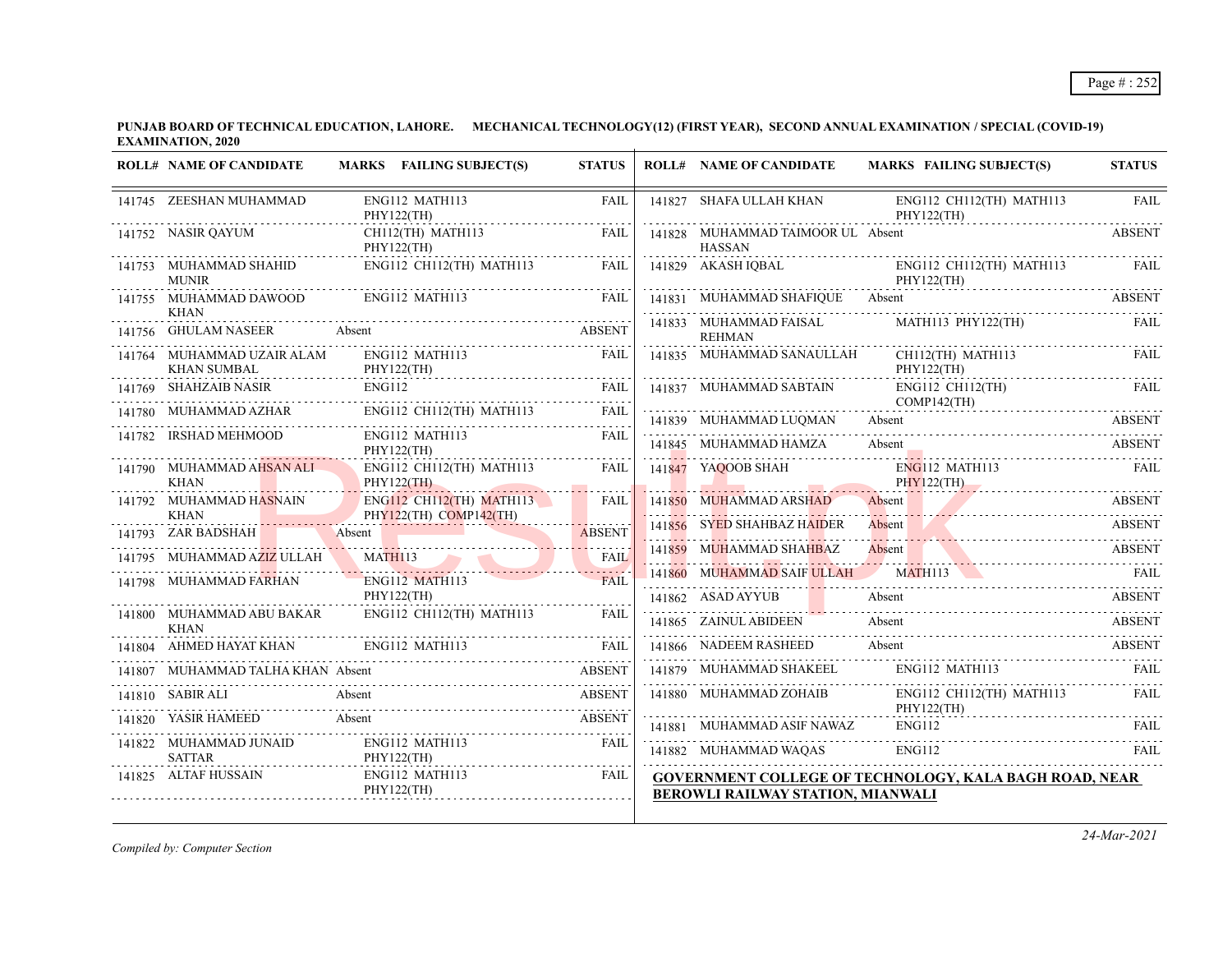| <b>ABSENT</b><br>140400 SAMEER AHMAD<br>Absent<br>SAIFIA POLYTECHNIC INSTITUTE, GULSHAN E SAIFIA, PAF ROAD,<br>.<br>MIANWALI<br>141892 QAISAR ABBAS<br>ENG112 CH112(TH) MATH113<br>FAIL<br>140402 YASIR IQBAL<br><b>Absent</b><br>MECH117(TH) PHY122(TH)<br>141894 MUHAMMAD AZIZ KHAN<br>ENG112 MATH113<br><b>FAIL</b><br>141958 ISLAH UD DIN MATH113 FAIL RELATION OF MATH113<br>MECH117(TH) PHY122(TH)<br><b>GOVERNMENT COLLEGE OF TECHNOLOGY, QASIM PUR COLONY,</b><br>MECH141 COMP142(TH)<br>MECH163(TH)<br>MULTAN<br>ENG112 CH112(TH) MATH113<br>142012 MUHAMMAD SAQIB<br>141903 ABD UL NASEER KHAN<br><b>FAIL</b><br>Absent<br>$MECH117$ (TH)<br>142023 AHMAD GULZAIB KHAN ENG112 MATH113<br>141904 MUHAMMAD NAVEED<br>ENG112 MATH113<br>FAIL<br><b>LODHI</b><br>MECH117(TH) MECH163(TH)<br><b>UMAR</b><br>MECH117(TH)<br>142077 MUHAMMAD ABDUL MATH113 PHY122(TH)<br>141906 INAM ULLAH KHAN<br>ENG112 MATH113<br>FAIL<br><b>REHMAN</b><br>MECH117(TH) PHY122(TH)<br>.<br>142083 SAM SABIR ASHIQ Absent ABSENT<br>MECH163(TH)<br>MATH113<br>142085 NOMAN SHOBAN MATHII3 FAIL<br>141920 MUHAMMAD HANZALA<br>FAIL<br><b>NADEEM</b><br>142088 IKRAM LIAQAT MATHII3 FAIL PARTEN PARTEN BERTAL PARTEN BERTAL PARTEN BERTAL PARTEN BERTAL PARTEN BERTAL<br>141922 MUHAMMAD WALEED<br>MATH113<br>FAII.<br><b>AHMED KHAN</b><br>142089 MUHAMMAD DANISH MATHII3 FAIL<br>141933 FAKHAR ALAM SHAHEEN CHILIZ(TH) MATHI13<br><b>FAIL</b><br>142095 MUHAMMAD USMAN<br>Absent ABSENT<br>ABSENT<br>CHII2(TH) MATHII3<br>141934 MUHAMMAD BABAR KHAN<br><b>FAIL</b><br>142098 DIL SHER Absent ABSENT ABSENT<br>PHY122(TH)<br>142100 ZOHAIBALI Absent ABSENT ABSENT 142106 AFTABUR REHMAN MATHII3 FAIL<br>141943 SAOIB SHAHZAD HUSSAIN Absent<br><b>ABSENT</b><br>141950 MUHAMMAD SAAD FAROOQ CH112(TH) MATH113<br><b>FAIL</b><br>SHAH<br>$\begin{tabular}{l c c c c} \hline \text{SHA} & \text{HAH} & \text{MATH113} & \text{FAIL} \\ \hline 141951 & \text{HUMAIR HASSAN} & \text{MATH113} & \text{FAIL} \\ \hline 141957 & \text{MUHAMMAD UMAR} & \text{MATH113 MECHI63(PR)} & \text{FAIL} \\ \hline \end{tabular}$<br>142113 MUHAMMAD SHOAIB<br>MATH113<br><b>HASHMI</b><br>Absent<br>142116 MUZAMMIL HASSAN<br><b>FAROOO</b><br>142119 MUHAMMAD USAMA RIAZ Absent<br>246207 USAMA AMAN KHAN MATHII3 FAIL FAIL<br><u>172117 - HOLD BRITAN DOG BRITANING - ITOGER</u><br>142120 FAHAD MAQSOOD Absent ABSENT<br>MATH113<br>246208 MUHAMMAD AWAIS<br>FAIL<br><b>MAJEED</b><br>142122 MUNEEB KHAN Absent<br>246209 MUHAMMAD RIZWAN KHAN<br>ENG112 MATH113<br><b>FAIL</b><br>Absent<br>142125 UMAIR KHAN<br>142125 UMAIR KHAN Absent ABSENT<br>MECH117(TH)<br>Absent<br><b>ENG112</b><br>142128 RANA IRFAN ZAFAR<br>246210 MUHAMMAD USMAN ENG112 FAIL FAIL<br>859<br>142129 MUBEEN IRSHAD<br>$\begin{tabular}{llllllll} \multicolumn{2}{c}{\textbf{246211}} & \textbf{ASIF IQBAL} & \textbf{786} & \textbf{PASS} \\ \hline \multicolumn{2}{c}{\textbf{246212}} & \textbf{SHAHID IQBAL} & \textbf{MATHI13} & \textbf{FAIL} \\ \multicolumn{2}{c}{\textbf{246212}} & \textbf{SHAHID IQBAL} & \textbf{MATHI13} & \textbf{FAIL} \\ \end{tabular}$<br>142130 MUHAMMAD AMIR WAQAS Absent ABSENT | <b>ROLL# NAME OF CANDIDATE</b> | MARKS FAILING SUBJECT(S) | <b>STATUS</b> | <b>ROLL# NAME OF CANDIDATE</b> | <b>MARKS FAILING SUBJECT(S)</b> | <b>STATUS</b> |
|-----------------------------------------------------------------------------------------------------------------------------------------------------------------------------------------------------------------------------------------------------------------------------------------------------------------------------------------------------------------------------------------------------------------------------------------------------------------------------------------------------------------------------------------------------------------------------------------------------------------------------------------------------------------------------------------------------------------------------------------------------------------------------------------------------------------------------------------------------------------------------------------------------------------------------------------------------------------------------------------------------------------------------------------------------------------------------------------------------------------------------------------------------------------------------------------------------------------------------------------------------------------------------------------------------------------------------------------------------------------------------------------------------------------------------------------------------------------------------------------------------------------------------------------------------------------------------------------------------------------------------------------------------------------------------------------------------------------------------------------------------------------------------------------------------------------------------------------------------------------------------------------------------------------------------------------------------------------------------------------------------------------------------------------------------------------------------------------------------------------------------------------------------------------------------------------------------------------------------------------------------------------------------------------------------------------------------------------------------------------------------------------------------------------------------------------------------------------------------------------------------------------------------------------------------------------------------------------------------------------------------------------------------------------------------------------------------------------------------------------------------------------------------------------------------------------------------------------------------------------------------------------------------------------------------------------------------------------------------------------------------------------------------------------------------------------------------------------------------------------------------------------------------------------------------|--------------------------------|--------------------------|---------------|--------------------------------|---------------------------------|---------------|
|                                                                                                                                                                                                                                                                                                                                                                                                                                                                                                                                                                                                                                                                                                                                                                                                                                                                                                                                                                                                                                                                                                                                                                                                                                                                                                                                                                                                                                                                                                                                                                                                                                                                                                                                                                                                                                                                                                                                                                                                                                                                                                                                                                                                                                                                                                                                                                                                                                                                                                                                                                                                                                                                                                                                                                                                                                                                                                                                                                                                                                                                                                                                                                             |                                |                          |               |                                |                                 |               |
|                                                                                                                                                                                                                                                                                                                                                                                                                                                                                                                                                                                                                                                                                                                                                                                                                                                                                                                                                                                                                                                                                                                                                                                                                                                                                                                                                                                                                                                                                                                                                                                                                                                                                                                                                                                                                                                                                                                                                                                                                                                                                                                                                                                                                                                                                                                                                                                                                                                                                                                                                                                                                                                                                                                                                                                                                                                                                                                                                                                                                                                                                                                                                                             |                                |                          |               |                                |                                 | <b>ABSENT</b> |
|                                                                                                                                                                                                                                                                                                                                                                                                                                                                                                                                                                                                                                                                                                                                                                                                                                                                                                                                                                                                                                                                                                                                                                                                                                                                                                                                                                                                                                                                                                                                                                                                                                                                                                                                                                                                                                                                                                                                                                                                                                                                                                                                                                                                                                                                                                                                                                                                                                                                                                                                                                                                                                                                                                                                                                                                                                                                                                                                                                                                                                                                                                                                                                             |                                |                          |               |                                |                                 |               |
|                                                                                                                                                                                                                                                                                                                                                                                                                                                                                                                                                                                                                                                                                                                                                                                                                                                                                                                                                                                                                                                                                                                                                                                                                                                                                                                                                                                                                                                                                                                                                                                                                                                                                                                                                                                                                                                                                                                                                                                                                                                                                                                                                                                                                                                                                                                                                                                                                                                                                                                                                                                                                                                                                                                                                                                                                                                                                                                                                                                                                                                                                                                                                                             |                                |                          |               |                                |                                 |               |
|                                                                                                                                                                                                                                                                                                                                                                                                                                                                                                                                                                                                                                                                                                                                                                                                                                                                                                                                                                                                                                                                                                                                                                                                                                                                                                                                                                                                                                                                                                                                                                                                                                                                                                                                                                                                                                                                                                                                                                                                                                                                                                                                                                                                                                                                                                                                                                                                                                                                                                                                                                                                                                                                                                                                                                                                                                                                                                                                                                                                                                                                                                                                                                             |                                |                          |               |                                |                                 | <b>ABSENT</b> |
|                                                                                                                                                                                                                                                                                                                                                                                                                                                                                                                                                                                                                                                                                                                                                                                                                                                                                                                                                                                                                                                                                                                                                                                                                                                                                                                                                                                                                                                                                                                                                                                                                                                                                                                                                                                                                                                                                                                                                                                                                                                                                                                                                                                                                                                                                                                                                                                                                                                                                                                                                                                                                                                                                                                                                                                                                                                                                                                                                                                                                                                                                                                                                                             |                                |                          |               |                                |                                 | FAIL          |
|                                                                                                                                                                                                                                                                                                                                                                                                                                                                                                                                                                                                                                                                                                                                                                                                                                                                                                                                                                                                                                                                                                                                                                                                                                                                                                                                                                                                                                                                                                                                                                                                                                                                                                                                                                                                                                                                                                                                                                                                                                                                                                                                                                                                                                                                                                                                                                                                                                                                                                                                                                                                                                                                                                                                                                                                                                                                                                                                                                                                                                                                                                                                                                             |                                |                          |               |                                |                                 | FAIL          |
|                                                                                                                                                                                                                                                                                                                                                                                                                                                                                                                                                                                                                                                                                                                                                                                                                                                                                                                                                                                                                                                                                                                                                                                                                                                                                                                                                                                                                                                                                                                                                                                                                                                                                                                                                                                                                                                                                                                                                                                                                                                                                                                                                                                                                                                                                                                                                                                                                                                                                                                                                                                                                                                                                                                                                                                                                                                                                                                                                                                                                                                                                                                                                                             |                                |                          |               |                                |                                 |               |
|                                                                                                                                                                                                                                                                                                                                                                                                                                                                                                                                                                                                                                                                                                                                                                                                                                                                                                                                                                                                                                                                                                                                                                                                                                                                                                                                                                                                                                                                                                                                                                                                                                                                                                                                                                                                                                                                                                                                                                                                                                                                                                                                                                                                                                                                                                                                                                                                                                                                                                                                                                                                                                                                                                                                                                                                                                                                                                                                                                                                                                                                                                                                                                             |                                |                          |               |                                |                                 |               |
|                                                                                                                                                                                                                                                                                                                                                                                                                                                                                                                                                                                                                                                                                                                                                                                                                                                                                                                                                                                                                                                                                                                                                                                                                                                                                                                                                                                                                                                                                                                                                                                                                                                                                                                                                                                                                                                                                                                                                                                                                                                                                                                                                                                                                                                                                                                                                                                                                                                                                                                                                                                                                                                                                                                                                                                                                                                                                                                                                                                                                                                                                                                                                                             |                                |                          |               |                                |                                 |               |
|                                                                                                                                                                                                                                                                                                                                                                                                                                                                                                                                                                                                                                                                                                                                                                                                                                                                                                                                                                                                                                                                                                                                                                                                                                                                                                                                                                                                                                                                                                                                                                                                                                                                                                                                                                                                                                                                                                                                                                                                                                                                                                                                                                                                                                                                                                                                                                                                                                                                                                                                                                                                                                                                                                                                                                                                                                                                                                                                                                                                                                                                                                                                                                             |                                |                          |               |                                |                                 |               |
|                                                                                                                                                                                                                                                                                                                                                                                                                                                                                                                                                                                                                                                                                                                                                                                                                                                                                                                                                                                                                                                                                                                                                                                                                                                                                                                                                                                                                                                                                                                                                                                                                                                                                                                                                                                                                                                                                                                                                                                                                                                                                                                                                                                                                                                                                                                                                                                                                                                                                                                                                                                                                                                                                                                                                                                                                                                                                                                                                                                                                                                                                                                                                                             |                                |                          |               |                                |                                 |               |
|                                                                                                                                                                                                                                                                                                                                                                                                                                                                                                                                                                                                                                                                                                                                                                                                                                                                                                                                                                                                                                                                                                                                                                                                                                                                                                                                                                                                                                                                                                                                                                                                                                                                                                                                                                                                                                                                                                                                                                                                                                                                                                                                                                                                                                                                                                                                                                                                                                                                                                                                                                                                                                                                                                                                                                                                                                                                                                                                                                                                                                                                                                                                                                             |                                |                          |               |                                |                                 |               |
|                                                                                                                                                                                                                                                                                                                                                                                                                                                                                                                                                                                                                                                                                                                                                                                                                                                                                                                                                                                                                                                                                                                                                                                                                                                                                                                                                                                                                                                                                                                                                                                                                                                                                                                                                                                                                                                                                                                                                                                                                                                                                                                                                                                                                                                                                                                                                                                                                                                                                                                                                                                                                                                                                                                                                                                                                                                                                                                                                                                                                                                                                                                                                                             |                                |                          |               |                                |                                 |               |
|                                                                                                                                                                                                                                                                                                                                                                                                                                                                                                                                                                                                                                                                                                                                                                                                                                                                                                                                                                                                                                                                                                                                                                                                                                                                                                                                                                                                                                                                                                                                                                                                                                                                                                                                                                                                                                                                                                                                                                                                                                                                                                                                                                                                                                                                                                                                                                                                                                                                                                                                                                                                                                                                                                                                                                                                                                                                                                                                                                                                                                                                                                                                                                             |                                |                          |               |                                |                                 | <b>FAIL</b>   |
|                                                                                                                                                                                                                                                                                                                                                                                                                                                                                                                                                                                                                                                                                                                                                                                                                                                                                                                                                                                                                                                                                                                                                                                                                                                                                                                                                                                                                                                                                                                                                                                                                                                                                                                                                                                                                                                                                                                                                                                                                                                                                                                                                                                                                                                                                                                                                                                                                                                                                                                                                                                                                                                                                                                                                                                                                                                                                                                                                                                                                                                                                                                                                                             |                                |                          |               |                                |                                 |               |
|                                                                                                                                                                                                                                                                                                                                                                                                                                                                                                                                                                                                                                                                                                                                                                                                                                                                                                                                                                                                                                                                                                                                                                                                                                                                                                                                                                                                                                                                                                                                                                                                                                                                                                                                                                                                                                                                                                                                                                                                                                                                                                                                                                                                                                                                                                                                                                                                                                                                                                                                                                                                                                                                                                                                                                                                                                                                                                                                                                                                                                                                                                                                                                             |                                |                          |               |                                |                                 | ABSENT        |
|                                                                                                                                                                                                                                                                                                                                                                                                                                                                                                                                                                                                                                                                                                                                                                                                                                                                                                                                                                                                                                                                                                                                                                                                                                                                                                                                                                                                                                                                                                                                                                                                                                                                                                                                                                                                                                                                                                                                                                                                                                                                                                                                                                                                                                                                                                                                                                                                                                                                                                                                                                                                                                                                                                                                                                                                                                                                                                                                                                                                                                                                                                                                                                             |                                |                          |               |                                |                                 | ABSENT        |
|                                                                                                                                                                                                                                                                                                                                                                                                                                                                                                                                                                                                                                                                                                                                                                                                                                                                                                                                                                                                                                                                                                                                                                                                                                                                                                                                                                                                                                                                                                                                                                                                                                                                                                                                                                                                                                                                                                                                                                                                                                                                                                                                                                                                                                                                                                                                                                                                                                                                                                                                                                                                                                                                                                                                                                                                                                                                                                                                                                                                                                                                                                                                                                             |                                |                          |               |                                |                                 |               |
|                                                                                                                                                                                                                                                                                                                                                                                                                                                                                                                                                                                                                                                                                                                                                                                                                                                                                                                                                                                                                                                                                                                                                                                                                                                                                                                                                                                                                                                                                                                                                                                                                                                                                                                                                                                                                                                                                                                                                                                                                                                                                                                                                                                                                                                                                                                                                                                                                                                                                                                                                                                                                                                                                                                                                                                                                                                                                                                                                                                                                                                                                                                                                                             |                                |                          |               |                                |                                 | ABSENT        |
|                                                                                                                                                                                                                                                                                                                                                                                                                                                                                                                                                                                                                                                                                                                                                                                                                                                                                                                                                                                                                                                                                                                                                                                                                                                                                                                                                                                                                                                                                                                                                                                                                                                                                                                                                                                                                                                                                                                                                                                                                                                                                                                                                                                                                                                                                                                                                                                                                                                                                                                                                                                                                                                                                                                                                                                                                                                                                                                                                                                                                                                                                                                                                                             |                                |                          |               |                                |                                 |               |
|                                                                                                                                                                                                                                                                                                                                                                                                                                                                                                                                                                                                                                                                                                                                                                                                                                                                                                                                                                                                                                                                                                                                                                                                                                                                                                                                                                                                                                                                                                                                                                                                                                                                                                                                                                                                                                                                                                                                                                                                                                                                                                                                                                                                                                                                                                                                                                                                                                                                                                                                                                                                                                                                                                                                                                                                                                                                                                                                                                                                                                                                                                                                                                             |                                |                          |               |                                |                                 | <b>ABSENT</b> |
|                                                                                                                                                                                                                                                                                                                                                                                                                                                                                                                                                                                                                                                                                                                                                                                                                                                                                                                                                                                                                                                                                                                                                                                                                                                                                                                                                                                                                                                                                                                                                                                                                                                                                                                                                                                                                                                                                                                                                                                                                                                                                                                                                                                                                                                                                                                                                                                                                                                                                                                                                                                                                                                                                                                                                                                                                                                                                                                                                                                                                                                                                                                                                                             |                                |                          |               |                                |                                 | <b>PASS</b>   |
|                                                                                                                                                                                                                                                                                                                                                                                                                                                                                                                                                                                                                                                                                                                                                                                                                                                                                                                                                                                                                                                                                                                                                                                                                                                                                                                                                                                                                                                                                                                                                                                                                                                                                                                                                                                                                                                                                                                                                                                                                                                                                                                                                                                                                                                                                                                                                                                                                                                                                                                                                                                                                                                                                                                                                                                                                                                                                                                                                                                                                                                                                                                                                                             |                                |                          |               |                                |                                 |               |

*Compiled by: Computer Section*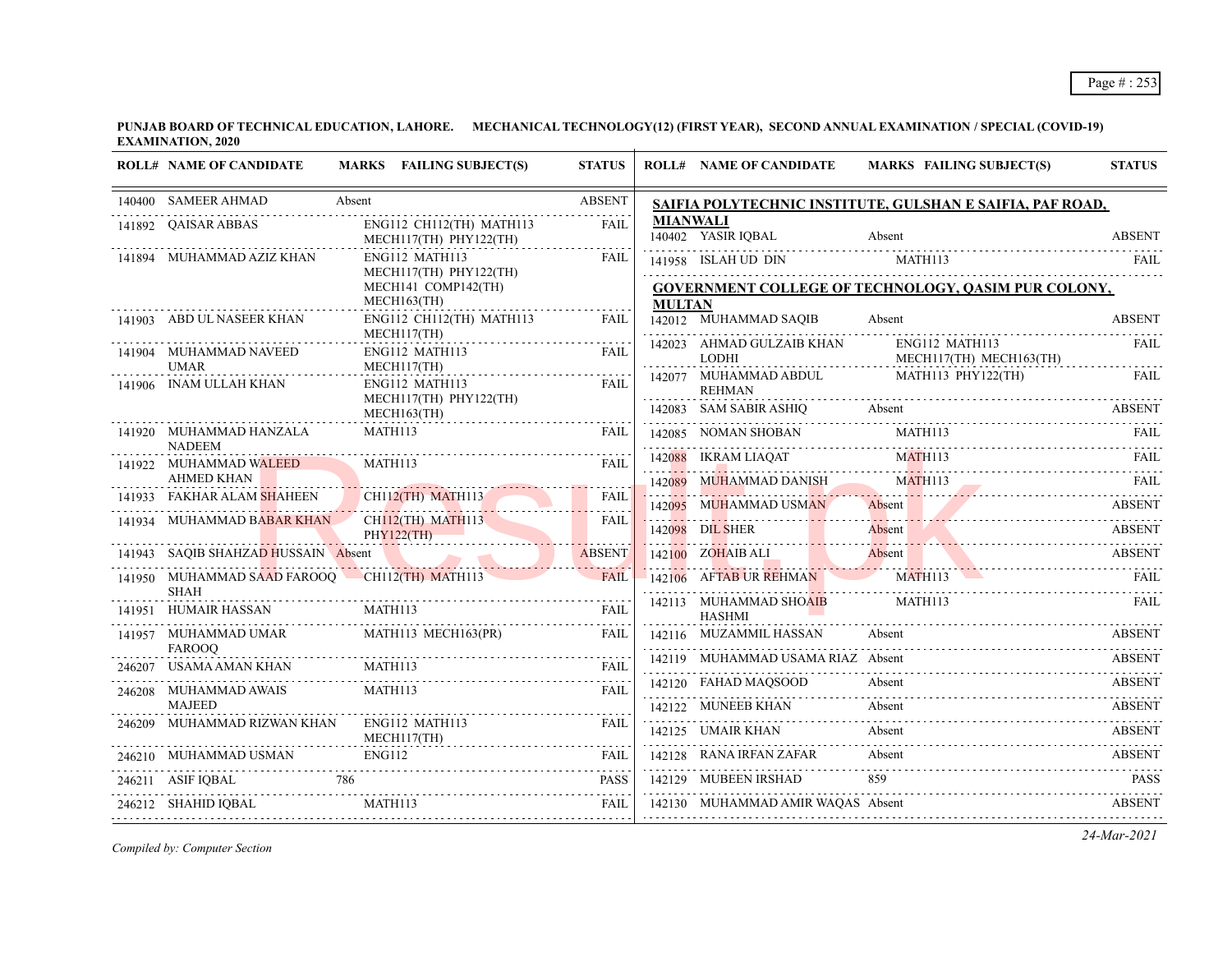|               | <b>ROLL# NAME OF CANDIDATE</b>           | MARKS FAILING SUBJECT(S)                             | <b>STATUS</b> |        | <b>ROLL# NAME OF CANDIDATE</b>                     |               |        | <b>MARKS FAILING SUBJECT(S)</b>                                                                    | <b>STATUS</b> |
|---------------|------------------------------------------|------------------------------------------------------|---------------|--------|----------------------------------------------------|---------------|--------|----------------------------------------------------------------------------------------------------|---------------|
|               | 142131 FAHAD MUSHTAQ                     | MATH113                                              | FAIL          |        | 246217 HASSAN SULTAN                               |               |        | MATH113                                                                                            | <b>FAIL</b>   |
|               | 246213 MUHAMMAD HASEEB<br>ATHAR          | ENG112 MATH113                                       | FAIL          |        | 246218 MUHAMMAD ABBAS                              | <b>ENG112</b> |        | Registration<br>cancelled due to                                                                   |               |
|               | 246214 MUHAMMAD USMAN                    | ENG112 MATH113                                       | <b>FAIL</b>   |        |                                                    |               |        |                                                                                                    | No Chance     |
|               | 248464 JUNAID RAZA KHAN                  | ENG112 MATH113<br>MECH117(TH)                        | FAIL          |        | <b>CHOWK, MULTAN</b><br>142241 SOHAIB SAJJAD       |               |        | SWEDISH INSTITUTE OF TECHNOLOGY, OPP. GRID STATION, VEHARI<br>MATH113                              | <b>FAIL</b>   |
|               |                                          | MULTAN POLYTECHNIC INSTITUTE, 2656 MASOOM SHAH ROAD, |               |        |                                                    |               |        |                                                                                                    |               |
| <b>MULTAN</b> | 141963 FAHAD AHMAD                       | MATH113                                              | <b>FAIL</b>   |        | 142245 MUHAMMAD KALEEM<br><b>KHAN</b>              |               |        | ENG112 MATH113                                                                                     | <b>FAIL</b>   |
|               | 141964 MUNEEB AHMAD                      | MATH113                                              | FAIL          |        | 142256 MUHAMMAD YOUNUS Absent                      |               |        |                                                                                                    | ABSENT        |
|               | 141965 SALMAN FAHEEM Absent              | <b>ABSENT</b>                                        |               |        | 142267 HAMMAD ASLAM                                |               |        | MATH113<br>DHAMMAD HARIS CHI12(TH) FAIL                                                            | -FAIL         |
|               | 141967 MUHAMMAD UMAIR                    | 880                                                  | <b>PASS</b>   |        | 142269 MOHAMMAD HARIS                              |               |        |                                                                                                    |               |
|               | 141968 SHARAZ ULLAH KHALDI               | MATH113                                              | FAIL          | 142271 | <b>HADAR ZAHID</b>                                 |               | Absent |                                                                                                    | <b>ABSENT</b> |
|               | 142127 ZAHID UL HAQ                      | MATH113                                              | <b>FAIL</b>   |        | 142272 MUHAMMAD SABIR RIAZ Absent                  |               |        |                                                                                                    | ABSENT        |
|               | 142132 MUHAMMAD EHSAN                    | Absent                                               | <b>ABSENT</b> |        | 142278 OSAMA SHAHWAR                               |               |        | MATHII3 FAIL                                                                                       |               |
|               | 142167 HAMZA MASOOD Absent               |                                                      | <b>ABSENT</b> |        | 142293 HAFIZ MUHAMMAD SAQIB Absent<br><b>WAQAS</b> |               |        |                                                                                                    | <b>ABSENT</b> |
|               | 142174 MUHAMMAD UMAIR                    | MATH113                                              | FAIL<br>.     |        |                                                    |               |        | 142296 MUHAMMAD ASIF Absent ABSENT ABSENT                                                          |               |
|               | 142184 MUHAMMAD ASHAR                    | Absent                                               | <b>ABSENT</b> |        |                                                    |               |        | 142297 SADDAM HUSSAIN ENGI12 MATH113 FAIL                                                          |               |
|               | 142187 MUHAMMAD WASEEM<br><b>SHEHZAD</b> | Absent                                               | <b>ABSENT</b> |        | 246219 MUZAMIL ASIF                                |               |        | MATH113                                                                                            | FAIL          |
|               |                                          | 142189 MUHAMMAD TAIMOOR ENG112 MATH113 FAIL          |               |        | 246220 SYED TEHSEEN HAIDER<br><b>BUKHARI</b>       |               |        | MECH117(TH)                                                                                        | <b>FAIL</b>   |
|               | 142190 SAQLAIN HASSAN                    | MATH113                                              | FAIL          |        | 246221 MUHAMMAD NOUMAN                             |               | Absent |                                                                                                    | ABSENT        |
|               | 142192 ABDUL REHMAN Absent               | <b>ABSENT</b>                                        |               |        |                                                    |               |        | THE CITY COLLEGE OF TECHNOLOGY, WAINS AUTO CENTRE, OPP                                             |               |
|               | 142195 MUHAMMAD MUSAWAR                  | MATH113                                              | <b>FAIL</b>   |        | 142322 MUHAMMAD FAISAL                             |               |        | FAISAL MOVERS, VEHARI CHOWK, LARRI ADDA, MULTAN<br>ENG112 MATH113                                  | <b>FAIL</b>   |
|               | 142199 MUHAMMAD ASHRAF                   | MATH113 MECH117(TH)                                  | FAIL          |        | <b>NAZEER</b>                                      |               |        | MECH117(TH)                                                                                        |               |
|               | 142201 MUHAMMAD WAQAS<br>AHMAD           | .<br>MATH113 MECH117(TH)                             | FAIL          |        | 142326 MUHAMMAD WASEEM<br><b>ANJUM</b>             |               |        | ENG112 MATH113<br>MECH117(TH)                                                                      | FAIL          |
|               | 246215 IMRAN                             | $ENGI12 MATH113$ FAIL<br>V ENG112 MATH113 FAIL       |               |        |                                                    |               |        | $142332 \quad \text{MOHAMMAD USMAN} \qquad \qquad \text{ENG112 MATH113} \qquad \qquad \text{FAIL}$ |               |
|               | 246216 MUHAMMAD ZEESHAN Absent           |                                                      | ABSENT        |        | 142333 WAQAS ALI                                   |               |        | MATH113                                                                                            | <b>FAIL</b>   |
|               |                                          |                                                      |               |        |                                                    |               |        |                                                                                                    |               |

*Compiled by: Computer Section*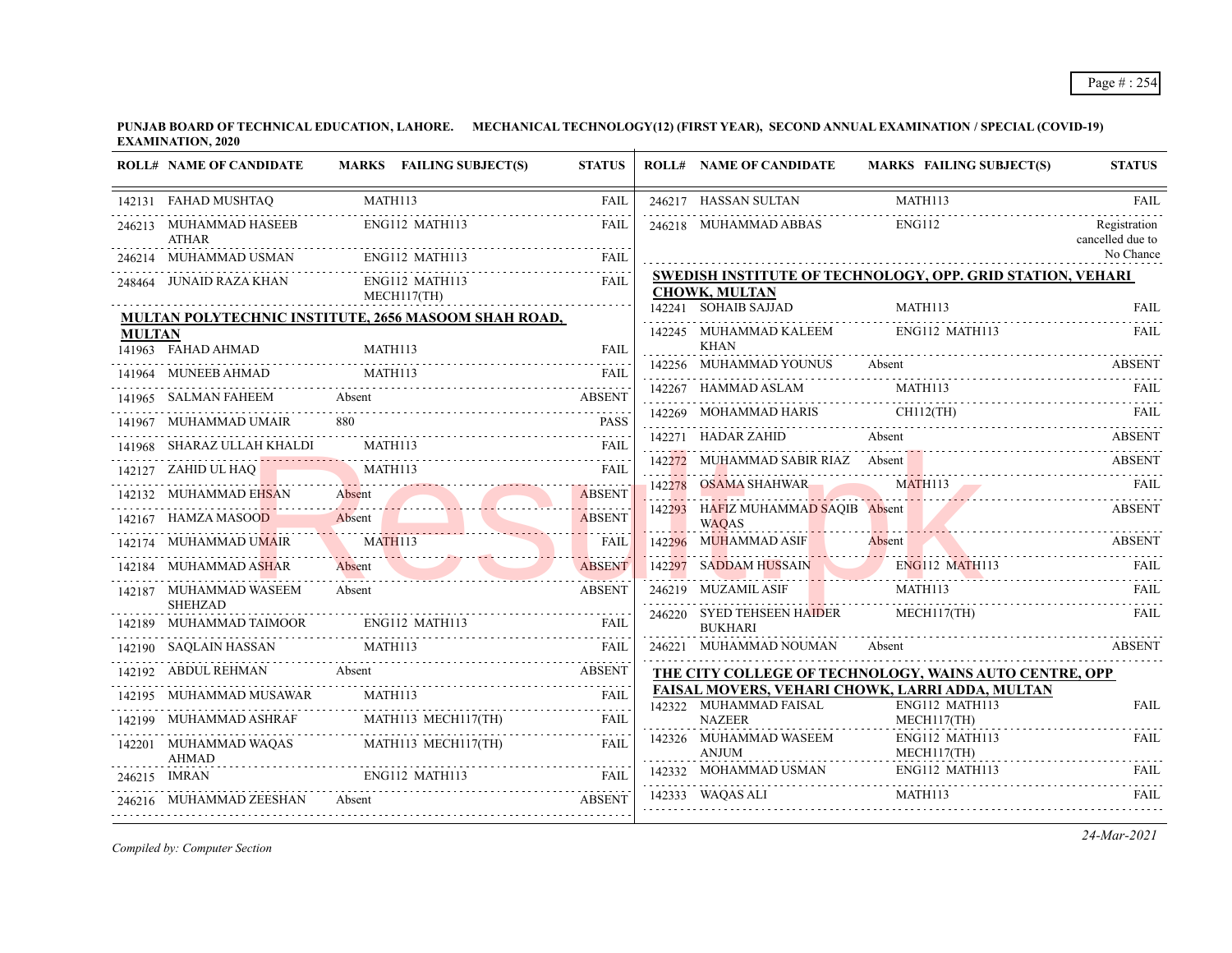|        | <b>ROLL# NAME OF CANDIDATE</b>                                                                                                                                                                 |                | MARKS FAILING SUBJECT(S)                           | <b>STATUS</b>             | <b>ROLL# NAME OF CANDIDATE</b>                            | <b>MARKS FAILING SUBJECT(S)</b>                                                                                                                                              | <b>STATUS</b>                 |
|--------|------------------------------------------------------------------------------------------------------------------------------------------------------------------------------------------------|----------------|----------------------------------------------------|---------------------------|-----------------------------------------------------------|------------------------------------------------------------------------------------------------------------------------------------------------------------------------------|-------------------------------|
|        | 142359 ABDUL RAUF                                                                                                                                                                              |                | ENG112 CH112(TH) MATH113                           | FAIL                      | 142439 MUHAMMAD HASSAN                                    | ENG112 MATH113                                                                                                                                                               | Registration                  |
|        | 142367 MUHAMMAD FAHAD<br><b>SALEEM</b>                                                                                                                                                         | MATH113        |                                                    | <b>FAIL</b>               | SHEHZAD AKHTAR                                            |                                                                                                                                                                              | cancelled due to<br>No Chance |
|        | 142370 RANA SAAD SUBHAN ASIM                                                                                                                                                                   | <b>MATH113</b> |                                                    | <b>FAIL</b>               | 246222 SHAHZADA FAKHAR ALAM ENG112 MATH113                |                                                                                                                                                                              | <b>FAIL</b>                   |
|        | 142371 ALI HADER                                                                                                                                                                               | Absent         |                                                    | <b>ABSENT</b>             | 246223 FAHAD MUSHTAQ                                      | $\begin{tabular}{ccccc} \multicolumn{2}{c }{\textbf{246223}} & FAHAD MUSHTAQ & \multicolumn{2}{c }{\textbf{MATH113}} & & \multicolumn{2}{c }{\textbf{FAIL}}\\ \end{tabular}$ |                               |
|        | 142375 MUHAMMAD HASSAN                                                                                                                                                                         | <b>MATH113</b> |                                                    | FAII.                     | 246224 HAFIZ MUHAMMAD<br><b>RASHEED</b>                   | MATH113                                                                                                                                                                      | FAIL                          |
|        | 142377 MUHAMMAD RAFAY HADI                                                                                                                                                                     |                | $CH112$ (TH) MATH $113$<br>MECH117(TH) MECH163(TH) | <b>FAIL</b>               | 246225 MUHAMMAD AQEEL<br><b>SHAHZAD</b>                   | 849                                                                                                                                                                          | <b>PASS</b>                   |
|        | 142378 KHAWAR GHAFOOR                                                                                                                                                                          |                |                                                    | <b>ABSENT</b>             |                                                           | 246226 KASHIF MUSHTAQ Absent ABSENT                                                                                                                                          |                               |
|        | 142379 FAROOQ AHMAD MANZOOR                                                                                                                                                                    |                | ENG112 CH112(TH) MATH113                           | <b>FAIL</b>               | 246227 BILAL AHMAD                                        | MATH113                                                                                                                                                                      | FAIL                          |
|        | 142380 MUHAMMAD SHAHROOZ Absent                                                                                                                                                                |                |                                                    | ABSENT                    | 246228 MUHAMMAD NASIR NAWAZ                               | ENG112                                                                                                                                                                       | FAIL                          |
|        | 142382 ABDUL HAAI                                                                                                                                                                              | 850            |                                                    | <b>PASS</b>               |                                                           | GOVERNMENT COLLEGE OF TECHNOLOGY (BOYS), DERA GHAZI KHAN                                                                                                                     |                               |
|        | 142383 HASSAN ZAMRAN                                                                                                                                                                           | MATH113        |                                                    | FAIL                      | ROAD, ALIPUR BYPASS, MUZAFFARGARH<br>142481 MUHAMMAD AZAM | $ENG112$ PHY122(TH)                                                                                                                                                          | <b>FAIL</b>                   |
|        | 142390 HASSAN RAZA MATHI13                                                                                                                                                                     |                |                                                    | <b>FAIL</b>               | 142487 HATEEM HAIDER                                      | <b>ENG112</b>                                                                                                                                                                | FAIL                          |
|        | 142391 MUHAMMAD HASSAN Absent                                                                                                                                                                  |                |                                                    | ABSENT                    | 142501 MOHAMMAD ATEEO                                     | <u> 1950'dan daha dalam dalam kalendar dalam dalam dalam dalam dalam dalam dalam dalam dalam dalam dalam dalam da</u><br><b>Absent</b>                                       | ABSENT                        |
|        | 142394 MUHAMMAD ASIF<br>MUHAMMAD ASIF MATHI13                                                                                                                                                  |                |                                                    | <b>FAIL</b><br>2.2.2.2.2. | 142508 MUHAMMAD IFTIKHAR                                  | Absent                                                                                                                                                                       | ABSENT                        |
|        | $\begin{tabular}{c c c c c} \hline 142401 & MUHAMMAD FAIZAN & MATHI13 MECHI17(TH) & FAIL \\ \hline 142402 & MOHSIN RAZA & MATH113 & \textbf{MECHI113} & \textbf{FAIL} \\ \hline \end{tabular}$ |                |                                                    |                           | 142517 MAJID HUSSAIN                                      | Absent                                                                                                                                                                       | <b>ABSENT</b>                 |
|        |                                                                                                                                                                                                |                |                                                    |                           | 142523 MUHAMMAD MUZAMIL                                   | Absent ABSENT<br>888.                                                                                                                                                        | <b>PASS</b>                   |
| 142403 | MUHAMMAD ATIF RAZA Absent                                                                                                                                                                      |                |                                                    | <b>ABSENT</b>             | <b>HUSSAIN</b>                                            |                                                                                                                                                                              |                               |
|        | 142407 HAMID RAZA                                                                                                                                                                              |                | ENG112 MATH113                                     | FAII.                     | 142536 MUHAMMAD ZUBAIR<br><b>SALEEM</b>                   | Absent                                                                                                                                                                       | ABSENT                        |
|        | 142411 MUHAMMAD MUDESER<br><b>MUNIR</b>                                                                                                                                                        |                | MATH113 MECH117(TH)<br>PHY122(TH)                  | FAIL                      | 246229 MUHAMMAD YOUNIS KHANAbsent                         |                                                                                                                                                                              | <b>ABSENT</b>                 |
|        | 142413 SYED MAZHAR ABBAS                                                                                                                                                                       | ENG112         |                                                    | <b>FAIL</b>               |                                                           | JINNAH COLLEGE OF TECHNOLOGY, GANISH WAH CANAL ROAD,                                                                                                                         |                               |
|        | 142414 JAVED AHMAD                                                                                                                                                                             |                | ENG112 MATH113                                     | <b>FAIL</b>               | MULTAN ROAD., MUZAFFARGARH<br>142560 MUHAMMAD ABDUL       | ENG112                                                                                                                                                                       | <b>FAIL</b>                   |
|        | MUHAMMAD AFZAL KHAN Absent                                                                                                                                                                     |                |                                                    | <b>ABSENT</b>             | <b>MOHAIMAN</b>                                           |                                                                                                                                                                              |                               |
|        | 142438 MUHAMMAD ARSLAN                                                                                                                                                                         | 846            |                                                    | <b>PASS</b>               | 142561 ARSHAD IOBAL                                       | ENG112 CH112(TH)                                                                                                                                                             |                               |
|        | IOBAL                                                                                                                                                                                          |                |                                                    |                           | 142562 MUHAMMAD SAMIULLAH 836                             |                                                                                                                                                                              | <b>PASS</b>                   |
|        |                                                                                                                                                                                                |                |                                                    |                           | 142563 SAOLAIN ZIA                                        | Absent                                                                                                                                                                       | <b>ABSENT</b>                 |

*Compiled by: Computer Section*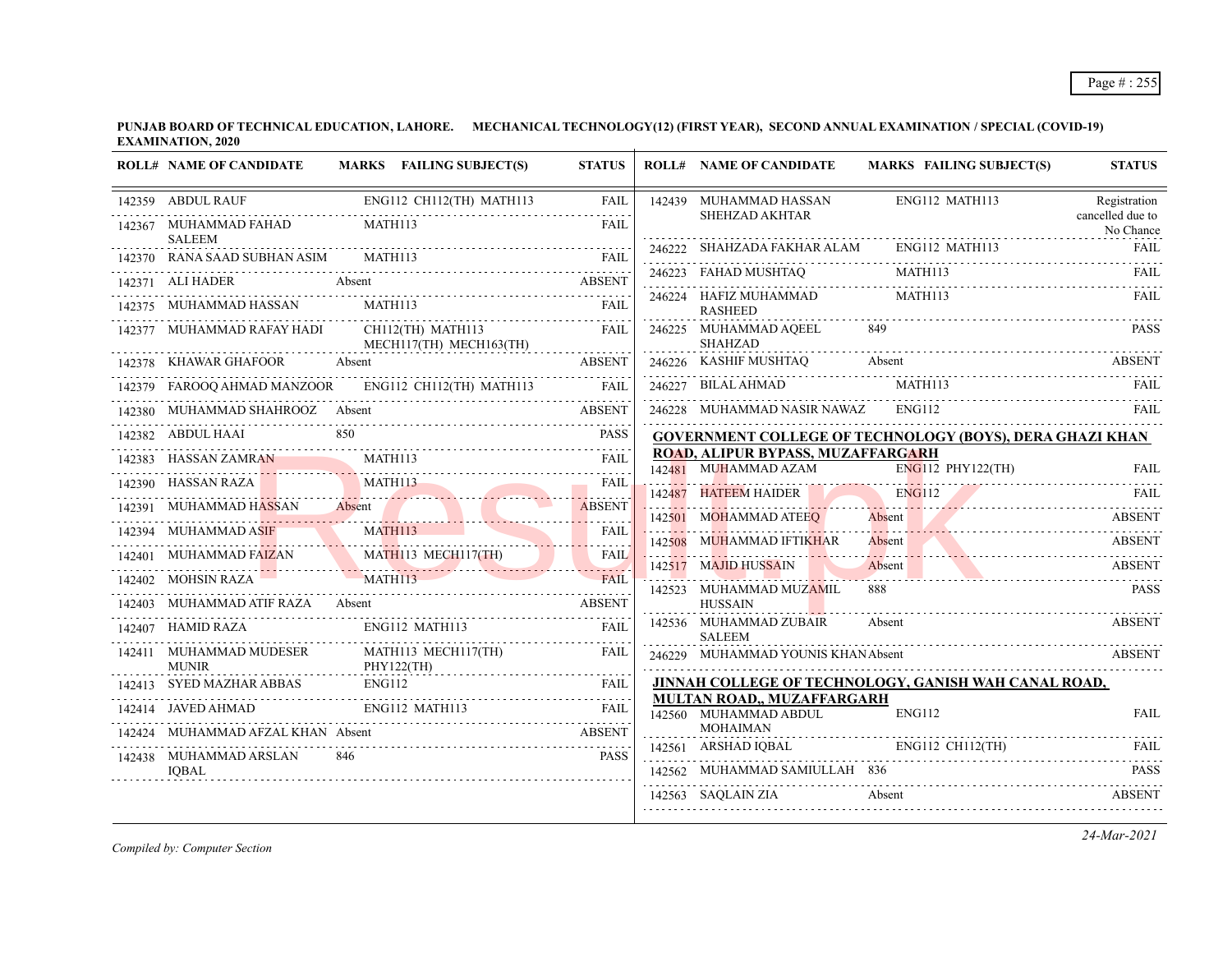|              | <b>ROLL# NAME OF CANDIDATE</b>                                 |                | MARKS FAILING SUBJECT(S)     | <b>STATUS</b> |        | <b>ROLL# NAME OF CANDIDATE</b>                               | <b>MARKS FAILING SUBJECT(S)</b>                                   | <b>STATUS</b>                    |
|--------------|----------------------------------------------------------------|----------------|------------------------------|---------------|--------|--------------------------------------------------------------|-------------------------------------------------------------------|----------------------------------|
|              | 142565 MUHAMMAD IRFAN                                          | Absent         |                              | <b>ABSENT</b> |        | 142643 NISHAF SAJID                                          | MATH113                                                           | FAIL                             |
|              | 142568 ASHRAF HUSSAIN SHAH                                     |                | ENG112 PHY122(TH)            | <b>FAIL</b>   |        | 142645 ALI HASSAN                                            | Absent                                                            | <b>ABSENT</b>                    |
|              | 142570 MUHAMMAD ABID                                           |                |                              | <b>PASS</b>   |        | 142648 TARIQ JAVED                                           | Absent                                                            | <b>ABSENT</b>                    |
|              | 142571 MUHAMMAD IMRAN                                          | ENG112         |                              | <b>FAIL</b>   |        | 142649 ALI HAMZA                                             | Absent                                                            | <b>ABSENT</b>                    |
|              | 142572 MUHAMMAD AMJAD AMIN                                     | <b>MATH113</b> |                              | <b>FAIL</b>   |        | 246233 ZARRIN GUL                                            | Absent                                                            | <b>ABSENT</b>                    |
|              | 142573 SAJID HUSSAIN ENG112                                    |                |                              | <b>FAIL</b>   |        | 246234 JAFFAR RAHEEM                                         | Absent                                                            | <b>ABSENT</b>                    |
|              | 142575 NADEEM AKHTAR                                           | PHY122(TH)     |                              | FAIL          |        | 246235 ABDUR RAUF                                            | ENG112                                                            | FAIL                             |
|              | 142576 MUHAMMAD AMIR SAEED Absent                              |                |                              | <b>ABSENT</b> |        |                                                              | ALLAMA IQBAL COLLEGE OF TECHNOLOGY, OPP. SORENTO CNG NEAR         |                                  |
|              | 142577 MUHAMMAD ARSLAN                                         |                |                              | <b>PASS</b>   |        | <b>HALLAH CHOWK BYPASS, PATTOKI</b><br>142674 MUHAMMAD YASIN | Absent                                                            | <b>ABSENT</b>                    |
|              | 142586 MUHAMMAD SHAHID                                         |                |                              | <b>PASS</b>   |        |                                                              |                                                                   |                                  |
|              | 142587 MUHAMMAD YASIR                                          | Absent         |                              | <b>ABSENT</b> |        | 246236 GHULAM MURTAZA                                        | 142676 SAJJAD RASHEED ENG112 MATH113 FAIL                         | RL Fee                           |
|              | 142588 RASHID HUSSAIN                                          | Absent         |                              | <b>ABSENT</b> |        | 246237 SYED MUHAMMAD                                         |                                                                   | RL Fee                           |
|              | 142589 ARIF HUSSAIN AL HUSSANI 787                             |                |                              | <b>PASS</b>   |        | <b>MANZAR SHAH</b>                                           |                                                                   |                                  |
|              | 246230 MUHAMMAD AWAIS                                          | Absent         |                              | <b>ABSENT</b> | 246238 | MUHAMMAD AFZAL                                               |                                                                   | RL Fee                           |
|              | 246231 UMAIR GHANI                                             | <b>ENG112</b>  |                              | <b>FAIL</b>   |        | 246239 ABDUL GHAFAR                                          |                                                                   | RL Fee                           |
|              | 246232 MUHAMMAD SHAHZAIB                                       | Absent         |                              | <b>ABSENT</b> |        | 246240 SUFYAN RAFIQUE                                        | Absent                                                            | Registration<br>cancelled due to |
|              | <u>ABDUL WAHAB TARKAIT COLLEGE OF TECHNOLOGY AND SCIENCES,</u> |                |                              |               |        |                                                              |                                                                   | No Chance                        |
|              | 2-KM MURIDKE ROAD, NAROWAL, NAROWAL<br>142593 ALI RAZA         | 882            |                              | <b>PASS</b>   |        | 246241 MUHAMMAD ANS                                          |                                                                   | RL Fee                           |
|              | 142603 MUHAMMAD DAUD                                           |                |                              | <b>ABSENT</b> |        |                                                              | <b>QUAID-E-AZAM COLLEGE OF ENGINEERING &amp; TECHNOLOGY, G.T.</b> |                                  |
|              |                                                                | Absent         |                              |               |        | ROAD, OPP. MODEL CITY, PATTOKI<br>142698 AFZAAL AHMAD        | ENG112 MATH113                                                    | <b>FAIL</b>                      |
| <b>OKARA</b> | OKARA POLYTECHNIC INSTITUTE, KARMANWALA TOWN, G.T ROAD,,       |                |                              |               |        |                                                              | PHY122(TH)                                                        |                                  |
|              | 142625 MUNEEB AHMAD                                            |                | ENG112 CH112(TH)             | <b>FAIL</b>   |        | 142705 ABDUL REHMAN                                          | Absent                                                            | <b>ABSENT</b>                    |
|              |                                                                |                | MECH117(TH) MECH163(TH)      |               |        | 142707 NAJAM UL AQIB                                         | ENG112 CH112(TH) MATH113                                          | FAIL                             |
|              | 142626 ALI RAZA                                                | Absent         |                              | <b>ABSENT</b> |        | 142709 MUHAMMAD ARSLAN<br><b>BASHIR</b>                      | Absent                                                            | <b>ABSENT</b>                    |
| 142637       | ABDUR REHMAN                                                   | Absent         |                              | <b>ABSENT</b> |        | 142719 SOHAIL SHEHZAD                                        | ENG112 MATH113                                                    | FAIL                             |
|              | 142639 AMEER HAMZA                                             |                | ENG112 MATH113<br>PHY122(TH) | FAIL          |        | 142720 UMAIR RAMZAN                                          | 812                                                               | <b>PASS</b>                      |
|              |                                                                |                |                              |               |        |                                                              |                                                                   |                                  |

*Compiled by: Computer Section*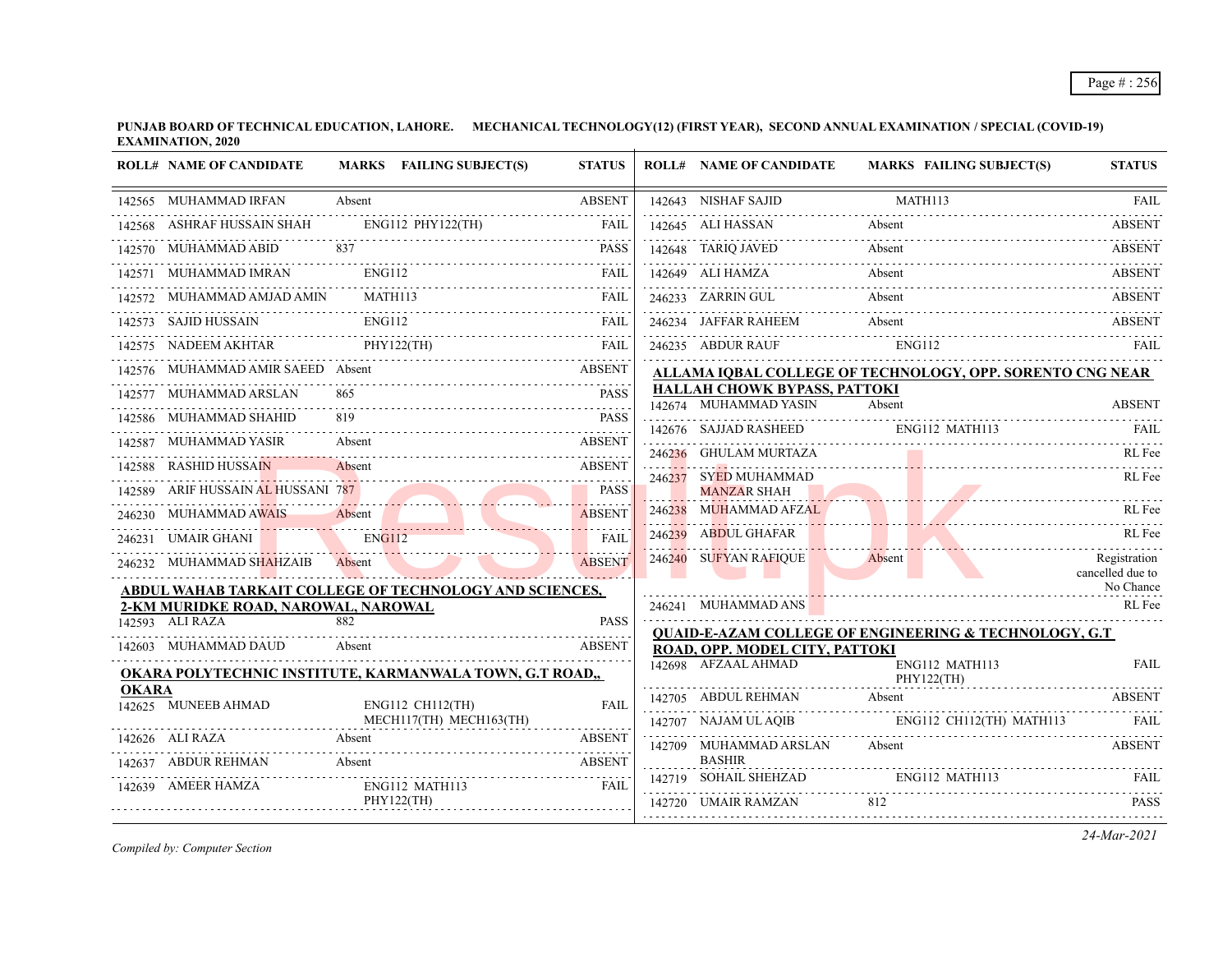| <b>ROLL# NAME OF CANDIDATE</b>                          | MARKS FAILING SUBJECT(S)                                     | <b>STATUS</b>            |        | <b>ROLL# NAME OF CANDIDATE</b>                    | <b>MARKS FAILING SUBJECT(S)</b>                            | <b>STATUS</b> |
|---------------------------------------------------------|--------------------------------------------------------------|--------------------------|--------|---------------------------------------------------|------------------------------------------------------------|---------------|
| 246242 ATIF MUKHTAR                                     | Absent                                                       | <b>ABSENT</b>            |        | 142793 MUHAMMAD AOUN RAZA                         | ISL ENG112 MATH113                                         | <b>FAIL</b>   |
| 246243 GHULAM MUSTAFA                                   | ENG112 CH112(TH) MATH113<br>MECH117(TH)                      | <b>FAIL</b>              |        |                                                   | MECH117(TH) PHY122(TH)<br>$MECH163$ (TH)                   |               |
| 246244 ZAIN ALI                                         | MATH113                                                      | <b>FAIL</b>              |        | 142803 MUHAMMAD FARAN ALI                         | MATH113                                                    | FAIL          |
| 246245 ALI RAZA                                         | Absent                                                       | <b>ABSENT</b>            |        | 142806 HAROON SHABBIR                             | CH112(TH) MATH113<br>MECH117(TH)                           | FAIL          |
|                                                         | CITY COLLEGE OF TECHNOLOGY, GHOUSIA CHOWK, SHOOR KOT         |                          |        | 142816 DANISH SHEHZAD                             | ISL MATH113 MECH163(TH)                                    | FAIL.         |
| <b>ROAD,, PEER MAHAL</b><br>142727 MUHAMMAD USMAN IQBAL | MATH113 MECH117(TH)                                          | FAIL                     |        | 142828 ZEESHAN YAQOOB                             | CH112(TH) MATH113<br>PHY122(TH)                            | <b>FAIL</b>   |
| 142728 MUHAMMAD SAJJAD                                  | ENG112 MATH113<br>MECH117(TH) MECH163(TH)                    | <b>FAIL</b>              |        | 142830 ABDUL REHMAN                               | ENG112 CH112(TH) MATH113<br>PHY122(TH)                     | FAIL          |
| 142733 SAJID ALI BABAR                                  | MATH113                                                      | <b>FAIL</b><br>2.2.2.2.2 |        | 142832 MIRZA ARSLAN ALI                           | ENG112 CH112(TH) MATH113<br>MECH117(TH)                    | <b>FAIL</b>   |
| 142734 MUHAMMAD ZAHID IOBAL                             | <b>ENG112</b>                                                | FAIL                     |        | 142836 MUHAMMAD TALHA                             | ENG112 MATH113                                             | <b>FAIL</b>   |
| 142735 MUHAMMAD UMAIR                                   | MATH113                                                      | FAIL                     |        | <b>ARSHAD</b><br>246248 AHSAN YAQOOB              | MATH113                                                    | FAIL          |
| 142736 QAISAR NADEEM                                    | MATH113                                                      | FAIL                     |        |                                                   | <b>GOVERNMENT COLLEGE OF TECHNOLOGY, SHAHBAZ PUR ROAD,</b> |               |
| 142737 MOHAMMAD HAMZA<br><b>AMANAT</b>                  | <b>ENG112 MATH113</b><br>MECH117(TH)                         | FAIL                     |        | <b>OPPOSITE COCA-COLA FACTORY, RAHIM YAR KHAN</b> |                                                            |               |
| 246246 FAIZAN ALI                                       | MATH113                                                      | FAIL                     |        | 142867 HASSNAIN ALI                               | MATH113                                                    | <b>FAIL</b>   |
| 246247 IHSAN SALEEM                                     | MATH113                                                      | <b>FAIL</b>              | 142879 | <b>USMAN JAVEED</b>                               | 747                                                        | <b>PASS</b>   |
|                                                         | <b>GOVERNMENT (CMYB) COLLEGE OF TECHNOLOGY, JHELUM ROAD,</b> |                          |        | 142881 USAMA ZAHID                                | <b>ENG112</b>                                              | FAIL          |
| PIND DADAN KHAN                                         |                                                              |                          |        | 142888 FARHAN ALI                                 | MATH113                                                    | <b>FAIL</b>   |
| 142770 MUHAMMAD ZEESHAN<br><b>HAIDER</b>                | Absent                                                       | <b>ABSENT</b>            | 246249 | MUHAMMAD AZAM                                     | 815                                                        | <b>PASS</b>   |
| 142773 MUHAMMAD RIZWAN                                  | Absent                                                       | <b>ABSENT</b>            |        | 246250 MUHAMMAD RIAZ AHMAD                        | MATH113                                                    | <b>FAIL</b>   |
| 142776 MUHAMMAD JUNAID                                  | Absent                                                       | <b>ABSENT</b>            |        | 246251 MUHAMMAD HAMZA                             | MATH113                                                    | <b>FAIL</b>   |
| <b>ASLAM</b><br>142780 ZAIN ALI                         | Absent                                                       | <b>ABSENT</b>            |        | 246252 MUHAMMAD MASOOD<br><b>NASIR</b>            | 843                                                        | <b>PASS</b>   |
| 142791 ADEEL ALI                                        | ENG112 CH112(TH) MATH113                                     | FAII.                    | 246253 | NAVEED AHMAD                                      | <b>ENG112</b>                                              | <b>FAIL</b>   |
| 142792 MUHAMMAD MUBASHIR                                | MECH117(TH)<br><b>ENG112</b>                                 | FAIL                     |        | 246254 ADEEL SHOUKAT                              | MATH113                                                    | <b>FAIL</b>   |
| <b>AKRAM</b>                                            |                                                              |                          |        | 246255 MUHAMMAD USAMA<br><b>RAZZAQ</b>            | Absent                                                     | <b>ABSENT</b> |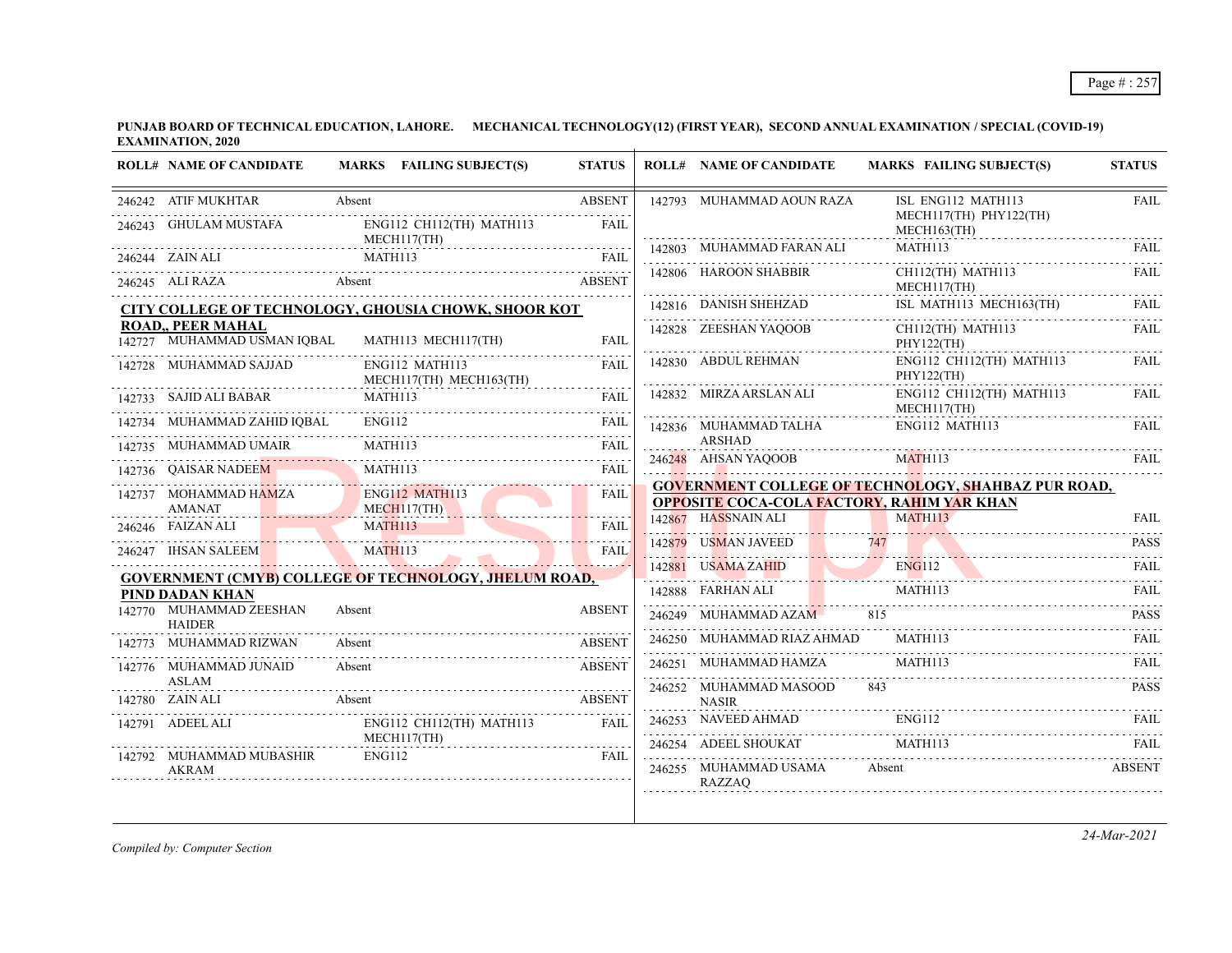|        | <b>ROLL# NAME OF CANDIDATE</b>                                    | MARKS FAILING SUBJECT(S)                               | <b>STATUS</b>      | <b>ROLL# NAME OF CANDIDATE</b>              | <b>MARKS FAILING SUBJECT(S)</b>                                                                                                                            | <b>STATUS</b> |
|--------|-------------------------------------------------------------------|--------------------------------------------------------|--------------------|---------------------------------------------|------------------------------------------------------------------------------------------------------------------------------------------------------------|---------------|
|        | 246256 MUHAMMAD HAMZA<br><b>RAZZAQ</b>                            | Absent                                                 | <b>ABSENT</b>      | 142972 NABEEL AYUB                          | Absent                                                                                                                                                     | <b>ABSENT</b> |
| 246257 | MUHAMMAD IRFAN                                                    | MATH113                                                | <b>FAIL</b>        | 142974 MUHAMMAD FAIZAN GILL                 | $CH112$ (TH)                                                                                                                                               | - FAIL        |
|        | <b>ARSHAD</b>                                                     |                                                        |                    |                                             | 142975 REHMAN ALI ENGI12 CHI12(TH) MATH113 FAIL                                                                                                            |               |
|        | 246258 TALHA AMJAD                                                | MATH113                                                | FAII.              | 246260 NAEEM ULLAH Absent                   |                                                                                                                                                            | <b>ABSENT</b> |
|        |                                                                   | RAHIM YAR KHAN COLLEGE OF TECHNOLOGY, NEAR GHARIB SHAH |                    | 246261 ALI SHAN                             | MATH113                                                                                                                                                    | <b>FAIL</b>   |
|        | <b>BRIDGE BYPASS ROAD, RAHIM YAR KHAN</b><br>142893 ALTAF HUSSAIN | CH112(TH) MATH113                                      | <b>FAIL</b>        |                                             | ASKARI INSTITUTE OF TECHNOLOGY, G.T ROAD RAWAT, RAWALPINDI                                                                                                 |               |
|        |                                                                   | MECH117(TH)                                            |                    | 246262 EHSAN UL HAQ QURESHI                 | CH112(TH) MATH113                                                                                                                                          | <b>FAIL</b>   |
|        | 142915 MOHSIN ALI                                                 | ENG112 CH112(TH) MATH113<br>MECH117(TH)                | <b>FAIL</b>        |                                             |                                                                                                                                                            |               |
|        |                                                                   |                                                        |                    | NEAR GOLRA MORE, PESHAWAR ROAD, RAWALPINDI  | <b>INSTITUTE OF ENGINEERING AND TECHNOLOGY, ST# 25, NASEER ABAD,</b>                                                                                       |               |
|        | 142921 FAIZAN IBRAR                                               | 142919 TAHIR ALI KHAN ENG112 MATH113 FAIL<br>MATH113   | FAIL               | 143010 AHMAD HAMAD KHAN                     | Absent                                                                                                                                                     | <b>ABSENT</b> |
| 142922 | MEHROAZ GUL                                                       | MATH113                                                | .<br><b>FAIL</b>   |                                             | 143013 MUHAMMAD ADIL CH112(TH) MATH113 FAIL                                                                                                                |               |
|        | 142923 MUHAMMAD AHMAD ENG112 MATH113                              |                                                        | <b>FAIL</b>        | 143016 DANIYAL KHAN Absent                  |                                                                                                                                                            | <b>ABSENT</b> |
|        | <b>NASEEM</b>                                                     |                                                        |                    | 143017 SYED SIBTAY AHMED NAQVIAbsent        |                                                                                                                                                            |               |
|        | 142925 SHAHZAD ALI Absent                                         | <u> Emmanuel Barbon (France Barbon)</u>                | <b>ABSENT</b><br>. | 143018 IKRAM ULLAH KHAN MATH113             | 143017 SYED SIBTAY AHMED NAQVIAbsent ABSENT                                                                                                                |               |
|        | <b>FAISAL RIAZ</b>                                                | Absent                                                 | <b>ABSENT</b>      | 246263 HASHER ALI SYED MATH113              |                                                                                                                                                            | <b>FAIL</b>   |
|        | 142930 MUHAMMAD WAQAS FIDA Absent                                 |                                                        | <b>ABSENT</b>      |                                             | RAWALPINDI INSTITUTE OF TECHNOLOGY, MAKKAH SHOPPING                                                                                                        |               |
|        | 246259 MUHAMMAD MOHSIN                                            | MATH113                                                | <b>FAIL</b>        | <b>CENTRE KHANNA ROAD, RAWALPINDI</b>       |                                                                                                                                                            |               |
|        |                                                                   | SWEDISH INSTITUTE OF TECHNOLOGY, , RAHIM YAR KHAN      |                    | 143019 ASIM NASEER                          | CH112(TH) MATH113<br>PHY122(TH) MECH141                                                                                                                    | <b>FAIL</b>   |
|        | 142942 MUHAMMAD ZAHID                                             | ENG112 MATH113                                         |                    | 143039 MUHAMMAD HAMZA                       | Absent                                                                                                                                                     | <b>ABSENT</b> |
|        | 142953 MUHAMMAD ASIF                                              | <b>ENG112</b>                                          | FAII.              | <b>WASEEM</b><br>143041 UMAIR KHAN          | ENG112 CH112(TH) MATH113                                                                                                                                   | <b>FAIL</b>   |
|        | 142956 M MAZHAR AKRAM                                             | <b>ENG112 MATH113</b>                                  | .<br><b>FAIL</b>   |                                             | MECH117(TH)                                                                                                                                                |               |
|        | MUHAMMAD TAIMOOR                                                  | <b>ENG112</b>                                          | FAIL               | 143044 MUHAMMAD KHAN                        | ENG112 MATH113                                                                                                                                             | <b>FAIL</b>   |
|        | NAEEM SATTAR                                                      | <b>ENG112</b>                                          | FAIL.              | 143046 KHADIM HUSSAIN                       | 817                                                                                                                                                        | <b>PASS</b>   |
|        | 142961 SYED MUHAMMAD AHMAD<br><b>GILLANI</b>                      | MATH113                                                | <b>FAIL</b>        | 143049 KAMRAN NAWAZ                         | ENG112 MATH113<br>PHY122(TH)                                                                                                                               | <b>FAIL</b>   |
|        | 142962 MUHAMMAD USAMA                                             | ENG112 CH112(TH) MATH113                               | <b>FAIL</b>        |                                             | $\text{ING112 CH112(TH) MATH113} \qquad \text{FAIL} \\ \text{TA3057} \qquad \text{SHAHID NADEEM} \\ \text{ENG112 CH112(TH) MATH113} \qquad \text{FAIL} \\$ |               |
|        | <b>SHAHZAD</b><br>142970 WASEEM AHMAD                             | Absent                                                 | <b>ABSENT</b>      | 143058 ABDUL KHALIQ MALIK CH112(TH) MATH113 |                                                                                                                                                            | FAIL          |
|        |                                                                   |                                                        |                    |                                             |                                                                                                                                                            |               |

*Compiled by: Computer Section*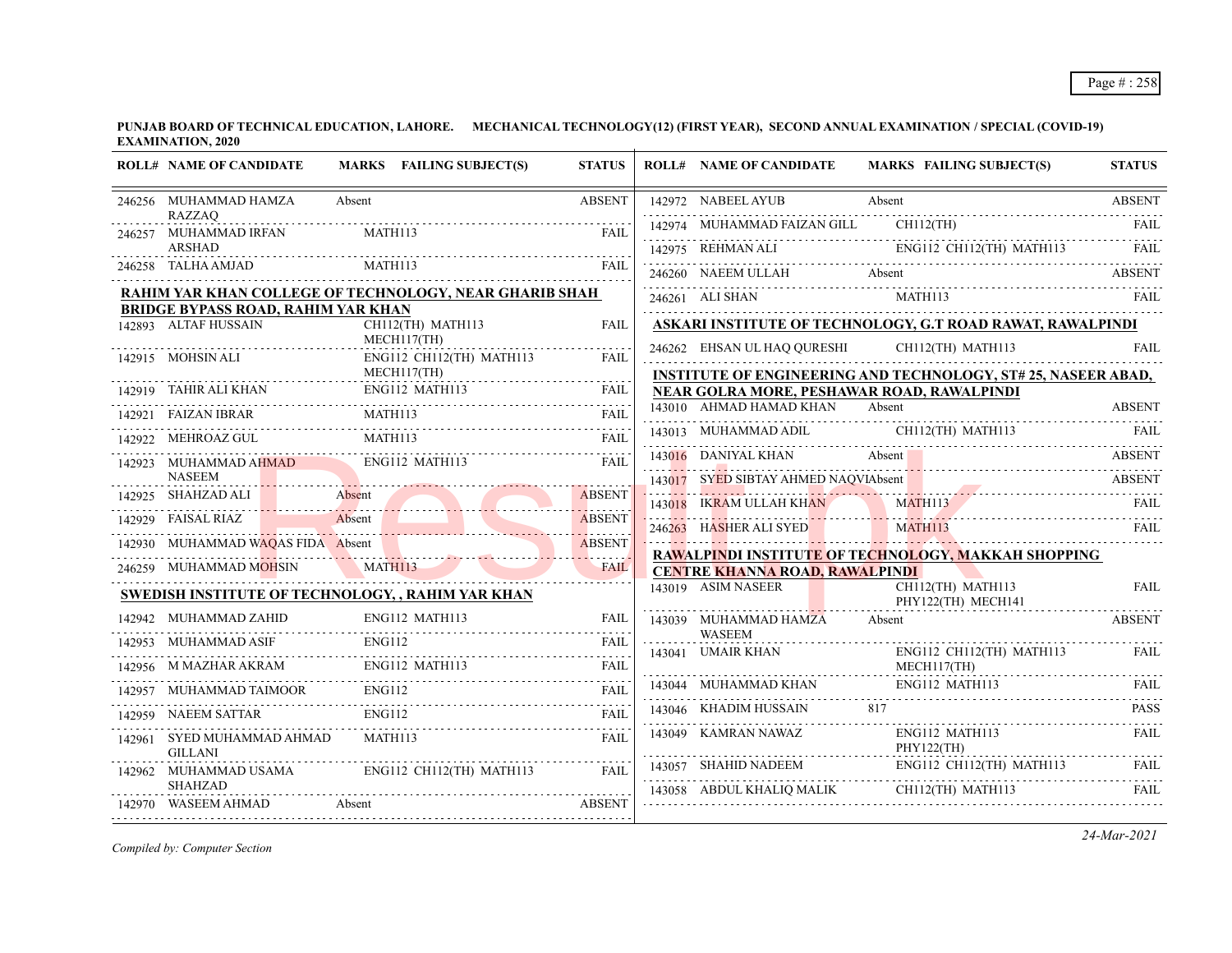| <b>ROLL# NAME OF CANDIDATE</b>               | MARKS FAILING SUBJECT(S)                                  | <b>STATUS</b>                     | <b>ROLL# NAME OF CANDIDATE</b>       | <b>MARKS FAILING SUBJECT(S)</b>                                                                                                                                                                                              | <b>STATUS</b> |
|----------------------------------------------|-----------------------------------------------------------|-----------------------------------|--------------------------------------|------------------------------------------------------------------------------------------------------------------------------------------------------------------------------------------------------------------------------|---------------|
| 143064 MUHAMMAD NOMAN<br><b>ZAMEER QADRI</b> | 814                                                       | <b>PASS</b>                       | 143164 MUHAMMAD USMAN                | ENG112 MATH113<br>MECH117(TH) MECH141                                                                                                                                                                                        | FAIL          |
| 143066 AKHLAQ HUSSAIN                        | Absent                                                    | <b>ABSENT</b>                     |                                      | $MECH163$ (TH)                                                                                                                                                                                                               |               |
| 143068 SAJID HUSSAIN                         | ENG112 MATH113                                            | FAIL                              | 143167 MUHAMMAD RAMZAN               | MATH113                                                                                                                                                                                                                      | <b>FAIL</b>   |
|                                              | 143071 ABID ULLAH KHAN ENG112 CH112(TH) MATH113           | <b>FAIL</b>                       | 143168 ABDUL US SAMI ABBASI          | ENG112 CH112(TH) MATH113<br>MECH117(TH)                                                                                                                                                                                      | <b>FAIL</b>   |
| 246264 AMMAR ABDUR REHMAN 823                |                                                           | <b>PASS</b>                       | 143169 ABDUL REHMAN ABU              | CH112(TH) MATH113                                                                                                                                                                                                            | FAIL          |
|                                              | RAWALPINDI SWEDISH INSTITUTE OF TECHNOLOGY, BAHADUR PLAZA |                                   | <b>BAKAR</b><br>143175 MUHAMMAD SAAD | MECH117(TH)<br>Absent                                                                                                                                                                                                        | <b>ABSENT</b> |
|                                              | SHAIR PAO COLONY NEAR COMMITTEE CHOWK, RAWALPINDI         |                                   |                                      |                                                                                                                                                                                                                              |               |
| 143086 HAROON AZKAR                          | Absent                                                    | <b>ABSENT</b>                     | 143176 MUHAMMAD HAMMAD Absent        |                                                                                                                                                                                                                              | ABSENT        |
| 143088 MUHAMMAD HAMZA<br><b>RAFIOUE</b>      | ENG112 CH112(TH) MATH113<br>MECH117(TH) PHY122(TH)        | FAIL                              |                                      | $143178 \quad \text{MUHAMMAD FAYYAZ} \qquad \qquad \text{MATH113 MECH117(TH)} \qquad \qquad \text{FAIL}$                                                                                                                     |               |
| .<br>143090 AMEER HAMZA                      | MATH113 PHY122(TH)                                        |                                   | 143181 FARHAN QURESHI                | MATH113                                                                                                                                                                                                                      | <b>FAIL</b>   |
|                                              |                                                           |                                   | 143182 ADNAN ZAFAR SATTI             | ENG112 MATH113                                                                                                                                                                                                               | FAIL          |
|                                              | 143097 ASIM MAQBOOL ENG112 MATH113 FAIL                   |                                   |                                      | MECH117(TH) PHY122(TH)<br>$MECH163$ (TH)                                                                                                                                                                                     |               |
| 143103 MUHAMMAD DANIYAL                      | Absent                                                    | <b>ABSENT</b><br>$-1 - 1 - 1 - 1$ |                                      |                                                                                                                                                                                                                              |               |
| 143107 AHSAN ZAHID                           | <b>ENG112 MATH113</b><br>$MECH117(TH)$ PHY122(TH)         | FAIL                              | 143185 MUHAMMAD DANISH ALI           | 143183 HASSAN ALI RAZA Absent ABSENT<br><b>ENG112</b>                                                                                                                                                                        | <b>FAIL</b>   |
|                                              | COMP142(TH) MECH163(TH)                                   |                                   |                                      |                                                                                                                                                                                                                              |               |
| 143118 MUHAMMAD USAMA KHAN                   | MATH113 MECH117(TH)                                       | <b>FAIL</b>                       | 143189 MOHSIN ALI                    | ENG112 MATH113<br>MECH117(TH)                                                                                                                                                                                                | FAIL          |
| <b>JADOON</b><br>143121 HAMAD GULFRAZ        | PHY122(TH)<br>MATH113 MECH117(TH)                         | <b>FAIL</b>                       |                                      | 143191 USAMA SIDDIQUE MATHI13 MECHI17(TH) FAIL                                                                                                                                                                               |               |
|                                              |                                                           |                                   |                                      | 143193 SADAM HUSSAIN MATHI13 FAIL RELEASE                                                                                                                                                                                    |               |
| 143123 MUHAMMAD USAMA                        | Absent                                                    | <b>ABSENT</b>                     | 143194 EHTASHAM BIN SABIR            | Absent                                                                                                                                                                                                                       | ABSENT        |
| 143128 FAISAL RASHEED                        | ENG112 MECH117(TH)                                        | <b>FAIL</b>                       | 143197 KAMRAN KHAN                   | Absent                                                                                                                                                                                                                       | <b>ABSENT</b> |
|                                              | 143140 MUHAMMAD FAHAD KHAN ENG112 CH112(TH) MATH113 FAIL  |                                   |                                      | $14$ ) $19$ $19$ $190$ $190$ $190$ $190$ $190$ $190$ $190$ $190$ $190$ $190$ $190$ $190$ $190$ $190$ $190$ $190$ $190$ $190$ $190$ $190$ $190$ $190$ $190$ $190$ $190$ $190$ $190$ $190$ $190$ $190$ $190$ $190$ $190$ $190$ |               |
| 143141 ZAIN HASNAT                           | MATH113 MECH117(TH)                                       | <b>FAIL</b>                       | 143198 MATEEN TARIO                  | Absent                                                                                                                                                                                                                       | ABSENT        |
| 143143 MUHAMMAD FAISAL IOBAL 796             |                                                           | <b>PASS</b>                       | 143199 MUHAMMAD USMAN                | Absent                                                                                                                                                                                                                       | <b>ABSENT</b> |
| 143148 ASHAR ABBAS                           | MATH113                                                   | <b>FAIL</b>                       | 143200 SOHAIL AHMED                  | ENG112 MATH113                                                                                                                                                                                                               |               |
| 143155 MUHAMMAD USMAN                        | Absent                                                    | <b>ABSENT</b>                     | 143201 HASSAN ABDULLAH               | Absent                                                                                                                                                                                                                       | <b>ABSENT</b> |
| <b>MUKHTAR</b>                               |                                                           |                                   | 143204 MOIN UD DIN SADIO             | MATH113                                                                                                                                                                                                                      | - FAIL        |
| 143160 SAAD MURTAZA                          | ENG112 MATH113<br>MECH117(TH) MECH163(TH)                 | <b>FAIL</b>                       | 143206 SAYYAM ZAFEER                 | MECH117(TH)                                                                                                                                                                                                                  | <b>FAIL</b>   |
| 143161 HURARA GHULAM RASOOL                  | MATH113                                                   | FAIL                              | 143207 KASHIF IMTIAZ KIANI           | MATH113                                                                                                                                                                                                                      | FAIL          |

*Compiled by: Computer Section*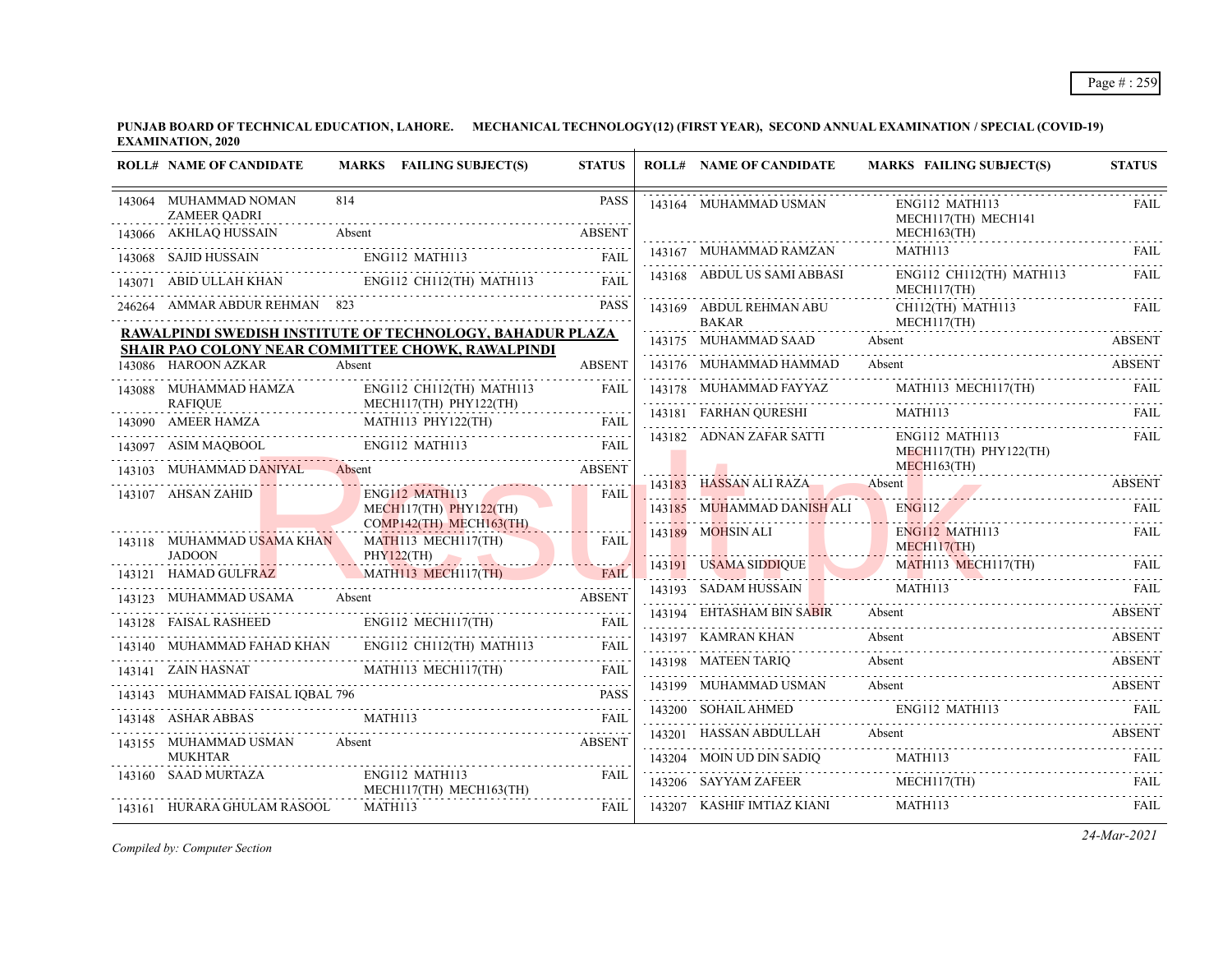| <b>ROLL# NAME OF CANDIDATE</b>                  | MARKS FAILING SUBJECT(S)                                                                                                                                                                                                                        | <b>STATUS</b> | <b>ROLL# NAME OF CANDIDATE</b>             | <b>MARKS FAILING SUBJECT(S)</b>                              | <b>STATUS</b> |
|-------------------------------------------------|-------------------------------------------------------------------------------------------------------------------------------------------------------------------------------------------------------------------------------------------------|---------------|--------------------------------------------|--------------------------------------------------------------|---------------|
| 143209 MUHAMMAD SHAHZAIB                        | Absent                                                                                                                                                                                                                                          | <b>ABSENT</b> | 143249 SAIF ULLAH QAISER                   | MATH113 PHY122(TH)                                           | FAIL          |
| <b>ZAHID</b><br>143210 MUHAMMAD ABDULLAH Absent |                                                                                                                                                                                                                                                 |               | 143250 AOIB HASSAN                         | MATH113 MECH117(TH)                                          |               |
| 143212 NADEEM FAHEEM                            | 43210 MUHAMMAD ABDULLAH Absent ABSENT<br>MATH113                                                                                                                                                                                                | <b>FAIL</b>   |                                            | 143251 IMRAN MUSA MECHI17(TH) FAIL                           |               |
| 143213 ABDUL SUBHAN                             | MATH113                                                                                                                                                                                                                                         | <b>FAIL</b>   | 143252 MOAZ BIN HASSAN Absent              |                                                              | ABSENT        |
| 143214 MUDASSIR SHAH                            | MATH113                                                                                                                                                                                                                                         | <b>FAIL</b>   | 143253 NABEEL ASHFAQ                       | Absent                                                       | ABSENT        |
|                                                 | MATH113                                                                                                                                                                                                                                         |               | 143256 MUHAMMAD DANYAL                     | MATH113                                                      | FAIL          |
| 143215 UMAIR ASLAM                              |                                                                                                                                                                                                                                                 | <b>FAIL</b>   | <b>AKRAM</b>                               |                                                              |               |
| MUHAMMAD USAMA MALIKAbsent                      |                                                                                                                                                                                                                                                 | ABSENT        | 143259 CH MUHAMMAD USAMA<br><b>HUSSAIN</b> | MATH113                                                      | <b>FAIL</b>   |
| 143220 SAAD ALI KHAN                            | MATH113                                                                                                                                                                                                                                         | <b>FAIL</b>   |                                            | 143262 UMAIR QASIM CHILE (TH) MATHI13 FAIL                   |               |
| 143221 OBAID ASIM                               | MATH113                                                                                                                                                                                                                                         | <b>FAIL</b>   |                                            | 143263 WAHAB AZHAR Absent ABSENT ABSENT                      |               |
| 143222 HAROON KHAN                              | MATH113                                                                                                                                                                                                                                         | FAII.         | 143264 SHAFQET RAZA                        | ENG112 MATH113                                               | <b>FAIL</b>   |
| 143223 HASEEB HAIDER Absent                     |                                                                                                                                                                                                                                                 | <b>ABSENT</b> | 143265 JUNAID ASHRAF                       | Absent<br>143265 JUNAID ASHRAF Absent Absent ABSENT          |               |
| 143224 HASSAN TARIQ                             | Absent                                                                                                                                                                                                                                          | <b>ABSENT</b> | 143267 MUHAMMAD MAJID                      | 805                                                          | <b>PASS</b>   |
| 143225 EHTISHAM HUSSAIN ABID                    | MATH113                                                                                                                                                                                                                                         | <b>FAIL</b>   | 143268 MUHAMMAD HASAN ALI                  | <b>MATH113</b>                                               | FAIL          |
| 143226 MALIK MUHAMMAD<br><b>SHAHRUKH KHAN</b>   | Absent                                                                                                                                                                                                                                          | <b>ABSENT</b> | 143269 TALHA SHAHID                        | ENG112 CH112(TH) MATH113                                     | FAIL          |
| 143227 ABDULLAH NAEEM                           | Absent                                                                                                                                                                                                                                          | <b>ABSENT</b> |                                            | MECH117(TH)<br>143272 MATEEN ISHTIAQ Absent (ABSENT)         |               |
| 143228 ALI HAMZA                                | <b>ENG112</b><br>FAIL THE TRANSPORTED TRANSPORTED TRANSPORTED TRANSPORTED TRANSPORTED TRANSPORTED TRANSPORTED TRANSPORTED TRANSPORTED TRANSPORTED TRANSPORTED TRANSPORTED TRANSPORTED TRANSPORTED TRANSPORTED TRANSPORTED TRANSPORTED TRANSPORT | <b>FAIL</b>   | 143273 SAGHIR NAEEM                        | ENG112 MATH113                                               | FAIL          |
| 143229 MUHAMMAD WAHEED                          | ENG112 MATH113                                                                                                                                                                                                                                  | <b>FAIL</b>   | 143274 MUHAMMAD USAMA                      | Absent                                                       | <b>ABSENT</b> |
| 143230 RAFAQAT ANWAR                            | 820                                                                                                                                                                                                                                             | <b>PASS</b>   | <b>ASLAM</b>                               |                                                              |               |
| 143234 FAISAL NIAZ                              | MATH113                                                                                                                                                                                                                                         | <b>FAIL</b>   | 143275 MEHRAN TARIQ                        | Absent                                                       | <b>ABSENT</b> |
| 143235 HAMZA ANWAR                              | MATH113                                                                                                                                                                                                                                         | <b>FAIL</b>   | 143276 AAMIR SHAHZAD                       | Absent                                                       | <b>ABSENT</b> |
|                                                 | 143236 SYED KHIZAR HUSSAIN MATH113 MECH117(TH)                                                                                                                                                                                                  | <b>FAIL</b>   | 143282 HAFIZ ARSALAN HUSSAIN               | MECH117(TH)<br>143282 HAFIZ ARSALAN HUSSAIN MECHI17(TH) FAIL |               |
| 143238 CH SAIF UR REHMAN                        | Absent                                                                                                                                                                                                                                          | <b>ABSENT</b> | 143290 MUHAMMAD BILAL AKSEER               | MATH113                                                      | <b>FAIL</b>   |
| 143240 TAYYEB JAVED                             | Absent                                                                                                                                                                                                                                          | <b>ABSENT</b> | 143292 SHABAB HUSSAIN                      | ENG112 CH112(TH) MATH113                                     | <b>FAIL</b>   |
| 143242 MUHAMMAD UMAIR                           | Absent                                                                                                                                                                                                                                          | <b>ABSENT</b> | 143293 HAMZA ARSHAD Absent                 |                                                              | <b>ABSENT</b> |
| <b>RAFIOUE</b>                                  |                                                                                                                                                                                                                                                 |               | 143295 ABDULLAH SHAFIQUE                   | MATH113                                                      |               |
| 143247 USAMA YOUNAS                             | PHY122(TH)                                                                                                                                                                                                                                      | FAIL          |                                            |                                                              |               |

*Compiled by: Computer Section*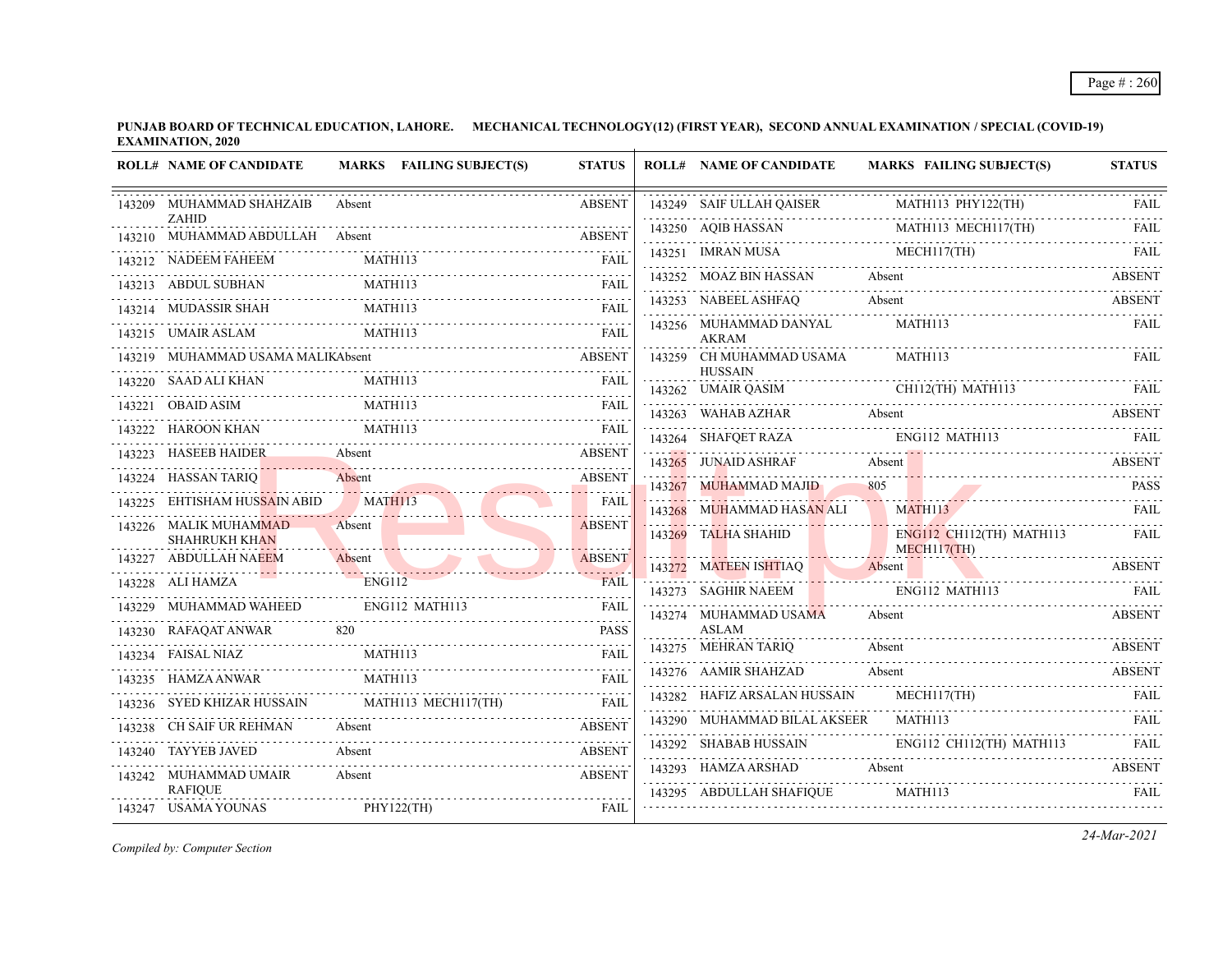| <b>ROLL# NAME OF CANDIDATE</b>                   |         | MARKS FAILING SUBJECT(S)         | <b>STATUS</b> | <b>ROLL# NAME OF CANDIDATE</b>                   | <b>MARKS FAILING SUBJECT(S)</b>                            | <b>STATUS</b>                    |
|--------------------------------------------------|---------|----------------------------------|---------------|--------------------------------------------------|------------------------------------------------------------|----------------------------------|
| 143297 EJAZ ROZI                                 | Absent  |                                  | <b>ABSENT</b> | 246268 MUHAMMAD HASSAN                           | MATH113                                                    | <b>FAIL</b>                      |
| 143300 SHAN                                      | Absent  |                                  | <b>ABSENT</b> | <b>MALIK</b><br>246269 WAQAS RAJA                | MATH113                                                    |                                  |
| 143302 SAYEED QURASHI Absent ABSENT ABSENT       |         |                                  |               | 246270 REHAN ELAHI                               | MATH113 MECH117(TH)                                        | FAIL                             |
| 143304 DANIYAL WAHEED                            |         | CH112(TH) MATH113<br>MECH117(TH) | FAIL          | 246271 WIRRAD SHAHID                             | MATH113 MECH117(TH)<br>MECH163(TH)                         | <b>FAIL</b>                      |
| 143306 MUHAMMAD UMER ZAHID Absent<br><b>KHAN</b> |         |                                  | <b>ABSENT</b> | 246272 MUHAMMAD ATIF HANIF                       | MATH113                                                    | <b>FAIL</b>                      |
| 143308 SOLOMAN VISHAL CH112(TH)                  |         |                                  | FAIL          | 246273 MOHSIN ZAFAR 799                          |                                                            | <b>PASS</b>                      |
| 143321 AQEEL AHMED                               | ENG112  |                                  | <b>FAIL</b>   | 246274 KHIZAR MAQBOOL ABBASI<br>.                | MATH113                                                    | <b>FAIL</b>                      |
| 143335 MUHAMMAD UMER Absent                      |         |                                  | <b>ABSENT</b> | 246275 UBAID UR REHMAN                           | <b>MATH113</b>                                             | FAII.                            |
| 143338 AFZAL AHMAD MATH113 FAIL FAIL             |         |                                  |               | 246276 AZAD AKBAR                                | MATH113                                                    | FAIL                             |
| 143339 TAJAMMAL KHAN                             |         |                                  | <b>PASS</b>   | 246277 SAJAWAL KHAN Absent                       |                                                            | <b>ABSENT</b>                    |
| 143340 HAROON AHMED                              | Absent  |                                  | <b>ABSENT</b> | 246278 TOSEEF AHMAD                              | ENG112 CH112(TH)                                           | Registration                     |
| 143341 DANISH MUSTAFA                            |         | MATH113                          | <b>FAIL</b>   |                                                  |                                                            | cancelled due to<br>No Chance    |
| 143342 IRTIQA AMIN MATHI13 MECH163(TH)           |         |                                  | FAIL          | 246279 MUHAMMAD HADI                             | Absent                                                     | Registration<br>cancelled due to |
| 143343 SYED ALI HAIDER NAQVI MATH113             |         |                                  | FAII.         |                                                  |                                                            | No Chance                        |
| 143344 MUHAMMAD USAMA KHAN MATH113               |         |                                  | <b>FAIL</b>   | 246280 MUHAMMAD ALI ASGHAR                       | MATH113                                                    | Registration<br>cancelled due to |
| 143345 KASHIF MAJEED Absent                      |         |                                  | <b>ABSENT</b> |                                                  |                                                            | No Chance                        |
| 143346 ALI RAZA                                  | MATH113 |                                  | FAIL          | 246281 SHAHZAIB ALI                              | MATH113                                                    | FAIL                             |
| 143347 MAKHDOOM WAQAS                            |         | MATH113                          | FAII.         | 248465 SYED MUZAMIL ABBAS Absent                 |                                                            | <b>ABSENT</b>                    |
| 143348 OBAID MINHAZ ABBASI Absent                |         |                                  | <b>ABSENT</b> | 248466 AZHAR ABBAS                               | MATH113                                                    |                                  |
| 143349 ADNAN                                     | MATH113 |                                  | <b>FAIL</b>   | 248467 AFTAB ZAKIR                               | MATH113                                                    | <b>FAIL</b>                      |
| 143350 RIZWAN AHMED Absent                       |         |                                  | <b>ABSENT</b> |                                                  | SADIQABAD POLYTECHNIC INSTITUTE (CAMPUS II), BY PASS CHOWK |                                  |
| 143351 TALHA BABAR                               | MATH113 |                                  | <b>FAIL</b>   | <b>KLP ROAD, SADIQABAD</b><br>143359 HAMID AKRAM | ENG112 CH112(TH) MATH113                                   | <b>FAIL</b>                      |
| 246265 MUHAMMAD MOIN AMIN                        |         | MATH113 MECH117(TH)              | <b>FAIL</b>   |                                                  | MECH117(TH) MECH163(TH)                                    |                                  |
| 246266 ABDUL HASEEB                              | MATH113 | $MECH163$ (TH)                   | <b>FAIL</b>   | 143385 HUSNIAN YOUNAS                            | ENG112 CH112(TH) MATH113<br>MECH117(TH) COMP142(TH)        | <b>FAIL</b>                      |
| 246267 FAISAL HASHMI                             | MATH113 |                                  | <b>FAIL</b>   | 143393 MUHAMMAD SAAD AKHTAR                      | CH112(TH) MATH113                                          | .<br>FAIL                        |
|                                                  |         |                                  |               |                                                  | MECH117(TH)                                                |                                  |

*Compiled by: Computer Section*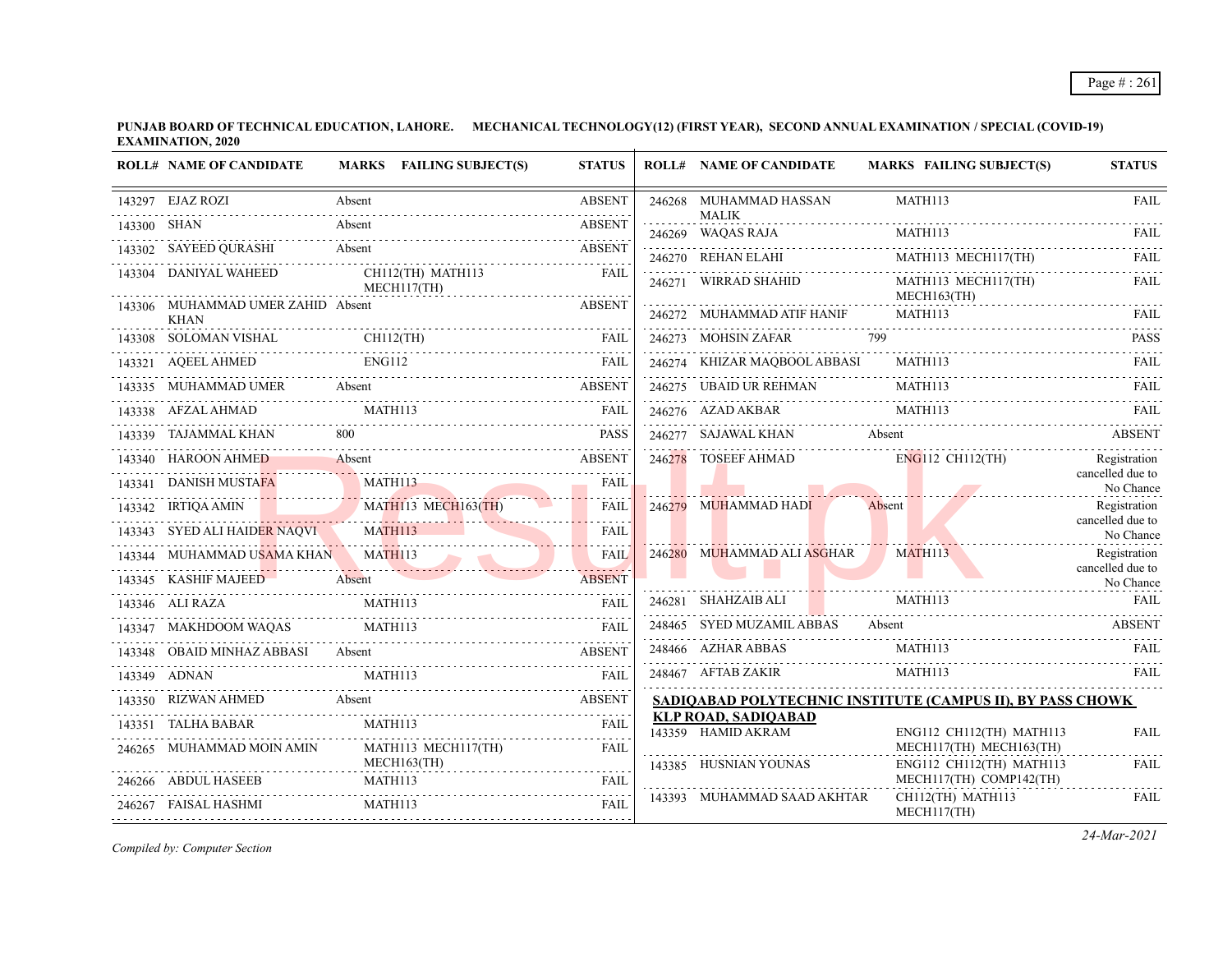| <b>ROLL# NAME OF CANDIDATE</b>            | MARKS FAILING SUBJECT(S)                             | <b>STATUS</b>                    | <b>ROLL# NAME OF CANDIDATE</b>                 | MARKS FAILING SUBJECT(S)                                                                                                                                                                                 | <b>STATUS</b> |
|-------------------------------------------|------------------------------------------------------|----------------------------------|------------------------------------------------|----------------------------------------------------------------------------------------------------------------------------------------------------------------------------------------------------------|---------------|
| 143408 ZIA-UL-RAHMAN                      | MATH113 MECH117(TH)                                  | FAII.                            | 246294 ABDUL BASIT                             | MATH113                                                                                                                                                                                                  | <b>FAIL</b>   |
| 143418 MUHAMMAD KHUBAIB<br><b>ABBASI</b>  | Absent                                               | <b>ABSENT</b>                    | 246295 FAIZAN MUSTAFA                          | $CH112$ (TH)                                                                                                                                                                                             | FAIL          |
| 143423 ASAD ALI                           | Absent                                               | <b>ABSENT</b>                    |                                                | ALLAMA IQBAL POLYTECHNIC INSTITUTE, 841 STREET NO 2 TUFAIL<br>SHAHEED ROADMADINA MARKET NEAR OVER HEAD BRIDGE, SAHIWAL                                                                                   |               |
|                                           | 143425 MUHAMMAD ARBAZ PHY122(TH) FAIL                |                                  | 143449 JAFFAR RAZA                             | Absent                                                                                                                                                                                                   | <b>ABSENT</b> |
|                                           | 143427 ARSLAN BASHEER Absent Absent ABSENT           |                                  | 143450 MUHAMMAD AKHLAQ                         | Absent                                                                                                                                                                                                   | <b>ABSENT</b> |
| 143432 USAMA SIDDIO                       | MATH113                                              | <b>FAIL</b>                      |                                                | <b>GOVERNMENT COLLEGE OF TECHNOLOGY, JEHAZ GROUND OLD</b>                                                                                                                                                |               |
|                                           |                                                      |                                  | HARRAPA ROAD, SAHIWAL<br>143585 MUHAMMAD DAOOD | ENG112 CH112(TH) MATH113                                                                                                                                                                                 | <b>FAIL</b>   |
| 246283 SHAH ZAIB MEHBOOB                  | ENG112 MATH113                                       | <b>FAIL</b>                      |                                                | MECH117(TH)                                                                                                                                                                                              |               |
| 246284 MUHAMMAD ABU BAKKAR                | ENG112 CH112(TH) MATH113<br>MECH117(TH)              | FAII.                            | 143603 USMAN ASHRAF                            | ENG112 MATH113<br>MECH117(TH) PHY122(TH)                                                                                                                                                                 | <b>FAIL</b>   |
| 246285 MUNEEB-UR-REHMAN                   | ENG112                                               | FAIL                             | 143633 GHULAM HUSSAIN                          | MECH163(TH)<br>ENG112 CH112(TH) MATH113                                                                                                                                                                  | FAIL          |
| 246286 AHMER JAVED MUGHAL                 | <b>ENG112</b>                                        | <b>FAIL</b>                      |                                                | $MECH117(TH)$ PHY122(TH)<br>$MECH163$ (TH)                                                                                                                                                               |               |
| 246287 MUBEEN ABDUL HAYEE                 | 46287 MUBEEN ABDUL HAYEE ENGI12 FAIL                 |                                  | 143639 MUHAMMAD CHAND                          | ENG112 CH112(TH) MATH113                                                                                                                                                                                 | FAIL          |
| 246288 HASNAIN ALI                        | 810                                                  | <b>PASS</b><br>.                 | $143651$ AHMAD ALI                             |                                                                                                                                                                                                          | <b>PASS</b>   |
| 246289 MUHAMMAD SHOAIB<br><b>AFZAL</b>    | Absent                                               | <b>ABSENT</b>                    | 143654 MUHAMMAD NOMAN<br>ZAFAR                 | CH112(TH) MATH113<br>MECH117(TH) MECH163(TH)                                                                                                                                                             | FAIL          |
| 246290 OAMAR TARIO                        | $825$ PASS                                           | <b>PASS</b>                      | 143657 MUHAMMAD SHAHBAZ Absent                 |                                                                                                                                                                                                          | <b>ABSENT</b> |
| 246291 SHAFIQUE AHMED                     | Absent                                               | Registration<br>cancelled due to | AFZAL                                          |                                                                                                                                                                                                          |               |
|                                           |                                                      | No Chance                        | 143665 ALI HAMZA                               | 143664 ALI RAZA ENGI12 FAIL<br>ENG112 MATH113                                                                                                                                                            | FAIL          |
|                                           | 246292 ABDUL GHAFFAR ENG112 MATH113                  | FAIL                             |                                                | ENG112 MATH113                                                                                                                                                                                           |               |
|                                           | SUPERIOR POLYTECHNIC INSTITUTE, CANAL BANK ALI TOWN, |                                  | 143669 QAMAR ZAMAN                             |                                                                                                                                                                                                          | FAIL.         |
| <b>SADIOABAD</b><br>143443 MUHAMMAD ZAKKI | CH112(TH) MATH113                                    | FAIL                             | 143680 FAISAL JAVEED                           | CH112(TH) MATH113<br>PHY122(TH)                                                                                                                                                                          | FAIL.         |
| 143444 SAJID SAGHEER                      | ENG112                                               | <b>FAIL</b>                      | 143681 AHMAD FARAZ                             | ENG112 MATH113<br>MECH163(SE)                                                                                                                                                                            | FAIL          |
|                                           | 143445 MUHAMMAD AMIR Absent ABSENT                   |                                  |                                                | $\begin{tabular}{ll} 143683 & ATIF RASOOL & ENG112 MATH113 & FAIL \\ \hline \end{tabular} \begin{tabular}{ll} \multicolumn{3}{l}{{\bf{AA}}TH113} & \multicolumn{3}{l}{\bf{FAIL}}\\ \hline \end{tabular}$ |               |
|                                           | 143448 HUSSAIN JABBAR ENGI12 MATH113 FAIL            |                                  | 143687 REHMAN                                  | Absent                                                                                                                                                                                                   | ABSENT        |
| 246293 MUHAMMAD AMIR                      | Absent<br><b>ABSENT</b>                              |                                  | 143693 MUHAMMAD FAHEEM<br>KHAN                 | Absent                                                                                                                                                                                                   | ABSENT        |
|                                           |                                                      |                                  |                                                |                                                                                                                                                                                                          |               |

*Compiled by: Computer Section*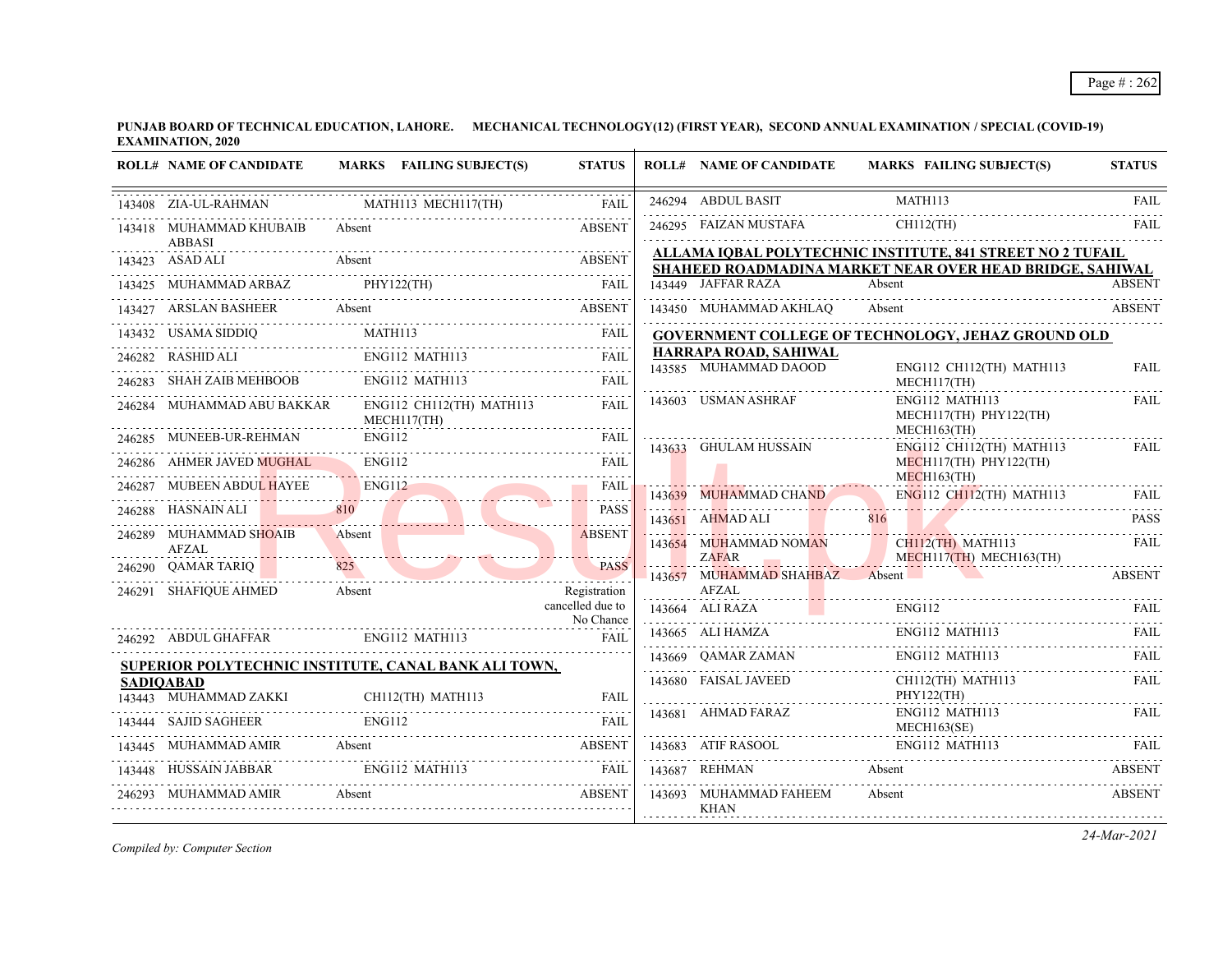| <b>ROLL# NAME OF CANDIDATE</b>                                    |                       | MARKS FAILING SUBJECT(S) | <b>STATUS</b>                                 | <b>ROLL# NAME OF CANDIDATE</b>            | <b>MARKS FAILING SUBJECT(S)</b>          | <b>STATUS</b>    |
|-------------------------------------------------------------------|-----------------------|--------------------------|-----------------------------------------------|-------------------------------------------|------------------------------------------|------------------|
| 143696 SHAH ZAIB                                                  | MATH113               |                          | <b>FAIL</b><br>2.2.2.2.2.1                    | 143773 HAMZAH SHOUKAT                     | CH112(TH) MATH113<br>PHY122(TH)          | <b>FAIL</b>      |
| 143702 MUHAMMAD HAMZA                                             | 789                   |                          | <b>PASS</b>                                   | 143775 MUHAMMAD ASLAM                     | MATH113 PHY122(TH)                       | <b>FAIL</b>      |
| 143704 GHAZANFAR ABBAS                                            | ENG112 MATH113        |                          | <b>FAIL</b><br>دانا با با با با               | 143776 ALI RAZA                           | MATH113 COMP142(TH)                      | <b>FAIL</b>      |
| 143706 ZUBAIR HASSAN                                              | MATH113               |                          | <b>FAIL</b>                                   |                                           | MECH163(TH)                              |                  |
| 143707 MUHAMMAD RIZWAN                                            |                       | CH112(TH) MATH113        | <b>FAIL</b>                                   | 143777 MUHAMMAD MUSTAFA                   | CH112(TH) MATH113<br>PHY122(TH)          | FAIL             |
| 143716 HAIDER ALI                                                 |                       | ENG112 CH112(TH) MATH113 | FAIL                                          | 143778 FAHAD IJAZ                         | CH112(TH) MATH113                        | FAIL             |
| 143720 ZAHEER AHMAD                                               |                       | ENG112 CH112(TH) MATH113 | FAIL                                          | 143779 MUHAMMAD USMAN                     | PHY122(TH)<br>$ENG112$ CH112(TH) MATH113 | FAIL             |
| 143723 ASIF ALI                                                   | Absent                |                          | <b>ABSENT</b>                                 | 143782 TAYYAB TAHIR                       | Absent                                   | <b>ABSENT</b>    |
| 143726 MUHAMMAD ALI                                               |                       | CH112(TH) MATH113        | <b>FAIL</b>                                   | 143783 FAHAD BIN FARID                    | $CH112$ (TH)                             | FAIL             |
| 143739 MUHAMMAD JAWAD UMAR Absent                                 |                       |                          | ABSENT                                        | 143785 MUHAMMAD MAJEED                    | ENG112 CH112(TH) MATH113                 | FAIL             |
| 143744 MUZZAMMIL ILYAS                                            |                       | MATH113 MECH117(TH)      | <b>FAIL</b>                                   |                                           | PHY122(TH)                               |                  |
| 143751 AHSAN OAYYUM<br>43751 AHSAN QAYYUM MATHI13 PHY122(TH) FAIL |                       | MATH113 PHY122(TH)       |                                               | 143787 UMAR HASSAN                        | Absent                                   | <b>ABSENT</b>    |
| 143753 ANAS NAZIR                                                 | Absent                |                          | <b>ABSENT</b>                                 | 143790 MUHAMMAD ARSLAN                    | <b>ENG112 MATH113</b>                    | <b>FAIL</b>      |
| 143756 MUHAMMAD ARSLAN                                            |                       | $ENG112$ COMP142(TH)     | FAIL                                          | 143794 WAQAS AKRAM                        | MATH113                                  | <b>FAIL</b><br>. |
| 143758 AHMAD TAUOIR                                               | <b>MATH113</b>        |                          | <b>FAII</b>                                   | 143796 MUHAMMAD ZEESHAN<br><b>SHOUKAT</b> | MATH113                                  | FAIL             |
| 143759 MUHAMMAD SHABAN                                            |                       | $MATH113$ $PHY122(TH)$   | <b>FAIL</b>                                   | 143797 IRFAN RIAZ                         | <b>ENG112 MATH113</b>                    | FAIL             |
| 143761 MUHAMMAD AKMAL                                             | <b>ENG112 MATH113</b> |                          | FAIL                                          | 143798 HUSNAIN AHMAD                      | MECH117(TH) PHY122(TH)                   | FAII.            |
| 143762 MUHAMMAD USMAN                                             | ENG112                |                          | FAIL<br>$\mathbb{Z}$ is a set of $\mathbb{Z}$ | 143801 MUHAMMAD ZAHEER                    | ENG112 CH112(TH) MATH113                 | FAIL             |
| 143763 MUHAMMAD ARSLAN BARI                                       |                       | CH112(TH) MATH113        | <b>FAIL</b>                                   | <b>ABBAS</b><br>143802 MUHAMMAD FAHEEM    | MECH117(TH)<br>MATH113 PHY122(TH)        | FAIL             |
| 143764 SYED SOHAIB SHAH                                           | Absent                |                          | ABSENT                                        | AKRAM                                     |                                          |                  |
| 143766 NAZAKAT ALI                                                |                       | CH112(TH) MATH113        | <b>FAIL</b>                                   | 143806 ALI HUSNAIN                        | MATH113 PHY122(TH)<br>$1+1000$ $1+1001$  | FAII.            |
| 143767 MUHAMMAD SHERAZ LATIF                                      |                       | CH112(TH) MATH113        | FAII                                          | 143816 IMRAN ZAFAR                        | MATH113 MECH117(TH)                      | FAIL             |
|                                                                   | SE)                   | MECH117(TH) MECH163(TH,  |                                               | 143818 UBAIDULLAH                         | Absent                                   | <b>ABSENT</b>    |
| 143768 MUHAMMAD ATIF                                              | Absent                |                          | <b>ABSENT</b>                                 | 143819 MUHAMMAD ADNAN                     | MATH113                                  | FAIL             |
| 143771 ALI HAMZA                                                  | Absent                |                          | <b>ABSENT</b>                                 | 143822 HAROON YASIN                       | ENG112 MATH113                           | FAII.            |
| 143772 INAMULLAH                                                  | Absent                |                          | <b>ABSENT</b>                                 | 143823 ALI ASIF                           | CH112(TH) MATH113<br>PHY122(TH)          | FAIL             |

*Compiled by: Computer Section*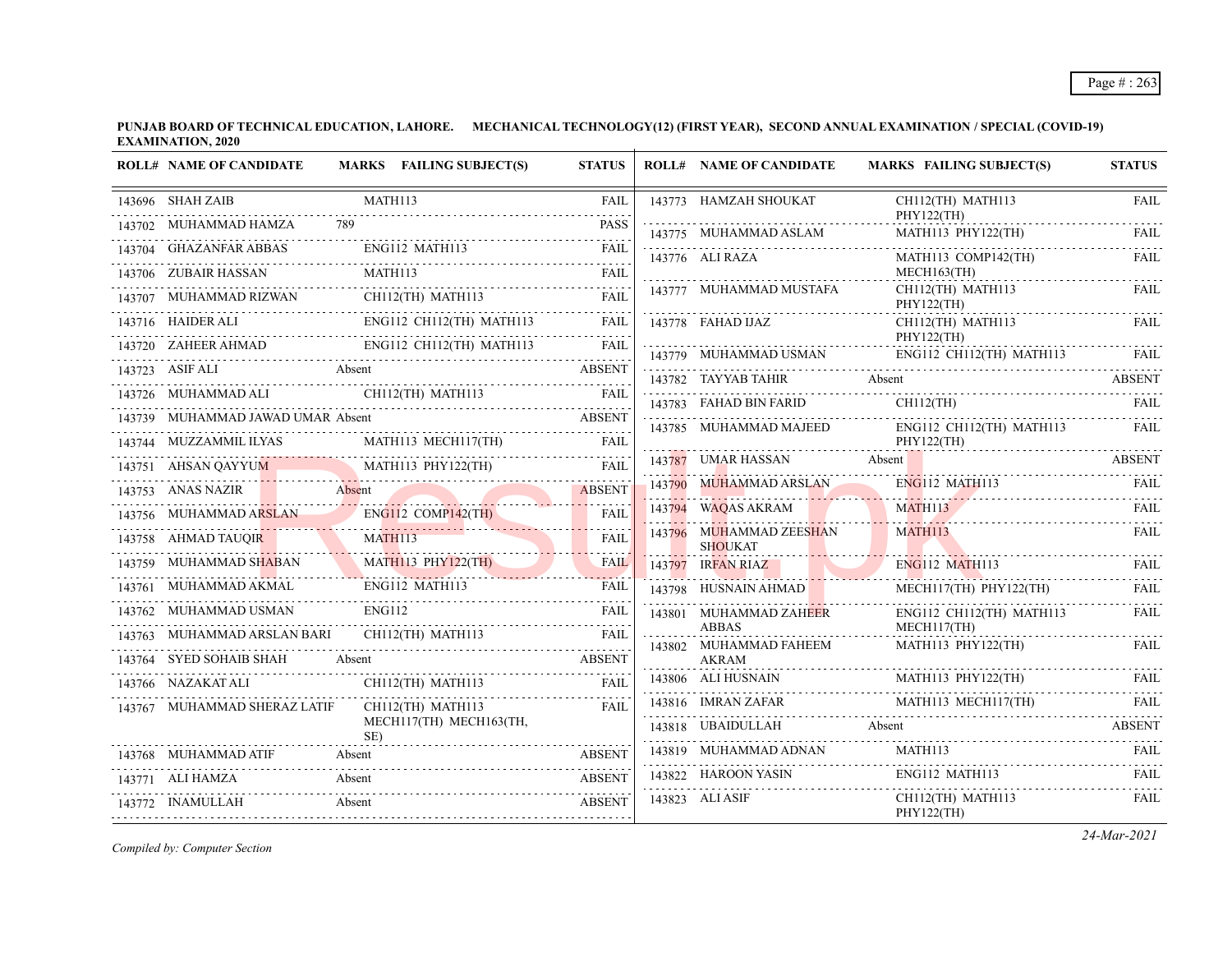| <b>ROLL# NAME OF CANDIDATE</b>           | MARKS FAILING SUBJECT(S)                   | <b>STATUS</b>        | <b>ROLL# NAME OF CANDIDATE</b>       | <b>MARKS FAILING SUBJECT(S)</b>                                                                                                                                                                                                | <b>STATUS</b>                    |
|------------------------------------------|--------------------------------------------|----------------------|--------------------------------------|--------------------------------------------------------------------------------------------------------------------------------------------------------------------------------------------------------------------------------|----------------------------------|
| 143824 UMER FAROOQ                       | Absent                                     | <b>ABSENT</b>        | 246299 ZAHEER ABBAS                  | <b>MATH113</b>                                                                                                                                                                                                                 | FAIL                             |
| 143827 MUHAMMAD ADEEL Absent             | 43827 MUHAMMAD ADEEL Absent ABSENT ABSENT  |                      |                                      | 246300 MUHAMMAD SALMAN Absent ABSENT ABSENT                                                                                                                                                                                    |                                  |
| 143836 SAJID ALI                         | MATH113                                    | FAII.                | 246301 ALI HAMZA                     | MATH113                                                                                                                                                                                                                        | FAIL                             |
|                                          | 143838 SUBHAN JAVED AKHTAR Absent ABSENT   |                      |                                      | EXECUTE AND TALK THE MANUSCRIPT OF THE MATHEM AND RAIL CHARGE AND TALK THE MATHEM AND TALK THAT THE MATHEM AND TALK THE MATHEMS OF THE MATHEMS OF THE MATHEMS OF THE MATHEMS OF THE MATHEMS OF THE MATHEMS OF THE MATHEMS OF T |                                  |
| 143851 FAIZAN BASHIR                     | ENG112                                     | <b>EXECUTE:</b> FAIL | 246303 NAZAR FAREED                  | Absent                                                                                                                                                                                                                         | ABSENT                           |
|                                          | 143852 SALMAN YASEEN Absent Absent ABSENT  |                      | 246304 MUHAMMAD NADEEM               | <b>MATH113</b>                                                                                                                                                                                                                 |                                  |
|                                          | 143854 ALI RAZA Absent                     | <b>ABSENT</b>        |                                      | 246305 AQIB JAVED MATH113 FAIL RELEASE AND MATH113                                                                                                                                                                             |                                  |
| 143856 ZAHID MEHMOOD MATH113             | <b>EAIL</b>                                |                      |                                      | 246306 MUHAMMAD AHSAN Absent ABSENT                                                                                                                                                                                            |                                  |
|                                          | 143866 MUHAMMAD ADNAN Absent ABSENT        |                      | 246307 MUSHARF ALI                   | Absent                                                                                                                                                                                                                         | Registration<br>cancelled due to |
| 143873 HAMZA AZAM                        | MATH113                                    | <b>FAIL</b>          |                                      |                                                                                                                                                                                                                                | No Chance                        |
|                                          | 143877 RAHEEL AFZAL Absent ABSENT          |                      | 246308 ALI HASSAN                    | MATH113                                                                                                                                                                                                                        | Registration<br>cancelled due to |
| 143882 MUHAMMAD USAMA                    |                                            | <b>PASS</b>          |                                      |                                                                                                                                                                                                                                | No Chance                        |
| 143886 MUHAMMAD<br>SHAIQ-UL-EMAN         | <b>MATH113</b>                             | <b>FAIL</b>          | 246309 MUHAMMAD INAM                 | <b>ENG112 MATH113</b><br>MECH117(TH) MECH163(TH)                                                                                                                                                                               | <b>FAIL</b>                      |
| 143896 SHAHZAIB AHMAD KHAN               | <b>MATH113</b>                             | <b>FAIL</b>          | 246310 MUHAMMAD BILAL                | MATH113                                                                                                                                                                                                                        | FAIL                             |
| 143897 MUHAMMAD ARSHAD                   | ENG112<br>ENGI12                           | <b>FAIL</b>          | 246311 MUHAMMAD ASIF ALI             | MATH113                                                                                                                                                                                                                        | Registration<br>cancelled due to |
| 143898 MUNTAZIR MAHDI                    | Absent                                     | <b>ABSENT</b>        |                                      |                                                                                                                                                                                                                                | No Chance                        |
| 143899 MUHAMMAD ALI UMAR<br><b>SAEED</b> | MATH113                                    | <b>FAIL</b>          | <b>BLOCK SHADAB TOWN, SAHIWAL</b>    | <b>QUAID-E-AZAM COLLEGE OF ENGINEERING &amp; TECHNOLOGY, 13-UMAR</b>                                                                                                                                                           |                                  |
| 143900 NAEEM MUKHTAR                     | Absent                                     | <b>ABSENT</b>        | 143906 DANISH ALI BABAR              | ENG112 MATH113                                                                                                                                                                                                                 | <b>FAIL</b>                      |
| 143901 MUHAMMAD USMAN<br><b>SAQLAIN</b>  | MATH113                                    | FAIL                 | 143910 MEHRBAN                       | PHY122(TH)<br>ENG112 MATH113<br>MECH117(TH) PHY122(TH)                                                                                                                                                                         | FAIL                             |
|                                          | 143902 MUHAMMAD UMAIR Absent               | <b>ABSENT</b>        | 143915 NAJAF ALI                     | MATH113 MECH117(TH)                                                                                                                                                                                                            | FAIL                             |
| 143903 AZIZ UR REHMAN                    | MATH113                                    |                      |                                      | PHY122(TH) MECH163(TH)                                                                                                                                                                                                         |                                  |
| 143904 MUHAMMAD WASEEM                   | 43904 MUHAMMAD WASEEM Absent Absent ABSENT |                      | 143923 MUHAMMAD MUBEEN               | Absent                                                                                                                                                                                                                         | <b>ABSENT</b>                    |
| 246296 MUJAHID AMEEN                     |                                            | <b>PASS</b>          | 143932 MUHAMMAD ISHFAO<br>PHY122(TH) | ENG112 MATH113                                                                                                                                                                                                                 | FAIL                             |
| 246297 MUHAMMAD ABDULLAH Absent          |                                            | ABSENT               | 143941 ALI RAZA                      | ENG112 MATH113                                                                                                                                                                                                                 | FAIL                             |
| 246298 AHSAN ALI                         | MATH113                                    | FAIL                 |                                      |                                                                                                                                                                                                                                |                                  |

*Compiled by: Computer Section*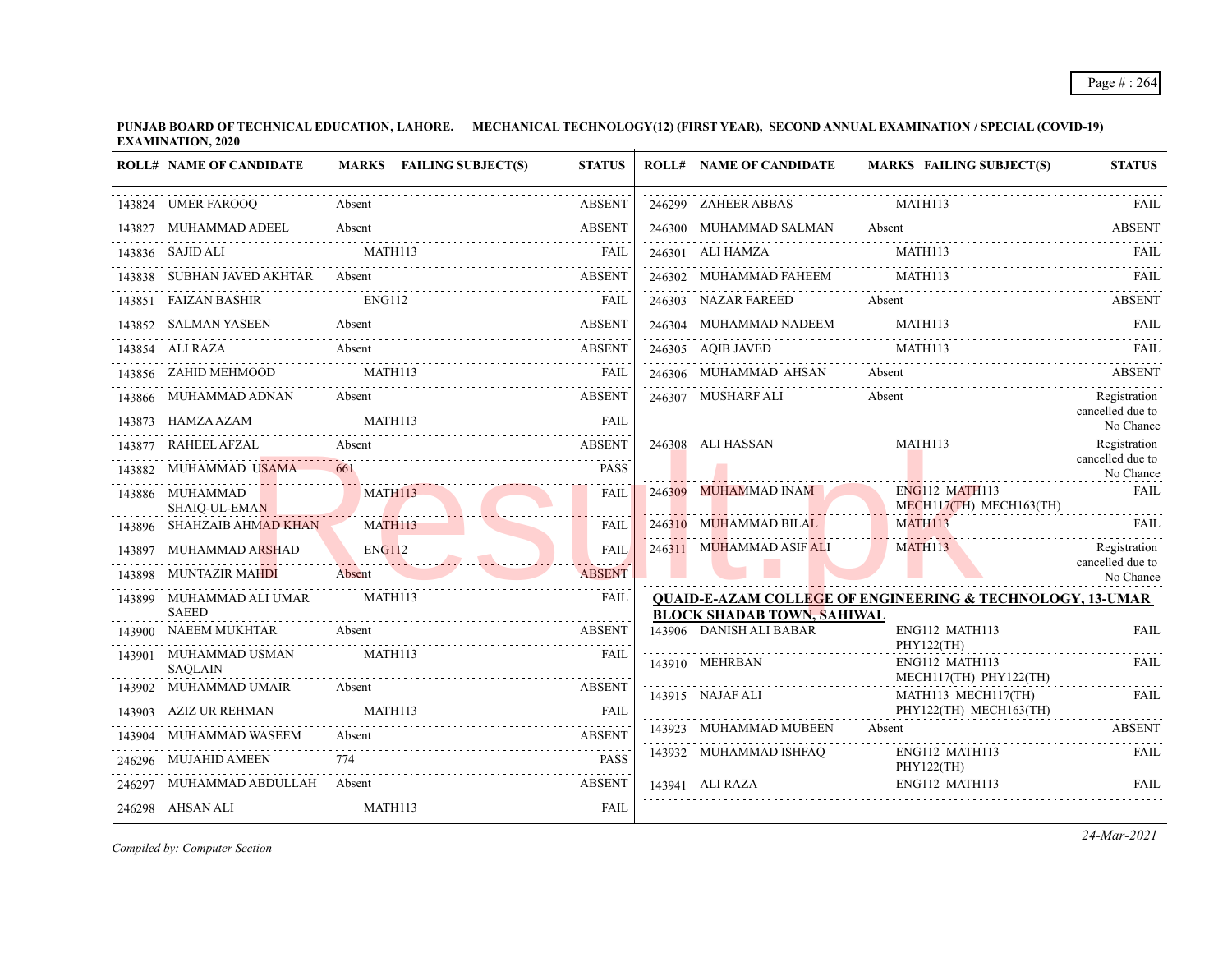|        | <b>ROLL# NAME OF CANDIDATE</b>       | MARKS FAILING SUBJECT(S)  | <b>STATUS</b> |              | <b>ROLL# NAME OF CANDIDATE</b>     | <b>MARKS FAILING SUBJECT(S)</b>                             | <b>STATUS</b> |
|--------|--------------------------------------|---------------------------|---------------|--------------|------------------------------------|-------------------------------------------------------------|---------------|
|        | 143942 MUHAMMAD MUZAMMIL             | MATH113                   | <b>FAIL</b>   |              | 246315 AFTAB HUSSAIN               | Absent                                                      | <b>ABSENT</b> |
|        | <b>KHAN</b><br>143944 MUHAMMAD USMAN | ENG112 MATH113            | <b>FAIL</b>   |              | 246316 SAAD HUSSAIN                | 820                                                         | <b>PASS</b>   |
|        | 143948 AHMAD ANIQ                    | Absent                    | <b>ABSENT</b> |              | 246317 MUHAMMAD SALEEM             | ENG112 MATH113                                              | FAIL          |
|        | 143952 MAZHAR HUSSAIN                | MATH113                   | FAIL          |              |                                    | GOVERNMENT COLLEGE OF TECHNOLOGY, SHAHKOT ROAD, SANGLA      |               |
|        | 143953 ABDUL UR RAHMAN               | <b>ENG112 MATH113</b>     | <b>FAIL</b>   | <b>HILLS</b> | 144006 MUHAMMAD FAHAD              | ENG112 MATH113                                              | <b>FAIL</b>   |
| 143957 | MUHAMMAD SHABAN                      | ENG112 MATH113            | <b>FAIL</b>   |              | 144010 MAJID SIDDIQUE              | ENG112 CH112(TH) MATH113                                    | <b>FAIL</b>   |
| 143958 | FAISAL SHAHZAD                       | ENG112 MATH113            | <b>FAIL</b>   |              |                                    | COMP142(TH) MECH163(TH)                                     |               |
| 143959 | MUHAMMAD ZEESHAN ALI Absent          |                           | <b>ABSENT</b> |              | 144011 MUHAMMAD SUFYAN             | ENG112 CH112(TH) MATH113<br>COMP142(TH) MECH163(TH)         | <b>FAIL</b>   |
| 143962 | MUJAHID ASLAM                        | Absent                    | <b>ABSENT</b> |              | 144016 MUHAMMAD SHOAIB             | 791                                                         | <b>PASS</b>   |
|        | TAUSEEF AHMAD                        | Absent                    | <b>ABSENT</b> |              | 144031 M. SHAHZAIB                 | Absent                                                      | <b>ABSENT</b> |
|        | 143965 RASHID SHAFIE                 | <b>MATH113</b>            | FAIL          |              | 144032 MUHAMMAD NAWAZ              | ENG112 CH112(TH) MATH113                                    | FAIL.         |
|        | 143966 MUHAMMAD WASEEM               | MATH113                   | <b>FAIL</b>   |              | 144044 SHAMAS                      | MATH113                                                     | FAIL.         |
|        | <b>SAFDAR</b><br>SHAHBAZ ALI         | Absent                    | <b>ABSENT</b> | 144054       | <b>MUHAMMAD WASEEM</b>             | ENG112 CH112(TH)                                            | FAIL          |
| 143967 | MUHAMMAD HAMZA                       | <b>MATH113 PHY122(TH)</b> | <b>FAIL</b>   | 144055       | <b>USAMA ARSHAD</b>                | ENG112 CH112(TH) MATH113                                    | FAIL          |
| 143968 | 143972 IHSAN WARIS                   | Absent                    | <b>ABSENT</b> | 144057       | USMAN HUSSAIN                      | Absent                                                      | <b>ABSENT</b> |
|        | 143975 MUHAMMAD AHMAD                | Absent                    | <b>ABSENT</b> |              | 246318 HASSAN SABIR                | 246318 HASSAN SABIR MATH113 FAIL FAIL                       |               |
|        | MUHAMMAD QAMAR                       | Absent                    | <b>ABSENT</b> |              | 246319 UMAR FAROOQ                 | MATH113                                                     | FAIL          |
|        | 143983 AMIR SHAHZAD                  | Absent                    | <b>ABSENT</b> |              | 246320 MUHAMMAD ARSLAN             | MATH113                                                     | <b>FAIL</b>   |
|        | 143984 SYED ATTIO ALI ZAIDI          | Absent                    | <b>ABSENT</b> |              |                                    | <b>GOVERNMENT COLLEGE OF TECHNOLOGY, PAF ROAD, SARGODHA</b> |               |
|        | TAIMOOR ALI CHAUDHARY                | MATH113                   | FAIL          |              | 144076 MUHAMMAD HASEEB UL Absent   |                                                             | <b>ABSENT</b> |
| 143988 | HANZALA QASIM                        | Absent                    | <b>ABSENT</b> | 144111       | <b>HASSAN</b><br>SYED HASSNAIN ALI | <b>ENG112</b>                                               | FAIL.         |
| 143990 | <b>NAEEM ABBAS</b>                   | 859                       | <b>PASS</b>   |              | 144117 MUHAMMAD RAMZAN             | Absent                                                      | <b>ABSENT</b> |
| 246312 | WASEEM BASHIR                        | EEM BASHIR MATHI13        | <b>FAIL</b>   |              | 144145 MUJAHID ABBAS               | ENG112 MATH113                                              | FAIL          |
|        | 246313 SHERAZ ANJUM                  | 792                       | <b>PASS</b>   |              | 144147 ZULFIQAR ALI                | ENG112 MATH113                                              | FAIL          |
|        | 246314 YASIR AMEEN                   | 808                       | <b>PASS</b>   |              |                                    | 144148 HASHIR ALI Absent ABSENT                             |               |
|        |                                      |                           |               |              |                                    |                                                             |               |

*Compiled by: Computer Section*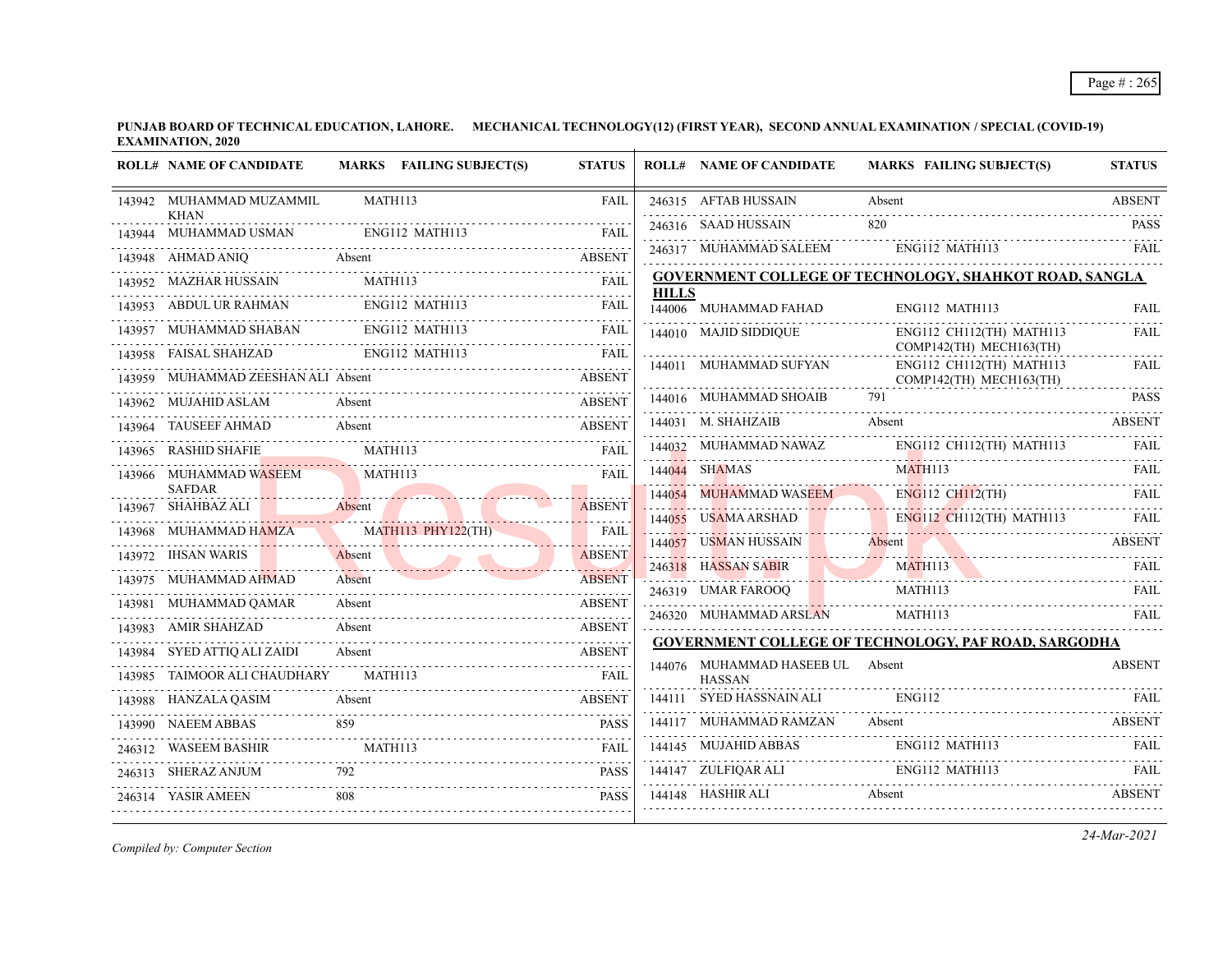| <b>ROLL# NAME OF CANDIDATE</b>               | MARKS FAILING SUBJECT(S)                                             | <b>STATUS</b>                                 | <b>ROLL# NAME OF CANDIDATE</b>                        | <b>MARKS FAILING SUBJECT(S)</b>                              | <b>STATUS</b>                 |
|----------------------------------------------|----------------------------------------------------------------------|-----------------------------------------------|-------------------------------------------------------|--------------------------------------------------------------|-------------------------------|
| 144151 HAIDER ALI                            | Absent                                                               | <b>ABSENT</b>                                 | 246330 MUHAMMAD FAISAL                                | $CH112$ (TH)                                                 | Registration                  |
| 144152 MUHAMMAD TALHA<br><b>YOUNAS</b>       | Absent                                                               | <b>ABSENT</b>                                 |                                                       |                                                              | cancelled due to<br>No Chance |
| 144157 ASHMAL RAZA                           | ENG112 MATH113                                                       | <b>FAIL</b>                                   |                                                       | 246331 MUHAMMAD ABDULLAH Absent National ABSENT              |                               |
| 144158 MUHAMMAD UMAR                         | ENG112 MATH113                                                       | FAIL                                          | <b>SARGODHA</b>                                       | HIRA POLYTECHNIC INSTITUTE, GREEN TOWN LAHORE ROAD,          |                               |
| .<br><b>FAROOO</b><br>144159 MUHAMMAD ZOHAIB | MECH117(TH)<br><b>ENG112</b>                                         | <b>FAIL</b>                                   | 144206 MUHAMMAD HAIDER<br><b>FAROOO</b>               | PHY122(TH)                                                   | FAIL                          |
|                                              | 144160 AHMAD YAR Absent ABSENT ABSENT                                |                                               | 144212 MUHAMMAD AHTASHAM Absent                       |                                                              | <b>ABSENT</b>                 |
| 144167 SHAHRAM ALI 758                       |                                                                      | <b>PASS</b>                                   | <b>ZULFIOAR</b><br>144213 UMER RAUF                   | MATH113                                                      |                               |
| 144173 MUHAMMAD RAMZAN ENG112 MATH113        |                                                                      | <b>FAIL</b>                                   | 246332 ALI HASSAN                                     | Absent ABSENT                                                |                               |
| 144174 MUHAMMAD SUFYAN UL<br><b>HASSAN</b>   | ENG112 MATH113                                                       | <b>FAIL</b>                                   |                                                       | SARGODHA INSTITUTE OF TECHNOLOGY, 6TH COLLEGE ROAD,          |                               |
| 144175 MUHAMMAD ABDULLAH Absent              | <b>ABSENT</b>                                                        |                                               | <b>SARGODHA</b>                                       |                                                              |                               |
| 144178 HAMMAD SHOQAT                         | MMAD SHOQAT MECHI17(TH) FAIL                                         |                                               | 144190 MUHAMMAD ANEEQUE<br><b>ASHRAF</b>              | Absent                                                       | <b>ABSENT</b>                 |
|                                              | 144183 MUHAMMAD KASHIF ENGI12 MATH113 FAIL                           |                                               | 144191 MUHAMMAD HAMZA MATH113                         |                                                              | - FAIL                        |
| 144184 USAMA BIN AZHAR 748                   |                                                                      | <b>PASS</b>                                   | 246333 KHURRAM SHEHZAD                                | 246333 KHURRAM SHEHZAD Absent ABSENT ABSENT<br><b>ABSENT</b> |                               |
| 144188 JAVED IQBAL                           | MATH113                                                              | <b>FAIL</b>                                   |                                                       | ALI INSTITUTE OF TECHNOLOGY & TEXTILE, 1 KM FAISALABAD ROAD, |                               |
|                                              | 246321 MUHAMMAD ABDULLAH Absent ABSENT                               |                                               | OPP. ALI INDUSTRIES, SHEIKHUPURA<br>144251 AMIR HAMZA | PHY122(TH)                                                   | <b>FAIL</b>                   |
| 246322 HASNAIN ALI                           |                                                                      | <b>PASS</b>                                   |                                                       | 144254 FAISAL QADEER MATH113 PHY122(TH) FAIL                 |                               |
|                                              | 246323 MUHAMMAD TALHA Absent ABSENT                                  |                                               |                                                       | 144256 SULAIMAN TABASSUM Absent                              | <b>ABSENT</b>                 |
| 246324 ABDUL REHMAN                          | <b>MATH113</b>                                                       | FAIL                                          |                                                       | 144258 MUHAMMAD BILAL MATH113 FAIL RELEASE                   |                               |
|                                              | 246325 ABDULLAH IJAZ MATHI13 FAII PARTENTER ARE MATHIT RAIL MATHITIS | <b>FAIL</b>                                   | 144259 AMEER HAMZA                                    | MATH113                                                      | <b>FAIL</b>                   |
|                                              | 246326 MUHAMMAD IKRAM Absent                                         | <b>ABSENT</b>                                 | 144262 RASHID MEHMOOD                                 | Absent                                                       | ABSENT                        |
| 246327 AAMIR SULTAN                          | ENG112                                                               | <b>FAIL</b>                                   | 144263 MUHAMMAD BILAL                                 | Absent                                                       | <b>ABSENT</b>                 |
| 246328 ATIQUE-UR-REHMAN                      | MATH113                                                              | Registration<br>cancelled due to              | <b>BHUTTA</b>                                         |                                                              |                               |
|                                              |                                                                      | No Chance                                     |                                                       | 246334 SHAZAR FAYYAZ Absent ABSENT                           |                               |
| 246329 MUHAMMAD ARSALAN<br><b>FARYAD</b>     | ENG112 MATH113                                                       | Registration<br>cancelled due to<br>No Chance | 246335 BADI UZAMAN                                    | MATH113                                                      | FAIL                          |

*Compiled by: Computer Section*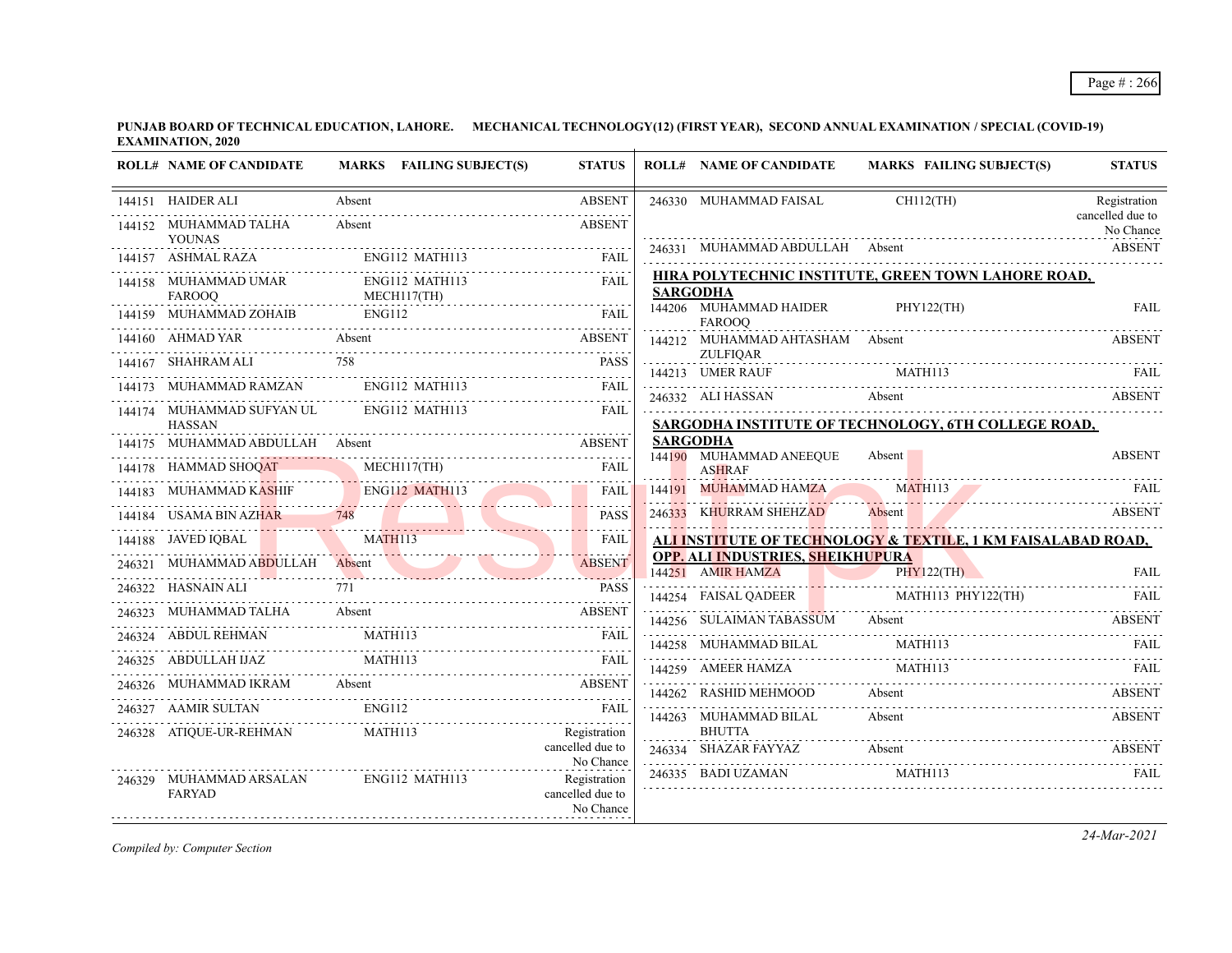#### Page # : 267

**PUNJAB BOARD OF TECHNICAL EDUCATION, LAHORE. MECHANICAL TECHNOLOGY(12) (FIRST YEAR), SECOND ANNUAL EXAMINATION / SPECIAL (COVID-19) EXAMINATION, 2020**

| <b>ROLL# NAME OF CANDIDATE</b>                                                                             |                                | MARKS FAILING SUBJECT(S) | <b>STATUS</b>                 | <b>ROLL# NAME OF CANDIDATE</b>                         |                       | <b>MARKS FAILING SUBJECT(S)</b>  | <b>STATUS</b>                    |
|------------------------------------------------------------------------------------------------------------|--------------------------------|--------------------------|-------------------------------|--------------------------------------------------------|-----------------------|----------------------------------|----------------------------------|
| 246336 MAQSOOD AHMAD                                                                                       | ENG112 MATH113                 |                          | Registration                  | 246165 SHAKEEL AHMAD                                   | <b>ENG112</b>         |                                  | <b>FAIL</b>                      |
|                                                                                                            |                                |                          | cancelled due to<br>No Chance | 246166 HUSNAIN ARIF                                    | <b>ENG112</b>         |                                  | FAIL                             |
| LAHORE POLYTECHNIC INSTITUTE, SHAH MUHAMMAD PLAZA,<br>LAHORE-SARGODHA ROAD, NEAR BHATTI CHOWK, SHEIKHUPURA |                                |                          |                               | 246337 DAWOOD CHAUDHRY                                 |                       | ENG112 MATH113<br>$MECH117$ (TH) | <b>FAIL</b>                      |
| 140406 MUHAMMAD HASHIM                                                                                     | Absent                         |                          | <b>ABSENT</b>                 | 246338 MUHAMMAD FARHAN<br><b>ASHRAF</b>                |                       | ENG112 MATH113                   | FAIL                             |
| 140413 ASIF ALI                                                                                            | CH112(TH) MATH113              |                          | <b>FAIL</b>                   | 246339 SYED JUNAID ALI SHAH                            | MATH113               |                                  | FAIL                             |
| 140420 USAMA KHIZAR                                                                                        | ENG112 CH112(TH)<br>PHY122(TH) |                          | FAIL                          | 246340 MUHAMMAD ABU SUFYAN                             |                       | ENG112 MATH113                   | FAIL                             |
| 140422 HASSAN IMRAN                                                                                        | CH112(TH) MATH113              |                          | <b>FAIL</b>                   | 246341 USAMA AHMAD                                     | <b>ENG112 MATH113</b> |                                  | - FAIL                           |
| 140432 ABDUL JABBAR                                                                                        | 837                            |                          | <b>PASS</b>                   | 246342 NOBEL MASIH                                     | Absent                |                                  | <b>ABSENT</b>                    |
| 144275 ABU HURAYRA                                                                                         |                                | ENG112 CH112(TH) MATH113 | <b>FAIL</b>                   | 246343 NOAMAN AFZAL                                    |                       | ENG112 MATH113                   | <b>FAIL</b>                      |
| 144346 OAISAR SHAHZAD<br>446 QAISAR SHAHZAD Absent ABSENT                                                  | PHY122(TH)                     |                          |                               | 246344 SHAHBAZ SHAHID                                  |                       | ENG112 MATH113<br>MECH163(TH)    | FAIL                             |
| 144354 USMAN YOUNAS                                                                                        | MECH117(TH)                    | ENG112 CH112(TH) MATH113 | <b>FAIL</b>                   | 246345 ALI SAQLAIN                                     | <b>ENG112</b>         |                                  | <b>FAIL</b>                      |
| 144364 REHMAN ALI                                                                                          | Absent                         |                          | <b>ABSENT</b>                 | 246346 MUHAMMAD NAVEED                                 | Absent                |                                  | Registration<br>cancelled due to |
| 144376 MUHAMMAD HAMZA AMIR Absent                                                                          |                                |                          | <b>ABSENT</b>                 | 246347 MUHAMMAD AHTASHAM Absent                        |                       |                                  | No Chance<br><b>ABSENT</b>       |
| 144378 JUNAID AHMAD<br>78 JUNAID AHMAD Absent ABSENT                                                       | Absent                         |                          | <b>ABSENT</b>                 | UL HAO                                                 |                       |                                  |                                  |
| 144382 BILAWAL AFZAL                                                                                       | Absent                         |                          | <b>ABSENT</b>                 | 246348 MUHAMMAD AADIL                                  |                       | ENG112 MATH113                   | FAIL                             |
| 144386 MUHAMMAD FAIQ HASSAN Absent                                                                         |                                |                          | <b>ABSENT</b>                 | 246349 SHAHROZ JAMIL                                   | MATH113               |                                  | FAII.                            |
| <b>KHAN</b><br>144387 KHUBAIB AHMAD                                                                        | MATH113 PHY122(TH)             |                          | FAIL                          | 246350 MUHAMMAD ASHIR ALI<br>SALEH                     | <b>MATH113</b>        |                                  | FAIL                             |
| 144390 MOHSIN ALI                                                                                          | MATH113                        |                          | <b>FAIL</b>                   | 246351 ARMUGHAN AHMAD ENG112 MATH113                   |                       |                                  | <b>FAIL</b>                      |
| 144399 MUHAMMAD WASEEM                                                                                     | Absent                         |                          | <b>ABSENT</b>                 | <b>OXFORD POLYTECHNIC INSTITUTE, HIRAN MINAR ROAD,</b> |                       |                                  |                                  |
| 144403 TALHA AHMAD DAR                                                                                     | Absent                         |                          | <b>ABSENT</b>                 | <b>SHEIKHUPURA</b><br>144457 SYED AHSAN RAZA           |                       | ENG112 CH112(TH) MATH113         | FAII.                            |
| 144426 MUHAMMAD SUFIAN                                                                                     | Absent                         |                          | <b>ABSENT</b>                 | 144458 MUHAMMAD AHMAD                                  | Absent                |                                  | <b>ABSENT</b>                    |
| 144427 ZUBAIR AHMAD                                                                                        | MATH113                        |                          | <b>FAIL</b>                   | 144459 MUHAMMAD INAYAT                                 | Absent                |                                  | <b>ABSENT</b>                    |
| 144428 MUHAMMAD AMAN ULLAH                                                                                 | ENG112                         |                          | <b>FAIL</b>                   | <b>ULLAH</b>                                           |                       |                                  |                                  |
| 246164 UMAIR HUSSAN                                                                                        | MATH113                        |                          | <b>FAIL</b>                   | 144461 HAMMAD ABBAS                                    |                       | ENG112 MATH113                   | FAIL                             |
|                                                                                                            |                                |                          |                               |                                                        |                       |                                  |                                  |

*Compiled by: Computer Section*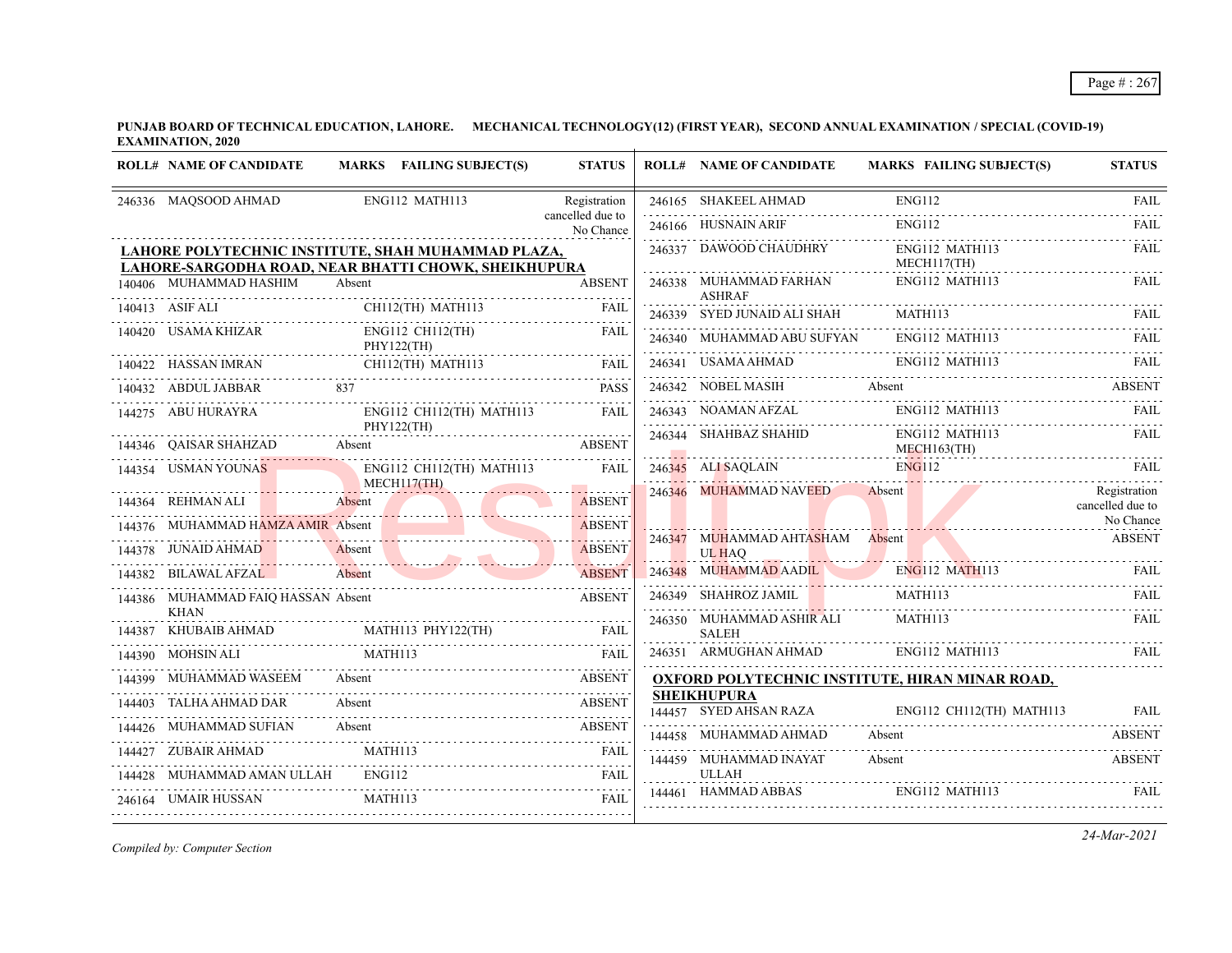| <b>ROLL# NAME OF CANDIDATE</b>                               |        | MARKS FAILING SUBJECT(S)                             | <b>STATUS</b> |               | <b>ROLL# NAME OF CANDIDATE</b>                     | <b>MARKS FAILING SUBJECT(S)</b>                          | <b>STATUS</b>     |
|--------------------------------------------------------------|--------|------------------------------------------------------|---------------|---------------|----------------------------------------------------|----------------------------------------------------------|-------------------|
| 144465 RIZWAN MUNIR                                          |        | ENG112 MATH113                                       | FAIL          |               | 144561 ALI RAZA                                    | ENG112 CH112(TH) MATH113                                 | FAIL              |
| 144468 MUHAMMAD ANAYAT                                       | Absent | MECH117(TH)                                          | <b>ABSENT</b> |               | 144563 JAMSHAID KHALID                             | ENG112 CH112(TH) MATH113                                 | 1.1.1.1.1<br>FAIL |
| 246352 QAMAR ABBAS                                           | Absent |                                                      | <b>ABSENT</b> |               | 144569 HAMZA JAVED MATH113                         |                                                          | FAIL              |
| 246353 MUHAMMAD AZHAR                                        |        | ENG112 MATH113                                       | FAIL          |               | 144573 ABDUL REHMAN                                | Absent                                                   | <b>ABSENT</b>     |
| 246354 ALI RAZA                                              |        | ENG112 MATH113                                       | FAII.         |               | 144574 ZEESHAN SAEED                               | <b>ENG112</b>                                            | FAII.             |
| <b>GOVERNMENT COLLEGE OF TECHNOLOGY, PARIS ROAD, SIALKOT</b> |        |                                                      |               |               | 144578 NUMAN ALI                                   | Absent                                                   | ABSENT            |
| 144474 MUHAMMAD AUON                                         |        | ENG112 CH112(TH) MATH113                             | <b>FAIL</b>   |               | 144579 MUHAMMAD JAVID                              | Absent                                                   | ABSENT            |
|                                                              |        | PHY122(TH) COMP142(PR, SE)                           |               |               | 144580 SAMI ULLAH                                  | Absent                                                   | <b>ABSENT</b>     |
| 144497 SYED MUHAMMAD AHMED                                   |        | MECH163(PR, SE)<br>ENG112 MATH113                    | FAIL          |               | 144582 BILAL AHMED                                 | MATH113 MECH117(TH)                                      | FAIL              |
|                                                              |        | MECH117(TH) PHY122(TH)<br>$MECH163$ (TH)             |               |               | 144583 MUHAMMAD AAMISH BIN MATH113<br><b>TARIO</b> |                                                          | FAII.             |
| 144508 MUHAMMAD HASSAN                                       |        | ENG112 CH112(TH) MATH113                             | <b>FAIL</b>   |               |                                                    | 144584 ATTA UL KARIM Absent Absent ABSENT ABSENT         |                   |
| 144510 JAMAL KHAN                                            |        | PHY122(TH) COMP142(TH)<br>ENG112 CH112(TH) MATH113   | FAIL          |               | 144588 AYAN ALI                                    | $ENG112$ MATH113                                         | <b>EAIL</b>       |
|                                                              |        | $MECH117$ (TH)                                       |               |               | 144589 ASAD ULLAH SHABBIR Absent                   |                                                          | ABSENT            |
| 144511 GHULAM HAMAYUDIN                                      |        | ENG112 CH112(TH) MATH113<br>PHY122(TH)               | FAIL          |               | 144590 MUHAMMAD QASIM                              | 679                                                      | <b>PASS</b>       |
| 144514 SYED DAUD ALI TIRMIZI                                 |        | ENG112 CH112(TH) MATH113<br>MECH117(TH)              | <b>FAIL</b>   |               | 144598 MUHAMMAD RABI                               | MATH113                                                  | FAIL              |
| 144518 MUHAMMAD QADEER                                       |        | <b>ENG112 CH112(TH) MATH113</b>                      | <b>FAIL</b>   |               |                                                    | 144599 MUHAMMAD NOMAN ENG112 MATH113 FAIL                |                   |
|                                                              |        | $COMP142$ (TH)                                       |               |               | 144600 MUHAMMAD HAS <mark>HA</mark> M              | ENG112 MATH113                                           | FAIL              |
| 144520 HAROON TARIQ                                          |        | $ENG112$ CH112(TH) MATH113<br>PHY122(TH)             | <b>FAIL</b>   |               | 144610 RANA ALI HUSSAIN                            | CH112(TH) MATH113<br>PHY122(PR, SE) MECH163(PR,          | <b>FAIL</b>       |
| 144523 MUHAMMAD ZAIN ALI                                     |        | ENG112 CH112(TH) MATH113<br>MECH117(TH)              | FAIL          |               |                                                    | SE)                                                      |                   |
| 144526 WAQAR ALI                                             |        | $ENG112$ CH112(TH) MATH113                           | FAIL          |               | 144612 AFTAB IMTIAZ                                | Absent                                                   | <b>ABSENT</b>     |
|                                                              |        | MECH117(TH) PHY122(TH)                               |               |               | 246355 SHOAIB AZAM                                 | Absent                                                   | <b>ABSENT</b>     |
| 144528 KANWAL HAZOOR<br><b>RANDHAWA</b>                      |        | ENG112 CH112(TH) MATH113<br>$COMP142$ (TH)           | FAIL          |               | 246356 HAIDER ALI                                  | Absent                                                   | <b>ABSENT</b>     |
| 144530 ABDUL REHMAN FAREEDI                                  |        | $ENG112$ CH112(TH) MATH113<br>PHY122(TH) COMP142(TH) | FAIL          | <b>SHARIF</b> |                                                    | ALLAMA IQBAL COLLEGE OF TECHNOLOGY, COLLEGE ROAD, TAUNSA |                   |
|                                                              |        | MECH163(PR, SE)                                      |               |               | 144613 SHERAZ QASIM                                | ENG112 MATH113                                           | <b>FAIL</b>       |
| 144553 ZAHID HAMEED                                          |        | CH112(TH)                                            | <b>FAIL</b>   |               | 144619 MUHAMMAD SALEEM                             | MECH117(TH)<br>MECH117(TH)                               |                   |
|                                                              |        |                                                      |               |               |                                                    |                                                          | <b>FAIL</b>       |

*Compiled by: Computer Section*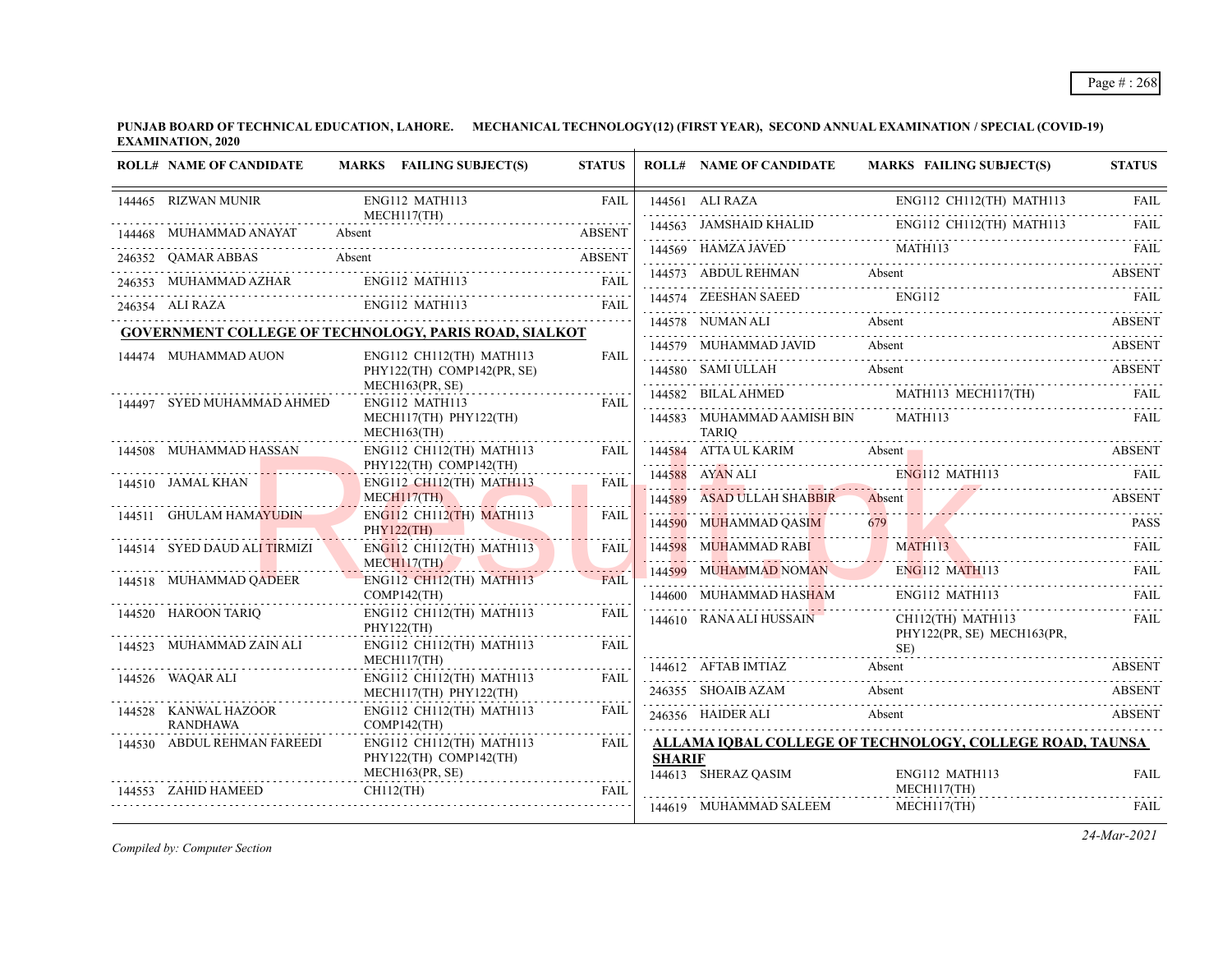# Page # : 269

**PUNJAB BOARD OF TECHNICAL EDUCATION, LAHORE. MECHANICAL TECHNOLOGY(12) (FIRST YEAR), SECOND ANNUAL EXAMINATION / SPECIAL (COVID-19) EXAMINATION, 2020**  $\overline{1}$ 

| 144763 TABISH KHAN<br>ENG112 MATH113<br>GOVERNMENT COLLEGE OF TECHNOLOGY, HATTAR ROAD, NEAR<br><b>HEAVY MECHANICAL COMPLEX-3, TAXILA</b><br>ENG112 MATH113<br>144766 MUHAMMAD ADEEL<br>144628 MUBASHIR AHMED<br>MECH117(TH)<br>FAIL<br>ENG112 MATH113<br>144777 MUHAMMAD ADEEL<br>144634 KASHIF KHAN<br>Absent<br><b>ABSENT</b><br><b>JAMEEL</b><br>MATH113 PHY122(TH)<br>144795 MUNNAZIR ZARIN<br>ENG112 CH112(TH) MATH113<br>FAIL<br>144635 MUHAMMAD SAAD<br><b>ZAMEER</b><br>144796 MUHAMMAD SHAKEEL ENGI12 MATH113 FAIL FAIL<br>144670 MUHAMMAD HAMMAD<br>ENG112 CH112(TH) MATH113<br>FAII<br>MECH117(TH) PHY122(TH)<br>144679 MUHAMMAD WALEED<br>MATH113<br>817<br><b>FAIL</b><br>144812 SYED AHSAN RAZA<br>$144012$ 31 ED AIDAN NAZA 017<br>AMJAD<br>144813 IKRAM MASOOD<br>Absent<br>144680 MUHAMMAD ZAFAR KHAN<br>ENG112 CH112(TH) MATH113<br>FAIL<br>MECH117(TH)<br>144814 AIZAZ AHMED QADEER<br>Absent<br>144692 MUHAMMAD JIBRAN<br>MATH113 MECH117(TH)<br><b>FAIL</b><br>144816 ALI HAMZA<br>Absent<br>CH112(PR, TH) MATH113<br>144697 SAQIB ZAMAN<br><b>FAIL</b><br>MATH113<br>144819 RAFI ULLAH SHAH<br>MECH117(TH) COMP142(TH)<br>$MECH163$ (TH)<br><b>ENG112</b><br>144820 AWAIS SALEEM<br>144703 HASHIM WAKEEL<br>ENG112 CH112(TH) MATH113 FAIL<br>MATH113<br>144828 MUHAMMAD ZAKIR<br><u>.</u><br><u>1994 - Jacques Jacques Strategy (f. 1984)</u><br>144721 ABDUL REHMAN<br>Absent<br><b>ABSENT</b><br>Absent <b>Absent</b><br>144829 AHKAM UL HAQ<br>144727 MUNEEB ALI<br>Absent<br><b>ABSENT</b><br>144830 SHARJEEL AHMED DAR<br>Absent<br>144729 MOHSIN SHAZAD ENG112 MATH113<br><b>FAIL</b><br>ENG112 MATH113<br>144831 RIZWAN FAROOO<br><b>EAIL</b><br>144731 MUHAMMAD SHERAZ KHANAbsent<br><b>ABSENT</b><br>144836 MUHAMMAD ARSLAN<br>Absent<br>$CH112$ (TH)<br>144732 MUHAMMAD AREES<br>FAIL<br>144837 MUHAMMAD UMER<br>Absent<br>4838 SAAD HASSAN MATHII3 FAIL<br>MATH113 PHY122(TH)<br>144734 MUHAMMAD SHAKEEB ALI<br>FAII<br>144838 SAAD HASSAN<br>CH112(TH) MECH117(TH)<br>144739 UMER ELLAHI<br>FAII.<br>14740 BILAWAL KHAN CHILI2(TH) THE FAIL<br>144839 AHSAN SHAHZAD<br>Absent<br>144740 BILAWAL KHAN<br>144841 MUHAMMAD HAMZA KHAN Absent<br>MATH113 PHY122(TH)<br>144742 MUDASSAR FAROOQ<br>FAIL<br>144844 SAQIB USMAN<br>Absent<br>144745 MUHAMMAD WALEED 738<br><b>PASS</b><br>MATH113<br>144847 AZHAR SHAHZAD<br>144753 AWAIS MUSHTAQ<br>ENG112 MATH113<br><b>FAIL</b><br>CH112(TH) MATH113<br>246357 MAAZ ALI<br>PHY122(TH)<br>PHY122(TH)<br>144762 ABDUL HANNAN BIN SADAF<br>ENG112<br><b>FAIL</b> | <b>ROLL# NAME OF CANDIDATE</b> | MARKS FAILING SUBJECT(S) | <b>STATUS</b> | <b>ROLL# NAME OF CANDIDATE</b> | <b>MARKS FAILING SUBJECT(S)</b> | <b>STATUS</b>            |
|--------------------------------------------------------------------------------------------------------------------------------------------------------------------------------------------------------------------------------------------------------------------------------------------------------------------------------------------------------------------------------------------------------------------------------------------------------------------------------------------------------------------------------------------------------------------------------------------------------------------------------------------------------------------------------------------------------------------------------------------------------------------------------------------------------------------------------------------------------------------------------------------------------------------------------------------------------------------------------------------------------------------------------------------------------------------------------------------------------------------------------------------------------------------------------------------------------------------------------------------------------------------------------------------------------------------------------------------------------------------------------------------------------------------------------------------------------------------------------------------------------------------------------------------------------------------------------------------------------------------------------------------------------------------------------------------------------------------------------------------------------------------------------------------------------------------------------------------------------------------------------------------------------------------------------------------------------------------------------------------------------------------------------------------------------------------------------------------------------------------------------------------------------------------------------------------------------------------------------------------------------------------------------------------------------------------------------------------------------------------------------------------------------------------------------------------------------------------------------------------------------------------------------------------|--------------------------------|--------------------------|---------------|--------------------------------|---------------------------------|--------------------------|
|                                                                                                                                                                                                                                                                                                                                                                                                                                                                                                                                                                                                                                                                                                                                                                                                                                                                                                                                                                                                                                                                                                                                                                                                                                                                                                                                                                                                                                                                                                                                                                                                                                                                                                                                                                                                                                                                                                                                                                                                                                                                                                                                                                                                                                                                                                                                                                                                                                                                                                                                            |                                |                          |               |                                |                                 | <b>FAIL</b>              |
|                                                                                                                                                                                                                                                                                                                                                                                                                                                                                                                                                                                                                                                                                                                                                                                                                                                                                                                                                                                                                                                                                                                                                                                                                                                                                                                                                                                                                                                                                                                                                                                                                                                                                                                                                                                                                                                                                                                                                                                                                                                                                                                                                                                                                                                                                                                                                                                                                                                                                                                                            |                                |                          |               |                                |                                 | 2.2.2.2.1<br><b>FAIL</b> |
|                                                                                                                                                                                                                                                                                                                                                                                                                                                                                                                                                                                                                                                                                                                                                                                                                                                                                                                                                                                                                                                                                                                                                                                                                                                                                                                                                                                                                                                                                                                                                                                                                                                                                                                                                                                                                                                                                                                                                                                                                                                                                                                                                                                                                                                                                                                                                                                                                                                                                                                                            |                                |                          |               |                                |                                 | FAII.                    |
|                                                                                                                                                                                                                                                                                                                                                                                                                                                                                                                                                                                                                                                                                                                                                                                                                                                                                                                                                                                                                                                                                                                                                                                                                                                                                                                                                                                                                                                                                                                                                                                                                                                                                                                                                                                                                                                                                                                                                                                                                                                                                                                                                                                                                                                                                                                                                                                                                                                                                                                                            |                                |                          |               |                                |                                 |                          |
|                                                                                                                                                                                                                                                                                                                                                                                                                                                                                                                                                                                                                                                                                                                                                                                                                                                                                                                                                                                                                                                                                                                                                                                                                                                                                                                                                                                                                                                                                                                                                                                                                                                                                                                                                                                                                                                                                                                                                                                                                                                                                                                                                                                                                                                                                                                                                                                                                                                                                                                                            |                                |                          |               |                                |                                 |                          |
|                                                                                                                                                                                                                                                                                                                                                                                                                                                                                                                                                                                                                                                                                                                                                                                                                                                                                                                                                                                                                                                                                                                                                                                                                                                                                                                                                                                                                                                                                                                                                                                                                                                                                                                                                                                                                                                                                                                                                                                                                                                                                                                                                                                                                                                                                                                                                                                                                                                                                                                                            |                                |                          |               |                                |                                 |                          |
|                                                                                                                                                                                                                                                                                                                                                                                                                                                                                                                                                                                                                                                                                                                                                                                                                                                                                                                                                                                                                                                                                                                                                                                                                                                                                                                                                                                                                                                                                                                                                                                                                                                                                                                                                                                                                                                                                                                                                                                                                                                                                                                                                                                                                                                                                                                                                                                                                                                                                                                                            |                                |                          |               |                                |                                 | <b>PASS</b>              |
|                                                                                                                                                                                                                                                                                                                                                                                                                                                                                                                                                                                                                                                                                                                                                                                                                                                                                                                                                                                                                                                                                                                                                                                                                                                                                                                                                                                                                                                                                                                                                                                                                                                                                                                                                                                                                                                                                                                                                                                                                                                                                                                                                                                                                                                                                                                                                                                                                                                                                                                                            |                                |                          |               |                                |                                 | <b>ABSENT</b>            |
|                                                                                                                                                                                                                                                                                                                                                                                                                                                                                                                                                                                                                                                                                                                                                                                                                                                                                                                                                                                                                                                                                                                                                                                                                                                                                                                                                                                                                                                                                                                                                                                                                                                                                                                                                                                                                                                                                                                                                                                                                                                                                                                                                                                                                                                                                                                                                                                                                                                                                                                                            |                                |                          |               |                                |                                 | <b>ABSENT</b>            |
|                                                                                                                                                                                                                                                                                                                                                                                                                                                                                                                                                                                                                                                                                                                                                                                                                                                                                                                                                                                                                                                                                                                                                                                                                                                                                                                                                                                                                                                                                                                                                                                                                                                                                                                                                                                                                                                                                                                                                                                                                                                                                                                                                                                                                                                                                                                                                                                                                                                                                                                                            |                                |                          |               |                                |                                 | ABSENT                   |
|                                                                                                                                                                                                                                                                                                                                                                                                                                                                                                                                                                                                                                                                                                                                                                                                                                                                                                                                                                                                                                                                                                                                                                                                                                                                                                                                                                                                                                                                                                                                                                                                                                                                                                                                                                                                                                                                                                                                                                                                                                                                                                                                                                                                                                                                                                                                                                                                                                                                                                                                            |                                |                          |               |                                |                                 | FAIL                     |
|                                                                                                                                                                                                                                                                                                                                                                                                                                                                                                                                                                                                                                                                                                                                                                                                                                                                                                                                                                                                                                                                                                                                                                                                                                                                                                                                                                                                                                                                                                                                                                                                                                                                                                                                                                                                                                                                                                                                                                                                                                                                                                                                                                                                                                                                                                                                                                                                                                                                                                                                            |                                |                          |               |                                |                                 | FAIL                     |
|                                                                                                                                                                                                                                                                                                                                                                                                                                                                                                                                                                                                                                                                                                                                                                                                                                                                                                                                                                                                                                                                                                                                                                                                                                                                                                                                                                                                                                                                                                                                                                                                                                                                                                                                                                                                                                                                                                                                                                                                                                                                                                                                                                                                                                                                                                                                                                                                                                                                                                                                            |                                |                          |               |                                |                                 |                          |
|                                                                                                                                                                                                                                                                                                                                                                                                                                                                                                                                                                                                                                                                                                                                                                                                                                                                                                                                                                                                                                                                                                                                                                                                                                                                                                                                                                                                                                                                                                                                                                                                                                                                                                                                                                                                                                                                                                                                                                                                                                                                                                                                                                                                                                                                                                                                                                                                                                                                                                                                            |                                |                          |               |                                |                                 | ABSENT                   |
|                                                                                                                                                                                                                                                                                                                                                                                                                                                                                                                                                                                                                                                                                                                                                                                                                                                                                                                                                                                                                                                                                                                                                                                                                                                                                                                                                                                                                                                                                                                                                                                                                                                                                                                                                                                                                                                                                                                                                                                                                                                                                                                                                                                                                                                                                                                                                                                                                                                                                                                                            |                                |                          |               |                                |                                 | <b>ABSENT</b>            |
|                                                                                                                                                                                                                                                                                                                                                                                                                                                                                                                                                                                                                                                                                                                                                                                                                                                                                                                                                                                                                                                                                                                                                                                                                                                                                                                                                                                                                                                                                                                                                                                                                                                                                                                                                                                                                                                                                                                                                                                                                                                                                                                                                                                                                                                                                                                                                                                                                                                                                                                                            |                                |                          |               |                                |                                 |                          |
|                                                                                                                                                                                                                                                                                                                                                                                                                                                                                                                                                                                                                                                                                                                                                                                                                                                                                                                                                                                                                                                                                                                                                                                                                                                                                                                                                                                                                                                                                                                                                                                                                                                                                                                                                                                                                                                                                                                                                                                                                                                                                                                                                                                                                                                                                                                                                                                                                                                                                                                                            |                                |                          |               |                                |                                 | ABSENT                   |
|                                                                                                                                                                                                                                                                                                                                                                                                                                                                                                                                                                                                                                                                                                                                                                                                                                                                                                                                                                                                                                                                                                                                                                                                                                                                                                                                                                                                                                                                                                                                                                                                                                                                                                                                                                                                                                                                                                                                                                                                                                                                                                                                                                                                                                                                                                                                                                                                                                                                                                                                            |                                |                          |               |                                |                                 | <b>ABSENT</b>            |
|                                                                                                                                                                                                                                                                                                                                                                                                                                                                                                                                                                                                                                                                                                                                                                                                                                                                                                                                                                                                                                                                                                                                                                                                                                                                                                                                                                                                                                                                                                                                                                                                                                                                                                                                                                                                                                                                                                                                                                                                                                                                                                                                                                                                                                                                                                                                                                                                                                                                                                                                            |                                |                          |               |                                |                                 |                          |
|                                                                                                                                                                                                                                                                                                                                                                                                                                                                                                                                                                                                                                                                                                                                                                                                                                                                                                                                                                                                                                                                                                                                                                                                                                                                                                                                                                                                                                                                                                                                                                                                                                                                                                                                                                                                                                                                                                                                                                                                                                                                                                                                                                                                                                                                                                                                                                                                                                                                                                                                            |                                |                          |               |                                |                                 | <b>ABSENT</b>            |
|                                                                                                                                                                                                                                                                                                                                                                                                                                                                                                                                                                                                                                                                                                                                                                                                                                                                                                                                                                                                                                                                                                                                                                                                                                                                                                                                                                                                                                                                                                                                                                                                                                                                                                                                                                                                                                                                                                                                                                                                                                                                                                                                                                                                                                                                                                                                                                                                                                                                                                                                            |                                |                          |               |                                |                                 | ABSENT                   |
|                                                                                                                                                                                                                                                                                                                                                                                                                                                                                                                                                                                                                                                                                                                                                                                                                                                                                                                                                                                                                                                                                                                                                                                                                                                                                                                                                                                                                                                                                                                                                                                                                                                                                                                                                                                                                                                                                                                                                                                                                                                                                                                                                                                                                                                                                                                                                                                                                                                                                                                                            |                                |                          |               |                                |                                 | <b>ABSENT</b>            |
|                                                                                                                                                                                                                                                                                                                                                                                                                                                                                                                                                                                                                                                                                                                                                                                                                                                                                                                                                                                                                                                                                                                                                                                                                                                                                                                                                                                                                                                                                                                                                                                                                                                                                                                                                                                                                                                                                                                                                                                                                                                                                                                                                                                                                                                                                                                                                                                                                                                                                                                                            |                                |                          |               |                                |                                 | FAIL                     |
|                                                                                                                                                                                                                                                                                                                                                                                                                                                                                                                                                                                                                                                                                                                                                                                                                                                                                                                                                                                                                                                                                                                                                                                                                                                                                                                                                                                                                                                                                                                                                                                                                                                                                                                                                                                                                                                                                                                                                                                                                                                                                                                                                                                                                                                                                                                                                                                                                                                                                                                                            |                                |                          |               |                                |                                 | <b>FAIL</b>              |
|                                                                                                                                                                                                                                                                                                                                                                                                                                                                                                                                                                                                                                                                                                                                                                                                                                                                                                                                                                                                                                                                                                                                                                                                                                                                                                                                                                                                                                                                                                                                                                                                                                                                                                                                                                                                                                                                                                                                                                                                                                                                                                                                                                                                                                                                                                                                                                                                                                                                                                                                            |                                |                          |               | 246358 MANSOOR ALI             | ENG112 MATH113                  | FAIL                     |

*Compiled by: Computer Section*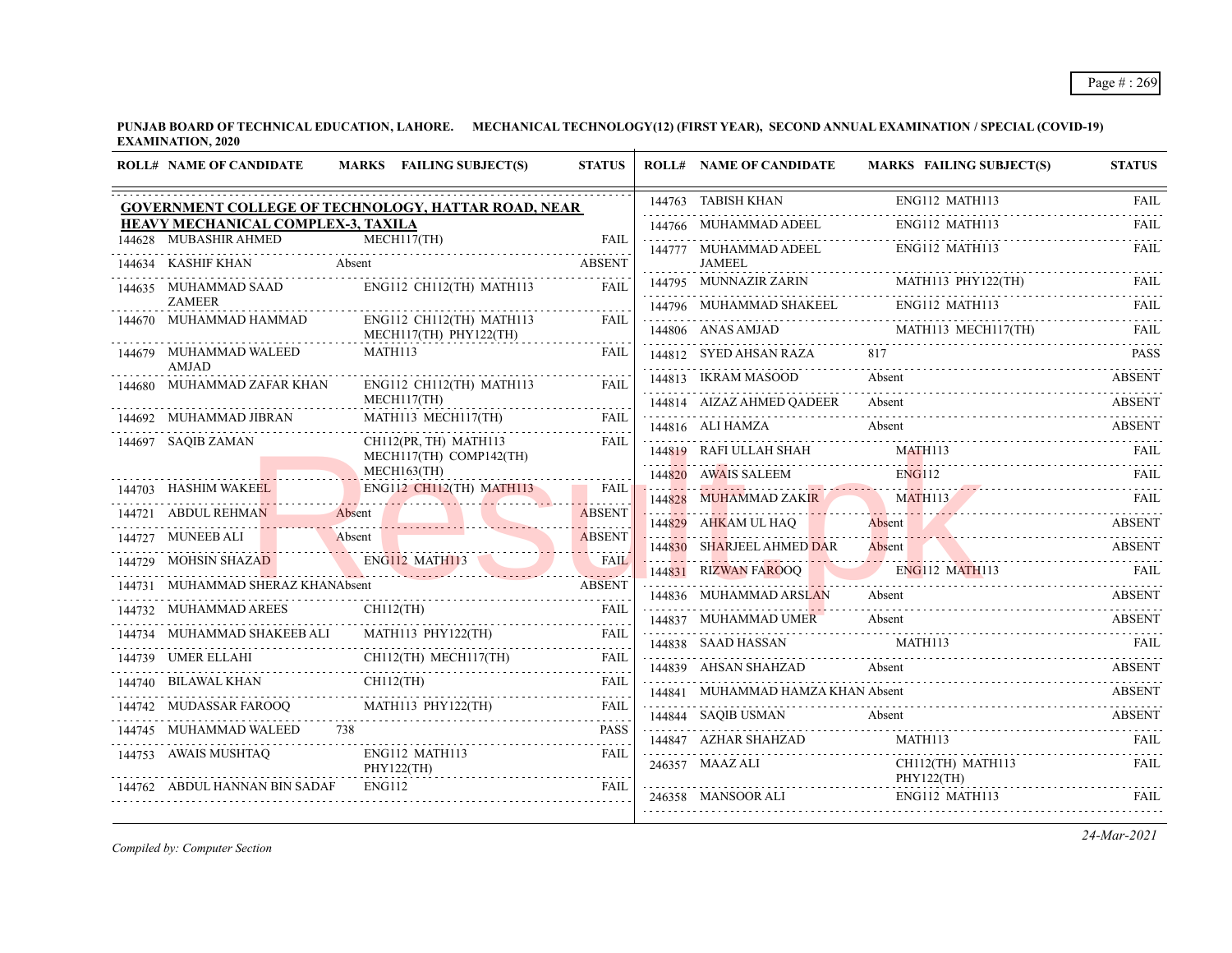| <b>ROLL# NAME OF CANDIDATE</b>                                                                              |         | MARKS FAILING SUBJECT(S)              | <b>STATUS</b>                    | <b>ROLL# NAME OF CANDIDATE</b>               | <b>MARKS FAILING SUBJECT(S)</b>                                                                                                                                                                                                                                                                                                                                                                                                                                | <b>STATUS</b> |
|-------------------------------------------------------------------------------------------------------------|---------|---------------------------------------|----------------------------------|----------------------------------------------|----------------------------------------------------------------------------------------------------------------------------------------------------------------------------------------------------------------------------------------------------------------------------------------------------------------------------------------------------------------------------------------------------------------------------------------------------------------|---------------|
| 246359 MUHAMMAD HAMMAD                                                                                      | MATH113 |                                       | FAIL                             | 145007 UMAR ISHAQ                            | ENG112 CH112(TH) MATH113<br>MECH117(TH) PHY122(TH)                                                                                                                                                                                                                                                                                                                                                                                                             | <b>FAIL</b>   |
| 246360 USAMA HASAN ENGI12 CH112(TH) MATH113 FAIL                                                            |         |                                       |                                  |                                              | $COMP142$ (TH)                                                                                                                                                                                                                                                                                                                                                                                                                                                 |               |
| 246361 USAMA SAEED Absent ABSENT                                                                            |         |                                       |                                  | 145010 CHAUDHRY MUHAMMAD<br>ALI.             | $CH112$ (TH) MATH113<br>PHY122(TH) COMP142(TH)                                                                                                                                                                                                                                                                                                                                                                                                                 | FAIL          |
| WAH BRITISH INSTITUTE OF TECHNOLOGY, OPP. POF WALFARE CNG                                                   |         |                                       |                                  |                                              | MECH163(TH)                                                                                                                                                                                                                                                                                                                                                                                                                                                    |               |
| STATION NEAR AL-ABBAS HOSPITAL G.T.ROAD, TAXILA<br>144914 WAQAR BIN TANVEER                                 | Absent  |                                       | <b>ABSENT</b>                    | 145022 USAMA ALI                             | $ENG112$ CH112(TH) MATH113<br>MECH117(TH) COMP142(TH)                                                                                                                                                                                                                                                                                                                                                                                                          | FAIL          |
| 246363 DIDAR ALI KHAN                                                                                       | Absent  |                                       | Registration                     | 145042 SHEIKH MUHAMMAD UZAIR                 | ENG112 MECH117(TH)                                                                                                                                                                                                                                                                                                                                                                                                                                             | FAIL          |
|                                                                                                             |         |                                       | cancelled due to<br>No Chance    | 145048 AMEER MOAVIA                          | ENG112 CH112(TH) MATH113<br>MECH117(TH) COMP142(TH)                                                                                                                                                                                                                                                                                                                                                                                                            | FAIL          |
| 246369 MUSSAWAR SHAH                                                                                        | Absent  |                                       | Registration<br>cancelled due to | 145058 ZEESHAN AHMED Absent                  |                                                                                                                                                                                                                                                                                                                                                                                                                                                                | <b>ABSENT</b> |
|                                                                                                             |         |                                       | No Chance                        | 145060 MUHAMMAD ZEESHAN ALI                  | MATH113                                                                                                                                                                                                                                                                                                                                                                                                                                                        |               |
| TOBA TEK SINGH POLYTECHNIC INSTITUTE, OPP. NEW FOREST PARK,<br>NEAR MADINA MILLS JHANG ROAD, TOBA TEK SINGH |         |                                       |                                  | 145064 MUHAMMAD YASEEN KHAN                  | ENG112 MATH113<br>PHY122(TH)                                                                                                                                                                                                                                                                                                                                                                                                                                   | <b>FAIL</b>   |
| 144932 ZEESHAN ANWAR                                                                                        | Absent  |                                       | <b>ABSENT</b>                    | 145065 FARHAN MEHMOOD                        | MATH113 MECH117(TH)                                                                                                                                                                                                                                                                                                                                                                                                                                            | FAIL          |
| 144935 RAHEEL ARSHAD                                                                                        |         | MATH113 MECH117(TH)<br>$MECH163$ (TH) | <b>FAIL</b>                      | 145079 MUHAMMAD WASEEM                       | PHY122(TH)<br><b>PHY122(TH)</b><br>PHY122(TH) FAIL                                                                                                                                                                                                                                                                                                                                                                                                             |               |
| 144936 MUHAMMAD HAMMAD<br><b>SHAFOAT</b>                                                                    |         | Absent <b>Absent</b>                  | <b>ABSENT</b>                    | 145086 ALI JAVED                             | ENG112 CH112(TH) MATH113<br>$PHY122(TH)$ COMP142(TH)                                                                                                                                                                                                                                                                                                                                                                                                           | FAIL          |
| 144938 MUHAMMAD SOHAIB<br>44938 MUHAMMAD SOHAIB Absent ABSENT                                               |         |                                       | <b>ABSENT</b>                    |                                              | $MECH163$ (TH)                                                                                                                                                                                                                                                                                                                                                                                                                                                 |               |
| 144939 UMAR BIN AHSAAN                                                                                      |         | ENG112 MATH113                        | FAIL                             |                                              | 145087 SHAHID SULTAN Absent ABSENT                                                                                                                                                                                                                                                                                                                                                                                                                             |               |
| 144943 MUHAMMAD MOHSIN                                                                                      |         | PHY122(TH)                            |                                  | 145089 MUHAMMAD FAIZAN                       | ENG112 CH112(TH) MATH113 FAIL                                                                                                                                                                                                                                                                                                                                                                                                                                  |               |
| UHAMMAD MOHSIN Absent ABSENT<br><b>OAMAR ABBAS</b>                                                          | Absent  |                                       | <b>ABSENT</b>                    |                                              | PHY122(TH)<br>145091 MUHAMMAD SHOAIB NASIRAbsent ABSENT                                                                                                                                                                                                                                                                                                                                                                                                        |               |
| 144947 MUHAMMAD IBRAHEEM Absent                                                                             |         |                                       | <b>ABSENT</b>                    |                                              |                                                                                                                                                                                                                                                                                                                                                                                                                                                                |               |
| <b>SAJID</b>                                                                                                |         |                                       |                                  |                                              | $\begin{tabular}{c c c c} \hline 145092 & UMAIR LIAQAT & MATH113 PHY122(TH) & FAIL \\ \hline \hline \end{tabular} \begin{tabular}{c} \hline \multicolumn{3}{c c c} \multicolumn{3}{c c} \multicolumn{3}{c} \multicolumn{3}{c} \multicolumn{3}{c} \multicolumn{3}{c} \multicolumn{3}{c} \multicolumn{3}{c} \multicolumn{3}{c} \multicolumn{3}{c} \multicolumn{3}{c} \multicolumn{3}{c} \multicolumn{3}{c} \multicolumn{3}{c} \multicolumn{3}{c} \multicolumn{3$ |               |
| 144950 MUHAMMAD AWAIS NAEEM ENGI12 CH112(TH) MATH113 FAIL                                                   |         |                                       |                                  |                                              | 145107 SAEED AHMED Absent ABSENT ABSENT                                                                                                                                                                                                                                                                                                                                                                                                                        |               |
| 144952 MUHAMMAD UMAIR                                                                                       |         |                                       |                                  |                                              | $145108 \quad \text{MUSSADIQ BAIG} \quad \text{ENGI12 MATH113} \quad \text{FAIL} \quad \text{FAIL}$                                                                                                                                                                                                                                                                                                                                                            |               |
| 246370 ROSE ARSHAD 808                                                                                      |         |                                       | <b>PASS</b>                      | 145110 FAIZAN TAHIR Absent                   |                                                                                                                                                                                                                                                                                                                                                                                                                                                                | ABSENT        |
| POF INSTITUTE OF TECHNOLOGY, , WAH CANTT                                                                    |         |                                       |                                  | 145117 MUHAMMAD EITASAM<br><b>SAJID QAZI</b> | Absent                                                                                                                                                                                                                                                                                                                                                                                                                                                         | <b>ABSENT</b> |
|                                                                                                             |         |                                       |                                  | 145119 AZEEM WAQAR Absent                    | 145119 AZEEM WAQAR Absent ABSENT ABSENT                                                                                                                                                                                                                                                                                                                                                                                                                        |               |

*Compiled by: Computer Section*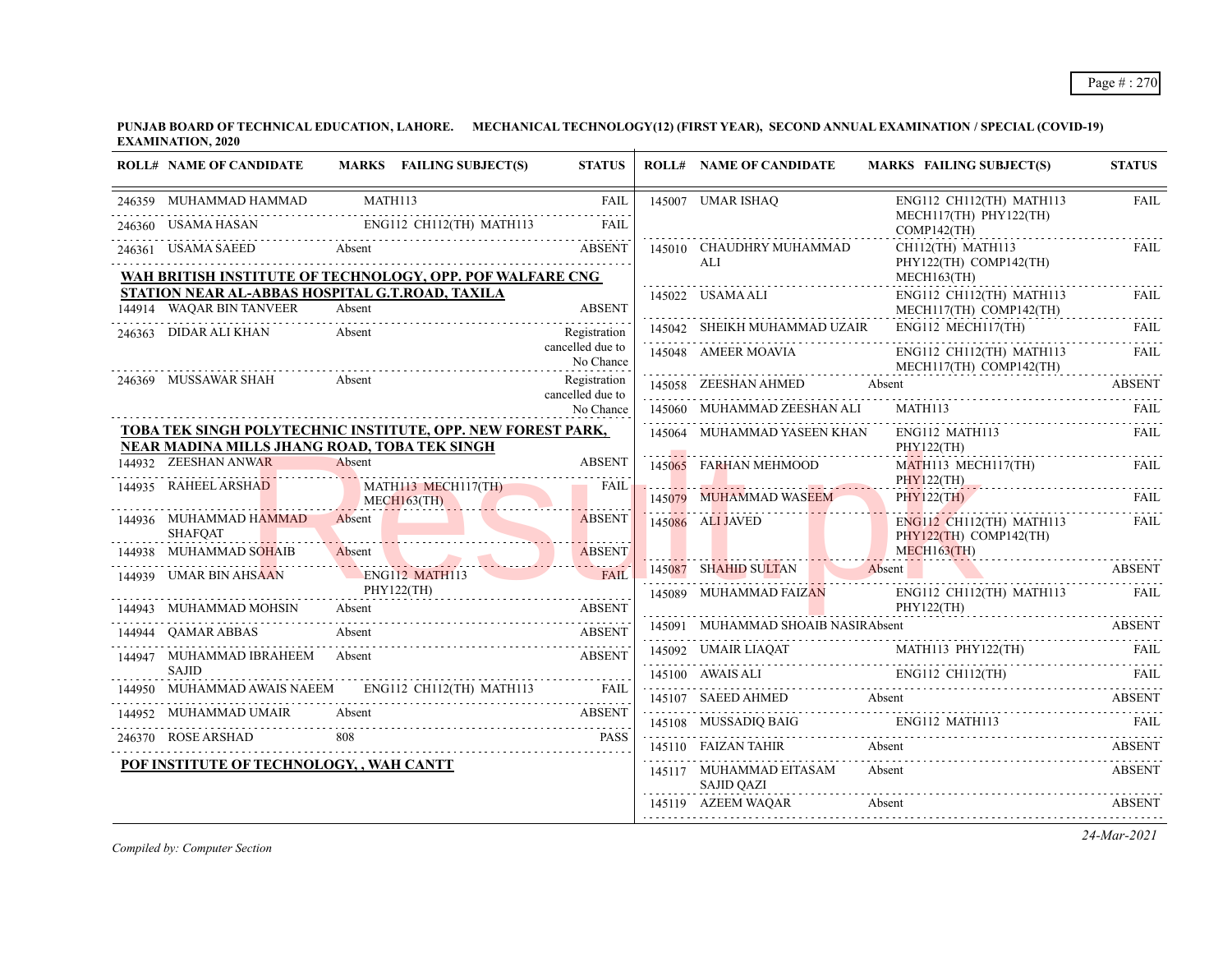| <b>ROLL# NAME OF CANDIDATE</b>                       | MARKS FAILING SUBJECT(S)                                      | <b>STATUS</b>                         | <b>ROLL# NAME OF CANDIDATE</b>                              | <b>MARKS FAILING SUBJECT(S)</b>                                                                                                                                                                                                | <b>STATUS</b> |
|------------------------------------------------------|---------------------------------------------------------------|---------------------------------------|-------------------------------------------------------------|--------------------------------------------------------------------------------------------------------------------------------------------------------------------------------------------------------------------------------|---------------|
| 145120 SAIFULLAH REHMAN                              | <b>ENG112</b>                                                 | <b>FAIL</b>                           | 144857 MUHAMMAD ZAHID                                       | ENG112 CH112(TH) MATH113                                                                                                                                                                                                       | <b>FAIL</b>   |
| 248468 ISHTIAQ AHMAD                                 | 760                                                           | <b>PASS</b>                           | <b>RAFIOUE</b>                                              | MECH117(TH) PHY122(TH)<br>COMP142(TH) MECH163(TH)                                                                                                                                                                              |               |
|                                                      | WAH POLYTECHNIC COLLEGE, NEAR JAMIA MASJID SIDDIQUIA, LALA    |                                       | 144866 MUHAMMAD KAMRAN<br><b>BUTT</b>                       | MATH113 PHY122(TH)                                                                                                                                                                                                             | FAIL          |
| <b>RUKH, WAH CANTT</b><br>145130 RAJA MUZAMMIL SAEED | ENG112 MATH113                                                | FAIL                                  | 144867 ADIL RIAZ                                            | 144867 ADIL RIAZ Absent ABSENT                                                                                                                                                                                                 |               |
| 145131 MUHAMMAD TOSEEF                               | ENG112 MATH113                                                | FAIL                                  |                                                             | THE THE MECHI SAIR MECHI MECHI SAIR FAIL FAIL FAIL PLACE AND THE MECHI SAIR MECHI SAIR MECHI SAIR MECHI SAIR MECHI SAIR MECHI SAIR MECHI SAIR MECHI SAIR MECHI SAIR MECHI SAIR MECHI SAIR MECHI SAIR MECHI SAIR MECHI SAIR MEC |               |
|                                                      | PHY122(TH)<br>ENG112 CH112(TH) MATH113                        |                                       | 144871 HASSAN EJAZ                                          | 823                                                                                                                                                                                                                            | <b>PASS</b>   |
| 145134 ZEESHAN EJAZ                                  | 145132 SHERAZ HAFEEZ ENG112 CH112(TH) MATH113 FAIL<br>MATH113 | <b>FAIL</b>                           | 144872 MUHAMMAD HAMZA<br>NASEER MUGHAL                      | ENG112 MATH113                                                                                                                                                                                                                 | FAII.         |
| 145136 HABIB ALI<br>Absent                           |                                                               | <b>ABSENT</b>                         | 144877 FARHAN KHAN                                          | MATH113                                                                                                                                                                                                                        | FAII.         |
| 145139 FAHAD ALI                                     | 740                                                           | <b>PASS</b>                           |                                                             | 144879 SYED MAMOON IJAZ Absent ABSENT                                                                                                                                                                                          |               |
| 145143 ANEES AHMAD                                   | MATH113                                                       | FAII                                  |                                                             | 144880 HASNAIN NAWAZ ENG112 MATH113 FAIL                                                                                                                                                                                       |               |
| 145144 ZAMAN ALI Absent                              |                                                               | <b>ABSENT</b>                         | 144881 SHOAIB RAZA Absent                                   |                                                                                                                                                                                                                                | <b>ABSENT</b> |
|                                                      | 145146 IMBISAAT SHAHID MATH113 MECH117(TH)                    | <b>FAIL</b>                           | 144886 MAJID ALI                                            | Absent<br>144886 MAJID ALI Absent ABSENT                                                                                                                                                                                       |               |
| 145147 MUHAMMAD UMAR<br><b>SALEEM</b>                | Absent /                                                      | <b>ABSENT</b>                         | 144887 JAMSHAID SULTAN                                      | Absent ABSENT                                                                                                                                                                                                                  |               |
| 145151 UMER ABBAS                                    | CH <mark>112</mark> (TH) MATH113                              | <b>FAIL</b>                           | 144889 TOSEEF AHMAD                                         | ENG112 MATH113<br><b>PHY122(TH)</b>                                                                                                                                                                                            | <b>FAIL</b>   |
|                                                      | PHY122(TH)<br>CH112(TH) MATH113                               |                                       |                                                             | 144891 SAJID ALI KHAN ENGI12 PHY122(TH) FAIL                                                                                                                                                                                   |               |
| 145153 MUHAMMAD SHEHZAD<br><b>ABBASI</b>             |                                                               | FAIL<br>the control of the control of |                                                             | 144892 BASITALI KHAN ENGI12 MATHI13 FAIL                                                                                                                                                                                       |               |
| 145154 MUHAMMAD MOHSIN                               | MATH113                                                       | <b>FAIL</b>                           | 144896 MUHAMMAD HASHAM Absent                               | <b>ABSENT</b>                                                                                                                                                                                                                  |               |
| 145156 SAEED HASHIM RAZA                             | Absent                                                        | <b>ABSENT</b>                         |                                                             | 144897 MUHAMMAD DANIYAL ENG112 CH112(TH) MATH113                                                                                                                                                                               |               |
|                                                      | 145157 MUHAMMAD QASIM MATH113 MECH163(TH)                     | FAIL                                  |                                                             | 144898 ZAID IQBAL Absent ABSENT                                                                                                                                                                                                |               |
| 145162 MUHAMMAD BILAL                                | MATH113                                                       | FAIL                                  |                                                             |                                                                                                                                                                                                                                | FAII.         |
| 145163 AHMER ZAHOOR                                  | MATH113                                                       | FAIL                                  |                                                             | 144901 MUHAMMAD ZUBAIR MATH113 MECH163(TH)                                                                                                                                                                                     |               |
| 145165 MUHAMMAD MUZZAMMIL                            | CH112(TH) MATH113                                             | FAIL                                  | 144903 EHSAN ELLAHI Absent                                  |                                                                                                                                                                                                                                | <b>ABSENT</b> |
| 145167 HAMZA ASAD                                    | MATH113                                                       | FAIL                                  | 144904 HABIB AHMED                                          | ENG112 CH112(TH) MATH113                                                                                                                                                                                                       | <b>FAIL</b>   |
| <b>G.T.ROAD, WAH CANTT</b>                           | WAH SWEDISH INSTITUTE OF TECHNOLOGY, OPP. (RPR) WAH NOBEL     |                                       | $PHY122(TH)$<br>144907 17HAR III HAO<br>144907 IZHAR-UL-HAQ | MATH113                                                                                                                                                                                                                        | FAIL          |

*Compiled by: Computer Section*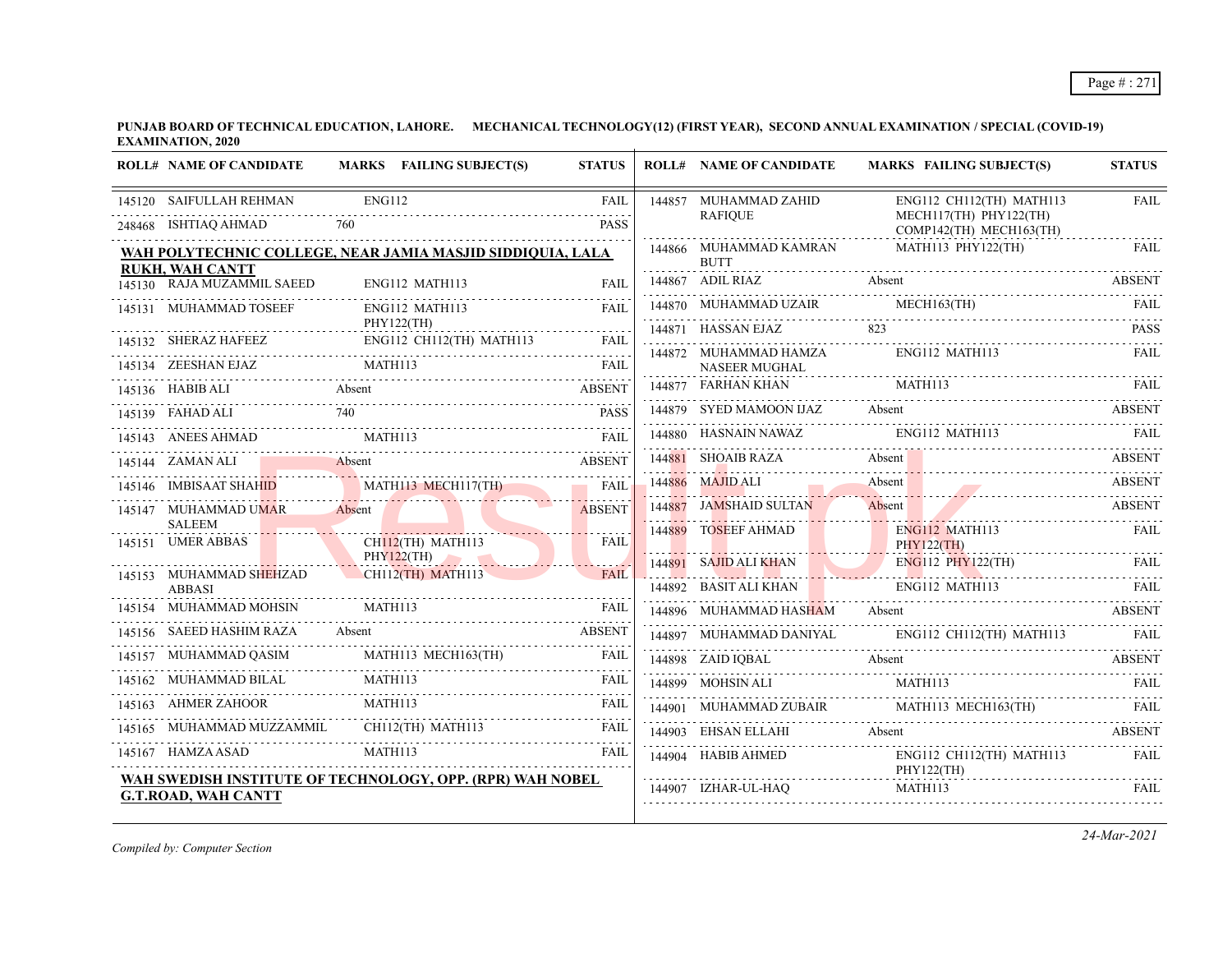|        | <b>ROLL# NAME OF CANDIDATE</b>               | MARKS FAILING SUBJECT(S)                        | <b>STATUS</b>      | <b>ROLL# NAME OF CANDIDATE</b>                   | <b>MARKS FAILING SUBJECT(S)</b>                    | <b>STATUS</b> |
|--------|----------------------------------------------|-------------------------------------------------|--------------------|--------------------------------------------------|----------------------------------------------------|---------------|
|        | 144909 SYED IMRAN ABBAS NAQVI                | MATH113                                         | <b>FAIL</b>        | 145307 TAIMOOR KHAN                              | ENG112 CH112(TH) MATH113                           | <b>FAIL</b>   |
|        | 144911 MUHAMMAD RAMZAN                       | Absent                                          | <b>ABSENT</b>      | 145314 HANZLA SHAIS KHAN                         | MATH113                                            | FAIL          |
|        | RAJA MUHAMMAD ZUBAIR                         | MATH113 PHY122(TH)                              | FAIL               | 145316 HAROON UR RASHEED                         | ENG112 CH112(TH) MATH113 FAIL                      |               |
|        | 144920 USMAN MAJEED                          | MATH <sub>113</sub>                             | FAIL               | 145321 HAMZA NASIR KHAN                          | Absent                                             | <b>ABSENT</b> |
|        | 144921 AMJAD MASIH                           | MATH113                                         | <b>FAIL</b>        | 145327 ALI RAZA                                  | ENG112 MATH113                                     | FAIL          |
|        |                                              | 144922 ASIM DILAWAR MATH113 FAIL                |                    |                                                  | 145334 HASSAN ZULFIQAR Absent ABSENT               |               |
|        | <b>Example 2</b> Absent<br>145170 HARIS KHAN |                                                 | ABSENT             | 145335 NIAZ ALI                                  | CH112(TH) MATH113<br>MECH163(TH)                   | <b>FAIL</b>   |
|        | 145176 ZAKRIYA JAMEEL                        | ENG112 MATH113<br>MECH117(TH)                   | <b>FAIL</b>        | 145336 MUHAMMAD SHEHRYAR Absent<br><b>MASOOD</b> |                                                    | <b>ABSENT</b> |
|        | 145177 ABDUL WAHAB SHER Absent               |                                                 | <b>ABSENT</b>      | 145341 RAJA SAMEER AHMED                         | Absent                                             | ABSENT        |
|        | 145189 MUHAMMAD WASEEM                       | ENG112 CH112(TH) MATH113<br>MECH117(TH)         | FAII.              | 145343 ABDUL HANNAN                              | MATH113 PHY122(TH)                                 | FAIL          |
|        | 145195 AHSAN ALI SHAH                        | Absent                                          | <b>ABSENT</b>      | 145344 MUHAMMAD NOUMAN                           | $CH112$ (TH) MATH113                               | FAIL          |
|        | MOHEEB AMMAD AWAN                            | Absent                                          | <b>ABSENT</b>      | <b>AYYAZ</b><br>145346 ANAIT-UR-REHMAN KHAN      | <b>MATH113</b>                                     | FAIL          |
|        | 145252 FAHAD SHOUKAT -                       | Absent /                                        | <b>ABSENT</b><br>. | 145353 ISRAR AHMED                               | Absent                                             | <b>ABSENT</b> |
|        | 145264 MATIULLAH                             | Absent                                          | <b>ABSENT</b>      | 145354 BANARAS KHAN                              | CH112(TH) MATH113                                  | FAIL          |
|        | 145266 USAMA HAMEED                          | ENG112 CH112(TH) MATH113                        | <b>FAIL</b>        |                                                  | MECH141                                            |               |
|        | 145273 ABBAS ALI MASOOD                      | PHY122(TH) COMP142(TH)<br>Absent                | .<br><b>ABSENT</b> | 145356 NOMAN ALI<br><b>The Common Service</b>    | CH112(TH) MATH113                                  | FAIL          |
|        | 145282 MUHAMMAD ADEEL                        | CH112(TH) MATH113                               | FAIL               | 145360 MUHAMMAD USMAN<br><b>MALIK</b>            | Absent                                             | <b>ABSENT</b> |
|        |                                              | MECH117(TH) PHY122(TH)<br>$MECH163$ (TH)        |                    | 145362 USAMA NAVEED                              | MATH113                                            |               |
|        | 145290 MUHAMMAD SAFYAN                       | Absent                                          | <b>ABSENT</b>      | 145365 WAQAS RIAZ                                | Absent                                             | <b>ABSENT</b> |
|        | <b>WARIS</b>                                 |                                                 |                    | 145367 MUHAMMAD LUOMAN                           | Absent                                             | ABSENT        |
|        | 145293 OSAMA TARIQ                           | Absent                                          | <b>ABSENT</b>      | 145368 MUHAMMAD SAMIULLAH                        | MATH113 PHY122(TH)                                 | FAIL          |
| 145295 | <b>MUNEER KHAN</b>                           | ENG112 MATH113                                  | <b>FAIL</b>        | <b>KAYANI</b><br>145369 KHALIL HAIDER            | Absent                                             | <b>ABSENT</b> |
| 145303 | TALHA KHAN                                   | Absent                                          | <b>ABSENT</b>      |                                                  |                                                    |               |
|        | 145304 MUHAMMAD YOUSAF                       | ENG112                                          | <b>FAIL</b>        | 145371 SARIB ALI KHAN                            | ENG112 CH112(TH) MATH113<br>MECH117(TH) PHY122(TH) | FAIL          |
|        | 145305 MUHAMMAD IMRAN                        | ENG112 CH112(TH) MATH113<br>$MECH163$ (TH)<br>. | FAIL               | 145375 AFTAB HUSSAIN                             | MATH113                                            | <b>FAIL</b>   |

*Compiled by: Computer Section*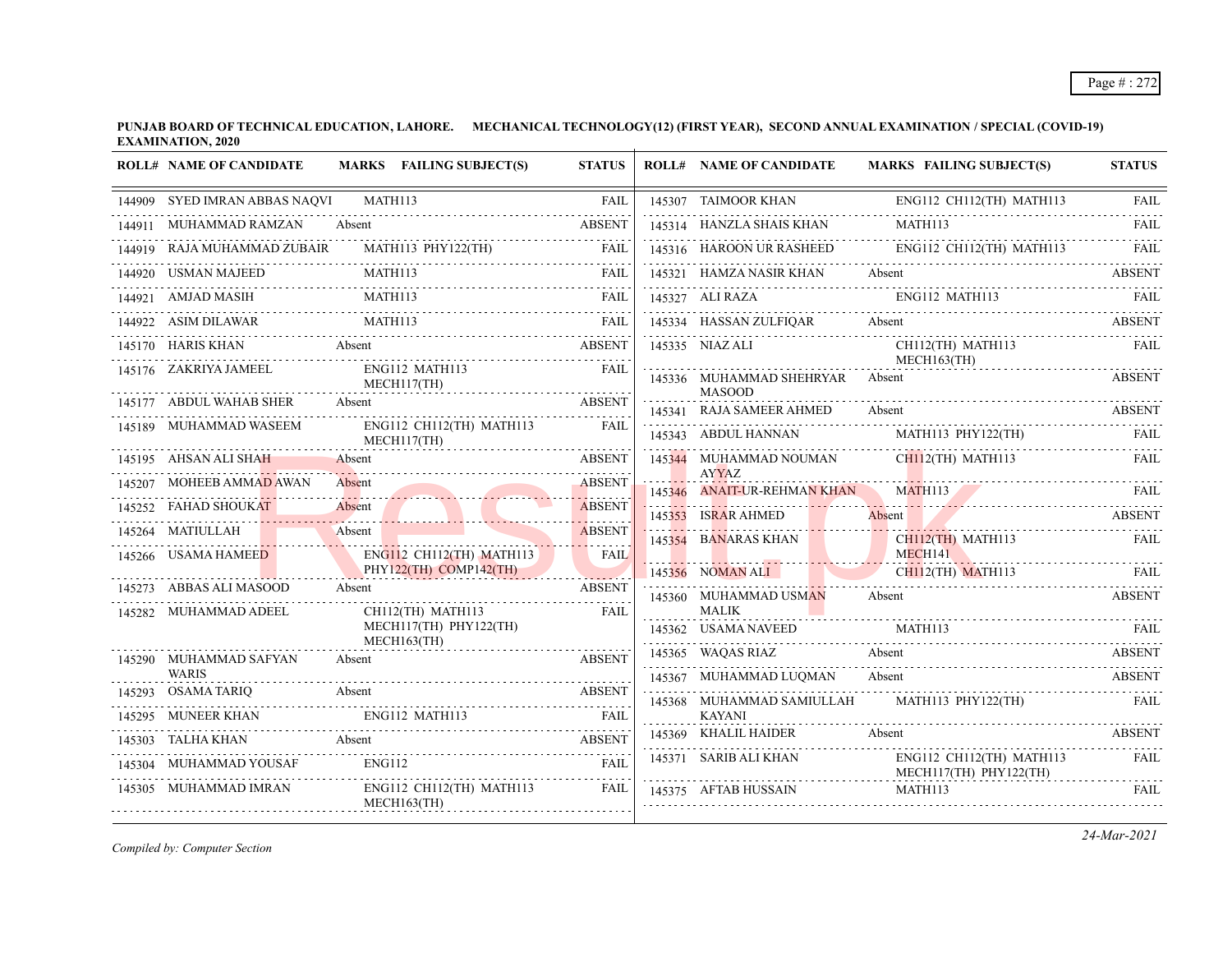| 145379 MUHAMMAD REHAN SAEED<br>CH112(TH) MATH113<br>145431 MUBASHIR AWAIS<br><b>FAIL</b><br>Absent<br>145383 MUHAMMAD SHOAIB<br>CH112(TH) MATH113<br>145434 AHMAD RAZA<br>Absent<br>FAIL<br>$CH112$ (TH)<br>145439 NADEEM SAIJAD ENGI12 FAIL FAIL<br>145384 SHAHERYAR KHAN<br><b>FAIL</b><br>MATH113<br>145386 MALIK SHEHRYAR Absent<br>145440 NOUMAN ARIF<br><b>ABSENT</b><br><b>ABSENT</b><br>145387 ZAMIN SHAH<br>Absent<br>145447 USAMA NAVEED<br>Absent<br>EHSAN UL HAQ<br>Absent<br><b>ABSENT</b><br>145455 MUHAMMAD ARSALAN<br>Absent<br>145391<br>MATH113<br>145393 ARSLAN AHMED<br><b>ABSENT</b><br>145458 ABDUL WASEY<br>Absent<br>ENG112 CH112(TH)<br>145466 MUHAMMAD TAHIR ISMAIL Absent<br>145395 MUHAMMAD MAMOON<br><b>FAIL</b><br><b>SHAHID</b><br>145467 MUHAMMAD SULIMAN<br>Absent<br><b>ABSENT</b><br>145402 MAZHAR HUSSAIN<br>Absent<br>145468 AATIF SAEED<br>Absent<br>MATH113<br>145404 MUHAMMAD FAIZAN<br><b>FAIL</b><br>145469 ZUBAIR SHOUKAT<br>Absent<br>MATH113<br>145406 FAHEEM SAIF ULLAH<br>FAIL<br>145474 UZAIR AHMED<br>760<br><b>ABSENT</b><br>145413 MUHAMMAD TALHA<br>Absent<br><b>KHALID</b><br>145476 KHIZAR ZUBAIR<br>ENG112 CH112(TH) MATH113<br>MECH117(TH)<br>145414 EHSANULLAH<br>Absent<br><b>ABSENT</b><br>MATH113 MECH117(TH)<br>145478 ARSLAN MALIK<br><b>Contract Contract Contract</b><br>145415 FAHAD IMRAN<br>Absent<br><b>ABSENT</b><br>145480 SHOAIB-UR-REHMAN<br>Absent<br>145416 MUHAMMAD FARHAN<br>Absent<br><b>ABSENT</b><br>145482 MUHAMMAD FAISAL<br>ENG112<br>145417 MUHAMMAD RAMZAN<br>ENG112 CH112(TH) MATH113<br><b>FAIL</b><br>PHY122(TH)<br>145483 MEHER ALI<br>Absent<br>145420 TAIMOOR AFZAL<br>CH112(TH) MATH113<br><b>FAIL</b><br>145486 MUHAMMAD YOUNAS<br>Absent<br>PHY122(TH)<br>145490 WAQAR AHMAD<br>CH112(TH) MATH113<br>ENG112 CH112(TH) MATH113<br>145421 RAFI ULLAH KHAN<br>FAII.<br>MECH117(TH) PHY122(TH)<br>145493 MOHSIN WAQAS Absent<br>MECH163(TH)<br>ENG112 MATH113<br>145422 MOBEEN AHMED<br>145497 MUSTANSAR HUSSAIN<br><b>FAIL</b><br>MATH113<br><b>NASIR</b><br><b>Example 18</b> Absent<br><b>ABSENT</b><br>145423 AZHAR ALI<br>MATH113<br>145498 MUHAMMAD USMAN<br>145424 AHMAD RAZA<br>Absent<br><b>ABSENT</b><br>145499 AYUB UR REHMAN<br>145425 FAIZAN UMER<br>Absent<br><b>ABSENT</b><br>145500 AHSEN ALI<br>Absent<br>Absent<br><b>ABSENT</b><br>145430 MUHAMMAD TALHA<br>145501 MUHAMMAD MUDASSAR<br>MATH113<br><b>IFRAZ</b> | <b>ROLL# NAME OF CANDIDATE</b> | MARKS FAILING SUBJECT(S) | <b>STATUS</b> | <b>ROLL# NAME OF CANDIDATE</b> | <b>MARKS FAILING SUBJECT(S)</b> | <b>STATUS</b> |
|-----------------------------------------------------------------------------------------------------------------------------------------------------------------------------------------------------------------------------------------------------------------------------------------------------------------------------------------------------------------------------------------------------------------------------------------------------------------------------------------------------------------------------------------------------------------------------------------------------------------------------------------------------------------------------------------------------------------------------------------------------------------------------------------------------------------------------------------------------------------------------------------------------------------------------------------------------------------------------------------------------------------------------------------------------------------------------------------------------------------------------------------------------------------------------------------------------------------------------------------------------------------------------------------------------------------------------------------------------------------------------------------------------------------------------------------------------------------------------------------------------------------------------------------------------------------------------------------------------------------------------------------------------------------------------------------------------------------------------------------------------------------------------------------------------------------------------------------------------------------------------------------------------------------------------------------------------------------------------------------------------------------------------------------------------------------------------------------------------------------------------------------------------------------------------------------------------------------------------------------------------------------------------------------------------------------------------------------------------------------------------------------------------------------------------|--------------------------------|--------------------------|---------------|--------------------------------|---------------------------------|---------------|
|                                                                                                                                                                                                                                                                                                                                                                                                                                                                                                                                                                                                                                                                                                                                                                                                                                                                                                                                                                                                                                                                                                                                                                                                                                                                                                                                                                                                                                                                                                                                                                                                                                                                                                                                                                                                                                                                                                                                                                                                                                                                                                                                                                                                                                                                                                                                                                                                                             |                                |                          |               |                                |                                 | <b>ABSENT</b> |
|                                                                                                                                                                                                                                                                                                                                                                                                                                                                                                                                                                                                                                                                                                                                                                                                                                                                                                                                                                                                                                                                                                                                                                                                                                                                                                                                                                                                                                                                                                                                                                                                                                                                                                                                                                                                                                                                                                                                                                                                                                                                                                                                                                                                                                                                                                                                                                                                                             |                                |                          |               |                                |                                 | <b>ABSENT</b> |
|                                                                                                                                                                                                                                                                                                                                                                                                                                                                                                                                                                                                                                                                                                                                                                                                                                                                                                                                                                                                                                                                                                                                                                                                                                                                                                                                                                                                                                                                                                                                                                                                                                                                                                                                                                                                                                                                                                                                                                                                                                                                                                                                                                                                                                                                                                                                                                                                                             |                                |                          |               |                                |                                 |               |
|                                                                                                                                                                                                                                                                                                                                                                                                                                                                                                                                                                                                                                                                                                                                                                                                                                                                                                                                                                                                                                                                                                                                                                                                                                                                                                                                                                                                                                                                                                                                                                                                                                                                                                                                                                                                                                                                                                                                                                                                                                                                                                                                                                                                                                                                                                                                                                                                                             |                                |                          |               |                                |                                 |               |
|                                                                                                                                                                                                                                                                                                                                                                                                                                                                                                                                                                                                                                                                                                                                                                                                                                                                                                                                                                                                                                                                                                                                                                                                                                                                                                                                                                                                                                                                                                                                                                                                                                                                                                                                                                                                                                                                                                                                                                                                                                                                                                                                                                                                                                                                                                                                                                                                                             |                                |                          |               |                                |                                 | <b>ABSENT</b> |
|                                                                                                                                                                                                                                                                                                                                                                                                                                                                                                                                                                                                                                                                                                                                                                                                                                                                                                                                                                                                                                                                                                                                                                                                                                                                                                                                                                                                                                                                                                                                                                                                                                                                                                                                                                                                                                                                                                                                                                                                                                                                                                                                                                                                                                                                                                                                                                                                                             |                                |                          |               |                                |                                 | <b>ABSENT</b> |
|                                                                                                                                                                                                                                                                                                                                                                                                                                                                                                                                                                                                                                                                                                                                                                                                                                                                                                                                                                                                                                                                                                                                                                                                                                                                                                                                                                                                                                                                                                                                                                                                                                                                                                                                                                                                                                                                                                                                                                                                                                                                                                                                                                                                                                                                                                                                                                                                                             |                                |                          |               |                                |                                 |               |
|                                                                                                                                                                                                                                                                                                                                                                                                                                                                                                                                                                                                                                                                                                                                                                                                                                                                                                                                                                                                                                                                                                                                                                                                                                                                                                                                                                                                                                                                                                                                                                                                                                                                                                                                                                                                                                                                                                                                                                                                                                                                                                                                                                                                                                                                                                                                                                                                                             |                                |                          |               |                                |                                 | <b>ABSENT</b> |
|                                                                                                                                                                                                                                                                                                                                                                                                                                                                                                                                                                                                                                                                                                                                                                                                                                                                                                                                                                                                                                                                                                                                                                                                                                                                                                                                                                                                                                                                                                                                                                                                                                                                                                                                                                                                                                                                                                                                                                                                                                                                                                                                                                                                                                                                                                                                                                                                                             |                                |                          |               |                                |                                 | <b>ABSENT</b> |
|                                                                                                                                                                                                                                                                                                                                                                                                                                                                                                                                                                                                                                                                                                                                                                                                                                                                                                                                                                                                                                                                                                                                                                                                                                                                                                                                                                                                                                                                                                                                                                                                                                                                                                                                                                                                                                                                                                                                                                                                                                                                                                                                                                                                                                                                                                                                                                                                                             |                                |                          |               |                                |                                 | ABSENT        |
|                                                                                                                                                                                                                                                                                                                                                                                                                                                                                                                                                                                                                                                                                                                                                                                                                                                                                                                                                                                                                                                                                                                                                                                                                                                                                                                                                                                                                                                                                                                                                                                                                                                                                                                                                                                                                                                                                                                                                                                                                                                                                                                                                                                                                                                                                                                                                                                                                             |                                |                          |               |                                |                                 | <b>ABSENT</b> |
|                                                                                                                                                                                                                                                                                                                                                                                                                                                                                                                                                                                                                                                                                                                                                                                                                                                                                                                                                                                                                                                                                                                                                                                                                                                                                                                                                                                                                                                                                                                                                                                                                                                                                                                                                                                                                                                                                                                                                                                                                                                                                                                                                                                                                                                                                                                                                                                                                             |                                |                          |               |                                |                                 | <b>PASS</b>   |
|                                                                                                                                                                                                                                                                                                                                                                                                                                                                                                                                                                                                                                                                                                                                                                                                                                                                                                                                                                                                                                                                                                                                                                                                                                                                                                                                                                                                                                                                                                                                                                                                                                                                                                                                                                                                                                                                                                                                                                                                                                                                                                                                                                                                                                                                                                                                                                                                                             |                                |                          |               |                                |                                 | <b>FAIL</b>   |
|                                                                                                                                                                                                                                                                                                                                                                                                                                                                                                                                                                                                                                                                                                                                                                                                                                                                                                                                                                                                                                                                                                                                                                                                                                                                                                                                                                                                                                                                                                                                                                                                                                                                                                                                                                                                                                                                                                                                                                                                                                                                                                                                                                                                                                                                                                                                                                                                                             |                                |                          |               |                                |                                 | FAIL          |
|                                                                                                                                                                                                                                                                                                                                                                                                                                                                                                                                                                                                                                                                                                                                                                                                                                                                                                                                                                                                                                                                                                                                                                                                                                                                                                                                                                                                                                                                                                                                                                                                                                                                                                                                                                                                                                                                                                                                                                                                                                                                                                                                                                                                                                                                                                                                                                                                                             |                                |                          |               |                                |                                 | <b>ABSENT</b> |
|                                                                                                                                                                                                                                                                                                                                                                                                                                                                                                                                                                                                                                                                                                                                                                                                                                                                                                                                                                                                                                                                                                                                                                                                                                                                                                                                                                                                                                                                                                                                                                                                                                                                                                                                                                                                                                                                                                                                                                                                                                                                                                                                                                                                                                                                                                                                                                                                                             |                                |                          |               |                                |                                 | <b>FAIL</b>   |
|                                                                                                                                                                                                                                                                                                                                                                                                                                                                                                                                                                                                                                                                                                                                                                                                                                                                                                                                                                                                                                                                                                                                                                                                                                                                                                                                                                                                                                                                                                                                                                                                                                                                                                                                                                                                                                                                                                                                                                                                                                                                                                                                                                                                                                                                                                                                                                                                                             |                                |                          |               |                                |                                 | <b>ABSENT</b> |
|                                                                                                                                                                                                                                                                                                                                                                                                                                                                                                                                                                                                                                                                                                                                                                                                                                                                                                                                                                                                                                                                                                                                                                                                                                                                                                                                                                                                                                                                                                                                                                                                                                                                                                                                                                                                                                                                                                                                                                                                                                                                                                                                                                                                                                                                                                                                                                                                                             |                                |                          |               |                                |                                 | ABSENT        |
|                                                                                                                                                                                                                                                                                                                                                                                                                                                                                                                                                                                                                                                                                                                                                                                                                                                                                                                                                                                                                                                                                                                                                                                                                                                                                                                                                                                                                                                                                                                                                                                                                                                                                                                                                                                                                                                                                                                                                                                                                                                                                                                                                                                                                                                                                                                                                                                                                             |                                |                          |               |                                |                                 | FAIL          |
|                                                                                                                                                                                                                                                                                                                                                                                                                                                                                                                                                                                                                                                                                                                                                                                                                                                                                                                                                                                                                                                                                                                                                                                                                                                                                                                                                                                                                                                                                                                                                                                                                                                                                                                                                                                                                                                                                                                                                                                                                                                                                                                                                                                                                                                                                                                                                                                                                             |                                |                          |               |                                |                                 | <b>ABSENT</b> |
|                                                                                                                                                                                                                                                                                                                                                                                                                                                                                                                                                                                                                                                                                                                                                                                                                                                                                                                                                                                                                                                                                                                                                                                                                                                                                                                                                                                                                                                                                                                                                                                                                                                                                                                                                                                                                                                                                                                                                                                                                                                                                                                                                                                                                                                                                                                                                                                                                             |                                |                          |               |                                |                                 | <b>FAIL</b>   |
|                                                                                                                                                                                                                                                                                                                                                                                                                                                                                                                                                                                                                                                                                                                                                                                                                                                                                                                                                                                                                                                                                                                                                                                                                                                                                                                                                                                                                                                                                                                                                                                                                                                                                                                                                                                                                                                                                                                                                                                                                                                                                                                                                                                                                                                                                                                                                                                                                             |                                |                          |               |                                |                                 | FAIL          |
|                                                                                                                                                                                                                                                                                                                                                                                                                                                                                                                                                                                                                                                                                                                                                                                                                                                                                                                                                                                                                                                                                                                                                                                                                                                                                                                                                                                                                                                                                                                                                                                                                                                                                                                                                                                                                                                                                                                                                                                                                                                                                                                                                                                                                                                                                                                                                                                                                             |                                |                          |               |                                |                                 | <b>PASS</b>   |
|                                                                                                                                                                                                                                                                                                                                                                                                                                                                                                                                                                                                                                                                                                                                                                                                                                                                                                                                                                                                                                                                                                                                                                                                                                                                                                                                                                                                                                                                                                                                                                                                                                                                                                                                                                                                                                                                                                                                                                                                                                                                                                                                                                                                                                                                                                                                                                                                                             |                                |                          |               |                                |                                 | <b>ABSENT</b> |
|                                                                                                                                                                                                                                                                                                                                                                                                                                                                                                                                                                                                                                                                                                                                                                                                                                                                                                                                                                                                                                                                                                                                                                                                                                                                                                                                                                                                                                                                                                                                                                                                                                                                                                                                                                                                                                                                                                                                                                                                                                                                                                                                                                                                                                                                                                                                                                                                                             |                                |                          |               |                                |                                 | <b>FAIL</b>   |
|                                                                                                                                                                                                                                                                                                                                                                                                                                                                                                                                                                                                                                                                                                                                                                                                                                                                                                                                                                                                                                                                                                                                                                                                                                                                                                                                                                                                                                                                                                                                                                                                                                                                                                                                                                                                                                                                                                                                                                                                                                                                                                                                                                                                                                                                                                                                                                                                                             |                                |                          |               |                                |                                 |               |

*Compiled by: Computer Section*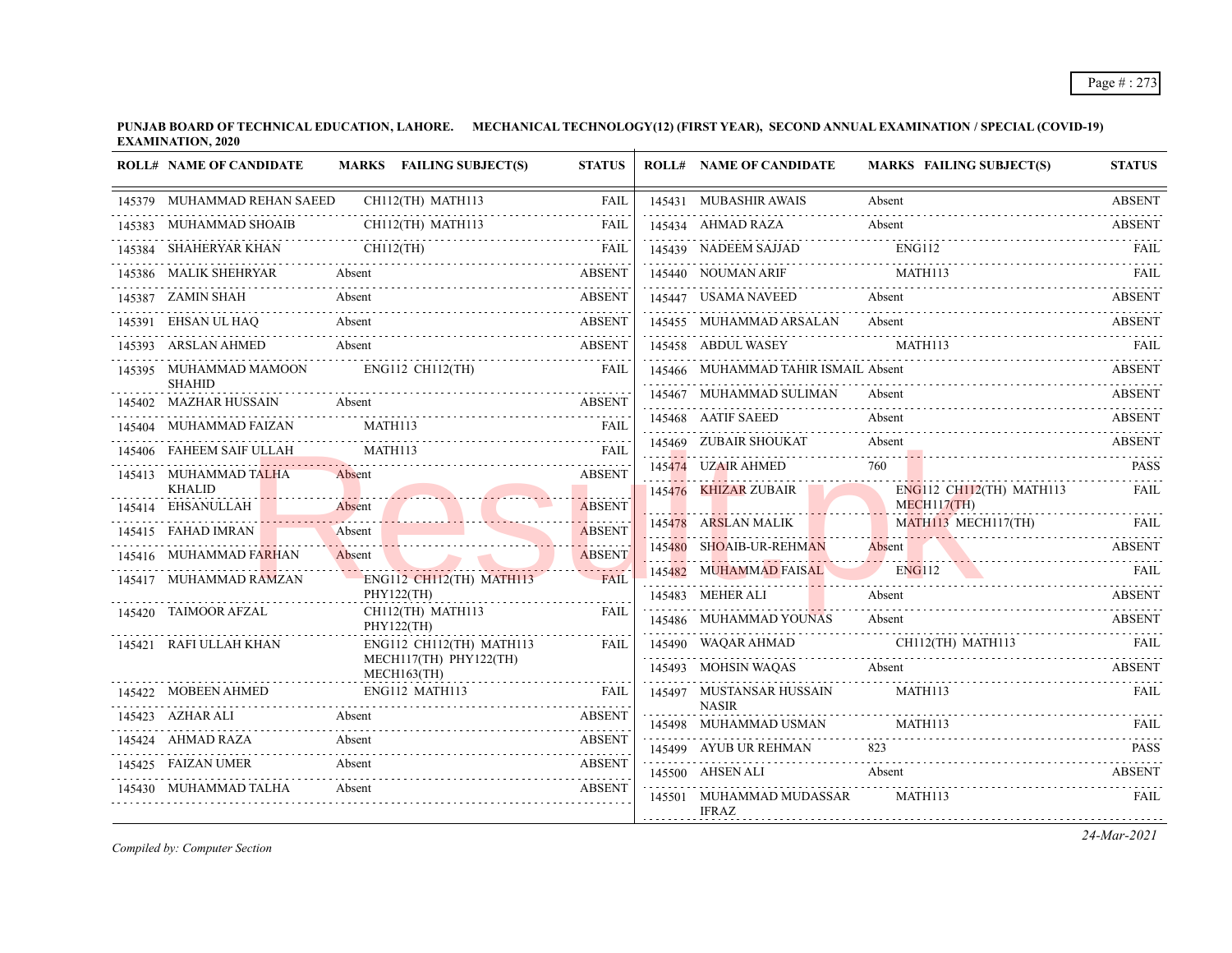| ENG112 MATH113<br><b>FAIL</b><br>145502 MALIK MUHAMMAD<br><b>DILAWAR</b><br>145503 AUBIED AL MUHIED<br>MATH113<br><b>FAIL</b><br>145504 MUHAMMAD UZAIRABID<br><b>ABSENT</b><br>Absent<br>2.2.2.2<br>246362 ISHTIAQ AHMAD<br>857<br><b>PASS</b><br>246364 MUHAMMAD NAEEM<br>MATH113 MECH117(TH)<br>FAIL<br>246365 SARFRAZ KHAN<br>MATH113<br>FAIL<br>MATH113 MECH117(TH)<br>246366 MUHAMMAD RAMZAN<br>FAIL<br>$\sim 100$ km s $^{-1}$<br>MATH113<br>246367 SALEEM KHAN<br>FAIL<br>.<br>.<br>MATH113<br>246368 ZUBAIR RASOOL<br>FAIL<br>246371 ARSALAN HAIDER<br>ENG112 MATH113<br><b>FAIL</b><br>MECH117(TH)<br>ENG112 MATH113<br>246372 BABAR BASHIR<br><b>FAIL</b><br>Registration<br>246373 ALI ASAD<br>Absent<br>cancelled due to<br>No Chance<br>ENG112 CH112(TH) MATH113<br>246374 TAYYAB RAZA<br><b>FAIL</b><br>$MECH163$ (TH)<br>MATH113<br><b>FAIL</b><br>246375 JIBRAN TAJ<br>246376 HASSAN SAJJAD<br>MATH113<br>FAIL |  | <b>ROLL# NAME OF CANDIDATE</b> | MARKS FAILING SUBJECT(S) | <b>STATUS</b> | <b>ROLL# NAME OF CANDIDATE</b> | <b>MARKS FAILING SUBJECT(S)</b> | <b>STATUS</b> |
|--------------------------------------------------------------------------------------------------------------------------------------------------------------------------------------------------------------------------------------------------------------------------------------------------------------------------------------------------------------------------------------------------------------------------------------------------------------------------------------------------------------------------------------------------------------------------------------------------------------------------------------------------------------------------------------------------------------------------------------------------------------------------------------------------------------------------------------------------------------------------------------------------------------------------------|--|--------------------------------|--------------------------|---------------|--------------------------------|---------------------------------|---------------|
|                                                                                                                                                                                                                                                                                                                                                                                                                                                                                                                                                                                                                                                                                                                                                                                                                                                                                                                                |  |                                |                          |               |                                |                                 |               |
|                                                                                                                                                                                                                                                                                                                                                                                                                                                                                                                                                                                                                                                                                                                                                                                                                                                                                                                                |  |                                |                          |               |                                |                                 |               |
|                                                                                                                                                                                                                                                                                                                                                                                                                                                                                                                                                                                                                                                                                                                                                                                                                                                                                                                                |  |                                |                          |               |                                |                                 |               |
|                                                                                                                                                                                                                                                                                                                                                                                                                                                                                                                                                                                                                                                                                                                                                                                                                                                                                                                                |  |                                |                          |               |                                |                                 |               |
|                                                                                                                                                                                                                                                                                                                                                                                                                                                                                                                                                                                                                                                                                                                                                                                                                                                                                                                                |  |                                |                          |               |                                |                                 |               |
|                                                                                                                                                                                                                                                                                                                                                                                                                                                                                                                                                                                                                                                                                                                                                                                                                                                                                                                                |  |                                |                          |               |                                |                                 |               |
|                                                                                                                                                                                                                                                                                                                                                                                                                                                                                                                                                                                                                                                                                                                                                                                                                                                                                                                                |  |                                |                          |               |                                |                                 |               |
|                                                                                                                                                                                                                                                                                                                                                                                                                                                                                                                                                                                                                                                                                                                                                                                                                                                                                                                                |  |                                |                          |               |                                |                                 |               |
|                                                                                                                                                                                                                                                                                                                                                                                                                                                                                                                                                                                                                                                                                                                                                                                                                                                                                                                                |  |                                |                          |               |                                |                                 |               |
|                                                                                                                                                                                                                                                                                                                                                                                                                                                                                                                                                                                                                                                                                                                                                                                                                                                                                                                                |  |                                |                          |               |                                |                                 |               |
|                                                                                                                                                                                                                                                                                                                                                                                                                                                                                                                                                                                                                                                                                                                                                                                                                                                                                                                                |  |                                |                          |               |                                |                                 |               |
|                                                                                                                                                                                                                                                                                                                                                                                                                                                                                                                                                                                                                                                                                                                                                                                                                                                                                                                                |  |                                |                          |               |                                |                                 |               |
|                                                                                                                                                                                                                                                                                                                                                                                                                                                                                                                                                                                                                                                                                                                                                                                                                                                                                                                                |  |                                |                          |               |                                |                                 |               |
|                                                                                                                                                                                                                                                                                                                                                                                                                                                                                                                                                                                                                                                                                                                                                                                                                                                                                                                                |  |                                |                          |               |                                |                                 |               |
|                                                                                                                                                                                                                                                                                                                                                                                                                                                                                                                                                                                                                                                                                                                                                                                                                                                                                                                                |  |                                |                          |               |                                |                                 |               |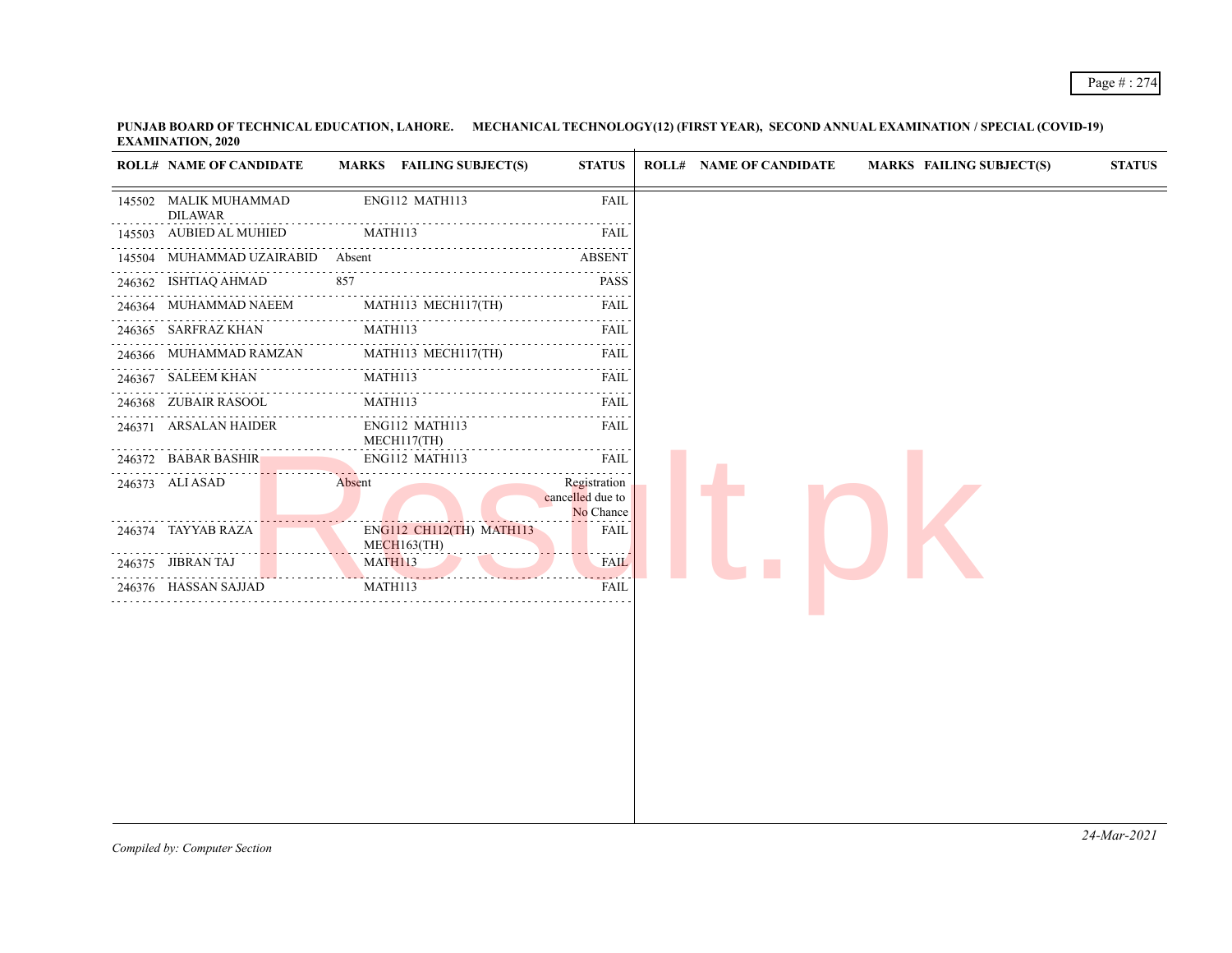| ENG112 MATH113<br>246387 EMAAD MAZHAR<br><b>FAIL</b><br>MECH127(TH) MECH173(TH)  |
|----------------------------------------------------------------------------------|
| PHY122(TH)                                                                       |
| 246388 MUHAMMAD SHERAZ<br>901<br><b>PASS</b>                                     |
| <b>GOVERNMENT SWEDISH PAKISTANI COLLEGE OF TECHNOLOGY,</b>                       |
| REHMAN SHAHEED ROAD, GUJRAT                                                      |
| ENG112 ISL MATH113<br>Registration                                               |
| cancelled due to<br>MECH127(TH, PR, SE) TH<br>MECH173(TH, PR, SE)<br>not passing |
| minimum<br>CH112(TH, PR) PHY122(TH,                                              |
| subjects<br>PR, SE) COMP152(TH, PR)                                              |
| <b>GOVERNMENT COLLEGE OF TECHNOLOGY, 15KM CHINIOT ROAD,</b>                      |
|                                                                                  |
| 246390 MUHAMMAD ARSLAN<br>MUNEER<br>ENG112 ISL MATH113<br><b>FAIL</b>            |
| MECH127(TH) MECH173(TH)                                                          |
| $CH112(TH)$ PHY122(TH)                                                           |
| <b>GOVERNMENT COLLEGE OF TECHNOLOGY, OPPOSIT DHQ, JOHARABAD</b>                  |
| 246391 BADER RAUF<br>Registration                                                |
| cancelled due to                                                                 |
| not passing                                                                      |
| minimum<br>subjects                                                              |
|                                                                                  |
| SARGODHA COLLEGE OF TECHNOLOGY, NEAR SATELLITE TOWN,                             |
| <b>MIANWALI ROAD, KHUSHAB</b><br>ENG112 MATH113<br><b>FAIL</b>                   |
| 246392 MUHAMMAD AOUN UL<br>MECH127(TH) MECH173(TH)                               |
| $CH112$ (TH)                                                                     |
| LAHORE POLYTECHNIC INSTITUTE, BAND ROAD NEAR CHOWK YATEEM                        |
| <b>KHANA, LAHORE</b>                                                             |
| 246393 ABID ALI<br>FAII.<br>ENG112 MATH113<br>MECH173(TH)                        |
| 246394 MUHAMMAD ZAMAN MATH113 MECH173(TH)<br><b>FAIL</b>                         |
| PITAC COLLEGE OF TECHNOLOGY, 234 FEROZEPUR ROAD, LAHORE                          |
| MATH113 CH112(SE)<br><b>FAIL</b>                                                 |
| 246389 ABDULLAH                                                                  |

*Compiled by: Computer Section*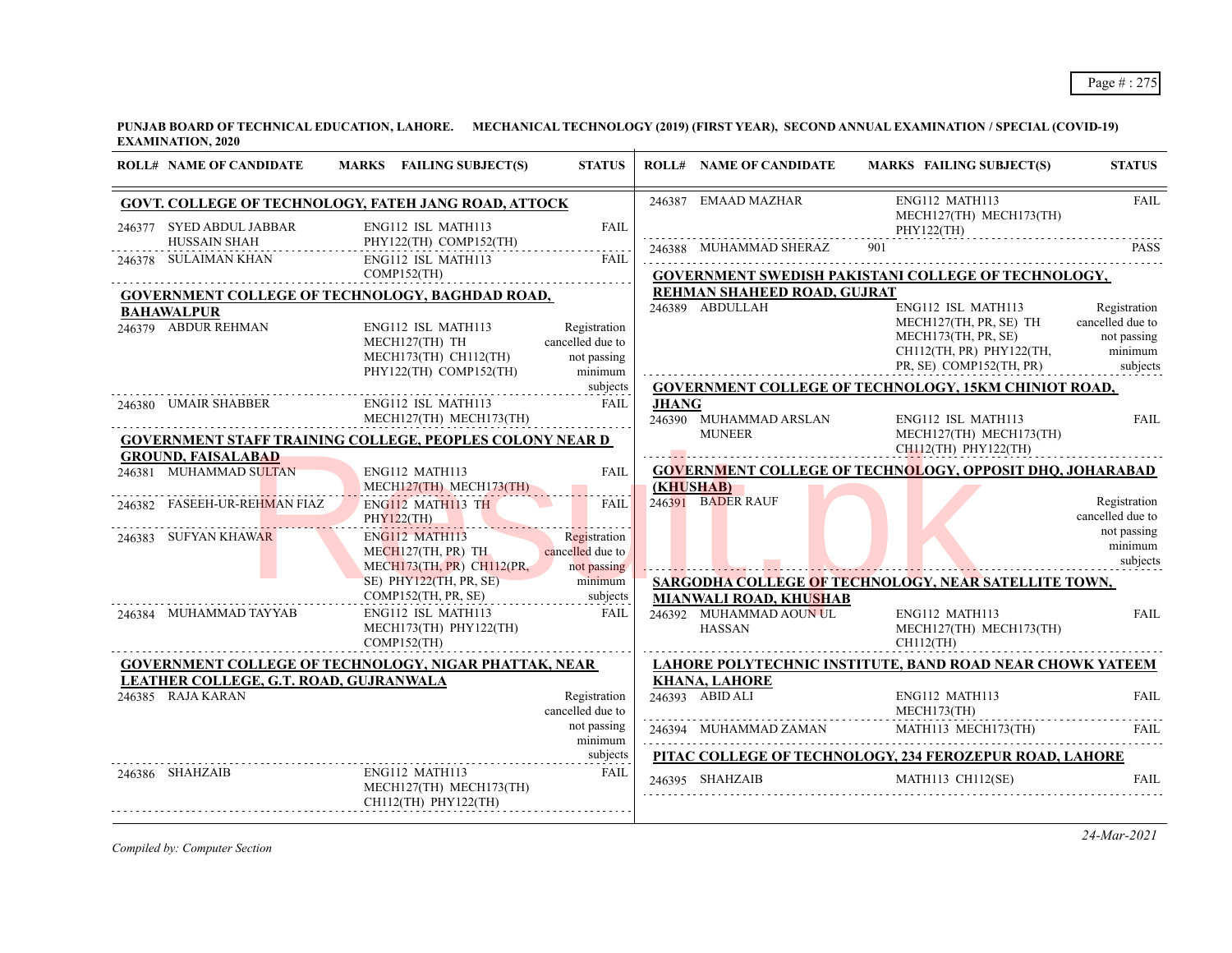| <b>ROLL# NAME OF CANDIDATE</b>    | MARKS FAILING SUBJECT(S)                                      | <b>STATUS</b>                    | <b>ROLL# NAME OF CANDIDATE</b>         | MARKS FAILING SUBJECT(S)                                          | <b>STATUS</b>                    |
|-----------------------------------|---------------------------------------------------------------|----------------------------------|----------------------------------------|-------------------------------------------------------------------|----------------------------------|
| 246396 SAMRAN ASHRAF              | ENG112 MATH113<br>MECH127(TH, PR)                             | <b>FAIL</b>                      | 246406 KASHIF IMRAN KHAN               | ENG112 ISL MATH113 TH<br>MECH173(TH) PHY122(TH)                   | <b>FAIL</b>                      |
|                                   | MECH173(TH, PR, SE)<br>CH112(TH, PR, SE) PHY122(PR,           |                                  | 246407 MUHAMMAD BILAL                  | ENG112 ISL MATH113                                                | FAII.                            |
|                                   | SE) COMP152(PR)                                               |                                  | 246408 AHSAN NAEEM                     | 868                                                               | <b>PASS</b>                      |
|                                   | ENG112 MATH113 CH112(SE)                                      | <b>FAIL</b>                      | 246409 ZAHEER AHMED                    | ENG112 MATH113                                                    | FAIL                             |
| 246398 ABDUL NOMAN                | ENG112 MATH113 CH112(SE)                                      | FAIL                             | 246410 MUHAMMAD AMJAD                  | MECH127(TH)<br>ENG112 TH MECH173(TH)                              | FAII.                            |
| 246399 HAMZA SAEED                | ENG112 MATH113                                                | <b>FAIL</b>                      |                                        | $COMP152$ (TH)                                                    |                                  |
|                                   | MECH127(TH) MECH173(TH)<br>CH112(SE)                          |                                  | 246411 MUHAMMAD HASNAIN<br>KHAN        | ENG112 ISL MATH113<br>MECH127(TH, PR, SE) TH                      | Registration<br>cancelled due to |
|                                   | <b>GOVERNMENT COLLEGE OF TECHNOLOGY, COLLEGE ROAD, LAYYAH</b> |                                  |                                        | MECH173(TH, PR) CH112(TH,                                         | not passing                      |
| 246400 MUHAMMAD HAMAD KHAN        | ENG112 ISL MATH113                                            | Registration                     |                                        | $PR)$ PHY122(TH, PR)<br>COMP152(TH, PR)                           | minimum<br>subjects              |
|                                   | MECH127(TH) TH<br>MECH173(TH) CH112(TH)                       | cancelled due to<br>not passing  |                                        | <b>GOVERNMENT COLLEGE OF TECHNOLOGY (BOYS), DERA GHAZI KHAN</b>   |                                  |
|                                   | PHY122(TH) COMP152(TH)                                        | minimum                          | ROAD, ALIPUR BYPASS, MUZAFFARGARH      |                                                                   |                                  |
|                                   |                                                               | subjects                         | 246412 MUHAMMAD HAMMAD                 | ENG112 ISL MECH127(TH, PR,                                        | <b>FAIL</b>                      |
| 246401 SAAD ASLAM                 |                                                               | Registration                     | <b>MAZHAR</b>                          | SE) MECH173(PR, SE)                                               |                                  |
|                                   |                                                               | cancelled due to<br>not passing  |                                        | $CH112(PR, SE)$ PHY122(PR, SE)<br>COMP152(PR, SE)                 |                                  |
|                                   |                                                               | minimum                          |                                        | ABDUL WAHAB TARKAIT COLLEGE OF TECHNOLOGY AND SCIENCES,           |                                  |
|                                   |                                                               | subjects                         | 2-KM MURIDKE ROAD, NAROWAL, NAROWAL    |                                                                   |                                  |
| 246402 HAMMAD ASIF                |                                                               | Registration<br>cancelled due to | 246413 MUHAMMAD UMAR                   | <b>ENG112 MATH113</b>                                             | FAII.                            |
|                                   |                                                               | not passing                      |                                        | ALLAMA IOBAL COLLEGE OF TECHNOLOGY, OPP. SORENTO CNG NEAR         |                                  |
|                                   |                                                               | minimum<br>subjects              | <b>HALLAH CHOWK BYPASS, PATTOKI</b>    |                                                                   |                                  |
| 246403 MUHAMMAD WASEEM            | ENG112 ISL MATH113                                            | FAIL                             | 246414 MUHAMMAD MOHSAN                 |                                                                   | RL Fee                           |
|                                   | MECH127(TH) MECH173(TH)                                       |                                  | 246415 IMRAN MEHBOOB                   |                                                                   | RL Fee                           |
|                                   | CH112(TH, PR, SE) PHY122(TH,<br>PR, SE)                       |                                  | 246416 MUHAMMAD JAHANZAIB              |                                                                   | RL Fee                           |
| 246404 ATIO UL REHMAN             |                                                               | Registration                     | <b>SALEEM</b><br>246417 MUHAMMAD AFTAB |                                                                   | RL Fee                           |
|                                   |                                                               | cancelled due to                 |                                        |                                                                   |                                  |
|                                   |                                                               | not passing<br>minimum           | 246418 AHMAD RAZA                      |                                                                   | RL Fee                           |
|                                   |                                                               | subjects                         |                                        | <b>QUAID-E-AZAM COLLEGE OF ENGINEERING &amp; TECHNOLOGY, G.T.</b> |                                  |
|                                   | <b>GOVERNMENT COLLEGE OF TECHNOLOGY, KALA BAGH ROAD, NEAR</b> |                                  | ROAD, OPP. MODEL CITY, PATTOKI         |                                                                   |                                  |
| BEROWLI RAILWAY STATION, MIANWALI |                                                               |                                  | 246419 RIZWAN ALI                      | 870                                                               | <b>PASS</b>                      |
| 246405 MUBASHER KHAN              | ISL MATH113 MECH173(TH)                                       | <b>FAIL</b>                      |                                        |                                                                   |                                  |

*Compiled by: Computer Section*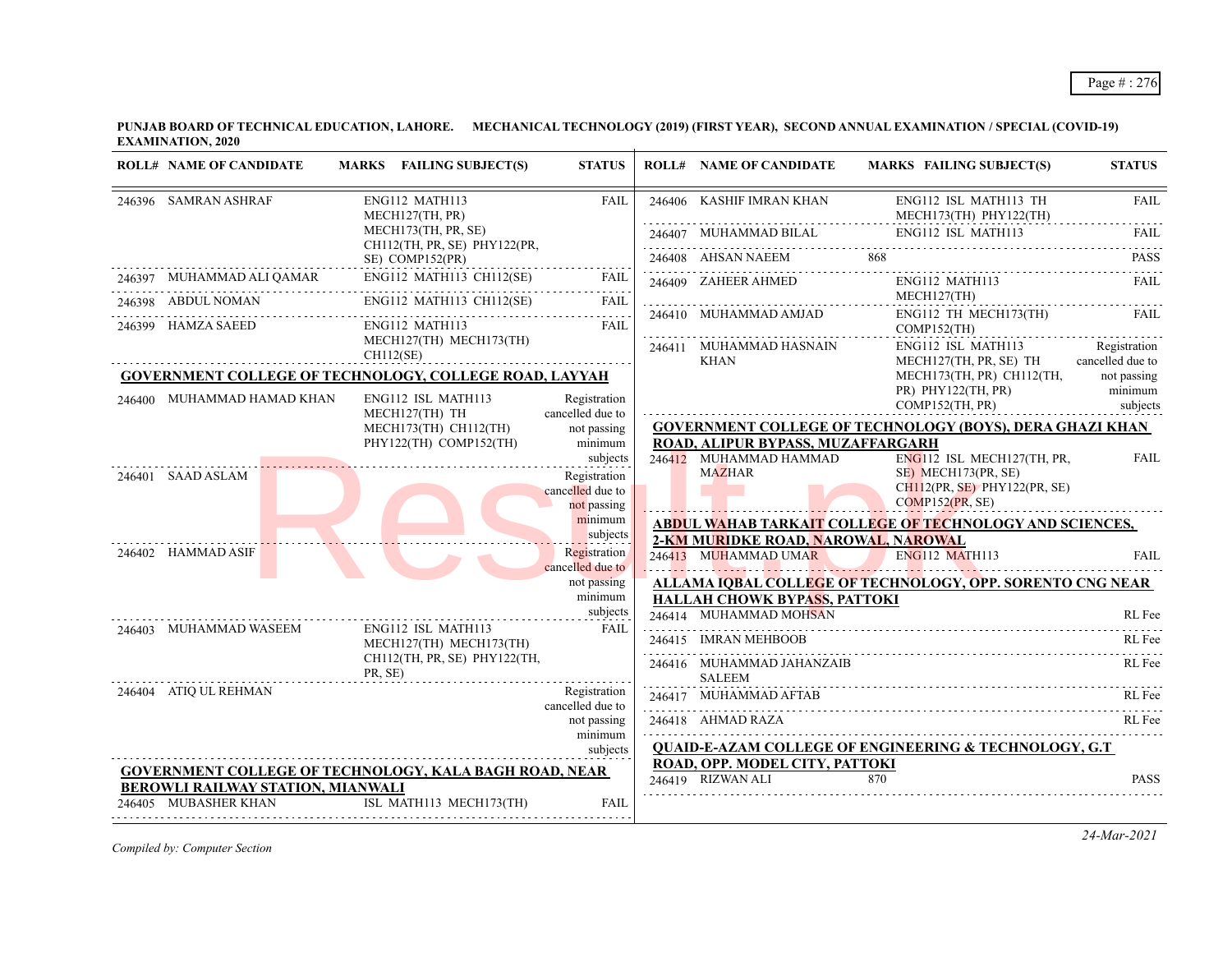| <b>SWEDISH INSTITUTE OF TECHNOLOGY, , RAHIM YAR KHAN</b><br>GOVERNMENT COLLEGE OF TECHNOLOGY, PARIS ROAD, SIALKOT<br>902<br>973<br>246420 MUHAMMAD ZEESHAN<br><b>PASS</b><br>246430 OASIM ALI<br><b>SIDDIQUE</b><br>ENG112 MATH113<br>246431 USAMA SHABBIR<br>ENG112 MATH113<br>MUHAMMAD SHAHZAD<br><b>FAIL</b><br>246421<br>$\begin{tabular}{lllll} \multicolumn{2}{l}{{\textbf{246432}}}&MUHAMMAD HUSNAIN ALL & ENG112 PHY122(TH) & FAIL \\ \multicolumn{2}{l}{\textbf{246432}}&MUMAMMD HUSNAIN ALL & ENG112 PHY122(TH) & & FAIL \\ \multicolumn{2}{l}{\textbf{246432}}&MUMAMMD HUSNAIN ALL & & & ENG112 PHY122(TH)\\ \multicolumn{2}{l}{\textbf{246432}}&MUMAMMD HUSNAIN ALL & & & ENG112 PHY122(TH)\\ \multicolumn{2}{l}{\textbf{2464$<br>MECH127(TH) MECH173(TH)<br>CH112(TH) PHY122(TH)<br>ENG112 ISL MATH113<br>Registration<br>246433 MUHAMMAD ADIL JAMIL<br>246422 MUHAMMAD SULTAN<br>ENG112 MECH173(TH)<br>FAII.<br>MECH127(TH, PR, SE) TH<br>COMP152(TH)<br>MECH173(TH, PR, SE)<br>not passing<br>246423 ALI HASSAN<br>877<br><b>PASS</b><br>CH112(TH, PR) PHY122(TH,<br>PR, SE) COMP152(TH, PR, SE)<br>subjects<br>Registration<br>246424 MUHAMMAD MOHSAN<br>ENG112 ISL MATH113<br>246434 MUHAMMAD ADEEL<br>ENG112 ISL MATH113<br>MECH127(TH) MECH173(TH) cancelled due to<br>MECH127(TH) MECH173(TH)<br>$CH112$ (TH) PHY122(TH)<br>not passing<br>CH112(TH) PHY122(TH)<br>$COMP152$ (TH)<br>minimum<br>subjects<br>TOBA TEK SINGH POLYTECHNIC INSTITUTE, OPP. NEW FOREST PARK,<br>NEAR MADINA MILLS JHANG ROAD, TOBA TEK SINGH<br>RAWALPINDI SWEDISH INSTITUTE OF TECHNOLOGY, BAHADUR PLAZA<br>246436 TAYYAB JABBAR<br>$ENG112$ MATH113 TH<br>SHAIR PAO COLONY NEAR COMMITTEE CHOWK, RAWALPINDI<br>MECH173(TH) PHY122(TH)<br>246425 NOMAN NASEER QURESHI<br>ENG112 ISL MATH113<br>Registration<br>MECH127(TH) TH<br>cancelled due to<br>POF INSTITUTE OF TECHNOLOGY, , WAH CANTT<br>$MECH173(TH)$ $CH112(TH)$<br>not passing<br>246437 SHAHZAMAN<br>ENG112 ISL MATH113<br>minimum<br>PHY122(TH)<br>$MECH173$ (TH) PHY122(TH)<br>subjects<br>246438 SHEHRYAR RIFFAT<br>ENG112 ISL MATH113<br>PASS<br>246426 ANAS AMJID<br>835<br>MECH127(TH, PR) TH<br>. <i>. .</i><br>246427 TANVEER BAIG<br>Registration<br>ENG112 ISL MATH113<br>MECH173(TH, PR) CH112(TH,<br>cancelled due to<br>MECH127(TH) TH<br>PR) PHY122(TH, PR, SE)<br>MECH173(TH) CH112(TH)<br>not passing<br>$COMP152$ (TH, PR)<br>subjects<br>PHY122(TH) COMP152(TH)<br>minimum<br>246439 ABDUL AZIZ<br>ENG112 MATH113<br>subjects<br>COMP152(TH)<br>SADIQABAD POLYTECHNIC INSTITUTE (CAMPUS II), BY PASS CHOWK<br>246440 SAYED ZAINUD DIN<br>ENG112 MATH113<br><b>KLP ROAD, SADIQABAD</b><br>MECH127(TH) MECH173(TH)<br>246428 ADNAN ISLAM<br>ENG112 ISL MATH113<br>Registration<br>CH112(TH) PHY122(TH)<br>MECH127(TH) MECH173(TH) cancelled due to<br>WAH SWEDISH INSTITUTE OF TECHNOLOGY, OPP. (RPR) WAH NOBEL<br>$CH112$ (TH) PHY122(TH)<br>not passing<br><b>G.T.ROAD, WAH CANTT</b><br>minimum<br>COMP152(TH)<br>246435 IRSHA SAJID<br>MATH113 MECH127(TH, PR,<br>subjects<br>SE) MECH173(PR, SE)<br><b>QUAID-E-AZAM COLLEGE OF ENGINEERING &amp; TECHNOLOGY, 13-UMAR</b><br>CH112(PR, SE) PHY122(PR, SE) | <b>ROLL# NAME OF CANDIDATE</b> |  | MARKS FAILING SUBJECT(S) | <b>STATUS</b> | <b>ROLL# NAME OF CANDIDATE</b> | MARKS FAILING SUBJECT(S) | <b>STATUS</b>                                              |
|-------------------------------------------------------------------------------------------------------------------------------------------------------------------------------------------------------------------------------------------------------------------------------------------------------------------------------------------------------------------------------------------------------------------------------------------------------------------------------------------------------------------------------------------------------------------------------------------------------------------------------------------------------------------------------------------------------------------------------------------------------------------------------------------------------------------------------------------------------------------------------------------------------------------------------------------------------------------------------------------------------------------------------------------------------------------------------------------------------------------------------------------------------------------------------------------------------------------------------------------------------------------------------------------------------------------------------------------------------------------------------------------------------------------------------------------------------------------------------------------------------------------------------------------------------------------------------------------------------------------------------------------------------------------------------------------------------------------------------------------------------------------------------------------------------------------------------------------------------------------------------------------------------------------------------------------------------------------------------------------------------------------------------------------------------------------------------------------------------------------------------------------------------------------------------------------------------------------------------------------------------------------------------------------------------------------------------------------------------------------------------------------------------------------------------------------------------------------------------------------------------------------------------------------------------------------------------------------------------------------------------------------------------------------------------------------------------------------------------------------------------------------------------------------------------------------------------------------------------------------------------------------------------------------------------------------------------------------------------------------------------------------------------------------------------------------------------------------------------------------------------------------------------------------------------------------|--------------------------------|--|--------------------------|---------------|--------------------------------|--------------------------|------------------------------------------------------------|
|                                                                                                                                                                                                                                                                                                                                                                                                                                                                                                                                                                                                                                                                                                                                                                                                                                                                                                                                                                                                                                                                                                                                                                                                                                                                                                                                                                                                                                                                                                                                                                                                                                                                                                                                                                                                                                                                                                                                                                                                                                                                                                                                                                                                                                                                                                                                                                                                                                                                                                                                                                                                                                                                                                                                                                                                                                                                                                                                                                                                                                                                                                                                                                                           |                                |  |                          |               |                                |                          |                                                            |
|                                                                                                                                                                                                                                                                                                                                                                                                                                                                                                                                                                                                                                                                                                                                                                                                                                                                                                                                                                                                                                                                                                                                                                                                                                                                                                                                                                                                                                                                                                                                                                                                                                                                                                                                                                                                                                                                                                                                                                                                                                                                                                                                                                                                                                                                                                                                                                                                                                                                                                                                                                                                                                                                                                                                                                                                                                                                                                                                                                                                                                                                                                                                                                                           |                                |  |                          |               |                                |                          | <b>PASS</b>                                                |
|                                                                                                                                                                                                                                                                                                                                                                                                                                                                                                                                                                                                                                                                                                                                                                                                                                                                                                                                                                                                                                                                                                                                                                                                                                                                                                                                                                                                                                                                                                                                                                                                                                                                                                                                                                                                                                                                                                                                                                                                                                                                                                                                                                                                                                                                                                                                                                                                                                                                                                                                                                                                                                                                                                                                                                                                                                                                                                                                                                                                                                                                                                                                                                                           |                                |  |                          |               |                                |                          | <b>FAIL</b>                                                |
|                                                                                                                                                                                                                                                                                                                                                                                                                                                                                                                                                                                                                                                                                                                                                                                                                                                                                                                                                                                                                                                                                                                                                                                                                                                                                                                                                                                                                                                                                                                                                                                                                                                                                                                                                                                                                                                                                                                                                                                                                                                                                                                                                                                                                                                                                                                                                                                                                                                                                                                                                                                                                                                                                                                                                                                                                                                                                                                                                                                                                                                                                                                                                                                           |                                |  |                          |               |                                |                          |                                                            |
|                                                                                                                                                                                                                                                                                                                                                                                                                                                                                                                                                                                                                                                                                                                                                                                                                                                                                                                                                                                                                                                                                                                                                                                                                                                                                                                                                                                                                                                                                                                                                                                                                                                                                                                                                                                                                                                                                                                                                                                                                                                                                                                                                                                                                                                                                                                                                                                                                                                                                                                                                                                                                                                                                                                                                                                                                                                                                                                                                                                                                                                                                                                                                                                           |                                |  |                          |               |                                |                          | cancelled due to                                           |
|                                                                                                                                                                                                                                                                                                                                                                                                                                                                                                                                                                                                                                                                                                                                                                                                                                                                                                                                                                                                                                                                                                                                                                                                                                                                                                                                                                                                                                                                                                                                                                                                                                                                                                                                                                                                                                                                                                                                                                                                                                                                                                                                                                                                                                                                                                                                                                                                                                                                                                                                                                                                                                                                                                                                                                                                                                                                                                                                                                                                                                                                                                                                                                                           |                                |  |                          |               |                                |                          | minimum                                                    |
|                                                                                                                                                                                                                                                                                                                                                                                                                                                                                                                                                                                                                                                                                                                                                                                                                                                                                                                                                                                                                                                                                                                                                                                                                                                                                                                                                                                                                                                                                                                                                                                                                                                                                                                                                                                                                                                                                                                                                                                                                                                                                                                                                                                                                                                                                                                                                                                                                                                                                                                                                                                                                                                                                                                                                                                                                                                                                                                                                                                                                                                                                                                                                                                           |                                |  |                          |               |                                |                          | <b>FAIL</b>                                                |
|                                                                                                                                                                                                                                                                                                                                                                                                                                                                                                                                                                                                                                                                                                                                                                                                                                                                                                                                                                                                                                                                                                                                                                                                                                                                                                                                                                                                                                                                                                                                                                                                                                                                                                                                                                                                                                                                                                                                                                                                                                                                                                                                                                                                                                                                                                                                                                                                                                                                                                                                                                                                                                                                                                                                                                                                                                                                                                                                                                                                                                                                                                                                                                                           |                                |  |                          |               |                                |                          |                                                            |
|                                                                                                                                                                                                                                                                                                                                                                                                                                                                                                                                                                                                                                                                                                                                                                                                                                                                                                                                                                                                                                                                                                                                                                                                                                                                                                                                                                                                                                                                                                                                                                                                                                                                                                                                                                                                                                                                                                                                                                                                                                                                                                                                                                                                                                                                                                                                                                                                                                                                                                                                                                                                                                                                                                                                                                                                                                                                                                                                                                                                                                                                                                                                                                                           |                                |  |                          |               |                                |                          | <b>FAIL</b>                                                |
|                                                                                                                                                                                                                                                                                                                                                                                                                                                                                                                                                                                                                                                                                                                                                                                                                                                                                                                                                                                                                                                                                                                                                                                                                                                                                                                                                                                                                                                                                                                                                                                                                                                                                                                                                                                                                                                                                                                                                                                                                                                                                                                                                                                                                                                                                                                                                                                                                                                                                                                                                                                                                                                                                                                                                                                                                                                                                                                                                                                                                                                                                                                                                                                           |                                |  |                          |               |                                |                          |                                                            |
|                                                                                                                                                                                                                                                                                                                                                                                                                                                                                                                                                                                                                                                                                                                                                                                                                                                                                                                                                                                                                                                                                                                                                                                                                                                                                                                                                                                                                                                                                                                                                                                                                                                                                                                                                                                                                                                                                                                                                                                                                                                                                                                                                                                                                                                                                                                                                                                                                                                                                                                                                                                                                                                                                                                                                                                                                                                                                                                                                                                                                                                                                                                                                                                           |                                |  |                          |               |                                |                          | <b>FAIL</b>                                                |
|                                                                                                                                                                                                                                                                                                                                                                                                                                                                                                                                                                                                                                                                                                                                                                                                                                                                                                                                                                                                                                                                                                                                                                                                                                                                                                                                                                                                                                                                                                                                                                                                                                                                                                                                                                                                                                                                                                                                                                                                                                                                                                                                                                                                                                                                                                                                                                                                                                                                                                                                                                                                                                                                                                                                                                                                                                                                                                                                                                                                                                                                                                                                                                                           |                                |  |                          |               |                                |                          | Registration<br>cancelled due to<br>not passing<br>minimum |
|                                                                                                                                                                                                                                                                                                                                                                                                                                                                                                                                                                                                                                                                                                                                                                                                                                                                                                                                                                                                                                                                                                                                                                                                                                                                                                                                                                                                                                                                                                                                                                                                                                                                                                                                                                                                                                                                                                                                                                                                                                                                                                                                                                                                                                                                                                                                                                                                                                                                                                                                                                                                                                                                                                                                                                                                                                                                                                                                                                                                                                                                                                                                                                                           |                                |  |                          |               |                                |                          | <b>FAIL</b>                                                |
|                                                                                                                                                                                                                                                                                                                                                                                                                                                                                                                                                                                                                                                                                                                                                                                                                                                                                                                                                                                                                                                                                                                                                                                                                                                                                                                                                                                                                                                                                                                                                                                                                                                                                                                                                                                                                                                                                                                                                                                                                                                                                                                                                                                                                                                                                                                                                                                                                                                                                                                                                                                                                                                                                                                                                                                                                                                                                                                                                                                                                                                                                                                                                                                           |                                |  |                          |               |                                |                          | <b>FAIL</b>                                                |
|                                                                                                                                                                                                                                                                                                                                                                                                                                                                                                                                                                                                                                                                                                                                                                                                                                                                                                                                                                                                                                                                                                                                                                                                                                                                                                                                                                                                                                                                                                                                                                                                                                                                                                                                                                                                                                                                                                                                                                                                                                                                                                                                                                                                                                                                                                                                                                                                                                                                                                                                                                                                                                                                                                                                                                                                                                                                                                                                                                                                                                                                                                                                                                                           |                                |  |                          |               |                                |                          | <b>FAIL</b>                                                |
| <b>BLOCK SHADAB TOWN, SAHIWAL</b><br>COMP152(PR, SE)<br>246429 USAMA ASHRAF<br>ENG112<br><b>FAIL</b>                                                                                                                                                                                                                                                                                                                                                                                                                                                                                                                                                                                                                                                                                                                                                                                                                                                                                                                                                                                                                                                                                                                                                                                                                                                                                                                                                                                                                                                                                                                                                                                                                                                                                                                                                                                                                                                                                                                                                                                                                                                                                                                                                                                                                                                                                                                                                                                                                                                                                                                                                                                                                                                                                                                                                                                                                                                                                                                                                                                                                                                                                      |                                |  |                          |               |                                |                          |                                                            |

*Compiled by: Computer Section*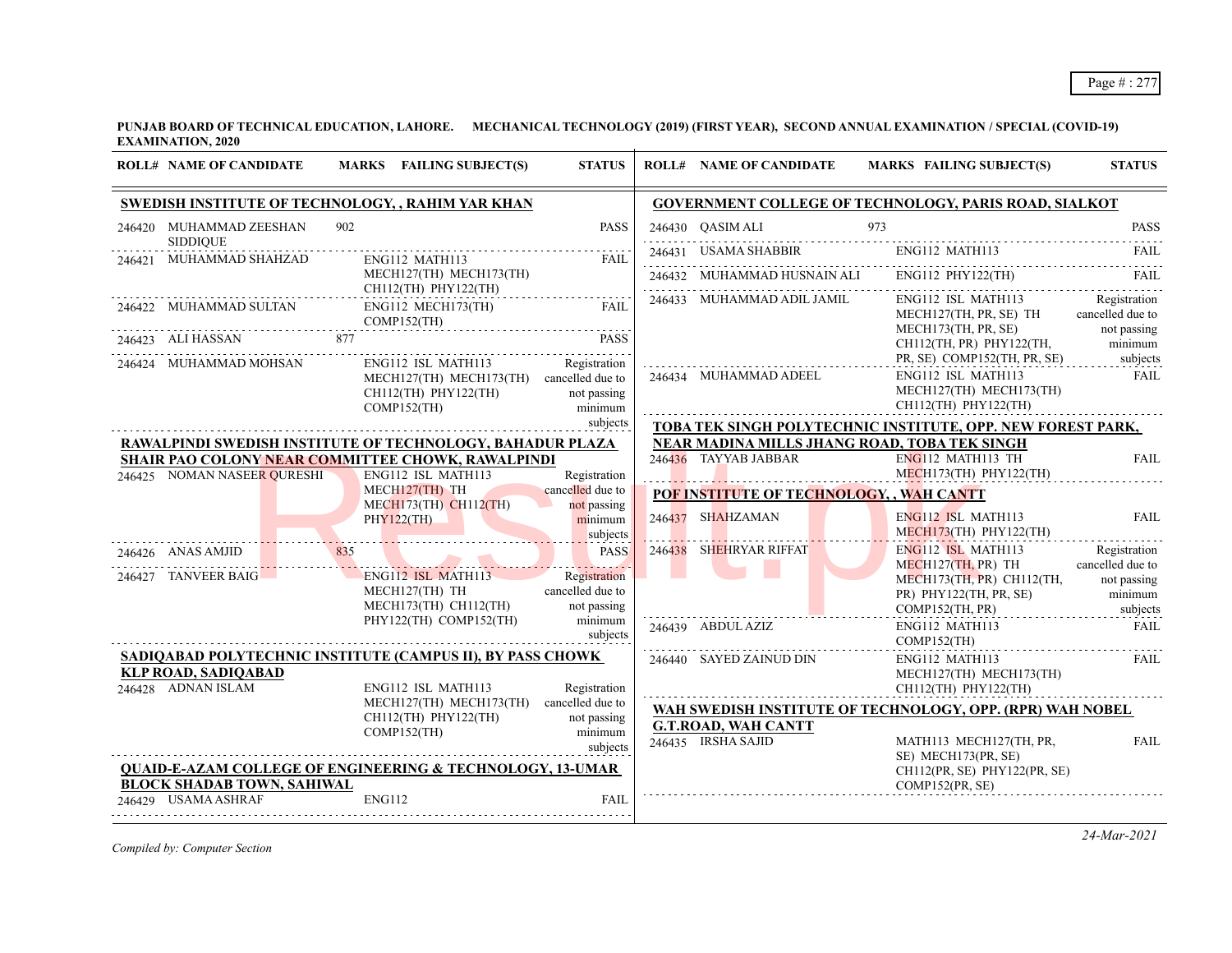|        | <b>ROLL# NAME OF CANDIDATE</b>                  | MARKS FAILING SUBJECT(S)                                       | <b>STATUS</b>                                 | <b>ROLL# NAME OF CANDIDATE</b> | <b>MARKS FAILING SUBJECT(S)</b> | <b>STATUS</b> |
|--------|-------------------------------------------------|----------------------------------------------------------------|-----------------------------------------------|--------------------------------|---------------------------------|---------------|
|        |                                                 | <b>GOVERNMENT COLLEGE OF TECHNOLOGY, BAGHDAD ROAD,</b>         |                                               |                                |                                 |               |
|        | <b>BAHAWALPUR</b><br>151537 MUHAMMAD WASEEM     | Absent                                                         | <b>ABSENT</b>                                 |                                |                                 |               |
|        | 151538 MUHAMMAD KAMRAN                          | Absent                                                         | <b>ABSENT</b>                                 |                                |                                 |               |
|        | 151539 NASIR MUNIR                              | Absent                                                         | <b>ABSENT</b>                                 |                                |                                 |               |
|        | 151540 MUHAMMAD ADNAN<br><b>AKHTER</b>          | ENG112                                                         | FAIL                                          |                                |                                 |               |
| 151541 | MUHAMMAD UMAR<br><b>ABDULLAH</b>                | MATH113                                                        | FAIL                                          |                                |                                 |               |
|        | 246441 ARSLAN ASGHAR                            | Absent                                                         | <b>ABSENT</b>                                 |                                |                                 |               |
|        |                                                 | <b>GOVERNMENT COLLEGE OF TECHNOLOGY, SAMANABAD, FAISALABAD</b> |                                               |                                |                                 |               |
|        | 246442 MUHAMMAD FURQAN<br>AALAM                 | Absent                                                         | <b>ABSENT</b>                                 |                                |                                 |               |
|        |                                                 | <b>GOVERNMENT COLLEGE OF TECHNOLOGY, JEHAZ GROUND OLD</b>      |                                               |                                |                                 |               |
|        | <b>HARRAPA ROAD, SAHIWAL</b><br>151548 AQIB ALI | Absent                                                         | <b>ABSENT</b>                                 |                                |                                 |               |
|        | 151549 MUHAMMAD TAHIR                           | Absent                                                         | <b>ABSENT</b>                                 |                                |                                 |               |
|        | <b>SADDIQUE</b>                                 |                                                                |                                               |                                |                                 |               |
|        | 151553 MUHAMMAD ADNAN<br><b>SAGHEER</b>         | Absent                                                         | <b>ABSENT</b>                                 |                                |                                 |               |
| 151554 | MUHAMMAD AMJAD                                  | MATH113                                                        | <b>FAIL</b>                                   |                                |                                 |               |
| 246443 | MUHAMMAD MUBASHAR<br><b>SARDAR</b>              | MATH113                                                        | Registration<br>cancelled due to<br>No Chance |                                |                                 |               |
|        | 246444 USAMA TANVEER                            | Absent                                                         | Registration<br>cancelled due to              |                                |                                 |               |
|        | 246445 ARSLAN ASLAM                             | 793                                                            | No Chance<br><b>PASS</b>                      |                                |                                 |               |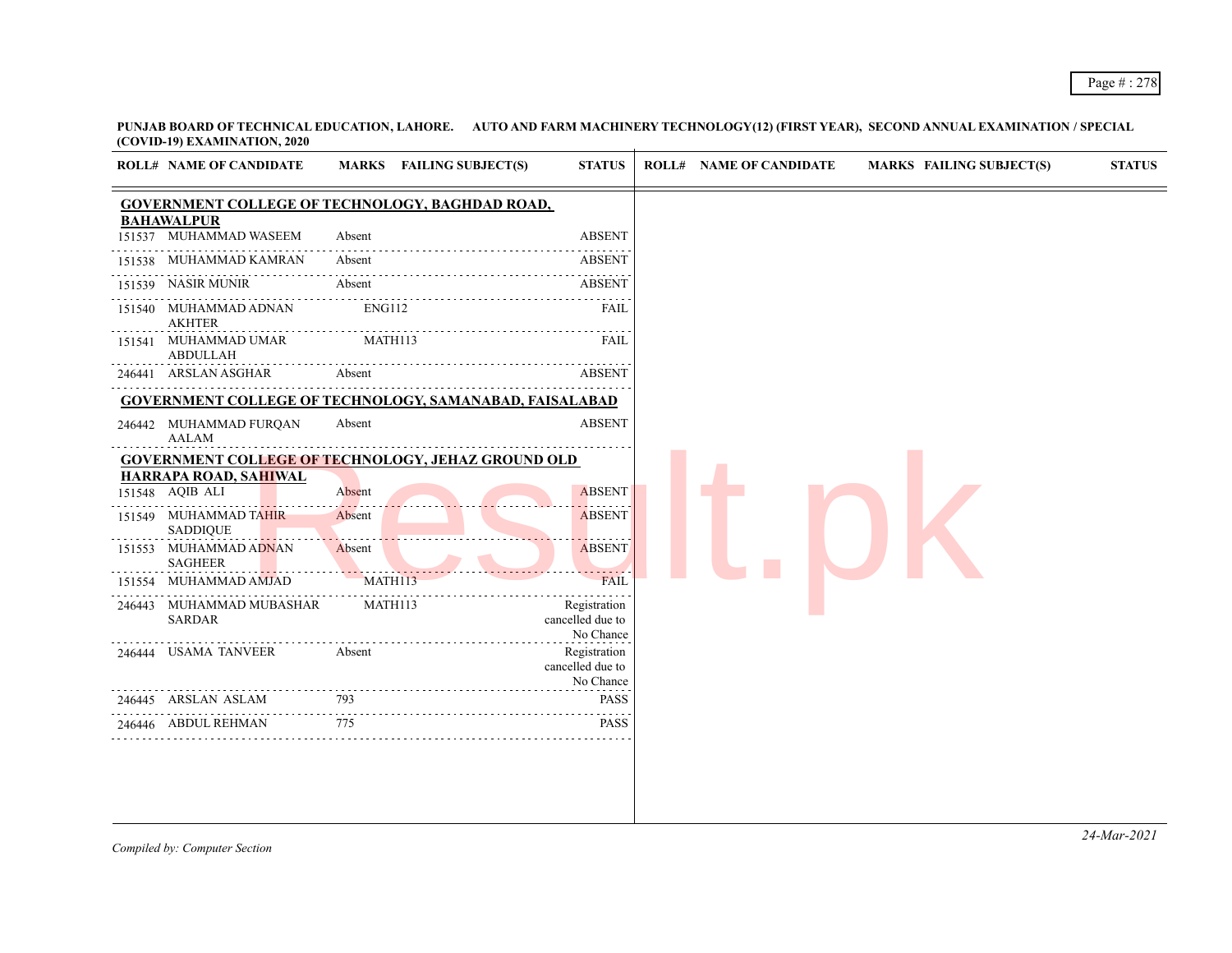**PUNJAB BOARD OF TECHNICAL EDUCATION, LAHORE. MECHANICAL TECHNOLOGY (POWER) WITH SPECIALIZATION IN AUTO & FARM MACHINERY (2015) (FIRST YEAR), SECOND ANNUAL EXAMINATION / SPECIAL (COVID-19) EXAMINATION, 2020**

| 151784 KASHIF VICTOR<br>MATH113 PHY122(TH)<br>GOVERNMENT COLLEGE OF TECHNOLOGY, BAGHDAD ROAD,<br>$MT164(TH)$ $AD133(TH)$<br><b>BAHAWALPUR</b><br>MECH163(TH) ENG112<br>151609 MUHAMMAD AHMAD<br>Absent<br><b>ABSENT</b><br>151801 MUHAMMAD INAM<br>MATH113 PHY122(TH)<br>MATH113 PHY122(TH)<br>151618 MUHAMMAD JAVED<br>FAIL<br>MT164(TH) MECH163(TH)<br>ENG112<br>151807 IRFAN MUNSHI<br>MATH113 PHY122(TH)<br>MATH113 MECH163(TH) FAIL<br>151623 MUHAMMAD FAHAD<br>$AD133(TH)$ COMP142(TH)<br>.<br>ENG112<br>151818 USMAN ALI Absent ABSENT ABSENT<br>151624 MUHAMMAD NADEEM Absent ABSENT ABSENT<br>151822 ZUBAIR KHALID MATHI13 PHY122(TH) FAIL<br>151834 MUHAMMAD SAJJAD MATH113 PHY122(TH)<br>FAIL<br><b>ENG112</b><br>151838 MUHAMMAD ADEEL Absent<br>MATH <sub>113</sub><br>151644 UMAIR AKHTAR<br>FAIL<br><b>ASHRAF</b><br>151645 TALHA MAQBOOL<br>MATH113 PHY122(TH)<br>FAIL<br>151842 MUHAMMAD FARHAN MATH113 ENG112 FAIL<br>COMP142(TH) ENG112<br>246451 MUHAMMAD HANZALA<br>ISL MATH113 PHY122(TH)<br>151650 MAAZ-UR-REHMAN Absent<br><b>ABSENT</b><br>$MT164$ (TH) $AD133$ (TH)<br>151653 MUBIN AHMAD MATH113<br>FAIL<br>AD143(TH) MECH163(TH)<br>$COMP142$ (TH) ENG112<br>minimum<br>MATH113 PHY122(TH)<br>151654 FURQAN RASOOL<br>FAIL<br>subjects<br>151656 MUHAMMAD BIN QASIM<br><b>MATH113 PHY122(TH)</b><br>FAIL<br>246452 USAMA ISHFAQ<br>735<br><u>AMA ISHFAQ</u> 88 - 735 - 735 - 735 - 736 - 735 - 736 - 735 - 736 - 736 - 736 - 736 - 736 - 737 - 738 - 738 - 738 - 7<br>$MECH163$ (TH) $ENG112$<br>246453 USAMA RAMZAN MATHI13 ENGI12 FAIL<br>MATH113<br>151666 SYED ZOHAIR HASSAN<br><b>FAIL</b><br><u> 1988 - Johann Barn, Amerikaansk politiker (</u> † 1918)<br>246454 SAQLAIN SABIR 646<br><b>PASS</b><br>151667 ZAMAN WARIS<br>$\begin{tabular}{lcl} \multicolumn{2}{c}{ZAMAN WANIS} & \multicolumn{2}{c}{\textbf{AAIR}}\\ \multicolumn{2}{c}{\textbf{ZAMAN WANIS}} & \multicolumn{2}{c}{\textbf{FAIL}}\\ \multicolumn{2}{c}{\textbf{GOHAR USAMA}} & \multicolumn{2}{c}{\textbf{M1164(TH)}}\\ \multicolumn{2}{c}{\textbf{GOHAR USAMA}} & \multicolumn{2}{c}{\textbf{FAIL}}\\ \multicolumn{2}{c}{\textbf{GOHAR USAMA}} & \multicolumn{2}{c}{\textbf{H11}}\\ \multicolumn{2}{c}{\textbf{AOHAR USAMA}} & \multicolumn$<br>246455 MUHAMMAD MOHSIN MATH113 PHY122(TH)<br>FAII.<br>246447 GOHAR USAMA MT164(TH) FAIL<br>$\begin{array}{c c c c c c} \hline \text{1.111} & \text{1.111} & \text{1.111} \\ \hline \text{246456} & \text{ADNAN NOOR} & \text{MATHI13} & \text{FAIL} \end{array}$<br>246448 FAZAD ZAHID<br>MATH113 MT164(TH)<br><b>FAIL</b><br>AD143(TH) MECH163(TH)<br>246457 GHULAM ABBAS 712<br>246449 MUHAMMAD ABDULLAH 715<br><b>PASS</b><br><b>GOVERNMENT COLLEGE OF TECHNOLOGY, JEHAZ GROUND OLD</b><br>MAJID<br>HARRAPA ROAD, SAHIWAL<br>MATH113<br>246450 MUHAMMAD ASHAR<br>FAIL<br>151926 ARSLAN SHOUKAT<br>MATH113 PHY122(TH)<br><b>ANWAR</b><br>MT164(TH)<br><b>GOVERNMENT COLLEGE OF TECHNOLOGY, SAMANABAD, FAISALABAD</b><br>151932 ARSLAN KHAN<br>MATH113 MT164(TH)<br>$COMP142(TH)$ $ENG112$<br>151778 MUHAMMAD ZEESHAN<br><b>FAIL</b><br>MATH113 MT164(TH)<br><b>AKRAM NAZ</b><br>MECH163(TH) ENG112<br>151934 SAEED AKHTAR RASHEED<br>MATH113 PHY122(TH)<br>$MT164(TH)$ $AD143(TH)$<br>151783 AHTISHAM HUSSAIN<br>MATH113 MT164(TH)<br><b>FAIL</b><br>MECH163(TH) ENG112<br>$AD143$ (TH) ENG112 | <b>ROLL# NAME OF CANDIDATE</b> | MARKS FAILING SUBJECT(S) | <b>STATUS</b> | <b>ROLL# NAME OF CANDIDATE</b> | <b>MARKS FAILING SUBJECT(S)</b> | <b>STATUS</b>                    |
|---------------------------------------------------------------------------------------------------------------------------------------------------------------------------------------------------------------------------------------------------------------------------------------------------------------------------------------------------------------------------------------------------------------------------------------------------------------------------------------------------------------------------------------------------------------------------------------------------------------------------------------------------------------------------------------------------------------------------------------------------------------------------------------------------------------------------------------------------------------------------------------------------------------------------------------------------------------------------------------------------------------------------------------------------------------------------------------------------------------------------------------------------------------------------------------------------------------------------------------------------------------------------------------------------------------------------------------------------------------------------------------------------------------------------------------------------------------------------------------------------------------------------------------------------------------------------------------------------------------------------------------------------------------------------------------------------------------------------------------------------------------------------------------------------------------------------------------------------------------------------------------------------------------------------------------------------------------------------------------------------------------------------------------------------------------------------------------------------------------------------------------------------------------------------------------------------------------------------------------------------------------------------------------------------------------------------------------------------------------------------------------------------------------------------------------------------------------------------------------------------------------------------------------------------------------------------------------------------------------------------------------------------------------------------------------------------------------------------------------------------------------------------------------------------------------------------------------------------------------------------------------------------------------------------------------------------------------------------------------------------------------------------------------------------------------------------------------------------------------------------------------------------------------------------------------------------------------------------------------------------------------------------------------------------------------------------------------------------------|--------------------------------|--------------------------|---------------|--------------------------------|---------------------------------|----------------------------------|
|                                                                                                                                                                                                                                                                                                                                                                                                                                                                                                                                                                                                                                                                                                                                                                                                                                                                                                                                                                                                                                                                                                                                                                                                                                                                                                                                                                                                                                                                                                                                                                                                                                                                                                                                                                                                                                                                                                                                                                                                                                                                                                                                                                                                                                                                                                                                                                                                                                                                                                                                                                                                                                                                                                                                                                                                                                                                                                                                                                                                                                                                                                                                                                                                                                                                                                                                                         |                                |                          |               |                                |                                 | <b>FAIL</b>                      |
|                                                                                                                                                                                                                                                                                                                                                                                                                                                                                                                                                                                                                                                                                                                                                                                                                                                                                                                                                                                                                                                                                                                                                                                                                                                                                                                                                                                                                                                                                                                                                                                                                                                                                                                                                                                                                                                                                                                                                                                                                                                                                                                                                                                                                                                                                                                                                                                                                                                                                                                                                                                                                                                                                                                                                                                                                                                                                                                                                                                                                                                                                                                                                                                                                                                                                                                                                         |                                |                          |               |                                |                                 | FAIL                             |
|                                                                                                                                                                                                                                                                                                                                                                                                                                                                                                                                                                                                                                                                                                                                                                                                                                                                                                                                                                                                                                                                                                                                                                                                                                                                                                                                                                                                                                                                                                                                                                                                                                                                                                                                                                                                                                                                                                                                                                                                                                                                                                                                                                                                                                                                                                                                                                                                                                                                                                                                                                                                                                                                                                                                                                                                                                                                                                                                                                                                                                                                                                                                                                                                                                                                                                                                                         |                                |                          |               |                                |                                 | FAIL                             |
|                                                                                                                                                                                                                                                                                                                                                                                                                                                                                                                                                                                                                                                                                                                                                                                                                                                                                                                                                                                                                                                                                                                                                                                                                                                                                                                                                                                                                                                                                                                                                                                                                                                                                                                                                                                                                                                                                                                                                                                                                                                                                                                                                                                                                                                                                                                                                                                                                                                                                                                                                                                                                                                                                                                                                                                                                                                                                                                                                                                                                                                                                                                                                                                                                                                                                                                                                         |                                |                          |               |                                |                                 |                                  |
|                                                                                                                                                                                                                                                                                                                                                                                                                                                                                                                                                                                                                                                                                                                                                                                                                                                                                                                                                                                                                                                                                                                                                                                                                                                                                                                                                                                                                                                                                                                                                                                                                                                                                                                                                                                                                                                                                                                                                                                                                                                                                                                                                                                                                                                                                                                                                                                                                                                                                                                                                                                                                                                                                                                                                                                                                                                                                                                                                                                                                                                                                                                                                                                                                                                                                                                                                         |                                |                          |               |                                |                                 |                                  |
|                                                                                                                                                                                                                                                                                                                                                                                                                                                                                                                                                                                                                                                                                                                                                                                                                                                                                                                                                                                                                                                                                                                                                                                                                                                                                                                                                                                                                                                                                                                                                                                                                                                                                                                                                                                                                                                                                                                                                                                                                                                                                                                                                                                                                                                                                                                                                                                                                                                                                                                                                                                                                                                                                                                                                                                                                                                                                                                                                                                                                                                                                                                                                                                                                                                                                                                                                         |                                |                          |               |                                |                                 |                                  |
|                                                                                                                                                                                                                                                                                                                                                                                                                                                                                                                                                                                                                                                                                                                                                                                                                                                                                                                                                                                                                                                                                                                                                                                                                                                                                                                                                                                                                                                                                                                                                                                                                                                                                                                                                                                                                                                                                                                                                                                                                                                                                                                                                                                                                                                                                                                                                                                                                                                                                                                                                                                                                                                                                                                                                                                                                                                                                                                                                                                                                                                                                                                                                                                                                                                                                                                                                         |                                |                          |               |                                |                                 | <b>ABSENT</b>                    |
|                                                                                                                                                                                                                                                                                                                                                                                                                                                                                                                                                                                                                                                                                                                                                                                                                                                                                                                                                                                                                                                                                                                                                                                                                                                                                                                                                                                                                                                                                                                                                                                                                                                                                                                                                                                                                                                                                                                                                                                                                                                                                                                                                                                                                                                                                                                                                                                                                                                                                                                                                                                                                                                                                                                                                                                                                                                                                                                                                                                                                                                                                                                                                                                                                                                                                                                                                         |                                |                          |               |                                |                                 |                                  |
|                                                                                                                                                                                                                                                                                                                                                                                                                                                                                                                                                                                                                                                                                                                                                                                                                                                                                                                                                                                                                                                                                                                                                                                                                                                                                                                                                                                                                                                                                                                                                                                                                                                                                                                                                                                                                                                                                                                                                                                                                                                                                                                                                                                                                                                                                                                                                                                                                                                                                                                                                                                                                                                                                                                                                                                                                                                                                                                                                                                                                                                                                                                                                                                                                                                                                                                                                         |                                |                          |               |                                |                                 | Registration<br>cancelled due to |
|                                                                                                                                                                                                                                                                                                                                                                                                                                                                                                                                                                                                                                                                                                                                                                                                                                                                                                                                                                                                                                                                                                                                                                                                                                                                                                                                                                                                                                                                                                                                                                                                                                                                                                                                                                                                                                                                                                                                                                                                                                                                                                                                                                                                                                                                                                                                                                                                                                                                                                                                                                                                                                                                                                                                                                                                                                                                                                                                                                                                                                                                                                                                                                                                                                                                                                                                                         |                                |                          |               |                                |                                 | not passing                      |
|                                                                                                                                                                                                                                                                                                                                                                                                                                                                                                                                                                                                                                                                                                                                                                                                                                                                                                                                                                                                                                                                                                                                                                                                                                                                                                                                                                                                                                                                                                                                                                                                                                                                                                                                                                                                                                                                                                                                                                                                                                                                                                                                                                                                                                                                                                                                                                                                                                                                                                                                                                                                                                                                                                                                                                                                                                                                                                                                                                                                                                                                                                                                                                                                                                                                                                                                                         |                                |                          |               |                                |                                 |                                  |
|                                                                                                                                                                                                                                                                                                                                                                                                                                                                                                                                                                                                                                                                                                                                                                                                                                                                                                                                                                                                                                                                                                                                                                                                                                                                                                                                                                                                                                                                                                                                                                                                                                                                                                                                                                                                                                                                                                                                                                                                                                                                                                                                                                                                                                                                                                                                                                                                                                                                                                                                                                                                                                                                                                                                                                                                                                                                                                                                                                                                                                                                                                                                                                                                                                                                                                                                                         |                                |                          |               |                                |                                 | <b>PASS</b>                      |
|                                                                                                                                                                                                                                                                                                                                                                                                                                                                                                                                                                                                                                                                                                                                                                                                                                                                                                                                                                                                                                                                                                                                                                                                                                                                                                                                                                                                                                                                                                                                                                                                                                                                                                                                                                                                                                                                                                                                                                                                                                                                                                                                                                                                                                                                                                                                                                                                                                                                                                                                                                                                                                                                                                                                                                                                                                                                                                                                                                                                                                                                                                                                                                                                                                                                                                                                                         |                                |                          |               |                                |                                 |                                  |
|                                                                                                                                                                                                                                                                                                                                                                                                                                                                                                                                                                                                                                                                                                                                                                                                                                                                                                                                                                                                                                                                                                                                                                                                                                                                                                                                                                                                                                                                                                                                                                                                                                                                                                                                                                                                                                                                                                                                                                                                                                                                                                                                                                                                                                                                                                                                                                                                                                                                                                                                                                                                                                                                                                                                                                                                                                                                                                                                                                                                                                                                                                                                                                                                                                                                                                                                                         |                                |                          |               |                                |                                 |                                  |
|                                                                                                                                                                                                                                                                                                                                                                                                                                                                                                                                                                                                                                                                                                                                                                                                                                                                                                                                                                                                                                                                                                                                                                                                                                                                                                                                                                                                                                                                                                                                                                                                                                                                                                                                                                                                                                                                                                                                                                                                                                                                                                                                                                                                                                                                                                                                                                                                                                                                                                                                                                                                                                                                                                                                                                                                                                                                                                                                                                                                                                                                                                                                                                                                                                                                                                                                                         |                                |                          |               |                                |                                 |                                  |
|                                                                                                                                                                                                                                                                                                                                                                                                                                                                                                                                                                                                                                                                                                                                                                                                                                                                                                                                                                                                                                                                                                                                                                                                                                                                                                                                                                                                                                                                                                                                                                                                                                                                                                                                                                                                                                                                                                                                                                                                                                                                                                                                                                                                                                                                                                                                                                                                                                                                                                                                                                                                                                                                                                                                                                                                                                                                                                                                                                                                                                                                                                                                                                                                                                                                                                                                                         |                                |                          |               |                                |                                 | <b>PASS</b>                      |
|                                                                                                                                                                                                                                                                                                                                                                                                                                                                                                                                                                                                                                                                                                                                                                                                                                                                                                                                                                                                                                                                                                                                                                                                                                                                                                                                                                                                                                                                                                                                                                                                                                                                                                                                                                                                                                                                                                                                                                                                                                                                                                                                                                                                                                                                                                                                                                                                                                                                                                                                                                                                                                                                                                                                                                                                                                                                                                                                                                                                                                                                                                                                                                                                                                                                                                                                                         |                                |                          |               |                                |                                 |                                  |
|                                                                                                                                                                                                                                                                                                                                                                                                                                                                                                                                                                                                                                                                                                                                                                                                                                                                                                                                                                                                                                                                                                                                                                                                                                                                                                                                                                                                                                                                                                                                                                                                                                                                                                                                                                                                                                                                                                                                                                                                                                                                                                                                                                                                                                                                                                                                                                                                                                                                                                                                                                                                                                                                                                                                                                                                                                                                                                                                                                                                                                                                                                                                                                                                                                                                                                                                                         |                                |                          |               |                                |                                 | <b>FAIL</b>                      |
|                                                                                                                                                                                                                                                                                                                                                                                                                                                                                                                                                                                                                                                                                                                                                                                                                                                                                                                                                                                                                                                                                                                                                                                                                                                                                                                                                                                                                                                                                                                                                                                                                                                                                                                                                                                                                                                                                                                                                                                                                                                                                                                                                                                                                                                                                                                                                                                                                                                                                                                                                                                                                                                                                                                                                                                                                                                                                                                                                                                                                                                                                                                                                                                                                                                                                                                                                         |                                |                          |               |                                |                                 | FAIL                             |
|                                                                                                                                                                                                                                                                                                                                                                                                                                                                                                                                                                                                                                                                                                                                                                                                                                                                                                                                                                                                                                                                                                                                                                                                                                                                                                                                                                                                                                                                                                                                                                                                                                                                                                                                                                                                                                                                                                                                                                                                                                                                                                                                                                                                                                                                                                                                                                                                                                                                                                                                                                                                                                                                                                                                                                                                                                                                                                                                                                                                                                                                                                                                                                                                                                                                                                                                                         |                                |                          |               |                                |                                 | FAIL                             |
|                                                                                                                                                                                                                                                                                                                                                                                                                                                                                                                                                                                                                                                                                                                                                                                                                                                                                                                                                                                                                                                                                                                                                                                                                                                                                                                                                                                                                                                                                                                                                                                                                                                                                                                                                                                                                                                                                                                                                                                                                                                                                                                                                                                                                                                                                                                                                                                                                                                                                                                                                                                                                                                                                                                                                                                                                                                                                                                                                                                                                                                                                                                                                                                                                                                                                                                                                         |                                |                          |               |                                |                                 |                                  |

*Compiled by: Computer Section*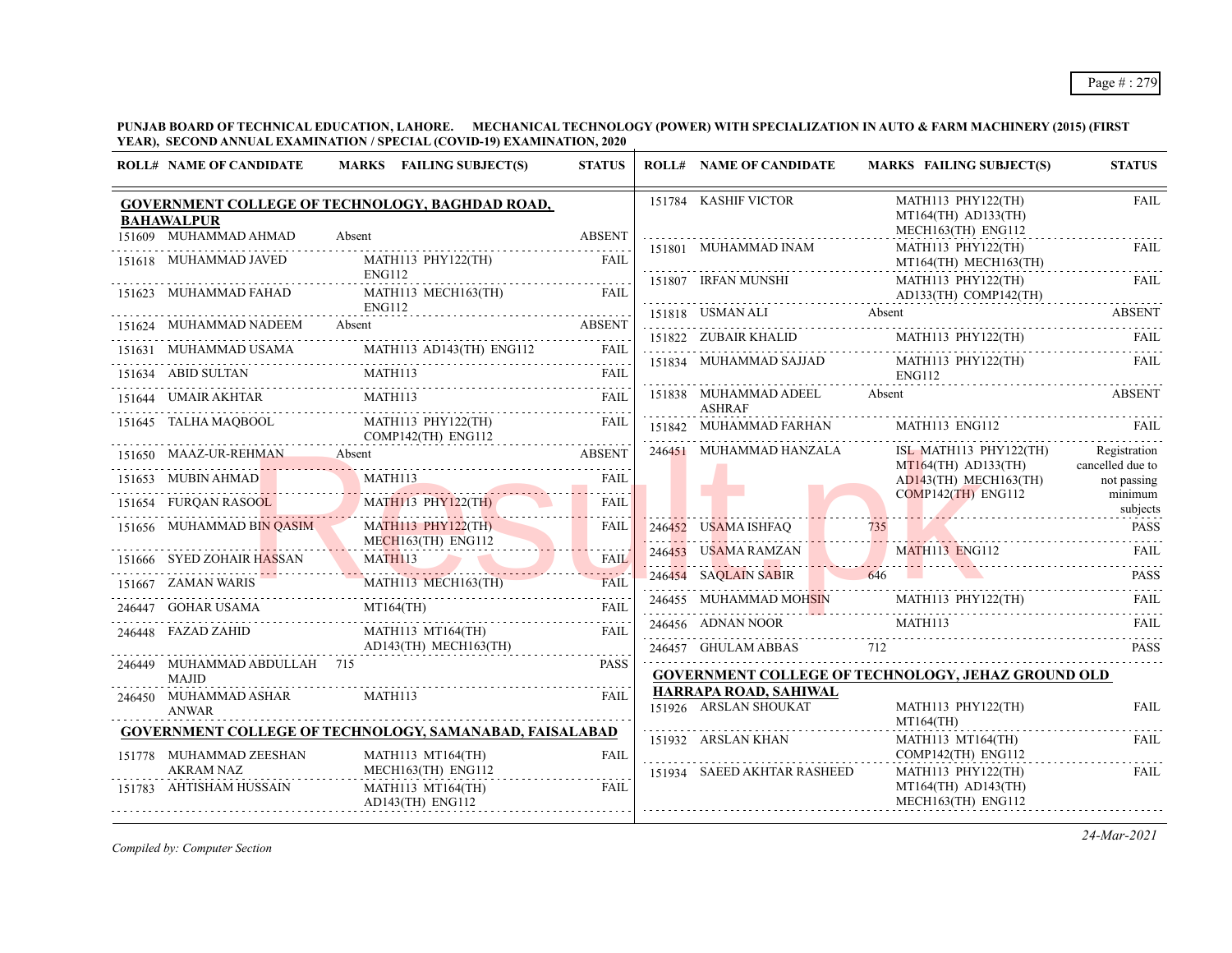## Page # : 280

**PUNJAB BOARD OF TECHNICAL EDUCATION, LAHORE. MECHANICAL TECHNOLOGY (POWER) WITH SPECIALIZATION IN AUTO & FARM MACHINERY (2015) (FIRST YEAR), SECOND ANNUAL EXAMINATION / SPECIAL (COVID-19) EXAMINATION, 2020**

|        | <b>ROLL# NAME OF CANDIDATE</b>          | MARKS FAILING SUBJECT(S)                                | <b>STATUS</b> |
|--------|-----------------------------------------|---------------------------------------------------------|---------------|
|        | 151945 MUHAMMAD NOMAN<br><b>MEHMOOD</b> | MATH113 PHY122(TH)<br>MT164(TH) ENG112                  | <b>FAIL</b>   |
| 151953 | MUHAMMAD TALHA<br><b>ASHFAQ</b>         | PHY122(TH) MECH163(TH)                                  | <b>FAIL</b>   |
|        | 151954 TAYYAB HUSSAIN                   | MATH113 PHY122(TH)<br>MECH163(TH) ENG112                | FAIL          |
|        | 151969 MUHAMMAD WAQAS                   | MATH113 MT164(TH)                                       | FAIL<br>.     |
|        | 151971 ARSLAN HASSAN                    | MATH113 PHY122(TH)                                      | FAIL          |
|        | 151976 MUHAMMAD RAMZAN<br><b>NASEER</b> | Absent                                                  | <b>ABSENT</b> |
|        | 151980 MUHAMMAD WAQAS                   | Absent                                                  | <b>ABSENT</b> |
|        | 151982 MUHAMMAD MOEEZ<br>AKRAM          | MATH113 MT164(TH)<br>$AD143$ (TH) $ENG112$              | FAIL          |
|        | 151983 MUBASHIR HUSSAIN                 | MATH113 PHY122(TH)<br>$MT164(TH)$ $AD143(TH)$<br>ENG112 | <b>FAIL</b>   |
|        | 151985 ZIA-UL-HAQ                       | Absent                                                  | <b>ABSENT</b> |
|        | 152004 ALI RAZA                         | Absent                                                  | <b>ABSENT</b> |
|        | 152049 KHALID NAZIR                     | MT164(TH) ENG112<br>.                                   | <b>FAIL</b>   |
|        | 152054 MUHAMMAD UMAIR YASIN Absent      |                                                         | <b>ABSENT</b> |
|        | 246458 SAJID ALI                        | MATH113                                                 | <b>FAIL</b>   |
|        | 246459 ALI HASSAN                       | Absent                                                  | <b>ABSENT</b> |
|        | 246460 MUHAMMAD ABRAR<br>HASSAN         | MATH113                                                 | FAIL          |
|        | 246461 USMAN ALI                        | Absent                                                  | <b>ABSENT</b> |
|        | 246462 MUHAMMAD MOHSIN                  | 785                                                     | <b>PASS</b>   |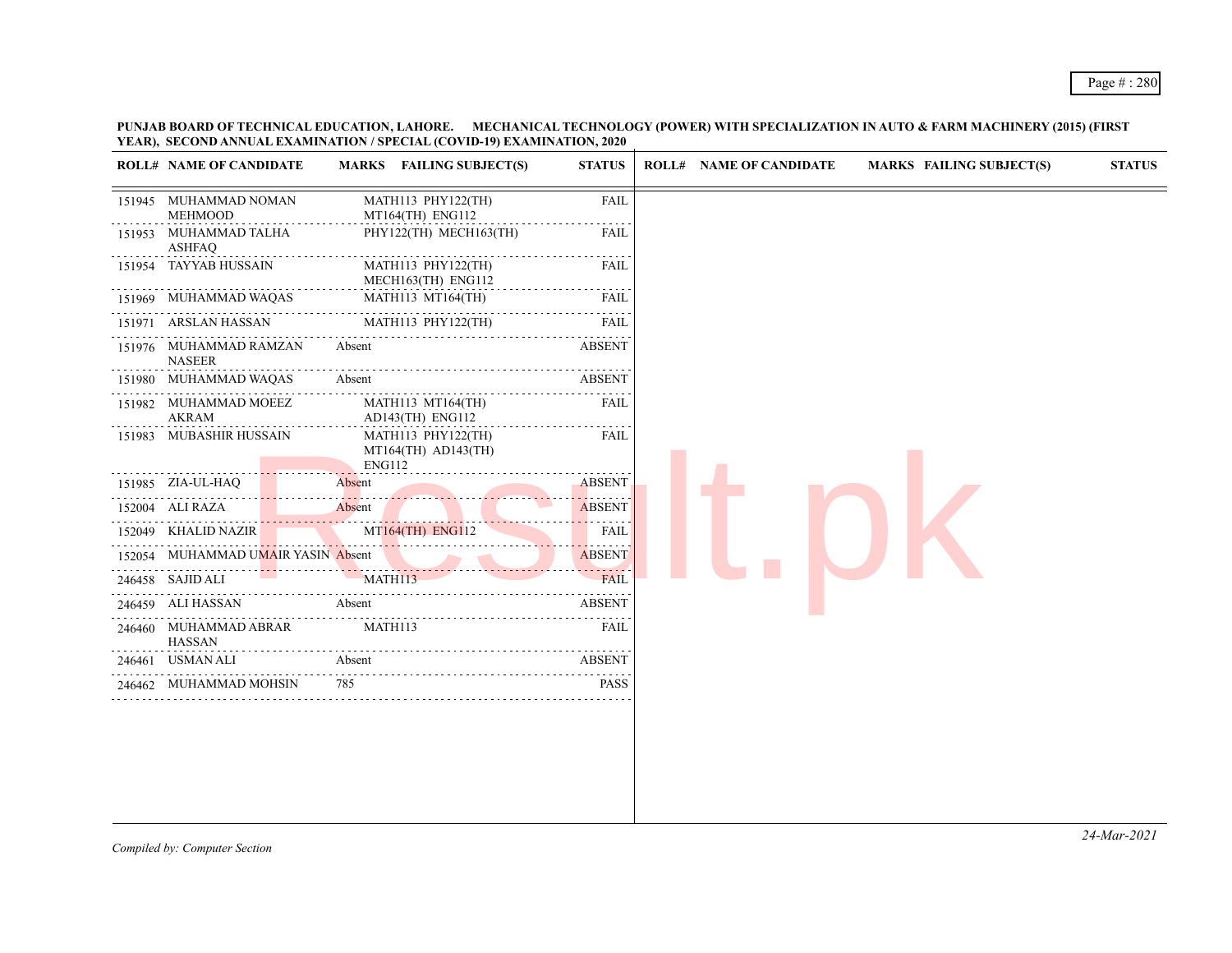| <b>ROLL# NAME OF CANDIDATE</b> | <b>MARKS</b> FAILING SUBJECT(S)                               | <b>STATUS</b>                                 | <b>ROLL# NAME OF CANDIDATE</b> | MARKS FAILING SUBJECT(S) | $\boldsymbol{\mathrm{STAT}}$ |
|--------------------------------|---------------------------------------------------------------|-----------------------------------------------|--------------------------------|--------------------------|------------------------------|
|                                | <b>GOVT. COLLEGE OF TECHNOLOGY, FATEH JANG ROAD, ATTOCK</b>   |                                               |                                |                          |                              |
| 152060 HARIS ALI               | Absent                                                        | <b>ABSENT</b>                                 |                                |                          |                              |
| 152061 DANISH ZAFAR QURASHI    | $ENG112$                                                      | FAIL                                          |                                |                          |                              |
| .<br>244844 AHSAN ZAHEER       | MATH113                                                       | <b>FAIL</b>                                   |                                |                          |                              |
|                                | <b>GOVERNMENT COLLEGE OF TECHNOLOGY, RAILWAY ROAD, LAHORE</b> |                                               |                                |                          |                              |
| 246463 AHSAN RAFIQ             | ENG112 MATH113                                                | Registration<br>cancelled due to<br>No Chance |                                |                          |                              |
|                                |                                                               |                                               |                                |                          |                              |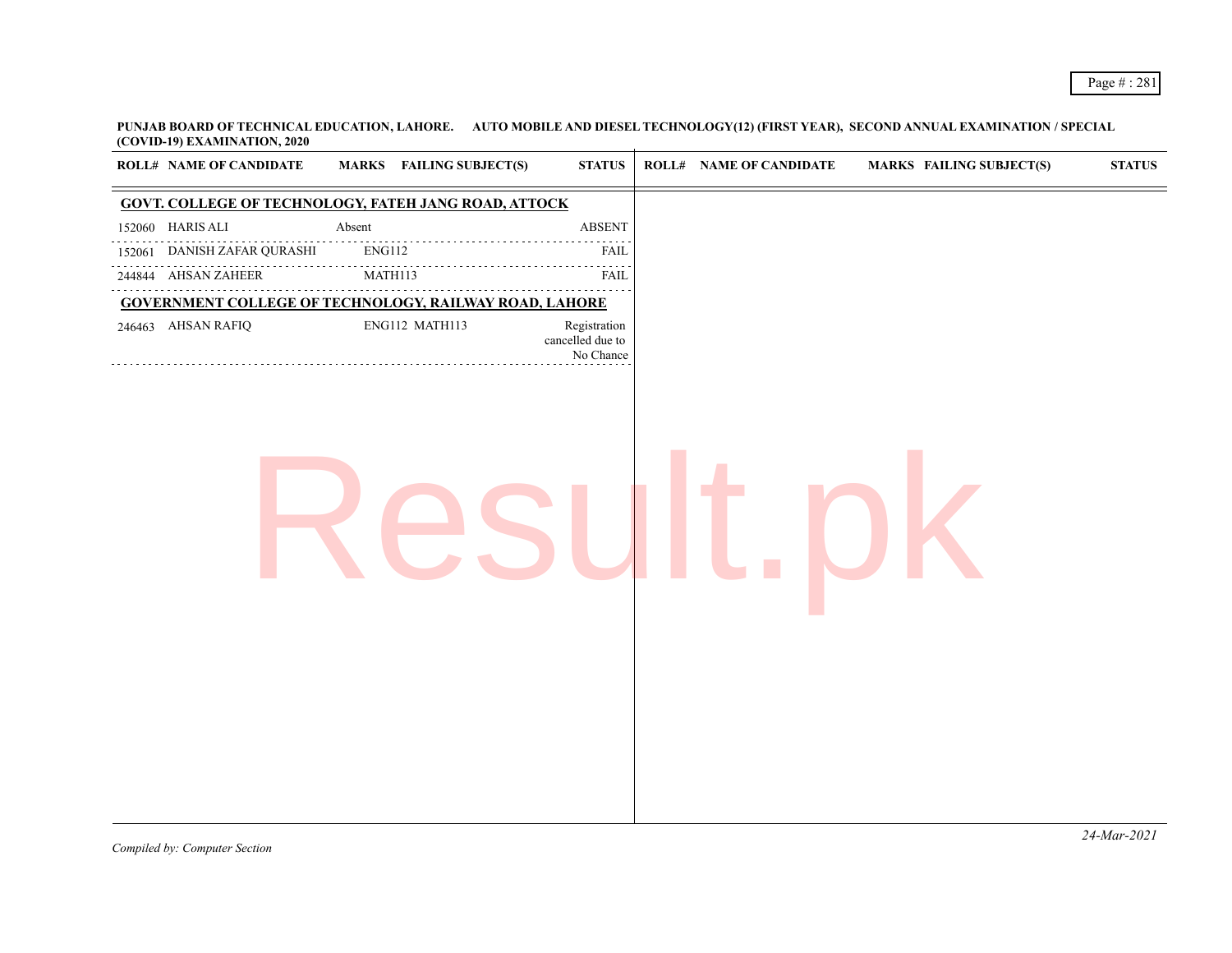**PUNJAB BOARD OF TECHNICAL EDUCATION, LAHORE. MECHANICAL TECHNOLOGY (POWER) WITH SPECIALIZATION IN AUTO MOBILE & DIESEL (2015) (FIRST YEAR), SECOND ANNUAL EXAMINATION / SPECIAL (COVID-19) EXAMINATION, 2020**

|                   | <b>ROLL# NAME OF CANDIDATE</b><br>MARKS FAILING SUBJECT(S)   |                                                      | <b>STATUS</b>     | <b>ROLL# NAME OF CANDIDATE</b>         | <b>MARKS FAILING SUBJECT(S)</b>                                                                                                                                                                                                | <b>STATUS</b> |
|-------------------|--------------------------------------------------------------|------------------------------------------------------|-------------------|----------------------------------------|--------------------------------------------------------------------------------------------------------------------------------------------------------------------------------------------------------------------------------|---------------|
|                   |                                                              | GOVT. COLLEGE OF TECHNOLOGY, FATEH JANG ROAD, ATTOCK |                   | 152343 MUHAMMAD AHSEN                  | ENG112 MATH113<br>PHY122(TH) MT164(TH)                                                                                                                                                                                         | <b>FAIL</b>   |
|                   | 152149 MUHAMMAD DANIYAL                                      | MATH113 PHY122(TH)<br>$MT164$ (TH) $AD143$ (TH)      | FAIL.             |                                        | $AD143$ (TH)                                                                                                                                                                                                                   |               |
|                   | 152156 MUHAMMAD HAFEEZ                                       | ENG112 MATH113                                       | FAIL              | 152345 GHUFRAN ALI                     | ENG112 MATH113                                                                                                                                                                                                                 | <b>FAIL</b>   |
|                   |                                                              | PHY122(TH) AD133(TH)                                 |                   |                                        | 152349 HUZAIFA JUNAID ENG112 MATH113 FAIL FAIL                                                                                                                                                                                 |               |
|                   | 152161 MUHAMMAD AHMED                                        | $MECH163$ (TH)<br>MATH113                            | <b>FAIL</b>       |                                        | 152350 MEHTAB ALI ENGI12 MATH113 FAIL ENGINEERS AND THE RAIL                                                                                                                                                                   |               |
| 152164 ZAKIR KHAN |                                                              | ENG112 MATH113                                       | 1.1.1.1.1<br>FAIL | 152352 FAHEEM ABBAS                    | 695                                                                                                                                                                                                                            | <b>PASS</b>   |
|                   |                                                              | PHY122(TH) MT164(TH)                                 |                   | 152354 MUHAMMAD BILAL                  | Absent                                                                                                                                                                                                                         | <b>ABSENT</b> |
| 152168 HUZAIFA    |                                                              | ENG112 MATH113                                       | FAII.             | HASSAN<br>152358 MUJEEB SULTAN         | ENG112                                                                                                                                                                                                                         | FAIL          |
|                   | 152177 ASIM WASEEM                                           | PHY122(TH)<br>MATH113 PHY122(TH)                     | <b>FAIL</b>       |                                        | TAIL THE SERIES SERIES AND THE SERIES SERIES AND THE SERIES SERIES AND THE SERIES SERIES AND THE SERIES SERIES AND THE SERIES AND THE SERIES AND THE SERIES AND THE SERIES AND THE SERIES AND THE SERIES AND THE SERIES AND TH |               |
|                   |                                                              | MT164(TH) MECH163(TH)                                | .                 |                                        |                                                                                                                                                                                                                                |               |
|                   | 152184 SYED MUHAMMAD ALI                                     | MATH113 MT164(TH)                                    | FAIL              | 152360 SAMI UL HASSAN                  | Absent                                                                                                                                                                                                                         | <b>ABSENT</b> |
|                   | <b>HUJAR NAQVI</b><br>152193 KASHIF NAWAZ                    | ENG112 MATH113                                       | <b>FAIL</b>       | 152361 MUHAMMAD AMIN<br><b>SHEHZAD</b> | ENG112 MATH113<br>PHY122(TH)                                                                                                                                                                                                   | <b>FAIL</b>   |
|                   | MUHAMMAD KAFEEL                                              | ENG112 MATH113                                       | <b>FAIL</b>       |                                        | 152362 ADNAN AHMED Absent ABSENT                                                                                                                                                                                               |               |
| 152207            | RAHEEL ALI AKBAR                                             | Absent                                               | <b>ABSENT</b>     | 152365 ARBAB ALI                       | <b>MATH113</b>                                                                                                                                                                                                                 | FAIL          |
|                   | 152221 MUHAMMAD SULEMAN                                      | Absent                                               | <b>ABSENT</b>     | 246464 TALHA ABBAS                     | MATH113                                                                                                                                                                                                                        | FAII.         |
|                   | <b>OAISER</b>                                                |                                                      |                   |                                        | <b>GOVERNMENT SWEDISH PAKISTANI COLLEGE OF TECHNOLOGY,</b>                                                                                                                                                                     |               |
|                   | 152224 AWAIS AHMED                                           | Absent                                               | <b>ABSENT</b>     | <b>REHMAN SHAHEED ROAD, GUJRAT</b>     |                                                                                                                                                                                                                                |               |
|                   |                                                              | GOVERNMENT COLLEGE OF TECHNOLOGY, THOA BAHADER,      |                   | 152488 CHANGHAIZ ALI KHAN              | 685                                                                                                                                                                                                                            | <b>PASS</b>   |
|                   | TALAGANG ROAD, CHAKWAL<br>152328 SYED ZAIN ABBAS SHAH Absent |                                                      | <b>ABSENT</b>     | 152498 MUHAMMAD ARSLAN                 | MATH113 MT164(TH)<br>$AD143$ (TH)                                                                                                                                                                                              | <b>FAIL</b>   |
|                   |                                                              | 152329 MUHAMMAD USMAN ENG112 MATH113 MT164(TH) FAIL  |                   | 152500 AHMAD RAZA                      | MATH113 PHY122(TH)                                                                                                                                                                                                             | <b>FAIL</b>   |
|                   | 152333 ZEESHAN BASHIR                                        | Absent                                               | <b>ABSENT</b>     | 152505 MUHAMMAD SAIF ULLAH             | $ENG112$ PHY122(TH)                                                                                                                                                                                                            | .<br>FAII.    |
|                   | 152334 MUHAMMAD UMAIR                                        | Absent                                               | <b>ABSENT</b>     | 152509 SHARJEEL RIAZ                   | ENG112 MATH113<br>PHY122(TH)                                                                                                                                                                                                   | FAIL          |
|                   | 152335 MUHAMMAD SAIM IJAZ                                    | $ENG112 \, MT164$ (TH)                               | FAIL              | 152510 AHMED FARAZ                     | ENG112 MT164(TH)                                                                                                                                                                                                               |               |
| 152337 ALI RAZA   |                                                              | ENG112 MATH113<br>$PHY122(TH)$ AD143(TH)             | FAIL              | 152515 MUHAMMAD SAQLAIN                | Absent                                                                                                                                                                                                                         | <b>ABSENT</b> |
|                   |                                                              | MECH163(TH)                                          |                   | 152520 ABDUL GHAFFAR                   | Absent                                                                                                                                                                                                                         | <b>ABSENT</b> |
|                   |                                                              |                                                      |                   | 246465 AAFAQ AHMAD                     | Absent                                                                                                                                                                                                                         | <b>ABSENT</b> |
|                   |                                                              |                                                      |                   |                                        |                                                                                                                                                                                                                                |               |

*Compiled by: Computer Section*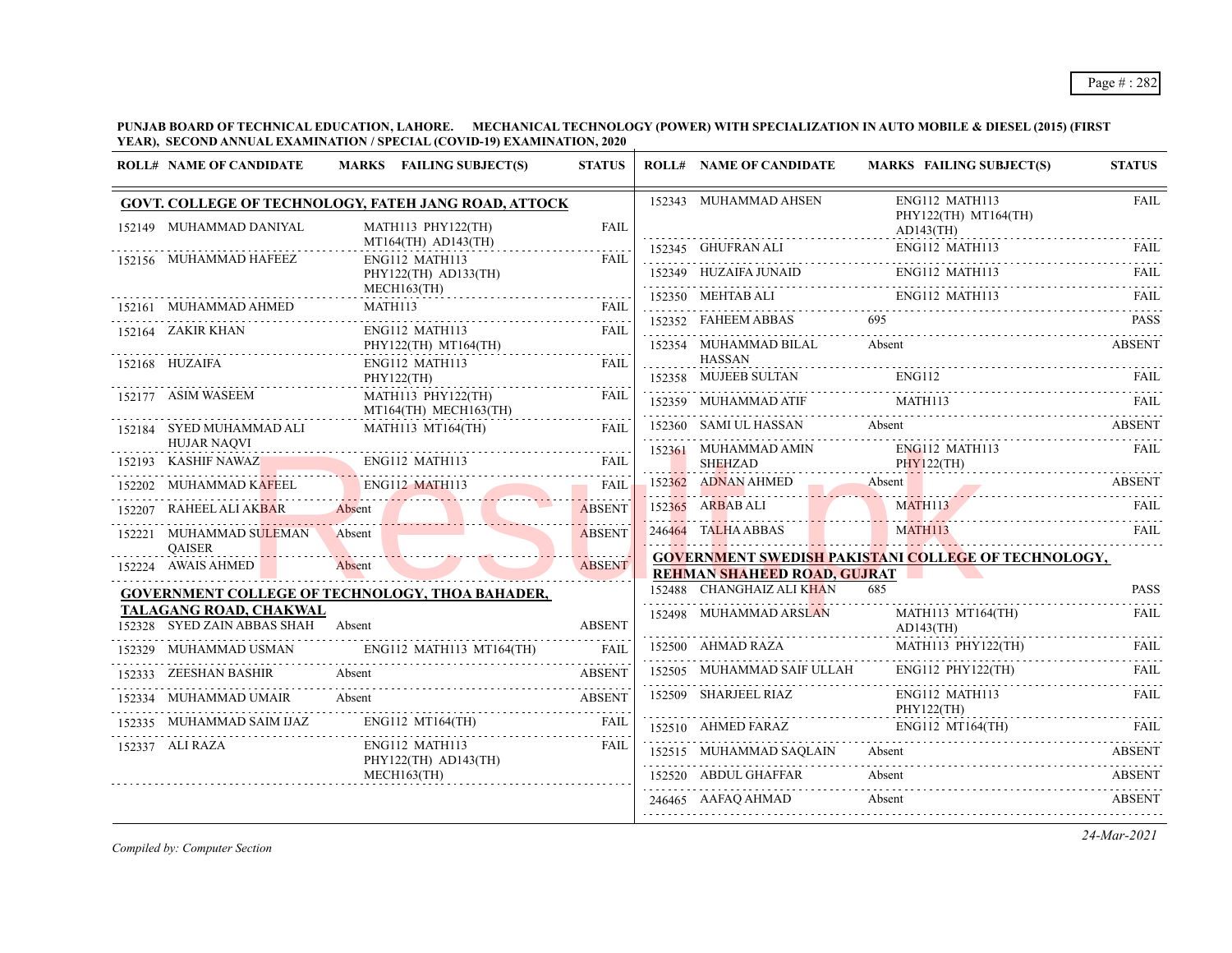**PUNJAB BOARD OF TECHNICAL EDUCATION, LAHORE. MECHANICAL TECHNOLOGY (POWER) WITH SPECIALIZATION IN AUTO MOBILE & DIESEL (2015) (FIRST YEAR), SECOND ANNUAL EXAMINATION / SPECIAL (COVID-19) EXAMINATION, 2020**

| <b>ROLL# NAME OF CANDIDATE</b>          | MARKS FAILING SUBJECT(S)                                          | <b>STATUS</b> | <b>ROLL# NAME OF CANDIDATE</b>         | MARKS FAILING SUBJECT(S)                                                                                                            | <b>STATUS</b> |
|-----------------------------------------|-------------------------------------------------------------------|---------------|----------------------------------------|-------------------------------------------------------------------------------------------------------------------------------------|---------------|
|                                         | <b>CONSTRUCTION TECHNOLOGY TRAINING INSTITUTE, P.O. BOX #145,</b> |               | 152765 AFAQ AHMAD                      | Absent                                                                                                                              | <b>ABSENT</b> |
| <b>SECTOR 1/12, ISLAMABAD</b>           |                                                                   |               | 152781 NASIR ZAMAN                     | MATH113                                                                                                                             | <b>FAIL</b>   |
| 152676 MUHAMMAD ISHAQ                   | ENG112 MATH113<br>PHY122(TH) MECH163(TH)                          | <b>FAIL</b>   |                                        |                                                                                                                                     |               |
| 152680 MOHAMMAD HASSAN<br>KHALIL        | ENG112 MATH113                                                    | <b>FAIL</b>   |                                        | $\begin{tabular}{llllll} 246466 & MUHAMMAD AQIB & MATH113 & FAIL \\ \hline 246467 & UBAID AFRIDI & 735 & & PASS \\ \end{tabular}$   |               |
| 152699 ABDULLAH SARWAR                  | PHY122(TH) AD143(TH)<br>$ENG112$ MATH113 MT164(TH)                | <b>FAIL</b>   |                                        | <b>GOVERNMENT COLLEGE OF TECHNOLOGY, RAILWAY ROAD, LAHORE</b>                                                                       |               |
|                                         |                                                                   |               |                                        |                                                                                                                                     |               |
| 152703 FAIZAN QAISAR                    | ENG112 MATH113<br>PHY122(TH) MT164(TH)                            | <b>FAIL</b>   | 153070 ANIL GILL                       | $ENG112$ MATH113 MT164(TH)<br>AD143(TH) MECH163(TH)                                                                                 | FAIL<br>.     |
|                                         | $AD143$ (TH)                                                      |               | 153072 SAAD MUSHTAQ                    | ENG112 MATH113                                                                                                                      | FAIL          |
| 152707 MUHAMMAD BILAL                   | ENG112 MATH113                                                    | <b>FAIL</b>   |                                        | PHY122(TH) MT164(TH)                                                                                                                |               |
| <b>MUSHTAO</b><br>152711 DANIYAL ARSHAD | PHY122(TH) AD143(TH)<br>ENG112 MATH113                            | FAIL          | 153115 USAMA ZAFAR                     | ENG112 MATH113 MT164(TH)<br>MECH163(TH)                                                                                             | FAIL          |
|                                         | PHY122(TH) AD143(TH)                                              |               | 153123 MUHAMMAD ADIL ILYAS             | ENG112 MATH113                                                                                                                      | <b>FAIL</b>   |
|                                         | MECH163(TH)                                                       |               |                                        | PHY122(TH) MT164(TH)<br>MECH163(TH) COMP142(TH)                                                                                     |               |
| 152726 KASHIF RAZA                      | Absent<br>Absent ABSENT                                           | <b>ABSENT</b> | 153138 MUAAZ                           | $ENG112$ MATH113 MT164(TH)                                                                                                          | FAIL          |
| 152728 MUHAMMAD ARSLAN                  | Absent ABSENT                                                     |               |                                        | $AD143$ (TH)                                                                                                                        |               |
| 152730 NEHALDIN                         | 52730 NEHALDIN Absent ABSENT                                      |               | 153144 SYED HUZAIFA TALIB              | Absent                                                                                                                              | <b>ABSENT</b> |
| 152731 HAROON SARDAR –                  | Absent                                                            |               | 153171 TALHA ZAMAN ENGL12 MATH         | ENG112 MATH113                                                                                                                      | FAIL          |
| 152735 MUHAMMAD AWAIS                   | 2735 MUHAMMAD AWAIS Absent                                        |               | 153172 MUHAMMAD AHMED                  |                                                                                                                                     |               |
| 152739 MAJID IQBAL                      | JID IQBAL MATHI13 PHY122(TH) FAIL                                 | FAIL          | 153175 MUHAMMAD TAHIR                  | $\frac{726}{126}$ PASS<br>Absent                                                                                                    |               |
| MUHAMMAD ALI AFTAB                      | Absent                                                            | <b>ABSENT</b> |                                        |                                                                                                                                     |               |
| 152742 ABDUS SAMMAD                     | Absent                                                            | <b>ABSENT</b> |                                        | 153176 MUHAMMAD AHSAN MATH113 MT164(TH) FAIL                                                                                        |               |
| <b>BASHARAT</b>                         |                                                                   |               |                                        | 153179 DANIYAL QASIM Absent                                                                                                         | ABSENT        |
| 152745 FAWAD HASSAN                     | Absent                                                            | <b>ABSENT</b> |                                        | 153181 SUFYAN BIN TARIQ MATH113 MT164(TH)<br>MECH163(TH)                                                                            | FAIL          |
| 152748 MUHAMMAD TALHA<br><b>SAFDAR</b>  | Absent                                                            | <b>ABSENT</b> |                                        | 153185 SIKANDER ILYAS Absent ABSENT                                                                                                 |               |
| 152751 KASHIF MEHMOOD                   | ENG112 MATH113<br>PHY122(TH)                                      | <b>FAIL</b>   |                                        | $\begin{tabular}{llllll} \bf 153186 & \textbf{MUHAMMAD NOMAN} & \textbf{MATH113 MT164(TH)} & \textbf{FAIL} \\ \hline \end{tabular}$ |               |
| 152756 MUHAMMAD MUNEEB                  | ENG112 MATH113                                                    | <b>FAIL</b>   | 153196 MUHAMMAD MUNEEB<br><b>AHMED</b> | MATH <sub>113</sub>                                                                                                                 | FAIL          |
| <b>LATIF</b><br>152760 IMTIAZ AHMAD     | <b>ENG112</b>                                                     | <b>FAIL</b>   | 153198 ABDUL REHMAN KHAN               | MATH113                                                                                                                             | FAII.         |
| 152762 TALAT MAHMOOD ARIF               | Absent                                                            | <b>ABSENT</b> | 153207 MUHAMMAD HANZLA                 | Absent                                                                                                                              | <b>ABSENT</b> |
|                                         |                                                                   |               |                                        |                                                                                                                                     |               |

*Compiled by: Computer Section*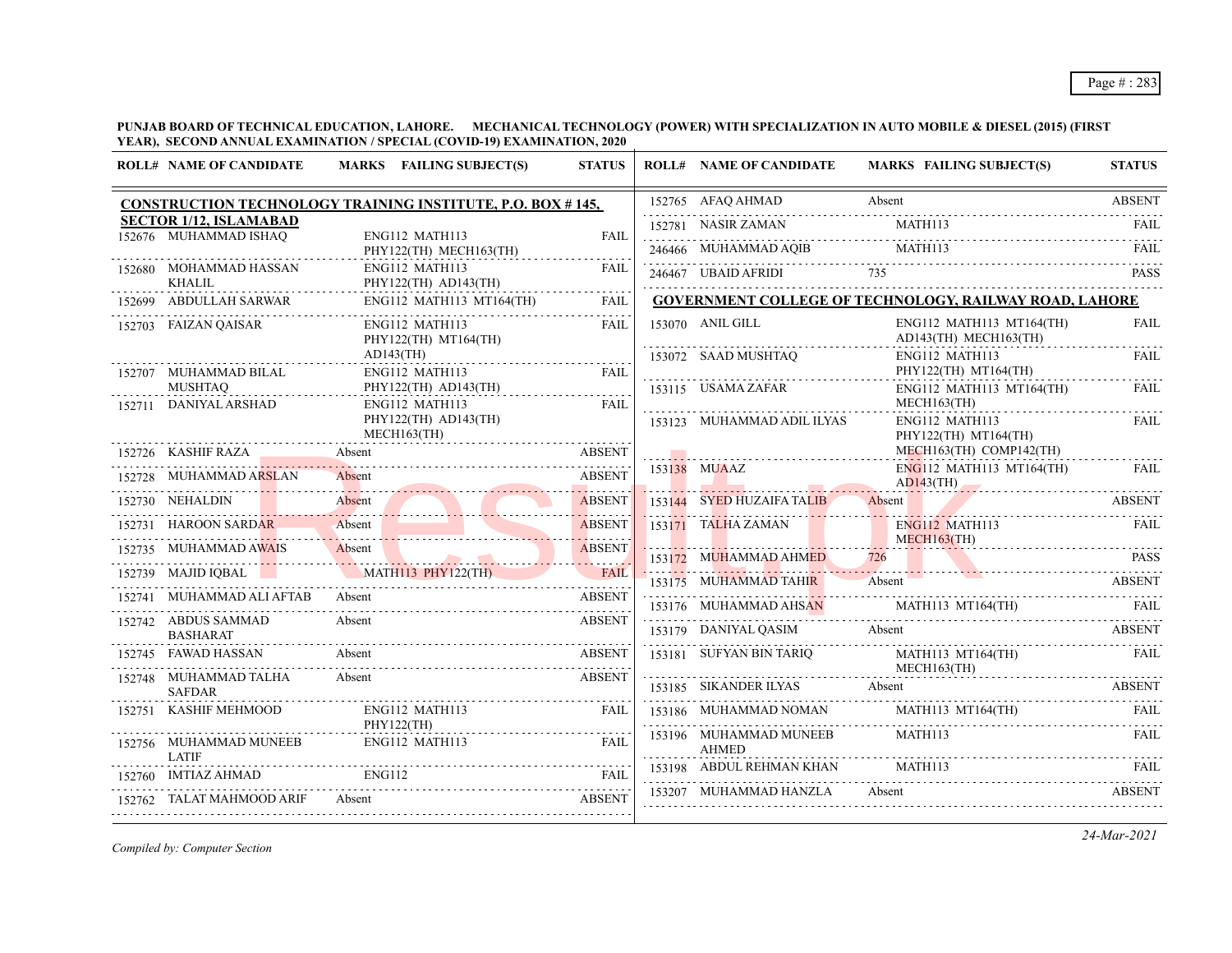## Page # : 284

#### **PUNJAB BOARD OF TECHNICAL EDUCATION, LAHORE. MECHANICAL TECHNOLOGY (POWER) WITH SPECIALIZATION IN AUTO MOBILE & DIESEL (2015) (FIRST YEAR), SECOND ANNUAL EXAMINATION / SPECIAL (COVID-19) EXAMINATION, 2020**

| <b>ROLL# NAME OF CANDIDATE</b>          | MARKS FAILING SUBJECT(S)                                                                     | <b>STATUS</b>                                                          | <b>ROLL# NAME OF CANDIDATE</b> | <b>MARKS FAILING SUBJECT(S)</b>               | <b>STATUS</b>                    |
|-----------------------------------------|----------------------------------------------------------------------------------------------|------------------------------------------------------------------------|--------------------------------|-----------------------------------------------|----------------------------------|
| 153208 MOHSIN IQBAL                     | Absent                                                                                       | <b>ABSENT</b>                                                          | 246473 RAHEEL ABBAS            | ENG112 MATH113                                | FAIL                             |
| 246468 ABDUL AZIZ                       | MATH113                                                                                      | FAIL                                                                   |                                | PHY122(TH) MT164(TH)<br>AD143(TH) MECH163(TH) |                                  |
| 246469 MUHAMMAD TALHA<br><b>MAHMOOD</b> | Absent                                                                                       | <b>ABSENT</b>                                                          | 246474 KHOBAIB ALI             | $COMP142$ (TH)                                | Registration                     |
| 246470 ALI HASSAN                       | ENG112                                                                                       | <b>FAIL</b>                                                            |                                |                                               | cancelled due to<br>not passing  |
|                                         | <b>GOVERNMENT COLLEGE OF TECHNOLOGY, FAROOQ-E-AZAM ROAD</b>                                  |                                                                        |                                |                                               | minimum                          |
| <b>NEAR SHAMSABAD, RAWALPINDI</b>       |                                                                                              |                                                                        |                                |                                               | subjects                         |
| 153335 WAJAHAT ALI KAMRAN               | Absent                                                                                       | <b>ABSENT</b>                                                          | 246475 SHERYAR GILL            |                                               | Registration<br>cancelled due to |
| 153338 SAGHAR HUSSNAIN ZIA              | MATH113 PHY122(TH)<br>MT164(TH) MECH163(TH)                                                  | FAIL                                                                   |                                |                                               | not passing<br>minimum           |
| 153346 MUDASSER JAMEEL                  | Absent                                                                                       | <b>ABSENT</b>                                                          |                                |                                               | subjects                         |
| 153353 TANVEER AHMAD                    | Absent                                                                                       | <b>ABSENT</b>                                                          |                                |                                               |                                  |
| 153354 UBAID-UR-REHMAN                  | ENG112 MATH113<br>PHY122(TH)                                                                 | FAIL                                                                   |                                |                                               |                                  |
| 153365 TUFAIL AHMED QURESHI             | MATH113 PHY122(TH)                                                                           | <b>FAIL</b>                                                            |                                |                                               |                                  |
| 153368 HAMZA UMAIR                      | MATH113                                                                                      | FAIL                                                                   |                                |                                               |                                  |
| 153369 ABDUL REHMAN                     | Absent                                                                                       | <b>ABSENT</b>                                                          |                                |                                               |                                  |
| 153372 SAKHAWAT KHAN                    | MATH113                                                                                      | <b>FAIL</b>                                                            |                                |                                               |                                  |
|                                         | <b>GOVERNMENT COLLEGE OF TECHNOLOGY, PARIS ROAD, SIALKOT</b>                                 |                                                                        |                                |                                               |                                  |
| 153566 USAMA                            | Absent                                                                                       | <b>ABSENT</b>                                                          |                                |                                               |                                  |
| 246471 USMAN FAROOQ                     |                                                                                              | Registration<br>cancelled due to<br>not passing<br>minimum<br>subjects |                                |                                               |                                  |
| .<br>246472 ABDULLAH                    | ENG112 MATH113<br>PHY122(TH) MT164(TH)<br>$AD133(TH)$ $AD143(TH)$<br>MECH163(TH) COMP142(TH) | Registration<br>cancelled due to<br>not passing<br>minimum<br>subjects |                                |                                               |                                  |

*Compiled by: Computer Section*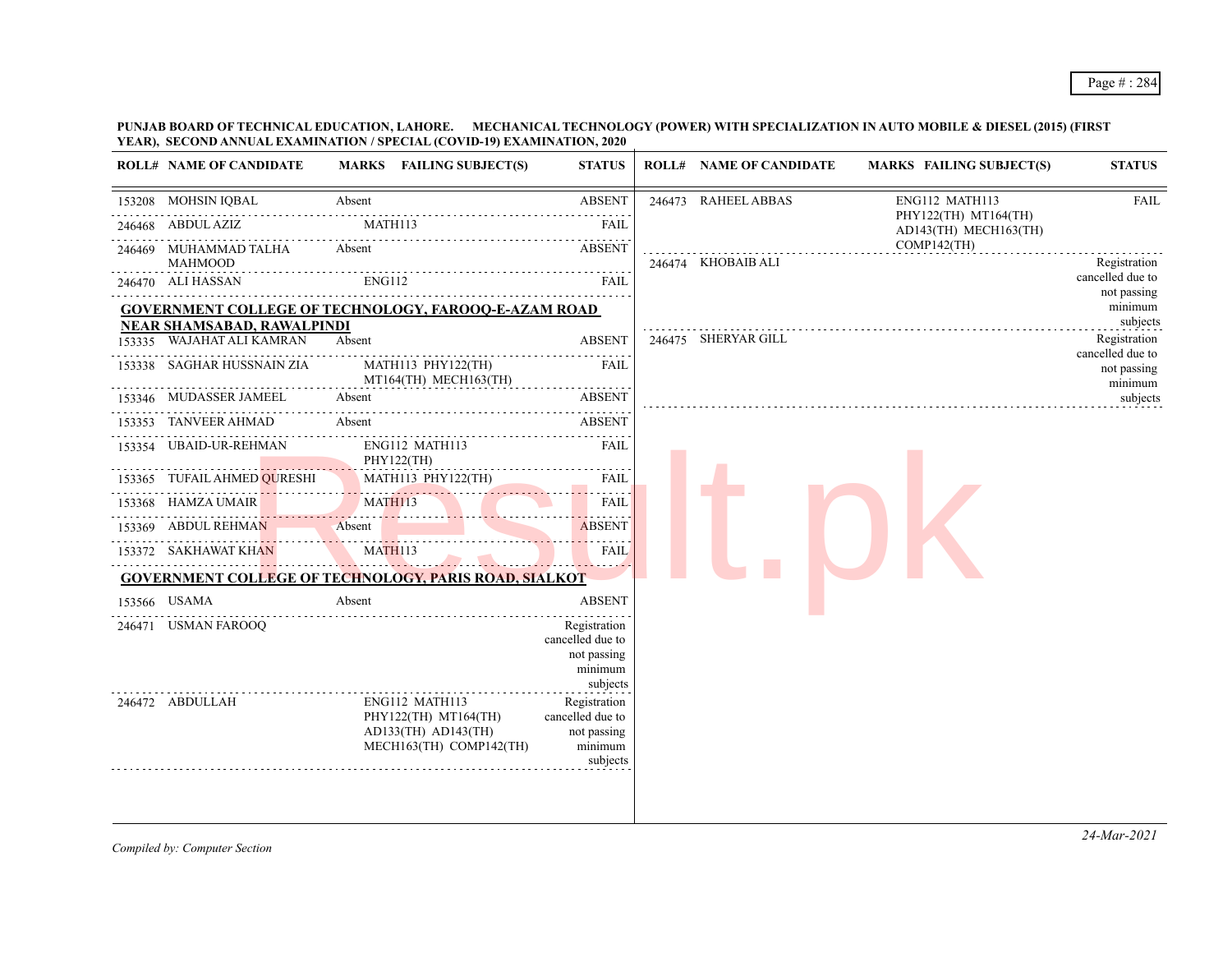**PUNJAB BOARD OF TECHNICAL EDUCATION, LAHORE. REFRIGERATION AND AIR CONDITIONING TECHNOLOGY(12) (FIRST YEAR), SECOND ANNUAL EXAMINATION / SPECIAL (COVID-19) EXAMINATION, 2020**

|        | <b>ROLL# NAME OF CANDIDATE</b>                                               | MARKS FAILING SUBJECT(S)                                     | $\bold{STATUS}$    | <b>ROLL# NAME OF CANDIDATE</b> | <b>MARKS FAILING SUBJECT(S)</b> | ${\bf STATUS}$ |
|--------|------------------------------------------------------------------------------|--------------------------------------------------------------|--------------------|--------------------------------|---------------------------------|----------------|
|        |                                                                              | <b>GOVERNMENT COLLEGE OF TECHNOLOGY, CHAK DAULAT, JHELUM</b> |                    |                                |                                 |                |
|        | 153596 MUHAMMAD NADEEM                                                       | MATH113                                                      | FAIL               |                                |                                 |                |
|        |                                                                              | PAK POLYTECHNIC INSTITUTE, 32-CIVIC CENTRE MOON MARKET       |                    |                                |                                 |                |
|        | <b>ALLAMA IQBAL TOWN, LAHORE</b><br>153597 MUHAMMAD KAMIL<br><b>SIDIQUEE</b> | Absent                                                       | <b>ABSENT</b>      |                                |                                 |                |
| 153598 | CH MUHAMMAD KASHIF                                                           | Absent                                                       | .<br><b>ABSENT</b> |                                |                                 |                |
|        | 153599 MUHAMMAD UMAR ALI<br><b>JAVAED</b>                                    | Absent                                                       | <b>ABSENT</b>      |                                |                                 |                |
|        |                                                                              |                                                              |                    |                                |                                 |                |
|        |                                                                              |                                                              |                    |                                |                                 | 24-Mar-2021    |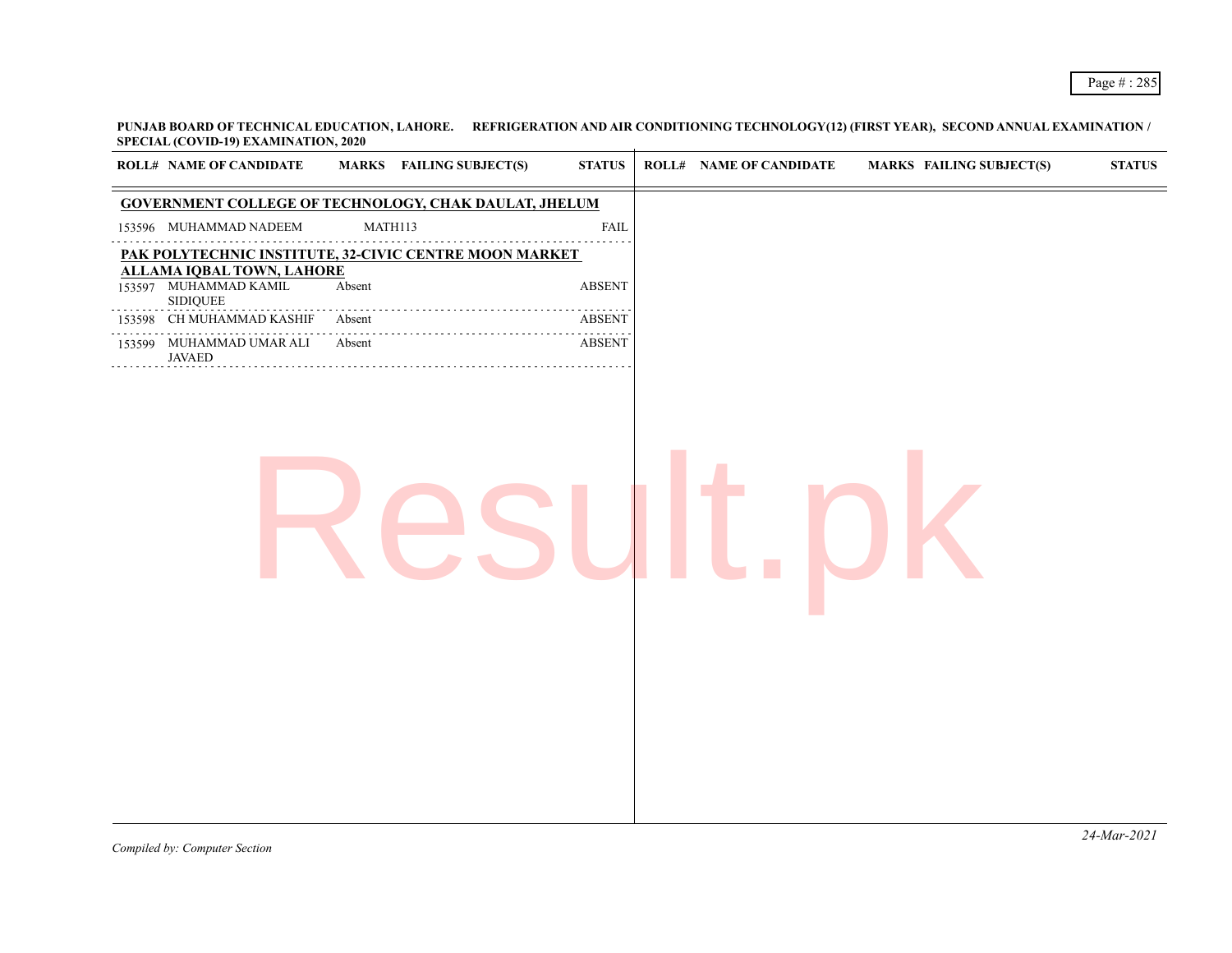| <b>GOVERNMENT SWEDISH PAKISTANI COLLEGE OF TECHNOLOGY,</b><br><b>REHMAN SHAHEED ROAD, GUJRAT</b><br>153602 YASIR IQBAL<br>Absent<br>$\operatorname{ABSENT}$ | $\sim$ $-$<br>$\sim$ $\sim$<br><b>ROLL# NAME OF CANDIDATE</b> | <b>MARKS</b> FAILING SUBJECT(S) | <b>STATUS</b> | <b>ROLL# NAME OF CANDIDATE</b> | <b>MARKS FAILING SUBJECT(S)</b> | <b>STATUS</b> |
|-------------------------------------------------------------------------------------------------------------------------------------------------------------|---------------------------------------------------------------|---------------------------------|---------------|--------------------------------|---------------------------------|---------------|
|                                                                                                                                                             |                                                               |                                 |               |                                |                                 |               |
|                                                                                                                                                             |                                                               |                                 |               |                                |                                 |               |
|                                                                                                                                                             |                                                               |                                 |               |                                |                                 |               |
|                                                                                                                                                             |                                                               |                                 |               |                                |                                 |               |
|                                                                                                                                                             |                                                               |                                 |               |                                |                                 |               |
|                                                                                                                                                             |                                                               |                                 |               |                                |                                 |               |
|                                                                                                                                                             |                                                               |                                 |               |                                |                                 |               |
|                                                                                                                                                             |                                                               |                                 |               |                                |                                 |               |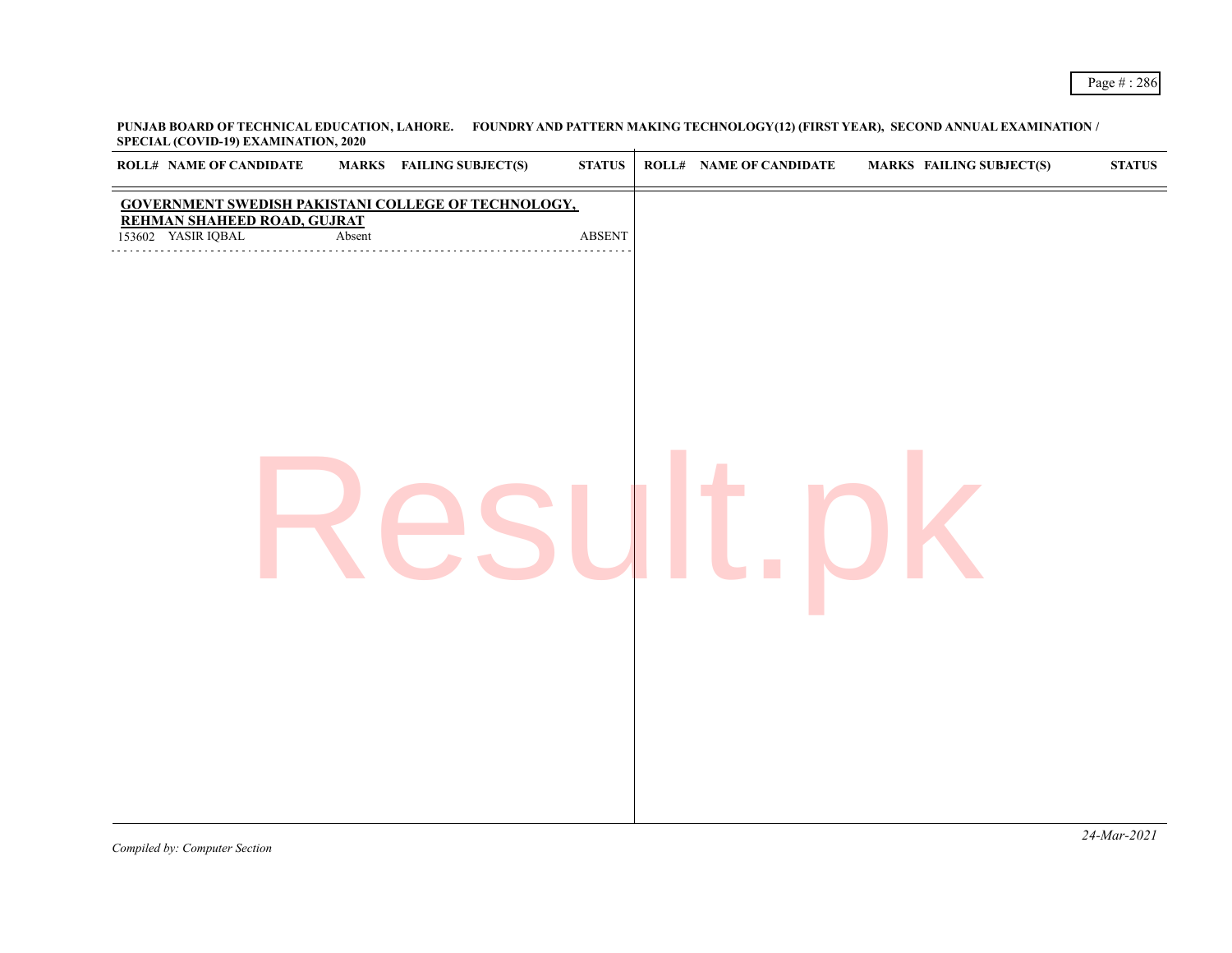## Page # : 287

**PUNJAB BOARD OF TECHNICAL EDUCATION, LAHORE. MECHANICAL TECHNOLOGY (PRODUCTION) WITH SPECIALIZATION IN FOUNDRY & PATTERN MAKING (2015) (FIRST YEAR), SECOND ANNUAL EXAMINATION / SPECIAL (COVID-19) EXAMINATION, 2020**

| <b>ROLL# NAME OF CANDIDATE</b>    | MARKS FAILING SUBJECT(S)                                                       | <b>STATUS</b> | <b>ROLL# NAME OF CANDIDATE</b>    | MARKS FAILING SUBJECT(S)                                                                       | <b>STATUS</b> |
|-----------------------------------|--------------------------------------------------------------------------------|---------------|-----------------------------------|------------------------------------------------------------------------------------------------|---------------|
| REHMAN SHAHEED ROAD, GUJRAT       | GOVERNMENT SWEDISH PAKISTANI COLLEGE OF TECHNOLOGY,                            |               | 153691 MEER HAMZA                 | ENG112 MATH113<br>PHY113(TH) FP113(TH) TH TH<br>FP152(TH)                                      | <b>FAIL</b>   |
| 153649 ALI HAIDER                 | ENG112 MATH113<br>PHY113(TH) MT122(TH)                                         | FAIL          | 153693 ASAD BASHIR                | ENG112 MATH113<br>PHY113(TH)                                                                   | <b>FAIL</b>   |
| 153650 HAMMAD SHAHID BHATTI       | ENG112 MATH113<br>PHY113(TH) FP113(TH)                                         | FAIL          | 153695 HAIDER ALI BUTT            | MATH113 CH112(TH)<br>PHY113(TH)                                                                | FAIL          |
| 153652 ZAIN UL ABIDEN             | MATH113 PHY113(TH)<br>$FP113(TH)$ TH $FP152(TH)$                               | <b>FAIL</b>   | 153700 HUSNAIN ZAHEER             | ENG112 MATH113                                                                                 | FAIL.         |
| 153654 LUQMAN HAIDER              | ENG112 MATH113 CH112(TH)<br>PHY113(TH) FP113(TH) TH                            | FAIL          | 153701 ABDULLAH IQBAL 789         | PHY113(TH)<br>153701 ABDULLAH IQBAL 789 PASS PASS                                              |               |
| 153659 AHTSHAM HAIDER Absent      |                                                                                | <b>ABSENT</b> | 153703 YASEEN                     | ENG112 MATH113<br>PHY113(TH)                                                                   | FAIL.         |
| 153660 MUHAMMAD ALI HAMZA         | ENG112 MATH113 CH112(TH)<br>PHY113(TH) MT122(TH) TH<br>$FP152(TH)$ $FP162(TH)$ | FAII.         | 153704 SYED IMTIAZ UD DIN         |                                                                                                | <b>PASS</b>   |
| 153661 MUHAMMAD ANAS KHALID       | MATH113 PHY113(TH)<br>MT122(TH) FP113(TH)                                      | <b>FAIL</b>   | 153705 SARKHEEL RAZA<br>FPI62(TH) | ENG112 MATH113<br>PHY113(TH) FP113(TH) TH                                                      | FAIL.         |
| 153666 SYED ALI FAIZAN            | MATH113 CH112(TH)<br>PHY113(TH) FP113(TH)                                      | FAIL          |                                   | 153706 RAJA TAMIM HASSAN MATH113 PHY113(TH) TH FAIL                                            |               |
|                                   | FP152(TH)<br>ENG112 MATH113                                                    |               |                                   | 153707 SYED ALI IMAM SHAH Absent ABSENT                                                        |               |
| 153667 MUHAMMAD OSAAF<br>RAQEEB   | PHY113(TH) MT122(TH)<br>$FP113(TH)$ TH $FP162(TH)$                             | <b>FAIL</b>   |                                   | 153708 BADAR TOUSEEF Absent ABSENT ABSENT                                                      |               |
| 153671 HAMMAD ALI                 | ENG112 MATH113 CH112(TH)<br>PHY113(TH) MT122(TH)                               | <b>FAIL</b>   |                                   | 153710 SHAHZAD ALI GILL ENGI12 MATH113 FAIL<br>153714 SYED ABDULLAH MATHII3 PHYII3(TH) TH FAIL |               |
| 153677 SYED MUHAMMAD ANEES Absent | FP113(TH) TH TH FP152(TH)                                                      | <b>ABSENT</b> |                                   | 153717 HAMAD ALI RAZA ENGI12 MATH113 FAIL PHY113(TH)                                           |               |
| <b>OASIM</b>                      |                                                                                |               |                                   | 153720 HUMAIR ANSAR Absent ABSENT                                                              |               |
|                                   | 153680 UMAR ASGHAR Absent ABSENT ABSENT                                        | FAIL          |                                   | 153721 ZOHAIB AKBAR ENGI12 MATHI13 FAIL PHY113(TH)                                             |               |
|                                   | 153681 WASIF SHAHZAIB ENGI12 MATH113 FAIL PHY113(TH)                           |               |                                   | 153724 AAFAQ ASLAM Absent ABSENT ABSENT ABSENT                                                 |               |
| 153682 HASSAN BUTT Absent         | <b>ABSENT</b>                                                                  |               |                                   | 246476 ZEESHAN ALI Absent ABSENT ABSENT                                                        |               |
|                                   | 153684 ALI HAIDER Absent ABSENT ABSENT                                         |               |                                   | 246477 ABDUL REHMAN Absent ABSENT                                                              |               |
| PHY113                            | 153687 TALHA UMAIR TALOOT ENG112 MATH113<br>PHY113(TH)                         | FAIL          |                                   | 246478 FAIZAN MUSTAFA Absent ABSENT                                                            |               |
| 153689 HAMZA JAVAID Absent        | <b>EXAMPLE 2018 THE ABSENT</b>                                                 |               |                                   |                                                                                                |               |

*Compiled by: Computer Section*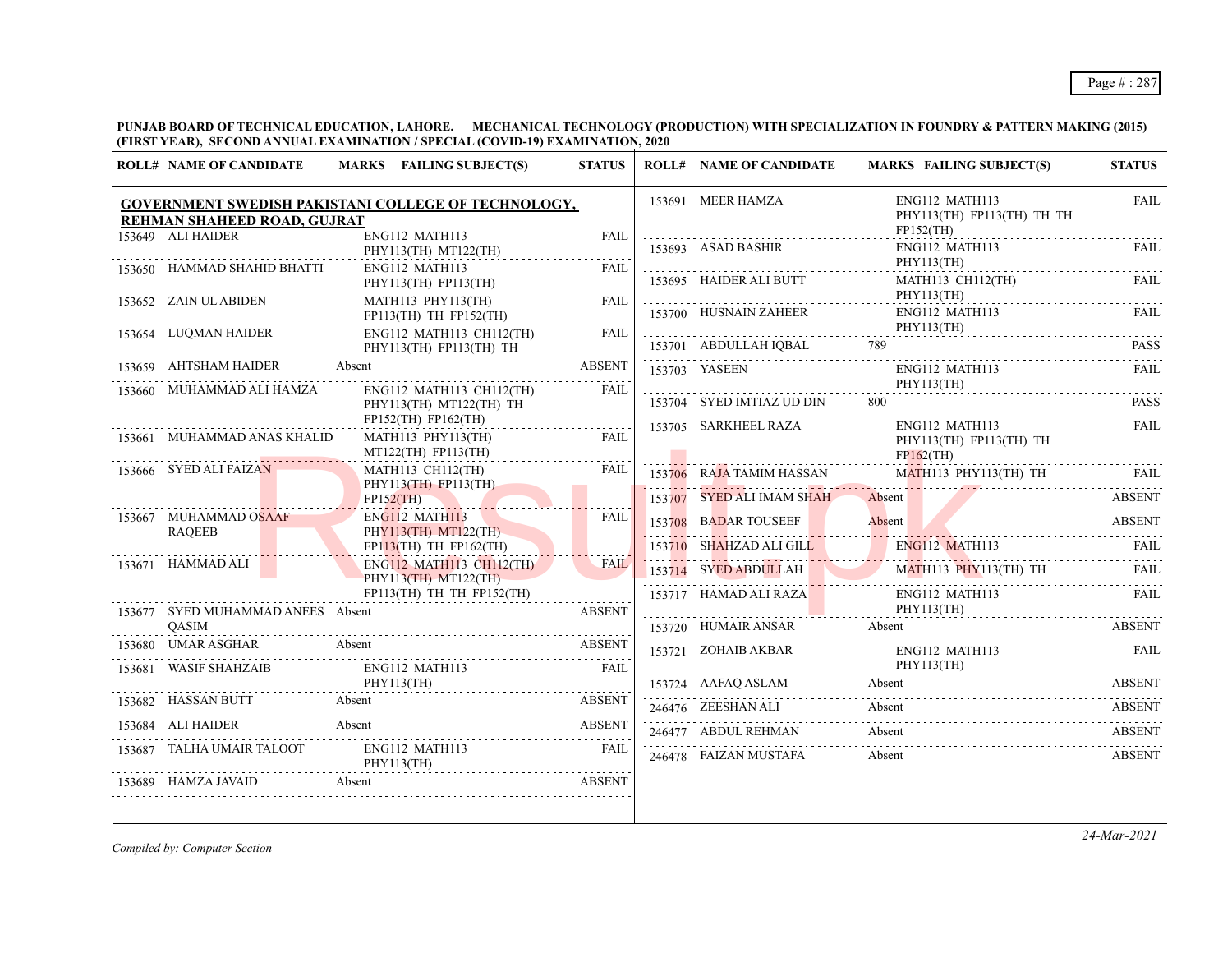| <b>ROLL# NAME OF CANDIDATE</b>                                                                           |        | <b>MARKS</b> FAILING SUBJECT(S) | ${\bf STATUS}$                                | <b>ROLL# NAME OF CANDIDATE</b> | <b>MARKS FAILING SUBJECT(S)</b> | $\bold{STATUS}$ |
|----------------------------------------------------------------------------------------------------------|--------|---------------------------------|-----------------------------------------------|--------------------------------|---------------------------------|-----------------|
| GOVERNMENT SWEDISH PAKISTANI COLLEGE OF TECHNOLOGY,<br>REHMAN SHAHEED ROAD, GUJRAT<br>246479 USMAN TARIQ | Absent |                                 | Registration<br>cancelled due to<br>No Chance |                                |                                 |                 |
|                                                                                                          |        |                                 |                                               |                                |                                 |                 |
|                                                                                                          |        |                                 |                                               |                                |                                 |                 |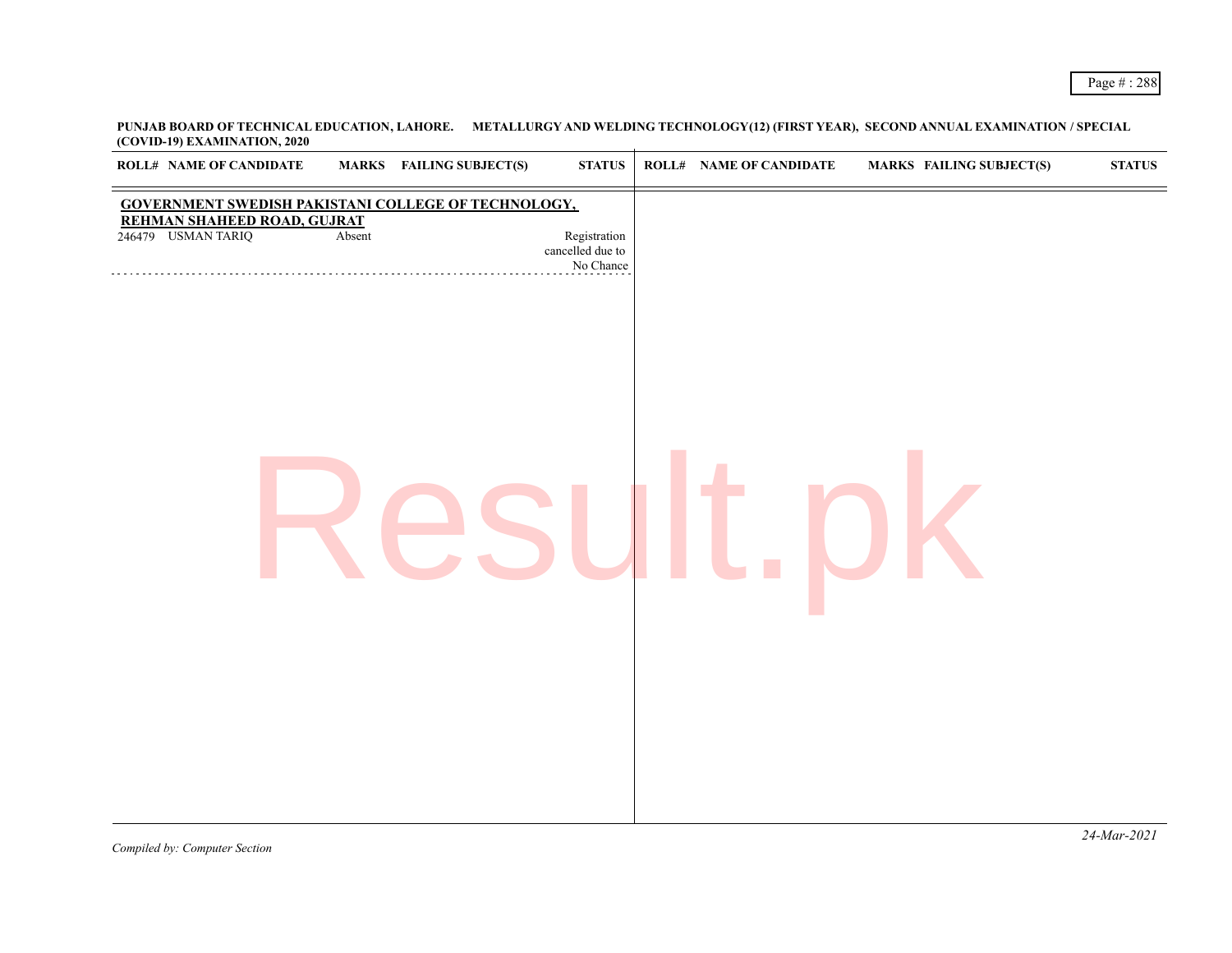**PUNJAB BOARD OF TECHNICAL EDUCATION, LAHORE. MECHANICAL TECHNOLOGY (PRODUCTION) WITH SPECIALIZATION IN METALLURGY AND WELDING(15) (FIRST YEAR), SECOND ANNUAL EXAMINATION / SPECIAL (COVID-19) EXAMINATION, 2020**

| <b>ROLL# NAME OF CANDIDATE</b>                       | MARKS FAILING SUBJECT(S)                                     | <b>STATUS</b>    | <b>ROLL# NAME OF CANDIDATE</b> | <b>MARKS FAILING SUBJECT(S)</b>        | <b>STATUS</b> |
|------------------------------------------------------|--------------------------------------------------------------|------------------|--------------------------------|----------------------------------------|---------------|
|                                                      | GOVERNMENT SWEDISH PAKISTANI COLLEGE OF TECHNOLOGY,          |                  | 153903 ALI HAIDER              | Absent                                 | <b>ABSENT</b> |
| REHMAN SHAHEED ROAD, GUJRAT<br>153791 IHTISHAM AFZAL |                                                              | <b>FAIL</b>      | 153904 MUHAMMAD HARIS          | Absent                                 | <b>ABSENT</b> |
|                                                      | ENG112 MATH113<br>PHY122(TH) CH112(PR, TH)<br>COMP142(TH) TH |                  | 246481 NAZAAN AMJAD            | ENG112 MATH113<br>PHY122(TH) CH112(TH) | FAIL          |
| 153799 RAJA MUHAMMAD ALI                             | ENG112 MATH113<br>PHY122(TH) CH112(TH) TH<br>TH TH           | <b>FAIL</b>      |                                |                                        |               |
| 153802 HANAN ARIF                                    | Absent                                                       | <b>ABSENT</b>    |                                |                                        |               |
| 153803 ABRAR UL HAQ                                  | ENG112 MATH113 CH112(TH)                                     | <b>FAIL</b>      |                                |                                        |               |
| 153804 MUZAMMAL ZAFAR                                | Absent                                                       | <b>ABSENT</b>    |                                |                                        |               |
| 153805 MUHAMMAD WAQAS                                | Absent                                                       | <b>ABSENT</b>    |                                |                                        |               |
| 153807 MIRZA IMRAN SAFDAR                            | MATH113                                                      | FAIL             |                                |                                        |               |
| 153808 QAMAR ABBAS                                   | ENG112 MATH113 CH112(TH)<br>$COMP142$ (TH)                   | <b>FAIL</b>      |                                |                                        |               |
| 153809 MUHAMAMD BILAL JAVED                          | ENG112 MATH113 CH112(TH)                                     | FAIL             |                                |                                        |               |
| 153811 ALI SHAKAR                                    | ENG112 MATH113 CH112(TH)                                     | .<br><b>FAIL</b> |                                |                                        |               |
| 153812 ABDULLAH KHALID                               | ENG112 MATH113 CH112(TH)<br>$COMP142$ (TH)                   | <b>FAIL</b>      |                                |                                        |               |
| 153813 AHMAD ALI BUTT                                | Absent                                                       | <b>ABSENT</b>    |                                |                                        |               |
| 153815 ZAIN AZHAR                                    | Absent                                                       | <b>ABSENT</b>    |                                |                                        |               |
| 153817 MUHAMMAD KHURRAM<br><b>SHAHZAD</b>            | Absent                                                       | <b>ABSENT</b>    |                                |                                        |               |
| 153827 ZAIN ALI                                      | Absent                                                       | <b>ABSENT</b>    |                                |                                        |               |
| 246480 HAFIZ MUHAMMAD UMAIR                          | MMAD UMAIR ENGI12 MATH113 FAIL                               |                  |                                |                                        |               |
|                                                      | KAHUTA INSTITUTE OF TECHNOLOGY, 6 KM KALAR SYDEN ROAD        |                  |                                |                                        |               |
| <b>NAUGRAN, KAHUTA</b><br>153888 AZMAT ALI           | ENG112 MATH113<br>PHY122(TH) CH112(TH)<br>COMP142(TH)        | <b>FAIL</b>      |                                |                                        |               |
| 153896 ABDUL RAFAH                                   | Absent                                                       | <b>ABSENT</b>    |                                |                                        |               |
| 153900 KASHIF QAYYUM                                 | ENG112 MATH113 CH112(TH)<br>$COMP142$ (TH)                   | FAIL             |                                |                                        |               |

*Compiled by: Computer Section*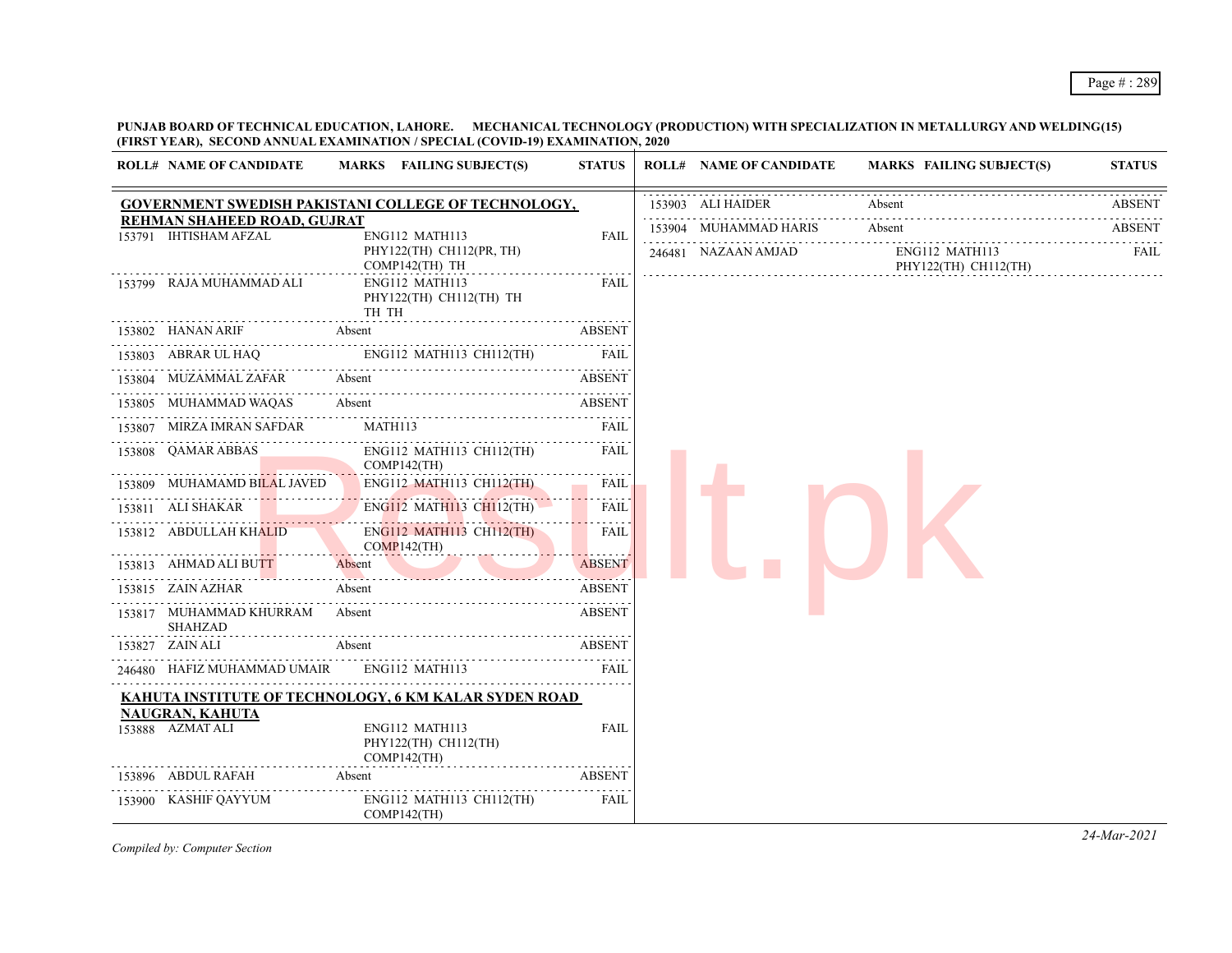**PUNJAB BOARD OF TECHNICAL EDUCATION, LAHORE. MECHANICAL TECHNOLOGY (WITH SPECIALIZATION IN CONSTRUCTION MACHINERY TECHNOLOGY)(12) (FIRST YEAR), SECOND ANNUAL EXAMINATION / SPECIAL (COVID-19) EXAMINATION, 2020**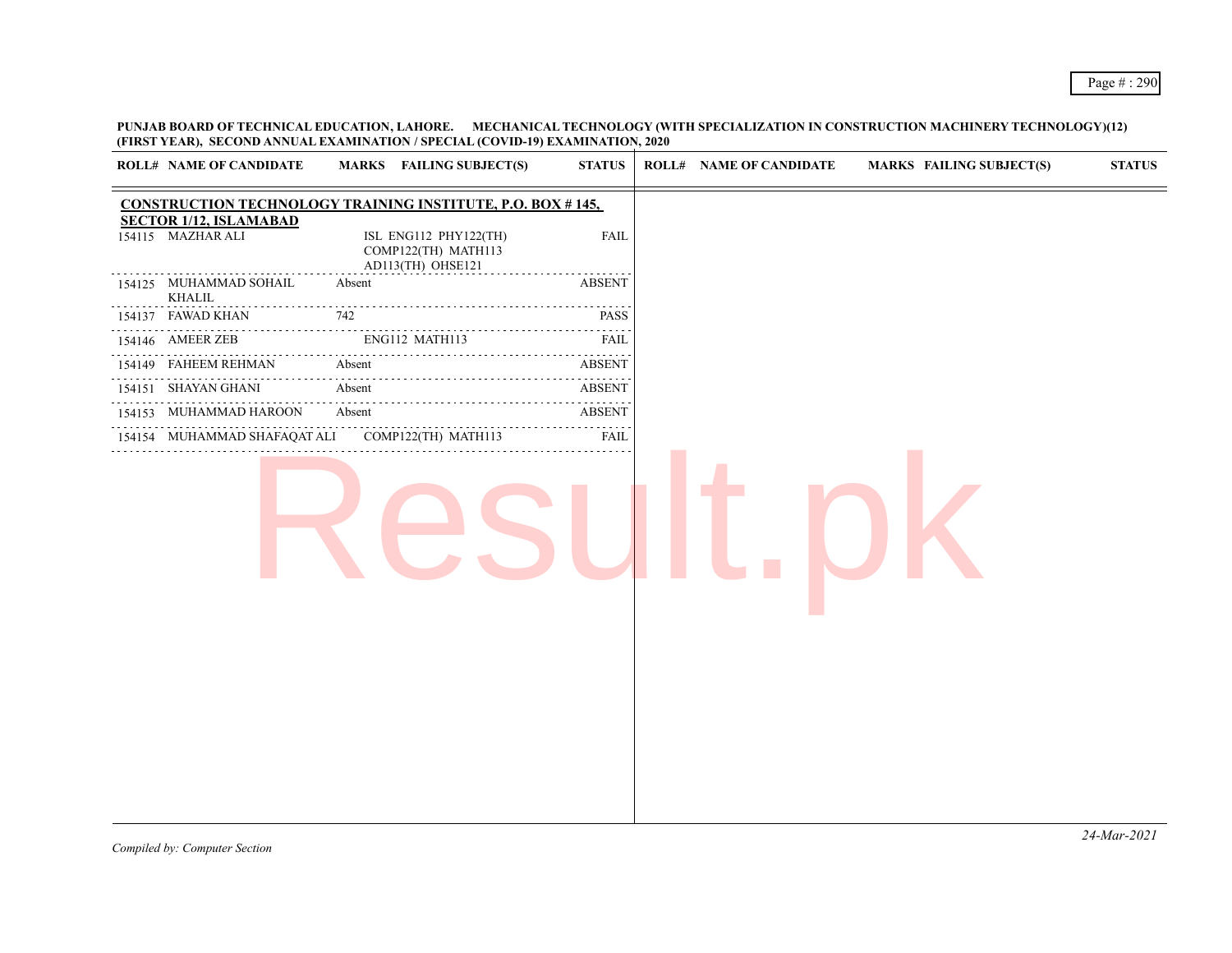**PUNJAB BOARD OF TECHNICAL EDUCATION, LAHORE. MECHANICAL TECHNOLOGY WITH SPECIALIZATION IN CAST METALS & FOUNDRY TECHNOLOGY (13) (FIRST YEAR), SECOND ANNUAL EXAMINATION / SPECIAL (COVID-19) EXAMINATION, 2020**

| <b>ROLL# NAME OF CANDIDATE</b>                                   |                 | <b>MARKS</b> FAILING SUBJECT(S) | <b>STATUS</b> | <b>ROLL# NAME OF CANDIDATE</b> | <b>MARKS FAILING SUBJECT(S)</b> | ${\bf STATUS}$ |
|------------------------------------------------------------------|-----------------|---------------------------------|---------------|--------------------------------|---------------------------------|----------------|
| PCSIR CAST METALS & FOUNDRY TECHNOLOGY CENTRE, SMALL             |                 |                                 |               |                                |                                 |                |
| <b>INDUSTRIES ESTATE, DASKA, DASKA</b><br>246482 MUHAMMAD KHALID | 746             |                                 | PASS          |                                |                                 |                |
| 246483 AMAR UL HASSAN                                            | $\frac{1}{712}$ |                                 | PASS          |                                |                                 |                |
|                                                                  |                 |                                 |               |                                |                                 | $2111$ $2021$  |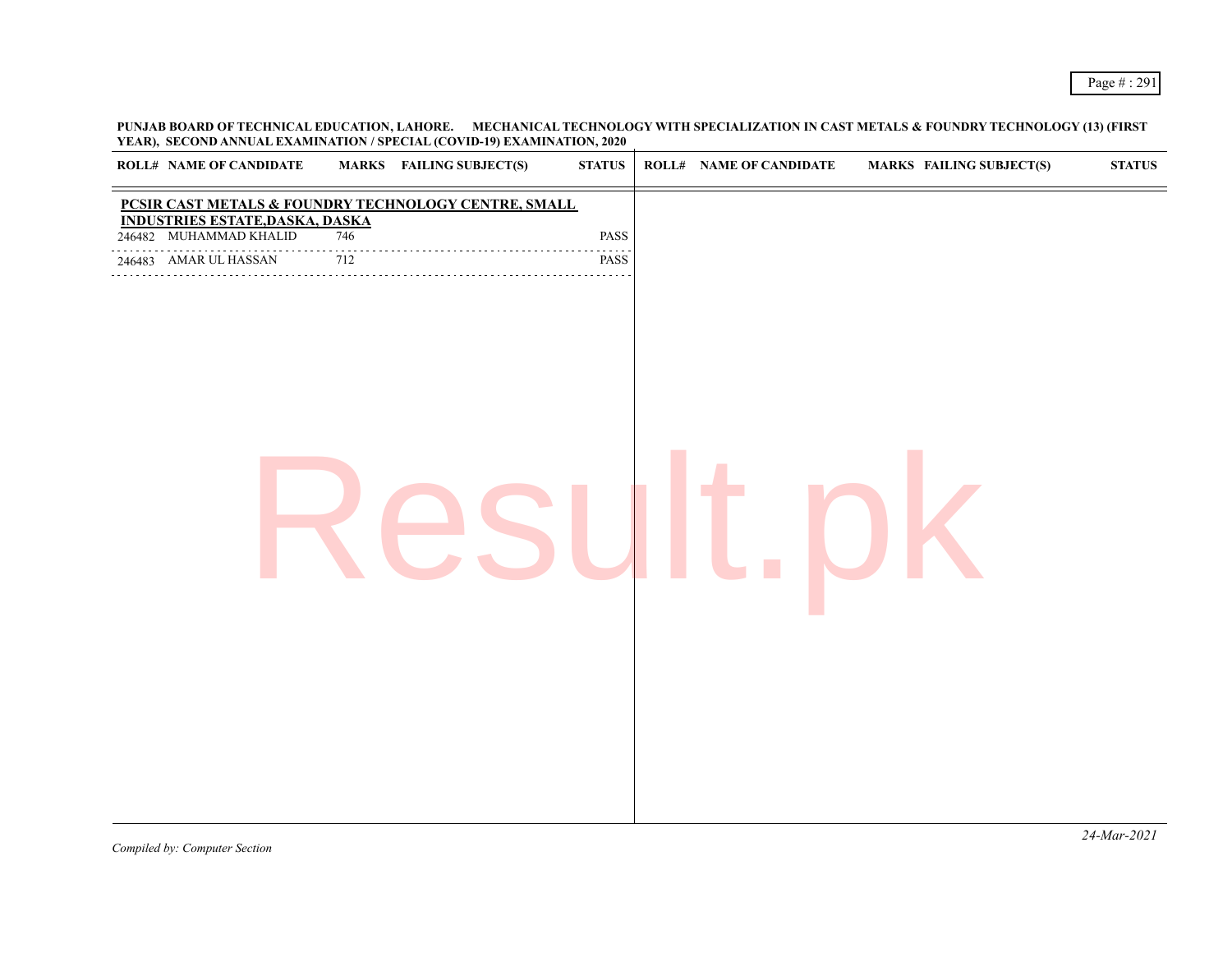**PUNJAB BOARD OF TECHNICAL EDUCATION, LAHORE. MECHANICAL TECHNOLOGY WITH SPECIALIZATION IN DIES & MOULD TECHNOLOGY (13) (FIRST YEAR), SECOND ANNUAL EXAMINATION / SPECIAL (COVID-19) EXAMINATION, 2020**

|        | <b>ROLL# NAME OF CANDIDATE</b>                                            | MARKS FAILING SUBJECT(S)                              | <b>STATUS</b>                                                                                                                     | <b>ROLL# NAME OF CANDIDATE</b> | <b>MARKS FAILING SUBJECT(S)</b> | <b>STATUS</b> |
|--------|---------------------------------------------------------------------------|-------------------------------------------------------|-----------------------------------------------------------------------------------------------------------------------------------|--------------------------------|---------------------------------|---------------|
|        |                                                                           | PRECISION SYSTEMS TRAINING CENTRE, PCSIR LABORATORIES |                                                                                                                                   |                                |                                 |               |
| 154221 | <b>COMPLEX (CAMPUS) FEROZEPUR ROAD, LAHORE</b><br><b>JAHANGIR HUSSAIN</b> | ENG112 MATH113 CH112(TH)                              | <b>FAIL</b>                                                                                                                       |                                |                                 |               |
|        | 154230 MUHAMMAD TALHA<br><b>REHMAN</b>                                    | MATH113 PHY122(TH)<br>CH112(TH)                       | <b>FAIL</b>                                                                                                                       |                                |                                 |               |
|        | 154232 JAWAD FAYAZ                                                        | Absent                                                | <b>ABSENT</b>                                                                                                                     |                                |                                 |               |
|        | 154233 MUHAMMAD HUZAIFA<br><b>SIDDIQUE</b>                                | ENG112 MATH113<br>PHY122(TH) CH112(TH)                | FAIL<br>$\frac{1}{2} \left( \frac{1}{2} \right) \left( \frac{1}{2} \right) \left( \frac{1}{2} \right) \left( \frac{1}{2} \right)$ |                                |                                 |               |
|        | 154242 MUHAMMAD JUNAID                                                    | MATH113                                               | <b>FAIL</b>                                                                                                                       |                                |                                 |               |
|        | 246484 WAQAR SHOUKAT                                                      | 750                                                   | <b>PASS</b>                                                                                                                       |                                |                                 |               |
|        | .<br>246485 SHAHEER ALI                                                   | ENG112 MATH113                                        | <b>FAIL</b>                                                                                                                       |                                |                                 |               |
|        | 246486 AHSAN EJAZ                                                         | MATH113                                               | Registration<br>cancelled due to<br>No Chance                                                                                     |                                |                                 |               |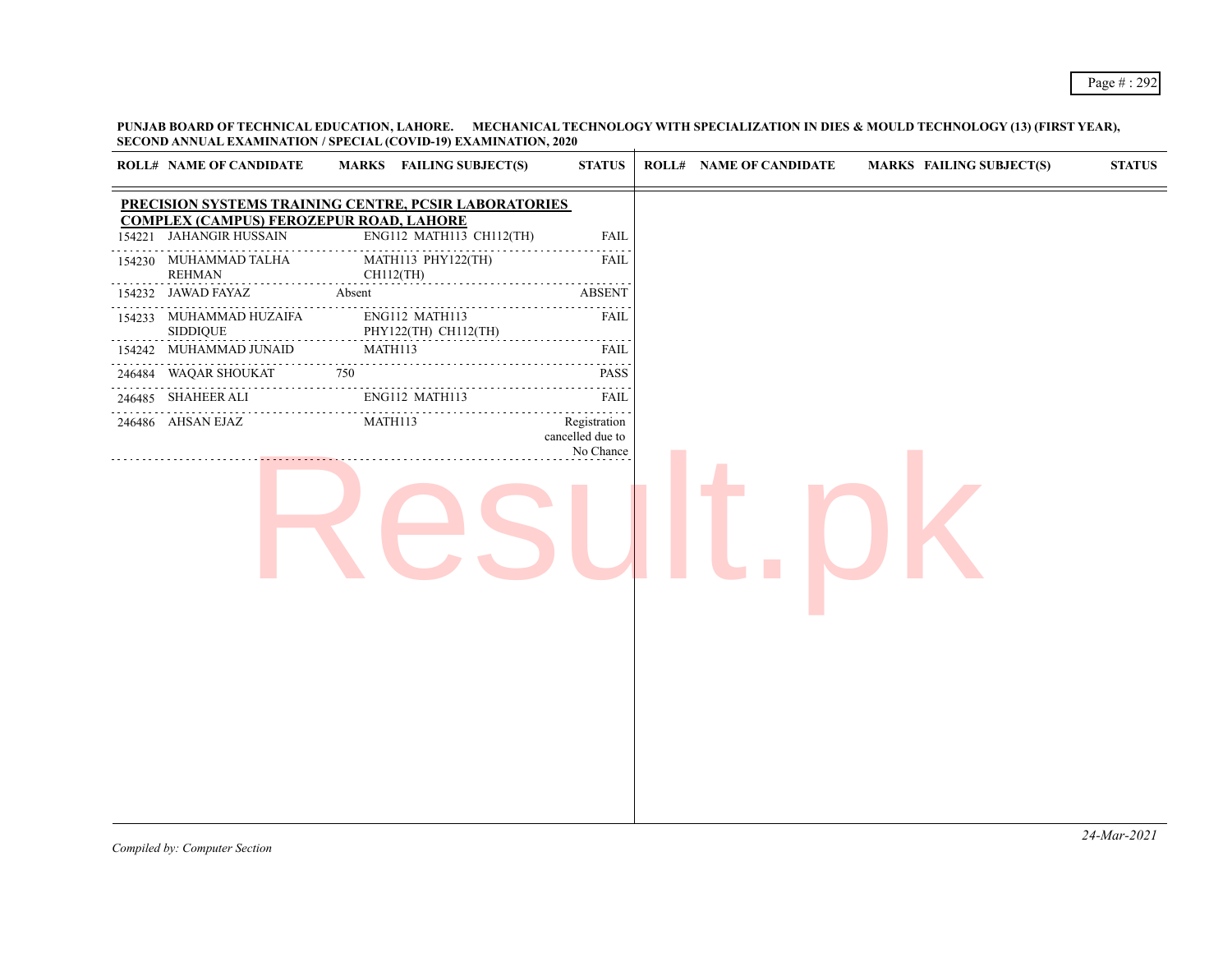**PUNJAB BOARD OF TECHNICAL EDUCATION, LAHORE. MECHANICAL TECHNOLOGY WITH SPECIALIZATION IN HEAT VENTILATION AIR CONDITIONING & REFRIGERATION TECHNOLOGY (2014) (FIRST YEAR), SECOND ANNUAL EXAMINATION / SPECIAL (COVID-19) EXAMINATION, 2020**

| <b>ROLL# NAME OF CANDIDATE</b>          | MARKS FAILING SUBJECT(S)                                                                   | <b>STATUS</b> | <b>ROLL# NAME OF CANDIDATE</b>                            | <b>MARKS FAILING SUBJECT(S)</b>                                                                                                                                                                                                                                                                                                                                                                                                                                         | <b>STATUS</b>          |
|-----------------------------------------|--------------------------------------------------------------------------------------------|---------------|-----------------------------------------------------------|-------------------------------------------------------------------------------------------------------------------------------------------------------------------------------------------------------------------------------------------------------------------------------------------------------------------------------------------------------------------------------------------------------------------------------------------------------------------------|------------------------|
|                                         | <b>GOVERNMENT COLLEGE OF TECHNOLOGY, CHAK DAULAT, JHELUM</b>                               |               | 246487 MUHAMMAD FURQAN                                    | ISL ENG112 MATH113                                                                                                                                                                                                                                                                                                                                                                                                                                                      | Registration           |
| 154287 HASEEB UR RAHMAN                 | ENG112 MATH113 ET113(TH)<br>$COMP142$ (TH)                                                 | FAIL          |                                                           | PHY122(TH, PR, SE) CH112(TH, cancelled due to<br>PR) MT111(PR, SE) ET113(TH,<br>PR) COMP142(TH, PR, SE)                                                                                                                                                                                                                                                                                                                                                                 | not passing<br>minimum |
| 154294 SAIF-UR-REHMAN                   | ENG112 MATH113 CH112(TH)<br>ET113(TH)                                                      | <b>FAIL</b>   |                                                           | HVAC113(TH, PR, SE)<br>HVAC132(PR, SE)                                                                                                                                                                                                                                                                                                                                                                                                                                  | subjects               |
| 154297 SAQLAIN IQBAL                    | ISL ENG112 MATH113<br>PHY122(TH) CH112(TH, PR)<br>ET113(TH) COMP142(TH, PR)<br>HVAC113(TH) | <b>FAIL</b>   | 154343 HAFIZ MUHAMMAD                                     | ANJUMAN-E-HIMAYAT-E-ISLAM MUHAMMAD AMIN POLY TECHNIC<br><b>INSTITUTE &amp; VOCATIONAL TRAINING CENTRE, NEAR FAWARA CHOWK,</b><br>SAIDPUR MAIN BOULEVARD, SABZAZAR SCHEME MORE, LAHORE<br><b>ENG112</b>                                                                                                                                                                                                                                                                  | FAIL                   |
| 154298 MUHAMMAD UKASHA                  | ENG112 MATH113<br>PHY122(TH) CH112(TH, PR)<br>$ET113(TH)$ COMP142(TH)                      | <b>FAIL</b>   | <b>BILAWAL BUTT</b><br>154344 MUHAMMAD NAEEM              | MATH113 CH112(TH)                                                                                                                                                                                                                                                                                                                                                                                                                                                       | FAIL                   |
| 154301 MUHAMMAD ASAD AHMED              | HVAC113(TH)<br>ENG112 MATH113                                                              | <b>FAIL</b>   | <b>SALEEM</b><br>154345 MUHAMMAD ASADULLAH<br><b>KHAN</b> | ET113(TH)<br>ENG112 MATH113<br>PHY122(TH) CH112(TH)                                                                                                                                                                                                                                                                                                                                                                                                                     | FAIL                   |
|                                         | PHY122(TH) CH112(TH, PR)<br>$ET113(TH)$ COMP142(TH)                                        |               | 154346 MUHAMMAD SAEED                                     | Absent                                                                                                                                                                                                                                                                                                                                                                                                                                                                  | <b>ABSENT</b>          |
| 154307 MUHAMMAD USMAN<br><b>MEHMOOD</b> | MATH113 CH112(TH)                                                                          | FAIL          |                                                           | 154347 ABDUL MAJEED MAHED Absent ABSENT ABSENT                                                                                                                                                                                                                                                                                                                                                                                                                          |                        |
| 154308 IBRAR AHMED                      | IBRAR AHMED Absent                                                                         |               |                                                           | 154348 JUNAID HASSAN Absent ABSENT                                                                                                                                                                                                                                                                                                                                                                                                                                      |                        |
| 154309 ADEEL SHAHZAD                    | ENGI12 MATH113 FAIL                                                                        |               |                                                           | 154349 MUHAMMAD NADEEM ENG112 FAIL                                                                                                                                                                                                                                                                                                                                                                                                                                      |                        |
| 154312 ABDULLAH NAZEER                  | Absent ABSENT                                                                              | <b>ABSENT</b> |                                                           | <b>GOVERNMENT COLLEGE OF TECHNOLOGY, RAILWAY ROAD, LAHORE</b>                                                                                                                                                                                                                                                                                                                                                                                                           |                        |
|                                         | 154313 MUHAMMAD AWAIS Absent ABSENT                                                        |               |                                                           | 154500 ALIFAIZAN ENGI12 MATH113 ET113(TH) FAIL                                                                                                                                                                                                                                                                                                                                                                                                                          |                        |
| 154315 MUHAMMAD RAFAY                   | Absent                                                                                     | <b>ABSENT</b> |                                                           | 154518 SAUD ALI KHAN Absent ABSENT                                                                                                                                                                                                                                                                                                                                                                                                                                      |                        |
| 154317 HUZAIFA GHAZANFAR ENG112 MATH113 |                                                                                            | <b>FAIL</b>   |                                                           | 154525 MUHAMMAD ALI ENG112 MATH113                                                                                                                                                                                                                                                                                                                                                                                                                                      | FAIL                   |
|                                         | 154318 ZEESHAN UL HASSAN MATH113 FAIL PART MATH113                                         |               |                                                           | 154531 ZAKA AHMAD MATHII3 ETII3(TH) FAIL                                                                                                                                                                                                                                                                                                                                                                                                                                |                        |
|                                         | 154321 ATIQ AFZAL Absent ABSENT ABSENT AREA ABSENT                                         |               |                                                           | 154532 MUHAMMAD RIZWAN Absent ABSENT                                                                                                                                                                                                                                                                                                                                                                                                                                    |                        |
|                                         | 154323 MUHAMMAD ALI AHSAN MATH113 MT111(SE)                                                | <b>FAIL</b>   |                                                           |                                                                                                                                                                                                                                                                                                                                                                                                                                                                         |                        |
| <b>OAISER</b>                           | 154326 MUHAMMAD ISMAIL ENG112 ET113(TH)                                                    | <b>FAIL</b>   |                                                           | 154536 FAISAL IQBAL ENGI12 FAIL FAIL FAIL FAIL                                                                                                                                                                                                                                                                                                                                                                                                                          |                        |
| 154329 MUHAMMAD USMAN                   | Absent ABSENT                                                                              |               |                                                           | $154540 \quad {\rm HUSNAIN\;AHMAD} \qquad {\rm ENG112\; MATH113} \qquad {\rm FAIL} \qquad {\rm FAIL} \qquad {\rm TUL} \qquad {\rm TUL} \qquad {\rm TUL} \qquad {\rm TUL} \qquad {\rm TUL} \qquad {\rm TUL} \qquad {\rm TUL} \qquad {\rm TUL} \qquad {\rm TUL} \qquad {\rm TUL} \qquad {\rm TUL} \qquad {\rm TUL} \qquad {\rm TUL} \qquad {\rm TUL} \qquad {\rm TUL} \qquad {\rm TUL} \qquad {\rm TUL} \qquad {\rm TUL} \qquad {\rm TUL} \qquad {\rm TUL} \qquad {\rm T$ |                        |
|                                         |                                                                                            |               |                                                           | 154545 SYED RIZWAN ALI SHAH Absent ABSENT<br>154546 MUHAMMAD SAMAD MATH113 ET113(TH)                                                                                                                                                                                                                                                                                                                                                                                    | FAIL                   |
|                                         |                                                                                            |               |                                                           |                                                                                                                                                                                                                                                                                                                                                                                                                                                                         |                        |

*Compiled by: Computer Section*

*24-Mar-2021*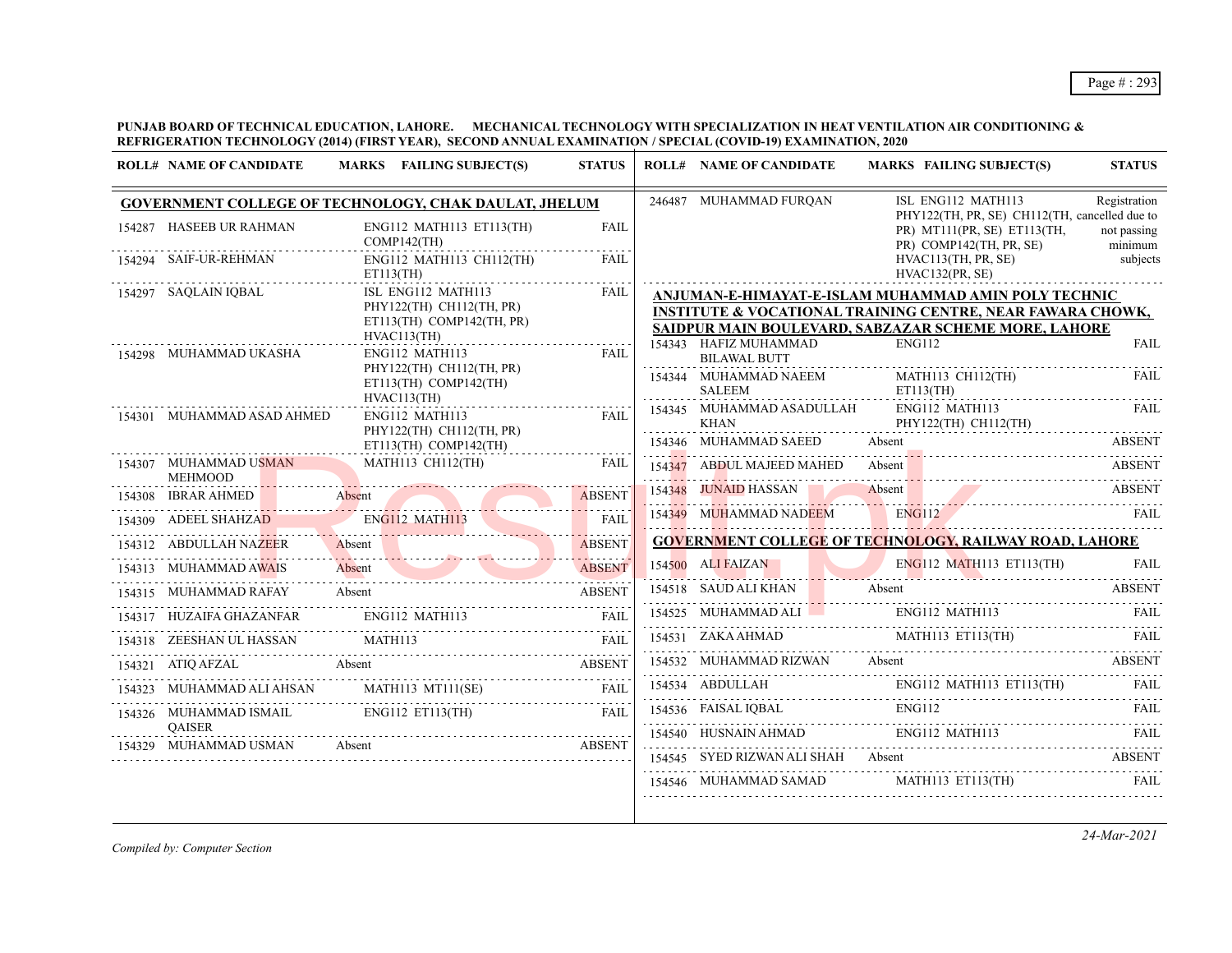#### **PUNJAB BOARD OF TECHNICAL EDUCATION, LAHORE. MECHANICAL TECHNOLOGY WITH SPECIALIZATION IN HEAT VENTILATION AIR CONDITIONING & REFRIGERATION TECHNOLOGY (2014) (FIRST YEAR), SECOND ANNUAL EXAMINATION / SPECIAL (COVID-19) EXAMINATION, 2020**

| <b>ROLL# NAME OF CANDIDATE</b>                              | MARKS FAILING SUBJECT(S)                                                                                                       | <b>STATUS</b>                    | <b>ROLL# NAME OF CANDIDATE</b>           | <b>MARKS FAILING SUBJECT(S)</b>                | <b>STATUS</b> |
|-------------------------------------------------------------|--------------------------------------------------------------------------------------------------------------------------------|----------------------------------|------------------------------------------|------------------------------------------------|---------------|
| 154549 MUHAMMAD HAMAAD<br><b>RANJA</b>                      | ENG112 MATH113 ET113(TH)                                                                                                       | FAIL                             | 154693 AWAIS HASSAN SHAH                 | Absent                                         | <b>ABSENT</b> |
| 154551 MUHAMMAD WAHAB KHAN                                  | MATH113 CH112(TH)                                                                                                              | FAIL                             | 154709 MUHAMMAD LUQMAN                   | MATH113 CH112(TH)<br>ET113(TH) COMP142(TH)     | FAIL          |
| 154556 HAFIZ MUHAMMAD                                       | ET113(TH)<br>MATH113                                                                                                           | <b>FAIL</b>                      | 154716 ARSHID HASSAN                     | ISL MATH113 PHY122(TH)<br>CH112(TH) ET113(TH)  | <b>FAIL</b>   |
| <b>HASNAIN</b>                                              | 246488 MUHAMMAD MOAZ ENG112 MATH113 FAIL                                                                                       |                                  | 154720 USMAN AHMAD                       | ENG112 MATH113 CH112(TH)<br>$COMP142$ (TH)     | <b>FAIL</b>   |
| 246489 HAIDER ALI ZAIN ENGI12 MATH113                       |                                                                                                                                | FAIL                             | 154729 FAIZAN NADEEM                     | MATH113                                        | FAIL          |
| 246490 ASGHAR SUBHANI                                       | ISL MATH113 CH112(TH)<br>ET113(TH) HVAC113(TH)                                                                                 | FAIL<br>.                        | 154731 KHIZAR ABBAS KAZMI                | MATH113 CH112(TH)<br>ET113(TH)                 | <b>FAIL</b>   |
| 246491 RANA MUHAMMAD TAYYAB<br><b>HANIF</b>                 | MATH113 ET113(TH)                                                                                                              | FAIL                             | 154732 MUHAMMAD FASEEH<br><b>OURESHI</b> | MATH113                                        | FAIL          |
|                                                             | 246492 SAHAL ADIL BUTT MATH113 ET113(TH) FAIL                                                                                  |                                  | 154736 MUHAMMAD ABDULLAH                 | MATH113 CH112(TH)                              | FAIL.         |
| 246493 BILAL AKRAM                                          | Absent                                                                                                                         | Registration<br>cancelled due to | 154739 ZEESHAN WAJID                     | PHY122(TH) CH112(TH)<br>$COMP142$ (TH)         | <b>FAIL</b>   |
|                                                             |                                                                                                                                | No Chance                        | 154740 NADEEM HUSSAIN                    | $ENG112$ MATH113                               | <b>FAIL</b>   |
|                                                             | <b>PAK POLYTECHNIC INSTITUTE, 32-CIVIC CENTRE MOON MARKET</b>                                                                  |                                  |                                          | 154742 FAWAD UL ISLAM CHII2(TH) ET113(TH) FAIL |               |
| <b>ALLAMA IQBAL TOWN, LAHORE</b><br>154571 UBAID UR REHMAN  | ENG112 MATH113<br>PHY122(TH) CH112(TH)<br>$ET113$ (TH)                                                                         | FAIL                             |                                          |                                                |               |
| 154577 AHMAD KAMRAN                                         | Absent<br><u> 1999 - Johann John Harry, mars and deutscher Schwarzen und der Kanaden und der Stadt und der Stadt und der S</u> | <b>ABSENT</b>                    |                                          |                                                |               |
| 154578 SHADAB GULL                                          | Absent                                                                                                                         | . . <b>.</b> .<br><b>ABSENT</b>  |                                          |                                                |               |
|                                                             | 154579 UMAR FAROOQ Absent ABSENT                                                                                               |                                  |                                          |                                                |               |
| 154581 AHMAD KHAN                                           | Absent                                                                                                                         | <b>ABSENT</b>                    |                                          |                                                |               |
| 154584 MUHAMMAD ABUBAKAR MATH113 ET113(TH)<br><b>KHALID</b> |                                                                                                                                | FAIL                             |                                          |                                                |               |
| 154587 ASHBIL AKRAM                                         | Absent                                                                                                                         | <b>ABSENT</b>                    |                                          |                                                |               |
|                                                             | 154590 MALIK SHERYAR NADEEM MATH113 ET113(TH)                                                                                  | <b>FAIL</b>                      |                                          |                                                |               |
| 246494 SAIF ULLAH BUTT                                      | ISL ENG112 MATH113<br>PHY122(TH) CH112(TH)<br>ET113(TH) HVAC113(TH)                                                            | <b>FAIL</b>                      |                                          |                                                |               |
| NEAR SHAMSABAD, RAWALPINDI                                  | <b>GOVERNMENT COLLEGE OF TECHNOLOGY, FAROOO-E-AZAM ROAD</b>                                                                    |                                  |                                          |                                                |               |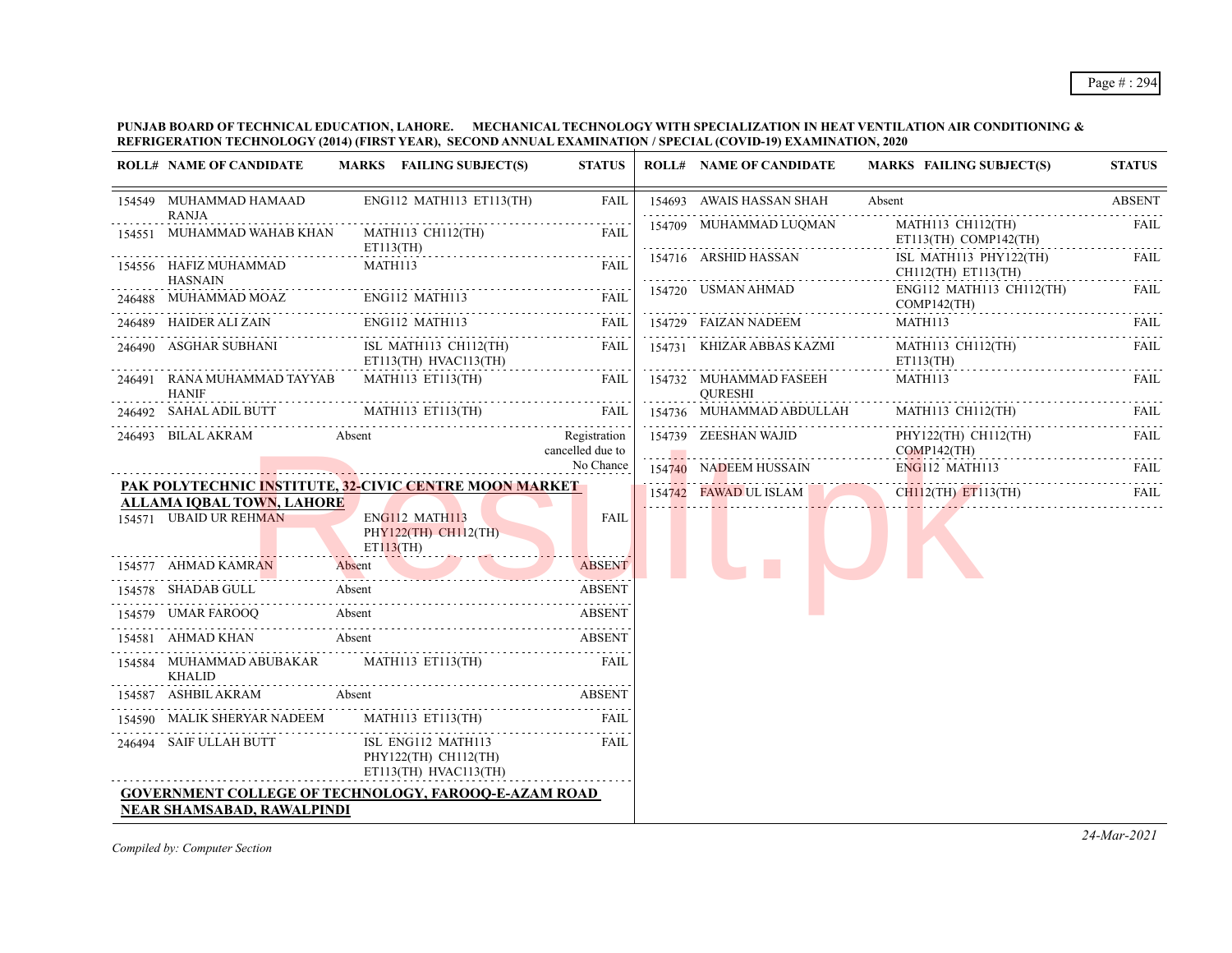**PUNJAB BOARD OF TECHNICAL EDUCATION, LAHORE. MECHANICAL TECHNOLOGY WITH SPECIALIZATION IN MINING(12) (FIRST YEAR), SECOND ANNUAL EXAMINATION / SPECIAL (COVID-19) EXAMINATION, 2020**

|        | <b>ROLL# NAME OF CANDIDATE</b> | MARKS FAILING SUBJECT(S)                                                                                                                                             | <b>STATUS</b>                                                                                                                           | <b>ROLL# NAME OF CANDIDATE</b> | <b>MARKS FAILING SUBJECT(S)</b> | <b>STATUS</b> |
|--------|--------------------------------|----------------------------------------------------------------------------------------------------------------------------------------------------------------------|-----------------------------------------------------------------------------------------------------------------------------------------|--------------------------------|---------------------------------|---------------|
|        |                                | PUNJAB SCHOOL OF MINES, VILLAGE, KATAS, CHOA SAIDAN SHAH                                                                                                             |                                                                                                                                         |                                |                                 |               |
|        | 154756 SHOAIB AKHTAR           | MATH112(TH) PHY142(TH)<br>ELTM112(TH)                                                                                                                                | <b>FAIL</b>                                                                                                                             |                                |                                 |               |
|        | 154761 IMTANAN AHMED           | MATH112(TH) CH122(TH)<br>ELTM122(TH) ENG132(TH)                                                                                                                      | <b>FAIL</b>                                                                                                                             |                                |                                 |               |
|        | 154766 SULEMAN AKBAR           | MATH112(TH) PHY142(TH)<br>CH122(TH) ELTM133(TH, PR)                                                                                                                  | <b>FAIL</b>                                                                                                                             |                                |                                 |               |
|        | 154769 SHAHBAZ HAIDER          | MATH112(TH) PHY142(TH)<br>CH122(TH) ENG132(TH)                                                                                                                       | FAIL                                                                                                                                    |                                |                                 |               |
|        | 154771 MUHAMMAD HASHAR         | Absent                                                                                                                                                               | <b>ABSENT</b>                                                                                                                           |                                |                                 |               |
| 154775 | NOUMAN SAKHAWAT                | Absent                                                                                                                                                               | $\mathcal{L}^{\mathcal{A}}(\mathcal{A})=\mathcal{L}^{\mathcal{A}}(\mathcal{A})=\mathcal{L}^{\mathcal{A}}(\mathcal{A})$<br><b>ABSENT</b> |                                |                                 |               |
|        | 246495 MOHSIN RAZA             | MATH112(TH) PHY142(TH, PR)<br>CH122(TH, PR) ELTM112(TH)<br>ELTM122(TH, PR, SE)<br>ELTM133(TH, PR)<br>ELTM143(TH, PR) ENG132(TH)<br>GEN151-ISL(TH) ELTM156(PR,<br>SE) | Registration<br>cancelled due to<br>not passing<br>minimum<br>subjects                                                                  |                                |                                 |               |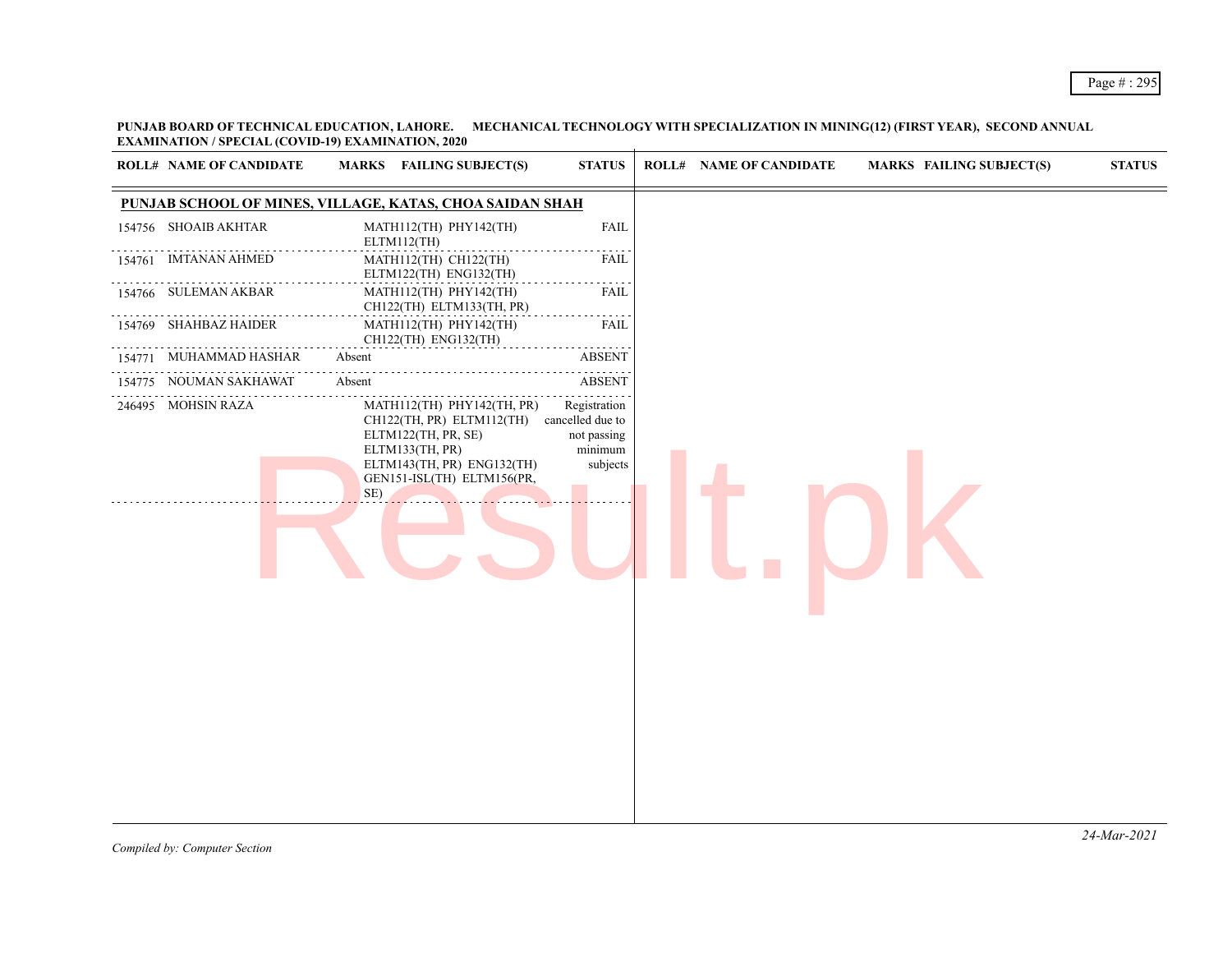**PUNJAB BOARD OF TECHNICAL EDUCATION, LAHORE. MECHANICAL TECHNOLOGY WITH SPECIALIZATION IN PRECISION MECHANICAL & INSTRUMENT TECHNOLOGY (FIRST YEAR), SECOND ANNUAL EXAMINATION / SPECIAL (COVID-19) EXAMINATION, 2020**

|        | <b>ROLL# NAME OF CANDIDATE</b>                             | MARKS FAILING SUBJECT(S)                                          | <b>STATUS</b>    | <b>ROLL# NAME OF CANDIDATE</b> | <b>MARKS FAILING SUBJECT(S)</b> | <b>STATUS</b> |
|--------|------------------------------------------------------------|-------------------------------------------------------------------|------------------|--------------------------------|---------------------------------|---------------|
|        |                                                            | PRECISION SYSTEMS TRAINING CENTRE, PCSIR LABORATORIES             |                  |                                |                                 |               |
| 154841 | COMPLEX (CAMPUS) FEROZEPUR ROAD, LAHORE<br>RANA MEHTAB ALI | Absent                                                            | <b>ABSENT</b>    |                                |                                 |               |
|        | 154850 MUHAMMAD USMAN<br>ZAFAR                             | ENG112 MATH113<br>PHY122(TH) CH112(TH)                            | FAIL             |                                |                                 |               |
|        | 154852 MUHAMMAD HAMZA                                      | ISL ENG112 MATH113<br>PHY122(TH) CH112(TH)<br>WT156(REV.)(PR, SE) | FAIL             |                                |                                 |               |
|        | 154853 MUHAMMAD IKRAM                                      | Absent                                                            | <b>ABSENT</b>    |                                |                                 |               |
|        | 154859 ARSLAN JAVED                                        | <b>ENG112</b>                                                     | FAIL             |                                |                                 |               |
|        | 154861 HAMZA ABID                                          | Absent                                                            | <b>ABSENT</b>    |                                |                                 |               |
|        | 154865 MUHAMMAD TALHA                                      | MATH113 CH112(TH)                                                 | FAIL             |                                |                                 |               |
| 154868 | MUHAMMAD SHAHROZ                                           | MATH113 CH112(TH)                                                 | .<br><b>FAIL</b> |                                |                                 |               |
|        | 154871 MIAN AHMED ZULFIQAR                                 | ENG112 MATH113 CH112(TH)                                          | <b>FAIL</b>      |                                |                                 |               |
|        | 154876 MUHAMMAD TAUSEEF                                    | Absent                                                            | <b>ABSENT</b>    |                                |                                 |               |
|        | 154877 MOHAMMAD JAHAN ZAIB Absent                          |                                                                   | <b>ABSENT</b>    |                                |                                 |               |
|        | 154879 MUHAMMAD AHSAN                                      | Absent                                                            | <b>ABSENT</b>    |                                |                                 |               |
|        | 154883 HAMZA ABID                                          | Absent                                                            | <b>ABSENT</b>    |                                |                                 |               |
|        | 154884 ABID ALI                                            | Absent                                                            | <b>ABSENT</b>    |                                |                                 |               |
|        | 154885 DANISH SALIM                                        | Absent                                                            | <b>ABSENT</b>    |                                |                                 |               |
|        | 154886 MUNTAZIR HUSSAIN                                    | Absent                                                            | <b>ABSENT</b>    |                                |                                 |               |
|        | 154890 SAJID ALI                                           | ENG112 MATH113                                                    | <b>FAIL</b>      |                                |                                 |               |
|        | 246496 MUHAMMAD AZEEM                                      | 756                                                               | <b>PASS</b>      |                                |                                 |               |
|        | 246497 ZAIN ALI                                            | MATH113                                                           | FAIL             |                                |                                 |               |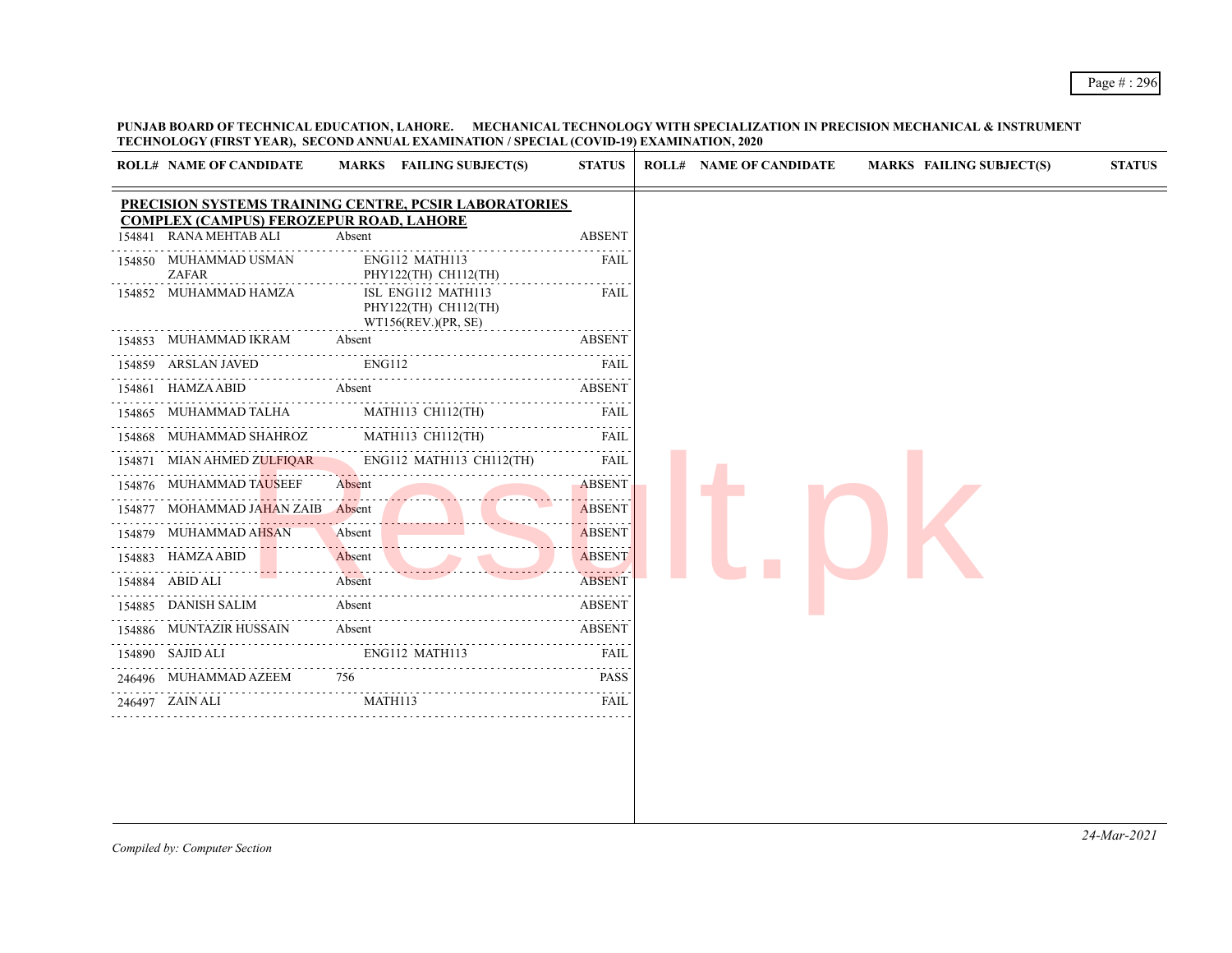**PUNJAB BOARD OF TECHNICAL EDUCATION, LAHORE. MECHATRONICS TECHNOLOGY(12) (FIRST YEAR), SECOND ANNUAL EXAMINATION / SPECIAL (COVID-19) EXAMINATION, 2020**

| ROLL# NAME OF CANDIDATE                                    | <b>MARKS</b> FAILING SUBJECT(S)                             | $\boldsymbol{\mathrm{STAT}}$ | <b>ROLL# NAME OF CANDIDATE</b> | MARKS FAILING SUBJECT(S) | $\boldsymbol{\mathrm{STAT}}$ |
|------------------------------------------------------------|-------------------------------------------------------------|------------------------------|--------------------------------|--------------------------|------------------------------|
|                                                            | <b>GOVT. COLLEGE OF TECHNOLOGY, FATEH JANG ROAD, ATTOCK</b> |                              |                                |                          |                              |
| 154895 WASIT JAVED                                         | MATH123                                                     | ${\rm FAIL}$                 |                                |                          |                              |
| .<br>154896 UMAIR HAMZA                                    | MATH123                                                     | <b>FAIL</b>                  |                                |                          |                              |
|                                                            | <b>GOVERNMENT COLLEGE OF TECHNOLOGY, HATTAR ROAD, NEAR</b>  | 222222                       |                                |                          |                              |
| HEAVY MECHANICAL COMPLEX-3, TAXILA<br>154897 SYED ALI IBAD | Absent                                                      | <b>ABSENT</b>                |                                |                          |                              |
| 154903 KHURRAM SHEHZAD                                     | Absent                                                      | <b>ABSENT</b>                |                                |                          |                              |
|                                                            |                                                             |                              |                                |                          |                              |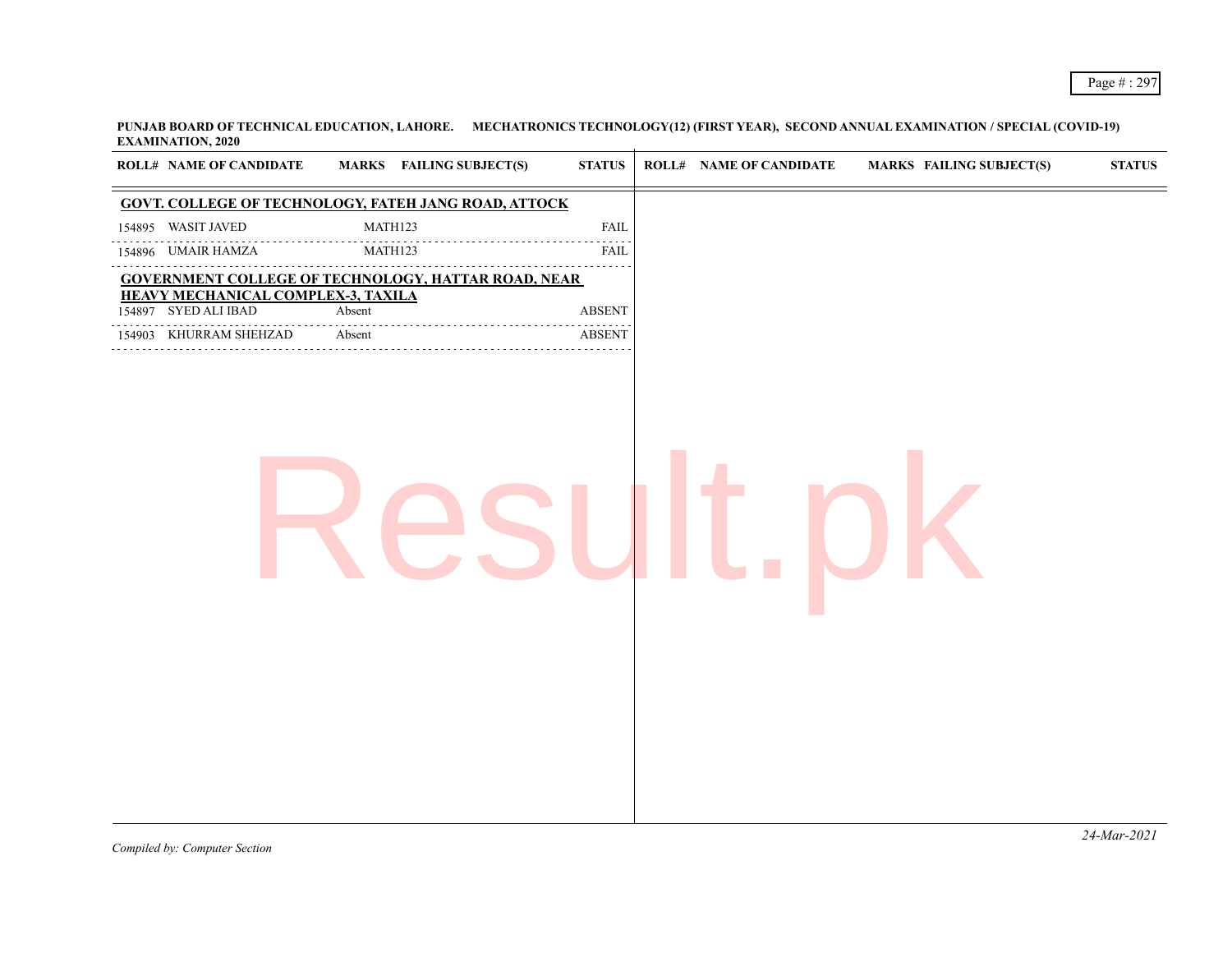**PUNJAB BOARD OF TECHNICAL EDUCATION, LAHORE. MECHATRONICS TECHNOLOGY (2015) (FIRST YEAR), SECOND ANNUAL EXAMINATION / SPECIAL (COVID-19) EXAMINATION, 2020**

|        | <b>ROLL# NAME OF CANDIDATE</b>                                        | MARKS FAILING SUBJECT(S)                                    | <b>STATUS</b>       | <b>ROLL# NAME OF CANDIDATE</b> | <b>MARKS FAILING SUBJECT(S)</b> |
|--------|-----------------------------------------------------------------------|-------------------------------------------------------------|---------------------|--------------------------------|---------------------------------|
|        |                                                                       | <b>GOVT. COLLEGE OF TECHNOLOGY, FATEH JANG ROAD, ATTOCK</b> |                     |                                |                                 |
| 154969 | MUHAMMAD ANWAR KHAN                                                   | $CH112$ (TH)                                                | <b>FAIL</b>         |                                |                                 |
| 154972 | KHAWAR ABBAS                                                          | MATH123 PHY122(TH)<br>MECH163(TH)                           | FAIL                |                                |                                 |
|        | 154977 MUHAMMAD NABEEL                                                | Absent                                                      | <b>ABSENT</b>       |                                |                                 |
|        | 154979 TAIMOOR ALI                                                    | Absent                                                      | <b>ABSENT</b>       |                                |                                 |
|        |                                                                       | <b>GOVERNMENT COLLEGE OF TECHNOLOGY, THOA BAHADER,</b>      |                     |                                |                                 |
|        | <b>TALAGANG ROAD, CHAKWAL</b><br>155035 DANIAL HASSAN                 | MATH123 PHY122(TH)<br>MTR132(TH)                            | <b>FAIL</b>         |                                |                                 |
|        | 155042 MUHAMMAD USMAN<br><b>ASLAM</b>                                 | Absent                                                      | <b>ABSENT</b>       |                                |                                 |
|        | 155043 MAQSOOD AHMED                                                  | MATH123 PHY122(TH)<br>MECH163(TH) MTR113(TH)<br>TH          | FAIL                |                                |                                 |
|        | 155048 UZAIR NASEER                                                   | MATH123 MTR113(TH)<br>MTR132(TH)                            | FAIL<br>and a state |                                |                                 |
|        | 155050 SHAHZAIB AZAM                                                  | <b>MATH123 MTR132(TH)</b>                                   | FAIL                |                                |                                 |
| 155058 | MUHAMMAD USMAN                                                        | Absent                                                      | <b>ABSENT</b>       |                                |                                 |
| 155059 | SHAHZAIB ZAF <mark>AR</mark>                                          | <u>.</u><br>Absent                                          | <b>ABSENT</b>       |                                |                                 |
|        | 155064 SHAHBAZ HAIDER                                                 | ENG112 MATH123 CH112(TH)<br>MTR132(TH)                      | <b>FAIL</b>         |                                |                                 |
|        | 155069 MUHAMMAD ABDUL<br><b>TAWWAB</b>                                | Absent                                                      | <b>ABSENT</b>       |                                |                                 |
|        | 155075 AHSAN IQBAL                                                    | MATH123                                                     | <b>FAIL</b>         |                                |                                 |
|        |                                                                       | <b>GOVERNMENT COLLEGE OF TECHNOLOGY, HATTAR ROAD, NEAR</b>  |                     |                                |                                 |
|        | <b>HEAVY MECHANICAL COMPLEX-3, TAXILA</b><br>155150 SAADULLAH MATLOOB | Absent                                                      | <b>ABSENT</b>       |                                |                                 |
|        | 155155 MUHAMMAD FAHEEM RAZAAbsent                                     |                                                             | <b>ABSENT</b>       |                                |                                 |
|        | 155156 JARAR ALI                                                      | MATH123                                                     | FAIL                |                                |                                 |

*Compiled by: Computer Section*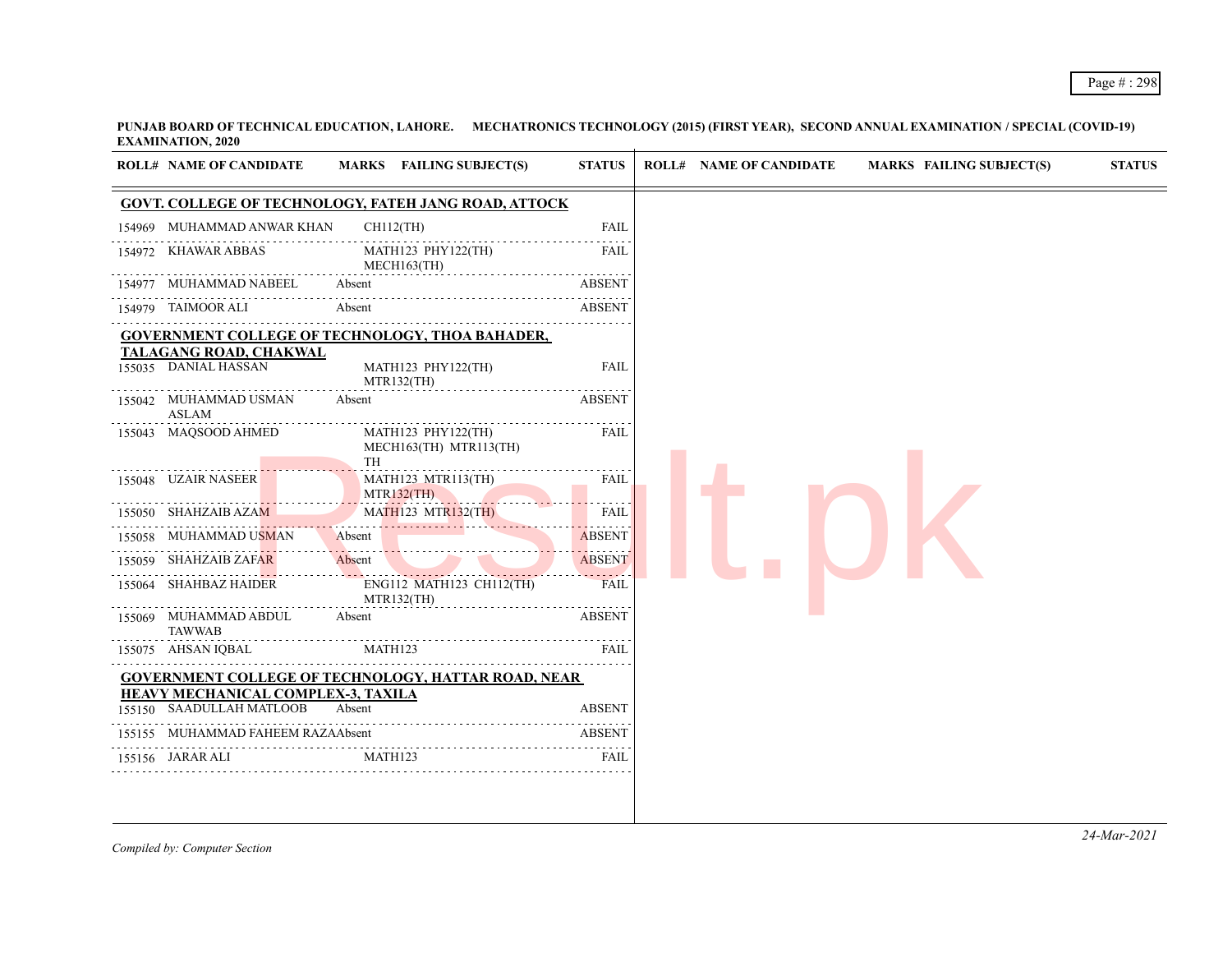**PUNJAB BOARD OF TECHNICAL EDUCATION, LAHORE. MECHATRONICS TECHNOLOGY (2019) (FIRST YEAR), SECOND ANNUAL EXAMINATION / SPECIAL (COVID-19) EXAMINATION, 2020**

| <b>ROLL# NAME OF CANDIDATE</b>                              |     | <b>MARKS</b> FAILING SUBJECT(S)                                                                                         | <b>STATUS</b>                                                            | <b>ROLL# NAME OF CANDIDATE</b> | <b>MARKS FAILING SUBJECT(S)</b> | ${\bf STATUS}$ |
|-------------------------------------------------------------|-----|-------------------------------------------------------------------------------------------------------------------------|--------------------------------------------------------------------------|--------------------------------|---------------------------------|----------------|
| <b>GOVT. COLLEGE OF TECHNOLOGY, FATEH JANG ROAD, ATTOCK</b> |     |                                                                                                                         |                                                                          |                                |                                 |                |
| 246498 HASHIR ABDULLAH                                      | PR) | ISL ENG112 MATH123<br>MECH163(TH, PR) TH<br>MTR132(TH, PR) MTR143(TH,<br>PR) TH CH112(TH)<br>COMP113(TH, PR) PHY122(TH, | Registration<br>cancelled due to<br>not passing<br>$minimum$<br>subjects |                                |                                 |                |
|                                                             |     |                                                                                                                         |                                                                          |                                |                                 |                |
|                                                             |     |                                                                                                                         |                                                                          |                                |                                 |                |
|                                                             |     |                                                                                                                         |                                                                          |                                |                                 |                |
|                                                             |     |                                                                                                                         |                                                                          |                                |                                 |                |
|                                                             |     |                                                                                                                         |                                                                          |                                |                                 |                |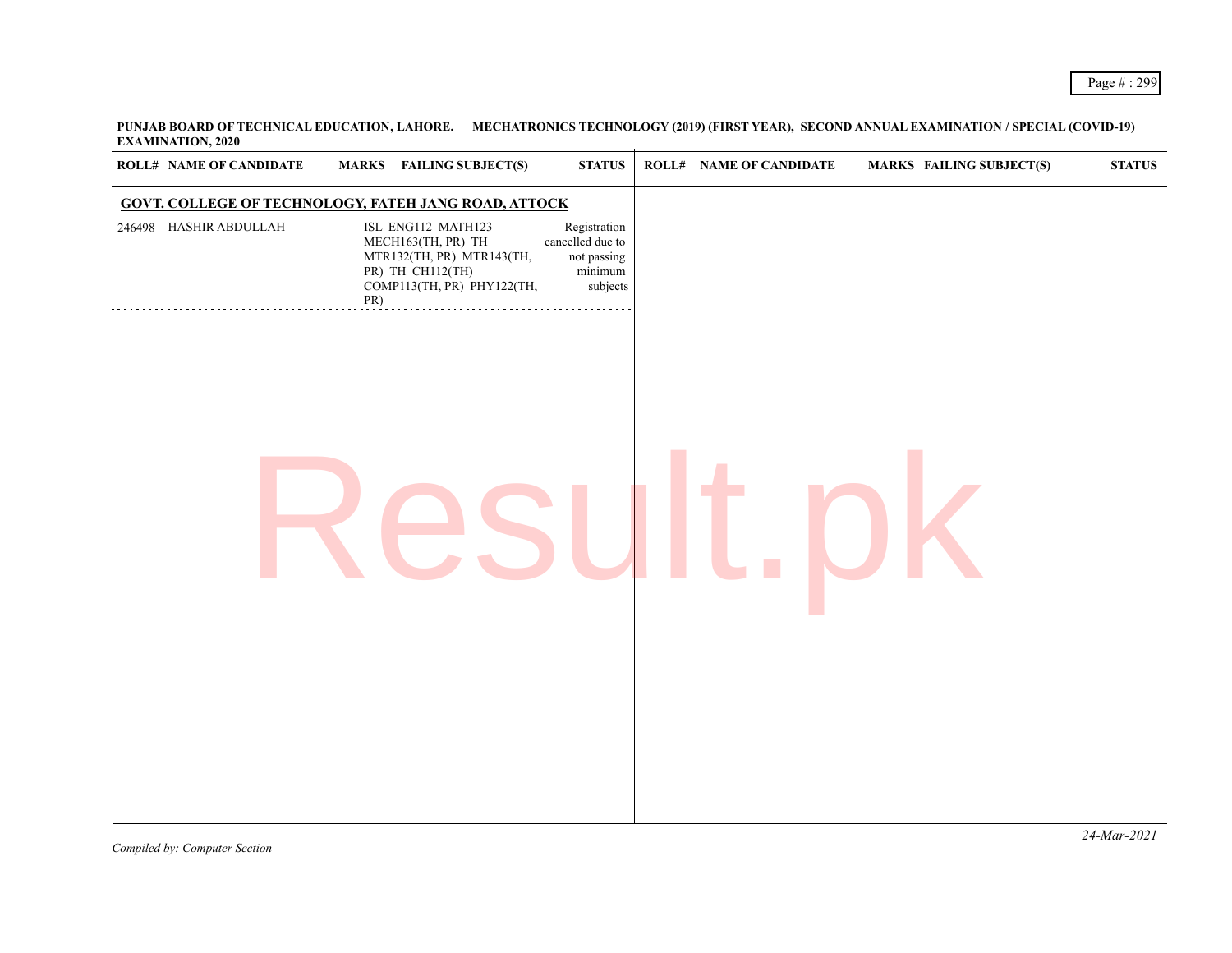**PUNJAB BOARD OF TECHNICAL EDUCATION, LAHORE. MINING TECHNOLOGY(14) (FIRST YEAR), SECOND ANNUAL EXAMINATION / SPECIAL (COVID-19) EXAMINATION, 2020**

| ROLL# NAME OF CANDIDATE                                  |         | <b>MARKS</b> FAILING SUBJECT(S) | $\bold{STATUS}$                            | <b>ROLL# NAME OF CANDIDATE</b> | <b>MARKS FAILING SUBJECT(S)</b> | $\bold{STATUS}$ |
|----------------------------------------------------------|---------|---------------------------------|--------------------------------------------|--------------------------------|---------------------------------|-----------------|
| PUNJAB SCHOOL OF MINES, VILLAGE, KATAS, CHOA SAIDAN SHAH |         |                                 |                                            |                                |                                 |                 |
| 155194 HAIDER ZAMAN<br>.                                 |         | CH143(TH)                       | ${\rm FAIL}$                               |                                |                                 |                 |
| 246499 MADNI                                             | MATH113 |                                 | $\sim$ $\sim$ $\sim$ $\sim$<br><b>FAIL</b> |                                |                                 |                 |
|                                                          |         |                                 |                                            |                                |                                 | $2111$ $2021$   |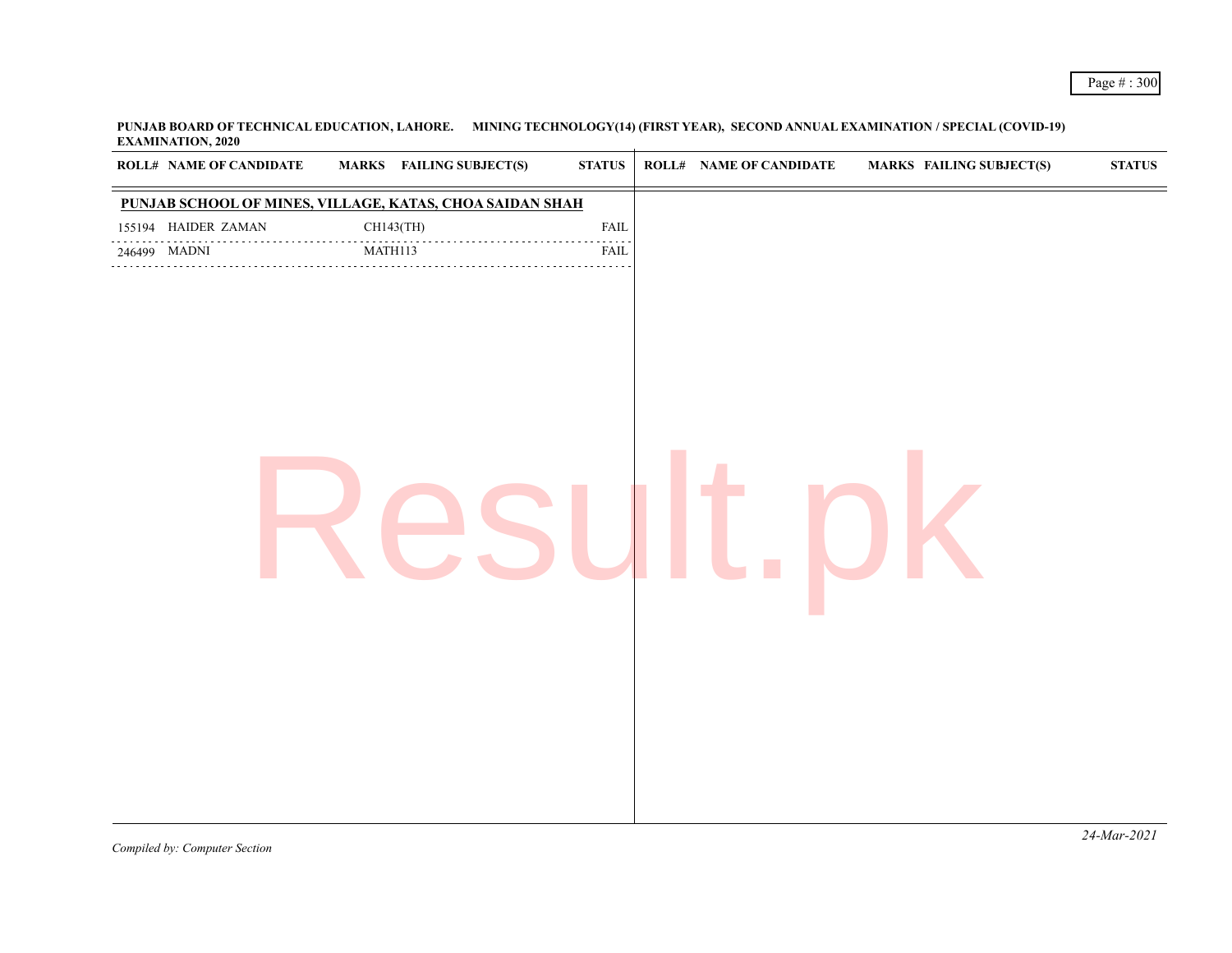**PUNJAB BOARD OF TECHNICAL EDUCATION, LAHORE. PETRO-CHEMICAL TECHNOLOGY (2015) (FIRST YEAR), SECOND ANNUAL EXAMINATION / SPECIAL (COVID-19) EXAMINATION, 2020**

| <b>ROLL# NAME OF CANDIDATE</b>                                                          |        | <b>MARKS</b> FAILING SUBJECT(S)                       | $\bold{STATUS}$ | <b>ROLL# NAME OF CANDIDATE</b> | <b>MARKS FAILING SUBJECT(S)</b> | ${\bf STATUS}$ |
|-----------------------------------------------------------------------------------------|--------|-------------------------------------------------------|-----------------|--------------------------------|---------------------------------|----------------|
| <b>SARWAR ROAD, DERA GHAZI KHAN</b><br>155207 MUHAMMAD HAMZA<br>$\operatorname{SHAHID}$ | Absent | MIR CHAKAR KHAN RIND UNIVERSITY OF TECHNOLOGY,, SAKHI | ABSENT          |                                |                                 |                |
|                                                                                         |        |                                                       |                 |                                |                                 |                |
|                                                                                         |        |                                                       |                 |                                |                                 |                |
|                                                                                         |        |                                                       |                 |                                |                                 |                |
|                                                                                         |        |                                                       |                 |                                |                                 |                |
|                                                                                         |        |                                                       |                 |                                |                                 |                |
|                                                                                         |        |                                                       |                 |                                |                                 |                |
|                                                                                         |        |                                                       |                 |                                |                                 |                |
|                                                                                         |        |                                                       |                 |                                |                                 |                |
|                                                                                         |        |                                                       |                 |                                |                                 |                |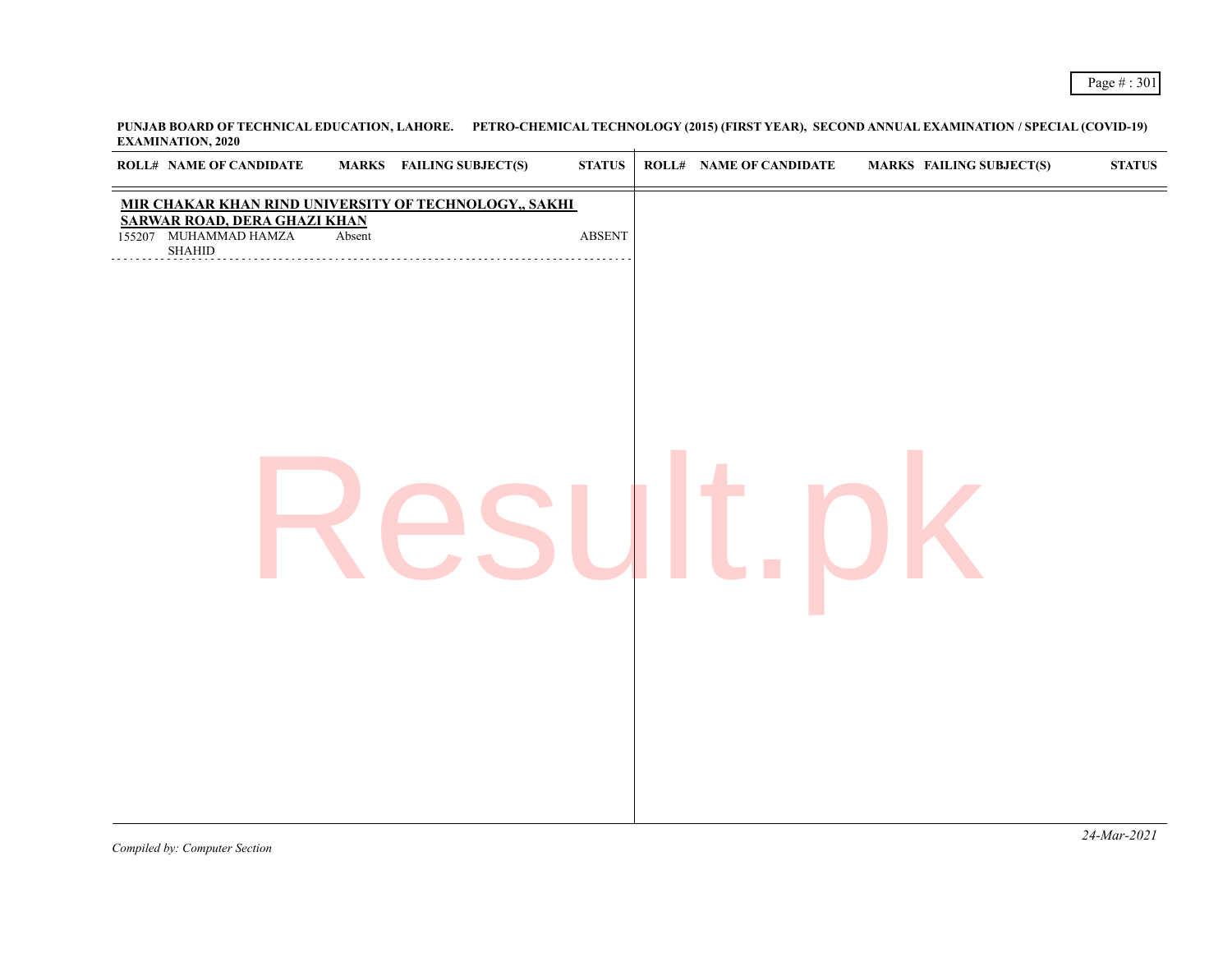**PUNJAB BOARD OF TECHNICAL EDUCATION, LAHORE. PETROLEUM TECHNOLOGY(12) (FIRST YEAR), SECOND ANNUAL EXAMINATION / SPECIAL (COVID-19) EXAMINATION, 2020**

| <b>ROLL# NAME OF CANDIDATE</b>                           |                | MARKS FAILING SUBJECT(S) | <b>STATUS</b>                                                                                                                                                                                                                                                                                                                                                                                                                                                                  | <b>ROLL# NAME OF CANDIDATE</b> | <b>MARKS FAILING SUBJECT(S)</b> | <b>STATUS</b> |
|----------------------------------------------------------|----------------|--------------------------|--------------------------------------------------------------------------------------------------------------------------------------------------------------------------------------------------------------------------------------------------------------------------------------------------------------------------------------------------------------------------------------------------------------------------------------------------------------------------------|--------------------------------|---------------------------------|---------------|
| <b>GOVERNMENT COLLEGE OF TECHNOLOGY, THOA BAHADER,</b>   |                |                          |                                                                                                                                                                                                                                                                                                                                                                                                                                                                                |                                |                                 |               |
| TALAGANG ROAD, CHAKWAL<br>155208 MANAN ARSHAD            | Absent         |                          | <b>ABSENT</b>                                                                                                                                                                                                                                                                                                                                                                                                                                                                  |                                |                                 |               |
| 155211 AIZAZ RAUF                                        |                | MATH113 CH133(TH)        | <b>FAIL</b>                                                                                                                                                                                                                                                                                                                                                                                                                                                                    |                                |                                 |               |
| MIR CHAKAR KHAN RIND UNIVERSITY OF TECHNOLOGY,, SAKHI    |                |                          |                                                                                                                                                                                                                                                                                                                                                                                                                                                                                |                                |                                 |               |
| <b>SARWAR ROAD, DERA GHAZI KHAN</b><br>155213 UMAR ABBAS | Absent         |                          | <b>ABSENT</b>                                                                                                                                                                                                                                                                                                                                                                                                                                                                  |                                |                                 |               |
| 155214 MUHAMMAD ATHAR TAHIR Absent                       |                |                          | <b>ABSENT</b>                                                                                                                                                                                                                                                                                                                                                                                                                                                                  |                                |                                 |               |
| 155215 HASEEB AHMAD                                      | Absent         |                          | <b>ABSENT</b>                                                                                                                                                                                                                                                                                                                                                                                                                                                                  |                                |                                 |               |
| 155217 ALI HAIDER                                        | 776<br>a sa sa |                          | <b>PASS</b>                                                                                                                                                                                                                                                                                                                                                                                                                                                                    |                                |                                 |               |
| 155218 MUHAMMAD FAHEEM                                   | 756            |                          | $\mathcal{L}^{\mathcal{A}}\left( \mathcal{A}^{\mathcal{A}}\right) \mathcal{A}^{\mathcal{A}}\left( \mathcal{A}^{\mathcal{A}}\right) \mathcal{A}^{\mathcal{A}}\left( \mathcal{A}^{\mathcal{A}}\right) \mathcal{A}^{\mathcal{A}}\left( \mathcal{A}^{\mathcal{A}}\right) \mathcal{A}^{\mathcal{A}}\left( \mathcal{A}^{\mathcal{A}}\right) \mathcal{A}^{\mathcal{A}}\left( \mathcal{A}^{\mathcal{A}}\right) \mathcal{A}^{\mathcal{A}}\left( \mathcal{A}^{\mathcal{A$<br><b>PASS</b> |                                |                                 |               |
|                                                          |                |                          |                                                                                                                                                                                                                                                                                                                                                                                                                                                                                |                                |                                 |               |
|                                                          |                |                          |                                                                                                                                                                                                                                                                                                                                                                                                                                                                                |                                |                                 | 24-Mar-2021   |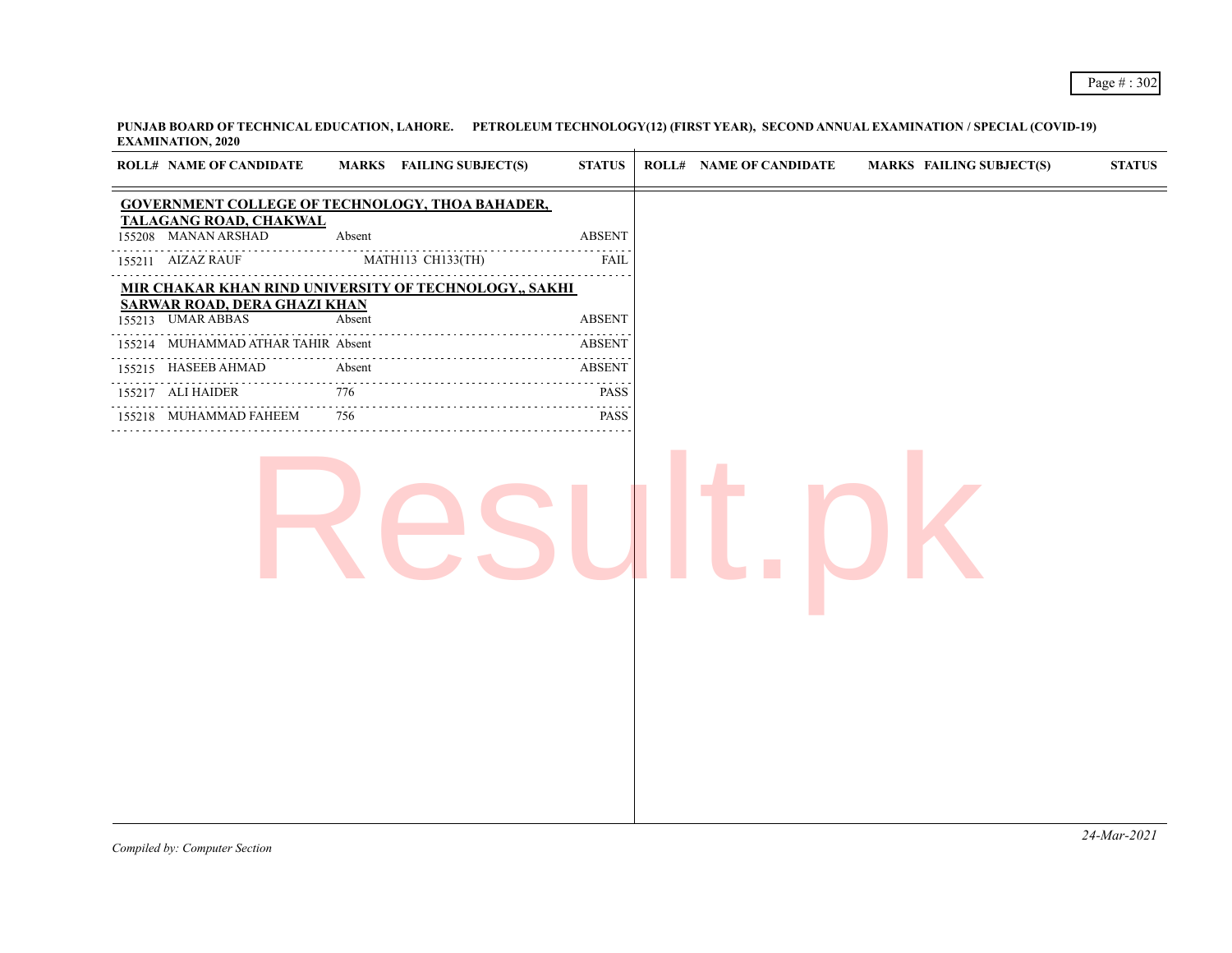**PUNJAB BOARD OF TECHNICAL EDUCATION, LAHORE. PETROLEUM TECHNOLOGY(16) (FIRST YEAR), SECOND ANNUAL EXAMINATION / SPECIAL (COVID-19) EXAMINATION, 2020**  $\overline{1}$ 

|                       | <b>ROLL# NAME OF CANDIDATE</b>                  | MARKS FAILING SUBJECT(S)                                                                                                           | <b>STATUS</b>                       |             | <b>ROLL# NAME OF CANDIDATE</b>            | <b>MARKS FAILING SUBJECT(S)</b>                                         | <b>STATUS</b>      |
|-----------------------|-------------------------------------------------|------------------------------------------------------------------------------------------------------------------------------------|-------------------------------------|-------------|-------------------------------------------|-------------------------------------------------------------------------|--------------------|
|                       |                                                 | GOVERNMENT COLLEGE OF TECHNOLOGY, THOA BAHADER,                                                                                    |                                     |             | 155364 AURANGZAIB                         | PET103(TH)                                                              | <b>FAIL</b>        |
|                       | TALAGANG ROAD, CHAKWAL<br>155288 MUHAMMAD AWAIS | MATH113 CH133(TH)<br>MT142(TH) PET123(TH)<br><b>PET103(TH)</b>                                                                     | <b>FAIL</b>                         |             | 155367 MUHAMMAD SHAHRYAR<br><b>SHAHID</b> | Absent<br>DR. RASHAD INSTITUTE OF TECHNICAL EDUCATION, P.O KHAUR, PINDI | .<br><b>ABSENT</b> |
| 155315 AQIB JAVED     |                                                 | MATH113 TH                                                                                                                         | FAIL                                | <b>GHEB</b> | 155384 NIDAAL HUSSAIN                     | Absent                                                                  | <b>ABSENT</b>      |
|                       | 155319 ALI TURAB NAQVI                          | MATH113                                                                                                                            | <b>FAIL</b>                         |             | 155385 ZEESHAN AZHAR                      | Absent                                                                  | <b>ABSENT</b>      |
| 155325 ABDUL JABBAR   |                                                 | MATH113                                                                                                                            | $\omega$ is a set of<br><b>FAIL</b> |             |                                           |                                                                         |                    |
|                       | 155330 QAZI HAMZA MAQBOOL                       | MATH113 CH133(TH)                                                                                                                  | FAIL                                |             |                                           |                                                                         |                    |
|                       | 155331 MUHAMMAD FAIZAN ASIF                     | MATH113 PET123(TH)<br>PET103(TH) TH                                                                                                | FAIL                                |             |                                           |                                                                         |                    |
|                       | 155332 NOSHERWAN ARSHAD                         | MATH113 PET123(TH)<br>PET103(TH) TH                                                                                                | FAIL                                |             |                                           |                                                                         |                    |
|                       | 155334 MUHAMMAD ALI HASSAN                      | MATH113 CH133(TH)<br>PET103(TH) TH                                                                                                 | FAIL                                |             |                                           |                                                                         |                    |
|                       | 155335 TAIMOOR ALI KHAN                         | MATH113 TH                                                                                                                         | <b>FAIL</b>                         |             |                                           |                                                                         |                    |
| 155337 SADDAM AFZAL   |                                                 | Absent                                                                                                                             | <b>ABSENT</b>                       |             |                                           |                                                                         |                    |
| 155340 HASSAN SHUMAIL |                                                 | 733                                                                                                                                | <b>PASS</b>                         |             |                                           |                                                                         |                    |
| 155345 RAHAT GHOURI   |                                                 | Absent                                                                                                                             | <b>ABSENT</b>                       |             |                                           |                                                                         |                    |
| 155349 FARHAN AKRAM   |                                                 | <b>MATH113 CH133(TH)</b><br>PET103(TH)                                                                                             | <b>FAIL</b>                         |             |                                           |                                                                         |                    |
|                       | 155350 MUAVIA AHMAD TAHIR                       | 672                                                                                                                                | <b>PASS</b>                         |             |                                           |                                                                         |                    |
|                       | 155351 MUHAMMAD ADEEL ZAFAR Absent              |                                                                                                                                    | <b>ABSENT</b>                       |             |                                           |                                                                         |                    |
|                       |                                                 | MIR CHAKAR KHAN RIND UNIVERSITY OF TECHNOLOGY., SAKHI                                                                              |                                     |             |                                           |                                                                         |                    |
| 155360 SHAHID IQBAL   | <b>SARWAR ROAD, DERA GHAZI KHAN</b>             | Absent                                                                                                                             | <b>ABSENT</b>                       |             |                                           |                                                                         |                    |
|                       | 155361 MUHAMMAD AAMIR                           | MATH113 ENG112 CH133(TH,<br>PR, SE) MT142(TH, PR)<br>PET123(TH, PR, SE)<br>PHY123(TH, PR, SE)<br>COMP142(PR) PET103(TH, PR,<br>SE) | FAIL                                |             |                                           |                                                                         |                    |
|                       | 155362 MUHAMMAD HAMZA                           | Absent                                                                                                                             | <b>ABSENT</b>                       |             |                                           |                                                                         |                    |
|                       |                                                 |                                                                                                                                    |                                     |             |                                           |                                                                         |                    |

*Compiled by: Computer Section*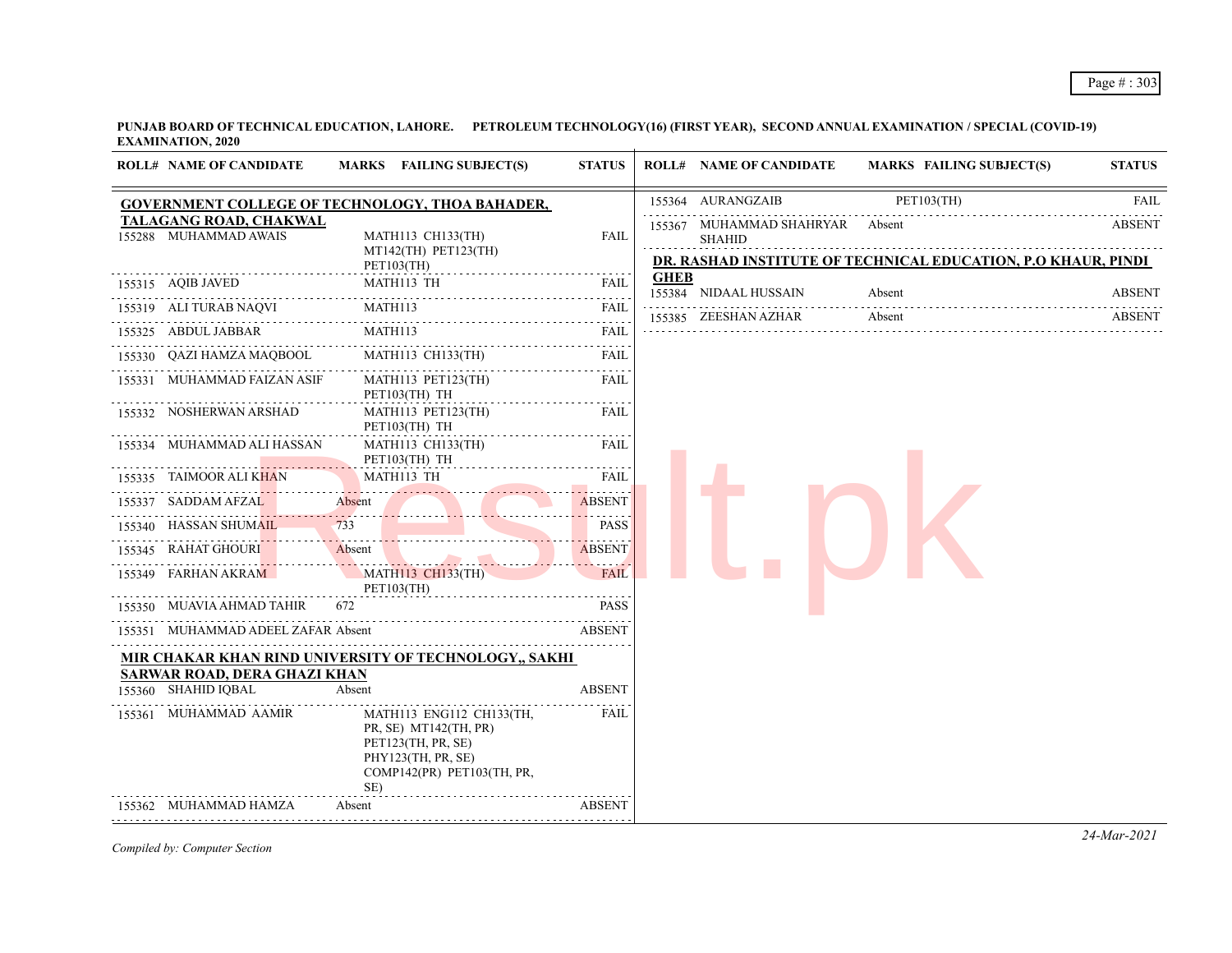**PUNJAB BOARD OF TECHNICAL EDUCATION, LAHORE. PRINTING AND GRAPHIC ARTS TECHNOLOGY(12) (FIRST YEAR), SECOND ANNUAL EXAMINATION / SPECIAL (COVID-19) EXAMINATION, 2020**

| <b>GOVERNMENT COLLEGE OF TECHNOLOGY FOR PRINTING AND</b><br><b>GRAPHIC ARTS, ALLAMA IQBAL TOWN, LAHORE</b><br>244745 BEHRAM SHAHZAD<br>708<br>PASS |
|----------------------------------------------------------------------------------------------------------------------------------------------------|
|                                                                                                                                                    |
|                                                                                                                                                    |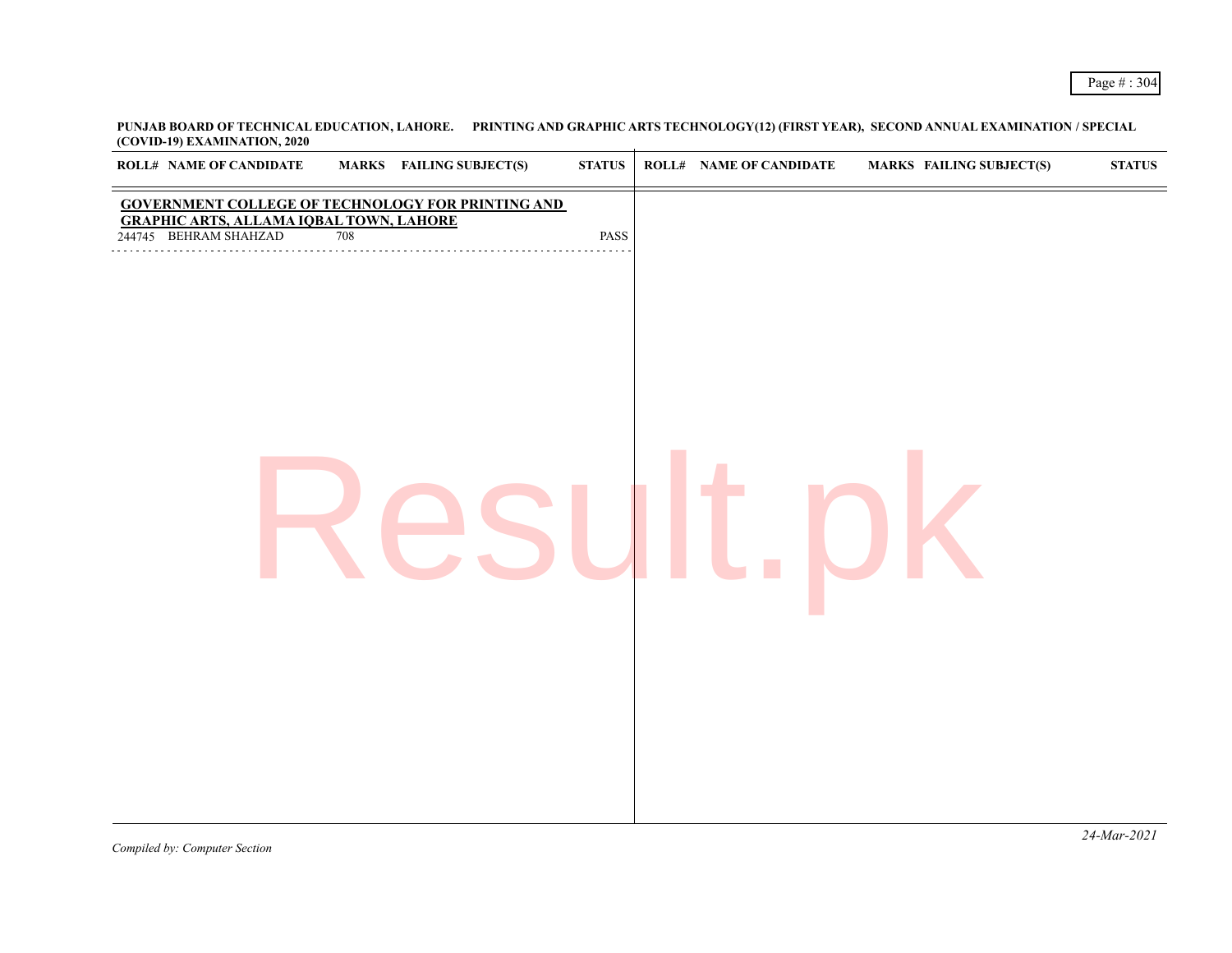**PUNJAB BOARD OF TECHNICAL EDUCATION, LAHORE. PRINTING AND GRAPHIC ARTS TECHNOLOGY(15) (FIRST YEAR), SECOND ANNUAL EXAMINATION / SPECIAL (COVID-19) EXAMINATION, 2020**

|        | <b>ROLL# NAME OF CANDIDATE</b>                                           | MARKS FAILING SUBJECT(S)                                 | <b>STATUS</b> |
|--------|--------------------------------------------------------------------------|----------------------------------------------------------|---------------|
|        |                                                                          | <b>GOVERNMENT COLLEGE OF TECHNOLOGY FOR PRINTING AND</b> |               |
|        | <b>GRAPHIC ARTS, ALLAMA IQBAL TOWN, LAHORE</b><br>155551 SAQIB UL HASSAN | Absent                                                   | <b>ABSENT</b> |
|        | 155552 MUHAMMAD HAMZA<br><b>YOUSUF</b>                                   | ENG112 MATH113                                           | FAIL          |
|        | 155553 ASAD ALI                                                          | ENG112 MATH113<br>PHY143(TH)                             | FAIL          |
|        | 155560 AHSAN SHABBIR                                                     | MATH113                                                  | FAIL          |
|        | 155567 MUHAMMAD BASIT ALI                                                | Absent                                                   | <b>ABSENT</b> |
|        | 155572 SYED SHARAZ ALI SHAH                                              | Absent                                                   | <b>ABSENT</b> |
|        | 155576 FIDA HUSSAIN                                                      | Absent                                                   | <b>ABSENT</b> |
|        | 155583 FARASAT UMAR                                                      | ENG112 MATH113                                           | FAIL          |
|        | 155586 MUHAMMAD SAAD                                                     | Absent                                                   | <b>ABSENT</b> |
|        | 155588 SARMAD ALI                                                        | PGA104(PR, SE) MATH113                                   | FAIL          |
|        | 155590 MUHAMMAD SAIF ARSHAD Absent                                       | PHY143(TH)                                               | <b>ABSENT</b> |
|        | . <i>. .</i><br>155591 ATA UR RAHMAN                                     | <b>MATH113</b>                                           | <b>FAIL</b>   |
|        | 155597 HUSNAIN WAQAS                                                     | ENG112 MATH113<br>ENGI12 MATH113                         | FAIL          |
|        | 246500 AIZAZ AHMAD RANA                                                  | Absent                                                   | ABSENT        |
| 246501 | KAWISH ATIF BUTT                                                         | MATH113                                                  | FAIL          |
| 246502 | ALI RAZA                                                                 | MATH113                                                  | FAIL          |
|        | 246503 HAFIZ ABDUL HASEEB<br><b>KHAN</b>                                 | MATH113                                                  | FAIL          |
| 248469 | SAIF ULLAH                                                               | 738                                                      | <b>PASS</b>   |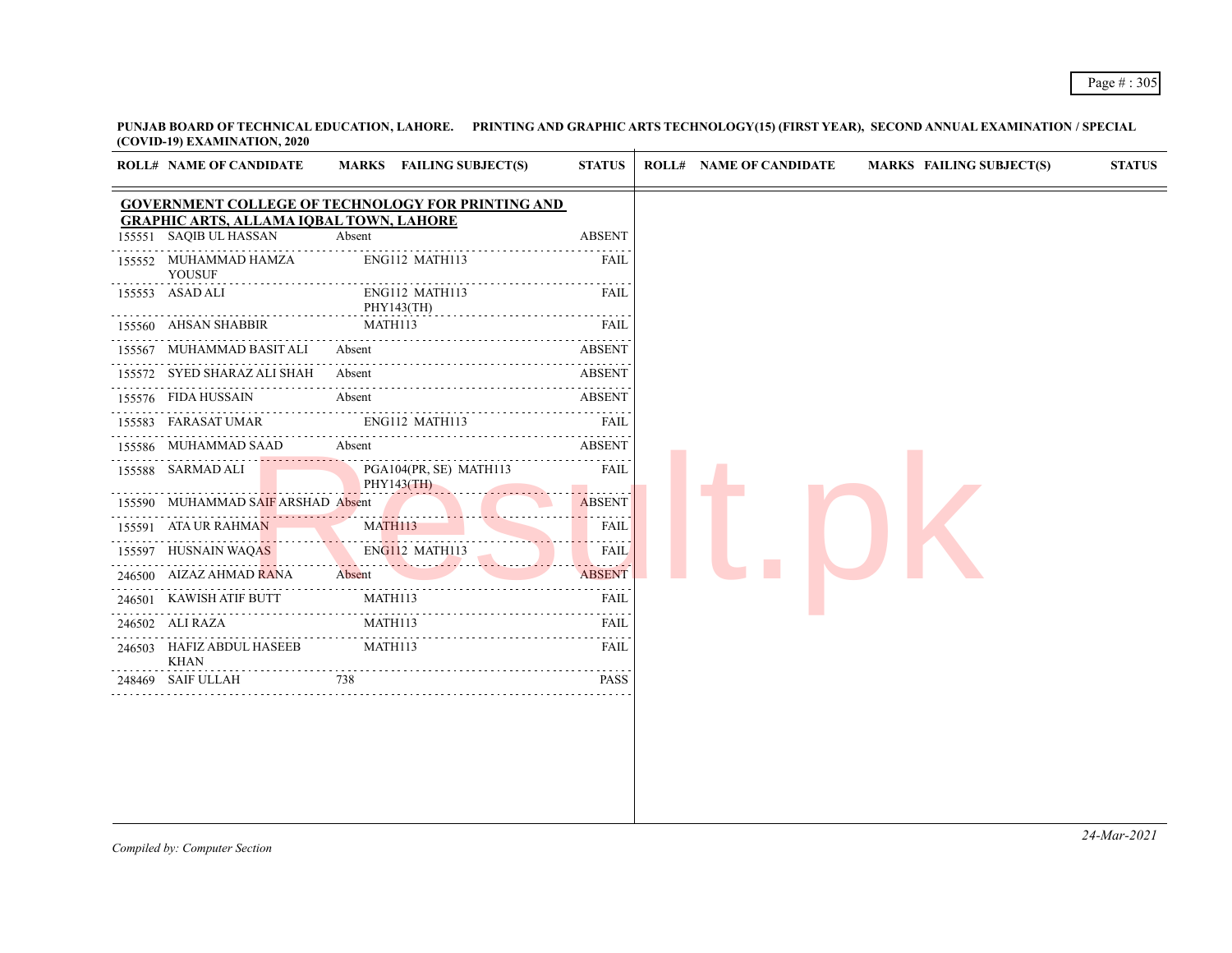**PUNJAB BOARD OF TECHNICAL EDUCATION, LAHORE. TELECOMMUNICATION TECHNOLOGY(12) (FIRST YEAR), SECOND ANNUAL EXAMINATION / SPECIAL (COVID-19) EXAMINATION, 2020**

|        | <b>ROLL# NAME OF CANDIDATE</b>                  | MARKS FAILING SUBJECT(S)                                                                                                  | <b>STATUS</b> | <b>ROLL# NAME OF CANDIDATE</b>             | <b>MARKS FAILING SUBJECT(S)</b>                                                             | <b>STATUS</b>                 |
|--------|-------------------------------------------------|---------------------------------------------------------------------------------------------------------------------------|---------------|--------------------------------------------|---------------------------------------------------------------------------------------------|-------------------------------|
|        |                                                 | GOVERNMENT COLLEGE OF TECHNOLOGY, BAGHDAD ROAD,                                                                           |               |                                            | 155693 USMAN PARVEZ Absent ABSENT                                                           |                               |
|        | <b>BAHAWALPUR</b><br>155627 ZAIN UL ABIDEEN     | Absent                                                                                                                    | <b>ABSENT</b> | 155694 ANUS GUL                            | Absent                                                                                      | <b>ABSENT</b>                 |
|        |                                                 | 155628 FARHAN SOHAIL ENG112 MATH123 ELT114(TH)                                                                            | <b>FAIL</b>   |                                            | 155696 WALEED AKBER Absent ABSENT ABSENT                                                    |                               |
|        |                                                 | 155629 MUHAMMAD HAMMAD ENG112 MATH123 ELT114(TH)                                                                          |               |                                            | 155704 HUSNAIN SAJJAD MATH123 FAIL RELEASED AT A MATH123                                    |                               |
|        |                                                 |                                                                                                                           | <b>FAIL</b>   | 155705 HAFIZ USAMA AHEER                   | MATH <sub>123</sub>                                                                         | FAIL                          |
|        | 155631 MAJID MEHMOOD Absent                     |                                                                                                                           | <b>ABSENT</b> |                                            | 155706 MUHAMMAD TAQI RAZA MATH123                                                           | - FAIL                        |
| 155637 |                                                 | WAHEED ABDULLAH MATH123 ELT114(TH)                                                                                        | <b>FAIL</b>   |                                            | 246504 ABDULLAH QAMAR MATH123 ELT114(TH)                                                    | Registration                  |
|        | 155639 MUHAMMAD MOHSIN<br><b>ABBAS HASHMI</b>   | Absent                                                                                                                    | <b>ABSENT</b> |                                            |                                                                                             | cancelled due to<br>No Chance |
|        | 155641 AMEER HAMZA<br>AMEER HAMZA               | Absent                                                                                                                    | <b>ABSENT</b> |                                            | <b>GOVERNMENT COLLEGE OF TECHNOLOGY, HATTAR ROAD, NEAR</b>                                  |                               |
|        | 155643 SAIF ULLAH                               | Absent                                                                                                                    | <b>ABSENT</b> | <u>HEAVY MECHANICAL COMPLEX-3, TAXILA</u>  |                                                                                             |                               |
|        | 155647 MUHAMMD ZAHID                            | Absent                                                                                                                    | <b>ABSENT</b> | 155753 NAUMAN JAVED                        | $MATH123$ ELT114(TH)                                                                        | FAII.                         |
|        | 155648 ASAD ALI HUMAIYON                        | Absent                                                                                                                    | <b>ABSENT</b> | 155754 ZUBAIR<br>Absent                    |                                                                                             | <b>ABSENT</b>                 |
|        |                                                 | <b>INSTITUTE OF ENGINEERING &amp; TECHNOLOGY, NTC BUILDING, PTCL</b>                                                      |               | 155755 HANZLA MUDASSAR                     | MATH123 ELT114(TH)                                                                          | <b>FAIL</b>                   |
|        | <b>COLONY. MUGHALPURA, LAHORE</b>               |                                                                                                                           |               |                                            |                                                                                             |                               |
|        | 155651 TALAL FAYYAZ KHAN                        | MATH123 ELT114(TH)                                                                                                        | FAIL          |                                            | 155756 USAMA TAIMOOR ENGILE ELTILA(TH) FAIL 155757 HARIS ALI ENGILE MATHI23 ELTILA(TH) FAIL |                               |
|        | 155653 FAHAD DOUAD                              | ENG112 MATH123                                                                                                            | <b>FAIL</b>   | 155758 NAUMAN MUNIR Absent                 | 155758 NAUMAN MUNIR Absent Absent ABSENT                                                    | <b>ABSENT</b>                 |
|        | 155655 NUMAN KHALID<br><b>Contract Contract</b> | <b>MATH123</b>                                                                                                            | <b>FAIL</b>   | 155759 SYED SHAJJIA HAIDER<br><b>NAOVI</b> | Absent                                                                                      | <b>ABSENT</b>                 |
|        |                                                 | FAIZUL ISLAM INSTITUTE OF TECHNOLOGY, GT ROAD, MANDRA                                                                     |               |                                            | 155760 HAMMAD HUSSAIN SHAH ENG112 ELT114(TH) FAIL                                           |                               |
|        | 155673 AHTHASHAM JABBAR                         | $\begin{tabular}{lllllllllll} \bf{AHTHASHAM JABBAR} & \bf{MATH123} & \bf{ELT114(TH)} & \bf{FAIL} \\ \hline \end{tabular}$ |               | 155761 WAQAR AHMED KHAN                    | Absent                                                                                      | <b>ABSENT</b>                 |
|        |                                                 | 155674 HAAD ALI ANSAR ENGI12 MATH123 FAIL FAIL                                                                            |               | 155762 QASIM SHEHZAD                       | Absent                                                                                      | <b>ABSENT</b>                 |
|        |                                                 | 155675 MALIK ZOHAIR ZAMAN Absent                                                                                          | <b>ABSENT</b> | 246505 ADIL KHAN                           | ENG112 MATH123 ELT114(TH)                                                                   | FAIL                          |
|        | 155677 FAIZAN ALI                               | ELT114(TH)                                                                                                                | <b>FAIL</b>   |                                            | TC133(TH)                                                                                   |                               |
|        |                                                 | RAWALPINDI SWEDISH INSTITUTE OF TECHNOLOGY, D-324,                                                                        |               | 246506 AHMED KHAN                          | ENG112 MATH123                                                                              | -FAIL                         |
|        |                                                 | <b>COMMERCIAL MARKET, SATELLITE TOWN, RAWALPINDI</b>                                                                      |               |                                            | WAH POLYTECHNIC COLLEGE, NEAR JAMIA MASJID SIDDIQUIA, LALA                                  |                               |
|        | 155689 TEHSEEN ZAHEER                           | Absent                                                                                                                    | <b>ABSENT</b> | <b>RUKH, WAH CANTT</b>                     |                                                                                             |                               |
|        | 155690 ATIF AFTAB                               | Absent                                                                                                                    | <b>ABSENT</b> | 155766 MUHAMMAD ARIF KHAN                  | MATH123 ELT114(TH)                                                                          | <b>FAIL</b>                   |
|        | 155691 HURERA SHAKEEL                           | Absent                                                                                                                    | <b>ABSENT</b> |                                            |                                                                                             |                               |
|        |                                                 |                                                                                                                           |               |                                            |                                                                                             |                               |

*Compiled by: Computer Section*

*24-Mar-2021*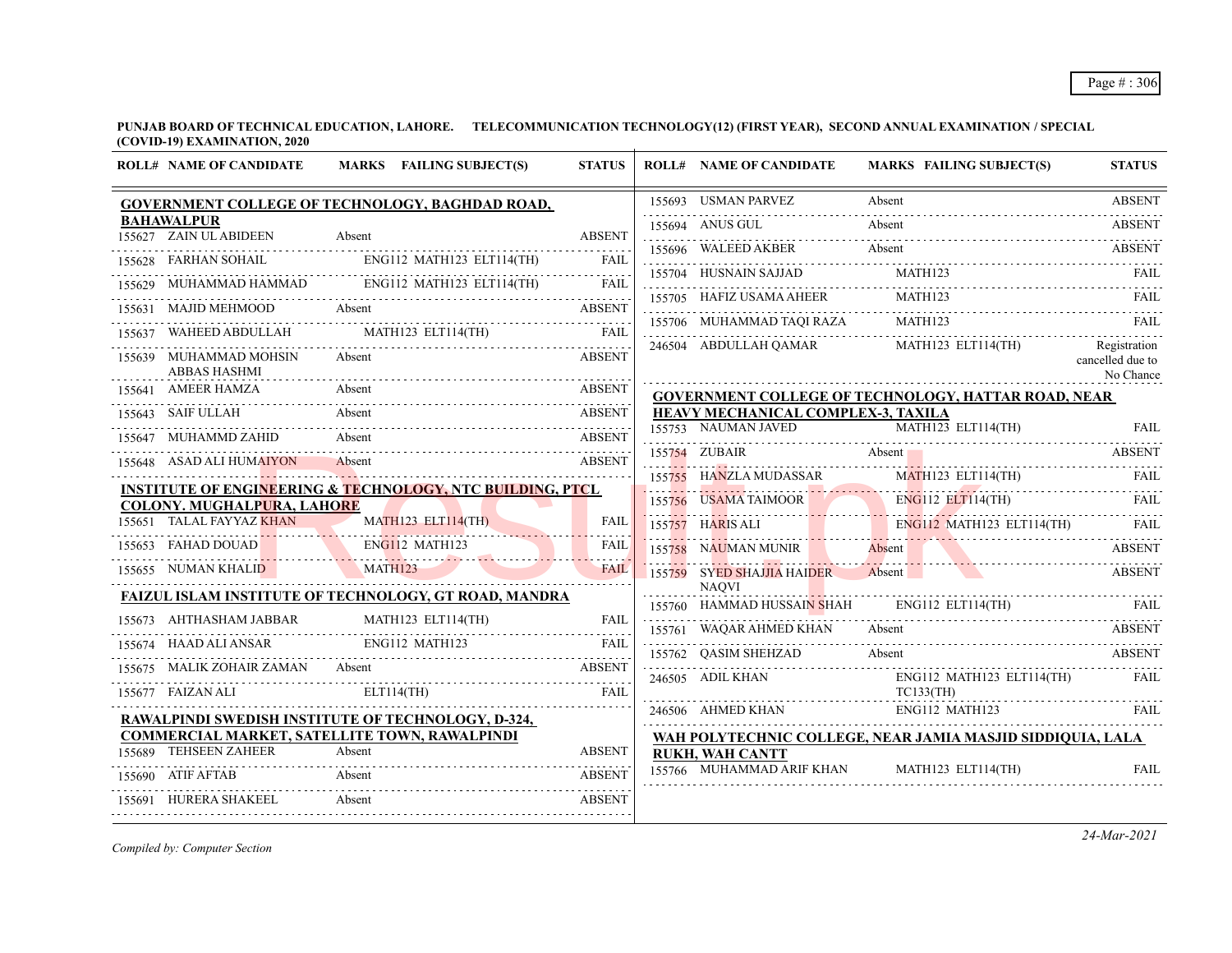**PUNJAB BOARD OF TECHNICAL EDUCATION, LAHORE. TEXTILE DYEING AND PRINTING TECHNOLOGY(12) (FIRST YEAR), SECOND ANNUAL EXAMINATION / SPECIAL (COVID-19) EXAMINATION, 2020**

| <b>GOVERNMENT COLLEGE OF TECHNOLOGY, SAMANABAD, FAISALABAD</b><br>155851 MUHAMMAD AHMAD<br>Absent<br><b>ABSENT</b><br>NAVEED BASHIR<br>Absent<br><b>ABSENT</b><br>155867<br>155868 MUZAMIL ALI<br>MATH113 ET112(TH)<br>FAIL<br>ENG112 MATH113<br>155876 USMAN ALI<br>FAIL<br>Absent<br><b>ABSENT</b><br>155877 MUHAMMAD MAAZ<br><b>AKHTAR</b><br>MUDASSAR HUSSAIN<br>Absent<br><b>ABSENT</b><br>155881<br>SYED MUHAMMAD ANEES<br>ENG112 CH112(TH) ET112(TH)<br>FAIL<br>155883<br>MUHAMMAD UMAR SHAFIQ Absent<br><b>ABSENT</b><br>155884<br>246507 WAQAR AKRAM<br>MATH113<br>Registration<br>cancelled due to<br>No Chance<br>246508 USAMA BIN NAWAZ<br>MATH113<br>Registration<br>cancelled due to<br>No Chance<br>ENG112 MATH113<br>248470 MUHAMMAD AMEEN<br>FAIL | <b>ROLL# NAME OF CANDIDATE</b> | MARKS FAILING SUBJECT(S) | <b>STATUS</b> | <b>ROLL# NAME OF CANDIDATE</b> | <b>MARKS FAILING SUBJECT(S)</b> | <b>STATUS</b> |
|--------------------------------------------------------------------------------------------------------------------------------------------------------------------------------------------------------------------------------------------------------------------------------------------------------------------------------------------------------------------------------------------------------------------------------------------------------------------------------------------------------------------------------------------------------------------------------------------------------------------------------------------------------------------------------------------------------------------------------------------------------------------|--------------------------------|--------------------------|---------------|--------------------------------|---------------------------------|---------------|
|                                                                                                                                                                                                                                                                                                                                                                                                                                                                                                                                                                                                                                                                                                                                                                    |                                |                          |               |                                |                                 |               |
|                                                                                                                                                                                                                                                                                                                                                                                                                                                                                                                                                                                                                                                                                                                                                                    |                                |                          |               |                                |                                 |               |
|                                                                                                                                                                                                                                                                                                                                                                                                                                                                                                                                                                                                                                                                                                                                                                    |                                |                          |               |                                |                                 |               |
|                                                                                                                                                                                                                                                                                                                                                                                                                                                                                                                                                                                                                                                                                                                                                                    |                                |                          |               |                                |                                 |               |
|                                                                                                                                                                                                                                                                                                                                                                                                                                                                                                                                                                                                                                                                                                                                                                    |                                |                          |               |                                |                                 |               |
|                                                                                                                                                                                                                                                                                                                                                                                                                                                                                                                                                                                                                                                                                                                                                                    |                                |                          |               |                                |                                 |               |
|                                                                                                                                                                                                                                                                                                                                                                                                                                                                                                                                                                                                                                                                                                                                                                    |                                |                          |               |                                |                                 |               |
|                                                                                                                                                                                                                                                                                                                                                                                                                                                                                                                                                                                                                                                                                                                                                                    |                                |                          |               |                                |                                 |               |
|                                                                                                                                                                                                                                                                                                                                                                                                                                                                                                                                                                                                                                                                                                                                                                    |                                |                          |               |                                |                                 |               |
|                                                                                                                                                                                                                                                                                                                                                                                                                                                                                                                                                                                                                                                                                                                                                                    |                                |                          |               |                                |                                 |               |
|                                                                                                                                                                                                                                                                                                                                                                                                                                                                                                                                                                                                                                                                                                                                                                    |                                |                          |               |                                |                                 |               |
|                                                                                                                                                                                                                                                                                                                                                                                                                                                                                                                                                                                                                                                                                                                                                                    |                                |                          |               |                                |                                 |               |
|                                                                                                                                                                                                                                                                                                                                                                                                                                                                                                                                                                                                                                                                                                                                                                    |                                |                          |               |                                |                                 |               |
|                                                                                                                                                                                                                                                                                                                                                                                                                                                                                                                                                                                                                                                                                                                                                                    |                                |                          |               |                                |                                 |               |
|                                                                                                                                                                                                                                                                                                                                                                                                                                                                                                                                                                                                                                                                                                                                                                    |                                |                          |               |                                |                                 |               |
|                                                                                                                                                                                                                                                                                                                                                                                                                                                                                                                                                                                                                                                                                                                                                                    |                                |                          |               |                                |                                 |               |
|                                                                                                                                                                                                                                                                                                                                                                                                                                                                                                                                                                                                                                                                                                                                                                    |                                |                          |               |                                |                                 |               |
|                                                                                                                                                                                                                                                                                                                                                                                                                                                                                                                                                                                                                                                                                                                                                                    |                                |                          |               |                                |                                 |               |
|                                                                                                                                                                                                                                                                                                                                                                                                                                                                                                                                                                                                                                                                                                                                                                    |                                |                          |               |                                |                                 |               |
|                                                                                                                                                                                                                                                                                                                                                                                                                                                                                                                                                                                                                                                                                                                                                                    |                                |                          |               |                                |                                 |               |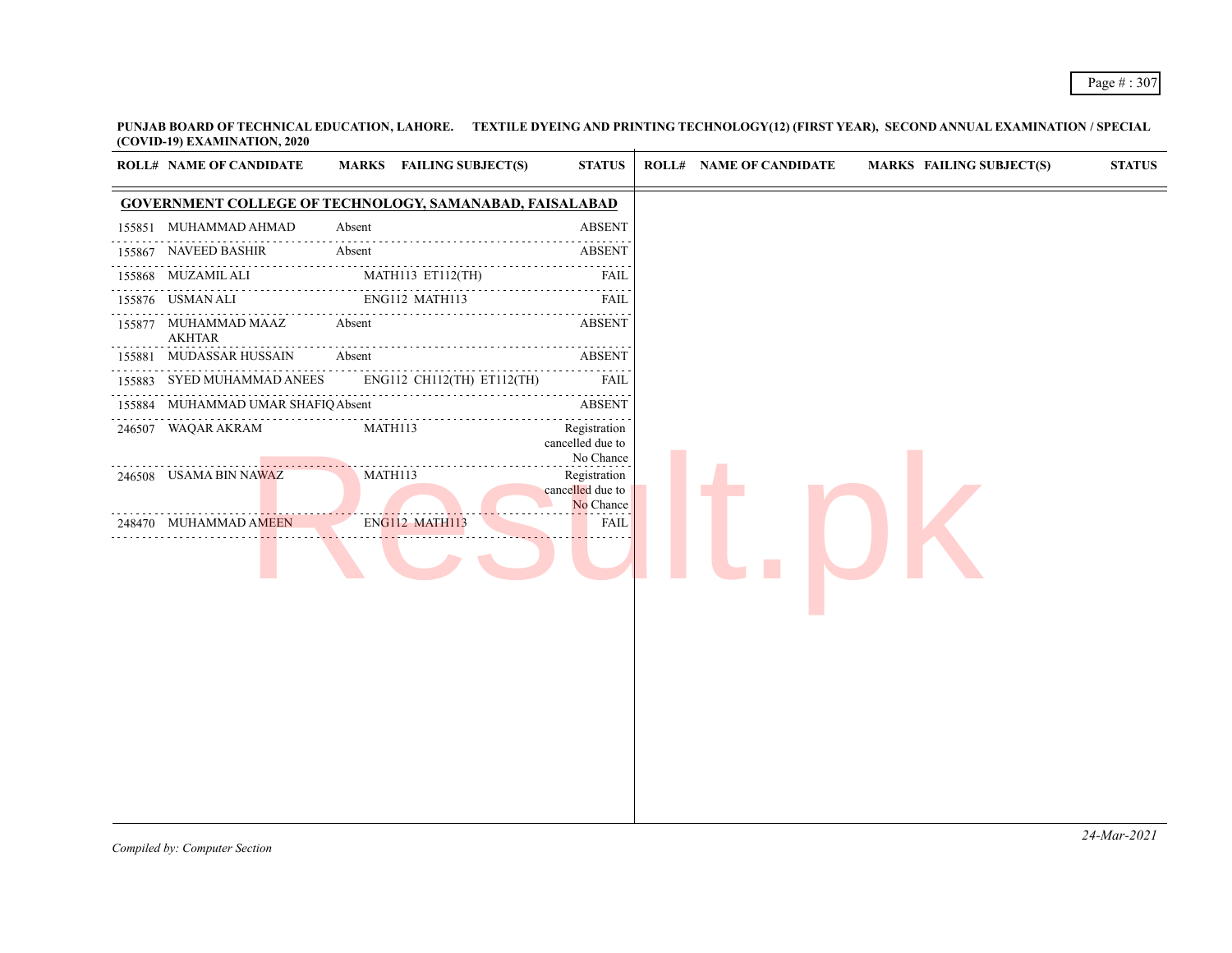**PUNJAB BOARD OF TECHNICAL EDUCATION, LAHORE. TEXTILE SPINING TECHNOLOGY (2014) (FIRST YEAR), SECOND ANNUAL EXAMINATION / SPECIAL (COVID-19) EXAMINATION, 2020**